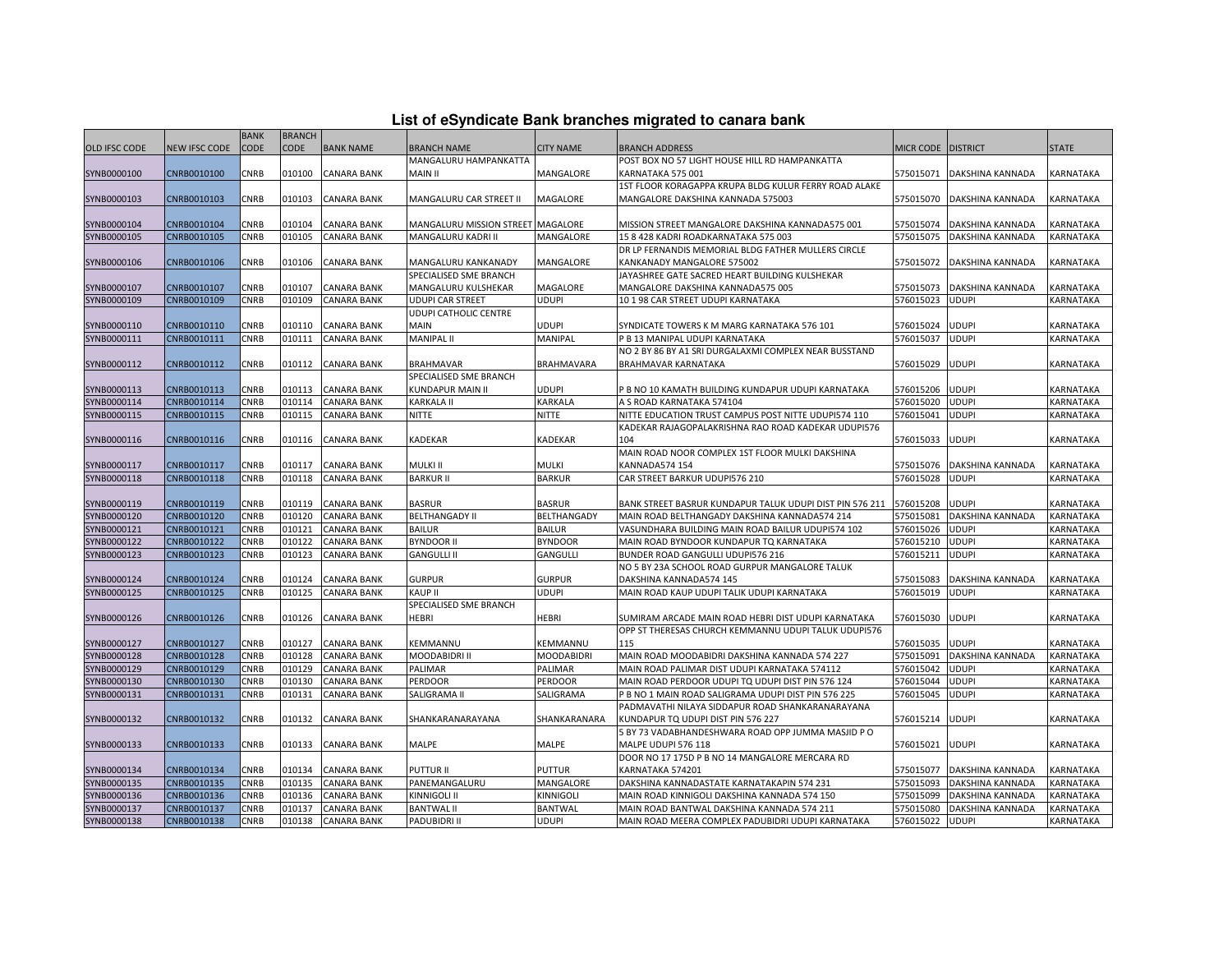| List of eSyndicate Bank branches migrated to canara bank |  |  |
|----------------------------------------------------------|--|--|
|                                                          |  |  |

|                            |                            | <b>BANK</b> | <b>BRANCH</b> |                                   |                        |                     |                                                              |                  |                                  |                        |
|----------------------------|----------------------------|-------------|---------------|-----------------------------------|------------------------|---------------------|--------------------------------------------------------------|------------------|----------------------------------|------------------------|
| <b>OLD IFSC CODE</b>       | NEW IFSC CODE              | CODE        | <b>CODE</b>   | <b>BANK NAME</b>                  | <b>BRANCH NAME</b>     | <b>CITY NAME</b>    | <b>BRANCH ADDRESS</b>                                        | <b>MICR CODE</b> | <b>DISTRICT</b>                  | <b>STATE</b>           |
|                            |                            |             |               |                                   |                        |                     |                                                              |                  |                                  |                        |
| SYNB0000139                | CNRB0010139                | CNRB        | 010139        | <b>CANARA BANK</b>                | SULLIA II              | <b>SULLIA</b>       | S V M BUILDING MAIN ROAD SULLIA DAKSHINA KANNADA 574 239     | 574015306        | DAKSHINA KANNADA                 | KARNATAKA              |
|                            |                            |             |               |                                   |                        |                     | DOOR NO 480 BANK ROAD UPPINANGADY PUTTUR TO DAKSHINA         |                  |                                  |                        |
| SYNB0000140                | CNRB0010140                | CNRB        | 010140        | <b>CANARA BANK</b>                | UPPINANGADY            | UPPINANGADY         | KANNADA DIST PIN 574 241                                     | 575015096        | DAKSHINA KANNADA                 | KARNATAKA              |
|                            |                            |             |               |                                   |                        |                     | VITTAL PUTTUR ROAD MAIN ROAD VITTAL DAKSHINA KANNADA         |                  |                                  |                        |
| SYNB0000141                | CNRB0010141                | <b>CNRB</b> | 010141        | <b>CANARA BANK</b>                | <b>VITTAL II</b>       | <b>VITTAL</b>       | 574 243                                                      | 575015098        | DAKSHINA KANNADA                 | KARNATAKA              |
| SYNB0000142                | CNRB0010142                | <b>CNRB</b> | 010142        | <b>CANARA BANK</b>                | <b>SURATHKAL II</b>    | MANGALORE           | GEETHA MAHAL MAIN RD SURATHKAL 574158                        | 575015095        | DAKSHINA KANNADA                 | KARNATAKA              |
|                            |                            |             |               |                                   |                        |                     | MANGALORE TALUKDIST DAKSHINA KANNADASTATE                    |                  |                                  |                        |
| SYNB0000143                | CNRB0010143                | CNRB        | 010143        | <b>CANARA BANK</b>                | BAJPE                  | BAJPE               | KARNATAKAPIN 574 142                                         | 575015079        | DAKSHINA KANNADA                 | KARNATAKA              |
| SYNB0000144                | CNRB0010144                | <b>CNRB</b> | 010144        | <b>CANARA BANK</b>                | <b>KALIANPUR II</b>    | KALLIANPUR          | MAIN ROAD KALLIANPUR UDUPI TALUK UDUPI 576 114               | 576015034        | <b>UDUPI</b>                     | KARNATAKA              |
| SYNB0000145                | CNRB0010145                | CNRB        | 010145        | <b>CANARA BANK</b>                | SHIRVA II              | <b>SHIRVA</b>       | MAIN ROAD SHIRVA UDUPI TALUK UDUPI 574 116                   | 576015047        | <b>UDUPI</b>                     | KARNATAKA              |
|                            |                            |             |               |                                   |                        |                     | S D P TEMPLE BUILDING CAR STREET MUNDKUR KARKALA TQ          |                  |                                  |                        |
| SYNB0000146                | CNRB0010146                | CNRB        | 010146        | <b>CANARA BANK</b>                | <b>MUNDKUR</b>         | <b>MUNDKUR</b>      | UDUPI DIST PIN 576 121                                       | 576015039        | <b>UDUPI</b>                     | KARNATAKA              |
|                            |                            |             |               |                                   |                        |                     | N H 17 MAIN ROAD KOTEKAR MANGALORE TO DAKSHINA               |                  |                                  |                        |
| SYNB0000147                | CNRB0010147                | CNRB        | 010147        | <b>CANARA BANK</b>                | KOTEKAR                | KOTEKAR             | <b>KANNADA 574 152</b>                                       | 575015089        | DAKSHINA KANNADA                 | KARNATAKA              |
|                            | CNRB0010148                | CNRB        | 010148        | <b>CANARA BANK</b>                | HIRIADKA               | HIRIADKA            | SRI GOPAL RAJAJI ROAD HIRIADKA UDUPI TALUK UDUPI 576 113     | 576015032        | <b>UDUPI</b>                     | KARNATAKA              |
| SYNB0000148                |                            |             |               |                                   | SPECIALISED SME BRANCH |                     | NAMRATHA MAIN ROAD KOTESHWAR KUNDAPUR TALUK UDUPI            |                  |                                  |                        |
| SYNB0000149                | CNRB0010149                | CNRB        | 010149        | <b>CANARA BANK</b>                | KOTESHWAR              | KOTESHWAR           | <b>DIST PIN 576 222</b>                                      | 576015212        | <b>UDUPI</b>                     | KARNATAKA              |
|                            |                            |             |               |                                   |                        |                     | MAHAVEER NAGAR MAIN ROAD VENOOR DAKSHINA KANNADA             |                  |                                  |                        |
| SYNB0000150                | CNRB0010150                | CNRB        | 010150        | <b>CANARA BANK</b>                | VENUR                  | VENUR               | 574 242                                                      | 575015097        | DAKSHINA KANNADA                 | KARNATAKA              |
|                            |                            |             |               |                                   |                        |                     | GANJIMUTT RAMACHANDRA BUILDING KAIKAMBA POST                 |                  |                                  |                        |
| SYNB0000151                | CNRB0010151                | <b>CNRB</b> | 010151        | <b>CANARA BANK</b>                | KAIKAMBA GANJIMUTT     | KAIKAMBA            | KINNIKAMBLA DAKSHINA KANNADA 574 151                         | 575015082        | DAKSHINA KANNADA                 | KARNATAKA              |
|                            |                            |             |               |                                   |                        |                     | NEAR TEMPLE MAIN ROAD KOKKARNE UDUPI TALUK UDUPI DIST        |                  |                                  |                        |
| SYNB0000152                | CNRB0010152                | CNRB        | 010152        | <b>CANARA BANK</b>                | KOKKARNE               | KOKKARNE            | PIN 576 234                                                  | 576015036        | <b>UDUPI</b>                     | KARNATAKA              |
| SYNB0000153                | CNRB0010153                | CNRB        | 010153        | <b>CANARA BANK</b>                | VANDSE                 | VANDSE              | MAIN ROAD VINDSE KUNDAPUR TO UDUPI 576233                    | 576015215        | <b>UDUPI</b>                     | KARNATAKA              |
|                            |                            |             |               |                                   |                        |                     | RAVIRAM BUILDING YENAGUDDE KATAPADI UDUPI KARNATAKA          |                  |                                  |                        |
| SYNB0000154                | CNRB0010154                | CNRB        | 010154        | <b>CANARA BANK</b>                | YENAGUDDE              | YENAGUDDE           | 574 105                                                      | 576015048        | UDUPI                            | KARNATAKA              |
|                            |                            |             |               |                                   |                        |                     | A C RAI BUILDING MAIN ROAD KULAI POST MANGALORE TALUK        |                  |                                  |                        |
| SYNB0000155                | CNRB0010155                | CNRB        | 010155        | <b>CANARA BANK</b>                | KULAI                  | KULAI               | DAKSHINA KANNADA 574 196                                     | 575015090        | DAKSHINA KANNADA                 | KARNATAKA              |
| SYNB0000156                | CNRB0010156                | CNRB        | 010156        | <b>CANARA BANK</b>                | PUNJALKATTE            | <b>PUNJAL KATTE</b> | MAIN ROAD PUNJALKATTE574233                                  | 575015094        | DAKSHINA KANNADA                 | KARNATAKA              |
|                            |                            |             |               |                                   |                        |                     |                                                              |                  |                                  |                        |
| SYNB0000157                | CNRB0010157                | CNRB        | 010157        | <b>CANARA BANK</b>                | HEJAMADY               | HEJAMADY            | GUNDI ROAD HEJAMADY UDUPI TALUK UDUPI DIST PIN 574 103       | 576015031        | UDUPI                            | KARNATAKA              |
| SYNB0000158                | CNRB0010158                | CNRB        | 010158        | <b>CANARA BANK</b>                | KALLAMUNDKUR           | KALLAMUNDKUR        | MAIN ROAD KALLAMUNDKUR574272                                 | 575015085        | DAKSHINA KANNADA                 | KARNATAKA              |
|                            |                            |             |               |                                   |                        |                     | AMRITH BUILDING DOOR NUMBER 1 207 N H 17 SASTHAN UDUPI       |                  |                                  |                        |
| SYNB0000159                | CNRB0010159                | CNRB        | 010159        | <b>CANARA BANK</b>                | SASTHAN                | SASTHAN             | TALUK UDUPI 576 226                                          | 576015046        | <b>UDUPI</b>                     | KARNATAKA              |
| SYNB0000160                | CNRB0010160                | CNRB        | 010160        | <b>CANARA BANK</b>                | UDYAVARA               | UDYAVARA            | MAIN ROAD UDYAVARA UDUPI TALUK UDUPI DIST PIN 574 118        | 576015025        | <b>UDUPI</b>                     | KARNATAKA              |
|                            |                            |             |               |                                   |                        |                     | MANASA BUILDING UDUPI KARKALA MAIN ROAD PARKALA UDUPI        |                  |                                  |                        |
| SYNB0000161                | CNRB0010161                | CNRB        | 010161        | <b>CANARA BANK</b>                | PARKALA                | PARKALA             | <b>TALUK UDUPI 576 107</b>                                   | 576015043        | UDUPI                            | KARNATAKA              |
| SYNB0000162                | CNRB0010162                | CNRB        | 010162        | <b>CANARA BANK</b>                | BIDKALKATTE            | BIDKALKATTE         | MAIN ROAD POST BIDKALKATTE UDUPI KARNATAKA 576 222           | 576015209        | <b>UDUPI</b>                     | KARNATAKA              |
|                            |                            |             |               |                                   |                        |                     |                                                              |                  |                                  |                        |
| SYNB0000163                | CNRB0010163                | CNRB        | 010163        | <b>CANARA BANK</b>                | BAJAGOLI               | JDUPI               | BAJAGOLIMAIN ROADDIST UDUPISTATE KARNATAKAPIN 574 122        | 576015027        | udupi                            | KARNATAKA              |
| SYNB0000164                | CNRB0010164                | CNRB        | 010164        | <b>CANARA BANK</b>                | <b>GUTHIGAR</b>        | <b>GUTTIGAR</b>     | ABHILASHA MAIN ROAD GUTTIGAR SULLIA TO PIN 574 218           | 574015304        | DAKSHINA KANNADA                 | KARNATAKA              |
|                            |                            |             |               |                                   |                        |                     | PUTTUR TALUKDIST DAKSHINA KANNADASTATE KARNATAKAPIN          |                  |                                  |                        |
| SYNB0000165                | CNRB0010165                | CNRB        | 010165        | CANARA BANK                       | KADABA                 | KADABA              | 574 221                                                      | 575015084        | DAKSHINA KANNADA                 | KARNATAKA              |
|                            |                            |             |               |                                   |                        |                     | OPP GOVT JUNIOR COLLEGE KANYANA BANTWAL TQ DAKSHINA          |                  |                                  |                        |
| SYNB0000166                | CNRB0010166                | CNRB        | 010166        | <b>CANARA BANK</b>                | KANYANA                | KANYANA             | KANNADA DIST PIN 574 279                                     | 575015086        | DAKSHINA KANNADA                 | KARNATAKA              |
|                            |                            |             |               |                                   |                        |                     | MAIN ROAD KATIPALLA MANGALORE TALUK DAKSHINA KANNADA         |                  |                                  |                        |
| SYNB0000167                | CNRB0010167                | CNRB        | 010167        | <b>CANARA BANK</b>                | KATIPALLA              | KATIPALLA           | 574 149<br>JODUMARGA KOKKADA BELTHANGADY DAKSHIN KANNADA 574 | 575015087        | DAKSHINA KANNADA                 | KARNATAKA              |
|                            |                            | CNRB        | 010168        |                                   | KOKKADA                |                     | 198                                                          | 575015088        |                                  |                        |
| SYNB0000168<br>SYNB0000169 | CNRB0010168<br>CNRB0010169 | CNRB        | 010169        | CANARA BANK<br><b>CANARA BANK</b> | <b>MANIPURA</b>        | KOKKADA<br>MANIPURA | VIA MOODABELLE MANIPURA UDUPI 576 120                        | 576015038        | DAKSHINA KANNADA<br><b>UDUPI</b> | KARNATAKA<br>KARNATAKA |
|                            |                            |             |               |                                   |                        |                     | 3 BY 92 DINESH SADAN MANGALORE AGUMBE ROAD MUNIYAL           |                  |                                  |                        |
| SYNB0000170                | CNRB0010170                | <b>CNRB</b> |               | 010170 CANARA BANK                | MUNIYAL                | <b>UDUPI</b>        | KARKALA TALUK UDUPI KARNATAKA                                | 576015040        | <b>UDUPI</b>                     | KARNATAKA              |
|                            |                            |             |               |                                   |                        |                     |                                                              |                  |                                  |                        |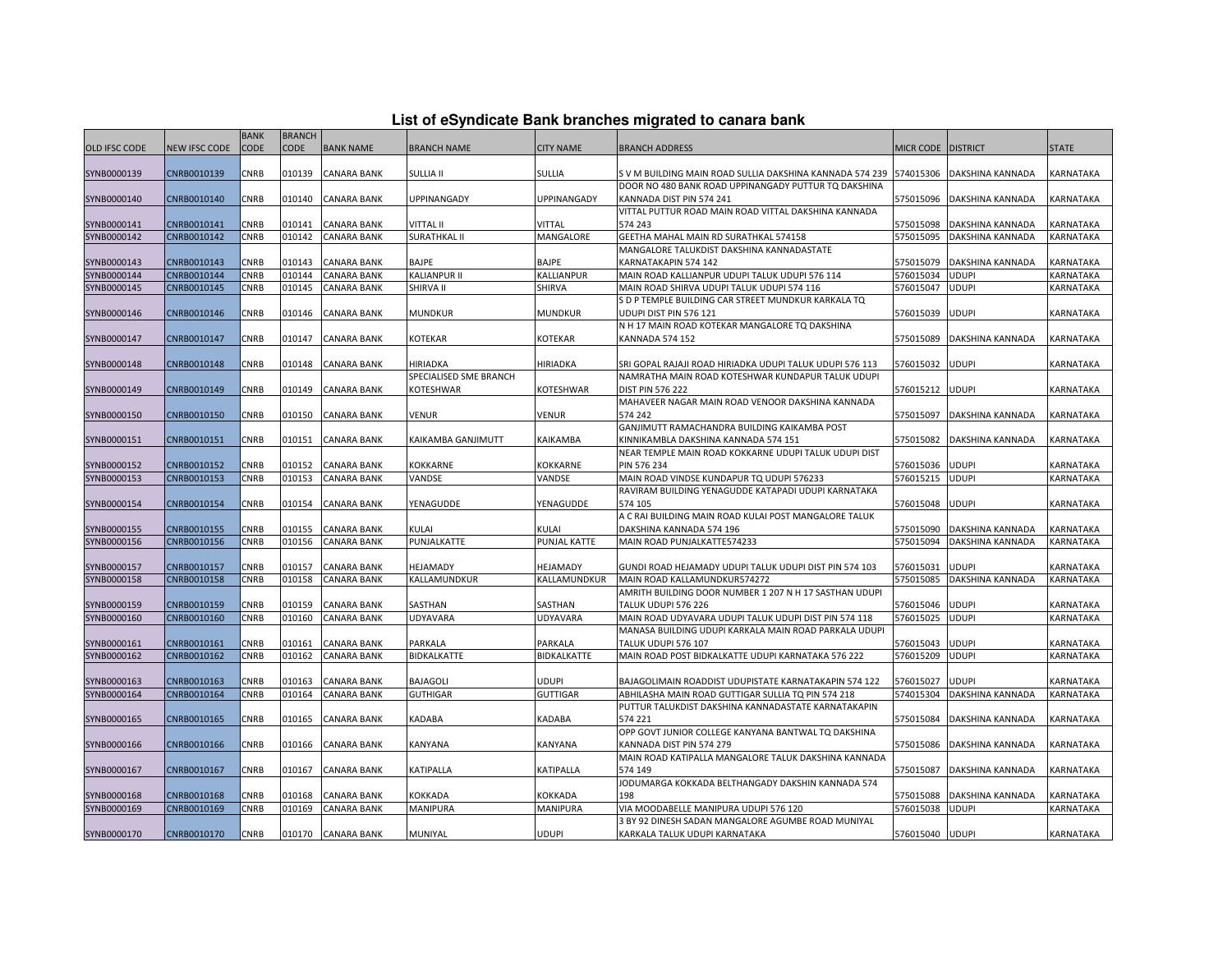|  | List of eSyndicate Bank branches migrated to canara bank |  |  |  |  |
|--|----------------------------------------------------------|--|--|--|--|
|  |                                                          |  |  |  |  |

|                      |                      | <b>BANK</b> | <b>BRANCH</b> |                    |                            |                      |                                                           |                    |                  |                  |
|----------------------|----------------------|-------------|---------------|--------------------|----------------------------|----------------------|-----------------------------------------------------------|--------------------|------------------|------------------|
| <b>OLD IFSC CODE</b> | <b>NEW IFSC CODE</b> | <b>CODE</b> | CODE          | <b>BANK NAME</b>   | <b>BRANCH NAME</b>         | <b>CITY NAME</b>     | <b>BRANCH ADDRESS</b>                                     | MICR CODE DISTRICT |                  | <b>STATE</b>     |
|                      |                      |             |               |                    |                            |                      | 2 BY 132 PARIJATHA COMPLE NARAVI BELTHANGADY TALUK        |                    |                  |                  |
| SYNB0000171          | CNRB0010171          | CNRB        | 010171        | <b>CANARA BANK</b> | <b>NARAVI</b>              | <b>NARAVI</b>        | DAKSHINA KANNADA KARNATAKA 574 109                        | 575015092          | DAKSHINA KANNADA | KARNATAKA        |
|                      |                      |             |               |                    |                            |                      | PANEMANGALORE PUTTUR ROAD SALETHUR POST KOLNAD            |                    |                  |                  |
| SYNB0000172          | CNRB0010172          | CNRB        | 010172        | <b>CANARA BANK</b> | SALETHUR                   | SALETHUR             | VILLAGE BANTWAL TQ DAKSHINA KANNADA 574323                | 575015078          | DAKSHINA KANNADA | KARNATAKA        |
| SYNB0000173          | CNRB0010173          | <b>CNRB</b> | 010173        | <b>CANARA BANK</b> | <b>NAVUNDA</b>             | <b>NAVUNDA</b>       | N H 17 NAVUNDA KUNDAPUR TQ UDUPI DIST PIN 576 224         | 576015213          | <b>UDUPI</b>     | KARNATAKA        |
|                      |                      |             |               |                    |                            |                      | BYNDOOR BHATKAL MAIN ROAD SHIRURU KUNDAPUR TQ UDUPI       |                    |                  |                  |
| SYNB0000174          | CNRB0010174          | CNRB        | 010174        | <b>CANARA BANK</b> | SHIRURU II                 | <b>SHIRURU</b>       | 576 228                                                   | 576015207          | <b>UDUPI</b>     | KARNATAKA        |
| SYNB0000175          | CNRB0010175          | <b>CNRB</b> | 010175        | <b>CANARA BANK</b> | <b>KOLLUR D K DIST</b>     | <b>KOLLUR</b>        | MAIN ROAD KOLLUR KUNDAPUR TALUK UDUPI 576 220             | 576015049          | <b>UDUPI</b>     | KARNATAKA        |
| SYNB0000176          | CNRB0010176          | CNRB        | 010176        | <b>CANARA BANK</b> | ARLAPADAVU                 | ARLAPADAVU           | ARLAPADAVU POST PANAJE574259                              | 575015101          | DAKSHINA KANNADA | KARNATAKA        |
|                      |                      |             |               |                    |                            |                      | KAKKINJE BELTHANGADY TALUK DIST DAKSHN KANNADA            |                    |                  |                  |
| SYNB0000177          | CNRB0010177          | CNRB        | 010177        | <b>CANARA BANK</b> | KAKKINJE                   | KAKKUNJE             | KARNATAKA 574 291                                         | 575015100          | DAKSHINA KANNADA | KARNATAKA        |
| SYNB0000178          | CNRB0010178          | CNRB        | 010178        | <b>CANARA BANK</b> | PANJA                      | PANJA                | MAIN ROAD PANJA SULLIA TO DAKSHINA KANNADA 574 232        | 574015305          | DAKSHINA KANNADA | KARNATAKA        |
|                      |                      |             |               |                    | MANGALURU                  |                      | BABU MAISTRY BUILDING YEYYADI POST KONCHADY MANGALORE     |                    |                  |                  |
| SYNB0000179          | CNRB0010179          | CNRB        | 010179        | <b>CANARA BANK</b> | YEYYADIPADAVU              | MAGALORE             | DAKSHINA KANNADA 575 008                                  | 575015102          | DAKSHINA KANNADA | KARNATAKA        |
| SYNB0000180          | CNRB0010180          | CNRB        | 010180        | <b>CANARA BANK</b> | HUNGARCUTTA                | HUNGARCUTTA          | HUNGARACUTTA UDUPI TALUK UDUPI DIST PIN 576 218           | 576015050          | <b>UDUPI</b>     | KARNATAKA        |
|                      |                      |             |               |                    |                            |                      | DR SUBBA RAO BUILDING MAIN ROAD PETHRI CHERKADY POST      |                    |                  |                  |
| SYNB0000181          | CNRB0010181          | CNRB        | 010181        | <b>CANARA BANK</b> | PETHRI                     | <b>PETHRI</b>        | UDUPI TALUK UDUPI DIST PIN 576 215                        | 576015051          | <b>UDUPI</b>     | KARNATAKA        |
| SYNB0000182          | CNRB0010182          | CNRB        | 010182        | <b>CANARA BANK</b> | <b>JALSUR</b>              | <b>JALSUR</b>        | SRI GAJANANA BUILDING JALSUR SULLIA TO PIN 574 255        | 574015307          | DAKSHINA KANNADA | KARNATAKA        |
|                      |                      |             |               |                    |                            |                      | KARTHIK NILAYA GURUVAYANKERE BELTHANGADY TALUK            |                    |                  |                  |
| SYNB0000183          | CNRB0010183          | CNRB        | 010183        | <b>CANARA BANK</b> | <b>GURUVAYANKERE II</b>    | <b>GURUVAYANKERE</b> | DAKSHINA KANNADA 574 217                                  | 575015103          | DAKSHINA KANNADA | KARNATAKA        |
|                      |                      |             |               |                    |                            |                      | NEW MANGALORE PORT TRUST HOSPITAL BLDG PANAMBUR           |                    |                  |                  |
| SYNB0000184          | CNRB0010184          | CNRB        | 010184        | <b>CANARA BANK</b> | PANAMBUR M H P A           | MANGALORE            | MANGALORE 575010                                          | 575015104          | DAKSHINA KANNADA | <b>KARNATAKA</b> |
|                      |                      |             |               |                    |                            |                      | M G M COLLEGE CAMPUS NALANDA KUNJIBETTU UDUPI             |                    |                  |                  |
| SYNB0000186          | CNRB0010186          | CNRB        | 010186        | <b>CANARA BANK</b> | UDUPI KUNJIBETTU II        | UDUPI                | KARNATAKA                                                 | 576015052          | <b>UDUPI</b>     | KARNATAKA        |
|                      |                      |             |               |                    |                            |                      | SRI NIWAS 7 4 461 MATADAKANI ROAD MANGALORE DAKSHINA      |                    |                  |                  |
| SYNB0000187          | CNRB0010187          | <b>CNRB</b> | 010187        | <b>CANARA BANK</b> | MANGALURU ASHOK NAGAR      | MANGALORE            | KANNADA 575 006                                           | 575015105          | DAKSHINA KANNADA | <b>KARNATAKA</b> |
|                      |                      |             |               |                    | <b>ACCOUNTS SECTION</b>    |                      | IST FLR SYNDICATEBANK BLDG LHH RD HAMPANKATTA             |                    |                  |                  |
| SYNB0000188          | CNRB0010188          | CNRB        | 010188        | <b>CANARA BANK</b> | MANGALURU II               | MANGALORE            | MANGALORE 575001                                          | 575015143          | DAKSHINA KANNADA | KARNATAKA        |
| SYNB0000189          | CNRB0010189          | <b>CNRB</b> | 010189        | <b>CANARA BANK</b> | <b>HOODE</b>               | <b>HOODE</b>         | MAIN ROAD HOODE UDUPI TQ UDUPI DIST PIN 576 137           | 576015053          | <b>UDUPI</b>     | KARNATAKA        |
|                      |                      |             |               |                    |                            |                      | MANGALORE TALUKDIST DAKSHINA KANNADASTATE                 |                    |                  |                  |
| SYNB0000191          | CNRB0010191          | CNRB        | 010191        | <b>CANARA BANK</b> | <b>JOKATTE</b>             | <b>JOKATTE</b>       | KARNATAKAPIN 574 173                                      | 575015106          | DAKSHINA KANNADA | KARNATAKA        |
|                      |                      |             |               |                    |                            |                      | PANCHAMI COMPLEX OPP KSRTC BUS STAND KAVOOR CROSS BIJAL   |                    |                  |                  |
| SYNB0000192          | CNRB0010192          | CNRB        | 010192        | <b>CANARA BANK</b> | MANGALURU BIJAI II         | MANGALORE            | MANGALORE DAKSHINA KANNADA 575 004                        | 575015107          | DAKSHINA KANNADA | KARNATAKA        |
|                      |                      |             |               |                    |                            |                      | MAIN ROAD KAVALAPADUR VOGGA BANTWAL TO DAKSHINA           |                    |                  |                  |
| SYNB0000193          | CNRB0010193          | CNRB        | 010193        | <b>CANARA BANK</b> | KAVALAPADURVOGGA           | KAVALAPADUR          | <b>KANNADA 574 265</b>                                    | 575015108          | DAKSHINA KANNADA | KARNATAKA        |
|                      |                      |             |               |                    |                            |                      | NITYANANDA JODURASTHA P O PALLI KARKALA TO UDUPI DIST PIN |                    |                  |                  |
| SYNB0000194          | CNRB0010194          | CNRB        | 010194        | <b>CANARA BANK</b> | PALLI                      | PALLI                | 574 244                                                   | 576015054          | UDUPI            | KARNATAKA        |
|                      |                      |             |               |                    |                            |                      | KUNJARGIRI POST MADHVANAGAR VIA KATPADY UDUPI TQ UDUPI    |                    |                  |                  |
| SYNB0000195          | CNRB0010195          | CNRB        | 010195        | <b>CANARA BANK</b> | MADHVANAGAR                | MADHVANAGAR          | <b>DIST PIN 574 105</b>                                   | 576015056          | <b>UDUPI</b>     | KARNATAKA        |
|                      |                      |             |               |                    |                            |                      | JYOTHI BUILDING OPP LOURDES CHURCH KANAJAR VIA BAILUR     |                    |                  |                  |
| SYNB0000196          | CNRB0010196          | <b>CNRB</b> | 010196        | <b>CANARA BANK</b> | KANAJAR                    | <b>KANAJAR</b>       | KARKALA UDUPI DIST PIN 574 102                            | 576015055          | <b>UDUPI</b>     | KARNATAKA        |
|                      |                      |             |               |                    |                            |                      | BANGADY BELTHANGADY TO DIST DAKSHINA KANNADA              |                    |                  |                  |
| SYNB0000198          | CNRB0010198          | CNRB        | 010198        | <b>CANARA BANK</b> | BANGADI                    | <b>BENGADI</b>       | KARNATAKA 574 214                                         | 575015110          | DAKSHINA KANNADA | KARNATAKA        |
|                      |                      |             |               |                    |                            |                      | THADKA PUNCHA BANTWAL TQ DAKSHIN KANADA KARNATAKA         |                    |                  |                  |
| SYNB0000199          | CNRB0010199          | CNRB        | 010199        | <b>CANARA BANK</b> | AJJINADKA                  | AJJINADKA            | 574281                                                    | 575015111          | DAKSHINA KANNADA | KARNATAKA        |
| SYNB0000204          | CNRB0010204          | CNRB        | 010204        | <b>CANARA BANK</b> | <b>ALANKAR</b>             | <b>ALANKAR</b>       | DURGAMBA HIGH SCHOOL ROAD ALANKAR574285                   | 575015109          | DAKSHINA KANNADA | KARNATAKA        |
|                      |                      |             |               |                    |                            |                      | 1ST FLOOR BAIDASHREE BUILDING NEW MARKET YARD POST        |                    |                  |                  |
| SYNB0000207          | CNRB0010207          | CNRB        | 010207        | <b>CANARA BANK</b> | UDUPI MARKET YARD          | JDUPI                | AMBALPADY UDUPI 576 103                                   | 576015058          | <b>UDUPI</b>     | KARNATAKA        |
|                      |                      |             |               |                    |                            | PUTTURMARKETYA       |                                                           |                    |                  |                  |
| SYNB0000208          | CNRB0010208          | CNRB        | 010208        | <b>CANARA BANK</b> | PUTTUR MARKET YARD         |                      | CHRISTOPHER COMPLEX APMC ROAD PUTTUR PIN 574 201          | 575015115          | DAKSHINA KANNADA | KARNATAKA        |
|                      |                      |             |               |                    | <b>KUNDAPUR NEW MARKET</b> |                      |                                                           |                    |                  |                  |
| SYNB0000209          | CNRB0010209          | CNRB        | 010209        | <b>CANARA BANK</b> | YARD                       | <b>KUNDAPUR</b>      | KUNDAPUR NEW MARKET YARD NH 17 KUNDAPUR UDUPI 576 201     | 576015216          | <b>UDUPI</b>     | KARNATAKA        |
| SYNB0000210          | CNRB0010210          | <b>CNRB</b> | 010210        | <b>CANARA BANK</b> | <b>KURADY HONEHALLI</b>    | KURADY               | KURADY HONEHALLI UDUPI TQ UDUPI DIST PIN 576 210          | 576015057          | <b>UDUPI</b>     | KARNATAKA        |
| SYNB0000211          | CNRB0010211          | <b>CNRB</b> | 010211        | <b>CANARA BANK</b> | <b>NIDLE</b>               | <b>NIDLI</b>         | ANUGRAHA COMPLEX NIDLE BELTHANGADY TQ574216               | 575015112          | DAKSHINA KANNADA | KARNATAKA        |
|                      |                      |             |               |                    |                            |                      |                                                           |                    |                  |                  |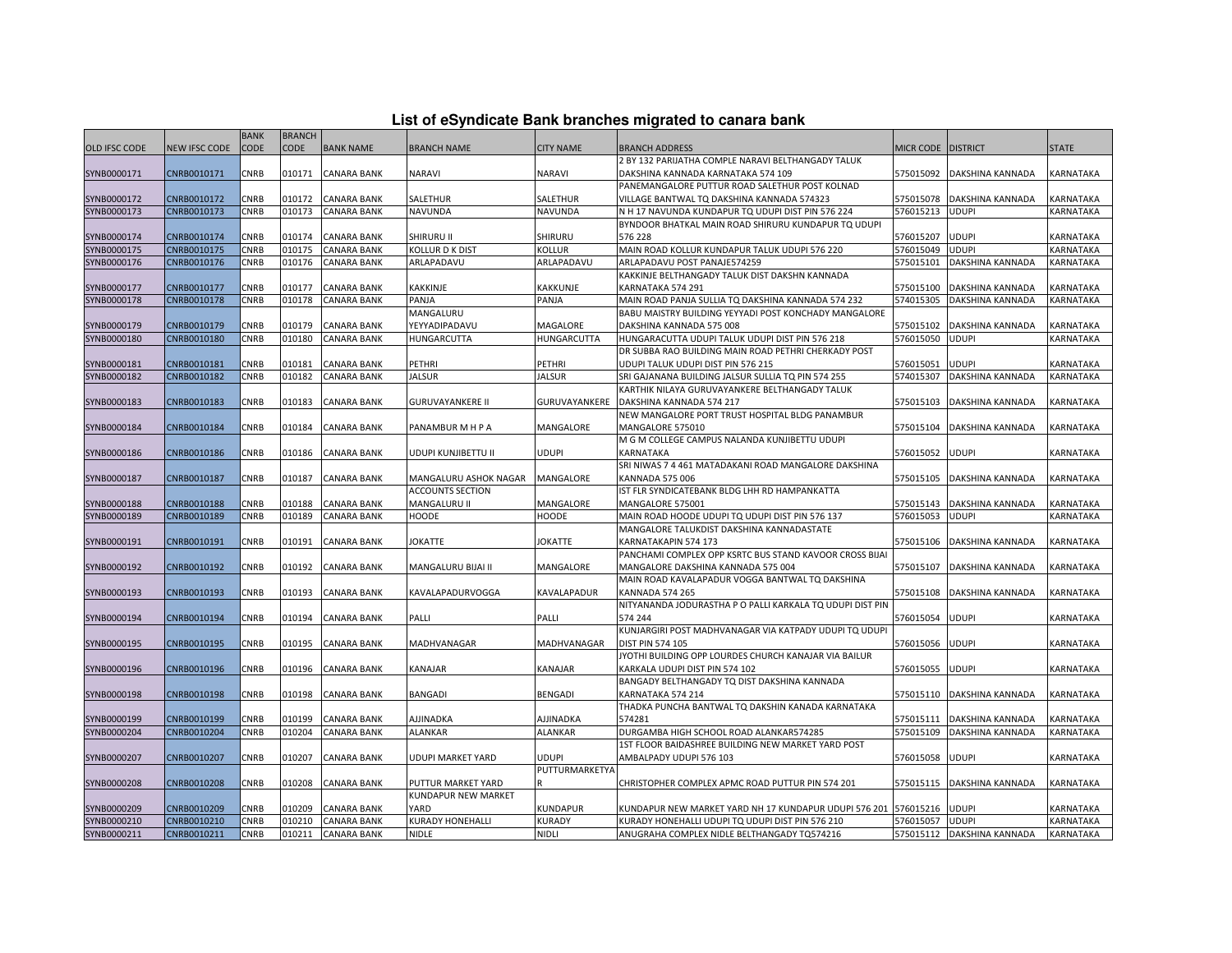|  |  |  | List of eSyndicate Bank branches migrated to canara bank |  |  |
|--|--|--|----------------------------------------------------------|--|--|
|  |  |  |                                                          |  |  |

| CODE<br><b>CODE</b><br>OLD IFSC CODE<br>NEW IFSC CODE<br><b>BANK NAME</b><br><b>BRANCH NAME</b><br><b>CITY NAME</b><br>MICR CODE DISTRICT<br><b>STATE</b><br><b>BRANCH ADDRESS</b><br>SYNB0000212<br>CNRB0010212<br>CNRB<br><b>CANARA BANK</b><br>PADMAMBA COMPLEX SAVANUR PUTTUR TALUK574202<br>010212<br>SAVANUR<br>SAVANUR<br>575015113<br>DAKSHINA KANNADA<br>KARNATAKA<br>CNRB0010214<br><b>CNRB</b><br>010214<br><b>CANARA BANK</b><br>KALIA<br>KALIYA<br>MAIN ROAD KALIA POST GERUKATTE574293<br>575015114<br>DAKSHINA KANNADA<br>KARNATAKA<br>CNRB<br><b>CANARA BANK</b><br>TELLAR<br>UDUPI<br>SYNB0000215<br>CNRB0010215<br>010215<br>TELLAR<br>ASHWATHA KATTE TELLAR KARKALA TQ UDUPI DIST PIN 576 117<br>576015059<br>KARNATAKA<br>SYNB0000218<br>CNRB0010218<br><b>CNRB</b><br>010218<br><b>CANARA BANK</b><br>KANJARAKATTE<br>KANJARAKATTE<br>576015061<br><b>UDUPI</b><br>KARNATAKA<br>PO SANTHUR KANJARKATTE VIA PADUBIDRI PIN 574 139<br>CITY JUNCTION DERLAKATTE MANGALORE TALUK DAKSHINA<br>SYNB0000219<br>CNRB0010219<br>CNRB<br>010219<br><b>CANARA BANK</b><br><b>DERLAKATTE II</b><br>DERLAKATTE<br>575015116<br>DAKSHINA KANNADA<br>KARNATAKA<br>KANNADA DIST PIN 574 160<br>MARIA KRIPA KUKKEKATTE NAKRE KUKKUNDOOR POST KARKALA<br>SYNB0000220<br>CNRB0010220<br>CNRB<br>010220<br><b>CANARA BANK</b><br>NAKRE<br>TQ UDUPI DIST PIN 576 117<br>576015062<br>UDUPI<br>KARNATAKA<br>NAKRE<br>BHANDARKARS ARTS AND SCIENCE COLLEGE CAMPUS<br>SYNB0000221<br>CNRB0010221<br><b>CNRB</b><br>010221<br><b>CANARA BANK</b><br>KUNDAPUR VADERAHOBLI<br>KUNDAPUR<br>VADERAHOBLI KUNDAPUR UDUPI 576 201<br>576015217<br>UDUPI<br>KARNATAKA<br>D NO 426 NEAR BRAHMAGIRI CIRCLE BRAHMAGIRI PO<br>UDUPI<br>CNRB0010222<br>CNRB<br>010222<br><b>CANARA BANK</b><br>576015063<br>UDUPI<br>KARNATAKA<br>SYNB0000222<br>UDUPI BRAHMAGIRI<br>AMBALPADY UDUPI UDUPI 576 103<br><b>NANDIKURMSTP PROJECT</b><br>SYNB0000225<br>CNRB0010225<br>CNRB<br>010225<br><b>CANARA BANK</b><br>AREA<br>NANDIKUR<br>PADUBIDRI KARKALA ROAD NANDIKOOR UDUPI 574 138<br>576015064<br>udupi<br>KARNATAKA<br>SPECIALISED SME BRANCH<br>ROADHAMPANKATTAMANGALOREDIST DAKSHINA KANNADASTATE<br>SYNB0000227<br>CNRB0010227<br>CNRB<br>010227<br><b>CANARA BANK</b><br>MANGALURU II<br>MANGALORE<br>KARNATAKAPIN 575 001<br>575015117<br>DAKSHINA KANNADA<br>KARNATAKA<br>SYNB0000231<br>CNRB0010231<br>CNRB<br>010231<br><b>CANARA BANK</b><br><b>UDUPI FOUNDERS BRANCH</b><br>UDUPI<br>MUKUND NIVAS K M MARG UDUPI UDUPI 576 101<br>576015065<br><b>UDUPI</b><br>KARNATAKA<br>MANIPAL KASTURBA MED<br>MAIN ROAD KASTURBA MEDICAL COLLEGE MANIPAL UDUPI 576<br>SYNB0000232<br>CNRB0010232<br>CNRB<br>010232<br><b>CANARA BANK</b><br><b>COLLEGE</b><br>MANIPAL<br>104<br>576015066<br>UDUPI<br>KARNATAKA<br>MANIPAL INSTITUTE OF<br>CNRB<br>010233<br><b>CANARA BANK</b><br><b>TECHNOLOGY</b><br><b>UDUPI</b><br>SYNB0000233<br>CNRB0010233<br>MANIPAL<br>MIT CAMPUS MANIPAL UDUPI 576 104<br>576015067<br>KARNATAKA<br>SYNB0000236<br>CNRB0010236<br><b>CNRB</b><br>010236<br>UDUPI<br><b>UDUPI</b><br>KARNATAKA<br><b>CANARA BANK</b><br>ACCOUNTS SECTION UDUPI<br>SYNDICATE TOWERS IST FLOOR K M MARG UDUPI KARNATAKA<br>576015087<br>SY JOHNS HIGH SCHOOL SHANKARAPAURA DIST UDUPI<br>SYNB0000238<br>CNRB0010238<br>CNRB<br>010238<br>CANARA BANK<br>SHANKERAPURA<br>KARNATAKA 574 115<br>576015068<br>UDUPI<br>KARNATAKA<br>SHANKARPURA II<br>FR MULLER S CHARITABLE INSTITUTION FR MULLER ROAD<br><b>MANGALURU FMCI</b><br>SYNB0000239<br>CNRB0010239<br>CNRB<br>010239<br><b>CANARA BANK</b><br>KANKANADY<br>MANGALORE<br>KANKANADY MANGALORE DAKSHINA 575002<br>DAKSHINA KANNADA<br>KARNATAKA<br>575015119<br>ST LAWRENCE JUNIOR COLLEGE CAMPUS COLLEGE ROAD<br>SYNB0000240<br>CNRB0010240<br>CNRB<br>010240<br><b>CANARA BANK</b><br>MOODUBELLE<br>MOODUBELLE UDUPI DIST PIN 576 120<br>576015069<br>UDUPI<br>MOODUBELLE II<br>KARNATAKA<br>MANGALURU SDM EYE<br>SYNB0000241<br>CNRB0010241<br>CNRB<br>010241<br><b>CANARA BANK</b><br><b>HOSPITAL</b><br>MANGALORE<br>575015120<br>KARNATAKA<br>KODIALBAIL LALBAGH MANGALORE DAKSHINA KANNADA 575 003<br>DAKSHINA KANNADA<br>MANGALURU ATTAVAR KMC<br>CAMPATTAVARMANGALOREDIST DAKSHINA KANNADASTATE<br>SYNB0000242<br>CNRB0010242<br>CNRB<br>010242<br><b>CANARA BANK</b><br>CAMPUS<br>MANGALORE<br>KARNATAKAPIN 575 001<br>DAKSHINA KANNADA<br>KARNATAKA<br>575015121<br>SRI MAHAVEERA COLLEGE CAMPUS POST KODANGALLU VIA<br>CNRB<br>SYNB0000243<br>CNRB0010243<br>010243<br><b>CANARA BANK</b><br>MOODABIDRI KODANGALLU<br><b>MOODABIDRI</b><br>575015122<br>DAKSHINA KANNADA<br>KARNATAKA<br>MOODABIDRI DAKSHINA KANNADA 574 197<br>ST AGNES COLLEGE<br>COLLEGEBENDOREMANGALOREDIST DAKSHINA KANNADASTATE<br>CNRB0010244<br>CNRB<br>010244<br><b>CANARA BANK</b><br>MANGALURU<br>MANGALORE<br>KARNATAKAPIN 575 002<br>575015127<br>DAKSHINA KANNADA<br>KARNATAKA<br>ABSMI DENTAL COLLEGE CAMPUS BELMA VILLAGE NITHYANANDA<br>CNRB0010245<br>CNRB<br><b>CANARA BANK</b><br>010245<br>DERLAKATTE ABSMI<br>DERLAKATTE<br>NAGAR PO DERLAKATTE DAKSHINA 575018<br>575015123<br>DAKSHINA KANNADA<br>KARNATAKA<br>SHREE KSHETRA<br>KAVERY BUILDING CAR STREET DHARMASTHALA BELTHANGADY<br>SYNB0000246<br>CNRB0010246<br>CNRB<br>010246<br><b>CANARA BANK</b><br>575015124<br>DAKSHINA KANNADA<br>KARNATAKA<br>DHARMASTHALA<br>DHARMASTHALA<br>TALUK DAKSHINA KANNADA 574 216<br>SYNDICATE BANK BAJPE AIRPORT BR TQ MANGALORE DIST<br>CNRB0010247<br>CNRB<br>010247<br><b>CANARA BANK</b><br>KENJAR<br>BAJPE<br>DAKSHIN KANNADA KARNATAKA<br>575015131<br>DAKSHINA KANNADA<br>KARNATAKA<br>PUTTUR CAMPCO CHOCOLATE<br>SYNB0000248<br>CNRB0010248<br>CNRB<br><b>CANARA BANK</b><br><b>FACTORY</b><br>PUTTUR<br>CAMPCO CHOCOLATE FACTORY KEMMINJE DARBE PUTTUR574202<br>575015125<br>010248<br>DAKSHINA KANNADA<br>KARNATAKA<br>CNRB0010250<br>CNRB<br>010250<br><b>CANARA BANK</b><br>MULKI VIJAY COLLEGE<br>MULKI<br>VIJAYA COLLEGE CAMPUS MULKI574154<br>575015126<br>DAKSHINA KANNADA<br>KARNATAKA<br>CNRB0010251<br>CNRB<br>010251<br>SULLIA KURUNJIBAGH II<br>KARNATAKA<br><b>CANARA BANK</b><br>SULLIA<br>K V G POLYTECHNIC CAMPUS SULLIA574239<br>574015308<br>DAKSHINA KANNADA<br>SHIVAKRUPA BLDG MAIN ROAD UJIRE DAKSHIN KANADA<br>SYNB0000253<br>CNRB0010253<br>CNRB<br>010253<br><b>CANARA BANK</b><br>JJRE<br>UJIRE II<br>KARNATAKA 574240<br>575015128<br>DAKSHINA KANNADA<br>KARNATAKA<br>CNRB0010254<br>CNRB<br>010254<br><b>CANARA BANK</b><br><b>BELLARE</b><br>BELLARE<br>VINYAS COMPLEX MAIN ROAD BELLARE SULLIA TQ574212<br>574015309<br>DAKSHINA KANNADA<br>KARNATAKA<br>MAIN ROAD KURNAD BANTWAL TO DAKSHIN KANNADA PIN<br>SYNB0000256<br>CNRB0010256<br>CNRB<br>010256<br><b>CANARA BANK</b><br>KURNAD MUDIPU<br>KURNAD<br>574153<br>575015129<br>DAKSHINA KANNADA<br>KARNATAKA<br>MAIN ROAD NEAR TEMPLE SUBRAMANYA DAKSHINA KANNADA<br><b>CNRB</b><br>010257<br>DIST 574238<br>CNRB0010257<br><b>CANARA BANK</b><br>SUBRAMANYA<br>SUBRAMANYA<br>574015310 DAKSHINA KANNADA<br><b>KARNATAKA</b> |             | <b>BANK</b> | <b>BRANCH</b> |  |  |  |  |
|----------------------------------------------------------------------------------------------------------------------------------------------------------------------------------------------------------------------------------------------------------------------------------------------------------------------------------------------------------------------------------------------------------------------------------------------------------------------------------------------------------------------------------------------------------------------------------------------------------------------------------------------------------------------------------------------------------------------------------------------------------------------------------------------------------------------------------------------------------------------------------------------------------------------------------------------------------------------------------------------------------------------------------------------------------------------------------------------------------------------------------------------------------------------------------------------------------------------------------------------------------------------------------------------------------------------------------------------------------------------------------------------------------------------------------------------------------------------------------------------------------------------------------------------------------------------------------------------------------------------------------------------------------------------------------------------------------------------------------------------------------------------------------------------------------------------------------------------------------------------------------------------------------------------------------------------------------------------------------------------------------------------------------------------------------------------------------------------------------------------------------------------------------------------------------------------------------------------------------------------------------------------------------------------------------------------------------------------------------------------------------------------------------------------------------------------------------------------------------------------------------------------------------------------------------------------------------------------------------------------------------------------------------------------------------------------------------------------------------------------------------------------------------------------------------------------------------------------------------------------------------------------------------------------------------------------------------------------------------------------------------------------------------------------------------------------------------------------------------------------------------------------------------------------------------------------------------------------------------------------------------------------------------------------------------------------------------------------------------------------------------------------------------------------------------------------------------------------------------------------------------------------------------------------------------------------------------------------------------------------------------------------------------------------------------------------------------------------------------------------------------------------------------------------------------------------------------------------------------------------------------------------------------------------------------------------------------------------------------------------------------------------------------------------------------------------------------------------------------------------------------------------------------------------------------------------------------------------------------------------------------------------------------------------------------------------------------------------------------------------------------------------------------------------------------------------------------------------------------------------------------------------------------------------------------------------------------------------------------------------------------------------------------------------------------------------------------------------------------------------------------------------------------------------------------------------------------------------------------------------------------------------------------------------------------------------------------------------------------------------------------------------------------------------------------------------------------------------------------------------------------------------------------------------------------------------------------------------------------------------------------------------------------------------------------------------------------------------------------------------------------------------------------------------------------------------------------------------------------------------------------------------------------------------------------------------------------------------------------------------------------------------------------------------------------------------------------------------------------------------------------------------------------------------------------------------------------------------------------------------------------------------------------------------------------------------------------------------------------------------------------------------------------------------------------------------------------------------------------------------------------------------------------------------------------------------------------------------------------------------------------------------------------------------------------------------------------------------------------------------------------------------------------------------------------------------------------------------------------------------------------------------------------------------------------------------------------------------------------------------------------------------------------------------------------------------------------------------------------------------------------------------------------------------------------------------------------------------------------------------------------------------------------------------------------------------------------------------------------------------------------------------------------------------------------------|-------------|-------------|---------------|--|--|--|--|
|                                                                                                                                                                                                                                                                                                                                                                                                                                                                                                                                                                                                                                                                                                                                                                                                                                                                                                                                                                                                                                                                                                                                                                                                                                                                                                                                                                                                                                                                                                                                                                                                                                                                                                                                                                                                                                                                                                                                                                                                                                                                                                                                                                                                                                                                                                                                                                                                                                                                                                                                                                                                                                                                                                                                                                                                                                                                                                                                                                                                                                                                                                                                                                                                                                                                                                                                                                                                                                                                                                                                                                                                                                                                                                                                                                                                                                                                                                                                                                                                                                                                                                                                                                                                                                                                                                                                                                                                                                                                                                                                                                                                                                                                                                                                                                                                                                                                                                                                                                                                                                                                                                                                                                                                                                                                                                                                                                                                                                                                                                                                                                                                                                                                                                                                                                                                                                                                                                                                                                                                                                                                                                                                                                                                                                                                                                                                                                                                                                                                                                                                                                                                                                                                                                                                                                                                                                                                                                                                                                                                                                                                |             |             |               |  |  |  |  |
|                                                                                                                                                                                                                                                                                                                                                                                                                                                                                                                                                                                                                                                                                                                                                                                                                                                                                                                                                                                                                                                                                                                                                                                                                                                                                                                                                                                                                                                                                                                                                                                                                                                                                                                                                                                                                                                                                                                                                                                                                                                                                                                                                                                                                                                                                                                                                                                                                                                                                                                                                                                                                                                                                                                                                                                                                                                                                                                                                                                                                                                                                                                                                                                                                                                                                                                                                                                                                                                                                                                                                                                                                                                                                                                                                                                                                                                                                                                                                                                                                                                                                                                                                                                                                                                                                                                                                                                                                                                                                                                                                                                                                                                                                                                                                                                                                                                                                                                                                                                                                                                                                                                                                                                                                                                                                                                                                                                                                                                                                                                                                                                                                                                                                                                                                                                                                                                                                                                                                                                                                                                                                                                                                                                                                                                                                                                                                                                                                                                                                                                                                                                                                                                                                                                                                                                                                                                                                                                                                                                                                                                                |             |             |               |  |  |  |  |
|                                                                                                                                                                                                                                                                                                                                                                                                                                                                                                                                                                                                                                                                                                                                                                                                                                                                                                                                                                                                                                                                                                                                                                                                                                                                                                                                                                                                                                                                                                                                                                                                                                                                                                                                                                                                                                                                                                                                                                                                                                                                                                                                                                                                                                                                                                                                                                                                                                                                                                                                                                                                                                                                                                                                                                                                                                                                                                                                                                                                                                                                                                                                                                                                                                                                                                                                                                                                                                                                                                                                                                                                                                                                                                                                                                                                                                                                                                                                                                                                                                                                                                                                                                                                                                                                                                                                                                                                                                                                                                                                                                                                                                                                                                                                                                                                                                                                                                                                                                                                                                                                                                                                                                                                                                                                                                                                                                                                                                                                                                                                                                                                                                                                                                                                                                                                                                                                                                                                                                                                                                                                                                                                                                                                                                                                                                                                                                                                                                                                                                                                                                                                                                                                                                                                                                                                                                                                                                                                                                                                                                                                | SYNB0000214 |             |               |  |  |  |  |
|                                                                                                                                                                                                                                                                                                                                                                                                                                                                                                                                                                                                                                                                                                                                                                                                                                                                                                                                                                                                                                                                                                                                                                                                                                                                                                                                                                                                                                                                                                                                                                                                                                                                                                                                                                                                                                                                                                                                                                                                                                                                                                                                                                                                                                                                                                                                                                                                                                                                                                                                                                                                                                                                                                                                                                                                                                                                                                                                                                                                                                                                                                                                                                                                                                                                                                                                                                                                                                                                                                                                                                                                                                                                                                                                                                                                                                                                                                                                                                                                                                                                                                                                                                                                                                                                                                                                                                                                                                                                                                                                                                                                                                                                                                                                                                                                                                                                                                                                                                                                                                                                                                                                                                                                                                                                                                                                                                                                                                                                                                                                                                                                                                                                                                                                                                                                                                                                                                                                                                                                                                                                                                                                                                                                                                                                                                                                                                                                                                                                                                                                                                                                                                                                                                                                                                                                                                                                                                                                                                                                                                                                |             |             |               |  |  |  |  |
|                                                                                                                                                                                                                                                                                                                                                                                                                                                                                                                                                                                                                                                                                                                                                                                                                                                                                                                                                                                                                                                                                                                                                                                                                                                                                                                                                                                                                                                                                                                                                                                                                                                                                                                                                                                                                                                                                                                                                                                                                                                                                                                                                                                                                                                                                                                                                                                                                                                                                                                                                                                                                                                                                                                                                                                                                                                                                                                                                                                                                                                                                                                                                                                                                                                                                                                                                                                                                                                                                                                                                                                                                                                                                                                                                                                                                                                                                                                                                                                                                                                                                                                                                                                                                                                                                                                                                                                                                                                                                                                                                                                                                                                                                                                                                                                                                                                                                                                                                                                                                                                                                                                                                                                                                                                                                                                                                                                                                                                                                                                                                                                                                                                                                                                                                                                                                                                                                                                                                                                                                                                                                                                                                                                                                                                                                                                                                                                                                                                                                                                                                                                                                                                                                                                                                                                                                                                                                                                                                                                                                                                                |             |             |               |  |  |  |  |
|                                                                                                                                                                                                                                                                                                                                                                                                                                                                                                                                                                                                                                                                                                                                                                                                                                                                                                                                                                                                                                                                                                                                                                                                                                                                                                                                                                                                                                                                                                                                                                                                                                                                                                                                                                                                                                                                                                                                                                                                                                                                                                                                                                                                                                                                                                                                                                                                                                                                                                                                                                                                                                                                                                                                                                                                                                                                                                                                                                                                                                                                                                                                                                                                                                                                                                                                                                                                                                                                                                                                                                                                                                                                                                                                                                                                                                                                                                                                                                                                                                                                                                                                                                                                                                                                                                                                                                                                                                                                                                                                                                                                                                                                                                                                                                                                                                                                                                                                                                                                                                                                                                                                                                                                                                                                                                                                                                                                                                                                                                                                                                                                                                                                                                                                                                                                                                                                                                                                                                                                                                                                                                                                                                                                                                                                                                                                                                                                                                                                                                                                                                                                                                                                                                                                                                                                                                                                                                                                                                                                                                                                |             |             |               |  |  |  |  |
|                                                                                                                                                                                                                                                                                                                                                                                                                                                                                                                                                                                                                                                                                                                                                                                                                                                                                                                                                                                                                                                                                                                                                                                                                                                                                                                                                                                                                                                                                                                                                                                                                                                                                                                                                                                                                                                                                                                                                                                                                                                                                                                                                                                                                                                                                                                                                                                                                                                                                                                                                                                                                                                                                                                                                                                                                                                                                                                                                                                                                                                                                                                                                                                                                                                                                                                                                                                                                                                                                                                                                                                                                                                                                                                                                                                                                                                                                                                                                                                                                                                                                                                                                                                                                                                                                                                                                                                                                                                                                                                                                                                                                                                                                                                                                                                                                                                                                                                                                                                                                                                                                                                                                                                                                                                                                                                                                                                                                                                                                                                                                                                                                                                                                                                                                                                                                                                                                                                                                                                                                                                                                                                                                                                                                                                                                                                                                                                                                                                                                                                                                                                                                                                                                                                                                                                                                                                                                                                                                                                                                                                                |             |             |               |  |  |  |  |
|                                                                                                                                                                                                                                                                                                                                                                                                                                                                                                                                                                                                                                                                                                                                                                                                                                                                                                                                                                                                                                                                                                                                                                                                                                                                                                                                                                                                                                                                                                                                                                                                                                                                                                                                                                                                                                                                                                                                                                                                                                                                                                                                                                                                                                                                                                                                                                                                                                                                                                                                                                                                                                                                                                                                                                                                                                                                                                                                                                                                                                                                                                                                                                                                                                                                                                                                                                                                                                                                                                                                                                                                                                                                                                                                                                                                                                                                                                                                                                                                                                                                                                                                                                                                                                                                                                                                                                                                                                                                                                                                                                                                                                                                                                                                                                                                                                                                                                                                                                                                                                                                                                                                                                                                                                                                                                                                                                                                                                                                                                                                                                                                                                                                                                                                                                                                                                                                                                                                                                                                                                                                                                                                                                                                                                                                                                                                                                                                                                                                                                                                                                                                                                                                                                                                                                                                                                                                                                                                                                                                                                                                |             |             |               |  |  |  |  |
|                                                                                                                                                                                                                                                                                                                                                                                                                                                                                                                                                                                                                                                                                                                                                                                                                                                                                                                                                                                                                                                                                                                                                                                                                                                                                                                                                                                                                                                                                                                                                                                                                                                                                                                                                                                                                                                                                                                                                                                                                                                                                                                                                                                                                                                                                                                                                                                                                                                                                                                                                                                                                                                                                                                                                                                                                                                                                                                                                                                                                                                                                                                                                                                                                                                                                                                                                                                                                                                                                                                                                                                                                                                                                                                                                                                                                                                                                                                                                                                                                                                                                                                                                                                                                                                                                                                                                                                                                                                                                                                                                                                                                                                                                                                                                                                                                                                                                                                                                                                                                                                                                                                                                                                                                                                                                                                                                                                                                                                                                                                                                                                                                                                                                                                                                                                                                                                                                                                                                                                                                                                                                                                                                                                                                                                                                                                                                                                                                                                                                                                                                                                                                                                                                                                                                                                                                                                                                                                                                                                                                                                                |             |             |               |  |  |  |  |
|                                                                                                                                                                                                                                                                                                                                                                                                                                                                                                                                                                                                                                                                                                                                                                                                                                                                                                                                                                                                                                                                                                                                                                                                                                                                                                                                                                                                                                                                                                                                                                                                                                                                                                                                                                                                                                                                                                                                                                                                                                                                                                                                                                                                                                                                                                                                                                                                                                                                                                                                                                                                                                                                                                                                                                                                                                                                                                                                                                                                                                                                                                                                                                                                                                                                                                                                                                                                                                                                                                                                                                                                                                                                                                                                                                                                                                                                                                                                                                                                                                                                                                                                                                                                                                                                                                                                                                                                                                                                                                                                                                                                                                                                                                                                                                                                                                                                                                                                                                                                                                                                                                                                                                                                                                                                                                                                                                                                                                                                                                                                                                                                                                                                                                                                                                                                                                                                                                                                                                                                                                                                                                                                                                                                                                                                                                                                                                                                                                                                                                                                                                                                                                                                                                                                                                                                                                                                                                                                                                                                                                                                |             |             |               |  |  |  |  |
|                                                                                                                                                                                                                                                                                                                                                                                                                                                                                                                                                                                                                                                                                                                                                                                                                                                                                                                                                                                                                                                                                                                                                                                                                                                                                                                                                                                                                                                                                                                                                                                                                                                                                                                                                                                                                                                                                                                                                                                                                                                                                                                                                                                                                                                                                                                                                                                                                                                                                                                                                                                                                                                                                                                                                                                                                                                                                                                                                                                                                                                                                                                                                                                                                                                                                                                                                                                                                                                                                                                                                                                                                                                                                                                                                                                                                                                                                                                                                                                                                                                                                                                                                                                                                                                                                                                                                                                                                                                                                                                                                                                                                                                                                                                                                                                                                                                                                                                                                                                                                                                                                                                                                                                                                                                                                                                                                                                                                                                                                                                                                                                                                                                                                                                                                                                                                                                                                                                                                                                                                                                                                                                                                                                                                                                                                                                                                                                                                                                                                                                                                                                                                                                                                                                                                                                                                                                                                                                                                                                                                                                                |             |             |               |  |  |  |  |
|                                                                                                                                                                                                                                                                                                                                                                                                                                                                                                                                                                                                                                                                                                                                                                                                                                                                                                                                                                                                                                                                                                                                                                                                                                                                                                                                                                                                                                                                                                                                                                                                                                                                                                                                                                                                                                                                                                                                                                                                                                                                                                                                                                                                                                                                                                                                                                                                                                                                                                                                                                                                                                                                                                                                                                                                                                                                                                                                                                                                                                                                                                                                                                                                                                                                                                                                                                                                                                                                                                                                                                                                                                                                                                                                                                                                                                                                                                                                                                                                                                                                                                                                                                                                                                                                                                                                                                                                                                                                                                                                                                                                                                                                                                                                                                                                                                                                                                                                                                                                                                                                                                                                                                                                                                                                                                                                                                                                                                                                                                                                                                                                                                                                                                                                                                                                                                                                                                                                                                                                                                                                                                                                                                                                                                                                                                                                                                                                                                                                                                                                                                                                                                                                                                                                                                                                                                                                                                                                                                                                                                                                |             |             |               |  |  |  |  |
|                                                                                                                                                                                                                                                                                                                                                                                                                                                                                                                                                                                                                                                                                                                                                                                                                                                                                                                                                                                                                                                                                                                                                                                                                                                                                                                                                                                                                                                                                                                                                                                                                                                                                                                                                                                                                                                                                                                                                                                                                                                                                                                                                                                                                                                                                                                                                                                                                                                                                                                                                                                                                                                                                                                                                                                                                                                                                                                                                                                                                                                                                                                                                                                                                                                                                                                                                                                                                                                                                                                                                                                                                                                                                                                                                                                                                                                                                                                                                                                                                                                                                                                                                                                                                                                                                                                                                                                                                                                                                                                                                                                                                                                                                                                                                                                                                                                                                                                                                                                                                                                                                                                                                                                                                                                                                                                                                                                                                                                                                                                                                                                                                                                                                                                                                                                                                                                                                                                                                                                                                                                                                                                                                                                                                                                                                                                                                                                                                                                                                                                                                                                                                                                                                                                                                                                                                                                                                                                                                                                                                                                                |             |             |               |  |  |  |  |
|                                                                                                                                                                                                                                                                                                                                                                                                                                                                                                                                                                                                                                                                                                                                                                                                                                                                                                                                                                                                                                                                                                                                                                                                                                                                                                                                                                                                                                                                                                                                                                                                                                                                                                                                                                                                                                                                                                                                                                                                                                                                                                                                                                                                                                                                                                                                                                                                                                                                                                                                                                                                                                                                                                                                                                                                                                                                                                                                                                                                                                                                                                                                                                                                                                                                                                                                                                                                                                                                                                                                                                                                                                                                                                                                                                                                                                                                                                                                                                                                                                                                                                                                                                                                                                                                                                                                                                                                                                                                                                                                                                                                                                                                                                                                                                                                                                                                                                                                                                                                                                                                                                                                                                                                                                                                                                                                                                                                                                                                                                                                                                                                                                                                                                                                                                                                                                                                                                                                                                                                                                                                                                                                                                                                                                                                                                                                                                                                                                                                                                                                                                                                                                                                                                                                                                                                                                                                                                                                                                                                                                                                |             |             |               |  |  |  |  |
|                                                                                                                                                                                                                                                                                                                                                                                                                                                                                                                                                                                                                                                                                                                                                                                                                                                                                                                                                                                                                                                                                                                                                                                                                                                                                                                                                                                                                                                                                                                                                                                                                                                                                                                                                                                                                                                                                                                                                                                                                                                                                                                                                                                                                                                                                                                                                                                                                                                                                                                                                                                                                                                                                                                                                                                                                                                                                                                                                                                                                                                                                                                                                                                                                                                                                                                                                                                                                                                                                                                                                                                                                                                                                                                                                                                                                                                                                                                                                                                                                                                                                                                                                                                                                                                                                                                                                                                                                                                                                                                                                                                                                                                                                                                                                                                                                                                                                                                                                                                                                                                                                                                                                                                                                                                                                                                                                                                                                                                                                                                                                                                                                                                                                                                                                                                                                                                                                                                                                                                                                                                                                                                                                                                                                                                                                                                                                                                                                                                                                                                                                                                                                                                                                                                                                                                                                                                                                                                                                                                                                                                                |             |             |               |  |  |  |  |
|                                                                                                                                                                                                                                                                                                                                                                                                                                                                                                                                                                                                                                                                                                                                                                                                                                                                                                                                                                                                                                                                                                                                                                                                                                                                                                                                                                                                                                                                                                                                                                                                                                                                                                                                                                                                                                                                                                                                                                                                                                                                                                                                                                                                                                                                                                                                                                                                                                                                                                                                                                                                                                                                                                                                                                                                                                                                                                                                                                                                                                                                                                                                                                                                                                                                                                                                                                                                                                                                                                                                                                                                                                                                                                                                                                                                                                                                                                                                                                                                                                                                                                                                                                                                                                                                                                                                                                                                                                                                                                                                                                                                                                                                                                                                                                                                                                                                                                                                                                                                                                                                                                                                                                                                                                                                                                                                                                                                                                                                                                                                                                                                                                                                                                                                                                                                                                                                                                                                                                                                                                                                                                                                                                                                                                                                                                                                                                                                                                                                                                                                                                                                                                                                                                                                                                                                                                                                                                                                                                                                                                                                |             |             |               |  |  |  |  |
|                                                                                                                                                                                                                                                                                                                                                                                                                                                                                                                                                                                                                                                                                                                                                                                                                                                                                                                                                                                                                                                                                                                                                                                                                                                                                                                                                                                                                                                                                                                                                                                                                                                                                                                                                                                                                                                                                                                                                                                                                                                                                                                                                                                                                                                                                                                                                                                                                                                                                                                                                                                                                                                                                                                                                                                                                                                                                                                                                                                                                                                                                                                                                                                                                                                                                                                                                                                                                                                                                                                                                                                                                                                                                                                                                                                                                                                                                                                                                                                                                                                                                                                                                                                                                                                                                                                                                                                                                                                                                                                                                                                                                                                                                                                                                                                                                                                                                                                                                                                                                                                                                                                                                                                                                                                                                                                                                                                                                                                                                                                                                                                                                                                                                                                                                                                                                                                                                                                                                                                                                                                                                                                                                                                                                                                                                                                                                                                                                                                                                                                                                                                                                                                                                                                                                                                                                                                                                                                                                                                                                                                                |             |             |               |  |  |  |  |
|                                                                                                                                                                                                                                                                                                                                                                                                                                                                                                                                                                                                                                                                                                                                                                                                                                                                                                                                                                                                                                                                                                                                                                                                                                                                                                                                                                                                                                                                                                                                                                                                                                                                                                                                                                                                                                                                                                                                                                                                                                                                                                                                                                                                                                                                                                                                                                                                                                                                                                                                                                                                                                                                                                                                                                                                                                                                                                                                                                                                                                                                                                                                                                                                                                                                                                                                                                                                                                                                                                                                                                                                                                                                                                                                                                                                                                                                                                                                                                                                                                                                                                                                                                                                                                                                                                                                                                                                                                                                                                                                                                                                                                                                                                                                                                                                                                                                                                                                                                                                                                                                                                                                                                                                                                                                                                                                                                                                                                                                                                                                                                                                                                                                                                                                                                                                                                                                                                                                                                                                                                                                                                                                                                                                                                                                                                                                                                                                                                                                                                                                                                                                                                                                                                                                                                                                                                                                                                                                                                                                                                                                |             |             |               |  |  |  |  |
|                                                                                                                                                                                                                                                                                                                                                                                                                                                                                                                                                                                                                                                                                                                                                                                                                                                                                                                                                                                                                                                                                                                                                                                                                                                                                                                                                                                                                                                                                                                                                                                                                                                                                                                                                                                                                                                                                                                                                                                                                                                                                                                                                                                                                                                                                                                                                                                                                                                                                                                                                                                                                                                                                                                                                                                                                                                                                                                                                                                                                                                                                                                                                                                                                                                                                                                                                                                                                                                                                                                                                                                                                                                                                                                                                                                                                                                                                                                                                                                                                                                                                                                                                                                                                                                                                                                                                                                                                                                                                                                                                                                                                                                                                                                                                                                                                                                                                                                                                                                                                                                                                                                                                                                                                                                                                                                                                                                                                                                                                                                                                                                                                                                                                                                                                                                                                                                                                                                                                                                                                                                                                                                                                                                                                                                                                                                                                                                                                                                                                                                                                                                                                                                                                                                                                                                                                                                                                                                                                                                                                                                                |             |             |               |  |  |  |  |
|                                                                                                                                                                                                                                                                                                                                                                                                                                                                                                                                                                                                                                                                                                                                                                                                                                                                                                                                                                                                                                                                                                                                                                                                                                                                                                                                                                                                                                                                                                                                                                                                                                                                                                                                                                                                                                                                                                                                                                                                                                                                                                                                                                                                                                                                                                                                                                                                                                                                                                                                                                                                                                                                                                                                                                                                                                                                                                                                                                                                                                                                                                                                                                                                                                                                                                                                                                                                                                                                                                                                                                                                                                                                                                                                                                                                                                                                                                                                                                                                                                                                                                                                                                                                                                                                                                                                                                                                                                                                                                                                                                                                                                                                                                                                                                                                                                                                                                                                                                                                                                                                                                                                                                                                                                                                                                                                                                                                                                                                                                                                                                                                                                                                                                                                                                                                                                                                                                                                                                                                                                                                                                                                                                                                                                                                                                                                                                                                                                                                                                                                                                                                                                                                                                                                                                                                                                                                                                                                                                                                                                                                |             |             |               |  |  |  |  |
|                                                                                                                                                                                                                                                                                                                                                                                                                                                                                                                                                                                                                                                                                                                                                                                                                                                                                                                                                                                                                                                                                                                                                                                                                                                                                                                                                                                                                                                                                                                                                                                                                                                                                                                                                                                                                                                                                                                                                                                                                                                                                                                                                                                                                                                                                                                                                                                                                                                                                                                                                                                                                                                                                                                                                                                                                                                                                                                                                                                                                                                                                                                                                                                                                                                                                                                                                                                                                                                                                                                                                                                                                                                                                                                                                                                                                                                                                                                                                                                                                                                                                                                                                                                                                                                                                                                                                                                                                                                                                                                                                                                                                                                                                                                                                                                                                                                                                                                                                                                                                                                                                                                                                                                                                                                                                                                                                                                                                                                                                                                                                                                                                                                                                                                                                                                                                                                                                                                                                                                                                                                                                                                                                                                                                                                                                                                                                                                                                                                                                                                                                                                                                                                                                                                                                                                                                                                                                                                                                                                                                                                                |             |             |               |  |  |  |  |
|                                                                                                                                                                                                                                                                                                                                                                                                                                                                                                                                                                                                                                                                                                                                                                                                                                                                                                                                                                                                                                                                                                                                                                                                                                                                                                                                                                                                                                                                                                                                                                                                                                                                                                                                                                                                                                                                                                                                                                                                                                                                                                                                                                                                                                                                                                                                                                                                                                                                                                                                                                                                                                                                                                                                                                                                                                                                                                                                                                                                                                                                                                                                                                                                                                                                                                                                                                                                                                                                                                                                                                                                                                                                                                                                                                                                                                                                                                                                                                                                                                                                                                                                                                                                                                                                                                                                                                                                                                                                                                                                                                                                                                                                                                                                                                                                                                                                                                                                                                                                                                                                                                                                                                                                                                                                                                                                                                                                                                                                                                                                                                                                                                                                                                                                                                                                                                                                                                                                                                                                                                                                                                                                                                                                                                                                                                                                                                                                                                                                                                                                                                                                                                                                                                                                                                                                                                                                                                                                                                                                                                                                |             |             |               |  |  |  |  |
|                                                                                                                                                                                                                                                                                                                                                                                                                                                                                                                                                                                                                                                                                                                                                                                                                                                                                                                                                                                                                                                                                                                                                                                                                                                                                                                                                                                                                                                                                                                                                                                                                                                                                                                                                                                                                                                                                                                                                                                                                                                                                                                                                                                                                                                                                                                                                                                                                                                                                                                                                                                                                                                                                                                                                                                                                                                                                                                                                                                                                                                                                                                                                                                                                                                                                                                                                                                                                                                                                                                                                                                                                                                                                                                                                                                                                                                                                                                                                                                                                                                                                                                                                                                                                                                                                                                                                                                                                                                                                                                                                                                                                                                                                                                                                                                                                                                                                                                                                                                                                                                                                                                                                                                                                                                                                                                                                                                                                                                                                                                                                                                                                                                                                                                                                                                                                                                                                                                                                                                                                                                                                                                                                                                                                                                                                                                                                                                                                                                                                                                                                                                                                                                                                                                                                                                                                                                                                                                                                                                                                                                                |             |             |               |  |  |  |  |
|                                                                                                                                                                                                                                                                                                                                                                                                                                                                                                                                                                                                                                                                                                                                                                                                                                                                                                                                                                                                                                                                                                                                                                                                                                                                                                                                                                                                                                                                                                                                                                                                                                                                                                                                                                                                                                                                                                                                                                                                                                                                                                                                                                                                                                                                                                                                                                                                                                                                                                                                                                                                                                                                                                                                                                                                                                                                                                                                                                                                                                                                                                                                                                                                                                                                                                                                                                                                                                                                                                                                                                                                                                                                                                                                                                                                                                                                                                                                                                                                                                                                                                                                                                                                                                                                                                                                                                                                                                                                                                                                                                                                                                                                                                                                                                                                                                                                                                                                                                                                                                                                                                                                                                                                                                                                                                                                                                                                                                                                                                                                                                                                                                                                                                                                                                                                                                                                                                                                                                                                                                                                                                                                                                                                                                                                                                                                                                                                                                                                                                                                                                                                                                                                                                                                                                                                                                                                                                                                                                                                                                                                |             |             |               |  |  |  |  |
|                                                                                                                                                                                                                                                                                                                                                                                                                                                                                                                                                                                                                                                                                                                                                                                                                                                                                                                                                                                                                                                                                                                                                                                                                                                                                                                                                                                                                                                                                                                                                                                                                                                                                                                                                                                                                                                                                                                                                                                                                                                                                                                                                                                                                                                                                                                                                                                                                                                                                                                                                                                                                                                                                                                                                                                                                                                                                                                                                                                                                                                                                                                                                                                                                                                                                                                                                                                                                                                                                                                                                                                                                                                                                                                                                                                                                                                                                                                                                                                                                                                                                                                                                                                                                                                                                                                                                                                                                                                                                                                                                                                                                                                                                                                                                                                                                                                                                                                                                                                                                                                                                                                                                                                                                                                                                                                                                                                                                                                                                                                                                                                                                                                                                                                                                                                                                                                                                                                                                                                                                                                                                                                                                                                                                                                                                                                                                                                                                                                                                                                                                                                                                                                                                                                                                                                                                                                                                                                                                                                                                                                                |             |             |               |  |  |  |  |
|                                                                                                                                                                                                                                                                                                                                                                                                                                                                                                                                                                                                                                                                                                                                                                                                                                                                                                                                                                                                                                                                                                                                                                                                                                                                                                                                                                                                                                                                                                                                                                                                                                                                                                                                                                                                                                                                                                                                                                                                                                                                                                                                                                                                                                                                                                                                                                                                                                                                                                                                                                                                                                                                                                                                                                                                                                                                                                                                                                                                                                                                                                                                                                                                                                                                                                                                                                                                                                                                                                                                                                                                                                                                                                                                                                                                                                                                                                                                                                                                                                                                                                                                                                                                                                                                                                                                                                                                                                                                                                                                                                                                                                                                                                                                                                                                                                                                                                                                                                                                                                                                                                                                                                                                                                                                                                                                                                                                                                                                                                                                                                                                                                                                                                                                                                                                                                                                                                                                                                                                                                                                                                                                                                                                                                                                                                                                                                                                                                                                                                                                                                                                                                                                                                                                                                                                                                                                                                                                                                                                                                                                |             |             |               |  |  |  |  |
|                                                                                                                                                                                                                                                                                                                                                                                                                                                                                                                                                                                                                                                                                                                                                                                                                                                                                                                                                                                                                                                                                                                                                                                                                                                                                                                                                                                                                                                                                                                                                                                                                                                                                                                                                                                                                                                                                                                                                                                                                                                                                                                                                                                                                                                                                                                                                                                                                                                                                                                                                                                                                                                                                                                                                                                                                                                                                                                                                                                                                                                                                                                                                                                                                                                                                                                                                                                                                                                                                                                                                                                                                                                                                                                                                                                                                                                                                                                                                                                                                                                                                                                                                                                                                                                                                                                                                                                                                                                                                                                                                                                                                                                                                                                                                                                                                                                                                                                                                                                                                                                                                                                                                                                                                                                                                                                                                                                                                                                                                                                                                                                                                                                                                                                                                                                                                                                                                                                                                                                                                                                                                                                                                                                                                                                                                                                                                                                                                                                                                                                                                                                                                                                                                                                                                                                                                                                                                                                                                                                                                                                                |             |             |               |  |  |  |  |
|                                                                                                                                                                                                                                                                                                                                                                                                                                                                                                                                                                                                                                                                                                                                                                                                                                                                                                                                                                                                                                                                                                                                                                                                                                                                                                                                                                                                                                                                                                                                                                                                                                                                                                                                                                                                                                                                                                                                                                                                                                                                                                                                                                                                                                                                                                                                                                                                                                                                                                                                                                                                                                                                                                                                                                                                                                                                                                                                                                                                                                                                                                                                                                                                                                                                                                                                                                                                                                                                                                                                                                                                                                                                                                                                                                                                                                                                                                                                                                                                                                                                                                                                                                                                                                                                                                                                                                                                                                                                                                                                                                                                                                                                                                                                                                                                                                                                                                                                                                                                                                                                                                                                                                                                                                                                                                                                                                                                                                                                                                                                                                                                                                                                                                                                                                                                                                                                                                                                                                                                                                                                                                                                                                                                                                                                                                                                                                                                                                                                                                                                                                                                                                                                                                                                                                                                                                                                                                                                                                                                                                                                |             |             |               |  |  |  |  |
|                                                                                                                                                                                                                                                                                                                                                                                                                                                                                                                                                                                                                                                                                                                                                                                                                                                                                                                                                                                                                                                                                                                                                                                                                                                                                                                                                                                                                                                                                                                                                                                                                                                                                                                                                                                                                                                                                                                                                                                                                                                                                                                                                                                                                                                                                                                                                                                                                                                                                                                                                                                                                                                                                                                                                                                                                                                                                                                                                                                                                                                                                                                                                                                                                                                                                                                                                                                                                                                                                                                                                                                                                                                                                                                                                                                                                                                                                                                                                                                                                                                                                                                                                                                                                                                                                                                                                                                                                                                                                                                                                                                                                                                                                                                                                                                                                                                                                                                                                                                                                                                                                                                                                                                                                                                                                                                                                                                                                                                                                                                                                                                                                                                                                                                                                                                                                                                                                                                                                                                                                                                                                                                                                                                                                                                                                                                                                                                                                                                                                                                                                                                                                                                                                                                                                                                                                                                                                                                                                                                                                                                                |             |             |               |  |  |  |  |
|                                                                                                                                                                                                                                                                                                                                                                                                                                                                                                                                                                                                                                                                                                                                                                                                                                                                                                                                                                                                                                                                                                                                                                                                                                                                                                                                                                                                                                                                                                                                                                                                                                                                                                                                                                                                                                                                                                                                                                                                                                                                                                                                                                                                                                                                                                                                                                                                                                                                                                                                                                                                                                                                                                                                                                                                                                                                                                                                                                                                                                                                                                                                                                                                                                                                                                                                                                                                                                                                                                                                                                                                                                                                                                                                                                                                                                                                                                                                                                                                                                                                                                                                                                                                                                                                                                                                                                                                                                                                                                                                                                                                                                                                                                                                                                                                                                                                                                                                                                                                                                                                                                                                                                                                                                                                                                                                                                                                                                                                                                                                                                                                                                                                                                                                                                                                                                                                                                                                                                                                                                                                                                                                                                                                                                                                                                                                                                                                                                                                                                                                                                                                                                                                                                                                                                                                                                                                                                                                                                                                                                                                |             |             |               |  |  |  |  |
|                                                                                                                                                                                                                                                                                                                                                                                                                                                                                                                                                                                                                                                                                                                                                                                                                                                                                                                                                                                                                                                                                                                                                                                                                                                                                                                                                                                                                                                                                                                                                                                                                                                                                                                                                                                                                                                                                                                                                                                                                                                                                                                                                                                                                                                                                                                                                                                                                                                                                                                                                                                                                                                                                                                                                                                                                                                                                                                                                                                                                                                                                                                                                                                                                                                                                                                                                                                                                                                                                                                                                                                                                                                                                                                                                                                                                                                                                                                                                                                                                                                                                                                                                                                                                                                                                                                                                                                                                                                                                                                                                                                                                                                                                                                                                                                                                                                                                                                                                                                                                                                                                                                                                                                                                                                                                                                                                                                                                                                                                                                                                                                                                                                                                                                                                                                                                                                                                                                                                                                                                                                                                                                                                                                                                                                                                                                                                                                                                                                                                                                                                                                                                                                                                                                                                                                                                                                                                                                                                                                                                                                                |             |             |               |  |  |  |  |
|                                                                                                                                                                                                                                                                                                                                                                                                                                                                                                                                                                                                                                                                                                                                                                                                                                                                                                                                                                                                                                                                                                                                                                                                                                                                                                                                                                                                                                                                                                                                                                                                                                                                                                                                                                                                                                                                                                                                                                                                                                                                                                                                                                                                                                                                                                                                                                                                                                                                                                                                                                                                                                                                                                                                                                                                                                                                                                                                                                                                                                                                                                                                                                                                                                                                                                                                                                                                                                                                                                                                                                                                                                                                                                                                                                                                                                                                                                                                                                                                                                                                                                                                                                                                                                                                                                                                                                                                                                                                                                                                                                                                                                                                                                                                                                                                                                                                                                                                                                                                                                                                                                                                                                                                                                                                                                                                                                                                                                                                                                                                                                                                                                                                                                                                                                                                                                                                                                                                                                                                                                                                                                                                                                                                                                                                                                                                                                                                                                                                                                                                                                                                                                                                                                                                                                                                                                                                                                                                                                                                                                                                |             |             |               |  |  |  |  |
|                                                                                                                                                                                                                                                                                                                                                                                                                                                                                                                                                                                                                                                                                                                                                                                                                                                                                                                                                                                                                                                                                                                                                                                                                                                                                                                                                                                                                                                                                                                                                                                                                                                                                                                                                                                                                                                                                                                                                                                                                                                                                                                                                                                                                                                                                                                                                                                                                                                                                                                                                                                                                                                                                                                                                                                                                                                                                                                                                                                                                                                                                                                                                                                                                                                                                                                                                                                                                                                                                                                                                                                                                                                                                                                                                                                                                                                                                                                                                                                                                                                                                                                                                                                                                                                                                                                                                                                                                                                                                                                                                                                                                                                                                                                                                                                                                                                                                                                                                                                                                                                                                                                                                                                                                                                                                                                                                                                                                                                                                                                                                                                                                                                                                                                                                                                                                                                                                                                                                                                                                                                                                                                                                                                                                                                                                                                                                                                                                                                                                                                                                                                                                                                                                                                                                                                                                                                                                                                                                                                                                                                                |             |             |               |  |  |  |  |
|                                                                                                                                                                                                                                                                                                                                                                                                                                                                                                                                                                                                                                                                                                                                                                                                                                                                                                                                                                                                                                                                                                                                                                                                                                                                                                                                                                                                                                                                                                                                                                                                                                                                                                                                                                                                                                                                                                                                                                                                                                                                                                                                                                                                                                                                                                                                                                                                                                                                                                                                                                                                                                                                                                                                                                                                                                                                                                                                                                                                                                                                                                                                                                                                                                                                                                                                                                                                                                                                                                                                                                                                                                                                                                                                                                                                                                                                                                                                                                                                                                                                                                                                                                                                                                                                                                                                                                                                                                                                                                                                                                                                                                                                                                                                                                                                                                                                                                                                                                                                                                                                                                                                                                                                                                                                                                                                                                                                                                                                                                                                                                                                                                                                                                                                                                                                                                                                                                                                                                                                                                                                                                                                                                                                                                                                                                                                                                                                                                                                                                                                                                                                                                                                                                                                                                                                                                                                                                                                                                                                                                                                |             |             |               |  |  |  |  |
|                                                                                                                                                                                                                                                                                                                                                                                                                                                                                                                                                                                                                                                                                                                                                                                                                                                                                                                                                                                                                                                                                                                                                                                                                                                                                                                                                                                                                                                                                                                                                                                                                                                                                                                                                                                                                                                                                                                                                                                                                                                                                                                                                                                                                                                                                                                                                                                                                                                                                                                                                                                                                                                                                                                                                                                                                                                                                                                                                                                                                                                                                                                                                                                                                                                                                                                                                                                                                                                                                                                                                                                                                                                                                                                                                                                                                                                                                                                                                                                                                                                                                                                                                                                                                                                                                                                                                                                                                                                                                                                                                                                                                                                                                                                                                                                                                                                                                                                                                                                                                                                                                                                                                                                                                                                                                                                                                                                                                                                                                                                                                                                                                                                                                                                                                                                                                                                                                                                                                                                                                                                                                                                                                                                                                                                                                                                                                                                                                                                                                                                                                                                                                                                                                                                                                                                                                                                                                                                                                                                                                                                                |             |             |               |  |  |  |  |
|                                                                                                                                                                                                                                                                                                                                                                                                                                                                                                                                                                                                                                                                                                                                                                                                                                                                                                                                                                                                                                                                                                                                                                                                                                                                                                                                                                                                                                                                                                                                                                                                                                                                                                                                                                                                                                                                                                                                                                                                                                                                                                                                                                                                                                                                                                                                                                                                                                                                                                                                                                                                                                                                                                                                                                                                                                                                                                                                                                                                                                                                                                                                                                                                                                                                                                                                                                                                                                                                                                                                                                                                                                                                                                                                                                                                                                                                                                                                                                                                                                                                                                                                                                                                                                                                                                                                                                                                                                                                                                                                                                                                                                                                                                                                                                                                                                                                                                                                                                                                                                                                                                                                                                                                                                                                                                                                                                                                                                                                                                                                                                                                                                                                                                                                                                                                                                                                                                                                                                                                                                                                                                                                                                                                                                                                                                                                                                                                                                                                                                                                                                                                                                                                                                                                                                                                                                                                                                                                                                                                                                                                |             |             |               |  |  |  |  |
|                                                                                                                                                                                                                                                                                                                                                                                                                                                                                                                                                                                                                                                                                                                                                                                                                                                                                                                                                                                                                                                                                                                                                                                                                                                                                                                                                                                                                                                                                                                                                                                                                                                                                                                                                                                                                                                                                                                                                                                                                                                                                                                                                                                                                                                                                                                                                                                                                                                                                                                                                                                                                                                                                                                                                                                                                                                                                                                                                                                                                                                                                                                                                                                                                                                                                                                                                                                                                                                                                                                                                                                                                                                                                                                                                                                                                                                                                                                                                                                                                                                                                                                                                                                                                                                                                                                                                                                                                                                                                                                                                                                                                                                                                                                                                                                                                                                                                                                                                                                                                                                                                                                                                                                                                                                                                                                                                                                                                                                                                                                                                                                                                                                                                                                                                                                                                                                                                                                                                                                                                                                                                                                                                                                                                                                                                                                                                                                                                                                                                                                                                                                                                                                                                                                                                                                                                                                                                                                                                                                                                                                                |             |             |               |  |  |  |  |
|                                                                                                                                                                                                                                                                                                                                                                                                                                                                                                                                                                                                                                                                                                                                                                                                                                                                                                                                                                                                                                                                                                                                                                                                                                                                                                                                                                                                                                                                                                                                                                                                                                                                                                                                                                                                                                                                                                                                                                                                                                                                                                                                                                                                                                                                                                                                                                                                                                                                                                                                                                                                                                                                                                                                                                                                                                                                                                                                                                                                                                                                                                                                                                                                                                                                                                                                                                                                                                                                                                                                                                                                                                                                                                                                                                                                                                                                                                                                                                                                                                                                                                                                                                                                                                                                                                                                                                                                                                                                                                                                                                                                                                                                                                                                                                                                                                                                                                                                                                                                                                                                                                                                                                                                                                                                                                                                                                                                                                                                                                                                                                                                                                                                                                                                                                                                                                                                                                                                                                                                                                                                                                                                                                                                                                                                                                                                                                                                                                                                                                                                                                                                                                                                                                                                                                                                                                                                                                                                                                                                                                                                | SYNB0000244 |             |               |  |  |  |  |
|                                                                                                                                                                                                                                                                                                                                                                                                                                                                                                                                                                                                                                                                                                                                                                                                                                                                                                                                                                                                                                                                                                                                                                                                                                                                                                                                                                                                                                                                                                                                                                                                                                                                                                                                                                                                                                                                                                                                                                                                                                                                                                                                                                                                                                                                                                                                                                                                                                                                                                                                                                                                                                                                                                                                                                                                                                                                                                                                                                                                                                                                                                                                                                                                                                                                                                                                                                                                                                                                                                                                                                                                                                                                                                                                                                                                                                                                                                                                                                                                                                                                                                                                                                                                                                                                                                                                                                                                                                                                                                                                                                                                                                                                                                                                                                                                                                                                                                                                                                                                                                                                                                                                                                                                                                                                                                                                                                                                                                                                                                                                                                                                                                                                                                                                                                                                                                                                                                                                                                                                                                                                                                                                                                                                                                                                                                                                                                                                                                                                                                                                                                                                                                                                                                                                                                                                                                                                                                                                                                                                                                                                |             |             |               |  |  |  |  |
|                                                                                                                                                                                                                                                                                                                                                                                                                                                                                                                                                                                                                                                                                                                                                                                                                                                                                                                                                                                                                                                                                                                                                                                                                                                                                                                                                                                                                                                                                                                                                                                                                                                                                                                                                                                                                                                                                                                                                                                                                                                                                                                                                                                                                                                                                                                                                                                                                                                                                                                                                                                                                                                                                                                                                                                                                                                                                                                                                                                                                                                                                                                                                                                                                                                                                                                                                                                                                                                                                                                                                                                                                                                                                                                                                                                                                                                                                                                                                                                                                                                                                                                                                                                                                                                                                                                                                                                                                                                                                                                                                                                                                                                                                                                                                                                                                                                                                                                                                                                                                                                                                                                                                                                                                                                                                                                                                                                                                                                                                                                                                                                                                                                                                                                                                                                                                                                                                                                                                                                                                                                                                                                                                                                                                                                                                                                                                                                                                                                                                                                                                                                                                                                                                                                                                                                                                                                                                                                                                                                                                                                                | SYNB0000245 |             |               |  |  |  |  |
|                                                                                                                                                                                                                                                                                                                                                                                                                                                                                                                                                                                                                                                                                                                                                                                                                                                                                                                                                                                                                                                                                                                                                                                                                                                                                                                                                                                                                                                                                                                                                                                                                                                                                                                                                                                                                                                                                                                                                                                                                                                                                                                                                                                                                                                                                                                                                                                                                                                                                                                                                                                                                                                                                                                                                                                                                                                                                                                                                                                                                                                                                                                                                                                                                                                                                                                                                                                                                                                                                                                                                                                                                                                                                                                                                                                                                                                                                                                                                                                                                                                                                                                                                                                                                                                                                                                                                                                                                                                                                                                                                                                                                                                                                                                                                                                                                                                                                                                                                                                                                                                                                                                                                                                                                                                                                                                                                                                                                                                                                                                                                                                                                                                                                                                                                                                                                                                                                                                                                                                                                                                                                                                                                                                                                                                                                                                                                                                                                                                                                                                                                                                                                                                                                                                                                                                                                                                                                                                                                                                                                                                                |             |             |               |  |  |  |  |
|                                                                                                                                                                                                                                                                                                                                                                                                                                                                                                                                                                                                                                                                                                                                                                                                                                                                                                                                                                                                                                                                                                                                                                                                                                                                                                                                                                                                                                                                                                                                                                                                                                                                                                                                                                                                                                                                                                                                                                                                                                                                                                                                                                                                                                                                                                                                                                                                                                                                                                                                                                                                                                                                                                                                                                                                                                                                                                                                                                                                                                                                                                                                                                                                                                                                                                                                                                                                                                                                                                                                                                                                                                                                                                                                                                                                                                                                                                                                                                                                                                                                                                                                                                                                                                                                                                                                                                                                                                                                                                                                                                                                                                                                                                                                                                                                                                                                                                                                                                                                                                                                                                                                                                                                                                                                                                                                                                                                                                                                                                                                                                                                                                                                                                                                                                                                                                                                                                                                                                                                                                                                                                                                                                                                                                                                                                                                                                                                                                                                                                                                                                                                                                                                                                                                                                                                                                                                                                                                                                                                                                                                |             |             |               |  |  |  |  |
|                                                                                                                                                                                                                                                                                                                                                                                                                                                                                                                                                                                                                                                                                                                                                                                                                                                                                                                                                                                                                                                                                                                                                                                                                                                                                                                                                                                                                                                                                                                                                                                                                                                                                                                                                                                                                                                                                                                                                                                                                                                                                                                                                                                                                                                                                                                                                                                                                                                                                                                                                                                                                                                                                                                                                                                                                                                                                                                                                                                                                                                                                                                                                                                                                                                                                                                                                                                                                                                                                                                                                                                                                                                                                                                                                                                                                                                                                                                                                                                                                                                                                                                                                                                                                                                                                                                                                                                                                                                                                                                                                                                                                                                                                                                                                                                                                                                                                                                                                                                                                                                                                                                                                                                                                                                                                                                                                                                                                                                                                                                                                                                                                                                                                                                                                                                                                                                                                                                                                                                                                                                                                                                                                                                                                                                                                                                                                                                                                                                                                                                                                                                                                                                                                                                                                                                                                                                                                                                                                                                                                                                                |             |             |               |  |  |  |  |
|                                                                                                                                                                                                                                                                                                                                                                                                                                                                                                                                                                                                                                                                                                                                                                                                                                                                                                                                                                                                                                                                                                                                                                                                                                                                                                                                                                                                                                                                                                                                                                                                                                                                                                                                                                                                                                                                                                                                                                                                                                                                                                                                                                                                                                                                                                                                                                                                                                                                                                                                                                                                                                                                                                                                                                                                                                                                                                                                                                                                                                                                                                                                                                                                                                                                                                                                                                                                                                                                                                                                                                                                                                                                                                                                                                                                                                                                                                                                                                                                                                                                                                                                                                                                                                                                                                                                                                                                                                                                                                                                                                                                                                                                                                                                                                                                                                                                                                                                                                                                                                                                                                                                                                                                                                                                                                                                                                                                                                                                                                                                                                                                                                                                                                                                                                                                                                                                                                                                                                                                                                                                                                                                                                                                                                                                                                                                                                                                                                                                                                                                                                                                                                                                                                                                                                                                                                                                                                                                                                                                                                                                | SYNB0000247 |             |               |  |  |  |  |
|                                                                                                                                                                                                                                                                                                                                                                                                                                                                                                                                                                                                                                                                                                                                                                                                                                                                                                                                                                                                                                                                                                                                                                                                                                                                                                                                                                                                                                                                                                                                                                                                                                                                                                                                                                                                                                                                                                                                                                                                                                                                                                                                                                                                                                                                                                                                                                                                                                                                                                                                                                                                                                                                                                                                                                                                                                                                                                                                                                                                                                                                                                                                                                                                                                                                                                                                                                                                                                                                                                                                                                                                                                                                                                                                                                                                                                                                                                                                                                                                                                                                                                                                                                                                                                                                                                                                                                                                                                                                                                                                                                                                                                                                                                                                                                                                                                                                                                                                                                                                                                                                                                                                                                                                                                                                                                                                                                                                                                                                                                                                                                                                                                                                                                                                                                                                                                                                                                                                                                                                                                                                                                                                                                                                                                                                                                                                                                                                                                                                                                                                                                                                                                                                                                                                                                                                                                                                                                                                                                                                                                                                |             |             |               |  |  |  |  |
|                                                                                                                                                                                                                                                                                                                                                                                                                                                                                                                                                                                                                                                                                                                                                                                                                                                                                                                                                                                                                                                                                                                                                                                                                                                                                                                                                                                                                                                                                                                                                                                                                                                                                                                                                                                                                                                                                                                                                                                                                                                                                                                                                                                                                                                                                                                                                                                                                                                                                                                                                                                                                                                                                                                                                                                                                                                                                                                                                                                                                                                                                                                                                                                                                                                                                                                                                                                                                                                                                                                                                                                                                                                                                                                                                                                                                                                                                                                                                                                                                                                                                                                                                                                                                                                                                                                                                                                                                                                                                                                                                                                                                                                                                                                                                                                                                                                                                                                                                                                                                                                                                                                                                                                                                                                                                                                                                                                                                                                                                                                                                                                                                                                                                                                                                                                                                                                                                                                                                                                                                                                                                                                                                                                                                                                                                                                                                                                                                                                                                                                                                                                                                                                                                                                                                                                                                                                                                                                                                                                                                                                                |             |             |               |  |  |  |  |
|                                                                                                                                                                                                                                                                                                                                                                                                                                                                                                                                                                                                                                                                                                                                                                                                                                                                                                                                                                                                                                                                                                                                                                                                                                                                                                                                                                                                                                                                                                                                                                                                                                                                                                                                                                                                                                                                                                                                                                                                                                                                                                                                                                                                                                                                                                                                                                                                                                                                                                                                                                                                                                                                                                                                                                                                                                                                                                                                                                                                                                                                                                                                                                                                                                                                                                                                                                                                                                                                                                                                                                                                                                                                                                                                                                                                                                                                                                                                                                                                                                                                                                                                                                                                                                                                                                                                                                                                                                                                                                                                                                                                                                                                                                                                                                                                                                                                                                                                                                                                                                                                                                                                                                                                                                                                                                                                                                                                                                                                                                                                                                                                                                                                                                                                                                                                                                                                                                                                                                                                                                                                                                                                                                                                                                                                                                                                                                                                                                                                                                                                                                                                                                                                                                                                                                                                                                                                                                                                                                                                                                                                | SYNB0000250 |             |               |  |  |  |  |
|                                                                                                                                                                                                                                                                                                                                                                                                                                                                                                                                                                                                                                                                                                                                                                                                                                                                                                                                                                                                                                                                                                                                                                                                                                                                                                                                                                                                                                                                                                                                                                                                                                                                                                                                                                                                                                                                                                                                                                                                                                                                                                                                                                                                                                                                                                                                                                                                                                                                                                                                                                                                                                                                                                                                                                                                                                                                                                                                                                                                                                                                                                                                                                                                                                                                                                                                                                                                                                                                                                                                                                                                                                                                                                                                                                                                                                                                                                                                                                                                                                                                                                                                                                                                                                                                                                                                                                                                                                                                                                                                                                                                                                                                                                                                                                                                                                                                                                                                                                                                                                                                                                                                                                                                                                                                                                                                                                                                                                                                                                                                                                                                                                                                                                                                                                                                                                                                                                                                                                                                                                                                                                                                                                                                                                                                                                                                                                                                                                                                                                                                                                                                                                                                                                                                                                                                                                                                                                                                                                                                                                                                | SYNB0000251 |             |               |  |  |  |  |
|                                                                                                                                                                                                                                                                                                                                                                                                                                                                                                                                                                                                                                                                                                                                                                                                                                                                                                                                                                                                                                                                                                                                                                                                                                                                                                                                                                                                                                                                                                                                                                                                                                                                                                                                                                                                                                                                                                                                                                                                                                                                                                                                                                                                                                                                                                                                                                                                                                                                                                                                                                                                                                                                                                                                                                                                                                                                                                                                                                                                                                                                                                                                                                                                                                                                                                                                                                                                                                                                                                                                                                                                                                                                                                                                                                                                                                                                                                                                                                                                                                                                                                                                                                                                                                                                                                                                                                                                                                                                                                                                                                                                                                                                                                                                                                                                                                                                                                                                                                                                                                                                                                                                                                                                                                                                                                                                                                                                                                                                                                                                                                                                                                                                                                                                                                                                                                                                                                                                                                                                                                                                                                                                                                                                                                                                                                                                                                                                                                                                                                                                                                                                                                                                                                                                                                                                                                                                                                                                                                                                                                                                |             |             |               |  |  |  |  |
|                                                                                                                                                                                                                                                                                                                                                                                                                                                                                                                                                                                                                                                                                                                                                                                                                                                                                                                                                                                                                                                                                                                                                                                                                                                                                                                                                                                                                                                                                                                                                                                                                                                                                                                                                                                                                                                                                                                                                                                                                                                                                                                                                                                                                                                                                                                                                                                                                                                                                                                                                                                                                                                                                                                                                                                                                                                                                                                                                                                                                                                                                                                                                                                                                                                                                                                                                                                                                                                                                                                                                                                                                                                                                                                                                                                                                                                                                                                                                                                                                                                                                                                                                                                                                                                                                                                                                                                                                                                                                                                                                                                                                                                                                                                                                                                                                                                                                                                                                                                                                                                                                                                                                                                                                                                                                                                                                                                                                                                                                                                                                                                                                                                                                                                                                                                                                                                                                                                                                                                                                                                                                                                                                                                                                                                                                                                                                                                                                                                                                                                                                                                                                                                                                                                                                                                                                                                                                                                                                                                                                                                                |             |             |               |  |  |  |  |
|                                                                                                                                                                                                                                                                                                                                                                                                                                                                                                                                                                                                                                                                                                                                                                                                                                                                                                                                                                                                                                                                                                                                                                                                                                                                                                                                                                                                                                                                                                                                                                                                                                                                                                                                                                                                                                                                                                                                                                                                                                                                                                                                                                                                                                                                                                                                                                                                                                                                                                                                                                                                                                                                                                                                                                                                                                                                                                                                                                                                                                                                                                                                                                                                                                                                                                                                                                                                                                                                                                                                                                                                                                                                                                                                                                                                                                                                                                                                                                                                                                                                                                                                                                                                                                                                                                                                                                                                                                                                                                                                                                                                                                                                                                                                                                                                                                                                                                                                                                                                                                                                                                                                                                                                                                                                                                                                                                                                                                                                                                                                                                                                                                                                                                                                                                                                                                                                                                                                                                                                                                                                                                                                                                                                                                                                                                                                                                                                                                                                                                                                                                                                                                                                                                                                                                                                                                                                                                                                                                                                                                                                | SYNB0000254 |             |               |  |  |  |  |
|                                                                                                                                                                                                                                                                                                                                                                                                                                                                                                                                                                                                                                                                                                                                                                                                                                                                                                                                                                                                                                                                                                                                                                                                                                                                                                                                                                                                                                                                                                                                                                                                                                                                                                                                                                                                                                                                                                                                                                                                                                                                                                                                                                                                                                                                                                                                                                                                                                                                                                                                                                                                                                                                                                                                                                                                                                                                                                                                                                                                                                                                                                                                                                                                                                                                                                                                                                                                                                                                                                                                                                                                                                                                                                                                                                                                                                                                                                                                                                                                                                                                                                                                                                                                                                                                                                                                                                                                                                                                                                                                                                                                                                                                                                                                                                                                                                                                                                                                                                                                                                                                                                                                                                                                                                                                                                                                                                                                                                                                                                                                                                                                                                                                                                                                                                                                                                                                                                                                                                                                                                                                                                                                                                                                                                                                                                                                                                                                                                                                                                                                                                                                                                                                                                                                                                                                                                                                                                                                                                                                                                                                |             |             |               |  |  |  |  |
|                                                                                                                                                                                                                                                                                                                                                                                                                                                                                                                                                                                                                                                                                                                                                                                                                                                                                                                                                                                                                                                                                                                                                                                                                                                                                                                                                                                                                                                                                                                                                                                                                                                                                                                                                                                                                                                                                                                                                                                                                                                                                                                                                                                                                                                                                                                                                                                                                                                                                                                                                                                                                                                                                                                                                                                                                                                                                                                                                                                                                                                                                                                                                                                                                                                                                                                                                                                                                                                                                                                                                                                                                                                                                                                                                                                                                                                                                                                                                                                                                                                                                                                                                                                                                                                                                                                                                                                                                                                                                                                                                                                                                                                                                                                                                                                                                                                                                                                                                                                                                                                                                                                                                                                                                                                                                                                                                                                                                                                                                                                                                                                                                                                                                                                                                                                                                                                                                                                                                                                                                                                                                                                                                                                                                                                                                                                                                                                                                                                                                                                                                                                                                                                                                                                                                                                                                                                                                                                                                                                                                                                                |             |             |               |  |  |  |  |
|                                                                                                                                                                                                                                                                                                                                                                                                                                                                                                                                                                                                                                                                                                                                                                                                                                                                                                                                                                                                                                                                                                                                                                                                                                                                                                                                                                                                                                                                                                                                                                                                                                                                                                                                                                                                                                                                                                                                                                                                                                                                                                                                                                                                                                                                                                                                                                                                                                                                                                                                                                                                                                                                                                                                                                                                                                                                                                                                                                                                                                                                                                                                                                                                                                                                                                                                                                                                                                                                                                                                                                                                                                                                                                                                                                                                                                                                                                                                                                                                                                                                                                                                                                                                                                                                                                                                                                                                                                                                                                                                                                                                                                                                                                                                                                                                                                                                                                                                                                                                                                                                                                                                                                                                                                                                                                                                                                                                                                                                                                                                                                                                                                                                                                                                                                                                                                                                                                                                                                                                                                                                                                                                                                                                                                                                                                                                                                                                                                                                                                                                                                                                                                                                                                                                                                                                                                                                                                                                                                                                                                                                |             |             |               |  |  |  |  |
|                                                                                                                                                                                                                                                                                                                                                                                                                                                                                                                                                                                                                                                                                                                                                                                                                                                                                                                                                                                                                                                                                                                                                                                                                                                                                                                                                                                                                                                                                                                                                                                                                                                                                                                                                                                                                                                                                                                                                                                                                                                                                                                                                                                                                                                                                                                                                                                                                                                                                                                                                                                                                                                                                                                                                                                                                                                                                                                                                                                                                                                                                                                                                                                                                                                                                                                                                                                                                                                                                                                                                                                                                                                                                                                                                                                                                                                                                                                                                                                                                                                                                                                                                                                                                                                                                                                                                                                                                                                                                                                                                                                                                                                                                                                                                                                                                                                                                                                                                                                                                                                                                                                                                                                                                                                                                                                                                                                                                                                                                                                                                                                                                                                                                                                                                                                                                                                                                                                                                                                                                                                                                                                                                                                                                                                                                                                                                                                                                                                                                                                                                                                                                                                                                                                                                                                                                                                                                                                                                                                                                                                                | SYNB0000257 |             |               |  |  |  |  |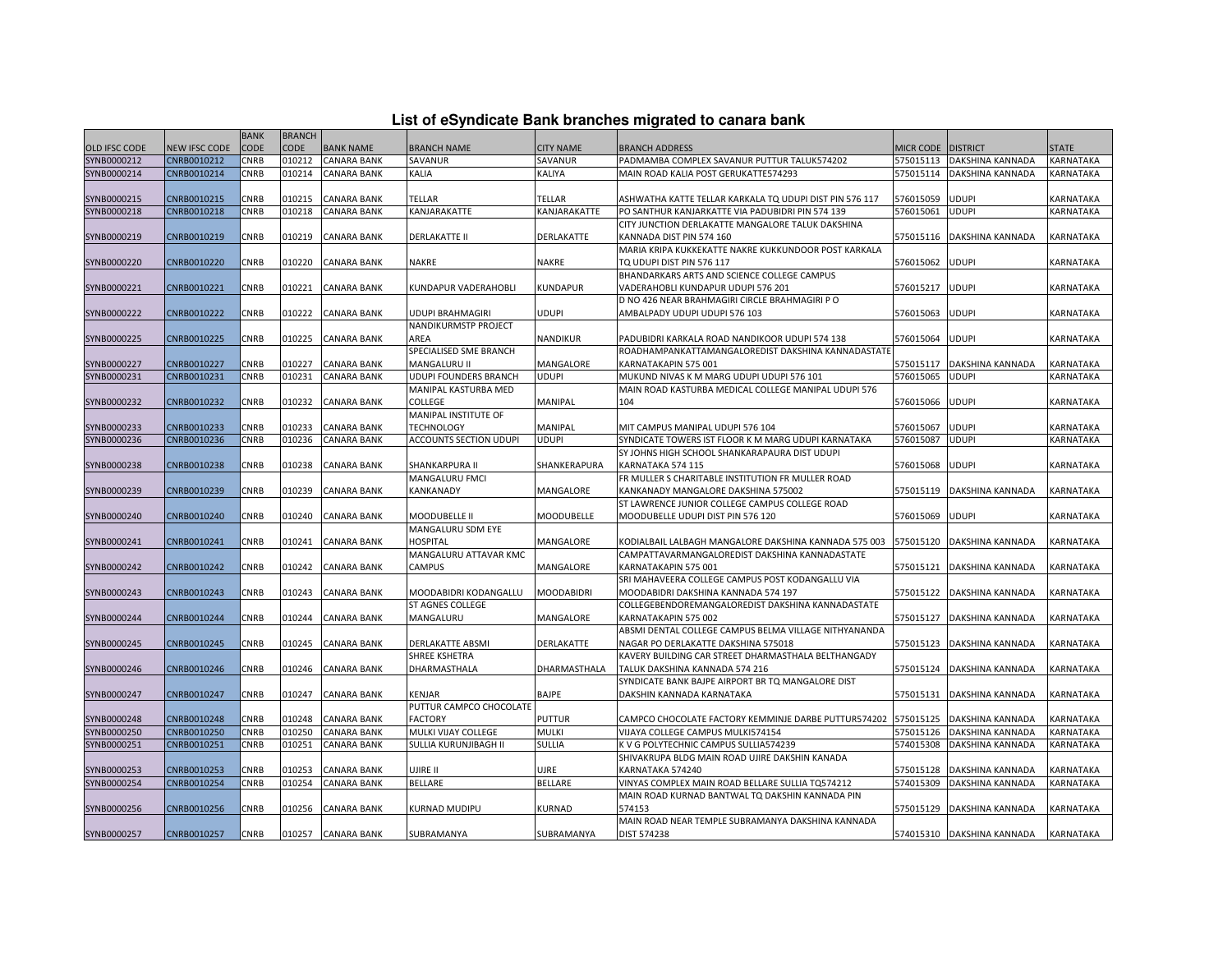|  |  | List of eSyndicate Bank branches migrated to canara bank |  |
|--|--|----------------------------------------------------------|--|
|--|--|----------------------------------------------------------|--|

|               |                      | <b>BANK</b> | <b>BRANCH</b> |                    |                                     |                   |                                                                                              |                      |                          |                         |
|---------------|----------------------|-------------|---------------|--------------------|-------------------------------------|-------------------|----------------------------------------------------------------------------------------------|----------------------|--------------------------|-------------------------|
| OLD IFSC CODE | <b>NEW IFSC CODE</b> | <b>CODE</b> | <b>CODE</b>   | <b>BANK NAME</b>   | <b>BRANCH NAME</b>                  | <b>CITY NAME</b>  | <b>BRANCH ADDRESS</b>                                                                        | MICR CODE   DISTRICT |                          | <b>STATE</b>            |
|               |                      |             |               |                    |                                     |                   | MOGARU VILLAGE KUKKATE VILLAGE MANGALORE TALUK PIN                                           |                      |                          |                         |
| SYNB0000258   | CNRB0010258          | CNRB        | 010258        | <b>CANARA BANK</b> | MOGARU                              | MOGARU            | 574144                                                                                       |                      | 575015130 MANGALORE      | KARNATAKA               |
|               |                      |             |               |                    |                                     |                   | SYNDICATE INSTITUTE OF BANK MANAGEMENT CAMPUS II STAGE                                       |                      |                          |                         |
| SYNB0000261   | CNRB0010261          | <b>CNRB</b> | 010261        | <b>CANARA BANK</b> | MANIPAL SHANTINAGARSIBM             | <b>MANIPAL</b>    | ANANTHNAGAR MANIPAL UDUPI 576 104                                                            | 576015070 UDUPI      |                          | KARNATAKA               |
|               |                      |             |               |                    |                                     |                   | ORTHODOX SYRIAN CHRISTIAN EDUCATION SOCIETY BUILDING NH                                      |                      |                          |                         |
| SYNB0000263   | CNRB0010263          | CNRB        | 010263        | <b>CANARA BANK</b> | BRAHMAVAR OSCES CAMPUS              | <b>UDUPI</b>      | 17 VARAMBALLI BRAHMAVAR UDUPI 576 213                                                        | 576015071            | <b>UDUPI</b>             | KARNATAKA               |
|               | CNRB0010264          | <b>CNRB</b> | 010264        | <b>CANARA BANK</b> | BRAHMAVAR PRIORITY I<br>INDIACAMPUS | UDUPI             | PRIORITY HIGHLAND CAMPUS HEBRI ROAD CHANTHAR<br>BRAHMAVAR UDUPI 576 213                      | 576015072 UDUPI      |                          | KARNATAKA               |
| SYNB0000264   |                      |             |               |                    |                                     |                   |                                                                                              |                      |                          |                         |
|               |                      |             |               |                    | KARKALA SHRI BHUVANENDRA            |                   | SRI BHUVANENDHRA COLLEGE CAMPUS COLLEGE ROAD KARKALA                                         |                      |                          |                         |
| SYNB0000265   | CNRB0010265          | <b>CNRB</b> | 010265        | CANARA BANK        | COLLEGE CAMPUS                      | KARKALA           | UDUPI 574 104                                                                                | 576015073            | <b>UDUPI</b>             | KARNATAKA               |
|               |                      |             |               |                    | KARKALA TALUK PANCHAYAT             |                   | TALUK OFFICE CAMPUS TALUK OFFICE ROAD KUKKUNDOOR UDUPI                                       |                      |                          |                         |
| SYNB0000266   | CNRB0010266          | <b>CNRB</b> | 010266        | <b>CANARA BANK</b> | OFFICE                              | KARKALA           | DIST PIN 574 104                                                                             | 576015074            | <b>UDUPI</b>             | KARNATAKA               |
| SYNB0000268   | CNRB0010268          | CNRB        | 010268        | <b>CANARA BANK</b> | HEMMADY                             | <b>HEMMADI</b>    | N H 17 HEMMADY 576230 KUNDAPUR TALUK UDUPI DIST                                              | 576015076            | <b>UDUPI</b>             | KARNATAKA               |
|               |                      |             |               |                    |                                     |                   | KUNTIRAIL MIYAR VILL AND PO KARKALA TQ UDUPI DIST MIYAR                                      |                      |                          |                         |
| SYNB0000269   | CNRB0010269          | <b>CNRB</b> | 010269        | <b>CANARA BANK</b> | MIYAR                               | <b>MIYAR</b>      | 574107                                                                                       | 576015077            | <b>UDUPI</b>             | <b><i>CARNATAKA</i></b> |
|               |                      |             |               |                    |                                     |                   | FIRST FLOOR GANESH BLDG MAIN ROAD BANTWAL TALUK B C                                          |                      |                          |                         |
| SYNB0000270   | CNRB0010270          | <b>CNRB</b> | 010270        | <b>CANARA BANK</b> | <b>BANTWAL B C ROAD</b>             | <b>B C ROAD</b>   | ROAD KARNATAKA 574219 INDIA                                                                  |                      | 575015134 MANGALORE      | KARNATAKA               |
|               |                      |             |               |                    |                                     |                   | DOOR NO 1 43 38 KATHUR VILLAGE SANTHEKATTE POST VIA                                          |                      |                          |                         |
| SYNB0000271   | CNRB0010271          | CNRB        | 010271        | <b>CANARA BANK</b> | KALTHUR                             | KALTHUR           | CHERKADI TALUK AND DIST UDUPI 576215                                                         | 576015078 UDUPI      |                          | KARNATAKA               |
|               |                      |             |               |                    |                                     |                   | PURUSHOTHAMA COMPLEX MAIN ROAD POST MITHABAIL                                                |                      |                          |                         |
| SYNB0000272   | CNRB0010272          | <b>CNRB</b> | )10272        | <b>CANARA BANK</b> | PUTHIGE                             | PUTHIGE           | PUTHIGE 574226                                                                               |                      | 575015133 POST MITHABAIL | KARNATAKA               |
|               |                      |             |               |                    |                                     |                   | 3E 18 1556 BY 3 COZY COTE NH 17 NANTHOOR MANGALORE                                           |                      |                          |                         |
| SYNB0000274   | CNRB0010274          | CNRB        | 010274        | <b>CANARA BANK</b> | NANTHOOR MANGALURU                  | MANGALORE         | 575002                                                                                       |                      | 575015118 MANGALORE      | KARNATAKA               |
|               |                      |             |               |                    |                                     |                   | D NO 2 163 BY 1 3 FORTUNE BLDG BADAGULIPADY GANJIMUTT D K                                    |                      |                          |                         |
| SYNB0000276   | CNRB0010276          | CNRB        | 010276        | <b>CANARA BANK</b> | BADAGAULIPADY                       | BADAGULIPADY      | DISTRICT BADAGULIPADY KARNATAKA 574144                                                       | 575015132            | DAKSHINA KANNADA         | KARNATAKA               |
|               |                      |             |               |                    |                                     |                   | NO 2183 4 5 KUDUR HOUSE HILIYANA UDUPI DIST AVARSE                                           |                      |                          |                         |
| SYNB0000277   | CNRB0010277          | CNRB        | 010277        | <b>CANARA BANK</b> | AVARSE                              | AVARSE            | KARNATAKA 576223 INDIA                                                                       | 576015080 UDUPI      |                          | KARNATAKA               |
| SYNB0000278   | CNRB0010278          | <b>CNRB</b> | 010278        | <b>CANARA BANK</b> | HALLADY                             | <b>UDUPI DIST</b> | HALLADI HARKADI VILLAGE KUNDAPURA HOBLI KUNDAPURA<br>TALUK UDUPI DIST KARNATAKA 576201 INDIA | 576015220 UDUPI DIST |                          | KARNATAKA               |
|               |                      |             |               |                    |                                     |                   | SRI RAM JLB ROAD PARAMMAYYA COMPOUND KUNDAPUR TALUK                                          |                      |                          |                         |
| SYNB0000280   | CNRB0010280          | CNRB        | 010280        | <b>CANARA BANK</b> | GUJJADI                             | <b>GUJJADI</b>    | UDUPI DIST GUJJADI KARNATAKA 576201 INDIA                                                    | 576015218            | <b>UDUPI</b>             | KARNATAKA               |
|               |                      |             |               |                    |                                     |                   | NO 3031C MAIN ROAD SHIVAPURA UDUPI DIST SHIVAPURA                                            |                      |                          |                         |
| SYNB0000281   | CNRB0010281          | <b>CNRB</b> | 010281        | <b>CANARA BANK</b> | SHIVAPURA                           | SHIVAPURA         | KARNATAKA 576112 INDIA                                                                       | 576015081            | <b>UDUPI</b>             | KARNATAKA               |
|               |                      |             |               |                    |                                     |                   | GPO COMPOUND MARAVANTHE KUNDAPUR TALUK UDUPI DIST                                            |                      |                          |                         |
| SYNB0000282   | CNRB0010282          | CNRB        | 010282        | <b>CANARA BANK</b> | MARAVANTHE                          | MARAVANTHE        | MARAVANTHE KARNATAKA 576224 INDIA                                                            | 576015219 UDUPI      |                          | KARNATAKA               |
|               |                      |             |               |                    |                                     |                   | RAJATHADRI SHOP NO 1011 CBLOCK UDUPI DIST MANIPAL                                            |                      |                          |                         |
| SYNB0000283   | CNRB0010283          | <b>CNRB</b> | 010283        | <b>CANARA BANK</b> | MANIPAL D C OFFICE                  | MANIPAL           | KARNATAKA 576101 INDIA                                                                       | 576015079 UDUPI      |                          | KARNATAKA               |
|               |                      |             |               |                    |                                     |                   | GURUKRIPA COMPLEX OPP BHARATH PETROLEUM KULUR KAVOOR                                         |                      |                          |                         |
| SYNB0000284   | CNRB0010284          | CNRB        | 010284        | <b>CANARA BANK</b> | MANGALURU KAVOOR II                 | MANGALORE         | ROAD KULOOR MANGALORE KARNATAKA 575013                                                       |                      | 575015136 MANGALORE      | KARNATAKA               |
|               |                      |             |               |                    |                                     |                   | MILESTONE APARTMENTS NEW MANKI STAND ROAD DNO 23 12                                          |                      |                          |                         |
| SYNB0000285   | CNRB0010285          | CNRB        | 010285        | <b>CANARA BANK</b> | MANGALURU MANGALA DEVI              | MANGALORE         | 1269 MANGALADEVI MANGALORE KARNATAKA 575001                                                  | 575015135            | MANGALORE                | KARNATAKA               |
|               |                      |             |               |                    |                                     |                   | SRI SHAKTHI COMMERCIAL COMPLEX BEHINF VADDARSE BUS                                           |                      |                          |                         |
| SYNB0000286   | CNRB0010286          | CNRB        | 010286        | <b>CANARA BANK</b> | VADDARSE                            | UDUPI DIST        | STAND VADDARSE UDUPI TQ AND DIST KARNATAKA576221                                             | 576015082            | <b>UDUPI TQ AND DIST</b> | KARNATAKA               |
|               |                      |             |               |                    |                                     |                   | NO 1 99 NEAR SV TEMPLE MAIN ROAD BAIRAMPALLI HARIKANDIGA                                     |                      |                          |                         |
| SYNB0000289   | CNRB0010289          | <b>CNRB</b> | 010289        | <b>CANARA BANK</b> | BAIRAMPALLI                         | <b>UDUPI</b>      | POST UDUPI KARNATAKA 576124                                                                  | 576015083            | <b>UDIPI</b>             | KARNATAKA               |
|               |                      |             |               |                    |                                     |                   | NAGOOR NH 66 KIRIMANJESWAR KUNDAPURA TO UDUPI DIST                                           |                      |                          |                         |
| SYNB0000290   | CNRB0010290          | <b>CNRB</b> | 010290        | <b>CANARA BANK</b> | NAGOOR                              | UDUPI DIST        | KARNATAKA 576219<br>DOOR NO 4 7F 3A 3B KAJIRGUTTU ANJAR VILLAGE KODIBETTU                    | 576015221            | <b>UDUPI DIST</b>        | KARNATAKA               |
|               |                      | CNRB        | 010292        |                    |                                     | HIRIADKA          |                                                                                              | 576015084 UDIPI      |                          |                         |
| SYNB0000292   | CNRB0010292          |             |               | <b>CANARA BANK</b> | KODIBETTU                           |                   | HIRIADKA UDUPI KARNATAKA 576226                                                              |                      |                          | KARNATAKA               |
| SYNB0000294   | CNRB0010294          | <b>CNRB</b> | 10294         | <b>CANARA BANK</b> | SHAMBOOR                            | BANTVAL           | NO 4115 2 1 MAIN ROAD SHAMPUR D K DIST KARNATAKA 574231                                      | 575015138            | <b>DAKSHIN KANNAD</b>    | KARNATAKA               |
|               |                      |             |               |                    |                                     |                   | SYNDICATE BANK ESSEL HEIGHTS NEAR DEREBAIL CHURCH                                            |                      |                          |                         |
| SYNB0000295   | CNRB0010295          | <b>CNRB</b> | 010295        | <b>CANARA BANK</b> | MANGALURU DEREBAIL                  | MANGALORE         | DEREBAIL KONCHADY MANGALORE KARNATAKA INDIA 575006                                           |                      | 575015139 DAKSHIN KANNAD | KARNATAKA               |
|               |                      |             |               |                    |                                     |                   |                                                                                              |                      |                          |                         |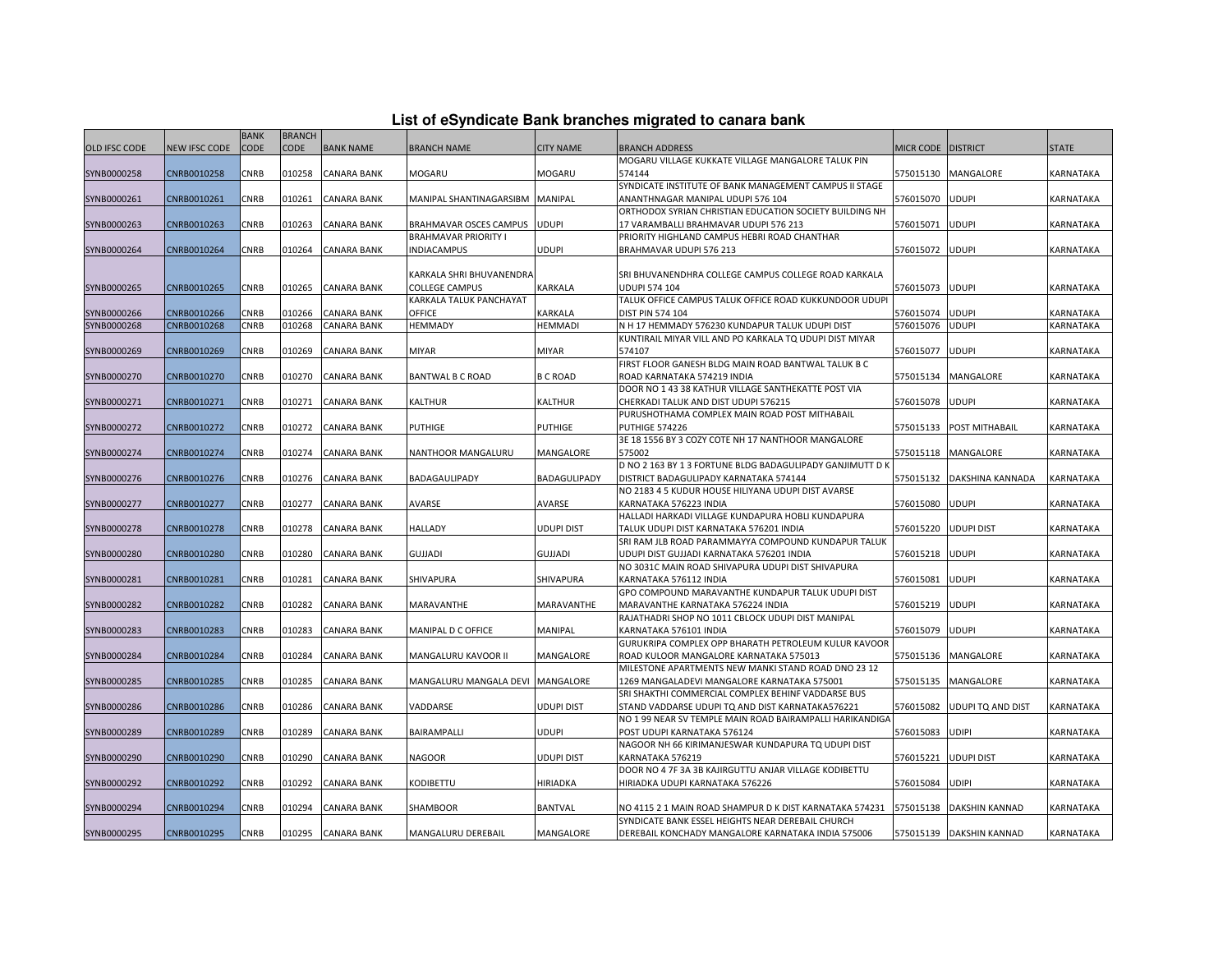| List of eSyndicate Bank branches migrated to canara bank |  |  |
|----------------------------------------------------------|--|--|
|                                                          |  |  |

|                      |               | <b>BANK</b> | <b>BRANCH</b> |                    |                                                              |                   |                                                                                            |           |                       |              |
|----------------------|---------------|-------------|---------------|--------------------|--------------------------------------------------------------|-------------------|--------------------------------------------------------------------------------------------|-----------|-----------------------|--------------|
| <b>OLD IFSC CODE</b> | NEW IFSC CODE | <b>CODE</b> | <b>CODE</b>   | <b>BANK NAME</b>   | <b>BRANCH NAME</b>                                           | <b>CITY NAME</b>  | <b>BRANCH ADDRESS</b>                                                                      | MICR CODE | <b>DISTRICT</b>       | <b>STATE</b> |
| SYNB0000296          | CNRB0010296   | <b>CNRB</b> | 010296        | <b>CANARA BANK</b> | SPECIALISED MID CORPORATE<br>BRANCH MANGALURU<br>HAMPANKATTA | MANGALORE         | GROUND FLOOR SYNDICATE BANK BLDG LHH ROAD<br>HAMPANKATTA MANGALORE 575001                  | 575015137 | <b>DAKSHIN KANNAD</b> | KARNATAKA    |
|                      |               |             |               |                    |                                                              |                   | BLDG NO 1 2 3 IN FIRST FLOOR BALPA GRAMA PANCHAYATH BLDG                                   |           |                       |              |
| SYNB0000298          | CNRB0010298   | CNRB        | 010298        | <b>CANARA BANK</b> | BALPA                                                        | PANJA             | BALPA PO BALPA KARNATAKA INDIA 574232                                                      | 574015311 | DAKSHIN KANNAD        | KARNATAKA    |
| SYNB0000300          | CNRB0010300   | CNRB        | 010300        | <b>CANARA BANK</b> | <b>KARWAR II</b>                                             | KARWAR            | SYNDICATE HOUSE MAIN RD KARWAR KARNATAKA 581 301                                           | 581015203 | UTTARA KANNADA        | KARNATAKA    |
|                      |               |             |               |                    | SPECIALISED SME BRANCH                                       |                   |                                                                                            |           |                       |              |
| SYNB0000301          | CNRB0010301   | CNRB        | 010301        | <b>CANARA BANK</b> | KUMTA                                                        | KUMTA             | SUBHASH ROAD UTTARA KANNADA DIST KARNATAKA 581 343                                         | 581015653 | UTTARA KANNADA        | KARNATAKA    |
| SYNB0000302          | CNRB0010302   | CNRB        | 010302        | <b>CANARA BANK</b> | HONNAVAR II                                                  | <b>HONAVAR</b>    | 3504 BAZAR ROAD HONAVAR UTTAR KANNADA 581 334                                              | 581015604 | UTTARA KANNADA        | KARNATAKA    |
| SYNB0000303          | CNRB0010303   | CNRB        | 010303        | <b>CANARA BANK</b> | SIRSI II                                                     | <b>SIRSI</b>      | DEVIKERE RD SIRSI KARNATAKA 581401                                                         | 581015404 | UTTARA KANNADA        | KARNATAKA    |
| SYNB0000304          | CNRB0010304   | CNRB        | 010304        | <b>CANARA BANK</b> | ANKOLA II                                                    | ANKOLA            | BANK STREET ANKOLA UTTAR KANNADA 581 314                                                   | 581015303 | UTTARA KANNADA        | KARNATAKA    |
| SYNB0000305          | CNRB0010305   | <b>CNRB</b> | 010305        | <b>CANARA BANK</b> | BHATKAL                                                      | <b>BHATKAL</b>    | NEHRU ROAD BHATKAL UTTAR KANNADA 581 320                                                   | 581015353 | UTTARA KANNADA        | KARNATAKA    |
| SYNB0000306          | CNRB0010306   | CNRB        | 010306        | <b>CANARA BANK</b> | <b>GOKARN</b>                                                | GOKARN            | NEAR JEEVOTHAM MATH GOKARN UTTAR KANNADA 581 326                                           | 581015655 | UTTARA KANNADA        | KARNATAKA    |
|                      |               |             |               |                    |                                                              |                   | NAREGALS BUILDING NEAR CENTRAL BUS STAND JAWAHARLAL                                        |           |                       |              |
| SYNB0000307          | CNRB0010307   | CNRB        | 010307        | <b>CANARA BANK</b> | <b>DANDELI II</b>                                            | <b>DANDELI</b>    | NEHRU ROAD DANDELI UTTAR KANNADA 581325<br>SRI MAHALAXMI BLDG TEMPLE STREET SIDDAPUR UTTAR | 581015504 | UTTARA KANNADA        | KARNATAKA    |
|                      |               |             |               |                    |                                                              |                   |                                                                                            |           |                       |              |
| SYNB0000308          | CNRB0010308   | CNRB        | 010308        | <b>CANARA BANK</b> | SIDDAPUR II                                                  | SIDDAPUR          | KANNADA KARNATAKA 581 355                                                                  | 581015409 | UTTARA KANNADA        | KARNATAKA    |
|                      |               |             |               |                    |                                                              |                   | MAIN ROAD SADASHIVAGAD KARWAR TO UTTAR KANNADA 581                                         |           |                       |              |
| SYNB0000309          | CNRB0010309   | CNRB        | 010309        | <b>CANARA BANK</b> | SADASHIVAGAD                                                 | SADASHIVAGAD      | 352                                                                                        | 581015207 | UTTARA KANNADA        | KARNATAKA    |
|                      |               |             |               |                    |                                                              |                   | SHADAB BUILDING MAIN ROAD MURDESHWAR BHATKAL TQ                                            |           |                       |              |
| SYNB0000310          | CNRB0010310   | CNRB        | 010310        | <b>CANARA BANK</b> | MURDESHWAR                                                   | MURDESHWAR        | JTTAR KANNADA 581 350                                                                      | 581015354 | UTTARA KANNADA        | KARNATAKA    |
|                      |               |             |               |                    |                                                              |                   | MAIN ROAD BANAVASI SIRSI TO DIST UTTAR KANNADA                                             |           |                       |              |
| SYNB0000311          | CNRB0010311   | CNRB        | 010311        | <b>CANARA BANK</b> | BANAVASI                                                     | <b>BANAVASI</b>   | KARNATAKA 581 318                                                                          | 581015405 | UTTAR KANNADA         | KARNATAKA    |
| SYNB0000312          | CNRB0010312   | CNRB        | 010312        | <b>CANARA BANK</b> | AVERSA                                                       | AVERSA            | CUTINHO BUILDING MAIN ROAD AVERSA ANKOLA TALUK UTTAR<br>KANNADA 581 316                    | 581015304 | UTTARA KANNADA        | KARNATAKA    |
|                      |               |             |               |                    |                                                              |                   | DOOR NO 38 WARDNO 4 1ST FLOOR SRI L V MUTT BUILDING HUBLI                                  |           |                       |              |
| SYNB0000313          | CNRB0010313   | CNRB        | 010313        | <b>CANARA BANK</b> | YELLAPUR                                                     | YELLAPUR          | ROAD YELLAPUR UTTAR KANNADA 581 359                                                        | 581015410 | UTTARA KANNADA        | KARNATAKA    |
| SYNB0000314          | CNRB0010314   | CNRB        | 010314        | <b>CANARA BANK</b> | MUNDGOD II                                                   | MUNDGOD           | BANKAPUR ROAD MUNDGOD UTTAR KANNADA 581 349                                                | 581015408 | UTTARA KANNADA        | KARNATAKA    |
|                      |               |             |               |                    |                                                              |                   | MAIN ROAD BANKIKODLA KUMTA TO UTTAR KANNADA                                                |           |                       |              |
| SYNB0000316          | CNRB0010316   | CNRB        | 010316        | <b>CANARA BANK</b> | BANKIKODLA                                                   | BANKIKODIA        | KARNATAKA 581319                                                                           | 581015654 | UTTAR KANNADA         | KARNATAKA    |
|                      |               |             |               |                    |                                                              |                   | N H 17HALDIPURHONNAVAR TALUKDIST UTTAR KANNADASTATE                                        |           |                       |              |
| SYNB0000317          | CNRB0010317   | CNRB        | 010317        | <b>CANARA BANK</b> | <b>HALDIPUR</b>                                              | HALDIPUR          | KARNATAKAPIN 581 327                                                                       | 581015606 | UTTARA KANNADA        | KARNATAKA    |
|                      |               |             |               |                    |                                                              |                   | DEVHEGDEKUMTA TQDIST UTTAR KANNADASTATE KARNATAKAPIN                                       |           |                       |              |
| SYNB0000318          | CNRB0010318   | CNRB        | 010318        | <b>CANARA BANK</b> | HEGDE                                                        | HEGDE             | 581 330                                                                                    | 581015656 | UTTARA KANNADA        | KARNATAKA    |
|                      |               |             |               |                    |                                                              |                   | SRI NAGALAXMI BUILDING MAIN ROAD HULEKAL SIRSI TO UTTAR                                    |           |                       |              |
| SYNB0000319          | CNRB0010319   | CNRB        | 010319        | <b>CANARA BANK</b> | HULEKAL                                                      | HULEKAL           | KANNADA DIST KARNATAKA 581 336                                                             | 581015406 | UTTAR KANNADA         | KARNATAKA    |
|                      |               |             |               |                    |                                                              |                   | ROADMADIBAGKADWADKARWAR TQDIST UTTAR KANNADASTATE                                          |           |                       |              |
| SYNB0000320          | CNRB0010320   | CNRB        | 010320        | <b>CANARA BANK</b> | KADWAD                                                       | <b>KADWAD</b>     | KARNATAKA 581 339                                                                          | 581015205 | UTTARA KANNADA        | KARNATAKA    |
|                      |               |             |               |                    |                                                              |                   | MAIN ROAD MANCHIKERE YELLAPUR TO DIST UTTARKANNADA                                         |           |                       |              |
| SYNB0000321          | CNRB0010321   | CNRB        | 010321        | <b>CANARA BANK</b> | MANCHIKERE                                                   | <b>MANCHIKERI</b> | KARNATAKA 581347                                                                           | 581015407 | UTTAR KANNADA         | KARNATAKA    |
|                      |               |             |               |                    |                                                              |                   | KADRA ROAD ASNOTI KARWAR TALUKA DIS UTTAR KANNADA                                          |           |                       |              |
| SYNB0000322          | CNRB0010322   | CNRB        | 010322        | <b>CANARA BANK</b> | ASNOTI                                                       | ASNOTI            | KARNATAKA 581317                                                                           | 581015208 | UTTAR KANNADA         | KARNATAKA    |
|                      |               |             |               |                    |                                                              |                   | PITRACHAYA BUILDING KADTHOKA HONAVAR TO UTTAR KANNADA                                      |           |                       |              |
| SYNB0000323          | CNRB0010323   | CNRB        | 010323        | <b>CANARA BANK</b> | KADTHOKA                                                     | KADTOKA           | DIST KARNATAKA 581 338                                                                     | 581015607 | UTTAR KANNADA         | KARNATAKA    |
|                      |               |             |               |                    |                                                              |                   |                                                                                            |           |                       |              |
| SYNB0000324          | CNRB0010324   | <b>CNRB</b> | 010324        | <b>CANARA BANK</b> | MAJALI                                                       | MAJALI            | PARVATI SHANKAR COMPLEX MAJALI UTTAR KANNADA 581 345                                       | 581015206 | UTTARA KANNADA        | KARNATAKA    |
|                      |               |             |               |                    |                                                              |                   | GRAM PANCHAYAT BUILDING ICE FACTORY NH 17 CHENDIA                                          |           |                       |              |
| SYNB0000325          | CNRB0010325   | CNRB        | 010325        | <b>CANARA BANK</b> | CHENDIA                                                      | CHENDIA           | KARWAR TALUK UTTAR KANNADA 581 324                                                         | 581015204 | UTTARA KANNADA        | KARNATAKA    |
|                      |               |             |               |                    |                                                              |                   | SHABANDRI COMPLEX BAZAR ROAD MANKI HONNAVAR TQ UTTAR                                       |           |                       |              |
| SYNB0000326          | CNRB0010326   | CNRB        | 010326        | CANARA BANK        | MANKI                                                        | MANKI             | KANNADA 581 348                                                                            | 581015605 | UTTARA KANNADA        | KARNATAKA    |
| SYNB0000327          | CNRB0010327   | CNRB        | 010327        | <b>CANARA BANK</b> | KUMBARKOP                                                    | KUMBARKOP         | KUMBARKOP DANDELI TALUK UTTAR KANNADA 581 325                                              | 581015503 | UTTARA KANNADA        | KARNATAKA    |
|                      |               |             |               |                    |                                                              |                   | MAHANTESH COMPLEX 1ST FLOOR BUS STAND ROAD HALIYAL                                         |           |                       |              |
| SYNB0000328          | CNRB0010328   | <b>CNRB</b> |               | 010328 CANARA BANK | <b>HALIYAL II</b>                                            | <b>HALIYAL</b>    | UTTAR KANNADA 581 329                                                                      | 581015555 | UTTARA KANNADA        | KARNATAKA    |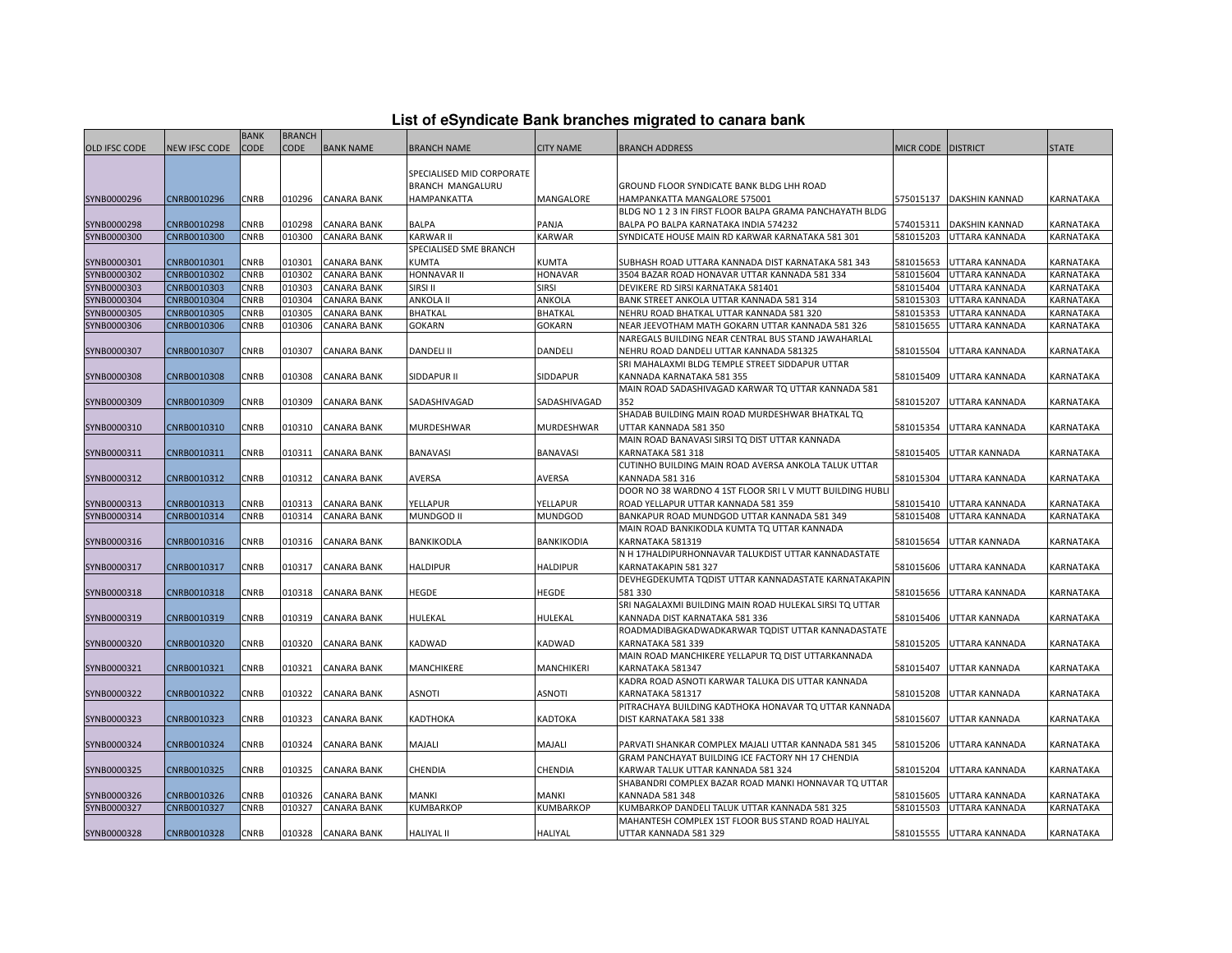| List of eSyndicate Bank branches migrated to canara bank |  |  |  |
|----------------------------------------------------------|--|--|--|
|----------------------------------------------------------|--|--|--|

|                      |               | <b>BANK</b> | <b>BRANCH</b> |                    |                           |                   |                                                                                      |                        |                                              |                  |
|----------------------|---------------|-------------|---------------|--------------------|---------------------------|-------------------|--------------------------------------------------------------------------------------|------------------------|----------------------------------------------|------------------|
| <b>OLD IFSC CODE</b> | NEW IFSC CODE | CODE        | <b>CODE</b>   | <b>BANK NAME</b>   | <b>BRANCH NAME</b>        | <b>CITY NAME</b>  | <b>BRANCH ADDRESS</b>                                                                | MICR CODE DISTRICT     |                                              | <b>STATE</b>     |
|                      |               |             |               |                    |                           |                   | P O TIBETAN COLONY TATTIHALLI MUNDGOD TO UTTAR KANNADA                               |                        |                                              |                  |
| SYNB0000329          | CNRB0010329   | CNRB        | 010329        | <b>CANARA BANK</b> | <b>TATTIHALLI</b>         | <b>TATTIHALLI</b> | 581 411                                                                              | 581015411              | UTTARA KANNADA                               | KARNATAKA        |
|                      |               |             |               |                    |                           |                   | POWER CORPORATION LTD COLONY AMBIKANAGAR HALIYAL TQ                                  |                        |                                              |                  |
| SYNB0000330          | CNRB0010330   | CNRB        | 010330        | <b>CANARA BANK</b> | AMBIKANAGAR               | AMBIKANAGAR       | UTTAR KANNADA 581 363                                                                | 581015556              | UTTARA KANNADA                               | KARNATAKA        |
|                      |               |             |               |                    |                           |                   |                                                                                      |                        |                                              |                  |
| SYNB0000331          | CNRB0010331   | CNRB        | 010331        | <b>CANARA BANK</b> | SHIRALI                   | SHIRALI           | MAIN ROAD N H 17 SHIRALI BHATKAL TQ UTTAR KANNADA 581 354 581015355                  |                        | UTTARA KANNADA                               | KARNATAKA        |
|                      |               |             |               |                    |                           |                   | ADSHETTY BUILDING MAIN ROAD BINAGA KARWAR TO UTTAR                                   |                        |                                              |                  |
| SYNB0000332          | CNRB0010332   | CNRB        | 010332        | <b>CANARA BANK</b> | <b>BINAGA</b>             | <b>BINAGA</b>     | KANNADA DIST KARNATAKA 581 307                                                       | 581015209              | UTTAR KANNADA                                | KARNATAKA        |
|                      |               |             |               |                    |                           |                   | VEER VITTAL KRUPA BLDG KODKANI KUMTA TO UTTAR KANNADA                                |                        |                                              |                  |
| SYNB0000334          | CNRB0010334   | CNRB        | 010334        | <b>CANARA BANK</b> | KODKANI                   | KODKANI           | KARNATAKA 581 439                                                                    | 581015657              | <b>UTTAR KANNADA</b>                         | KARNATAKA        |
|                      |               |             |               |                    |                           |                   | BASAVA KRIPA BELGAUM SADASHIVGAD ROAD JOIDA UTTAR                                    |                        |                                              |                  |
| SYNB0000335          | CNRB0010335   | CNRB        | 010335        | <b>CANARA BANK</b> | JOIDA                     | <b>JOIDA</b>      | KANNADA KARNATAKA 581186                                                             | 581015506              | UTTARA KANNADA                               | KARNATAKA        |
|                      |               |             |               |                    |                           |                   | GANESH GUDIGANESH GUDIDIST UTTAR KANNADASTATE                                        |                        |                                              |                  |
| SYNB0000336          | CNRB0010336   | CNRB        | 010336        | <b>CANARA BANK</b> | <b>GANESH GUDI</b>        | <b>GANESHGUDI</b> | KARNATAKAPIN 581 365                                                                 | 581015505              | <b>UTTARA KANNADA</b>                        | KARNATAKA        |
|                      |               |             |               |                    |                           |                   | PANCHAYAT BUILDING BILGI SIDDAPUR TO UTTAR KANNADA DIST                              |                        |                                              |                  |
| SYNB0000338          | CNRB0010338   | CNRB        | 010338        | <b>CANARA BANK</b> | <b>BILGI</b>              | <b>BILGI</b>      | KARNATAKA 581322                                                                     | 581015412              | <b>UTTAR KANNADA</b>                         | KARNATAKA        |
|                      |               |             |               |                    |                           |                   | KPC COLONY JYOTHI NAGARGERASOPPA HONNAVAR TQ                                         |                        |                                              |                  |
| SYNB0000339          | CNRB0010339   | CNRB        | 010339        | CANARA BANK        | GERASOPPA                 | <b>GERASOPPA</b>  | KARNATAKA                                                                            | 581015608              | UTTARA KANNADA                               | KARNATAKA        |
|                      |               |             |               |                    |                           |                   | MANDAL PANCHAYAT BLDG MAIN ROAD KIRWATTI YELLAPUR TQ                                 |                        |                                              |                  |
| SYNB0000340          | CNRB0010340   | CNRB        | 010340        | <b>CANARA BANK</b> | KIRWATTI                  | KIRWATTI          | UTTAR KANNADA DIST KARNATAKA 581412                                                  | 581015413              | <b>UTTAR KANNADA</b>                         | <b>KARNATAKA</b> |
|                      |               |             |               |                    |                           |                   | NEAR NAVADURGA TEMPLE MAVINKURVE VIA HONAVAR                                         |                        |                                              |                  |
| SYNB0000341          | CNRB0010341   | CNRB        | 010341        | <b>CANARA BANK</b> | MAVINKURVE                | MAVINKURVE        | HONAVAR TQ DIST UTTAR KANNADA KARNATAKA 581 335                                      |                        | 581015609 UTTAR KANNADA                      | KARNATAKA        |
|                      |               |             |               |                    |                           |                   | GRAM PANCHAYAT BLDG BISGOD ROAD YELLAPUR TO UTTAR                                    |                        |                                              |                  |
| SYNB0000344          | CNRB0010344   | CNRB        | 010344        | CANARA BANK        | ANGOD BISGOD              | ANGOD             | KANNADA DIST KARNATAKA 581 329                                                       | 581015414              | UTTAR KANNADA                                | KARNATAKA        |
| SYNB0000345          | CNRB0010345   | CNRB        | 010345        | <b>CANARA BANK</b> | <b>BASGOD</b>             | <b>BASGOD</b>     | MANJUGUNI ROADBASGODANKOLA TOPIN 581 414                                             | 581015305              | <b>UTTAR KANNADA</b>                         | KARNATAKA        |
|                      |               |             |               |                    |                           |                   |                                                                                      |                        |                                              |                  |
| SYNB0000346          | CNRB0010346   | CNRB        | 010346        | <b>CANARA BANK</b> | KATHGAL                   | KATHGAL           | KATHGAL KUMTA TQ UTTARKANNADA DIST KARNATAKA 581 444                                 | 581015658              | UTTAR KANNADA                                | KARNATAKA        |
| SYNB0000348          | CNRB0010348   | CNRB        | 010348        | <b>CANARA BANK</b> | SAMBRANIGUNDALLI          | <b>GUNDOLLI</b>   | TOSUR BUILDING MAIN ROAD SAMBRANI HALIYAL TO UTTAR<br>KANNADA DIST KARNATAKA 581 329 |                        |                                              | KARNATAKA        |
| SYNB0000349          | CNRB0010349   | CNRB        | 010349        | <b>CANARA BANK</b> | EKKAMBI                   | EKKAMBI           | NO 352 VIDYANAGAREKKAMBISIRSI TQPIN 581 358                                          | 581015557<br>581015415 | <b>UTTAR KANNADA</b><br><b>UTTAR KANNADA</b> | KARNATAKA        |
|                      |               |             |               |                    |                           |                   | SUBHDRA HOTEL KAIGA ROAD MALLAPUR UTTAR KANNADA                                      |                        |                                              |                  |
| SYNB0000352          | CNRB0010352   | <b>CNRB</b> | 010352        | <b>CANARA BANK</b> | MALLAPUR                  | <b>MALLAPUR</b>   | KARNATAKA 581 400                                                                    | 581015210              | UTTARA KANNADA                               | <b>KARNATAKA</b> |
|                      |               |             |               |                    | KUMTA DR A V BALIGA       |                   | DR A V BALIGA COLLEGE HEGDE ROAD KUMTA UTTAR KANNADA                                 |                        |                                              |                  |
| SYNB0000354          | CNRB0010354   | CNRB        | 010354        | CANARA BANK        | <b>COLLEGE</b>            | KUMTA             | 581 343                                                                              | 581015659              | UTTARA KANNADA                               | KARNATAKA        |
|                      |               |             |               |                    |                           |                   | NO 249 KRISHNA NIVAS FIRST FLOOR MAIN ROAD BELEKERI UTTAR                            |                        |                                              |                  |
| SYNB0000356          | CNRB0010356   | CNRB        | 010356        | <b>CANARA BANK</b> | <b>BELEKERI</b>           | <b>BELEKERI</b>   | KANNADA 581 321                                                                      | 581015306              | UTTARA KANNADA                               | KARNATAKA        |
|                      |               |             |               |                    | SIRSI CITY MUNICIPAL      |                   | CITI MUNCIPAL COUNCIL MUNICIPLE COMPLEX MARKET ROAD SIRS                             |                        |                                              |                  |
| SYNB0000357          | CNRB0010357   | <b>CNRB</b> | 010357        | <b>CANARA BANK</b> | COUNCIL                   | <b>SIRSI</b>      | KARNATA 581401                                                                       |                        | 581015416 UTTAR KANNADA                      | <b>KARNATAKA</b> |
|                      |               |             |               |                    | TATTIHALLI DREPUNG        |                   | PO TIBETAN COLONY MUNDGOD TO UTTARKANNADA KARNATAKA                                  |                        |                                              |                  |
| SYNB0000358          | CNRB0010358   | CNRB        | 010358        | CANARA BANK        | LOSELING MONASTERY        | <b>TATTIHALLI</b> | 581 411                                                                              | 581015417              | <b>UTTAR KANNADA</b>                         | KARNATAKA        |
|                      |               |             |               |                    | TATTIHALLI TIBETAN COLONY |                   | GADEN LACHI MONASTERY LAMA CAMP TIBETAN COLOLY                                       |                        |                                              |                  |
| SYNB0000359          | CNRB0010359   | CNRB        | 010359        | <b>CANARA BANK</b> | <b>GMLC</b>               | TATTIHALLI        | MUNDGOD TQ KARNATAKA 581 411                                                         | 581015418              | <b>UTTAR KANNADA</b>                         | KARNATAKA        |
|                      |               |             |               |                    |                           |                   | BUILDING NO 110 KANCHIKERE CROSS ROAD NH 17 POST BELKE                               |                        |                                              |                  |
| SYNB0000360          | CNRB0010360   | CNRB        | 010360        | <b>CANARA BANK</b> | <b>BELKE</b>              | <b>BELKE</b>      | BHATKAL TALUK PIN 581320                                                             | 581015356              | <b>KARWAR</b>                                | <b>KARNATAKA</b> |
|                      |               |             |               |                    |                           |                   | INDOOR PANCHAYAT BUILDING POST INDOOR MUNDGOD TALUK                                  |                        |                                              |                  |
| SYNB0000361          | CNRB0010361   | CNRB        | 010361        | <b>CANARA BANK</b> | INDOOR                    | <b>INDOOR</b>     | <b>PIN 581349</b>                                                                    | 581015419              | <b>KARWAR</b>                                | KARNATAKA        |
|                      |               |             |               |                    |                           |                   | SIDDESHWARA KRIPA BLDG NEAR TERGAON BUS STAND HALIYAL                                |                        |                                              |                  |
| SYNB0000363          | CNRB0010363   | CNRB        | 010363        | <b>CANARA BANK</b> | TERGAON                   | <b>TERGAON</b>    | BELGAUM ROAD TERGAON 581356                                                          | 581015558              | <b>BELGAUM</b>                               | KARNATAKA        |
|                      |               |             |               |                    |                           |                   | H NO 79 GOLGERI CROSS NEAR LOTTERY NISHEDA STATION                                   |                        |                                              |                  |
| SYNB0000367          | CNRB0010367   | <b>CNRB</b> | 010367        | <b>CANARA BANK</b> | SIRSI BANAVASI ROAD       | <b>SIRSI</b>      | BANAVASI ROAD 581401                                                                 | 581015420              | <b>SIRSI</b>                                 | KARNATAKA        |
|                      |               |             |               |                    |                           |                   | SHRI BALAJI MAHALASA COMPLEX NEAR NANDANGADDA MARKET                                 |                        |                                              |                  |
| SYNB0000368          | CNRB0010368   | CNRB        | 010368        | <b>CANARA BANK</b> | KARWAR NANDANGADDA II     | <b>KARWAR</b>     | <b>KARWAR 581301</b>                                                                 | 581015211              | <b>KARWAR</b>                                | KARNATAKA        |
|                      |               |             |               |                    |                           |                   | NEAR FLOWER MARKET NEHRU ROAD KARWAR DIST BHATKAL                                    |                        |                                              |                  |
| SYNB0000371          | CNRB0010371   | <b>CNRB</b> |               | 010371 CANARA BANK | BHATKAL NEHRU ROAD        | <b>BHATKAL</b>    | KARNATAKA 581320 INDIA                                                               | 581015357 KARWAR       |                                              | KARNATAKA        |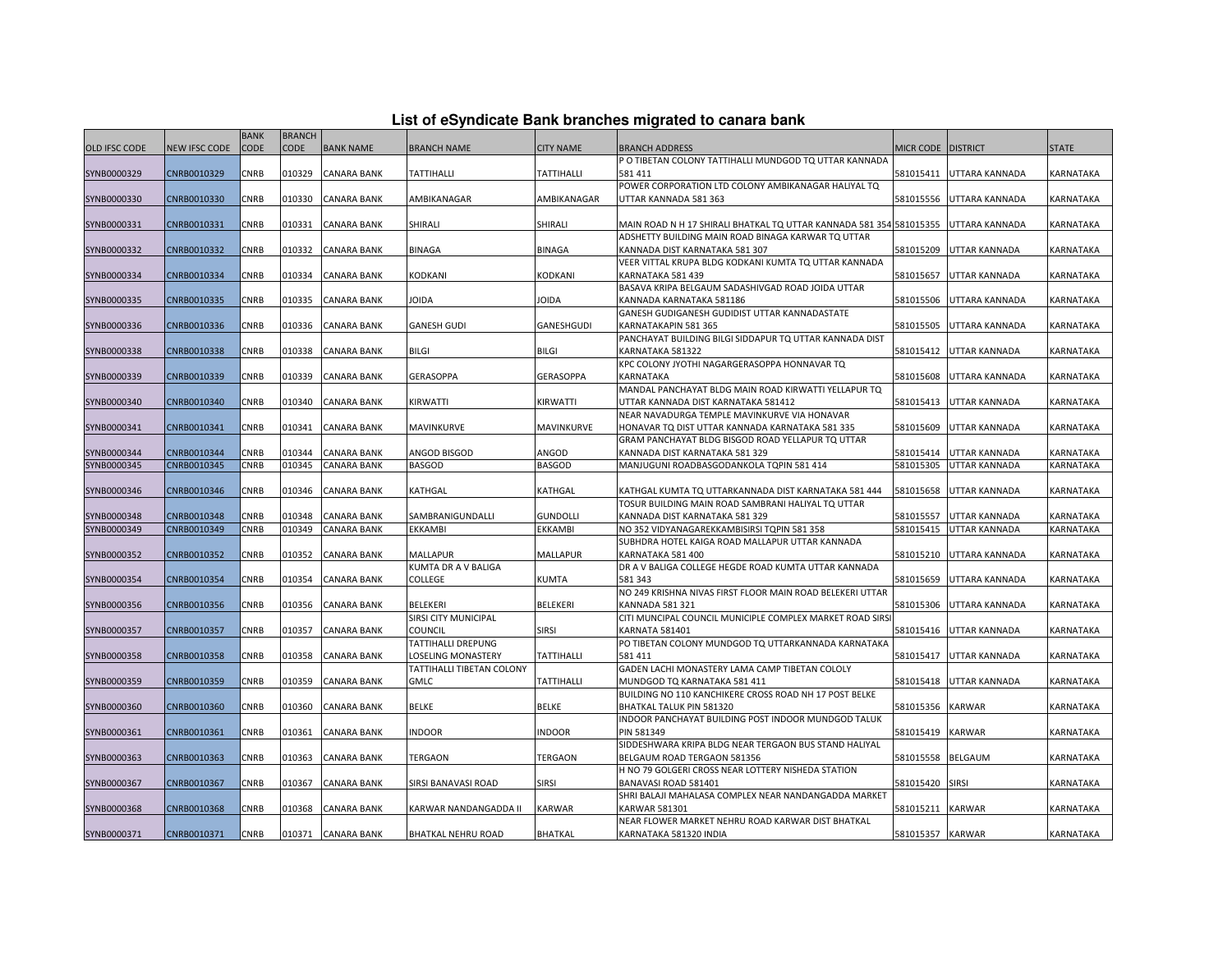| List of eSyndicate Bank branches migrated to canara bank |  |  |  |
|----------------------------------------------------------|--|--|--|
|----------------------------------------------------------|--|--|--|

|               |               | <b>BANK</b> | <b>BRANCH</b> |                    |                         |                   |                                                          |                   |                        |                  |
|---------------|---------------|-------------|---------------|--------------------|-------------------------|-------------------|----------------------------------------------------------|-------------------|------------------------|------------------|
| OLD IFSC CODE | NEW IFSC CODE | CODE        | <b>CODE</b>   | <b>BANK NAME</b>   | <b>BRANCH NAME</b>      | <b>CITY NAME</b>  | <b>BRANCH ADDRESS</b>                                    | MICR CODE         | <b>DISTRICT</b>        | <b>STATE</b>     |
|               |               |             |               |                    |                         |                   | SHANKARA GOWDA BUILDING GUNAVANTE UTTAR KANNADA          |                   |                        |                  |
| SYNB0000372   | CNRB0010372   | CNRB        | 010372        | <b>CANARA BANK</b> | GUNAVANTHE              | UTTAR KANNADA     | KARNATAKA 581348                                         | 581015610         | UTTAR KANNADA          | KARNATAKA        |
|               |               |             |               |                    |                         |                   | PANCHAYAT COMPLEX MAIN ROAD MIRJAN UTTAR KANNADA         |                   |                        |                  |
| SYNB0000373   | CNRB0010373   | CNRB        | 010373        | CANARA BANK        | MIRJAN                  | UTTAR KANNADA     | KARNATAKA 581440                                         | 581015660         | UTTAR KANNADA          | KARNATAKA        |
|               |               |             |               |                    |                         |                   | 2ND CROSS P B 9513 GANDHINAGAR BANGALORE URBAN           |                   |                        |                  |
| SYNB0000400   | CNRB0010400   | <b>CNRB</b> | 010400        | <b>CANARA BANK</b> | BANGALORE GANDHINAGAR   | <b>BANGALORE</b>  | KARNATAKA 560 009                                        | <b>WAITING</b>    | <b>BANGALORE URBAN</b> | <b>KARNATAKA</b> |
|               |               |             |               |                    | <b>ACCOUNTS SECTION</b> |                   | I FLOOR, SYNDICATE BANK BLDG 2ND CROSS GANDHI NAGAR      |                   |                        |                  |
| SYNB0000403   | CNRB0010403   | CNRB        | 010403        | CANARA BANK        | BENGALURU II            | <b>BANGALORE</b>  | KARNATAKA 560009                                         | 560015380         | <b>BANGALORE URBAN</b> | KARNATAKA        |
| SYNB0000446   | CNRB0010446   | CNRB        | 010446        | <b>CANARA BANK</b> | <b>BWSSB BANGALORE</b>  | BANGALORE         | RAJDOOTH COMPLEX 10 1ST FLOOR MYSORE BANK CIRCLE         | 560015307         | <b>BANGALORE URBAN</b> | KARNATAKA        |
|               |               |             |               |                    |                         |                   | MEZZANINE FLOOR SYNDICATE BANK BLDG 2ND CROSS ROAD       |                   |                        |                  |
| SYNB0000451   | CNRB0010451   | CNRB        | 010451        | <b>CANARA BANK</b> | <b>FXPC BANGALORE</b>   | <b>BANGALORE</b>  | GANDHINAGAR                                              | <b>WAITING</b>    | <b>BANGALORE URBAN</b> | <b>KARNATAKA</b> |
|               |               |             |               |                    | SPECIALISED SME BRANCH  |                   | NO 252 100 FEET ROAD SUREKA COMPLEX PEENYA T DASARAHALLI |                   |                        |                  |
| SYNB0000455   | CNRB0010455   | CNRB        | 010455        | <b>CANARA BANK</b> | PEENYA INDL             | BANGALORE         | POST BANGALORE 560057                                    | 560015311         | <b>BANGALORE URBAN</b> | KARNATAKA        |
|               |               |             |               |                    | KORAMANGALA J BLOCK     |                   | NO 703 III BLOCK BEHIND BDA SHOPPING COMPLEX             |                   |                        |                  |
| SYNB0000456   | CNRB0010456   | CNRB        | 010456        | <b>CANARA BANK</b> | BANGALORE               | BANGALORE         | KORAMANGALA                                              | 560015314         | <b>BANGALORE URBAN</b> | KARNATAKA        |
|               |               |             |               |                    | BENGALURU ASSET RECOV   |                   |                                                          |                   |                        |                  |
| SYNB0000464   | CNRB0010464   | CNRB        | 010464        | <b>CANARA BANK</b> | MNGMT BR III            | <b>BANGALORE</b>  | JASMINE MANSION I FLOOR J C ROAD 560 002                 | 560015381         | <b>BANGALORE URBAN</b> | <b>KARNATAKA</b> |
|               |               |             |               |                    | BELAGAVI MARUTHI GALLI  |                   |                                                          |                   |                        |                  |
| SYNB0000500   | CNRB0010500   | CNRB        | 010500        | <b>CANARA BANK</b> | MAIN                    | BELGAUM           | 1560 MARUTI GALLI KARNATAKA 590002                       | 590015018         | <b>BELGAUM</b>         | KARNATAKA        |
| SYNB0000502   | CNRB0010502   | CNRB        | 010502        | <b>CANARA BANK</b> | <b>BELAGAVI CAMP II</b> | <b>BELGAUM</b>    | BC 178 HAVELOCK ROAD CAMP BELGAUM BELGAUM 590 001        | 590015017         | <b>BELGAUM</b>         | KARNATAKA        |
|               |               |             |               |                    |                         |                   | LAXMINARAYANA BUILDING MAHATMA PHULE ROAD SHAHPUR        |                   |                        |                  |
| SYNB0000503   | CNRB0010503   | CNRB        | 010503        | <b>CANARA BANK</b> | BELAGAVI SHAHPUR II     | <b>BELGAUM</b>    | BELGAUM BELGAUM 590 003                                  | 590015020         | <b>BELGAUM</b>         | KARNATAKA        |
|               |               |             |               |                    |                         |                   | JAWAHARLAL NEHRU MEDICAL COLLEGE CAMPUS NEHRU NAGAR      |                   |                        |                  |
| SYNB0000504   | CNRB0010504   | CNRB        | 010504        | <b>CANARA BANK</b> | BELAGAVI NEHRU NAGAR    | <b>BELGAUM</b>    | KARNATAKA 590 010                                        | 590015019         | <b>BELGAUM</b>         | KARNATAKA        |
| SYNB0000505   | CNRB0010505   | CNRB        | 010505        | <b>CANARA BANK</b> | NIPANI II               | NIPANI            | ASHIRWAD BUILDING ASHOKNAGAR NIPANI BELGAUM 591 237      | 591015303         | <b>BELGAUM</b>         | KARNATAKA        |
| SYNB0000506   | CNRB0010506   | CNRB        | 010506        | CANARA BANK        | RAMADURG                | RAMDURG           | BELGAUM ROAD RAMDURG BELGAUM KARNATAKA 591 123           | 591015602         | <b>BELGAUM</b>         | KARNATAKA        |
|               |               |             |               |                    |                         |                   | OLD BUS STAND SADALGA CHIKODI TO DIST BELGAUM KARNATAKA  |                   |                        |                  |
| SYNB0000507   | CNRB0010507   | CNRB        | 010507        | CANARA BANK        | SADALGA                 | SADALGA           | 591 239                                                  | 591015204         | <b>BELGAUM</b>         | KARNATAKA        |
| SYNB0000508   | CNRB0010508   | CNRB        | 010508        | <b>CANARA BANK</b> | RAIBAGH                 | RAIBAGH           | SREESADAN STATION ROAD RAIBAG BELGAUM 591 317            | 591015205         | <b>BELGAUM</b>         | KARNATAKA        |
|               |               |             |               |                    |                         |                   | T M C 2570 BY 2571 MEHTA COMPLEX KITTUR RANI CHENNAMMA   |                   |                        |                  |
| SYNB0000509   | CNRB0010509   | CNRB        | 010509        | CANARA BANK        | CHIKODY II              | CHIKODY           | ROAD CHIKODI BELGAUM 591 201                             | 591015203         | <b>BELGAUM</b>         | KARNATAKA        |
|               |               |             |               |                    |                         |                   | T MC NO 880 MALLIKARJUNA NILYA MUDALAGI GOKAK TQ         |                   |                        |                  |
| SYNB0000510   | CNRB0010510   | CNRB        | 010510        | CANARA BANK        | MUDALGI                 | MUDALGI           | BELGAUM DT KARNATAKA 591 312                             | 591015506         | BELGAUM                | KARNATAKA        |
|               |               |             |               |                    |                         |                   | SANGOLLI RAYANNA CIRCLE CTS NO 3158 GOKAK BELGAUM 591    |                   |                        |                  |
| SYNB0000511   | CNRB0010511   | CNRB        | 010511        | <b>CANARA BANK</b> | <b>GOKAK II</b>         | <b>GOKAK</b>      | 307                                                      | 591015504         | <b>BELGAUM</b>         | <b>KARNATAKA</b> |
|               |               |             |               |                    |                         |                   | NEAR MRUTYUNJAY CIRCLE GHATAPRABHA GOKAK TO DIST         |                   |                        |                  |
| SYNB0000512   | CNRB0010512   | CNRB        | 010512        | <b>CANARA BANK</b> | GHATAPRABHA             | GHATAPRABHA       | BELGAON KARNATAKA 591 306                                | 591015505         | <b>BELGAUM</b>         | KARNATAKA        |
|               |               |             |               |                    |                         |                   | PARVATHI SADAN NEAR KSRTC BUS STAND HUKKERI BELGAUM 591  |                   |                        |                  |
| SYNB0000513   | CNRB0010513   | CNRB        | 010513        | <b>CANARA BANK</b> | HUKERI II               | HUKERI            | 309                                                      | 590015022         | <b>BELGAUM</b>         | KARNATAKA        |
|               |               |             |               |                    |                         |                   | SOMAWARPET COLLEGE ROAD KITTUR BAILHONGAL TO BELGAUM     |                   |                        |                  |
| SYNB0000514   | CNRB0010514   | <b>CNRB</b> | 010514        | <b>CANARA BANK</b> | KITTUR II               | <b>KITTUR</b>     | 591 115                                                  | 590015023         | <b>BELGAUM</b>         | <b>KARNATAKA</b> |
|               |               |             |               |                    |                         |                   |                                                          |                   |                        |                  |
| SYNB0000515   | CNRB0010515   | CNRB        | 010515        | <b>CANARA BANK</b> | SAUNDATTI II            | SAUNDATTI         | BELLIKATTI BUILDING BAZAR ROAD SAUNDATTI BELGAUM 591 126 | 591015103         | <b>BELGAUM</b>         | KARNATAKA        |
|               |               |             |               |                    |                         |                   | RSYALIGOD BLDG MAIN ROAD SUREBAN591 127 DISTBELGAUM      |                   |                        |                  |
| SYNB0000516   | CNRB0010516   | CNRB        | 010516        | CANARA BANK        | SUREBAN                 | SUREBAN           | <b>KARNATAK</b>                                          | 591015603         | <b>BELGAUM</b>         | KARNATAKA        |
|               |               |             |               |                    |                         |                   | M G ROAD YARAGATTI SAUNDATTI TALUKA DIST BELGAUM         |                   |                        |                  |
| SYNB0000517   | CNRB0010517   | CNRB        | 010517        | <b>CANARA BANK</b> | YERAGATTI               | YARAGATTI         | KARNATAKA 591 129                                        | 591015105         | <b>BELGAUM</b>         | <b>KARNATAKA</b> |
|               |               |             |               |                    |                         |                   |                                                          |                   |                        |                  |
| SYNB0000518   | CNRB0010518   | CNRB        | 010518        | <b>CANARA BANK</b> | <b>BAILHONGAL II</b>    | <b>BAILHONGAL</b> | BELLAD COMPLEX MAIN ROAD BAILHONGAL BELGAUM 591 102      | 590015021         | BELGAUM                | KARNATAKA        |
| SYNB0000519   | CNRB0010519   | <b>CNRB</b> | 010519        | <b>CANARA BANK</b> | SAMPGAON                | SAMPGAON          | MAIN ROAD SAMPAGAON591 125 BAILHONGAL TALUK              | 591015104         | <b>BELGAUM</b>         | KARNATAKA        |
|               |               |             |               |                    |                         |                   | VIRAKTHAMATH BUILDING MAIN ROAD AT AND POST ITGI TALUK   |                   |                        |                  |
| SYNB0000520   | CNRB0010520   | CNRB        | 010520        | <b>CANARA BANK</b> | ITGI                    | <b>ITGI</b>       | KHANAPUR BELGAUM DIST PIN 591 112                        | 591015106         | <b>BELGAUM</b>         | KARNATAKA        |
|               |               |             |               |                    |                         |                   | DADA NIVAS DADA CHOWK JUGUL591 252 ATHANI TALUK          |                   |                        |                  |
|               | CNRB0010521   | <b>CNRB</b> |               | 010521 CANARA BANK | JUGUL                   | <b>JUGUL</b>      | <b>DISTBELGAUM KAR</b>                                   | 591015403 BELGAUM |                        | KARNATAKA        |
| SYNB0000521   |               |             |               |                    |                         |                   |                                                          |                   |                        |                  |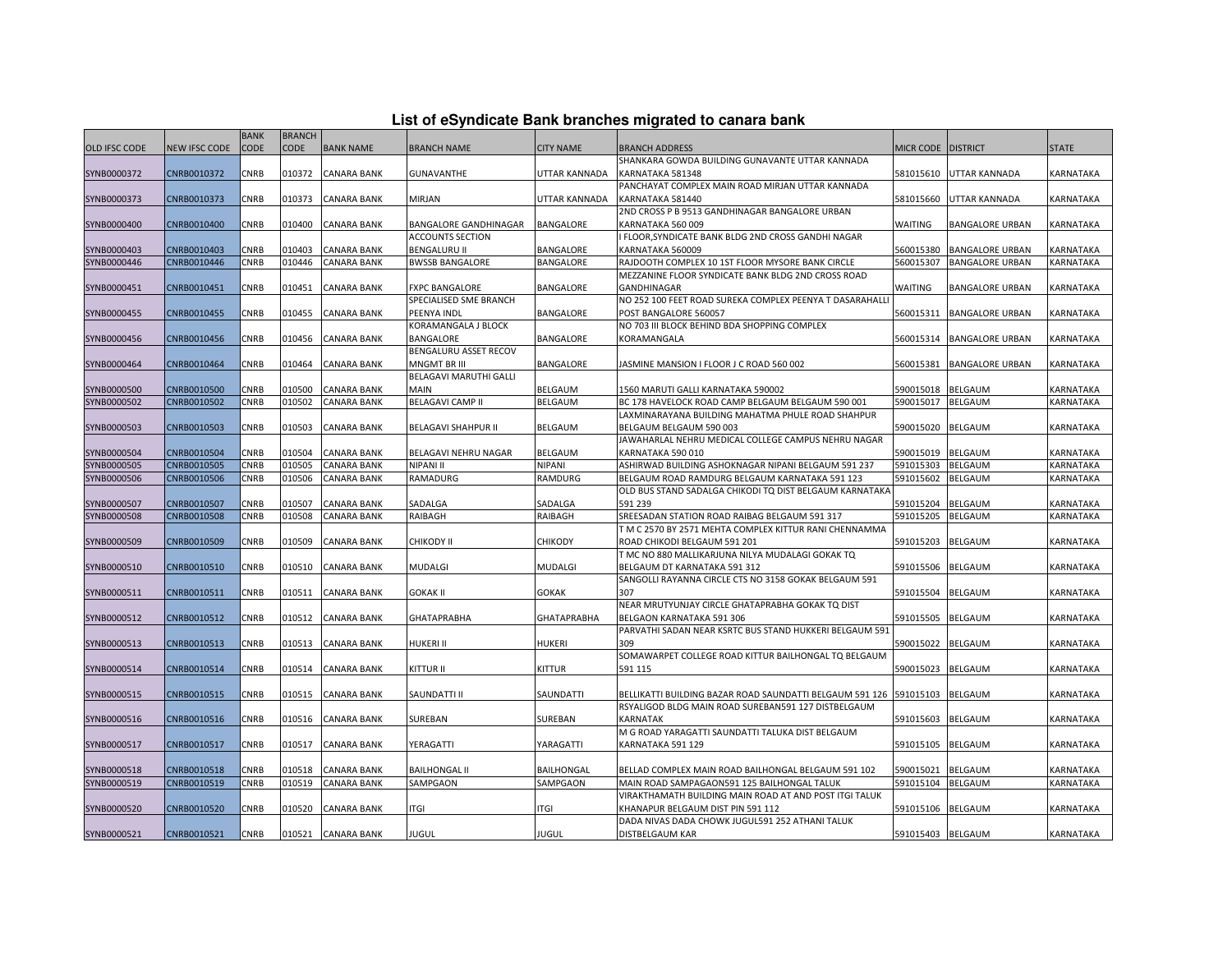|  |  | List of eSyndicate Bank branches migrated to canara bank |  |  |  |
|--|--|----------------------------------------------------------|--|--|--|
|  |  |                                                          |  |  |  |

|                      | List of eSyndicate Bank branches migrated to canara bank |             |               |                    |                                   |                     |                                                                                                               |                    |                |              |
|----------------------|----------------------------------------------------------|-------------|---------------|--------------------|-----------------------------------|---------------------|---------------------------------------------------------------------------------------------------------------|--------------------|----------------|--------------|
|                      |                                                          | <b>BANK</b> | <b>BRANCH</b> |                    |                                   |                     |                                                                                                               |                    |                |              |
| <b>OLD IFSC CODE</b> | NEW IFSC CODE                                            | <b>CODE</b> | <b>CODE</b>   | <b>BANK NAME</b>   | <b>BRANCH NAME</b>                | <b>CITY NAME</b>    | <b>BRANCH ADDRESS</b>                                                                                         | MICR CODE DISTRICT |                | <b>STATE</b> |
|                      |                                                          |             |               |                    |                                   |                     | TPC BUILDING NEAR BUS STAND AINAPUR TALUK ATHANI                                                              |                    |                |              |
| SYNB0000522          | CNRB0010522                                              | CNRB        | 010522        | <b>CANARA BANK</b> | AINAPUR                           | AINAPUR             | <b>BELGAUM 591 303</b>                                                                                        | 591015404          | BELGAUM        | KARNATAKA    |
|                      |                                                          |             |               |                    |                                   |                     | GURUKRIPA NIVAS 616 MAIN ROAD AKOL591 211 TALUK CHIKKODI                                                      |                    |                |              |
| SYNB0000523          | CNRB0010523                                              | CNRB        | 010523        | <b>CANARA BANK</b> | AKOL                              | AKOL                | DISTBELGAUM KARNATAK                                                                                          | 591015206          | BELGAUM        | KARNATAKA    |
| SYNB0000524          | CNRB0010524                                              | CNRB        | 010524        | <b>CANARA BANK</b> | <b>SATTI</b>                      | SATTI               | NEAR BUS STAND SATTI591 240 ATHANI TALUK DIST BELGAUM                                                         | 591015405          | BELGAUM        | KARNATAKA    |
|                      |                                                          |             |               |                    |                                   |                     | FARAH MANZIL DESHNUR 591 147 BAILHONGAL TALUK                                                                 |                    |                |              |
| SYNB0000525          | CNRB0010525                                              | CNRB        | 010525        | <b>CANARA BANK</b> | DESHNUR                           | <b>DESHNUR</b>      | DISTBELGAUM KARNATAK                                                                                          | 590015024          | BELGAUM        | KARNATAKA    |
|                      |                                                          |             |               |                    |                                   |                     | DOOR NO145 BY 11 CHURCH COMPOUND VIA HINDALGA                                                                 |                    |                |              |
| SYNB0000527          | CNRB0010527                                              | CNRB        | 010527        | CANARA BANK        | <b>BELGUNDI</b>                   | <b>BELGUNDI</b>     | BELAGUNDI 591108 DISTBELGAUM KARNATAK                                                                         | 590015025          | <b>BELGAUM</b> | KARNATAKA    |
|                      |                                                          |             |               |                    | BELAGAVI YAMANPUR IND             |                     | INDAL CAMPUS YAMANPUR BELGAUM POSTNEHRU NAGAR                                                                 |                    |                |              |
| SYNB0000528          | CNRB0010528                                              | CNRB        | 010528        | <b>CANARA BANK</b> | ALM CO                            | BELGAUM             | BELGAUM BELGAUM 590 010                                                                                       | 590015026          | <b>BELGAUM</b> | KARNATAKA    |
|                      |                                                          |             |               |                    |                                   |                     | MANIKBHAG DIGAMBARJAIN BUILDIG DHARWAR ROAD BELGAUM                                                           |                    |                |              |
| SYNB0000529          | CNRB0010529                                              | CNRB        | 010529        | <b>CANARA BANK</b> | BELAGAVI DHARWAR ROAD             | <b>BELGAUM</b>      | BELGAUM DIST PIN 590 016                                                                                      | 590015027          | <b>BELGAUM</b> | KARNATAKA    |
|                      |                                                          |             |               |                    | BELAGAVI KITTUR RANI              |                     | TAKKED BUILDING KITTUR RANI CHENAMMA CIRCLE CLUB ROAD                                                         |                    |                |              |
| SYNB0000534          | CNRB0010534                                              | CNRB        | 010534        | <b>CANARA BANK</b> | CHENNAMMA CIRCLE                  | BELGAUM             | BELGAUM BELGAUM 590 001                                                                                       | 590015028          | BELGAUM        | KARNATAKA    |
| SYNB0000535          | CNRB0010535                                              | CNRB        | 010535        | <b>CANARA BANK</b> | RAMNAGAR                          | RAMANAGAR           | RAMNAGAR JOIDA TQ UTTAR KANNADA KARNATAKA 581453                                                              | 581015507          | UTTAR KANNAD   | KARNATAKA    |
| SYNB0000536          | CNRB0010536                                              | CNRB        | 010536        | <b>CANARA BANK</b> | ATHANI II                         | ATHANI              | MAIN ROADATHANIDISTBELGAUMB PIN 591304                                                                        | 591015406          | BELGAUM        | KARNATAKA    |
|                      |                                                          |             |               |                    |                                   |                     | SRI SACHIDANANDA KRIPA GANESH MARG CROSS 3 HINDWADI                                                           |                    |                |              |
| SYNB0000538          | CNRB0010538                                              | CNRB        | 010538        | <b>CANARA BANK</b> | <b>BELAGAVI GOAVES</b>            | <b>BELGAUM</b>      | GOAVES BELGAUM BELGAUM 590 011                                                                                | 590015029          | BELGAUM        | KARNATAKA    |
| SYNB0000539          | CNRB0010539                                              | CNRB        | 010539        | CANARA BANK        | KHANAPUR II                       | KHANAPUR            | VISHWA SUDHA STATION ROAD KHANAPUR BELGAUM 591 302                                                            | 590015030          | BELGAUM        | KARNATAKA    |
|                      |                                                          |             |               |                    |                                   |                     | DOOR NO 146 BELGAUM BAGALKOT MAIN ROAD                                                                        |                    |                |              |
| SYNB0000540          | CNRB0010540                                              | CNRB        | 010540        | <b>CANARA BANK</b> | PANT BALEKUNDRI                   | PANT BALEKUNDRI     | PANTBALEKUNDRI BELGAUM 591 103                                                                                | 590015031          | <b>BELGAUM</b> | KARNATAKA    |
|                      |                                                          |             |               |                    |                                   |                     | SRIRENUKADEVI YELLAMMA DEVASTHAN KALYAN MANTAP BLDG                                                           |                    |                |              |
| SYNB0000542          | CNRB0010542                                              | CNRB        | 010542        | <b>CANARA BANK</b> | YALLAMMAGUDDA                     | YAMAKANMARDI        | YELLAMMANAGUDDA 591 173                                                                                       | 591015107          | BELGAUM        | KARNATAKA    |
|                      |                                                          |             |               |                    |                                   |                     | HANJI BUILDING YAMAKANAMARDI DISTT BELGAUM KARNATAKA                                                          |                    |                |              |
| SYNB0000545          | CNRB0010545                                              | CNRB        | 010545        | <b>CANARA BANK</b> | YAMAKANAMARDI                     | YAMAKANMARDI        | 591 245<br>STATION ROAD KUDCHI591 311 RAIBAG TALUK DISTBELGAUM                                                | 590015032          | BELGAUM        | KARNATAKA    |
|                      | CNRB0010546                                              | CNRB        | 010546        | <b>CANARA BANK</b> | KUDACHI                           | KUDACHI             | KARNATAK                                                                                                      |                    |                |              |
| SYNB0000546          |                                                          |             |               |                    |                                   |                     |                                                                                                               | 591015207          | BELGAUM        | KARNATAKA    |
| SYNB0000547          | CNRB0010547                                              | CNRB        | 010547        | CANARA BANK        | HIDKAL DAM                        | HIDAKAL             | PHROAD HIDKALDAM591 107 TALUKA HUKKERI DISTBELGAUM<br>1368 BY 4 NEAR BUS STAND SAUNDATTI POST RAIBAGH BELGAUM | 590015033          | <b>BELGAUM</b> | KARNATAKA    |
| SYNB0000548          | CNRB0010548                                              | CNRB        | 010548        | <b>CANARA BANK</b> | SAUNDATTI RAIBAGH                 | SOUNDATTI           | KARNATAKA 591213                                                                                              | 591015108          | BELGAUM        | KARNATAKA    |
|                      |                                                          |             |               |                    |                                   |                     | PLOT N 13A 1ST FLOOR ANGOL EXTENSION 5TH CROSS                                                                |                    |                |              |
| SYNB0000549          | CNRB0010549                                              | CNRB        | 010549        | <b>CANARA BANK</b> | BELAGAVI BHAGYANAGAR              | BELGAUM             | BHAGYANAGAR BELGAUM BELGAUM 590 006                                                                           | 590015034          | BELGAUM        | KARNATAKA    |
|                      |                                                          |             |               |                    |                                   |                     |                                                                                                               |                    |                |              |
| SYNB0000550          | CNRB0010550                                              | CNRB        | 010550        | <b>CANARA BANK</b> | K CHANDARGI                       | KCHANDARGI          | WARD NO4 KCHANDARGI591114 RAMDURG TALUK DIST BELGAUM 591015604                                                |                    | <b>BELGAUM</b> | KARNATAKA    |
|                      |                                                          |             |               |                    |                                   |                     | MANDAL PANCHAYAT BLDG KANAKUMBI590 014 KHANAPUR                                                               |                    |                |              |
| SYNB0000551          | CNRB0010551                                              | CNRB        | 010551        | <b>CANARA BANK</b> | KANA KUMBI                        | KANAKUMBI           | TALUK BELGAUM DIST KARNATAK                                                                                   | 590015035          | <b>BELGAUM</b> | KARNATAKA    |
|                      |                                                          |             |               |                    |                                   | <b>BHUTARAMANAH</b> | KUCAMPUS KRC PG CENTRE BHOOTARAMANAHATTI591 143                                                               |                    |                |              |
| SYNB0000552          | CNRB0010552                                              | CNRB        | 010552        | <b>CANARA BANK</b> | BHUTARAMANAHATTI                  |                     | DISTBELGAUM KAR                                                                                               | 590015036          | BELGAUM        | KARNATAKA    |
|                      |                                                          |             |               |                    |                                   |                     | NO 1560 MEZZANINE FLOOR MARUTHI GALLI BELGAUM                                                                 |                    |                |              |
| SYNB0000554          | CNRB0010554                                              | CNRB        | 010554        | <b>CANARA BANK</b> | ACCOUNTS SECTION BELAGAVI BELGAUM |                     | KARNATAKA 590 001                                                                                             | 590015048          | <b>BELGAUM</b> | KARNATAKA    |
|                      |                                                          |             |               |                    | BELAGAVI ST PAULS HIGH            |                     |                                                                                                               |                    |                |              |
| SYNB0000556          | CNRB0010556                                              | CNRB        | 010556        | <b>CANARA BANK</b> | SCHOOL                            | <b>BELGAUM</b>      | STPAULS HIGH SCHOOL CAMP BELGAUM590 001                                                                       | 590015037          | <b>BELGAUM</b> | KARNATAKA    |
|                      |                                                          |             |               |                    | NIPANI G I BAGEWADI ARTS          |                     | G I BAGEWADI COLLEGE CAMPUSCOLLEGE ROADNIPANIPIN 591                                                          |                    |                |              |
| SYNB0000557          | CNRB0010557                                              | CNRB        | 010557        | <b>CANARA BANK</b> | COMM SCIENCE COLLEGE              | NIPANI              | 237                                                                                                           | 591015304          | BELGAUM        | KARNATAKA    |
|                      |                                                          |             |               |                    |                                   |                     |                                                                                                               |                    |                |              |
| SYNB0000558          | CNRB0010558                                              | CNRB        | 010558        | <b>CANARA BANK</b> | CHIKODI B P KORE COLLEGE          | CHIKODI             | B K COLLEGE CAMPUS COLLEGE ROAD CHIKODI BELGAUM 591 201                                                       | 591015208          | BELGAUM        | KARNATAKA    |
|                      |                                                          |             |               |                    |                                   |                     | COLLEGE ROAD HARUGERI RAIBAG TO BELGAUM DISTRICT PIN                                                          |                    |                |              |
| SYNB0000560          | CNRB0010560                                              | CNRB        | 010560        | <b>CANARA BANK</b> | HARUGERI                          | HARUGERI            | 591220                                                                                                        | 591015407          | <b>BELGAUM</b> | KARNATAKA    |
|                      |                                                          |             |               |                    |                                   |                     |                                                                                                               |                    |                |              |
| SYNB0000561          | CNRB0010561                                              | CNRB        | 010561        | CANARA BANK        | NALLANATTI                        | NALLANATTI          | VPC NO 500 GANDHINAGAR TQ GOKAK DIST BELGAUM PIN 591307  591015507                                            |                    | BELGAUM        | KARNATAKA    |
|                      |                                                          |             |               |                    |                                   |                     | GRAM PANCHAYAT BUILDING TO HUKKERI DIST BELGAUM PIN                                                           |                    |                |              |
| SYNB0000562          | CNRB0010562                                              | CNRB        |               | 010562 CANARA BANK | NERLI                             | <b>NERLI</b>        | 591309                                                                                                        | 590015038 BELGAUM  |                | KARNATAKA    |
|                      |                                                          |             |               |                    |                                   |                     |                                                                                                               |                    |                |              |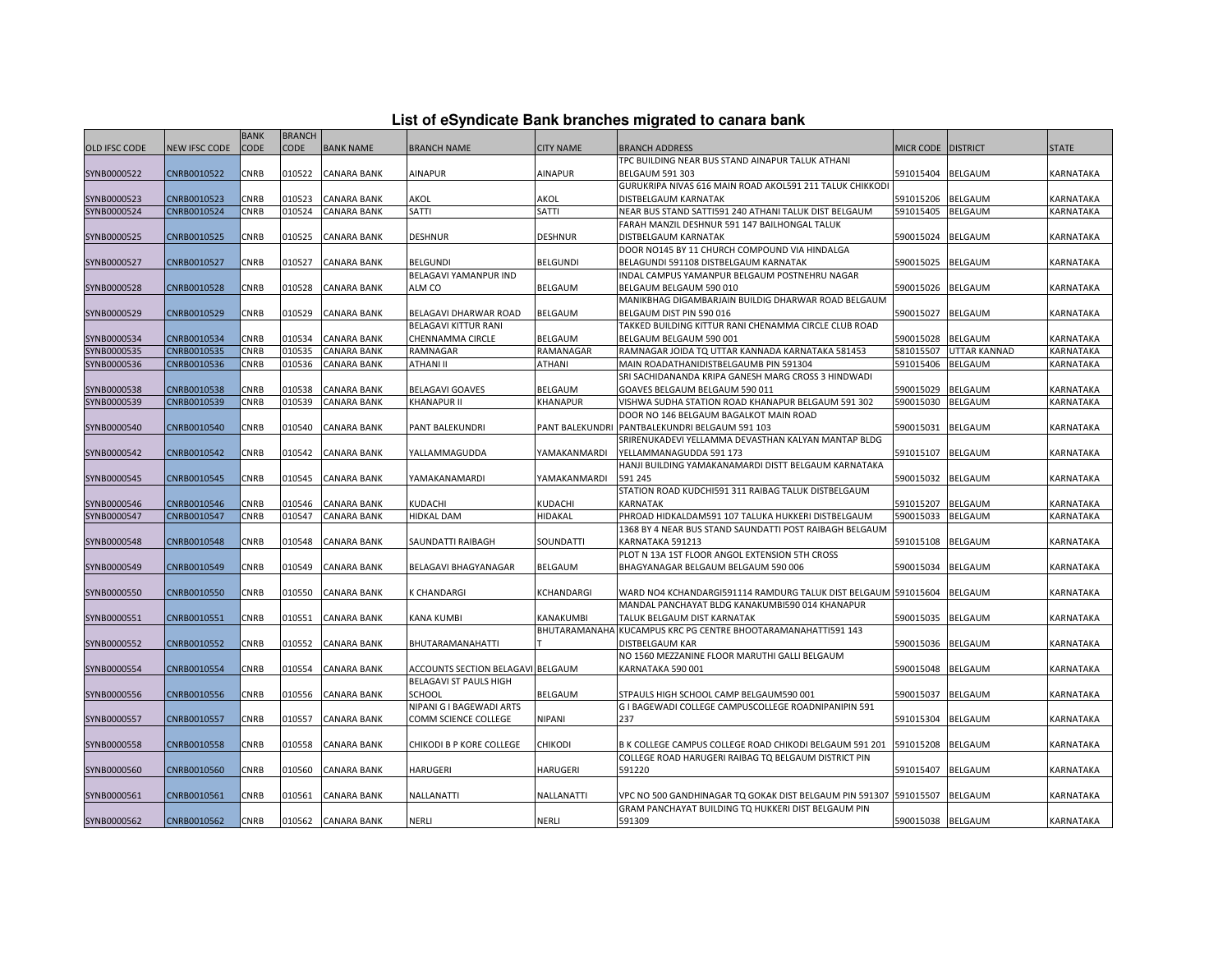| List of eSyndicate Bank branches migrated to canara bank |  |  |  |
|----------------------------------------------------------|--|--|--|
|----------------------------------------------------------|--|--|--|

|               |               | <b>BANK</b> | <b>BRANCH</b> |                    |                           |                      |                                                                                       |                      |                |                  |
|---------------|---------------|-------------|---------------|--------------------|---------------------------|----------------------|---------------------------------------------------------------------------------------|----------------------|----------------|------------------|
| OLD IFSC CODE | NEW IFSC CODE | <b>CODE</b> | <b>CODE</b>   | <b>BANK NAME</b>   | <b>BRANCH NAME</b>        | <b>CITY NAME</b>     | <b>BRANCH ADDRESS</b>                                                                 | MICR CODE   DISTRICT |                | <b>STATE</b>     |
|               |               |             |               |                    |                           |                      | VILL PAMALADINNI PO GHATAPRABHA TO GOKAK DIST BELGAUM                                 |                      |                |                  |
| SYNB0000563   | CNRB0010563   | CNRB        | 010563        | <b>CANARA BANK</b> | PAMALADINNI               | PAMALADINNI          | <b>PIN 591306</b>                                                                     | 591015508            | <b>BELGAUM</b> | KARNATAKA        |
|               |               |             |               |                    |                           |                      | ANGADI INSTITUTE OF TECHNOLOGY SAVGAON ROAD TALUK                                     |                      |                |                  |
| SYNB0000564   | CNRB0010564   | CNRB        | 010564        | <b>CANARA BANK</b> | BENAKANAHALLI             | <b>BENAKANAHALLI</b> | BELGAUM BENAKANAHALLI KARNATAKA 590008 INDIA                                          | 590015041            | <b>BELGAUM</b> | KARNATAKA        |
|               |               |             |               |                    |                           |                      | SIDRAM HALINGALI BLDG PLOT NO 880 BY B BHIRADI TQ RAIBAGH                             |                      |                |                  |
| SYNB0000566   | CNRB0010566   | CNRB        | 010566        | CANARA BANK        | <b>BHIRDI</b>             | <b>BHIRADI</b>       | DIST BELGAUM 591317                                                                   | 591015209            | <b>BELGAUM</b> | KARNATAKA        |
|               |               |             |               |                    |                           |                      | SAMUDAYA BHAVAN OPP PKPS SOCIETY TO BAILHONDAL DT                                     |                      |                |                  |
| SYNB0000567   | CNRB0010567   | CNRB        | 010567        | CANARA BANK        | HIRENANDIHALLI            | BAILHONDAL           | BELGAUM HIRENANDIHALLI 591115                                                         | 591015109            | <b>BELGAUM</b> | KARNATAKA        |
|               |               |             |               |                    |                           |                      | GRAM PANCHAYAT BUILDING TALUK BAILHONGAL DIST BELGAUM                                 |                      |                |                  |
| SYNB0000568   | CNRB0010568   | CNRB        | 010568        | <b>CANARA BANK</b> | <b>TIGADOLLI</b>          | <b>TIGADOLLI</b>     | TIGADOLLI KARNATAKA 591115                                                            | 590015043            | <b>BELGAUM</b> | <b>KARNATAKA</b> |
|               |               |             |               |                    |                           |                      | GRAM PANCHAYAT BLDG NEAR GOVT AYURVEDIC HOSPITAL PO                                   |                      |                |                  |
| SYNB0000569   | CNRB0010569   | CNRB        | 010569        | CANARA BANK        | HIREMULAKUR               | HIREMULAKUR          | NAYANAGAR DT BELGAUM HIREMULAKUR 591102                                               | 591015110            | <b>BELGAUM</b> | KARNATAKA        |
|               |               |             |               |                    |                           |                      | PLOT NO 512 893 MARATHA COLONY PO KANGRALI BK DT                                      |                      |                |                  |
| SYNB0000570   | CNRB0010570   | CNRB        | 010570        | <b>CANARA BANK</b> | KANGRALI B K              | KANGARALI            | BELGAUM KANGARALI B K 590010                                                          | 590015039            | <b>BELGAUM</b> | KARNATAKA        |
|               |               |             |               |                    |                           |                      | D NO 654 R B SAMAJE BUILDING NASLAPUR TALUK RAIBAGH DIST                              |                      |                |                  |
| SYNB0000571   | CNRB0010571   | CNRB        | 010571        | <b>CANARA BANK</b> | NASLAPUR                  | <b>NASLAPUR</b>      | BELGAUM KARNATAKA 591213                                                              | 591015211            | <b>BELGAUM</b> | <b>KARNATAKA</b> |
|               |               |             |               |                    |                           |                      | BALAPPA P GAVANI BLDG NEAR BUSSTOP NIDAGUNDI TQ RAIBAGH                               |                      |                |                  |
| SYNB0000572   | CNRB0010572   | CNRB        | 010572        | <b>CANARA BANK</b> | NIDAGUNDI                 | NIDAGUNDI            | DT BELGAUM NIDAGUNDI 591317                                                           | 591015210            | <b>BELGAUM</b> | KARNATAKA        |
|               |               |             |               |                    |                           |                      | SATELLITE BRANCH PANCHAYAT BUILDING TALUK CHIKODI DIST                                |                      |                |                  |
| SYNB0000574   | CNRB0010574   | CNRB        | 010574        | <b>CANARA BANK</b> | MALIKWAD                  | MALLIKAWADA          | BELGAUM MALLIKAWADA KARNATAKA 591244                                                  | 591015213            | <b>BELGAUM</b> | KARNATAKA        |
|               |               |             |               |                    | SPECIALISED SME BRANCH    |                      | PLOT NO 38 RS NO 3347 KLE ENGG COLLEGE ROAD UDYAMBAGH                                 |                      |                |                  |
| SYNB0000576   | CNRB0010576   | CNRB        | 010576        | <b>CANARA BANK</b> | BELAGAVI UDYAMBAG II      | <b>BELGAUM</b>       | DIST BELGAUM 590008                                                                   | 590015040            | <b>BELGAUM</b> | KARNATAKA        |
|               |               |             |               |                    |                           |                      | FIRST FLOOR NESARI COMPLEX NEAR BUS STAND SANKESHWAR                                  |                      |                |                  |
| SYNB0000577   | CNRB0010577   | CNRB        | 010577        | <b>CANARA BANK</b> | SANKESHWAR                | SANKESHWAR           | KARNATAKA 591313 INDIA                                                                | 591015212            | <b>BELGAUM</b> | KARNATAKA        |
|               |               |             |               |                    |                           |                      | SUSHEELA ASHOK MALALI BLDG MAIN MARKET GOKAK DISTRICT                                 |                      |                |                  |
| SYNB0000578   | CNRB0010578   | CNRB        | 010578        | <b>CANARA BANK</b> | KULGOD II                 | KULGOD               | KULGOD KARNATAKA 591310                                                               | 591015509            | BELGAUM        | KARNATAKA        |
|               |               |             |               |                    |                           |                      | SHIVANANDA ARTS AND COMMERCE COLLEGE ATHANI TALUK                                     |                      |                |                  |
| SYNB0000579   | CNRB0010579   | CNRB        | 010579        | <b>CANARA BANK</b> | KAGWAD II                 | KAGWAD               | BELGAUM DIST KAGWAD KARNATAKA 591223 INDIA                                            | 591015408            | <b>BELGAUM</b> | KARNATAKA        |
|               |               |             |               |                    |                           |                      | SHANTAVEER COMPLEX I FLOOR NEAR BYALIKATA WALMIKI CIRCLE                              |                      |                |                  |
| SYNB0000580   | CNRB0010580   | CNRB        | 010580        | <b>CANARA BANK</b> | GOKAK VALMIKI CIRCLE      | <b>GOKAK</b>         | DIST BELGAUM GOKAK KA 591307<br>BLDG NO 190 D KAWARE BUILDING KHANAPUR ROAD TILAKWADI | 591015510            | <b>BELGAUM</b> | <b>KARNATAKA</b> |
| SYNB0000581   | CNRB0010581   | CNRB        | 010581        | <b>CANARA BANK</b> | BELAGAVI TILAKWADI II     | <b>BELGAUM</b>       | KARNATAKA 590006                                                                      | 590015045            | <b>BELGAUM</b> | KARNATAKA        |
|               |               |             |               |                    | <b>BELAGAVI MAHANTESH</b> |                      | MIG 25 NEAR ASHIRWAD LODGE SPOORTHY APARTMENT                                         |                      |                |                  |
| SYNB0000582   | CNRB0010582   | CNRB        | 010582        | CANARA BANK        | <b>NAGAR</b>              | <b>BELGAUM</b>       | MAHANTESH NAGAR BELGAUM KARNATAKA 590016                                              | 590015044            | <b>BELGAUM</b> | KARNATAKA        |
|               |               |             |               |                    |                           |                      | GRAM PANCHAYAT BUILDING NEAR HANUMAN TEMPLE                                           |                      |                |                  |
|               |               |             |               |                    |                           |                      | CHIPPALKATTI RAMDURG TALUK BELGAUM DIST KARNATAKA                                     |                      |                |                  |
| SYNB0000583   | CNRB0010583   | CNRB        | 010583        | CANARA BANK        | CHIPPALAKATTI             | <b>BELGAUM DIST</b>  | 591130                                                                                | 591015605            | BELGAUM        | KARNATAKA        |
|               |               |             |               |                    |                           |                      | H NO 294 BY 1 YAMAGARNI TO CHIKODI BELGAUM DIST BELGAUM                               |                      |                |                  |
| SYNB0000584   | CNRB0010584   | CNRB        | 010584        | CANARA BANK        | YAMAGARNI                 | <b>BELGAUM DIST</b>  | DIST KARNATAKA 591241                                                                 | 591015305            | <b>BELGAUM</b> | KARNATAKA        |
|               |               |             |               |                    |                           |                      | BLDG NO 86 2 WARD NO 8 VILLAGE MANAKAPUR TALUK CHIKODI                                |                      |                |                  |
| SYNB0000586   | CNRB0010586   | CNRB        | 010586        | <b>CANARA BANK</b> | MANAKPUR                  | <b>BELGAUM</b>       | BELGAUM KARNATAKA 591216                                                              | 591015214            | <b>BELGAUM</b> | KARNATAKA        |
|               |               |             |               |                    |                           |                      | HOUSE NO 1944 PKPSS LTD EXAMBA NO 1 VILLAGE EXAMBA                                    |                      |                |                  |
| SYNB0000587   | CNRB0010587   | CNRB        | 010587        | CANARA BANK        | EXAMBA                    | <b>CHIKODI</b>       | CHIKODI TALUK BELAGAVI DIST KARNATAKA INDIA 591244                                    | 591015215            | <b>BELGAUM</b> | <b>KARNATAKA</b> |
|               |               |             |               |                    |                           |                      | VPC NO 1105 BY A VILLAGE NESARGI TALUK BAILHONGAL                                     |                      |                |                  |
| SYNB0000588   | CNRB0010588   | CNRB        | 010588        | <b>CANARA BANK</b> | NESARGI                   | BAILHONGAL           | BELGAUM BELGAUM KARNATAKA 591121                                                      | 590015046            | <b>BELGAUM</b> | KARNATAKA        |
|               |               |             |               |                    |                           |                      |                                                                                       |                      |                |                  |
|               |               |             |               |                    |                           |                      | 1ST FLOOR NAMDEV JADHAVS BUILDING OPP HP PETROL PUMP                                  |                      |                |                  |
| SYNB0000589   | CNRB0010589   | CNRB        | 010589        | <b>CANARA BANK</b> | BEEDI                     | HALYAL               | NEAR BUS STAND CIRCEL BEEDI HALYAL ROAD KARNATAKA 591106 590015047                    |                      | <b>BELGAUM</b> | KARNATAKA        |
|               |               |             |               |                    |                           | SOUNDATTI TEH        | VPC NO 1984 3 WARD NO 10 TALKIES ROAD MUNAVALLI TALUKA                                |                      |                |                  |
| SYNB0000591   | CNRB0010591   | CNRB        | 010591        | <b>CANARA BANK</b> | MUNAVALLI                 | RAIBAG               | SAUNDATTI DIST BELAGAVI KARNATAKA INDIA 591117                                        | 591015111 BELGAUM    |                | KARNATAKA        |
|               |               |             |               |                    |                           |                      | GRAM DEVATA BANGALI BABA URUS CMT GPC NO 836 GROUND                                   |                      |                |                  |
|               |               |             |               |                    |                           |                      | FLOOR VILL KARADAGA TQ CHIKODI BELAGAVI KARNATAKA INDIA                               |                      |                |                  |
| SYNB0000592   | CNRB0010592   | <b>CNRB</b> |               | 010592 CANARA BANK | KARADAGA                  | <b>CHIKODI</b>       | 591263                                                                                | 591015216 BELGAUM    |                | <b>KARNATAKA</b> |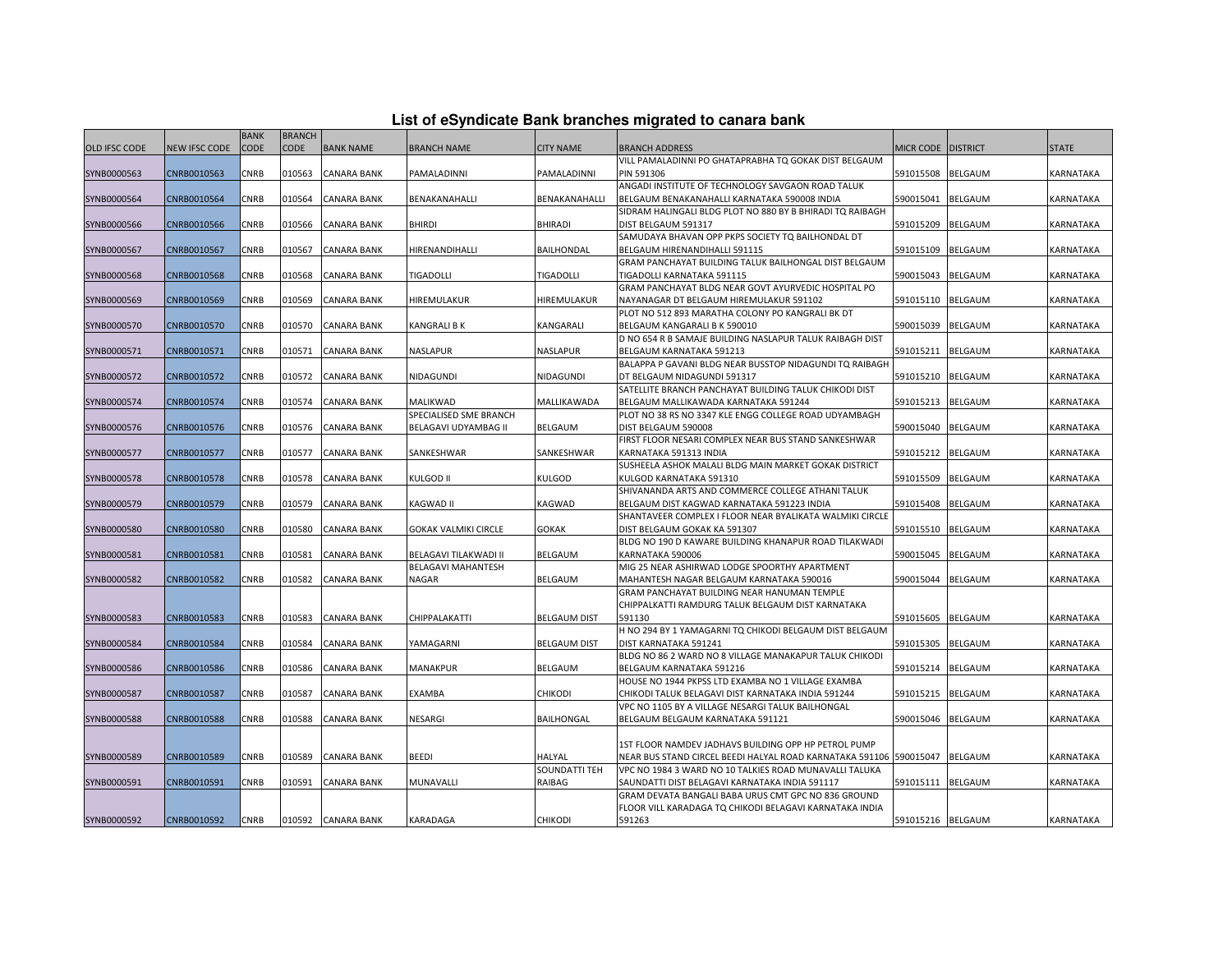| List of eSyndicate Bank branches migrated to canara bank |  |  |  |
|----------------------------------------------------------|--|--|--|
|----------------------------------------------------------|--|--|--|

|               |               | <b>BANK</b> | <b>BRANCH</b> |                    |                                |                   |                                                             |                      |                        |                  |
|---------------|---------------|-------------|---------------|--------------------|--------------------------------|-------------------|-------------------------------------------------------------|----------------------|------------------------|------------------|
| OLD IFSC CODE | NEW IFSC CODE | <b>CODE</b> | CODE          | <b>BANK NAME</b>   | <b>BRANCH NAME</b>             | <b>CITY NAME</b>  | BRANCH ADDRESS                                              | MICR CODE   DISTRICT |                        | <b>STATE</b>     |
|               |               |             |               |                    |                                |                   | SANGHA NIYAMIT REG NO 11066 PANCHAYATI MAIN ROAD            |                      |                        |                  |
|               |               |             |               |                    |                                |                   | YARAZARVI VILL SAUNDATTI TALUK BELAGAUM DISTRICT            |                      |                        |                  |
| SYNB0000595   | CNRB0010595   | CNRB        | 010595        | <b>CANARA BANK</b> | YARAZARVI                      | YARAZARVI         | YARAZARVI KARNATAKA INDIA 591119                            | 591015112            | <b>BELGAUM</b>         | KARNATAKA        |
|               |               |             |               |                    |                                |                   |                                                             |                      |                        |                  |
| SYNB0000600   | CNRB0010600   | CNRB        | 010600        | <b>CANARA BANK</b> | <b>BALLARI MAIN</b>            | BELLARY           | AGADI BUILDING BANGALORE ROAD BELLARY BELLARY 583 101       | 583015105            | <b>BELLARY</b>         | KARNATAKA        |
|               |               |             |               |                    |                                |                   | HOTEL MAYURA BUILDINGS ROYAL CIRCLE DOUBLE ROAD ROYAL       |                      |                        |                  |
| SYNB0000602   | CNRB0010602   | CNRB        | 010602        | CANARA BANK        | <b>BALLARI ROYAL CIRCLE</b>    | BELLARY           | CIRCLE BELLARY BELLARY 583 101                              | 583015110            | <b>BELLARY</b>         | KARNATAKA        |
|               |               |             |               |                    |                                |                   | SYNDICATEBANK BUILDING STATION ROAD HOSPET BELLARY 583      |                      |                        |                  |
| SYNB0000603   | CNRB0010603   | <b>CNRB</b> | 010603        | <b>CANARA BANK</b> | <b>HOSAPETE II</b>             | <b>HOSPET</b>     | 201                                                         | 583015204            | <b>BELLARY</b>         | KARNATAKA        |
| SYNB0000604   | CNRB0010604   | CNRB        | 010604        | <b>CANARA BANK</b> | <b>EMMIGANUR</b>               | <b>EMMIGANUR</b>  | MAIN ROAD EMMIGANUR BELLARY 583 113                         | 583015107            | <b>BELLARY</b>         | KARNATAKA        |
|               |               |             |               |                    |                                |                   | HOSPET HARIHARA ROAD ITTIGI HUVINAHADAGALI TALUK BELLARY    |                      |                        |                  |
| SYNB0000605   | CNRB0010605   | CNRB        | 010605        | <b>CANARA BANK</b> | <b>ITTIGI</b>                  | <b>ITTIGI</b>     | 583 220                                                     | 583015205            | <b>BELLARY</b>         | KARNATAKA        |
|               |               |             |               |                    |                                |                   | DNO392 B BY 2196 B14TH WARD SADHASHIVNAGAR SIRUGUPPA        |                      |                        |                  |
| SYNB0000606   | CNRB0010606   | CNRB        | 010606        | CANARA BANK        | SIRUGUPPA II                   | SIRUGUPPA         | <b>BELLARY 583 121</b>                                      | 583015106            | <b>BELLARY</b>         | KARNATAKA        |
|               |               |             |               |                    |                                |                   | D NO 14 106B 14TH WARD TEKKALAKOTE SIRUGUPPA TALUK          |                      |                        |                  |
| SYNB0000607   | CNRB0010607   | CNRB        | 010607        | <b>CANARA BANK</b> | TEKKALAKOTE                    | TEKKALAKOTE       | <b>BELLARY 583 122</b>                                      | 583015108            | <b>BELLARY</b>         | KARNATAKA        |
|               |               |             |               |                    |                                |                   | SRI SAPTHAGIRI LODGE BELLARY HOSPET ROAD THORANAGAL         |                      |                        |                  |
| SYNB0000608   | CNRB0010608   | CNRB        | 010608        | CANARA BANK        | THORANAGAL II                  | THORANAGAL        | SALDUR TALUK BELLARY 583 123                                | 583015602            | <b>BELLARY</b>         | KARNATAKA        |
|               |               |             |               |                    |                                |                   | OLD TELEPHONE EXCHANGE BLDNG POST OFFICE ROAD               |                      |                        |                  |
| SYNB0000609   | CNRB0010609   | CNRB        | 010609        | <b>CANARA BANK</b> | TUNGABHADRA DAM                | TUNGABHADRA       | TUNGHABHADRA DAM HOSPET TALUK BELLARY 583 225               | 583015206            | <b>BELLARY</b>         | KARNATAKA        |
|               |               |             |               |                    |                                |                   | WARDNEAR OLD BUS                                            |                      |                        |                  |
|               |               |             |               |                    |                                |                   | STANDHARAPANAHALLIDISTDAVANGERESTATE KARNATAKAPIN           |                      |                        |                  |
| SYNB0000610   | CNRB0010610   | CNRB        | 010610        | <b>CANARA BANK</b> | HARAPANAHALLI II               | HARPANAHALLI      | 583 131                                                     | 577015014            | DAVANGERE              | KARNATAKA        |
|               |               |             |               |                    |                                |                   | DOOR NO 95 96 BY 6 BRAHMIN STREET KAMPLI TQ HOSPET          |                      |                        |                  |
| SYNB0000611   | CNRB0010611   | CNRB        | 010611        | <b>CANARA BANK</b> | <b>KAMPLI</b>                  | KAMPLI            | <b>BELLARY 583 132</b>                                      | 583015207            | <b>BELLARY</b>         | KARNATAKA        |
|               |               |             |               |                    |                                |                   | MAIN ROAD GUDEKOTA KUDLIGI TQ DIST BELLARY KARNATAKA        |                      |                        |                  |
| SYNB0000612   | CNRB0010612   | <b>CNRB</b> | 010612        | <b>CANARA BANK</b> | <b>GUDEKOTA</b>                | <b>GUDEKOTA</b>   | 583130                                                      | 583015109            | <b>BELLARY</b>         | KARNATAKA        |
| SYNB0000613   | CNRB0010613   | CNRB        | 010613        | <b>CANARA BANK</b> | SANDUR                         | SANDUR            | BELLARY KUDALGI ROAD SANDUR BELLARY 583 119                 | 583015603            | <b>BELLARY</b>         | KARNATAKA        |
|               |               |             |               |                    |                                | HAGARIBOMMANA     | CHIDRI LACHHANNA COMPLEX FIRST FLOOR MAIN BAZAAR HAGARI     |                      |                        |                  |
| SYNB0000614   | CNRB0010614   | CNRB        | 010614        | <b>CANARA BANK</b> | HAGARIBOMMANAHALLI             | HA                | BOMMANNAHALLI BELLARY 583 212                               | 583015208            | <b>BELLARY</b>         | KARNATAKA        |
|               |               |             |               |                    |                                |                   | ROADPARAMADEVAHALLI POSTHAGARIDIST BELLARYSTATE             |                      |                        |                  |
| SYNB0000615   | CNRB0010615   | CNRB        | 010615        | <b>CANARA BANK</b> | <b>HAGARI</b>                  | <b>HAGARI</b>     | KARNATAKAPIN 583 138                                        | 583015111            | <b>BELLARY</b>         | KARNATAKA        |
|               |               |             |               |                    |                                |                   | BANNIKALVIA HAMPASAGARHAGARIBOMMANAHALLI TALUKPIN           |                      |                        |                  |
| SYNB0000618   | CNRB0010618   | CNRB        | 010618        | <b>CANARA BANK</b> | <b>BANNIKAL</b>                | <b>BANNIKAL</b>   | 583 214                                                     | 583015209            | <b>BELLARY</b>         | KARNATAKA        |
|               |               |             |               |                    |                                |                   | PANCHAYAT BUILDING GUNDAGATTI HARAPANAHALLI TQ              |                      |                        |                  |
| SYNB0000619   | CNRB0010619   | CNRB        | 010619        | <b>CANARA BANK</b> | <b>GUNDAGATTI</b>              | <b>GUNDAGATTI</b> | DISDAVANGERE KARNATAKA 583137                               |                      | 577015016 DAVANGERE    | KARNATAKA        |
|               |               |             |               |                    |                                |                   | MANDAL PANCHAYAT BUILDINGVIA CHIKKAJOGI                     |                      |                        |                  |
| SYNB0000620   | CNRB0010620   | <b>CNRB</b> | 010620        | <b>CANARA BANK</b> | CHIRATEGUNDU                   | CHIRATEGUNDU      | HALLICHIRATEGUNDUKUDLIGI TALUKPIN 583 126                   | 583015112            | <b>BELLARY</b>         | <b>KARNATAKA</b> |
|               |               |             |               |                    | SPECIALISED SME BRANCH         |                   | FIRST FLOOR SYNDICATE BANK BUILDING STATION ROAD HOSPET     |                      |                        |                  |
| SYNB0000621   | CNRB0010621   | CNRB        | 010621        | <b>CANARA BANK</b> | <b>HOSAPETE II</b>             | <b>HOSPET</b>     | <b>BELLARY 583 201</b>                                      | 583015210            | <b>BELLARY</b>         | KARNATAKA        |
|               |               |             |               |                    | KUDITHINI BALLARI THERMAL      |                   | BELLARY THERMAL POWER STATION ADMINISTRATIVE OFFICE         |                      |                        |                  |
| SYNB0000622   | CNRB0010622   | CNRB        | 010622        | <b>CANARA BANK</b> | POWER STATION                  | KUDITHINI         | BUILDING KPCL PO KUDITHINI BELLARY 583 115                  | 583015113            | <b>BELLARY</b>         | KARNATAKA        |
| SYNB0000623   | CNRB0010623   | CNRB        | 010623        | <b>CANARA BANK</b> | <b>BALLARI ZILLA PANCHAYAT</b> | BELLARY           | ZILLA PANCHAYATH OFFICE FORT BELLARY 583 103                | 583015115            | <b>BELLARY</b>         | KARNATAKA        |
|               |               |             |               |                    |                                |                   | 47A BY 1B 1C BANGALORE ROAD CIRCLE KUDLIGI BELLARY DISTRICT |                      |                        |                  |
| SYNB0000624   | CNRB0010624   | <b>CNRB</b> | 010624        | <b>CANARA BANK</b> | <b>KUDLIGI</b>                 | <b>KUDLGI</b>     | 583135                                                      | 583015211            | <b>UTTAR KANNAD</b>    | KARNATAKA        |
|               |               |             |               |                    |                                |                   | OPP FOREST OFFICE PWD ROAD CHENNAGIRI TALUK DAVANAGERE      |                      |                        |                  |
| SYNB0000625   | CNRB0010625   | <b>CNRB</b> | 010625        | <b>CANARA BANK</b> | <b>CHANNAGIRI II</b>           | CHENNAGIRI        | DIST 577213                                                 | 577015018            | DAVANAGERE             | KARNATAKA        |
|               |               |             |               |                    |                                |                   | SARVARAKERI HONNALI TOWN HONNALI TALUK DAVANGAGERE          |                      |                        |                  |
| SYNB0000626   | CNRB0010626   | CNRB        | 010626        | <b>CANARA BANK</b> | <b>HONNALI II</b>              | <b>HONNALI</b>    | <b>DIST 577217</b>                                          | 577015019            | DAVANAGERE             | KARNATAKA        |
|               |               |             |               |                    |                                |                   | SARANABASAVAPPA COMPLEX NEAR BUS STAND LINGASUGUR TO        |                      |                        |                  |
| SYNB0000627   | CNRB0010627   | CNRB        | 010627        | <b>CANARA BANK</b> | LINGSUGUR II                   | <b>RAICHUR</b>    | RAICHUR DIST 584122                                         | 584015013            | <b>RAICHUR</b>         | KARNATAKA        |
|               |               |             |               |                    |                                |                   | WARD NO 10 D NO396 G H SHRESTY COMPLEX OPP IB MAIN ROAD     |                      |                        |                  |
| SYNB0000628   | CNRB0010628   | <b>CNRB</b> | 010628        | <b>CANARA BANK</b> | HUVINAHADAGALI                 | HADAGALI          | 583219                                                      |                      | 583015117 UTTAR KANNAD | KARNATAKA        |
|               |               |             |               |                    |                                |                   |                                                             |                      |                        |                  |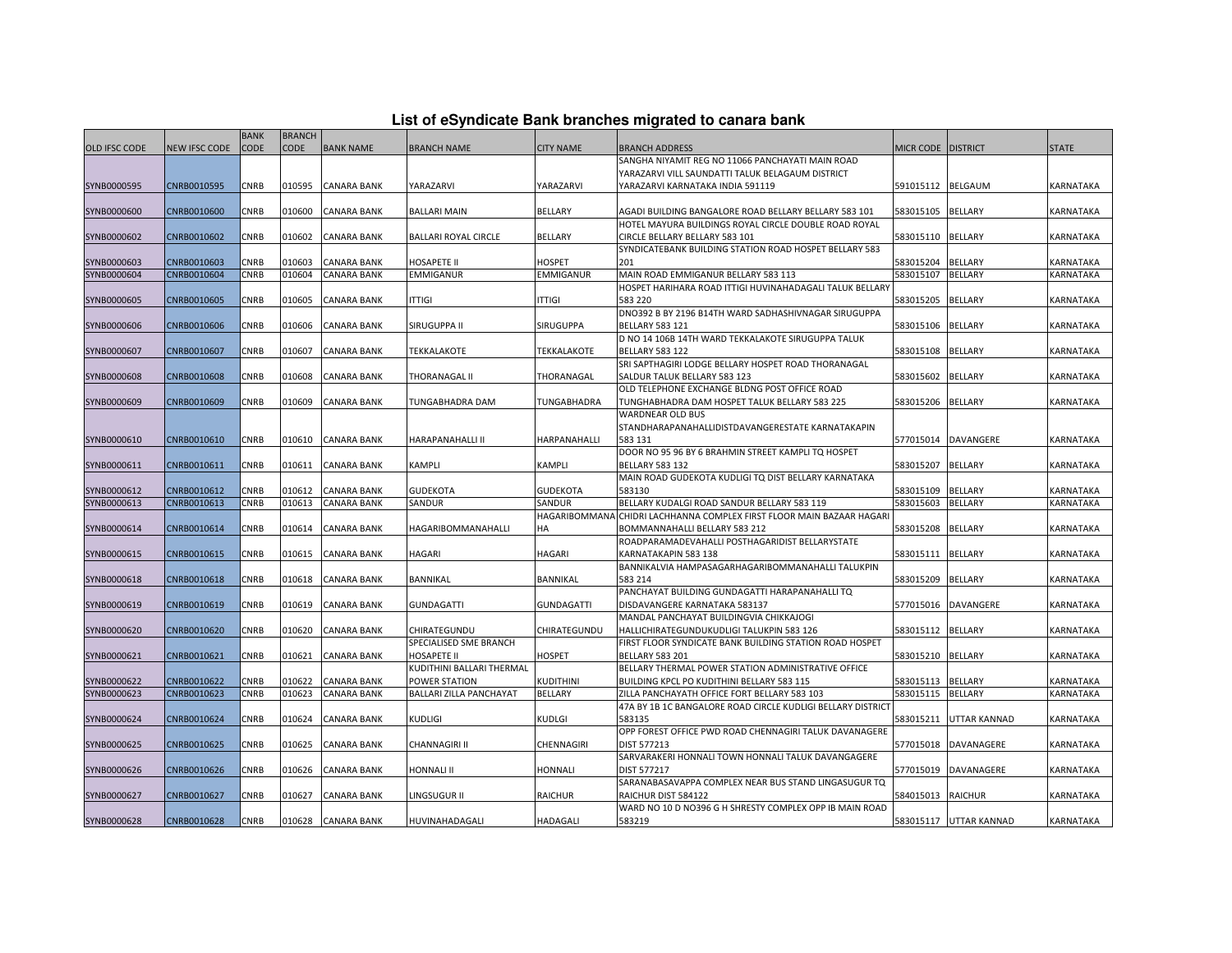|  |  | List of eSyndicate Bank branches migrated to canara bank |  |
|--|--|----------------------------------------------------------|--|
|--|--|----------------------------------------------------------|--|

|                      |                      | <b>BANK</b> | <b>BRANCH</b> |                    |                            |                     |                                                                                      |                      |                   |                  |
|----------------------|----------------------|-------------|---------------|--------------------|----------------------------|---------------------|--------------------------------------------------------------------------------------|----------------------|-------------------|------------------|
| <b>OLD IFSC CODE</b> | <b>NEW IFSC CODE</b> | <b>CODE</b> | <b>CODE</b>   | <b>BANK NAME</b>   | <b>BRANCH NAME</b>         | <b>CITY NAME</b>    | BRANCH ADDRESS                                                                       | MICR CODE   DISTRICT |                   | <b>STATE</b>     |
|                      |                      |             |               |                    |                            |                     | HAVINAHAL VEERAPUR VILLAGE BELLARY TALUK BELLARY TALUK                               |                      |                   |                  |
| SYNB0000629          | CNRB0010629          | CNRB        | 010629        | <b>CANARA BANK</b> | HAVINAHAL VEERAPUR         | <b>VEERAPUR</b>     | PIN 583113                                                                           | 583015114 BELLARY    |                   | <b>KARNATAKA</b> |
|                      |                      |             |               |                    |                            |                     | THOLA HUNSE VILLAGE DAVANAGERE TALUK DAVANAGERE DIST                                 |                      |                   |                  |
| SYNB0000630          | CNRB0010630          | CNRB        | 010630        | <b>CANARA BANK</b> | TOLAHUNSE                  | THOLA HUNSE         | PIN 577003                                                                           | 577015017            | <b>DAVANAGERE</b> | KARNATAKA        |
|                      |                      |             |               |                    |                            |                     | DOOR NO 225 KESARHATTI POST GANGAVATHI TALUK KOPPAL DIS'                             |                      |                   |                  |
| SYNB0000631          | CNRB0010631          | <b>CNRB</b> | 010631        | <b>CANARA BANK</b> | KESARAHATTI                | KESARHATTI          | KESARHATTI 583227                                                                    | 583015306            | <b>KOPPAL</b>     | KARNATAKA        |
|                      |                      |             |               |                    |                            |                     | KALLAHALLI POST HOSPET TALUK BELLARY DISTRICT KALLAHALLI                             |                      |                   |                  |
| SYNB0000632          | CNRB0010632          | CNRB        | 010632        | <b>CANARA BANK</b> | KALLAHALLI                 | KALLAHALLI          | 583201                                                                               | 583015212            | <b>BELLARY</b>    | KARNATAKA        |
|                      |                      |             |               |                    |                            |                     | GRAM PANCHAYAT BUILDING J N KOTE POST CHITRADURGA TALUK                              |                      |                   |                  |
| SYNB0000633          | CNRB0010633          | CNRB        | 010633        | <b>CANARA BANK</b> | J N KOTE                   | J N KOTE            | BY DIST J N KOTE 577532                                                              | 577015509            | CHITRADUGRA       | KARNATAKA        |
|                      |                      |             |               |                    |                            |                     | H NO 70 INGALDAL VILLAGE DODDA SIDDAVANNA HALLI POST                                 |                      |                   |                  |
| SYNB0000634          | CNRB0010634          | CNRB        | 10634         | <b>CANARA BANK</b> | INGALDAL                   | INGALDAL            | INGALDAL 577524                                                                      | 577015508            | CHITRADUGRA       | KARNATAKA        |
|                      |                      |             |               |                    |                            |                     | 1ST WARD POPNAL ROAD UPPARA HOSAHALLI POST SIRUGUPPA                                 |                      |                   |                  |
| SYNB0000635          | CNRB0010635          | <b>CNRB</b> | 010635        | <b>CANARA BANK</b> | <b>UPPARA HOSALLI</b>      | <b>SIRUGUPPA</b>    | TQ BELLARY DT UPPARA HOSAHALLI 583122                                                | 583015116            | <b>BELLARY</b>    | <b>KARNATAKA</b> |
|                      |                      |             |               |                    |                            |                     | GRAM PANCHATHI BUILDING KOTTUR ROAD CHINTRAPALLI                                     |                      |                   |                  |
| SYNB0000637          | CNRB0010637          | CNRB        | 010637        | <b>CANARA BANK</b> | CHINTRAPALLI               | <b>BELLARY DIST</b> | VILLAGE H B HALLI TO BELLARY DIST KARNATAKA 583212                                   | 583015118            | <b>BELLARY</b>    | KARNATAKA        |
|                      |                      |             |               |                    |                            |                     | OPP KOTTURESWARA KALYANA MANDAPAM KOTTUR VILLAGAE                                    |                      |                   |                  |
| SYNB0000638          | CNRB0010638          | CNRB        | 010638        | <b>CANARA BANK</b> | KOTTUR                     | <b>BELLARY</b>      | BELLARY DISTRICT BELLARY KARNATAKA 583134                                            | 583015119            | <b>BELLARY</b>    | KARNATAKA        |
|                      |                      |             |               |                    |                            |                     | WARD NO 01 02 NEAR KARISIDDESHWARA TEMPLE HALKUNDI                                   |                      |                   |                  |
| SYNB0000639          | CNRB0010639          | <b>CNRB</b> | 010639        | <b>CANARA BANK</b> | HALAKUNDI                  | <b>BELLARY</b>      | VILLAGE BELLARY BELLARY KARNATAKA 583101                                             | 583015120            | <b>BELLARY</b>    | KARNATAKA        |
|                      |                      |             |               |                    |                            |                     | H O K NAGESH S O DODDABASAPPA VENIVEERAPURA POST                                     |                      |                   |                  |
| SYNB0000640          | CNRB0010640          | CNRB        | 010640        | <b>CANARA BANK</b> | VENIVEERAPURA              | <b>BELLARY</b>      | BELLARY KARNATAKA INDIA 583115                                                       | 583015121            | <b>BELLARY</b>    | KARNATAKA        |
|                      |                      |             |               |                    |                            |                     |                                                                                      |                      |                   |                  |
|                      |                      |             |               |                    |                            |                     | PLOT NO 26 27 OPP S G COLLEGE JANAKI TOWERS KAPPAGAL ROAD                            |                      |                   |                  |
| SYNB0000641          | CNRB0010641          | CNRB        | 010641        | <b>CANARA BANK</b> | <b>BALLARI GANDHINAGAR</b> | <b>GANDHINAGAR</b>  | GANDHINAGAR BELLARY BELLARY DIST KARNATAKA INDIA 583103                              | 583015122 BELLARY    |                   | KARNATAKA        |
|                      |                      |             |               |                    |                            |                     |                                                                                      |                      |                   |                  |
|                      |                      |             |               |                    |                            |                     | DOOR NO 263 ASST NO 300 MAIN BAZAAR NEAR SRI ANJANCYA                                |                      |                   |                  |
| SYNB0000642          | CNRB0010642          | CNRB        | 010642        | <b>CANARA BANK</b> | HOSAPETE MAIN BAZAR        | <b>BALLARI</b>      | TEMPLE HOSPET BALLARI DIST BALLARI KARNATAKA INDIA 583201                            | 583015213            | <b>BALLARI</b>    | KARNATAKA        |
|                      |                      |             |               |                    |                            |                     | PLOT NO 14 SRI LAKSHMI PLAZA INFANTRY ROAD BALLARI                                   |                      |                   |                  |
| SYNB0000643          | CNRB0010643          | CNRB        | 010643        | <b>CANARA BANK</b> | BALLARI INFANTRY ROAD      | <b>BELLARY</b>      | KARNATAKA INDIA 583104                                                               | 583015124            | <b>BELLARY</b>    | KARNATAKA        |
|                      |                      |             |               |                    |                            |                     | H NO 381 1 WARD NO 2 BALLARI ROAD B BELAGAL TO AND DIST                              |                      |                   |                  |
| SYNB0000644          | CNRB0010644          | <b>CNRB</b> | 010644        | <b>CANARA BANK</b> | BELAGAL                    | <b>BELLARY</b>      | BALLARI KARNATAKA INDIA 583115                                                       | 583015123            | <b>BELLARY</b>    | <b>KARNATAKA</b> |
|                      |                      |             |               |                    |                            |                     | D NO 238 2ND ROAD VILL KENCHANAGUDDA TQ SIRUGUPPA DIST                               |                      |                   |                  |
| SYNB0000646          | CNRB0010646          | CNRB        | 010646        | <b>CANARA BANK</b> | KENCHANAGUDDA              | SIRUGUPPA           | BALLARI BALLARI KARNATAKA INDIA 583121                                               | 583015125            | <b>BELLARY</b>    | KARNATAKA        |
|                      |                      |             |               |                    |                            |                     | DNO L02 BY 1 MAIN MARKET JAGALURU ROAD KHANAHOSAHALLI                                |                      |                   |                  |
| SYNB0000647          | CNRB0010647          | CNRB        | 10647         | <b>CANARA BANK</b> | HOSAHALLI                  | <b>BELLARY</b>      | DIST BALLARI KARNATAKA INDIA 583135                                                  | 583015214            | <b>BELLARY</b>    | KARNATAKA        |
|                      |                      |             |               |                    | <b>BALLARI MUNDARGI</b>    |                     | MUNDARGI INDUSTRIAL AREA MUNDARGI 2ND STAGE BANGALORE                                |                      |                   |                  |
| SYNB0000648          | CNRB0010648          | CNRB        | 010648        | <b>CANARA BANK</b> | <b>INDUSTRIAL AREA</b>     | <b>BELLARY</b>      | ROAD BALLARI KARNATAKA INDIA 583102                                                  | 583015126            | <b>BELLARY</b>    | KARNATAKA        |
|                      |                      |             |               |                    |                            |                     | FIRST FLOOR BASAVA MANSIONS MAIN ROAD BASAVAKALYAN                                   |                      |                   |                  |
| SYNB0000700          | CNRB0010700          | CNRB        | 010700        | <b>CANARA BANK</b> | <b>BASAVAKALYAN II</b>     | BASAVAKALYAN        | <b>BIDAR 585 327</b>                                                                 | 585015603            | <b>BIDAR</b>      | KARNATAKA        |
|                      |                      |             |               |                    |                            |                     | NO 8 9 418 FIRST FLOOR SAPNA INTERNATIONAL COMPLEX UDGIR                             |                      |                   |                  |
| SYNB0000701          | CNRB0010701          | CNRB        | 010701        | <b>CANARA BANK</b> | <b>BIDAR II</b>            | <b>BIDAR</b>        | ROAD BIDAR BIDAR 585 401                                                             | 585015106            | <b>BIDAR</b>      | KARNATAKA        |
|                      |                      |             |               |                    |                            |                     | HANDRALE BUILDING MAIN ROAD N H 9 CHANDAKAPUR BIDAR                                  |                      |                   |                  |
| SYNB0000702          | CNRB0010702          | <b>CNRB</b> | 010702        | <b>CANARA BANK</b> | CHANDAKPUR                 | CHANDAKPUR          | DIST PIN 585 419<br>ELEMENTARY FLYING SCHOOL AIR FORCE STATION BIDAR BIDAR           | 585015107            | <b>BIDAR</b>      | <b>KARNATAKA</b> |
|                      |                      |             |               |                    |                            |                     | 585 401                                                                              |                      |                   |                  |
| SYNB0000703          | CNRB0010703          | CNRB        | 010703        | <b>CANARA BANK</b> | BIDAR AIR FORCE STATION    | <b>BIDAR</b>        | HIGFWAY NEAR GADA PETROL PUMP MAIN ROAD HUMNABAD                                     | 585015108            | <b>BIDAR</b>      | KARNATAKA        |
| SYNB0000705          |                      | CNRB        |               |                    |                            |                     |                                                                                      | 585015109            | <b>BIDAR</b>      |                  |
|                      | CNRB0010705          |             | 010705        | CANARA BANK        | HUMNABAD II                | HUMNABAD            | GULBARGA DIST KARNATAKA 585330<br>D NO 8182 BY 27 AND 28 NARAYANPUR BASAVAKALYAN PIN |                      |                   | KARNATAKA        |
| SYNB0000706          | CNRB0010706          | CNRB        | 010706        | <b>CANARA BANK</b> | NARAYANPUR                 | KARNATAKA           | 585327                                                                               | 585015604            | <b>BIDAR</b>      | KARNATAKA        |
|                      |                      |             |               |                    |                            |                     | WARD NO 10 OPP SNAGAMESH THEATRE BESIDE BSNL OFFICE                                  |                      |                   |                  |
|                      | CNRB0010707          | CNRB        | 010707        | <b>CANARA BANK</b> | <b>BHALKI II</b>           | <b>BHALKI</b>       | BHALKI KARNATAKA INDIA 585328                                                        | 585015110            | <b>BIDAR</b>      | KARNATAKA        |
| SYNB0000707          |                      |             |               |                    |                            |                     | HANUMAN TEMPLE BUILDING VILL AND PO CHALAKAPUR TALUKA                                |                      |                   |                  |
| SYNB0000708          | CNRB0010708          | <b>CNRB</b> |               | 010708 CANARA BANK | CHALAKAPUR                 | <b>BHALKI</b>       | BHALKI DISTRICT BIDAR KARNATAKA INDIA 585414                                         | 585015111 BIDAR      |                   | KARNATAKA        |
|                      |                      |             |               |                    |                            |                     |                                                                                      |                      |                   |                  |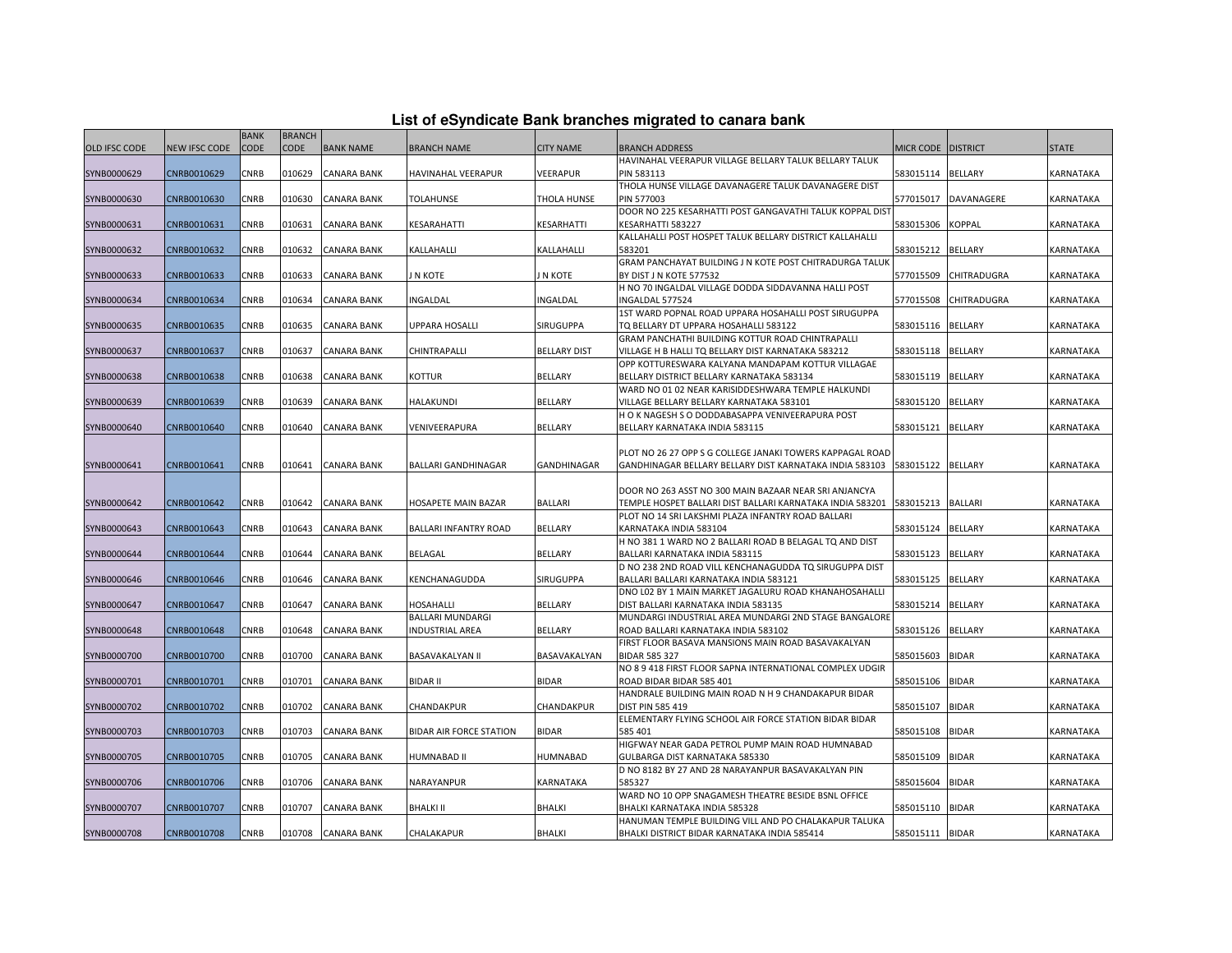| List of eSyndicate Bank branches migrated to canara bank |  |
|----------------------------------------------------------|--|
|                                                          |  |

|                      |                      | <b>BANK</b> | <b>BRANCH</b> |                    |                                |                             |                                                                   |                    |                        |                  |
|----------------------|----------------------|-------------|---------------|--------------------|--------------------------------|-----------------------------|-------------------------------------------------------------------|--------------------|------------------------|------------------|
| <b>OLD IFSC CODE</b> | <b>NEW IFSC CODE</b> | <b>CODE</b> | <b>CODE</b>   | <b>BANK NAME</b>   | <b>BRANCH NAME</b>             | <b>CITY NAME</b>            | <b>BRANCH ADDRESS</b>                                             | MICR CODE DISTRICT |                        | <b>STATE</b>     |
|                      |                      |             |               |                    |                                |                             | KHUBA COMPLEX NEAR APMC CROSS MAIN ROAD TMC NO 891 2              |                    |                        |                  |
|                      |                      |             |               |                    |                                |                             | PLOT NO 29 1 WARD NO 13 TO AURAD DIST BIDAR KARNATAKA             |                    |                        |                  |
| SYNB0000709          | CNRB0010709          | CNRB        | 010709        | <b>CANARA BANK</b> | AURAD II                       | AURAD                       | 585326                                                            | 585015112          | <b>BIDAR</b>           | KARNATAKA        |
|                      |                      |             |               |                    | BENGALURU STRESSED ASSETS      |                             | IST FLOOR IFCI BHAVAN CUBBONPET MAIN ROAD NR SQUARE               |                    |                        |                  |
| SYNB0000776          | CNRB0010776          | CNRB        | 010776        | <b>CANARA BANK</b> | MANAGEMENT                     | BANGALORE                   | HUDSON CIRCLE BENGALURU KARNATAKA INDIA 560002                    | 560015379          | <b>BANGALORE URBAN</b> | KARNATAKA        |
| SYNB0000800          | CNRB0010800          | CNRB        | 010800        | <b>CANARA BANK</b> | VIJAYAPURA MAIN                | <b>BIJAPUR</b>              | GULAB PLAZA IST FLR SIDDESHWAR RD BIJAPUR                         | 586015006          | <b>BIJAPUR</b>         | KARNATAKA        |
|                      |                      |             |               |                    | SPECIALISED SME BRANCH         |                             |                                                                   |                    |                        |                  |
|                      |                      |             |               |                    | VIJAYAPURA BASAVESWAR          |                             | NO 3 SYNDICATEBANK BLDG BASAVESHWAR ROAD SARAF BAZAR              |                    |                        |                  |
| SYNB0000801          | CNRB0010801          | CNRB        | 010801        | <b>CANARA BANK</b> | ROAD GODBOLEMALA               | <b>BIJAPUR</b>              | GANDHI CHOWK BIJAPUR BIJAPUR 586 101                              | 586015013          | <b>BIJAPUR</b>         | KARNATAKA        |
|                      |                      |             |               |                    | SPECIALISED SME BRANCH         |                             | KALADGI ROAD OPPOSITE COURT BAGALKOTE BAGALKOTEE                  |                    |                        |                  |
| SYNB0000802          | CNRB0010802          | <b>CNRB</b> | 010802        | <b>CANARA BANK</b> | <b>BAGALKOTE</b>               | <b>BAGALKOTE</b>            | KARNATAKA 587101                                                  | 587015105          | <b>BAGALKOTE</b>       | KARNATAKA        |
| SYNB0000803          | CNRB0010803          | CNRB        | 010803        | <b>CANARA BANK</b> | RABKAVI                        | RABKAVI                     | MAIN ROAD RABKAVI BAGALKOTEE 587 314                              | 587015352          | <b>BAGALKOTE</b>       | KARNATAKA        |
|                      |                      |             |               |                    |                                |                             | P B NO 2 NO 1200B FIRST FLOOR UMA RAMESHWAR ROAD                  |                    |                        |                  |
| SYNB0000804          | CNRB0010804          | CNRB        | 010804        | <b>CANARA BANK</b> | <b>JAMAKHANDI</b>              | <b>JAMKHANDI</b>            | JAMAKHANDI BAGALKOTEE 587 301                                     | 587015303          | <b>BAGALKOTE</b>       | KARNATAKA        |
|                      |                      |             |               |                    |                                |                             | SRI VIJAYA MAHANTESH MUTT BUILDING KANTI CIRCLE ILKAL DT          |                    |                        |                  |
| SYNB0000805          | CNRB0010805          | CNRB        | 010805        | <b>CANARA BANK</b> | <b>ILKAL</b>                   | <b>ILKAL</b>                | <b>BAGALKOTE PIN 587125</b>                                       | 587015108          | <b>BAGALKOTE</b>       | KARNATAKA        |
|                      |                      |             |               |                    |                                |                             | SYNDICATEBANK BLDG NO 2179 KUMBARA STREET WARD NO 3               |                    |                        |                  |
| SYNB0000806          | CNRB0010806          | CNRB        | 10806         | <b>CANARA BANK</b> | <b>GULEDGUD</b>                | <b>GULEDGUD</b>             | GULEDGUD BAGALKOTEE 587 203                                       | 587015106          | <b>BAGALKOTE</b>       | KARNATAKA        |
|                      |                      |             |               |                    |                                |                             | HOTEL RAJASANGAM INTERNATIONAL BUILDING OPP KSRTC BUS             |                    |                        |                  |
| SYNB0000807          | CNRB0010807          | <b>CNRB</b> | 010807        | <b>CANARA BANK</b> | <b>BADAMI</b>                  | <b>BADAMI</b>               | STAND MAIN ROAD BADAMI BAGALKOTEE 587 201                         | 587015110          | <b>BAGALKOTE</b>       | <b>KARNATAKA</b> |
|                      |                      |             |               |                    |                                |                             | NAGARAL BUILDING BAGALKOTE RAOD HUNGUND BAGALKOTEE                |                    |                        |                  |
| SYNB0000808          | CNRB0010808          | CNRB        | 010808        | <b>CANARA BANK</b> | HUNGUND                        | <b>HUNGUND</b>              | 587 118                                                           | 587015107          | <b>BAGALKOTE</b>       | KARNATAKA        |
|                      |                      |             |               |                    |                                |                             | SATELLITE BRANCH SERVICE COOP SOC BLDG HUNGUND TALUK              |                    |                        |                  |
| SYNB0000809          | CNRB0010809          | CNRB        | 010809        | <b>CANARA BANK</b> | SULEBHAVI                      | SULEBHAVI                   | SULEBHAVI KARNATAKA 574239                                        | 587015118          | <b>BIJAPUR</b>         | KARNATAKA        |
|                      |                      |             |               |                    |                                |                             | MUNICIPALITY BUILDING BUS STAND ROAD TALIKOTE                     |                    |                        |                  |
| SYNB0000810          | CNRB0010810          | CNRB        | 010810        | <b>CANARA BANK</b> | <b>TALIKOTE</b>                | <b>TALIKOTE</b>             | MUDDEBIHAL TALUK BIJAPUR 586 214                                  | 586015008          | <b>BIJAPUR</b>         | KARNATAKA        |
|                      |                      |             |               |                    |                                |                             | MANDAL PANCHAYAT BUILDING INDI ROAD AGARKHED INDI TALUK           |                    |                        |                  |
| SYNB0000811          | CNRB0010811          | CNRB        | 010811        | CANARA BANK        | AGARKHED                       | AGARKHED                    | BIJAPUR 586 111                                                   | 586015009          | <b>BIJAPUR</b>         | KARNATAKA        |
|                      |                      |             |               |                    |                                |                             | D NO 321 BY 322 KALPAVRIKSHA BANK ROAD SINDAGI BIJAPUR 586        |                    |                        |                  |
| SYNB0000812          | CNRB0010812          | CNRB        | 010812        | <b>CANARA BANK</b> | SINDGI II                      | SINDGI                      | 128                                                               | 586015007          | <b>BIJAPUR</b>         | KARNATAKA        |
|                      |                      |             |               |                    |                                |                             | DR DONAGAON BUILDING PANDHAPUR ROAD CHADCHAN BIJAPUR              |                    |                        |                  |
| SYNB0000813          | CNRB0010813          | CNRB        | 010813        | <b>CANARA BANK</b> | CHADCHAN                       | CHADCHAN                    | 586 205                                                           | 586015011          | <b>BIJAPUR</b>         | KARNATAKA        |
| SYNB0000814          | CNRB0010814          | CNRB        | 010814        | <b>CANARA BANK</b> | <b>GUDUR KARNATAKA</b>         | <b>GUDUR</b>                | MAIN ROAD GUDUR AGALKOT KARNATAKA 587202                          | 587015111          | <b>BAGALKOTE</b>       | KARNATAKA        |
|                      |                      |             |               |                    |                                |                             | S B ILKALBUILDING NEAR BUS STAND NALATWAD BIJAPUR                 |                    |                        |                  |
| SYNB0000815          | CNRB0010815          | CNRB        | 010815        | <b>CANARA BANK</b> | NALATWAD                       | NALTAWAD                    | KARNATAKA 586124                                                  | 586015010          | <b>BIJAPUR</b>         | <b>KARNATAKA</b> |
|                      |                      |             |               |                    |                                |                             | 1 BY 452 SRI MARUTHI KRUPA MAIN ROAD KERUR BAGALKOTEE             |                    |                        |                  |
| SYNB0000816          | CNRB0010816          | CNRB        | 010816        | <b>CANARA BANK</b> | <b>KERUR</b><br><b>INDI II</b> | <b>KERUR</b><br><b>INDI</b> | KARNATAKA 587 206                                                 | 587015109          | <b>BAGALKOTE</b>       | KARNATAKA        |
| SYNB0000817          | CNRB0010817          | <b>CNRB</b> | 010817        | <b>CANARA BANK</b> |                                |                             | STATION ROAD INDI BIJAPUR KARNATAKA 586 209                       | 586015012          | <b>BIJAPUR</b>         | KARNATAKA        |
|                      |                      |             |               |                    |                                |                             |                                                                   |                    |                        |                  |
| SYNB0000818          | CNRB0010818          | CNRB        | 010818        | <b>CANARA BANK</b> | TERDAL                         | TERDAL                      | SHIVANANDI NEAR PRABHU TEMPLE TERDAL BAGALKOTEE 587 315 587015304 |                    | <b>BAGALKOTE</b>       | KARNATAKA        |
| SYNB0000819          | CNRB0010819          | CNRB        | 010819        | <b>CANARA BANK</b> | GALAGALI                       | <b>GALAGALI</b>             | JAMKHANDI ROAD GALAGALI BILAGI TALUK BAGALKOTEE 587 117           | 587015112          | <b>BAGALKOTE</b>       | KARNATAKA        |
|                      |                      |             |               |                    |                                |                             | PLOT NO 949 COLLEGE ROAD HUVIN HIPPARGI BASAWANA                  |                    |                        |                  |
| SYNB0000820          | CNRB0010820          | <b>CNRB</b> | 010820        | <b>CANARA BANK</b> | <b>HUVIN HIPPARGI</b>          | <b>HUVIN HIPPARGI</b>       | BAGEWADI TALUK BIJAPUR 586 208                                    | 586015014 BIJAPUR  |                        | <b>KARNATAKA</b> |
|                      |                      |             |               |                    |                                |                             | NO 726 BKT MAHESHWADGI BUILDING SAVALGI DT BAGALKOTE              |                    |                        |                  |
| SYNB0000821          | CNRB0010821          | CNRB        | 010821        | <b>CANARA BANK</b> | SAVALGI                        | SAVALGI                     | <b>PIN 586126</b>                                                 | 587015305          | <b>BAGALKOTE</b>       | KARNATAKA        |
|                      |                      |             |               |                    |                                |                             | OPPOSITE POLICE STATION AMINGAD HUNGUND TALUK DT                  |                    |                        |                  |
| SYNB0000822          | CNRB0010822          | CNRB        | )10822        | <b>CANARA BANK</b> | AMINGAD                        | AMINGAD                     | BAGALKOTE PIN 587112                                              | 587015113          | <b>BAGALKOTE</b>       | KARNATAKA        |
|                      |                      |             |               |                    |                                |                             | VENKATESH NILAYA PATILS BUILDING SHIRUR BAGALKOTEE 587            |                    |                        |                  |
| SYNB0000823          | CNRB0010823          | CNRB        | 010823        | <b>CANARA BANK</b> | SHIRUR BAGALKOTEE DIST         | <b>SHIRUR</b>               | 132                                                               |                    | 587015114 BAGALKOTE    | KARNATAKA        |
|                      |                      |             |               |                    |                                |                             | S V DESHPANDE BUILDING OPPOSITE BUS STAND DEVARHIPPARGI           |                    |                        |                  |
| SYNB0000824          | CNRB0010824          | CNRB        | 010824        | <b>CANARA BANK</b> | <b>DEVAR HIPPARGI</b>          | <b>DEVAR HIPPARGI</b>       | SINDGI TALUK BIJAPUR 586 115                                      | 586015015          | <b>BIJAPUR</b>         | KARNATAKA        |
|                      |                      |             |               |                    |                                |                             | 218 B V RESHMI BUILDING ALMATTI ROAD MUDDEBIHAL BIJAPUR           |                    |                        |                  |
| SYNB0000826          | CNRB0010826          | <b>CNRB</b> |               | 010826 CANARA BANK | MUDDEBIHAL II                  | <b>MUDDEBIHAL</b>           | 586 212                                                           | 586015016 BIJAPUR  |                        | KARNATAKA        |
|                      |                      |             |               |                    |                                |                             |                                                                   |                    |                        |                  |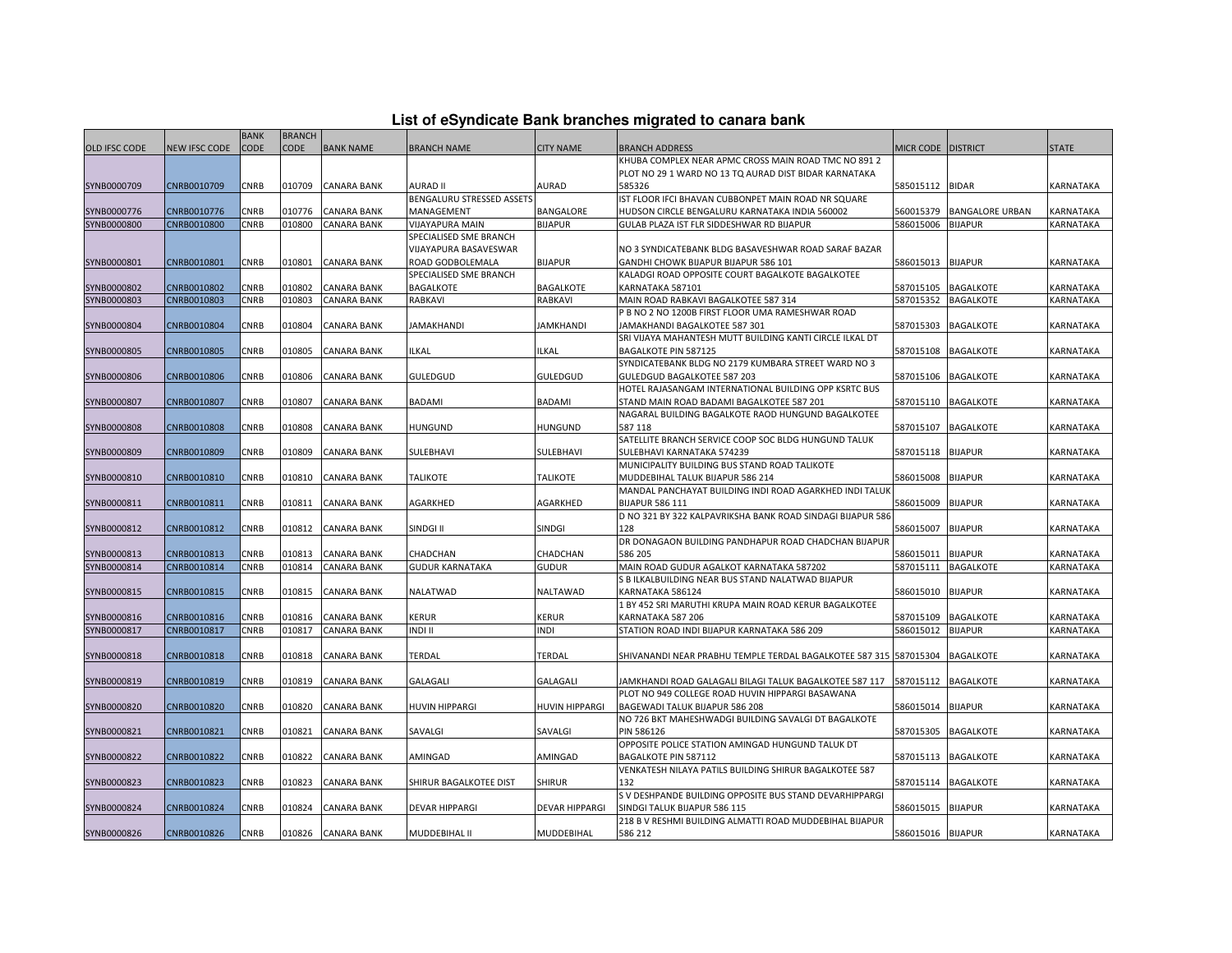| List of eSyndicate Bank branches migrated to canara bank |  |  |  |  |  |  |
|----------------------------------------------------------|--|--|--|--|--|--|
|----------------------------------------------------------|--|--|--|--|--|--|

| List of eSyndicate Bank branches migrated to canara bank |               |             |               |                    |                              |                       |                                                                                                                          |                    |                     |              |
|----------------------------------------------------------|---------------|-------------|---------------|--------------------|------------------------------|-----------------------|--------------------------------------------------------------------------------------------------------------------------|--------------------|---------------------|--------------|
|                                                          |               | <b>BANK</b> | <b>BRANCH</b> |                    |                              |                       |                                                                                                                          |                    |                     |              |
| <b>OLD IFSC CODE</b>                                     | NEW IFSC CODE | <b>CODE</b> | CODE          | <b>BANK NAME</b>   | <b>BRANCH NAME</b>           | <b>CITY NAME</b>      | <b>BRANCH ADDRESS</b>                                                                                                    | MICR CODE DISTRICT |                     | <b>STATE</b> |
|                                                          |               |             |               |                    |                              |                       | N S KHED BUILDING SHOLAPUR ROAD HORTI INDI TALUK BIJAPUR                                                                 |                    |                     |              |
| SYNB0000827                                              | CNRB0010827   | CNRB        | 010827        | <b>CANARA BANK</b> | HORTI                        | HORTI                 | 586 117                                                                                                                  | 586015017          | <b>BIJAPUR</b>      | KARNATAKA    |
|                                                          |               |             |               |                    |                              |                       | BIJAPUR INDI ROAD BLOCK NO 1 BY 2 ATHARGA INDI TO BIJAPUR                                                                |                    |                     |              |
| SYNB0000828                                              | CNRB0010828   | CNRB        | 010828        | <b>CANARA BANK</b> | ATHARGA                      | ATHARGA               | 586 112                                                                                                                  | 586015018          | <b>BIJAPUR</b>      | KARNATAKA    |
|                                                          |               |             |               |                    |                              |                       | LAKSHMI SARASWATHI NIVAS MAIN ROAD KORWAR BIJAPUR 586                                                                    |                    |                     |              |
| SYNB0000830                                              | CNRB0010830   | CNRB        | 010830        | <b>CANARA BANK</b> | KORWAR                       | <b>KORWAR</b>         | 120                                                                                                                      | 586015019          | <b>BIJAPUR</b>      | KARNATAKA    |
|                                                          |               |             |               |                    |                              |                       |                                                                                                                          |                    |                     |              |
| SYNB0000832                                              | CNRB0010832   | CNRB        | 010832        | <b>CANARA BANK</b> | BIJJARGI                     | <b>BIJJARGI</b>       | V R AKKIS BUILDING MAIN ROAD BIJJARGI DT BIJAPUR PIN 586114                                                              | 586015020          | <b>BIJAPUR</b>      | KARNATAKA    |
| SYNB0000833                                              | CNRB0010833   | <b>CNRB</b> | 010833        | <b>CANARA BANK</b> | LACHYAN                      | LACHYAN               | MAIN ROAD LACHYAN DT BIJAPUR PIN 586211                                                                                  | 586015021          | <b>BIJAPUR</b>      | KARNATAKA    |
|                                                          |               |             |               |                    |                              |                       |                                                                                                                          |                    |                     |              |
| SYNB0000834                                              | CNRB0010834   | CNRB        | 010834        | <b>CANARA BANK</b> | <b>MAMADPUR</b>              | MAMADAPUR             | MAIN ROAD MAMADAPUR BIJAPUR TALUK DT BIJAPUR PIN 586105                                                                  | 586015023          | <b>BIJAPUR</b>      | KARNATAKA    |
| SYNB0000835                                              | CNRB0010835   | CNRB        | 010835        | <b>CANARA BANK</b> | DHAVALGI                     | DHAVALGI              | MAIN ROAD DHAVALGI MUDDEBIHAL TALUK BIJAPUR 586 116                                                                      | 586015022          | <b>BIJAPUR</b>      | KARNATAKA    |
|                                                          |               |             |               |                    |                              |                       | M A DALANAI BUILDING NEAR BUS STAND GOLSANGI BASAVANA                                                                    |                    |                     |              |
| SYNB0000836                                              | CNRB0010836   | CNRB        | 010836        | <b>CANARA BANK</b> | <b>GOLASANGI</b>             | GOLASANGI             | BAGEWADI TALUK BIJAPUR 586 231                                                                                           | 586015024          | <b>BIJAPUR</b>      | KARNATAKA    |
| SYNB0000837                                              | CNRB0010837   | <b>CNRB</b> | 010837        | <b>CANARA BANK</b> | MUDHOL II                    | MUDHOL                | GOVINDPUR GALLI MUDHOL BAGALKOTEE 587 313                                                                                | 587015115          | <b>BAGALKOTE</b>    | KARNATAKA    |
| SYNB0000840                                              | CNRB0010840   | <b>CNRB</b> | 010840        | <b>CANARA BANK</b> | HONAGANAHALLI                | HONAGANAHALLI         | HONAGANAHALLI BIJAPUR TALUK BIJAPUR 586 148                                                                              | 586015025          | <b>BIJAPUR</b>      | KARNATAKA    |
|                                                          |               |             |               |                    |                              |                       | SAJJAN BUILDING VANDAL BBAGEWADI TALUK DT BIJAPUR PIN                                                                    |                    |                     |              |
| SYNB0000841                                              | CNRB0010841   | CNRB        | 010841        | <b>CANARA BANK</b> | VANDAL                       | VANDAL                | 586201                                                                                                                   | 586015026          | <b>BIJAPUR</b>      | KARNATAKA    |
| SYNB0000844                                              | CNRB0010844   | CNRB        | 010844        | <b>CANARA BANK</b> | YALWAR                       | YALWAR                |                                                                                                                          |                    | <b>BIJAPUR</b>      | KARNATAKA    |
|                                                          |               |             |               |                    |                              |                       | YALWARA BASAVANA BAGEWADI TALUK BIJAPUR DIST PIN 586 203 586015028<br>KARNATAKA WOMENS UNIVERSITY BIJAPUR DT BIJAPUR PIN |                    |                     |              |
| SYNB0000845                                              | CNRB0010845   | <b>CNRB</b> | 010845        | <b>CANARA BANK</b> | RONIHAL                      | <b>RONIHAL</b>        | 586101                                                                                                                   | 586015027          | <b>BIJAPUR</b>      | KARNATAKA    |
|                                                          |               |             |               |                    |                              |                       | GRAM PANCHAYAT BUILDING YALAGUR MUDDEBIHAL TALUK                                                                         |                    |                     |              |
| SYNB0000847                                              | CNRB0010847   | CNRB        | 010847        | <b>CANARA BANK</b> | YELAGURU BALABATTI           | YELAGURU              | BAGALKOTEE DIST PIN 586 213                                                                                              | 586015029          | <b>BAGALKOTE</b>    | KARNATAKA    |
|                                                          |               |             |               |                    |                              |                       | B M PATIL BUILDING NIMBAL KD INDI TALUK DT BIJAPUR PIN                                                                   |                    |                     |              |
| SYNB0000848                                              | CNRB0010848   | CNRB        | 010848        | <b>CANARA BANK</b> | NIMBAL K D                   | NIMBALKD              | 586211                                                                                                                   | 586015030          | <b>BIJAPUR</b>      | KARNATAKA    |
| SYNB0000853                                              | CNRB0010853   | <b>CNRB</b> | 010853        | <b>CANARA BANK</b> | <b>BAGALKOTE NAVNAGAR II</b> | <b>BAGALKOTE</b>      | KALADGI RD OPP COURT BAGALKOTE BAGALKOTEE                                                                                |                    | 587015116 BAGALKOTE | KARNATAKA    |
|                                                          |               |             |               |                    | JALANAGAR VIJAYAPURA         |                       |                                                                                                                          |                    |                     |              |
|                                                          |               |             |               |                    | KARNATAKA WOMENS             |                       | KARNATAKA WOMENS UNIVERSITY BIJAPUR DT BIJAPUR PIN                                                                       |                    |                     |              |
| SYNB0000854                                              | CNRB0010854   | CNRB        | 010854        | <b>CANARA BANK</b> | <b>UNIVERSITY</b>            | <b>BIJAPUR</b>        | 586101                                                                                                                   | 586015032          | <b>BIJAPUR</b>      | KARNATAKA    |
|                                                          |               |             |               |                    | VIJAYAPURA AL AMEEN          |                       | AL AMEEN MEDICAL COLLEGE CAMPUS AMBEDKAR CIRCLE BIJAPUF                                                                  |                    |                     |              |
| SYNB0000855                                              | CNRB0010855   | CNRB        | 010855        | <b>CANARA BANK</b> | MEDICAL COLLEGE              | <b>BIJAPUR</b>        | <b>BIJAPUR 586 101</b>                                                                                                   | 586015031          | <b>BIJAPUR</b>      | KARNATAKA    |
|                                                          |               |             |               |                    |                              | <b>BASAVANA</b>       | NO 1698 B SHOLAPUR RAICHUR HIGHWAY BASAVANA BAGEWADI                                                                     |                    |                     |              |
| SYNB0000856                                              | CNRB0010856   | CNRB        | 010856        | <b>CANARA BANK</b> | BASAVANA BAGEWADI II         | <b>BAGEWA</b>         | <b>BIJAPUR DIST</b>                                                                                                      | 586015033          | <b>BIJAPUR</b>      | KARNATAKA    |
|                                                          |               |             |               |                    |                              |                       | S C PATIL BUILDING KOLUR MUDDEBIHAL TALUK BIJAPUR DIST PIN                                                               |                    |                     |              |
| SYNB0000859                                              | CNRB0010859   | CNRB        | 010859        | <b>CANARA BANK</b> | Kolur                        | <b>KOLUR</b>          | 586129                                                                                                                   | 586015034          | <b>BIJAPUR</b>      | KARNATAKA    |
|                                                          |               |             |               |                    |                              |                       | NADAGOUDA BUILDING METGUD TO MUDHOL DIST BAGALKOTE                                                                       |                    |                     |              |
| SYNB0000860                                              | CNRB0010860   | CNRB        | 010860        | <b>CANARA BANK</b> | METGUD                       | <b>METGUD</b>         | <b>PIN 587313</b>                                                                                                        | 587015117          | <b>BAGALKOTE</b>    | KARNATAKA    |
|                                                          |               |             |               |                    |                              |                       | KAUUAD OFFICE DEVAR NIMBARGI TQ INDI DIST BIJAPUR PIN                                                                    |                    |                     |              |
| SYNB0000861                                              | CNRB0010861   | CNRB        | 010861        | <b>CANARA BANK</b> | DEVARNIMBARGI                | <b>DEVAR NIMBARGI</b> | 586204                                                                                                                   | 586015035          | <b>BIJAPUR</b>      | KARNATAKA    |
| SYNB0000863                                              | CNRB0010863   | <b>CNRB</b> | 010863        | <b>CANARA BANK</b> | torvi                        | TORVI                 | TORVI TALUK DIST BIJAPUR TORVI KARNATAKA 586107 INDIA                                                                    | 586015036          | <b>BIJAPUR</b>      | KARNATAKA    |
|                                                          |               |             |               |                    |                              |                       | VILLAGE PANCHAYAT BUILDING MUDDEBIHAL TALUK BIJAPUR DIST                                                                 |                    |                     |              |
| SYNB0000864                                              | CNRB0010864   | CNRB        | 010864        | <b>CANARA BANK</b> | YARAZARI                     | YARAZARI              | YARAZARI 586204                                                                                                          | 586015037          | <b>BIJAPUR</b>      | KARNATAKA    |
|                                                          |               |             |               |                    |                              |                       | B S GANIGER BUILDING POST KARARI TALUK HUNGUND                                                                           |                    |                     |              |
| SYNB0000865                                              | CNRB0010865   | CNRB        | 010865        | <b>CANARA BANK</b> | KARADI                       | KARADI                | BAGALKOTE DIST KARADI 587125                                                                                             | 587015119          | <b>BAGALKOTE</b>    | KARNATAKA    |
|                                                          |               |             |               |                    |                              |                       | GRAM PANCHAYAT BLDG HARNAL TQ SINDGI DIST BIJAPUR                                                                        |                    |                     |              |
| SYNB0000867                                              | CNRB0010867   | CNRB        | 010867        | CANARA BANK        | HARNAL                       | DIST BIJAPUR          | KARNATAKA 586115                                                                                                         | 586015038          | <b>BIJAPUR</b>      | KARNATAKA    |
|                                                          |               |             |               |                    |                              |                       | SYNDICATEBANK HIREMURAL TQ MUDDEBIHAL BIJAPUR DIST                                                                       |                    |                     |              |
| SYNB0000868                                              | CNRB0010868   | CNRB        | 010868        | <b>CANARA BANK</b> | HIREMURAL                    | <b>BIJAPUR DIST</b>   | KARNATAKA 586124                                                                                                         | 586015039          | <b>BIJAPUR</b>      | KARNATAKA    |
|                                                          |               |             |               |                    |                              |                       | GRAM PANCHAYT BULIDING AT HOOLGERI TO BADAMI BAGALKOTE                                                                   |                    |                     |              |
| SYNB0000869                                              | CNRB0010869   | CNRB        | 010869        | <b>CANARA BANK</b> | HOOLAGERI                    | <b>BAGALKOTE DIST</b> | DIST KARNATAKA 587201                                                                                                    | 587015120          | <b>BAGALKOTE</b>    | KARNATAKA    |
|                                                          |               |             |               |                    |                              |                       | NEAR RAMANAGOUDA PATIL PETROL PUMP KRISHNA NAGAR                                                                         |                    |                     |              |
| SYNB0000871                                              | CNRB0010871   | <b>CNRB</b> |               | 010871 CANARA BANK | <b>HOSUR</b>                 | <b>BIJAPUR</b>        | HOSUR BIJAPUR KARNATAKA 587117                                                                                           | 586015041 BIJAPUR  |                     | KARNATAKA    |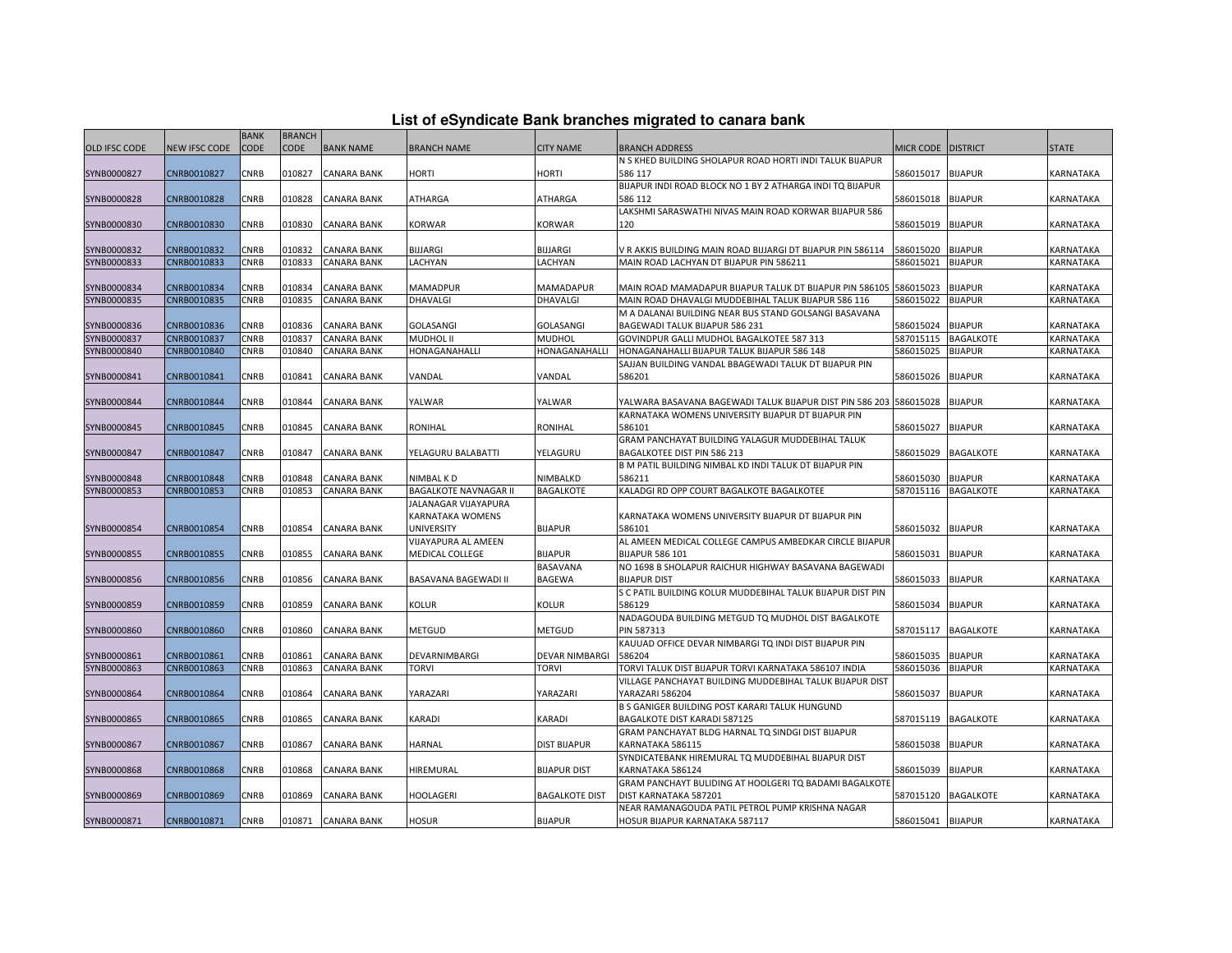| List of eSyndicate Bank branches migrated to canara bank |  |  |  |
|----------------------------------------------------------|--|--|--|
|----------------------------------------------------------|--|--|--|

|                      |               | <b>BANK</b> | <b>BRANCH</b> |                    |                                 |                   |                                                                   |           |                       |              |
|----------------------|---------------|-------------|---------------|--------------------|---------------------------------|-------------------|-------------------------------------------------------------------|-----------|-----------------------|--------------|
| <b>OLD IFSC CODE</b> | NEW IFSC CODE | <b>CODE</b> | CODE          | <b>BANK NAME</b>   | BRANCH NAME                     | <b>CITY NAME</b>  | <b>BRANCH ADDRESS</b>                                             | MICR CODE | <b>DISTRICT</b>       | <b>STATE</b> |
|                      |               |             |               |                    |                                 |                   | NEAR MUDGAL SWAMY MATH KALAGI MUDDEBIHAL TO BIJAPUR               |           |                       |              |
| SYNB0000872          | CNRB0010872   | CNRB        | 010872        | <b>CANARA BANK</b> | KALAGI                          | MUDDEBIHAL        | KARNATAKA 586213                                                  | 586015040 | <b>BIJAPUR</b>        | KARNATAKA    |
|                      |               |             |               |                    |                                 |                   | VENKATESH GUNDA BUILDING 1ST FLOOR APMC ROAD                      |           |                       |              |
| SYNB0000873          | CNRB0010873   | <b>CNRB</b> | 010873        | <b>CANARA BANK</b> | <b>MAHALINGPUR II</b>           | <b>BAGALKOTE</b>  | MAHALINGAPUR BAGALKOTE KARNATAKA 587312                           | 587015353 | <b>BAGALKOTE</b>      | KARNATAKA    |
|                      |               |             |               |                    |                                 |                   | B V TALATI CHAMBERS WARD NO 5 SANGALLI RAYANNA CIRCLE             |           |                       |              |
| SYNB0000874          | CNRB0010874   | CNRB        | 010874        | <b>CANARA BANK</b> | MUDHOL S R CIRCLE               | <b>BAGALKOTE</b>  | MUDHOL DIST BAGALKOTE KARNATAKA 587313                            | 587015121 | <b>BAGALKOTE</b>      | KARNATAKA    |
|                      |               |             |               |                    |                                 |                   |                                                                   |           |                       |              |
|                      |               |             |               |                    |                                 |                   | SURVEY NO 92 AND 93 MIG II 12 ASHRAM ROAD ADARSH NAGAR            |           |                       |              |
| SYNB0000875          | CNRB0010875   | CNRB        | 010875        | <b>CANARA BANK</b> | VIJAYAPURA ASHRAM ROAD          | <b>BIJAPUR</b>    | DISTT VIJAYAPURA VIJAYAPURA KARNATAKA INDIA 586101                | 586015042 | <b>BIJAPUR</b>        | KARNATAKA    |
|                      |               |             |               |                    |                                 |                   | SYNDICATE BANK TUNGAL BRANCH 536 OPPOSITE BUS STAND               |           |                       |              |
|                      |               |             |               |                    |                                 |                   | MAIN ROAD AT POST TUNGAL JAMAKHAND BAGALKOTE                      |           |                       |              |
| SYNB0000878          | CNRB0010878   | CNRB        | 010878        | <b>CANARA BANK</b> | TUNGAL                          | <b>BAGALKOTE</b>  | KARNATAKA INDIA 587330                                            | 587015306 | <b>BAGALKOTE</b>      | KARNATAKA    |
|                      |               |             |               |                    |                                 |                   |                                                                   |           |                       |              |
|                      |               |             |               |                    | VIJAYAPURA TRIMURTHY            |                   | FIRST FLR PLOT NO 36K WARD NO 6B TRIMURTHY NAGAR NEAR             |           |                       |              |
| SYNB0000879          | CNRB0010879   | <b>CNRB</b> | 010879        | <b>CANARA BANK</b> | NAGAR                           | <b>BIJAPUR</b>    | MANAGULI BY PASS ROAD VIJAYAPURA KARNATAKA INDIA 586109 586015043 |           | <b>BIJAPUR</b>        | KARNATAKA    |
|                      |               |             |               |                    |                                 |                   | PLOT NO 1 SURVEY NO 826 C WARD NO 7 ADJACENT TO BUS               |           |                       |              |
|                      |               |             |               |                    |                                 |                   | STAND GANDHI CIRCLE TQ AND DIST VIJAYAPURA KARNATAKA              |           |                       |              |
| SYNB0000881          | CNRB0010881   | <b>CNRB</b> | 010881        | <b>CANARA BANK</b> | BABALESHWAR                     | <b>BIJAPUR</b>    | <b>INDIA 585211</b>                                               | 586015045 | <b>BIJAPUR</b>        | KARNATAKA    |
|                      |               |             |               |                    |                                 |                   | PLOT NO 276 B ATHANI ROAD VIJAYAPURA MAIN ROAD TO AND             |           |                       |              |
| SYNB0000882          | CNRB0010882   | CNRB        | 010882        | <b>CANARA BANK</b> | <b>TIKOTA</b>                   | <b>TIKOTA</b>     | DIST VIJAYAPURA KARNATAKA INDIA 586130                            | 586015046 | <b>BIJAPUR</b>        | KARNATAKA    |
|                      |               |             |               |                    |                                 |                   | PLOT NO 4 BEHIND PRIMARY SCHOOL PO AND VILL WADWADAGI             |           |                       |              |
|                      |               |             |               |                    |                                 | <b>BASAVANA</b>   | TO BASAVANA BAGEWADI DIST VIJAYAPURA KARNATAKA INDIA              |           |                       |              |
| SYNB0000883          | CNRB0010883   | CNRB        | 010883        | <b>CANARA BANK</b> | WADAWADAGI                      | <b>BAGEVADI</b>   | 586208                                                            | 586015044 | <b>BIJAPUR</b>        | KARNATAKA    |
|                      |               |             |               |                    |                                 |                   | NH 13 OPP BUS STAND ZALKI CROSS TO INDI DIST VIJAYAPURA           |           |                       |              |
| SYNB0000884          | CNRB0010884   | CNRB        | 010884        | <b>CANARA BANK</b> | ZALAKI CROSS                    | INDI              | KARNATAKA INDIA 586204                                            | 586015047 | <b>BIJAPUR</b>        | KARNATAKA    |
| SYNB0000900          | CNRB0010900   | CNRB        | 010900        | CANARA BANK        |                                 | CHIKMAGALUR       | INDIRA GANDHI ROAD DIST CHIKMAGALUR KARNATAKA 577 101             | 577015108 | CHIKMAGALUR           | KARNATAKA    |
| SYNB0000901          | CNRB0010901   | <b>CNRB</b> | 010901        | <b>CANARA BANK</b> | CHIKKAMAGALUR II<br>SRINGERI II | SRINGERI          | <b>BHARATHI ST SRINGERI</b>                                       | 577015112 | CHIKMAGALUR           | KARNATAKA    |
| SYNB0000902          | CNRB0010902   | CNRB        | 010902        | <b>CANARA BANK</b> | KOPPA KADUR II                  | KOPPA KADUR       | T M ROAD KOPPA CHIKMAGALUR 577 126                                | 577015111 | CHIKMAGALUR           | KARNATAKA    |
|                      |               |             |               |                    |                                 |                   | M L GURJERS BUILDING JAVALI MUDIGERE TQ DIST CHIKMAGALUR          |           |                       |              |
| SYNB0000903          | CNRB0010903   | CNRB        | 010903        | <b>CANARA BANK</b> | JAVALI                          | <b>JAVALI</b>     | KARNATAKA 577122                                                  | 577015653 | CHIKMAGALUR           | KARNATAKA    |
|                      |               |             |               |                    |                                 |                   | SALDHANA MANSIONS MAIN ROAD BASRIKATE KOPPA TO DIST               |           |                       |              |
| SYNB0000904          | CNRB0010904   | CNRB        | 010904        | <b>CANARA BANK</b> | BASARIKATTE                     | <b>BASRIKATTE</b> | CHIKMAGALUR KARNATAKA 577 114                                     | 577015109 | CHIKMAGALUR           | KARNATAKA    |
|                      |               |             |               |                    |                                 |                   | AGUMBE ROADHARIHARAPURADIST CHIKMAGALURSTATE                      |           |                       |              |
| SYNB0000905          | CNRB0010905   | CNRB        | 010905        | <b>CANARA BANK</b> | HARIHARAPURA                    | HARIHARAPURA      | KARNATAKAPIN 577 120                                              | 577015110 | CHIKMAGALUR           | KARNATAKA    |
|                      |               |             |               |                    | KALASA KUDREMUKH                |                   | SRI KALASHESHWARA SWAMY TEMPLE ROAD KALASA MUDIGERE               |           |                       |              |
| SYNB0000907          | CNRB0010907   | CNRB        | 010907        | <b>CANARA BANK</b> | MALLESHWARA II                  | CHICKMAGALOUR     | TQ CHICKMAGALOUR DIS KARNATAKA                                    | 577015654 | CHIKMAGALUR           | KARNATAKA    |
|                      |               |             |               |                    |                                 |                   | MAIN ROAD HIRENALLUR KADUR TO DT CHIKMAGALUR                      |           |                       |              |
| SYNB0000908          | CNRB0010908   | CNRB        | 010908        | <b>CANARA BANK</b> | HIRENALLUR                      | HIRENALLUR        | KARNATAKA 577562                                                  | 577015113 | CHIKMAGALUR           | KARNATAKA    |
| SYNB0000909          | CNRB0010909   | CNRB        | 010909        | <b>CANARA BANK</b> | ADDAGADDE                       | ADDAGADDE         | SRINGERIKOPPA ROAD ADDAGADDE SRINGERI TQ 577177                   | 577015114 | CHIKMAGALUR           | KARNATAKA    |
|                      |               |             |               |                    |                                 |                   | BALEHONNUR JAYAPURA ROAD YELEMADALU P O DURGADABETTA              |           |                       |              |
| SYNB0000910          | CNRB0010910   | CNRB        | 010910        | <b>CANARA BANK</b> | YELEMODALU                      | YELEMODALU        | KOPPA TQ CHIKMAGALUR 577 118                                      | 577015115 | CHIKMAGALUR           | KARNATAKA    |
|                      |               |             |               |                    | MUDIGERE HAND                   |                   | SALDHANA INTERNATIONAL BLDG K M ROAD NEAR MUDIGERE BUS            |           |                       |              |
| SYNB0000911          | CNRB0010911   | CNRB        | 010911        | <b>CANARA BANK</b> | POSTKIRUGUNDA                   | <b>MUDIGERE</b>   | STAND MUDIGERE TOWN CHIKMAGALUR 577132                            | 577015655 | CHIKMAGALUR           | KARNATAKA    |
| SYNB0000912          | CNRB0010912   | <b>CNRB</b> | 010912        | <b>CANARA BANK</b> | <b>MARKAL KIGGA</b>             | MARKAL            | R S PURA POST MARKAL KIGGA SRINGERI TQ577139                      | 577015116 | CHIKMAGALUR           | KARNATAKA    |
| SYNB0000913          | CNRB0010913   | CNRB        | 010913        | <b>CANARA BANK</b> | MUTHINKOPPA                     | MUTHINKOPPA       | T M ROAD MUTHINKOPPA NARASIMHARAJAPURA577134                      | 577015117 | CHIKMAGALUR           | KARNATAKA    |
| SYNB0000914          | CNRB0010914   | CNRB        | 010914        | <b>CANARA BANK</b> | GADIGESHWAR                     | GADAGESWARA       | N R PURA TALUK GADIGESHWARA DIST CHIKMAGALUR                      | 577015118 | CHIKMAGALUR           | KARNATAKA    |
|                      |               |             |               |                    | CHIKKAMAGALURU STJ              |                   |                                                                   |           |                       |              |
| SYNB0000915          | CNRB0010915   | CNRB        | 010915        | <b>CANARA BANK</b> | <b>COLLEGE CAMPUS</b>           | CHIKMAGALUR       | BELUR ROAD CHIKMAGALUR CHIKMAGALUR DIST PIN 577 101               | 577015119 | CHIKMAGALUR           | KARNATAKA    |
|                      |               |             |               |                    |                                 |                   |                                                                   |           |                       |              |
| SYNB0000917          | CNRB0010917   | CNRB        | 010917        | <b>CANARA BANK</b> | <b>KADUR II</b>                 | <b>KADUR</b>      | KALYAN COMPLEX N H 206 OPPOSITE APMC YARD KADUR 577548            | 577015120 | CHIKMAGALUR           | KARNATAKA    |
|                      |               |             |               |                    |                                 |                   | SRMS MOTORS B H ROAD TARIKERE CHIKKAMAGALUR DIST                  |           |                       |              |
| SYNB0000919          | CNRB0010919   | <b>CNRB</b> |               | 010919 CANARA BANK | <b>TARIKERE II</b>              | <b>TARIKERE</b>   | TARIKERE KARNATAKA INDIA 577228                                   |           | 577015121 CHIKMAGALUR | KARNATAKA    |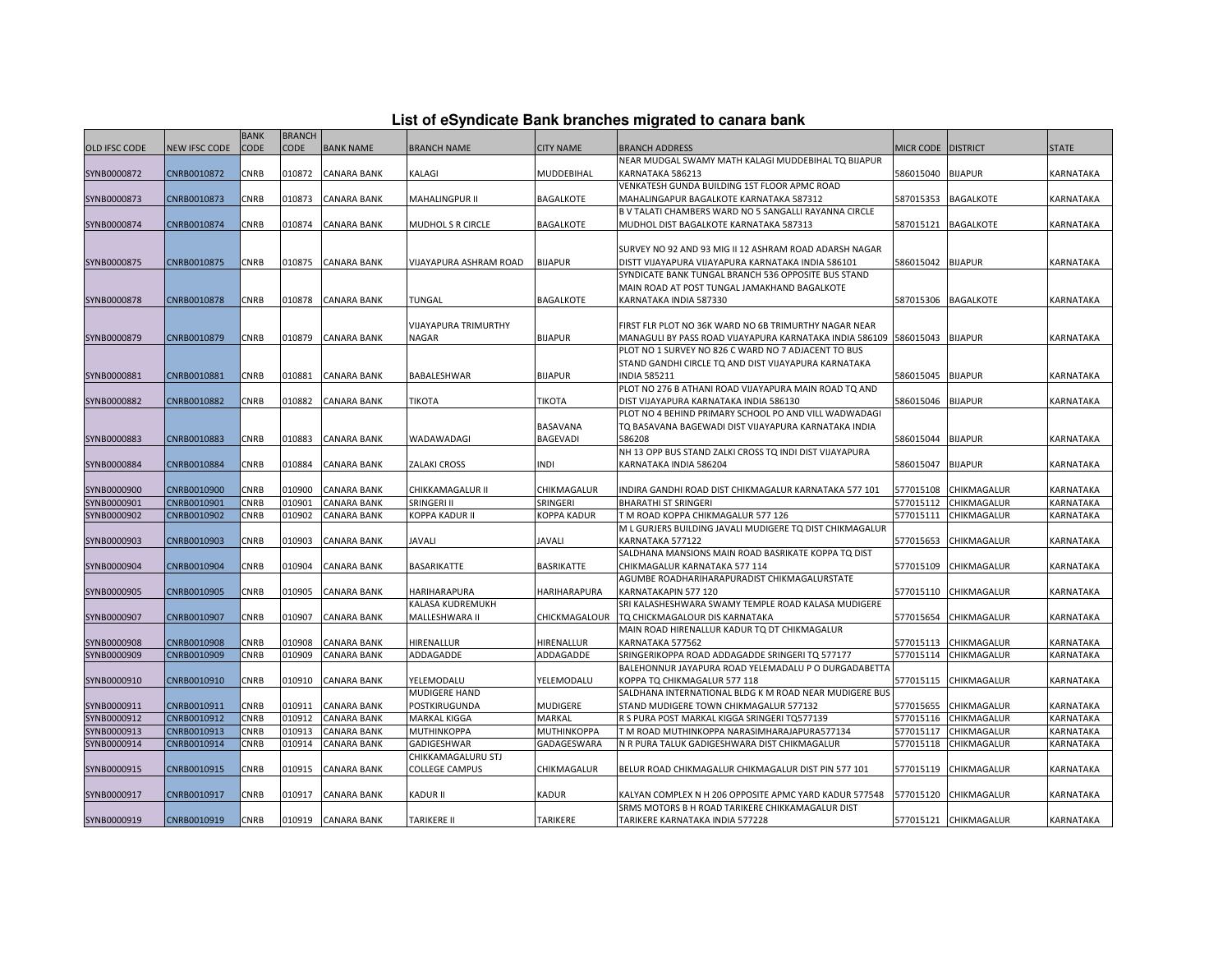| List of eSyndicate Bank branches migrated to canara bank |  |  |
|----------------------------------------------------------|--|--|
|                                                          |  |  |

|                      |                      | <b>BANK</b> | <b>BRANCH</b> |                    |                           |                     |                                                                                                               |                    |                       |                  |
|----------------------|----------------------|-------------|---------------|--------------------|---------------------------|---------------------|---------------------------------------------------------------------------------------------------------------|--------------------|-----------------------|------------------|
| <b>OLD IFSC CODE</b> | <b>NEW IFSC CODE</b> | <b>CODE</b> | CODE          | <b>BANK NAME</b>   | <b>BRANCH NAME</b>        | <b>CITY NAME</b>    | <b>BRANCH ADDRESS</b>                                                                                         | MICR CODE DISTRICT |                       | <b>STATE</b>     |
|                      |                      |             |               |                    |                           |                     | GROUND FLOOR PENTASTAR BUILDING HANUMAN GARAGE ROAD                                                           |                    |                       |                  |
| SYNB0000942          | CNRB0010942          | CNRB        | 010942        | <b>CANARA BANK</b> | UDUPI CHITPADY            | CHITRAPADI          | CHITPADY UDUPI CHITPADY KARNATAKA INDIA576101                                                                 | 576015086          | <b>UDIPI</b>          | KARNATAKA        |
|                      |                      |             |               |                    |                           |                     | DOOR NO 17 1ST FLOOR ARYAPU GRAMA PANCHAYATH BUILDING                                                         |                    |                       |                  |
|                      |                      |             |               |                    |                           |                     | ARYAPU POST PUTTUR TALUK MANGALORE KARNATAKA INDIA                                                            |                    |                       |                  |
| SYNB0000945          | CNRB0010945          | CNRB        | 010945        | <b>CANARA BANK</b> | ARYAPU                    | <b>PUTTUR</b>       | 574210                                                                                                        | 575015140          | <b>DAKSHIN KANNAD</b> | KARNATAKA        |
|                      |                      |             |               |                    |                           |                     | GANDHI NAGAR OPP SRIDEVI BHAJANA MANDIRA PO KEDILA                                                            |                    |                       |                  |
| SYNB0000947          | CNRB0010947          | CNRB        | 010947        | <b>CANARA BANK</b> | KEDILA                    | MANGALORE           | TALUK BANTWAL DIST D K KARNATAKA INDIA 574220                                                                 | 575015142          | <b>KOPPAL</b>         | KARNATAKA        |
|                      |                      |             |               |                    |                           |                     | MS GURUDEV PLASTIC PLTD POLT 225 KIADB POLLUTION CONTROL                                                      |                    |                       |                  |
|                      |                      |             |               |                    | MANGALURU BAIKAMPADY      |                     | BOARD MAIN ROADBAIKAMPADY MANGALORE KARNATAKA INDIA                                                           |                    |                       |                  |
| SYNB0000961          | CNRB0010961          | CNRB        | 010961        | <b>CANARA BANK</b> | <b>INDUSTRIAL AREA II</b> | MANGALORE           | 575001                                                                                                        | 575015141          | <b>DAKSHIN KANNAD</b> | KARNATAKA        |
|                      |                      |             |               |                    |                           |                     | FIRST FLOOR WESTERN WING REDDY JANASANGHA COMPLEX                                                             |                    |                       |                  |
| SYNB0001000          | CNRB0011000          | CNRB        | 011000        | <b>CANARA BANK</b> | CHITRADURGA II            | CHITRADURGA         | CHITRADURGA CHITRADURGA 577 501                                                                               | 577015504          | <b>CHITRADURGA</b>    | KARNATAKA        |
|                      |                      |             |               |                    |                           |                     | CHIGATERI MERCANTILE BUILDING HARDEKAR MANJAPPA ROAD                                                          |                    |                       |                  |
| SYNB0001001          | CNRB0011001          | CNRB        | 011001        | <b>CANARA BANK</b> | <b>DAVANGERE II</b>       | DAVANGERE           | DAVANAGEREDAVANGERE 577 001                                                                                   | 577015013          | DAVANGERE             | KARNATAKA        |
| SYNB0001002          | CNRB0011002          | CNRB        | 011002        | <b>CANARA BANK</b> | MALLADIHALLI              | MALLADIHALLI        | MALLADIHALLI HOLALKERE TALUK CHITRADURGA 577 531<br>V S S S N BUILDING SIRIGERE CHITRADURGA TALUK CHITRADURGA | 577015505          | CHITRADURGA           | KARNATAKA        |
|                      | CNRB0011003          | CNRB        | 011003        | <b>CANARA BANK</b> | SIRIGERE                  | SIRIGERE            | 577541                                                                                                        | 577015506          | <b>CHITRADURGA</b>    | KARNATAKA        |
| SYNB0001003          |                      |             |               |                    |                           |                     | AIMANGALA HIRIYUR TALUKA DIST CHITRADURGA KARNATAKA 577                                                       |                    |                       |                  |
| SYNB0001005          | CNRB0011005          | CNRB        | 011005        | <b>CANARA BANK</b> | AIMANGALA                 | AIMANGALA           | 588                                                                                                           | 577015507          | CHITRADURGA           | <b>KARNATAKA</b> |
|                      |                      |             |               |                    |                           |                     | OPP BMGHS SCHOOL BESIDE SBM CHITRADURGA ROAD                                                                  |                    |                       |                  |
| SYNB0001006          | CNRB0011006          | CNRB        | 011006        | <b>CANARA BANK</b> | CHALLAKERE II             | CHALLAKERE          | CHALLAKERE 577522                                                                                             | 577015517          | <b>CHITRADURGA</b>    | KARNATAKA        |
|                      |                      |             |               |                    |                           |                     | GR FLR 2294 BY A MANJU ROCK NILAYA BELLARY                                                                    |                    |                       |                  |
| SYNB0001007          | CNRB0011007          | CNRB        | 011007        | <b>CANARA BANK</b> | HIRIYUR II                | <b>HIRIYURCHITR</b> | HIRIYURCHITRADURGA KT 577598                                                                                  | 572015303          | <b>BELLARY</b>        | KARNATAKA        |
|                      |                      |             |               |                    |                           |                     | GROUND FLOOR AJAY COMPLEX OPP LIC OFFICE CHITRADURGA                                                          |                    |                       |                  |
| SYNB0001008          | CNRB0011008          | CNRB        | 011008        | <b>CANARA BANK</b> | <b>HOSADURGA II</b>       | <b>HOSADURGA</b>    | DIST HOSADURGA KARNATAKA 577527 INDIA                                                                         | 577015518          | <b>BELLARY</b>        | KARNATAKA        |
|                      |                      |             |               |                    |                           |                     | OPP TALUK PANCHAYATH CHITRADURGA BELLARY ROAD                                                                 |                    |                       |                  |
| SYNB0001010          | CNRB0011010          | CNRB        | 011010        | <b>CANARA BANK</b> | HOLALKERE II              | HOLALKERE           | HOLALKERE HOLALKERE KARNATAKA INDIA 577501                                                                    | 577015520          | <b>CHITRADURGA</b>    | KARNATAKA        |
|                      |                      |             |               |                    |                           |                     | NEAR HANUMAN TEMPLE THODARNAL HOLALKERE TQ                                                                    |                    |                       |                  |
| SYNB0001011          | CNRB0011011          | CNRB        | 011011        | <b>CANARA BANK</b> | THODARANAL                | CHITRADURGA         | CHITRADURGA DT CHITRADURGA KARNATAKA INDIA 577557                                                             | 577015519          | <b>CHITRADURGA</b>    | <b>KARNATAKA</b> |
|                      |                      |             |               |                    |                           |                     | SIDDHESHWAR TOWERS P B ROAD HARIHARA KARNATAKA 577601                                                         |                    |                       |                  |
| SYNB0001020          | CNRB0011020          | CNRB        | 011020        | <b>CANARA BANK</b> | HARIHARA II               | HARIHARA            | <b>INDIA</b>                                                                                                  | 577015605          | DAVANGERE             | KARNATAKA        |
|                      |                      |             |               |                    |                           |                     | I FLOOR KALLESWARA COMPLEX DAVANAGERE RD KEB CIRCLE                                                           |                    |                       |                  |
| SYNB0001021          | CNRB0011021          | CNRB        | 011021        | <b>CANARA BANK</b> | <b>JAGALUR II</b>         | <b>JAGALUR</b>      | DAVANAGERE DIST JAGALUR KARNATAKA 577528 INDIA                                                                | 577015020          | <b>BELLARY</b>        | KARNATAKA        |
|                      |                      |             |               |                    |                           |                     | CHAMJPET DVG 192 BY 2 AND 192 BY 3 3RD WARD 4TH DIV                                                           |                    |                       |                  |
| SYNB0001022          | CNRB0011022          | CNRB        | 011022        | <b>CANARA BANK</b> | DAVANGERE CHAMRAJPET      | DAVANGERE           | HUBBALLI CHOUDAPPA GULLIDAVANGERE                                                                             | 577015021          | DAVANGERE             | KARNATAKA        |
|                      |                      |             |               |                    |                           |                     | NO 2663 2 OPP JJM MEDICAL COLLEGE MCC B BLOCK DAVANEGERE                                                      |                    |                       |                  |
| SYNB0001023          | CNRB0011023          | CNRB        | 011023        | <b>CANARA BANK</b> | DAVANAGERE MCC B BLOCK    | DAVANGERE           | KARNATAKA INDIA 577004                                                                                        | 577015022          | DAVANGERE             | KARNATAKA        |
|                      |                      |             |               |                    |                           |                     | DOOR NO 896 1 SITE NO 1 SHIVAKUMAR SWAMY LAYOUT 2ND                                                           |                    |                       |                  |
| SYNB0001024          | CNRB0011024          | <b>CNRB</b> | 011024        | <b>CANARA BANK</b> | DAVANGERE HADADI ROAD     | DAVANGERE           | STAGE HADADI MAIN ROAD DAVANAGERE KARNATAKA INDIA<br>577005                                                   | 577015023          | DAVANGERE             | KARNATAKA        |
|                      |                      |             |               |                    |                           |                     | H N 23 WARD NO 3 VIL SASVIHALLI POST SASVIHALLI TQ                                                            |                    |                       |                  |
| SYNB0001025          | CNRB0011025          | CNRB        | 011025        | <b>CANARA BANK</b> | SASVIHALLI                | HARPANAHALLI        | HARPANAHALLI DIST DAVANAGERE KARNATAKA INDIA 583127                                                           | 577015024          | DAVANGERE             | KARNATAKA        |
|                      |                      |             |               |                    |                           |                     | BILAL CIRCLE KEREBILACHI TQ CHENNAGIRI DISTT DAVANAGERE                                                       |                    |                       |                  |
| SYNB0001026          | CNRB0011026          | CNRB        | 011026        | <b>CANARA BANK</b> | KEREBILACHI               | KEREBILACHI         | KEREBILACHI KARNATAKA INDIA 577218                                                                            | 577015025          | DAVANGERE             | KARNATAKA        |
|                      |                      |             |               |                    |                           | MADIKERIMERCAR      |                                                                                                               |                    |                       |                  |
| SYNB0001100          | CNRB0011100          | CNRB        | 011100        | <b>CANARA BANK</b> | MADIKERI MERCARA II       |                     | CHURCH COMPLEX IST FLOOR G T CIRCLE KODAGU 571 201                                                            | 571015154          | KODAGU                | KARNATAKA        |
| SYNB0001101          | CNRB0011101          | CNRB        | 011101        | <b>CANARA BANK</b> | CHETTALLI                 | CHETTALLI           | MERCARA SIDDAPUR ROAD CHETTALLI KODAGU 571 248                                                                | 571015156          | KODAGU                | KARNATAKA        |
|                      |                      |             |               |                    |                           |                     | MAIN ROAD BHAGAMANDLA MADIKERI TALUK KODAGU DIST PIN                                                          |                    |                       |                  |
| SYNB0001102          | CNRB0011102          | CNRB        | 011102        | <b>CANARA BANK</b> | BHAGAMANDLA               | BHAGAMANDLA         | 571 247                                                                                                       | 571015155          | KODAGU                | KARNATAKA        |
| SYNB0001103          | CNRB0011103          | <b>CNRB</b> | 011103        | <b>CANARA BANK</b> | MADAPUR                   | <b>MADAPUR</b>      | MAIN ROAD MADAPUR SOMVARPET TALUK KODAGU 571 251                                                              | 571015253          | KODAGU                | KARNATAKA        |
| SYNB0001104          | CNRB0011104          | CNRB        | 011104        | <b>CANARA BANK</b> | MURNAD                    | <b>MURNAD</b>       | MAIN ROAD MURNAD KODAGU 571 252                                                                               | 571015157          | KODAGU                | KARNATAKA        |
|                      |                      |             |               |                    |                           |                     | MAIN ROAD THITHIMATHI VIRAJPET TALUK DIS KODAGU                                                               |                    |                       |                  |
| SYNB0001105          | CNRB0011105          | CNRB        | 011105        | <b>CANARA BANK</b> | THITHIMATHI               | THITHIMATHI         | KARNATAKA 571254                                                                                              | 571015203          | KODAGU                | KARNATAKA        |
| SYNB0001106          | CNRB0011106          | <b>CNRB</b> | 011106        | <b>CANARA BANK</b> | ARAPATTU                  | ARAPATTU            | ARAPATTU MADIKERI TALUK KODAGU 571 212                                                                        | 571015158 KODAGU   |                       | KARNATAKA        |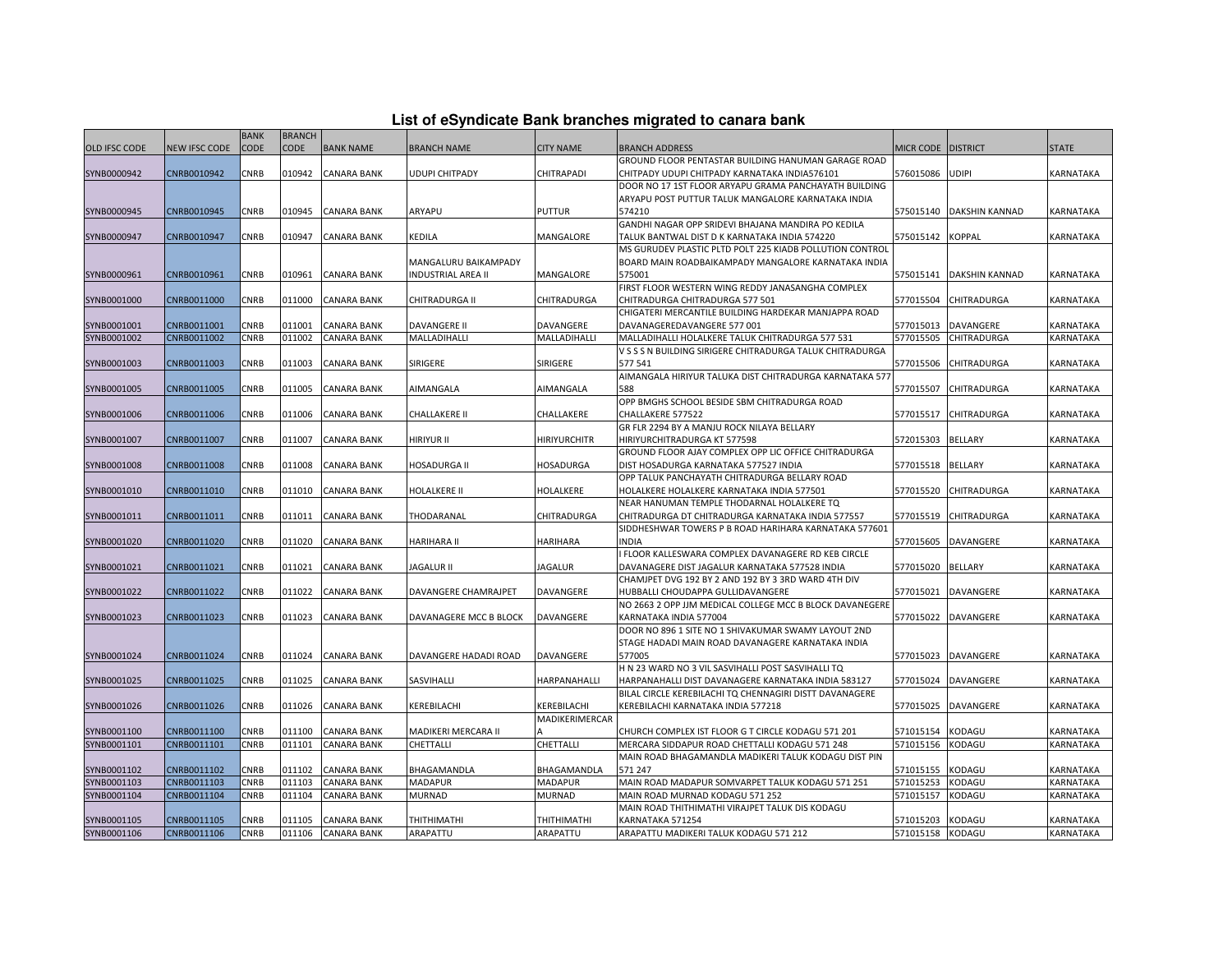| List of eSyndicate Bank branches migrated to canara bank |  |  |  |
|----------------------------------------------------------|--|--|--|
|----------------------------------------------------------|--|--|--|

|                            |                            | <b>BANK</b> | <b>BRANCH</b> |                    |                          |                  |                                                                    |                      |                |                         |
|----------------------------|----------------------------|-------------|---------------|--------------------|--------------------------|------------------|--------------------------------------------------------------------|----------------------|----------------|-------------------------|
| OLD IFSC CODE              | <b>NEW IFSC CODE</b>       | CODE        | <b>CODE</b>   | <b>BANK NAME</b>   | <b>BRANCH NAME</b>       | <b>CITY NAME</b> | <b>BRANCH ADDRESS</b>                                              | MICR CODE   DISTRICT |                | <b>STATE</b>            |
|                            |                            |             |               |                    |                          |                  | MAIN ROAD GOWDALLI SOMWARPET TALUK DIS KODAGU                      |                      |                |                         |
| SYNB0001107                | CNRB0011107                | CNRB        | 011107        | <b>CANARA BANK</b> | GOUDALLI                 | SOMWARPET        | KARNATAKA 571235                                                   | 571015254 KODAGU     |                | KARNATAKA               |
|                            |                            |             |               |                    |                          |                  | EMIRATES BUILDING NEAR PVT BUS STAND MAIN ROAD VIRAJPET            |                      |                |                         |
| SYNB0001108                | CNRB0011108                | <b>CNRB</b> | 011108        | <b>CANARA BANK</b> | VIRAJAPET II             | VIRAJPET         | KARNATAKA 571218                                                   | 571015204 KODAGU     |                | KARNATAKA               |
|                            |                            |             |               |                    | HUBBALLI DURGADBAIL MAIN |                  |                                                                    |                      |                |                         |
| SYNB0001200                | CNRB0011200                | CNRB        | 011200        | <b>CANARA BANK</b> |                          | <b>HUBLI</b>     | 5248 BY 2 LOKHANDE BLDG DURGADBAIL HUBLI 236072                    | 580015013            | <b>DHARWAD</b> | KARNATAKA               |
|                            |                            |             |               |                    |                          |                  | SIDDHESHWAR KRUPA PUNE BANGALORE ROAD VIDYANAGAR                   |                      |                |                         |
| SYNB0001201                | CNRB0011201                | <b>CNRB</b> | 011201        | <b>CANARA BANK</b> | HUBBALLI VIDYANAGAR II   | HUBLI            | HUBLI DHARWAD 580 021                                              | 580015014 DHARWAD    |                | KARNATAKA               |
| SYNB0001202                | CNRB0011202                | <b>CNRB</b> | 011202        | <b>CANARA BANK</b> | HUBBALLI SUPER MARKET    | <b>HUBLI</b>     | SUPER MARKET HUBLI DHARWAD 580 028                                 | 580015015            | <b>DHARWAD</b> | KARNATAKA               |
|                            |                            |             |               |                    | HUBBALLI                 |                  | SHRINIVAS ASHOKNAGAR CROSS ROAD VISHWESHWARNAGAR                   |                      |                |                         |
| SYNB0001204                | CNRB0011204                | <b>CNRB</b> | 011204        | CANARA BANK        | VISWESHWARNAGAR          | HUBLI            | HUBLI DHARWAD 580 032                                              | 580015017            | <b>DHARWAD</b> | KARNATAKA               |
|                            |                            |             |               |                    | DHARWAD SUBHAS ROAD      |                  |                                                                    |                      |                |                         |
| SYNB0001205                | CNRB0011205                | CNRB        | 011205        | <b>CANARA BANK</b> | MAIN                     | DHARWAD          | SRIPRAKASH BUILDING SUBHAS ROADKARNATAKA 580 001                   | 580015308            | <b>DHARWAD</b> | KARNATAKA               |
|                            |                            |             |               |                    | DHARWAD UNIVERSITY       |                  | UNIVERSITY CAMPUS PAVATE NAGAR DHARWAD DHARWAD 580                 |                      |                |                         |
| SYNB0001206                | CNRB0011206                | CNRB        | 011206        | <b>CANARA BANK</b> | CAMPUS                   | <b>DHARWAR</b>   | 003                                                                | 580015309 DHARWAD    |                | KARNATAKA               |
|                            |                            |             |               |                    |                          |                  | MAHALAXMI CENTENARY COMPLEX BANK ROAD GADAG GADAG                  |                      |                |                         |
| SYNB0001207                | CNRB0011207                | <b>CNRB</b> | 011207        | <b>CANARA BANK</b> | <b>GADAG II</b>          | GADAG            | 582 101                                                            | 582015004            | GADAG          | KARNATAKA               |
|                            |                            |             |               |                    |                          |                  | CHILLY MERCHANTS ASSOCIATION BUILDING, NEAR APMC MARKET            |                      |                |                         |
| SYNB0001208                | CNRB0011208                | <b>CNRB</b> | 011208        | <b>CANARA BANK</b> |                          |                  | YARD, HAMSABAVI ROAD, BYADGI, HAVERI                               |                      |                |                         |
| SYNB0001209                | CNRB0011209                | CNRB        | 011209        | <b>CANARA BANK</b> | MUNDARGI                 | MUNDARGI         | DRYS METI BUILDING MUNDARGI GADAG 582 118                          | 582015005            | <b>GADAG</b>   | KARNATAKA               |
| SYNB0001210                | CNRB0011210                | CNRB        | 011210        | <b>CANARA BANK</b> | NAVALGUND II             | NAVALGUND        | 1984 B VINAYAKPET ROAD NAVALGUND DHARWAD 582 208                   | 580015311            | DHARWAD        | KARNATAKA               |
|                            |                            |             |               |                    |                          |                  | ST BALIKAI BUILDING KALIDASA NAGAR KUNDGOL DHARWAD 581             |                      |                |                         |
| SYNB0001211                | CNRB0011211                | <b>CNRB</b> | 011211        | <b>CANARA BANK</b> | KUNDGOL                  | KUNDGOL          | 113                                                                | 580015310 DHARWAD    |                | KARNATAKA               |
|                            |                            |             |               |                    |                          |                  | 853 BY 854 GRAMODYOGA SANGH BLDGHORKERE                            |                      |                |                         |
| SYNB0001212                | CNRB0011212                | <b>CNRB</b> | 011212        | <b>CANARA BANK</b> | BYAHATTI                 | BYAHATTI         | GALLIBYAHATTIPIN 581 124                                           | 580015016 DHARWAD    |                | KARNATAKA               |
|                            |                            |             |               |                    |                          |                  | NARGUNDGUDISAGAR BUILDINGTMC ROADNARGUNDDIST                       |                      |                |                         |
| SYNB0001213                | CNRB0011213                | <b>CNRB</b> | 011213        | <b>CANARA BANK</b> | <b>NARGUND II</b>        | NARGUND          | GADAGSTATE KARNATAKAPIN 582 207                                    | 582015006            | GADAG          | KARNATAKA               |
|                            |                            | CNRB        | 011214        | <b>CANARA BANK</b> |                          |                  | SHRI LAXMI NIVAS NEAR BUS STAND HONNALI ROAD                       | 581015103            | <b>HAVERI</b>  | <b><i>CARNATAKA</i></b> |
| SYNB0001214                | CNRB0011214                |             |               |                    | TUMMINKATTI              | TUMMINKATTI      | TUMMINKATTI HAVERI DIST PIN 581 119                                |                      |                |                         |
|                            | CNRB0011215                | <b>CNRB</b> | 011215        | <b>CANARA BANK</b> | LAKSHMESHWAR II          | LAKSHMESHWAR     | 1ST FLOOR GOGIS BUILDING BAZAAR ROAD LAKSHMESHWAR<br>GADAG 582 116 | 582015007            | <b>GADAG</b>   | KARNATAKA               |
| SYNB0001215                |                            |             |               |                    |                          |                  | PANCHAYAT BUILDING UPSTAIRS LAKKUNDI GADAG TALUK GADAG             |                      |                |                         |
|                            |                            | CNRB        | 011216        | <b>CANARA BANK</b> | LAKKUNDI                 | LAKKUNDI         | DIST PIN 582 115                                                   | 582015008            | GADAG          |                         |
| SYNB0001216<br>SYNB0001217 | CNRB0011216<br>CNRB0011217 | CNRB        | 011217        | <b>CANARA BANK</b> | ALADAKATTE BELGALPET     | <b>HAVERI</b>    | BELGALPET HANGAL TQ DIST HAVERI KARNATAKA 581 127                  | 581015053            | HAVERI         | KARNATAKA<br>KARNATAKA  |
|                            |                            |             |               |                    |                          |                  | NARGUND RON MAIN ROAD BELAVANKI RON TALUK GADAG DIST               |                      |                |                         |
| SYNB0001218                | CNRB0011218                | <b>CNRB</b> | 011218        | <b>CANARA BANK</b> | BELAVANKI                | BELAVANKI        | PIN 582 202                                                        | 582015009            | GADAG          | KARNATAKA               |
|                            |                            |             |               |                    |                          |                  |                                                                    |                      |                |                         |
| SYNB0001219                | CNRB0011219                | <b>CNRB</b> | 011219        | <b>CANARA BANK</b> | HULKOTI                  | <b>HULKOTI</b>   | NEAR BUS STAND HULKOTI GADAG TQ GADAG DIST PIN 582 205             | 582015010            | GADAG          | KARNATAKA               |
| SYNB0001221                | CNRB0011221                | CNRB        | 011221        | <b>CANARA BANK</b> | KARAJGI                  | KARAJGI          | K K THIMMANNAVAR BUILDINGKARAJGIPIN 581 112                        | 581015054            | <b>HAVERI</b>  | KARNATAKA               |
|                            |                            |             |               |                    |                          |                  |                                                                    |                      |                |                         |
|                            |                            |             |               |                    |                          |                  | 1ST FLOOR RAJARAJESHWARI COMP LEX OPP KSRTC BUSSTAND               |                      |                |                         |
| SYNB0001227                | CNRB0011227                | <b>CNRB</b> | 011227        | <b>CANARA BANK</b> | RANEBENNUR II            | RANEBENNUR       | PUNE BANGALORE ROAD RANEBENNUR HAVERI 581115                       | 581015104            | <b>HAVERI</b>  | KARNATAKA               |
|                            |                            |             |               |                    |                          |                  | PATRAVALI FARMS INDUSTRIAL AREA SATTUR DHARWAD                     |                      |                |                         |
| SYNB0001230                | CNRB0011230                | CNRB        | 011230        | <b>CANARA BANK</b> | DHARWAR SATTUR           | <b>DHARWAR</b>   | DHARWAD 580 002                                                    | 580015312 DHARWAD    |                | KARNATAKA               |
|                            |                            |             |               |                    |                          |                  |                                                                    |                      |                |                         |
| SYNB0001233                | CNRB0011233                | <b>CNRB</b> | 011233        | <b>CANARA BANK</b> | SIDENUR                  | SIDENUR          | MAIN ROADNEAR BUS STANDSIDENURBYADGI TALUKPIN 581 106              | 581015004            | <b>HAVERI</b>  | KARNATAKA               |
| SYNB0001234                | CNRB0011234                | CNRB        | 011234        | <b>CANARA BANK</b> | NARENDRA                 | NARENDRA         | OPP BUS STANDNARENDRADHARWAD TALUKPIN 580 005                      | 580015313            | <b>DHARWAD</b> | KARNATAKA               |
|                            |                            |             |               |                    |                          |                  | GOKAVI BUILDING GEJJEHALLI POST HIRUR HANGAL TALUK HAVERI          |                      |                |                         |
| SYNB0001235                | CNRB0011235                | CNRB        | 011235        | <b>CANARA BANK</b> | <b>GEJJEHALLI HIRUR</b>  | GEJJEHALLI       | DIST PIN 581 104                                                   | 581015055            | <b>HAVERI</b>  | KARNATAKA               |
| SYNB0001236                | CNRB0011236                | <b>CNRB</b> | 011236        | <b>CANARA BANK</b> | ICHCHANGI HESARUR        | <b>ICHCHANGI</b> | PANCHAYAT BUILDINGICHCHANGISAVANUR TALUKPIN 581 118                | 581015056            | <b>HAVERI</b>  | KARNATAKA               |
|                            |                            |             |               |                    | HUBBALLI APMC MARKET     |                  | APMC YARD AMARAGOL POST NAVANAGAR AMARAGOL HUBLI                   |                      |                |                         |
| SYNB0001237                | CNRB0011237                | <b>CNRB</b> | 011237        | <b>CANARA BANK</b> | YARD AMARGOL             | HUBLI            | DHARWAD 580 025                                                    | 580015018            | <b>DHARWAD</b> | KARNATAKA               |
|                            |                            |             |               |                    |                          |                  | J S S COLLEGE CAMPUS P B ROAD VIDYAGIRI DHARWAD DHARWAD            |                      |                |                         |
| SYNB0001238                | CNRB0011238                | <b>CNRB</b> | 011238        | <b>CANARA BANK</b> | DHARWAR VIDYAGIRI        | <b>DHARWAR</b>   | 580 004                                                            | 580015314 DHARWAD    |                | KARNATAKA               |
|                            |                            |             |               |                    |                          |                  |                                                                    |                      |                |                         |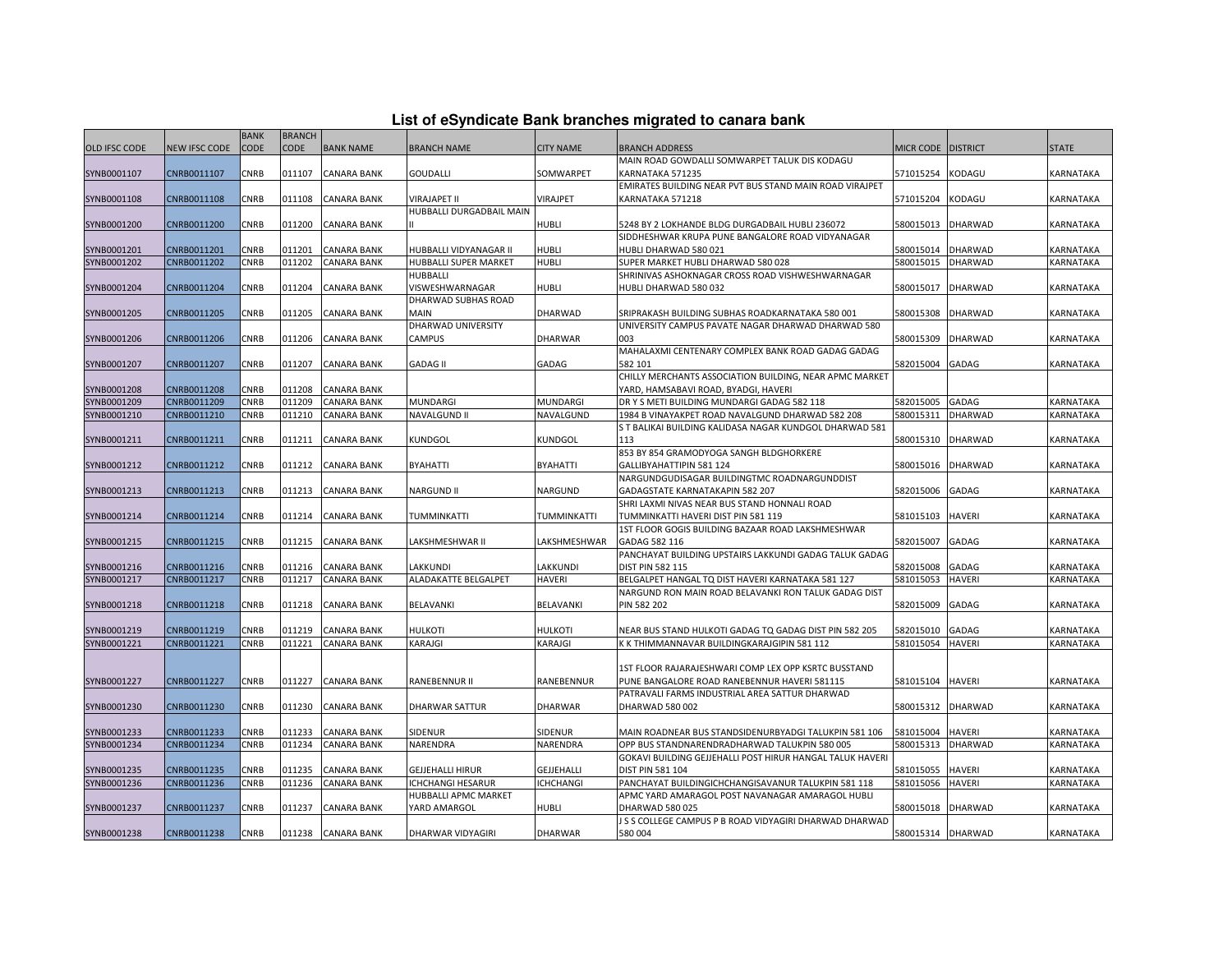| List of eSyndicate Bank branches migrated to canara bank |  |  |  |
|----------------------------------------------------------|--|--|--|
|----------------------------------------------------------|--|--|--|

|                      |                      | <b>BANK</b> | <b>BRANCH</b> |                    |                                 |                  |                                                          |                    |                     |                  |
|----------------------|----------------------|-------------|---------------|--------------------|---------------------------------|------------------|----------------------------------------------------------|--------------------|---------------------|------------------|
| <b>OLD IFSC CODE</b> | <b>NEW IFSC CODE</b> | CODE        | <b>CODE</b>   | <b>BANK NAME</b>   | <b>BRANCH NAME</b>              | <b>CITY NAME</b> | <b>BRANCH ADDRESS</b>                                    | MICR CODE DISTRICT |                     | <b>STATE</b>     |
|                      |                      |             |               |                    |                                 |                  | KHADI GRAMODYOGA SANGHA BUILDING MAIN ROAD BENGERI       |                    |                     |                  |
| SYNB0001239          | CNRB0011239          | CNRB        | 011239        | <b>CANARA BANK</b> | HUBBALLI BENGERI                | <b>HUBLI</b>     | HUBLI DHARWAD 580 023                                    | 580015019 DHARWAD  |                     | KARNATAKA        |
|                      |                      |             |               |                    | HUBBALLI KLE SOCIETY COLL       |                  | KLE COLLEGE CAMPUS P B ROAD VIDYANAGAR HUBLI DHARWAD     |                    |                     |                  |
| SYNB0001240          | CNRB0011240          | CNRB        | 011240        | <b>CANARA BANK</b> | <b>CAMPUS</b>                   | HUBLI            | 580031                                                   | 580015020          | <b>DHARWAD</b>      | KARNATAKA        |
|                      |                      |             |               |                    | HUBBALLI KMC VIDYANAGAR         |                  | K I M S CAMPUS INSTITUTE OF MEDICAL SCIENCES VIDYA NAGAR |                    |                     |                  |
| SYNB0001241          | CNRB0011241          | CNRB        | 011241        | <b>CANARA BANK</b> | <b>KIMS</b>                     | HUBLI            | HUBLI DHARWAD 580 022                                    | 580015021          | <b>DHARWAD</b>      | KARNATAKA        |
|                      |                      |             |               |                    | DHARWAR KARNATAKA A S           |                  | KARNATAKA COLLEGE CAMPUS UNIVERSITY ROAD DHARWAR         |                    |                     |                  |
| SYNB0001242          | CNRB0011242          | CNRB        | 011242        | <b>CANARA BANK</b> | COLLEGE                         | <b>DHARWAR</b>   | DHARWAD DIST PIN 580 001                                 | 580015315          | <b>DHARWAD</b>      | KARNATAKA        |
|                      |                      |             |               |                    |                                 |                  | CTS 611 BY A I FLOOR PLOT NO 18 GOKUL ROAD NEHRU NAGAR   |                    |                     |                  |
| SYNB0001243          | CNRB0011243          | CNRB        | 011243        | <b>CANARA BANK</b> | HUBBALLI NEHRU NAGAR            | HUBLI            | HUBLI DHARWAD 580 030                                    | 580015022          | <b>DHARWAD</b>      | KARNATAKA        |
|                      |                      |             |               |                    |                                 |                  | BVB COLLEGE CAMPUS ABOVE POST OFFICE VIDYANAGAR HUBLI    |                    |                     |                  |
| SYNB0001244          | CNRB0011244          | CNRB        | 011244        | <b>CANARA BANK</b> | HUBBALLI BVB ENGG COLLEGE HUBLI |                  | DHARWAD 580 031                                          | 580015023          | <b>DHARWAD</b>      | KARNATAKA        |
|                      |                      |             |               |                    | DHARWAD SREE                    |                  |                                                          |                    |                     |                  |
|                      |                      |             |               |                    | DHARMASTHALA COLLEGE OF         |                  | SRI DHARMASTHALA MANJUNATHESWARA COLLEGE OF MEDICAL      |                    |                     |                  |
| SYNB0001247          | CNRB0011247          | CNRB        | 011247        | <b>CANARA BANK</b> | <b>MED SCIENCES</b>             | DHARWAD          | SCIENCES CAMPUS SATTUR ROAD DHARWAD 580009               | 580015316 DHARWAD  |                     | KARNATAKA        |
|                      |                      |             |               |                    | ACCOUNTS SECTION HUBBALLI       |                  | CENTRAL ACCOUNT SOFFICE SIDDESHWARKRIPA P B ROAD         |                    |                     |                  |
| SYNB0001248          | CNRB0011248          | CNRB        | 011248        | <b>CANARA BANK</b> |                                 | HUBLI            | VIDYANAGAR HUBLI 580021                                  | 580015027          | <b>DHARWAD</b>      | KARNATAKA        |
| SYNB0001249          | CNRB0011249          | CNRB        | 011249        | <b>CANARA BANK</b> | SULLA                           | SULLA            | PANCHAYAT BLDG HUBLI TQ DHARWARD DIST SULLA              | 580015024          | <b>DHARWARD</b>     | KARNATAKA        |
|                      |                      |             |               |                    |                                 |                  | SOCIETY BLDG BHARADWAD PO KUNDAGOL TQ DHARWAD DIST       |                    |                     |                  |
| SYNB0001250          | CNRB0011250          | CNRB        | 011250        | <b>CANARA BANK</b> | BARDWAD                         | BHARADWAD        | BHARADWAD 581117                                         | 580015317          | <b>DHARWAD</b>      | KARNATAKA        |
|                      |                      |             |               |                    |                                 |                  | SAMUDAYA BHAVANA VIA YEMMANUR TQ NAVALGUND DIST          |                    |                     |                  |
| SYNB0001251          | CNRB0011251          | CNRB        | 011251        | <b>CANARA BANK</b> | PADESUR MALLAPUR                | <b>PADESUR</b>   | GADAG PIN 582208                                         | 580015318          | <b>GADAG</b>        | KARNATAKA        |
|                      |                      |             |               |                    |                                 |                  | PANCHAYAT BUILDING NEAR FOREST OFFICE DIST GADAG PIN     |                    |                     |                  |
| SYNB0001252          | CNRB0011252          | CNRB        | 011252        | <b>CANARA BANK</b> | BINKADAKATTI                    | BINKADAKATTI     | 582102                                                   | 582015012          | <b>GADAG</b>        | KARNATAKA        |
|                      |                      |             |               |                    |                                 |                  | NEAR BEERESWARA TEMPLE PO ADAVISOMAPURA DIST GADAG PIN   |                    |                     |                  |
| SYNB0001253          | CNRB0011253          | CNRB        | 011253        | <b>CANARA BANK</b> | ADAVI SOMAPUR                   | ADAVISOMAPUR     | 582103                                                   | 582015011          | GADAG               | KARNATAKA        |
|                      |                      |             |               |                    |                                 |                  | PANCHAYATH BLDG HERLAPUR GADAG TALUK GADAG DISTRICT      |                    |                     |                  |
| SYNB0001254          | CNRB0011254          | CNRB        | 011254        | <b>CANARA BANK</b> | <b>HARLAPUR</b>                 | <b>HERLAPUR</b>  | HERLAPUR KARNATAKA 582115                                | 582015016          | <b>GADAG</b>        | KARNATAKA        |
|                      |                      |             |               |                    |                                 |                  | WARD NO 47 KUSUGAL ROAD VASANTHNAGAR KESHWAPUR HUBL      |                    |                     |                  |
| SYNB0001255          | CNRB0011255          | CNRB        | 011255        | <b>CANARA BANK</b> | HUBBALLI KESHWAPUR II           | HUBLI            | KARNATAKA 580023 INDIA                                   | 580015025          | <b>HUBLI</b>        | KARNATAKA        |
|                      |                      |             |               |                    |                                 |                  | LIBRARY BUILDING OF GRAM PANCHAYAT MAREWAD VILLAGE TAL   |                    |                     |                  |
| SYNB0001257          | CNRB0011257          | <b>CNRB</b> | 011257        | <b>CANARA BANK</b> | <b>THIMMAPUR</b>                | <b>DHARWAD</b>   | AND DIST DHARWAD DHARWAD KARNATAKA 581201                | 580015319          | <b>DHARWAD</b>      | KARNATAKA        |
|                      |                      |             |               |                    |                                 |                  | GRAMPANCHAYAT BUILDING YADWAD VILLAGE TAL AND DIST       |                    |                     |                  |
| SYNB0001258          | CNRB0011258          | CNRB        | 011258        | <b>CANARA BANK</b> | LAKMAPUR                        | DHARWAD          | DHARWAD DHARWAD KARNATAKA 581206                         | 580015320          | <b>DHARWAD</b>      | KARNATAKA        |
|                      |                      |             |               |                    |                                 | <b>DISTRICT</b>  | GRAM PANCHAYAT BLDG HAROBELAVADI TALUK DHARWAD           |                    |                     |                  |
| SYNB0001259          | CNRB0011259          | CNRB        | 011259        | <b>CANARA BANK</b> | HAROBELAVADI                    | DHARWAD          | DISTRICT DHARWAD KARNATAKA 581201                        | 580015321          | <b>DHARWAD</b>      | KARNATAKA        |
|                      |                      |             |               |                    |                                 |                  |                                                          |                    |                     |                  |
|                      |                      |             |               |                    |                                 |                  | 14184 2C R S NO 62C PLOT NO 22A WARD NO 19 TEJASWINAGAR  |                    |                     |                  |
| SYNB0001260          | CNRB0011260          | CNRB        | 011260        | <b>CANARA BANK</b> | DHARWAD TEJASWINAGAR            | KALGHATGI        | KALAGHATGI ROAD DHARWAD KARNATAKA INDIA 580001           | 580015323          | <b>DHARWAD</b>      | KARNATAKA        |
|                      |                      |             |               |                    |                                 |                  | SMT M I K KALYAN MANTAP AMBABHAVANI TEMPL GADAG DIST     |                    |                     |                  |
| SYNB0001261          | CNRB0011261          | <b>CNRB</b> | 011261        | <b>CANARA BANK</b> | <b>GADAG BETAGERI II</b>        | GADAGBETAGERI    | GADAGBETAGERI KARNATAKA 582102 INDIA                     | 582015018          | <b>GADAG</b>        | <b>KARNATAKA</b> |
|                      |                      |             |               |                    |                                 |                  | MS KESHAV ASSOCIATES NEAR MULGUND NAKA HUBLI ROAD        |                    |                     |                  |
| SYNB0001262          | CNRB0011262          | CNRB        | 011262        | <b>CANARA BANK</b> | GADAG MULGUND NAKA              | GADAG            | GADAG 582103                                             | 582015017          | GADAG               | KARNATAKA        |
|                      |                      |             |               |                    |                                 |                  | GADAG INSTITUTE OF MEDICAL SCIENCE CAMPUS DISTRICT       |                    |                     |                  |
| SYNB0001263          | CNRB0011263          | CNRB        | 011263        | <b>CANARA BANK</b> | MALASAMUDRA                     | GADAG            | HOSPITAL MALASAMUDRA GADAG KARNATAKA 582103              | 582015019          | GADAG               | KARNATAKA        |
|                      |                      |             |               |                    |                                 |                  | SHOP NO 4 CTS NO 401 D RENUKA COMPLEX INDRA NAGAR        |                    |                     |                  |
| SYNB0001266          | CNRB0011266          | <b>CNRB</b> | 011266        | <b>CANARA BANK</b> | <b>ALNAVAR II</b>               | <b>KARWAR</b>    | ALNAVAR KARNATAKA INDIA 581103                           | 580015322          | <b>UTTAR KANNAD</b> | <b>KARNATAKA</b> |
|                      |                      |             |               |                    |                                 |                  | CHADDA BUILDING OPP MORE SUPER MARKET VIDYANAGAR         |                    |                     |                  |
| SYNB0001267          | CNRB0011267          | CNRB        | 011267        | <b>CANARA BANK</b> | HUBBALLI SHIRUR PARK            | HUBLI DHARWAD    | SHIRUR PARK HUBBALLI HUBBALLI KARNATAKA INDIA580031      | 580015026          | <b>DHARWAD</b>      | KARNATAKA        |
|                      |                      |             |               |                    |                                 |                  | CTS NO 3295 3305 MAGAVI CHAMBERS PUNE BANGALORE ROAD     |                    |                     |                  |
| SYNB0001271          | CNRB0011271          | CNRB        | 011271        | <b>CANARA BANK</b> | HAVERI II                       | HAVERI           | HAVERI HAVERI 581 110                                    | 581015057          | <b>HAVERI</b>       | KARNATAKA        |
| SYNB0001273          | CNRB0011273          | CNRB        | 011273        | <b>CANARA BANK</b> | SHIGGAON II                     | SHIGGAON         | NEAR OLD BUS STAND HAVERI 581205                         | 581015058          | <b>HAVERI</b>       | KARNATAKA        |
|                      |                      |             |               |                    |                                 |                  | OLD BUS STAND ROAD NEAR SIDDALINGESWAR TALKIES HAVERI    |                    |                     |                  |
| SYNB0001274          | CNRB0011274          | <b>CNRB</b> |               | 011274 CANARA BANK | SAVANUR                         | SAVANUR          | SAVANUR KARNATAKA 581118                                 | 581015060 HAVERI   |                     | KARNATAKA        |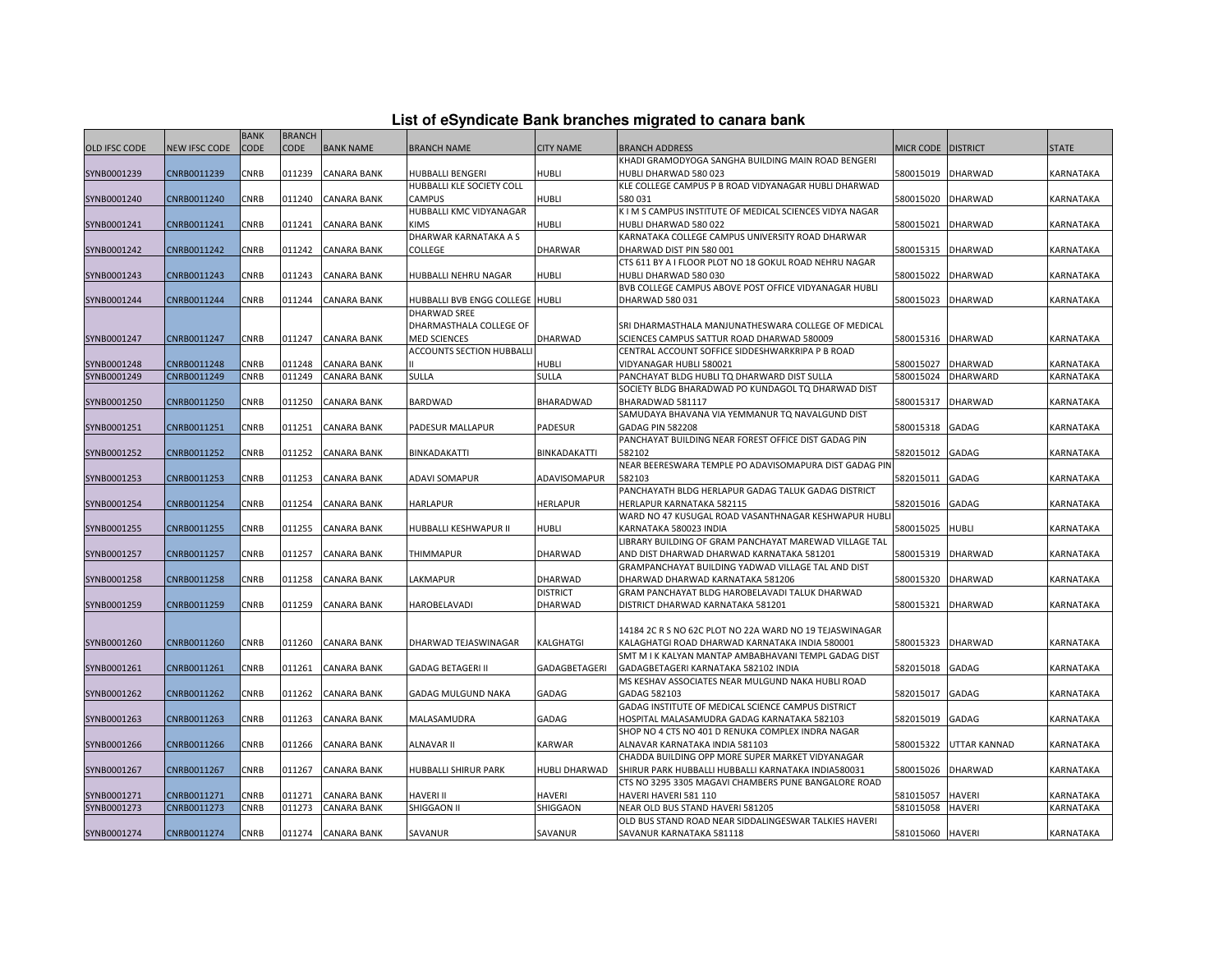|  |  | List of eSyndicate Bank branches migrated to canara bank |  |
|--|--|----------------------------------------------------------|--|
|--|--|----------------------------------------------------------|--|

|                      |               | <b>BANK</b> | <b>BRANCH</b> |                    |                          |                  |                                                                                                             |                  |                 |                  |
|----------------------|---------------|-------------|---------------|--------------------|--------------------------|------------------|-------------------------------------------------------------------------------------------------------------|------------------|-----------------|------------------|
| <b>OLD IFSC CODE</b> | NEW IFSC CODE | <b>CODE</b> | <b>CODE</b>   | <b>BANK NAME</b>   | <b>BRANCH NAME</b>       | <b>CITY NAME</b> | <b>BRANCH ADDRESS</b>                                                                                       | <b>MICR CODE</b> | <b>DISTRICT</b> | <b>STATE</b>     |
|                      |               |             |               |                    |                          |                  | KARUDI BUILDING OPP APMC T G ROAD HAVERI DIST HANGAL                                                        |                  |                 |                  |
| SYNB0001275          | CNRB0011275   | CNRB        | 011275        | <b>CANARA BANK</b> | <b>HANGAL II</b>         | HANGAL           | KARNATAKA 581104 INDIA                                                                                      | 581015062        | <b>HAVERI</b>   | KARNATAKA        |
| SYNB0001276          | CNRB0011276   | CNRB        | 011276        | CANARA BANK        | HIREKERUR II             | <b>HIREKERUR</b> | KULKARNI PLAZA 1ST FLOOR MAIN ROAD HIREKERUR 581111                                                         | 581015061        | GADAG           | KARNATAKA        |
|                      |               |             |               |                    |                          |                  | HANAGAL MAIN ROAD TALUK HANGAL DIST HAVERI MASANAKATT                                                       |                  |                 |                  |
| SYNB0001277          | CNRB0011277   | CNRB        | 011277        | <b>CANARA BANK</b> | MASANAKATTI              | MASANAKATTI      | 581104                                                                                                      | 581015059        | <b>HAVERI</b>   | KARNATAKA        |
|                      |               |             |               |                    |                          |                  | GRAM PANCHAYAT BUILDING TO BYADAGI DIST HAVERI                                                              |                  |                 |                  |
| SYNB0001280          | CNRB0011280   | CNRB        | 011280        | <b>CANARA BANK</b> | HEDIGGONDA               | <b>HAVERI</b>    | HEDIGGONDA KARNATAKA INDIA 581110                                                                           | 581015005        | <b>HAVERI</b>   | <b>KARNATAKA</b> |
|                      |               |             |               |                    |                          |                  | GRAM PANCHAYAT BUILDING AT PO KALLEDEVAR TO BYADGI                                                          |                  |                 |                  |
| SYNB0001281          | CNRB0011281   | CNRB        | 011281        | <b>CANARA BANK</b> | KALLEDEVAR               | HAVERI           | DISTRICT HAVERI HAVERI KARNATAKA INDIA 581106                                                               | 581015006        | <b>HAVERI</b>   | KARNATAKA        |
|                      |               |             |               |                    |                          |                  | DR MALAGI COMPLEX KUSHTAGI ROAD RON TALUK GADAG DIST                                                        |                  |                 |                  |
| SYNB0001294          | CNRB0011294   | CNRB        | 011294        | <b>CANARA BANK</b> | <b>GAJENDRAGAD II</b>    | GAJENDRAGAD      | GAJENDRAGAD KARNATAKA 582114                                                                                | 582015014        | GADAG           | KARNATAKA        |
|                      |               |             |               |                    |                          |                  | BASAVESHWARA YUVAKA MANDAL BLDG TALUK SHIRAHATTI DIST                                                       |                  |                 |                  |
| SYNB0001297          | CNRB0011297   | CNRB        | 011297        | <b>CANARA BANK</b> | <b>BATTUR</b>            | <b>BATTUR</b>    | GADAG BATTUR 582116                                                                                         | 582015013        | GADAG           | KARNATAKA        |
|                      |               |             |               |                    |                          |                  | MR DAULATHGOUDA BUILDING JAKKALI ROAD RON TALUK GADAG                                                       |                  |                 |                  |
| SYNB0001299          | CNRB0011299   | CNRB        | 011299        | CANARA BANK        | ron II                   | RON              | DIST RON KARNATAKA 582209                                                                                   | 582015015        | GADAG           | KARNATAKA        |
|                      |               |             |               |                    | KALABURAGI FORT ROAD     |                  | PLOT NO 88 BY 90 I FLOOR KHUBA COMPLEX SUPER MARKET                                                         |                  |                 |                  |
| SYNB0001300          | CNRB0011300   | CNRB        | 011300        | <b>CANARA BANK</b> | MAIN                     | <b>GULBARGA</b>  | GULBARGA GULBARGA 585 101                                                                                   | 585015007        | <b>GULBARGA</b> | KARNATAKA        |
|                      |               |             |               |                    | KALABURAGI STATION BAZAR |                  |                                                                                                             |                  |                 |                  |
| SYNB0001301          | CNRB0011301   | CNRB        | 011301        | <b>CANARA BANK</b> |                          | GULBARGA         | THIMMAPURI CHOWK STATION BAZARKARNATAKA 585 102                                                             | 585015008        | <b>GULBARGA</b> | KARNATAKA        |
|                      |               |             |               |                    |                          |                  | LINGERI KONAPPA GINNING COMPOUND STATION ROAD YADAGIRI                                                      |                  |                 |                  |
| SYNB0001302          | CNRB0011302   | CNRB        | 011302        | <b>CANARA BANK</b> | YADAGIRI II              | GULBARGA         | DT GULBARGA PIN 585201                                                                                      | 585015204        | <b>GULBARGA</b> | KARNATAKA        |
|                      |               |             |               |                    |                          |                  | SRI SWAMY SAMARTH NIWAS BUILDG NEAR CHAKRAKATTA MAIN                                                        |                  |                 |                  |
| SYNB0001303          | CNRB0011303   | CNRB        | 011303        | <b>CANARA BANK</b> | ALAND II                 | ALAND            | ROAD ALAND GULBARGA 585 302                                                                                 | 585015009        | <b>GULBARGA</b> | KARNATAKA        |
| SYNB0001304          | CNRB0011304   | CNRB        | 011304        | <b>CANARA BANK</b> | SHAHABAD II              | SHAHABAD         | BHARAT CHOWK SHAHABAD GULBARGA 585 228                                                                      | 585015010        | <b>GULBARGA</b> | KARNATAKA        |
|                      |               |             |               |                    | KALABURAGI M R MEDICAL   |                  | NO 178 BY 19 RTO CROSS BADEPUR SADEM ROAD GULBARGA                                                          |                  |                 |                  |
| SYNB0001305          | CNRB0011305   | CNRB        | 011305        | <b>CANARA BANK</b> | COLLEGE                  | <b>GULBARGA</b>  | GULBARGA 585 105                                                                                            | 585015011        | <b>GULBARGA</b> | KARNATAKA        |
|                      |               |             |               |                    |                          |                  | G S TALIKOTIS BUILDING SINDGI ROAD YEDRAMI GULBARGA DIST                                                    |                  |                 |                  |
| SYNB0001306          | CNRB0011306   | CNRB        | 011306        | <b>CANARA BANK</b> | YEDRAMI                  | YEDRAMI          | <b>PIN 585 325</b>                                                                                          | 585015012        | <b>GULBARGA</b> | KARNATAKA        |
|                      |               |             |               |                    |                          |                  | DARGAHAZARATH KHAJA BANDANAWAZ KHAJABAZAR GULBARGA                                                          |                  |                 |                  |
| SYNB0001307          | CNRB0011307   | CNRB        | 011307        | <b>CANARA BANK</b> | KALABURAGI DARGAH        | <b>GULBARGA</b>  | GULBARGA 585 104                                                                                            | 585015013        | <b>GULBARGA</b> | KARNATAKA        |
|                      |               |             |               |                    | KALABURAGI NUTAN         |                  | N V COMPLEX S B TEMPLE ROAD GULBARGA DT GULBARGA PIN                                                        |                  |                 |                  |
| SYNB0001308          | CNRB0011308   | CNRB        | 011308        | <b>CANARA BANK</b> | VIDYALAYA                | <b>GULBARGA</b>  | 585103                                                                                                      | 585015014        | <b>GULBARGA</b> | KARNATAKA        |
|                      |               |             |               |                    |                          |                  | NO 11 BY 1220 BY 10 MSK MILL ROAD SHANTHINAGAR GULBARGA                                                     |                  |                 |                  |
| SYNB0001309          | CNRB0011309   | CNRB        | 011309        | <b>CANARA BANK</b> | KALABURAGI M S K MILLS   | GULBARGA         | <b>GULBARGA 585 103</b>                                                                                     | 585015015        | <b>GULBARGA</b> | <b>KARNATAKA</b> |
|                      |               |             |               |                    |                          |                  | POLICE PATIL COMP BASWESHWAR MAIN ROAD JEWARGI                                                              |                  |                 |                  |
| SYNB0001311          | CNRB0011311   | CNRB        | 011311        | <b>CANARA BANK</b> | JEWARGI II               | <b>JEWARGI</b>   | <b>GULBARGA KARNATAKA</b>                                                                                   | 585015016        | <b>GULBARGA</b> | KARNATAKA        |
|                      |               |             |               |                    |                          |                  | SYNDICATE BANK CHINNAKERA YADAGIRI TO DIST YADAGIRI PIN                                                     |                  |                 |                  |
| SYNB0001312          | CNRB0011312   | CNRB        | 011312        | <b>CANARA BANK</b> | CHINAKAR                 | CHINNAKERA       | 585321                                                                                                      | 585015205        | <b>GULBARGA</b> | KARNATAKA        |
|                      |               |             |               |                    |                          |                  | PLOT NO 20 99 NEW 52 98 OPP SRIS B DESHMUKH PU AND<br>DEGREE COLLEGE SHAHAPUR DIST YADAGIRI KARNATAKA INDIA |                  |                 |                  |
|                      | CNRB0011315   | CNRB        | 011315        |                    | SHAHAPUR II              |                  | 585223                                                                                                      |                  |                 | KARNATAKA        |
| SYNB0001315          |               |             |               | <b>CANARA BANK</b> |                          | YADGIRI          | PLOT NO 12 86BY54 AND 55 WARD NO 7 TINTHINI BALSHETTIHAL                                                    | 585015206        | <b>GULBARGA</b> |                  |
|                      |               |             |               |                    |                          |                  | MAIN ROAD TQ SHORAPUR DIST YADAGIRI KARNATAKA INDIA                                                         |                  |                 |                  |
| SYNB0001318          | CNRB0011318   | CNRB        | 011318        | <b>CANARA BANK</b> | KAKKERA                  | YADGIRI          | 585215                                                                                                      | 585015208        | <b>GULBARGA</b> | <b>KARNATAKA</b> |
|                      |               |             |               |                    |                          |                  | NEAR UKP CAMP NARAYANAPUR MAIN ROAD VILL AND PO                                                             |                  |                 |                  |
| SYNB0001319          | CNRB0011319   | CNRB        | 011319        | <b>CANARA BANK</b> | KODEKAL                  | YADGIRI          | KODEKAL TQ SHORAPUR DIST YADAGIRI INDIA 585235                                                              | 585015303        | <b>GULBARGA</b> | KARNATAKA        |
|                      |               |             |               |                    |                          |                  |                                                                                                             |                  |                 |                  |
|                      |               |             |               |                    |                          |                  | PLOT NO 9 12 24 AND 9 12 25 VIJAYAPURA YADAGIRI MAIN ROAD                                                   |                  |                 |                  |
| SYNB0001321          | CNRB0011321   | CNRB        | 011321        | <b>CANARA BANK</b> | GOGI                     | SHORAPUR         | TQ SHAHAPUR DIST YADAGIRI KARNATAKA INDIA 585309                                                            | 585015210        | <b>GULBARGA</b> | KARNATAKA        |
|                      |               |             |               |                    |                          |                  | DESAI COMPLEX BEHIND KSRTC BUS STAND TO SHORAPUR DIST                                                       |                  |                 |                  |
| SYNB0001323          | CNRB0011323   | CNRB        | 011323        | <b>CANARA BANK</b> | HUNASAGI                 | HUNSIGI          | YADAGIRI YADAGIRI KARNATAKA INDIA 585215                                                                    | 585015209        | <b>GULBARGA</b> | KARNATAKA        |
|                      |               |             |               |                    |                          |                  |                                                                                                             |                  |                 |                  |
|                      |               |             |               |                    |                          |                  | KEMBHAVI TALIKOTE MAIN ROAD NEAR R G SONNAD FILLING                                                         |                  |                 |                  |
| SYNB0001324          | CNRB0011324   | CNRB        |               | 011324 CANARA BANK | KEMBHAVI II              | <b>SHORAPUR</b>  | STATION TO SHORAPUR DIST YADAGIRI KARNATAKA INDIA 585216 585015305 GULBARGA                                 |                  |                 | KARNATAKA        |
|                      |               |             |               |                    |                          |                  |                                                                                                             |                  |                 |                  |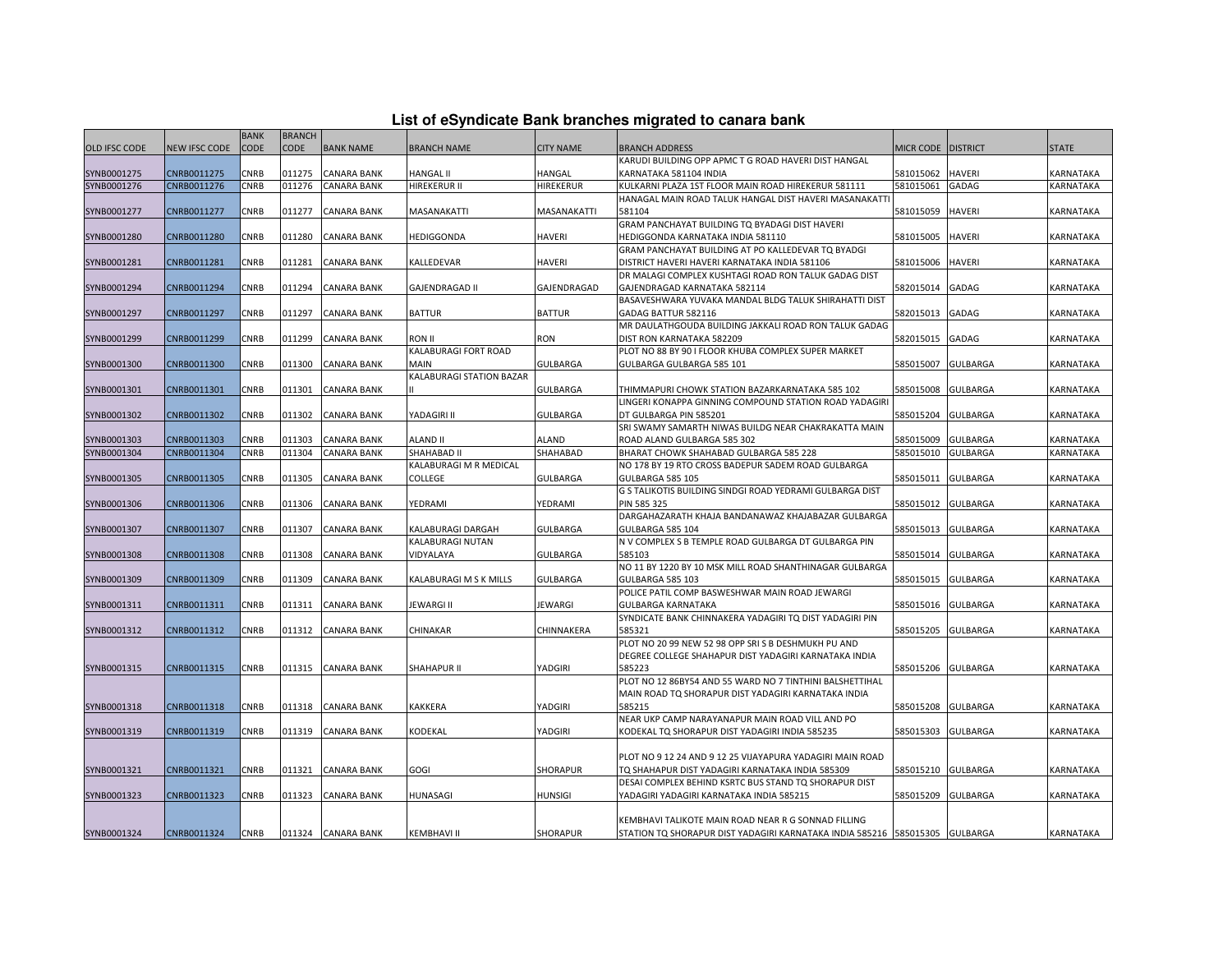| List of eSyndicate Bank branches migrated to canara bank |  |  |  |  |  |  |  |  |  |  |
|----------------------------------------------------------|--|--|--|--|--|--|--|--|--|--|
|----------------------------------------------------------|--|--|--|--|--|--|--|--|--|--|

|               |               |             |               |                    |                          |                        | List of eSyndicate Bank branches migrated to canara bank                               |                    |                 |                  |
|---------------|---------------|-------------|---------------|--------------------|--------------------------|------------------------|----------------------------------------------------------------------------------------|--------------------|-----------------|------------------|
|               |               | <b>BANK</b> | <b>BRANCH</b> |                    |                          |                        |                                                                                        |                    |                 |                  |
| OLD IFSC CODE | NEW IFSC CODE | <b>CODE</b> | <b>CODE</b>   | <b>BANK NAME</b>   | <b>BRANCH NAME</b>       | <b>CITY NAME</b>       | <b>BRANCH ADDRESS</b>                                                                  | MICR CODE DISTRICT |                 | <b>STATE</b>     |
|               |               |             |               |                    |                          |                        | 14 TO 83 BY 2 PO AND VILL SAGAR TQ SHAHAPUR DIST YADAGIRI                              |                    |                 |                  |
| SYNB0001325   | CNRB0011325   | CNRB        | 011325        | <b>CANARA BANK</b> | SAGAR                    | YADGIRI                | KARNATAKA INDIA 585323                                                                 | 585015207          | <b>GULBARGA</b> | KARNATAKA        |
|               |               |             |               |                    |                          |                        |                                                                                        |                    |                 |                  |
|               |               |             |               |                    |                          |                        | H NO 1 2 10 BY 6 NEAR CHURCH SHAMSHIRPURA TO SHORAPUR                                  |                    |                 |                  |
| SYNB0001326   | CNRB0011326   | CNRB        | 011326        | <b>CANARA BANK</b> | <b>SHORAPUR II</b>       | YADGIRI                | DIST YADAGIRI YADAGIRI KARNATAKA INDIA 585224                                          | 585015304 GULBARGA |                 | KARNATAKA        |
|               |               |             |               |                    |                          |                        | PLOT NO 12 4 SURVEY NO 282 BY 6 282 BY7 WARD NO 17                                     |                    |                 |                  |
|               |               |             |               |                    |                          |                        | BASAVESHWAR CIRCLE GHATTARGI ROAD KALABURIGI KARNATAKA                                 |                    |                 |                  |
| SYNB0001327   | CNRB0011327   | CNRB        | 011327        | <b>CANARA BANK</b> | <b>AFZALPUR II</b>       | AFZALPUR               | <b>INDIA 585265</b>                                                                    | 585015018          | <b>GULBARGA</b> | KARNATAKA        |
|               |               |             |               |                    |                          |                        | NO 1 2 53 BASUDE COMPLEX BESIDE TAHASIL OFFICE CHITTAPUR                               |                    |                 |                  |
| SYNB0001328   | CNRB0011328   | CNRB        | 011328        | CANARA BANK        | CHITTAPUR II             | CHITAPUR               | DIST KALABURAGI KARNATAKA INDIA 585211                                                 | 585015019          | <b>GULBARGA</b> | KARNATAKA        |
|               |               |             |               |                    |                          |                        |                                                                                        |                    |                 |                  |
|               |               |             |               |                    |                          |                        | H NO 7 47 BY 2 1 KALSHETTY COMPLEX MAIN ROAD TQ CHITTAPUR                              |                    |                 |                  |
| SYNB0001329   | CNRB0011329   | CNRB        | 011329        | <b>CANARA BANK</b> | KALAGI KALABURAGI        | CHITAPUR               | DIST KALABURGI KALABURGI KARNATAKA INDIA 585312                                        | 585015017          | <b>GULBARGA</b> | KARNATAKA        |
|               |               |             |               |                    |                          |                        | I FLOOR VIDYABHAVAN BUILDING BUS STAND ROAD HASSAN                                     |                    |                 |                  |
| SYNB0001400   | CNRB0011400   | CNRB        | 011400        | <b>CANARA BANK</b> | HASSAN II                | HASSAN                 | HASSAN 573 201                                                                         | 573015307          | <b>HASSAN</b>   | KARNATAKA        |
| SYNB0001401   | CNRB0011401   | CNRB        | 011401        | <b>CANARA BANK</b> | <b>ARSIKERE II</b>       | ARSIKERE               | RAILWAY STATION ROAD ARSIKERE HASSAN 573 103                                           | 573015003          | <b>HASSAN</b>   | KARNATAKA        |
|               |               |             |               |                    |                          |                        | 159 BY 7492 B H ROAD BANAVARA ARSIKERE TALUK HASSAN 573                                |                    |                 |                  |
| SYNB0001402   | CNRB0011402   | CNRB        | 011402        | <b>CANARA BANK</b> | BANAVARA                 | BANAVARA               | 112                                                                                    | 573015004          | <b>HASSAN</b>   | KARNATAKA        |
| SYNB0001403   | CNRB0011403   | <b>CNRB</b> | 011403        | <b>CANARA BANK</b> | SAKLESHPUR II            | SAKLESHPUR             | BENAKAS COURT B M ROAD SAKLESHPUR HASSAN 573 134                                       | 573015103          | <b>HASSAN</b>   | KARNATAKA        |
| SYNB0001404   | CNRB0011404   | CNRB        | 011404        | <b>CANARA BANK</b> | KOLAGUNDA                | KOLAGUNDA              | MAIN ROAD ARSIKERE TQ HASSAN DIST PIN 573 125                                          | 573015005          | <b>HASSAN</b>   | KARNATAKA        |
|               |               |             |               |                    | HASSAN MALNAD COLLEGE OF |                        | MALNAD COLLEGE OF ENGINEERING SALAGAME ROAD HASSAN                                     |                    |                 |                  |
| SYNB0001405   | CNRB0011405   | <b>CNRB</b> | 011405        | CANARA BANK        | ENGG                     | HASSAN                 | HASSAN 573 201                                                                         | 573015308          | <b>HASSAN</b>   | KARNATAKA        |
|               |               |             |               |                    |                          |                        | CHENNARAYAPATN DOOR NO 962 RUKMINI PLAZA B M ROAD CHENNARAYAPATNA                      |                    |                 |                  |
| SYNB0001406   | CNRB0011406   | CNRB        | 011406        | <b>CANARA BANK</b> | CHENNARAYAPATNA II       |                        | HASSAN 573 116                                                                         | 573015053          | <b>HASSAN</b>   | KARNATAKA        |
|               |               |             |               |                    |                          |                        | OPP UTTARADHI KOTE HASSAN DIST HOLENARASIPURA                                          |                    |                 |                  |
| SYNB0001407   | CNRB0011407   | CNRB        | 011407        | <b>CANARA BANK</b> | HOLENARASIPURA II        | HOLENARASIPURA         | HOLENARASIPURA KARNATAKA 573211 INDIA                                                  | 573015153          | <b>MYSORE</b>   | KARNATAKA        |
|               |               | CNRB        | 011408        |                    |                          |                        | MILK DAIRY SOCIETY ROAD SHANKARANAHALLI SAKHLESHPUR                                    | 573015309          |                 |                  |
| SYNB0001408   | CNRB0011408   |             |               | CANARA BANK        | SHANKARANAHALLI          | <b>HASSAN DISTRICT</b> | TALUK HASSAN DISTRICT KARNATAKA 573128                                                 |                    | <b>HASSAN</b>   | KARNATAKA        |
|               |               |             |               |                    |                          |                        | NO 286 ARSIKERE BELUR ROAD HALEBEEDU BELUR TALUK                                       |                    |                 |                  |
| SYNB0001409   | CNRB0011409   | CNRB        | 011409        | <b>CANARA BANK</b> | HALEBEEDU II             | HALEBEEDU              | HALEBEEDU DIST KARNATAKA INDIA 513121                                                  | 573015310 HASSAN   |                 | KARNATAKA        |
|               |               |             |               |                    |                          |                        | NO 21 1 36 1 BALADHARE POST UDAYAPURA CHANNARAYAPATNA                                  |                    |                 |                  |
|               |               |             |               |                    |                          |                        |                                                                                        |                    |                 |                  |
| SYNB0001411   | CNRB0011411   | CNRB        | 011411        | <b>CANARA BANK</b> | BALADARE                 | HASSAN                 | TALUK HASSAN DISTRICT KARNATAKA 573116<br>5TH CROSS SHANKAR MUTT ROAD K R PURAM HASSAN | 573015054 HASSAN   |                 | KARNATAKA        |
| SYNB0001412   | CNRB0011412   | CNRB        | 011412        | <b>CANARA BANK</b> | HASSAN K R PURAM         | HASSAN                 | KARNATAKA INDIA 573201                                                                 | 573015311          | <b>HASSAN</b>   | KARNATAKA        |
|               |               |             |               |                    |                          |                        | SURVEY NO 35 AND 36 HASSAN BELUR ROAD HAGARE DISTRICT                                  |                    |                 |                  |
| SYNB0001413   | CNRB0011413   | CNRB        | 011413        | <b>CANARA BANK</b> | HAGARE                   | HAGARE                 | HASSAN KARNATAKA INDIA 573216                                                          | 573015312          | <b>HASSAN</b>   | <b>KARNATAKA</b> |
|               |               |             |               |                    |                          |                        | NEAR BUS STAND ARKALGUD HASSAN DISTRICT HASSAN                                         |                    |                 |                  |
| SYNB0001414   | CNRB0011414   | CNRB        | 011414        | <b>CANARA BANK</b> | <b>ARAKALGUD II</b>      | ARKALGUD               | KARNATAKA INDIA 573102                                                                 | 573015313          | <b>HASSAN</b>   | KARNATAKA        |
|               |               |             |               |                    |                          |                        | B M ROAD OLD COURT CIRCLE OLD SHANDY STREET ALUR ALUR                                  |                    |                 |                  |
| SYNB0001415   | CNRB0011415   | CNRB        | 011415        | <b>CANARA BANK</b> | ALUR II                  | ALUR                   | KARNATAKA INDIA 573213                                                                 | 573015314          | CHAMARAJANAGAR  | KARNATAKA        |
|               |               |             |               |                    | ACCOUNTS SECTION MYSURU  |                        |                                                                                        |                    |                 |                  |
| SYNB0001722   | CNRB0011722   | CNRB        | 011722        | <b>CANARA BANK</b> |                          | <b>MYSORE</b>          | BANGALORE NILGIRI ROAD LASKAR MOHALLA MYSORE 570 001                                   | 570015052          | <b>MYSORE</b>   | KARNATAKA        |
|               |               |             |               |                    |                          |                        |                                                                                        |                    |                 |                  |
| SYNB0001800   | CNRB0011800   | CNRB        | 011800        | <b>CANARA BANK</b> | <b>RAICHUR</b>           | RAICHUR                | H NO 11 1 123 LOHARWADI M G ROAD RAICHUR RAICHUR 584 101                               | 584015005          | <b>RAICHUR</b>  | KARNATAKA        |
| SYNB0001801   | CNRB0011801   | CNRB        | 011801        | <b>CANARA BANK</b> | <b>KOPPAL II</b>         | <b>KOPPAL</b>          | 4 BY 5 BY 473 SALARJUNG ROAD KOPPAL KOPPAL 583 231                                     | 583015404          | <b>KOPPAL</b>   | KARNATAKA        |
| SYNB0001802   | CNRB0011802   | <b>CNRB</b> | 011802        | <b>CANARA BANK</b> | <b>GANGAVATHI II</b>     | GANGAVATHI             | LINGSUGUR ROAD GANGAVATHY KOPPAL KARNATAKA 583 227                                     | 583015303          | <b>KOPPAL</b>   | KARNATAKA        |
|               |               |             |               |                    |                          |                        | RAMARAO NADAGOUDA BUILDINGSINDHANUR RAICHUR                                            |                    |                 |                  |
| SYNB0001803   | CNRB0011803   | CNRB        | 011803        | <b>CANARA BANK</b> | JAWALAGERA               | JAWALAGERA             | ROADJAWALAGERAPIN 584 143                                                              | 584015204          | <b>RAICHUR</b>  | KARNATAKA        |
|               |               |             |               |                    |                          |                        | OPP TOWN MUNICIPAL COMPLEX MUDGAL LINGSUGUR TALUK                                      |                    |                 |                  |
| SYNB0001804   | CNRB0011804   | CNRB        | 011804        | <b>CANARA BANK</b> | <b>MUDGAL</b>            | MUDGAL                 | <b>RAICHUR 584 125</b>                                                                 | 584015007          | <b>RAICHUR</b>  | KARNATAKA        |
|               |               |             |               |                    |                          |                        |                                                                                        |                    |                 |                  |
| SYNB0001805   | CNRB0011805   | CNRB        | 011805        | <b>CANARA BANK</b> | SINDHANOOR II            | SINDHANOOR             | BDIWALA COMPLEX SINDHANOOR RAICHUR KARNATAKA 584128                                    | 584015203          | <b>RAICHUR</b>  | KARNATAKA        |
| SYNB0001806   | CNRB0011806   | <b>CNRB</b> | 011806        | <b>CANARA BANK</b> | <b>HUTTI</b>             | HUTTI                  | HUTTI LINGSUGUR TALUK RAICHUR 584 115                                                  | 584015006 RAICHUR  |                 | KARNATAKA        |
|               |               |             |               |                    |                          |                        |                                                                                        |                    |                 |                  |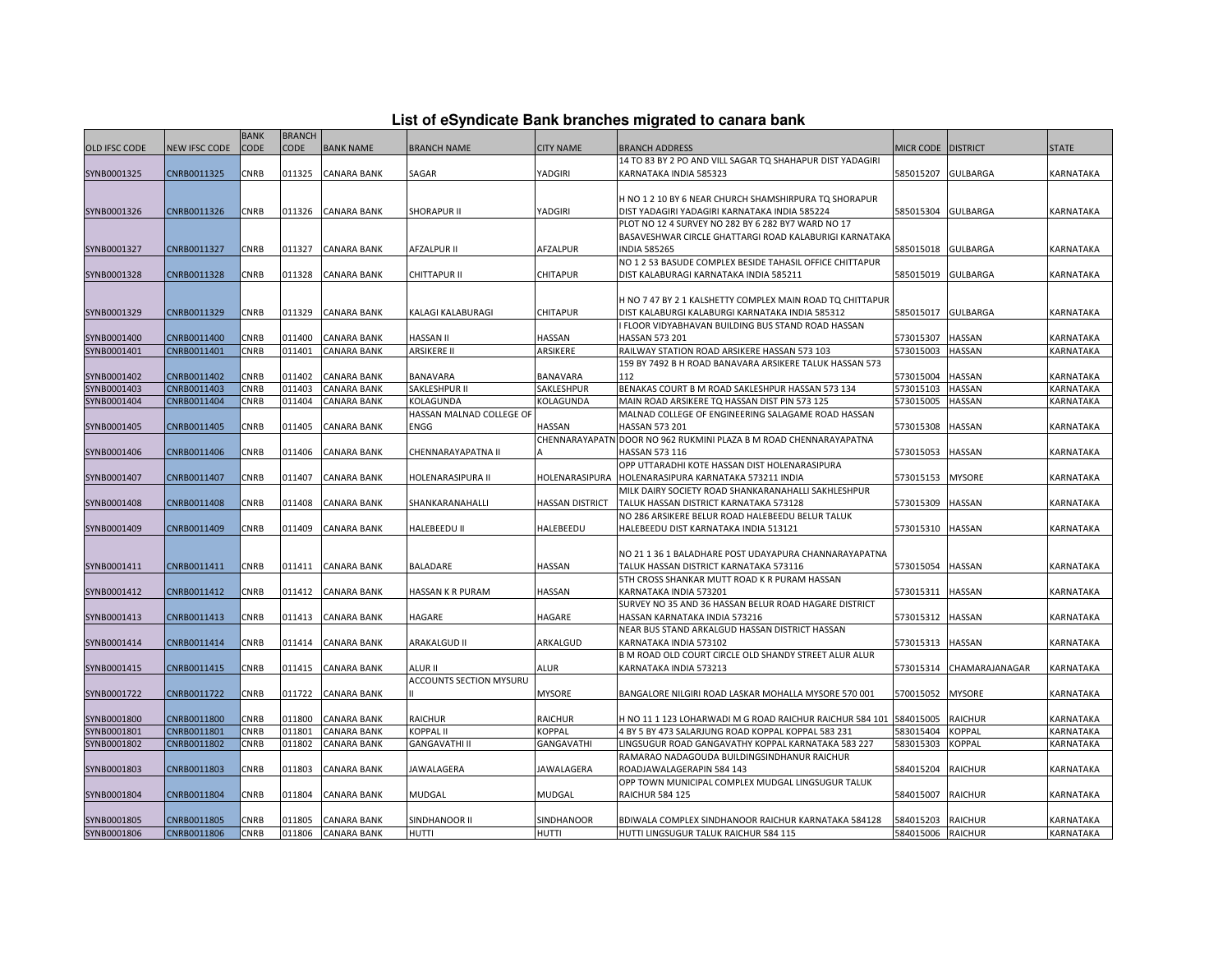|               |                      |                     |                              |                    | - - - - -                           | .                      | $\sim$ $\sim$ $\sim$ $\sim$ $\sim$ $\sim$                                                       |                    |                |              |
|---------------|----------------------|---------------------|------------------------------|--------------------|-------------------------------------|------------------------|-------------------------------------------------------------------------------------------------|--------------------|----------------|--------------|
| OLD IFSC CODE | <b>NEW IFSC CODE</b> | <b>BANK</b><br>CODE | <b>BRANCH</b><br><b>CODE</b> | <b>BANK NAME</b>   | <b>BRANCH NAME</b>                  | <b>CITY NAME</b>       | <b>BRANCH ADDRESS</b>                                                                           | MICR CODE DISTRICT |                | <b>STATE</b> |
|               |                      |                     |                              |                    |                                     |                        | SRINIVAS COMPLEX IST FLOOR MAIN ROAD SRIRAMNAGAR                                                |                    |                |              |
| SYNB0001807   | CNRB0011807          | <b>CNRB</b>         | 011807                       | CANARA BANK        | SRIRAMNAGAR                         | SRIRAMNAGAR            | GANGAVATHI TALUK KOPPAL 584 130                                                                 | 583015304          | <b>KOPPAL</b>  | KARNATAKA    |
|               |                      |                     |                              |                    |                                     |                        | FACTORY ROAD MUNIRABAD R S KOPPAL TALUK KOPPAL DISTRICT                                         |                    |                |              |
| SYNB0001808   | CNRB0011808          | CNRB                | 011808                       | <b>CANARA BANK</b> | MUNIRABAD                           | MUNIRABAD              | KOPPAL 583 234                                                                                  | 583015405          | <b>KOPPAL</b>  | KARNATAKA    |
|               |                      |                     |                              |                    |                                     |                        | GURUKRUPA BUILDING MAIN ROAD NEAR BUS STAND MANVI                                               |                    |                |              |
| SYNB0001809   | CNRB0011809          | CNRB                | 011809                       | CANARA BANK        | <b>MANVI II</b>                     | <b>MANVI</b>           | <b>RAICHUR 584 123</b>                                                                          | 584015008          | <b>RAICHUR</b> | KARNATAKA    |
|               |                      |                     |                              |                    |                                     |                        | DNO DCB 4828 GPK NO 10378 SANGHA COMPLEX AMBEDKAR                                               |                    |                |              |
| SYNB0001810   | CNRB0011810          | CNRB                | 011810                       | CANARA BANK        | KUKANOOR                            | <b>KUKANOOR</b>        | CIRCLE KOPPAL YELABURGA RD KUKANOOR KOPPAL 583232                                               | 583015406          | <b>KOPPAL</b>  | KARNATAKA    |
|               |                      |                     |                              |                    |                                     |                        |                                                                                                 |                    |                |              |
| SYNB0001811   | CNRB0011811          | <b>CNRB</b>         | 011811                       | <b>CANARA BANK</b> | KUSTAGI II                          | <b>KUSTAGI</b>         | KANDAKOOR BUILDING DALAL BAZAR KUSTAGI KOPPAL 584 121                                           | 583015407          | <b>KOPPAL</b>  | KARNATAKA    |
|               |                      |                     |                              |                    |                                     |                        | BETAGERISAJJAN COMPOUNDTIGERI ROADBETAGERIDIST                                                  |                    |                |              |
| SYNB0001812   | CNRB0011812          | <b>CNRB</b>         | 011812                       | <b>CANARA BANK</b> | BETAGERI                            | <b>UPPINBETAGERI</b>   | KOPPALSTATE KARNATAKAPIN 583 231                                                                | 583015408          | <b>KOPPAL</b>  | KARNATAKA    |
|               |                      |                     |                              |                    |                                     |                        | MAIN SHOPPING COMPLEX RTPS COLONY SHAKTINAGAR POST                                              |                    |                |              |
| SYNB0001813   | CNRB0011813          | <b>CNRB</b>         | 011813                       | CANARA BANK        | <b>DEOSGUR</b>                      | <b>DEOSGUR</b>         | DEOSGUR RAICHUR 584 170                                                                         | 584015009          | <b>RAICHUR</b> | KARNATAKA    |
|               |                      |                     |                              |                    |                                     |                        | OPP MANDAL PANCHAYAT OFFICESHIRURVIA KINNALTQ                                                   |                    |                |              |
| SYNB0001814   | CNRB0011814          | CNRB                | 011814                       | CANARA BANK        | SHIRUR RAICHUR DISTT                | <b>SHIRUR</b>          | YELBURGAPIN 583 230                                                                             | 583015409          | <b>COPPAL</b>  | KARNATAKA    |
|               |                      |                     |                              |                    | RAICHUR SSRG WOMENS                 |                        |                                                                                                 |                    |                |              |
| SYNB0001816   | CNRB0011816          | <b>CNRB</b>         | 011816                       | <b>CANARA BANK</b> | COLLEGE                             | <b>RAICHUR</b>         | STATION ROAD RAICHUR RAICHUR 584 101                                                            | 584015010          | <b>RAICHUR</b> | KARNATAKA    |
|               |                      |                     |                              |                    | RAICHUR KARNATAKA KHADI             |                        | SEVA SANGHA BRANCH THIMMAPUR ROAD THIMMAPURPET                                                  |                    |                |              |
| SYNB0001817   | CNRB0011817          | CNRB                | 011817                       | CANARA BANK        | GS SAN                              | <b>RAICHUR</b>         | <b>RAICHUR 584103</b>                                                                           | 584015011          | <b>RAICHUR</b> | KARNATAKA    |
|               |                      |                     |                              |                    |                                     |                        | CHIKKA JANTHAKAL VILLAGE GANGAVATHI TALUK KOPPAL DIST PIN                                       |                    |                |              |
| SYNB0001818   | CNRB0011818          | <b>CNRB</b>         | 011818                       | <b>CANARA BANK</b> | CHIKKA JANTKAL                      | CHIKKA JANTHAKA 583227 |                                                                                                 | 583015305          | KOPPAL         | KARNATAKA    |
| SYNB0001819   | CNRB0011819          | CNRB                | 011819                       | <b>CANARA BANK</b> | DINNI                               | <b>DINNI</b>           | DINNI VILLAGE RAICHUR TALUK RAICHUR DIST PIN 584203                                             | 584015012          | <b>RAICHUR</b> | KARNATAKA    |
|               |                      |                     |                              |                    |                                     |                        | HOSA BANDIHARLAPUR POST KOPPAL TALUK KOPPAL DISTRICT                                            |                    |                |              |
| SYNB0001820   | CNRB0011820          | CNRB                | 011820                       | CANARA BANK        | <b>BANDI HARLAPUR</b>               | <b>KOPPAL</b>          | HOSA BANDIHARLAPUR 583234                                                                       | 583015410          | <b>KOPPAL</b>  | KARNATAKA    |
|               |                      |                     |                              |                    |                                     |                        | HANUMANTHAPPA K BLDG MAIN ROAD AMDIHAL POST                                                     |                    |                |              |
| SYNB0001821   | CNRB0011821          | CNRB                | 011821                       | CANARA BANK        | AMDIHAL                             | LINGASUGUR             | INGASUGUR TQ RAICHUR DT AMDIHAL 584125                                                          | 584015014          | <b>RAICHUR</b> | KARNATAKA    |
| SYNB0001822   | CNRB0011822          | CNRB                | 011822                       | CANARA BANK        | HOSAHALLI                           | <b>HOSAHALLI</b>       | HIGHWAY ROAD KOPPAL TALUK KOPPAL DISTRICT 583234                                                | 583015412          | <b>KOPPAL</b>  | KARNATAKA    |
|               |                      |                     |                              |                    |                                     |                        | NO 2 2 86 MAIN ROADKARATAGI GANGAVATHY TALUK KOPPAL                                             |                    |                |              |
|               | CNRB0011823          | CNRB                | 011823                       | <b>CANARA BANK</b> | KARATAGI II                         |                        | DIST KARATGI 583229                                                                             | 583015411          | <b>BELLARY</b> | KARNATAKA    |
| SYNB0001823   |                      |                     |                              |                    |                                     | <b>KARATGI</b>         | H NO 1 11 38 212 BEHIND BASAVESHWAR HOSPITAL                                                    |                    |                |              |
|               |                      |                     |                              |                    | RAICHUR BASAVESHWAR                 |                        | BASAVESHWAR COLONY LINGASUGUR ROAD RAICHUR KARNATAKA                                            |                    |                |              |
| SYNB0001824   | CNRB0011824          | <b>CNRB</b>         | 011824                       | <b>CANARA BANK</b> | COLONY                              | <b>RAICHUR</b>         | <b>INDIA 584101</b>                                                                             | 584015015          | <b>RAICHUR</b> | KARNATAKA    |
|               |                      |                     |                              |                    |                                     |                        |                                                                                                 |                    |                |              |
| SYNB0001825   | CNRB0011825          | CNRB                | 011825                       | <b>CANARA BANK</b> | DEODURG DEVADURG                    | <b>RAICHUR</b>         | M G ROAD M G ROAD LOHARWADI RAICHUR KARNATAKA 584101                                            | 584015016          | <b>RAICHUR</b> | KARNATAKA    |
|               |                      |                     |                              |                    |                                     |                        | C O SUPER FILLING STATION KUDAN AUTO NAGAR MAIN ROAD                                            |                    |                |              |
|               | CNRB0011826          | <b>CNRB</b>         | 011826                       | CANARA BANK        | MASKI II                            | MASKI                  | MASKI KARNATAKA INDIA 584111                                                                    | 584015205          | <b>RAICHUR</b> | KARNATAKA    |
| SYNB0001826   |                      |                     |                              |                    |                                     |                        | H NO 3 2 191 3 2 121 SHIVA SANIKIRNA 1ST FLOOR JULAI NAGAR                                      |                    |                |              |
| SYNB0001827   | CNRB0011827          | CNRB                | 011827                       | CANARA BANK        | GANGAVATHI JULYIEE NAGAR GANGAVATHI |                        | GANGAVATHI KARNATAKA INDIA 583227                                                               | 583015307          | <b>KOPPAL</b>  | KARNATAKA    |
|               |                      |                     |                              |                    |                                     |                        | VSSN BANK BUILDING NEAR BUS STAND ANWARI GRAM                                                   |                    |                |              |
|               |                      |                     |                              |                    |                                     |                        | PANCHAYAT ANWARI VILL LINGASUGUR TALUK DIST RAICHUR                                             |                    |                |              |
| SYNB0001829   | CNRB0011829          | <b>CNRB</b>         | 011829                       | CANARA BANK        | ANWARI                              | <b>LINGSUGUR</b>       | KARNATAKA 584120                                                                                | 584015017          | <b>RAICHUR</b> | KARNATAKA    |
|               |                      |                     |                              |                    | SHIVAMOGGA GANDHI BAZAR             |                        |                                                                                                 |                    |                |              |
|               |                      |                     |                              |                    |                                     |                        |                                                                                                 |                    |                |              |
| SYNB0001900   | CNRB0011900          | <b>CNRB</b>         | 011900                       | <b>CANARA BANK</b> | MAIN<br>SHIVAMOGGA AMEER AHMED      | SHIMOGA                | GANDHI BAZAR SHIMOGA SHIMOGA 577 201<br>K S NARAYANA SETTY BUILDING B H ROAD AMEER AHMED CIRCLE | 577015220          | SHIMOGA        | KARNATAKA    |
|               |                      |                     | 011901                       |                    | <b>CIRCLE</b>                       |                        |                                                                                                 |                    |                |              |
| SYNB0001901   | CNRB0011901          | CNRB                |                              | CANARA BANK        |                                     | SHIMOGA                | SHIMOGA SHIMOGA 577 201                                                                         | 577015224          | <b>SHIMOGA</b> | KARNATAKA    |
|               |                      |                     |                              |                    |                                     |                        | SRI MALKOD VAMAN AND GOVINDA PAI BUILDING 1ST FLOOR S P                                         |                    |                |              |
| SYNB0001903   | CNRB0011903          | CNRB                | 011903                       | CANARA BANK        | SAGAR II                            | SAGAR                  | M ROAD SAGAR SHIMOGA 577 401                                                                    | 577015404          | <b>SHIMOGA</b> | KARNATAKA    |
|               |                      |                     |                              |                    |                                     |                        | SHUBHODAYA NEAR PRAKASH TRADERS MAIN ROAD CROSS SORAB                                           |                    |                |              |
| SYNB0001904   | CNRB0011904          | <b>CNRB</b>         | 011904                       | CANARA BANK        | SORAB II                            | SORAB                  | SHIMOGA 577 429                                                                                 | 577015405          | <b>SHIMOGA</b> | KARNATAKA    |
|               |                      |                     |                              |                    |                                     |                        | 1ST FLOOR DURGA BHAVAN BUILDING BHADRAVATHI SHIMOGA                                             |                    |                |              |
| SYNB0001905   | CNRB0011905          | <b>CNRB</b>         | 011905                       | <b>CANARA BANK</b> | BHADRAVATHI II                      | BHADRAVATHI            | 577301                                                                                          | 577015221 SHIMOGA  |                | KARNATAKA    |
| SYNB0001906   | CNRB0011906          | <b>CNRB</b>         | 011906                       | <b>CANARA BANK</b> | NAGAR                               | NAGAR                  | NAGARHOSANAGAR TALUKPIN 577 425                                                                 | 577015223 SHIMOGA  |                | KARNATAKA    |

## **List of eSyndicate Bank branches migrated to canara bank**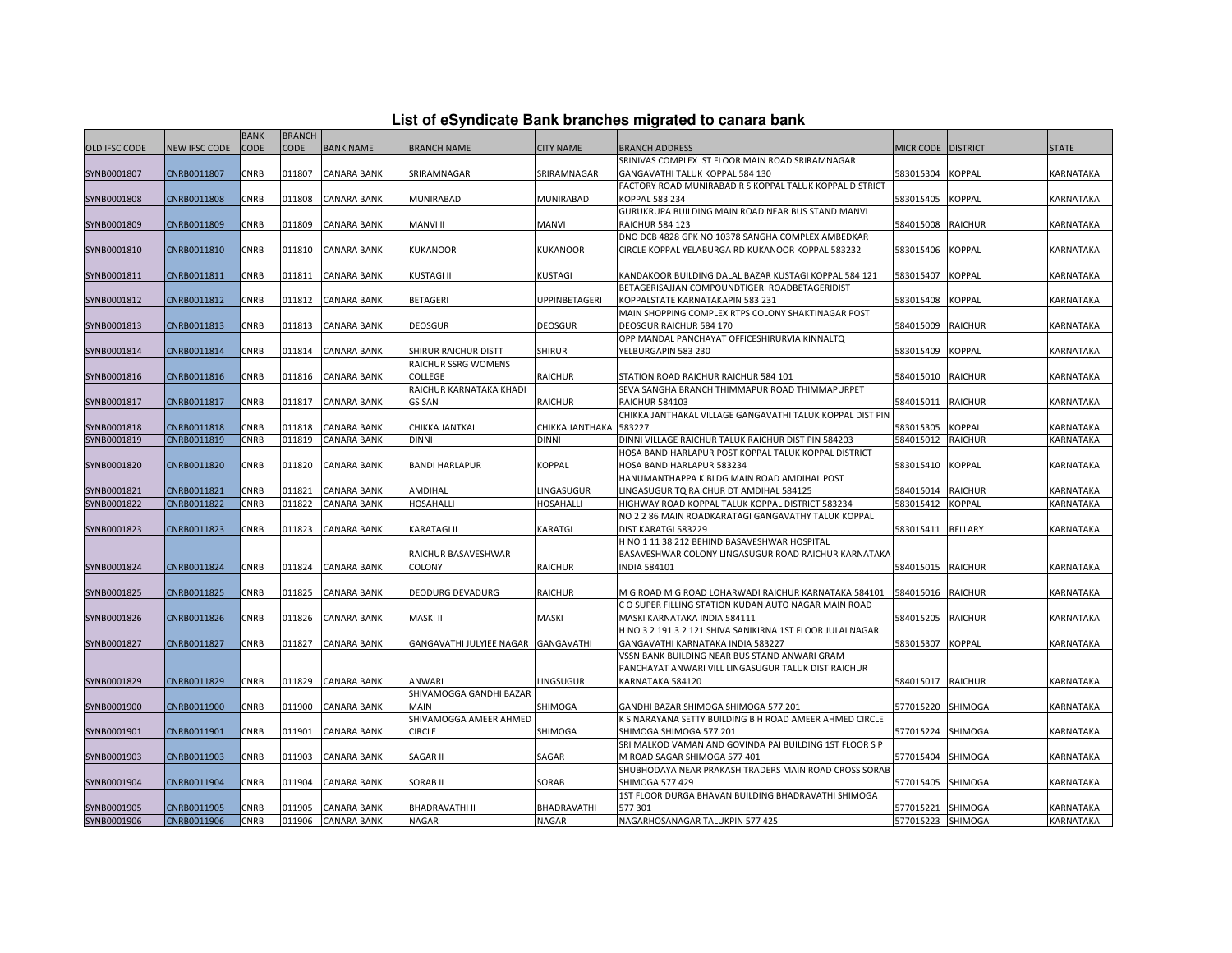| List of eSyndicate Bank branches migrated to canara bank |  |  |  |  |  |  |  |
|----------------------------------------------------------|--|--|--|--|--|--|--|
|----------------------------------------------------------|--|--|--|--|--|--|--|

|               |               |                     |                       |                    |                              |                  | List of eSyndicate Bank branches migrated to canara bank           |                    |                      |               |
|---------------|---------------|---------------------|-----------------------|--------------------|------------------------------|------------------|--------------------------------------------------------------------|--------------------|----------------------|---------------|
| OLD IFSC CODE | NEW IFSC CODE | <b>BANK</b><br>CODE | <b>BRANCH</b><br>CODE | <b>BANK NAME</b>   | <b>BRANCH NAME</b>           | <b>CITY NAME</b> | <b>BRANCH ADDRESS</b>                                              | MICR CODE DISTRICT |                      | <b>STATE</b>  |
|               |               |                     |                       |                    |                              |                  | M N PICKLE INDUSTRIES BULDING NEAR BUS STAND I FLOOR S S           |                    |                      |               |
| SYNB0001907   | CNRB0011907   | CNRB                | 011907                | CANARA BANK        | SHIRALKOPPA II               | SHIRALKOPPA      | ROAD SHIRALKOPPA SHIMOGA 577 428                                   | 577015153 SHIMOGA  |                      | KARNATAKA     |
| SYNB0001908   | CNRB0011908   | CNRB                | 011908                | CANARA BANK        | THIRTHAHALLI II              | THIRTHAHALLI     | CAR STREET THIRTHAHALLI SHIMOGA 577 432                            | 577015454          | SHIMOGA              | KARNATAKA     |
|               |               |                     |                       |                    |                              |                  | NANDAGOKULA BUILDINGMAIN ROADAGUMBE THIRTHAHALLI                   |                    |                      |               |
| SYNB0001909   | CNRB0011909   | CNRB                | 011909                | CANARA BANK        | AGUMBE                       | AGUMBE           | TALUKPIN 577 411                                                   | 577015453 SHIMOGA  |                      | KARNATAKA     |
|               |               |                     |                       |                    |                              |                  |                                                                    |                    |                      |               |
| SYNB0001910   | CNRB0011910   | CNRB                | 011910                | CANARA BANK        | KUMSI                        | KUMSI            | PADMAVATHI NILAYA BH ROAD KUMSI SHIMOGA DIST PIN 577 423 577015222 |                    | <b>SHIMOGA</b>       | KARNATAKA     |
|               |               |                     |                       |                    |                              |                  | SREE VIJAYALAKSHMI SOUDHA CAR STREET                               |                    |                      |               |
| SYNB0001912   | CNRB0011912   | CNRB                | 011912                | <b>CANARA BANK</b> | DEVARAHALLI                  | DEVARAHALLI      | DEVARAHALLIDAVANGERE 577 215                                       |                    | 577015015 DAVANGERE  | KARNATAKA     |
| SYNB0001913   | CNRB0011913   | CNRB                | 011913                | <b>CANARA BANK</b> | TUMARI                       | <b>TUMARI</b>    | BRAHMANAKEPPIGE ROADTUMARISAGAR TALUKPIN 577 401                   | 577015406 SHIMOGA  |                      | KARNATAKA     |
|               |               |                     |                       |                    |                              |                  | 43 1 RAJARAJESHWARI BLDG R M ROAD PARK EXTENSION                   |                    |                      |               |
| SYNB0001915   | CNRB0011915   | CNRB                | 011915                | <b>CANARA BANK</b> | SHIVAMOGGA DURGIGUDI         | SHIMOGA          | DURGIGUDI KARNATAKA 577 201                                        | 577015225 SHIMOGA  |                      | KARNATAKA     |
|               |               |                     |                       |                    |                              |                  | MIDDLE SCHOOL ROAD SHIKARIPURA SHIMOGA KARNATAKA                   |                    |                      |               |
| SYNB0001916   | CNRB0011916   | CNRB                | 011916                | <b>CANARA BANK</b> | SHIKARIPUR II                | SHIKARIPUR       | 577427                                                             | 577015154 SHIMOGA  |                      | KARNATAKA     |
|               |               |                     |                       |                    |                              |                  | BANGALORE HONNAVAR ROAD VIDYANAGAR SHIMOGA SHIMOGA                 |                    |                      |               |
| SYNB0001917   | CNRB0011917   | CNRB                | 011917                | CANARA BANK        | SHIVAMOGGA VIDYANAGAR II     | SHIMOGA          | 577 203                                                            | 577015226          | <b>SHIMOGA</b>       | KARNATAKA     |
|               |               |                     |                       |                    |                              |                  | SATYANARAYAN BLDG B H ROAD SHIMOGA TQ SHIMOGA DIST                 |                    |                      |               |
| SYNB0001919   | CNRB0011919   | CNRB                | 011919                | <b>CANARA BANK</b> | CHORADI                      | CHORADI          | CHORADI 577423                                                     | 577015227          | <b>SHIMOGA</b>       | KARNATAKA     |
|               |               |                     |                       |                    |                              |                  | UMBLE BAILU ROAD HIRIYUR POST BHADRAVATI TQ SHIMOGA DIST           |                    |                      |               |
| SYNB0001920   | CNRB0011920   | CNRB                | 011920                | <b>CANARA BANK</b> | <b>HIRIYUR</b>               | HIRIYUR          | <b>HIRIYUR 577302</b>                                              | 577015229          | <b>SHIMOGA</b>       | KARNATAKA     |
|               |               |                     |                       |                    |                              |                  | AT POST BHADRA COLONY BHADRAVATI TQ SHIMOGA DIST                   |                    |                      |               |
| SYNB0001921   | CNRB0011921   | CNRB                | 011921                | CANARA BANK        | VEERAPURA                    | VEERAPUR         | VEERAPUR 577303                                                    | 577015228 SHIMOGA  |                      | KARNATAKA     |
|               |               |                     |                       |                    | SHIVAMOGGA VINOBANAGAR       |                  | NANDITA AVENUE 1ST FLOOR NEAR POLICE CHOWK 100FT ROAD              |                    |                      |               |
| SYNB0001922   | CNRB0011922   | CNRB                | 011922                | CANARA BANK        |                              | SHIMOGA          | VINOBA NAGAR SHIMOGA 577204                                        | 577015230 SHIMOGA  |                      | KARNATAKA     |
|               |               |                     |                       |                    |                              |                  |                                                                    |                    |                      |               |
|               |               |                     |                       |                    |                              |                  | OLD TOWN BHADRAVATHI SHIMOGA DIST BHADRAVATHI                      |                    |                      |               |
| SYNB0001923   | CNRB0011923   | CNRB                | 011923                | CANARA BANK        | BHADRAVATHI OLD TOWN         | BHADRAVATHI      | KARNATAKA 577301 INDIA                                             | 577015231          | <b>SHIMOGA</b>       | KARNATAKA     |
|               |               |                     |                       |                    |                              |                  | NO 171 BY A 192 BY 170 BY 1A THIRTHAHALLI TALUK SHIMOGA            |                    |                      |               |
| SYNB0001924   | CNRB0011924   | CNRB                | 011924                | <b>CANARA BANK</b> | <b>KONANDUR II</b>           | KONANDUR         | DIST KONANDUR KARNATAKA 577442 INDIA                               | 577015455 SHIMOGA  |                      | KARNATAKA     |
|               |               |                     |                       |                    |                              |                  | ARATOLALU G P BHADRAVATHI TALUK SHIMOGA DIST KAIMARA               |                    |                      |               |
| SYNB0001925   | CNRB0011925   | CNRB                | 011925                | <b>CANARA BANK</b> | KAIMARA CIRCLE               | KAIMARA CIRCLE   | CIRCLE KARNATAKA 577243 INDIA                                      | 577015232          | SHIMOGA              | KARNATAKA     |
|               |               |                     |                       |                    |                              |                  |                                                                    |                    |                      |               |
|               |               |                     |                       |                    | SHIVAMOGGA SIDDESWARA        |                  | C BY O P RAGHU KUMAR KALMUTT COMPLEX HOLEHONNUR MAIN               |                    |                      |               |
| SYNB0001927   | CNRB0011927   | CNRB                | 011927                | CANARA BANK        | <b>NAGAR</b>                 | SHIMOGA          | ROAD WARD NO 12 SIDDESHWAR NAGAR SHIMOGA 577203                    | 577015233          | <b>SHIMOGA</b>       | KARNATAKA     |
|               |               |                     |                       |                    |                              |                  | MIG 9A KHB COLONY 1ST PHASE GOPALA SHIVAMOGGA                      |                    |                      |               |
| SYNB0001928   | CNRB0011928   | CNRB                | 011928                | <b>CANARA BANK</b> | SHIVAMOGGA TUNGA NAGAR       | <b>SHIMOGA</b>   | SHIVAMOGGA KARNATAKA INDIA 577201                                  | 577015234 SHIMOGA  |                      | KARNATAKA     |
|               |               |                     |                       |                    |                              |                  | SRI MANJUNATH ARCADE K S S I D C INDUSTRIAL AREA B H ROAD          |                    |                      |               |
| SYNB0001933   | CNRB0011933   | CNRB                | 011933                | <b>CANARA BANK</b> | SAGAR GANDHINAGAR            | SAGAR            | GANDHI NAGAR SAGAR 577401                                          | 577015407          | <b>SHIMOGA</b>       | KARNATAKA     |
| SYNB0002412   | CNRB0012412   | <b>CNRB</b>         | 012412                | <b>CANARA BANK</b> | DELHI LPS GHEVRA             | DELHI            | PLOT NO 141 GHEVRA MAIN NARELA ROAD DELHI                          | 110015596          | DELHI                | DELHI         |
|               |               |                     |                       |                    | KRISHI ANUSANDHAN            |                  |                                                                    |                    |                      |               |
| SYNB0002413   | CNRB0012413   | CNRB                | 012413                | <b>CANARA BANK</b> | <b>BHAWAN DELHI</b>          | DELHI            | PUSA CAMPUS DELHI                                                  | 110015500          | DELHI                | DELHI         |
| SYNB0002416   | CNRB0012416   | <b>CNRB</b>         | 012416                | <b>CANARA BANK</b> | DELHI SAROJINI HOUSE         | DELHI            | SAROJINI HOUSE 6 BHAGWAN DASS ROAD DELHI                           | 110015418          | <b>DELHI</b>         | DELHI         |
|               |               |                     |                       |                    | <b>CBSE ROUSE AVENUE NEW</b> |                  |                                                                    |                    |                      |               |
| SYNB0002417   | CNRB0012417   | CNRB                | 012417                | CANARA BANK        | DELHI                        | DELHI            | ROUSE AVENUE CBSE DELHI                                            | 110015478          | <b>DELHI</b>         | DELHI         |
| SYNB0002418   | CNRB0012418   | CNRB                | 012418                | CANARA BANK        | LADY IRWIN COLLEGE DELHI     | DELHI            | EC LADY IRWIN COLLEGE SUKNDRA ROAD NEW DELHI                       | 110015449 DELHI    |                      | DELHI         |
|               |               |                     |                       |                    | MANIPAL TAPMI TA PAI         |                  |                                                                    |                    |                      |               |
| SYNB0002420   | CNRB0012420   | CNRB                | 012420                | <b>CANARA BANK</b> | MANAGEMENT INSTITUTE         | MANIPAL          | 80 BADAGABETTU MANIPAL HIREBETTU ROAD MANIPAL 576104               | 576015085          | <b>UDIPI</b>         | KARNATAKA     |
|               |               |                     |                       |                    |                              |                  | NEW COLLECTORATE COMPOUND HATHRAS MAHAMAYA NAGAR                   |                    |                      | UTTAR         |
| SYNB0002421   | CNRB0012421   | CNRB                | 012421                | CANARA BANK        | HATHRAS COLLECTORATE         | HATHRAS          | UTTAR PRASAD                                                       | 204015014 HATHRAS  |                      | PRADESH       |
|               |               |                     |                       |                    | THIRUVANANTHAPURAM           |                  | KARIKKAKOM SREE CHAMUNDI TEMPLE TRUST CMPLEX                       |                    |                      |               |
| SYNB0002426   | CNRB0012426   | CNRB                | 012426                | CANARA BANK        | KARIKKAKOM                   | KARIKKAKOM       | KARIKKAKOM BEACH P O TRIVANDRUM 695 007                            |                    | 695015916 TRIVANDRUM | KERALA        |
|               |               |                     |                       |                    |                              |                  | INDIAN INSTITUTE OF TECHNOLOGY SAMANTPURI KHURDA DIST              |                    |                      |               |
|               |               |                     |                       |                    |                              |                  |                                                                    |                    |                      |               |
| SYNB0002428   | CNRB0012428   | CNRB                | 012428                | <b>CANARA BANK</b> | BHUBANESHWAR IIT             | SAMANTPURI       | BHUBANESWAR 751013                                                 | 751015038          | <b>KHURDA</b>        | <b>ODISHA</b> |
|               |               |                     |                       |                    |                              |                  | BIMS CAMPUS DR B R AMBEDKAR ROAD BELGAUM KARNATAKA                 |                    |                      |               |
| SYNB0002431   | CNRB0012431   | <b>CNRB</b>         | 012431                | <b>CANARA BANK</b> | <b>BELAGAVI BIMS</b>         | BELGAUM          | 590 001                                                            | 590015042 BELGAUM  |                      | KARNATAKA     |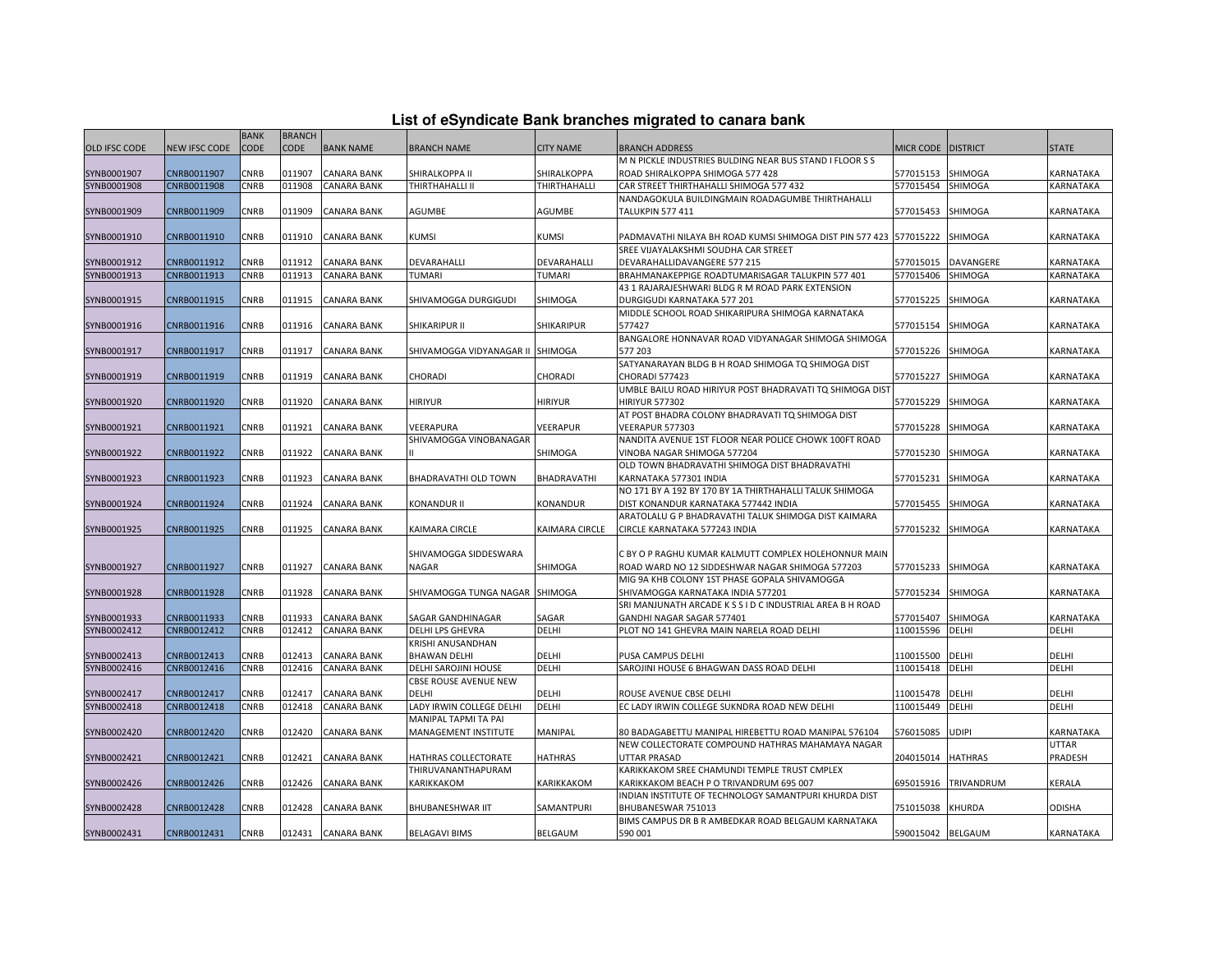| List of eSyndicate Bank branches migrated to canara bank |  |  |  |  |  |  |  |
|----------------------------------------------------------|--|--|--|--|--|--|--|
|----------------------------------------------------------|--|--|--|--|--|--|--|

|                      |               |             |               |                    |                                         |                  | List of eSyndicate Bank branches migrated to canara bank   |                      |                       |              |
|----------------------|---------------|-------------|---------------|--------------------|-----------------------------------------|------------------|------------------------------------------------------------|----------------------|-----------------------|--------------|
|                      |               | <b>BANK</b> | <b>BRANCH</b> |                    |                                         |                  |                                                            |                      |                       |              |
| <b>OLD IFSC CODE</b> | NEW IFSC CODE | <b>CODE</b> | CODE          | <b>BANK NAME</b>   | <b>BRANCH NAME</b>                      | <b>CITY NAME</b> | BRANCH ADDRESS                                             | MICR CODE   DISTRICT |                       | <b>STATE</b> |
|                      |               |             |               |                    |                                         |                  | CBSE REGIONAL HEAD QERRS SILPAGRAM RD NEAR                 |                      |                       |              |
| SYNB0002432          | CNRB0012432   | CNRB        | 012432        | <b>CANARA BANK</b> | GUWAHATI CBSE PANJABARI                 | PANJABARI        | SHANKARDEVKALAKSHETRA PANJABARI ASSAM 781037               | 781015025            | PANJABARI             | ASSAM        |
|                      |               |             |               |                    | MURADNAGAR ITS CENTRE                   |                  |                                                            |                      |                       |              |
|                      |               |             |               |                    | FOR DENTAL STUDIES                      |                  | ITS CENTRE FOR DENTAL STUDIES AND RESEARCH ASALAT NAGAR    |                      |                       | <b>UTTAR</b> |
| SYNB0002435          | CNRB0012435   | CNRB        | 012435        | <b>CANARA BANK</b> | RESEARCH ITS CDSR III                   | DIST GHAZIABAD   | MURUDNAGAR DIST GHAZIABAD UP 201206                        | 110015629            | <b>DIST GHAZIABAD</b> | PRADESH      |
|                      |               |             |               |                    |                                         |                  |                                                            |                      |                       |              |
| SYNB0002816          | CNRB0012816   | CNRB        | 012816        | <b>CANARA BANK</b> | DELHI ASHOK VIHAR                       | <b>DELHI</b>     | C 33,AGARWAL MODERN BAZAR,LAWRENCE ROAD DELHI 110035       | WAITING              | DELHI                 | DELHI        |
|                      |               |             |               |                    |                                         |                  | IDA HOUSE SECTOR 4 R K PURAM NEW DELHI 1100012 NEW DELHI   |                      |                       |              |
| SYNB0002817          | CNRB0012817   | CNRB        | 012817        | CANARA BANK        | <b>DELHI R K PURAM</b>                  | <b>NEW DELHI</b> | DELHI INDIA                                                | WAITING              | DELHI                 | DELHI        |
|                      |               |             |               |                    | CARD DIVISION UNIT II,                  |                  |                                                            |                      |                       |              |
| SYNB0002915          | CNRB0012915   | CNRB        | 012915        | <b>CANARA BANK</b> | RECONCILIATION WING                     | BANGALORE        | 4TH FLOOR,II CROSS,GANDHINAGAR,BANGALORE PIN 560 009       | WAITING              | BANGALORE             | KARNATAKA    |
|                      |               |             |               |                    | HYDERABAD NIZAMSHAHI                    |                  |                                                            |                      |                       |              |
| SYNB0003000          | CNRB0013000   | CNRB        | 013000        | <b>CANARA BANK</b> | ROAD                                    | <b>HYDERABAD</b> | NIZAM SHAHI RD OPP KARACHI BAKERY HYDERABAD A P 500001     | 500015118            | <b>HYDERABAD</b>      | TELANGANA    |
|                      |               |             |               |                    |                                         |                  | 22 7 267 DEEWAN DEVDI PATHERGATTY HYDERABD ANDHRA          |                      |                       |              |
| SYNB0003002          | CNRB0013002   | CNRB        | 013002        | <b>CANARA BANK</b> | HYDERABAD PATHER GATTY II HYDERABAD     |                  | PRADESH                                                    | 500015119            | <b>HYDERABAD</b>      | TELANGANA    |
|                      |               |             |               |                    |                                         |                  | 1 1 180 BY 17 JHANSI LODGE BLDG RTC CROSS RD CHIKKADAPALLI |                      |                       |              |
| SYNB0003003          | CNRB0013003   | CNRB        | 013003        | <b>CANARA BANK</b> | HYDERABAD CHIKKADAPALLI                 | <b>HYDERABAD</b> | AP 500 020                                                 | 500015106            | <b>HYDERABAD</b>      | TELANGANA    |
|                      |               |             |               |                    |                                         |                  |                                                            |                      |                       |              |
| SYNB0003004          | CNRB0013004   | CNRB        | 013004        | <b>CANARA BANK</b> | HYDERABAD BASHEER BAGH II HYDERABAD     |                  | D NO 5 9 57BY 1 BASHEER BAGH AP 500 029                    | 500015104            | <b>HYDERABAD</b>      | TELANGANA    |
|                      |               |             |               |                    |                                         |                  |                                                            |                      |                       |              |
| SYNB0003006          | CNRB0013006   | CNRB        | 013006        | <b>CANARA BANK</b> | HYDERABAD BANJARA HILLS II HYDERABAD    |                  | 8 2 577 ROAD NO 7 BANJARA HILLS AP 500 034                 | 500015103            | <b>HYDERABAD</b>      | TELANGANA    |
| SYNB0003007          | CNRB0013007   | CNRB        | 013007        | <b>CANARA BANK</b> | HYDERABAD MEHDIPATNAM                   | HYDERABAD        | 10 3 3A MEHDIPATNAMANDHRA PRADESH 500028                   | 500015114            | <b>HYDERABAD</b>      | TELANGANA    |
|                      |               |             |               |                    |                                         |                  | 63 666 LUMBINI TOWERS OPPOSITE NIMS PUNJAGUTTA AP          |                      |                       |              |
| SYNB0003008          | CNRB0013008   | CNRB        | 013008        | <b>CANARA BANK</b> | HYDERABAD SOMAJI GUDA II                | <b>HYDERABAD</b> | 500082                                                     | 500015126            | <b>HYDERABAD</b>      | TELANGANA    |
|                      |               |             |               |                    |                                         |                  | 9133 BY 6 LANGAR HOUSE GOLCONDA HYDERABAD ANDHRA           |                      |                       |              |
| SYNB0003009          | CNRB0013009   | CNRB        | 013009        | <b>CANARA BANK</b> | HYDERABAD GOLCONDA                      | HYDERABAD        | PRADESH                                                    | 500015107            | <b>HYDERABAD</b>      | TELANGANA    |
| SYNB0003010          | CNRB0013010   | CNRB        | 013010        | <b>CANARA BANK</b> | HYDERABAD ASHOKNAGAR                    | HYDERABAD        | 1 1 300 B MAIN RD ASHOK NAGAR HYDEARABAD 500020            | 500015101            | <b>HYDERABAD</b>      | TELANGANA    |
|                      |               |             |               |                    |                                         |                  | 20 4 194 BY 7NEW ROAD SHAH ALI BANDA HYDERABAD             |                      |                       |              |
| SYNB0003011          | CNRB0013011   | CNRB        | 013011        | <b>CANARA BANK</b> | HYDERABAD SITARAMBAGH                   | HYDERABAD        | ANDHANDHRAPRADESH                                          | 500015125            | <b>HYDERABAD</b>      | TELANGANA    |
|                      |               |             |               |                    |                                         |                  | DOOR NO 15 9 414 TO 407 MAHARANI JHANSI ROAD AFZALGUNZ     |                      |                       |              |
| SYNB0003012          | CNRB0013012   | CNRB        | 013012        | <b>CANARA BANK</b> | HYDERABAD AFZALGUNJ                     | HYDERABAD        | HYDERABAD ANDHRAPRADESH                                    | 500015098            | <b>HYDERABAD</b>      | TELANGANA    |
|                      |               |             |               |                    | HYDERABAD NEW                           |                  | D NO 2 2 1130 BY 2 YELLISETTY HOUSE NEW NALLAKUNTA AP      |                      |                       |              |
| SYNB0003013          | CNRB0013013   | CNRB        | 013013        | <b>CANARA BANK</b> | NALLAKUNTA                              | <b>HYDERABAD</b> | 500044                                                     | 500015117            | <b>HYDERABAD</b>      | TELANGANA    |
|                      |               |             |               |                    |                                         |                  | 3 4 1 VLR COMPLEX IST FLOOR KACHEGUDA STATION ROAD AP      |                      |                       |              |
| SYNB0003014          | CNRB0013014   | CNRB        | 013014        | <b>CANARA BANK</b> | HYDERABAD LINGAMPALLY                   | HYDERABAD        | 500027                                                     | 500015111            | <b>HYDERABAD</b>      | TELANGANA    |
| SYNB0003015          | CNRB0013015   | CNRB        | 013015        | <b>CANARA BANK</b> | HYDERABAD KHAIRATABAD                   | HYDERABAD        | 62 953A RAJBHAVAN ROAD KHAIRATABAD AP 500004               | 500015110            | HYDERABAD             | TELANGANA    |
|                      |               |             |               |                    | HYDERABAD KACHEGUDA RLY                 |                  | JAHNAVI COMPLEX BESIDES KUMAR TALKIES KACHIGUDA            |                      |                       |              |
| SYNB0003017          | CNRB0013017   | <b>CNRB</b> | 013017        | <b>CANARA BANK</b> | <b>STN</b>                              | HYDERABAD        | HYDERABAD ANDHRA PRADESH                                   | 500015109            | <b>HYDERABAD</b>      | TELANGANA    |
|                      |               |             |               |                    |                                         |                  |                                                            |                      |                       |              |
|                      |               |             |               |                    | SPECIALISED MID CORPORATE               |                  |                                                            |                      |                       |              |
|                      |               |             |               |                    | <b>BRANCH SECUNDERABAD R P</b>          |                  |                                                            |                      |                       |              |
| SYNB0003018          | CNRB0013018   | CNRB        | 013018        | <b>CANARA BANK</b> | <b>ROAD MAIN</b>                        | SECUNDERABAD     | 8 1 384 385 AND 468 RASHTRAPATHI ROADAP 500003             |                      | 500015121 HYDERABAD   | TELANGANA    |
|                      |               |             |               |                    | SECUNDERABAD SAROJINI                   |                  | 9 1 83 BY 84 FIRST FLOOR AMARCHAND SHARMA COMPLEX          |                      |                       |              |
| SYNB0003019          | CNRB0013019   | CNRB        | 013019        | <b>CANARA BANK</b> | DEVI ROAD II                            | SECUNDERABAD     | ANDHRA PRADESH                                             | 500015122            | <b>HYDERABAD</b>      | TELANGANA    |
| SYNB0003020          | CNRB0013020   | CNRB        | 013020        | <b>CANARA BANK</b> | <b>ALWAL II</b>                         | ALWAL            | MAIN RD ALWAL SECUNDERABAD A P 500010                      | 500015099            | RANGAREDDY            | TELANGANA    |
|                      |               |             |               |                    |                                         |                  | DOOR NO 2 BY 92 MAIN RD VIA CHAITANYA BHARATHI INST        |                      |                       |              |
| SYNB0003021          | CNRB0013021   | CNRB        | 013021        | CANARA BANK        | NARSINGI                                | NARSINGI         | OFTECHNOLOGY NARSINGI AP                                   | 500015131            | RANGAREDDY            | TELANGANA    |
|                      |               |             |               |                    | SECUNDERABAD YAMJAL                     |                  | AIRFORCE STATION YAMJAL HAKIMPET RANGAREDDYGAREDDY         |                      |                       |              |
| SYNB0003022          | CNRB0013022   | <b>CNRB</b> | 013022        | <b>CANARA BANK</b> | <b>HAKIMPET</b>                         | SECUNDERABAD     | <b>ANDHRA PRADESH</b>                                      | 500015127            | <b>HYDERABAD</b>      | TELANGANA    |
|                      |               |             |               |                    |                                         |                  |                                                            |                      |                       |              |
| SYNB0003023          | CNRB0013023   | CNRB        | 013023        | <b>CANARA BANK</b> | SECUNDERABAD SAINIKPURI II SECUNDERABAD |                  | 111 VAYUPURI SAINIKPURIANDHRA PRADESH 500 094              | 500015123            | <b>HYDERABAD</b>      | TELANGANA    |
|                      |               |             |               |                    | HYDERABAD MUKRAMJAHI                    |                  |                                                            |                      |                       |              |
| SYNB0003024          | CNRB0013024   | <b>CNRB</b> |               | 013024 CANARA BANK | <b>ROAD</b>                             | <b>HYDERABAD</b> | 54 413 BY 415 NAMPALLY MUKRAMJAHI RD AP 500 001            |                      | 500015116 HYDERABAD   | TELANGANA    |
|                      |               |             |               |                    |                                         |                  |                                                            |                      |                       |              |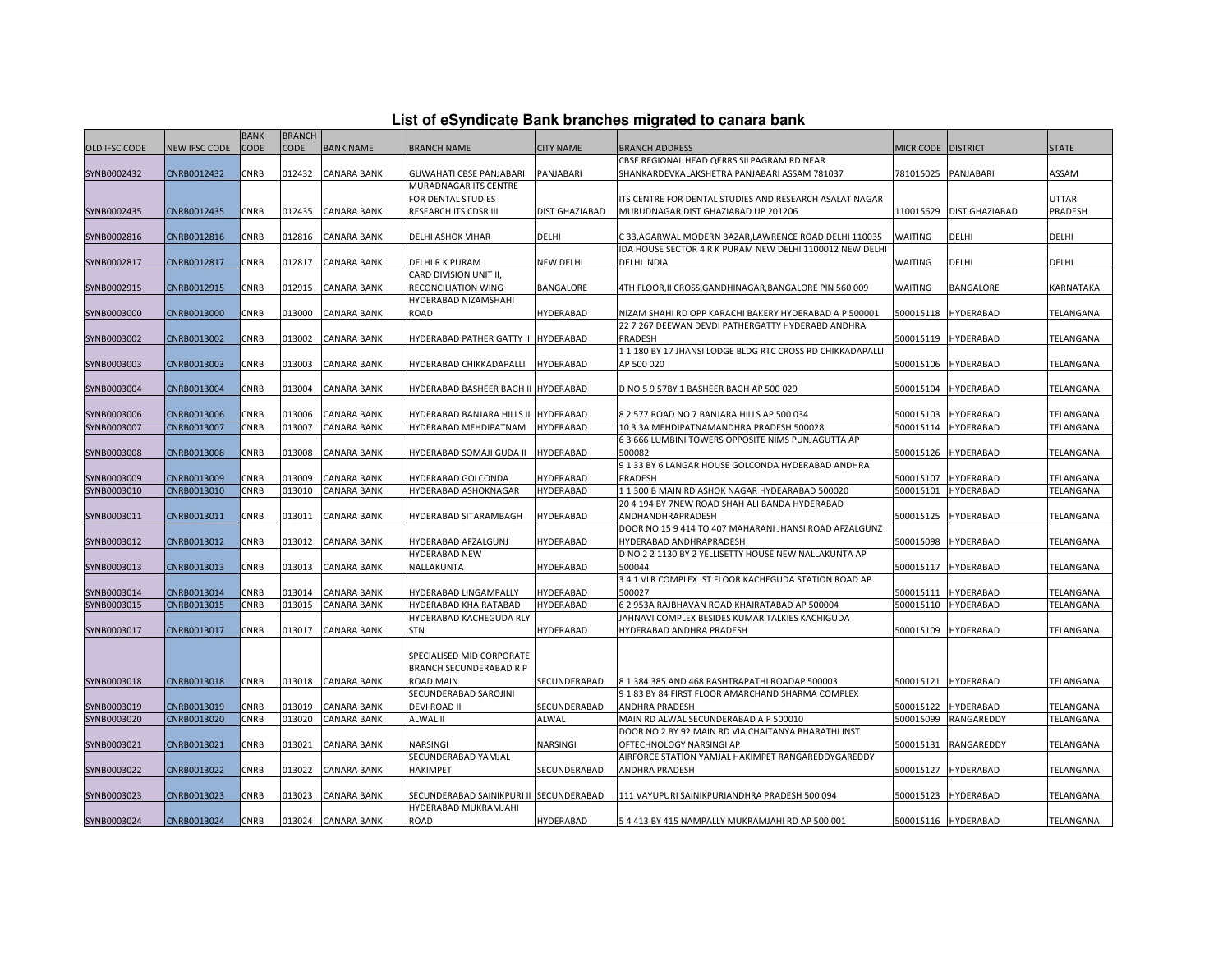| List of eSyndicate Bank branches migrated to canara bank |  |  |  |  |  |  |  |  |  |  |
|----------------------------------------------------------|--|--|--|--|--|--|--|--|--|--|
|----------------------------------------------------------|--|--|--|--|--|--|--|--|--|--|

|               |                      |             |               |                    |                                       |                     | List of eSyndicate Bank branches migrated to canara bank             |                    |                     |              |
|---------------|----------------------|-------------|---------------|--------------------|---------------------------------------|---------------------|----------------------------------------------------------------------|--------------------|---------------------|--------------|
|               |                      | <b>BANK</b> | <b>BRANCH</b> |                    |                                       |                     |                                                                      |                    |                     |              |
| OLD IFSC CODE | <b>NEW IFSC CODE</b> | <b>CODE</b> | <b>CODE</b>   | <b>BANK NAME</b>   | <b>BRANCH NAME</b>                    | <b>CITY NAME</b>    | <b>BRANCH ADDRESS</b>                                                | MICR CODE DISTRICT |                     | <b>STATE</b> |
|               |                      |             |               |                    |                                       |                     | 596 SADAR BAZAR BOLARUM SECUNDERABAD HYDERABAD DIST                  |                    |                     |              |
| SYNB0003025   | CNRB0013025          | CNRB        | 013025        | <b>CANARA BANK</b> | <b>BOLARUM</b>                        | SECUNDERABAD        | PIN 500 010                                                          | 500015105          | HYDERABAD           | TELANGANA    |
|               |                      |             |               |                    | <b>ACCOUNTS SECTION</b>               |                     |                                                                      |                    |                     |              |
| SYNB0003026   | CNRB0013026          | CNRB        | 013026        | <b>CANARA BANK</b> | <b>HYDERABAD II</b>                   | HYDERABAD           | DOOR NO 5 2 1071,IST FLR,NIZAM SHAHI RD,HYDERABAD,AP                 | 500015095          | HYDERABAD           | TELANGANA    |
|               |                      |             |               |                    |                                       |                     | 42 BY 1 MAIN ROAD MOULA ALIHYDERABADRANGAREDDY                       |                    |                     |              |
| SYNB0003028   | CNRB0013028          | CNRB        | 013028        | <b>CANARA BANK</b> | HYDERABAD MOULA ALI                   | HYDERABAD           | ANDHRAPRADESH                                                        | 500015115          | <b>HYDERABAD</b>    | TELANGANA    |
| SYNB0003029   | CNRB0013029          | CNRB        | 013029        | <b>CANARA BANK</b> | HYDERABAD ABID ROAD II                | HYDERABAD           | 5 9 246 BY 1 OPP GRAMMAR SCHOOL ABID RD AP 500 001                   | 500015097          | <b>HYDERABAD</b>    | TELANGANA    |
|               |                      |             |               |                    | SECUNDERABAD JEERA                    |                     |                                                                      |                    |                     |              |
| SYNB0003030   | CNRB0013030          | <b>CNRB</b> | 013030        | <b>CANARA BANK</b> | COMPOUND                              | SECUNDERABAD        | NO 7 JEERA COMPOUND SECUNDERABAD HYDERABAD                           | 500015108          | HYDERABAD           | TELANGANA    |
|               |                      |             |               |                    |                                       |                     |                                                                      |                    |                     |              |
| SYNB0003031   | CNRB0013031          | CNRB        | 013031        | <b>CANARA BANK</b> | HYDERABAD SHAH ALI BANDA HYDERABAD    |                     | 20 4 194 BY 7 NEAR ASHA TALKIES SHAH ALI BANDA AP 500 265            | 500015124          | HYDERABAD           | TELANGANA    |
| SYNB0003032   | CNRB0013032          | CNRB        | 013032        | <b>CANARA BANK</b> | SECUNDERABAD PICKET                   | SECUNDERABAD        | DOOR NO 3 43 164 WELLINGTON ROAD PICKET AP 500 026                   | 500015120          | HYDERABAD           | TELANGANA    |
|               |                      |             |               |                    |                                       |                     | 1ST FLR VARALAXMI COMPLEX M G RD RANIGUNJ                            |                    |                     |              |
| SYNB0003034   | CNRB0013034          | <b>CNRB</b> | 013034        | <b>CANARA BANK</b> | SECUNDERABAD M G ROAD II SECUNDERABAD |                     | SECUNDERABAD500003                                                   | 500015112          | <b>HYDERABAD</b>    | TELANGANA    |
|               |                      |             |               |                    |                                       |                     | 16 10 33 SATYA HOSPITAL MALAKPET HYDERABAD ANDHRA                    |                    |                     |              |
| SYNB0003036   | CNRB0013036          | CNRB        | 013036        | <b>CANARA BANK</b> | HYDERABAD MALAKPET                    | HYDERABAD           | PRADESH                                                              | 500015113          | HYDERABAD           | TELANGANA    |
|               |                      |             |               |                    | <b>FOREIGN DEPARTMENT</b>             |                     | RO 6 3 653 PIONEER HOUSE, OPP ERRA                                   |                    |                     |              |
| SYNB0003037   | CNRB0013037          | CNRB        | 013037        | CANARA BANK        | <b>HYDERABAD II</b>                   | HYDERABAD           | MANZIL, SOMAJIGUDA, HYDERABAD                                        | WAITING            | HYDERABAD           | TELANGANA    |
| SYNB0003039   | CNRB0013039          | CNRB        | 013039        | <b>CANARA BANK</b> | HYDERABAD AMEERPET II                 | HYDERABAD           | 7 1 59 AMEERPET OPP LAL BUNGALOWAP 500 016                           | 500015100          | HYDERABAD           | TELANGANA    |
|               |                      |             |               |                    |                                       |                     |                                                                      |                    |                     |              |
| SYNB0003041   | CNRB0013041          | <b>CNRB</b> | 013041        | <b>CANARA BANK</b> | HYDERABAD BAHADURPUR                  | <b>HYDERABAD</b>    | 19 2 227 BY 4 BY 19 FIRST FLOOR BALRAJ COMPLEX BAHADURPURA 500015102 |                    | HYDERABAD           | TELANGANA    |
|               |                      |             |               |                    |                                       |                     | H N 18 78 BY A CHAITANYAPURI X ROADS HYDERABAD                       |                    |                     |              |
| SYNB0003043   | CNRB0013043          | <b>CNRB</b> | 013043        | <b>CANARA BANK</b> | HYDERABAD CHAITANYAPURI HYDERABAD     |                     | ANDHRAPRADESH                                                        | 500015130          | <b>HYDERABAD</b>    | TELANGANA    |
|               |                      |             |               |                    |                                       |                     | 1 171 BY A SNEHA PURI COLONY BORABANDA HYDERABAD                     |                    |                     |              |
| SYNB0003044   | CNRB0013044          | CNRB        | 013044        | <b>CANARA BANK</b> | HYDERABAD BORABANDA                   | HYDERABAD           | ANDHRA PRADESH                                                       | 500015128          | HYDERABAD           | TELANGANA    |
|               |                      |             |               |                    | HYDERABAD JAISANTHOSH                 |                     | D NO 7 71 BY 4 MAHESHWARI NAGAR STREET NO 8 HABSIGUDA                |                    |                     |              |
| SYNB0003045   | CNRB0013045          | <b>CNRB</b> | 013045        | <b>CANARA BANK</b> | NAGAR COLONY                          | HYDERABAD           | HYDERABADRANGAREDDY                                                  | 500015129          | <b>HYDERABAD</b>    | TELANGANA    |
|               |                      |             |               |                    | SECUNDERABAD RAIL                     |                     | S C RAILWAY HEAD QUARTERSRAIL NILAYAM SECUNDERABAD                   |                    |                     |              |
| SYNB0003046   | CNRB0013046          | CNRB        | 013046        | <b>CANARA BANK</b> | <b>NILAYAM</b>                        | SECUNDERABAD        | ANDHRAPRADESH                                                        | 500015133          | HYDERABAD           | TELANGANA    |
|               |                      |             |               |                    | SECUNDERABAD A F S                    |                     | AIRFORCE STATION BEGUMPET POST BOWENPALLY RANGAREDDY                 |                    |                     |              |
| SYNB0003048   | CNRB0013048          | CNRB        | 013048        | <b>CANARA BANK</b> | <b>BEGUMPET</b>                       | SECUNDERABAD        | ANDHRA PRADESH                                                       | 500015132          | <b>HYDERABAD</b>    | TELANGANA    |
|               |                      |             |               |                    | LARGE CORPORATE BRANCH                |                     | 6 3 666 IST FLR LUMBINI TOWERS PANJAGUTTA SOMAJIGUDA                 |                    |                     |              |
| SYNB0003049   | CNRB0013049          | CNRB        | 013049        | <b>CANARA BANK</b> | HYDERABAD PUNJAGUTTA                  | HYDERABAD           | HYDERABAD 500082                                                     | 500015141          | HYDERABAD           | TELANGANA    |
|               |                      |             |               |                    | <b>HYDERABAD</b>                      |                     |                                                                      |                    |                     |              |
| SYNB0003050   | CNRB0013050          | CNRB        | 013050        | <b>CANARA BANK</b> | RAMAKRISHNAMATH                       | <b>HYDERABAD</b>    | OPP INDIRA PARK DOMALAGUDA HYDERABAD ANDHRAPRADESH                   | 500015139          | HYDERABAD           | TELANGANA    |
|               |                      |             |               |                    | HYDERABAD DEFENCE                     |                     |                                                                      |                    |                     |              |
|               |                      |             |               |                    | PENSION DISBURSEMENT                  |                     |                                                                      |                    |                     |              |
| SYNB0003051   | CNRB0013051          | CNRB        | 013051        | <b>CANARA BANK</b> | OFFICE                                | HYDERABAD           | OFFICE OF DPDO MASAB TANK RD NO 1 BANJARA HILLS A P                  | 500015137          | HYDERABAD           | TELANGANA    |
|               |                      |             |               |                    | SECUNDERABAD ARMY                     |                     | AOC CENTRE NEAR M T PARK TRIMULGHERRY P O SECUNDERABAD               |                    |                     |              |
| SYNB0003052   | CNRB0013052          | <b>CNRB</b> | 013052        | <b>CANARA BANK</b> | ORDNANCE CORPS CENTRE                 | <b>HYDERABAD</b>    | HYDERABAD DIST A P                                                   | 500015096          | <b>HYDERABAD</b>    | TELANGANA    |
|               |                      |             |               |                    |                                       |                     | 8 1 523 BY 261 MAIN RD BRINDAVAN COLONY TOLICHOWKI AP 500            |                    |                     |              |
| SYNB0003054   | CNRB0013054          | CNRB        | 013054        | <b>CANARA BANK</b> | HYDERABAD TOLI CHOWKI II              | HYDERABAD           | 006                                                                  | 500015144          | HYDERABAD           | TELANGANA    |
|               |                      |             |               |                    | HYDERABAD SANJEEVA REDDY              |                     | H NO 1 BY A MCH NO 8 3 191 BY 6 VENGALRAO NAGAR SANJEEVA             |                    |                     |              |
| SYNB0003055   | CNRB0013055          | CNRB        | 013055        | <b>CANARA BANK</b> | <b>NAGAR II</b>                       | HYDERABAD           | REDDY NGR POST AP 500 038                                            | 500015145          | HYDERABAD           | TELANGANA    |
| SYNB0003056   | CNRB0013056          | CNRB        | 013056        | <b>CANARA BANK</b> | HYDERABAD JUBILEE HILLS II            | <b>HYDERABAD</b>    | PLOT NO 66A JOURNALIST COLONY JUBILEE HILLS AP 500 034               | 500015146          | <b>HYDERABAD</b>    | TELANGANA    |
|               |                      |             |               |                    |                                       |                     | ARTILLERY CENTRE IBRAHIMBAGH GOLCONDA MANDAL                         |                    |                     |              |
| SYNB0003057   | CNRB0013057          | CNRB        | 013057        | <b>CANARA BANK</b> | HYDERABAD IBRAHIMBAGH                 | <b>IBRAHIMPATAM</b> | <b>HYDERABAD A P</b>                                                 | 500015136          | RANGAREDDY          | TELANGANA    |
|               |                      |             |               |                    |                                       |                     |                                                                      |                    |                     |              |
|               |                      |             |               |                    |                                       |                     | 19 2 75 BY 76 BAHADURPURA MANDAL BOYS TOWN INDUSTRIAL                |                    |                     |              |
| SYNB0003058   | CNRB0013058          | CNRB        | 013058        | <b>CANARA BANK</b> | HYDERABAD JAHANUMA                    | <b>HYDERABAD</b>    | TRAINING CENTRE JAHANUMA HYDERABAD 500 053                           | 500015134          | <b>HYDERABAD</b>    | TELANGANA    |
|               |                      |             |               |                    | HYDERABAD VASAVI ENGG                 |                     | VASAVI COLLEGE OF ENGINEERING 9 5 81 IBRAHIMBAGH                     |                    |                     |              |
| SYNB0003059   | CNRB0013059          | CNRB        | 013059        | <b>CANARA BANK</b> | COLLEGE                               | HYDERABAD           | HYDERABAD RANGAREDDY 500 031                                         | 500015148          | HYDERABAD           | TELANGANA    |
|               |                      |             |               |                    |                                       |                     | 115 ASIF NAGAR LINES NEAR SAOJINI DEVI HOSPITAL                      |                    |                     |              |
| SYNB0003060   | CNRB0013060          | CNRB        | 013060        | <b>CANARA BANK</b> | HYDERABAD ASIF NAGAR II               | <b>HYDERABAD</b>    | MEHDIPATNAM HYDERABAD 500 028                                        |                    | 500015135 HYDERABAD | TELANGANA    |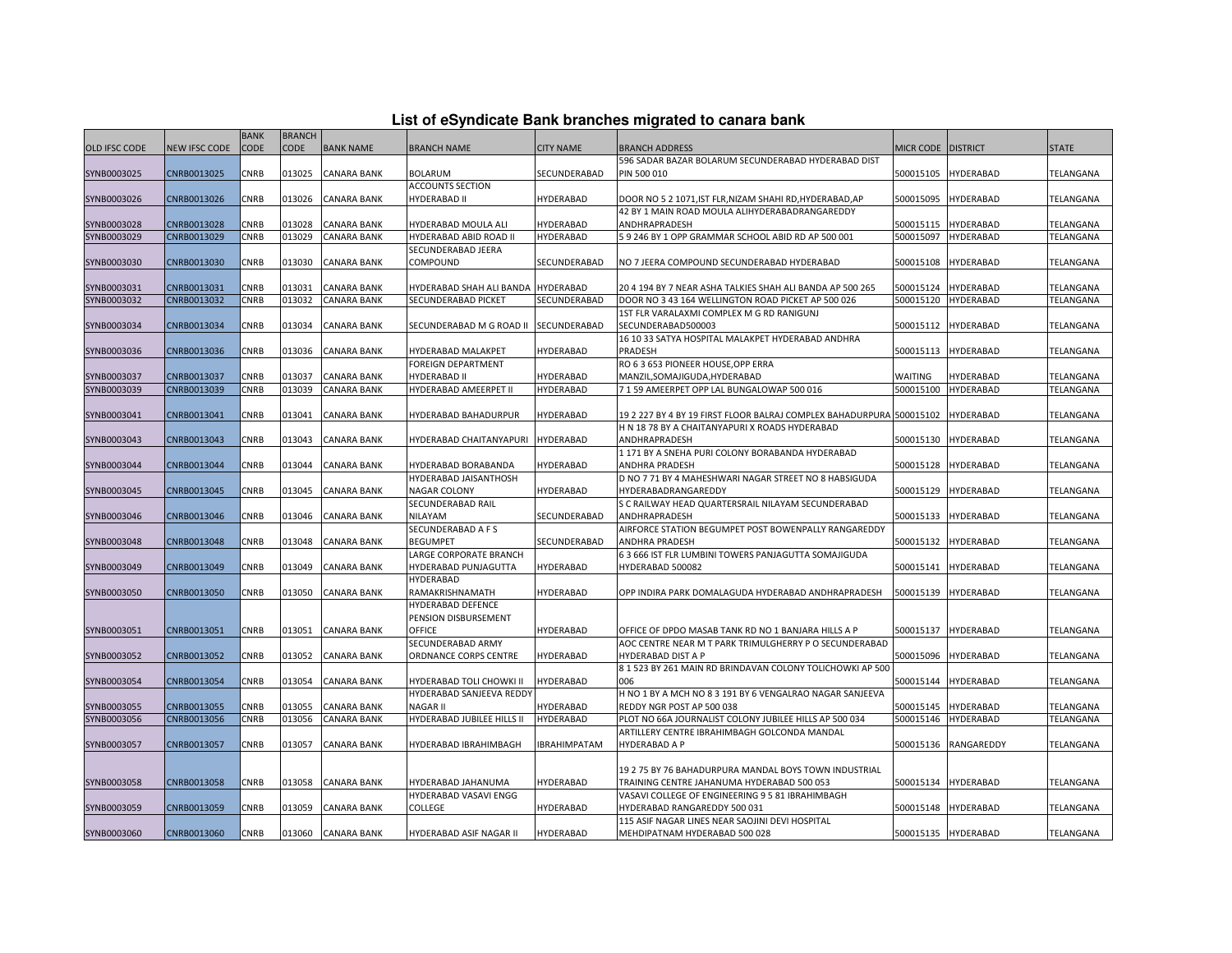| List of eSyndicate Bank branches migrated to canara bank |  |  |
|----------------------------------------------------------|--|--|
|                                                          |  |  |

| <b>CODE</b><br><b>CODE</b><br><b>BANK NAME</b><br><b>OLD IFSC CODE</b><br><b>NEW IFSC CODE</b><br><b>BRANCH NAME</b><br><b>CITY NAME</b><br><b>BRANCH ADDRESS</b><br>MICR CODE   DISTRICT<br><b>STATE</b><br>17 1 197 BY 6 DOBHIGHAT CROSS ROAD I S SADAN<br>CNRB0013061<br><b>CNRB</b><br>013061<br><b>CANARA BANK</b><br>HYDERABAD<br>500015147<br><b>HYDERABAD</b><br>TELANGANA<br>SYNB0003061<br>HYDERABAD I S SADAN<br>SAIDABADHYDERABAD TELENGANA<br>HYDERABAD PEERJADIGUDDA<br>UPPAL PIONEER HOUSE RO<br>915 AND 16 BESIDE UPPAL BUS DEPOT SRIRAMNAGAR COLONY<br>SYNB0003062<br>CNRB0013062<br>CNRB<br>013062<br><b>CANARA BANK</b><br><b>BRANCH</b><br><b>HYDERABAD</b><br>UPPAL HYDERABAD 500 039<br>500015138<br>RANGAREDDY<br>TELANGANA<br>SAINIKPURI COLLEGE OF<br>24 88 49 EAST ANAND BAGH MALKAJGIRI MANDAL MUNICIPALITY<br>CNRB0013063<br>CNRB<br><b>HYDERABAD</b><br>500015150<br>SYNB0003063<br>013063<br><b>CANARA BANK</b><br>DEFENCE MANAGEMENT<br>HYDERABAD TELANGANA 500047<br>RANGAREDDY<br>TELANGANA<br>ASSEST RECOVERY MANAGEMENT BR SHAMSHERGUNJ<br>SPECIALIZED ARM BRANCH<br>CNRB<br><b>CANARA BANK</b><br><b>HYDERABAD II</b><br>HYDERABAD<br><b>HYDERABAD</b><br>SYNB0003065<br>CNRB0013065<br>013065<br>HYDERABAD<br>500015188<br>TELANGANA<br>SARDAR PATEL ROAD NEAR SHOPPER STOP BEGUMPET<br>SYNB0003068<br>CNRB0013068<br>CNRB<br>013068<br><b>CANARA BANK</b><br><b>BEGUMPET</b><br>HYDERABAD<br>HYDERABAD 500016<br>500015152<br><b>HYDERABAD</b><br>TELANGANA<br>SPECIALISED SME BRANCH<br>DOOR NO A 30 TS INDUSTRIAL ESTATE SHANKAR TOWERS<br>CNRB<br><b>CANARA BANK</b><br><b>HYDERABAD</b><br>500015154<br><b>HYDERABAD</b><br>SYNB0003069<br>CNRB0013069<br>013069<br>HYDERABAD BALANAGAR<br>BALANAGAR HYDERABAD 500037<br>TELANGANA<br>H NO 4 78 BY 1 KANDUKUR MANDAL RANGAREDDY DIST LEMOOR<br>CNRB<br><b>CANARA BANK</b><br>SYNB0003070<br>CNRB0013070<br>013070<br>LEMUR<br>LEMOOR<br>TS 501359<br>501015009<br>RANGAREDDY<br>TELANGANA<br>GF H NO 3 9 SAI LAKSHMI NILAYAM NIZAMPET HYDERABAD<br>SYNB0003071<br>CNRB0013071<br>CNRB<br>013071<br><b>CANARA BANK</b><br>HYDERABAD NIZAMPET<br>500015161<br>RANGAREDDY<br>HYDERABAD<br>TELENGANA 500090<br>TELANGANA<br>GRD FLR BLK NO 1 SY NO 26 BY A 28A KARMANGHAT JILLELLAGUDA<br>CNRB<br><b>CANARA BANK</b><br>HYDERABAD KARMANGHAT II HYDERABAD<br>500015166<br><b>HYDERABAD</b><br>SYNB0003072<br>CNRB0013072<br>013072<br>SAROORNAGAR HYDERABAD TS 500060<br>TELANGANA<br>PLOT NO 57 SURVEY 201 PHASE I VANASTHALIPURAM<br>HYDERABAD<br>SYNB0003073<br>CNRB0013073<br>CNRB<br>013073<br><b>CANARA BANK</b><br>VANASTHALIPURAM II<br>HYDERABAD<br>RANGAREDDY DISTRICT HYDERABAD TELENGANA 500070<br>500015164<br><b>HYDERABAD</b><br>TELANGANA<br>FIRST FLR PLOT NO 2A SAI TOWERS SHAIKPET SERILINGMPALLI HYD<br>CNRB0013074<br>CNRB<br>013074<br>HYDERABAD<br>RANGAREDDY<br>SYNB0003074<br><b>CANARA BANK</b><br>HYDERABAD SHAIKPET<br>TELENGANA 500008<br>500015162<br>TELANGANA<br>MAIN ROAD TUKKUGUDA MAHESHWARAM MANDAL MANKHAL<br><b>CANARA BANK</b><br>SYNB0003075<br>CNRB0013075<br><b>CNRB</b><br>013075<br>MANKHAL<br>MANKHAL<br>RANGAREDDY 501 359<br>501015005<br>RANGAREDDY<br>TELANGANA<br>RACHLOOR KANDUKUR MANDAL VIA MANKHAL RANGAREDDY 509<br>SYNB0003076<br>CNRB0013076<br>CNRB<br>013076<br><b>CANARA BANK</b><br><b>RACHLOOR</b><br><b>RACHLOOR</b><br>359<br>501015007<br>RANGAREDDY<br>TELANGANA<br>SYNB0003077<br>CNRB0013077<br><b>CNRB</b><br>013077<br><b>CANARA BANK</b><br><b>NEDUNOOR</b><br><b>NEDUNOOR</b><br>NEDUNOORKANDUKUR MANDALPIN 509 359<br>501015012<br>RANGAREDDY<br>TELANGANA<br>509015005<br>SYNB0003079<br>CNRB0013079<br>CNRB<br>013079<br><b>CANARA BANK</b><br>NARKHODA<br>NARKHODA<br>NARKHODAVIA SHAMSHABADSHAMSHABAD MANDALPIN 509 218<br>RANGAREDDY<br>TELANGANA<br>DOOR NO 5130VIA SANGHI NAGARHAYATHNAGAR MANDALPIN<br>SYNB0003080<br>CNRB0013080<br>CNRB<br>013080<br><b>CANARA BANK</b><br>KOHEDA<br>KOHEDA<br>501 511<br>501015004<br>RANGAREDDY<br>TELANGANA<br>HYDERABAD MADHTSUR HI<br>CNRB0013081<br><b>CNRB</b><br><b>CANARA BANK</b><br><b>TECH CITY</b><br>HYDERABAD<br>500015142<br><b>HYDERABAD</b><br>SYNB0003081<br>013081<br>PLOT NO 21 GUTTALA BEGUMPET MADHTSUR TS 500033<br>TELANGANA<br>SYNB0003082<br>CNRB0013082<br>013082<br><b>CANARA BANK</b><br>HYDERABAD KUKATPALLY<br>HYDERABAD<br><b>HYDERABAD</b><br>TELANGANA<br>CNRB<br>221 MIG 1ST FLOOR KPHB COLONY KUKATPALLY TS 500072<br>500015143<br>BHASKAR RAO INSTITUTE OF ENGI AND TECH AMDTSUR CROSS<br>SYNB0003083<br>CNRB0013083<br>CNRB<br>013083<br><b>CANARA BANK</b><br>MOINABAD JBIT<br><b>MOINABAD</b><br>ROADS MOINABAD RANGAREDDY 500 075<br>500015149<br>RANGAREDDY<br>TELANGANA<br>13 92 NEAR POLICE STATION NH 7 MAIN ROAD MEDCHAL<br>CNRB0013084<br>CNRB<br>SYNB0003084<br>013084<br><b>CANARA BANK</b><br>MEDCHAL II<br><b>MEDCHAL</b><br>RANGAREDDY 501 401<br>501015006<br>RANGAREDDY<br>TELANGANA<br>SERILINGAMPALLY<br>D N 2 105 BY 5 BY C BY 204 PL NO 9 UNI TRD<br>CNRB<br><b>CANARA BANK</b><br>CHANDANGAR<br>SYNB0003085<br>CNRB0013085<br>013085<br>CHANDANAGAR<br>CHAMBERSGANGARDMBUS STOP CHANDANAGAR 500050<br>500015151<br>RANGAREDDY<br>TELANGANA<br>SRI TIRUMALAS SUBHAS FIRST FLOOR KTHAGUDA X ROADS<br>SYNB0003086<br>CNRB0013086<br>CNRB<br><b>CANARA BANK</b><br>HYDERABAD<br>SERILINGAMPALLY MANDAL HYDERABAD 500084<br>500015157<br><b>HYDERABAD</b><br>TELANGANA<br>013086<br>KOTHAGUDA WHITEFIELD<br>HYDERABAD LAL BAHADUR<br>GROUND FLOOR SIRINAGAR CHITRA LAYOUT NTR NAGAR L B<br>CNRB0013087<br>CNRB<br>013087<br><b>CANARA BANK</b><br>HYDERABAD<br>500015153<br><b>HYDERABAD</b><br>SYNB0003087<br><b>NAGAR</b><br>NAGAR PO HYDERABAD 500074<br>TELANGANA<br>D N 2 S N 6 PEERADIGUDA GHATKESAR MANDAL RANGA EDDY DIST<br>CNRB<br><b>GHATKESAR</b><br>500 039<br>500015156<br>RANGAREDDY<br>SYNB0003088<br>CNRB0013088<br>013088<br><b>CANARA BANK</b><br>PEERJADIGUDA<br>TELANGANA<br>139 SRIKANTH REDDY ESTATES BESIDE DHOLARI DHANI KOMPALLE<br>CNRB0013089<br>CNRB<br><b>CANARA BANK</b><br><b>KOMPALLE II</b><br><b>KOMPALLE</b><br>500014<br>500015155<br>NALGONDA<br>TELANGANA<br>SYNB0003089<br>013089<br>H NO 1 1 SY NO 177 PLOT NO 196 MANIKONDA VILLAGE M<br>CNRB0013090<br>CNRB<br>SYNB0003090<br>013090<br><b>CANARA BANK</b><br>PUPPALGUDA<br>PUPPALAGUDA<br>RAJENDRA NAGAR RANGAREDDY DT PUPPALAGUDA<br>500015158<br>RANGAREDDY<br>TELANGANA<br>PLOT NO 20 AND 21 SAI RAM COLONY RAJENDRA NAGAR MANDAL<br><b>CNRB</b><br>013091 CANARA BANK<br>MANIKONDA<br>500015159 RANGAREDDY<br>SYNB0003091<br>CNRB0013091<br>MANIKONDA II<br>MANIKONDA<br>TELANGANA |  | <b>BANK</b> | <b>BRANCH</b> |  |  |  |  |
|----------------------------------------------------------------------------------------------------------------------------------------------------------------------------------------------------------------------------------------------------------------------------------------------------------------------------------------------------------------------------------------------------------------------------------------------------------------------------------------------------------------------------------------------------------------------------------------------------------------------------------------------------------------------------------------------------------------------------------------------------------------------------------------------------------------------------------------------------------------------------------------------------------------------------------------------------------------------------------------------------------------------------------------------------------------------------------------------------------------------------------------------------------------------------------------------------------------------------------------------------------------------------------------------------------------------------------------------------------------------------------------------------------------------------------------------------------------------------------------------------------------------------------------------------------------------------------------------------------------------------------------------------------------------------------------------------------------------------------------------------------------------------------------------------------------------------------------------------------------------------------------------------------------------------------------------------------------------------------------------------------------------------------------------------------------------------------------------------------------------------------------------------------------------------------------------------------------------------------------------------------------------------------------------------------------------------------------------------------------------------------------------------------------------------------------------------------------------------------------------------------------------------------------------------------------------------------------------------------------------------------------------------------------------------------------------------------------------------------------------------------------------------------------------------------------------------------------------------------------------------------------------------------------------------------------------------------------------------------------------------------------------------------------------------------------------------------------------------------------------------------------------------------------------------------------------------------------------------------------------------------------------------------------------------------------------------------------------------------------------------------------------------------------------------------------------------------------------------------------------------------------------------------------------------------------------------------------------------------------------------------------------------------------------------------------------------------------------------------------------------------------------------------------------------------------------------------------------------------------------------------------------------------------------------------------------------------------------------------------------------------------------------------------------------------------------------------------------------------------------------------------------------------------------------------------------------------------------------------------------------------------------------------------------------------------------------------------------------------------------------------------------------------------------------------------------------------------------------------------------------------------------------------------------------------------------------------------------------------------------------------------------------------------------------------------------------------------------------------------------------------------------------------------------------------------------------------------------------------------------------------------------------------------------------------------------------------------------------------------------------------------------------------------------------------------------------------------------------------------------------------------------------------------------------------------------------------------------------------------------------------------------------------------------------------------------------------------------------------------------------------------------------------------------------------------------------------------------------------------------------------------------------------------------------------------------------------------------------------------------------------------------------------------------------------------------------------------------------------------------------------------------------------------------------------------------------------------------------------------------------------------------------------------------------------------------------------------------------------------------------------------------------------------------------------------------------------------------------------------------------------------------------------------------------------------------------------------------------------------------------------------------------------------------------------------------------------------------------------------------------------------------------------------------------------------------------------------------------------------------------------------------------------------------------------------------------------------------------------------------------------------------------|--|-------------|---------------|--|--|--|--|
|                                                                                                                                                                                                                                                                                                                                                                                                                                                                                                                                                                                                                                                                                                                                                                                                                                                                                                                                                                                                                                                                                                                                                                                                                                                                                                                                                                                                                                                                                                                                                                                                                                                                                                                                                                                                                                                                                                                                                                                                                                                                                                                                                                                                                                                                                                                                                                                                                                                                                                                                                                                                                                                                                                                                                                                                                                                                                                                                                                                                                                                                                                                                                                                                                                                                                                                                                                                                                                                                                                                                                                                                                                                                                                                                                                                                                                                                                                                                                                                                                                                                                                                                                                                                                                                                                                                                                                                                                                                                                                                                                                                                                                                                                                                                                                                                                                                                                                                                                                                                                                                                                                                                                                                                                                                                                                                                                                                                                                                                                                                                                                                                                                                                                                                                                                                                                                                                                                                                                                                                                                                                                                                                                                                                                                                                                                                                                                                                                                                                                                                                                                                                                                                    |  |             |               |  |  |  |  |
|                                                                                                                                                                                                                                                                                                                                                                                                                                                                                                                                                                                                                                                                                                                                                                                                                                                                                                                                                                                                                                                                                                                                                                                                                                                                                                                                                                                                                                                                                                                                                                                                                                                                                                                                                                                                                                                                                                                                                                                                                                                                                                                                                                                                                                                                                                                                                                                                                                                                                                                                                                                                                                                                                                                                                                                                                                                                                                                                                                                                                                                                                                                                                                                                                                                                                                                                                                                                                                                                                                                                                                                                                                                                                                                                                                                                                                                                                                                                                                                                                                                                                                                                                                                                                                                                                                                                                                                                                                                                                                                                                                                                                                                                                                                                                                                                                                                                                                                                                                                                                                                                                                                                                                                                                                                                                                                                                                                                                                                                                                                                                                                                                                                                                                                                                                                                                                                                                                                                                                                                                                                                                                                                                                                                                                                                                                                                                                                                                                                                                                                                                                                                                                                    |  |             |               |  |  |  |  |
|                                                                                                                                                                                                                                                                                                                                                                                                                                                                                                                                                                                                                                                                                                                                                                                                                                                                                                                                                                                                                                                                                                                                                                                                                                                                                                                                                                                                                                                                                                                                                                                                                                                                                                                                                                                                                                                                                                                                                                                                                                                                                                                                                                                                                                                                                                                                                                                                                                                                                                                                                                                                                                                                                                                                                                                                                                                                                                                                                                                                                                                                                                                                                                                                                                                                                                                                                                                                                                                                                                                                                                                                                                                                                                                                                                                                                                                                                                                                                                                                                                                                                                                                                                                                                                                                                                                                                                                                                                                                                                                                                                                                                                                                                                                                                                                                                                                                                                                                                                                                                                                                                                                                                                                                                                                                                                                                                                                                                                                                                                                                                                                                                                                                                                                                                                                                                                                                                                                                                                                                                                                                                                                                                                                                                                                                                                                                                                                                                                                                                                                                                                                                                                                    |  |             |               |  |  |  |  |
|                                                                                                                                                                                                                                                                                                                                                                                                                                                                                                                                                                                                                                                                                                                                                                                                                                                                                                                                                                                                                                                                                                                                                                                                                                                                                                                                                                                                                                                                                                                                                                                                                                                                                                                                                                                                                                                                                                                                                                                                                                                                                                                                                                                                                                                                                                                                                                                                                                                                                                                                                                                                                                                                                                                                                                                                                                                                                                                                                                                                                                                                                                                                                                                                                                                                                                                                                                                                                                                                                                                                                                                                                                                                                                                                                                                                                                                                                                                                                                                                                                                                                                                                                                                                                                                                                                                                                                                                                                                                                                                                                                                                                                                                                                                                                                                                                                                                                                                                                                                                                                                                                                                                                                                                                                                                                                                                                                                                                                                                                                                                                                                                                                                                                                                                                                                                                                                                                                                                                                                                                                                                                                                                                                                                                                                                                                                                                                                                                                                                                                                                                                                                                                                    |  |             |               |  |  |  |  |
|                                                                                                                                                                                                                                                                                                                                                                                                                                                                                                                                                                                                                                                                                                                                                                                                                                                                                                                                                                                                                                                                                                                                                                                                                                                                                                                                                                                                                                                                                                                                                                                                                                                                                                                                                                                                                                                                                                                                                                                                                                                                                                                                                                                                                                                                                                                                                                                                                                                                                                                                                                                                                                                                                                                                                                                                                                                                                                                                                                                                                                                                                                                                                                                                                                                                                                                                                                                                                                                                                                                                                                                                                                                                                                                                                                                                                                                                                                                                                                                                                                                                                                                                                                                                                                                                                                                                                                                                                                                                                                                                                                                                                                                                                                                                                                                                                                                                                                                                                                                                                                                                                                                                                                                                                                                                                                                                                                                                                                                                                                                                                                                                                                                                                                                                                                                                                                                                                                                                                                                                                                                                                                                                                                                                                                                                                                                                                                                                                                                                                                                                                                                                                                                    |  |             |               |  |  |  |  |
|                                                                                                                                                                                                                                                                                                                                                                                                                                                                                                                                                                                                                                                                                                                                                                                                                                                                                                                                                                                                                                                                                                                                                                                                                                                                                                                                                                                                                                                                                                                                                                                                                                                                                                                                                                                                                                                                                                                                                                                                                                                                                                                                                                                                                                                                                                                                                                                                                                                                                                                                                                                                                                                                                                                                                                                                                                                                                                                                                                                                                                                                                                                                                                                                                                                                                                                                                                                                                                                                                                                                                                                                                                                                                                                                                                                                                                                                                                                                                                                                                                                                                                                                                                                                                                                                                                                                                                                                                                                                                                                                                                                                                                                                                                                                                                                                                                                                                                                                                                                                                                                                                                                                                                                                                                                                                                                                                                                                                                                                                                                                                                                                                                                                                                                                                                                                                                                                                                                                                                                                                                                                                                                                                                                                                                                                                                                                                                                                                                                                                                                                                                                                                                                    |  |             |               |  |  |  |  |
|                                                                                                                                                                                                                                                                                                                                                                                                                                                                                                                                                                                                                                                                                                                                                                                                                                                                                                                                                                                                                                                                                                                                                                                                                                                                                                                                                                                                                                                                                                                                                                                                                                                                                                                                                                                                                                                                                                                                                                                                                                                                                                                                                                                                                                                                                                                                                                                                                                                                                                                                                                                                                                                                                                                                                                                                                                                                                                                                                                                                                                                                                                                                                                                                                                                                                                                                                                                                                                                                                                                                                                                                                                                                                                                                                                                                                                                                                                                                                                                                                                                                                                                                                                                                                                                                                                                                                                                                                                                                                                                                                                                                                                                                                                                                                                                                                                                                                                                                                                                                                                                                                                                                                                                                                                                                                                                                                                                                                                                                                                                                                                                                                                                                                                                                                                                                                                                                                                                                                                                                                                                                                                                                                                                                                                                                                                                                                                                                                                                                                                                                                                                                                                                    |  |             |               |  |  |  |  |
|                                                                                                                                                                                                                                                                                                                                                                                                                                                                                                                                                                                                                                                                                                                                                                                                                                                                                                                                                                                                                                                                                                                                                                                                                                                                                                                                                                                                                                                                                                                                                                                                                                                                                                                                                                                                                                                                                                                                                                                                                                                                                                                                                                                                                                                                                                                                                                                                                                                                                                                                                                                                                                                                                                                                                                                                                                                                                                                                                                                                                                                                                                                                                                                                                                                                                                                                                                                                                                                                                                                                                                                                                                                                                                                                                                                                                                                                                                                                                                                                                                                                                                                                                                                                                                                                                                                                                                                                                                                                                                                                                                                                                                                                                                                                                                                                                                                                                                                                                                                                                                                                                                                                                                                                                                                                                                                                                                                                                                                                                                                                                                                                                                                                                                                                                                                                                                                                                                                                                                                                                                                                                                                                                                                                                                                                                                                                                                                                                                                                                                                                                                                                                                                    |  |             |               |  |  |  |  |
|                                                                                                                                                                                                                                                                                                                                                                                                                                                                                                                                                                                                                                                                                                                                                                                                                                                                                                                                                                                                                                                                                                                                                                                                                                                                                                                                                                                                                                                                                                                                                                                                                                                                                                                                                                                                                                                                                                                                                                                                                                                                                                                                                                                                                                                                                                                                                                                                                                                                                                                                                                                                                                                                                                                                                                                                                                                                                                                                                                                                                                                                                                                                                                                                                                                                                                                                                                                                                                                                                                                                                                                                                                                                                                                                                                                                                                                                                                                                                                                                                                                                                                                                                                                                                                                                                                                                                                                                                                                                                                                                                                                                                                                                                                                                                                                                                                                                                                                                                                                                                                                                                                                                                                                                                                                                                                                                                                                                                                                                                                                                                                                                                                                                                                                                                                                                                                                                                                                                                                                                                                                                                                                                                                                                                                                                                                                                                                                                                                                                                                                                                                                                                                                    |  |             |               |  |  |  |  |
|                                                                                                                                                                                                                                                                                                                                                                                                                                                                                                                                                                                                                                                                                                                                                                                                                                                                                                                                                                                                                                                                                                                                                                                                                                                                                                                                                                                                                                                                                                                                                                                                                                                                                                                                                                                                                                                                                                                                                                                                                                                                                                                                                                                                                                                                                                                                                                                                                                                                                                                                                                                                                                                                                                                                                                                                                                                                                                                                                                                                                                                                                                                                                                                                                                                                                                                                                                                                                                                                                                                                                                                                                                                                                                                                                                                                                                                                                                                                                                                                                                                                                                                                                                                                                                                                                                                                                                                                                                                                                                                                                                                                                                                                                                                                                                                                                                                                                                                                                                                                                                                                                                                                                                                                                                                                                                                                                                                                                                                                                                                                                                                                                                                                                                                                                                                                                                                                                                                                                                                                                                                                                                                                                                                                                                                                                                                                                                                                                                                                                                                                                                                                                                                    |  |             |               |  |  |  |  |
|                                                                                                                                                                                                                                                                                                                                                                                                                                                                                                                                                                                                                                                                                                                                                                                                                                                                                                                                                                                                                                                                                                                                                                                                                                                                                                                                                                                                                                                                                                                                                                                                                                                                                                                                                                                                                                                                                                                                                                                                                                                                                                                                                                                                                                                                                                                                                                                                                                                                                                                                                                                                                                                                                                                                                                                                                                                                                                                                                                                                                                                                                                                                                                                                                                                                                                                                                                                                                                                                                                                                                                                                                                                                                                                                                                                                                                                                                                                                                                                                                                                                                                                                                                                                                                                                                                                                                                                                                                                                                                                                                                                                                                                                                                                                                                                                                                                                                                                                                                                                                                                                                                                                                                                                                                                                                                                                                                                                                                                                                                                                                                                                                                                                                                                                                                                                                                                                                                                                                                                                                                                                                                                                                                                                                                                                                                                                                                                                                                                                                                                                                                                                                                                    |  |             |               |  |  |  |  |
|                                                                                                                                                                                                                                                                                                                                                                                                                                                                                                                                                                                                                                                                                                                                                                                                                                                                                                                                                                                                                                                                                                                                                                                                                                                                                                                                                                                                                                                                                                                                                                                                                                                                                                                                                                                                                                                                                                                                                                                                                                                                                                                                                                                                                                                                                                                                                                                                                                                                                                                                                                                                                                                                                                                                                                                                                                                                                                                                                                                                                                                                                                                                                                                                                                                                                                                                                                                                                                                                                                                                                                                                                                                                                                                                                                                                                                                                                                                                                                                                                                                                                                                                                                                                                                                                                                                                                                                                                                                                                                                                                                                                                                                                                                                                                                                                                                                                                                                                                                                                                                                                                                                                                                                                                                                                                                                                                                                                                                                                                                                                                                                                                                                                                                                                                                                                                                                                                                                                                                                                                                                                                                                                                                                                                                                                                                                                                                                                                                                                                                                                                                                                                                                    |  |             |               |  |  |  |  |
|                                                                                                                                                                                                                                                                                                                                                                                                                                                                                                                                                                                                                                                                                                                                                                                                                                                                                                                                                                                                                                                                                                                                                                                                                                                                                                                                                                                                                                                                                                                                                                                                                                                                                                                                                                                                                                                                                                                                                                                                                                                                                                                                                                                                                                                                                                                                                                                                                                                                                                                                                                                                                                                                                                                                                                                                                                                                                                                                                                                                                                                                                                                                                                                                                                                                                                                                                                                                                                                                                                                                                                                                                                                                                                                                                                                                                                                                                                                                                                                                                                                                                                                                                                                                                                                                                                                                                                                                                                                                                                                                                                                                                                                                                                                                                                                                                                                                                                                                                                                                                                                                                                                                                                                                                                                                                                                                                                                                                                                                                                                                                                                                                                                                                                                                                                                                                                                                                                                                                                                                                                                                                                                                                                                                                                                                                                                                                                                                                                                                                                                                                                                                                                                    |  |             |               |  |  |  |  |
|                                                                                                                                                                                                                                                                                                                                                                                                                                                                                                                                                                                                                                                                                                                                                                                                                                                                                                                                                                                                                                                                                                                                                                                                                                                                                                                                                                                                                                                                                                                                                                                                                                                                                                                                                                                                                                                                                                                                                                                                                                                                                                                                                                                                                                                                                                                                                                                                                                                                                                                                                                                                                                                                                                                                                                                                                                                                                                                                                                                                                                                                                                                                                                                                                                                                                                                                                                                                                                                                                                                                                                                                                                                                                                                                                                                                                                                                                                                                                                                                                                                                                                                                                                                                                                                                                                                                                                                                                                                                                                                                                                                                                                                                                                                                                                                                                                                                                                                                                                                                                                                                                                                                                                                                                                                                                                                                                                                                                                                                                                                                                                                                                                                                                                                                                                                                                                                                                                                                                                                                                                                                                                                                                                                                                                                                                                                                                                                                                                                                                                                                                                                                                                                    |  |             |               |  |  |  |  |
|                                                                                                                                                                                                                                                                                                                                                                                                                                                                                                                                                                                                                                                                                                                                                                                                                                                                                                                                                                                                                                                                                                                                                                                                                                                                                                                                                                                                                                                                                                                                                                                                                                                                                                                                                                                                                                                                                                                                                                                                                                                                                                                                                                                                                                                                                                                                                                                                                                                                                                                                                                                                                                                                                                                                                                                                                                                                                                                                                                                                                                                                                                                                                                                                                                                                                                                                                                                                                                                                                                                                                                                                                                                                                                                                                                                                                                                                                                                                                                                                                                                                                                                                                                                                                                                                                                                                                                                                                                                                                                                                                                                                                                                                                                                                                                                                                                                                                                                                                                                                                                                                                                                                                                                                                                                                                                                                                                                                                                                                                                                                                                                                                                                                                                                                                                                                                                                                                                                                                                                                                                                                                                                                                                                                                                                                                                                                                                                                                                                                                                                                                                                                                                                    |  |             |               |  |  |  |  |
|                                                                                                                                                                                                                                                                                                                                                                                                                                                                                                                                                                                                                                                                                                                                                                                                                                                                                                                                                                                                                                                                                                                                                                                                                                                                                                                                                                                                                                                                                                                                                                                                                                                                                                                                                                                                                                                                                                                                                                                                                                                                                                                                                                                                                                                                                                                                                                                                                                                                                                                                                                                                                                                                                                                                                                                                                                                                                                                                                                                                                                                                                                                                                                                                                                                                                                                                                                                                                                                                                                                                                                                                                                                                                                                                                                                                                                                                                                                                                                                                                                                                                                                                                                                                                                                                                                                                                                                                                                                                                                                                                                                                                                                                                                                                                                                                                                                                                                                                                                                                                                                                                                                                                                                                                                                                                                                                                                                                                                                                                                                                                                                                                                                                                                                                                                                                                                                                                                                                                                                                                                                                                                                                                                                                                                                                                                                                                                                                                                                                                                                                                                                                                                                    |  |             |               |  |  |  |  |
|                                                                                                                                                                                                                                                                                                                                                                                                                                                                                                                                                                                                                                                                                                                                                                                                                                                                                                                                                                                                                                                                                                                                                                                                                                                                                                                                                                                                                                                                                                                                                                                                                                                                                                                                                                                                                                                                                                                                                                                                                                                                                                                                                                                                                                                                                                                                                                                                                                                                                                                                                                                                                                                                                                                                                                                                                                                                                                                                                                                                                                                                                                                                                                                                                                                                                                                                                                                                                                                                                                                                                                                                                                                                                                                                                                                                                                                                                                                                                                                                                                                                                                                                                                                                                                                                                                                                                                                                                                                                                                                                                                                                                                                                                                                                                                                                                                                                                                                                                                                                                                                                                                                                                                                                                                                                                                                                                                                                                                                                                                                                                                                                                                                                                                                                                                                                                                                                                                                                                                                                                                                                                                                                                                                                                                                                                                                                                                                                                                                                                                                                                                                                                                                    |  |             |               |  |  |  |  |
|                                                                                                                                                                                                                                                                                                                                                                                                                                                                                                                                                                                                                                                                                                                                                                                                                                                                                                                                                                                                                                                                                                                                                                                                                                                                                                                                                                                                                                                                                                                                                                                                                                                                                                                                                                                                                                                                                                                                                                                                                                                                                                                                                                                                                                                                                                                                                                                                                                                                                                                                                                                                                                                                                                                                                                                                                                                                                                                                                                                                                                                                                                                                                                                                                                                                                                                                                                                                                                                                                                                                                                                                                                                                                                                                                                                                                                                                                                                                                                                                                                                                                                                                                                                                                                                                                                                                                                                                                                                                                                                                                                                                                                                                                                                                                                                                                                                                                                                                                                                                                                                                                                                                                                                                                                                                                                                                                                                                                                                                                                                                                                                                                                                                                                                                                                                                                                                                                                                                                                                                                                                                                                                                                                                                                                                                                                                                                                                                                                                                                                                                                                                                                                                    |  |             |               |  |  |  |  |
|                                                                                                                                                                                                                                                                                                                                                                                                                                                                                                                                                                                                                                                                                                                                                                                                                                                                                                                                                                                                                                                                                                                                                                                                                                                                                                                                                                                                                                                                                                                                                                                                                                                                                                                                                                                                                                                                                                                                                                                                                                                                                                                                                                                                                                                                                                                                                                                                                                                                                                                                                                                                                                                                                                                                                                                                                                                                                                                                                                                                                                                                                                                                                                                                                                                                                                                                                                                                                                                                                                                                                                                                                                                                                                                                                                                                                                                                                                                                                                                                                                                                                                                                                                                                                                                                                                                                                                                                                                                                                                                                                                                                                                                                                                                                                                                                                                                                                                                                                                                                                                                                                                                                                                                                                                                                                                                                                                                                                                                                                                                                                                                                                                                                                                                                                                                                                                                                                                                                                                                                                                                                                                                                                                                                                                                                                                                                                                                                                                                                                                                                                                                                                                                    |  |             |               |  |  |  |  |
|                                                                                                                                                                                                                                                                                                                                                                                                                                                                                                                                                                                                                                                                                                                                                                                                                                                                                                                                                                                                                                                                                                                                                                                                                                                                                                                                                                                                                                                                                                                                                                                                                                                                                                                                                                                                                                                                                                                                                                                                                                                                                                                                                                                                                                                                                                                                                                                                                                                                                                                                                                                                                                                                                                                                                                                                                                                                                                                                                                                                                                                                                                                                                                                                                                                                                                                                                                                                                                                                                                                                                                                                                                                                                                                                                                                                                                                                                                                                                                                                                                                                                                                                                                                                                                                                                                                                                                                                                                                                                                                                                                                                                                                                                                                                                                                                                                                                                                                                                                                                                                                                                                                                                                                                                                                                                                                                                                                                                                                                                                                                                                                                                                                                                                                                                                                                                                                                                                                                                                                                                                                                                                                                                                                                                                                                                                                                                                                                                                                                                                                                                                                                                                                    |  |             |               |  |  |  |  |
|                                                                                                                                                                                                                                                                                                                                                                                                                                                                                                                                                                                                                                                                                                                                                                                                                                                                                                                                                                                                                                                                                                                                                                                                                                                                                                                                                                                                                                                                                                                                                                                                                                                                                                                                                                                                                                                                                                                                                                                                                                                                                                                                                                                                                                                                                                                                                                                                                                                                                                                                                                                                                                                                                                                                                                                                                                                                                                                                                                                                                                                                                                                                                                                                                                                                                                                                                                                                                                                                                                                                                                                                                                                                                                                                                                                                                                                                                                                                                                                                                                                                                                                                                                                                                                                                                                                                                                                                                                                                                                                                                                                                                                                                                                                                                                                                                                                                                                                                                                                                                                                                                                                                                                                                                                                                                                                                                                                                                                                                                                                                                                                                                                                                                                                                                                                                                                                                                                                                                                                                                                                                                                                                                                                                                                                                                                                                                                                                                                                                                                                                                                                                                                                    |  |             |               |  |  |  |  |
|                                                                                                                                                                                                                                                                                                                                                                                                                                                                                                                                                                                                                                                                                                                                                                                                                                                                                                                                                                                                                                                                                                                                                                                                                                                                                                                                                                                                                                                                                                                                                                                                                                                                                                                                                                                                                                                                                                                                                                                                                                                                                                                                                                                                                                                                                                                                                                                                                                                                                                                                                                                                                                                                                                                                                                                                                                                                                                                                                                                                                                                                                                                                                                                                                                                                                                                                                                                                                                                                                                                                                                                                                                                                                                                                                                                                                                                                                                                                                                                                                                                                                                                                                                                                                                                                                                                                                                                                                                                                                                                                                                                                                                                                                                                                                                                                                                                                                                                                                                                                                                                                                                                                                                                                                                                                                                                                                                                                                                                                                                                                                                                                                                                                                                                                                                                                                                                                                                                                                                                                                                                                                                                                                                                                                                                                                                                                                                                                                                                                                                                                                                                                                                                    |  |             |               |  |  |  |  |
|                                                                                                                                                                                                                                                                                                                                                                                                                                                                                                                                                                                                                                                                                                                                                                                                                                                                                                                                                                                                                                                                                                                                                                                                                                                                                                                                                                                                                                                                                                                                                                                                                                                                                                                                                                                                                                                                                                                                                                                                                                                                                                                                                                                                                                                                                                                                                                                                                                                                                                                                                                                                                                                                                                                                                                                                                                                                                                                                                                                                                                                                                                                                                                                                                                                                                                                                                                                                                                                                                                                                                                                                                                                                                                                                                                                                                                                                                                                                                                                                                                                                                                                                                                                                                                                                                                                                                                                                                                                                                                                                                                                                                                                                                                                                                                                                                                                                                                                                                                                                                                                                                                                                                                                                                                                                                                                                                                                                                                                                                                                                                                                                                                                                                                                                                                                                                                                                                                                                                                                                                                                                                                                                                                                                                                                                                                                                                                                                                                                                                                                                                                                                                                                    |  |             |               |  |  |  |  |
|                                                                                                                                                                                                                                                                                                                                                                                                                                                                                                                                                                                                                                                                                                                                                                                                                                                                                                                                                                                                                                                                                                                                                                                                                                                                                                                                                                                                                                                                                                                                                                                                                                                                                                                                                                                                                                                                                                                                                                                                                                                                                                                                                                                                                                                                                                                                                                                                                                                                                                                                                                                                                                                                                                                                                                                                                                                                                                                                                                                                                                                                                                                                                                                                                                                                                                                                                                                                                                                                                                                                                                                                                                                                                                                                                                                                                                                                                                                                                                                                                                                                                                                                                                                                                                                                                                                                                                                                                                                                                                                                                                                                                                                                                                                                                                                                                                                                                                                                                                                                                                                                                                                                                                                                                                                                                                                                                                                                                                                                                                                                                                                                                                                                                                                                                                                                                                                                                                                                                                                                                                                                                                                                                                                                                                                                                                                                                                                                                                                                                                                                                                                                                                                    |  |             |               |  |  |  |  |
|                                                                                                                                                                                                                                                                                                                                                                                                                                                                                                                                                                                                                                                                                                                                                                                                                                                                                                                                                                                                                                                                                                                                                                                                                                                                                                                                                                                                                                                                                                                                                                                                                                                                                                                                                                                                                                                                                                                                                                                                                                                                                                                                                                                                                                                                                                                                                                                                                                                                                                                                                                                                                                                                                                                                                                                                                                                                                                                                                                                                                                                                                                                                                                                                                                                                                                                                                                                                                                                                                                                                                                                                                                                                                                                                                                                                                                                                                                                                                                                                                                                                                                                                                                                                                                                                                                                                                                                                                                                                                                                                                                                                                                                                                                                                                                                                                                                                                                                                                                                                                                                                                                                                                                                                                                                                                                                                                                                                                                                                                                                                                                                                                                                                                                                                                                                                                                                                                                                                                                                                                                                                                                                                                                                                                                                                                                                                                                                                                                                                                                                                                                                                                                                    |  |             |               |  |  |  |  |
|                                                                                                                                                                                                                                                                                                                                                                                                                                                                                                                                                                                                                                                                                                                                                                                                                                                                                                                                                                                                                                                                                                                                                                                                                                                                                                                                                                                                                                                                                                                                                                                                                                                                                                                                                                                                                                                                                                                                                                                                                                                                                                                                                                                                                                                                                                                                                                                                                                                                                                                                                                                                                                                                                                                                                                                                                                                                                                                                                                                                                                                                                                                                                                                                                                                                                                                                                                                                                                                                                                                                                                                                                                                                                                                                                                                                                                                                                                                                                                                                                                                                                                                                                                                                                                                                                                                                                                                                                                                                                                                                                                                                                                                                                                                                                                                                                                                                                                                                                                                                                                                                                                                                                                                                                                                                                                                                                                                                                                                                                                                                                                                                                                                                                                                                                                                                                                                                                                                                                                                                                                                                                                                                                                                                                                                                                                                                                                                                                                                                                                                                                                                                                                                    |  |             |               |  |  |  |  |
|                                                                                                                                                                                                                                                                                                                                                                                                                                                                                                                                                                                                                                                                                                                                                                                                                                                                                                                                                                                                                                                                                                                                                                                                                                                                                                                                                                                                                                                                                                                                                                                                                                                                                                                                                                                                                                                                                                                                                                                                                                                                                                                                                                                                                                                                                                                                                                                                                                                                                                                                                                                                                                                                                                                                                                                                                                                                                                                                                                                                                                                                                                                                                                                                                                                                                                                                                                                                                                                                                                                                                                                                                                                                                                                                                                                                                                                                                                                                                                                                                                                                                                                                                                                                                                                                                                                                                                                                                                                                                                                                                                                                                                                                                                                                                                                                                                                                                                                                                                                                                                                                                                                                                                                                                                                                                                                                                                                                                                                                                                                                                                                                                                                                                                                                                                                                                                                                                                                                                                                                                                                                                                                                                                                                                                                                                                                                                                                                                                                                                                                                                                                                                                                    |  |             |               |  |  |  |  |
|                                                                                                                                                                                                                                                                                                                                                                                                                                                                                                                                                                                                                                                                                                                                                                                                                                                                                                                                                                                                                                                                                                                                                                                                                                                                                                                                                                                                                                                                                                                                                                                                                                                                                                                                                                                                                                                                                                                                                                                                                                                                                                                                                                                                                                                                                                                                                                                                                                                                                                                                                                                                                                                                                                                                                                                                                                                                                                                                                                                                                                                                                                                                                                                                                                                                                                                                                                                                                                                                                                                                                                                                                                                                                                                                                                                                                                                                                                                                                                                                                                                                                                                                                                                                                                                                                                                                                                                                                                                                                                                                                                                                                                                                                                                                                                                                                                                                                                                                                                                                                                                                                                                                                                                                                                                                                                                                                                                                                                                                                                                                                                                                                                                                                                                                                                                                                                                                                                                                                                                                                                                                                                                                                                                                                                                                                                                                                                                                                                                                                                                                                                                                                                                    |  |             |               |  |  |  |  |
|                                                                                                                                                                                                                                                                                                                                                                                                                                                                                                                                                                                                                                                                                                                                                                                                                                                                                                                                                                                                                                                                                                                                                                                                                                                                                                                                                                                                                                                                                                                                                                                                                                                                                                                                                                                                                                                                                                                                                                                                                                                                                                                                                                                                                                                                                                                                                                                                                                                                                                                                                                                                                                                                                                                                                                                                                                                                                                                                                                                                                                                                                                                                                                                                                                                                                                                                                                                                                                                                                                                                                                                                                                                                                                                                                                                                                                                                                                                                                                                                                                                                                                                                                                                                                                                                                                                                                                                                                                                                                                                                                                                                                                                                                                                                                                                                                                                                                                                                                                                                                                                                                                                                                                                                                                                                                                                                                                                                                                                                                                                                                                                                                                                                                                                                                                                                                                                                                                                                                                                                                                                                                                                                                                                                                                                                                                                                                                                                                                                                                                                                                                                                                                                    |  |             |               |  |  |  |  |
|                                                                                                                                                                                                                                                                                                                                                                                                                                                                                                                                                                                                                                                                                                                                                                                                                                                                                                                                                                                                                                                                                                                                                                                                                                                                                                                                                                                                                                                                                                                                                                                                                                                                                                                                                                                                                                                                                                                                                                                                                                                                                                                                                                                                                                                                                                                                                                                                                                                                                                                                                                                                                                                                                                                                                                                                                                                                                                                                                                                                                                                                                                                                                                                                                                                                                                                                                                                                                                                                                                                                                                                                                                                                                                                                                                                                                                                                                                                                                                                                                                                                                                                                                                                                                                                                                                                                                                                                                                                                                                                                                                                                                                                                                                                                                                                                                                                                                                                                                                                                                                                                                                                                                                                                                                                                                                                                                                                                                                                                                                                                                                                                                                                                                                                                                                                                                                                                                                                                                                                                                                                                                                                                                                                                                                                                                                                                                                                                                                                                                                                                                                                                                                                    |  |             |               |  |  |  |  |
|                                                                                                                                                                                                                                                                                                                                                                                                                                                                                                                                                                                                                                                                                                                                                                                                                                                                                                                                                                                                                                                                                                                                                                                                                                                                                                                                                                                                                                                                                                                                                                                                                                                                                                                                                                                                                                                                                                                                                                                                                                                                                                                                                                                                                                                                                                                                                                                                                                                                                                                                                                                                                                                                                                                                                                                                                                                                                                                                                                                                                                                                                                                                                                                                                                                                                                                                                                                                                                                                                                                                                                                                                                                                                                                                                                                                                                                                                                                                                                                                                                                                                                                                                                                                                                                                                                                                                                                                                                                                                                                                                                                                                                                                                                                                                                                                                                                                                                                                                                                                                                                                                                                                                                                                                                                                                                                                                                                                                                                                                                                                                                                                                                                                                                                                                                                                                                                                                                                                                                                                                                                                                                                                                                                                                                                                                                                                                                                                                                                                                                                                                                                                                                                    |  |             |               |  |  |  |  |
|                                                                                                                                                                                                                                                                                                                                                                                                                                                                                                                                                                                                                                                                                                                                                                                                                                                                                                                                                                                                                                                                                                                                                                                                                                                                                                                                                                                                                                                                                                                                                                                                                                                                                                                                                                                                                                                                                                                                                                                                                                                                                                                                                                                                                                                                                                                                                                                                                                                                                                                                                                                                                                                                                                                                                                                                                                                                                                                                                                                                                                                                                                                                                                                                                                                                                                                                                                                                                                                                                                                                                                                                                                                                                                                                                                                                                                                                                                                                                                                                                                                                                                                                                                                                                                                                                                                                                                                                                                                                                                                                                                                                                                                                                                                                                                                                                                                                                                                                                                                                                                                                                                                                                                                                                                                                                                                                                                                                                                                                                                                                                                                                                                                                                                                                                                                                                                                                                                                                                                                                                                                                                                                                                                                                                                                                                                                                                                                                                                                                                                                                                                                                                                                    |  |             |               |  |  |  |  |
|                                                                                                                                                                                                                                                                                                                                                                                                                                                                                                                                                                                                                                                                                                                                                                                                                                                                                                                                                                                                                                                                                                                                                                                                                                                                                                                                                                                                                                                                                                                                                                                                                                                                                                                                                                                                                                                                                                                                                                                                                                                                                                                                                                                                                                                                                                                                                                                                                                                                                                                                                                                                                                                                                                                                                                                                                                                                                                                                                                                                                                                                                                                                                                                                                                                                                                                                                                                                                                                                                                                                                                                                                                                                                                                                                                                                                                                                                                                                                                                                                                                                                                                                                                                                                                                                                                                                                                                                                                                                                                                                                                                                                                                                                                                                                                                                                                                                                                                                                                                                                                                                                                                                                                                                                                                                                                                                                                                                                                                                                                                                                                                                                                                                                                                                                                                                                                                                                                                                                                                                                                                                                                                                                                                                                                                                                                                                                                                                                                                                                                                                                                                                                                                    |  |             |               |  |  |  |  |
|                                                                                                                                                                                                                                                                                                                                                                                                                                                                                                                                                                                                                                                                                                                                                                                                                                                                                                                                                                                                                                                                                                                                                                                                                                                                                                                                                                                                                                                                                                                                                                                                                                                                                                                                                                                                                                                                                                                                                                                                                                                                                                                                                                                                                                                                                                                                                                                                                                                                                                                                                                                                                                                                                                                                                                                                                                                                                                                                                                                                                                                                                                                                                                                                                                                                                                                                                                                                                                                                                                                                                                                                                                                                                                                                                                                                                                                                                                                                                                                                                                                                                                                                                                                                                                                                                                                                                                                                                                                                                                                                                                                                                                                                                                                                                                                                                                                                                                                                                                                                                                                                                                                                                                                                                                                                                                                                                                                                                                                                                                                                                                                                                                                                                                                                                                                                                                                                                                                                                                                                                                                                                                                                                                                                                                                                                                                                                                                                                                                                                                                                                                                                                                                    |  |             |               |  |  |  |  |
|                                                                                                                                                                                                                                                                                                                                                                                                                                                                                                                                                                                                                                                                                                                                                                                                                                                                                                                                                                                                                                                                                                                                                                                                                                                                                                                                                                                                                                                                                                                                                                                                                                                                                                                                                                                                                                                                                                                                                                                                                                                                                                                                                                                                                                                                                                                                                                                                                                                                                                                                                                                                                                                                                                                                                                                                                                                                                                                                                                                                                                                                                                                                                                                                                                                                                                                                                                                                                                                                                                                                                                                                                                                                                                                                                                                                                                                                                                                                                                                                                                                                                                                                                                                                                                                                                                                                                                                                                                                                                                                                                                                                                                                                                                                                                                                                                                                                                                                                                                                                                                                                                                                                                                                                                                                                                                                                                                                                                                                                                                                                                                                                                                                                                                                                                                                                                                                                                                                                                                                                                                                                                                                                                                                                                                                                                                                                                                                                                                                                                                                                                                                                                                                    |  |             |               |  |  |  |  |
|                                                                                                                                                                                                                                                                                                                                                                                                                                                                                                                                                                                                                                                                                                                                                                                                                                                                                                                                                                                                                                                                                                                                                                                                                                                                                                                                                                                                                                                                                                                                                                                                                                                                                                                                                                                                                                                                                                                                                                                                                                                                                                                                                                                                                                                                                                                                                                                                                                                                                                                                                                                                                                                                                                                                                                                                                                                                                                                                                                                                                                                                                                                                                                                                                                                                                                                                                                                                                                                                                                                                                                                                                                                                                                                                                                                                                                                                                                                                                                                                                                                                                                                                                                                                                                                                                                                                                                                                                                                                                                                                                                                                                                                                                                                                                                                                                                                                                                                                                                                                                                                                                                                                                                                                                                                                                                                                                                                                                                                                                                                                                                                                                                                                                                                                                                                                                                                                                                                                                                                                                                                                                                                                                                                                                                                                                                                                                                                                                                                                                                                                                                                                                                                    |  |             |               |  |  |  |  |
|                                                                                                                                                                                                                                                                                                                                                                                                                                                                                                                                                                                                                                                                                                                                                                                                                                                                                                                                                                                                                                                                                                                                                                                                                                                                                                                                                                                                                                                                                                                                                                                                                                                                                                                                                                                                                                                                                                                                                                                                                                                                                                                                                                                                                                                                                                                                                                                                                                                                                                                                                                                                                                                                                                                                                                                                                                                                                                                                                                                                                                                                                                                                                                                                                                                                                                                                                                                                                                                                                                                                                                                                                                                                                                                                                                                                                                                                                                                                                                                                                                                                                                                                                                                                                                                                                                                                                                                                                                                                                                                                                                                                                                                                                                                                                                                                                                                                                                                                                                                                                                                                                                                                                                                                                                                                                                                                                                                                                                                                                                                                                                                                                                                                                                                                                                                                                                                                                                                                                                                                                                                                                                                                                                                                                                                                                                                                                                                                                                                                                                                                                                                                                                                    |  |             |               |  |  |  |  |
|                                                                                                                                                                                                                                                                                                                                                                                                                                                                                                                                                                                                                                                                                                                                                                                                                                                                                                                                                                                                                                                                                                                                                                                                                                                                                                                                                                                                                                                                                                                                                                                                                                                                                                                                                                                                                                                                                                                                                                                                                                                                                                                                                                                                                                                                                                                                                                                                                                                                                                                                                                                                                                                                                                                                                                                                                                                                                                                                                                                                                                                                                                                                                                                                                                                                                                                                                                                                                                                                                                                                                                                                                                                                                                                                                                                                                                                                                                                                                                                                                                                                                                                                                                                                                                                                                                                                                                                                                                                                                                                                                                                                                                                                                                                                                                                                                                                                                                                                                                                                                                                                                                                                                                                                                                                                                                                                                                                                                                                                                                                                                                                                                                                                                                                                                                                                                                                                                                                                                                                                                                                                                                                                                                                                                                                                                                                                                                                                                                                                                                                                                                                                                                                    |  |             |               |  |  |  |  |
|                                                                                                                                                                                                                                                                                                                                                                                                                                                                                                                                                                                                                                                                                                                                                                                                                                                                                                                                                                                                                                                                                                                                                                                                                                                                                                                                                                                                                                                                                                                                                                                                                                                                                                                                                                                                                                                                                                                                                                                                                                                                                                                                                                                                                                                                                                                                                                                                                                                                                                                                                                                                                                                                                                                                                                                                                                                                                                                                                                                                                                                                                                                                                                                                                                                                                                                                                                                                                                                                                                                                                                                                                                                                                                                                                                                                                                                                                                                                                                                                                                                                                                                                                                                                                                                                                                                                                                                                                                                                                                                                                                                                                                                                                                                                                                                                                                                                                                                                                                                                                                                                                                                                                                                                                                                                                                                                                                                                                                                                                                                                                                                                                                                                                                                                                                                                                                                                                                                                                                                                                                                                                                                                                                                                                                                                                                                                                                                                                                                                                                                                                                                                                                                    |  |             |               |  |  |  |  |
|                                                                                                                                                                                                                                                                                                                                                                                                                                                                                                                                                                                                                                                                                                                                                                                                                                                                                                                                                                                                                                                                                                                                                                                                                                                                                                                                                                                                                                                                                                                                                                                                                                                                                                                                                                                                                                                                                                                                                                                                                                                                                                                                                                                                                                                                                                                                                                                                                                                                                                                                                                                                                                                                                                                                                                                                                                                                                                                                                                                                                                                                                                                                                                                                                                                                                                                                                                                                                                                                                                                                                                                                                                                                                                                                                                                                                                                                                                                                                                                                                                                                                                                                                                                                                                                                                                                                                                                                                                                                                                                                                                                                                                                                                                                                                                                                                                                                                                                                                                                                                                                                                                                                                                                                                                                                                                                                                                                                                                                                                                                                                                                                                                                                                                                                                                                                                                                                                                                                                                                                                                                                                                                                                                                                                                                                                                                                                                                                                                                                                                                                                                                                                                                    |  |             |               |  |  |  |  |
|                                                                                                                                                                                                                                                                                                                                                                                                                                                                                                                                                                                                                                                                                                                                                                                                                                                                                                                                                                                                                                                                                                                                                                                                                                                                                                                                                                                                                                                                                                                                                                                                                                                                                                                                                                                                                                                                                                                                                                                                                                                                                                                                                                                                                                                                                                                                                                                                                                                                                                                                                                                                                                                                                                                                                                                                                                                                                                                                                                                                                                                                                                                                                                                                                                                                                                                                                                                                                                                                                                                                                                                                                                                                                                                                                                                                                                                                                                                                                                                                                                                                                                                                                                                                                                                                                                                                                                                                                                                                                                                                                                                                                                                                                                                                                                                                                                                                                                                                                                                                                                                                                                                                                                                                                                                                                                                                                                                                                                                                                                                                                                                                                                                                                                                                                                                                                                                                                                                                                                                                                                                                                                                                                                                                                                                                                                                                                                                                                                                                                                                                                                                                                                                    |  |             |               |  |  |  |  |
|                                                                                                                                                                                                                                                                                                                                                                                                                                                                                                                                                                                                                                                                                                                                                                                                                                                                                                                                                                                                                                                                                                                                                                                                                                                                                                                                                                                                                                                                                                                                                                                                                                                                                                                                                                                                                                                                                                                                                                                                                                                                                                                                                                                                                                                                                                                                                                                                                                                                                                                                                                                                                                                                                                                                                                                                                                                                                                                                                                                                                                                                                                                                                                                                                                                                                                                                                                                                                                                                                                                                                                                                                                                                                                                                                                                                                                                                                                                                                                                                                                                                                                                                                                                                                                                                                                                                                                                                                                                                                                                                                                                                                                                                                                                                                                                                                                                                                                                                                                                                                                                                                                                                                                                                                                                                                                                                                                                                                                                                                                                                                                                                                                                                                                                                                                                                                                                                                                                                                                                                                                                                                                                                                                                                                                                                                                                                                                                                                                                                                                                                                                                                                                                    |  |             |               |  |  |  |  |
|                                                                                                                                                                                                                                                                                                                                                                                                                                                                                                                                                                                                                                                                                                                                                                                                                                                                                                                                                                                                                                                                                                                                                                                                                                                                                                                                                                                                                                                                                                                                                                                                                                                                                                                                                                                                                                                                                                                                                                                                                                                                                                                                                                                                                                                                                                                                                                                                                                                                                                                                                                                                                                                                                                                                                                                                                                                                                                                                                                                                                                                                                                                                                                                                                                                                                                                                                                                                                                                                                                                                                                                                                                                                                                                                                                                                                                                                                                                                                                                                                                                                                                                                                                                                                                                                                                                                                                                                                                                                                                                                                                                                                                                                                                                                                                                                                                                                                                                                                                                                                                                                                                                                                                                                                                                                                                                                                                                                                                                                                                                                                                                                                                                                                                                                                                                                                                                                                                                                                                                                                                                                                                                                                                                                                                                                                                                                                                                                                                                                                                                                                                                                                                                    |  |             |               |  |  |  |  |
|                                                                                                                                                                                                                                                                                                                                                                                                                                                                                                                                                                                                                                                                                                                                                                                                                                                                                                                                                                                                                                                                                                                                                                                                                                                                                                                                                                                                                                                                                                                                                                                                                                                                                                                                                                                                                                                                                                                                                                                                                                                                                                                                                                                                                                                                                                                                                                                                                                                                                                                                                                                                                                                                                                                                                                                                                                                                                                                                                                                                                                                                                                                                                                                                                                                                                                                                                                                                                                                                                                                                                                                                                                                                                                                                                                                                                                                                                                                                                                                                                                                                                                                                                                                                                                                                                                                                                                                                                                                                                                                                                                                                                                                                                                                                                                                                                                                                                                                                                                                                                                                                                                                                                                                                                                                                                                                                                                                                                                                                                                                                                                                                                                                                                                                                                                                                                                                                                                                                                                                                                                                                                                                                                                                                                                                                                                                                                                                                                                                                                                                                                                                                                                                    |  |             |               |  |  |  |  |
|                                                                                                                                                                                                                                                                                                                                                                                                                                                                                                                                                                                                                                                                                                                                                                                                                                                                                                                                                                                                                                                                                                                                                                                                                                                                                                                                                                                                                                                                                                                                                                                                                                                                                                                                                                                                                                                                                                                                                                                                                                                                                                                                                                                                                                                                                                                                                                                                                                                                                                                                                                                                                                                                                                                                                                                                                                                                                                                                                                                                                                                                                                                                                                                                                                                                                                                                                                                                                                                                                                                                                                                                                                                                                                                                                                                                                                                                                                                                                                                                                                                                                                                                                                                                                                                                                                                                                                                                                                                                                                                                                                                                                                                                                                                                                                                                                                                                                                                                                                                                                                                                                                                                                                                                                                                                                                                                                                                                                                                                                                                                                                                                                                                                                                                                                                                                                                                                                                                                                                                                                                                                                                                                                                                                                                                                                                                                                                                                                                                                                                                                                                                                                                                    |  |             |               |  |  |  |  |
|                                                                                                                                                                                                                                                                                                                                                                                                                                                                                                                                                                                                                                                                                                                                                                                                                                                                                                                                                                                                                                                                                                                                                                                                                                                                                                                                                                                                                                                                                                                                                                                                                                                                                                                                                                                                                                                                                                                                                                                                                                                                                                                                                                                                                                                                                                                                                                                                                                                                                                                                                                                                                                                                                                                                                                                                                                                                                                                                                                                                                                                                                                                                                                                                                                                                                                                                                                                                                                                                                                                                                                                                                                                                                                                                                                                                                                                                                                                                                                                                                                                                                                                                                                                                                                                                                                                                                                                                                                                                                                                                                                                                                                                                                                                                                                                                                                                                                                                                                                                                                                                                                                                                                                                                                                                                                                                                                                                                                                                                                                                                                                                                                                                                                                                                                                                                                                                                                                                                                                                                                                                                                                                                                                                                                                                                                                                                                                                                                                                                                                                                                                                                                                                    |  |             |               |  |  |  |  |
|                                                                                                                                                                                                                                                                                                                                                                                                                                                                                                                                                                                                                                                                                                                                                                                                                                                                                                                                                                                                                                                                                                                                                                                                                                                                                                                                                                                                                                                                                                                                                                                                                                                                                                                                                                                                                                                                                                                                                                                                                                                                                                                                                                                                                                                                                                                                                                                                                                                                                                                                                                                                                                                                                                                                                                                                                                                                                                                                                                                                                                                                                                                                                                                                                                                                                                                                                                                                                                                                                                                                                                                                                                                                                                                                                                                                                                                                                                                                                                                                                                                                                                                                                                                                                                                                                                                                                                                                                                                                                                                                                                                                                                                                                                                                                                                                                                                                                                                                                                                                                                                                                                                                                                                                                                                                                                                                                                                                                                                                                                                                                                                                                                                                                                                                                                                                                                                                                                                                                                                                                                                                                                                                                                                                                                                                                                                                                                                                                                                                                                                                                                                                                                                    |  |             |               |  |  |  |  |
|                                                                                                                                                                                                                                                                                                                                                                                                                                                                                                                                                                                                                                                                                                                                                                                                                                                                                                                                                                                                                                                                                                                                                                                                                                                                                                                                                                                                                                                                                                                                                                                                                                                                                                                                                                                                                                                                                                                                                                                                                                                                                                                                                                                                                                                                                                                                                                                                                                                                                                                                                                                                                                                                                                                                                                                                                                                                                                                                                                                                                                                                                                                                                                                                                                                                                                                                                                                                                                                                                                                                                                                                                                                                                                                                                                                                                                                                                                                                                                                                                                                                                                                                                                                                                                                                                                                                                                                                                                                                                                                                                                                                                                                                                                                                                                                                                                                                                                                                                                                                                                                                                                                                                                                                                                                                                                                                                                                                                                                                                                                                                                                                                                                                                                                                                                                                                                                                                                                                                                                                                                                                                                                                                                                                                                                                                                                                                                                                                                                                                                                                                                                                                                                    |  |             |               |  |  |  |  |
|                                                                                                                                                                                                                                                                                                                                                                                                                                                                                                                                                                                                                                                                                                                                                                                                                                                                                                                                                                                                                                                                                                                                                                                                                                                                                                                                                                                                                                                                                                                                                                                                                                                                                                                                                                                                                                                                                                                                                                                                                                                                                                                                                                                                                                                                                                                                                                                                                                                                                                                                                                                                                                                                                                                                                                                                                                                                                                                                                                                                                                                                                                                                                                                                                                                                                                                                                                                                                                                                                                                                                                                                                                                                                                                                                                                                                                                                                                                                                                                                                                                                                                                                                                                                                                                                                                                                                                                                                                                                                                                                                                                                                                                                                                                                                                                                                                                                                                                                                                                                                                                                                                                                                                                                                                                                                                                                                                                                                                                                                                                                                                                                                                                                                                                                                                                                                                                                                                                                                                                                                                                                                                                                                                                                                                                                                                                                                                                                                                                                                                                                                                                                                                                    |  |             |               |  |  |  |  |
|                                                                                                                                                                                                                                                                                                                                                                                                                                                                                                                                                                                                                                                                                                                                                                                                                                                                                                                                                                                                                                                                                                                                                                                                                                                                                                                                                                                                                                                                                                                                                                                                                                                                                                                                                                                                                                                                                                                                                                                                                                                                                                                                                                                                                                                                                                                                                                                                                                                                                                                                                                                                                                                                                                                                                                                                                                                                                                                                                                                                                                                                                                                                                                                                                                                                                                                                                                                                                                                                                                                                                                                                                                                                                                                                                                                                                                                                                                                                                                                                                                                                                                                                                                                                                                                                                                                                                                                                                                                                                                                                                                                                                                                                                                                                                                                                                                                                                                                                                                                                                                                                                                                                                                                                                                                                                                                                                                                                                                                                                                                                                                                                                                                                                                                                                                                                                                                                                                                                                                                                                                                                                                                                                                                                                                                                                                                                                                                                                                                                                                                                                                                                                                                    |  |             |               |  |  |  |  |
|                                                                                                                                                                                                                                                                                                                                                                                                                                                                                                                                                                                                                                                                                                                                                                                                                                                                                                                                                                                                                                                                                                                                                                                                                                                                                                                                                                                                                                                                                                                                                                                                                                                                                                                                                                                                                                                                                                                                                                                                                                                                                                                                                                                                                                                                                                                                                                                                                                                                                                                                                                                                                                                                                                                                                                                                                                                                                                                                                                                                                                                                                                                                                                                                                                                                                                                                                                                                                                                                                                                                                                                                                                                                                                                                                                                                                                                                                                                                                                                                                                                                                                                                                                                                                                                                                                                                                                                                                                                                                                                                                                                                                                                                                                                                                                                                                                                                                                                                                                                                                                                                                                                                                                                                                                                                                                                                                                                                                                                                                                                                                                                                                                                                                                                                                                                                                                                                                                                                                                                                                                                                                                                                                                                                                                                                                                                                                                                                                                                                                                                                                                                                                                                    |  |             |               |  |  |  |  |
|                                                                                                                                                                                                                                                                                                                                                                                                                                                                                                                                                                                                                                                                                                                                                                                                                                                                                                                                                                                                                                                                                                                                                                                                                                                                                                                                                                                                                                                                                                                                                                                                                                                                                                                                                                                                                                                                                                                                                                                                                                                                                                                                                                                                                                                                                                                                                                                                                                                                                                                                                                                                                                                                                                                                                                                                                                                                                                                                                                                                                                                                                                                                                                                                                                                                                                                                                                                                                                                                                                                                                                                                                                                                                                                                                                                                                                                                                                                                                                                                                                                                                                                                                                                                                                                                                                                                                                                                                                                                                                                                                                                                                                                                                                                                                                                                                                                                                                                                                                                                                                                                                                                                                                                                                                                                                                                                                                                                                                                                                                                                                                                                                                                                                                                                                                                                                                                                                                                                                                                                                                                                                                                                                                                                                                                                                                                                                                                                                                                                                                                                                                                                                                                    |  |             |               |  |  |  |  |
|                                                                                                                                                                                                                                                                                                                                                                                                                                                                                                                                                                                                                                                                                                                                                                                                                                                                                                                                                                                                                                                                                                                                                                                                                                                                                                                                                                                                                                                                                                                                                                                                                                                                                                                                                                                                                                                                                                                                                                                                                                                                                                                                                                                                                                                                                                                                                                                                                                                                                                                                                                                                                                                                                                                                                                                                                                                                                                                                                                                                                                                                                                                                                                                                                                                                                                                                                                                                                                                                                                                                                                                                                                                                                                                                                                                                                                                                                                                                                                                                                                                                                                                                                                                                                                                                                                                                                                                                                                                                                                                                                                                                                                                                                                                                                                                                                                                                                                                                                                                                                                                                                                                                                                                                                                                                                                                                                                                                                                                                                                                                                                                                                                                                                                                                                                                                                                                                                                                                                                                                                                                                                                                                                                                                                                                                                                                                                                                                                                                                                                                                                                                                                                                    |  |             |               |  |  |  |  |
|                                                                                                                                                                                                                                                                                                                                                                                                                                                                                                                                                                                                                                                                                                                                                                                                                                                                                                                                                                                                                                                                                                                                                                                                                                                                                                                                                                                                                                                                                                                                                                                                                                                                                                                                                                                                                                                                                                                                                                                                                                                                                                                                                                                                                                                                                                                                                                                                                                                                                                                                                                                                                                                                                                                                                                                                                                                                                                                                                                                                                                                                                                                                                                                                                                                                                                                                                                                                                                                                                                                                                                                                                                                                                                                                                                                                                                                                                                                                                                                                                                                                                                                                                                                                                                                                                                                                                                                                                                                                                                                                                                                                                                                                                                                                                                                                                                                                                                                                                                                                                                                                                                                                                                                                                                                                                                                                                                                                                                                                                                                                                                                                                                                                                                                                                                                                                                                                                                                                                                                                                                                                                                                                                                                                                                                                                                                                                                                                                                                                                                                                                                                                                                                    |  |             |               |  |  |  |  |
|                                                                                                                                                                                                                                                                                                                                                                                                                                                                                                                                                                                                                                                                                                                                                                                                                                                                                                                                                                                                                                                                                                                                                                                                                                                                                                                                                                                                                                                                                                                                                                                                                                                                                                                                                                                                                                                                                                                                                                                                                                                                                                                                                                                                                                                                                                                                                                                                                                                                                                                                                                                                                                                                                                                                                                                                                                                                                                                                                                                                                                                                                                                                                                                                                                                                                                                                                                                                                                                                                                                                                                                                                                                                                                                                                                                                                                                                                                                                                                                                                                                                                                                                                                                                                                                                                                                                                                                                                                                                                                                                                                                                                                                                                                                                                                                                                                                                                                                                                                                                                                                                                                                                                                                                                                                                                                                                                                                                                                                                                                                                                                                                                                                                                                                                                                                                                                                                                                                                                                                                                                                                                                                                                                                                                                                                                                                                                                                                                                                                                                                                                                                                                                                    |  |             |               |  |  |  |  |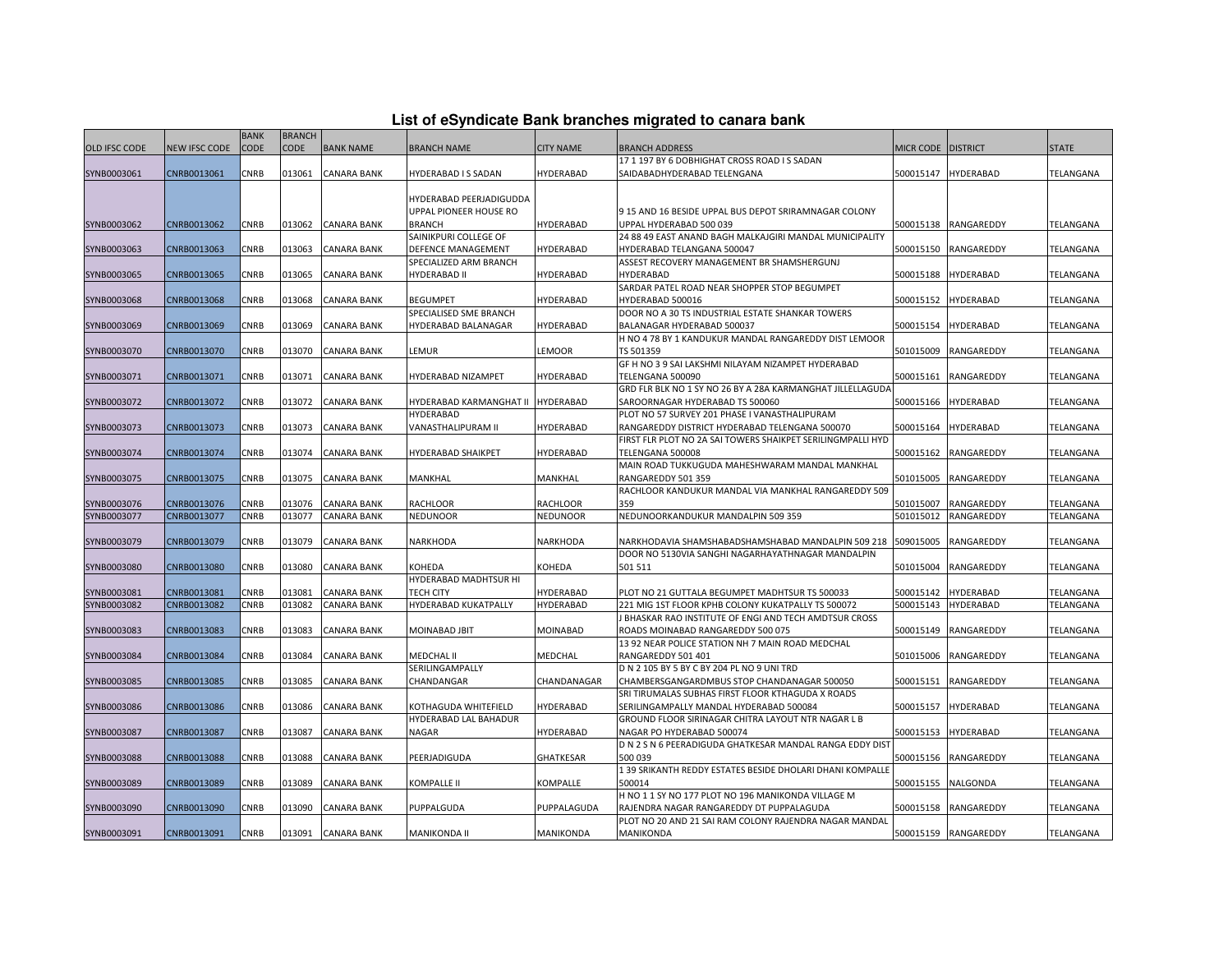| List of eSyndicate Bank branches migrated to canara bank |  |  |  |
|----------------------------------------------------------|--|--|--|
|----------------------------------------------------------|--|--|--|

|               |               | <b>BANK</b> | <b>BRANCH</b> |                    |                           |                   |                                                            |                    |                     |              |
|---------------|---------------|-------------|---------------|--------------------|---------------------------|-------------------|------------------------------------------------------------|--------------------|---------------------|--------------|
| OLD IFSC CODE | NEW IFSC CODE | CODE        | <b>CODE</b>   | <b>BANK NAME</b>   | <b>BRANCH NAME</b>        | <b>CITY NAME</b>  | <b>BRANCH ADDRESS</b>                                      | MICR CODE DISTRICT |                     | <b>STATE</b> |
|               |               |             |               |                    |                           |                   | H NO 4 6 TUMMALURU VILLAGE MAHESHWARAM MANDAL DIST         |                    |                     |              |
| SYNB0003092   | CNRB0013092   | CNRB        | 013092        | <b>CANARA BANK</b> | TUMMALURU                 | TUMMALURU         | RANGAREDDY PIN 501359                                      | 501015008          | RANGAREDDY          | TELANGANA    |
|               |               |             |               |                    |                           |                   | GUMMADAVELLY VILLAGE KANDUKUR MANDAL RANGAREDDY            |                    |                     |              |
| SYNB0003093   | CNRB0013093   | CNRB        | 013093        | <b>CANARA BANK</b> | GUMMADAVALLE              | KANDUKUR          | DIST 501 506                                               | 501015011          | RANGAREDDY          | TELANGANA    |
|               |               |             |               |                    |                           |                   | SURVEY NO 759 BY P 761 BY P PLOT NO 35 BY B RALLAGUDA ROAD |                    |                     |              |
| SYNB0003094   | CNRB0013094   | CNRB        | 013094        | <b>CANARA BANK</b> | SHAMSHABAD                | SHAMSHABAD        | RANGAREDDY DIST 509218 TELENGANA                           | 501015010          | <b>RANGAREDDY</b>   | TELANGANA    |
|               |               |             |               |                    |                           |                   | NO 4237 BY 383940 BSNL BHAVAN ROAD WARD NO 24 OPP SURYA    |                    |                     |              |
| SYNB0003095   | CNRB0013095   | CNRB        | 013095        | <b>CANARA BANK</b> | VIKARABAD II              | <b>VIKARABAD</b>  | GAS VIKARABAD TELENGANA 501101 INDIA                       | 501015003          | <b>HYDERABAD</b>    | TELANGANA    |
|               |               |             |               |                    |                           |                   | A 1 A ELECTRONIC COMPLEXECIL CROSS ROAD KUSHAIGUDA         |                    |                     |              |
| SYNB0003096   | CNRB0013096   | CNRB        | 013096        | <b>CANARA BANK</b> | NAGARAM                   | HYDERABAD         | HYDERABAD 500062                                           | 500015160          | <b>HYDERABAD</b>    | TELANGANA    |
|               |               |             |               |                    |                           |                   | D NO 359 NEAR PANCHAT OFF RAJENDRA NAGAR RANGAREDDY        |                    |                     |              |
| SYNB0003097   | CNRB0013097   | CNRB        | 013097        | <b>CANARA BANK</b> | MANCHIREVULA              | MANCHIREVULA      | MANCHIREVULA TS 500089                                     | 500015163          | <b>HYDERABAD</b>    | TELANGANA    |
|               |               |             |               |                    |                           |                   | 7 1 BY B FACING NH 9 HAYATNAGAR MANADAL BESIDES MSRF       |                    |                     |              |
| SYNB0003098   | CNRB0013098   | CNRB        | 013098        | <b>CANARA BANK</b> | PEDDA AMBERPET            |                   | PEDDA AMBERPET SHOW ROOM R R DIST PEDDA AMBERPET TS 501505 | 501015013          | <b>HYDERABAD</b>    | TELANGANA    |
|               |               |             |               |                    |                           |                   | H NO 2 112 MANNEGUDA X ROADS MANNEGUDA RANGAREDDY          |                    |                     |              |
| SYNB0003099   | CNRB0013099   | CNRB        | 013099        | CANARA BANK        | MANNEGUDA                 |                   | RANGAREDDY DIST DIST TELENGANA 501101                      | 501015015          | RANGAREDDY          | TELANGANA    |
|               |               |             |               |                    |                           |                   | NO 4 2 197 BY D FIRST FLOOR CINEMA ROAD WARD NO 4          |                    |                     |              |
| SYNB0003101   | CNRB0013101   | CNRB        | 013101        | <b>CANARA BANK</b> | ADILABAD II               | <b>ADILABAD</b>   | ADILABAD ADILABAD 504 001                                  | 504015004          | ADILABAD            | TELANGANA    |
|               |               |             |               |                    |                           |                   | H NO 1 1 81 24 GROUND FLOOR BESIDE GOUTHAM MODEL           |                    |                     |              |
| SYNB0003102   | CNRB0013102   | CNRB        | 013102        | <b>CANARA BANK</b> | NIRMAL II                 | NIRMAL            | SCHOOL BHAINSA ROAD NIRMAL TELANGANA 504106                | 504015006          | ADILABAD            | TELANGANA    |
|               |               |             |               |                    |                           |                   | OPPOSITE JOSHAL TOWERS HIGH TECH COLONY MANCHIRIAL         |                    |                     |              |
| SYNB0003103   | CNRB0013103   | CNRB        | 013103        | <b>CANARA BANK</b> | MANCHERIAL II             | MANCHERIYAL       | MANCHIRIAL TELANGANA INDIA 504208                          | 504015005          | ADILABAD            | TELANGANA    |
|               |               |             |               |                    |                           |                   | MAIN ROAD OPP RATNADEEP MIYTSUR HYDERABAD TELENGANA        |                    |                     |              |
| SYNB0003111   | CNRB0013111   | CNRB        | 013111        | <b>CANARA BANK</b> | HYDERABAD MIYTSUR II      | HYDERABAD         | 500072                                                     | 500015165          | HYDERABAD           | TELANGANA    |
|               |               |             |               |                    |                           |                   | GRD FLOOR ARCHIES RAIBOW BLDG PLOT NO 5 SURVEY NO 30 PLR   |                    |                     |              |
| SYNB0003112   | CNRB0013112   | CNRB        | 013112        | <b>CANARA BANK</b> | HYDERABAD ATTTSUR II      | HYDERABAD         | NO 180 UPPARTSALLI MAIN ROAD ATTTSUR HYD                   | 500015140          | <b>HYDERABAD</b>    | TELANGANA    |
|               |               |             |               |                    | <b>HYDERABAD</b>          |                   | 8 5 140BY105 OPP SHIVARAMPAL POLICE STN DURGANGR CLNY      |                    |                     |              |
| SYNB0003114   | CNRB0013114   | CNRB        | 013114        | <b>CANARA BANK</b> | CHANDRAYANGUTTA           | HYDERABAD         | MAILREDDYPALLY RAJENDRA NGR CIR HYD TS 500005              | 500015174          | <b>HYDERABAD</b>    | TELANGANA    |
|               |               |             |               |                    | HYDERABAD STRESSED ASSETS |                   | D NO 6 2 915 2ND FLOOR HMWS AND SB BUILDING WEST BLOCK     |                    |                     |              |
| SYNB0003118   | CNRB0013118   | CNRB        | 013118        | CANARA BANK        | MANAGEMENT                | HYDERABAD         | KHAIRATABAD HYDERABAD TELANGANA INDIA 500004               | 500015187          | HYDERABAD           | TELANGANA    |
|               |               |             |               |                    |                           |                   | AMBERPET HYDERABAD DISTRICT TELANGANA AMBERPET             |                    |                     |              |
| SYNB0003119   | CNRB0013119   | CNRB        | 013119        | <b>CANARA BANK</b> | HYDERABAD AMBERPET        | AMBERPET          | TELANGANA INDIA 500013                                     | 500015189          | <b>HYDERABAD</b>    | TELANGANA    |
|               |               |             |               |                    |                           |                   |                                                            |                    |                     | ANDHRA       |
| SYNB0003120   | CNRB0013120   | CNRB        | 013120        | <b>CANARA BANK</b> | <b>ANANTAPUR MAIN II</b>  | <b>ANANTAPUR</b>  | STATION ROAD ANANTAPUR ANANTAPUR 515 004                   | 515015008          | <b>ANANTAPUR</b>    | PRADESH      |
|               |               |             |               |                    |                           |                   | 15 BY 1836 KETHI REDDY COMPLEX C B ROAD TADTSATRI          |                    |                     | ANDHRA       |
| SYNB0003121   | CNRB0013121   | CNRB        | 013121        | <b>CANARA BANK</b> | TADTSATRI II              | TADTSATRI         | ANANTAPUR 515 411                                          | 515015028          | <b>ANANTAPUR</b>    | PRADESH      |
|               |               |             |               |                    |                           |                   | EDIGA RAMAIAH BUILDING BALAJI TALKIES CIRCLE RAILWAY       |                    |                     | ANDHRA       |
| SYNB0003122   | CNRB0013122   | CNRB        | 013122        | <b>CANARA BANK</b> | HINDUPUR II               | <b>HINDUPUR</b>   | STATION ROAD HINDUPUR ANANTAPUR 515 201                    | 515015032          | ANANTAPUR           | PRADESH      |
|               |               |             |               |                    |                           |                   | 9 2 63A ABDUL KALAM AZAD ROAD KOTHTSETA URAVAKONDA         |                    |                     | ANDHRA       |
| SYNB0003123   | CNRB0013123   | CNRB        | 013123        | <b>CANARA BANK</b> | URAVAKONDA                | <b>URAVAKONDA</b> | ANANTAPUR 515 812                                          | 515015018          | ANANTAPUR           | PRADESH      |
|               |               |             |               |                    |                           |                   | 16 BY 106 IST FLOOR MAIN ROAD OPP OLD BUS STAND GUNTAKAL   |                    |                     | ANDHRA       |
|               |               |             |               |                    |                           |                   |                                                            |                    |                     |              |
| SYNB0003124   | CNRB0013124   | CNRB        | 013124        | <b>CANARA BANK</b> | <b>GUNTAKAL II</b>        | <b>GUNTAKAL</b>   | ANANTAPUR 515 801                                          | 515015016          | <b>ANANTAPUR</b>    | PRADESH      |
|               |               | CNRB        | 013125        |                    | YADIKI                    | YADIKI            | MASJID ROAD YADIKI ANANTAPUR DIST PIN 515 408              |                    |                     | ANDHRA       |
| SYNB0003125   | CNRB0013125   |             |               | <b>CANARA BANK</b> |                           |                   |                                                            | 515015041          | ANANTAPUR           | PRADESH      |
|               |               |             |               |                    |                           |                   |                                                            |                    |                     | ANDHRA       |
| SYNB0003126   | CNRB0013126   | CNRB        | 013126        | <b>CANARA BANK</b> | <b>GOOTY II</b>           | <b>GOOTY</b>      | ANANTAPUR ROAD NEAR OLD BUS STAND GOOTYPIN 515 401         | 515015045          | <b>ANANTAPUR</b>    | PRADESH      |
|               |               |             |               |                    | ATMAKUR ANANTHAPURAMU     |                   |                                                            |                    |                     | ANDHRA       |
| SYNB0003127   | CNRB0013127   | CNRB        | 013127        | <b>CANARA BANK</b> | <b>DIST</b>               | ATMAKUR           | 7 BY 71 UPSTAIRS MAIN ROAD ATMAKUR PIN 515 751             | 515015042          | <b>ANANTAPUR</b>    | PRADESH      |
|               |               |             |               |                    |                           |                   |                                                            |                    |                     | ANDHRA       |
| SYNB0003128   | CNRB0013128   | <b>CNRB</b> | 013128        | <b>CANARA BANK</b> | <b>MUDIGUBBA</b>          | <b>MUDIGUBBA</b>  | 1 BY 776 MAIN ROAD MUDIGUBBAPIN 515 511                    | 515015046          | <b>ANANTAPUR</b>    | PRADESH      |
|               |               |             |               |                    |                           |                   |                                                            |                    |                     | ANDHRA       |
| SYNB0003129   | CNRB0013129   | CNRB        | 013129        | CANARA BANK        | VIDUPANAKAL               | VIDUPANAKAL       | NEAR BUS STANDMAIN ROADVIDUPANAKALPIN 515 870              | 515015023          | <b>ANANTAPUR</b>    | PRADESH      |
|               |               |             |               |                    |                           |                   |                                                            |                    |                     | ANDHRA       |
| SYNB0003130   | CNRB0013130   | <b>CNRB</b> |               | 013130 CANARA BANK | AMARAPURAM                | AMARAPURAM        | 1134 MAIN ROADAMARAPURAMDISTANANTAPURPIN515 281            |                    | 515015020 ANANTAPUR | PRADESH      |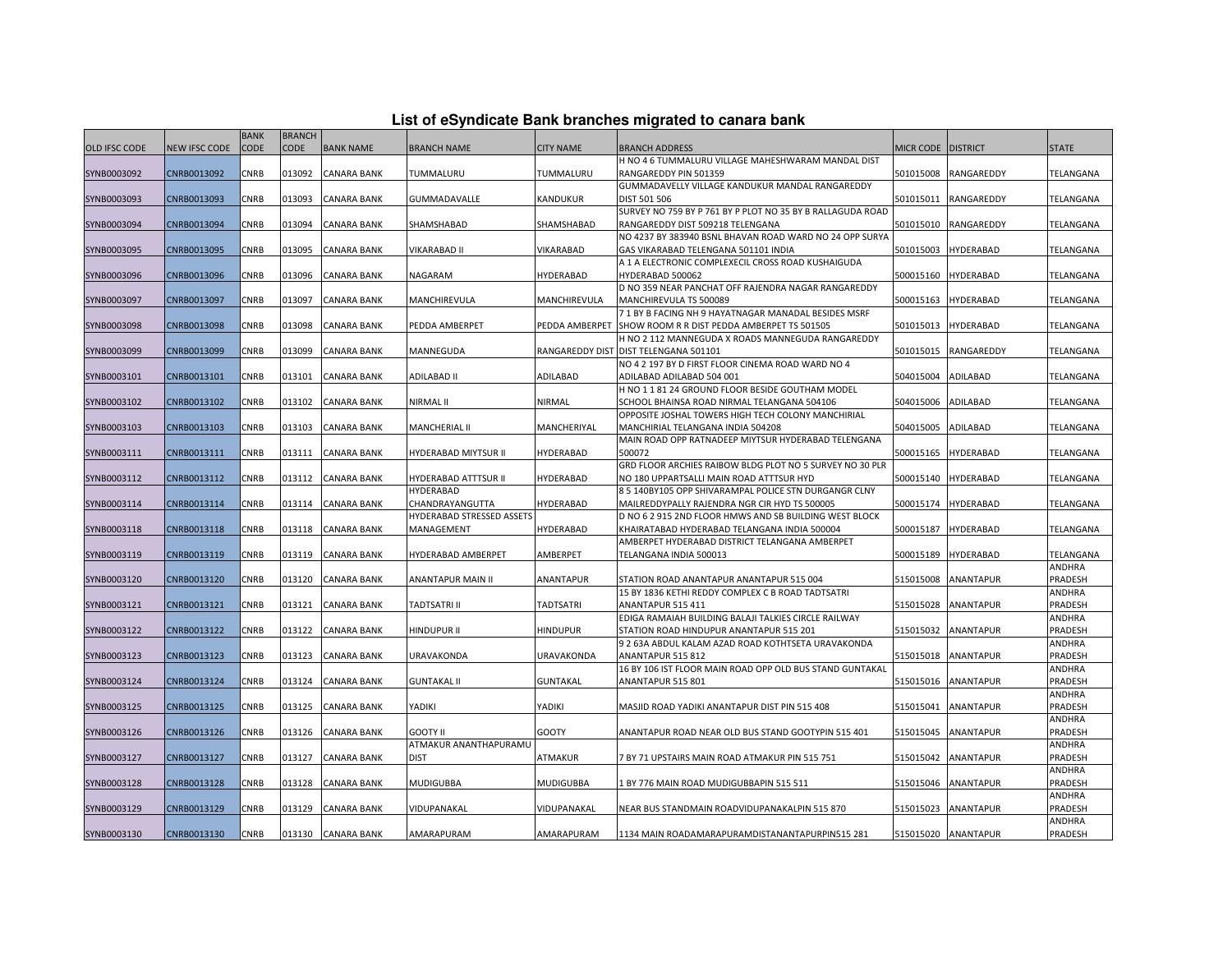|  |  | List of eSyndicate Bank branches migrated to canara bank |  |  |  |
|--|--|----------------------------------------------------------|--|--|--|
|  |  |                                                          |  |  |  |

|               | List of eSyndicate Bank branches migrated to canara bank |             |               |                    |                          |                   |                                                             |                    |                  |                   |  |
|---------------|----------------------------------------------------------|-------------|---------------|--------------------|--------------------------|-------------------|-------------------------------------------------------------|--------------------|------------------|-------------------|--|
|               |                                                          | <b>BANK</b> | <b>BRANCH</b> |                    |                          |                   |                                                             |                    |                  |                   |  |
| OLD IFSC CODE | NEW IFSC CODE                                            | <b>CODE</b> | <b>CODE</b>   | <b>BANK NAME</b>   | <b>BRANCH NAME</b>       | <b>CITY NAME</b>  | <b>BRANCH ADDRESS</b>                                       | MICR CODE DISTRICT |                  | <b>STATE</b>      |  |
|               |                                                          |             |               |                    |                          |                   | 3 BY 137 MAIN ROAD CHILAMATHUR HINDUPUR TQ DIST             |                    |                  | ANDHRA            |  |
| SYNB0003131   | CNRB0013131                                              | CNRB        | 013131        | CANARA BANK        | CHILMATHUR               | CHILAMATHUR       | ANANTAPUR ANDHRA PRADESH 515341                             | 515015035          | <b>ANANTAPUR</b> | PRADESH           |  |
|               |                                                          |             |               |                    |                          |                   |                                                             |                    |                  | ANDHRA            |  |
| SYNB0003132   | CNRB0013132                                              | <b>CNRB</b> | 013132        | <b>CANARA BANK</b> | PUTTAPARTHI II           | PUTTAPARTHI       | GOPURAM ROAD ANDHRA PRADESH 515134                          | 515015015          | <b>ANANTAPUR</b> | PRADESH           |  |
|               |                                                          |             |               |                    |                          |                   | DOOR NO 5 BY 54 AND 5 BY 55 I FLOOR MAIN ROAD               |                    |                  | ANDHRA            |  |
| SYNB0003133   | CNRB0013133                                              | CNRB        | 013133        | CANARA BANK        | SINGANAMALA              | SINGANAMALA       | SINGANAMALA PIN 515 435                                     | 515015038          | <b>ANANTAPUR</b> | PRADESH           |  |
|               |                                                          |             |               |                    |                          |                   |                                                             |                    |                  | ANDHRA            |  |
| SYNB0003134   | CNRB0013134                                              | CNRB        | 013134        | CANARA BANK        | PARIGI                   | PARIGI            | MADAKASIRA ROAD PARIGIHINDUPUR TALUKPIN 515 261             | 515015034          | <b>ANANTAPUR</b> | PRADESH           |  |
|               |                                                          |             |               |                    |                          |                   |                                                             |                    |                  | ANDHRA            |  |
| SYNB0003135   | CNRB0013135                                              | CNRB        | 013135        | <b>CANARA BANK</b> | <b>GUDIBANDA</b>         | <b>GUDIBANDA</b>  | GUDIBANDAMADAKASIRA TQ PIN 515 271                          | 515015036          | <b>ANANTAPUR</b> | PRADESH           |  |
|               |                                                          |             |               |                    |                          |                   | 2 BY 139 MAIN ROADKONAKONDLA VAJRAKARUR MANDAL PIN 515      |                    |                  | ANDHRA            |  |
| SYNB0003136   | CNRB0013136                                              | CNRB        | 013136        | CANARA BANK        | KONAKONDLA               | KONAKONDLA        | 842                                                         | 515015021          | ANANTAPUR        | PRADESH           |  |
|               |                                                          |             |               |                    |                          |                   | DOOR NO 5 BY 5NEAR BUS STAND THIMMAMPALLI P YELLANUR        |                    |                  | ANDHRA            |  |
| SYNB0003137   | CNRB0013137                                              | CNRB        | 013137        | CANARA BANK        | THIMMAMPALLI             | THIMMAMPALLI      | MANDALPIN 515 465                                           | 515015031          | ANANTAPUR        | PRADESH           |  |
|               |                                                          | CNRB        | 013138        |                    | KODIGINAHALLI            |                   | KODIGINAHALLIHSMANDIR POHINDUPUR                            | 515015033          |                  | ANDHRA            |  |
| SYNB0003138   | CNRB0013138                                              |             |               | <b>CANARA BANK</b> |                          | KODAIGANAHALLI    | TALUKDISTANANTAPURPIN515 212                                |                    | ANANTAPUR        | PRADESH           |  |
|               |                                                          |             |               |                    |                          |                   |                                                             |                    |                  | ANDHRA            |  |
| SYNB0003139   | CNRB0013139                                              | CNRB        | 013139        | CANARA BANK        | CHIYYEDU                 | CHIYYEDU          | MAIN ROADCHIYYEDU V AND PPIN 515 721                        | 515015026          | <b>ANANTAPUR</b> | PRADESH<br>ANDHRA |  |
| SYNB0003140   | CNRB0013140                                              | CNRB        | 013140        | CANARA BANK        | PENAKACHERLA             | PENAKACHERLA      | PENAKACHERLA DAMGARLADINNE MANDALPIN 515 736                | 515015054          | ANANTAPUR        | PRADESH           |  |
|               |                                                          |             |               |                    |                          |                   |                                                             |                    |                  | ANDHRA            |  |
| SYNB0003144   | CNRB0013144                                              | CNRB        | 013144        | CANARA BANK        | <b>KUNDURPI</b>          | KUNDURPI          | MAIN ROAD KUNDURPI PIN 515 766                              | 515015030          | ANANTAPUR        | PRADESH           |  |
|               |                                                          |             |               |                    | BOMMAGANAPALLI           | BOMMAGANAPALI     |                                                             |                    |                  | ANDHRA            |  |
| SYNB0003145   | CNRB0013145                                              | CNRB        | 013145        | <b>CANARA BANK</b> | PILLALAPALLI             |                   | D1 99 MAIN ROADBOMMAGANIPALLIPIN 515 763                    | 515015037          | <b>ANANTAPUR</b> | PRADESH           |  |
|               |                                                          |             |               |                    |                          |                   |                                                             |                    |                  | ANDHRA            |  |
| SYNB0003147   | CNRB0013147                                              | <b>CNRB</b> | 013147        | <b>CANARA BANK</b> | PALASAMUDRAM             | PALASAMUDRAM      | PALASAMUDRAMHINDUPUR TALUKPIN 515 241                       | 515015022          | <b>ANANTAPUR</b> | PRADESH           |  |
|               |                                                          |             |               |                    |                          |                   | DOOR NO 5 61 MAIN ROAD HONNURU VIA URAVAKONDAPIN 515        |                    |                  | ANDHRA            |  |
| SYNB0003152   | CNRB0013152                                              | CNRB        | 013152        | <b>CANARA BANK</b> | <b>HONNURU</b>           | <b>HONNUR</b>     | 870                                                         | 515015043          | <b>ANANTAPUR</b> | PRADESH           |  |
|               |                                                          |             |               |                    |                          |                   |                                                             |                    |                  | ANDHRA            |  |
| SYNB0003156   | CNRB0013156                                              | CNRB        | 013156        | <b>CANARA BANK</b> | TONDAPADU                | TONDAPADU         | TONDAPADUGOOTY MANDALPIN 515 401                            | 515015044          | <b>ANANTAPUR</b> | PRADESH           |  |
|               |                                                          |             |               |                    |                          |                   | 8 BY 931 HINDUPUR ROAD GHANTA BUILDINGS KALYANDURG PIN      |                    |                  | ANDHRA            |  |
| SYNB0003157   | CNRB0013157                                              | CNRB        | 013157        | <b>CANARA BANK</b> | KALYANDURG               | KALYANDURG        | 515 761                                                     | 515015048          | <b>ANANTAPUR</b> | PRADESH           |  |
|               |                                                          |             |               |                    |                          |                   | NEAR MALAKAVEMULA                                           |                    |                  |                   |  |
|               |                                                          |             |               |                    | SANEVARIPALLETAPPATVARIP |                   | CROSSSANEVARIPALLEYENUMULAVARIPALLI POSTMUDIGUBBA           |                    |                  | ANDHRA            |  |
| SYNB0003160   | CNRB0013160                                              | CNRB        | 013160        | CANARA BANK        | ALLI                     | SANEVARIPALLI     | MANDALPIN 515 501                                           | 515015025          | ANANTAPUR        | PRADESH           |  |
|               |                                                          |             |               |                    |                          |                   |                                                             |                    |                  | ANDHRA            |  |
| SYNB0003161   | CNRB0013161                                              | CNRB        | 013161        | <b>CANARA BANK</b> | NIMBAGAL                 | NIMBAGAL          | NIMBAGALURAVAKONDA TALUK PIN 515 824                        | 515015024          | <b>ANANTAPUR</b> | PRADESH           |  |
|               |                                                          |             |               |                    |                          |                   | CHALAKURSOMANDEPALLY MANDALPENUKONDA TALUKPIN 515           |                    |                  | ANDHRA            |  |
| SYNB0003162   | CNRB0013162                                              | CNRB        | 013162        | CANARA BANK        | CHALAKUR                 | CHALAKUR          | 122                                                         | 515015027          | <b>ANANTAPUR</b> | PRADESH           |  |
|               |                                                          |             |               |                    |                          |                   | BEEDUPALLI POST PRASHANTHI NILAYAM OPP SSSS HOSPITAL        |                    |                  | ANDHRA            |  |
| SYNB0003163   | CNRB0013163                                              | CNRB        | 013163        | CANARA BANK        | BEEDUPALLI               | <b>BEEDUPALLI</b> | PUTTAPARTHY MANDAL ANANTAPUR 515 134                        | 515015017          | <b>ANANTAPUR</b> | PRADESH           |  |
|               |                                                          |             |               |                    |                          |                   | D NO 28 BY 195 BY 113 IST FLOOR POINEER PLAZA GANDHI BAZAAR |                    |                  | ANDHRA            |  |
| SYNB0003164   | CNRB0013164                                              | CNRB        | 013164        | <b>CANARA BANK</b> | ANANTAPUR OLD TOWN       | ANANTAPUR         | OLD TOWN ANANTAPUR ANANTAPUR 515005                         | 515015009          | <b>ANANTAPUR</b> | PRADESH           |  |
|               |                                                          |             |               |                    |                          |                   | 911261ST FLOOR LAKSHMI BAZAAR RAYADURG ANANTAPUR 515        |                    |                  | ANDHRA            |  |
| SYNB0003165   | CNRB0013165                                              | CNRB        | 013165        | <b>CANARA BANK</b> | <b>RAYADURG</b>          | RAYADURG          | 865                                                         | 515015040          | <b>ANANTAPUR</b> | PRADESH           |  |
|               |                                                          |             |               |                    | SPECIALISED SME BRANCH   |                   | OPP CHANDANA STEELS D N 6 BY 322 AJAD NAGAR KALYANDURG      |                    |                  | ANDHRA            |  |
| SYNB0003167   | CNRB0013167                                              | CNRB        | 013167        | CANARA BANK        | ANANTAPUR                | <b>ANANTAPUR</b>  | ROAD ANANTAPUR                                              | 515015011          | <b>ANANTAPUR</b> | PRADESH           |  |
|               |                                                          |             |               |                    |                          |                   |                                                             |                    |                  | ANDHRA            |  |
| SYNB0003168   | CNRB0013168                                              | <b>CNRB</b> | 013168        | <b>CANARA BANK</b> | VENKATAMPALLI            | VENKATAMPALLI     | VENKATAMPALLI P NARPALA M ANANTAPUR DIST PIN 515425         | 515015039          | <b>ANANTAPUR</b> | PRADESH           |  |
|               |                                                          |             |               |                    |                          |                   | LAKSHMAMPALLI VILLAGE SETTUR MANDAL ANANTAPUR DIST          |                    |                  | ANDHRA            |  |
| SYNB0003169   | CNRB0013169                                              | CNRB        | 013169        | <b>CANARA BANK</b> | LAKSHMANPALLI            | LAKSHMAMPALLI     | LAKSHMAMPALLI 515766                                        | 515015057          | <b>ANANTAPUR</b> | PRADESH           |  |
|               |                                                          |             |               |                    |                          |                   | 10 402 IST FLOOR DORAISWAMY IYENGAR ROAD PB NO 36           |                    |                  | ANDHRA            |  |
| SYNB0003170   | CNRB0013170                                              | CNRB        | 013170        | <b>CANARA BANK</b> | CHITTOOR II              | <b>CHITTOOR</b>   | CHITTOORA P                                                 | 517015021 CHITTOOR |                  | PRADESH           |  |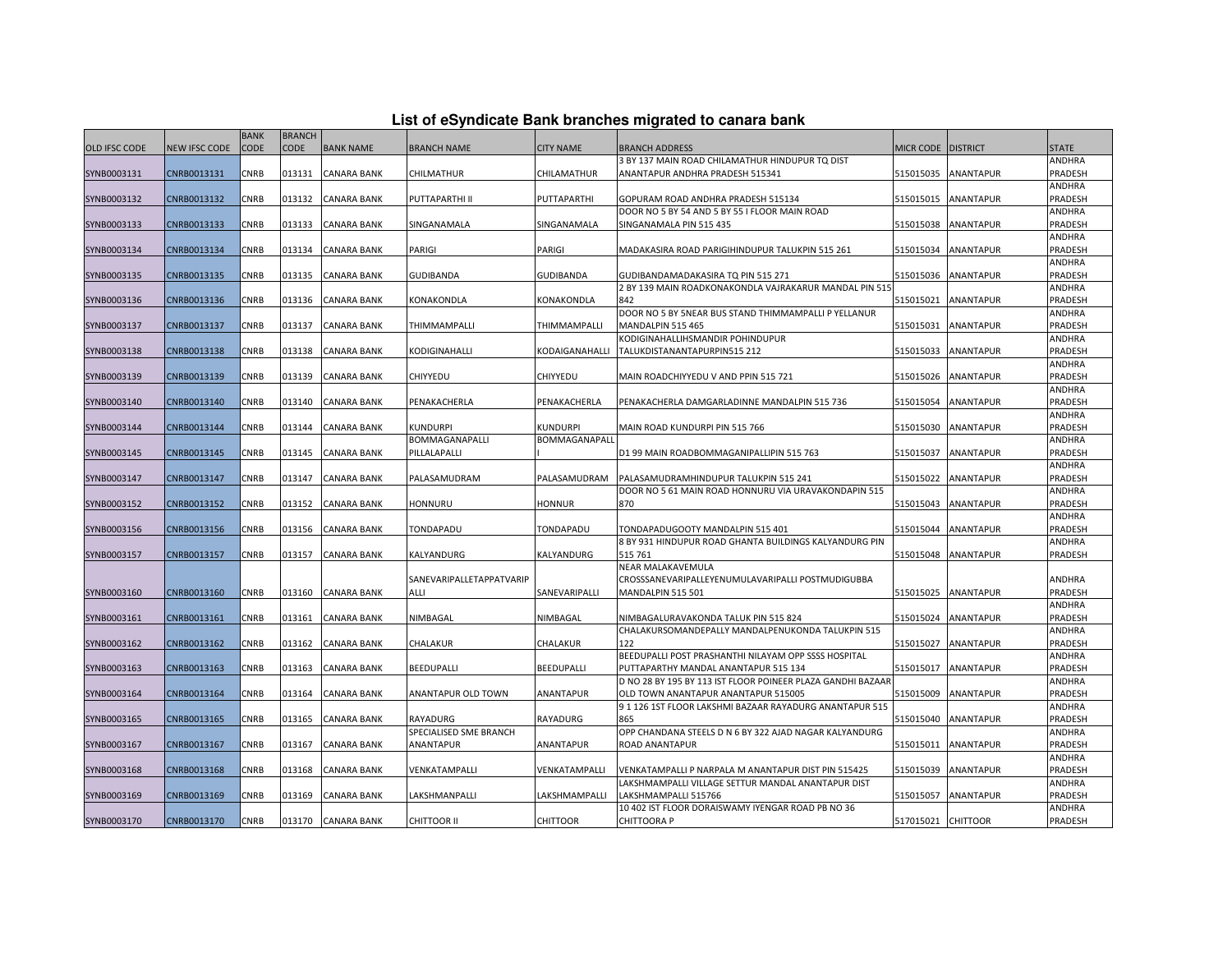|  |  | List of eSyndicate Bank branches migrated to canara bank |  |  |  |
|--|--|----------------------------------------------------------|--|--|--|
|  |  |                                                          |  |  |  |

|               | List of eSyndicate Bank branches migrated to canara bank |             |               |                    |                          |                      |                                                                                                    |                    |                 |                   |  |  |
|---------------|----------------------------------------------------------|-------------|---------------|--------------------|--------------------------|----------------------|----------------------------------------------------------------------------------------------------|--------------------|-----------------|-------------------|--|--|
|               |                                                          | <b>BANK</b> | <b>BRANCH</b> |                    |                          |                      |                                                                                                    |                    |                 |                   |  |  |
| OLD IFSC CODE | <b>NEW IFSC CODE</b>                                     | <b>CODE</b> | CODE          | <b>BANK NAME</b>   | <b>BRANCH NAME</b>       | <b>CITY NAME</b>     | <b>BRANCH ADDRESS</b>                                                                              | MICR CODE DISTRICT |                 | <b>STATE</b>      |  |  |
|               |                                                          | CNRB        | 013171        |                    | TIRUPATI II              |                      | SY NOS 3181 AND 3184 10TH WARD VV MAHAL RD                                                         |                    |                 | <b>ANDHRA</b>     |  |  |
| SYNB0003171   | CNRB0013171                                              |             |               | <b>CANARA BANK</b> |                          | TIRUPATI             | TIRUPATHI517501<br>SAMAJAM STREET TIRUCHANOOR TIRUPATHI RURAL MANDAL                               | 517015012          | <b>CHITTOOR</b> | PRADESH<br>ANDHRA |  |  |
| SYNB0003172   | CNRB0013172                                              | CNRB        | 013172        | <b>CANARA BANK</b> | <b>TIRUCHANOOR</b>       | <b>TIRUCHANOOR</b>   | CHITOR ANDHRA PRADESH 517503                                                                       | 517015013          | <b>CHITTOOR</b> | PRADESH           |  |  |
|               |                                                          |             |               |                    |                          |                      |                                                                                                    |                    |                 | ANDHRA            |  |  |
| SYNB0003173   | CNRB0013173                                              | CNRB        | 013173        | <b>CANARA BANK</b> | <b>MADANAPALLE II</b>    | MADANAPALLE          | IV 230 231 AVENUE ROAD MADANAPALLI CHITTOOR 517 325                                                | 517015024          | <b>CHITTOOR</b> | <b>PRADESH</b>    |  |  |
|               |                                                          |             |               |                    |                          |                      | NO 355 TO 357 TIRUMALA HILLS TIRUMALACHITTOOR ANDHRA                                               |                    |                 | <b>ANDHRA</b>     |  |  |
| SYNB0003174   | CNRB0013174                                              | CNRB        | 013174        | <b>CANARA BANK</b> | TIRUPATHI TIRUMALA HILLS | TIRUMALAI            | PRADESH 517 504                                                                                    | 517015027          | <b>CHITTOOR</b> | PRADESH           |  |  |
|               |                                                          |             |               |                    |                          |                      |                                                                                                    |                    |                 | ANDHRA            |  |  |
| SYNB0003175   | CNRB0013175                                              | CNRB        | 013175        | <b>CANARA BANK</b> | TIRUPATHI SETTIPALLY CWS | SETTIPALLE           | PO AND VILLAGE SETTIPALLE DIST ANANTAPUR ANDHRA PRADESH                                            | 517015017          | <b>CHITTOOR</b> | PRADESH           |  |  |
|               |                                                          |             |               |                    |                          |                      |                                                                                                    |                    |                 | ANDHRA            |  |  |
| SYNB0003176   | CNRB0013176                                              | CNRB        | 013176        | <b>CANARA BANK</b> | SRIKALAHASTI II          | SRIKALAHASTI         | 3 BY 996 NAGARI STREET SRIKALAHASTI 517644                                                         | 517015026          | <b>CHITTOOR</b> | PRADESH           |  |  |
|               |                                                          |             |               |                    |                          |                      | DOOR NO 1 32 BAZAR STREET CHITTOOR DIST YERRAVARIPALEM                                             |                    |                 | ANDHRA            |  |  |
| SYNB0003178   | CNRB0013178                                              | CNRB        | 013178        | <b>CANARA BANK</b> | YERRAVARIPALEM           | YERRAVARIPALEM       | 517194                                                                                             | 517015023          | <b>CHITTOOR</b> | PRADESH           |  |  |
|               |                                                          |             |               |                    |                          |                      | HOUSE NO 4 49 CHERLOPALLI JUNCTION CHITTOOR DIST                                                   |                    |                 | ANDHRA            |  |  |
| SYNB0003179   | CNRB0013179                                              | CNRB        | 013179        | <b>CANARA BANK</b> | PUDIPATLA                | <b>PUDIPATLA</b>     | PUDIPATLA 517505                                                                                   | 517015014          | <b>CHITTOOR</b> | PRADESH           |  |  |
|               |                                                          |             |               |                    |                          |                      | PADMAVATHIPURA HOUSE OF DR K NAGESH D NO 4 70 BY 2 PADMAVATHIPURAM                                 |                    |                 | ANDHRA            |  |  |
| SYNB0003180   | CNRB0013180                                              | CNRB        | 013180        | <b>CANARA BANK</b> | PADMAVATHIPURAM          |                      | TIRUCHANOOR ROAD TIRUPATHI 517 503                                                                 | 517015028          | <b>CHITTOOR</b> | PRADESH           |  |  |
|               |                                                          |             |               |                    |                          |                      | HOUSE OF SRI MULATHI SUDHAKAR REDDY NEAR NAGULARALLU                                               |                    |                 | ANDHRA            |  |  |
| SYNB0003181   | CNRB0013181                                              | CNRB        | 013181        | <b>CANARA BANK</b> | GANGAVARAM               | GANGAVARAM           | SAI NAGAR GANGAVARAM 517 408                                                                       | 517015042          | <b>CHITTOOR</b> | PRADESH           |  |  |
|               |                                                          |             |               |                    |                          |                      | D NO 3BY113 M B T ROAD VILL AND P O BANGARUPALEM DIST                                              |                    |                 | ANDHRA            |  |  |
| SYNB0003182   | CNRB0013182                                              | CNRB        | 013182        | <b>CANARA BANK</b> | BANGARUPALEM             | BANGARUPALEM         | CHITTOOR 517416                                                                                    | 517015038          | <b>CHITTOOR</b> | PRADESH           |  |  |
|               |                                                          |             |               |                    |                          |                      | HOUSE OF JAMSHED BASH S J M COMPLEX T B ROAD CHITTOOR                                              |                    |                 | ANDHRA            |  |  |
| SYNB0003183   | CNRB0013183                                              | CNRB        | 013183        | <b>CANARA BANK</b> | KUPPAM II                | <b>KUPPAM</b>        | DIST KUPPAM ANDHRA PRADESH 517425 INDIA                                                            | 517015037          | <b>NELLORE</b>  | PRADESH           |  |  |
|               |                                                          | CNRB        | 013184        | <b>CANARA BANK</b> |                          | <b>KALLOOR</b>       | HOUSE OF V RAMACHANDRA NAIDU D N 2 219 PILER RD NH<br>KALLUR VIL PULICHERLA MANDAL CHITTOOR 517113 |                    |                 | ANDHRA            |  |  |
| SYNB0003184   | CNRB0013184                                              |             |               |                    | KALLUR                   |                      | D NO 1 621 NEAR CROSS ROAD TIRUPATHI ROAD PILLER CHITTOOR                                          | 517015032          | <b>CHITTOOR</b> | PRADESH<br>ANDHRA |  |  |
| SYNB0003185   | CNRB0013185                                              | CNRB        | 013185        | <b>CANARA BANK</b> | PILERU II                | CHITTOOR DIST        | DIST ANDHRA PRADESH 517214                                                                         | 517015033          | <b>CHITTOOR</b> | PRADESH           |  |  |
|               |                                                          |             |               |                    |                          |                      | NO 5156 BY 2 AISHWARYA COMPLEX LONG BAZAR CHOTTOOR DIST                                            |                    |                 | ANDHRA            |  |  |
| SYNB0003186   | CNRB0013186                                              | <b>CNRB</b> | 013186        | <b>CANARA BANK</b> | V KOTA II                | V KOTA               | V KOTA ANDHRA PRADESH 517424 INDIA                                                                 | 517015035          | <b>NELLORE</b>  | PRADESH           |  |  |
|               |                                                          |             |               |                    |                          |                      | CHOWDEPALLI VILLAGE CHITTOOR CHITTOOR ANDHRA PRADESH                                               |                    |                 | ANDHRA            |  |  |
| SYNB0003187   | CNRB0013187                                              | CNRB        | 013187        | <b>CANARA BANK</b> | CHOWDEPALLI              | CHITTOOR             | 517257 INDIA                                                                                       | 517015036          | <b>CHITTOOR</b> | PRADESH           |  |  |
|               |                                                          |             |               |                    |                          |                      | D NO 3 348 HOUSE OF V MASTAN NETHAJI ROAD NEAR RTC                                                 |                    |                 | ANDHRA            |  |  |
| SYNB0003189   | CNRB0013189                                              | CNRB        | 013189        | <b>CANARA BANK</b> | SATHYAVEDU               | <b>CHITTOOR DIST</b> | BUSSTAND SATYAVEDU CHITTOOR AP 517588                                                              | 517015039          | <b>CHITTOOR</b> | PRADESH           |  |  |
|               |                                                          |             |               |                    |                          |                      | SYNDICATE BANK BUILDING SEVEN ROADS KADAPA KADAPA 516                                              |                    |                 | <b>ANDHRA</b>     |  |  |
| SYNB0003190   | CNRB0013190                                              | CNRB        | 013190        | <b>CANARA BANK</b> | KADAPA MAIN II           | KADAPA               | 001                                                                                                | 516015011          | <b>CUDDAPAH</b> | PRADESH           |  |  |
|               |                                                          |             |               |                    |                          |                      |                                                                                                    |                    |                 | ANDHRA            |  |  |
| SYNB0003191   | CNRB0013191                                              | CNRB        | 013191        | <b>CANARA BANK</b> | KADAPA STATION ROAD      | KADAPA               | DOOR NO 2 BY 62 STATION ROAD KADAPA KADAPA 516 001                                                 | 516015012          | <b>CUDDAPAH</b> | PRADESH           |  |  |
|               |                                                          |             |               |                    |                          |                      | ARAVATI COMPLEX 9 BY 628 MYDUKUR ROAD PRODDATUR                                                    |                    |                 | ANDHRA            |  |  |
| SYNB0003192   | CNRB0013192                                              | CNRB        | 013192        | <b>CANARA BANK</b> | PRODDATTUR II            | PRODDATTUR           | CUDDAPAH 516 361                                                                                   | 516015020          | CUDDAPAH        | PRADESH           |  |  |
|               |                                                          |             |               |                    |                          | JAMMALAMADAG         | 11 BY 29 MAIN BAZAR JAMMALAMADUGU KADAPA ANDHRA                                                    |                    |                 | ANDHRA            |  |  |
| SYNB0003193   | CNRB0013193                                              | CNRB        | 013193        | <b>CANARA BANK</b> | JAMMALAMADUGU II         |                      | PRADESH 516 434                                                                                    | 516015028          | <b>CUDDAPAH</b> | PRADESH           |  |  |
|               |                                                          |             |               |                    |                          |                      |                                                                                                    |                    |                 | ANDHRA            |  |  |
| SYNB0003194   | CNRB0013194                                              | CNRB        | 013194        | <b>CANARA BANK</b> | RAYACHOTI II             | RAYACHOTI            | TRUNK ROADRAYACHOTI DISTKADAPAPIN516 269                                                           | 516015021          | <b>CUDDAPAH</b> | PRADESH           |  |  |
|               | CNRB0013195                                              | CNRB        | 013195        | <b>CANARA BANK</b> | KHAJIPET                 | SUNKESULA            | 2 BY 471 MAIN BAZARSHAREEF<br>COMPLEXKHAJIPETDISTKADAPAPIN516 203                                  | 516015036          | <b>CUDDAPAH</b> | ANDHRA<br>PRADESH |  |  |
| SYNB0003195   |                                                          |             |               |                    |                          |                      |                                                                                                    |                    |                 | ANDHRA            |  |  |
| SYNB0003196   | CNRB0013196                                              | CNRB        | 013196        | <b>CANARA BANK</b> | SIMHADRIPURAM            | SIMHADRIPURAM        | Z P HIGH SCHOOL ROADSIMHADRIPURAMPIN 516 454                                                       | 516015032          | <b>CUDDAPAH</b> | PRADESH           |  |  |
|               |                                                          |             |               |                    |                          |                      | MAIN ROAD PULLAMPET BRANCH PULLAMPET MANDAL                                                        |                    |                 | ANDHRA            |  |  |
| SYNB0003197   | CNRB0013197                                              | CNRB        | 013197        | <b>CANARA BANK</b> | PULLAMPET                | PULLAMPET            | CUDDAPAH 516 107                                                                                   | 516015033          | <b>CUDDAPAH</b> | PRADESH           |  |  |
|               |                                                          |             |               |                    |                          |                      |                                                                                                    |                    |                 | ANDHRA            |  |  |
| SYNB0003198   | CNRB0013198                                              | CNRB        | 013198        | <b>CANARA BANK</b> | <b>MUDDANUR</b>          | MUDDANUR             | MAIN ROAD MUDDANUR KADAPA ANDHRA PRADESH 516 380                                                   | 516015029          | CUDDAPAH        | PRADESH           |  |  |
|               |                                                          |             |               |                    |                          |                      |                                                                                                    |                    |                 | ANDHRA            |  |  |
| SYNB0003199   | CNRB0013199                                              | <b>CNRB</b> |               | 013199 CANARA BANK | TSUNDUPALLI              | <b>TSUNDUPALLI</b>   | PINCHA ROAD TSUNDUPALLI KADAPA DIST PIN 516 130                                                    | 516015022 CUDDAPAH |                 | PRADESH           |  |  |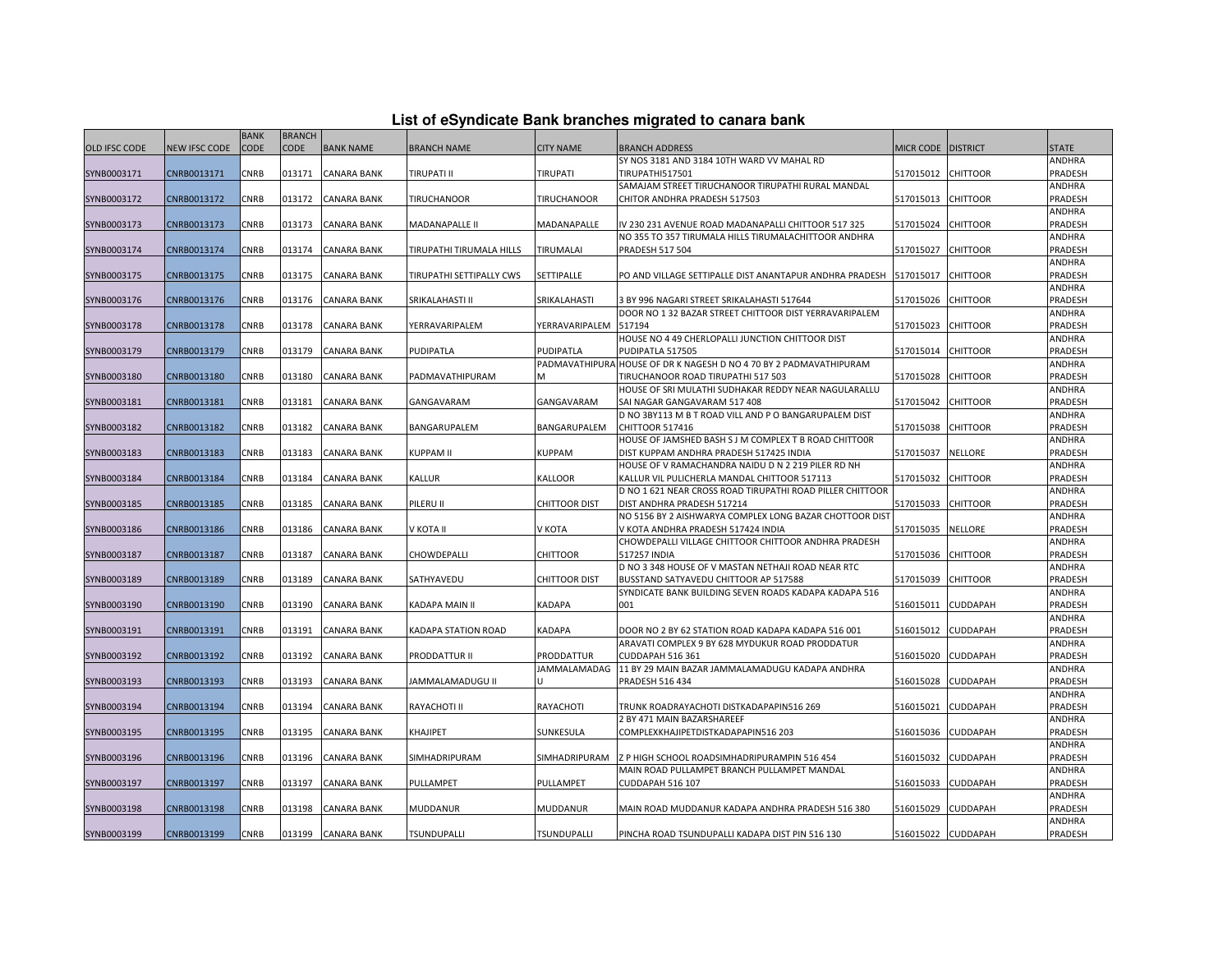|  |  |  | List of eSyndicate Bank branches migrated to canara bank |  |  |
|--|--|--|----------------------------------------------------------|--|--|
|  |  |  |                                                          |  |  |

|                      |               | <b>BANK</b> | <b>BRANCH</b> |                    |                                   |                  |                                                                                    |                    |                  |               |
|----------------------|---------------|-------------|---------------|--------------------|-----------------------------------|------------------|------------------------------------------------------------------------------------|--------------------|------------------|---------------|
| <b>OLD IFSC CODE</b> | NEW IFSC CODE | CODE        | <b>CODE</b>   | <b>BANK NAME</b>   | <b>BRANCH NAME</b>                | <b>CITY NAME</b> | <b>BRANCH ADDRESS</b>                                                              | MICR CODE          | <b>DISTRICT</b>  | <b>STATE</b>  |
|                      |               |             |               |                    |                                   |                  |                                                                                    |                    |                  | ANDHRA        |
| SYNB0003200          | CNRB0013200   | CNRB        | 013200        | <b>CANARA BANK</b> | KODUR KADAPA DIST                 | <b>KODUR</b>     | CHENNAI ROAD KODURU CUDDAPAH 516 101                                               | 516015027          | CUDDAPAH         | PRADESH       |
|                      |               |             |               |                    |                                   |                  | HOTEL MARUTHI PRASANNA LODGE CHENNAI ROAD RAJAMPET                                 |                    |                  | ANDHRA        |
| SYNB0003204          | CNRB0013204   | CNRB        | 013204        | <b>CANARA BANK</b> | RAJAMPET II                       | RAJAMPET         | CUDDAPAH 516 115                                                                   | 516015017          | CUDDAPAH         | PRADESH       |
|                      |               |             |               |                    |                                   |                  | DOOR NO 1 BY 1945 A PARNAPALLI ROAD PULIVENDULA                                    |                    |                  | ANDHRA        |
| SYNB0003205          | CNRB0013205   | CNRB        | 013205        | <b>CANARA BANK</b> | PULIVENDLA II                     | PULIVENDLA       | CUDDAPAH 516 390                                                                   | 516015026          | CUDDAPAH         | PRADESH       |
|                      |               |             |               |                    |                                   |                  | SIDDAVATAMROADBADVELDISTCUDDAPAHANDHRAPRADESH5162                                  |                    |                  | ANDHRA        |
|                      |               |             |               |                    |                                   |                  | 27                                                                                 |                    |                  |               |
| SYNB0003206          | CNRB0013206   | CNRB        | 013206        | <b>CANARA BANK</b> | <b>BADVEL</b>                     | <b>BADVEL</b>    |                                                                                    | 516015023          | CUDDAPAH         | PRADESH       |
|                      |               |             |               |                    |                                   |                  |                                                                                    |                    |                  | ANDHRA        |
| SYNB0003208          | CNRB0013208   | CNRB        | 013208        | CANARA BANK        | DEVAPATALA                        | DEVAPATLA        | DEVAPATALASAMBEPALLI MANDALRAYACHOTI TALUQPIN 516 214                              | 516015024          | CUDDAPAH         | PRADESH       |
|                      |               |             |               |                    |                                   |                  |                                                                                    |                    |                  | ANDHRA        |
| SYNB0003209          | CNRB0013209   | CNRB        | 013209        | <b>CANARA BANK</b> | Ү КОТА                            | Ү КОТА           | / KOTAOBULAVARIPALLI MANDALPIN 516 105                                             | 516015030          | CUDDAPAH         | PRADESH       |
|                      |               |             |               |                    |                                   |                  |                                                                                    |                    |                  | ANDHRA        |
| SYNB0003210          | CNRB0013210   | <b>CNRB</b> | 013210        | <b>CANARA BANK</b> | CHILAMAKUR                        | CHILAMKUR        | MAIN ROADCHILAMAKURDISTCUDDAPAHPIN516 310                                          | 516015037          | CUDDAPAH         | PRADESH       |
|                      |               |             |               |                    |                                   |                  | <b>MAIN ROADTALLAPRODDATUR POSTKONDAPURAM</b>                                      |                    |                  | ANDHRA        |
| SYNB0003213          | CNRB0013213   | CNRB        | 013213        | <b>CANARA BANK</b> | TALLA PRODDATUR                   | TALLAPRODUTUR    | MANDALTALLAPRODDATURPIN 516 474                                                    | 516015031          | CUDDAPAH         | PRADESH       |
|                      |               |             |               |                    |                                   |                  |                                                                                    |                    |                  | ANDHRA        |
| SYNB0003214          | CNRB0013214   | CNRB        | 013214        | <b>CANARA BANK</b> | SIBYALA                           | SIBYALA          | SIBYALA VILLAGE AND POSTRAYACHOTY MANDALPIN 516 270                                | 516015025          | CUDDAPAH         | PRADESH       |
|                      |               |             |               |                    |                                   | CUDDAPAH         | SRI RAMAKRISHNA JUNIOR COLLEGEMOCHAMPETCUDDAPAHPIN                                 |                    |                  | ANDHRA        |
| SYNB0003215          | CNRB0013215   | CNRB        | 013215        | <b>CANARA BANK</b> | CUDDAPAH MOCHAMPET                | <b>MOCHAMPE</b>  | 516 001                                                                            | 516015013          | <b>CUDDAPAH</b>  | PRADESH       |
|                      |               |             |               |                    |                                   |                  | NEAR TTD KALYANA MANDAPAM CUDDAPAH CHENNAI HIGHWAY                                 |                    |                  | ANDHRA        |
| SYNB0003218          | CNRB0013218   | CNRB        | 013218        | CANARA BANK        | MUKKAVARIPALLI                    | MUKKAVARIPALLI   | CUDDAPAH DIST MUKKAVARIPALLI 516108                                                | 516015034          | CUDDAPAH         | PRADESH       |
|                      |               |             |               |                    | SPECIALISED SME BRANCH            |                  | OPP GOCT RESIDENTAL ITI H N 8 BY 220 INDUSTRIAL ESTATE ROAD                        |                    |                  | <b>ANDHRA</b> |
| SYNB0003219          | CNRB0013219   | CNRB        | 013219        | <b>CANARA BANK</b> | CUDDAPAH                          | CUDDAPAH         | CUDDAPAH                                                                           | 516015014          | CUDDAPAH         | PRADESH       |
|                      |               |             |               |                    |                                   |                  | DOOR NO 2 BY 242 TALLAPAKA RAJAMPET MANDAL CUDDAPAH                                |                    |                  | ANDHRA        |
| SYNB0003220          | CNRB0013220   | CNRB        | 013220        | <b>CANARA BANK</b> | TALLAPAKA                         | TALLAPAKA        | DIST PIN 516126                                                                    | 516015018          | CUDDAPAH         | PRADESH       |
|                      |               |             |               |                    |                                   | KANCHISAMUDRA    | LEPAKSHI MANDAL HINDUPUR TALUK ANANTAPUR DIST                                      |                    |                  | ANDHRA        |
| SYNB0003225          | CNRB0013225   | CNRB        | 013225        | CANARA BANK        | KANCHISAMUDRAM                    | M                | KANCHISAMUDRAM ANDHRA PRADESH 515331                                               | 515015007          | ANANTAPUR        | PRADESH       |
|                      |               |             |               |                    |                                   |                  | SATELLITE BRANCH AMARAPURAM MANDAL ANANTAPUR DIST                                  |                    |                  | ANDHRA        |
| SYNB0003227          | CNRB0013227   | CNRB        | 013227        | <b>CANARA BANK</b> | VALASA                            | VALASA           | /ALASA ANDHRA PRADESH 515281                                                       | 515015050          | ANANTAPUR        | PRADESH       |
|                      |               |             |               |                    |                                   |                  | SATELLITE BRANCH KODUR MANDAL ANANTAPUR DIST                                       |                    |                  | ANDHRA        |
| SYNB0003229          | CNRB0013229   |             |               |                    |                                   | OBANAPALLI       |                                                                                    | 516015039          |                  | PRADESH       |
|                      |               | CNRB        | 013229        | CANARA BANK        | OBANAPALLI                        |                  | OBANAPALLI ANDHRA PRADESH 516101<br>SATELLITE BRANCH VELDURTHI MANDAL KURNOOL DIST |                    | ANANTAPUR        | <b>ANDHRA</b> |
|                      |               |             |               |                    |                                   |                  |                                                                                    |                    |                  |               |
| SYNB0003230          | CNRB0013230   | CNRB        | 013230        | <b>CANARA BANK</b> | KALUGOTLA                         | KALUGOTLA        | KALUGOTLA ANDHRA PRADESH 518217                                                    | 518015041          | KURNOOL          | PRADESH       |
|                      |               |             |               |                    |                                   |                  | NO 12 BY 10 B R PLAZA KADIRI MAIN ROAD ANANTAPUR DIST                              |                    |                  | ANDHRA        |
| SYNB0003231          | CNRB0013231   | CNRB        | 013231        | <b>CANARA BANK</b> | KADIRI II                         | KADIRI           | KADIRI ANDHRA PRADESH 515591 INDIA                                                 | 515015047          | ANANTAPUR        | PRADESH       |
|                      |               |             |               |                    |                                   |                  | D NO 3 BY 1170 TRAVELLERS BUNGLOW ROAD PRODDATUR                                   |                    |                  | ANDHRA        |
| SYNB0003232          | CNRB0013232   | CNRB        | 013232        | CANARA BANK        | PRODDATUR T B ROAD                | CUDDAPAH         | CUDDAPAH DIST ANDHRA PRADESH 516360                                                | 516015019          | CUDDAPAH         | PRADESH       |
|                      |               |             |               |                    | ANANTAPUR VENUGOPAL               |                  | DNO 19 4 11 ARAVETI COMPLEX VENUGOPAL NAGAR GOOTY ROAD                             |                    |                  | ANDHRA        |
| SYNB0003233          | CNRB0013233   | CNRB        | 013233        | <b>CANARA BANK</b> | NAGAR                             | <b>ANANTAPUR</b> | ANANTAPUR ANDHRA PRADESH 515001 INDIA                                              | 515015012          | <b>ANANTAPUR</b> | PRADESH       |
|                      |               |             |               |                    |                                   |                  | 21 8 284 BY 1 OPP SBI ATM TEARCHERS COLONY BANGALORE                               |                    |                  | ANDHRA        |
| SYNB0003234          | CNRB0013234   | CNRB        | 013234        | <b>CANARA BANK</b> | HINDUPUR TEACHERS COLONY HINDUPUR |                  | ROAD HINDUPUR ANDHRA PRADESH 515201 INDIA                                          | 515015019          | ANANTAPUR        | PRADESH       |
|                      |               |             |               |                    | ANANTAPUR HOUSING BOARD           |                  | NO 28 5 162 MIG 46 HOUSING BOARD COLONY ANANTAPUR                                  |                    |                  | ANDHRA        |
| SYNB0003235          | CNRB0013235   | CNRB        | 013235        | CANARA BANK        | <b>COLONY</b>                     | ANANTAPUR        | ANANTAPUR ANDHAR PRADESH 515001 INDIA                                              | 515015010          | ANANTAPUR        | PRADESH       |
|                      |               |             |               |                    |                                   |                  | RALLA ANANTHAPRAM CROSS JONNALAKOTHAPALLI MUDIGUBBA                                |                    |                  | ANDHRA        |
| SYNB0003236          | CNRB0013236   | CNRB        | 013236        | <b>CANARA BANK</b> | UPPALAPADU                        | ANANTAPUR DIST   | ANANTAPUR ANDHRA PRADESH 515511                                                    | 515015055          | ANANTAPUR        | PRADESH       |
|                      |               |             |               |                    |                                   | MULAKALACHERU    | HOUSE OF R NARASIMHULU D NO 10 1028BY1 1ST FLR MBT RD                              |                    |                  | ANDHRA        |
| SYNB0003237          | CNRB0013237   | CNRB        | 013237        | <b>CANARA BANK</b> | MULAKALACHERUVU                   | VU               | MULAKALACHERUVU CHITTOOR 517390                                                    | 517015034          | <b>CHITTOOR</b>  | PRADESH       |
|                      |               |             |               |                    |                                   |                  | H BY O KBS MURTY REDDY KOTRAKONA VILLAGE GANGADHAR                                 |                    |                  | ANDHRA        |
| SYNB0003239          | CNRB0013239   | CNRB        | 013239        | CANARA BANK        | KOTRAKONA                         | KOTRAKONA        | NELLORE MANDAL KOTRAKONA 517127                                                    | 517015029          | NELLORE          | PRADESH       |
|                      |               |             |               |                    |                                   |                  | D NO 27 57BY18BY5 BHAGYANAGAR PUNGANUR VILL AND                                    |                    |                  | ANDHRA        |
| SYNB0003240          | CNRB0013240   | CNRB        | 013240        | <b>CANARA BANK</b> | PUNGANUR II                       | PUNGANUR         | MANDAL DIST CHITTOOR 517247                                                        | 517015025          | <b>CHITTOOR</b>  | PRADESH       |
|                      |               |             |               |                    | TIRUPATHI AKKARAMPALLI            |                  | D NO9 547 MANGALAN QUARTERS KARAKAMBADI ROAD                                       |                    |                  | ANDHRA        |
| SYNB0003241          | CNRB0013241   | <b>CNRB</b> |               | 013241 CANARA BANK | ROAD                              | <b>TIRUPATHI</b> | AKKARAMPALLI ROAD TIRUPATHI A P 517507                                             | 517015015 CHITTOOR |                  | PRADESH       |
|                      |               |             |               |                    |                                   |                  |                                                                                    |                    |                  |               |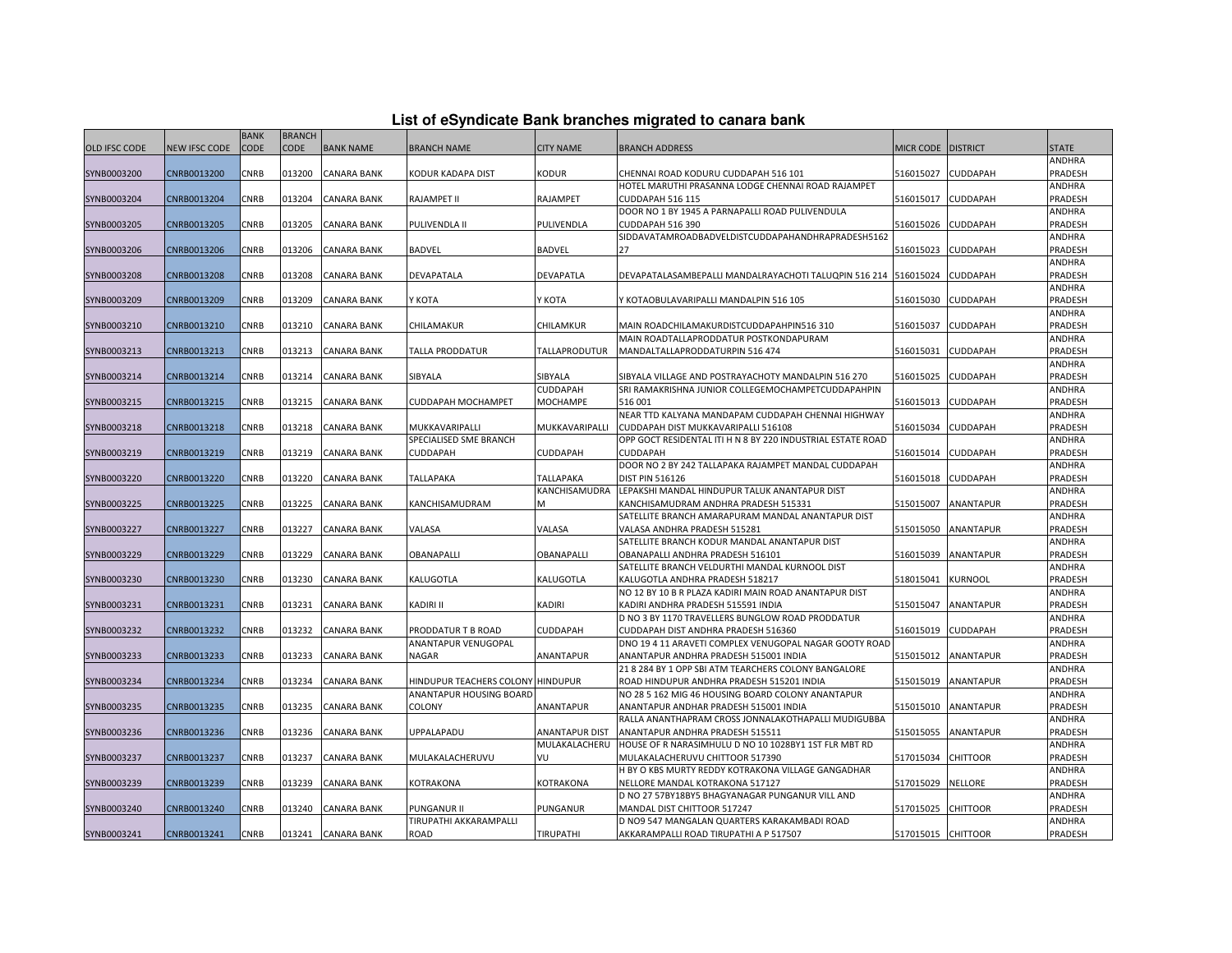|  |  | List of eSyndicate Bank branches migrated to canara bank |  |  |  |
|--|--|----------------------------------------------------------|--|--|--|
|  |  |                                                          |  |  |  |

|               | List of eSyndicate Bank branches migrated to canara bank |             |               |                    |                                        |                  |                                                             |                    |                         |              |  |  |
|---------------|----------------------------------------------------------|-------------|---------------|--------------------|----------------------------------------|------------------|-------------------------------------------------------------|--------------------|-------------------------|--------------|--|--|
|               |                                                          | <b>BANK</b> | <b>BRANCH</b> |                    |                                        |                  |                                                             |                    |                         |              |  |  |
| OLD IFSC CODE | <b>NEW IFSC CODE</b>                                     | <b>CODE</b> | <b>CODE</b>   | <b>BANK NAME</b>   | <b>BRANCH NAME</b>                     | <b>CITY NAME</b> | <b>BRANCH ADDRESS</b>                                       | MICR CODE DISTRICT |                         | <b>STATE</b> |  |  |
|               |                                                          |             |               |                    |                                        |                  | D NO 9 37 1 AND 2 MAIN ROAD AMARAVATHI NAGAR M R PALLE      |                    |                         | ANDHRA       |  |  |
| SYNB0003242   | CNRB0013242                                              | CNRB        | 013242        | <b>CANARA BANK</b> | TIRUPATI M R PALLI II                  | TIRUPATHI        | CHITTOOR DIST TIRUPATHI A P 517501                          | 517015016          | <b>CHITTOOR</b>         | PRADESH      |  |  |
|               |                                                          |             |               |                    |                                        |                  | PRAKASHAM ROAD TIRUPATHI CHITTOOR ANDHRA PADESH             |                    |                         | ANDHRA       |  |  |
| SYNB0003243   | CNRB0013243                                              | CNRB        | 013243        | <b>CANARA BANK</b> | TIRUPATHI PRAKASAM ROAD                | <b>CHITTOOR</b>  | 517501                                                      | 517015018          | <b>CHITTOOR</b>         | PRADESH      |  |  |
|               |                                                          |             |               |                    |                                        |                  | DNO 27 970 BY 6 OPP HEROHONDA SHOWROOM PALAMANER            |                    |                         | ANDHRA       |  |  |
| SYNB0003244   | CNRB0013244                                              | CNRB        | 013244        | <b>CANARA BANK</b> | CHITTOOR DARGAH JUNCTION CHITTOOR DIST |                  | ROAD CHITTOOR CHITTOOR DIST ANDHRA PRADESH 517501           | 517015022          | CHITTOOR                | PRADESH      |  |  |
|               |                                                          |             |               |                    |                                        |                  | PLOT NO 274 ARCH ROAD BAIRAGIPATTEDA TIRUPATHI CHITTOR      |                    |                         | ANDHRA       |  |  |
| SYNB0003245   | CNRB0013245                                              | CNRB        |               | 013245 CANARA BANK | TIRUPATHI BAIRAGIPATTEDA               | BAIRAGIPATTEDA   | DIST BAIRAGIPATTEDA ANDHRA PRADESH 517501                   | 517015020          | <b>CHITTOOR</b>         | PRADESH      |  |  |
|               |                                                          |             |               |                    |                                        |                  |                                                             |                    |                         |              |  |  |
|               |                                                          |             |               |                    |                                        |                  | JAGANNADHA NAIDU HOUSE ROYAL CHERUVU RD MALLAMGUNTA         |                    |                         | ANDHRA       |  |  |
| SYNB0003246   | CNRB0013246                                              | CNRB        | 013246        | <b>CANARA BANK</b> | MALLAMGUNTA                            | <b>TIRUPATI</b>  | VENDANTAPURAM TIRUPATHI CHITTOOR A P 517507                 | 517015019          | <b>CHITTOOR</b>         | PRADESH      |  |  |
|               |                                                          |             |               |                    |                                        |                  | MAIN ROAD OPP SRICITY BUSINESS CENTER APPAYAPALEM VILLAGE   |                    |                         |              |  |  |
|               |                                                          |             |               |                    |                                        |                  | IRUGULAM PO SATYAVEDU MANDAL CHITTOOR DIST ANDHRA           |                    |                         | ANDHRA       |  |  |
| SYNB0003247   | CNRB0013247                                              | <b>CNRB</b> | 013247        | <b>CANARA BANK</b> | <b>SRICITY</b>                         | <b>CHITTOOR</b>  | PRADESH INDIA 517588                                        | 517015041          | <b>CHITTOOR</b>         | PRADESH      |  |  |
|               |                                                          |             |               |                    |                                        |                  | HOUSE OF SRI K DASARADHIRAMI REDDY MAIN ROAD                |                    |                         |              |  |  |
|               |                                                          |             |               |                    |                                        |                  | PEDAKANNALI VILLAGE SRI KALAHASTHI MANDAL DIST CHITTOOR     |                    |                         | ANDHRA       |  |  |
| SYNB0003248   | CNRB0013248                                              | CNRB        |               | 013248 CANARA BANK | PEDDAKANNALI                           | <b>CHITTOOR</b>  | ANDHRA PRADESH INDIA 517642                                 | 517015040          | <b>CHITTOOR</b>         | PRADESH      |  |  |
|               |                                                          |             |               |                    |                                        |                  | HOUSE OF SRI A SUBRAHMANYAM MAIN ROAD VILL GATTU B          |                    |                         |              |  |  |
|               |                                                          |             |               |                    |                                        |                  | KOTHAKOTA MANDAL DIST CHITTOOR ANDHRA PRADESH INDIA         |                    |                         | ANDHRA       |  |  |
| SYNB0003249   | CNRB0013249                                              | CNRB        | 013249        | <b>CANARA BANK</b> | GATTU                                  | <b>CHITTOOR</b>  | 517325                                                      | 517015030          | <b>CHITTOOR</b>         | PRADESH      |  |  |
|               |                                                          |             |               |                    |                                        |                  | D NO 27 4 10 AND 27 4 11 KRISHNA GEETA TEMPLE STREET        |                    |                         | ANDHRA       |  |  |
| SYNB0003250   | CNRB0013250                                              | CNRB        | 013250        | <b>CANARA BANK</b> | KAKINADA MAIN II                       | KAKINADA         | KAKINADA EAST GODAVARI 533 001                              | 533015010          | <b>EAST GODAVARI</b>    | PRADESH      |  |  |
|               |                                                          |             |               |                    |                                        |                  | D NO 7 27 9 VYAGRAM ROAD T NAGAR RAJAHMUNDRY EAST           |                    |                         | ANDHRA       |  |  |
| SYNB0003251   | CNRB0013251                                              | CNRB        | 013251        | <b>CANARA BANK</b> | RAJAHMUNDRY II                         | RAJAHMUNDRY      | GODAVARI 533 101                                            | 533015028          | <b>EAST GODAVARI</b>    | PRADESH      |  |  |
|               |                                                          |             |               |                    |                                        |                  | KESANAPALLE VIA SHIVAKODU MANDAL RAJOLE EAST GODAVARI       |                    |                         | ANDHRA       |  |  |
| SYNB0003252   | CNRB0013252                                              | CNRB        | 013252        | CANARA BANK        | KESANAPALLE                            | KESANAPALLE      | <b>DIST PIN 533 244</b>                                     | 533015031          | <b>EAST GODAVARI</b>    | PRADESH      |  |  |
|               |                                                          |             |               |                    |                                        |                  |                                                             |                    |                         | ANDHRA       |  |  |
| SYNB0003253   | CNRB0013253                                              | CNRB        | 013253        | <b>CANARA BANK</b> | VEERAVARAM                             | VEERAVARAM       | VEERAVARAMVIA KIRLAMPUDIPIN 533 485                         | 533015029          | <b>EAST GODAVARI</b>    | PRADESH      |  |  |
|               |                                                          |             |               |                    |                                        |                  | D NO 213 MAIN ROAD DIVILI MANDAL PEDDAPURAM EAST            |                    |                         | ANDHRA       |  |  |
| SYNB0003254   | CNRB0013254                                              | CNRB        | 013254        | <b>CANARA BANK</b> | divili                                 | DIVILI           | GODAVARI DIST PIN 533 493                                   | 533015034          | <b>EAST GODAVARI</b>    | PRADESH      |  |  |
|               |                                                          |             |               |                    |                                        | BHEEMAVARAPUK    |                                                             |                    |                         | ANDHRA       |  |  |
| SYNB0003255   | CNRB0013255                                              | CNRB        | 013255        | <b>CANARA BANK</b> | BHEEMAVARAPUKOTA                       | OT               | BHEEMAVARAPUKOTAMANDAL KOTANANDURUPIN 533 410               | 533015032          | <b>EAST GODAVARI</b>    | PRADESH      |  |  |
|               |                                                          |             |               |                    |                                        |                  |                                                             |                    |                         | ANDHRA       |  |  |
| SYNB0003256   | CNRB0013256                                              | CNRB        | 013256        | <b>CANARA BANK</b> | MANDAPETA II                           | MANDAPETA        | CINEMA ROAD MANDAPETA EAST GODAVARI 533 308                 | 533015022          | <b>EAST GODAVARI</b>    | PRADESH      |  |  |
|               |                                                          |             |               |                    |                                        |                  | RAMACHANDRAPU 13 1 38 TO 41 MAIN ROAD RAMACHANDRAPURAM EAST |                    |                         | ANDHRA       |  |  |
| SYNB0003257   | CNRB0013257                                              | CNRB        | 013257        | CANARA BANK        | RAMACHANDRAPURAM II                    | RA               | <b>GODAVARI 533 255</b>                                     | 533015027          | <b>EAST GODAVARI</b>    | PRADESH      |  |  |
|               |                                                          |             |               |                    |                                        |                  | PLOT NO 52 GANGARAJU NAGAR VAKALAPUDI KAKINADA EAST         |                    |                         | ANDHRA       |  |  |
| SYNB0003258   | CNRB0013258                                              | CNRB        | 013258        | <b>CANARA BANK</b> | KAKINADA VAKALAPUDI                    | KAKINADA         | GODAVARI 533 005                                            | 533015011          | <b>EAST GODAVARI</b>    | PRADESH      |  |  |
|               |                                                          |             |               |                    | KAKINADA GANDHINAGAR T E               |                  | POORNA COMPLEX CEMENT ROAD GANDHINAGAR KAKINADA EAS'        |                    |                         | ANDHRA       |  |  |
| SYNB0003259   | CNRB0013259                                              | CNRB        | 013259        | <b>CANARA BANK</b> | S II                                   | <b>KAKINADA</b>  | GODAVARI 533 004                                            | 533015012          | <b>EAST GODAVARI</b>    | PRADESH      |  |  |
|               |                                                          |             |               |                    |                                        |                  | 2 6 17 VALLABHAI ROAD SRINAGAR KAKINADA EAST GODAVARI       |                    |                         | ANDHRA       |  |  |
| SYNB0003260   | CNRB0013260                                              | CNRB        | 013260        | <b>CANARA BANK</b> | KAKINADA ADITYA ACADEMY                | <b>KAKINADA</b>  | 533 003                                                     | 533015015          | <b>EAST GODAVARI</b>    | PRADESH      |  |  |
|               |                                                          |             |               |                    | KAKINADA DAIRY FARM                    |                  | PLOT NO 7 RD NO 1 LP NO 731BY84 DAIRY FARM CENTRE AREA      |                    |                         | ANDHRA       |  |  |
| SYNB0003262   | CNRB0013262                                              | CNRB        | 013262        | <b>CANARA BANK</b> | CENTRE                                 | KAKINADA         | PALLAM RAJU NAGAR KAKINADA 533006                           | 533015013          | <b>EAST GODAVARI</b>    | PRADESH      |  |  |
|               |                                                          |             |               |                    | KAKINADA NAGAMALLITHOTA                |                  | SURYA PRABHA COMPLEX D NO 70 1 28 NAGAMALLITHOTA JN         |                    |                         | ANDHRA       |  |  |
| SYNB0003263   | CNRB0013263                                              | CNRB        | 013263        | <b>CANARA BANK</b> |                                        | KAKINADA         | BESIDE HP PETROL PUMP KAKINADA 533003                       | 533015014          | <b>EAST GODAVARI</b>    | PRADESH      |  |  |
|               |                                                          |             |               |                    | RAJAHMUNDRY A V APPA RAO               |                  | DOOR NO 54 6 6 A V APPARAO ROAD NEAR SRI KODANADA           |                    |                         | ANDHRA       |  |  |
| SYNB0003264   | CNRB0013264                                              | CNRB        | 013264        | <b>CANARA BANK</b> | ROAD                                   | RAJAHMUNDRY      | RAMALAYAM 533103                                            | 533015023          | <b>EAST GODAVARI</b>    | PRADESH      |  |  |
|               |                                                          |             |               |                    |                                        |                  | NO 81088 HOUSE OF SATTI MANGIREDDY BEHIND KALA              |                    |                         | ANDHRA       |  |  |
| SYNB0003265   | CNRB0013265                                              | CNRB        | 013265        | <b>CANARA BANK</b> | RAVULAPALEM II                         | RAVULAPALEM      | VENKATARAO STATUE RAVULAPALEM AP 533238                     | 533015036          | <b>KRISHNA</b>          | PRADESH      |  |  |
|               |                                                          |             |               |                    |                                        |                  | NO 6230 FIRST FLOOR PANCHAYATHI VEEDHI SHESHAGIRIRAO PETA   |                    |                         | ANDHRA       |  |  |
| SYNB0003266   | CNRB0013266                                              | CNRB        | 013266        | <b>CANARA BANK</b> | ANAPARTHI II                           | ANAPARTHI        | ANAPARTHI ANDHRA PRADESH 533342 INDIA                       | 533015041          | <b>KRISHNA</b>          | PRADESH      |  |  |
|               |                                                          |             |               |                    | RAJAHMUNDRY KORUKONDA                  |                  | D NO 59 16 1 KORUKONDA ROAD RAJAHMUNDRY ANDHRA              |                    |                         | ANDHRA       |  |  |
| SYNB0003267   | CNRB0013267                                              | CNRB        |               | 013267 CANARA BANK | ROAD                                   | RAJAHMUNDRY      | <b>PRADESH 533105</b>                                       |                    | 533015024 EAST GODAVARI | PRADESH      |  |  |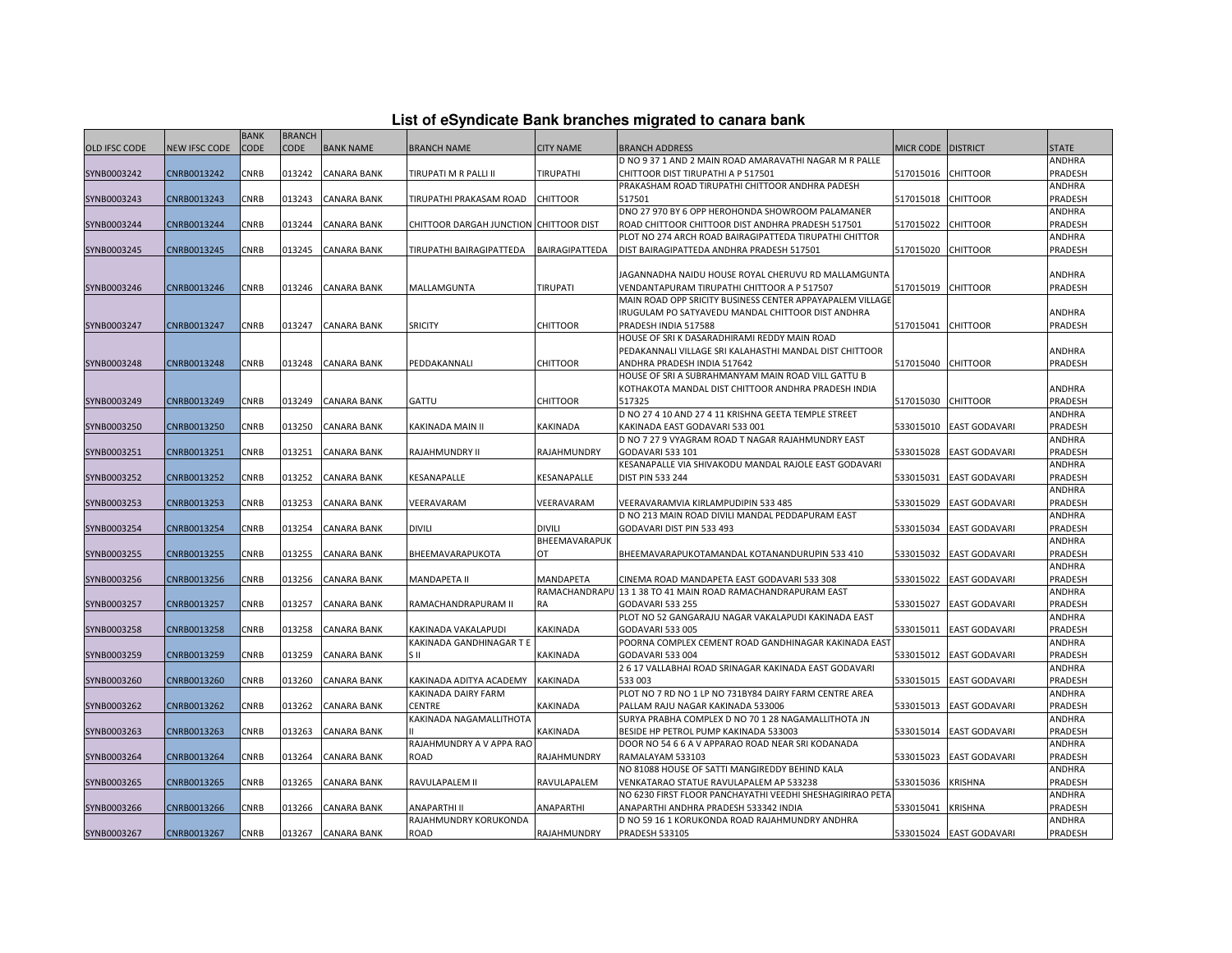|                      |                      | <b>BANK</b> | <b>BRANCH</b> |                    | ------                         |                      |                                                                                     |                    |                         |                   |
|----------------------|----------------------|-------------|---------------|--------------------|--------------------------------|----------------------|-------------------------------------------------------------------------------------|--------------------|-------------------------|-------------------|
| <b>OLD IFSC CODE</b> | <b>NEW IFSC CODE</b> | <b>CODE</b> | <b>CODE</b>   | <b>BANK NAME</b>   | <b>BRANCH NAME</b>             | <b>CITY NAME</b>     | <b>BRANCH ADDRESS</b>                                                               | MICR CODE DISTRICT |                         | <b>STATE</b>      |
|                      |                      |             |               |                    |                                |                      | D NO 3 83 ADITYA ACADEMY PREMISES ADB ROAD ADITYA NAGAR                             |                    |                         | ANDHRA            |
| SYNB0003268          | CNRB0013268          | CNRB        | 013268        | <b>CANARA BANK</b> | SURAMPALEM                     | <b>EAST GODAVARI</b> | SURAMPALEM                                                                          |                    | 533015040 EAST GODAVARI | PRADESH           |
|                      |                      |             |               |                    |                                |                      | SYNDICATE BANK DNO 1 54 BY 3 LOLLA ATREYAPURAM MANDAL E                             |                    |                         | ANDHRA            |
| SYNB0003269          | CNRB0013269          | CNRB        | 013269        | <b>CANARA BANK</b> | LOLLA                          | E G DISTRICT         | G DISTRICT ANDHRA PRADESH 533237                                                    | 533015037          | <b>EAST GODAVARI</b>    | PRADESH           |
|                      |                      |             |               |                    |                                |                      |                                                                                     |                    |                         | ANDHRA            |
| SYNB0003270          | CNRB0013270          | <b>CNRB</b> | 013270        | <b>CANARA BANK</b> | <b>GUNTUR MAIN II</b>          | <b>GUNTUR</b>        | 24 2 87 CHEENAI TRUNK ROAD BEHIND HINDU COLLEGE AP 522003 522015016                 |                    | <b>GUNTUR</b>           | PRADESH           |
|                      |                      |             |               |                    |                                |                      |                                                                                     |                    |                         | ANDHRA            |
| SYNB0003271          | CNRB0013271          | CNRB        | 013271        | CANARA BANK        | <b>GUNTUR BRODIPET</b>         |                      | GUNTUR BRODIPET D NO 5 37 71 49 BRODIPET PB NO 253 GUNTUR GUNTUR 522 002            | 522015017          | <b>GUNTUR</b>           | PRADESH           |
|                      |                      |             |               |                    |                                |                      |                                                                                     |                    |                         | ANDHRA            |
| SYNB0003272          | CNRB0013272          | <b>CNRB</b> | 013272        | <b>CANARA BANK</b> | <b>TENALI II</b>               | <b>TENALI</b>        | H NO 2 11 14 NEHRU ROAD TENALI GUNTUR 522 201                                       | 522015026          | <b>GUNTUR</b>           | PRADESH           |
|                      |                      |             |               |                    |                                |                      |                                                                                     |                    |                         | ANDHRA            |
| SYNB0003273          | CNRB0013273          | CNRB        | 013273        | CANARA BANK        | SATULUR                        | SATULUR              | SATULUR MANDAL NADENDLA GUNTUR 522 549                                              | 522015007          | <b>GUNTUR</b>           | PRADESH           |
|                      |                      |             |               |                    |                                |                      | MAIN ROAD MULUKUDURU VIA MACHAVARAM PONNUR MANDAL                                   |                    |                         | ANDHRA            |
| SYNB0003274          | CNRB0013274          | <b>CNRB</b> | 013274        | <b>CANARA BANK</b> | MULUKUDURU                     | MULUKUDURU           | <b>GUNTUR 522 315</b>                                                               | 522015008          | <b>GUNTUR</b>           | PRADESH           |
|                      |                      |             |               |                    |                                |                      | MAIN ROAD MUTLUR MANDAL VATTICHERUKURU DT GUNTUR                                    |                    |                         | ANDHRA            |
| SYNB0003275          | CNRB0013275          | CNRB        | 013275        | <b>CANARA BANK</b> | <b>MUTLUR</b>                  | <b>MATLUR</b>        | ANDHRA PRADSH 522215                                                                | 522015006          | <b>GUNTUR</b>           | PRADESH           |
|                      |                      |             |               |                    | <b>GUNTUR BRINDAVAN</b>        |                      | D NO 3 28 12 BRINDAVAN GARDENS NEAR FOURTH LANE GUNTUR                              |                    |                         | ANDHRA            |
| SYNB0003276          | CNRB0013276          | CNRB        | 013276        | <b>CANARA BANK</b> | GARDENS                        | <b>GUNTUR</b>        | <b>GUNTUR 522 006</b><br>DISTRICT COURTS MEDICAL COLLEGE ROAD KANNAVARI THOTA       | 522015019          | <b>GUNTUR</b>           | PRADESH<br>ANDHRA |
| SYNB0003277          | CNRB0013277          | CNRB        | 013277        | CANARA BANK        | GUNTUR DISTRICT COURTS         | <b>GUNTUR</b>        | GUNTUR GUNTUR 522 004                                                               | 522015018          | <b>GUNTUR</b>           | PRADESH           |
|                      |                      |             |               |                    |                                |                      |                                                                                     |                    |                         | ANDHRA            |
| SYNB0003278          | CNRB0013278          | <b>CNRB</b> | 013278        | <b>CANARA BANK</b> | NARASARAOPET II                | NARSARAOPETA         | DOOR NO 9 7 14 ARUNDALPETA NARSARAOPETA GUNTUR 522 601 522015028                    |                    | <b>GUNTUR</b>           | PRADESH           |
|                      |                      |             |               |                    | GUNTUR ANDHRA CHRISTIAN        |                      | ANDHRA CHRISTIAN COLLEGE CAMPUS RAILWAY STATION ROAD                                |                    |                         | ANDHRA            |
| SYNB0003279          | CNRB0013279          | <b>CNRB</b> | 013279        | <b>CANARA BANK</b> | COLLEGE                        | <b>GUNTUR</b>        | GUNTUR GUNTUR 522 002                                                               | 522015020          | <b>GUNTUR</b>           | PRADESH           |
|                      |                      |             |               |                    |                                |                      | HOUSE OF BURRA KOTI REDDY MERIKAPUDI VILLAGE                                        |                    |                         | ANDHRA            |
| SYNB0003280          | CNRB0013280          | CNRB        | 013280        | <b>CANARA BANK</b> | GORIJAVOLU                     | <b>GORIJAVOLU</b>    | PHIRANGIPURAM M GUNTUR PIN 522549                                                   | 522015013          | <b>GUNTUR</b>           | PRADESH           |
|                      |                      |             |               |                    |                                |                      | D NO 7 11 197 BY B 4TH LANE KAKUMANIVARITHOTA DONKA                                 |                    |                         | <b>ANDHRA</b>     |
| SYNB0003281          | CNRB0013281          | <b>CNRB</b> | 013281        | <b>CANARA BANK</b> | <b>GUNTUR DONKA ROAD</b>       | <b>GUNTUR</b>        | ROAD GUNTUR ANDHRA PRADESH 522002                                                   | 522015022          | <b>GUNTUR</b>           | PRADESH           |
|                      |                      |             |               |                    | GUNTUR SRINIVASANAGAR          |                      | 34 A 9 4TH LANE SRINIVASA NAGAR COLONY GUNTUR GUNTUR A P                            |                    |                         | ANDHRA            |
| SYNB0003282          | CNRB0013282          | <b>CNRB</b> | 013282        | <b>CANARA BANK</b> | COLONY                         | <b>GUNTUR</b>        | 522006                                                                              | 522015021          | <b>GUNTUR</b>           | PRADESH           |
|                      |                      |             |               |                    |                                |                      | DNO 7 1 23 STATION ROAD SATTENAPALLI GUNTUR DIST GUNTUR                             |                    |                         | ANDHRA            |
| SYNB0003283          | CNRB0013283          | <b>CNRB</b> | 013283        | <b>CANARA BANK</b> | SATTENAPALLI II                | <b>GUNTUR</b>        | ANDHRA PRADESH 522403 INDIA                                                         | 522015011          | <b>GUNTUR</b>           | PRADESH           |
|                      |                      |             |               |                    |                                |                      | 14 1 16 2 HOUSE OF SRI NUVVULA TULASI RAM GBC ROAD OPP                              |                    |                         |                   |
|                      |                      |             |               |                    |                                |                      | RAVI CARDIA HOSP PONNURU GUNTUR DIST ANDHRA PRADESH                                 |                    |                         | ANDHRA            |
| SYNB0003285          | CNRB0013285          | <b>CNRB</b> | 013285        | <b>CANARA BANK</b> | PONNUR                         | <b>GUNTUR</b>        | 522124                                                                              | 522015015          | <b>GUNTUR</b>           | PRADESH           |
|                      |                      |             |               |                    |                                |                      | DNO 15 15 136 138 BESIDE GOLDEN TOBACCO GULUSU KONDALA                              |                    |                         |                   |
|                      |                      |             |               |                    |                                |                      | RAO NAGAR MANGALAGIRI ROAD GUNTUR GUNTUR DIST ANDHRA                                |                    |                         | ANDHRA            |
| SYNB0003286          | CNRB0013286          | <b>CNRB</b> | 013286        | <b>CANARA BANK</b> | GUNTUR MANGALAGIRI ROAD GUNTUR |                      | PRADESH INDIA 522001                                                                | 522015023          | <b>GUNTUR</b>           | PRADESH           |
|                      |                      |             |               |                    |                                |                      | SYNDICATE BANK D NO 6 357 GROUND FL MODERN COMPLEX OLD                              |                    |                         | ANDHRA            |
| SYNB0003288          | CNRB0013288          | <b>CNRB</b> | 013288        | <b>CANARA BANK</b> | CHILAKALURIPET II              | <b>GUNTUR</b>        | RTC BUS STAND CHIRALA ROAD BESIDE RYTHU BAZAR GUNTUR<br>ANDHRA PRADESH INDIA 522616 | 522015010          | <b>GUNTUR</b>           | PRADESH           |
|                      |                      |             |               |                    |                                |                      | SYNDICATE BANK TEMPLE ROAD MANGALAGIRI DIST GUNTUR                                  |                    |                         | ANDHRA            |
| SYNB0003289          | CNRB0013289          | <b>CNRB</b> | 013289        | <b>CANARA BANK</b> | MANGALAGIRI II                 | <b>GUNTUR</b>        | ANDHRA PRADESH INDIA 522503                                                         | 522015027          | <b>GUNTUR</b>           | PRADESH           |
|                      |                      |             |               |                    |                                |                      | SYNDICATE BANK H NO 10 110 GRAMA KACHERI CENTRE MAIN                                |                    |                         |                   |
|                      |                      |             |               |                    |                                |                      | ROAD AMARAVATHI DIST GUNTUR ANDHRA PRADESH INDIA                                    |                    |                         | ANDHRA            |
| SYNB0003291          | CNRB0013291          | <b>CNRB</b> | 013291        | <b>CANARA BANK</b> | AMARAVATHI                     | <b>GUNTUR</b>        | 522020                                                                              | 522015024          | <b>GUNTUR</b>           | PRADESH           |
|                      |                      |             |               |                    |                                |                      | D NO 3 38A PALAPARRU NANGINENI VENKATA RATNAM BHAVAN                                |                    |                         |                   |
|                      |                      |             |               |                    |                                |                      | PEDANANDIPADU MANDAL DIST GUNTUR ANDHRAPRADESH INDIA                                |                    |                         | ANDHRA            |
| SYNB0003292          | CNRB0013292          | CNRB        | 013292        | <b>CANARA BANK</b> | PALAPARRU                      | <b>GUNTUR</b>        | 522235                                                                              | 522015014          | <b>GUNTUR</b>           | PRADESH           |
|                      |                      |             |               |                    |                                |                      |                                                                                     |                    |                         |                   |
|                      |                      |             |               |                    |                                |                      | H NO 4 2 32 HOUSE OF K V SUBBARAO AGRAHARAM GBC ROAD                                |                    |                         | ANDHRA            |
| SYNB0003293          | CNRB0013293          | <b>CNRB</b> | 013293        | <b>CANARA BANK</b> | <b>BAPATLA II</b>              | <b>BAPATLA</b>       | BAPATLA DISTT GUNTUR BAPATLA ANDHRA PRADESH INDIA522101 522015009 GUNTUR            |                    |                         | PRADESH           |

## **List of eSyndicate Bank branches migrated to canara bank**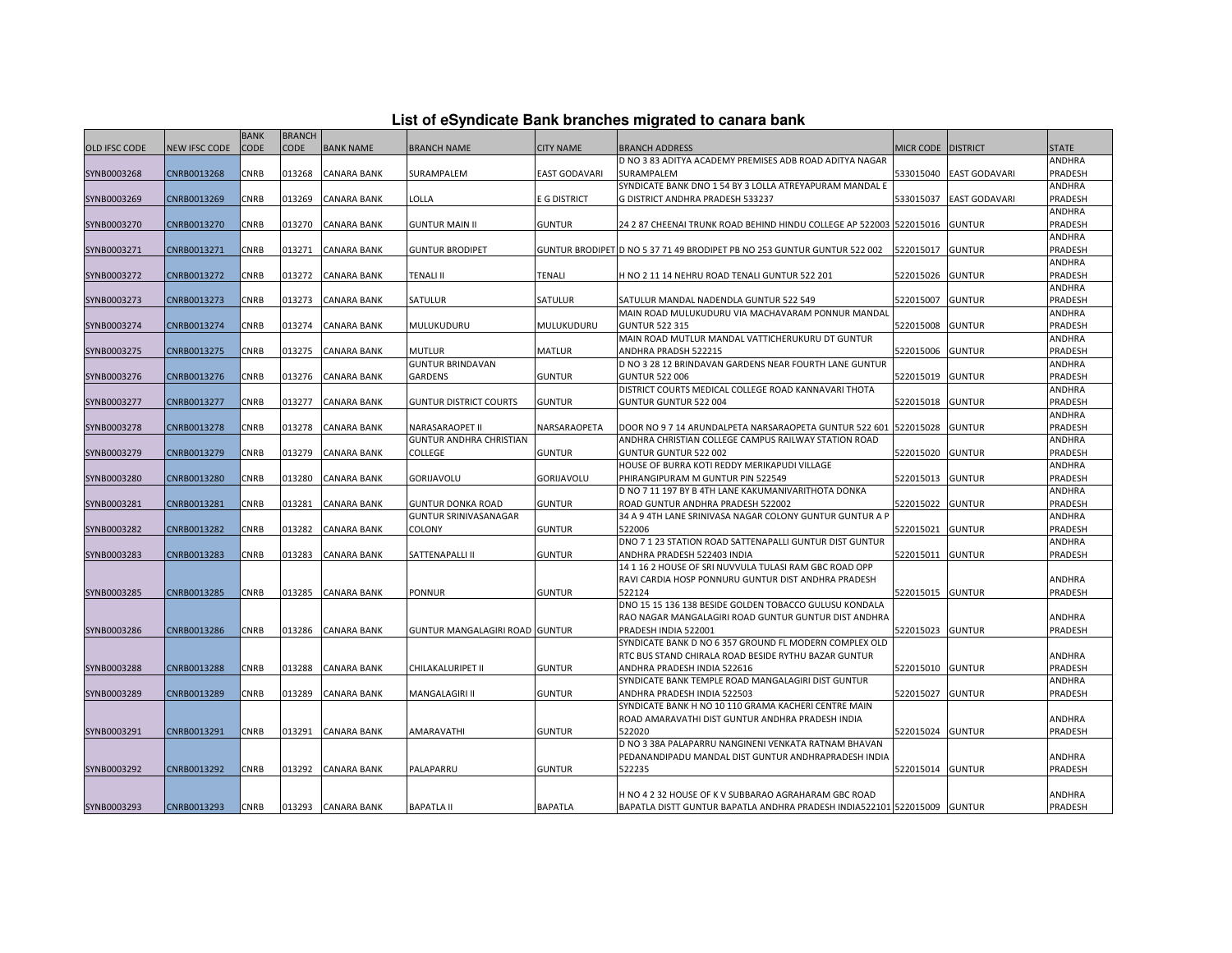|  | List of eSyndicate Bank branches migrated to canara bank |  |  |  |
|--|----------------------------------------------------------|--|--|--|
|  |                                                          |  |  |  |

|                      |               | <b>BANK</b> | <b>BRANCH</b> |                    |                                      |                        |                                                                                         |                      |                      |              |
|----------------------|---------------|-------------|---------------|--------------------|--------------------------------------|------------------------|-----------------------------------------------------------------------------------------|----------------------|----------------------|--------------|
| <b>OLD IFSC CODE</b> | NEW IFSC CODE | <b>CODE</b> | CODE          | <b>BANK NAME</b>   | <b>BRANCH NAME</b>                   | <b>CITY NAME</b>       | BRANCH ADDRESS                                                                          | MICR CODE   DISTRICT |                      | <b>STATE</b> |
|                      |               |             |               |                    |                                      |                        | SYNDICATE BANK HOUSE OF KORRAPATI SAMBASIVA RAO D NO 64                                 |                      |                      |              |
|                      |               |             |               |                    |                                      |                        | 3 OF GORANTLA BLOCK NO 9 ANNAPURNA NAGAR GUNTUR AP                                      |                      |                      | ANDHRA       |
| SYNB0003294          | CNRB0013294   | CNRB        | 013294        | <b>CANARA BANK</b> | GUNTUR AMARAVATHI ROAD GUNTUR        |                        | <b>INDIA 522007</b>                                                                     | 522015025            | <b>GUNTUR</b>        | PRADESH      |
|                      |               |             |               |                    |                                      |                        |                                                                                         |                      |                      |              |
|                      |               |             |               |                    | SECRETARIAT BLDG                     |                        | SYNDICATE BANK AP SECRETRAIT BHAVAN 3RD BLOCK BESIDE MEE                                |                      |                      |              |
|                      |               |             |               |                    | VELAGAPUDI NEW STATE                 |                        | SEVA VELAGAPUDI AMARAVATHI GUNTUR ANDHRA PRADESH                                        |                      |                      | ANDHRA       |
| SYNB0003295          | CNRB0013295   | <b>CNRB</b> | 013295        | <b>CANARA BANK</b> | CAPITAL OF ANDHRA PRADESH AMARAVATHI |                        | <b>INDIA 522503</b>                                                                     | 522015012 GUNTUR     |                      | PRADESH      |
|                      |               |             |               |                    |                                      |                        | D NO 2 115 VINAYAKA ARUGU CENTRE SIVALAYAM STREET                                       |                      |                      |              |
|                      |               |             |               |                    |                                      |                        | PEDAMAKKENA SATTENAPALLI MANDAL GUNTUR DISTRICT AP                                      |                      |                      | ANDHRA       |
| SYNB0003296          | CNRB0013296   | <b>CNRB</b> | 013296        | <b>CANARA BANK</b> | PEDAMAKKENA                          | SATTENAPALLE           | 522402                                                                                  | 522015004            | <b>GUNTUR</b>        | PRADESH      |
|                      |               |             |               |                    |                                      |                        | DOOR NO 4 1 222 BY 1 GOURISETTY COMPLEX NEAR TOWER                                      |                      |                      |              |
| SYNB0003300          | CNRB0013300   | <b>CNRB</b> | 013300        | <b>CANARA BANK</b> | KARIMNAGAR II                        | KARIMNAGAR             | KARIMNAGAR KARIMNAGAR 505 001                                                           | 505015004            | KARIMNAGAR           | TELANGANA    |
| SYNB0003301          | CNRB0013301   | <b>CNRB</b> | 013301        | <b>CANARA BANK</b> | <b>VEMPET</b>                        | <b>VEMPET</b>          | VEMPET MUTHYAMPET POSTMETPALLI MANDALPIN 505 331                                        | 505015008            | KARIMNAGAR           | TELANGANA    |
| SYNB0003302          | CNRB0013302   | CNRB        | 013302        | <b>CANARA BANK</b> | <b>MOGILPET</b>                      | <b>MOGILPET</b>        | MOGILPETMALLAPUR MANDALMETPALLI TALUKPIN 505 458                                        | 505015009            | KARIMNAGAR           | TELANGANA    |
|                      |               |             |               |                    |                                      |                        | S NO 166 BADANGIPET SARRORNAGAR MANADAL RANGAREDDY                                      |                      |                      |              |
| SYNB0003305          | CNRB0013305   | <b>CNRB</b> | 013305        | <b>CANARA BANK</b> | BADANGIPET                           | RANGAREDDY             | DIST ANDHRA PRADESH 500058                                                              | 500015175            | RANGAREDDY           | TELANGANA    |
|                      |               |             |               |                    |                                      |                        | H NO 1 BY 26 MEERPET VILLAGE SAROOR NAGAR MANADAL                                       |                      |                      |              |
| SYNB0003306          | CNRB0013306   | CNRB        | 013306        | <b>CANARA BANK</b> | MEERPET                              | RANGAREDDY             | RANGAREDDY DIST ANDHRA PRADESH 500079                                                   | 500015171            | RANGAREDDY           | TELANGANA    |
|                      |               |             |               |                    |                                      |                        | KUNTLOOR VILLAGE HAYATH NAGAR MANDAL RANGAREDDY DIST                                    |                      |                      |              |
| SYNB0003308          | CNRB0013308   | CNRB        | 013308        | CANARA BANK        | KUNTLOOR                             |                        | RANGAREDDY DIST ANDHRA PRADESH 501505                                                   | 501015017            | RANGAREDDY           | TELANGANA    |
|                      |               |             |               |                    |                                      |                        | H NO 21 1 271 BY 1 ANAND NAGAR CLNY BANDLAGUDA                                          |                      |                      |              |
| SYNB0003309          | CNRB0013309   | CNRB        | 013309        | <b>CANARA BANK</b> | BANDLAGUDA                           | <b>RANGAREDDY DIST</b> | RANGAREDDY DIST ANDHRA PRADESH 500068 INDIA                                             |                      | 500015176 RANGAREDDY | TELANGANA    |
|                      |               |             |               |                    |                                      |                        | 04 159 ADIBHOTLA IBRAHIM PATNAM MANDAL RANGAREDDY                                       |                      |                      |              |
| SYNB0003310          | CNRB0013310   | CNRB        | 013310        | <b>CANARA BANK</b> | ADIBHOTLA                            | <b>RR DISTRICT</b>     | DISTRICT RR DISTRICT ANDHRA PRADESH 501510                                              | 501015014            | RANGAREDDY           | TELANGANA    |
|                      |               |             |               |                    |                                      |                        | GAYATRI HEIGHTS S NO 142 NANAKRAMGUDA GACHIBOWLI                                        |                      |                      |              |
|                      |               | CNRB        |               | <b>CANARA BANK</b> | HYDERABAD GACHIBOWLI II              | RANGAREDDY             | SERLINGAMPALLY RANGAREDDY A P 500032                                                    |                      |                      |              |
| SYNB0003311          | CNRB0013311   |             | 013311        |                    |                                      |                        |                                                                                         | 500015167            | RANGAREDDY           | TELANGANA    |
|                      |               |             |               |                    | SECUNDERABAD OLD DAIRY               |                        | PLOT NO 30 H NO 1 31 889 KRISHNA NAGAR COLONY KANAJIGUDA                                |                      |                      |              |
| SYNB0003313          | CNRB0013313   | CNRB        | 013313        | <b>CANARA BANK</b> | FARM                                 | SECUNDERABAD           | VILL OLD DIARY FARM SECUNDERABAD AP 500015                                              |                      | 500015170 HYDERABAD  | TELANGANA    |
|                      |               |             |               |                    |                                      |                        | ELEVATED GRD FLR PLOT NO 198 199 BLK NO 3 MITHILNAGAR RCI                               |                      |                      |              |
| SYNB0003314          | CNRB0013314   | CNRB        | 013314        | CANARA BANK        | HYDERABAD BALAPUR                    | RANGAREDDY             | RD JILLELLAGUDA RANGAREDDY AP 500097                                                    | 500015173            | RANGAREDDY           | TELANGANA    |
|                      |               |             |               |                    |                                      |                        | NO 4 2 10 PLOT NO 1 BHAGYALATHA BUS STOP HAYATNAGAR                                     |                      |                      |              |
|                      |               | CNRB        |               |                    |                                      | <b>HYDERABAD</b>       | HYDERABAD ANDHRA PRADESH 501506 INDIA                                                   |                      |                      |              |
| SYNB0003315          | CNRB0013315   |             | 013315        | <b>CANARA BANK</b> | HYDERABAD HAYATH NAGAR               |                        | H NO 8 1 61 62 62 BY 1 AND 62 BY 6 SURVEY NO 91 BY P OLD                                | 500015168            | <b>HYDERABAD</b>     | TELANGANA    |
| SYNB0003316          | CNRB0013316   | CNRB        | 013316        | <b>CANARA BANK</b> | OLD BOWENPALLY                       | HYDERABAD              | BOWENPALLY HYDERABAD AP 500011                                                          | 500015169            | <b>HYDERABAD</b>     |              |
|                      |               |             |               |                    |                                      |                        |                                                                                         |                      |                      | TELANGANA    |
|                      |               |             |               |                    |                                      |                        |                                                                                         |                      |                      |              |
|                      |               |             |               |                    |                                      |                        | H NO 3 107 OPP NARAPALLY BUS STAND WARANGAL HIGHWAY                                     |                      |                      | TELANGANA    |
| SYNB0003317          | CNRB0013317   | <b>CNRB</b> | 013317        | <b>CANARA BANK</b> | NARAPALLY                            | RANGAREDDY DIST        | RANGAREDDY DIST ANDHRA PRADESH 500098 INDIA                                             | 500015177            | RANGAREDDY           |              |
|                      |               |             |               |                    |                                      |                        | HNO 5 BY 108 PLOT NO 1256 1259 PRAGATHI NAGAR OPP JNTUH                                 |                      |                      |              |
| SYNB0003318          | CNRB0013318   | CNRB        | 013318        | CANARA BANK        | PRAGATHI NAGAR                       | RANGAREDDY             | QUTUBULLAPUR MANADAL RANGAREDDY AP 500090<br>H NO 4 BY 33 MUNUGANOOR HAYATHNAGAR MANDAL | 500015172            | RANGAREDDY           | TELANGANA    |
|                      |               |             |               |                    |                                      |                        |                                                                                         |                      |                      |              |
| SYNB0003319          | CNRB0013319   | CNRB        | 013319        | CANARA BANK        | MUNAGANOOR                           | RANGAREDDY             | RANGAREDDY 501511                                                                       | 501015016            | RANGAREDDY           | TELANGANA    |
| SYNB0003320          | CNRB0013320   | CNRB        | 013320        | <b>CANARA BANK</b> | KHAMMAM II                           | KHAMMAM                | MANASA COMPLEX WYRA ROAD KHAMMAM 507001                                                 | 507015004            | KHAMMAM              | TELANGANA    |
|                      |               |             |               |                    |                                      |                        | JUPALLI EYE HOSPITAL ROAD SATTUPALLI KHAMMAM DIST                                       |                      |                      | ANDHRA       |
| SYNB0003321          | CNRB0013321   | CNRB        | 013321        | CANARA BANK        | SATHUPALLI                           | SATTUPALLI             | SATTUPALLI ANDHRA PRADESH 507303 INDIA                                                  | 507015007            | VIJAYAWADA           | PRADESH      |
|                      |               |             |               |                    |                                      |                        | WARD NO 12 H NO 12 2 54 G P ROAD BEHIND RTC BUS COMPLX                                  |                      |                      |              |
| SYNB0003322          | CNRB0013322   | CNRB        | 013322        | <b>CANARA BANK</b> | BHADRACHALAM                         | BHADRACHALAM           | KHAMMAM DISTRICT BHADRACHALAM AP 507111                                                 | 507015006            | <b>KHAMMAM</b>       | TELANGANA    |
|                      |               |             |               |                    |                                      |                        | D NO 5 3 62 63 BEHIND TALIPALLY RESIDENCY KOTHAGUDEM                                    |                      |                      |              |
| SYNB0003323          | CNRB0013323   | CNRB        | 013323        | <b>CANARA BANK</b> | KOTHAGUDEM II                        | KHAMMAM                | KHAMMAM DT TELANGANA 507101                                                             | 507015005            | KHAMMAM              | TELANGANA    |
|                      |               |             |               |                    |                                      |                        | MANGALAGIRI BRANCH TEMPLE ROAD MANGALAGIRI GUNTUR                                       |                      |                      | ANDHRA       |
| SYNB0003324          | CNRB0013324   | CNRB        | 013324        | CANARA BANK        | TADEPALLE                            | TADEPALLI              | DISTRICT ANDHRA PRADESH TADEPALLI 522503                                                | 522015005            | <b>GUNTUR</b>        | PRADESH      |
|                      |               |             |               |                    |                                      |                        | D NO 9 69 8 11TH WARD NEAR BUS STAND VEDIRA VILL                                        |                      |                      |              |
| SYNB0003335          | CNRB0013335   | <b>CNRB</b> |               | 013335 CANARA BANK | VEDIRA                               |                        | KARIMNAGAR DIST RAMADUGU KARIMNAGAR DIST ANDHRA PRADESH 505451                          |                      | 505015005 KARIMNAGAR | TELANGANA    |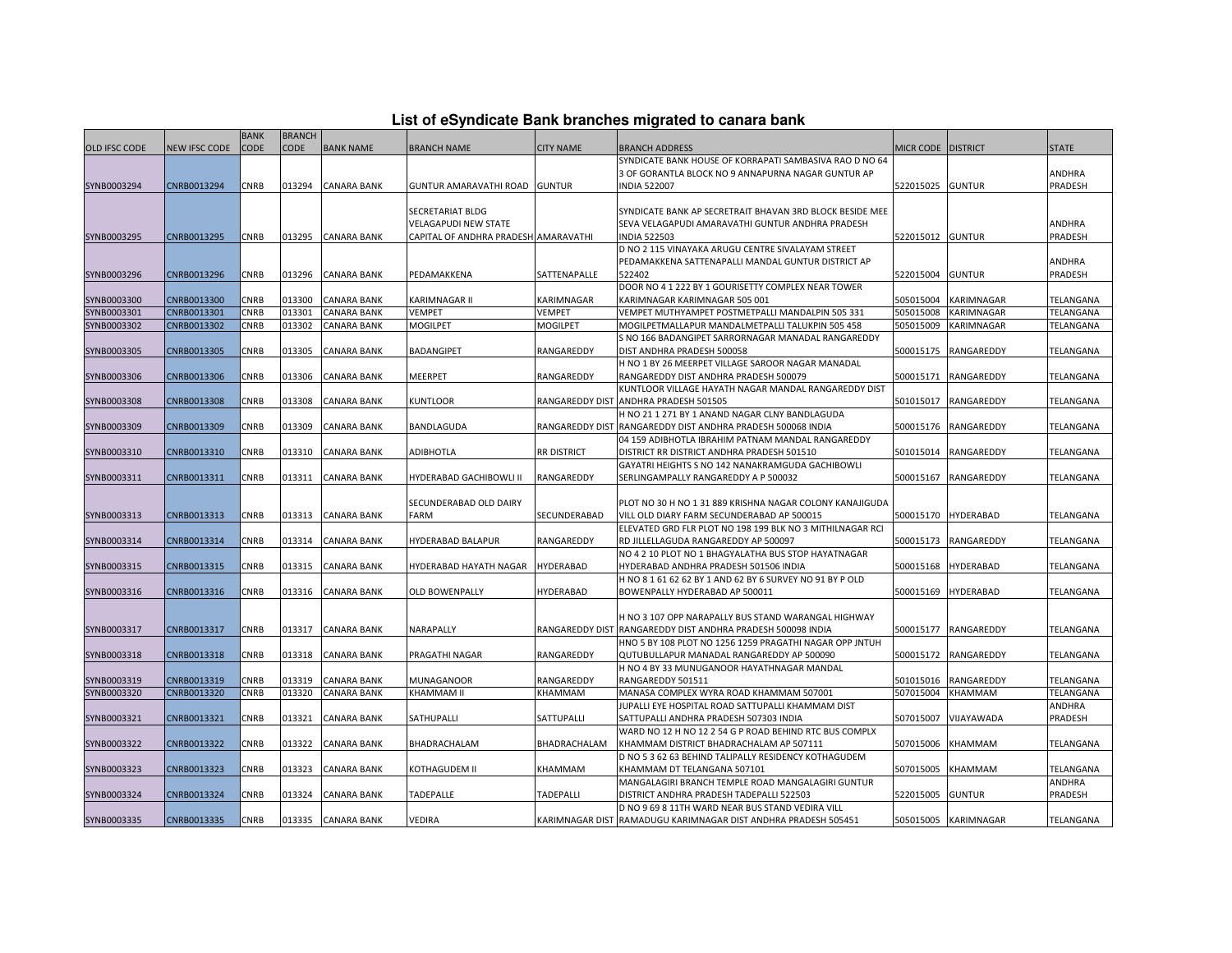|  | List of eSyndicate Bank branches migrated to canara bank |  |  |  |  |
|--|----------------------------------------------------------|--|--|--|--|
|  |                                                          |  |  |  |  |

|                      |               | <b>BANK</b> | <b>BRANCH</b> |                    |                        |                                |                                                                                                            |           |                 |                   |
|----------------------|---------------|-------------|---------------|--------------------|------------------------|--------------------------------|------------------------------------------------------------------------------------------------------------|-----------|-----------------|-------------------|
| <b>OLD IFSC CODE</b> | NEW IFSC CODE | <b>CODE</b> | CODE          | <b>BANK NAME</b>   | <b>BRANCH NAME</b>     | <b>CITY NAME</b>               | BRANCH ADDRESS                                                                                             | MICR CODE | <b>DISTRICT</b> | <b>STATE</b>      |
|                      |               |             |               |                    | KARIMNAGAR             |                                | H NO 7 1 789 MANKAMMATHOTA KARIMNAGAR KARIMNAGAR                                                           |           |                 |                   |
| SYNB0003336          | CNRB0013336   | CNRB        | 013336        | CANARA BANK        | MANKAMATHOTA II        | KARIMNAGAR                     | TELANGANA INDIA 532421                                                                                     | 505015006 | KARIMNAGAR      | TELANGANA         |
|                      |               |             |               |                    | VIJAYAWADA MAIN ROAD   |                                | DOOR NO 11 25 364 GARINE COMPLEX MAIN ROAD NEAR                                                            |           |                 | ANDHRA            |
| SYNB0003340          | CNRB0013340   | CNRB        | 013340        | CANARA BANK        | <b>MAIN</b>            | VIJAYAWADA                     | SAMARANGAM CHOWK VIJAYAWADA KRISHNA 520 001                                                                | 520015019 | <b>KRISHNA</b>  | PRADESH           |
|                      |               |             |               |                    | VIJAYAWADA             |                                | D NO 27 33 18 GUDAVALLIVARI STREET BUCKINGHAMPET                                                           |           |                 | ANDHRA            |
| SYNB0003341          | CNRB0013341   | CNRB        | 013341        | CANARA BANK        | BUCKINGHAMPET          | VIJAYAWADA                     | VAIJAYAWADA KRISHNA 520 002                                                                                | 520015023 | <b>KRISHNA</b>  | PRADESH           |
|                      |               |             |               |                    | VIJAYAWADA GANDHINAGAR |                                | 26 2 69 RAJLOK COMPLEX ANDHRA RATNA ROAD PO BOX 575                                                        |           |                 | ANDHRA            |
| SYNB0003342          | CNRB0013342   | CNRB        | 013342        | CANARA BANK        |                        | VIJAYAWADA                     | GANDHI NAGAR VIJAYAWADA KRISHNA 520 003                                                                    | 520015020 | <b>KRISHNA</b>  | PRADESH           |
|                      |               |             |               |                    |                        |                                |                                                                                                            |           |                 | ANDHRA            |
| SYNB0003343          | CNRB0013343   | <b>CNRB</b> | 013343        | CANARA BANK        | VIJAYAWADA LABBIPET    | VIJAYAWADA                     | D NO 40 3 2 P B NO 716 M G ROAD LABBIPET AP 520 010                                                        | 520015022 | <b>KRISHNA</b>  | PRADESH           |
|                      |               |             |               |                    |                        |                                |                                                                                                            |           |                 | ANDHRA            |
| SYNB0003344          | CNRB0013344   | CNRB        | 013344        | CANARA BANK        | KONDAPALLE             | KONDAPALLE                     | D NO 6 2 BY 1 MAIN ROAD KONDAPALLY KRISHNA 521 228                                                         | 521015020 | KRISHNA         | PRADESH           |
|                      |               |             |               |                    |                        |                                |                                                                                                            |           |                 | ANDHRA            |
| SYNB0003345          | CNRB0013345   | CNRB        | 013345        | CANARA BANK        | VISSANNAPETA           | VISSANNAPETA                   | TIRUVURU ROAD VISSANNAPETA KRISHNA 521 215                                                                 | 521015003 | <b>KRISHNA</b>  | PRADESH           |
|                      |               |             |               |                    |                        |                                |                                                                                                            |           |                 | ANDHRA            |
| SYNB0003346          | CNRB0013346   | CNRB        | 013346        | CANARA BANK        | KANUMOLU               | KANUMOLU                       | MAIN ROAD KANUMOLU KRISHNA 521 106                                                                         | 521015009 | <b>KRISHNA</b>  | PRADESH           |
|                      |               |             |               |                    |                        |                                | D NO 7 169 AZAD ROAD ROBERTSONPET MACHILIPATNAM                                                            |           |                 | ANDHRA            |
| SYNB0003347          | CNRB0013347   | CNRB        | 013347        | CANARA BANK        | MACHILIPATNAM II       | MACHILIPATNAM                  | KRISHNA 521 001                                                                                            | 521015026 | <b>KRISHNA</b>  | PRADESH           |
|                      |               |             |               |                    |                        |                                | ANIGANDLAPADU MANDAL PENUGANCHIPROLU KRISHNA DIST PIN                                                      |           |                 | ANDHRA            |
| SYNB0003349          | CNRB0013349   | CNRB        | 013349        | CANARA BANK        | ANIGANDLA PADU         | ANIGANDLAPADU                  | 521 191                                                                                                    | 521015019 | <b>KRISHNA</b>  | PRADESH           |
|                      |               |             |               |                    |                        |                                |                                                                                                            |           |                 | ANDHRA            |
| SYNB0003350          | CNRB0013350   | CNRB        | 013350        | CANARA BANK        | TADINADA               | TADINADA                       | MAIN ROAD TADINADA MANDAL KALIDINDI KRISHNA 521 342                                                        | 521015014 | <b>KRISHNA</b>  | PRADESH           |
|                      |               |             |               |                    |                        |                                |                                                                                                            |           |                 |                   |
|                      |               |             |               |                    |                        |                                | NO 1 BY 100A MAIN ROADMANDAL                                                                               |           |                 | ANDHRA            |
| SYNB0003351          | CNRB0013351   | <b>CNRB</b> | 013351        | CANARA BANK        | GANPESWARAM            | GANAPESWARAM<br>BHAVADEVARAPAL | NAGAYALANKAGANAPESWARAM AVINGADDE BLOCKPIN 521 121<br>BHAVADEVARAPALLI WARD NO 2 MANDAL NAGAYALANKAPIN 521 | 521015008 | <b>KRISHNA</b>  | PRADESH           |
|                      | CNRB0013352   | <b>CNRB</b> | 013352        | CANARA BANK        | BHAVADEVARAPALLI       |                                | 120                                                                                                        | 521015013 | <b>KRISHNA</b>  | ANDHRA<br>PRADESH |
| SYNB0003352          |               |             |               |                    |                        |                                |                                                                                                            |           |                 | ANDHRA            |
| SYNB0003353          | CNRB0013353   | CNRB        | 013353        | CANARA BANK        | VEERAULLAPADU          | VEERULLAPADU                   | VEERULLAPADUMANDAL VEERULLAPADUPIN 521 170                                                                 | 521015012 | <b>KRISHNA</b>  | PRADESH           |
|                      |               |             |               |                    |                        |                                |                                                                                                            |           |                 | ANDHRA            |
| SYNB0003354          | CNRB0013354   | CNRB        | 013354        | CANARA BANK        | <b>GUDIVADA II</b>     | <b>GUDIVADA</b>                | 9 145A GOPAL RAO PET GUDIVADA KRISHNA 521 301                                                              | 521015018 | <b>KRISHNA</b>  | PRADESH           |
|                      |               |             |               |                    |                        |                                | BUNDER ROAD S NO 9 127ASHOKNAGAR BUS STOPKANURU                                                            |           |                 | ANDHRA            |
| SYNB0003355          | CNRB0013355   | CNRB        | 013355        | CANARA BANK        | KANURU                 | KANURU                         | VIJAYAWADA PIN 520 007                                                                                     | 520015021 | <b>KRISHNA</b>  | PRADESH           |
|                      |               |             |               |                    |                        |                                | TELLADEVARAPALLI MANDAL VISSANNAPETA KRISHNA ANDHRA                                                        |           |                 | ANDHRA            |
| SYNB0003356          | CNRB0013356   | CNRB        | 013356        | CANARA BANK        | TELLADEVARAPALLI       | TELLADEVARAPA                  | <b>PRADESH 521416</b>                                                                                      | 521015005 | <b>KRISHNA</b>  | PRADESH           |
|                      |               |             |               |                    |                        |                                |                                                                                                            |           |                 | ANDHRA            |
| SYNB0003357          | CNRB0013357   | CNRB        | 013357        | CANARA BANK        | <b>TARAKATUR</b>       | <b>TARAKATUR</b>               | TARAKATURMANDAL GUDURPIN 521 156                                                                           | 521015011 | KRISHNA         | PRADESH           |
|                      |               |             |               |                    |                        |                                |                                                                                                            |           |                 | ANDHRA            |
| SYNB0003359          | CNRB0013359   | CNRB        | 013359        | CANARA BANK        | CHENNURU               | CHENNURU                       | CHENNURUMANDAL PEDANAPIN 521 358                                                                           | 521015006 | <b>KRISHNA</b>  | PRADESH           |
|                      |               |             |               |                    |                        |                                | VELUPUCHERLA MANDAL MUSUNURU NUZVID TALUK KRISHNA                                                          |           |                 | ANDHRA            |
| SYNB0003361          | CNRB0013361   | <b>CNRB</b> | 013361        | CANARA BANK        | VELUPUCHERLA           | VELUPUCHERLA                   | DIST PIN 521 207                                                                                           | 521015010 | <b>KRISHNA</b>  | PRADESH           |
|                      |               |             |               |                    |                        |                                | YENAMADALA NUZVIDU MANDAL DIST KRISHNA ANDHRA                                                              |           |                 | ANDHRA            |
| SYNB0003362          | CNRB0013362   | CNRB        | 013362        | CANARA BANK        | YENAMADALA             | YENAMADALA                     | <b>PRADESH 521 202</b>                                                                                     | 521015007 | <b>KRISHNA</b>  | PRADESH           |
|                      |               |             |               |                    |                        |                                | D NO 215 RAMALAYAM STREET PALLERLAMUDI MANDAL NUZIVID                                                      |           |                 | ANDHRA            |
| SYNB0003363          | CNRB0013363   | CNRB        | 013363        | CANARA BANK        | PALLERLAMUDI           | PALLERLAMUDI                   | KRISHNA DIST PIN 521 105                                                                                   | 521015004 | <b>KRISHNA</b>  | PRADESH           |
|                      |               |             |               |                    | VIJAYAWADA SIDDHARTHA  |                                | SIDDHARTHA NAGAR P B S ARTS COLLEGE MOGALRAJA PURAM                                                        |           |                 | ANDHRA            |
| SYNB0003365          | CNRB0013365   | <b>CNRB</b> | 013365        | <b>CANARA BANK</b> | NAGAR                  | VIJAYAWADA                     | VIJAYAWADA KRISHNA 520 010                                                                                 | 520015025 | <b>KRISHNA</b>  | PRADESH           |
|                      |               |             |               |                    | VIJAYAWADA SIDDARTHA   |                                | NTR UNIVERSITY OF HEALTH SCIENCES CAMPUS GUNDALA                                                           |           |                 | ANDHRA            |
| SYNB0003366          | CNRB0013366   | CNRB        | 013366        | CANARA BANK        | MED COLLEGE            | VIJAYAWADA                     | VIJAYAWADA PIN520 008                                                                                      | 520015024 | KRISHNA         | PRADESH           |
|                      |               |             |               |                    | VIJAYAWADA KANURU VRS  |                                | BUNDAR ROAD PENUMALARU MANDAL VIJAYAWADA KRISHNA                                                           |           |                 | ANDHRA            |
| SYNB0003367          | CNRB0013367   | CNRB        | 013367        | CANARA BANK        | <b>ENGG COL</b>        | VIJAYAWADA                     | DIST PIN 520 007                                                                                           | 520015027 | <b>KRISHNA</b>  | PRADESH           |
|                      |               |             |               |                    | CHINNAOUTPALLI PS INST |                                | DR PINNAMANENI SIDDARTHA INST OF MEDICAL SCIENCE AND                                                       |           |                 | ANDHRA            |
| SYNB0003368          | CNRB0013368   | <b>CNRB</b> | 013368        | <b>CANARA BANK</b> | <b>MED SCI</b>         | VIJAYAWADA                     | RESEARCH CHINNAOUTPALLI KRISHNA 521288                                                                     | 521015021 | <b>KRISHNA</b>  | PRADESH           |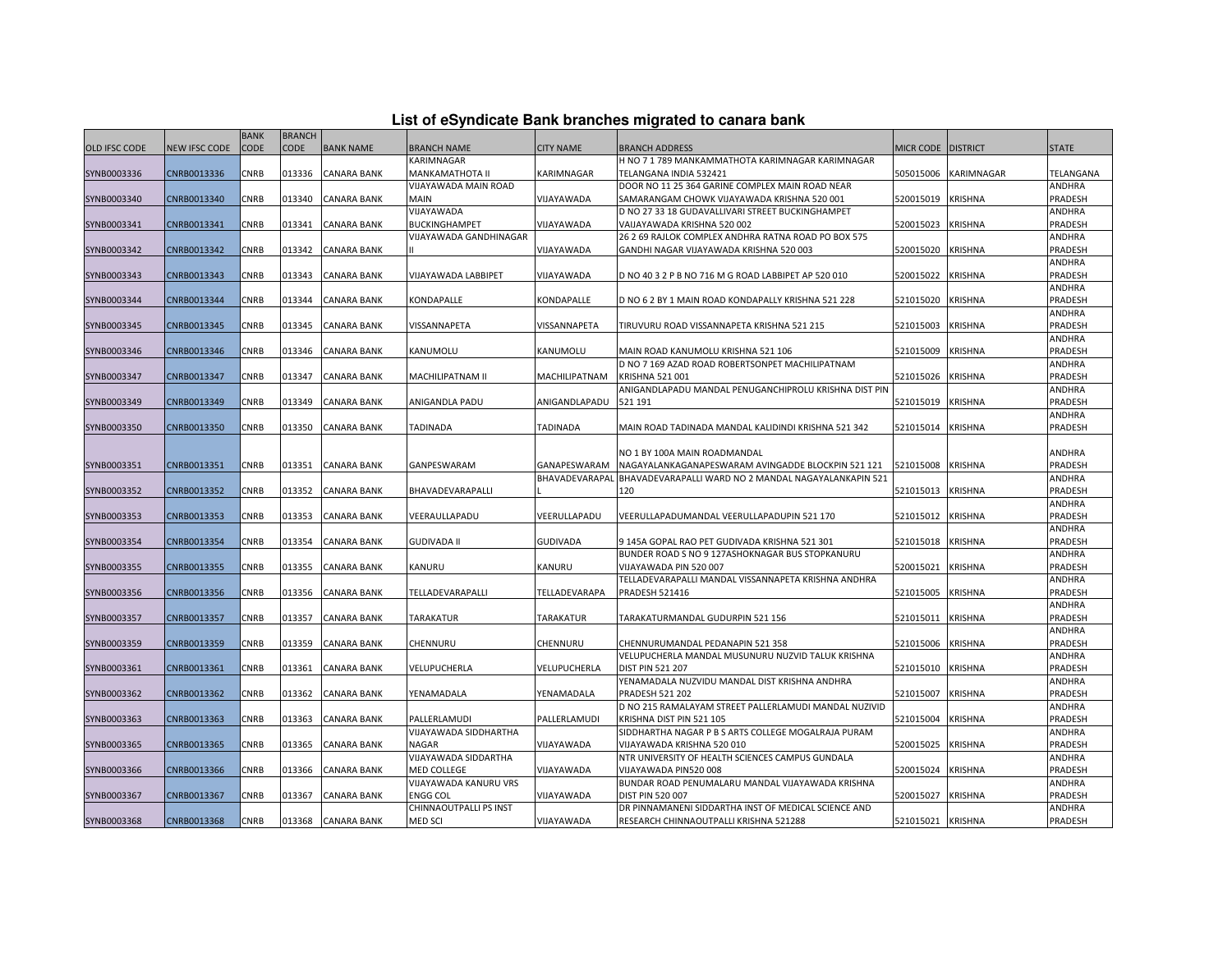|  |  |  | List of eSyndicate Bank branches migrated to canara bank |  |  |
|--|--|--|----------------------------------------------------------|--|--|
|  |  |  |                                                          |  |  |

|                      |               | <b>BANK</b> | <b>BRANCH</b> |                    |                         |                     |                                                                                                    |                   |                 |                   |
|----------------------|---------------|-------------|---------------|--------------------|-------------------------|---------------------|----------------------------------------------------------------------------------------------------|-------------------|-----------------|-------------------|
| <b>OLD IFSC CODE</b> | NEW IFSC CODE | <b>CODE</b> | CODE          | <b>BANK NAME</b>   | <b>BRANCH NAME</b>      | <b>CITY NAME</b>    | <b>BRANCH ADDRESS</b>                                                                              | <b>MICR CODE</b>  | <b>DISTRICT</b> | <b>STATE</b>      |
|                      |               |             |               |                    | <b>ACCOUNTS SECTION</b> |                     | 26 2 69 RAJLOK COMPLEX, ANDHRA RAJNA                                                               |                   |                 | ANDHRA            |
| SYNB0003369          | CNRB0013369   | CNRB        | 013369        | <b>CANARA BANK</b> | VIJAYAWADA II           | VIJAYAWADA          | ROAD, GANDHINAGAR, VIJAYAWADA, 520003                                                              | 520015026         | <b>KRISHNA</b>  | PRADESH           |
|                      |               |             |               |                    | KURNOOL BASTIAN ROAD    |                     |                                                                                                    |                   |                 | ANDHRA            |
| SYNB0003370          | CNRB0013370   | CNRB        | 013370        | CANARA BANK        | <b>MAIN</b>             | KURNOOL             | 52 172 OLD BUS STAND ROAD FORT KURNOOL KURNOOL 518 001                                             | 518015006         | <b>KURNOOL</b>  | PRADESH           |
|                      |               |             |               |                    |                         |                     | DOOR NO 46 678 82 1ST FLOOR BUDHWARPET KURNOOL                                                     |                   |                 | ANDHRA            |
| SYNB0003372          | CNRB0013372   | CNRB        | 013372        | <b>CANARA BANK</b> | KURNOOL BUDHWARPET      | KURNOOL             | KURNOOL 518 002                                                                                    | 518015007         | <b>KURNOOL</b>  | PRADESH           |
|                      |               |             |               |                    |                         |                     |                                                                                                    |                   |                 | ANDHRA            |
| SYNB0003373          | CNRB0013373   | CNRB        | 013373        | <b>CANARA BANK</b> | <b>ADONI II</b>         | ADONI               | 317 BY 18 PANDIT NEHRU ROAD ADONI KURNOOL 518 301                                                  | 518015019         | <b>KURNOOL</b>  | PRADESH           |
|                      |               |             |               |                    |                         |                     |                                                                                                    |                   |                 | ANDHRA            |
| SYNB0003374          | CNRB0013374   | CNRB        | 013374        | <b>CANARA BANK</b> | NANDYAL MAIN II         | NANDYAL             | 25 BY 256 SRINIVASNAGAR NANDYAL KURNOOL 518 501                                                    | 518015013         | <b>KURNOOL</b>  | PRADESH           |
|                      |               |             |               |                    |                         |                     | 9226 MAIN ROAD BANGANAPALLI KURNOOL ANDHRA PRADESH                                                 |                   |                 | ANDHRA            |
| SYNB0003375          | CNRB0013375   | CNRB        | 013375        | CANARA BANK        | BANGANAPALLI            | BANGANAPALLE        | 518 124                                                                                            | 518015021         | <b>KURNOOL</b>  | PRADESH           |
|                      |               |             |               |                    |                         |                     |                                                                                                    |                   |                 | ANDHRA            |
| SYNB0003376          | CNRB0013376   | <b>CNRB</b> | 013376        | <b>CANARA BANK</b> | <b>MADDIKERA</b>        | <b>MADDIKERA</b>    | D NO 4 BY 131 MAIN ROAD MADDIKERA KURNOOL 518 385                                                  | 518015027         | <b>KURNOOL</b>  | PRADESH           |
|                      |               |             |               |                    |                         |                     |                                                                                                    |                   |                 | ANDHRA            |
| SYNB0003377          | CNRB0013377   | CNRB        | 013377        | <b>CANARA BANK</b> | SIRVEL                  | SIRVEL              | 439 1A HUSSAIN NAGAR SIRVEL KURNOOL 518 563                                                        | 518015014         | <b>KURNOOL</b>  | PRADESH           |
|                      |               |             |               |                    |                         |                     | 1 BY 395 SOMAPPA CIRCLE BUSSTAND ROAD YEMMIGANUR                                                   |                   |                 | ANDHRA            |
| SYNB0003378          | CNRB0013378   | CNRB        | 013378        | CANARA BANK        | YEMMIGANUR II           | YEMMIGANUR          | KURNOOL 518 360                                                                                    | 518015032         | <b>KURNOOL</b>  | PRADESH           |
|                      |               |             |               |                    |                         |                     | DOOR NO D 1 AND 2PANYAM CEMENT QUARTERSCEMENTNAGAR                                                 |                   |                 | ANDHRA            |
| SYNB0003379          | CNRB0013379   | <b>CNRB</b> | 013379        | <b>CANARA BANK</b> | <b>CEMENT NAGAR</b>     | <b>CEMENT NAGAR</b> | DHONE TALUKPIN 518 206                                                                             | 518015023         | <b>KURNOOL</b>  | PRADESH           |
|                      |               |             |               |                    |                         |                     |                                                                                                    |                   |                 | ANDHRA            |
| SYNB0003380          | CNRB0013380   | CNRB        | 013380        | CANARA BANK        | KOWTHALAM               | <b>KOWTHALAM</b>    | VYSYA STREETKOWTHALAMPIN 518 344                                                                   | 518015034         | KURNOOL         | PRADESH           |
|                      |               |             |               |                    |                         |                     |                                                                                                    |                   |                 | ANDHRA            |
| SYNB0003381          | CNRB0013381   | CNRB        | 013381        | CANARA BANK        | RUDRAVARAM              | RUDRAVARAM          | MAIN ROAD RUDRAVARAM KURNOOL DIST PIN 518 594                                                      | 518015016         | <b>KURNOOL</b>  | PRADESH           |
|                      |               |             |               |                    |                         |                     |                                                                                                    |                   |                 | ANDHRA            |
| SYNB0003382          | CNRB0013382   | <b>CNRB</b> | 013382        | <b>CANARA BANK</b> | YALLUR                  | YALLUR              | MAIN ROADYALLUR POSTGOSPAD MANDALPIN 518 573<br>DOOR NO 17 BY 25 ANEAR OLD BUS STANDVELGODUATMAKUR | 518015030         | <b>KURNOOL</b>  | PRADESH           |
| SYNB0003383          | CNRB0013383   | CNRB        | 013383        | CANARA BANK        | VELGODU                 | VELGODE             | <b>TALUQPIN 518 533</b>                                                                            | 518015022         | <b>KURNOOL</b>  | ANDHRA<br>PRADESH |
|                      |               |             |               |                    |                         |                     | NAGALADINNE ROADNANDAVARAM VILLAGE AND                                                             |                   |                 | ANDHRA            |
| SYNB0003384          | CNRB0013384   | CNRB        | 013384        | CANARA BANK        | NANDAVARAM              | NANDAVARAM          | POSTNANDAVARAMPIN 518 343                                                                          | 518015031         | <b>KURNOOL</b>  | PRADESH           |
|                      |               |             |               |                    |                         |                     |                                                                                                    |                   |                 | ANDHRA            |
| SYNB0003385          | CNRB0013385   | <b>CNRB</b> | 013385        | <b>CANARA BANK</b> | SANJAMALA               | SANJAMALA           | MAIN ROADSANJAMALAPIN 518 165                                                                      | 518015017         | <b>KURNOOL</b>  | PRADESH           |
|                      |               |             |               |                    |                         |                     |                                                                                                    |                   |                 | ANDHRA            |
| SYNB0003386          | CNRB0013386   | CNRB        | 013386        | CANARA BANK        | ORVAKAL                 | ORVAKAL             | DOOR NO 8 BY 8 A NEAR BUS STANDORVAKALPIN 518 010                                                  | 518015028         | <b>KURNOOL</b>  | PRADESH           |
|                      |               |             |               |                    |                         |                     |                                                                                                    |                   |                 | ANDHRA            |
| SYNB0003387          | CNRB0013387   | <b>CNRB</b> | 013387        | <b>CANARA BANK</b> | <b>CHIPPAGIRI</b>       | <b>CHIPPAGIRI</b>   | CHIPPAGIRI ALUR TALUQ KURNOOL 518 396                                                              | 518015026         | <b>KURNOOL</b>  | PRADESH           |
|                      |               |             |               |                    |                         |                     |                                                                                                    |                   |                 | ANDHRA            |
| SYNB0003388          | CNRB0013388   | <b>CNRB</b> | 013388        | <b>CANARA BANK</b> | PAGIDALA                | PAGIDALA            | DOOR NO 2 12PAGIDALANANDIKOTKUR TALUKPIN 518 401                                                   | 518015033         | <b>KURNOOL</b>  | PRADESH           |
|                      |               |             |               |                    |                         |                     |                                                                                                    |                   |                 | ANDHRA            |
| SYNB0003389          | CNRB0013389   | CNRB        | 013389        | CANARA BANK        | DEVANABANDA             | DEVANABANDA         | DEVANABANDAVIA ASPARIPATHIKONDA MANDALPIN 518 347                                                  | 518015024         | <b>KURNOOL</b>  | PRADESH           |
|                      |               |             |               |                    |                         |                     |                                                                                                    |                   |                 | ANDHRA            |
| SYNB0003390          | CNRB0013390   | <b>CNRB</b> | 013390        | <b>CANARA BANK</b> | <b>ALAMUR</b>           | <b>ALAMUR</b>       | DOOR NO 5 100MAIN ROAD NEAR BUS STANDALAMURPIN 518 543 518015025                                   |                   | <b>KURNOOL</b>  | PRADESH           |
|                      |               |             |               |                    |                         |                     |                                                                                                    |                   |                 | ANDHRA            |
| SYNB0003391          | CNRB0013391   | CNRB        | 013391        | CANARA BANK        | <b>GOVINDAPALLI</b>     | <b>GOVINDAPALLI</b> | GOVINDAPALLI POST SIRVEL MANDAL KURNOOL DIST PIN 518 502                                           | 518015036         | <b>KURNOOL</b>  | PRADESH           |
|                      |               |             |               |                    |                         |                     |                                                                                                    |                   |                 | ANDHRA            |
| SYNB0003392          | CNRB0013392   | CNRB        | 013392        | CANARA BANK        | RAMALLAKOTA             | RAMALLAKOTA         | RAMALLAKOTAVELDURTHY MANDALPIN 518 217                                                             | 518015035         | <b>KURNOOL</b>  | PRADESH           |
|                      |               |             |               |                    |                         |                     |                                                                                                    |                   |                 | ANDHRA            |
| SYNB0003393          | CNRB0013393   | CNRB        | 013393        | <b>CANARA BANK</b> | KANDUKUR                | KANDUKUR            | KANDUKURUKOSIGI MANDALPIN 518 313                                                                  | 518015029         | <b>KURNOOL</b>  | PRADESH           |
|                      |               |             |               |                    | KURNOOL ST MARYS HIGH   |                     | ST MARY S HIGH SCHOOL BRANCH NEAR CHILDREN S PARK                                                  |                   |                 | ANDHRA            |
| SYNB0003394          | CNRB0013394   | <b>CNRB</b> | 013394        | CANARA BANK        | <b>SCHOOL</b>           | <b>KURNOOL</b>      | KURNOOL KURNOOL 518 001                                                                            | 518015008         | <b>KURNOOL</b>  | PRADESH           |
|                      |               |             |               |                    |                         |                     | RHYTHU BAZAR CCAMPKURNOOLSTATEANDHRA PRADESHPIN518                                                 |                   |                 | ANDHRA            |
| SYNB0003395          | CNRB0013395   | <b>CNRB</b> | 013395        | <b>CANARA BANK</b> | KURNOOL RYTHU BAZAR     | KURNOOL             | 002                                                                                                | 518015009         | <b>KURNOOL</b>  | PRADESH           |
|                      |               |             |               |                    | SPECIALISED SME BRANCH  |                     |                                                                                                    |                   |                 | ANDHRA            |
| SYNB0003397          | CNRB0013397   | CNRB        | 013397        | <b>CANARA BANK</b> | <b>KURNOOL</b>          | <b>KURNOOL</b>      | INDUSTRIAL ESTATE KALLOOR KURNOOL AP                                                               | 518015010 KURNOOL |                 | <b>PRADESH</b>    |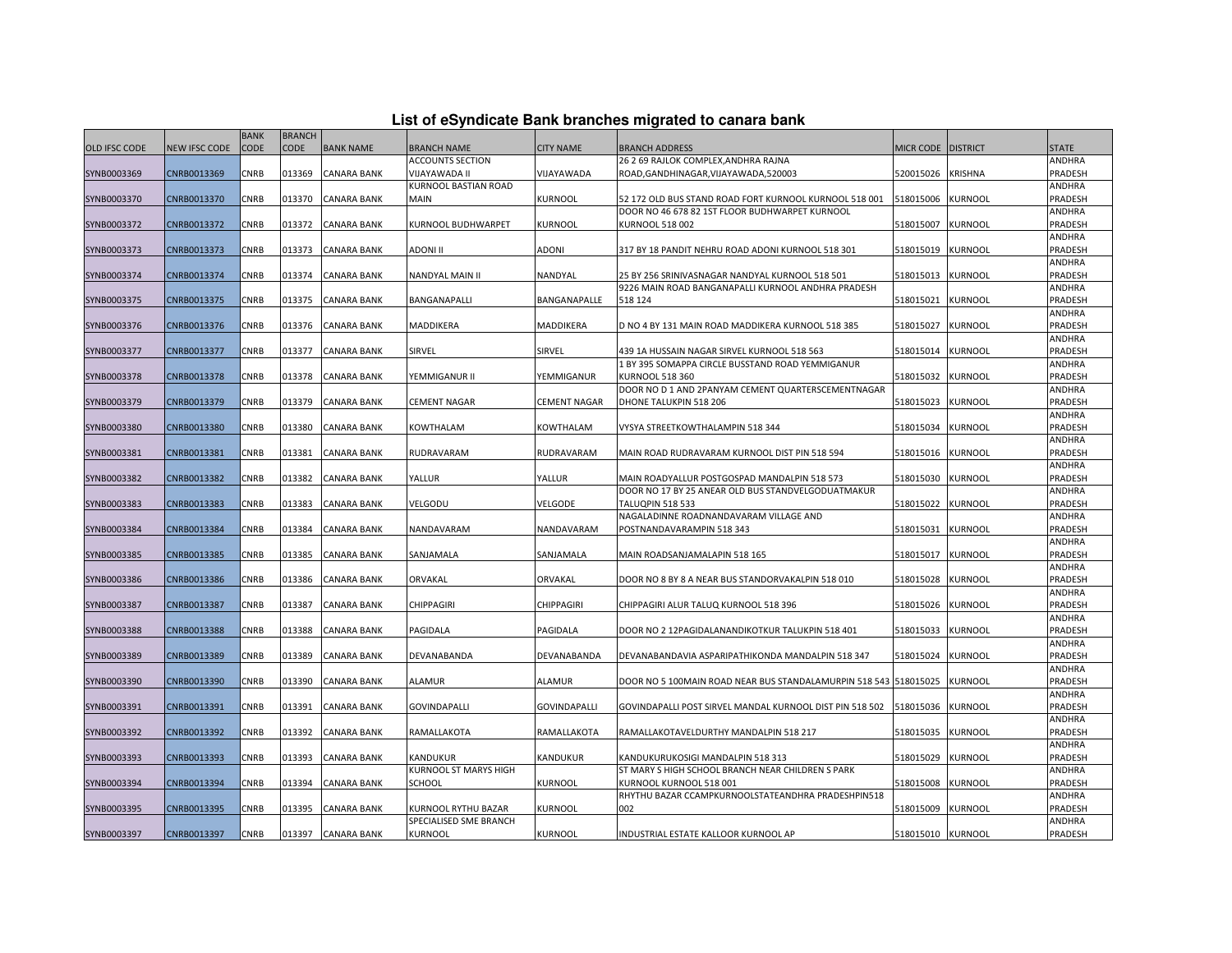| List of eSyndicate Bank branches migrated to canara bank |  |  |
|----------------------------------------------------------|--|--|
|                                                          |  |  |

|                            |                            | <b>BANK</b>  | <b>BRANCH</b>    |                                   |                                              |                                      |                                                                                                               |                        |                     |                        |
|----------------------------|----------------------------|--------------|------------------|-----------------------------------|----------------------------------------------|--------------------------------------|---------------------------------------------------------------------------------------------------------------|------------------------|---------------------|------------------------|
| <b>OLD IFSC CODE</b>       | <b>NEW IFSC CODE</b>       | CODE         | <b>CODE</b>      | <b>BANK NAME</b>                  | <b>BRANCH NAME</b>                           | <b>CITY NAME</b>                     | <b>BRANCH ADDRESS</b>                                                                                         | <b>MICR CODE</b>       | <b>DISTRICT</b>     | <b>STATE</b>           |
|                            |                            |              |                  |                                   |                                              |                                      |                                                                                                               |                        |                     | ANDHRA                 |
| SYNB0003398                | CNRB0013398                | CNRB         | 013398           | <b>CANARA BANK</b>                | MANTRALAYAM                                  | MANTRALAYAM                          | SWAMY MUTTCOMPLEXMANTRALAYAMDISTKURNOOLPIN518 345                                                             | 518015020              | <b>KURNOOL</b>      | PRADESH                |
|                            |                            |              |                  |                                   |                                              |                                      |                                                                                                               |                        |                     | ANDHRA                 |
| SYNB0003399                | CNRB0013399                | CNRB         | 013399           | <b>CANARA BANK</b>                | NANDYAL TEKKE                                | NANDYAL                              | DOOR NO 29 BY 196 TEKKE NANDYAL 518502 KURNOOL DIST                                                           | 518015018              | <b>KURNOOL</b>      | PRADESH                |
|                            |                            |              |                  |                                   |                                              |                                      |                                                                                                               |                        |                     |                        |
| SYNB0003400<br>SYNB0003401 | CNRB0013400<br>CNRB0013401 | CNRB         | 013400<br>013401 | <b>CANARA BANK</b>                | KOTHUR<br>ZAHEERABAD                         | <b>KOTHUR</b>                        | KOTHUR BMADHUNAGAR POSTZAHEERABAD MANDALPIN 502 228                                                           | 502015005              | MEDAK<br>MEDAK      | TELANGANA<br>TELANGANA |
| SYNB0003402                | CNRB0013402                | CNRB<br>CNRB | 013402           | <b>CANARA BANK</b><br>CANARA BANK | <b>JARASANGAM</b>                            | ZAHEERABAD<br><b>JARASANGAM</b>      | 4 1 30 BY 20 RACHANNAPET MAIN RD ZAHEERABAD 502220<br>MAIN ROADJARASANGAMJARASANGAM MANDALPIN 502 246         | 502015003<br>502015008 | MEDAK               | TELANGANA              |
|                            |                            |              |                  |                                   |                                              |                                      |                                                                                                               |                        |                     |                        |
| SYNB0003403                | CNRB0013403                | CNRB         | 013403           | CANARA BANK                       | HADNUR                                       | HADNUR                               | HADNUR POSTNYALKAL MANDALZAHEERABAD TALUKPIN 502 251                                                          | 502015006              | MEDAK               | TELANGANA              |
| SYNB0003404                | CNRB0013404                | CNRB         | 013404           | <b>CANARA BANK</b>                | PALMAKULA                                    | PALMAKULA                            | PALMAKULANANGNOOR MANDALSIDDIPET TALUKPIN 502 375                                                             | 502015010              | <b>MEDAK</b>        | TELANGANA              |
|                            |                            |              |                  |                                   |                                              |                                      | KULCHARAMKULCHARAM POSTVIA RANGAMPETKULCHARAM                                                                 |                        |                     |                        |
| SYNB0003405                | CNRB0013405                | CNRB         | 013405           | <b>CANARA BANK</b>                | KULCHARAM                                    | KULCHARAM                            | MANDALPIN 502 381                                                                                             | 502015011              | MEDAK               | TELANGANA              |
| SYNB0003406                | CNRB0013406                | <b>CNRB</b>  | 013406           | <b>CANARA BANK</b>                | KAVELI MEDAK DIST                            | KAVELI                               | KAVELIP O DIGWALKOHIR MANDALPIN 502 321                                                                       | 502015009              | MEDAK               | TELANGANA              |
| SYNB0003407                | CNRB0013407                | CNRB         | 013407           | CANARA BANK                       | MALCHALMA                                    | MALCHALMA                            | MALCHALMAZAHEERABAD TALUKPIN 502 225                                                                          | 502015004              | MEDAK               | TELANGANA              |
| SYNB0003408                | CNRB0013408                | CNRB         | 013408           | CANARA BANK                       | BARDIPUR                                     | BARDIPUR                             | BARDIPURJHARASANGAM MANDALPIN 502 246                                                                         | 502015007              | MEDAK               | TELANGANA              |
|                            |                            |              |                  |                                   |                                              |                                      | TRINETRA COMPLEX IST FLR BESIDES INSPECTION BUNGALOW                                                          |                        |                     |                        |
| SYNB0003409                | CNRB0013409                | CNRB         | 013409           | <b>CANARA BANK</b>                | SANGAREDDY II                                | SANGAREDDY                           | SANGAREDDY AP 502001                                                                                          | 502015017              | MEDAK               | TELANGANA              |
| SYNB0003410                | CNRB0013410                | CNRB         | 013410           | <b>CANARA BANK</b>                | HYDERABAD BHEL                               | BHEL                                 | NO 363 HIG COLONY BHEL RAMACHANDRAPURAM MEDAK A P                                                             | 502015016              | <b>MEDAK</b>        | TELANGANA              |
|                            |                            |              |                  |                                   |                                              |                                      |                                                                                                               |                        |                     |                        |
| SYNB0003411                | CNRB0013411                | CNRB         | 013411           | <b>CANARA BANK</b>                | SATWAR                                       | SATWAR                               | PLOT NO 21 SY NO 470 BY A MANDAL ZAHEERABAD PIN 502221<br>SY NO 84 BY A NH 9 MANDAL ZAHEERABAD DIST MEDAK PIN | 502015012              | MEDAK               | TELANGANA              |
| SYNB0003412                | CNRB0013412                | CNRB         | 013412           | <b>CANARA BANK</b>                | CHIRAGPALLE                                  | CHIRAGPALLY                          | 502221                                                                                                        | 502015013              | MEDAK               | TELANGANA              |
|                            |                            |              |                  |                                   |                                              |                                      | HOUSE NO 4 49 BY 1 BY B VIA MANCHAVARAM KULCHARAM                                                             |                        |                     |                        |
| SYNB0003413                | CNRB0013413                | CNRB         | 013413           | <b>CANARA BANK</b>                | POTHANSETTY PALLI                            |                                      | POTHANSETTYPALY MANDAL POTHANSETTYPALLY 502109                                                                | 502015015              | MEDAK               | TELANGANA              |
|                            |                            |              |                  |                                   |                                              |                                      |                                                                                                               |                        |                     |                        |
|                            |                            |              |                  |                                   |                                              |                                      | H NO 18 159 AND 160 LIG 82 AND 83 HOUSING BOARD COLONY                                                        |                        |                     |                        |
| SYNB0003416                | CNRB0013416                | CNRB         | 013416           | <b>CANARA BANK</b>                | SIDDIPET II                                  | MEDAK                                | PRASHANTHNAGAR DIST MEDAK TELANGANA INDIA 502103                                                              | 502015014              | <b>MEDAK</b>        | TELANGANA              |
|                            |                            |              |                  |                                   |                                              |                                      | DOOR NO 1 4 123 BY 1 I FLOOR GOVERNMENT HOSPITAL ROAD                                                         |                        |                     |                        |
| SYNB0003420                | CNRB0013420                | CNRB         | 013420           | <b>CANARA BANK</b>                | MEHBOOBNAGAR II                              | <b>MEHBOOBNAGAR</b>                  | MEHABOOBNAGAR MEHBOOBNAGAR 509 002                                                                            | 509015004              | <b>MAHBUBNAGAR</b>  | TELANGANA              |
|                            |                            |              |                  |                                   |                                              |                                      | NO 1188 TO 92 NETAJI ROAD BADEPALLY VILLAGE                                                                   |                        |                     |                        |
|                            |                            |              |                  |                                   |                                              |                                      | MEHABOOBNAGAR DIST JADCHERLA ANDHRA PRADESH 509301                                                            |                        |                     |                        |
| SYNB0003421                | CNRB0013421                | CNRB         | 013421           | <b>CANARA BANK</b>                | JADCHERLA                                    | JADCHERLA                            | <b>INDIA</b><br>PLOT NO 111 OPP P J P BUS STAND GADWAL MAHABOOB NAGAR                                         | 509015007              | HYDERABAD           | TELANGANA              |
| SYNB0003422                | CNRB0013422                | CNRB         | 013422           | <b>CANARA BANK</b>                | <b>GADWAL II</b>                             | <b>MAHABOOB</b><br><b>NAGAR DIST</b> | DIST ANDHRA PRADESH 509125                                                                                    | 509015006              | MAHBUBNAGAR         | TELANGANA              |
|                            |                            |              |                  |                                   |                                              |                                      | NEAR P S SCHOOL JADCHERLA MANDAL DIST MEHABUBNAGAR                                                            |                        |                     |                        |
| SYNB0003423                | CNRB0013423                | CNRB         | 013423           | <b>CANARA BANK</b>                | POLEPALLE                                    | MAHBUBNAGAR                          | MEHABUBNAGAR TELANGANA INDIA 509302                                                                           | 509015008              | MAHBUBNAGAR         | TELANGANA              |
|                            |                            |              |                  |                                   |                                              |                                      | H NO 5 19 SURVEY NO 150 A PEDDASHAPUR VILLAGE                                                                 |                        |                     |                        |
|                            |                            |              |                  |                                   |                                              |                                      | SHAMSHABAD MANDAL DISTRICT RANGAREDDY TELANGANA INDIA                                                         |                        |                     |                        |
| SYNB0003429                | CNRB0013429                | CNRB         | 013429           | <b>CANARA BANK</b>                | PEDDASHAPUR                                  | SHAMSHABAD                           | 501128                                                                                                        | 509015009              | RANGAREDDY          | TELANGANA              |
|                            |                            |              |                  |                                   |                                              |                                      | BALAJI NAGAR COLONY H NO B 32 4 238 MOHAN RAO COLONY                                                          |                        |                     |                        |
|                            |                            |              |                  |                                   | SECUNDERABAD BALAJI                          |                                      | JAWAHAR NAGAR BALAJI NAGAR SHAMEERPET MANDAL R R                                                              |                        |                     |                        |
| SYNB0003431                | CNRB0013431                | CNRB         | 013431           | <b>CANARA BANK</b>                | NAGAR                                        | HYDERABAD                            | TELANGANA INDIA 500078                                                                                        | 500015183              | HYDERABAD           | TELANGANA              |
|                            |                            |              |                  |                                   |                                              |                                      | SYNDICATE BANK A S RAO NAGAR BRANCH H NO 1 1 262 87                                                           |                        |                     |                        |
|                            |                            |              |                  |                                   | HYDERABAD A S RAO NAGAR                      | SECUNDERABAD                         | SRINIVASA NAGAR A S RAO NAGAR KAPRA SECUNDERABAD                                                              |                        |                     |                        |
| SYNB0003432                | CNRB0013432                | CNRB         | 013432           | <b>CANARA BANK</b>                | KAPRA                                        | CANTONMENT                           | TELANGANA INDIA 500062                                                                                        | 500015185              | HYDERABAD           | TELANGANA              |
|                            | CNRB0013433                | CNRB         | 013433           | <b>CANARA BANK</b>                |                                              | HYDERABAD                            | NEAR CHIREC PUBLIC SCHOOL MAIN ROAD KONDAPUR                                                                  | 500015182              | HYDERABAD           |                        |
| SYNB0003433                |                            |              |                  |                                   | HYDERABAD KONDAPUR II<br>HYDERABAD MALAYSIAN |                                      | HYDERABAD ANDHRA PRADESH 500084<br>131 132 KPHB COLONY PHASE VI MALAYSIAN TOWNSHIP AREA                       |                        |                     | TELANGANA              |
| SYNB0003434                | CNRB0013434                | CNRB         | 013434           | <b>CANARA BANK</b>                | TOWNSHIP AREA                                | HYDERABAD                            | TELANGANA HYDERABAD ANDHRA PRADESH 500072                                                                     | 500015181              | HYDERABAD           | TELANGANA              |
|                            |                            |              |                  |                                   |                                              |                                      | SURVEY NO 371 MAIN ROAD NALLAGANDLA TELANGANA                                                                 |                        |                     |                        |
| SYNB0003435                | CNRB0013435                | CNRB         |                  | 013435 CANARA BANK                | HYDERABAD NALLAGANDLA                        | <b>HYDERABAD</b>                     | HYDERABAD ANDHRA PRADESH 500019                                                                               |                        | 500015180 HYDERABAD | TELANGANA              |
|                            |                            |              |                  |                                   |                                              |                                      |                                                                                                               |                        |                     |                        |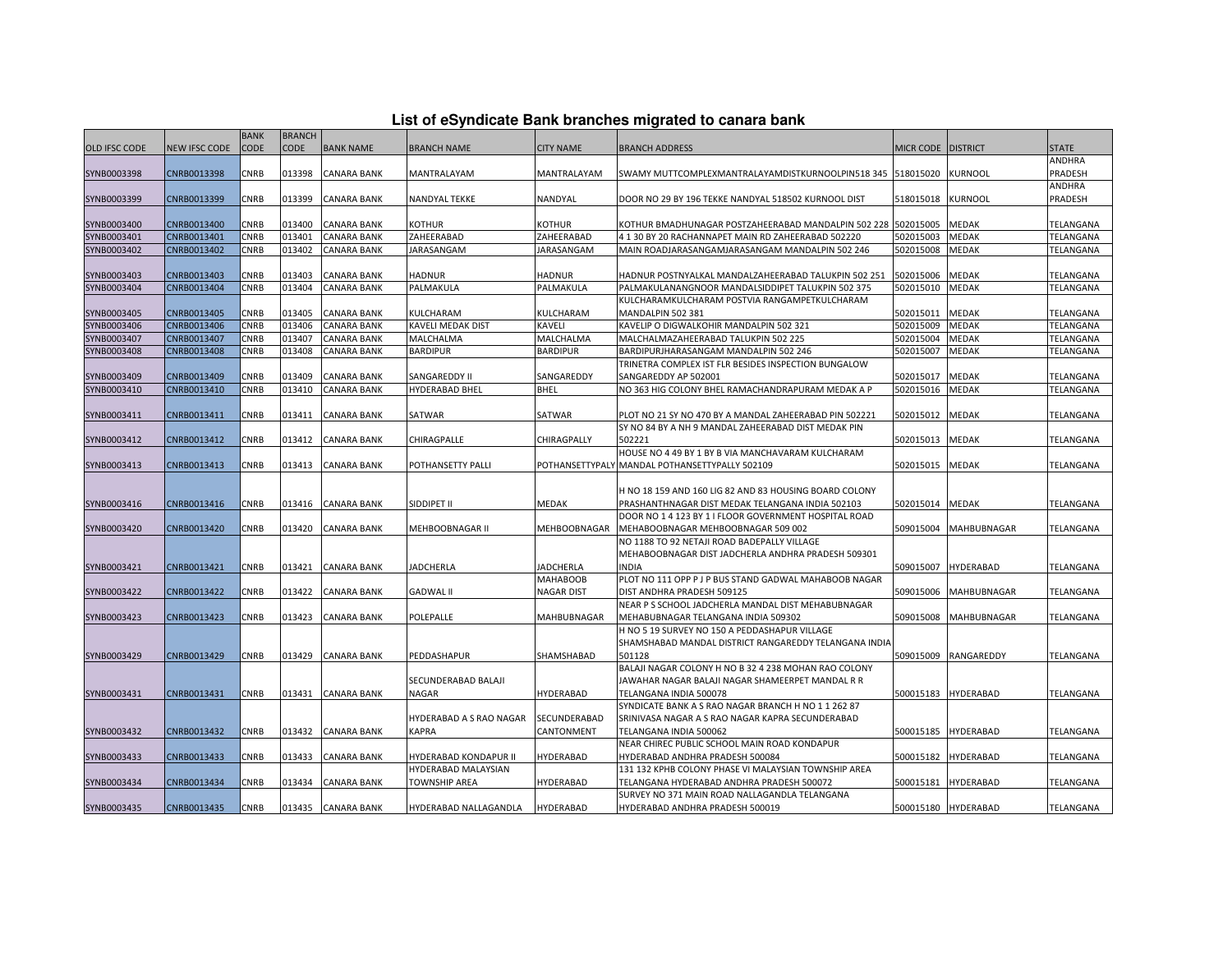| List of eSyndicate Bank branches migrated to canara bank |  |  |  |  |  |  |  |  |  |  |
|----------------------------------------------------------|--|--|--|--|--|--|--|--|--|--|
|----------------------------------------------------------|--|--|--|--|--|--|--|--|--|--|

|                      | List of eSyndicate Bank branches migrated to canara bank |             |               |                    |                                            |                  |                                                                           |                    |                     |               |  |  |  |
|----------------------|----------------------------------------------------------|-------------|---------------|--------------------|--------------------------------------------|------------------|---------------------------------------------------------------------------|--------------------|---------------------|---------------|--|--|--|
|                      |                                                          | <b>BANK</b> | <b>BRANCH</b> |                    |                                            |                  |                                                                           |                    |                     |               |  |  |  |
| <b>OLD IFSC CODE</b> | NEW IFSC CODE                                            | <b>CODE</b> | CODE          | <b>BANK NAME</b>   | <b>BRANCH NAME</b>                         | <b>CITY NAME</b> | <b>BRANCH ADDRESS</b>                                                     | MICR CODE DISTRICT |                     | <b>STATE</b>  |  |  |  |
|                      |                                                          |             |               |                    |                                            |                  | H NO 4 1 13 1 NACHARAM MAIN ROAD OPP HERITAGE SUPER                       |                    |                     |               |  |  |  |
|                      |                                                          |             |               |                    |                                            |                  | MARKET CHINA MARKET SHED NACHARAM HYDERABAD                               |                    |                     |               |  |  |  |
| SYNB0003436          | CNRB0013436                                              | <b>CNRB</b> | 013436        | <b>CANARA BANK</b> | HYDERABAD NACHARAM                         | HYDERABAD        | TELANGANA INDIA 500076                                                    |                    | 500015186 HYDERABAD | TELANGANA     |  |  |  |
|                      |                                                          |             |               |                    | SECUNDERABAD SUCHITRA                      |                  | P NO 115 1 FREEN PARK COLONY OPP HDFC BANK SUCHITRA MAIN                  |                    |                     |               |  |  |  |
| SYNB0003437          | CNRB0013437                                              | CNRB        | 013437        | <b>CANARA BANK</b> | <b>CIRCLE</b><br>SPECIALISED MID CORPORATE | SECUNDERABAD     | HIGHWAY SECUNDERABAD ANDHRA PRADESH 500055                                | 500015179          | <b>HYDERABAD</b>    | TELANGANA     |  |  |  |
|                      |                                                          |             |               |                    | <b>BRANCH HYDERABAD</b>                    |                  | DNO 6 2 983 IST FLOOR DIAMOND TOWERS MAIN ROAD                            |                    |                     |               |  |  |  |
| SYNB0003438          | CNRB0013438                                              | CNRB        | 013438        | <b>CANARA BANK</b> | KHAIRATABAD                                | HYDERABAD        | KHAIRATABAD HYDERABAD ANDHRA PRADESH 500004                               |                    | 500015178 HYDERABAD | TELANGANA     |  |  |  |
|                      |                                                          |             |               |                    |                                            |                  | D NO37 74 1 PLOT NO E 76 SURVEY NO 218 1 3 NEAR BAWARCHI                  |                    |                     |               |  |  |  |
|                      |                                                          |             |               |                    |                                            | SECUNDERABAD     | HOTL NEREDMET X ROADS DIST SECUNDERABAD TELANGANA                         |                    |                     |               |  |  |  |
| SYNB0003439          | CNRB0013439                                              | CNRB        | 013439        | <b>CANARA BANK</b> | SECUNDERABAD NEREDMET                      | CANTONMENT       | <b>INDIA 500056</b>                                                       | 500015184          | HYDERABAD           | TELANGANA     |  |  |  |
|                      |                                                          |             |               |                    |                                            |                  | D NO 19 3 SEETARAMPURAM NALGONDA ROAD MIRYALGUDA                          |                    |                     |               |  |  |  |
| SYNB0003440          | CNRB0013440                                              | <b>CNRB</b> | 013440        | <b>CANARA BANK</b> | MIRYALGUDA                                 | MIRYALGUDA       | NALGONDA 508 207                                                          | 508015005          | <b>NALGONDA</b>     | TELANGANA     |  |  |  |
|                      |                                                          |             |               |                    |                                            |                  | AMRUTHNAGAR AVANTIPURAMALAGADAPA POSTMIRYALAGUDA                          |                    |                     |               |  |  |  |
| SYNB0003441          | CNRB0013441                                              | CNRB        | 013441        | <b>CANARA BANK</b> | AMRUTH NAGAR                               | AMRUTHNAGAR      | TALUKPIN 508 219                                                          | 508015011          | NALGONDA            | TELANGANA     |  |  |  |
|                      |                                                          |             |               |                    |                                            |                  | NAGARAM VIA PANGIRI SO DIST NALGONDA ANDHRA PRADESH                       |                    |                     |               |  |  |  |
| SYNB0003442          | CNRB0013442                                              | CNRB        | 013442        | <b>CANARA BANK</b> | NAGARAM                                    | NAGARAM          | 508 279                                                                   | 508015010          | NALGONDA            | TELANGANA     |  |  |  |
|                      |                                                          |             |               |                    |                                            |                  | KALMALCHERUVU ROAD MANDAL GARIDEPALLI HUZURNAGAR                          |                    |                     |               |  |  |  |
| SYNB0003443          | CNRB0013443                                              | CNRB        | 013443        | <b>CANARA BANK</b> | KALMALCHERUVU                              | KALMALCHERUVU    | BLOCK NALGONDA DIST PIN 508 201                                           | 508015008          | NALGONDA            | TELANGANA     |  |  |  |
|                      |                                                          |             |               |                    |                                            |                  | 5 6 356 TO 5 6 360 BOTTUGUDA PRAKASAM BAZAR NALGONDA                      |                    |                     |               |  |  |  |
| SYNB0003444          | CNRB0013444                                              | CNRB        | 013444        | <b>CANARA BANK</b> | NALAGONDA II                               | NALGONDA         | NALGONDA 508 001                                                          | 508015004          | NALGONDA            | TELANGANA     |  |  |  |
|                      |                                                          |             |               |                    |                                            |                  | PLOT NO 19 TO 22 SURVEY NO 767 BLOCK NO 4 BHAVANI NAGAR                   |                    |                     |               |  |  |  |
| SYNB0003445          | CNRB0013445                                              | CNRB        | 013445        | CANARA BANK        | KODAD II                                   | KODAD            | OPP GOVT HOSPITAL KODAD 508206                                            | 508015013          | NALGONDA            | TELANGANA     |  |  |  |
|                      |                                                          |             |               |                    |                                            |                  | HNO 2 43 CHILLEPALLI VILL MAIN ROAD NEREDUCHERLA                          |                    |                     |               |  |  |  |
| SYNB0003446          | CNRB0013446                                              | CNRB        | 013446        | <b>CANARA BANK</b> | CHILLEPALLI                                | CHILLEPALLI      | NALGONDA DIST CHILLEPALLI ANDHRA PRADESH 508218                           | 508015009          | <b>NALGONDA</b>     | TELANGANA     |  |  |  |
|                      |                                                          |             |               |                    |                                            |                  | D NO 1 4 176 C AND D OPP MAMATA HOTEL K K ROAD SURYAPET                   |                    |                     |               |  |  |  |
| SYNB0003447          | CNRB0013447                                              | CNRB        | 013447        | <b>CANARA BANK</b> | <b>SURYAPET II</b>                         | NALGONDA         | NALGONDA TELANGANA INDIA 508213                                           | 508015012          | <b>NALGONDA</b>     | TELANGANA     |  |  |  |
|                      |                                                          |             |               |                    |                                            |                  | H NO MAVANDI KURDH BODHAN MANDAL NIZAMABAD DISTRICT                       |                    |                     |               |  |  |  |
| SYNB0003448          | CNRB0013448                                              | CNRB        | 013448        | <b>CANARA BANK</b> | MAVANDI KURDH                              | <b>BODHAN</b>    | BODHAN TELANGANA INDIA 503185                                             | 503015030          | NIZAMABAD           | TELANGANA     |  |  |  |
|                      |                                                          |             |               |                    |                                            |                  | H NO 4 49 1 V G REDDY COMPLEX NARKETPALLY NARKETPALLY                     |                    |                     |               |  |  |  |
| SYNB0003449          | CNRB0013449                                              | <b>CNRB</b> | 013449        | <b>CANARA BANK</b> | NARKETPALLY                                | NARKETPALLI      | TELANGANA INDIA 508254                                                    | 508015006          | <b>NALGONDA</b>     | TELANGANA     |  |  |  |
|                      | CNRB0013450                                              | CNRB        | 013450        | <b>CANARA BANK</b> | <b>BHONGIR II</b>                          |                  | H NO 1 8 301 NEAR NEW BUS STAND BHONGIR BHONGIR<br>TELANGANA INDIA 508116 | 508015014          |                     | TELANGANA     |  |  |  |
| SYNB0003450          |                                                          |             |               |                    | NELLORE BRINDAVANAM                        | <b>BHONGIR</b>   |                                                                           |                    | NALGONDA            | ANDHRA        |  |  |  |
| SYNB0003460          | CNRB0013460                                              | CNRB        | 013460        | <b>CANARA BANK</b> | MAIN                                       | <b>NELLORE</b>   | SADHU BLDGS 16 BY 32 JONNALAGADDAVARI ST NELLORE                          | 524015005          | <b>NELLORE</b>      | PRADESH       |  |  |  |
|                      |                                                          |             |               |                    |                                            |                  |                                                                           |                    |                     | ANDHRA        |  |  |  |
| SYNB0003462          | CNRB0013462                                              | <b>CNRB</b> | 013462        | <b>CANARA BANK</b> | NELLORE DARGAMITTA                         | <b>NELLORE</b>   | GNT ROAD DARGAMITTA NELLORE 524003                                        | 524015006          | <b>NELLORE</b>      | PRADESH       |  |  |  |
|                      |                                                          |             |               |                    |                                            |                  |                                                                           |                    |                     | ANDHRA        |  |  |  |
| SYNB0003463          | CNRB0013463                                              | CNRB        | 013463        | <b>CANARA BANK</b> | NAYUDUPET                                  | NAYUDUPET        | DOOR NO 1 1 61 SRI KALAHASTI ROAD NAIDUPET NELLORE 524 126 524015026      |                    | <b>NELLORE</b>      | PRADESH       |  |  |  |
|                      |                                                          |             |               |                    |                                            |                  | 9924 MAIN ROAD OPP GOVT AYURVEDIC DISPENSARY ALLUR                        |                    |                     | ANDHRA        |  |  |  |
| SYNB0003464          | CNRB0013464                                              | CNRB        | 013464        | CANARA BANK        | ALLURU                                     | ALLURU           | NELLORE 524 315                                                           | 524015040          | <b>NELLORE</b>      | PRADESH       |  |  |  |
|                      |                                                          |             |               |                    |                                            |                  |                                                                           |                    |                     | ANDHRA        |  |  |  |
| SYNB0003465          | CNRB0013465                                              | CNRB        | 013465        | <b>CANARA BANK</b> | ATMAKUR NELLORE DIST II                    | <b>ATMAKUR</b>   | NEAR BUS STAND ATMAKUR NELLORE 524 312                                    | 524015038          | <b>NELLORE</b>      | PRADESH       |  |  |  |
|                      |                                                          |             |               |                    |                                            |                  |                                                                           |                    |                     | ANDHRA        |  |  |  |
| SYNB0003466          | CNRB0013466                                              | CNRB        | 013466        | <b>CANARA BANK</b> | KOTA ANDHRA PRADESH                        | KOTA             | MAIN ROAD KOTA NELLORE 524 411                                            | 524015015          | <b>NELLORE</b>      | PRADESH       |  |  |  |
|                      |                                                          |             |               |                    |                                            |                  |                                                                           |                    |                     | <b>ANDHRA</b> |  |  |  |
| SYNB0003467          | CNRB0013467                                              | CNRB        | 013467        | CANARA BANK        | PODALAKUR                                  | PODALAKUR        | NO 392 MAIN ROAD PODALAKUR RAPUR TQ NELLORE 524 345                       | 524015016          | <b>NELLORE</b>      | PRADESH       |  |  |  |
|                      |                                                          |             |               |                    |                                            |                  |                                                                           |                    |                     | ANDHRA        |  |  |  |
| SYNB0003468          | CNRB0013468                                              | CNRB        | 013468        | <b>CANARA BANK</b> | <b>RAPUR</b>                               | <b>RAPUR</b>     | 8 101 MOGHAL STREET RAPUR NELLORE 524 408                                 | 524015014          | <b>NELLORE</b>      | PRADESH       |  |  |  |
|                      |                                                          |             |               |                    |                                            |                  |                                                                           |                    |                     | ANDHRA        |  |  |  |
| SYNB0003469          | CNRB0013469                                              | CNRB        | 013469        | <b>CANARA BANK</b> | TADA                                       | TADA             | G N T ROAD 2 79 NEAR POLICE STATION TADA NELLORE 524 401                  | 524015025          | <b>NELLORE</b>      | PRADESH       |  |  |  |
|                      |                                                          |             |               |                    |                                            |                  | 12 234 ANNAPURNA COMPLEX OLD BUS STAND ROAD UDAYAGIRI                     |                    |                     | ANDHRA        |  |  |  |
| SYNB0003470          | CNRB0013470                                              | <b>CNRB</b> |               | 013470 CANARA BANK | <b>UDAYAGIRI</b>                           | <b>UDAYAGIRI</b> | <b>NELLORE 524 226</b>                                                    | 524015037 NELLORE  |                     | PRADESH       |  |  |  |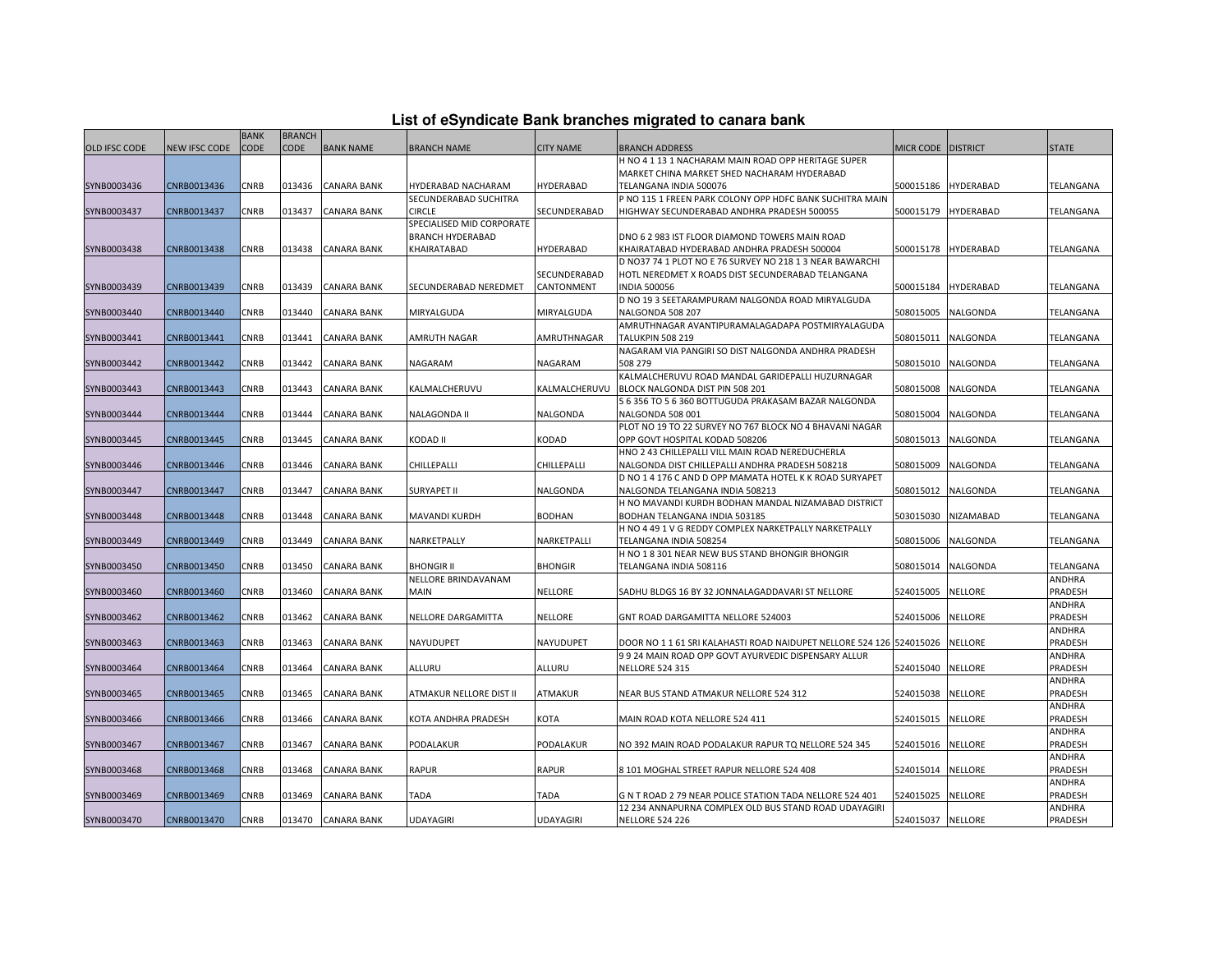| List of eSyndicate Bank branches migrated to canara bank |  |  |  |  |  |  |  |
|----------------------------------------------------------|--|--|--|--|--|--|--|
|----------------------------------------------------------|--|--|--|--|--|--|--|

|               | List of eSyndicate Bank branches migrated to canara bank |             |               |                    |                             |                  |                                                                                 |                    |                |                   |  |  |  |
|---------------|----------------------------------------------------------|-------------|---------------|--------------------|-----------------------------|------------------|---------------------------------------------------------------------------------|--------------------|----------------|-------------------|--|--|--|
|               |                                                          | <b>BANK</b> | <b>BRANCH</b> |                    |                             |                  |                                                                                 |                    |                |                   |  |  |  |
| OLD IFSC CODE | <b>NEW IFSC CODE</b>                                     | <b>CODE</b> | <b>CODE</b>   | <b>BANK NAME</b>   | <b>BRANCH NAME</b>          | <b>CITY NAME</b> | <b>BRANCH ADDRESS</b>                                                           | MICR CODE DISTRICT |                | <b>STATE</b>      |  |  |  |
|               |                                                          |             |               |                    |                             |                  | W564 BY 2 A G P REDDY STREET VIDAVALUR NELLORE ANDHRA                           |                    |                | <b>ANDHRA</b>     |  |  |  |
| SYNB0003471   | CNRB0013471                                              | CNRB        | 013471        | CANARA BANK        | VIDAVALLUR                  | VIDAVALLUR       | PRADEDSH 524318                                                                 | 524015051          | <b>NELLORE</b> | PRADESH           |  |  |  |
|               |                                                          |             |               |                    |                             |                  | B 11 513 6TH WARD HOUSE THOTA MARICHETTU CENTRE                                 |                    |                | ANDHRA            |  |  |  |
| SYNB0003472   | CNRB0013472                                              | CNRB        | 013472        | <b>CANARA BANK</b> | <b>BUCHIREDDIPALEM II</b>   |                  | BUCHIREDDIPALEM BUCHIREDDIPALEM NELLORE 524 305                                 | 524015030          | <b>NELLORE</b> | PRADESH           |  |  |  |
|               |                                                          |             |               |                    |                             |                  | 3 12 73 76 TRUNK ROAD SRINIVASALU REDDY BUILDING KAVALI                         |                    |                | ANDHRA            |  |  |  |
| SYNB0003473   | CNRB0013473                                              | CNRB        | 013473        | <b>CANARA BANK</b> | KAVALI NELLORE DIST II      | KAVALI           | <b>NELLORE 524 201</b>                                                          | 524015034          | <b>NELLORE</b> | PRADESH           |  |  |  |
|               |                                                          |             |               |                    |                             |                  | D NO 18 1 BY C PANDURANGA STREET GRAND TRUNK ROAD                               |                    |                | <b>ANDHRA</b>     |  |  |  |
| SYNB0003474   | CNRB0013474                                              | CNRB        | 013474        | <b>CANARA BANK</b> | <b>SULLURPET II</b>         | SULLURPET        | SULLURPET NELLORE 524 121                                                       | 524015024          | <b>NELLORE</b> | PRADESH           |  |  |  |
|               |                                                          |             |               |                    |                             |                  | SYNDICATE BANK 1 BY 56 MAIN BAZAR ISKAPALLI 524324 VIA                          |                    |                | ANDHRA            |  |  |  |
| SYNB0003475   | CNRB0013475                                              | CNRB        | 013475        | <b>CANARA BANK</b> | <b>ISKAPALLI</b>            | <b>ISKAPALLI</b> | ALLUR NELLORE DIST                                                              | 524015041          | <b>NELLORE</b> | PRADESH           |  |  |  |
|               |                                                          |             |               |                    |                             |                  | OPOSITE TO MASJID MAIN ROAD SEETHARAMAPURAM NELLORE                             |                    |                | ANDHRA            |  |  |  |
| SYNB0003476   | CNRB0013476                                              | CNRB        | 013476        | <b>CANARA BANK</b> | SEETHARAMAPURAM             | SEETHARAMAP      | ANDHRA PRADESH 524310<br>DOOR NO 8 BY 12 BY B IST FLOOR RAJA STREET VENKATAGIRI | 524015028          | <b>NELLORE</b> | PRADESH           |  |  |  |
| SYNB0003477   | CNRB0013477                                              | CNRB        | 013477        | <b>CANARA BANK</b> | VENKATAGIRI                 | VENKATAGIRI      | <b>NELLORE 524 132</b>                                                          | 524015055          | <b>NELLORE</b> | ANDHRA<br>PRADESH |  |  |  |
|               |                                                          |             |               |                    |                             |                  |                                                                                 |                    |                | ANDHRA            |  |  |  |
| SYNB0003478   | CNRB0013478                                              | CNRB        | 013478        | <b>CANARA BANK</b> | <b>GUDUR ANDHRA PRADESH</b> | <b>GUDUR</b>     | 14 275 BY 1 JCS RD PADMAVATHY BLDG COMPLEX GUDUR                                | 524015013          | <b>NELLORE</b> | PRADESH           |  |  |  |
|               |                                                          |             |               |                    |                             |                  |                                                                                 |                    |                | ANDHRA            |  |  |  |
| SYNB0003479   | CNRB0013479                                              | CNRB        | 013479        | <b>CANARA BANK</b> | SOUTH MOPUR                 | SOUTH MOPUR      | D N 3173 NEAR BUS STAND SOUTH MOPUR 524004 NELLORE DIST                         | 524015019          | <b>NELLORE</b> | PRADESH           |  |  |  |
|               |                                                          |             |               |                    |                             |                  | DOOR NO 6 BY 94 SANGAM MUMBAI ROAD KOVUR TO NELLORE                             |                    |                | ANDHRA            |  |  |  |
| SYNB0003480   | CNRB0013480                                              | CNRB        | 013480        | <b>CANARA BANK</b> | SANGAM                      | SANGAM           | DIST NELLORE 524 308                                                            | 524015031          | <b>NELLORE</b> | PRADESH           |  |  |  |
|               |                                                          |             |               |                    |                             |                  | SURVEYPALLI VENKATACHALAM MANDAL NELLORE DIST NELLORE                           |                    |                | ANDHRA            |  |  |  |
| SYNB0003481   | CNRB0013481                                              | <b>CNRB</b> | 013481        | <b>CANARA BANK</b> | SURVEYPALLI                 | SURVEYPALLI      | 524 321                                                                         | 524015012          | <b>NELLORE</b> | PRADESH           |  |  |  |
|               |                                                          |             |               |                    |                             |                  | DOOR NO 1 BY 54A MAIN ROAD I FLOOR RAJA STREET                                  |                    |                | ANDHRA            |  |  |  |
| SYNB0003482   | CNRB0013482                                              | <b>CNRB</b> | 013482        | <b>CANARA BANK</b> | GANGAPATNAM                 | GANGAPATNAM      | GANGAPATNAM VIA MYPADU NELLORE 524 313                                          | 524015048          | <b>NELLORE</b> | PRADESH           |  |  |  |
|               |                                                          |             |               |                    |                             |                  | SYNDICATE BANK VARIKUNTAPADU 524227 UDAYGIRI TO NELLORE                         |                    |                | ANDHRA            |  |  |  |
| SYNB0003483   | CNRB0013483                                              | CNRB        | 013483        | <b>CANARA BANK</b> | VARIKUNTAPADU               | VARIKUNTAPADU    | DIST ANDHRA PRADESH                                                             | 524015029          | <b>NELLORE</b> | PRADESH           |  |  |  |
|               |                                                          |             |               |                    |                             |                  | CHAGANAM SYDAPURAM MANDAL CHAGNAM 524407 NELLORE                                |                    |                | ANDHRA            |  |  |  |
| SYNB0003484   | CNRB0013484                                              | CNRB        | 013484        | CANARA BANK        | CHAGANAM                    | CHAGANAM         | DIST ANDHRA PRADESH                                                             | 524015022          | <b>NELLORE</b> | PRADESH           |  |  |  |
|               |                                                          |             |               |                    |                             |                  | NO 2 BY 60 OPP WATER TANK MAIN ROAD DAGADARTHI NELLORE                          |                    |                | ANDHRA            |  |  |  |
| SYNB0003485   | CNRB0013485                                              | <b>CNRB</b> | 013485        | <b>CANARA BANK</b> | <b>DAGADARTHI</b>           | DAGADARTHI       | ANDHRA PRADESH 524152                                                           | 524015035          | <b>NELLORE</b> | PRADESH           |  |  |  |
|               |                                                          |             |               |                    |                             |                  | SYNDICATE BANK ADURUPALLI DACHURU ROAD ADURUPALLI 524                           |                    |                | ANDHRA            |  |  |  |
| SYNB0003486   | CNRB0013486                                              | CNRB        | 013486        | CANARA BANK        | DACHURU                     | ADURUPALLI       | 342                                                                             | 524015052          | <b>NELLORE</b> | PRADESH           |  |  |  |
|               |                                                          |             |               |                    |                             | ANANTHASAGARA    | 2115 MAIN ROAD ANANTHSANGRAM ATMAKUR TO DIST NELLORE                            |                    |                | ANDHRA            |  |  |  |
| SYNB0003487   | CNRB0013487                                              | CNRB        | 013487        | <b>CANARA BANK</b> | ANANTHASAGARAM              |                  | ANDHRA PRADESH 524302                                                           | 524015042          | <b>NELLORE</b> | PRADESH           |  |  |  |
|               |                                                          |             |               |                    |                             |                  | KODURU THOTAPALLI GUDUR MANDAL NELLORE DIST NELLORE                             |                    |                | ANDHRA            |  |  |  |
| SYNB0003488   | CNRB0013488                                              | CNRB        | 013488        | CANARA BANK        | KODURU NELLORE DIST         | KODURU           | 524 022                                                                         | 524015049          | <b>NELLORE</b> | PRADESH           |  |  |  |
|               |                                                          |             |               |                    |                             |                  |                                                                                 |                    |                | ANDHRA            |  |  |  |
| SYNB0003489   | CNRB0013489                                              | CNRB        | 013489        | <b>CANARA BANK</b> | BRAHMADEVAM                 | BRAHMADEVAM      | BRAHMADEVAM MUTHUKUR MANDAL NELLORE DIST PIN 524 346                            | 524015050          | <b>NELLORE</b> | PRADESH           |  |  |  |
|               |                                                          |             |               |                    |                             |                  | SYNDICATE BANK SYDAPURAM MAIN ROAD SYDERAM 524 407                              |                    |                | ANDHRA            |  |  |  |
| SYNB0003490   | CNRB0013490                                              | CNRB        | 013490        | <b>CANARA BANK</b> | SYDAPURAM                   | SYDAPURAM        | GUDUR TQ NELLORE DIST ANDHRA PRADESH                                            | 524015053          | <b>NELLORE</b> | PRADESH           |  |  |  |
|               |                                                          |             |               |                    |                             |                  | SYNDICATE BANK A S PETA D N 878 BY 2 MAIN ROAD A S PETA                         |                    |                | ANDHRA            |  |  |  |
| SYNB0003491   | CNRB0013491                                              | CNRB        | 013491        | <b>CANARA BANK</b> | A S PETA                    | A S PETA         | 524004 NELLORE DIST ANDHRA PRADESH                                              | 524015043          | <b>NELLORE</b> | PRADESH           |  |  |  |
|               |                                                          |             |               |                    |                             |                  | PLOT NO 126 WARD 6 NELLORE BOMBAY HIGH WAY D C PALLI                            |                    |                | ANDHRA            |  |  |  |
| SYNB0003492   | CNRB0013492                                              | CNRB        | 013492        | <b>CANARA BANK</b> | D C PALLI                   | <b>D C PALLI</b> | <b>NELLORE 524 307</b>                                                          | 524015039          | <b>NELLORE</b> | PRADESH           |  |  |  |
|               |                                                          |             |               |                    |                             |                  | VIA YELLASIRI VAKKADU TALUKA CHITTAMUR NELLORE ANDHRA                           |                    |                | ANDHRA            |  |  |  |
| SYNB0003493   | CNRB0013493                                              | CNRB        | 013493        | <b>CANARA BANK</b> | CHITTAMUR                   | CHITTAMUR        | <b>PRADESH 524161</b>                                                           | 524015018          | <b>NELLORE</b> | PRADESH<br>ANDHRA |  |  |  |
| SYNB0003494   | CNRB0013494                                              | <b>CNRB</b> | 013494        | <b>CANARA BANK</b> | CHINTAVARAM                 | CHINTAVARAM      | CHILLAKUR MANDAL CHINTAVARAM 524412 NELLORE DIST                                | 524015021          | <b>NELLORE</b> | PRADESH           |  |  |  |
|               |                                                          |             |               |                    |                             |                  | SYNDICATE BANK BALAYAPALLE 524 404 VENKATGIRI TO NELLORE                        |                    |                | ANDHRA            |  |  |  |
| SYNB0003495   | CNRB0013495                                              | CNRB        | 013495        | <b>CANARA BANK</b> | BALAYAPALLE                 | BALAYAPALLE      | DIST ANDHRA PRADESH                                                             | 524015036          | <b>NELLORE</b> | PRADESH           |  |  |  |
|               |                                                          |             |               |                    |                             |                  | JAYAMPU BALAYAPALLI MANDAL NELLORE ANDHRA PRADESH                               |                    |                | ANDHRA            |  |  |  |
| SYNB0003496   | CNRB0013496                                              | CNRB        | 013496        | <b>CANARA BANK</b> | <b>JAYAMPU</b>              | JAYAMPU          | 524131                                                                          | 524015017          | <b>NELLORE</b> | PRADESH           |  |  |  |
|               |                                                          |             |               |                    |                             |                  |                                                                                 |                    |                | ANDHRA            |  |  |  |
| SYNB0003497   | CNRB0013497                                              | CNRB        | 013497        | <b>CANARA BANK</b> | <b>UTUKUR</b>               | <b>UTKUR</b>     | SYDAPURAM MANDAL UTUKUR 524407NELLORE DIST                                      | 524015020 NELLORE  |                | PRADESH           |  |  |  |
|               |                                                          |             |               |                    |                             |                  |                                                                                 |                    |                |                   |  |  |  |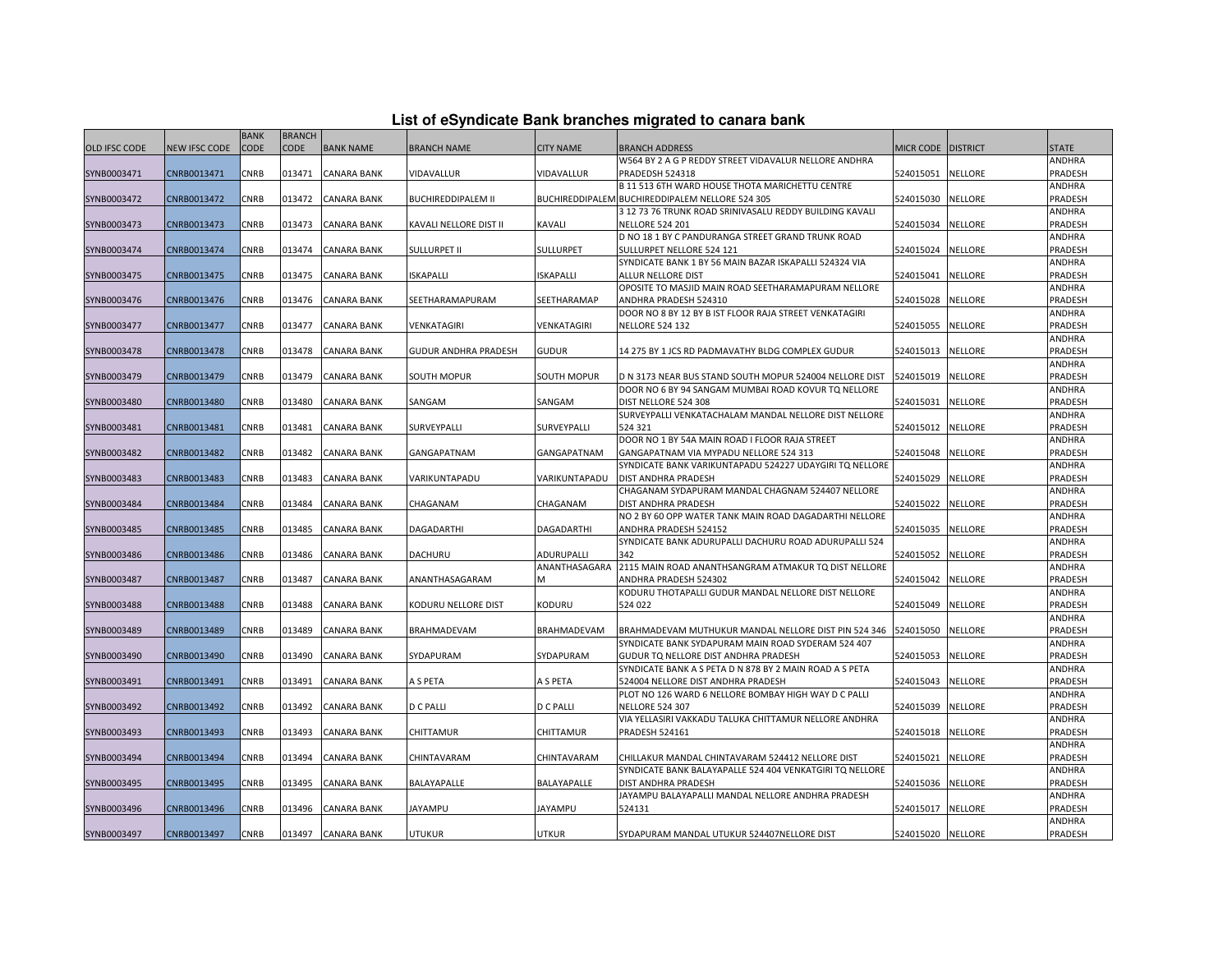|          | List of eSyndicate Bank branches migrated to canara bank |  |  |
|----------|----------------------------------------------------------|--|--|
| BRANCH I |                                                          |  |  |

|                      |               | <b>BANK</b> | <b>BRANCH</b> |                    |                        |                     |                                                                   |                      |                     |              |
|----------------------|---------------|-------------|---------------|--------------------|------------------------|---------------------|-------------------------------------------------------------------|----------------------|---------------------|--------------|
| <b>OLD IFSC CODE</b> | NEW IFSC CODE | <b>CODE</b> | CODE          | <b>BANK NAME</b>   | <b>BRANCH NAME</b>     | <b>CITY NAME</b>    | BRANCH ADDRESS                                                    | MICR CODE   DISTRICT |                     | <b>STATE</b> |
|                      |               |             |               |                    |                        |                     | VYSYA STREET KAVALIYADAVALLI 524 234 A S PETA MANDAL              |                      |                     | ANDHRA       |
| SYNB0003501          | CNRB0013501   | <b>CNRB</b> | 013501        | <b>CANARA BANK</b> | KAVALI YADAVALLI       | KAVALI              | NELLORE DIST ANDHRA PRADESH                                       | 524015032            | <b>NELLORE</b>      | PRADESH      |
|                      |               |             |               |                    |                        |                     |                                                                   |                      |                     | ANDHRA       |
| SYNB0003502          | CNRB0013502   | CNRB        | 013502        | <b>CANARA BANK</b> | DORAVARI SATRAM        |                     | DORAVARISATRAM MANDALDIST NELLORESTATE ANDHRA PRADESHPIN 524 123  | 524015027            | <b>NELLORE</b>      | PRADESH      |
|                      |               |             |               |                    | SPECIALISED SME BRANCH |                     | GRAND NATIONAL TRUNK ROAD DARGAMITTA NELLORE NELLORE              |                      |                     | ANDHRA       |
| SYNB0003503          | CNRB0013503   | CNRB        | 013503        | <b>CANARA BANK</b> | NELLORE                | <b>NELLORE SSI</b>  | 524 003                                                           | 524015008            | <b>NELLORE</b>      | PRADESH      |
|                      |               |             |               |                    |                        |                     | COLLEGECHILDRENS PARK ROADADITYA NAGARNELLOREDIST                 |                      |                     | ANDHRA       |
| SYNB0003504          | CNRB0013504   | CNRB        | 013504        | CANARA BANK        | ADITYA NAGAR NELLORE   | <b>NELLORE</b>      | NELLORESTATE AP 524 002                                           | 524015007            | <b>NELLORE</b>      | PRADESH      |
|                      |               |             |               |                    |                        |                     | BHAGVAN SRI VENKIAH SWAMY ASHRAM COMP ANIKEPALLI                  |                      |                     | ANDHRA       |
| SYNB0003506          | CNRB0013506   | CNRB        | 013506        | <b>CANARA BANK</b> | ANIKEPALLI GOLAGAMUDI  | <b>NELLORE</b>      | 524321 NELLORE DIST ANDHRA PRADESH                                | 524015023            | <b>NELLORE</b>      | PRADESH      |
|                      |               |             |               |                    |                        |                     |                                                                   |                      |                     | ANDHRA       |
| SYNB0003507          | CNRB0013507   | CNRB        | 013507        | <b>CANARA BANK</b> | MUTHUKURU              | <b>MUTHUKUR</b>     | ADJ TO APGB MUTHUKUR 524344                                       | 524015054            | NELLORE             | PRADESH      |
|                      |               |             |               |                    | NELLORE BHAKTHAVATSALA |                     |                                                                   |                      |                     | ANDHRA       |
| SYNB0003508          | CNRB0013508   | CNRB        | 013508        | <b>CANARA BANK</b> | <b>NAGAR</b>           | <b>NELLORE</b>      | 26 1 1055 BHAKTAVATSALA NAGAR NELLORE 524004                      | 524015009            | <b>NELLORE</b>      | PRADESH      |
|                      |               |             |               |                    |                        |                     | MAIN ROAD CINJAMUR DIST S P S R NELLORE ANDHRA PRADESH            |                      |                     | ANDHRA       |
| SYNB0003509          | CNRB0013509   | CNRB        | 013509        | <b>CANARA BANK</b> | VINJAMUR               | <b>NELLORE</b>      | 524228                                                            | 524015044            | <b>NELLORE</b>      | PRADESH      |
| SYNB0003510          | CNRB0013510   | CNRB        | 013510        | <b>CANARA BANK</b> | NIZAMABAD II           | NIZAMABAD           | 7 8 785 DEVI RD D GUNDAIAH BHAVAN NIZAMABAD 503001                | 503015004            | KARIMNAGAR          | TELANGANA    |
|                      |               |             |               |                    |                        |                     |                                                                   |                      |                     |              |
| SYNB0003511          | CNRB0013511   | <b>CNRB</b> | 013511        | <b>CANARA BANK</b> | <b>BODHAN II</b>       | <b>BODHAN</b>       | NEAR SHARBATI CANAL MAIN ROAD BODHAN NIZAMABAD 503 185 503015010  |                      | <b>NIZAMABAD</b>    | TELANGANA    |
|                      |               |             |               |                    |                        |                     |                                                                   |                      |                     |              |
| SYNB0003512          | CNRB0013512   | CNRB        | 013512        | <b>CANARA BANK</b> | <b>BICHKUNDA</b>       | <b>BICHKUNDA</b>    | DOOR NO 6 16 BY 1 MAIN ROAD BICHKUNDA NIZAMABAD 503 306 503015022 |                      | NIZAMABAD           | TELANGANA    |
| SYNB0003513          | CNRB0013513   | CNRB        | 013513        | <b>CANARA BANK</b> | <b>BANSWADA II</b>     | <b>BANSWADA</b>     | MAIN ROAD BANSWADA NIZAMABAD 503 187                              | 503015018            | <b>NIZAMABAD</b>    | TELANGANA    |
|                      |               |             |               |                    |                        |                     |                                                                   |                      |                     |              |
| SYNB0003514          | CNRB0013514   | CNRB        | 013514        | <b>CANARA BANK</b> | <b>DOMAKONDA</b>       | <b>DOMAKONDA</b>    | 837A AND 837A MAIN ROAD DOMAKONDA NIZAMABAD 503 123               | 503015007            | <b>NIZAMABAD</b>    | TELANGANA    |
| SYNB0003515          | CNRB0013515   | CNRB        | 013515        | <b>CANARA BANK</b> | <b>MOSRA</b>           | <b>MOSRA</b>        | MAIN ROADMOSRAVARNI MANDALPIN 503 206                             | 503015013            | <b>NIZAMABAD</b>    | TELANGANA    |
|                      |               |             |               |                    |                        |                     | MAIN ROAD EDAPALLI POST AND MANDAL BODHAN TALUK                   |                      |                     |              |
| SYNB0003516          | CNRB0013516   | CNRB        | 013516        | <b>CANARA BANK</b> | <b>EDAPALLI</b>        | <b>EDAPALLI</b>     | NIZAMABAD 503 202                                                 | 503015024            | NIZAMABAD           | TELANGANA    |
|                      |               |             |               |                    |                        |                     | D NO 4 BY 49 MAIN ROAD RUDRUR VARNI MANDAL BODHAN                 |                      |                     |              |
| SYNB0003517          | CNRB0013517   | CNRB        | 013517        | <b>CANARA BANK</b> | <b>RUDRUR</b>          | <b>RUDRUR</b>       | TALUK NIZAMABAD 503 188                                           | 503015009            | NIZAMABAD           | TELANGANA    |
|                      |               |             |               |                    |                        |                     | VARTAKA SANGHAM BUILDING NH 7 BHIKNUR BHIKNUR MANDAL              |                      |                     |              |
| SYNB0003518          | CNRB0013518   | CNRB        | 013518        | CANARA BANK        | <b>BHIKNUR</b>         | <b>BHIKNUR</b>      | NIZAMABAD 503 101                                                 | 503015021            | NIZAMABAD           | TELANGANA    |
| SYNB0003519          | CNRB0013519   | CNRB        | 013519        | <b>CANARA BANK</b> | VARNI                  | VARNI               | MAIN ROAD VARNI VARNI MANDAL NIZAMABAD 503 201                    | 503015008            | NIZAMABAD           | TELANGANA    |
|                      |               |             |               |                    |                        |                     | GUNJI ROAD KAMAREDDY KAMAREDDY MANDAL NIZAMABAD 503               |                      |                     |              |
| SYNB0003520          | CNRB0013520   | CNRB        | 013520        | <b>CANARA BANK</b> | <b>KAMAREDDY II</b>    | KAMAREDDY           | 111                                                               | 503015006            | NIZAMABAD           | TELANGANA    |
|                      |               |             |               |                    |                        |                     | DONKESHWAR NANDIPET MANDAL ARMOOR TALUK NIZAMABAD                 |                      |                     |              |
| SYNB0003521          | CNRB0013521   | CNRB        | 013521        | <b>CANARA BANK</b> | DONKESHWAR             | DONKESHWAR          | 503 212                                                           | 503015025            | <b>NIZAMABAD</b>    | TELANGANA    |
| SYNB0003522          | CNRB0013522   | CNRB        | 013522        | <b>CANARA BANK</b> | RANJAL                 | RANJAL              | RANJALRANJAL MANDALBODHAN TALUKPIN 503 235                        | 503015011            | NIZAMABAD           | TELANGANA    |
|                      |               |             |               |                    |                        |                     | MAIN ROAD ALOOR VIA MAKLOOR ARMOOR TALUK NIZAMABAD                |                      |                     |              |
| SYNB0003523          | CNRB0013523   | CNRB        | 013523        | <b>CANARA BANK</b> | ALOOR                  | ALOOR               | 503 214                                                           | 503015026            | <b>NIZAMABAD</b>    | TELANGANA    |
| SYNB0003524          | CNRB0013524   | CNRB        | 013524        | <b>CANARA BANK</b> | <b>GANDIVET</b>        | GANDIVET            | GANDIVETVIA YELLAREDDYGANDHARI MANDALPIN 503 122                  | 503015014            | NIZAMABAD           | TELANGANA    |
|                      |               |             |               |                    |                        |                     | POTHANGALVIA KAMAREDDYGANDHARI MANDAL YELLAREDDY                  |                      |                     |              |
| SYNB0003525          | CNRB0013525   | CNRB        | 013525        | <b>CANARA BANK</b> | POTHANGAL              | POTHANGAL           | TQPIN 503 114                                                     | 503015016            | NIZAMABAD           | TELANGANA    |
|                      |               |             |               |                    |                        |                     | MAIN ROAD DURKI MIRZAPUR POST BIRKUR MANDAL NIZAMABAD             |                      |                     |              |
| SYNB0003526          | CNRB0013526   | CNRB        | 013526        | <b>CANARA BANK</b> | <b>DURKI</b>           | <b>DURKI</b>        | 503 301                                                           | 503015019            | NIZAMABAD           | TELANGANA    |
|                      |               |             |               |                    |                        |                     | 1 146A MAIN ROADPEDDAKODAPAGALVIA PITLAMBICHKUNDA                 |                      |                     |              |
| SYNB0003527          | CNRB0013527   | CNRB        | 013527        | <b>CANARA BANK</b> | PEDDAKODAPAGAL         |                     | PEDDAKODAPAGAL MANDALPIN 503 310                                  | 503015020            | NIZAMABAD           | TELANGANA    |
|                      |               |             |               |                    |                        |                     | DOOR NO 3 64 BY 2MAIN ROADJANNEPALLINAVIPET MANDALPIN             |                      |                     |              |
| SYNB0003529          | CNRB0013529   | CNRB        | 013529        | <b>CANARA BANK</b> | <b>JANNAPALLI</b>      | <b>JANNAPALLI</b>   | 503 246                                                           | 503015012            | NIZAMABAD           | TELANGANA    |
| SYNB0003530          | CNRB0013530   | <b>CNRB</b> | 013530        | <b>CANARA BANK</b> | <b>MENOOR</b>          | <b>MENOOR</b>       | MAIN ROADMENOORMADOOR MANDALPIN 503 309                           | 503015015            | NIZAMABAD           | TELANGANA    |
|                      |               |             |               |                    |                        |                     | H NO 2 21 BASWAPUR VILLAGE NEAR SARASWATI SISHU MANDIR            |                      |                     |              |
| SYNB0003531          | CNRB0013531   | CNRB        | 013531        | <b>CANARA BANK</b> | <b>BASAVAPUR</b>       | <b>BASVAPUR</b>     | BHIKNUR MANDAL BASVAPUR 503101                                    | 503015027            | NIZAMABAD           | TELANGANA    |
|                      |               |             |               |                    |                        |                     | H NO 2 79 MAGAL PAHAD VILLAGE MANDAL EDAPPALI DIST                |                      |                     |              |
| SYNB0003532          | CNRB0013532   | <b>CNRB</b> |               | 013532 CANARA BANK | MANGALPAHAD            | <b>MANGAL PAHAD</b> | NIZAMABAD PIN 503002                                              |                      | 503015028 NIZAMABAD | TELANGANA    |
|                      |               |             |               |                    |                        |                     |                                                                   |                      |                     |              |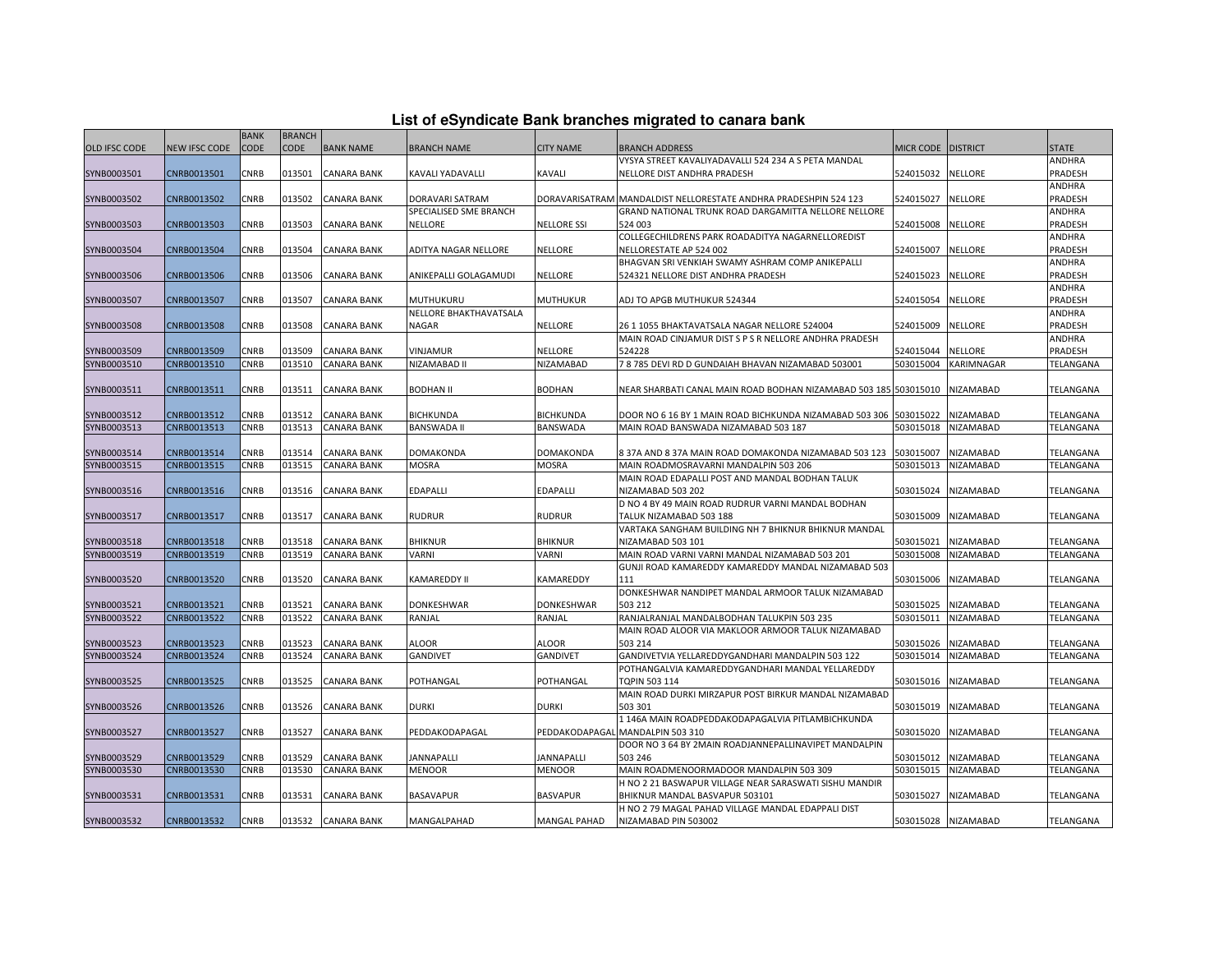| List of eSyndicate Bank branches migrated to canara bank |  |  |  |
|----------------------------------------------------------|--|--|--|
|----------------------------------------------------------|--|--|--|

|                      |               | <b>BANK</b> | <b>BRANCH</b> |                    |                         |                     |                                                                                                                       |           |                      |                   |
|----------------------|---------------|-------------|---------------|--------------------|-------------------------|---------------------|-----------------------------------------------------------------------------------------------------------------------|-----------|----------------------|-------------------|
| <b>OLD IFSC CODE</b> | NEW IFSC CODE | CODE        | <b>CODE</b>   | <b>BANK NAME</b>   | <b>BRANCH NAME</b>      | <b>CITY NAME</b>    | <b>BRANCH ADDRESS</b>                                                                                                 | MICR CODE | <b>DISTRICT</b>      | <b>STATE</b>      |
|                      |               |             |               |                    |                         |                     | DOOR NO 1 31 BY M MAIN ROAD DOMAKONDA MANDAL                                                                          |           |                      |                   |
| SYNB0003533          | CNRB0013533   | CNRB        | 013533        | <b>CANARA BANK</b> | AMBARIPET               | AMBARPET            | AMBARPET 503123                                                                                                       | 503015029 | NIZAMABAD            | TELANGANA         |
|                      |               |             |               |                    |                         |                     |                                                                                                                       |           |                      | ANDHRA            |
| SYNB0003535          | CNRB0013535   | CNRB        | 013535        | <b>CANARA BANK</b> | BUJA BUJA NELLORE RURAL | NELLORE             | HOUSE NO 1 189 NH 5 MAIN ROAD DIST NELLORE PIN 524005                                                                 | 524015033 | NELLORE              | PRADESH           |
|                      |               |             |               |                    |                         |                     | HOUSE OF SANA SRINIVASULU REDDY OPP R AND B BLDG MAIN                                                                 |           |                      | ANDHRA            |
| SYNB0003536          | CNRB0013536   | CNRB        | 013536        | <b>CANARA BANK</b> | KALIGIRI                | <b>KALIGIRI</b>     | ROAD KALIGIRI 524 224                                                                                                 | 524015058 | NELLORE              | PRADESH           |
|                      |               |             |               |                    |                         |                     | PLOT NO 1 SY NO 7879 MAMIDIPALLY NIZAMABAD DIST ARMOOR                                                                |           |                      |                   |
| SYNB0003538          | CNRB0013538   | CNRB        | 013538        | CANARA BANK        | ARMOOR II               | <b>ARMOOR</b>       | ANDHRA PRADESH 503224 INDIA                                                                                           | 503015017 | <b>HYDERABAD</b>     | TELANGANA         |
|                      |               |             |               |                    |                         |                     | 21 22 FIRST FLOOR ADJ TO UPPALA MALLAIAH PETROL PUMP                                                                  |           |                      |                   |
| SYNB0003540          | CNRB0013540   | CNRB        | 013540        | <b>CANARA BANK</b> | NIZAMABAD PANGRA        | PANGRA              | VINAYAK NAGAR PANGRA ANDHRA PRADESH 503003                                                                            | 503015005 | NIZAMABAD            | TELANGANA         |
|                      |               |             |               |                    |                         |                     |                                                                                                                       |           |                      |                   |
|                      |               |             |               |                    |                         |                     | H NO 4 77 NEAR RAM MANDIR KALLUR KOTAGIRI MANDAL DIST                                                                 |           |                      |                   |
| SYNB0003541          | CNRB0013541   | CNRB        | 013541        | <b>CANARA BANK</b> | KALLUR                  | KALLUR              | NIZAMABAD TELANGANA KALLUR TELANGANA INDIA503003                                                                      | 503015023 | ADILABAD             | TELANGANA         |
| SYNB0003543          | CNRB0013543   | CNRB        | 013543        | <b>CANARA BANK</b> | ASIFABAD                | ASIFABAD            | OPPOSITE JOSHIL TOWERS HITECH CITY MANCHIRIAL TELANGANA<br>504208                                                     | 504015008 | ADILABAD             | TELANGANA         |
|                      |               |             |               |                    |                         |                     | H NO 1 14 764 4 KAGAZNAGAR SHIVAR KAGAZNAGAR TELANGANA                                                                |           |                      |                   |
| SYNB0003544          | CNRB0013544   | CNRB        | 013544        | <b>CANARA BANK</b> | KAGAZNAGAR              | KAGAZNAGAR          | <b>NDIA 504296</b>                                                                                                    | 504015007 | ADILABAD             | TELANGANA         |
|                      |               |             |               |                    |                         |                     |                                                                                                                       |           |                      |                   |
|                      |               |             |               |                    |                         |                     | TRINETRA COMPLEX 1ST FLOOR BESIDE INSPECTION BUNGALOW                                                                 |           |                      |                   |
| SYNB0003545          | CNRB0013545   | CNRB        | 013545        | <b>CANARA BANK</b> | NAGALAGIDDA             | SANGAREDDY          | NEAR RTC BUS STATION SANGAREDDY TELANGANA 502000                                                                      | 502015002 | <b>MEDAK</b>         | TELANGANA         |
|                      |               |             |               |                    |                         |                     | SATELLITE BRANCH CHITTEDU KOTA MANDAL NELLORE DISTRICT                                                                |           |                      | ANDHRA            |
| SYNB0003551          | CNRB0013551   | CNRB        | 013551        | <b>CANARA BANK</b> | CHITTEDU                | CHITTEDU            | CHITTEDU 524410                                                                                                       | 524015057 | NELLORE              | PRADESH           |
|                      |               |             |               |                    |                         |                     | REBALA VILLAGE BUCHIREDDIPALEM MANDAL NELLORE DIST                                                                    |           |                      | ANDHRA            |
| SYNB0003553          | CNRB0013553   | CNRB        | 013553        | <b>CANARA BANK</b> | REBALA                  | REBALA              | REBALA ANDHRA PRADESH 524305                                                                                          | 524015045 | NELLORE              | PRADESH           |
|                      |               |             |               |                    |                         |                     | D NO 27 BY 1 BY 250 NEW D NO 304 MAIN ROAD BALAJI NAGAR                                                               |           |                      | ANDHRA            |
| SYNB0003554          | CNRB0013554   | CNRB        | 013554        | <b>CANARA BANK</b> | NELLORE BALAJI NAGAR    | <b>NELLORE DIST</b> | NELLORE NELLORE DIST ANDHRA PRADESH 524002                                                                            | 524015010 | NELLORE              | PRADESH           |
|                      |               |             |               |                    |                         |                     | HOUSE OF VAKATI SURESH MAIN ROAD VIA VIDAVALUR                                                                        |           |                      | ANDHRA            |
| SYNB0003555          | CNRB0013555   | CNRB        | 013555        | <b>CANARA BANK</b> | RAMATHEERTHAM           | NELLORE             | RAMATHEERTHAM NELLORE ANDHRA PRADESH 524318                                                                           | 524015046 | <b>NELLORE</b>       | PRADESH           |
|                      |               |             |               |                    |                         |                     | D NO 1 1 24 OPP GANDHI PARK MAIN RD KOVUR NELLORE DIST                                                                |           |                      | ANDHRA            |
| SYNB0003556          | CNRB0013556   | CNRB        | 013556        | <b>CANARA BANK</b> | KOVUR                   | KOVUR               | KOVUR ANDHRA PRADESH 517503                                                                                           | 524015047 | NELLORE              | PRADESH           |
|                      |               |             |               |                    |                         |                     | MAIN ROAD NAWABPET NELLORE NELLORE ANDHRA PRADESH                                                                     |           |                      | ANDHRA            |
| SYNB0003558          | CNRB0013558   | CNRB        | 013558        | <b>CANARA BANK</b> | NELLORE NAWABPET        | <b>NELLORE</b>      | 524001                                                                                                                | 524015011 | NELLORE              | PRADESH           |
|                      |               |             |               |                    |                         |                     | D NO 7 1 168 BRAHMIN STREET MANARUPOLURU SULLURPETA                                                                   |           |                      | ANDHRA            |
| SYNB0003559          | CNRB0013559   | CNRB        | 013559        | CANARA BANK        | MANNARUPOLURU           | SULLURPET           | ANDHRA PRADESH INDIA 524121                                                                                           | 524015056 | NELLORE              | PRADESH           |
|                      |               |             |               |                    |                         |                     |                                                                                                                       |           |                      | ANDHRA            |
| SYNB0003560          | CNRB0013560   | CNRB        | 013560        | <b>CANARA BANK</b> | SRIKAKULAM II           | SRIKAKULAM          | NEAR RAMAKRISHNA THEATRE SRIKAKULAM SRIKAKULAM 532 001  532015005<br>VIANI ROAD SURYA COMPLEX CHIRPUREPALLIRAJAM ROAD |           | KRISHNA              | PRADESH<br>ANDHRA |
| SYNB0003561          | CNRB0013561   | CNRB        | 013561        | <b>CANARA BANK</b> | <b>BODDAM</b>           | <b>BODDAM</b>       | BODDAM SRIKAKULAM DIST PIN 532 148                                                                                    | 532015007 | SRIKAKULAM           | PRADESH           |
|                      |               |             |               |                    |                         |                     |                                                                                                                       |           |                      | ANDHRA            |
| SYNB0003562          | CNRB0013562   | CNRB        | 013562        | <b>CANARA BANK</b> | <b>GOPPILI</b>          | <b>GOPPILI</b>      | GOPPILIVIA PALASAPIN 532 221                                                                                          | 532015008 | SRIKAKULAM           | PRADESH           |
|                      |               |             |               |                    | SRIKAKULAM PEDAPADU     |                     | SYNDICATE BANK PLOT NO 26 PEDA PADU ROAD CHAPARAM                                                                     |           |                      | ANDHRA            |
| SYNB0003564          | CNRB0013564   | CNRB        | 013564        | CANARA BANK        | ROAD                    | SRIKAKULAM          | PANCHAYAT SRIKAKULAM ANDHRA PRADESH 532001                                                                            | 532015006 | SRIKAKULAM           | PRADESH           |
|                      |               |             |               |                    |                         |                     | SY NO 105 09 B JAYALAXMI NAGAR NEAR RTC COMPLEX SRIRAM                                                                |           |                      |                   |
|                      |               |             |               |                    |                         |                     | NAGAR ROAD NARASANNAPET DISTT SRIKAKULAM AP INDIA                                                                     |           |                      | ANDHRA            |
| SYNB0003565          | CNRB0013565   | CNRB        | 013565        | <b>CANARA BANK</b> | NARASANNAPETA II        | NARSANNAPET         | 532421                                                                                                                |           | 532015010 SRIKAKULAM | PRADESH           |
|                      |               |             |               |                    |                         |                     |                                                                                                                       |           |                      |                   |
|                      |               |             |               |                    |                         |                     | SYNDICATE BANK H O SRI LUKALAPU SURYANARAYANA D NO 1 366                                                              |           |                      | ANDHRA            |
| SYNB0003566          | CNRB0013566   | CNRB        | 013566        | <b>CANARA BANK</b> | <b>IPPILI</b>           | SRIKAKULAM          | PEDDA VEEDHI DIST SRIKAKULAM ANDHRA PRADESH INDIA 532401 532015011                                                    |           | <b>KRISHNA</b>       | PRADESH           |
|                      |               |             |               |                    |                         |                     | SNO 498 BY 7A BY 2 RAGHUNADHAPURAM WARD NO 1 WESTERN                                                                  |           |                      |                   |
|                      |               |             |               |                    |                         |                     | SIDE OF NH 16 ROAD TEKKALI SRIKAKULAM ANDHRA PRADESH                                                                  |           |                      | ANDHRA            |
| SYNB0003567          | CNRB0013567   | <b>CNRB</b> |               | 013567 CANARA BANK | TEKKALI II              | <b>TEKKALI</b>      | 532201                                                                                                                |           | 532015009 SRIKAKULAM | PRADESH           |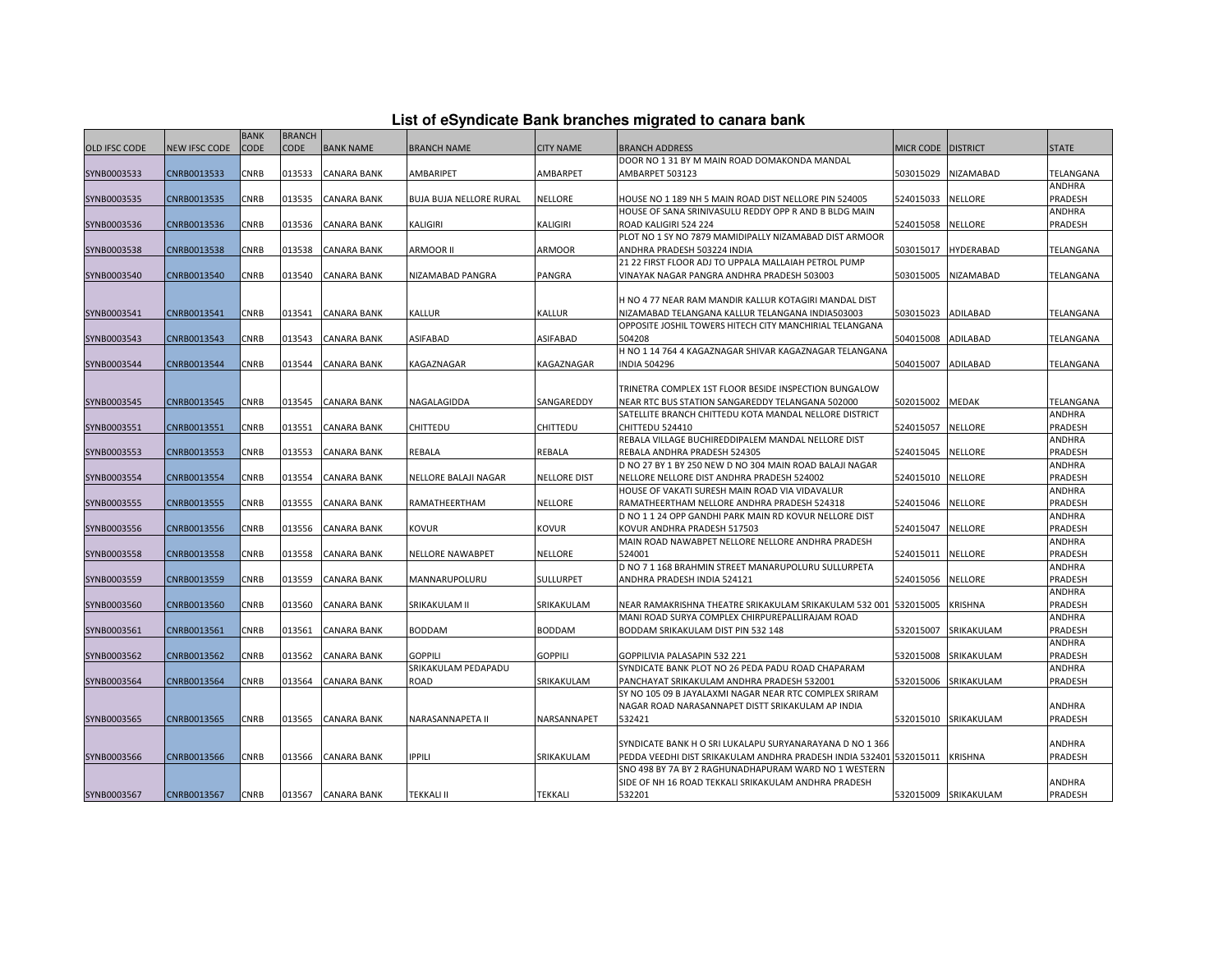| List of eSyndicate Bank branches migrated to canara bank |  |  |
|----------------------------------------------------------|--|--|
|                                                          |  |  |

|               |                      | <b>BANK</b> | <b>BRANCH</b> |                    |                                         |                  |                                                                         |                      |                          |               |
|---------------|----------------------|-------------|---------------|--------------------|-----------------------------------------|------------------|-------------------------------------------------------------------------|----------------------|--------------------------|---------------|
| OLD IFSC CODE | <b>NEW IFSC CODE</b> | <b>CODE</b> | <b>CODE</b>   | <b>BANK NAME</b>   | <b>BRANCH NAME</b>                      | <b>CITY NAME</b> | BRANCH ADDRESS                                                          | MICR CODE   DISTRICT |                          | <b>STATE</b>  |
|               |                      |             |               |                    |                                         |                  |                                                                         |                      |                          |               |
|               |                      |             |               |                    | SPECIALISED MID CORPORATE               |                  |                                                                         |                      |                          |               |
|               |                      |             |               |                    | BRANCH VISAKHAPATNAM                    |                  | DOOR NO 30 15 141 PAVAN COMMERCIAL COMPLEX DABA                         |                      |                          | ANDHRA        |
| SYNB0003580   | CNRB0013580          | CNRB        | 013580        | <b>CANARA BANK</b> | DABA GARDENSMAIN                        | VISAKHAPATNAM    | GARDENS AP 530020                                                       | 530015030            | <b>VISHAKHAPATNAM</b>    | PRADESH       |
|               |                      |             |               |                    |                                         |                  | D NO 17 5 12 RATNAM PLAZA BRANCH COLLEGE ROAD                           |                      |                          | ANDHRA        |
| SYNB0003581   | CNRB0013581          | CNRB        | 013581        | CANARA BANK        | VIZIANAGARAM II                         | VIZIANAGARAM     | VIZIANAGARAM 535 002                                                    | 535015006            | VIZIANAGARAM             | PRADESH       |
|               |                      |             |               |                    | VISHAKAPATNAM                           |                  | DOOR NO 7 1 73A UNIVERSITY ROAD CHINNA WALTAIR                          |                      |                          | ANDHRA        |
| SYNB0003582   | CNRB0013582          | CNRB        | 013582        | CANARA BANK        | CHINNAWALTAIR                           | VISAKHAPATNAM    | VISAKHAPATNAM VISHAKAPATNAM 530 023                                     | 530015031            | VISHAKHAPATNAM           | PRADESH       |
|               |                      |             |               |                    |                                         |                  | DREDGE HOUSE PORT AREA VISAKHAPATNAM VISHAKAPATNAM                      |                      |                          | ANDHRA        |
| SYNB0003583   | CNRB0013583          | CNRB        | 013583        | <b>CANARA BANK</b> | VISAKHAPATNAM DCI LIMITED VISAKHAPATNAM |                  | 530035                                                                  | 530015032            | VISHAKHAPATNAM           | PRADESH       |
|               |                      |             |               |                    |                                         |                  | SCHOOL OF DISTANCE EDUCATION CAMPUS OPP ANDHRA                          |                      |                          | ANDHRA        |
| SYNB0003584   | CNRB0013584          | CNRB        | 013584        | CANARA BANK        | <b>VISHAKAPATNAM WALTAIR</b>            | VISAKHAPATNAM    | UNIVERSITY OUTGATE CHINNAWALTAIR 530017                                 | 530015033            | VISHAKHAPATNAM           | PRADESH       |
|               |                      |             |               |                    | VISAKHAPATNAM GAJUWAKA                  |                  | 121 BY 2 DUVVADA RAILWAY STATIONKURMANNAPALEM                           |                      |                          | ANDHRA        |
| SYNB0003585   | CNRB0013585          | CNRB        | 013585        | <b>CANARA BANK</b> |                                         | GAJUWAKA         | VILLAGEGAJUWAKAPIN 530 046                                              | 530015034            | VISHAKHAPATNAM           | PRADESH       |
|               |                      |             |               |                    |                                         |                  |                                                                         |                      |                          | ANDHRA        |
| SYNB0003586   | CNRB0013586          | <b>CNRB</b> | 013586        | <b>CANARA BANK</b> | PARAVADA                                | PARAVADA         | 249 BY 1 THEATRE JUNCTIONPARAVADA VILLAGEPIN 531 021                    | 531015002            | VISHAKHAPATNAM           | PRADESH       |
|               |                      |             |               |                    | VISAKHAPATNAM                           |                  | D NO 492463 MADHURANAGAR SANKARAMATHAM MAIN RD                          |                      |                          | ANDHRA        |
| SYNB0003587   | CNRB0013587          | CNRB        | 013587        | CANARA BANK        | AKKAYYAPALEM                            | VISAKHAPATNAM    | VISAKHAPATNAM AP 530016                                                 | 530015035            | VISHAKHAPATNAM           | PRADESH       |
|               |                      |             |               |                    | VISHAKAPATNAM                           |                  | D NO 3 8BY1 3 8BY2 SAI SRINIVASA RESIDENCY GRD FLR P M PALEM            |                      |                          | ANDHRA        |
| SYNB0003588   | CNRB0013588          | CNRB        | 013588        | CANARA BANK        | MADHURAWADA II                          | VISAKHAPATNAM    | MADHURAWADA 530041                                                      | 530015036            | VISHAKHAPATNAM           | PRADESH       |
|               |                      |             |               |                    | VISAKHAPATNAM RAMA                      |                  | OPP BULLET SHOWROOM RAMA TALKIES ROAD VISAKHAPATNAM                     |                      |                          | <b>ANDHRA</b> |
| SYNB0003589   | CNRB0013589          | CNRB        | 013589        | CANARA BANK        | <b>TALKIES ROAD</b>                     | VISAKHAPATNAM    | ANDHRAPRADESH 530016                                                    | 530015037            | VISHAKHAPATNAM           | PRADESH       |
|               |                      |             |               |                    | VISHAKAPATNAM M V P                     |                  | D NO 2 30 26 PLOT NO 22 SEC 7 SBI COLONY MAIN RD MVP                    |                      |                          | ANDHRA        |
| SYNB0003590   | CNRB0013590          | CNRB        | 013590        | <b>CANARA BANK</b> | <b>COLONY II</b>                        | VISAKHAPATNAM    | <b>VOLONY 530017</b>                                                    | 530015038            | VISHAKHAPATNAM           | PRADESH       |
|               |                      |             |               |                    | VISHAKAPATNAM                           |                  | D NO 8 2 MAIN ROAD NAIDUTHOTA VISAKHAPATNAM ANDHRA                      |                      |                          |               |
|               |                      |             |               | <b>CANARA BANK</b> | NAIDUTHOTA                              | VISAKHAPATNAM    | PRADESH 530003                                                          |                      | VISHAKHAPATNAM           | ANDHRA        |
| SYNB0003592   | CNRB0013592          | CNRB        | 013592        |                    |                                         |                  |                                                                         | 530015039            |                          | PRADESH       |
|               |                      |             |               |                    |                                         |                  | DNO 100 BY 1 MANGALAPALEM JN MANGALAPALEM PO                            |                      |                          | ANDHRA        |
|               |                      |             |               | <b>CANARA BANK</b> | MANGALAPALEM                            | VIZIANAGARAM     |                                                                         |                      | VIZIANAGARAM             |               |
| SYNB0003593   | CNRB0013593          | CNRB        | 013593        |                    |                                         |                  | KOTHAVALASA MANDAL VIZIANGARAM ANDHRA PRADESH 531183  535015009         |                      |                          | PRADESH       |
|               |                      |             |               |                    |                                         |                  | PLOT NO 382 NEAR ASTALAKSHMI TEMPLE ANNAPURAJU NGR                      |                      |                          | ANDHRA        |
| SYNB0003594   | CNRB0013594          | <b>CNRB</b> | 013594        | <b>CANARA BANK</b> | KOMMADI                                 | VISAKHAPATNAM    | MADHURAWADA KOMMADI VISAKHAPATNAM A P 533016                            | 533015020            | VISHAKHAPATNAM           | PRADESH       |
|               |                      |             |               |                    |                                         |                  | AARCON TOWERS 2 91 BY A GITAM ROAD YENDADA                              |                      |                          | ANDHRA        |
| SYNB0003595   | CNRB0013595          | CNRB        | 013595        | <b>CANARA BANK</b> | VISAKHAPATNAM YENADADA VISAKHAPATNAM    |                  | VISAKHAPATNAM ANDHRA PRADESH 530045 INDIA                               | 530015041            | VISHAKHAPATNAM           | PRADESH       |
|               |                      |             |               |                    |                                         |                  | DR NO 51 8 40 20 1 BEHIND RYTHU BZR MAIN RD                             |                      |                          |               |
|               |                      |             |               |                    | VISAKHAPATNAM                           |                  | NAKKAVANIPALEM SEETAMMADHARA VISAKHAPATNAM ANDHRA                       |                      |                          | ANDHRA        |
| SYNB0003596   | CNRB0013596          | CNRB        | 013596        | <b>CANARA BANK</b> | SEETHAMADHAARA II                       | VISAKHAPATNAM    | PRADESH 530013                                                          |                      | 530015044 VISHAKHAPATNAM | PRADESH       |
|               |                      |             |               |                    |                                         |                  | DR NO 3 2 ADARSHNAGAR OLD DAIRY FARM CENTRE                             |                      |                          |               |
|               |                      |             |               |                    | VISAKHAPATNAM VISALAKSHI                |                  | VISAKHAPATNAM VISAKHAPATNAM ANDHRA PRADESH 530040                       |                      |                          | ANDHRA        |
| SYNB0003597   | CNRB0013597          | CNRB        | 013597        | CANARA BANK        | <b>NAGAR II</b>                         | VISAKHAPATNAM    | <b>INDIA</b>                                                            | 530015040            | VISHAKHAPATNAM           | PRADESH       |
|               |                      |             |               |                    |                                         |                  | DR NO 1 143 1 BC COLONY VEDULLA NARAVA DUVVADA                          |                      |                          | ANDHRA        |
| SYNB0003599   | CNRB0013599          | CNRB        | 013599        | <b>CANARA BANK</b> | <b>DUVVADA</b>                          | <b>DUVVADA</b>   | VISAKHAPATNAM INDIA 530046                                              | 530015043            | VISHAKHAPATNAM           | PRADESH       |
|               |                      |             |               |                    | <b>WARANGAL STATION ROAD</b>            |                  |                                                                         |                      |                          | ANDHRA        |
| SYNB0003600   | CNRB0013600          | CNRB        | 013600        | CANARA BANK        | <b>MAIN</b>                             | WARANGAL         | NO 8 BY 107 STATION ROAD WARANGAL WARANGAL 506 002                      | 506015012            | WARANGAL                 | PRADESH       |
|               |                      |             |               |                    | WARANGAL HANUMAKONDA                    |                  | CHOWRASTHA HANUMAKONDA WARANGAL ANDHRA PRADESH                          |                      |                          |               |
| SYNB0003601   | CNRB0013601          | CNRB        | 013601        | <b>CANARA BANK</b> |                                         | WARANGAL         | 506011                                                                  | 506015013            | WARANGAL                 | TELANGANA     |
|               |                      |             |               |                    |                                         |                  | ANUMANGAL VILLAGEP O ANUMANGAL AMANAGALVIA                              |                      |                          |               |
| SYNB0003602   | CNRB0013602          | CNRB        | 013602        | <b>CANARA BANK</b> | ANUMANGAL                               | ANUMANGAL        | MAHABUBABADMAHABUBABAD MANDALPIN 506 101                                | 506015016            | WARANGAL                 | TELANGANA     |
|               |                      |             |               |                    |                                         |                  | VIA GOVINDARAOPETTADVAIETURUNAGARAM MANDALPIN 506                       |                      |                          |               |
| SYNB0003603   | CNRB0013603          | CNRB        | 013603        | <b>CANARA BANK</b> | <b>TADVAI</b>                           | TADVAI           | 344                                                                     | 506015018            | WARANGAL                 | TELANGANA     |
|               |                      |             |               |                    |                                         |                  |                                                                         |                      |                          |               |
| SYNB0003605   | CNRB0013605          | CNRB        | 013605        | <b>CANARA BANK</b> | <b>KONDAPUR</b>                         | KONDAPUR         | KONDAPURVIA RAIPARTHYWARDHANNAPET TALUKPIN 506 314                      | 506015017            | RANGAREDDY               | TELANGANA     |
|               |                      |             |               |                    |                                         |                  | DR VISHNU MOHAN BUILDING NEAR BUS STAND MULUGU                          |                      |                          |               |
| SYNB0003606   | CNRB0013606          | <b>CNRB</b> | 013606        | <b>CANARA BANK</b> |                                         |                  | DEVAGIRIPATNAM MULUGU   DEVAGIRIPATNAM   MULUGU MANDAL WARANGAL 506 343 | 506015015 WARANGAL   |                          | TELANGANA     |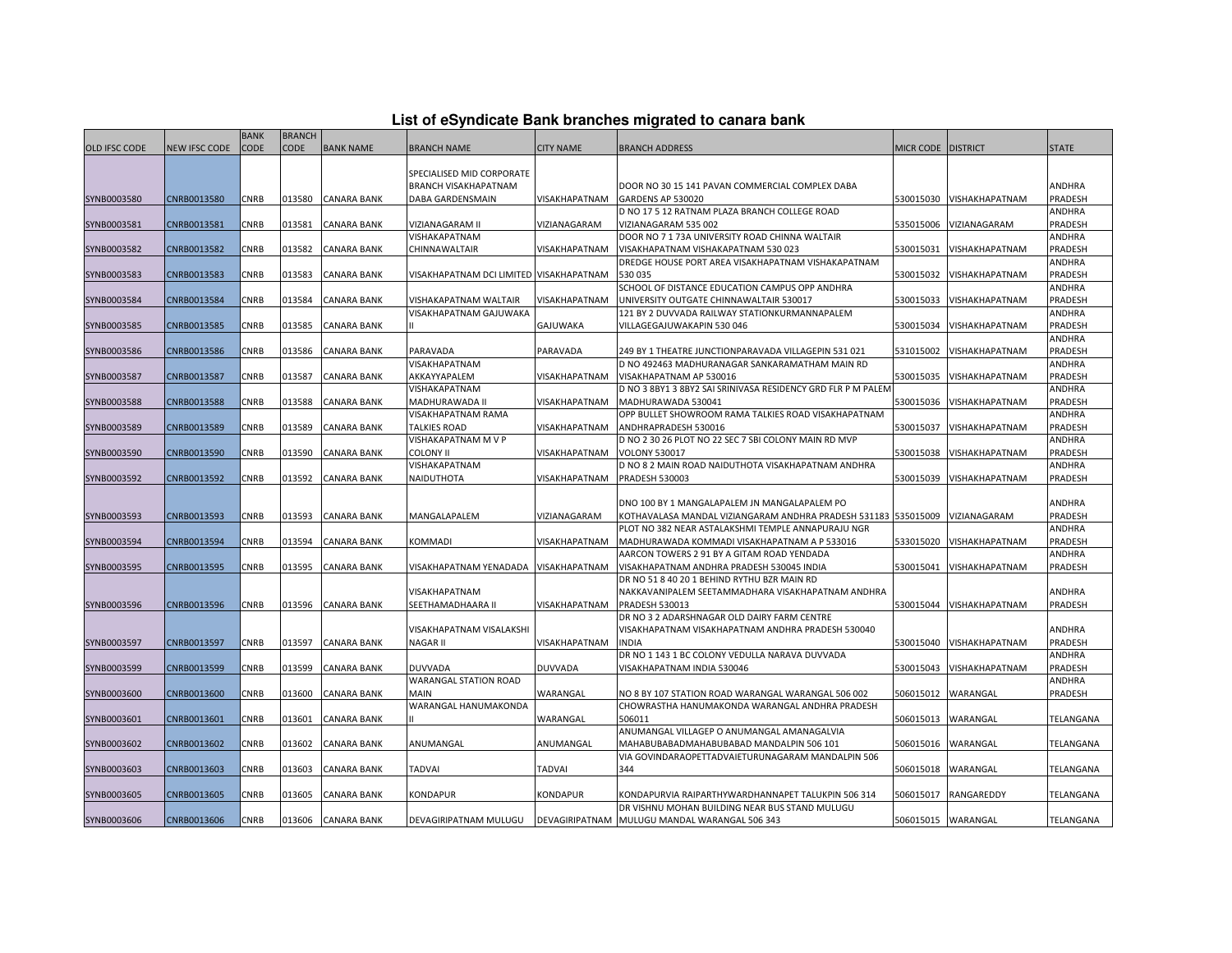| List of eSyndicate Bank branches migrated to canara bank |  |  |  |  |  |  |  |
|----------------------------------------------------------|--|--|--|--|--|--|--|
|----------------------------------------------------------|--|--|--|--|--|--|--|

|               | List of eSyndicate Bank branches migrated to canara bank |             |               |                    |                                    |                               |                                                                    |                    |                      |                |  |  |
|---------------|----------------------------------------------------------|-------------|---------------|--------------------|------------------------------------|-------------------------------|--------------------------------------------------------------------|--------------------|----------------------|----------------|--|--|
|               |                                                          | <b>BANK</b> | <b>BRANCH</b> |                    |                                    |                               |                                                                    |                    |                      |                |  |  |
| OLD IFSC CODE | <b>NEW IFSC CODE</b>                                     | <b>CODE</b> | <b>CODE</b>   | <b>BANK NAME</b>   | <b>BRANCH NAME</b>                 | <b>CITY NAME</b>              | <b>BRANCH ADDRESS</b>                                              | MICR CODE DISTRICT |                      | <b>STATE</b>   |  |  |
|               |                                                          |             |               |                    |                                    |                               | ANNARAMSHAREE D NO 2 77 VILL ANNARAMSHAREEF PARVATAGIRI MANDAL     |                    |                      |                |  |  |
| SYNB0003607   | CNRB0013607                                              | CNRB        | 013607        | CANARA BANK        | ANNARAM SHARIFF                    |                               | ANNARAMSHAREEF 506365                                              | 506015019          | WARANGAL             | TELANGANA      |  |  |
| SYNB0003608   | CNRB0013608                                              | CNRB        | 013608        | <b>CANARA BANK</b> | KHAJIPET                           | KHAJIPET                      | KHAJIPET TELANGANA 506003                                          | 506015014          | MEDAK                | TELANGANA      |  |  |
|               |                                                          |             |               |                    |                                    |                               | MULUKONOOR WOMENS COOPERTAIVE DAIRY VILLAGE AND                    |                    |                      |                |  |  |
|               |                                                          |             |               |                    |                                    |                               | MANDAL BHEEMDEVARAPALLE DIST WARANGAL TELANGANA                    |                    |                      |                |  |  |
| SYNB0003609   | CNRB0013609                                              | CNRB        | 013609        | <b>CANARA BANK</b> | BHEEMADEVARAPALLE                  | WARANGAL                      | <b>INDIA 505495</b>                                                | 505015007          | WARANGAL             | TELANGANA      |  |  |
|               |                                                          |             |               |                    |                                    |                               | DOOR NO 2 64 GARIDEPALLI VILLAGE SURYAPET DISTRICT                 |                    |                      |                |  |  |
| SYNB0003610   | CNRB0013610                                              | CNRB        | 013610        | <b>CANARA BANK</b> | GARIDEPALLE                        | <b>GARIDEPALLI</b>            | TELANGANA 508201 GARIDEPALLI TELANGANA INDIA 508201                | 508015007          | NALGONDA             | TELANGANA      |  |  |
|               |                                                          |             |               |                    | SPECIALISED SME BRANCH             |                               | D NO 23A 3 87 NEAR SWARAJ HOTEL RAMACHANDRA RAO PET                |                    |                      | ANDHRA         |  |  |
| SYNB0003620   | CNRB0013620                                              | CNRB        | 013620        | <b>CANARA BANK</b> | <b>ELURU</b>                       | <b>ELURU</b>                  | ELURU WEST GODAVARI 534 002                                        | 534015004          | <b>EAST GODAVARI</b> | PRADESH        |  |  |
|               |                                                          |             |               |                    |                                    |                               | YERRAGUNTAPALLY MANDAL CHINTALAPUDI WEST GODAVARI                  |                    |                      | ANDHRA         |  |  |
| SYNB0003621   | CNRB0013621                                              | <b>CNRB</b> | 013621        | <b>CANARA BANK</b> | YERRAGUNTAPALLI                    | YERAGUNTAPALI                 | <b>DIST PIN 534 465</b>                                            | 534015015          | <b>WEST GODAVARI</b> | PRADESH        |  |  |
|               |                                                          |             |               |                    |                                    |                               |                                                                    |                    |                      | ANDHRA         |  |  |
| SYNB0003622   | CNRB0013622                                              | CNRB        | 013622        | <b>CANARA BANK</b> | BORRAMPALEM                        | BORRAMPALEM                   | BORRAMPALEMCHINTALAPUDI TALUKPIN 534 451                           | 534015016          | <b>WEST GODAVARI</b> | PRADESH        |  |  |
|               |                                                          |             |               |                    |                                    |                               |                                                                    |                    |                      | ANDHRA         |  |  |
| SYNB0003623   | CNRB0013623                                              | CNRB        | 013623        | <b>CANARA BANK</b> | KOVVUR II                          | <b>KOVVUR</b>                 | MAIN ROAD KOVVURU WEST GODAVARI 534 350                            | 534015009          | WEST GODAVARI        | <b>PRADESH</b> |  |  |
|               |                                                          |             |               |                    |                                    |                               | GAMINI COMPOUND NEAR OLDBUS STAND R R ROAD TANUKU                  |                    |                      | ANDHRA         |  |  |
| SYNB0003624   | CNRB0013624                                              | <b>CNRB</b> | 013624        | <b>CANARA BANK</b> | <b>TANUKU II</b>                   | <b>TANUKU</b>                 | WEST GODAVARI 534 211                                              | 534015013          | <b>WEST GODAVARI</b> | PRADESH        |  |  |
|               |                                                          |             |               |                    |                                    |                               | D NO 1 1 32 BY 3 VIJAYALAKSHMI COMPLEX JUWALAPALEM RD              |                    |                      | ANDHRA         |  |  |
| SYNB0003625   | CNRB0013625                                              | <b>CNRB</b> | 013625        | <b>CANARA BANK</b> | <b>BHIMAVARAM II</b>               | BHIMAVARAM                    | NEAR PADMALAYA THEATRE BHIMAVARAM 534202                           | 534015006          | <b>WEST GODAVARI</b> | PRADESH        |  |  |
|               |                                                          |             |               |                    |                                    |                               | D NO 2 1 48 MAIN ROAD OPP TALUK OFFICE TADEPALLIGUDEM              |                    |                      | ANDHRA         |  |  |
| SYNB0003626   | CNRB0013626                                              | <b>CNRB</b> | 013626        | <b>CANARA BANK</b> | TADEPALLIGUDEM II                  | TADEPALLIGUDEM                | WEST GODAVARI 534 101                                              | 534015008          | WEST GODAVARI        | PRADESH        |  |  |
|               |                                                          |             |               |                    | ELURU SRI GAJ MAHA                 |                               | SRI GANDHI ANDHRA JATEEYA MAHA VIDYALAYA AGRAHARAM                 |                    |                      | ANDHRA         |  |  |
| SYNB0003627   | CNRB0013627                                              | <b>CNRB</b> | 013627        | <b>CANARA BANK</b> | VIDYALAYA                          | <b>ELURU</b>                  | ELURU WEST GODAVARI 534 001                                        | 534015005          | <b>EAST GODAVARI</b> | PRADESH        |  |  |
|               |                                                          |             |               |                    |                                    | <b>DWARAKA</b>                | EAST BLOCK M S CHOULTRY SRI VENKATESWARA SWAMI VARI                |                    |                      | ANDHRA         |  |  |
| SYNB0003628   | CNRB0013628                                              | CNRB        | 013628        | <b>CANARA BANK</b> | THIRUMALA DWARKA                   | TIRUMAL                       | DEVASTANAM DWARAKA TIRUMALA 534426                                 | 534015007          | <b>WEST GODAVARI</b> | PRADESH        |  |  |
|               |                                                          |             |               |                    |                                    |                               | 15 1A MAIN ROAD AKIVIDU WEST GODAVARI DIST 534235 ANDHRA           |                    |                      | ANDHRA         |  |  |
| SYNB0003630   | CNRB0013630                                              | CNRB        | 013630        | <b>CANARA BANK</b> | AKIVIDU II                         | AKIVIDU                       | <b>PRADESH</b>                                                     | 534015018          | WEST GODAVARI        | PRADESH        |  |  |
|               |                                                          |             |               |                    |                                    |                               | JANGAREDDYGUDE MAIN ROAD ELURU ROAD JANGAREDDYGUDEM ANDHRA PRADESH |                    |                      | ANDHRA         |  |  |
| SYNB0003631   | CNRB0013631                                              | <b>CNRB</b> | 013631        | <b>CANARA BANK</b> | JANGAREDDYGUDEM II                 | M                             | 534447                                                             | 534015017          | <b>WEST GODAVARI</b> | PRADESH        |  |  |
|               |                                                          |             |               |                    |                                    | <b>WEST GODAVARI</b>          | NO 12 87 OLD NO 12 79 DR GUDAVARTHI C P K VARI VEETHI              |                    |                      | ANDHRA         |  |  |
| SYNB0003634   | CNRB0013634                                              | CNRB        | 013634        | CANARA BANK        | ACHANTA                            | <b>DIST</b>                   | ACHANTA WEST GODAVARI DIST AP 534123                               | 534015011          | <b>WEST GODAVARI</b> | PRADESH        |  |  |
|               |                                                          |             |               |                    |                                    |                               |                                                                    |                    |                      | ANDHRA         |  |  |
| SYNB0003635   | CNRB0013635                                              | <b>CNRB</b> | 013635        | <b>CANARA BANK</b> | KAKINADA JAGANNAICKPUR             | <b>JAGANNAICKPUR</b>          | JAGANNAICKPU 45 2 7 YESUVARI STREET JAGANNAICKPUR                  | 533015016          | EAST GODAVARI        | PRADESH        |  |  |
|               |                                                          |             |               |                    |                                    |                               | DNO 1 511 BY 7 RAYUDUPALEM RAMANAIAHPETA GRAM                      |                    |                      | ANDHRA         |  |  |
| SYNB0003636   | CNRB0013636                                              | <b>CNRB</b> | 013636        | CANARA BANK        | KAKINADA RAMANAIAHPETA             | <b>KAKINADA</b>               | PANCHAYAT KAKINADA ANDHRA PRADESH 533005 INDIA                     | 533015017          | <b>EAST GODAVARI</b> | PRADESH        |  |  |
|               |                                                          |             |               |                    |                                    |                               | DNO 21 1 1 THUMMALOVA APP MILLS ROAD DEVI CHOWK                    |                    |                      | ANDHRA         |  |  |
| SYNB0003637   | CNRB0013637                                              | <b>CNRB</b> | 013637        | <b>CANARA BANK</b> | RAJAHMUNDRY DEVI CHOWK RAJAHMUNDRY |                               | RAJAHMUNDRY ANDHRA PRADESH 533104                                  | 533015025          | EAST GODAVARI        | PRADESH        |  |  |
|               |                                                          |             |               |                    |                                    |                               | D NO 3 107 MAIN ROAD SRIRAMPURAM RD DIWANCHERUVU                   |                    |                      | ANDHRA         |  |  |
| SYNB0003638   | CNRB0013638                                              | <b>CNRB</b> | 013638        | <b>CANARA BANK</b> | DIWANCHERUVU                       | RAJAHMUNDRY                   | CENTRE RAJAHMUNDRY ANDHRA PRADESH 533296                           | 533015026          | <b>EAST GODAVARI</b> | PRADESH        |  |  |
|               |                                                          |             |               |                    |                                    |                               |                                                                    |                    |                      | ANDHRA         |  |  |
| SYNB0003640   | CNRB0013640                                              | CNRB        | 013640        | <b>CANARA BANK</b> | ONGOLE II                          | ONGOLE                        | GNT ROAD OPP NELLORE BUS STAND ONGOLE PRAKASAM 523 001             | 523015004          | PRAKASAM             | PRADESH        |  |  |
|               |                                                          |             |               |                    |                                    |                               |                                                                    |                    |                      | ANDHRA         |  |  |
| SYNB0003641   | CNRB0013641                                              | CNRB        | 013641        | <b>CANARA BANK</b> | <b>DARSI</b>                       | <b>DARSI</b>                  | SATYA SAI LODGE KURICHEDU ROAD DARSI PRAKASAM 523 247              | 523015034          | PRAKASAM             | PRADESH        |  |  |
|               |                                                          |             |               |                    | SPECIALISED SME BRANCH             |                               | D NO 37 1 385 7 GRAND NATIONAL TRUNK ROAD OPP NELLORE              |                    |                      | ANDHRA         |  |  |
| SYNB0003644   | CNRB0013644                                              | CNRB        | 013644        | <b>CANARA BANK</b> | ONGOLE                             | <b>ONGOLE SSI</b>             | BUS STAND ONGOLE PRAKASAM 523 001                                  | 523015005          | PRAKASAM             | PRADESH        |  |  |
|               |                                                          |             |               |                    |                                    |                               | DARSI MANDAL PRAKASHAM DIST PEDDAVULAGALLU ANDHRA                  |                    |                      | ANDHRA         |  |  |
| SYNB0003648   | CNRB0013648                                              | <b>CNRB</b> | 013648        | <b>CANARA BANK</b> | PEDAULLAGALU                       | PEDDAVULAGALLU PRADESH 523247 |                                                                    | 523015035          | PRAKASAM             | PRADESH        |  |  |
|               |                                                          |             |               |                    |                                    |                               | SRINIVASA NILAYAM 405 PRAKASHAM ROAD OPP SWARNA PALACE             |                    |                      | ANDHRA         |  |  |
| SYNB0003649   | CNRB0013649                                              | CNRB        | 013649        | <b>CANARA BANK</b> | KANIGIRI II                        | <b>KANNIGIRI</b>              | LODGE 523230 ANDHRA PRADESH                                        | 523015031          | PRAKASAM             | PRADESH        |  |  |
|               |                                                          |             |               |                    |                                    |                               | RATHAM ROADNEARER TO KRISHNAMURTHY RICE MILLNEAR                   |                    |                      | ANDHRA         |  |  |
| SYNB0003650   | CNRB0013650                                              | CNRB        | 013650        | <b>CANARA BANK</b> | PODILI                             | PODILI                        | RAGHAVENDRA PICTURE PALACE PODILI 523240                           | 523015027          | PRAKASAM             | PRADESH        |  |  |
|               |                                                          |             |               |                    |                                    |                               |                                                                    |                    |                      | ANDHRA         |  |  |
| SYNB0003660   | CNRB0013660                                              | CNRB        | 013660        | <b>CANARA BANK</b> | CHIRALA II                         | CHIRALA                       | 14 BY 121 HIGH SCHOOL RD CHIRALA 523155                            | 523015016 PRAKASAM |                      | PRADESH        |  |  |
|               |                                                          |             |               |                    |                                    |                               |                                                                    |                    |                      |                |  |  |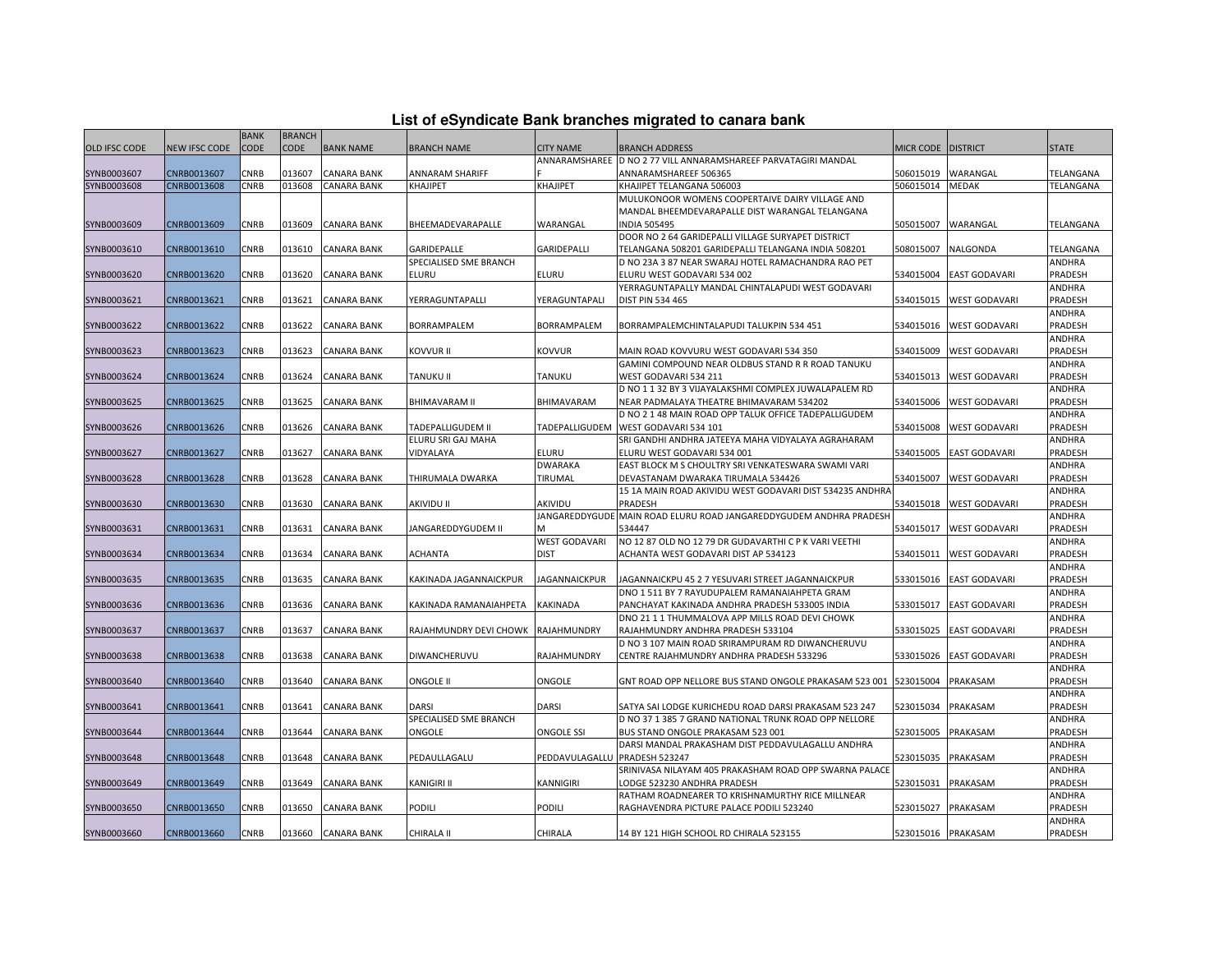|                      |                      | <b>BANK</b> | <b>BRANCH</b> |                    |                     |                  |                                                                        |                    |                 |               |
|----------------------|----------------------|-------------|---------------|--------------------|---------------------|------------------|------------------------------------------------------------------------|--------------------|-----------------|---------------|
| <b>OLD IFSC CODE</b> | <b>NEW IFSC CODE</b> | CODE        | <b>CODE</b>   | <b>BANK NAME</b>   | <b>BRANCH NAME</b>  | <b>CITY NAME</b> | <b>BRANCH ADDRESS</b>                                                  | <b>MICR CODE</b>   | <b>DISTRICT</b> | <b>STATE</b>  |
|                      |                      |             |               |                    |                     |                  |                                                                        |                    |                 | <b>ANDHRA</b> |
| SYNB0003661          | CNRB0013661          | <b>CNRB</b> | 013661        | <b>CANARA BANK</b> | SINGARAYAKONDA II   |                  | SINGARAYAKONDA 9 BY 149 SRI LAXMI GANESH COMPLEX SINGARAYAKONDA 523101 | 523015055          | PRAKASAM        | PRADESH       |
|                      |                      |             |               |                    |                     |                  | SANTHANUTHALAP ID NO 6 BY 22 PEDA BAZAR SANTHANUTHALAPADU ONGOLE       |                    |                 | ANDHRA        |
| SYNB0003662          | CNRB0013662          | CNRB        | 013662        | CANARA BANK        | SANTHANUTHALAPADU   |                  | MANDAL PRAKASAM 523 225                                                | 523015006          | PRAKASAM        | PRADESH       |
|                      |                      |             |               |                    |                     |                  | SYNDICATE BANK D N 5 BY 108 KOTHAPATNAM 523 286                        |                    |                 | ANDHRA        |
| SYNB0003663          | CNRB0013663          | <b>CNRB</b> | 013663        | CANARA BANK        | KOTHAPATNAM         | KOTHA PATNAM     | PRAKASAM DIST ANDHRA PRADESH                                           | 523015007          | PRAKASAM        | PRADESH       |
|                      |                      |             |               |                    |                     |                  | MAIN ROAD NEAR BUS STOP AMMANABROLE PRAKASAM ANDHRA                    |                    |                 | ANDHRA        |
| SYNB0003664          | CNRB0013664          | <b>CNRB</b> | 013664        | CANARA BANK        | AMMANABROLE         | AMMANABROLE      | <b>PRADESH 523180</b>                                                  | 523015062          | PRAKASAM        | PRADESH       |
|                      |                      |             |               |                    |                     |                  | SYNDICATE BANK MAIN ROAD KURICHEDU 523 304 PRAKASM DIST                |                    |                 | ANDHRA        |
| SYNB0003665          | CNRB0013665          | <b>CNRB</b> | 013665        | CANARA BANK        | KURICHEDU           | <b>KURICHEDU</b> | ANDHRA PRADESH                                                         | 523015036          | PRAKASAM        | PRADESH       |
|                      |                      |             |               |                    |                     |                  | K G ROAD DORNALA MARKAPUR MANDAL PRAKASAM ANDHRA                       |                    |                 | ANDHRA        |
| SYNB0003666          | CNRB0013666          | <b>CNRB</b> | 013666        | CANARA BANK        | DORNALA             | <b>DORNALA</b>   | <b>PRADESH 523331</b>                                                  | 523015059          | PRAKASAM        | PRADESH       |
|                      |                      |             |               |                    |                     |                  | DOOR NO 7 BY 282 NEHRU STREET P B NO 5 MARKAPUR                        |                    |                 | ANDHRA        |
| SYNB0003667          | CNRB0013667          | CNRB        | 013667        | <b>CANARA BANK</b> | <b>MARKAPUR</b>     | <b>MARKAPUR</b>  | <b>PRAKASAM 523 316</b>                                                | 523015019          | PRAKASAM        | PRADESH       |
|                      |                      |             |               |                    |                     |                  | IDUPULAPADU CHIRALA MANDAL PRAKASAM ANDHRA PRADESH                     |                    |                 | ANDHRA        |
| SYNB0003668          | CNRB0013668          | <b>CNRB</b> | 013668        | CANARA BANK        | IDUPULAPADU         | IDUPULAPADU      | 523190                                                                 | 523015041          | PRAKASAM        | PRADESH       |
|                      |                      |             |               |                    |                     |                  | DOOR NO 5 BY 235 NAGULAPALEM PARCHOOR MANDAL                           |                    |                 | ANDHRA        |
| SYNB0003669          | CNRB0013669          | <b>CNRB</b> | 013669        | CANARA BANK        | NAGULAPALEM         | NAGULAPALEM      | PRAKASAM 523 178                                                       | 523015042          | PRAKASAM        | PRADESH       |
|                      |                      |             |               |                    |                     |                  | D NO 4 125 1 2 SANTHAMAGALUR ADDANKI MANDAL PRAKASAM                   |                    |                 | ANDHRA        |
| SYNB0003670          | CNRB0013670          | <b>CNRB</b> | 013670        | <b>CANARA BANK</b> | SANTHAMAGALUR       | SANTHAMAGALUR    | 523 302                                                                | 523015040          | PRAKASAM        | PRADESH       |
|                      |                      |             |               |                    |                     |                  | MAIN ROAD TALLUR POST TALUR MANDAL DT PRAKASM ANDHRA                   |                    |                 | ANDHRA        |
| SYNB0003671          | CNRB0013671          | CNRB        | 013671        | <b>CANARA BANK</b> | <b>TALLUR</b>       | <b>TALLUR</b>    | <b>PRADESH 523264</b>                                                  | 523015037          | PRAKASAM        | PRADESH       |
|                      |                      |             |               |                    |                     |                  | DOOR NO 13 21 GRAND TRUNK ROAD TANGUTUR ONGOLE                         |                    |                 | ANDHRA        |
| SYNB0003672          | CNRB0013672          | <b>CNRB</b> | 013672        | <b>CANARA BANK</b> | <b>TANGUTUR</b>     | <b>TANGUTUR</b>  | MANDAL PRAKASAM 523 274                                                | 523015056          | PRAKASAM        | PRADESH       |
|                      |                      |             |               |                    |                     |                  | 4114 MAIN ROAD DONAKONDA DARSI MANDAL PRAKASM                          |                    |                 | ANDHRA        |
| SYNB0003673          | CNRB0013673          | <b>CNRB</b> | 013673        | CANARA BANK        | DONAKONDA           | DONAKONDA        | ANDHRA PRADDESH 523305                                                 | 523015063          | PRAKASAM        | PRADESH       |
|                      |                      |             |               |                    |                     |                  |                                                                        |                    |                 | ANDHRA        |
| SYNB0003674          | CNRB0013674          | CNRB        | 013674        | <b>CANARA BANK</b> | SWARNA              | SWARNA           | MANDALDIST PRAKASAMSTATE ANDHRA PRADESHPIN 523 170                     | 523015017          | PRAKASAM        | PRADESH       |
|                      |                      |             |               |                    |                     |                  | GRANT TRUNK ROAD MADDIPADU ONGOLE MANDAL PRAKASAM                      |                    |                 | ANDHRA        |
| SYNB0003675          | CNRB0013675          | <b>CNRB</b> | 013675        | <b>CANARA BANK</b> | MADDIPADU           | MADDIPADU        | 523 211                                                                | 523015060          | PRAKASAM        | PRADESH       |
|                      |                      |             |               |                    |                     |                  |                                                                        |                    |                 | ANDHRA        |
| SYNB0003676          | CNRB0013676          | <b>CNRB</b> | 013676        | <b>CANARA BANK</b> | TURIMELLA           | <b>TURIMELLA</b> | 1 BY 20 TURIMELLA GIDDALUR MANDAL PRAKASAM DIST523372                  | 523015022          | PRAKASAM        | PRADESH       |
|                      |                      |             |               |                    |                     |                  | KARAVADI ONGOLE MANDAL PRAKASM ANDHRA PRADESH 523                      |                    |                 | ANDHRA        |
| SYNB0003677          | CNRB0013677          | <b>CNRB</b> | 013677        | <b>CANARA BANK</b> | KARAVADI            | KARAVADI         | 182                                                                    | 523015008          | PRAKASAM        | PRADESH       |
|                      |                      |             |               |                    |                     |                  | D N 165 MAIN ROAD VELIGANDLA 523 224 VIA KANIGIR I PRAKASM             |                    |                 | ANDHRA        |
| SYNB0003678          | CNRB0013678          | CNRB        | 013678        | <b>CANARA BANK</b> | VELIGANDLA          | VELIGANDLA       | DIST ANDHRA PRADESH                                                    | 523015032          | PRAKASAM        | PRADESH       |
|                      |                      |             |               |                    |                     |                  | DOOR NO 6 BY 53 MAIN ROAD KORISAPADU DT PRAKASAM                       |                    |                 | ANDHRA        |
| SYNB0003679          | CNRB0013679          | CNRB        | 013679        | CANARA BANK        | KORISAPADU          | KORISAPADU       | ANDHRA PRADESH 523212                                                  | 523015025          | PRAKASAM        | PRADESH       |
|                      |                      |             |               |                    |                     |                  |                                                                        |                    |                 | ANDHRA        |
| SYNB0003682          | CNRB0013682          | <b>CNRB</b> | 013682        | <b>CANARA BANK</b> | MARELLA             | MARELLA          | MARELLA VIA ADDANKI PRAKASAM ANDHRA PRADEDSH 523 201                   | 523015026          | PRAKASAM        | PRADESH       |
|                      |                      |             |               |                    |                     |                  |                                                                        |                    |                 | ANDHRA        |
| SYNB0003683          | CNRB0013683          | <b>CNRB</b> | 013683        | <b>CANARA BANK</b> | <b>GUDLUR</b>       | <b>GUDLUR</b>    | KANDUKURU ROAD GUDLUR PRAKASM ANDHRA PRADESH 523281                    | 523015045          | PRAKASAM        | PRADESH       |
|                      |                      |             |               |                    |                     | CHANDRASEKHARA   |                                                                        |                    |                 | ANDHRA        |
| SYNB0003684          | CNRB0013684          | CNRB        | 013684        | CANARA BANK        | CHANDRASEKHARAPURAM |                  | CHANDRASEKHARAPURAM KANIGIRI MANDAL PRAKASAM 523 112                   | 523015057          | PRAKASAM        | PRADESH       |
|                      |                      |             |               |                    |                     |                  |                                                                        |                    |                 | ANDHRA        |
| SYNB0003685          | CNRB0013685          | <b>CNRB</b> | 013685        | <b>CANARA BANK</b> | PEDAPAVANI          | PEDAPAVANI       | PEDAPAVANI DSIT PRAKASM ANDHRA PRADESH 523115                          | 523015050          | PRAKASAM        | PRADESH       |
|                      |                      |             |               |                    |                     |                  | KAKARLA MAIN ROAD PODILI MANDAL KARKALA 523 253                        |                    |                 | ANDHRA        |
| SYNB0003686          | CNRB0013686          | <b>CNRB</b> | 013686        | <b>CANARA BANK</b> | KAKARLA             | KAKARLA          | PRAKASM DIST ANDHRA PRADESH                                            | 523015030          | PRAKASAM        | PRADESH       |
|                      |                      |             |               |                    |                     | PEDDAERRALAPAD   | PEDAERLAPADU 523111 P C PALLI MANDAL P O KANIGIRI PRAKASN              |                    |                 | ANDHRA        |
| SYNB0003687          | CNRB0013687          | CNRB        | 013687        | <b>CANARA BANK</b> | PEDDA ERLAPADU      |                  | DIST ANDHRA PRADESH                                                    | 523015033          | PRAKASAM        | PRADESH       |
|                      |                      |             |               |                    |                     |                  | D N 249 BY 2 MAIN BAZAR GOTLAGATTU PRAKASM ANDHRA                      |                    |                 | ANDHRA        |
| SYNB0003688          | CNRB0013688          | <b>CNRB</b> | 013688        | <b>CANARA BANK</b> | GOTLAGATTU          | <b>GOTLAGATU</b> | <b>PRADESH 523246</b>                                                  | 523015028          | PRAKASAM        | PRADESH       |
|                      |                      |             |               |                    |                     |                  | KALUJUVVALAPADU 523 242 P O KONAKANMITTA TARLAPADU                     |                    |                 | ANDHRA        |
| SYNB0003689          | CNRB0013689          | <b>CNRB</b> | 013689        | <b>CANARA BANK</b> | KALJUVALAPADU       | KALJUVALAPADU    | MANDAL PRAKASAM DIST ANDHRA PRADESH                                    | 523015029 PRAKASAM |                 | PRADESH       |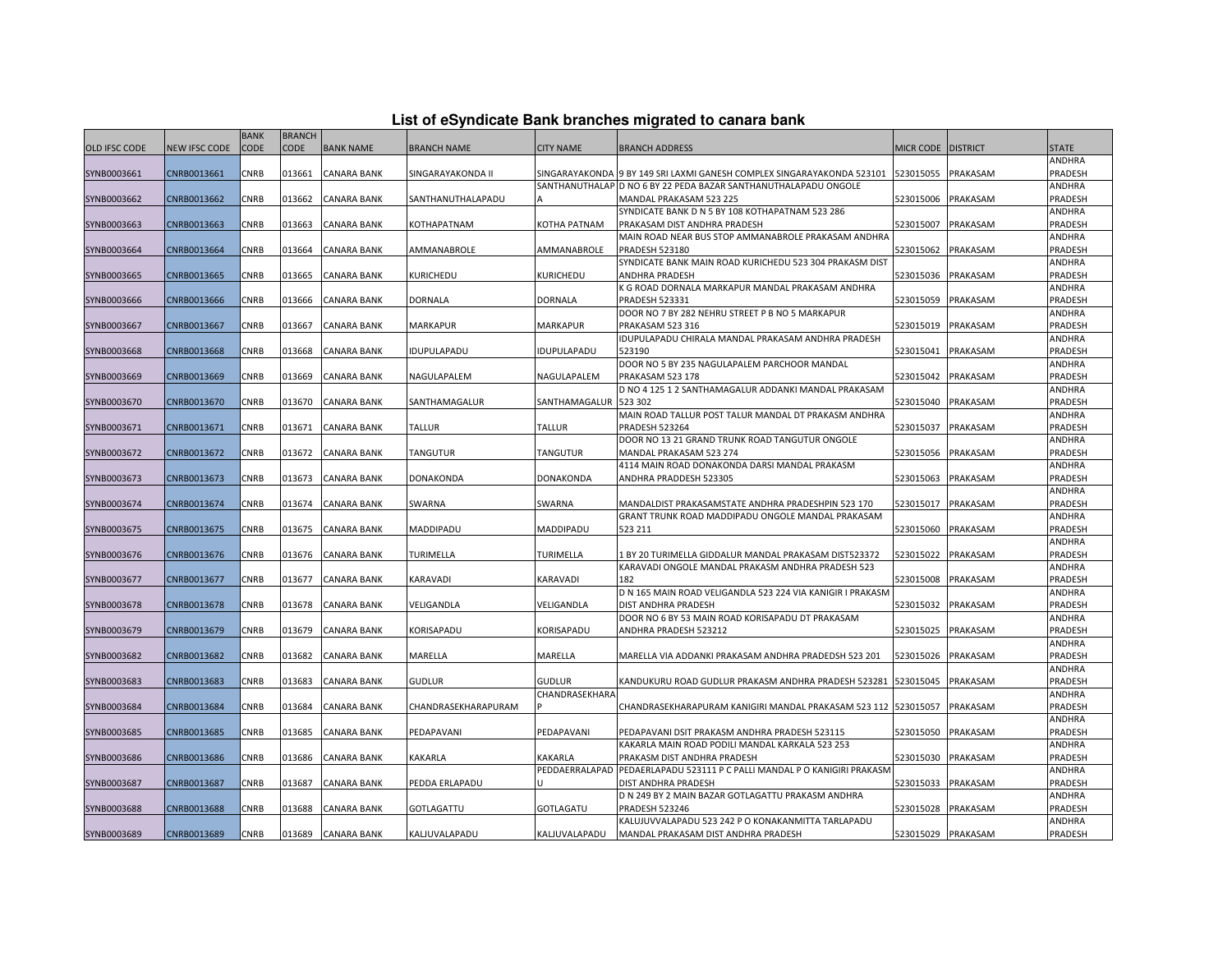| List of eSyndicate Bank branches migrated to canara bank |  |  |
|----------------------------------------------------------|--|--|
|                                                          |  |  |

|                      |               | <b>BANK</b> | <b>BRANCH</b> |                    |                       |                       |                                                                  |                    |                 |              |
|----------------------|---------------|-------------|---------------|--------------------|-----------------------|-----------------------|------------------------------------------------------------------|--------------------|-----------------|--------------|
| <b>OLD IFSC CODE</b> | NEW IFSC CODE | <b>CODE</b> | <b>CODE</b>   | <b>BANK NAME</b>   | <b>BRANCH NAME</b>    | <b>CITY NAME</b>      | BRANCH ADDRESS                                                   | MICR CODE          | <b>DISTRICT</b> | <b>STATE</b> |
|                      |               |             |               |                    |                       |                       |                                                                  |                    |                 | ANDHRA       |
| SYNB0003690          | CNRB0013690   | CNRB        | 013690        | <b>CANARA BANK</b> | POTHALAPADU           | POTHALAPADU           | GAJJALAKONDA SO TARLUPADU MANDAL PRAKASAM DIST 523315            | 523015020          | PRAKASAM        | PRADESH      |
|                      |               |             |               |                    |                       |                       | SYNDICATE BANK ZARUGUMALLI 523 276 ZARUGUMALLI MANDAL            |                    |                 | ANDHRA       |
| SYNB0003691          | CNRB0013691   | <b>CNRB</b> | 013691        | <b>CANARA BANK</b> | ZARUGUMALLI           | ZARUGUMALLI           | PRAKASM DIST ANDHRA PRADESH                                      | 523015047          | PRAKASAM        | PRADESH      |
|                      |               |             |               |                    |                       |                       |                                                                  |                    |                 | ANDHRA       |
| SYNB0003693          | CNRB0013693   | <b>CNRB</b> | 013693        | CANARA BANK        | CHIRIKURAPADU         | CHIRUKURAPADU         | NEAR BUS STAND CHIRUKURUPADU 523124 PRAKASM DIST                 | 523015046          | PRAKASAM        | PRADESH      |
|                      |               |             |               |                    |                       |                       |                                                                  |                    |                 | ANDHRA       |
| SYNB0003694          | CNRB0013694   | <b>CNRB</b> | 013694        | <b>CANARA BANK</b> | CHANDALUR             | CHANDALUR             | VIA INKOLLU PRAKASAM DIST 523167                                 | 523015038          | PRAKASAM        | PRADESH      |
|                      |               |             |               |                    | KANDULAPURAMNAGULAVAR |                       | VIA KUMBAM NAGULAVARAM 523333 PRAKASM DIST ANDHRA                |                    |                 | ANDHRA       |
| SYNB0003695          | CNRB0013695   | CNRB        | 013695        | <b>CANARA BANK</b> | AM                    | NAGULAVARAM           | PRADESH                                                          | 523015024          | PRAKASAM        | PRADESH      |
|                      |               |             |               |                    |                       |                       | SYNDICATE BANK AMBAVARAM NEAR RAMALAYAM C S PURAM                |                    |                 | ANDHRA       |
| SYNB0003696          | CNRB0013696   | <b>CNRB</b> | 013696        | CANARA BANK        | AMBAVARAM             | AMBAVARAM             | MANDAL AMBAVARAM 523 112                                         | 523015058          | PRAKASAM        | PRADESH      |
|                      |               |             |               |                    |                       |                       | DOOR NO 3 BY 18A MAIN ROAD KADAVAKUDURU CHINA GANJAM             |                    |                 | ANDHRA       |
| SYNB0003697          | CNRB0013697   | <b>CNRB</b> | 013697        | <b>CANARA BANK</b> | KADAVAKUDURU          | KADAVAKUDURU          | MDL PRAKASAM 523 181                                             | 523015052          | PRAKASAM        | PRADESH      |
|                      |               |             |               |                    |                       |                       | P O THANGEDUMALLI SANTHAMAGALUR MANDAL PRAKASAM 523              |                    |                 | ANDHRA       |
| SYNB0003698          | CNRB0013698   | CNRB        | 013698        | <b>CANARA BANK</b> | THANGEDUMALLI         | THANGEDUMALLI         | 302                                                              | 523015043          | PRAKASAM        | PRADESH      |
|                      |               |             |               |                    | KANUMALLA MALINENI    |                       |                                                                  |                    |                 |              |
|                      |               |             |               |                    | LAKSHMIAH ENGINEERING |                       | VILLAGESINGARAYAKONDA MANDALDIST PRAKASAMSTATE                   |                    |                 | ANDHRA       |
| SYNB0003699          | CNRB0013699   | <b>CNRB</b> | 013699        | CANARA BANK        | <b>COLLEGE</b>        |                       | SINGARAYAKONDA ANDHRA PRADESHPIN 523 101                         | 523015049          | PRAKASAM        | PRADESH      |
|                      |               |             |               |                    |                       |                       | PLOT NO 12 APIIC GROWTH CENTRE PRAKASAM DIST GUNDLAPALL          |                    |                 | ANDHRA       |
| SYNB0003701          | CNRB0013701   | CNRB        | 013701        | <b>CANARA BANK</b> | GUNDLAPPALE           | <b>GUNDLAPALLI</b>    | VILLAGE GUNDLAPALLI 523211                                       | 523015061          | PRAKASAM        | PRADESH      |
|                      |               |             |               |                    |                       |                       | D NO 5 98 NEAR MILK CENTRE ONGOLE RURAL MANDAL DIST              |                    |                 | ANDHRA       |
| SYNB0003702          | CNRB0013702   | CNRB        | 013702        | <b>CANARA BANK</b> | PELLUR                | PELLUR                | PRAKASAM PIN 523272                                              | 523015010          | PRAKASAM        | PRADESH      |
|                      |               |             |               |                    |                       |                       | MYNAMPADU VILLAGE S N PADU MANDAL PRAKASAM DIST PIN              |                    |                 | ANDHRA       |
|                      | CNRB0013703   | <b>CNRB</b> | 013703        | <b>CANARA BANK</b> | MYNAMPADU             | MYNAMPADU             | 523225                                                           | 523015011          | PRAKASAM        | PRADESH      |
| SYNB0003703          |               |             |               |                    |                       |                       | NARASINGOLU VILLAGE ZARUGUMALLI MANDAL PRAKASAM DIST             |                    |                 | ANDHRA       |
| SYNB0003704          | CNRB0013704   | CNRB        | 013704        | <b>CANARA BANK</b> | NARASINGOLU           | NARASINGOLU           | <b>PIN 523271</b>                                                | 523015054          | PRAKASAM        | PRADESH      |
|                      |               |             |               |                    |                       |                       | SATELLITE BRANCH NAGULUPPALA PADU MANDAL PRAKASHAM               |                    |                 | ANDHRA       |
| SYNB0003705          | CNRB0013705   | <b>CNRB</b> | 013705        | <b>CANARA BANK</b> | MADDIRALAPADU         | MADDIRALAPADU         | DISTRICT MADDIRALAPADU 523262                                    | 523015012          | PRAKASAM        | PRADESH      |
|                      |               |             |               |                    |                       |                       | DNO 11 1 12 OV ROAD OPP RDO OFFICE KANDUKUR PRAKASHAM            |                    |                 | ANDHRA       |
| SYNB0003707          | CNRB0013707   | CNRB        | 013707        | <b>CANARA BANK</b> | <b>KANDUKUR II</b>    | PRAKASHAM DIST        | DIST ANDHRA PRADESH 523105                                       | 523015048          | PRAKASAM        | PRADESH      |
|                      |               |             |               |                    |                       |                       | DEVARAJUGATTU VILLAGE PRAKASHAM DIST PRAKASHAM                   |                    |                 | ANDHRA       |
| SYNB0003708          | CNRB0013708   | CNRB        | 013708        | <b>CANARA BANK</b> | DEVARAJUGATTU         | PRAKASHAM             | ANDHRA PRADESH 523320 INDIA                                      | 523015021          | PRAKASAM        | PRADESH      |
|                      |               |             |               |                    |                       |                       | D NO 4 26 OPP RTC BUS STAND 60 FT ROAD                           |                    |                 | ANDHRA       |
| SYNB0003709          | CNRB0013709   | CNRB        | 013709        | <b>CANARA BANK</b> | ONGOLE KURNOOL ROAD   | ONGOLE                | SATYANARAYANAPURAM ONGOLE A P 523003                             | 523015009          | PRAKASAM        | PRADESH      |
|                      |               |             |               |                    |                       |                       |                                                                  |                    |                 |              |
|                      |               |             |               |                    |                       |                       | HOUSE OF ABBURI VENKATA NARAYANA S BY O SUBBAIAH MAIN            |                    |                 | ANDHRA       |
| SYNB0003710          | CNRB0013710   | CNRB        | 013710        | <b>CANARA BANK</b> | MANGAMUR              | <b>PRAKASHAM DIST</b> | ROAD MANGAMUR PRAKASHAM DIST PRAKASHAM DIST AP                   | 523015013          | PRAKASAM        | PRADESH      |
|                      |               |             |               |                    |                       |                       |                                                                  |                    |                 | ANDHRA       |
| SYNB0003711          | CNRB0013711   | CNRB        | 013711        | CANARA BANK        | <b>INKOLLU</b>        | PRAKASHAM DIST        | DNO 2 214 INKOLLU PRAKASHAM DIST ANDHRA PRADESH 523167           | 523015053          | PRAKASAM        | PRADESH      |
|                      |               |             |               |                    |                       |                       |                                                                  |                    |                 | ANDHRA       |
| SYNB0003712          | CNRB0013712   | <b>CNRB</b> | 013712        | <b>CANARA BANK</b> | ADDANKI               | PRAKASHAM DIST        | DNO 28 35 ADDANKI PRAKASHAM DIST ANDHRA PRADESH 523201           | 523015039          | PRAKASAM        | PRADESH      |
|                      |               |             |               |                    |                       |                       | BESIDE CHAITANYA NURSING HOME PAMURU PRAKASHAM DIST              |                    |                 | ANDHRA       |
|                      | CNRB0013713   | <b>CNRB</b> | 013713        |                    | PAMURU                | PRAKASHAM DIST        | ANDHRA PRADESH 523108                                            | 523015051          | PRAKASAM        | PRADESH      |
| SYNB0003713          |               |             |               | <b>CANARA BANK</b> |                       |                       | DNO 3 7 86 GIDDALURU PRAKASHAM DIST ANDHRA PRADESH               |                    |                 | ANDHRA       |
| SYNB0003714          | CNRB0013714   | CNRB        | 013714        | CANARA BANK        | GIDDALURU             | PRAKASHAM DIST        | 523357                                                           | 523015023          | PRAKASAM        | PRADESH      |
|                      |               |             |               |                    |                       |                       | D NO 53 1 2 7 KABADIPALEM NEAR RYTHU BAZAR ONGOLE                |                    |                 | ANDHRA       |
|                      | CNRB0013715   | CNRB        | 013715        | <b>CANARA BANK</b> | ONGOLE KAMMAPALEM     | ONGOLE                | ANDHRA PRADESH 523001                                            | 523015014          | PRAKASAM        | PRADESH      |
| SYNB0003715          |               |             |               |                    |                       |                       |                                                                  |                    |                 |              |
|                      |               |             |               |                    |                       |                       | SRI NALANDA SCHOOLS BUILDING NAGARAJUPALLE CENTRE MAIN           |                    |                 | ANDHRA       |
| SYNB0003717          | CNRB0013717   | CNRB        | 013717        | <b>CANARA BANK</b> | <b>MARTUR</b>         | <b>MARTURU</b>        | ROAD MARTUR DIST PRAKASHAM ANDHRA PRADESH INDIA 523301 523015044 |                    | PRAKASAM        | PRADESH      |
|                      |               |             |               |                    |                       |                       | PLOT NO 5 TS NO 43 WARD NO 1 LAWYER PETA DIST PRAKASHAM          |                    |                 | ANDHRA       |
| SYNB0003719          | CNRB0013719   | CNRB        | 013719        | <b>CANARA BANK</b> | ONGOLE GADDALAGUNTA   | ONGOLE                | ONGOLE ANDHRA PRADESH INDIA 523002                               | 523015015 PRAKASAM |                 | PRADESH      |
|                      |               |             |               |                    |                       |                       |                                                                  |                    |                 |              |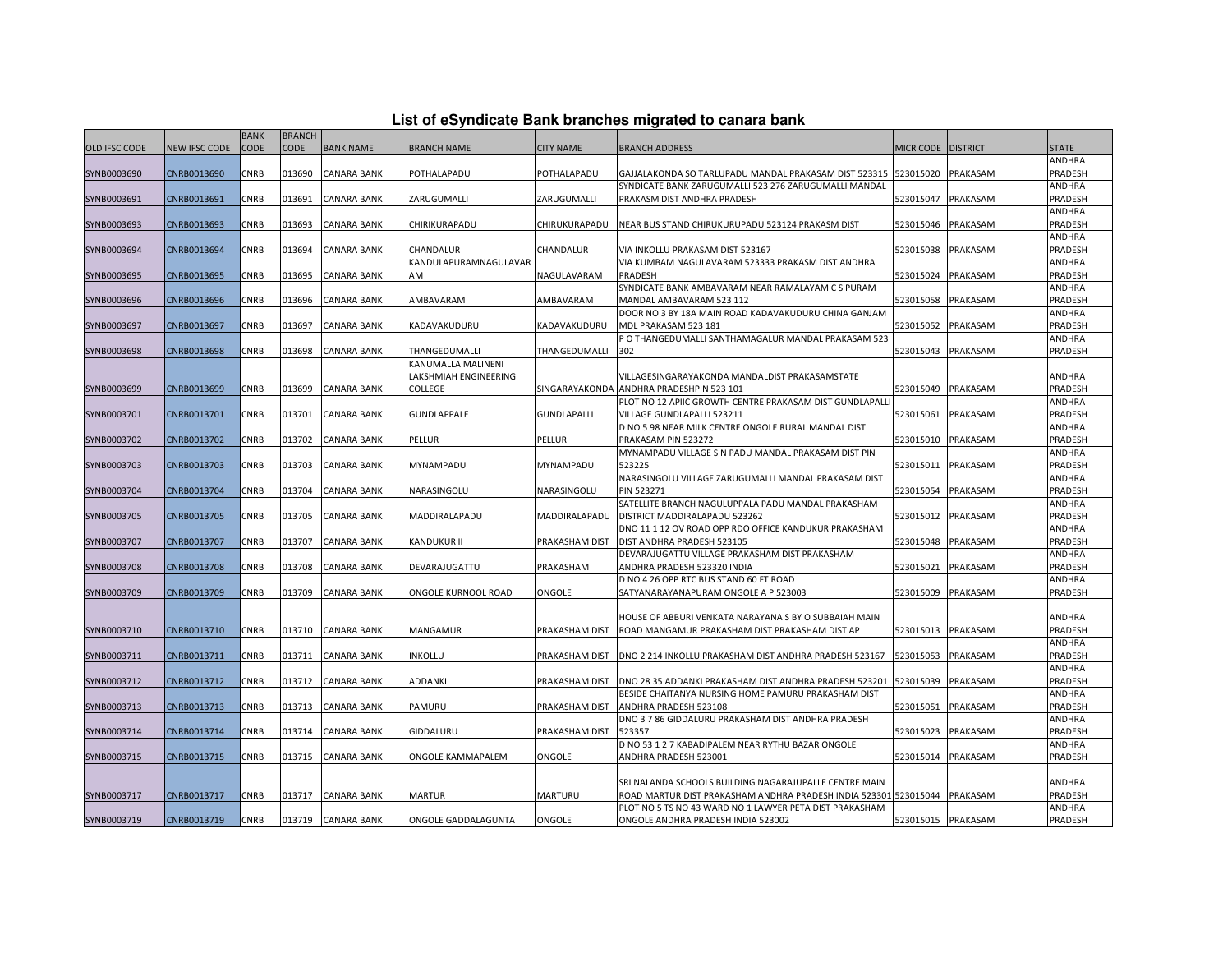|                      |               | <b>BANK</b> | <b>BRANCH</b> |                    |                              |                       |                                                                   |                   |                 |              |
|----------------------|---------------|-------------|---------------|--------------------|------------------------------|-----------------------|-------------------------------------------------------------------|-------------------|-----------------|--------------|
| <b>OLD IFSC CODE</b> | NEW IFSC CODE | <b>CODE</b> | CODE          | <b>BANK NAME</b>   | <b>BRANCH NAME</b>           | <b>CITY NAME</b>      | BRANCH ADDRESS                                                    | MICR CODE         | <b>DISTRICT</b> | <b>STATE</b> |
|                      |               |             |               |                    |                              |                       |                                                                   |                   |                 |              |
|                      |               |             |               |                    | THOTAVARIPALEMIPURUPALE      |                       | NEAR DOOR NO 5 41 A OPP SRI SAI VIDYA NIKETAN MAINROAD            |                   |                 | ANDHRA       |
| SYNB0003720          | CNRB0013720   | CNRB        | 013720        | <b>CANARA BANK</b> | M RURAL                      | CHIRALA               | CHIRLA MANDAL DIST PRAKASAM ANDHRA PRADESH INDIA 523166 523015018 |                   | PRAKASAM        | PRADESH      |
|                      |               |             |               |                    |                              |                       |                                                                   |                   |                 |              |
|                      |               |             |               |                    |                              |                       | DOOR NO 7 178 RAJA SHOPPING CENTRE COURT ROAD DHONE               |                   |                 | ANDHRA       |
| SYNB0003731          | CNRB0013731   | CNRB        | 013731        | <b>CANARA BANK</b> | <b>DHONE</b>                 | <b>DHONE</b>          | KURNOOL DIST PIN 518222                                           | 518015040         | KURNOOL         | PRADESH      |
|                      |               |             |               |                    |                              | PEDDA                 | C BY O Y L M KALYANAMANTPAM OPP CHECKPOST MAIN ROAD               |                   |                 | ANDHRA       |
| SYNB0003732          | CNRB0013732   | CNRB        | 013732        | <b>CANARA BANK</b> | PEDDA HARIVANAM              | <b>HARIVANAM</b>      | ADONI MANDAL KURNOOL DIST PIN 518308                              | 518015037         | <b>KURNOOL</b>  | PRADESH      |
|                      |               |             |               |                    |                              |                       |                                                                   |                   |                 | ANDHRA       |
| SYNB0003733          | CNRB0013733   | CNRB        | 013733        | <b>CANARA BANK</b> | MAMIDALPADPU                 | MAMIDALAPADU          | MAMIDALAPADU KURNOOL MANDAL KURNOOL DISTT PIN 518004              | 518015038         | KURNOOL         | PRADESH      |
|                      |               |             |               |                    |                              |                       |                                                                   |                   |                 | ANDHRA       |
| SYNB0003734          | CNRB0013734   | CNRB        | 013734        | <b>CANARA BANK</b> | PASUPULA                     | <b>PASUPULA</b>       | PASUPULA KURNOOL MANDAL KURNOOL DIST PIN 518452                   | 518015039         | <b>KURNOOL</b>  | PRADESH      |
|                      |               |             |               |                    |                              |                       |                                                                   |                   |                 | ANDHRA       |
| SYNB0003736          | CNRB0013736   | <b>CNRB</b> | 013736        | <b>CANARA BANK</b> | ILLURUKOTHAPETA              | <b>ILLURU KOTHAPE</b> | BANAGANAPALLI TALUQ KURNOOL DIST 518186 ANDHRA PRADESH 518015042  |                   | <b>KURNOOL</b>  | PRADESH      |
|                      |               |             |               |                    | KURNOOL HOUSING BOARD        |                       | MAIN ROAD HOUSING BOARD COLONY KURNOOL KURNOOL                    |                   |                 | ANDHRA       |
| SYNB0003737          | CNRB0013737   | CNRB        | 013737        | <b>CANARA BANK</b> | <b>COLONY</b>                | <b>KURNOOL</b>        | ANDHRA PRADESH INDIA 518001                                       | 518015012         | <b>KURNOOL</b>  | PRADESH      |
|                      |               |             |               |                    |                              |                       | DNO 45 BY 142 31 D 2 1 ROAD NO 1 RAMALINGESHWAR NAGAR             |                   |                 | ANDHRA       |
| SYNB0003738          | CNRB0013738   | CNRB        | 013738        | <b>CANARA BANK</b> | KURNOOL BALAJI NAGAR         | KURNOOL               | KURNOOL KURNOOL ANDHRA PRADESH 518002                             | 518015011         | KURNOOL         | PRADESH      |
|                      |               |             |               |                    |                              |                       | BESIDE ERASI PARADISE SY NO 69 BY 1 OPP MUNICIPAL OFFICE          |                   |                 | ANDHRA       |
|                      |               |             |               |                    |                              |                       |                                                                   |                   |                 |              |
| SYNB0003739          | CNRB0013739   | CNRB        | 013739        | <b>CANARA BANK</b> | NANDYAL R S ROAD             | NANDYAL               | NANDYAL ANDHRA PRADESH 518501 INDIA                               | 518015015         | KURNOOL         | PRADESH      |
|                      |               |             |               |                    |                              |                       |                                                                   |                   |                 | ANDHRA       |
| SYNB0003741          | CNRB0013741   | CNRB        | 013741        | <b>CANARA BANK</b> | VUYYURU II                   | <b>VUYYURU</b>        | DBR COMPLEX SIVALAYAM STREET VUYYURU VUYYURU 521165               | 521015002         | <b>KRISHNA</b>  | PRADESH      |
|                      |               |             |               |                    |                              |                       | D NO 1 53 HOUSE OF KAVULURI SUBBA RAO NUZIVID MANDAL              |                   |                 | ANDHRA       |
| SYNB0003742          | CNRB0013742   | CNRB        | 013742        | <b>CANARA BANK</b> | MARRIBANDAM                  | MARRIBANDAM           | DIST KRISHNA PIN 521105                                           | 521015016         | KRISHNA         | PRADESH      |
|                      |               |             |               |                    |                              |                       | D NO 2 25 HOUSE OF B RAJA SEKHARA REDDY VISSANNAPETA DIST         |                   |                 | ANDHRA       |
| SYNB0003743          | CNRB0013743   | CNRB        | 013743        | <b>CANARA BANK</b> | NARSAPURAM                   | NARASAPURAM           | KRISHNA PIN 521215                                                | 521015015         | <b>KRISHNA</b>  | PRADESH      |
|                      |               |             |               |                    |                              |                       | D NO 4 BY 73 BY C AND D N S RAJU SHOPPING COMPLEX KALIDINDI       |                   |                 | ANDHRA       |
| SYNB0003744          | CNRB0013744   | CNRB        | 013744        | <b>CANARA BANK</b> | POTHUMARRU                   | POTHUMARRU            | MANDAL DIST KRISHNA PIN 521333                                    | 521015017         | <b>KRISHNA</b>  | PRADESH      |
|                      |               |             |               |                    | VIJAYAWADA BHARATHI          |                       | D NO 54 14 BY 8 26 PLOT NO 8 BHARATHINAGAR MN RD RING             |                   |                 | ANDHRA       |
| SYNB0003749          | CNRB0013749   | CNRB        | 013749        | <b>CANARA BANK</b> | NAGAR RING ROAD              | VIJAYAWADA            | ROAD VIJAYAWADA 520008                                            | 520015028         | VIJAYAWADA      | PRADESH      |
|                      |               |             |               |                    | VIJAYAWADA KARL MARX         |                       | D NO 32 26 55 BY 7 MACHAVARAM KARL MARX ROAD                      |                   |                 | ANDHRA       |
| SYNB0003750          | CNRB0013750   | CNRB        | 013750        | <b>CANARA BANK</b> | ROAD                         | VIJAYAWADA            | VIJAYAWADA 520004 ANDHRA PRADESH                                  | 520015029         | VIJAYAWADA      | PRADESH      |
|                      |               |             |               |                    |                              |                       | DOO NO 65 6 19 PATAMATA NTR CIRCLE KRISHNA DISTRICT               |                   |                 | ANDHRA       |
| SYNB0003751          | CNRB0013751   | CNRB        | 013751        | <b>CANARA BANK</b> | <b>VIJAYAWADA NTR CIRCLE</b> | VIJAYAWADA            | VIJAYAWADA A P 520010                                             | 520015030         | VIJAYAWADA      | PRADESH      |
|                      |               |             |               |                    |                              |                       | PURUSHOTTAPATN DNO 2 93A PURUSHOTTAPATNAM PURUSHOTTAPATNAM ANDHRA |                   |                 | ANDHRA       |
|                      |               |             |               |                    |                              |                       | <b>PRADESH 521101</b>                                             |                   |                 |              |
| SYNB0003752          | CNRB0013752   | CNRB        | 013752        | <b>CANARA BANK</b> | PURUSHOTHAMPATNAM            | M                     |                                                                   | 521015022         | <b>KRISHNA</b>  | PRADESH      |
|                      |               |             |               |                    |                              |                       | DNO 6 BY 4 JAYAPRADA NAGAR OPP DON BOSCO SCHOOL                   |                   |                 | ANDHRA       |
| SYNB0003753          | CNRB0013753   | CNRB        | 013753        | CANARA BANK        | <b>GUNTUPALLI</b>            | <b>KRISHNA DIST</b>   | GUNTUPALLI KRISHNA DIST ANDHRA PRADESH 521241                     | 521015023         | KRISHNA         | PRADESH      |
|                      |               |             |               |                    |                              |                       | D NO 12 51 LAKSHMIRAM COMPLEX 1ST FLOOR OPP                       |                   |                 |              |
|                      |               |             |               |                    |                              |                       | VENKATESWARA TEMPLE MARKET CENTRE CHALLAPALLI 521126              |                   |                 | ANDHRA       |
| SYNB0003754          | CNRB0013754   | CNRB        | 013754        | <b>CANARA BANK</b> | CHALLAPALLI                  | CHALLAPALLI           | CHALLAPALLI ANDHRA PRADESH 521126                                 | 521015033         | <b>KRISHNA</b>  | PRADESH      |
|                      |               |             |               |                    |                              |                       | DNO 9 109 1 MSR PLAZA BANDAR ROAD PENAMALURU CENTRE               |                   |                 | ANDHRA       |
| SYNB0003755          | CNRB0013755   | CNRB        | 013755        | <b>CANARA BANK</b> | PENAMALARU                   | KRISHNA               | PENAMALURU KRISHNA DT ANDHRA PRADESH 521139                       | 521015030         | <b>KRISHNA</b>  | PRADESH      |
|                      |               |             |               |                    |                              |                       | CANARA BANK D NO 23 106 SIVALAYAM STREET MAIN ROAD                |                   |                 | ANDHRA       |
| SYNB0003756          | CNRB0013756   | <b>CNRB</b> | 013756        | <b>CANARA BANK</b> | PAMARRU                      | PAMARRU               | PAMARRU PAMARRU ANDHRA PRADESH 521157                             | 521015032         | <b>KRISHNA</b>  | PRADESH      |
|                      |               |             |               |                    | VIJAYAWADA AJITH SINGH       |                       | CANARA BANK 77 16 7 PAYAKAPURAM AJITHSINGH NAGAR                  |                   |                 | ANDHRA       |
| SYNB0003757          | CNRB0013757   | CNRB        | 013757        | CANARA BANK        | NAGAR                        | VIJAYWADA             | VIJAYAWADA ANDHRA PRADESH 520015                                  | 520015031         | VIJAYWADA       | PRADESH      |
|                      |               |             |               |                    |                              |                       | DNO 78 10 9 K V KANDRIKA MAIN ROAD PATHAPADU POST                 |                   |                 | ANDHRA       |
| SYNB0003758          | CNRB0013758   | CNRB        | 013758        | <b>CANARA BANK</b> | PATHAPADU                    | <b>KRISHNA</b>        | VIJAYAWADA RURAL KRISHNA DT ANDHRA PRADESH 521212                 | 521015024         | KRISHNA         | PRADESH      |
|                      |               |             |               |                    |                              |                       | DNO 3 191 MAIN RD CENTRE OPP BHARAT GAS BUILDING                  |                   |                 | ANDHRA       |
|                      |               | CNRB        |               | <b>CANARA BANK</b> |                              | <b>KRISHNANA DIST</b> | GUDLAVALLERU KRISHNANA DIST ANDHRA PRADESH 521356                 | 521015028         | KRISHNA         | PRADESH      |
| SYNB0003759          | CNRB0013759   |             | 013759        |                    | GUDLAVALLERU                 |                       |                                                                   |                   |                 |              |
|                      |               |             |               |                    |                              |                       | DNO 3 54 MAIN ROAD OPP DONBOSCO BOYS HIGH SCHOOL                  |                   |                 |              |
|                      |               |             |               |                    |                              |                       | NANDIGAMA KRISHNA DISTRICT KRISHNA ANDHRAPRADESH                  |                   |                 | ANDHRA       |
| SYNB0003760          | CNRB0013760   | <b>CNRB</b> |               | 013760 CANARA BANK | NANDIGAMA                    | NANDIGAMA             | 521185                                                            | 521015029 KRISHNA |                 | PRADESH      |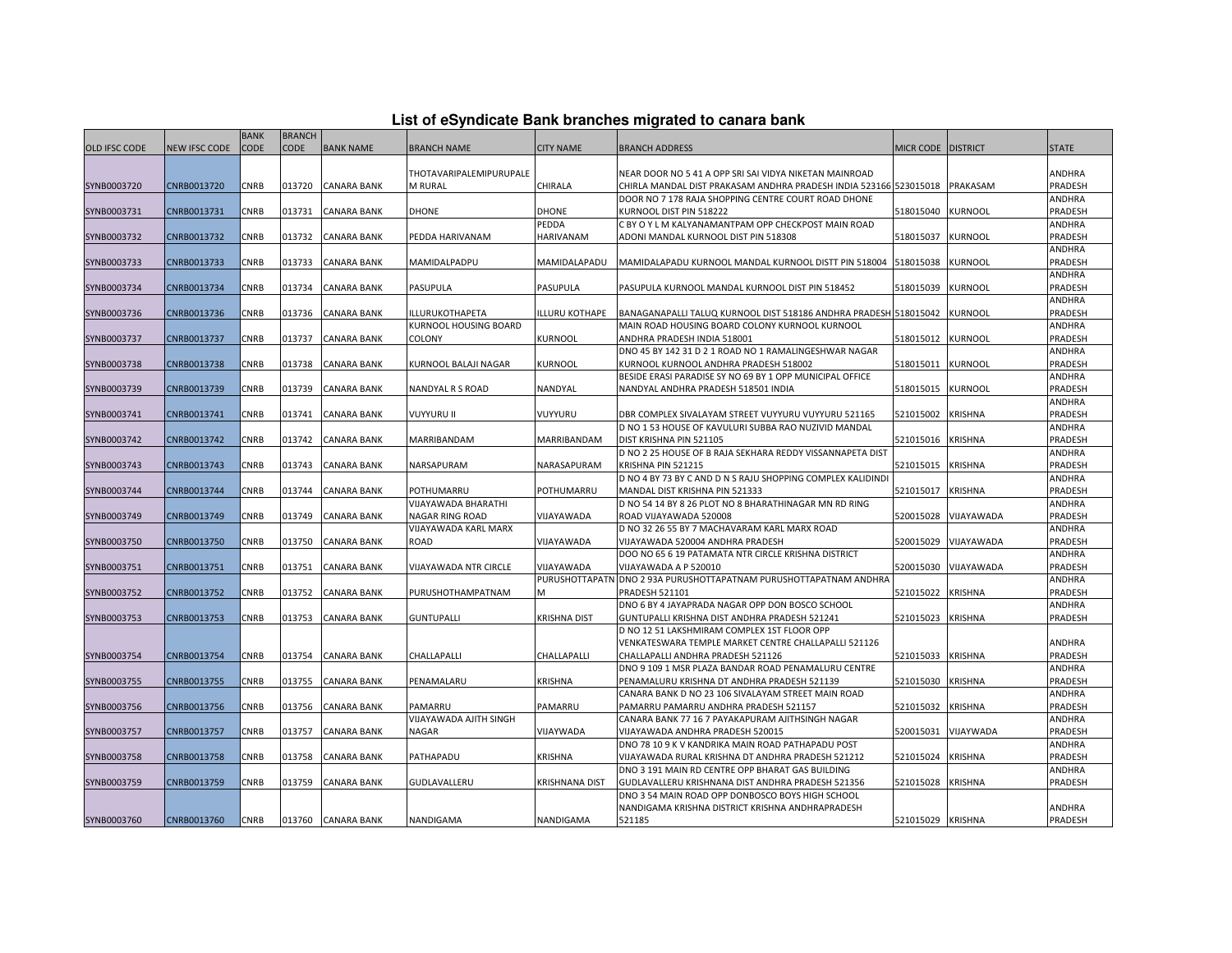|  | List of eSyndicate Bank branches migrated to canara bank |  |  |  |  |
|--|----------------------------------------------------------|--|--|--|--|
|  |                                                          |  |  |  |  |

|                      |               | <b>BANK</b> | <b>BRANCH</b> |                    |                           |                         |                                                                                                                         |                  |                         |                   |
|----------------------|---------------|-------------|---------------|--------------------|---------------------------|-------------------------|-------------------------------------------------------------------------------------------------------------------------|------------------|-------------------------|-------------------|
| <b>OLD IFSC CODE</b> | NEW IFSC CODE | CODE        | CODE          | <b>BANK NAME</b>   | <b>BRANCH NAME</b>        | <b>CITY NAME</b>        | <b>BRANCH ADDRESS</b>                                                                                                   | <b>MICR CODE</b> | <b>DISTRICT</b>         | <b>STATE</b>      |
|                      |               |             |               |                    |                           |                         | MAIN ROAD BALAJI NAGAR KADAPA KADAPA ANDHRA PRADESH                                                                     |                  |                         | ANDHRA            |
| SYNB0003762          | CNRB0013762   | CNRB        | 013762        | <b>CANARA BANK</b> | KADAPA YSR BALAJI NGR     | <b>CUDDAPAH</b>         | <b>INDIA 516001</b>                                                                                                     | 516015016        | CUDDAPAH                | PRADESH           |
|                      |               |             |               |                    |                           |                         | HOUSE NO 10 10 ENIKEPADU MAIN RD NEAR RAMALAYAM                                                                         |                  |                         | ANDHRA            |
| SYNB0003763          | CNRB0013763   | <b>CNRB</b> | 013763        | <b>CANARA BANK</b> | NIDAMANURU                | NIDAMANURU              | NIDAMANURU KRISHNA DIST ANDHRA PRADESH 521104                                                                           | 521015025        | <b>KRISHNA</b>          | PRADESH           |
|                      |               |             |               |                    | MACHILIPATNAM             |                         | 16 501 3 MACHAVARAM MACHILIPATNAM KRISHNA DIST ANDHRA                                                                   |                  |                         | ANDHRA            |
| SYNB0003766          | CNRB0013766   | CNRB        | 013766        | CANARA BANK        | RAVINDRANATH TAGORE RD    | <b>KRISHNA DIST</b>     | <b>PRADESH 521001</b>                                                                                                   | 521015027        | <b>KRISHNA</b>          | PRADESH           |
|                      |               |             |               |                    | SPECIALISED MID CORPORATE |                         |                                                                                                                         |                  |                         |                   |
|                      |               |             |               |                    | BRANCH VIJAYAWADA BENZ    |                         | DN 040 13 5 3RD FLR SRI RAMACHANDRA COMPLEX BENZ CIRCLE                                                                 |                  |                         | ANDHRA            |
| SYNB0003767          | CNRB0013767   | CNRB        | 013767        | <b>CANARA BANK</b> | <b>CIRCLE</b>             | VIJAYAWADA              | VIJAYAWADA 520010                                                                                                       | 520015032        | <b>KRISHNA</b>          | PRADESH           |
|                      |               |             |               |                    |                           |                         | D NO 13 94 OPP GOVT HOSPITAL KADAPA ROAD VEMPALLI DIST                                                                  |                  |                         | ANDHRA            |
| SYNB0003771          | CNRB0013771   | CNRB        | 013771        | <b>CANARA BANK</b> | VEMPALLI                  | VEMPALLE                | KADAPA ANDHRA PRADESH INDIA 516329                                                                                      | 516015035        | CUDDAPAH                | PRADESH           |
| SYNB0003772          | CNRB0013772   | CNRB        | 013772        | <b>CANARA BANK</b> | NANDALUR II               | <b>NANDALUR</b>         | 2 106 ARAVAPALLI ROAD NANDALURVILL AND PO YSR KADAPA<br>DIST NANDALUR ANDHRA PRADESH INDIA516150                        | 516015038        | CUDDAPAH                | ANDHRA<br>PRADESH |
|                      |               |             |               |                    |                           |                         | DNO 4 50 OPP TO POST OFFICE MAIN ROAD NEAR PANCHAYAT                                                                    |                  |                         |                   |
|                      |               |             |               |                    |                           |                         | OFFICE PENAMALURU MANDAL VIJAYAWADA ANDHRA PRADESH                                                                      |                  |                         | ANDHRA            |
| SYNB0003775          | CNRB0013775   | <b>CNRB</b> | 013775        | <b>CANARA BANK</b> | CHODAVARAM                | VIJAYAWADA              | <b>INDIA 521139</b>                                                                                                     | 521015031        | <b>KRISHNA</b>          | PRADESH           |
|                      |               |             |               |                    | VIJAYAWADA BHAVANIPURAM   |                         | D NO 39 9 19 GROUND FLOOR SVS TEMPLE STREET LABBIPET                                                                    |                  |                         | ANDHRA            |
| SYNB0003776          | CNRB0013776   | CNRB        | 013776        | <b>CANARA BANK</b> |                           | VIJAYAWADA              | VIJAYAWADA ANDHRA PRADESH INDIA 520010                                                                                  | 520015033        | VIJAYAWADA              | PRADESH           |
|                      |               |             |               |                    |                           |                         | CANARA BANK K GUNDUMALA VILLAGE MADAKASIRA MANDAL                                                                       |                  |                         | ANDHRA            |
| SYNB0003781          | CNRB0013781   | <b>CNRB</b> | 013781        | <b>CANARA BANK</b> | K GUNDUMALA               | <b>ANANTAPUR DIST</b>   | ANANTAPUR DIST ANDHRA PRADESH 515291                                                                                    | 515015051        | ANANTAPUR               | PRADESH           |
|                      |               |             |               |                    |                           |                         | IN THE PREMISES OF KOKA BHARATI W O VIJAYA SIMHAM 11 25                                                                 |                  |                         |                   |
|                      |               |             |               |                    |                           |                         | NAGULAPURAM ROAD DIST CHITTOR ANDHRA PRADESH INDIA                                                                      |                  |                         | ANDHRA            |
| SYNB0003791          | CNRB0013791   | CNRB        | 013791        | <b>CANARA BANK</b> | NAGARI II                 | <b>CHITTOR</b>          | 517590                                                                                                                  | 517015031        | CHITTOR                 | PRADESH           |
|                      |               |             |               |                    |                           |                         | 102 178 2 MULAVANKA BUGALETI PALLI BAYANAPALLI POST                                                                     |                  |                         | ANDHRA            |
| SYNB0003801          | CNRB0013801   | CNRB        | 013801        | <b>CANARA BANK</b> | MULAVANKA                 | CUDDAPAH                | KADAPA ANDHRA PRADESH 516003                                                                                            | 516015015        | CUDDAPAH                | PRADESH           |
|                      |               |             |               |                    |                           |                         | 12 BY 23 SUDHAKAR COMPLEX RS ROAD DHARMAVARAM                                                                           |                  |                         | ANDHRA            |
| SYNB0003802          | CNRB0013802   | <b>CNRB</b> | 013802        | <b>CANARA BANK</b> | DHARMAVARAM II            | DHARMAVARAM             | ANANTAPUR ANDHRA PRADESH 515671                                                                                         | 515015029        | <b>ANANTAPUR</b>        | PRADESH           |
|                      |               |             |               |                    |                           |                         | D NO 1 75 NEAR POLERAMMA TEMPLE NEAR RAILWAY STATION                                                                    |                  |                         |                   |
|                      |               |             |               |                    |                           |                         | KANDUKUR ANANTAPUR TALUK ANANTAPUR ANDHRA PRADESH                                                                       |                  |                         | ANDHRA            |
| SYNB0003803          | CNRB0013803   | CNRB        | 013803        | <b>CANARA BANK</b> | KANDUKURU                 | <b>ANANTAPUR</b>        | <b>INDIA 515721</b>                                                                                                     | 515015056        | <b>ANANTAPUR</b>        | PRADESH           |
|                      |               |             |               |                    |                           |                         | 2 10 UDDEHALVILLAGE BOMMANAHAL MANDAL<br>ANANTHAPURAMU DIST ANANTHAPURAMU DIST ANDHRA                                   |                  |                         |                   |
| SYNB0003806          | CNRB0013806   | CNRB        | 013806        | <b>CANARA BANK</b> | <b>UDDEHAL</b>            | <b>BOMMANHAL</b>        | PRADESH INDIA 515871                                                                                                    | 515015049        | ANANTAPUR               | ANDHRA<br>PRADESH |
|                      |               |             |               |                    |                           |                         | MANDALAHALLI GUDIBANDA MANDAL GUDIBANDA MANDAL                                                                          |                  |                         | ANDHRA            |
| SYNB0003807          | CNRB0013807   | <b>CNRB</b> | 013807        | <b>CANARA BANK</b> | MANDALAHALLI              | <b>GUDIBANDA</b>        | GUDIBANDA ANDHRA PRADESH INDIA 515271                                                                                   | 515015052        | ANANTAPUR               | PRADESH           |
|                      |               |             |               |                    |                           |                         | CANARA BANK 6 107 RATNAGIRI ROAD ROLLA ANANTHAPUR                                                                       |                  |                         | ANDHRA            |
| SYNB0003812          | CNRB0013812   | CNRB        | 013812        | <b>CANARA BANK</b> | ROLLA                     | ANANTAPUR               | ANANTHAPUR ANDHRA PRADESH INDIA 515321                                                                                  | 515015053        | ANANTAPUR               | PRADESH           |
|                      |               |             |               |                    |                           |                         | NJ COMPLEX BESIDE KARNATAKA BANK AMARAPURAM RD                                                                          |                  |                         | ANDHRA            |
| SYNB0003813          | CNRB0013813   | CNRB        | 013813        | <b>CANARA BANK</b> | MADAKASIRA                | <b>MADAKASIRA</b>       | MADAKASIRA ANANTHAPUR ANDHRA PRADESH INDIA 515301                                                                       | 515015013        | ANANTAPUR               | PRADESH           |
|                      |               |             |               |                    |                           | <b>WEST GODAVARI</b>    | NO 5 89 H O REV SATYANARAYANA RAJU MAIN ROAD NR BUS STOP                                                                |                  |                         | ANDHRA            |
| SYNB0003816          | CNRB0013816   | <b>CNRB</b> | 013816        | <b>CANARA BANK</b> | CHINCHINADA               | <b>DIST</b>             | CHINCHINADA WEST GODAVARI DIST A P 534268                                                                               | 534015010        | <b>WEST GODAVARI</b>    | PRADESH           |
|                      |               |             |               |                    |                           |                         |                                                                                                                         |                  |                         | ANDHRA            |
| SYNB0003818          | CNRB0013818   | CNRB        | 013818        | CANARA BANK        | GORAGANAMUDI              | GORAGANAMUDI            | 3123ENGGCOLLEGEROADGORAGANAMUDIAP534244                                                                                 | 534015014        | GORAGANAMUDI            | PRADESH           |
|                      |               |             |               |                    |                           | <b>EAST GODAVARI</b>    | DR NO 8 4 39 MAIN ROAD MOBARLIPETA OPP ANDHRA BANK                                                                      |                  |                         | ANDHRA            |
| SYNB0003819          | CNRB0013819   | CNRB        | 013819        | <b>CANARA BANK</b> | AMALAPURAM II             | <b>DIST</b>             | AMALAPURAM EAST GODAVARI DIST A P 533201                                                                                | 533015030        | <b>WEST GODAVARI</b>    | PRADESH           |
|                      |               |             |               |                    |                           |                         | DR NO 2 11 BESIDE POST OFFICE MAIN ROAD MAMIDIKUDURU                                                                    |                  |                         | ANDHRA            |
| SYNB0003820          | CNRB0013820   | <b>CNRB</b> | 013820        | <b>CANARA BANK</b> | NAGARAM                   | NAGARAM                 | MANDAL EAST GODAVARI DIST NAGARAM ANDHRA PRADESH                                                                        | 533015039        | <b>WEST GODAVARI</b>    | PRADESH           |
|                      |               |             |               |                    |                           |                         |                                                                                                                         |                  |                         |                   |
|                      | CNRB0013821   |             |               | 013821 CANARA BANK |                           |                         | DR NO 10 187 OPP KRISHNA SATYA THEATRE MAIN ROAD NEAR<br>BRIDGE SOMESHWARAM EAST GODAVARI DIST ANDHRA PRADESH 533015033 |                  |                         | ANDHRA<br>PRADESH |
| SYNB0003821          |               | <b>CNRB</b> |               |                    | SOMESWARAM                | CHELLURU<br>NADAKUDUDRU |                                                                                                                         |                  | <b>WEST GODAVARI</b>    |                   |
|                      |               |             |               |                    |                           | <b>EAST GODAVARI</b>    | D NO 2 33 MAIN ROAD NADAKUDUDRU EAST GODAVARI DISTRICT                                                                  |                  |                         | ANDHRA            |
| SYNB0003822          | CNRB0013822   | <b>CNRB</b> |               | 013822 CANARA BANK | NADAKUDURU                | <b>DISTRICT</b>         | ANDHRA PRADESH 533016                                                                                                   |                  | 533015018 EAST GODAVARI | PRADESH           |
|                      |               |             |               |                    |                           |                         |                                                                                                                         |                  |                         |                   |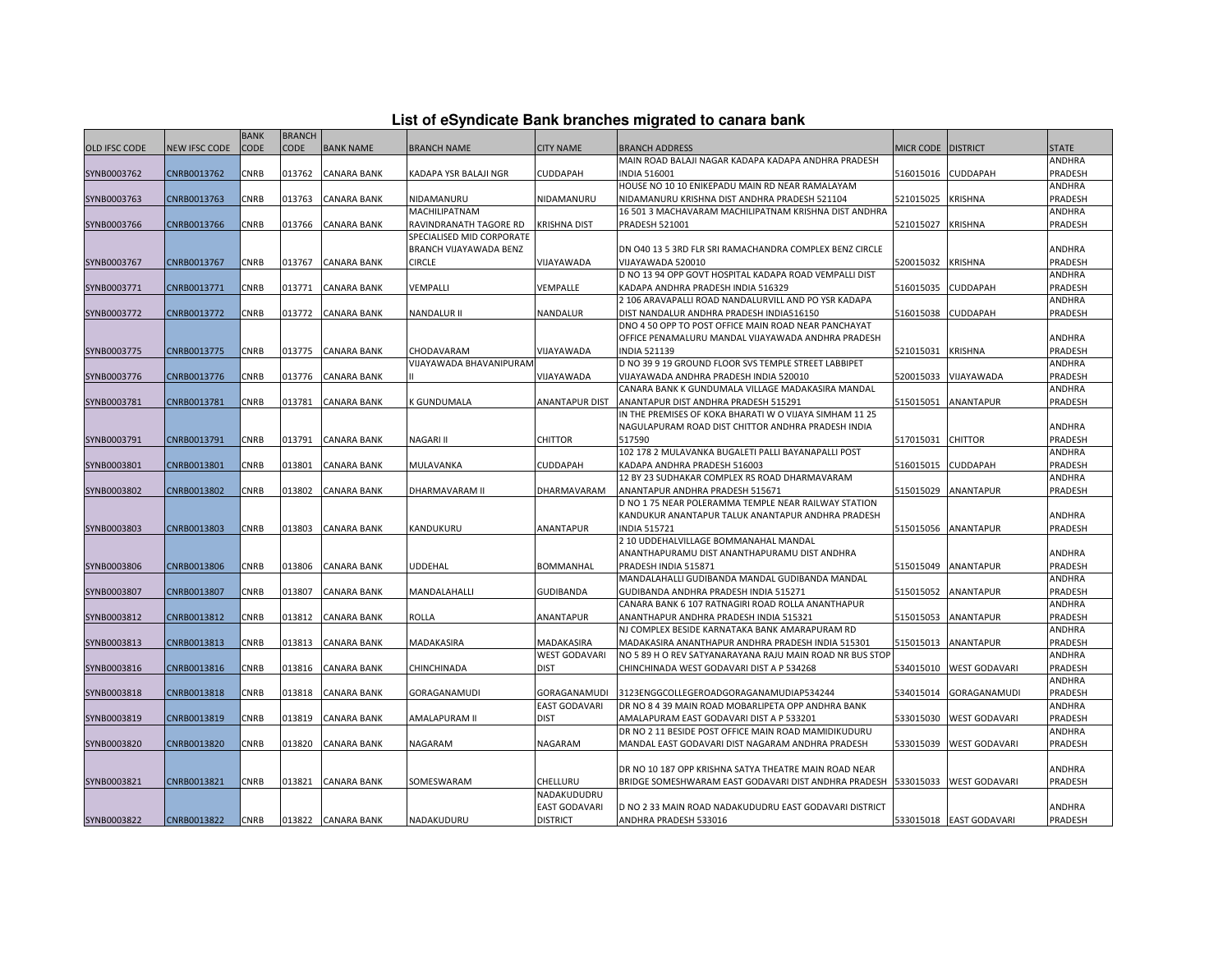|  |  | List of eSyndicate Bank branches migrated to canara bank |  |  |  |
|--|--|----------------------------------------------------------|--|--|--|
|  |  |                                                          |  |  |  |

|                      |                      |             |               |                    |                                |                      | List of eSyndicate Bank branches migrated to canara bank                |                    |                         |                |
|----------------------|----------------------|-------------|---------------|--------------------|--------------------------------|----------------------|-------------------------------------------------------------------------|--------------------|-------------------------|----------------|
|                      |                      | <b>BANK</b> | <b>BRANCH</b> |                    |                                |                      |                                                                         |                    |                         |                |
| <b>OLD IFSC CODE</b> | <b>NEW IFSC CODE</b> | <b>CODE</b> | <b>CODE</b>   | <b>BANK NAME</b>   | <b>BRANCH NAME</b>             | <b>CITY NAME</b>     | <b>BRANCH ADDRESS</b>                                                   | MICR CODE DISTRICT |                         | <b>STATE</b>   |
|                      |                      |             |               |                    |                                |                      | DR NO 67 1 37 OPP KAMAL VEER THEATR ASHOK NAGAR                         |                    |                         |                |
|                      |                      |             |               |                    |                                |                      | MADHURANAGAR KAKINADA EAST GODAVARI ANDHRA PRADESH                      |                    |                         | ANDHRA         |
| SYNB0003823          | CNRB0013823          | CNRB        | 013823        | <b>CANARA BANK</b> | KAKINADA MADHURANAGAR KAKINADA |                      | 533004                                                                  |                    | 533015019 EAST GODAVARI | PRADESH        |
|                      |                      |             |               |                    |                                |                      | DR NO 6114 NEAR BHAJENARAYANA TEMPL NARAYANAPURAM                       |                    |                         | <b>ANDHRA</b>  |
| SYNB0003824          | CNRB0013824          | CNRB        | 013824        | <b>CANARA BANK</b> | NARAYANAPURAM                  | <b>EAST GODAVARI</b> | VADISALERU EAST GODAVARI A P 533294                                     |                    | 533015035 EAST GODAVARI | PRADESH        |
|                      |                      |             |               |                    |                                |                      | HOUSE OF PENUMATSA SUBBA RAJU 1 45 BESIDE ZPH SCHOL                     |                    |                         |                |
|                      |                      |             |               |                    |                                |                      | PALKOL PAMARRUROAD SIVADEVUNI CHIKKALA WEST GODAVARI                    |                    |                         | <b>ANDHRA</b>  |
| SYNB0003825          | CNRB0013825          | <b>CNRB</b> | 013825        | <b>CANARA BANK</b> | SIVADEVUNI CHIKKALA            | PALAKOL              | DISTRICT AP 534275                                                      |                    | 534015012 WEST GODAVARI | PRADESH        |
|                      |                      |             |               |                    |                                |                      | CANARA BANK H O SRI CHINNA RANGA D NO 2 71 MAIN ROAD                    |                    |                         |                |
|                      |                      |             |               |                    |                                |                      | BESIDES PANCHAYAT OFFICE MULAPETA EAST GODAVARI ANDHRA                  |                    |                         | ANDHRA         |
| SYNB0003826          | CNRB0013826          | CNRB        | 013826        | <b>CANARA BANK</b> | MULAPETA                       | <b>KOTHAPALLY</b>    | PRADESH INDIA 533448                                                    | 533015042          | <b>EAST GODAVARI</b>    | PRADESH        |
|                      |                      |             |               |                    |                                |                      | CANARA BANK RAJAVARAM BRANCH D NO 1 72 A ATREYAPURAM                    |                    |                         |                |
|                      |                      |             |               |                    |                                |                      | MANDALAM DIST EAST GODAWARI ANDHRA PRADESH INDIA                        |                    |                         | ANDHRA         |
| SYNB0003827          | CNRB0013827          | <b>CNRB</b> |               | 013827 CANARA BANK | RAJAVARAM                      | ATREYAPURAM          | 533235                                                                  |                    | 533015038 EAST GODAVARI | PRADESH        |
|                      |                      |             |               |                    |                                |                      |                                                                         |                    |                         |                |
|                      |                      |             |               |                    |                                |                      | D NO 3 79 SANJEEVANADHA SWAMY NILAY KRISHNAPURAM                        |                    |                         | ANDHRA         |
| SYNB0003833          | CNRB0013833          | CNRB        | 013833        | <b>CANARA BANK</b> | KRISHNAPURAM                   | KRISHNAPURAM         | BHUKKAPATNA MANDAL ANANTHAPUR ANDHRA PRADESH 515159 515015014 ANANTAPUR |                    |                         | PRADESH        |
|                      |                      |             |               |                    | <b>DABA GARDENS</b>            |                      | DR NO 30 15 141 PAVAN CMRCL CMPLX 1ST FL MAIN ROAD DABA                 |                    |                         | ANDHRA         |
| SYNB0003844          | CNRB0013844          | CNRB        | 013844        | CANARA BANK        | VISHAKHAPATNAM                 | VISAKHAPATNAM        | GARDENS VISAKHAPATNAM 530020                                            | 530015042          | VISHAKHAPATNAM          | PRADESH        |
|                      |                      |             |               |                    |                                |                      | CANARA BANK D NO 44 50 COLLEGE ROAD MAHARAJ PETA BOBBILI                |                    |                         | <b>ANDHRA</b>  |
| SYNB0003845          | CNRB0013845          | CNRB        | 013845        | <b>CANARA BANK</b> | <b>BOBBILI</b>                 | <b>BOBBILI</b>       | DIST VIZIANAGARAM ANDHRA PRADESH INDIA 535528                           | 535015008          | VIZIANAGARAM            | PRADESH        |
|                      |                      |             |               |                    |                                |                      | CANARA BANK PLOT NO 24 ADITYA NILAYAM SAINATH COLONY 20                 |                    |                         |                |
|                      |                      |             |               |                    |                                |                      | 18 1 BEHIND AYODHYA STADIUM VIZIANAGARAM ANDHRA                         |                    |                         | ANDHRA         |
| SYNB0003846          | CNRB0013846          | CNRB        | 013846        | <b>CANARA BANK</b> | VIZIANAGARAM RING ROAD         | VIZIANAGARAM         | <b>PRADESH 535001</b>                                                   | 535015007          | VIZIANAGARAM            | <b>PRADESH</b> |
|                      |                      |             |               |                    |                                |                      |                                                                         |                    |                         |                |
|                      |                      |             |               |                    | VISAKHAPATNAM                  |                      | CANARA BANK D NO 39 9 2 2 1 WARD NO 39 ZONE 4 MAIN ROAD                 |                    |                         | ANDHRA         |
| SYNB0003847          | CNRB0013847          | CNRB        | 013847        | <b>CANARA BANK</b> | MURALINAGAR II                 | VISAKHAPATNAM        | MURALINAGAR VISAKHAPATNAM ANDHRA PRADESH INDIA 530007 530015045         |                    | VISHAKHAPATNAM          | PRADESH        |
|                      |                      |             |               |                    |                                |                      | SNO 500 1A TO E NH 16 MAIN ROAD ATCHYUTAPURAM                           |                    |                         | ANDHRA         |
| SYNB0003848          | CNRB0013848          | CNRB        | 013848        | <b>CANARA BANK</b> | ATCHYUTAPURAM II               | VISAKHAPATNAM        | VISAKHAPATNAM ANDHRA PRADESH 531011                                     | 531015003          | VISHAKHAPATNAM          | PRADESH        |
|                      |                      |             |               |                    |                                |                      | D NO 3 20 2 HO ANURADHA KRISHANA KOMAKULA VARI STREET                   |                    |                         |                |
|                      |                      |             |               |                    |                                |                      | WARD NO 28 NEAR MARKET YARD KOTHAPETA TUNI EAST                         |                    |                         | ANDHRA         |
| SYNB0003850          | CNRB0013850          | CNRB        | 013850        | <b>CANARA BANK</b> | TUNI II                        | <b>TUNI</b>          | GODAVARI AP 533401                                                      | 533015021          | <b>EAST GODAVARI</b>    | PRADESH        |
|                      |                      |             |               |                    | THIRUVANANTHAPURAM             | THIRUVANANTHAP       |                                                                         |                    | THIRUVANANTHAPURA       |                |
| SYNB0004000          | CNRB0014000          | CNRB        | 014000        | <b>CANARA BANK</b> | <b>STATUE M</b>                | URAM                 | KSCA AND RD BANK BUILDING STATUE JUNCTION KERALA 695001                 | 695015902          |                         | KERALA         |
|                      |                      |             |               |                    | THIRUVANANTHAPURAM             |                      | ELANKATH COMMERCIAL COMPLEX OPP S L THEATRES                            |                    | THIRUVANANTHAPURA       |                |
| SYNB0004002          | CNRB0014002          | CNRB        | 014002        | CANARA BANK        | LOCAL                          | TRIVENDRUM           | OVERBRIDGE THIRUVANANTHAPURAM 695 001                                   | 695015904          | M                       | KERALA         |
|                      |                      |             |               |                    | THIRUVANANTHAPURAM             |                      | TC 8 BY 0562 3 MAIN ROAD SRIKARIYAM THIRUVANANTHAPURAM                  |                    | THIRUVANANTHAPURA       |                |
| SYNB0004003          | CNRB0014003          | CNRB        | 014003        | <b>CANARA BANK</b> | SRIKARIYAM                     | TRIVENDRUM           | 695 017                                                                 | 695015906          |                         | <b>KERALA</b>  |
|                      |                      |             |               |                    | THIRUVANANTHAPURAM             | THIRUVANANTHAP       |                                                                         |                    | THIRUVANANTHAPURA       |                |
| SYNB0004004          | CNRB0014004          | CNRB        | 014004        | <b>CANARA BANK</b> | PATTOM II                      | URAM                 | TC 13 BY 1791 KESAVADASAPURAM PATTOM P O KERALA 695004                  | 695015935          | M                       | KERALA         |
|                      |                      |             |               |                    | THIRUVANANTHAPURAM             | THIRUVANANTHAP       |                                                                         |                    | THIRUVANANTHAPURA       |                |
| SYNB0004005          | CNRB0014005          | CNRB        | 014005        | CANARA BANK        | <b>FORT</b>                    | URAM                 | ANAKOTIL STREET WEST FORT KERALA 695023                                 | 695015903          |                         | KERALA         |
|                      |                      |             |               |                    | THIRUVANANTHAPURAM             |                      | TC 32 BY 878 1 KOCHUVELI VETTUCADU TTP P O                              |                    | THIRUVANANTHAPURA       |                |
| SYNB0004006          | CNRB0014006          | CNRB        | 014006        | <b>CANARA BANK</b> | KOCHUVELI                      | TRIVENDRUM           | THIRUVANANTHAPURAM 695 021                                              | 695015905          | M                       | <b>KERALA</b>  |
|                      |                      |             |               |                    |                                |                      | D NO NMC XX BY 16 AMARAVILA P O NEYYATTINKARA TALUK                     |                    | THIRUVANANTHAPURA       |                |
| SYNB0004007          | CNRB0014007          | CNRB        | 014007        | <b>CANARA BANK</b> | AMARAVILA                      | AMARAVILA            | THIRUVANANTHAPURAM 695 122                                              | 695015912          |                         | KERALA         |
|                      |                      |             |               |                    |                                |                      |                                                                         |                    | THIRUVANANTHAPURA       |                |
| SYNB0004008          | CNRB0014008          | CNRB        | 014008        | <b>CANARA BANK</b> | VELLANAD                       | VELLANAD             | VP IX 102 VELLANAD THIRUVANANTHAPURAM 695 543                           | 695015913          | M                       | KERALA         |
|                      |                      |             |               |                    |                                |                      | DAS BUILDING KADAKKAVOOR THIRUVANANTHAPURAM DISTRICT                    |                    | THIRUVANANTHAPURA       |                |
| SYNB0004009          | CNRB0014009          | CNRB        | 014009        | <b>CANARA BANK</b> | KADAKKAVOOR                    | KADAKKAVOOR          | THIRUVANANTHAPURAM 695 306                                              | 695015922          |                         | KERALA         |
|                      |                      |             |               |                    |                                |                      | AJI BUILDINGS PANAVOOR NEDUMANGAD TALUK                                 |                    | THIRUVANANTHAPURA       |                |
| SYNB0004012          | CNRB0014012          | CNRB        | 014012        | <b>CANARA BANK</b> | PANAVOOR                       | PANAVOOR             | THIRUVANANTHAPURAM 695 568                                              | 695015914          |                         | KERALA         |
|                      |                      |             |               |                    | THIRUVANANTHAPURAM             |                      | OPP CHANDRASEKHARAN NAIR STADIUM T C 14 BY 241 M G ROAD                 |                    | THIRUVANANTHAPURA       |                |
| SYNB0004013          | CNRB0014013          | CNRB        |               | 014013 CANARA BANK | PALAYAM                        | TRIVENDRUM           | PALAYAM THIRUVANANTHAPURAM 695 033                                      | 695015907          | M                       | <b>KERALA</b>  |
|                      |                      |             |               |                    |                                |                      |                                                                         |                    |                         |                |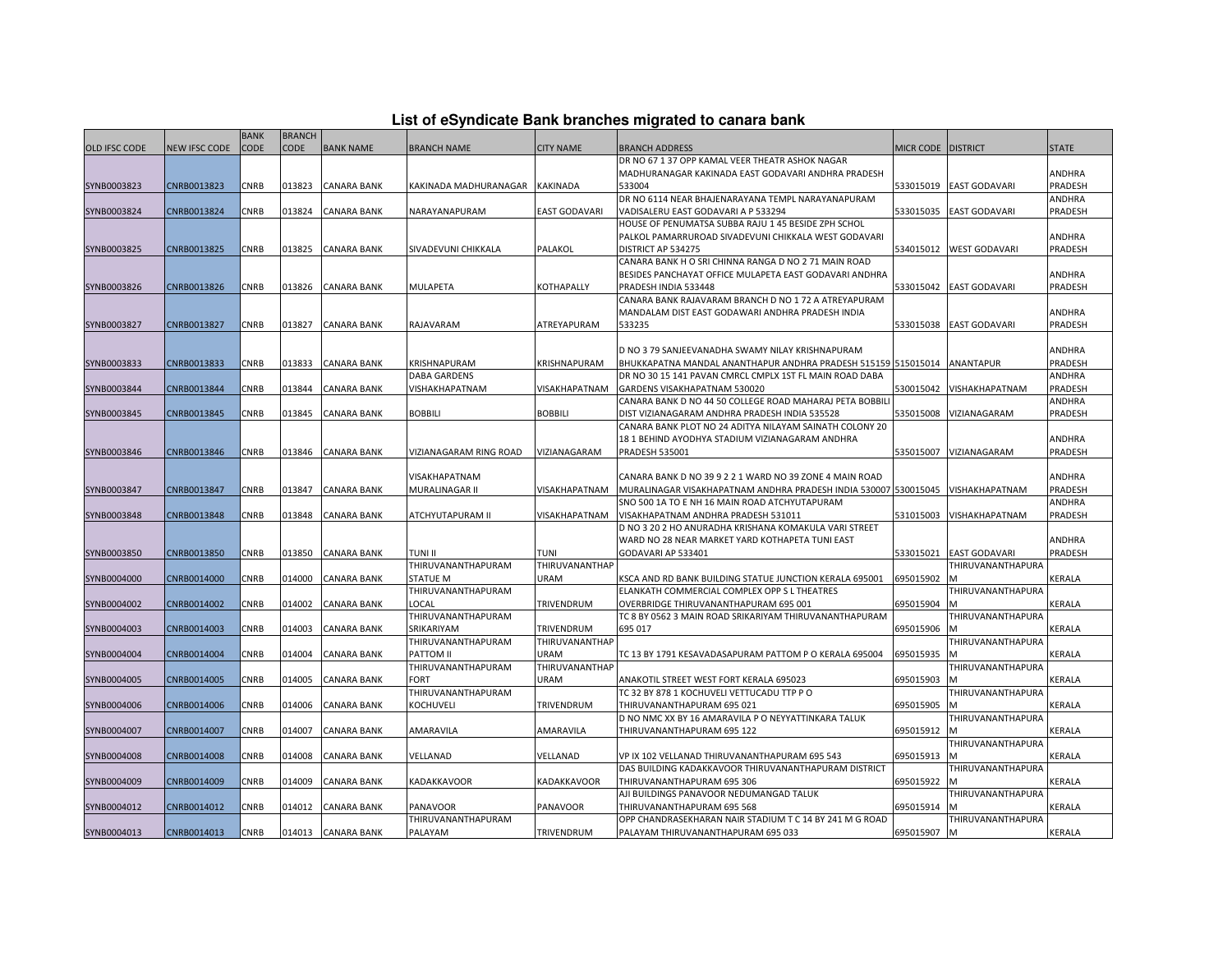| List of eSyndicate Bank branches migrated to canara bank |  |  |  |  |
|----------------------------------------------------------|--|--|--|--|
|----------------------------------------------------------|--|--|--|--|

|                      |                      | <b>BANK</b> | <b>BRANCH</b> |                    |                                  |                    |                                                                     |                  |                   |               |
|----------------------|----------------------|-------------|---------------|--------------------|----------------------------------|--------------------|---------------------------------------------------------------------|------------------|-------------------|---------------|
| <b>OLD IFSC CODE</b> | <b>NEW IFSC CODE</b> | CODE        | CODE          | <b>BANK NAME</b>   | <b>BRANCH NAME</b>               | <b>CITY NAME</b>   | <b>BRANCH ADDRESS</b>                                               | <b>MICR CODE</b> | <b>DISTRICT</b>   | <b>STATE</b>  |
|                      |                      |             |               |                    | <b>ACCOUNTS SECTION</b>          |                    |                                                                     |                  | THIRUVANANTHAPURA |               |
| SYNB0004015          | CNRB0014015          | CNRB        | 014015        | <b>CANARA BANK</b> | THIRUVANANTHAPURAM II            | <b>THRIVENDRUM</b> | FIRST FLR PAVITHRA TC NO 13 BY 1791 PATTOM TVM 695004               | 695015901        |                   | KERALA        |
|                      |                      |             |               |                    |                                  |                    | PP VI 1198 1203 SARAH COMPLEX BALARAMAPURAM                         |                  | THIRUVANANTHAPURA |               |
| SYNB0004016          | CNRB0014016          | CNRB        | 014016        | CANARA BANK        | <b>BALARAMAPURAM II</b>          |                    | BALARAMAPURAM THIRUVANANTHAPURAM 695 501                            | 695015925        |                   | KERALA        |
|                      |                      |             |               |                    | THIRUVANANTHAPURAM               |                    | R V TOWERS MAIN ROAD KILLIPALAM KARAMANA PO                         |                  | THIRUVANANTHAPURA |               |
| SYNB0004017          | CNRB0014017          | CNRB        | 014017        | <b>CANARA BANK</b> | KILLIPALAM                       | TRIVENDRUM         | THIRUVANANTHAPURAM 695 002                                          | 695015909        |                   | KERALA        |
|                      |                      |             |               |                    | THIRUVANANTHAPURAM               |                    | SASTHAKRIPA OFFICE COMPLEX RAMAKRISHNA HOSPITAL ROAD                |                  | THIRUVANANTHAPURA |               |
| SYNB0004018          | CNRB0014018          | CNRB        | 014018        | CANARA BANK        | SASTHAMANGALAM II                | TRIVENDRUM         | SASTHAMANGALAM THIRUVANANTHAPURAM 695 010                           | 695015937        |                   | KERALA        |
|                      |                      |             |               |                    | THIRUVANANTHAPURAM               |                    | COMPLEX MUSEUM VELLAYAMBALA RD SASTHAMANGALAM                       |                  | THIRUVANANTHAPURA |               |
| SYNB0004019          | CNRB0014019          | CNRB        | 014019        | CANARA BANK        | VELLAYAMBAL                      | TRIVENDRUM         | THIRUVANANTHAPURAM 695033                                           | 695015908        |                   | KERALA        |
|                      |                      |             |               |                    |                                  |                    | AMC 12 NH 47 KUTCHERY JUNCTION ATTINGAL CHIRAYINKIL TALUK           |                  | THIRUVANANTHAPURA |               |
| SYNB0004020          | CNRB0014020          | CNRB        | 014020        | <b>CANARA BANK</b> | ATTINGAL II                      | ATTINGAL           | THIRUVANANTHAPURAM 695 101                                          | 695015924        |                   | KERALA        |
|                      |                      |             |               |                    |                                  |                    | KP 2 BY 1036 SJ TOWERS NH BYEPASS MENAMKULAM VILLAGE                |                  | THIRUVANANTHAPURA |               |
| SYNB0004021          | CNRB0014021          | CNRB        | 014021        | <b>CANARA BANK</b> | KAZHAKKUTTOM II                  | KAZHAKOOTAM        | KAZHAKOOTAM THIRUVANANTHAPURAM 695 582                              | 695015928        |                   | KERALA        |
|                      |                      |             |               |                    | THIRUVANANTHAPURAM               |                    | CHACKAI BEACH POST OFFICE THIRUVANANTHA PURAM                       |                  | THIRUVANANTHAPURA |               |
| SYNB0004022          | CNRB0014022          | CNRB        | 014022        | CANARA BANK        | BRAHMOS AEROSPACE LTD            | TRIVENDRUM         | THIRUVANANTHAPURAM DT 695 007                                       | 695015910        |                   | KERALA        |
|                      |                      |             |               |                    |                                  |                    |                                                                     |                  | THIRUVANANTHAPURA |               |
| SYNB0004023          | CNRB0014023          | CNRB        | 014023        | <b>CANARA BANK</b> | KARAKONAM KUNNATHUKKAL KARAKONAM |                    | DR SM CSI MEDICAL COLLEGE KARAKONAM P O PIN 695504                  | 695015923        |                   | KERALA        |
|                      |                      |             |               |                    |                                  |                    | ZAM ZAM PLAZA BLDG NO NP1 BY 381 A AND B M C ROAD                   |                  | THIRUVANANTHAPURA |               |
| SYNB0004025          | CNRB0014025          | CNRB        | 014025        | <b>CANARA BANK</b> | VENJARAMOODU                     | VENJARAMOODU       | VENJARAMOODU 695607                                                 | 695015911        |                   | KERALA        |
|                      |                      |             |               |                    |                                  |                    | FIRST FLOOR SAVYASACHI NEAR IOC PUMP                                |                  | THIRUVANANTHAPURA |               |
| SYNB0004026          | CNRB0014026          | CNRB        | 014026        | CANARA BANK        | KATTAKADA II                     | KATTAKKADA         | THIRUVANANTHAPURAM PIN 695572                                       | 695015927        |                   | KERALA        |
|                      |                      |             |               |                    |                                  |                    | BUILDING NO IX BY 201 RAJESWARI TOWERS PALAYAM                      |                  |                   |               |
|                      |                      |             |               |                    |                                  |                    | NEDUMANGAD THIRUVANANTHAPURAM DT NEDUMANGAD                         |                  | THIRUVANANTHAPURA |               |
| SYNB0004027          | CNRB0014027          | <b>CNRB</b> | 014027        | <b>CANARA BANK</b> | NEDUMANGED II                    | NEDUMANGAD         | 695541                                                              | 695015930        |                   | KERALA        |
|                      |                      |             |               |                    |                                  |                    |                                                                     |                  | THIRUVANANTHAPURA |               |
| SYNB0004028          | CNRB0014028          | CNRB        | 014028        | <b>CANARA BANK</b> | VIZHINJAM II                     | VIZHINJAM          | BLDG NO X11 VA 114 MUKKOLA JN VIZHINJAM 695523                      | 695015934        |                   | KERALA        |
|                      |                      |             |               |                    |                                  |                    | BLDG NO XIX 885 SREERAMA MANDIRAM PARASSALA PANCHAYAT               |                  | THIRUVANANTHAPURA |               |
| SYNB0004029          | CNRB0014029          | CNRB        | 014029        | CANARA BANK        | PARASUVAKKAL                     | PARASUVAIKKAL      | PARASUVAIKKAL KERALA 695508                                         | 695015915        |                   | KERALA        |
|                      |                      |             |               |                    | THIRUVANANTHAPURAM               | THIRUVANANTHAP     | TC 42 BY 821 3 SVS SHOPPING COMPLEX G K JUNCTION                    |                  | THIRUVANANTHAPURA |               |
| SYNB0004030          | CNRB0014030          | CNRB        | 014030        | CANARA BANK        | MUTTATHARA H F B                 | URAM               | MUTTATHARA THIRUVANANTHAPURAM KERALA 695008                         | 695015917        | M                 | KERALA        |
|                      |                      |             |               |                    |                                  |                    | SNO 15 1 PAZHAYAKUNNIMEL VILLAGE KILIMANOOR                         |                  |                   |               |
| SYNB0004031          | CNRB0014031          | CNRB        | 014031        | <b>CANARA BANK</b> | KILIMANOOR II                    | KILIMANOOR         | THIRUVANANTHAPURAM DIST KILIMANOOR KERALA 695601                    | 695015929        | KILIMANOOR        | KERALA        |
|                      |                      |             |               |                    |                                  |                    | GROUND FLOOR HOUSING FINANCE SOCIET BUILDING NEAR CIVIL             |                  |                   |               |
|                      |                      |             |               |                    |                                  |                    | THIRUVANANTHAP STATION NEYYATTINKARA HOSPITAL JN THIRUVANANTHAPURAM |                  | THIRUVANANTHAPURA |               |
| SYNB0004032          | CNRB0014032          | CNRB        | 014032        | <b>CANARA BANK</b> | NEYYATTINKARA II                 | URAM               | KERALA INDIA 695121                                                 | 695015931        |                   | <b>KERALA</b> |
|                      |                      |             |               |                    |                                  | THIRUVANANTHAP     | EMERALD HEIGHTS NEAR SIVATEMPLE THIRUMALA JN                        |                  | THIRUVANANTHAPURA | ANDHRA        |
| SYNB0004033          | CNRB0014033          | CNRB        | 014033        | CANARA BANK        | THIRUMALA II                     | <b>URAM DIST</b>   | THIRUVANANTHAPURAM DIST KERALA 695006                               | 695015933        | M DIST            | PRADESH       |
|                      |                      |             |               |                    |                                  |                    | GROUND FLOOR 5 3 1 WARD NO 5 SANTHWANA JN NCC ROAD                  |                  |                   |               |
| SYNB0004034          | CNRB0014034          | CNRB        | 014034        | <b>CANARA BANK</b> | PEROORKADA II                    | PEROOR KARA        | AMBALAMUKKU PEROORKADA KERALA                                       | 695015932        | KOTTAYAM          | KERALA        |
|                      |                      |             |               |                    |                                  |                    | NEAR RAILWAY STATION II ENTRANCE POWER HOUSE ROAD                   |                  |                   |               |
|                      |                      |             |               |                    |                                  | THIRUVANANTHAP     | CHENTHITTA CHALAI PO THIRUVANANTHAPURAM KERALA INDIA                |                  | THIRUVANANTHAPURA |               |
| SYNB0004035          | CNRB0014035          | CNRB        | 014035        | <b>CANARA BANK</b> | <b>CHALAI II</b>                 | URAM               | 695036                                                              | 695015926        | M                 | KERALA        |
|                      |                      |             |               |                    |                                  |                    |                                                                     |                  |                   |               |
|                      |                      |             |               |                    | THIEUVANANTHAPURAM               | THIRUVANANTHAP     | T C 32 2327 GIRIJA COTTAGE PETTAH CHACKAI ROAD PETTAH               |                  | THIRUVANANTHAPURA |               |
| SYNB0004036          | CNRB0014036          | CNRB        | 014036        | <b>CANARA BANK</b> | PETTAH II                        | URAM               | THIRUVANANTHAPURAM KERELA PETTAH KERELA INDIA 695024                | 695015936        | M                 | KERALA        |
|                      |                      |             |               |                    |                                  |                    |                                                                     |                  |                   |               |
|                      |                      |             |               |                    |                                  |                    | THIRUVANANTHAP VIII 201 REVATHY NIVAS MARANALLUR KOOVALASSERY PO    |                  | THIRUVANANTHAPURA |               |
| SYNB0004037          | CNRB0014037          | CNRB        | 014037        | <b>CANARA BANK</b> | PONGUMMOODU                      | <b>URAM</b>        | PONGUMMOODU THIRUVANANTHAPURAM KERALA INDIA 695512 6995015921       |                  |                   | KERALA        |
|                      |                      |             |               |                    |                                  | THIRUVANANTHAP     | MP II 347 A SREEBHADRA BUILDING MALAYINKIL                          |                  | THIRUVANANTHAPURA |               |
| SYNB0004038          | CNRB0014038          | CNRB        | 014038        | CANARA BANK        | MALAYINKIL                       | URAM               | THIRUVANANTHAPURAM KERALA INDIA 695571                              | 695015919        |                   | KERALA        |
|                      |                      |             |               |                    |                                  |                    |                                                                     |                  |                   |               |
|                      |                      |             |               |                    |                                  |                    | BUILDING NO 494B SREEVINAYAKA TOWER POST OFFICE JUNCTION            |                  | THIRUVANANTHAPURA |               |
| SYNB0004039          | CNRB0014039          | <b>CNRB</b> |               | 014039 CANARA BANK | ARYANAD                          | ARYANAD            | ARYANADU THIRUVANATHAPURAM KERALA INDIA 695542                      | 695015918        | <b>M</b>          | KERALA        |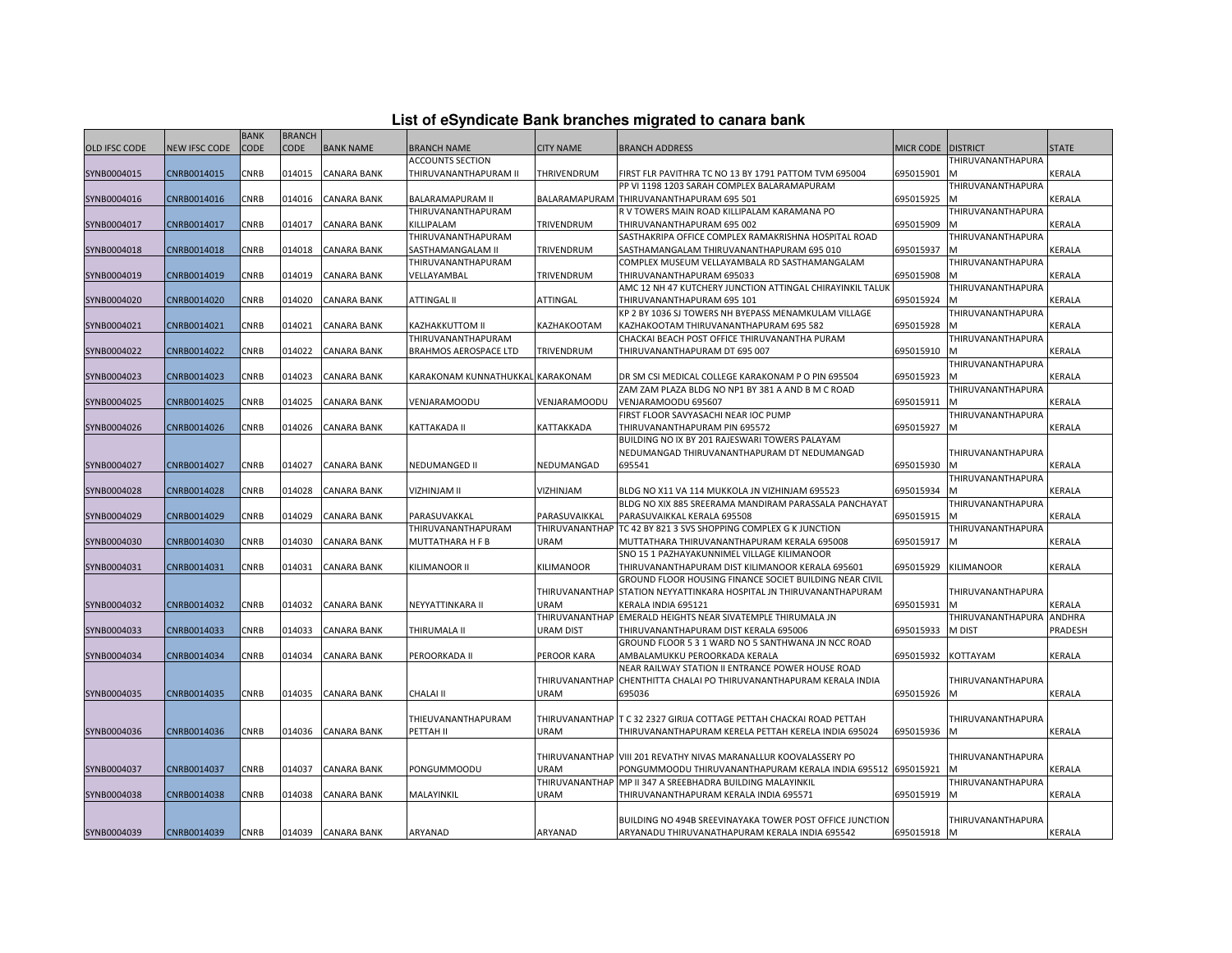| <b>OLD IFSC CODE</b><br><b>CODE</b><br><b>CODE</b><br><b>BANK NAME</b><br><b>NEW IFSC CODE</b><br><b>BRANCH NAME</b><br><b>CITY NAME</b><br><b>BRANCH ADDRESS</b><br>MICR CODE DISTRICT<br><b>STATE</b><br>THIRUVANANTHAP 8 258 A ROHINI NIVAS PO VILAPPILSALAI THIRUVANANTHAPURAM<br>THIRUVANANTHAPURA<br>SYNB0004040<br>CNRB0014040<br>CNRB<br>014040<br>CANARA BANK<br>VILAPPILSALA<br>URAM<br>695015920<br><b>KERALA</b><br>KERALA INDIA 695573<br>M<br>RE SY NO 73 BY 13 BY 1 KADAKKAL VILLAGE KOLLAM DIST KOLLAM<br>SYNB0004042<br>CNRB0014042<br><b>CNRB</b><br>014042<br><b>CANARA BANK</b><br>KADAKKAL<br>KOLLAM<br>KOLLAM<br>KERALA<br>KERALA INDIA 691536<br>691015909<br>RATNA BUILDING NEAR IRON BRIDGE ALAPPUZHA ALAPPUZHA 688<br>SYNB0004100<br>CNRB0014100<br>CNRB<br>014100<br>ALAPPUZHA ALLEPPY<br>ALAPPUZHA<br>011<br><b>ALAPUZHA</b><br>KERALA<br>CANARA BANK<br>688015901<br>W 13 HOUSE NO 301 THAYYIL BLDG K P RD KAYAM KULAM KERALA<br>SYNB0004101<br>CNRB0014101<br>CNRB<br>014101<br>CANARA BANK<br>KAYAMKULAM II<br>690502<br>690015904<br>ALAPUZHA<br>KERALA<br>KAYAMKULAM<br>EXCEL PLAZA MAIN CENTRAL RD DIST PATHANAMTHITTA KERALA<br>CNRB0014102<br>689 501<br>KERALA<br>SYNB0004102<br><b>CNRB</b><br>014102<br>CANARA BANK<br>PANDALAM II<br>PANDALAM<br>689015912<br>PATHANAMTHITTA<br>PLAMTHOTTAM COMPLEX NEAR KSRTC BUS STAND M C ROAD<br>SYNB0004103<br>CNRB0014103<br>CNRB<br>014103<br>THIRUVALLA<br>KERALA 689 101<br><b>KERALA</b><br>CANARA BANK<br>THIRUVALLA II<br>689015902<br>PATHANAMTHITTA<br>KESAVAN S BUILDING 1ST FLOOR COURT ROAD CHENGANNUR<br>SYNB0004104<br>CNRB0014104<br><b>CNRB</b><br>014104<br>CANARA BANK<br>CHENGANNUR II<br>689015906<br><b>ALAPUZHA</b><br>KERALA<br>CHENGANNUR<br>ALAPPUZHA 689 121<br>KRISHNAPURAM<br>CHIRAKADAVAM<br>S N CENTRAL SCHOOL BUILDING PUTHUPALLY ROAD<br>SYNB0004105<br>CNRB0014105<br><b>CNRB</b><br>014105<br><b>CANARA BANK</b><br>KAYAMKULAM<br>KAYAMKULAM<br>CHIRAKAVADAM KAYAMKULAM ALAPPUZHA 690 502<br>690015951<br><b>ALAPUZHA</b><br><b>KERALA</b><br>SCHOOL BUILDING PALIYAKKARA THIRUVALLA PATHANMITTA<br>CNRB0014106<br>014106<br>KERALA<br>SYNB0004106<br>CNRB<br><b>CANARA BANK</b><br>THIRUVALLA MARKET ROAD<br>THIRUVALLA<br>KERALA 689101<br>689015901<br>PATHANAMTHITTA<br>NO IX BY 177 THYVILAYIL BUILDING MAVELIKARA CHENGANNUR<br>KERALA<br>SYNB0004107<br>CNRB0014107<br><b>CNRB</b><br>014107<br>CANARA BANK<br>MAVELIKKARA II<br>MAVELIKKARA<br>690015905<br>ALAPUZHA<br>ROAD NADAKAVU MAVELIKKARA ALAPPUZHA 690101<br>AMBALAPUZHA GRAM PANCHA YAT FIRST FLOOR VYAPAR BHAVAN<br>SYNB0004108<br>CNRB0014108<br><b>CNRB</b><br>014108<br>CANARA BANK<br>AMBALAPPUZHA II<br>AMBALAPUZHA<br>NH 47 ALAPPUZHA DIST AMBALAPUZHA<br>688015904<br>ALAPPUZHA<br>KERALA<br>PRABHUS TOWERS CMC WARD NO 27 T D ROAD CHERTHALA<br>688524<br>CNRB0014109<br><b>CNRB</b><br>014109<br><b>CANARA BANK</b><br>CHERTHALA II<br>CHERTHALA<br>688015902<br>ALAPPUZHA<br>KERALA<br>SYNB0004109<br>M P WARD NO XVI BY 315 CHAITANYA TOWERS OPP PRIVATE BUS<br>SYNB0004110<br>CNRB0014110<br>CNRB<br>014110<br>CANARA BANK<br>MANNAR II<br><b>MANNAR</b><br>STAND MANNAR 689641<br>689015911<br>ALAPPUZHA<br>KERALA<br>NO 5 BY 415D OPP ARROR RESIDENCY ALAPPUZHA DIST AROOR<br>THIRUVANANTHAPURA<br>SYNB0004112<br>CNRB0014112<br>CNRB<br>014112<br>CANARA BANK<br>AROOR II<br>AROOR<br>KERALA 690001 INDIA<br>688015903<br>KERALA<br>м<br>WARD NO 7 KACHERI JUNCTION ALAPPUZHA DIST HARIPPAD<br>THIRUVANANTHAPURA<br>SYNB0004113<br>CNRB0014113<br><b>CNRB</b><br>014113<br><b>CANARA BANK</b><br>HARIPPAD II<br><b>HARIPPAD</b><br>KERALA 690514 INDIA<br>690015906<br>KERALA<br>NO IV BY 6 NOORANAD POST KANAKAMANGALAM BLDG<br>THIRUVANANTHAPURA<br>CANARA BANK<br>SYNB0004114<br>CNRB0014114<br><b>CNRB</b><br>014114<br><b>PATTOOR</b><br><b>PATTOOR</b><br>ALAPPUZHA DIST PATTOOR KERALA 690529 INDIA<br>690015902<br><b>KERALA</b><br>THIRUVANANTHAF<br>NOVI 55 56 57 AND 58 EDATHUA PO ALAPPUZHA<br>THIRUVANANTHAPURA<br>SYNB0004115<br>CNRB0014115<br>CNRB<br>014115<br>CANARA BANK<br>EDATHUA II<br>URAM<br>THIRUVANANTHAPURAM KERALA INDIA 689573<br>689015909<br>м<br>KERALA<br>SPECIALISED SME BRANCH<br><b>CNRB</b><br>014200<br>CANNUR<br>KERALA<br>SYNB0004200<br>CNRB0014200<br><b>CANARA BANK</b><br>KANNUR MAIN II<br><b>KANNUR</b><br>27 BY 191 FORT ROAD KERALA 670001<br>670015901<br>M M CENTRE GROUND FLOOR MAIN ROAD KANNUR KERALA 670<br>CNRB<br>CANARA BANK<br>307<br>KERALA<br>SYNB0004202<br>CNRB0014202<br>014202<br>PAYYANUR II<br><b>PAYYANUR</b><br>670015945<br>CANNUR<br>KMC II BY 1204 MAIN RD NEAR BUS STAND KOTTACHERY KERALA<br>CNRB0014203<br>CNRB<br>014203<br>CANARA BANK<br>671315<br>671015918<br>KASARAGOD<br>KERALA<br>SYNB0004203<br>KANHANGAD II<br>KANHANGAD<br>SPECIALISED SME BRANCH<br><b>CNRB</b><br>014204<br><b>CANARA BANK</b><br><b>KASARGOD</b><br>KASARAGOD<br>KERALA<br>SYNB0004204<br>CNRB0014204<br>KASARAGOD II<br>CITY CENTRE OPP SBI BANK ROAD KERALA 671 121<br>671015901<br>SYNB0004205<br>CNRB0014205<br>CNRB<br>014205<br>CANARA BANK<br>TALIPARAMBA II<br>TALIPARAMBA<br>NAZEEMA BLDG NATIONAL HIGHWAY KANNUR KERALA 670 141<br>670015946<br>CANNUR<br>KERALA<br>MADHAVA PAI BUILDING KUMBLA BADIADKA ROAD KUMBLA<br>SYNB0004206<br>CNRB0014206<br>CNRB<br>014206<br>CANARA BANK<br>KUMBLA<br>KUMBLA<br>KASARAGOD 671 321<br>671015902<br>KASARAGOD<br>KERALA<br>BHAGATH MAHAL TEMPLE ROAD NILESHWAR HOSDURGA TALUK<br>CNRB0014207<br><b>CNRB</b><br><b>CANARA BANK</b><br>NILESHWAR<br>KASARAGOD<br>KERALA<br>SYNB0004207<br>014207<br>NILESHWAR II<br>KASARAGOD 671 314<br>671015920<br>SYNB0004208<br>CNRB0014208<br>014208<br>THALASSERY II<br>THALASSERY<br>44 BY 2232 NARANGAPURAM KANNUR KERALA 670 101<br>670015947<br>KERALA<br>CNRB<br>CANARA BANK<br>CANNUR<br>FLOOR SHENOY S CITY CENTRE NEAR BUS STAND BADIADKA P O<br>SYNB0004209<br>CNRB0014209<br><b>CNRB</b><br>014209<br><b>CANARA BANK</b><br><b>BADIADKA II</b><br><b>BADIADKA</b><br>PERDALA KASARAGOD 671 551<br>671015917<br><b>KASARAGOD</b><br>KERALA<br>SYNB0004210<br>CNRB0014210<br><b>CNRB</b><br>014210<br><b>CANARA BANK</b><br>UPPALA<br><b>UPPALA</b><br>RAILWAY STATION ROAD UPPALA KASARAGOD 671 322<br>671015903 KASARAGOD<br>KERALA |  | <b>BANK</b> | <b>BRANCH</b> |  |  |  |  |
|------------------------------------------------------------------------------------------------------------------------------------------------------------------------------------------------------------------------------------------------------------------------------------------------------------------------------------------------------------------------------------------------------------------------------------------------------------------------------------------------------------------------------------------------------------------------------------------------------------------------------------------------------------------------------------------------------------------------------------------------------------------------------------------------------------------------------------------------------------------------------------------------------------------------------------------------------------------------------------------------------------------------------------------------------------------------------------------------------------------------------------------------------------------------------------------------------------------------------------------------------------------------------------------------------------------------------------------------------------------------------------------------------------------------------------------------------------------------------------------------------------------------------------------------------------------------------------------------------------------------------------------------------------------------------------------------------------------------------------------------------------------------------------------------------------------------------------------------------------------------------------------------------------------------------------------------------------------------------------------------------------------------------------------------------------------------------------------------------------------------------------------------------------------------------------------------------------------------------------------------------------------------------------------------------------------------------------------------------------------------------------------------------------------------------------------------------------------------------------------------------------------------------------------------------------------------------------------------------------------------------------------------------------------------------------------------------------------------------------------------------------------------------------------------------------------------------------------------------------------------------------------------------------------------------------------------------------------------------------------------------------------------------------------------------------------------------------------------------------------------------------------------------------------------------------------------------------------------------------------------------------------------------------------------------------------------------------------------------------------------------------------------------------------------------------------------------------------------------------------------------------------------------------------------------------------------------------------------------------------------------------------------------------------------------------------------------------------------------------------------------------------------------------------------------------------------------------------------------------------------------------------------------------------------------------------------------------------------------------------------------------------------------------------------------------------------------------------------------------------------------------------------------------------------------------------------------------------------------------------------------------------------------------------------------------------------------------------------------------------------------------------------------------------------------------------------------------------------------------------------------------------------------------------------------------------------------------------------------------------------------------------------------------------------------------------------------------------------------------------------------------------------------------------------------------------------------------------------------------------------------------------------------------------------------------------------------------------------------------------------------------------------------------------------------------------------------------------------------------------------------------------------------------------------------------------------------------------------------------------------------------------------------------------------------------------------------------------------------------------------------------------------------------------------------------------------------------------------------------------------------------------------------------------------------------------------------------------------------------------------------------------------------------------------------------------------------------------------------------------------------------------------------------------------------------------------------------------------------------------------------------------------------------------------------------------------------------------------------------------------------------------------------------------------------------------------------------------------------------------------------------------------------------------------------------------------------------------------------------------------------------------------------------------------|--|-------------|---------------|--|--|--|--|
|                                                                                                                                                                                                                                                                                                                                                                                                                                                                                                                                                                                                                                                                                                                                                                                                                                                                                                                                                                                                                                                                                                                                                                                                                                                                                                                                                                                                                                                                                                                                                                                                                                                                                                                                                                                                                                                                                                                                                                                                                                                                                                                                                                                                                                                                                                                                                                                                                                                                                                                                                                                                                                                                                                                                                                                                                                                                                                                                                                                                                                                                                                                                                                                                                                                                                                                                                                                                                                                                                                                                                                                                                                                                                                                                                                                                                                                                                                                                                                                                                                                                                                                                                                                                                                                                                                                                                                                                                                                                                                                                                                                                                                                                                                                                                                                                                                                                                                                                                                                                                                                                                                                                                                                                                                                                                                                                                                                                                                                                                                                                                                                                                                                                                                                                                                                                                                                                                                                                                                                                                                                                                                                                                                                                                                                                                                |  |             |               |  |  |  |  |
|                                                                                                                                                                                                                                                                                                                                                                                                                                                                                                                                                                                                                                                                                                                                                                                                                                                                                                                                                                                                                                                                                                                                                                                                                                                                                                                                                                                                                                                                                                                                                                                                                                                                                                                                                                                                                                                                                                                                                                                                                                                                                                                                                                                                                                                                                                                                                                                                                                                                                                                                                                                                                                                                                                                                                                                                                                                                                                                                                                                                                                                                                                                                                                                                                                                                                                                                                                                                                                                                                                                                                                                                                                                                                                                                                                                                                                                                                                                                                                                                                                                                                                                                                                                                                                                                                                                                                                                                                                                                                                                                                                                                                                                                                                                                                                                                                                                                                                                                                                                                                                                                                                                                                                                                                                                                                                                                                                                                                                                                                                                                                                                                                                                                                                                                                                                                                                                                                                                                                                                                                                                                                                                                                                                                                                                                                                |  |             |               |  |  |  |  |
|                                                                                                                                                                                                                                                                                                                                                                                                                                                                                                                                                                                                                                                                                                                                                                                                                                                                                                                                                                                                                                                                                                                                                                                                                                                                                                                                                                                                                                                                                                                                                                                                                                                                                                                                                                                                                                                                                                                                                                                                                                                                                                                                                                                                                                                                                                                                                                                                                                                                                                                                                                                                                                                                                                                                                                                                                                                                                                                                                                                                                                                                                                                                                                                                                                                                                                                                                                                                                                                                                                                                                                                                                                                                                                                                                                                                                                                                                                                                                                                                                                                                                                                                                                                                                                                                                                                                                                                                                                                                                                                                                                                                                                                                                                                                                                                                                                                                                                                                                                                                                                                                                                                                                                                                                                                                                                                                                                                                                                                                                                                                                                                                                                                                                                                                                                                                                                                                                                                                                                                                                                                                                                                                                                                                                                                                                                |  |             |               |  |  |  |  |
|                                                                                                                                                                                                                                                                                                                                                                                                                                                                                                                                                                                                                                                                                                                                                                                                                                                                                                                                                                                                                                                                                                                                                                                                                                                                                                                                                                                                                                                                                                                                                                                                                                                                                                                                                                                                                                                                                                                                                                                                                                                                                                                                                                                                                                                                                                                                                                                                                                                                                                                                                                                                                                                                                                                                                                                                                                                                                                                                                                                                                                                                                                                                                                                                                                                                                                                                                                                                                                                                                                                                                                                                                                                                                                                                                                                                                                                                                                                                                                                                                                                                                                                                                                                                                                                                                                                                                                                                                                                                                                                                                                                                                                                                                                                                                                                                                                                                                                                                                                                                                                                                                                                                                                                                                                                                                                                                                                                                                                                                                                                                                                                                                                                                                                                                                                                                                                                                                                                                                                                                                                                                                                                                                                                                                                                                                                |  |             |               |  |  |  |  |
|                                                                                                                                                                                                                                                                                                                                                                                                                                                                                                                                                                                                                                                                                                                                                                                                                                                                                                                                                                                                                                                                                                                                                                                                                                                                                                                                                                                                                                                                                                                                                                                                                                                                                                                                                                                                                                                                                                                                                                                                                                                                                                                                                                                                                                                                                                                                                                                                                                                                                                                                                                                                                                                                                                                                                                                                                                                                                                                                                                                                                                                                                                                                                                                                                                                                                                                                                                                                                                                                                                                                                                                                                                                                                                                                                                                                                                                                                                                                                                                                                                                                                                                                                                                                                                                                                                                                                                                                                                                                                                                                                                                                                                                                                                                                                                                                                                                                                                                                                                                                                                                                                                                                                                                                                                                                                                                                                                                                                                                                                                                                                                                                                                                                                                                                                                                                                                                                                                                                                                                                                                                                                                                                                                                                                                                                                                |  |             |               |  |  |  |  |
|                                                                                                                                                                                                                                                                                                                                                                                                                                                                                                                                                                                                                                                                                                                                                                                                                                                                                                                                                                                                                                                                                                                                                                                                                                                                                                                                                                                                                                                                                                                                                                                                                                                                                                                                                                                                                                                                                                                                                                                                                                                                                                                                                                                                                                                                                                                                                                                                                                                                                                                                                                                                                                                                                                                                                                                                                                                                                                                                                                                                                                                                                                                                                                                                                                                                                                                                                                                                                                                                                                                                                                                                                                                                                                                                                                                                                                                                                                                                                                                                                                                                                                                                                                                                                                                                                                                                                                                                                                                                                                                                                                                                                                                                                                                                                                                                                                                                                                                                                                                                                                                                                                                                                                                                                                                                                                                                                                                                                                                                                                                                                                                                                                                                                                                                                                                                                                                                                                                                                                                                                                                                                                                                                                                                                                                                                                |  |             |               |  |  |  |  |
|                                                                                                                                                                                                                                                                                                                                                                                                                                                                                                                                                                                                                                                                                                                                                                                                                                                                                                                                                                                                                                                                                                                                                                                                                                                                                                                                                                                                                                                                                                                                                                                                                                                                                                                                                                                                                                                                                                                                                                                                                                                                                                                                                                                                                                                                                                                                                                                                                                                                                                                                                                                                                                                                                                                                                                                                                                                                                                                                                                                                                                                                                                                                                                                                                                                                                                                                                                                                                                                                                                                                                                                                                                                                                                                                                                                                                                                                                                                                                                                                                                                                                                                                                                                                                                                                                                                                                                                                                                                                                                                                                                                                                                                                                                                                                                                                                                                                                                                                                                                                                                                                                                                                                                                                                                                                                                                                                                                                                                                                                                                                                                                                                                                                                                                                                                                                                                                                                                                                                                                                                                                                                                                                                                                                                                                                                                |  |             |               |  |  |  |  |
|                                                                                                                                                                                                                                                                                                                                                                                                                                                                                                                                                                                                                                                                                                                                                                                                                                                                                                                                                                                                                                                                                                                                                                                                                                                                                                                                                                                                                                                                                                                                                                                                                                                                                                                                                                                                                                                                                                                                                                                                                                                                                                                                                                                                                                                                                                                                                                                                                                                                                                                                                                                                                                                                                                                                                                                                                                                                                                                                                                                                                                                                                                                                                                                                                                                                                                                                                                                                                                                                                                                                                                                                                                                                                                                                                                                                                                                                                                                                                                                                                                                                                                                                                                                                                                                                                                                                                                                                                                                                                                                                                                                                                                                                                                                                                                                                                                                                                                                                                                                                                                                                                                                                                                                                                                                                                                                                                                                                                                                                                                                                                                                                                                                                                                                                                                                                                                                                                                                                                                                                                                                                                                                                                                                                                                                                                                |  |             |               |  |  |  |  |
|                                                                                                                                                                                                                                                                                                                                                                                                                                                                                                                                                                                                                                                                                                                                                                                                                                                                                                                                                                                                                                                                                                                                                                                                                                                                                                                                                                                                                                                                                                                                                                                                                                                                                                                                                                                                                                                                                                                                                                                                                                                                                                                                                                                                                                                                                                                                                                                                                                                                                                                                                                                                                                                                                                                                                                                                                                                                                                                                                                                                                                                                                                                                                                                                                                                                                                                                                                                                                                                                                                                                                                                                                                                                                                                                                                                                                                                                                                                                                                                                                                                                                                                                                                                                                                                                                                                                                                                                                                                                                                                                                                                                                                                                                                                                                                                                                                                                                                                                                                                                                                                                                                                                                                                                                                                                                                                                                                                                                                                                                                                                                                                                                                                                                                                                                                                                                                                                                                                                                                                                                                                                                                                                                                                                                                                                                                |  |             |               |  |  |  |  |
|                                                                                                                                                                                                                                                                                                                                                                                                                                                                                                                                                                                                                                                                                                                                                                                                                                                                                                                                                                                                                                                                                                                                                                                                                                                                                                                                                                                                                                                                                                                                                                                                                                                                                                                                                                                                                                                                                                                                                                                                                                                                                                                                                                                                                                                                                                                                                                                                                                                                                                                                                                                                                                                                                                                                                                                                                                                                                                                                                                                                                                                                                                                                                                                                                                                                                                                                                                                                                                                                                                                                                                                                                                                                                                                                                                                                                                                                                                                                                                                                                                                                                                                                                                                                                                                                                                                                                                                                                                                                                                                                                                                                                                                                                                                                                                                                                                                                                                                                                                                                                                                                                                                                                                                                                                                                                                                                                                                                                                                                                                                                                                                                                                                                                                                                                                                                                                                                                                                                                                                                                                                                                                                                                                                                                                                                                                |  |             |               |  |  |  |  |
|                                                                                                                                                                                                                                                                                                                                                                                                                                                                                                                                                                                                                                                                                                                                                                                                                                                                                                                                                                                                                                                                                                                                                                                                                                                                                                                                                                                                                                                                                                                                                                                                                                                                                                                                                                                                                                                                                                                                                                                                                                                                                                                                                                                                                                                                                                                                                                                                                                                                                                                                                                                                                                                                                                                                                                                                                                                                                                                                                                                                                                                                                                                                                                                                                                                                                                                                                                                                                                                                                                                                                                                                                                                                                                                                                                                                                                                                                                                                                                                                                                                                                                                                                                                                                                                                                                                                                                                                                                                                                                                                                                                                                                                                                                                                                                                                                                                                                                                                                                                                                                                                                                                                                                                                                                                                                                                                                                                                                                                                                                                                                                                                                                                                                                                                                                                                                                                                                                                                                                                                                                                                                                                                                                                                                                                                                                |  |             |               |  |  |  |  |
|                                                                                                                                                                                                                                                                                                                                                                                                                                                                                                                                                                                                                                                                                                                                                                                                                                                                                                                                                                                                                                                                                                                                                                                                                                                                                                                                                                                                                                                                                                                                                                                                                                                                                                                                                                                                                                                                                                                                                                                                                                                                                                                                                                                                                                                                                                                                                                                                                                                                                                                                                                                                                                                                                                                                                                                                                                                                                                                                                                                                                                                                                                                                                                                                                                                                                                                                                                                                                                                                                                                                                                                                                                                                                                                                                                                                                                                                                                                                                                                                                                                                                                                                                                                                                                                                                                                                                                                                                                                                                                                                                                                                                                                                                                                                                                                                                                                                                                                                                                                                                                                                                                                                                                                                                                                                                                                                                                                                                                                                                                                                                                                                                                                                                                                                                                                                                                                                                                                                                                                                                                                                                                                                                                                                                                                                                                |  |             |               |  |  |  |  |
|                                                                                                                                                                                                                                                                                                                                                                                                                                                                                                                                                                                                                                                                                                                                                                                                                                                                                                                                                                                                                                                                                                                                                                                                                                                                                                                                                                                                                                                                                                                                                                                                                                                                                                                                                                                                                                                                                                                                                                                                                                                                                                                                                                                                                                                                                                                                                                                                                                                                                                                                                                                                                                                                                                                                                                                                                                                                                                                                                                                                                                                                                                                                                                                                                                                                                                                                                                                                                                                                                                                                                                                                                                                                                                                                                                                                                                                                                                                                                                                                                                                                                                                                                                                                                                                                                                                                                                                                                                                                                                                                                                                                                                                                                                                                                                                                                                                                                                                                                                                                                                                                                                                                                                                                                                                                                                                                                                                                                                                                                                                                                                                                                                                                                                                                                                                                                                                                                                                                                                                                                                                                                                                                                                                                                                                                                                |  |             |               |  |  |  |  |
|                                                                                                                                                                                                                                                                                                                                                                                                                                                                                                                                                                                                                                                                                                                                                                                                                                                                                                                                                                                                                                                                                                                                                                                                                                                                                                                                                                                                                                                                                                                                                                                                                                                                                                                                                                                                                                                                                                                                                                                                                                                                                                                                                                                                                                                                                                                                                                                                                                                                                                                                                                                                                                                                                                                                                                                                                                                                                                                                                                                                                                                                                                                                                                                                                                                                                                                                                                                                                                                                                                                                                                                                                                                                                                                                                                                                                                                                                                                                                                                                                                                                                                                                                                                                                                                                                                                                                                                                                                                                                                                                                                                                                                                                                                                                                                                                                                                                                                                                                                                                                                                                                                                                                                                                                                                                                                                                                                                                                                                                                                                                                                                                                                                                                                                                                                                                                                                                                                                                                                                                                                                                                                                                                                                                                                                                                                |  |             |               |  |  |  |  |
|                                                                                                                                                                                                                                                                                                                                                                                                                                                                                                                                                                                                                                                                                                                                                                                                                                                                                                                                                                                                                                                                                                                                                                                                                                                                                                                                                                                                                                                                                                                                                                                                                                                                                                                                                                                                                                                                                                                                                                                                                                                                                                                                                                                                                                                                                                                                                                                                                                                                                                                                                                                                                                                                                                                                                                                                                                                                                                                                                                                                                                                                                                                                                                                                                                                                                                                                                                                                                                                                                                                                                                                                                                                                                                                                                                                                                                                                                                                                                                                                                                                                                                                                                                                                                                                                                                                                                                                                                                                                                                                                                                                                                                                                                                                                                                                                                                                                                                                                                                                                                                                                                                                                                                                                                                                                                                                                                                                                                                                                                                                                                                                                                                                                                                                                                                                                                                                                                                                                                                                                                                                                                                                                                                                                                                                                                                |  |             |               |  |  |  |  |
|                                                                                                                                                                                                                                                                                                                                                                                                                                                                                                                                                                                                                                                                                                                                                                                                                                                                                                                                                                                                                                                                                                                                                                                                                                                                                                                                                                                                                                                                                                                                                                                                                                                                                                                                                                                                                                                                                                                                                                                                                                                                                                                                                                                                                                                                                                                                                                                                                                                                                                                                                                                                                                                                                                                                                                                                                                                                                                                                                                                                                                                                                                                                                                                                                                                                                                                                                                                                                                                                                                                                                                                                                                                                                                                                                                                                                                                                                                                                                                                                                                                                                                                                                                                                                                                                                                                                                                                                                                                                                                                                                                                                                                                                                                                                                                                                                                                                                                                                                                                                                                                                                                                                                                                                                                                                                                                                                                                                                                                                                                                                                                                                                                                                                                                                                                                                                                                                                                                                                                                                                                                                                                                                                                                                                                                                                                |  |             |               |  |  |  |  |
|                                                                                                                                                                                                                                                                                                                                                                                                                                                                                                                                                                                                                                                                                                                                                                                                                                                                                                                                                                                                                                                                                                                                                                                                                                                                                                                                                                                                                                                                                                                                                                                                                                                                                                                                                                                                                                                                                                                                                                                                                                                                                                                                                                                                                                                                                                                                                                                                                                                                                                                                                                                                                                                                                                                                                                                                                                                                                                                                                                                                                                                                                                                                                                                                                                                                                                                                                                                                                                                                                                                                                                                                                                                                                                                                                                                                                                                                                                                                                                                                                                                                                                                                                                                                                                                                                                                                                                                                                                                                                                                                                                                                                                                                                                                                                                                                                                                                                                                                                                                                                                                                                                                                                                                                                                                                                                                                                                                                                                                                                                                                                                                                                                                                                                                                                                                                                                                                                                                                                                                                                                                                                                                                                                                                                                                                                                |  |             |               |  |  |  |  |
|                                                                                                                                                                                                                                                                                                                                                                                                                                                                                                                                                                                                                                                                                                                                                                                                                                                                                                                                                                                                                                                                                                                                                                                                                                                                                                                                                                                                                                                                                                                                                                                                                                                                                                                                                                                                                                                                                                                                                                                                                                                                                                                                                                                                                                                                                                                                                                                                                                                                                                                                                                                                                                                                                                                                                                                                                                                                                                                                                                                                                                                                                                                                                                                                                                                                                                                                                                                                                                                                                                                                                                                                                                                                                                                                                                                                                                                                                                                                                                                                                                                                                                                                                                                                                                                                                                                                                                                                                                                                                                                                                                                                                                                                                                                                                                                                                                                                                                                                                                                                                                                                                                                                                                                                                                                                                                                                                                                                                                                                                                                                                                                                                                                                                                                                                                                                                                                                                                                                                                                                                                                                                                                                                                                                                                                                                                |  |             |               |  |  |  |  |
|                                                                                                                                                                                                                                                                                                                                                                                                                                                                                                                                                                                                                                                                                                                                                                                                                                                                                                                                                                                                                                                                                                                                                                                                                                                                                                                                                                                                                                                                                                                                                                                                                                                                                                                                                                                                                                                                                                                                                                                                                                                                                                                                                                                                                                                                                                                                                                                                                                                                                                                                                                                                                                                                                                                                                                                                                                                                                                                                                                                                                                                                                                                                                                                                                                                                                                                                                                                                                                                                                                                                                                                                                                                                                                                                                                                                                                                                                                                                                                                                                                                                                                                                                                                                                                                                                                                                                                                                                                                                                                                                                                                                                                                                                                                                                                                                                                                                                                                                                                                                                                                                                                                                                                                                                                                                                                                                                                                                                                                                                                                                                                                                                                                                                                                                                                                                                                                                                                                                                                                                                                                                                                                                                                                                                                                                                                |  |             |               |  |  |  |  |
|                                                                                                                                                                                                                                                                                                                                                                                                                                                                                                                                                                                                                                                                                                                                                                                                                                                                                                                                                                                                                                                                                                                                                                                                                                                                                                                                                                                                                                                                                                                                                                                                                                                                                                                                                                                                                                                                                                                                                                                                                                                                                                                                                                                                                                                                                                                                                                                                                                                                                                                                                                                                                                                                                                                                                                                                                                                                                                                                                                                                                                                                                                                                                                                                                                                                                                                                                                                                                                                                                                                                                                                                                                                                                                                                                                                                                                                                                                                                                                                                                                                                                                                                                                                                                                                                                                                                                                                                                                                                                                                                                                                                                                                                                                                                                                                                                                                                                                                                                                                                                                                                                                                                                                                                                                                                                                                                                                                                                                                                                                                                                                                                                                                                                                                                                                                                                                                                                                                                                                                                                                                                                                                                                                                                                                                                                                |  |             |               |  |  |  |  |
|                                                                                                                                                                                                                                                                                                                                                                                                                                                                                                                                                                                                                                                                                                                                                                                                                                                                                                                                                                                                                                                                                                                                                                                                                                                                                                                                                                                                                                                                                                                                                                                                                                                                                                                                                                                                                                                                                                                                                                                                                                                                                                                                                                                                                                                                                                                                                                                                                                                                                                                                                                                                                                                                                                                                                                                                                                                                                                                                                                                                                                                                                                                                                                                                                                                                                                                                                                                                                                                                                                                                                                                                                                                                                                                                                                                                                                                                                                                                                                                                                                                                                                                                                                                                                                                                                                                                                                                                                                                                                                                                                                                                                                                                                                                                                                                                                                                                                                                                                                                                                                                                                                                                                                                                                                                                                                                                                                                                                                                                                                                                                                                                                                                                                                                                                                                                                                                                                                                                                                                                                                                                                                                                                                                                                                                                                                |  |             |               |  |  |  |  |
|                                                                                                                                                                                                                                                                                                                                                                                                                                                                                                                                                                                                                                                                                                                                                                                                                                                                                                                                                                                                                                                                                                                                                                                                                                                                                                                                                                                                                                                                                                                                                                                                                                                                                                                                                                                                                                                                                                                                                                                                                                                                                                                                                                                                                                                                                                                                                                                                                                                                                                                                                                                                                                                                                                                                                                                                                                                                                                                                                                                                                                                                                                                                                                                                                                                                                                                                                                                                                                                                                                                                                                                                                                                                                                                                                                                                                                                                                                                                                                                                                                                                                                                                                                                                                                                                                                                                                                                                                                                                                                                                                                                                                                                                                                                                                                                                                                                                                                                                                                                                                                                                                                                                                                                                                                                                                                                                                                                                                                                                                                                                                                                                                                                                                                                                                                                                                                                                                                                                                                                                                                                                                                                                                                                                                                                                                                |  |             |               |  |  |  |  |
|                                                                                                                                                                                                                                                                                                                                                                                                                                                                                                                                                                                                                                                                                                                                                                                                                                                                                                                                                                                                                                                                                                                                                                                                                                                                                                                                                                                                                                                                                                                                                                                                                                                                                                                                                                                                                                                                                                                                                                                                                                                                                                                                                                                                                                                                                                                                                                                                                                                                                                                                                                                                                                                                                                                                                                                                                                                                                                                                                                                                                                                                                                                                                                                                                                                                                                                                                                                                                                                                                                                                                                                                                                                                                                                                                                                                                                                                                                                                                                                                                                                                                                                                                                                                                                                                                                                                                                                                                                                                                                                                                                                                                                                                                                                                                                                                                                                                                                                                                                                                                                                                                                                                                                                                                                                                                                                                                                                                                                                                                                                                                                                                                                                                                                                                                                                                                                                                                                                                                                                                                                                                                                                                                                                                                                                                                                |  |             |               |  |  |  |  |
|                                                                                                                                                                                                                                                                                                                                                                                                                                                                                                                                                                                                                                                                                                                                                                                                                                                                                                                                                                                                                                                                                                                                                                                                                                                                                                                                                                                                                                                                                                                                                                                                                                                                                                                                                                                                                                                                                                                                                                                                                                                                                                                                                                                                                                                                                                                                                                                                                                                                                                                                                                                                                                                                                                                                                                                                                                                                                                                                                                                                                                                                                                                                                                                                                                                                                                                                                                                                                                                                                                                                                                                                                                                                                                                                                                                                                                                                                                                                                                                                                                                                                                                                                                                                                                                                                                                                                                                                                                                                                                                                                                                                                                                                                                                                                                                                                                                                                                                                                                                                                                                                                                                                                                                                                                                                                                                                                                                                                                                                                                                                                                                                                                                                                                                                                                                                                                                                                                                                                                                                                                                                                                                                                                                                                                                                                                |  |             |               |  |  |  |  |
|                                                                                                                                                                                                                                                                                                                                                                                                                                                                                                                                                                                                                                                                                                                                                                                                                                                                                                                                                                                                                                                                                                                                                                                                                                                                                                                                                                                                                                                                                                                                                                                                                                                                                                                                                                                                                                                                                                                                                                                                                                                                                                                                                                                                                                                                                                                                                                                                                                                                                                                                                                                                                                                                                                                                                                                                                                                                                                                                                                                                                                                                                                                                                                                                                                                                                                                                                                                                                                                                                                                                                                                                                                                                                                                                                                                                                                                                                                                                                                                                                                                                                                                                                                                                                                                                                                                                                                                                                                                                                                                                                                                                                                                                                                                                                                                                                                                                                                                                                                                                                                                                                                                                                                                                                                                                                                                                                                                                                                                                                                                                                                                                                                                                                                                                                                                                                                                                                                                                                                                                                                                                                                                                                                                                                                                                                                |  |             |               |  |  |  |  |
|                                                                                                                                                                                                                                                                                                                                                                                                                                                                                                                                                                                                                                                                                                                                                                                                                                                                                                                                                                                                                                                                                                                                                                                                                                                                                                                                                                                                                                                                                                                                                                                                                                                                                                                                                                                                                                                                                                                                                                                                                                                                                                                                                                                                                                                                                                                                                                                                                                                                                                                                                                                                                                                                                                                                                                                                                                                                                                                                                                                                                                                                                                                                                                                                                                                                                                                                                                                                                                                                                                                                                                                                                                                                                                                                                                                                                                                                                                                                                                                                                                                                                                                                                                                                                                                                                                                                                                                                                                                                                                                                                                                                                                                                                                                                                                                                                                                                                                                                                                                                                                                                                                                                                                                                                                                                                                                                                                                                                                                                                                                                                                                                                                                                                                                                                                                                                                                                                                                                                                                                                                                                                                                                                                                                                                                                                                |  |             |               |  |  |  |  |
|                                                                                                                                                                                                                                                                                                                                                                                                                                                                                                                                                                                                                                                                                                                                                                                                                                                                                                                                                                                                                                                                                                                                                                                                                                                                                                                                                                                                                                                                                                                                                                                                                                                                                                                                                                                                                                                                                                                                                                                                                                                                                                                                                                                                                                                                                                                                                                                                                                                                                                                                                                                                                                                                                                                                                                                                                                                                                                                                                                                                                                                                                                                                                                                                                                                                                                                                                                                                                                                                                                                                                                                                                                                                                                                                                                                                                                                                                                                                                                                                                                                                                                                                                                                                                                                                                                                                                                                                                                                                                                                                                                                                                                                                                                                                                                                                                                                                                                                                                                                                                                                                                                                                                                                                                                                                                                                                                                                                                                                                                                                                                                                                                                                                                                                                                                                                                                                                                                                                                                                                                                                                                                                                                                                                                                                                                                |  |             |               |  |  |  |  |
|                                                                                                                                                                                                                                                                                                                                                                                                                                                                                                                                                                                                                                                                                                                                                                                                                                                                                                                                                                                                                                                                                                                                                                                                                                                                                                                                                                                                                                                                                                                                                                                                                                                                                                                                                                                                                                                                                                                                                                                                                                                                                                                                                                                                                                                                                                                                                                                                                                                                                                                                                                                                                                                                                                                                                                                                                                                                                                                                                                                                                                                                                                                                                                                                                                                                                                                                                                                                                                                                                                                                                                                                                                                                                                                                                                                                                                                                                                                                                                                                                                                                                                                                                                                                                                                                                                                                                                                                                                                                                                                                                                                                                                                                                                                                                                                                                                                                                                                                                                                                                                                                                                                                                                                                                                                                                                                                                                                                                                                                                                                                                                                                                                                                                                                                                                                                                                                                                                                                                                                                                                                                                                                                                                                                                                                                                                |  |             |               |  |  |  |  |
|                                                                                                                                                                                                                                                                                                                                                                                                                                                                                                                                                                                                                                                                                                                                                                                                                                                                                                                                                                                                                                                                                                                                                                                                                                                                                                                                                                                                                                                                                                                                                                                                                                                                                                                                                                                                                                                                                                                                                                                                                                                                                                                                                                                                                                                                                                                                                                                                                                                                                                                                                                                                                                                                                                                                                                                                                                                                                                                                                                                                                                                                                                                                                                                                                                                                                                                                                                                                                                                                                                                                                                                                                                                                                                                                                                                                                                                                                                                                                                                                                                                                                                                                                                                                                                                                                                                                                                                                                                                                                                                                                                                                                                                                                                                                                                                                                                                                                                                                                                                                                                                                                                                                                                                                                                                                                                                                                                                                                                                                                                                                                                                                                                                                                                                                                                                                                                                                                                                                                                                                                                                                                                                                                                                                                                                                                                |  |             |               |  |  |  |  |
|                                                                                                                                                                                                                                                                                                                                                                                                                                                                                                                                                                                                                                                                                                                                                                                                                                                                                                                                                                                                                                                                                                                                                                                                                                                                                                                                                                                                                                                                                                                                                                                                                                                                                                                                                                                                                                                                                                                                                                                                                                                                                                                                                                                                                                                                                                                                                                                                                                                                                                                                                                                                                                                                                                                                                                                                                                                                                                                                                                                                                                                                                                                                                                                                                                                                                                                                                                                                                                                                                                                                                                                                                                                                                                                                                                                                                                                                                                                                                                                                                                                                                                                                                                                                                                                                                                                                                                                                                                                                                                                                                                                                                                                                                                                                                                                                                                                                                                                                                                                                                                                                                                                                                                                                                                                                                                                                                                                                                                                                                                                                                                                                                                                                                                                                                                                                                                                                                                                                                                                                                                                                                                                                                                                                                                                                                                |  |             |               |  |  |  |  |
|                                                                                                                                                                                                                                                                                                                                                                                                                                                                                                                                                                                                                                                                                                                                                                                                                                                                                                                                                                                                                                                                                                                                                                                                                                                                                                                                                                                                                                                                                                                                                                                                                                                                                                                                                                                                                                                                                                                                                                                                                                                                                                                                                                                                                                                                                                                                                                                                                                                                                                                                                                                                                                                                                                                                                                                                                                                                                                                                                                                                                                                                                                                                                                                                                                                                                                                                                                                                                                                                                                                                                                                                                                                                                                                                                                                                                                                                                                                                                                                                                                                                                                                                                                                                                                                                                                                                                                                                                                                                                                                                                                                                                                                                                                                                                                                                                                                                                                                                                                                                                                                                                                                                                                                                                                                                                                                                                                                                                                                                                                                                                                                                                                                                                                                                                                                                                                                                                                                                                                                                                                                                                                                                                                                                                                                                                                |  |             |               |  |  |  |  |
|                                                                                                                                                                                                                                                                                                                                                                                                                                                                                                                                                                                                                                                                                                                                                                                                                                                                                                                                                                                                                                                                                                                                                                                                                                                                                                                                                                                                                                                                                                                                                                                                                                                                                                                                                                                                                                                                                                                                                                                                                                                                                                                                                                                                                                                                                                                                                                                                                                                                                                                                                                                                                                                                                                                                                                                                                                                                                                                                                                                                                                                                                                                                                                                                                                                                                                                                                                                                                                                                                                                                                                                                                                                                                                                                                                                                                                                                                                                                                                                                                                                                                                                                                                                                                                                                                                                                                                                                                                                                                                                                                                                                                                                                                                                                                                                                                                                                                                                                                                                                                                                                                                                                                                                                                                                                                                                                                                                                                                                                                                                                                                                                                                                                                                                                                                                                                                                                                                                                                                                                                                                                                                                                                                                                                                                                                                |  |             |               |  |  |  |  |
|                                                                                                                                                                                                                                                                                                                                                                                                                                                                                                                                                                                                                                                                                                                                                                                                                                                                                                                                                                                                                                                                                                                                                                                                                                                                                                                                                                                                                                                                                                                                                                                                                                                                                                                                                                                                                                                                                                                                                                                                                                                                                                                                                                                                                                                                                                                                                                                                                                                                                                                                                                                                                                                                                                                                                                                                                                                                                                                                                                                                                                                                                                                                                                                                                                                                                                                                                                                                                                                                                                                                                                                                                                                                                                                                                                                                                                                                                                                                                                                                                                                                                                                                                                                                                                                                                                                                                                                                                                                                                                                                                                                                                                                                                                                                                                                                                                                                                                                                                                                                                                                                                                                                                                                                                                                                                                                                                                                                                                                                                                                                                                                                                                                                                                                                                                                                                                                                                                                                                                                                                                                                                                                                                                                                                                                                                                |  |             |               |  |  |  |  |
|                                                                                                                                                                                                                                                                                                                                                                                                                                                                                                                                                                                                                                                                                                                                                                                                                                                                                                                                                                                                                                                                                                                                                                                                                                                                                                                                                                                                                                                                                                                                                                                                                                                                                                                                                                                                                                                                                                                                                                                                                                                                                                                                                                                                                                                                                                                                                                                                                                                                                                                                                                                                                                                                                                                                                                                                                                                                                                                                                                                                                                                                                                                                                                                                                                                                                                                                                                                                                                                                                                                                                                                                                                                                                                                                                                                                                                                                                                                                                                                                                                                                                                                                                                                                                                                                                                                                                                                                                                                                                                                                                                                                                                                                                                                                                                                                                                                                                                                                                                                                                                                                                                                                                                                                                                                                                                                                                                                                                                                                                                                                                                                                                                                                                                                                                                                                                                                                                                                                                                                                                                                                                                                                                                                                                                                                                                |  |             |               |  |  |  |  |
|                                                                                                                                                                                                                                                                                                                                                                                                                                                                                                                                                                                                                                                                                                                                                                                                                                                                                                                                                                                                                                                                                                                                                                                                                                                                                                                                                                                                                                                                                                                                                                                                                                                                                                                                                                                                                                                                                                                                                                                                                                                                                                                                                                                                                                                                                                                                                                                                                                                                                                                                                                                                                                                                                                                                                                                                                                                                                                                                                                                                                                                                                                                                                                                                                                                                                                                                                                                                                                                                                                                                                                                                                                                                                                                                                                                                                                                                                                                                                                                                                                                                                                                                                                                                                                                                                                                                                                                                                                                                                                                                                                                                                                                                                                                                                                                                                                                                                                                                                                                                                                                                                                                                                                                                                                                                                                                                                                                                                                                                                                                                                                                                                                                                                                                                                                                                                                                                                                                                                                                                                                                                                                                                                                                                                                                                                                |  |             |               |  |  |  |  |
|                                                                                                                                                                                                                                                                                                                                                                                                                                                                                                                                                                                                                                                                                                                                                                                                                                                                                                                                                                                                                                                                                                                                                                                                                                                                                                                                                                                                                                                                                                                                                                                                                                                                                                                                                                                                                                                                                                                                                                                                                                                                                                                                                                                                                                                                                                                                                                                                                                                                                                                                                                                                                                                                                                                                                                                                                                                                                                                                                                                                                                                                                                                                                                                                                                                                                                                                                                                                                                                                                                                                                                                                                                                                                                                                                                                                                                                                                                                                                                                                                                                                                                                                                                                                                                                                                                                                                                                                                                                                                                                                                                                                                                                                                                                                                                                                                                                                                                                                                                                                                                                                                                                                                                                                                                                                                                                                                                                                                                                                                                                                                                                                                                                                                                                                                                                                                                                                                                                                                                                                                                                                                                                                                                                                                                                                                                |  |             |               |  |  |  |  |
|                                                                                                                                                                                                                                                                                                                                                                                                                                                                                                                                                                                                                                                                                                                                                                                                                                                                                                                                                                                                                                                                                                                                                                                                                                                                                                                                                                                                                                                                                                                                                                                                                                                                                                                                                                                                                                                                                                                                                                                                                                                                                                                                                                                                                                                                                                                                                                                                                                                                                                                                                                                                                                                                                                                                                                                                                                                                                                                                                                                                                                                                                                                                                                                                                                                                                                                                                                                                                                                                                                                                                                                                                                                                                                                                                                                                                                                                                                                                                                                                                                                                                                                                                                                                                                                                                                                                                                                                                                                                                                                                                                                                                                                                                                                                                                                                                                                                                                                                                                                                                                                                                                                                                                                                                                                                                                                                                                                                                                                                                                                                                                                                                                                                                                                                                                                                                                                                                                                                                                                                                                                                                                                                                                                                                                                                                                |  |             |               |  |  |  |  |
|                                                                                                                                                                                                                                                                                                                                                                                                                                                                                                                                                                                                                                                                                                                                                                                                                                                                                                                                                                                                                                                                                                                                                                                                                                                                                                                                                                                                                                                                                                                                                                                                                                                                                                                                                                                                                                                                                                                                                                                                                                                                                                                                                                                                                                                                                                                                                                                                                                                                                                                                                                                                                                                                                                                                                                                                                                                                                                                                                                                                                                                                                                                                                                                                                                                                                                                                                                                                                                                                                                                                                                                                                                                                                                                                                                                                                                                                                                                                                                                                                                                                                                                                                                                                                                                                                                                                                                                                                                                                                                                                                                                                                                                                                                                                                                                                                                                                                                                                                                                                                                                                                                                                                                                                                                                                                                                                                                                                                                                                                                                                                                                                                                                                                                                                                                                                                                                                                                                                                                                                                                                                                                                                                                                                                                                                                                |  |             |               |  |  |  |  |
|                                                                                                                                                                                                                                                                                                                                                                                                                                                                                                                                                                                                                                                                                                                                                                                                                                                                                                                                                                                                                                                                                                                                                                                                                                                                                                                                                                                                                                                                                                                                                                                                                                                                                                                                                                                                                                                                                                                                                                                                                                                                                                                                                                                                                                                                                                                                                                                                                                                                                                                                                                                                                                                                                                                                                                                                                                                                                                                                                                                                                                                                                                                                                                                                                                                                                                                                                                                                                                                                                                                                                                                                                                                                                                                                                                                                                                                                                                                                                                                                                                                                                                                                                                                                                                                                                                                                                                                                                                                                                                                                                                                                                                                                                                                                                                                                                                                                                                                                                                                                                                                                                                                                                                                                                                                                                                                                                                                                                                                                                                                                                                                                                                                                                                                                                                                                                                                                                                                                                                                                                                                                                                                                                                                                                                                                                                |  |             |               |  |  |  |  |
|                                                                                                                                                                                                                                                                                                                                                                                                                                                                                                                                                                                                                                                                                                                                                                                                                                                                                                                                                                                                                                                                                                                                                                                                                                                                                                                                                                                                                                                                                                                                                                                                                                                                                                                                                                                                                                                                                                                                                                                                                                                                                                                                                                                                                                                                                                                                                                                                                                                                                                                                                                                                                                                                                                                                                                                                                                                                                                                                                                                                                                                                                                                                                                                                                                                                                                                                                                                                                                                                                                                                                                                                                                                                                                                                                                                                                                                                                                                                                                                                                                                                                                                                                                                                                                                                                                                                                                                                                                                                                                                                                                                                                                                                                                                                                                                                                                                                                                                                                                                                                                                                                                                                                                                                                                                                                                                                                                                                                                                                                                                                                                                                                                                                                                                                                                                                                                                                                                                                                                                                                                                                                                                                                                                                                                                                                                |  |             |               |  |  |  |  |
|                                                                                                                                                                                                                                                                                                                                                                                                                                                                                                                                                                                                                                                                                                                                                                                                                                                                                                                                                                                                                                                                                                                                                                                                                                                                                                                                                                                                                                                                                                                                                                                                                                                                                                                                                                                                                                                                                                                                                                                                                                                                                                                                                                                                                                                                                                                                                                                                                                                                                                                                                                                                                                                                                                                                                                                                                                                                                                                                                                                                                                                                                                                                                                                                                                                                                                                                                                                                                                                                                                                                                                                                                                                                                                                                                                                                                                                                                                                                                                                                                                                                                                                                                                                                                                                                                                                                                                                                                                                                                                                                                                                                                                                                                                                                                                                                                                                                                                                                                                                                                                                                                                                                                                                                                                                                                                                                                                                                                                                                                                                                                                                                                                                                                                                                                                                                                                                                                                                                                                                                                                                                                                                                                                                                                                                                                                |  |             |               |  |  |  |  |
|                                                                                                                                                                                                                                                                                                                                                                                                                                                                                                                                                                                                                                                                                                                                                                                                                                                                                                                                                                                                                                                                                                                                                                                                                                                                                                                                                                                                                                                                                                                                                                                                                                                                                                                                                                                                                                                                                                                                                                                                                                                                                                                                                                                                                                                                                                                                                                                                                                                                                                                                                                                                                                                                                                                                                                                                                                                                                                                                                                                                                                                                                                                                                                                                                                                                                                                                                                                                                                                                                                                                                                                                                                                                                                                                                                                                                                                                                                                                                                                                                                                                                                                                                                                                                                                                                                                                                                                                                                                                                                                                                                                                                                                                                                                                                                                                                                                                                                                                                                                                                                                                                                                                                                                                                                                                                                                                                                                                                                                                                                                                                                                                                                                                                                                                                                                                                                                                                                                                                                                                                                                                                                                                                                                                                                                                                                |  |             |               |  |  |  |  |
|                                                                                                                                                                                                                                                                                                                                                                                                                                                                                                                                                                                                                                                                                                                                                                                                                                                                                                                                                                                                                                                                                                                                                                                                                                                                                                                                                                                                                                                                                                                                                                                                                                                                                                                                                                                                                                                                                                                                                                                                                                                                                                                                                                                                                                                                                                                                                                                                                                                                                                                                                                                                                                                                                                                                                                                                                                                                                                                                                                                                                                                                                                                                                                                                                                                                                                                                                                                                                                                                                                                                                                                                                                                                                                                                                                                                                                                                                                                                                                                                                                                                                                                                                                                                                                                                                                                                                                                                                                                                                                                                                                                                                                                                                                                                                                                                                                                                                                                                                                                                                                                                                                                                                                                                                                                                                                                                                                                                                                                                                                                                                                                                                                                                                                                                                                                                                                                                                                                                                                                                                                                                                                                                                                                                                                                                                                |  |             |               |  |  |  |  |
|                                                                                                                                                                                                                                                                                                                                                                                                                                                                                                                                                                                                                                                                                                                                                                                                                                                                                                                                                                                                                                                                                                                                                                                                                                                                                                                                                                                                                                                                                                                                                                                                                                                                                                                                                                                                                                                                                                                                                                                                                                                                                                                                                                                                                                                                                                                                                                                                                                                                                                                                                                                                                                                                                                                                                                                                                                                                                                                                                                                                                                                                                                                                                                                                                                                                                                                                                                                                                                                                                                                                                                                                                                                                                                                                                                                                                                                                                                                                                                                                                                                                                                                                                                                                                                                                                                                                                                                                                                                                                                                                                                                                                                                                                                                                                                                                                                                                                                                                                                                                                                                                                                                                                                                                                                                                                                                                                                                                                                                                                                                                                                                                                                                                                                                                                                                                                                                                                                                                                                                                                                                                                                                                                                                                                                                                                                |  |             |               |  |  |  |  |
|                                                                                                                                                                                                                                                                                                                                                                                                                                                                                                                                                                                                                                                                                                                                                                                                                                                                                                                                                                                                                                                                                                                                                                                                                                                                                                                                                                                                                                                                                                                                                                                                                                                                                                                                                                                                                                                                                                                                                                                                                                                                                                                                                                                                                                                                                                                                                                                                                                                                                                                                                                                                                                                                                                                                                                                                                                                                                                                                                                                                                                                                                                                                                                                                                                                                                                                                                                                                                                                                                                                                                                                                                                                                                                                                                                                                                                                                                                                                                                                                                                                                                                                                                                                                                                                                                                                                                                                                                                                                                                                                                                                                                                                                                                                                                                                                                                                                                                                                                                                                                                                                                                                                                                                                                                                                                                                                                                                                                                                                                                                                                                                                                                                                                                                                                                                                                                                                                                                                                                                                                                                                                                                                                                                                                                                                                                |  |             |               |  |  |  |  |
|                                                                                                                                                                                                                                                                                                                                                                                                                                                                                                                                                                                                                                                                                                                                                                                                                                                                                                                                                                                                                                                                                                                                                                                                                                                                                                                                                                                                                                                                                                                                                                                                                                                                                                                                                                                                                                                                                                                                                                                                                                                                                                                                                                                                                                                                                                                                                                                                                                                                                                                                                                                                                                                                                                                                                                                                                                                                                                                                                                                                                                                                                                                                                                                                                                                                                                                                                                                                                                                                                                                                                                                                                                                                                                                                                                                                                                                                                                                                                                                                                                                                                                                                                                                                                                                                                                                                                                                                                                                                                                                                                                                                                                                                                                                                                                                                                                                                                                                                                                                                                                                                                                                                                                                                                                                                                                                                                                                                                                                                                                                                                                                                                                                                                                                                                                                                                                                                                                                                                                                                                                                                                                                                                                                                                                                                                                |  |             |               |  |  |  |  |
|                                                                                                                                                                                                                                                                                                                                                                                                                                                                                                                                                                                                                                                                                                                                                                                                                                                                                                                                                                                                                                                                                                                                                                                                                                                                                                                                                                                                                                                                                                                                                                                                                                                                                                                                                                                                                                                                                                                                                                                                                                                                                                                                                                                                                                                                                                                                                                                                                                                                                                                                                                                                                                                                                                                                                                                                                                                                                                                                                                                                                                                                                                                                                                                                                                                                                                                                                                                                                                                                                                                                                                                                                                                                                                                                                                                                                                                                                                                                                                                                                                                                                                                                                                                                                                                                                                                                                                                                                                                                                                                                                                                                                                                                                                                                                                                                                                                                                                                                                                                                                                                                                                                                                                                                                                                                                                                                                                                                                                                                                                                                                                                                                                                                                                                                                                                                                                                                                                                                                                                                                                                                                                                                                                                                                                                                                                |  |             |               |  |  |  |  |
|                                                                                                                                                                                                                                                                                                                                                                                                                                                                                                                                                                                                                                                                                                                                                                                                                                                                                                                                                                                                                                                                                                                                                                                                                                                                                                                                                                                                                                                                                                                                                                                                                                                                                                                                                                                                                                                                                                                                                                                                                                                                                                                                                                                                                                                                                                                                                                                                                                                                                                                                                                                                                                                                                                                                                                                                                                                                                                                                                                                                                                                                                                                                                                                                                                                                                                                                                                                                                                                                                                                                                                                                                                                                                                                                                                                                                                                                                                                                                                                                                                                                                                                                                                                                                                                                                                                                                                                                                                                                                                                                                                                                                                                                                                                                                                                                                                                                                                                                                                                                                                                                                                                                                                                                                                                                                                                                                                                                                                                                                                                                                                                                                                                                                                                                                                                                                                                                                                                                                                                                                                                                                                                                                                                                                                                                                                |  |             |               |  |  |  |  |
|                                                                                                                                                                                                                                                                                                                                                                                                                                                                                                                                                                                                                                                                                                                                                                                                                                                                                                                                                                                                                                                                                                                                                                                                                                                                                                                                                                                                                                                                                                                                                                                                                                                                                                                                                                                                                                                                                                                                                                                                                                                                                                                                                                                                                                                                                                                                                                                                                                                                                                                                                                                                                                                                                                                                                                                                                                                                                                                                                                                                                                                                                                                                                                                                                                                                                                                                                                                                                                                                                                                                                                                                                                                                                                                                                                                                                                                                                                                                                                                                                                                                                                                                                                                                                                                                                                                                                                                                                                                                                                                                                                                                                                                                                                                                                                                                                                                                                                                                                                                                                                                                                                                                                                                                                                                                                                                                                                                                                                                                                                                                                                                                                                                                                                                                                                                                                                                                                                                                                                                                                                                                                                                                                                                                                                                                                                |  |             |               |  |  |  |  |
|                                                                                                                                                                                                                                                                                                                                                                                                                                                                                                                                                                                                                                                                                                                                                                                                                                                                                                                                                                                                                                                                                                                                                                                                                                                                                                                                                                                                                                                                                                                                                                                                                                                                                                                                                                                                                                                                                                                                                                                                                                                                                                                                                                                                                                                                                                                                                                                                                                                                                                                                                                                                                                                                                                                                                                                                                                                                                                                                                                                                                                                                                                                                                                                                                                                                                                                                                                                                                                                                                                                                                                                                                                                                                                                                                                                                                                                                                                                                                                                                                                                                                                                                                                                                                                                                                                                                                                                                                                                                                                                                                                                                                                                                                                                                                                                                                                                                                                                                                                                                                                                                                                                                                                                                                                                                                                                                                                                                                                                                                                                                                                                                                                                                                                                                                                                                                                                                                                                                                                                                                                                                                                                                                                                                                                                                                                |  |             |               |  |  |  |  |
|                                                                                                                                                                                                                                                                                                                                                                                                                                                                                                                                                                                                                                                                                                                                                                                                                                                                                                                                                                                                                                                                                                                                                                                                                                                                                                                                                                                                                                                                                                                                                                                                                                                                                                                                                                                                                                                                                                                                                                                                                                                                                                                                                                                                                                                                                                                                                                                                                                                                                                                                                                                                                                                                                                                                                                                                                                                                                                                                                                                                                                                                                                                                                                                                                                                                                                                                                                                                                                                                                                                                                                                                                                                                                                                                                                                                                                                                                                                                                                                                                                                                                                                                                                                                                                                                                                                                                                                                                                                                                                                                                                                                                                                                                                                                                                                                                                                                                                                                                                                                                                                                                                                                                                                                                                                                                                                                                                                                                                                                                                                                                                                                                                                                                                                                                                                                                                                                                                                                                                                                                                                                                                                                                                                                                                                                                                |  |             |               |  |  |  |  |
|                                                                                                                                                                                                                                                                                                                                                                                                                                                                                                                                                                                                                                                                                                                                                                                                                                                                                                                                                                                                                                                                                                                                                                                                                                                                                                                                                                                                                                                                                                                                                                                                                                                                                                                                                                                                                                                                                                                                                                                                                                                                                                                                                                                                                                                                                                                                                                                                                                                                                                                                                                                                                                                                                                                                                                                                                                                                                                                                                                                                                                                                                                                                                                                                                                                                                                                                                                                                                                                                                                                                                                                                                                                                                                                                                                                                                                                                                                                                                                                                                                                                                                                                                                                                                                                                                                                                                                                                                                                                                                                                                                                                                                                                                                                                                                                                                                                                                                                                                                                                                                                                                                                                                                                                                                                                                                                                                                                                                                                                                                                                                                                                                                                                                                                                                                                                                                                                                                                                                                                                                                                                                                                                                                                                                                                                                                |  |             |               |  |  |  |  |
|                                                                                                                                                                                                                                                                                                                                                                                                                                                                                                                                                                                                                                                                                                                                                                                                                                                                                                                                                                                                                                                                                                                                                                                                                                                                                                                                                                                                                                                                                                                                                                                                                                                                                                                                                                                                                                                                                                                                                                                                                                                                                                                                                                                                                                                                                                                                                                                                                                                                                                                                                                                                                                                                                                                                                                                                                                                                                                                                                                                                                                                                                                                                                                                                                                                                                                                                                                                                                                                                                                                                                                                                                                                                                                                                                                                                                                                                                                                                                                                                                                                                                                                                                                                                                                                                                                                                                                                                                                                                                                                                                                                                                                                                                                                                                                                                                                                                                                                                                                                                                                                                                                                                                                                                                                                                                                                                                                                                                                                                                                                                                                                                                                                                                                                                                                                                                                                                                                                                                                                                                                                                                                                                                                                                                                                                                                |  |             |               |  |  |  |  |
|                                                                                                                                                                                                                                                                                                                                                                                                                                                                                                                                                                                                                                                                                                                                                                                                                                                                                                                                                                                                                                                                                                                                                                                                                                                                                                                                                                                                                                                                                                                                                                                                                                                                                                                                                                                                                                                                                                                                                                                                                                                                                                                                                                                                                                                                                                                                                                                                                                                                                                                                                                                                                                                                                                                                                                                                                                                                                                                                                                                                                                                                                                                                                                                                                                                                                                                                                                                                                                                                                                                                                                                                                                                                                                                                                                                                                                                                                                                                                                                                                                                                                                                                                                                                                                                                                                                                                                                                                                                                                                                                                                                                                                                                                                                                                                                                                                                                                                                                                                                                                                                                                                                                                                                                                                                                                                                                                                                                                                                                                                                                                                                                                                                                                                                                                                                                                                                                                                                                                                                                                                                                                                                                                                                                                                                                                                |  |             |               |  |  |  |  |

**List of eSyndicate Bank branches migrated to canara bank**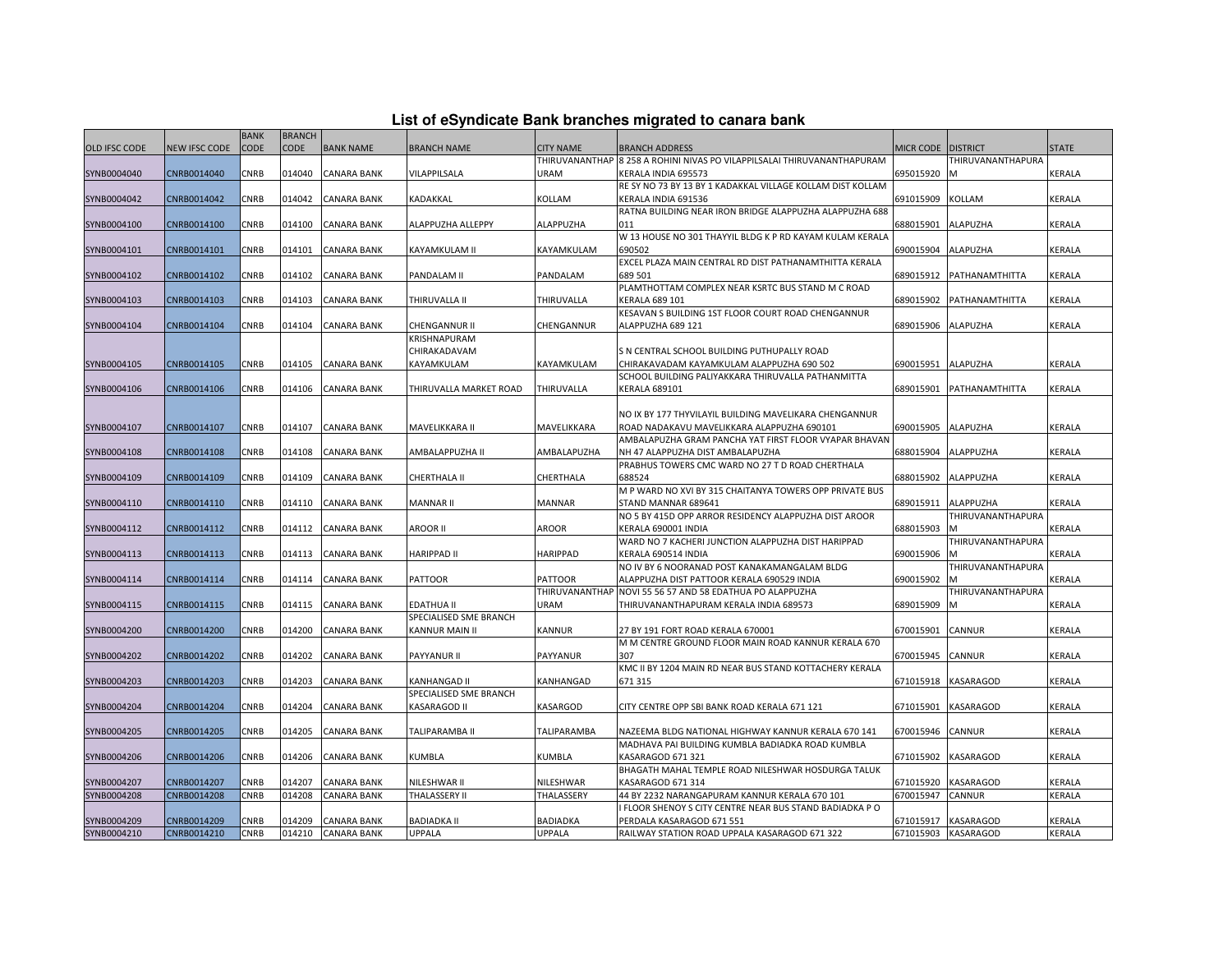|  |  | List of eSyndicate Bank branches migrated to canara bank |  |
|--|--|----------------------------------------------------------|--|
|--|--|----------------------------------------------------------|--|

|                      |                      | <b>BANK</b> | <b>BRANCH</b> |                    |                                      |                     |                                                                        |                      |                  |               |
|----------------------|----------------------|-------------|---------------|--------------------|--------------------------------------|---------------------|------------------------------------------------------------------------|----------------------|------------------|---------------|
| <b>OLD IFSC CODE</b> | <b>NEW IFSC CODE</b> | CODE        | CODE          | <b>BANK NAME</b>   | <b>BRANCH NAME</b>                   | <b>CITY NAME</b>    | BRANCH ADDRESS                                                         | MICR CODE   DISTRICT |                  | <b>STATE</b>  |
| SYNB0004211          | CNRB0014211          | CNRB        | 014211        | <b>CANARA BANK</b> | CHIRAKKAL                            | CHIRAKKAL           | VI BY 1085 PUTHIYA THERU KANNUR KERALA 670 011                         | 670015906            | CANNUR           | KERALA        |
|                      |                      |             |               |                    |                                      |                     | PAIVALIKE TOWERS HOSANGADI JUNCTION MANJESHWAR                         |                      |                  |               |
| SYNB0004212          | CNRB0014212          | CNRB        | 014212        | <b>CANARA BANK</b> | MANJESHWAR II                        | MANJESHWAR          | KASARAGOD 671 323                                                      | 671015919            | KASARAGOD        | KERALA        |
|                      |                      |             |               |                    |                                      |                     | GANESH COMPLEX EGP IX 865 MAIN ROAD PERLA KASARAGOD 671                |                      |                  |               |
| SYNB0004213          | CNRB0014213          | CNRB        | 014213        | <b>CANARA BANK</b> | PERLA                                | PERLA               | 552                                                                    | 671015914            | <b>KASARAGOD</b> | <b>KERALA</b> |
| SYNB0004214          | CNRB0014214          | CNRB        | 014214        | <b>CANARA BANK</b> | MULLERIA                             | MULLERIA            | HARISH COMPLEX MULLERIA KASARAGOD 671 543                              | 671015915            | KASARAGOD        | KERALA        |
|                      |                      |             |               |                    |                                      |                     | ASMABI BUILDING PP X BY 314 MAIN ROAD CHALAD P O KANNUR                |                      |                  |               |
| SYNB0004215          | CNRB0014215          | CNRB        | 014215        | <b>CANARA BANK</b> | CHALAD                               | CHALAD              | 670014                                                                 | 670015905            | CANNUR           | KERALA        |
|                      |                      |             |               |                    | MANANTHAVADY                         |                     | DOOR NO 3 PARRAKAL BUILDING VALLIYOORKAVU ROAD                         |                      |                  |               |
| SYNB0004216          | CNRB0014216          | CNRB        | 014216        | <b>CANARA BANK</b> | MANANTHODY II                        | MANANTHAVADY        | MANANTHAVADY WAYANAD 670 645                                           | 670015941            | WAYANAD          | <b>KERALA</b> |
|                      |                      |             |               |                    |                                      |                     | AP 327 BY R CHAKKARAKKAL P O MOWANCHERRY KANNUR DIST                   |                      |                  |               |
| SYNB0004217          | CNRB0014217          | CNRB        | 014217        | <b>CANARA BANK</b> | CHAKKARAKKAL ANJARKANDY CHAKKARAKKAL |                     | PIN 670 113                                                            | 670015909            | CANNUR           | KERALA        |
|                      |                      |             |               |                    |                                      |                     | AP BY VI BY 139 MAIN ROAD VANKULATHUVAYAL AZHIKODE P O                 |                      |                  |               |
| SYNB0004218          | CNRB0014218          | CNRB        | 014218        | <b>CANARA BANK</b> | <b>AZHIKODE</b>                      | <b>AZHIKODE</b>     | KANNUR 670 009                                                         | 670015907            | <b>CANNUR</b>    | <b>KERALA</b> |
|                      |                      |             |               |                    |                                      |                     | DOOR NO V 672 IST FLOOR K V RAMAN MEMORIAL BUILDING                    |                      |                  |               |
| SYNB0004219          | CNRB0014219          | CNRB        | 014219        | CANARA BANK        | KANNAPURAM II                        | KANNAPURAM          | KANNAPURAM P O CHERUKUNNU KANNUR 670 301                               | 670015940            | CANNUR           | <b>KERALA</b> |
|                      |                      |             |               |                    |                                      |                     |                                                                        |                      |                  |               |
| SYNB0004220          | CNRB0014220          | CNRB        | 014220        | <b>CANARA BANK</b> | CHERUPUZHA                           | CHERUPUZHA          | MAIN ROAD CHERUPUZHA TALIPARAMBA TALUK KANNUR 670 511                  | 670015929            | CANNUR           | KERALA        |
|                      |                      |             |               |                    |                                      |                     | ARAPPAYAL COMPLEX GOVT HOSPITAL ROAD PERAVOOR KANNUR                   |                      |                  |               |
| SYNB0004221          | CNRB0014221          | CNRB        | 014221        | <b>CANARA BANK</b> | PERAVOOR                             | <b>PERAVOOR</b>     | 670 673                                                                | 670015935            | CANNUR           | <b>KERALA</b> |
|                      |                      |             |               |                    |                                      | SREEKANDAPURA       | M M COMPLEX NEAR BUS STAND SREEKANDAPURAM                              |                      |                  |               |
| SYNB0004222          | CNRB0014222          | CNRB        | 014222        | <b>CANARA BANK</b> | SREEKANDAPURAM                       | M                   | TALIPARAMBA TALUK KANNUR 670 631                                       | 670015914            | <b>CANNUR</b>    | KERALA        |
|                      |                      |             |               |                    |                                      |                     | NO 1 BY 611 MAIN ROAD PANOOR THALASSERY TALUK KANNUR                   |                      |                  |               |
| SYNB0004223          | CNRB0014223          | CNRB        | 014223        | <b>CANARA BANK</b> | <b>PANOOR II</b>                     | <b>PANOOR</b>       | 670 692                                                                | 670015944            | CANNUR           | KERALA        |
|                      |                      |             |               |                    |                                      | MATHAMANGALA        | MATHAMANGALAM M M BAZAR POST MATHAMANGALAM                             |                      |                  |               |
| SYNB0004224          | CNRB0014224          | CNRB        | 014224        | <b>CANARA BANK</b> | MATHAMANGALAM                        | M                   | KANNUR 670 306                                                         | 670015921            | <b>CANNUR</b>    | KERALA        |
|                      |                      |             |               |                    |                                      |                     |                                                                        |                      |                  |               |
| SYNB0004225          | CNRB0014225          | CNRB        | 014225        | <b>CANARA BANK</b> | PALLIKERE                            | PALLIKERE           | BEKAL FORT ROAD KOTTAKUNNU PALLIKERE KASARAGOD 671 316                 | 671015907            | KASARAGOD        | KERALA        |
|                      |                      |             |               |                    |                                      |                     |                                                                        |                      |                  |               |
| SYNB0004226          | CNRB0014226          | CNRB        | 014226        | <b>CANARA BANK</b> | UDMA                                 | <b>UDMA</b>         | MAIN ROAD LAXMI MAHAL UDMA KASARAGOD DIST PIN 671 319                  | 671015904            | KASARAGOD        | KERALA        |
|                      |                      |             |               |                    |                                      |                     | MEETHALE PEEDIKA DHARMADAM THALSSERRY TALUK KANNUR                     |                      |                  |               |
| SYNB0004227          | CNRB0014227          | CNRB        | 014227        | <b>CANARA BANK</b> | <b>DHARMADAM</b>                     | <b>DHARMADAM</b>    | 670 106                                                                | 670015917            | <b>CANNUR</b>    | <b>KERALA</b> |
|                      |                      |             |               |                    |                                      |                     | VISHWAPRABHA 1ST FLOOR SUNKADAKATTE VIA MANJESHWAR                     |                      |                  |               |
| SYNB0004228          | CNRB0014228          | CNRB        | 014228        | <b>CANARA BANK</b> | VORKADI                              | <b>VORKADI</b>      | POST VORKADI KASARAGOD 671 323                                         | 671015912            | <b>KASARAGOD</b> | KERALA        |
|                      |                      |             |               |                    |                                      |                     | CHAKKALAKKAL BUILDING C BY 6 BY 146 LINK ROAD ALAKODE                  |                      |                  |               |
| SYNB0004229          | CNRB0014229          | CNRB        | 014229        | <b>CANARA BANK</b> | <b>ALAKODE</b>                       | ALAKODE             | KANNUR 670 571                                                         | 670015937            | CANNUR           | KERALA        |
| SYNB0004230          | CNRB0014230          | CNRB        | 014230        | <b>CANARA BANK</b> | PAIVALIKE                            | PAIVALIKE           | UPPALA KANYANA ROAD PAIVALIKE KASARAGOD 671 348                        | 671015913            | KASARAGOD        | KERALA        |
| SYNB0004231          | CNRB0014231          | CNRB        | 014231        | <b>CANARA BANK</b> | KARIVELLUR                           | KARIVELLUR          | MAIN ROAD KARIVELLUR KANNUR 670 521                                    | 670015923            | CANNUR           | KERALA        |
| SYNB0004232          | CNRB0014232          | CNRB        | 014232        | <b>CANARA BANK</b> | <b>CHOKLI</b>                        | CHOKLI              | 11 BY 32 MAIN ROAD CHOKLI KANNUR 670 672                               | 670015919            | CANNUR           | KERALA        |
|                      |                      |             |               |                    |                                      |                     |                                                                        |                      |                  |               |
| SYNB0004233          | CNRB0014233          | <b>CNRB</b> | 014233        | <b>CANARA BANK</b> | <b>TRIKARPUR</b>                     | <b>TRIKARPUR</b>    | FIRST FLOOR AZEEZIA COMPLEX TRIKARIPUR KASARAGOD 671 310               | 671015910            | <b>KASARAGOD</b> | KERALA        |
|                      |                      |             |               |                    |                                      | <b>MANGATPARAMB</b> | VELIYAMBRA SHOPPING COMPX I FLOOR AP 705N KANNUR                       |                      |                  |               |
| SYNB0004234          | CNRB0014234          | CNRB        | 014234        | <b>CANARA BANK</b> | MANGATPARAMBA                        |                     | UNIVERSITY CAMPUS PO MANGATPARAMBA KANNUR 670567                       | 670015913            | <b>CANNUR</b>    | KERALA        |
|                      |                      |             |               |                    |                                      |                     |                                                                        |                      |                  |               |
| SYNB0004235          | CNRB0014235          | CNRB        | 014235        | <b>CANARA BANK</b> | THOKKILANGADI                        | THOKKILANGADI       | P B NO 2 PO KUTHUPARAMBA THOKKILANGADI KANNUR 670 643                  | 670015918            | <b>CANNUR</b>    | KERALA        |
|                      |                      |             |               |                    |                                      |                     | WRITERS BUILDING ERIPURAM PO PAYANGADI MUTTOM KANNUR                   |                      |                  |               |
| SYNB0004236          | CNRB0014236          | CNRB        | 014236        | <b>CANARA BANK</b> | PAYANGADI MUTTOM                     | PAYANGADI           | 670303                                                                 | 670015922            | CANNUR           | KERALA        |
| SYNB0004237          | CNRB0014237          | CNRB        | 014237        | <b>CANARA BANK</b> | PARIYARAM                            | PARIYARAM           | EMBETT PARIYARAM P O KANNUR 670 502                                    | 670015912            | <b>CANNUR</b>    | KERALA        |
|                      |                      |             |               |                    |                                      |                     | NATIONAL HIGHWAY KALIKKADAVU PILICODE P O HOSDURG TALUI                |                      |                  |               |
| SYNB0004238          | CNRB0014238          | CNRB        | 014238        | <b>CANARA BANK</b> | PILICODE                             | PILICODE            | KASARAGOD 671 353                                                      | 671015916            | <b>KASARAGOD</b> | KERALA        |
|                      |                      |             |               |                    |                                      |                     | FAZIL BUILDING KUTHIRATHADAM ROAD NEAR PROJECT                         |                      |                  |               |
| SYNB0004239          | CNRB0014239          | CNRB        | 014239        | <b>CANARA BANK</b> | KATTAMPALLY                          | KATTAMPALLY         | KATTAMPALLY KANNUR 670 015                                             | 670015902            | CANNUR           | KERALA        |
|                      |                      |             |               |                    |                                      |                     |                                                                        |                      |                  |               |
| SYNB0004240          | CNRB0014240          | <b>CNRB</b> |               | 014240 CANARA BANK | PERINGOME                            | PERINGOME           | PAYYANUR CHERUPUZHA ROAD P O PERINGOME KANNUR 670 354 670015938 CANNUR |                      |                  | <b>KERALA</b> |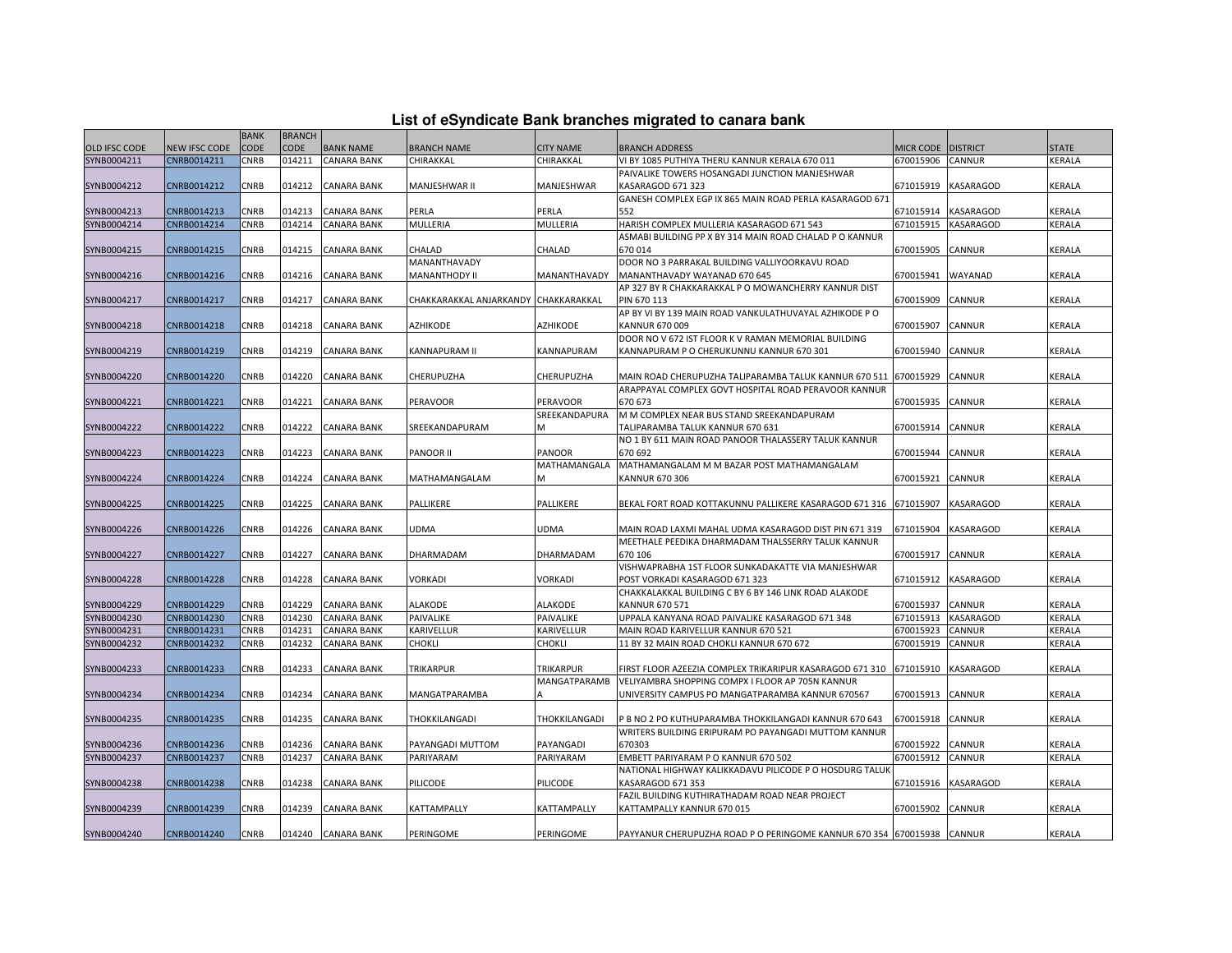|          | List of eSyndicate Bank branches migrated to canara bank |  |  |
|----------|----------------------------------------------------------|--|--|
| BRANCH I |                                                          |  |  |

|               |               | <b>BANK</b> | <b>BRANCH</b> |                    |                         |                    |                                                                                               |                    |                     |                  |
|---------------|---------------|-------------|---------------|--------------------|-------------------------|--------------------|-----------------------------------------------------------------------------------------------|--------------------|---------------------|------------------|
| OLD IFSC CODE | NEW IFSC CODE | <b>CODE</b> | <b>CODE</b>   | <b>BANK NAME</b>   | <b>BRANCH NAME</b>      | <b>CITY NAME</b>   | BRANCH ADDRESS                                                                                | MICR CODE DISTRICT |                     | <b>STATE</b>     |
| SYNB0004241   | CNRB0014241   | CNRB        | 014241        | <b>CANARA BANK</b> | VARAM                   | VARAM              | ABU NAGAR VARAM P O KANNUR 670 594                                                            | 670015904          | CANNUR              | KERALA           |
|               |               |             |               |                    |                         |                    | NEAR KANNUR MILITARY HOSPITAL KANNUR CANTONMENT                                               |                    |                     |                  |
| SYNB0004242   | CNRB0014242   | CNRB        | 014242        | CANARA BANK        | KANNUR CANTONMENT       | KANNUR             | THILLERY KANNUR KANNUR 670 001                                                                | 670015903          | CANNUR              | KERALA           |
|               |               |             |               |                    |                         |                    | BLDG NO C 6 123 8 MAYYIL TALIPARAMBA TALUK KANNUR                                             |                    |                     |                  |
| SYNB0004243   | CNRB0014243   | <b>CNRB</b> | 014243        | <b>CANARA BANK</b> | MAYYIL                  | MAYYIL             | KANNUR 670 602                                                                                | 670015910          | CANNUR              | KERALA           |
|               |               |             |               |                    |                         |                    | DNADUVIL TOWNTALIPARAMBA TALUKDIST KANNURSTATE                                                |                    |                     |                  |
| SYNB0004244   | CNRB0014244   | CNRB        | 014244        | CANARA BANK        | <b>NADUVIL TOWN</b>     | NADUVIL            | KERALAPIN 670 582                                                                             | 670015930          | <b>CANNUR</b>       | KERALA           |
|               |               |             |               |                    |                         |                    | V BY 599 BY E MALOOR VIA MATTANUR THALASSERY TALUK                                            |                    |                     |                  |
| SYNB0004245   | CNRB0014245   | CNRB        | 014245        | <b>CANARA BANK</b> | <b>MALOOR</b>           | <b>MALOOR</b>      | KANNUR 670 702                                                                                | 670015934          | CANNUR              | KERALA           |
| SYNB0004246   | CNRB0014246   | CNRB        | 014246        | <b>CANARA BANK</b> | VADAKKUMBAD             | VADAKKUMBAD        | RAMANTHALLY VADAKKUMBAD P O KANNUR 670 330                                                    | 670015924          | CANNUR              | KERALA           |
|               |               |             |               |                    |                         |                    | POST MAMBARAM VIA PINARAYI THALASSERY TALUK KANNUR 670                                        |                    |                     |                  |
| SYNB0004247   | CNRB0014247   | CNRB        | 014247        | <b>CANARA BANK</b> | MAMBARAM                | MAMBARAM           | 741                                                                                           | 670015916          | CANNUR              | KERALA           |
|               |               |             |               |                    |                         |                    | NELLIKUTTYNELLIKUTTY P OVIA CHEMBERIDIST KANNURSTATE                                          |                    |                     |                  |
| SYNB0004250   | CNRB0014250   | CNRB        | 014250        | <b>CANARA BANK</b> | NELLIKUTTY              | NELLIKUTTY         | KERALAPIN 670 632                                                                             | 670015932          | CANNUR              | KERALA           |
|               |               |             |               |                    |                         |                    | SREEKANDAPURAMALEX NAGARDIST KANNURSTATE KERALAPIN                                            |                    |                     |                  |
| SYNB0004251   | CNRB0014251   | CNRB        | 014251        | <b>CANARA BANK</b> | ALEXNAGAR               | CANNUR             | 670 631                                                                                       | 670015933          | CANNUR              | KERALA           |
|               |               |             |               |                    |                         | CHANDANAKKAMP      | THULUVANANICKAL BUILDING CHANDANAKKAMPARA VIA                                                 |                    |                     |                  |
| SYNB0004252   | CNRB0014252   | CNRB        | 014252        | CANARA BANK        | CHANDANAKKAMPARA        | AR                 | PAYYAVUR KANNUR 670 633                                                                       | 670015931          | CANNUR              | KERALA           |
|               |               |             |               |                    |                         |                    |                                                                                               |                    |                     |                  |
| SYNB0004253   | CNRB0014253   | CNRB        | 014253        | <b>CANARA BANK</b> | PARAT                   | PARAT              | PARAT P O THUVAKUNNU TALIPARAMBA TALUK KANNUR 670 693                                         | 670015920          | <b>CANNUR</b>       | KERALA           |
|               |               |             |               |                    |                         |                    | KP VI BY 366 P O KUTTIATTUR VIA MAYYIL TALIPARAMBA TALUK                                      |                    |                     |                  |
| SYNB0004254   | CNRB0014254   | CNRB        | 014254        | <b>CANARA BANK</b> | KUTTIATTUR              | KUTTIATTUR         | KANNUR 670 602                                                                                | 670015936          | <b>CANNUR</b>       | KERALA           |
|               |               |             |               |                    |                         |                    | IST FLOOR RAMAKRISHNA COMPLEX MAVUNGAL ANANDASHRAM                                            |                    |                     |                  |
| SYNB0004255   | CNRB0014255   | <b>CNRB</b> | 014255        | <b>CANARA BANK</b> | MAVUNGAL                | ANANDASHRAM        | MAVUNGAL KASARAGOD 671 531                                                                    | 671015908          | <b>KASARAGOD</b>    | KERALA           |
| SYNB0004256   | CNRB0014256   | CNRB        | 014256        | <b>CANARA BANK</b> | <b>MATTANUR II</b>      | <b>MATTANUR</b>    | THALLASSERY ROAD MATTANUR 670702                                                              | 670015942          | CANNUR              | KERALA           |
|               |               |             |               |                    |                         |                    | KCP XIII BY 1836 B 1ST FLOOR SAKTHI BUILDING MAIN ROAD IRITTY                                 |                    |                     | <b>KARNATAKA</b> |
| SYNB0004257   | CNRB0014257   | CNRB        | 014257        | <b>CANARA BANK</b> | <b>IRITTY II</b>        | <b>IRITTY</b>      | KANNUR 670 703                                                                                | 670015939          | CANNUR              |                  |
|               |               | CNRB        | 014258        | <b>CANARA BANK</b> | KELAKAM                 |                    | VIII BY 300A PULICKAL BUILDING VELLOONNI ROAD KELAKAM                                         |                    |                     |                  |
| SYNB0004258   | CNRB0014258   |             |               |                    |                         | KELAKAM            | 670674                                                                                        | 670015926          | <b>CANNUR</b>       | KERALA           |
| SYNB0004260   | CNRB0014260   | <b>CNRB</b> | 014260        | <b>CANARA BANK</b> | ACCOUNTS SECTION KANNUR | <b>KANNUR</b>      | FIRST FLOOR KMS BUILDING FORT ROAD 670001                                                     | 670015908          | CANNUR              | <b>KERALA</b>    |
|               |               |             |               |                    |                         |                    | SATELLITE OFFICE C BY O PERAVOOR BRANCH VELLARVALLY                                           |                    |                     |                  |
| SYNB0004261   | CNRB0014261   | <b>CNRB</b> | 014261        | <b>CANARA BANK</b> | VELLARVALLY             | VELLARVALLY        | VELLARVALLY KERALA 670673                                                                     | 670015928          | <b>CANNUR</b>       | KERALA           |
|               |               |             |               |                    |                         |                    | SATELLITE OFFICE C BY O PILICODE BRANCH KODAKKAD KODAKKAD                                     |                    |                     |                  |
| SYNB0004262   | CNRB0014262   | CNRB        | 014262        | <b>CANARA BANK</b> | KODAKKAD                | KODAKKAD           | KERALA 671310                                                                                 | 670015927          | <b>KASARAGOD</b>    | KERALA           |
|               |               |             |               |                    |                         |                    |                                                                                               |                    |                     |                  |
| SYNB0004263   |               |             |               |                    |                         |                    |                                                                                               |                    |                     |                  |
|               |               |             |               |                    |                         |                    | DIST PANCHAYAT BLDG CIVIL STATION COMPOUND THAVAKKARA                                         |                    |                     |                  |
|               | CNRB0014263   | CNRB        | 014263        | CANARA BANK        | KANNUR CIVIL STATION    | KANNUR             | JN KANNUR KERALA 670001                                                                       | 670015911          | CANNUR              | KERALA           |
|               |               |             |               |                    |                         |                    | THIMIRI VILLAGE TALIPARAMBA TALUK CP1 599 AND 600 MALABAR                                     |                    |                     |                  |
| SYNB0004264   | CNRB0014264   | CNRB        | 014264        | CANARA BANK        | PERUMBADAVU             | <b>KANNUR DIST</b> | BLDG KARIPPAL KANNUR KERALA 6705814<br>CP XIV 693 A TO E GROUND FLOOR MADAKAM CENTRE CHERKALA | 670015915          | CANNUR              | KERALA           |
|               |               |             |               |                    |                         |                    | JUNCTION POST CHENGALA DIST KASARGOD KASARGOD KERALA                                          |                    |                     |                  |
| SYNB0004265   | CNRB0014265   | CNRB        | 014265        | <b>CANARA BANK</b> | CHENGALA                | CHEGALA            | <b>INDIA 671541</b>                                                                           | 671015906          | <b>KASARAGOD</b>    | KERALA           |
|               |               |             |               |                    | ERNAKULAM SHANMUGHAM    |                    |                                                                                               |                    |                     |                  |
| SYNB0004300   | CNRB0014300   | CNRB        | 014300        | <b>CANARA BANK</b> | <b>ROAD MAIN</b>        | ERNAKULAM          | PIONEER TOWERS 1ST FLOOR SHANMUGHAM RD KERALA 682 031                                         | 682015902          | ERNAKULAM           | <b>KERALA</b>    |
|               |               |             |               |                    |                         |                    | DOOR NO XL BY 6893 MUTHOOT TOWERS 1ST FLOOR M G ROAD                                          |                    |                     |                  |
| SYNB0004301   | CNRB0014301   | CNRB        | 014301        | CANARA BANK        | ERNAKULAM M G ROAD II   | ERNAKULAM          | <b>KERALA 682035</b>                                                                          | 682015911          | ERNAKULAM           | KERALA           |
|               |               |             |               |                    | KOCHI KOTTUKULAM ROAD   |                    | 18 BY 2454 A SABU AND CYPRIAN ARCADE PARRY JUNCTION                                           |                    |                     |                  |
| SYNB0004302   | CNRB0014302   | CNRB        | 014302        | <b>CANARA BANK</b> | <b>MAIN</b>             | KOCHI              | THOPPUMPADY KOCHI ERNAKULAM                                                                   | 682015904          | ERNAKULAM           | KERALA           |
| SYNB0004303   | CNRB0014303   | <b>CNRB</b> | 014303        | <b>CANARA BANK</b> | <b>KOCHI PERUMANOOR</b> | KOCHI              | P B NO 1652 PERUMANOOR ERNAKULAM KERALA 682015                                                | 682015903          | ERNAKULAM           | KERALA           |
|               |               |             |               |                    |                         |                    | WOODLANDA ANNEXE ELOOR ROAD KALAMASSERY ERNAKULAM                                             |                    |                     |                  |
| SYNB0004304   | CNRB0014304   | CNRB        | 014304        | <b>CANARA BANK</b> | <b>KALAMASSERY II</b>   | KALAMASSERY        | KERALA                                                                                        | 682015914          | ERNAKULAM           | KERALA           |
| SYNB0004305   | CNRB0014305   | CNRB        | 014305        | <b>CANARA BANK</b> | ERNAKULAM BANERJEE ROAD |                    | XLI 768 1ST FLOOR P B NO 1902 BANERJI ROAD THARAKANDAM<br>CENTRE ERNAKULAM ERNAKULAM 682 018  |                    | 682015909 ERNAKULAM | <b>KERALA</b>    |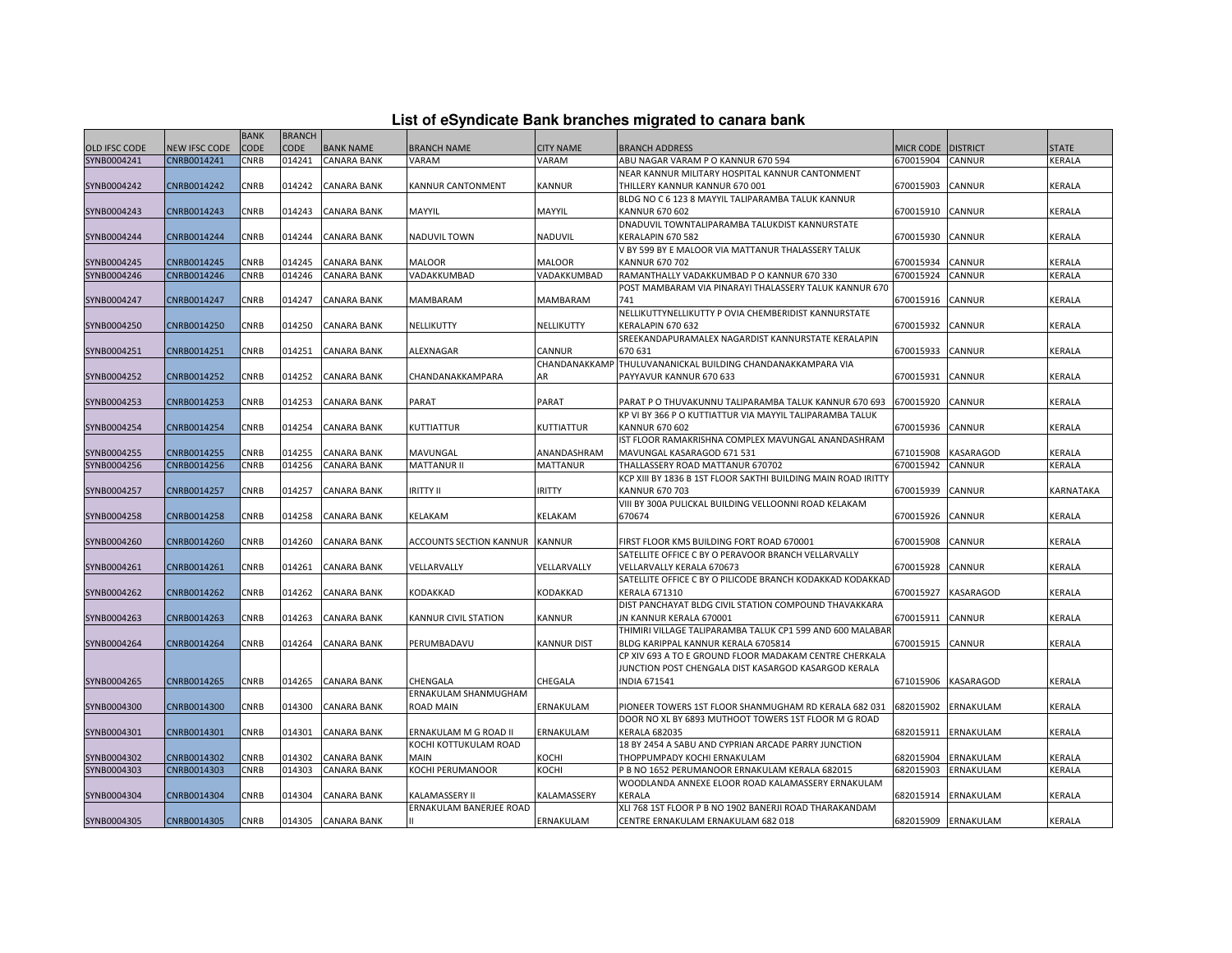|  | List of eSyndicate Bank branches migrated to canara bank |  |  |  |  |
|--|----------------------------------------------------------|--|--|--|--|
|  |                                                          |  |  |  |  |

|                      |               | <b>BANK</b> | <b>BRANCH</b> |                    |                                  |                  |                                                         |                      |           |               |
|----------------------|---------------|-------------|---------------|--------------------|----------------------------------|------------------|---------------------------------------------------------|----------------------|-----------|---------------|
| <b>OLD IFSC CODE</b> | NEW IFSC CODE | CODE        | <b>CODE</b>   | <b>BANK NAME</b>   | <b>BRANCH NAME</b>               | <b>CITY NAME</b> | BRANCH ADDRESS                                          | MICR CODE   DISTRICT |           | <b>STATE</b>  |
|                      |               |             |               |                    |                                  |                  | KONKANI BASHA BHAVAN DR J A BHATT ROAD CHERLAI ROAD     |                      |           |               |
| SYNB0004307          | CNRB0014307   | CNRB        | 014307        | <b>CANARA BANK</b> | KOCHI CHERLAI                    | KOCHI            | KOCHI ERNAKULAM 682 002                                 | 682015905            | ERNAKULAM | KERALA        |
| SYNB0004310          | CNRB0014310   | CNRB        | 014310        | <b>CANARA BANK</b> | KOCHI KALOOR II                  | KOCHI            | DESHABHIMANI JUNCTION KALOORKERALA 682017               | 682015915            | ERNAKULAM | <b>KERALA</b> |
|                      |               |             |               |                    |                                  |                  | VAKKACHAN TOWERS CHITTOOR ROAD VADUTHALA ERNAKULAM      |                      |           |               |
| SYNB0004311          | CNRB0014311   | CNRB        | 014311        | <b>CANARA BANK</b> | KOCHI VADUTHALA                  | KOCHI            | KOCHI ERNAKULAM 682 023                                 | 682015906            | ERNAKULAM | KERALA        |
|                      |               |             |               |                    | SPECIALISED SME BRANCH           |                  | 20 BY 149 JANATHA BLDG IST FLR CHURCH JUNCTIONANGAMALY  |                      |           |               |
| SYNB0004313          | CNRB0014313   | CNRB        | 014313        | <b>CANARA BANK</b> | ANGAMALY                         | ANGAMALY         | ERNAKULAM 683572                                        | 683015901            | ERNAKULAM | KERALA        |
|                      |               |             |               |                    | <b>ACCOUNTS SECTION</b>          |                  |                                                         |                      |           |               |
| SYNB0004314          | CNRB0014314   | CNRB        | 014314        | CANARA BANK        | ERNAKULAM II                     | KOCHI            | PIONEER TOWERS SHANMUGAM RD ERNAKULAM KERALA 682035     | 682015901            | ERNAKULAM | KERALA        |
|                      |               |             |               |                    |                                  |                  |                                                         |                      |           |               |
| SYNB0004315          | CNRB0014315   | CNRB        | 014315        | <b>CANARA BANK</b> | KOCHI WILLINGDON ISLAND II KOCHI |                  | WILLINGDON ISLAND KOCHI ERNAKULAM DIST PIN 682 003      | 682015920            | ERNAKULAM | KERALA        |
|                      |               |             |               |                    |                                  |                  | 101 BY A2 WARD 24PALAKKAT BUILDING PALLIPARAMBU         |                      |           |               |
| SYNB0004316          | CNRB0014316   | <b>CNRB</b> | 014316        | <b>CANARA BANK</b> | TRIPUNITHURA II                  | TRIPPUNITHURA    | TRIPUNTHURA ERNAKULAM                                   | 682015918            | ERNAKULAM | <b>KERALA</b> |
|                      |               |             |               |                    |                                  |                  |                                                         |                      |           |               |
| SYNB0004317          | CNRB0014317   | CNRB        | 014317        | <b>CANARA BANK</b> | PERUMBAVUR II                    | PERUMBAVOOR      | CLASSIC TOWERS A M RD PERUMBAVOOR ERNAKULAM 683542      | 683015903            | ERNAKULAM | KERALA        |
|                      |               |             |               |                    |                                  |                  | CANARA BANK DIAMOND ARCADE CSI SHOPING COMP R S ROAD    |                      |           |               |
| SYNB0004318          | CNRB0014318   | CNRB        | 014318        | <b>CANARA BANK</b> | ALUVA II                         | <b>ALUVA</b>     | ALUVA 683101                                            | 682015908            | ERNAKULAM | KERALA        |
|                      |               |             |               |                    |                                  |                  | K M P ARCADE POST OFFICE JUNCTION MUVATTUPUZHA          |                      |           |               |
| SYNB0004319          | CNRB0014319   | CNRB        | 014319        | <b>CANARA BANK</b> | MUVATTUPUZHA II                  | MUVATTUPUZHA     | ERNAKUAM KERALA                                         | 686015904            | ERNAKULAM | KERALA        |
|                      |               |             |               |                    |                                  |                  | KURIECKAL BUILDING NO 32 BY 508 NEAR LULU MALL EDAPALLY |                      |           |               |
| SYNB0004320          | CNRB0014320   | CNRB        | 014320        | <b>CANARA BANK</b> | KOCHI EDAPALLY II                | <b>EDAPALLY</b>  | 682024                                                  | 682015910            | ERNAKULAM | KERALA        |
|                      |               |             |               |                    |                                  |                  | KAKKANAD JOSH TOWERS PADAMUGHAL COLONY JUNCTION         |                      |           |               |
| SYNB0004321          | CNRB0014321   | CNRB        | 014321        | <b>CANARA BANK</b> | KOCHI KAKKANAD II                | KAKKANAD         | VAZHAKKALA KAKKANAD WEST ERNAKULAM 682030               | 682015913            | ERNAKULAM | KERALA        |
|                      |               |             |               |                    |                                  | KOTHAMANGALA     |                                                         |                      |           |               |
| SYNB0004323          | CNRB0014323   | CNRB        | 014323        | <b>CANARA BANK</b> | KOTHAMANGALAM II                 | м                | XV NEAR KSRTC BUS STAND KOTHAMANGALAM 686691            | 686015910            | ERNAKULAM | KERALA        |
|                      |               |             |               |                    |                                  |                  | V 580 KARAIKKATTU BUILDING POST OFFICE JUNCTION PIRAVOM |                      |           |               |
| SYNB0004324          | CNRB0014324   | CNRB        | 014324        | <b>CANARA BANK</b> | PIRAVOM II                       | PIRAVOM          | 686664                                                  | 686015914            | ERNAKULAM | KERALA        |
|                      |               |             |               |                    |                                  |                  | NO 9 BY 538 SARASWATHI SADANAM MARADU KOCHI DIST        |                      |           |               |
| SYNB0004325          | CNRB0014325   | CNRB        | 014325        | <b>CANARA BANK</b> | <b>MARADU II</b>                 | MARADU           | MARADU KERALA 682304 INDIA                              | 682015917            | ERNAKULAM | KERALA        |
|                      |               |             |               |                    |                                  |                  | ST JOSEPH CHURCH COMPUND MAMBRA KARUKUTTI POST          |                      |           |               |
| SYNB0004326          | CNRB0014326   | CNRB        | 014326        | <b>CANARA BANK</b> | <b>MAMBRA</b>                    | <b>MAMBRA</b>    | ERNAKUMAL DIST MAMBRA KERALA 683576 INDIA               | 683015902            | ERNAKULAM | <b>KERALA</b> |
|                      |               |             |               |                    | SPECIALIZED ARM BRANCH           |                  | PIONEER TOWERS SHANMUGHAM ROAD ERNAKULAM                |                      |           |               |
| SYNB0004327          | CNRB0014327   | CNRB        | 014327        | <b>CANARA BANK</b> | <b>ERNAKULAM II</b>              | ERNAKULAM        | ERNAKULAM KERALA 682031 INDIA                           | <b>WAITING</b>       | ERNAKULAM | <b>KERALA</b> |
|                      |               |             |               |                    |                                  |                  | NO 597 VANILAM PLAZA NEAR SBI ERNAKULAM KOLENCHERRY     |                      |           |               |
| SYNB0004328          | CNRB0014328   | CNRB        | 014328        | CANARA BANK        | KOLENCHERY II                    | KOLENCHERRY      | KERALA 682311                                           | 682015916            | ERNAKULAM | KERALA        |
|                      |               |             |               |                    |                                  |                  | PRARTHANA K P VALLON ROAD KADAVANTHARA KOCHI KARALA     |                      |           |               |
| SYNB0004329          | CNRB0014329   | CNRB        | 014329        | CANARA BANK        | KOCHI KADAVANTHRA II             | KADAVANTHARA     | 682020                                                  | 682015912            | ERNAKULAM | KERALA        |
|                      |               |             |               |                    |                                  |                  | 29 1415A D S AND SONS COMPLEX OPP POWER HOUSE VYTILA    |                      |           |               |
| SYNB0004330          | CNRB0014330   | CNRB        | 014330        | <b>CANARA BANK</b> | KOCHI VYTILA II                  | KOCHI            | KOCHI KERELA 682019                                     | 682015919            | ERNAKULAM | KERALA        |
|                      |               |             |               |                    |                                  |                  | BUILDING NO 11 424 426 SVD COMPLEX NO 4 NORTH PARAVUR   |                      |           |               |
| SYNB0004331          | CNRB0014331   | CNRB        | 014331        | <b>CANARA BANK</b> | <b>NORTH PARAVUR II</b>          | PARAVUR          | DIST ERNAKULAM KERALA INDIA 683513                      | 680015906            | ERNAKULAM | KERALA        |
|                      |               |             |               |                    | SPECIALISED MID CORPORATE        |                  |                                                         |                      |           |               |
|                      |               |             |               |                    | <b>BRANCH KOCHI</b>              |                  | 32 1495A 1 FLOOR CHACKOS CHAMBERS BY PASS JUNCTION      |                      |           |               |
| SYNB0004333          | CNRB0014333   | CNRB        | 014333        | <b>CANARA BANK</b> | PALARIVATTOM                     | KOCHI            | PALARIVATTAM ERNAKULAM KERALA INDIA 685025              | 682015907            | ERNAKULAM | <b>KERALA</b> |
| SYNB0004350          | CNRB0014350   | CNRB        | 014350        | <b>CANARA BANK</b> | KOTTAYAM                         | KOTTAYAM         | BAKER JUNCTION KOTTAYAMKERALA 686 001                   | 686015901            | KOTTAYAM  | KERALA        |
|                      |               |             |               |                    | CHANGANASSERYCHANGANAC           |                  | PAIKATTU BUILDINGS KAVALA M C ROAD CHANGANASSERY        |                      |           |               |
| SYNB0004351          | CNRB0014351   | CNRB        | 014351        | <b>CANARA BANK</b> | <b>HERRY II</b>                  | CHANGANASSERY    | KOTTAYAM KERALA                                         | 686015902            | KOTTAYAM  | KERALA        |
|                      |               |             |               |                    |                                  |                  | DAIVA SAHAYAM BUILDING K K ROAD PONKUNNAM KANJIRAPALLY  |                      |           |               |
| SYNB0004352          | CNRB0014352   | CNRB        | 014352        | <b>CANARA BANK</b> | PONKUNNAM II                     | <b>PONKUNNAM</b> | TALUK KOTTAYAM 686 506                                  | 686015915            | KOTTAYAM  | KERALA        |
|                      |               |             |               |                    |                                  |                  |                                                         |                      |           |               |
| SYNB0004353          | CNRB0014353   | CNRB        | 014353        | <b>CANARA BANK</b> | KADUTHURUTHY II                  | KADUTHURUTHY     | K V ROAD KADUTHURUTHY VAIKOM TALUK KOTTAYAM 686 604     | 686015908            | KOTTAYAM  | <b>KERALA</b> |
|                      |               |             |               |                    |                                  |                  | D NO 622 M C ROAD KURUVILANGAD KOTTAYAM KOTTAYAM 686    |                      |           |               |
| SYNB0004354          | CNRB0014354   | <b>CNRB</b> | 014354        | <b>CANARA BANK</b> | KURUVILANGAD II                  | KURUVILANGAD     | 633                                                     | 686015912 KOTTAYAM   |           | <b>KERALA</b> |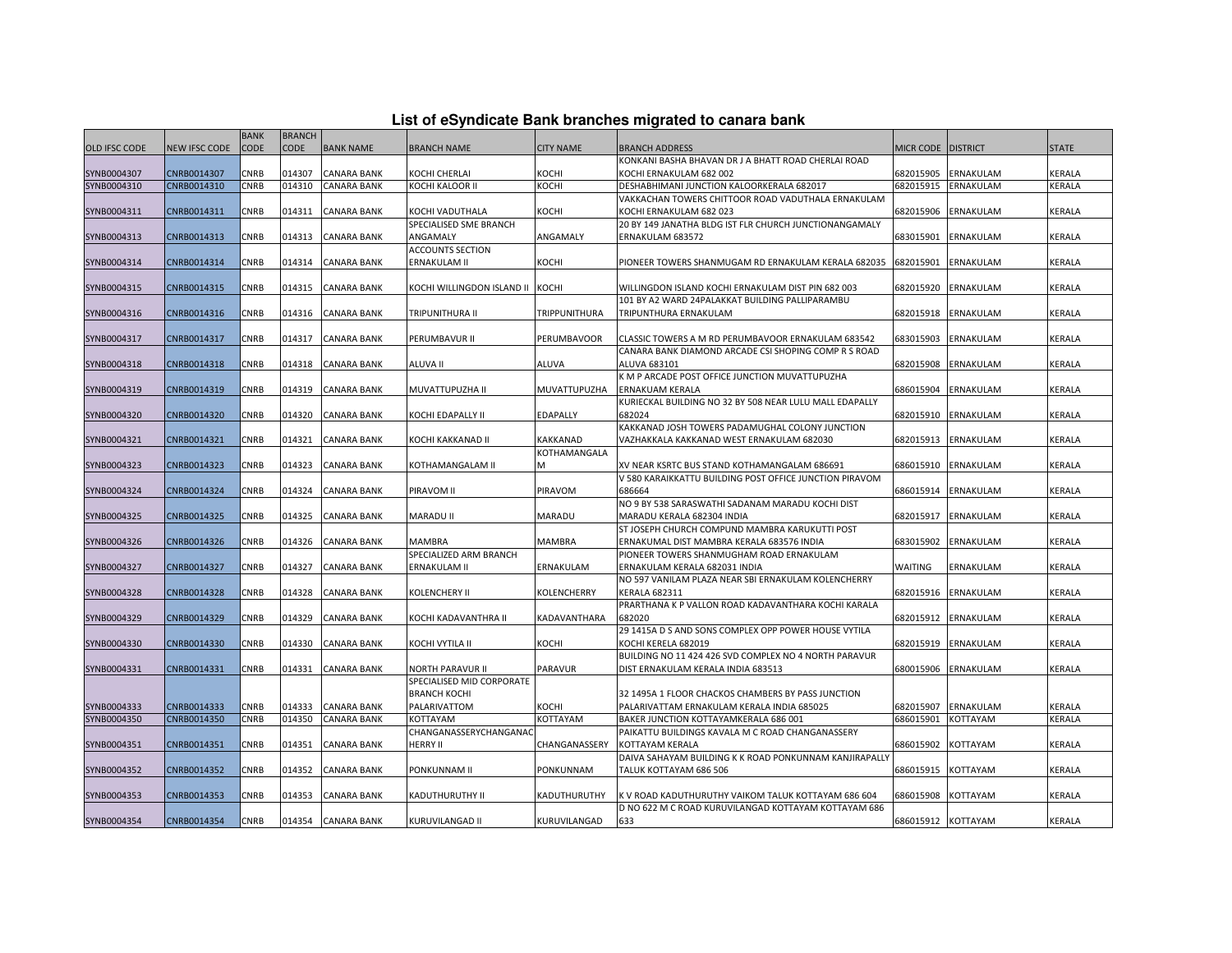|  |  | List of eSyndicate Bank branches migrated to canara bank |  |  |  |
|--|--|----------------------------------------------------------|--|--|--|
|  |  |                                                          |  |  |  |

|               | List of eSyndicate Bank branches migrated to canara bank |                            |                              |                    |                                    |                     |                                                                                               |                    |                  |               |  |  |
|---------------|----------------------------------------------------------|----------------------------|------------------------------|--------------------|------------------------------------|---------------------|-----------------------------------------------------------------------------------------------|--------------------|------------------|---------------|--|--|
| OLD IFSC CODE | <b>NEW IFSC CODE</b>                                     | <b>BANK</b><br><b>CODE</b> | <b>BRANCH</b><br><b>CODE</b> | <b>BANK NAME</b>   | <b>BRANCH NAME</b>                 | <b>CITY NAME</b>    | <b>BRANCH ADDRESS</b>                                                                         | MICR CODE DISTRICT |                  | <b>STATE</b>  |  |  |
|               |                                                          |                            |                              |                    |                                    |                     | NANADAM MARKET UDAYANAPURAM POST VAIKOM TALUK                                                 |                    |                  |               |  |  |
| SYNB0004355   | CNRB0014355                                              | CNRB                       | 014355                       | <b>CANARA BANK</b> | UDAYANAPURAM                       | UDAYANAPURAM        | KOTTAYAM 686 143                                                                              | 686015907          | KOTTAYAM         | KERALA        |  |  |
|               |                                                          |                            |                              |                    |                                    | BRAHMAMANGAL        | D NO 35 B BRAHMAMANGALAM VAIKOM TALUK KOTTAYAM 686                                            |                    |                  |               |  |  |
| SYNB0004356   | CNRB0014356                                              | CNRB                       | 014356                       | <b>CANARA BANK</b> | BRAHMAMANGALAM                     | AM                  | 614                                                                                           | 686015905          | KOTTAYAM         | KERALA        |  |  |
|               |                                                          |                            |                              |                    |                                    |                     | D NO 14 BY 6994 THEAKKATIL BUILDINGS MUTTAMBALAM PO                                           |                    |                  |               |  |  |
| SYNB0004357   | CNRB0014357                                              | CNRB                       | 014357                       | <b>CANARA BANK</b> | KOTTAYAM KANJIKUZHY II             | KOTTAYAM            | KANJIKUZHY KOTTAYAM KOTTAYAM 686 004                                                          | 686015911          | KOTTAYAM         | KERALA        |  |  |
|               |                                                          |                            |                              |                    |                                    |                     | KELACHANDRA MEDICAL CENTRE MC ROAD NATTAKOM VILLAGE                                           |                    |                  |               |  |  |
| SYNB0004358   | CNRB0014358                                              | CNRB                       | 014358                       | <b>CANARA BANK</b> | CHINGAVANAM                        | CHINGAVANAM         | CHINGAVANAM KOTTAYAM 686 531                                                                  | 686015903          | KOTTAYAM         | KERALA        |  |  |
|               |                                                          |                            |                              |                    |                                    |                     | PALA KOTTAYAM MAIN ROAD KOTTARAMATTOM PALA KOTTAYAM                                           |                    |                  |               |  |  |
| SYNB0004359   | CNRB0014359                                              | CNRB                       | 014359                       | <b>CANARA BANK</b> | PALA II                            | PALA                | DIST PIN 686 575                                                                              | 686015913          | KOTTAYAM         | KERALA        |  |  |
|               |                                                          |                            |                              |                    |                                    |                     | GROUND FLOOR V BY 273 D HOSPITAL JUNCTION KANAKKARY                                           |                    |                  |               |  |  |
| SYNB0004360   | CNRB0014360                                              | CNRB                       | 014360                       | <b>CANARA BANK</b> | <b>KANAKKARY</b>                   | KANAKKARY           | 686632                                                                                        | 686015906          | KOTTAYAM         | KERALA        |  |  |
|               |                                                          |                            |                              |                    |                                    |                     | ANIYARA ARCADE OPPOSITE LARA TOWER NEAR IOC PUMP                                              |                    |                  |               |  |  |
|               |                                                          |                            |                              |                    |                                    |                     | CHANGANACHERRY VAZHOOR ROAD KARUKACHAL PO KOTTAYAM                                            |                    |                  |               |  |  |
| SYNB0004363   | CNRB0014363                                              | CNRB                       | 014363                       | <b>CANARA BANK</b> | <b>KARUKACHAL II</b>               | KARUKACHAL          | KERALA INDIA 686540                                                                           | 686015909          | <b>KOTTAYAM</b>  | KERALA        |  |  |
|               |                                                          |                            |                              |                    | KOZHIKODE CHEROOTY ROAD            |                     |                                                                                               |                    |                  |               |  |  |
| SYNB0004400   | CNRB0014400                                              | CNRB                       | 014400                       | <b>CANARA BANK</b> | <b>MAIN II</b>                     | CALICUT             | 61 CHEROOTY RD KOZHIKODE 673001                                                               | 673015913          | <b>KOZHIKODE</b> | KERALA        |  |  |
| SYNB0004401   | CNRB0014401                                              | CNRB                       | 014401                       | <b>CANARA BANK</b> | VADAKARA BADAGARA II               | VADAKARA            | 20 BY 408A MOURYA ARCADE VADAKARA KOZHIKODE 673 101                                           | 673015922          | KOZHIKODE        | KERALA        |  |  |
|               |                                                          |                            |                              |                    |                                    |                     | P B NO 1 OPP TALUK OFFICE MAIN ROAD KOYILANDY KOZHIKODE                                       |                    |                  |               |  |  |
| SYNB0004402   | CNRB0014402                                              | CNRB                       | 014402                       | <b>CANARA BANK</b> | KOYILANDY QUILANDY II              | KOYILANDY           | 673 305                                                                                       | 673015912          | KOZHIKODE        | KERALA        |  |  |
|               |                                                          |                            |                              |                    |                                    |                     | BP V BY 631L TKC BUILDING KAIRALI ROAD OPP KAIRALI CINEMA                                     |                    |                  |               |  |  |
| SYNB0004403   | CNRB0014403                                              | CNRB                       | 014403                       | <b>CANARA BANK</b> | <b>BALUSSERY II</b>                | BALUSSERY           | THEATRE BALUSSERY KOZHIKODE 673612                                                            | 673015908          | <b>KOZHIKODE</b> | <b>KERALA</b> |  |  |
|               |                                                          |                            |                              |                    |                                    |                     | 20 BY 1197 JASMINE BUILDING P B NO 728 MAIN ROAD                                              |                    |                  |               |  |  |
| SYNB0004404   | CNRB0014404                                              | CNRB                       | 014404                       | <b>CANARA BANK</b> | KOZHIKODE PANNIANKARA              | <b>CALICUT</b>      | PANNIYYANKARA KOZHIKODE KERALA                                                                | 673015901          | KOZHIKODE        | <b>KERALA</b> |  |  |
| SYNB0004405   | CNRB0014405                                              | CNRB                       | 014405                       | <b>CANARA BANK</b> | KOZHIKODE MAVOOR ROAD II KOZHIKODE |                     | FOURA BLDG MAVOOR ROAD KERALA 673 001                                                         | 673015914          | KOZHIKODE        | KERALA        |  |  |
|               |                                                          |                            |                              |                    |                                    |                     | D NO 38 BY 1610 KUNDUPARAMBA P O EDAKKAD KOZHIKODE                                            |                    |                  |               |  |  |
| SYNB0004406   | CNRB0014406                                              | CNRB                       | 014406                       | <b>CANARA BANK</b> | KOZHIKODE KUNDUPARAMBA KOZHIKODE   |                     | KOZHIKODE 673 005                                                                             | 673015902          | <b>KOZHIKODE</b> | KERALA        |  |  |
| SYNB0004407   | CNRB0014407                                              | CNRB                       | 014407                       | <b>CANARA BANK</b> | <b>ORKKATTERY II</b>               | ORKKATTERI          | EP VIII 4647 KSEB ROAD ORKKATTERI KOZHIKODE DIST 673501                                       | 673015916          | KOZHIKODE        | KERALA        |  |  |
|               |                                                          |                            |                              |                    |                                    |                     | TP VII BY 402 A RANGOON TOWERS MAIN ROAD THAMARASSERY                                         |                    |                  |               |  |  |
| SYNB0004408   | CNRB0014408                                              | CNRB                       | 014408                       | <b>CANARA BANK</b> | THAMARASSERY II                    | THAMARASSERY        | KERALA 673573                                                                                 | 673015921          | KOZHIKODE        | KERALA        |  |  |
|               |                                                          |                            |                              |                    |                                    |                     | 12 BY 4111 MAIN ROAD NEAR BUS STAND KOZHIKODE DIST                                            |                    |                  |               |  |  |
| SYNB0004409   | CNRB0014409                                              | CNRB                       | 014409                       | <b>CANARA BANK</b> | PAYYOLI II                         | PAYYOLI             | PAYYOLI KERALA 673522 INDIA                                                                   | 673015917          | CANNUR           | KERALA        |  |  |
|               |                                                          |                            |                              |                    |                                    | RAMANATTUKKAR       | RKP 3 BY 391 B 6 TO B 12 1ST FLOOR KAYPEES PLAZA AIRPORT                                      |                    |                  |               |  |  |
| SYNB0004410   | CNRB0014410                                              | CNRB                       | 014410                       | <b>CANARA BANK</b> | RAMANATTUKARA II                   |                     | ROAD NEAR BYE PASS JN 673633 KERALA                                                           | 673015919          | <b>KOZHIKODE</b> | KERALA        |  |  |
|               |                                                          |                            |                              |                    |                                    |                     | KP 3 BY 500 G20 AR PLAZA MAIN ROAD KUNAMANGALAM CALICUT                                       |                    |                  |               |  |  |
| SYNB0004411   | CNRB0014411                                              | CNRB                       | 014411                       | <b>CANARA BANK</b> | KUNNAMANGALAM                      | <b>CALICUT DIST</b> | DIST KERALA 673571                                                                            | 673015903          | <b>KOZHIKODE</b> | <b>KERALA</b> |  |  |
|               |                                                          |                            |                              |                    |                                    |                     | D 186 FIRST FLOOR THARAVATTATH BUILDING KOZHIKODE DT                                          |                    |                  |               |  |  |
| SYNB0004412   | CNRB0014412                                              | CNRB                       | 014412                       | <b>CANARA BANK</b> | CHERUVANNUR                        | CHERUVANNUR         | MEPPAYOOR ROAD VIDA MEPPAYUR 673524 KERALA                                                    | 673015906          | KOZHIKODE        | KERALA        |  |  |
|               |                                                          |                            |                              |                    |                                    |                     | 24 BY 1127 BYPASS ROAD MANKAV KOZHIKODE MANKAV KERALA                                         |                    |                  |               |  |  |
| SYNB0004413   | CNRB0014413                                              | CNRB                       | 014413                       | <b>CANARA BANK</b> | KOZHIKODE MANKAV                   | MANKAV              | 673007                                                                                        | 673015904          | <b>KOZHIKODE</b> | KERALA        |  |  |
|               |                                                          |                            |                              |                    |                                    |                     | KP 19 3 134 N P S FORTUNE MALL OPP BUS STAND KODUVALLY                                        |                    |                  |               |  |  |
| SYNB0004414   | CNRB0014414                                              | CNRB                       | 014414                       | <b>CANARA BANK</b> | KODUVALLY II                       | KODUVALLY           | KOZHIKODE DIST KERALA 673572                                                                  | 673015910          | <b>KOZHIKODE</b> | KERALA        |  |  |
|               |                                                          |                            |                              |                    |                                    |                     | 33 6687 E1 E2 GND FLR OPAL COMPLEX WATER AUTHORITY RD                                         |                    |                  |               |  |  |
| SYNB0004415   | CNRB0014415                                              | CNRB                       | 014415                       | CANARA BANK        | KOZHIKODE MALAPARAMBA              | KHOZIKODE DIST      | MALAPARAMBA KHOZIKODE KERALA 673009<br>RAINBOW BUILDING I FLOOR OPP TAXI STAND MAIN ROAD DIST | 673015905          | KOZHIKODE        | KERALA        |  |  |
| SYNB0004417   | CNRB0014417                                              | CNRB                       | 014417                       | <b>CANARA BANK</b> | PERAMBRA II                        | PERAMBRA            | CALICUT PERAMBRA KERALA 673525                                                                | 673015918          | <b>KOZHIKODE</b> | KERALA        |  |  |
|               |                                                          |                            |                              |                    |                                    |                     | KPII AC14 R V COMPLEX I FLOOR OPP NEW BUS STAND DIST                                          |                    |                  |               |  |  |
| SYNB0004418   | CNRB0014418                                              | CNRB                       | 014418                       | <b>CANARA BANK</b> | KUTTIADI                           | KUTTIYADI           | CALICUT KUTTIYADI KERALA 673508                                                               | 673015907          | <b>KOZHIKODE</b> | KERALA        |  |  |
|               |                                                          |                            |                              |                    |                                    |                     | NP 10 698 KALLACHI NEAR KALLACHI PETROL STATION                                               |                    |                  |               |  |  |
|               |                                                          |                            |                              |                    |                                    |                     | NADAPURAM KATTIADI ROAD NADAPURAM DIST KOZHIKODE                                              |                    |                  |               |  |  |
| SYNB0004419   | CNRB0014419                                              | CNRB                       | 014419                       | <b>CANARA BANK</b> | NADAPURAM II                       | NADAPURAM           | KERALA INDIA 673506                                                                           | 673015915          | KOZHIKODE        | KERALA        |  |  |
|               |                                                          |                            |                              |                    | PALAKKAD PALGHAT MAIN              |                     | XI BY 1043 T B RD SUNSHINE SHOPPING COMPLEX PALAKKAD                                          |                    |                  |               |  |  |
| SYNB0004450   | CNRB0014450                                              | <b>CNRB</b>                |                              | 014450 CANARA BANK | MSME                               | PALAKKAD            | 678014                                                                                        | 678015901 PALAKKAD |                  | KERALA        |  |  |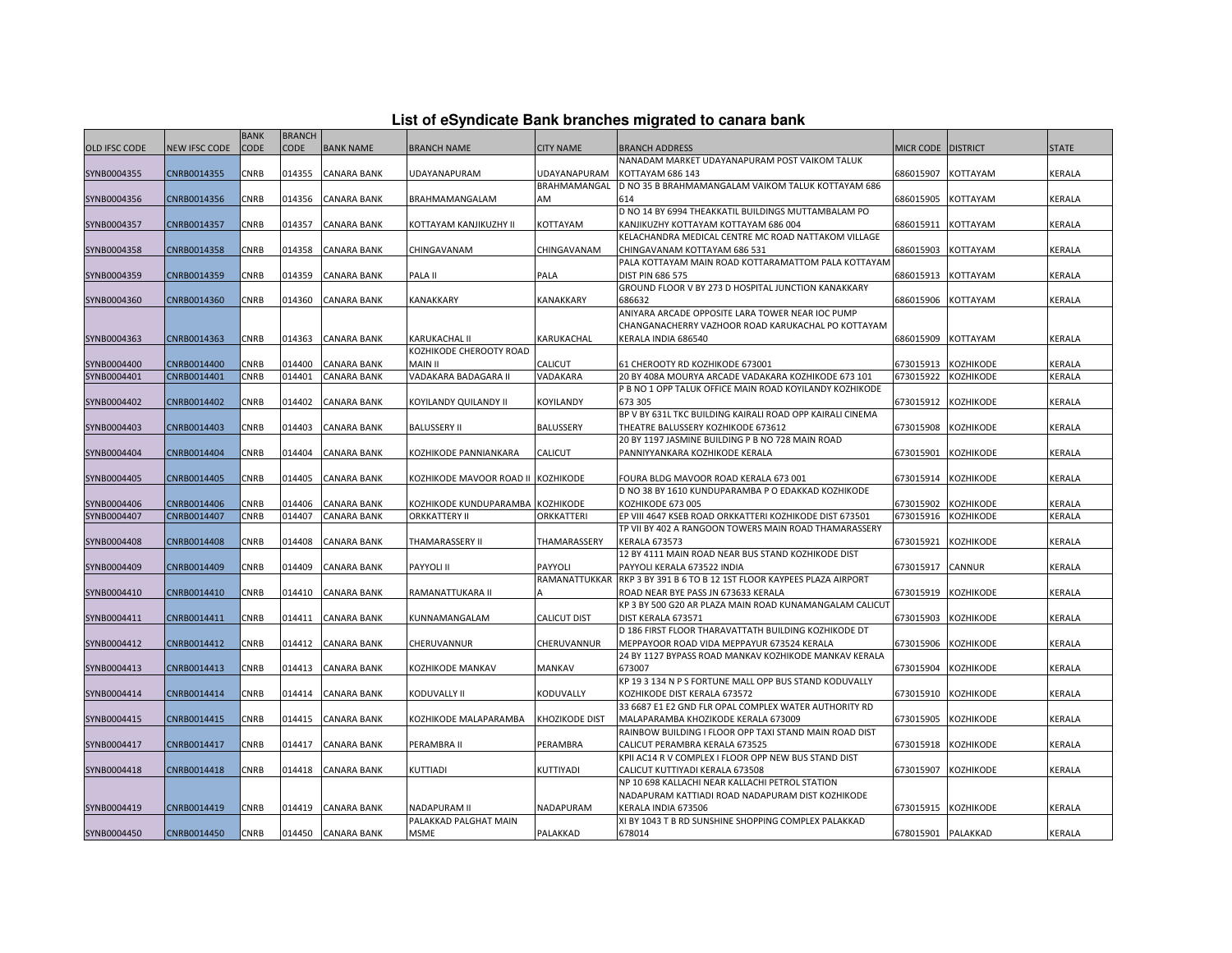| List of eSyndicate Bank branches migrated to canara bank |  |  |  |  |  |
|----------------------------------------------------------|--|--|--|--|--|
|----------------------------------------------------------|--|--|--|--|--|

|               |                      |             |               |                    |                          |                  | List of eSyndicate Bank branches migrated to canara bank                  |                    |                   |              |
|---------------|----------------------|-------------|---------------|--------------------|--------------------------|------------------|---------------------------------------------------------------------------|--------------------|-------------------|--------------|
|               |                      | <b>BANK</b> | <b>BRANCH</b> |                    |                          |                  |                                                                           |                    |                   |              |
| OLD IFSC CODE | <b>NEW IFSC CODE</b> | <b>CODE</b> | <b>CODE</b>   | <b>BANK NAME</b>   | <b>BRANCH NAME</b>       | <b>CITY NAME</b> | <b>BRANCH ADDRESS</b>                                                     | MICR CODE DISTRICT |                   | <b>STATE</b> |
| SYNB0004451   | CNRB0014451          | CNRB        | 014451        | CANARA BANK        | PADAGIRI                 | PADAGIRI         | PADAGIRI NEMMARA PALAKKAD KERALA 678509                                   | 678015906          | PALAKKAD          | KERALA       |
|               |                      |             |               |                    |                          |                  | K T K ARCADE MELAMURI JUNCTION PALLIPURAM P O PALAKKAD                    |                    |                   |              |
| SYNB0004452   | CNRB0014452          | CNRB        | 014452        | CANARA BANK        | PALAKKAD MELAMURI        | PALAKKAD         | <b>PALAKKAD 678 006</b>                                                   | 678015902          | PALAKKAD          | KERALA       |
| SYNB0004453   | CNRB0014453          | CNRB        | 014453        | CANARA BANK        | CHITTUR II               | <b>CHITTUR</b>   | CJITTR PLAKKAD KERALA 678006K                                             | 678015909          | <b>THRISSUR</b>   | KERALA       |
|               |                      |             |               |                    |                          |                  | 23 BY 377 28 29 OPPOSITE NSS TRAINING COLLEGE T B ROAD                    |                    |                   |              |
| SYNB0004454   | CNRB0014454          | CNRB        | 014454        | CANARA BANK        | <b>OTTAPPALAM II</b>     | <b>OTTAPALAM</b> | OTTAPALAM 679101                                                          | 679015902          | PALAKKAD          | KERALA       |
|               |                      |             |               |                    |                          |                  | WARD NO 10 M ONE BUSINESS CENTRE FIRST MARUTHA ROAD                       |                    |                   |              |
| SYNB0004455   | CNRB0014455          | CNRB        | 014455        | CANARA BANK        | KALAMANDAPAM             | PALAKKAD         | VILLAGE CHANDRANAGAR PALAKKAD 678007                                      | 678015903          | PALAKKAD          | KERALA       |
|               |                      |             |               |                    |                          |                  | 1 FLR 15 BY 1384 RUCHI TOWERS MAIN ROAD NR NEW MASJID                     |                    |                   |              |
| SYNB0004456   | CNRB0014456          | CNRB        | 014456        | CANARA BANK        | <b>ALATHUR II</b>        | <b>ALATHUR</b>   | PALAKKAD ALATHUR KE678541                                                 | 678015908          | PALAKKAD          | KERALA       |
|               |                      |             |               |                    |                          |                  | KARTHAYAYINI VIHAR KOTTAYI MANKARA RD ALATHUR TO                          |                    |                   |              |
| SYNB0004457   | CNRB0014457          | CNRB        | 014457        | CANARA BANK        | KOTTAYI                  | KOTTAYI          | PALAKKAD KOTTAYI KERALA 678572                                            | 678015904          | PALAKKAD          | KERALA       |
| SYNB0004458   | CNRB0014458          | <b>CNRB</b> | 014458        | CANARA BANK        | MANNARKKAD II            | MANNARKKAD       | NO X11 BY 681 GROUND FLR KUDU BUILDING MANNARKKAD<br><b>KERALA 678582</b> | 678015910          | PALAKKAD          | KERALA       |
|               |                      |             |               |                    |                          |                  | P K DAS INST OF MEDICAL SCIENCES VANIYAKULAM OTTAPALAM                    |                    |                   |              |
| SYNB0004459   | CNRB0014459          | CNRB        | 014459        | <b>CANARA BANK</b> | VANIAMKULAM              | VANIYAMKULAM     | PALGHAT DIST VANIYAMKULAM KERALA 679522                                   | 679015901          | PALAKKAD          | KERALA       |
|               |                      |             |               |                    |                          |                  | VII 31512 VICTORIAN ARCADE 100 FEET ROAD NEAR VICTORIA                    |                    |                   |              |
|               |                      |             |               |                    |                          |                  | COLLEGE PALAKKAD DIST PALGHAT KERELA PALAKKAD KERELA                      |                    |                   |              |
| SYNB0004460   | CNRB0014460          | CNRB        | 014460        | CANARA BANK        | PALAKKAD PUTHUR II       | PALAKKAD         | <b>INDIA 678001</b>                                                       | 678015911          | PALAKKAD          | KERALA       |
|               |                      |             |               |                    |                          |                  | VII 862 NEAR MANGALAM PALAM ANJUMURTHY MANGALAM PO                        |                    |                   |              |
|               |                      |             |               |                    |                          |                  | VADAKKENCHERRY2 VILLAGE VADAKKENCHERRY KERALA INDIA                       |                    |                   |              |
| SYNB0004461   | CNRB0014461          | CNRB        | 014461        | CANARA BANK        | <b>VADAKKENCHERRY II</b> | VADAKKANCHERI    | 678682                                                                    | 678015907          | PALAKKAD          | KERALA       |
|               |                      |             |               |                    |                          |                  | MATHILAKAM SHOPPING COMPLEX PERINTHALMANNA ROAD                           |                    |                   |              |
| SYNB0004462   | CNRB0014462          | CNRB        | 014462        | CANARA BANK        | PATTAMBI II              | PALAKKAD         | MELEPATTAMBI PALAKKAD KERALA INDIA 679306                                 | 679015906          | PALAKKAD          | KERALA       |
|               |                      |             |               |                    |                          |                  | 23 377 28 29 OPPOSITE NSS TRAINING COLLEGE TB ROAD                        |                    |                   |              |
| SYNB0004463   | CNRB0014463          | CNRB        | 014463        | CANARA BANK        | CHERPLASSERY II          | CHERPLASSERY     | OTTAPALAM KERALA INDIA 679101                                             | 679015905          | PALAKKAD          | KERALA       |
|               |                      |             |               |                    |                          |                  | 27 499 MELAMURI PALAKKAD KERALA PARALI KERALA INDIA                       |                    |                   |              |
| SYNB0004464   | CNRB0014464          | CNRB        | 014464        | CANARA BANK        | PARLI                    | PARALI           | 678006                                                                    | 678015905          | PALAKKAD          | KERALA       |
|               |                      |             |               |                    |                          |                  | MUTHOOT CHAMBERS VADAYATTUKOTTA RD KOLLAM KERALA 691                      |                    |                   |              |
| SYNB0004500   | CNRB0014500          | CNRB        | 014500        | CANARA BANK        | KOLLAM QUILON            | KOLLAM           | 001                                                                       | 691015901          | KOLLAM            | KERALA       |
|               |                      |             |               |                    |                          |                  | TRIVENI BUILDING POST OFFICE JUNCTION KOLLAM KERALA 691                   |                    |                   |              |
| SYNB0004501   | CNRB0014501          | CNRB        | 014501        | CANARA BANK        | <b>PUNALUR II</b>        | PUNALUR          | 305                                                                       | 691015913          | <b>KOLLAM</b>     | KERALA       |
| SYNB0004502   | CNRB0014502          | CNRB        | 014502        | <b>CANARA BANK</b> | <b>KUNDARA II</b>        | KUNDARA          | KALLARAKKAL BUILDING MUKKADAKERALA 691501                                 | 691015912          | <b>KOLLAM</b>     | KERALA       |
|               |                      |             |               |                    |                          | MALLAPUZHASERR   | THARAYIL JUNCTION ARANMULA P O MALLAPUZHASERRY                            |                    |                   |              |
| SYNB0004503   | CNRB0014503          | CNRB        | 014503        | CANARA BANK        | MALLAPUZHASERRY          |                  | PATHANAMTHITTA 689 533                                                    | 689015905          | PATHANAMTHITTA    | KERALA       |
|               |                      |             |               |                    |                          |                  | KURUMBOLIL BUILDING MYNAGAPALLY KARUNAGAPALLY TALUK                       |                    |                   |              |
| SYNB0004504   | CNRB0014504          | CNRB        | 014504        | CANARA BANK        | MYNAGAPALLY              | MYNAGAPALLY      | KOLLAM 690 519                                                            | 690015901          | <b>KOLLAM</b>     | KERALA       |
|               |                      |             |               |                    |                          |                  |                                                                           |                    |                   |              |
| SYNB0004505   | CNRB0014505          | CNRB        | 014505        | CANARA BANK        | PANAVELI                 | PANAVELI         | KATTAZHIKOM BUILDING M C ROAD PANAVELI KOLLAM 691 544                     | 691015907          | KOLLAM            | KERALA       |
|               |                      |             |               |                    |                          |                  | DOOR NO MP III BY 90A 90B KAKKOTTUMOOLA MAYYANAD                          |                    |                   |              |
| SYNB0004506   | CNRB0014506          | CNRB        | 014506        | CANARA BANK        | KAKKOTTUMOOLA            | KAKKOTUMOOLA     | KOLLAM 691 303                                                            | 691015902          | KOLLAM            | KERALA       |
|               |                      |             |               |                    |                          |                  | NJARAMOOTTIL TOWERS W NO 7 PULAMON JUNCTION PULAMON                       |                    |                   |              |
| SYNB0004507   | CNRB0014507          | CNRB        | 014507        | <b>CANARA BANK</b> | KOTTARAKARA II           | KOTTARAKARA      | PO KOTTARAKARA KOLLAM 691 531                                             | 691015911          | KOLLAM            | KERALA       |
|               |                      |             |               |                    |                          |                  | RPL BUILDING THOLICODE PUNALUR ANCHAL ROAD PNALUR                         |                    |                   |              |
| SYNB0004508   | CNRB0014508          | CNRB        | 014508        | CANARA BANK        | THOLICODE PUNALUR        | <b>THOLICODE</b> | KOLLAM KERALA 691305                                                      | 691015905          | KOLLAM            | KERALA       |
|               |                      |             |               |                    | CHANDANATHOPE            |                  | SANJAY VILAS VALIYAVILA NAGAR KUMBALAM VIA KUNDARA                        |                    |                   |              |
| SYNB0004509   | CNRB0014509          | CNRB        | 014509        | CANARA BANK        | KUMBALAM                 | KUMBALAM         | KOLLAM DIST PIN 691 503                                                   | 691015903          | KOLLAM            | KERALA       |
|               |                      |             |               |                    |                          |                  | KP X BY 218 VALIYATH PLAZA NH 247 OPP KSRTC BUS STAND                     |                    |                   |              |
| SYNB0004510   | CNRB0014510          | <b>CNRB</b> | 014510        | <b>CANARA BANK</b> | <b>KARUNAGAPALLI II</b>  | KARUNAGAPALLY    | KARUNAGAPALLY KOLLAM 690 518                                              | 690015903          | <b>KOLLAM</b>     | KERALA       |
|               |                      |             |               |                    |                          |                  | KPX 352J S N BUILDING NEDUMANKAVU POST KOLLAM DIST                        |                    | THIRUVANANTHAPURA |              |
| SYNB0004512   | CNRB0014512          | CNRB        | 014512        | CANARA BANK        | NEDUMANKAVU              | NEDUMANKAVU      | NEDUMANKAVU KERALA 691507 INDIA                                           | 691015904          |                   | KERALA       |
| SYNB0004513   | CNRB0014513          | CNRB        | 014513        | <b>CANARA BANK</b> | CHATHANNOOR              | CHATHANOOR       | SRI SHANKARAM BUILDING NH ROAD CHATHANOOR KOLLAM<br><b>KERALA 691572</b>  | 691015906 KOLLAM   |                   | KERALA       |
|               |                      |             |               |                    |                          |                  |                                                                           |                    |                   |              |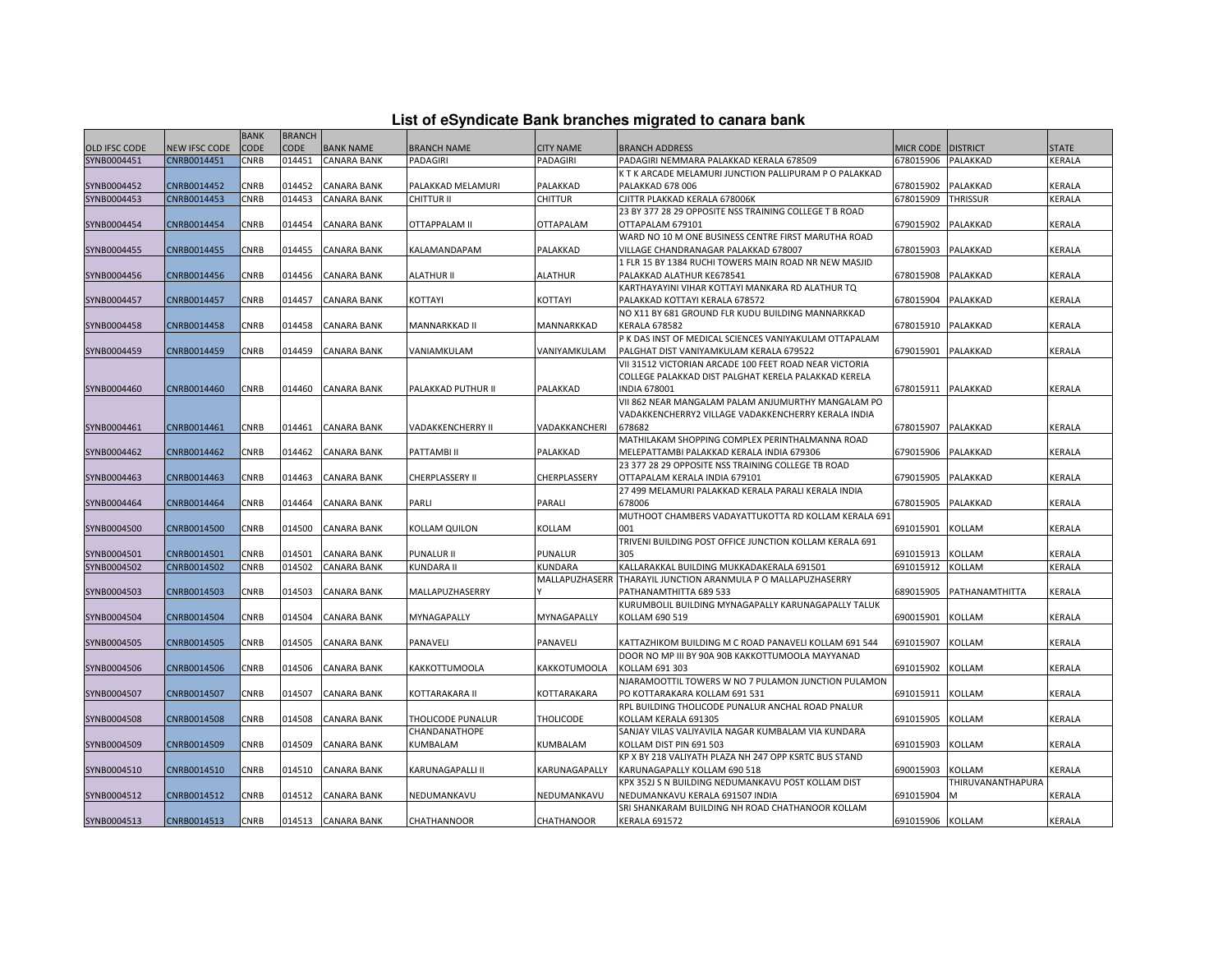|  | List of eSyndicate Bank branches migrated to canara bank |  |  |  |  |
|--|----------------------------------------------------------|--|--|--|--|
|  |                                                          |  |  |  |  |

|                      |                      | <b>BANK</b> | <b>BRANCH</b> |                    |                                         |                   |                                                                             |                      |                     |               |
|----------------------|----------------------|-------------|---------------|--------------------|-----------------------------------------|-------------------|-----------------------------------------------------------------------------|----------------------|---------------------|---------------|
| <b>OLD IFSC CODE</b> | <b>NEW IFSC CODE</b> | CODE        | <b>CODE</b>   | <b>BANK NAME</b>   | <b>BRANCH NAME</b>                      | <b>CITY NAME</b>  | <b>BRANCH ADDRESS</b>                                                       | MICR CODE   DISTRICT |                     | <b>STATE</b>  |
|                      |                      |             |               |                    |                                         |                   | GROUND FLOOR MANAKKOTTU RAMAKRISHNA PILLAI MEMORIAL                         |                      |                     |               |
| SYNB0004514          | CNRB0014514          | CNRB        | 014514        | <b>CANARA BANK</b> | <b>AYOOR II</b>                         | AYOOR             | BLDG AYOOR KOLLAM 691533                                                    | 691015908            | <b>KOLLAM</b>       | KERALA        |
| SYNB0004550          | CNRB0014550          | CNRB        | 014550        | <b>CANARA BANK</b> | <b>THRISSUR</b>                         | <b>THRISSUR</b>   | PALACE ROAD KERALA 680020                                                   | 680015901            | <b>TRISSUR</b>      | KERALA        |
|                      |                      |             |               |                    |                                         |                   | MATTATHUR KODALY P O PADY MUKUNDAPURAM TALUK DIST                           |                      |                     |               |
| SYNB0004551          | CNRB0014551          | CNRB        | 014551        | <b>CANARA BANK</b> | <b>MATTATHUR</b>                        | <b>MATTATHUR</b>  | THRISSUR KERALA                                                             | 680015910            | <b>TRISSUR</b>      | KERALA        |
| SYNB0004552          | CNRB0014552          | CNRB        | 014552        | <b>CANARA BANK</b> | <b>TRIKKUR</b>                          | <b>TRIKKUR</b>    | TRIKKUR VIA OLLUR THRISSUR 680 314                                          | 680015908            | <b>TRISSUR</b>      | KERALA        |
|                      |                      |             |               |                    |                                         |                   | KRISHNANJALI SHOPPING COMPLEX OPP PRIVATE BUS STAND EAST                    |                      |                     |               |
| SYNB0004553          | CNRB0014553          | CNRB        | 014553        | <b>CANARA BANK</b> | <b>GURUVAYUR II</b>                     | <b>GURUVAYUR</b>  | NADA GURUVAYOOR 680101                                                      | 680015912            | <b>TRISSUR</b>      | KERALA        |
|                      |                      |             |               |                    |                                         |                   | 4 BY 1206 1 ST FLR PVIS PLAZA KOZHIKODE RD KUNNAMKULAM                      |                      |                     |               |
| SYNB0004554          | CNRB0014554          | CNRB        | 014554        | CANARA BANK        | KUNNAMKULAM II                          | KUNNAMKULAM       | <b>KERALA 680503</b>                                                        | 680015915            | <b>TRISSUR</b>      | KERALA        |
|                      |                      |             |               |                    |                                         |                   | SRI RAMAKRISHNA MUTT BUILDING PURANATTUKARA THRISSUR                        |                      |                     |               |
| SYNB0004555          | CNRB0014555          | CNRB        | 014555        | <b>CANARA BANK</b> | THRISSUR PURANATTUKARA                  | <b>THRISSUR</b>   | <b>THRISSUR 680 551</b>                                                     | 680015902            | <b>TRISSUR</b>      | KERALA        |
|                      |                      |             |               |                    |                                         |                   | 28 BY 651 PAUL ARCADE RAILWAY STATION RDCHALAKUDY KERALA                    |                      |                     |               |
| SYNB0004556          | CNRB0014556          | CNRB        | 014556        | <b>CANARA BANK</b> | CHALAKKUDY II                           | CHALAKUDY         | 680307                                                                      | 680015911            | <b>TRISSUR</b>      | KERALA        |
|                      |                      |             |               |                    |                                         |                   | XXII BY 1466 A MANAPPAT BUILDING VADAKKE NADA                               |                      |                     |               |
| SYNB0004557          | CNRB0014557          | CNRB        | 014557        | <b>CANARA BANK</b> | KODUNGALLUR II                          | KODUNGALLUR       | KODUNGALLUR THRISSUR 680 664                                                | 680015914            | <b>TRISSUR</b>      | KERALA        |
|                      |                      |             |               |                    |                                         |                   | NO 3 BY 298 SREE KRISHNA COLLEGE BUILDING ARIYANNUR                         |                      |                     |               |
| SYNB0004558          | CNRB0014558          | CNRB        | 014558        | CANARA BANK        | ARIYANNUR                               | ARIYANNUR         | <b>THRISSUR 680 102</b>                                                     | 680015909            | <b>TRISSUR</b>      | KERALA        |
|                      |                      |             |               |                    |                                         |                   | VELLANIKKARAN BUILDING OPP GOVT MODEL BOYS SCHOOL                           |                      |                     |               |
| SYNB0004560          | CNRB0014560          | CNRB        | 014560        | <b>CANARA BANK</b> | <b>IRINJALAKUDA II</b>                  | IRINJALAKUDA      | IRINJALAKUDA THRISSUR DIST 680121                                           | 680015913            | <b>THRISSUR</b>     | KERALA        |
|                      |                      |             |               |                    |                                         |                   | VALAPPAD BRANCH KANDATHIL BUILDING VALAPAD POST                             |                      |                     |               |
| SYNB0004561          | CNRB0014561          | CNRB        | 014561        | CANARA BANK        | <b>VALAPPAD II</b>                      | VALAPAD           | THRISSUR DIST KERALA                                                        | 680015916            | <b>THRISSUR</b>     | KERALA        |
|                      |                      | CNRB        |               |                    |                                         |                   | FIRST FLOOR17 BY 396 A MAIN ROADMALA PANCHAYAT MALA<br>680732               |                      |                     |               |
| SYNB0004562          | CNRB0014562          |             | 014562        | <b>CANARA BANK</b> | MALA II                                 | MALA              |                                                                             | 680015903            | ERNAKULAM           | KERALA        |
|                      |                      |             |               |                    |                                         |                   | DOOR NO 52 BY 2311 2312 SANKARA IYER ROAD WEST FORT                         |                      |                     |               |
| SYNB0004563          | CNRB0014563          | CNRB        | 014563        | CANARA BANK        | THRISSUR WEST FORT<br>MULANKUNNATHUKAVU | <b>TRICHUR</b>    | TRICHUR KERALA 680004<br>501 1 AKASH COMPLEX MULANKUNNATHUKAVU TRICHUR DIST | 680015904            | <b>TRICHUR</b>      | KERALA        |
| SYNB0004564          | CNRB0014564          | CNRB        | 014564        | <b>CANARA BANK</b> | PUZHAKKAL II                            | <b>THRISSUR</b>   | TRICHUR KERALA 680581                                                       | 680015905            | <b>THRISSUR</b>     | KERALA        |
|                      |                      |             |               |                    |                                         |                   | 359C AND 359D OPP ASMABI COLLEGE PADINJARE VEMBALLUR                        |                      |                     |               |
|                      |                      |             |               |                    |                                         |                   | KODUNGALLUR TALUQ PADINJARE VEMBALLUR KERALA INDIA                          |                      |                     |               |
| SYNB0004565          | CNRB0014565          | CNRB        | 014565        | <b>CANARA BANK</b> | PADINJARE VEMBALLUR                     | KODUNGALLUR       | 680677                                                                      | 680015907            | <b>THRISSUR</b>     | KERALA        |
| SYNB0004600          | CNRB0014600          | CNRB        | 014600        | <b>CANARA BANK</b> | <b>TIRUR TRIKANDIYUR</b>                | <b>TIRUR</b>      | THAZHEPALAM TIRUR KERALA 676101                                             | 676015901            | <b>MALAPURAM</b>    | KERALA        |
|                      |                      |             |               |                    |                                         |                   | 148 BY 2 CITY CENTRE PATTAMBI RD PERINTHALAMANNA KERALA                     |                      |                     |               |
| SYNB0004601          | CNRB0014601          | CNRB        | 014601        | CANARA BANK        | PERINTHALMANNA II                       | PERINTALMANNA     | 679322                                                                      | 679015904            | MALAPURAM           | KERALA        |
|                      |                      |             |               |                    |                                         |                   | WARD NO 8 BROTHERS COMPLEX BROTHERS GARDEN BYE PASS                         |                      |                     |               |
| SYNB0004602          | CNRB0014602          | CNRB        | 014602        | <b>CANARA BANK</b> | <b>KONDOTTY II</b>                      | <b>KONDOTTY</b>   | ROAD KONDOTTY MALAPPURAM 673 638                                            | 673015911            | MALAPURAM           | <b>KERALA</b> |
|                      |                      |             |               |                    |                                         |                   | PBY1BY975COMPLEXTIRURROADOTTACALMALAPPURAMDISTPIN67                         |                      |                     |               |
| SYNB0004603          | CNRB0014603          | CNRB        | 014603        | <b>CANARA BANK</b> | KOTTACKAL II                            | KOTTACKAL         | 6503                                                                        | 676015902            | <b>MALAPURAM</b>    | KERALA        |
|                      |                      |             |               |                    |                                         |                   | NO 16 BY 954 V P TOWER NILAMBUR ROAD MALAPPURAM DIST                        |                      |                     |               |
| SYNB0004604          | CNRB0014604          | CNRB        | 014604        | <b>CANARA BANK</b> | <b>MANJERI II</b>                       | MANJERI           | MANJERI KERALA 676121 INDIA                                                 | 676015904            | ERNAKULAM           | KERALA        |
|                      |                      |             |               |                    |                                         |                   | DOOR NO 15 BY 521 B AND C CHUKKAN TOWER JUBILEE ROAD                        |                      |                     |               |
|                      |                      |             |               |                    |                                         |                   | NEAR PASSPORT SEVA KENDRA MALAPPURAM KERALA INDIA                           |                      |                     |               |
| SYNB0004605          | CNRB0014605          | CNRB        | 014605        | <b>CANARA BANK</b> | MALAPPURAM II                           | MALAPPURAM        | 676505                                                                      | 676015903            | <b>MALAPPURAM</b>   | KERALA        |
|                      |                      |             |               |                    |                                         |                   | 3 861 H RAHATH TOWER KUTTIPPURAM ROAD VALANCHERY                            |                      |                     |               |
| SYNB0004606          | CNRB0014606          | <b>CNRB</b> | 014606        | <b>CANARA BANK</b> | <b>VALANCHERY II</b>                    | <b>MALAPPURAM</b> | MALAPPURAM KERALA 676552                                                    | 676015905            | MALAPPURAM          | <b>KERALA</b> |
|                      |                      |             |               |                    |                                         |                   | CANARA BANK ALFA TOWERS OPP MUNICIPAL OFFICE OOTY ROAD                      |                      |                     |               |
| SYNB0004607          | CNRB0014607          | CNRB        | 014607        | <b>CANARA BANK</b> | NILAMBUR II                             | NILAMBUR          | NILAMBUR KERALA INDIA 679329                                                | 579015903            | <b>MALAPPURAM</b>   | KERALA        |
| SYNB0004650          | CNRB0014650          | CNRB        | 014650        | <b>CANARA BANK</b> | THODUPUZHA II                           | THODUPUZHA        | PRAKASH BUILDINGS THODUPUZHA685584                                          | 685015901            | <b>IDUKKI</b>       | KERALA        |
|                      |                      |             |               |                    |                                         |                   |                                                                             |                      |                     |               |
| SYNB0004702          | CNRB0014702          | CNRB        | 014702        | CANARA BANK        | CHULLIKARA                              | KASARAGOD         | POSTANANDASHRAMDIST KASARAGODSTATE KERALAPIN 671 531                        | 671015911            | <b>KASARAGOD</b>    | KERALA        |
|                      |                      |             |               |                    |                                         |                   | BLDG NO 100 OPP GOVT POLYTECHNIC COLLEGE PERIYA PO                          |                      |                     |               |
| SYNB0004704          | CNRB0014704          | CNRB        | 014704        | <b>CANARA BANK</b> | PERIYA II                               | PERIYA            | KASARGOD PERIYA KERALA 671316                                               |                      | 671015921 KASARAGOD | <b>KERALA</b> |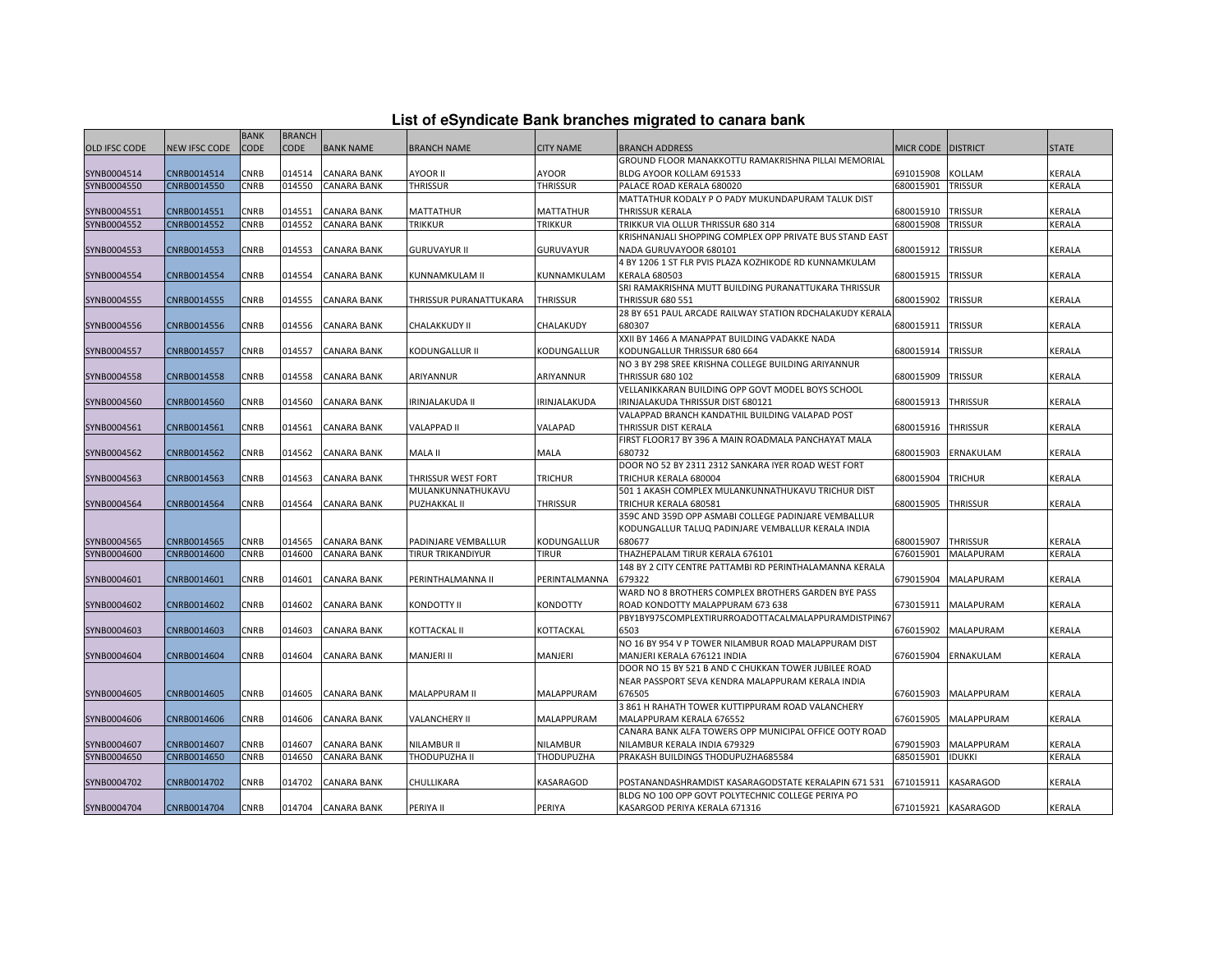| List of eSyndicate Bank branches migrated to canara bank |  |
|----------------------------------------------------------|--|
|                                                          |  |

|                      |                      | <b>BANK</b> | <b>BRANCH</b> |                    |                           |                  |                                                           |                    |                          |                   |
|----------------------|----------------------|-------------|---------------|--------------------|---------------------------|------------------|-----------------------------------------------------------|--------------------|--------------------------|-------------------|
| <b>OLD IFSC CODE</b> | <b>NEW IFSC CODE</b> | <b>CODE</b> | <b>CODE</b>   | <b>BANK NAME</b>   | <b>BRANCH NAME</b>        | <b>CITY NAME</b> | <b>BRANCH ADDRESS</b>                                     | MICR CODE DISTRICT |                          | <b>STATE</b>      |
|                      |                      |             |               |                    |                           |                  | KKP VII 267 268 269 270 GROUND FLR V V SHOPING CMPLX      |                    |                          |                   |
|                      |                      |             |               |                    |                           |                  | PARAPPA KALCHAMARAM RD SOUTH BAZAR PARAPPA                |                    |                          |                   |
| SYNB0004706          | CNRB0014706          | CNRB        | 014706        | CANARA BANK        | <b>PARAPPA</b>            | KASARAGOD        | KASARAGOD KERALA INDIA 671533                             | 671015909          | <b>KASARAGOD</b>         | KERALA            |
|                      |                      |             |               |                    |                           |                  | PP 11 BY 53 NADAVAYAL ROAD PANAMARAM MANATHVADY           |                    |                          |                   |
| SYNB0004750          | CNRB0014750          | CNRB        | 014750        | <b>CANARA BANK</b> | PANAMARAM II              | PANAMARAM        | TALUK WAYANAD 670 721                                     | 670015943          | WAYANAD                  | KERALA            |
| SYNB0004751          | CNRB0014751          | CNRB        | 014751        | <b>CANARA BANK</b> | DWARKA NALLORNAD          | MANANTHAVADY     | NIRMALA SHOPPING CENTRE PO NALLOORNAD 670645              | 670015925          | WAYANAD                  | KERALA            |
|                      |                      |             |               |                    |                           |                  | NO V BY 741 FIRST FLOOR CITY TOWER GANDHI JUNCTION WYNAD  |                    |                          |                   |
| SYNB0004752          | CNRB0014752          | CNRB        | 014752        | <b>CANARA BANK</b> | <b>SULTHAN BATHERY II</b> |                  | SULTHAN BATHERY DIST SULTHAN BATHERY KERALA 673592 INDIA  | 673015920          | CANNUR                   | KERALA            |
|                      |                      |             |               |                    |                           |                  | NO 13 BY 416 FIRST FLR MAIN ROAD WYNAD DIST KALPETTA      |                    |                          |                   |
| SYNB0004753          | CNRB0014753          | CNRB        | 014753        | <b>CANARA BANK</b> | <b>KALPETTA II</b>        | KALPETTA         | KERALA 673121 INDIA                                       | 673015909          | <b>CANNUR</b>            | KERALA            |
|                      |                      |             |               |                    |                           |                  | STADIUM JUNCTION PAZHAMMANNIL JESSY TOWERS                |                    |                          |                   |
| SYNB0004800          | CNRB0014800          | CNRB        | 014800        | <b>CANARA BANK</b> | PATHANAMTHITTA II         | PATHANAMTHITTA   | PATHANAMTHITTA KERALA 689645                              | 689015907          | PATHANAMTHITTA           | KERALA            |
|                      |                      |             |               |                    |                           |                  | ADOOR TOWERS W XVIII CENTRAL JUNCTION ADOOR PO            |                    |                          |                   |
| SYNB0004801          | CNRB0014801          | CNRB        | 014801        | <b>CANARA BANK</b> | <b>ADOOR II</b>           | <b>ADOOR</b>     | PATHANAMTHITTA 691 523                                    | 691015910          | PATHANAMTHITTA           | KERALA            |
|                      |                      |             |               |                    |                           |                  | KP IIBY104 E PC BUILDINGS I FLOOR PUNALUR PATHANAMTHITTA  |                    |                          |                   |
| SYNB0004802          | CNRB0014802          | CNRB        | 014802        | <b>CANARA BANK</b> | <b>KONNI II</b>           | KONNI            | RD KONNI PATHANAMTHITTA 689691                            | 689015910          | PATHANAMTHITTA           | KERALA            |
|                      |                      |             |               |                    |                           |                  | ST THOMAS MARTHOMAL PARISH BUILDING KOZHENCHERRY DIST     |                    |                          |                   |
| SYNB0004803          | CNRB0014803          | CNRB        | 014803        | CANARA BANK        | KOZHENCHERRY II           | KOZHENCHERRY     | PATHANAMTHITTA KERALA 689641                              | 689015908          | PATHANAMTHITTA           | <b>KERALA</b>     |
|                      |                      |             |               |                    |                           |                  | WARD NO 11 THUMPAMON PATHANAMTHITTA DT PIN 689502         |                    |                          |                   |
| SYNB0004804          | CNRB0014804          | CNRB        | 014804        | <b>CANARA BANK</b> | THUMPAMON PANDALAM        |                  | PATHANAMTHITTA THIRUVANANTHAPURAM KERALA INDIA 689502     | 689015904          | PATHANAMTHITTA           | KERALA            |
|                      |                      |             |               |                    |                           |                  |                                                           |                    |                          |                   |
|                      |                      |             |               |                    |                           |                  | DOOR NO 600 603 ELAVUMTHITTA MEZHUVELI PATHANAMTHITTA     |                    |                          |                   |
| SYNB0004806          | CNRB0014806          | CNRB        | 014806        | <b>CANARA BANK</b> | ELAVUMTHITTA MEZHUVELI    | MEZHUVELI        | THIRUVANANTHAPURAM KERALA INDIA 689625                    | 689015903          | PATHANAMTHITTA           | KERALA            |
|                      |                      |             |               |                    |                           |                  |                                                           |                    |                          | <b>MAHARASHTR</b> |
| SYNB0005000          | CNRB0015000          | CNRB        | 015000        | <b>CANARA BANK</b> | MUMBAI FORT II            | <b>MUMBAI</b>    | 26A GD FLR SY BK BLDG SIR P M ROAD MUMBAI 4000001         | 400015199          | <b>GREATER BOMBAY</b>    |                   |
|                      |                      |             |               |                    | <b>TREASURY AND</b>       |                  |                                                           |                    |                          |                   |
|                      |                      |             |               |                    | INTERNATIONAL BANKING     |                  | SYNDICATE BANK INTERNATIONAL DIVISION MAKER TOWER F       |                    |                          | <b>MAHARASHTR</b> |
| SYNB0005002          | CNRB0015002          | CNRB        | 015002        | <b>CANARA BANK</b> | DIVISION, MUMBAI          | <b>MUMBAI</b>    | CUFFE PARADE MUMBAI 400 005                               | <b>WAITING</b>     | <b>GREATER BOMBAY</b>    |                   |
|                      |                      |             |               |                    | ACCOUNTS SECTION MUMBAI   |                  | LAWRENCE MAYO HOUSE 2ND FLOOR PB NO 513 FORT MUMBAI       |                    |                          | <b>MAHARASHTR</b> |
| SYNB0005003          | CNRB0015003          | CNRB        | 015003        | CANARA BANK        |                           | <b>MUMBAI</b>    | 400001                                                    | 400015267          | <b>GREATER BOMBAY</b>    |                   |
|                      |                      |             |               |                    |                           |                  |                                                           |                    |                          | MAHARASHTR        |
| SYNB0005005          | CNRB0015005          | <b>CNRB</b> | 015005        | <b>CANARA BANK</b> | MUMBAI MATUNGA EAST II    | <b>MUMBAI</b>    | GURUDEV MANSION MATUNGA ESTATE KAS RD MATUNGA             | 400015204          | <b>GREATER BOMBAY</b>    |                   |
|                      |                      |             |               |                    |                           |                  | 543 SAGAR NIVAS N S ROAD MULUND WEST MAHARASHTRA 400      |                    |                          | MAHARASHTR        |
| SYNB0005006          | CNRB0015006          | CNRB        | 015006        | <b>CANARA BANK</b> | MUMBAI MULUND WEST II     | <b>MUMBAI</b>    | 080                                                       | 400015205          | <b>GREATER BOMBAY</b>    |                   |
|                      |                      |             |               |                    | <b>MUMBAI DANA</b>        |                  | 56 ASHOK CHAMBERS IST FLR DEVAJI RAJANSHI MARG BROACH ST  |                    |                          | MAHARASHTR        |
| SYNB0005007          | CNRB0015007          | CNRB        | 015007        | CANARA BANK        | <b>BUNDERBROACH ST</b>    | <b>MUMBAI</b>    | MASJID EAST MUMBAI 400009                                 | 400015196          | <b>GREATER BOMBAY</b>    |                   |
|                      |                      |             |               |                    |                           |                  | KUKY VILLA 4TH ROAD KHAR WEST MUMBAI BRIHAN MUMBAI 400    |                    |                          | MAHARASHTR        |
| SYNB0005008          | CNRB0015008          | <b>CNRB</b> | 015008        | <b>CANARA BANK</b> | MUMBAI KHAR II            | MUMBAI           | 052                                                       | 400015201          | <b>GREATER BOMBAY</b>    |                   |
|                      |                      |             |               |                    |                           |                  | 82 B POKAR MANSION N G ACHARYA MARG CHEMBUR               |                    |                          | <b>MAHARASHTR</b> |
| SYNB0005009          | CNRB0015009          | CNRB        | 015009        | <b>CANARA BANK</b> | MUMBAI CHEMBUR EAST II    | <b>MUMBAI</b>    | MAHARASHTRA 400 071                                       | 400015197          | <b>GREATER BOMBAY</b>    |                   |
|                      |                      |             |               |                    |                           |                  | SANGAM CINEMA COMPOUND 127 ANDHERI KURLA RD J B NAGAR     |                    |                          | <b>MAHARASHTR</b> |
| SYNB0005011          | CNRB0015011          | CNRB        | 015011        | CANARA BANK        | MUMBAI ANDHERI EAST       | <b>MUMBAI</b>    | ANDHERI E MAHARASHTRA 400 059                             | 400015195          | <b>GREATER BOMBAY</b>    |                   |
|                      |                      |             |               |                    |                           |                  | GOLD COIN A PLOT NO1 BY 407 PTM MALAVIYA RD NEAR HAJI ALI |                    |                          | MAHARASHTR        |
| SYNB0005012          | CNRB0015012          | CNRB        | 015012        | <b>CANARA BANK</b> | MUMBAI TARDEO             | <b>MUMBAI</b>    | TARDEO MUMBAI 400034                                      | 400015206          | <b>GREATER BOMBAY</b>    |                   |
|                      |                      |             |               |                    |                           |                  | 167 NAVYUG NIVAS OPP MINERVA CINEMA DADA SAHEB MARG       |                    |                          | MAHARASHTR        |
| SYNB0005013          | CNRB0015013          | CNRB        | 015013        | <b>CANARA BANK</b> | MUMBAI LAMINGTON ROAD     | <b>MUMBAI</b>    | MUMBAI 400007                                             | 400015202          | <b>GREATER BOMBAY</b>    |                   |
|                      |                      |             |               |                    |                           |                  | 4 5 KARTAR BHAVAN ARTHUR BUNDER RD COLABA MAHARASHTRA     |                    |                          | <b>MAHARASHTR</b> |
| SYNB0005014          | CNRB0015014          | CNRB        | 015014        | <b>CANARA BANK</b> | MUMBAI COLABA II          | MUMBAI           | 400 005                                                   | 400015198          | <b>GREATER BOMBAY</b>    |                   |
|                      |                      |             |               |                    |                           |                  |                                                           |                    |                          | <b>MAHARASHTR</b> |
| SYNB0005015          | CNRB0015015          | <b>CNRB</b> | 015015        | <b>CANARA BANK</b> | MUMBAI KALBADEVI          | <b>MUMBAI</b>    | 1 GANESHWADI ZAVERI BAZAAR KALBADEVI MUMBAI 400002        | 400015200          | <b>GREATER BOMBAY</b>    |                   |
|                      |                      |             |               |                    |                           |                  | 12 J M MAHTA RD SHREEPAL NAGAR MALABAR HILL MUMBAI        |                    |                          | <b>MAHARASHTR</b> |
| SYNB0005016          | CNRB0015016          | CNRB        | 015016        | <b>CANARA BANK</b> | ASHMITA BUILDING NO       | <b>MUMBAI</b>    | 400006                                                    | 400015203          | <b>GREATER BOMBAY</b>    |                   |
|                      |                      |             |               |                    | SPECIALISED SME BRANCH    |                  | PLOT NO 3 4 SAMANT ESTATE NEAR RAILWAY STATION GOREGAON   |                    |                          | MAHARASHTR        |
| SYNB0005017          | CNRB0015017          | CNRB        | 015017        | <b>CANARA BANK</b> | MUMBAI GOREGAON           | <b>MUMBAI</b>    | E MAHARASHTRA 400 063                                     |                    | 400015208 GREATER BOMBAY |                   |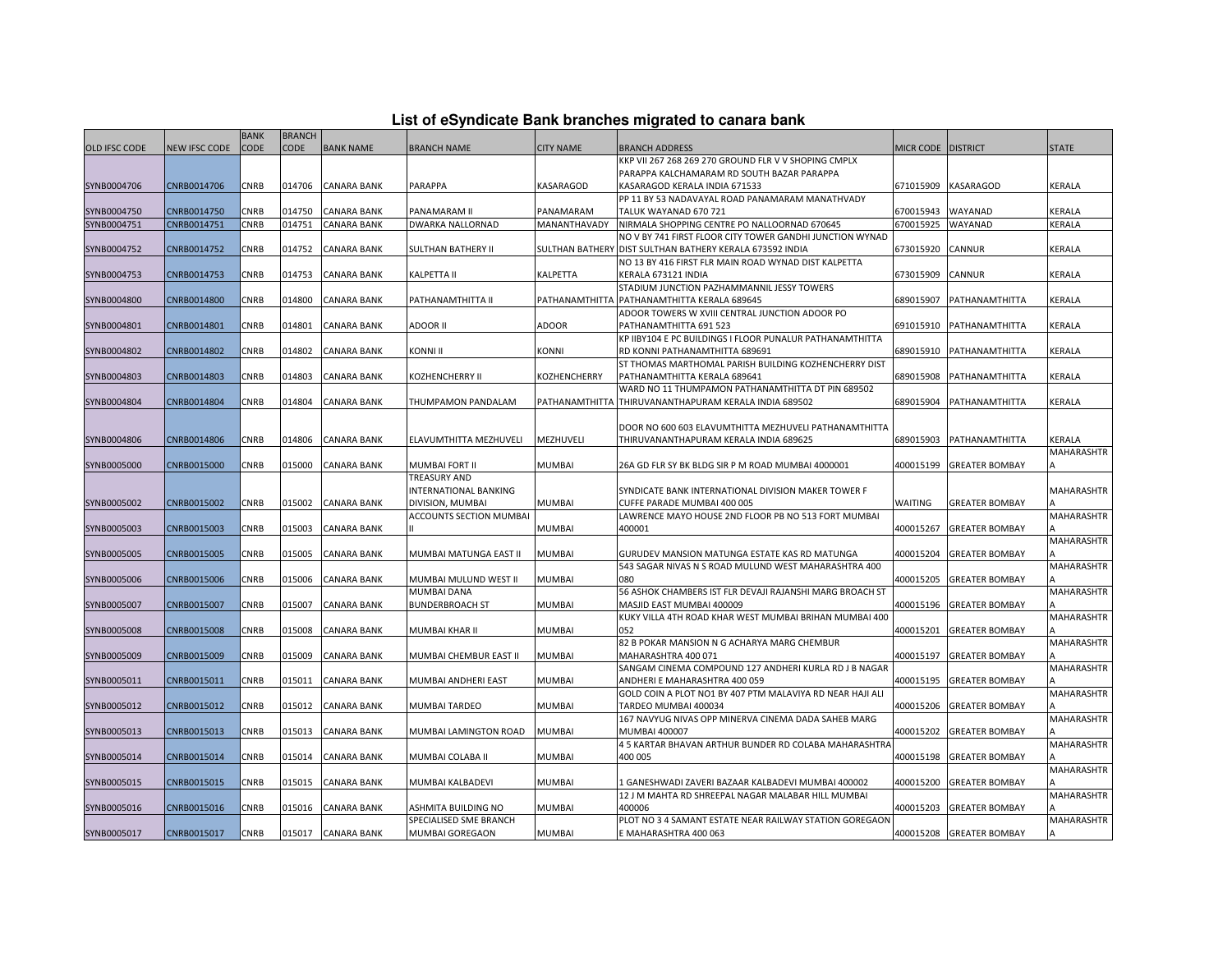| List of eSyndicate Bank branches migrated to canara bank |  |  |
|----------------------------------------------------------|--|--|
|                                                          |  |  |

|                      |                      | <b>BANK</b> | <b>BRANCH</b> |                    |                                 |                  |                                                                 |                    |                          |                   |
|----------------------|----------------------|-------------|---------------|--------------------|---------------------------------|------------------|-----------------------------------------------------------------|--------------------|--------------------------|-------------------|
| <b>OLD IFSC CODE</b> | <b>NEW IFSC CODE</b> | <b>CODE</b> | CODE          | <b>BANK NAME</b>   | <b>BRANCH NAME</b>              | <b>CITY NAME</b> | BRANCH ADDRESS                                                  | MICR CODE DISTRICT |                          | <b>STATE</b>      |
|                      |                      |             |               |                    |                                 |                  | RUKHSANA APARTMENT PLOT NO 11 DR AMBEDKAR RD UNION              |                    |                          | MAHARASHTR        |
| SYNB0005018          | CNRB0015018          | CNRB        | 015018        | <b>CANARA BANK</b> | MUMBAI PALIHILL                 | <b>MUMBAI</b>    | PARK PALI HILL MAHARASHTRA 400 052                              | 400015209          | <b>GREATER BOMBAY</b>    |                   |
|                      |                      |             |               |                    | LARGE CORPORATE BRANCH          |                  |                                                                 |                    |                          |                   |
|                      |                      |             |               |                    | INTERNATIONAL BUSINESS          |                  |                                                                 |                    |                          | <b>MAHARASHTR</b> |
| SYNB0005020          | CNRB0015020          | CNRB        | 015020        | <b>CANARA BANK</b> | HOMJI STREET MUMBAI             | <b>MUMBAI</b>    | 2ND FLOOR 10 HOMJI STREET FORT MUMBAI 400 023                   | 400015210          | <b>GREATER BOMBAY</b>    |                   |
|                      |                      |             |               |                    |                                 |                  | 22A SHIVAM SUBHASH LANE DAFTARY RD MALAD E                      |                    |                          | MAHARASHTR        |
| SYNB0005021          | CNRB0015021          | CNRB        | 015021        | <b>CANARA BANK</b> | MALAD EAST II                   | <b>MUMBAI</b>    | MAHARASHTRA 400 097                                             | 400015211          | <b>GREATER BOMBAY</b>    |                   |
|                      |                      |             |               |                    |                                 |                  | 210 BY C VIMAL APTS C D BARFIWALA MARG JUHU LANE ANDHERI        |                    |                          | MAHARASHTR        |
| SYNB0005022          | CNRB0015022          | CNRB        | 015022        | <b>CANARA BANK</b> | MUMBAI ANDHERI WEST II          | <b>MUMBAI</b>    | WEST MUMBAI 400058                                              | 400015212          | <b>GREATER BOMBAY</b>    |                   |
|                      |                      |             |               |                    |                                 |                  |                                                                 |                    |                          | <b>MAHARASHTR</b> |
| SYNB0005023          | CNRB0015023          | CNRB        | 015023        | <b>CANARA BANK</b> | VILE PARLE EAST II              | <b>MUMBAI</b>    | JAL PALACE SHRADHANAND RD VILE PARLE E MUMBAI 400057            | 400015214          | <b>GREATER BOMBAY</b>    |                   |
|                      |                      |             |               |                    |                                 |                  | DR DADHICH HOUSE NEAR RAILWAY STATION SANTACRUZ E               |                    |                          | MAHARASHTR        |
| SYNB0005026          | CNRB0015026          | CNRB        | 015026        | <b>CANARA BANK</b> | SANTACRUZ EAST II               | <b>MUMBAI</b>    | MAHARASHTRA 400 055                                             | 400015217          | <b>GREATER BOMBAY</b>    |                   |
|                      |                      |             |               |                    | MUMBAI DR GOPAL RAO             |                  |                                                                 |                    |                          | MAHARASHTR        |
| SYNB0005028          | CNRB0015028          | CNRB        | 015028        | <b>CANARA BANK</b> | <b>DESHMUKH MARG</b>            | <b>MUMBAI</b>    | NO 1 PADAM BUILDING PEDDAR ROAD MAHARASHTRA 400026              | 400015218          | <b>GREATER BOMBAY</b>    |                   |
|                      |                      |             |               |                    |                                 |                  | C BY O RICHARDSON AND CRUDDAS LTD SIR J J ROAD BYCULLA          |                    |                          | MAHARASHTR        |
| SYNB0005029          | CNRB0015029          | CNRB        | 015029        | <b>CANARA BANK</b> | MUMBAI BYCULLA II               | <b>MUMBAI</b>    | MAHARASHTRA 400008                                              | 400015219          | <b>GREATER BOMBAY</b>    |                   |
|                      |                      |             |               |                    |                                 |                  | 1ST FLOOR OOMIGAR BLDG ABOVE BADSHAH COOL DRINK HOUSE           |                    |                          | MAHARASHTR        |
| SYNB0005031          | CNRB0015031          | CNRB        | 015031        | <b>CANARA BANK</b> | MUMBAI CRAWFORD MARKET MUMBAI   |                  | LOKAMANYA TILAK MARG MAHARASHTRA 400 003                        | 400015226          | <b>GREATER BOMBAY</b>    |                   |
|                      |                      |             |               |                    | SPECIALISED SME BRANCH          |                  |                                                                 |                    |                          | <b>MAHARASHTR</b> |
| SYNB0005032          | CNRB0015032          | CNRB        | 015032        | <b>CANARA BANK</b> | MUMBAI MAROL                    | <b>MUMBAI</b>    | B 59 GIRIRAJ INDL ESTATE MAHAKALI CAVES RD MAROL MUMBAI         | 400015222          | <b>GREATER BOMBAY</b>    |                   |
|                      |                      |             |               |                    |                                 |                  | 226 227 BY 1 RAMNIWAS CO OP HSY LTD SION EAST MUMBAI            |                    |                          | MAHARASHTR        |
| SYNB0005033          | CNRB0015033          | CNRB        | 015033        | <b>CANARA BANK</b> | MUMBAI KOLIVADA SION II         | <b>MUMBAI</b>    | BRIHAN MUMBAI 400 022                                           | 400015223          | <b>GREATER BOMBAY</b>    |                   |
|                      |                      |             |               |                    | MUMBAI NEW MARINE LINES         |                  | 10 JOLLY BHAVAN NO 1 SIR VITHALDAS THAKKERSEY MARG NEW          |                    |                          | MAHARASHTR        |
| SYNB0005035          | CNRB0015035          | CNRB        | 015035        | <b>CANARA BANK</b> |                                 | <b>MUMBAI</b>    | MARINE LINES MUMBAI BRIHAN MUMBAI 400020                        | 400015220          | <b>GREATER BOMBAY</b>    |                   |
|                      |                      |             |               |                    |                                 |                  | PLOT NO 227 NARIMAN BHAVAN NARIMAN POINT MUMBAI                 |                    |                          | <b>MAHARASHTR</b> |
| SYNB0005037          | CNRB0015037          | CNRB        | 015037        | <b>CANARA BANK</b> | MUMBAI NARIMAN POINT II         | <b>MUMBAI</b>    | BRIHAN MUMBAI MAHARASHTRA 400 021                               | 400015221          | <b>GREATER BOMBAY</b>    |                   |
|                      |                      |             |               |                    |                                 |                  | RAJAN HOUSE WORLIKAR CHOWK APPASAHEB MARATHE MARG               |                    |                          | MAHARASHTR        |
| SYNB0005038          | CNRB0015038          | CNRB        | 015038        | <b>CANARA BANK</b> | MUMBAI PRABHADEVI II            | <b>MUMBAI</b>    | PRABHA DEVI MUMBAI                                              | 400015216          | <b>GREATER BOMBAY</b>    |                   |
|                      |                      |             |               |                    |                                 |                  | SHANKAR MATTHAM BUILDING NO 3 TELANG CROSS ROAD                 |                    |                          | MAHARASHTR        |
| SYNB0005039          | CNRB0015039          | CNRB        | 015039        | <b>CANARA BANK</b> | MUMBAI MATUNGA BAZAR            | <b>MUMBAI</b>    | MATUNGA BAZAR MUMBAI BRIHAN MUMBAI 400 019                      | 400015224          | <b>GREATER BOMBAY</b>    |                   |
|                      |                      |             |               |                    |                                 |                  | 106 BY 117 MANUBHAI P VAIDYA LANE ADISHWAR APARTMENTS           |                    |                          | <b>MAHARASHTR</b> |
| SYNB0005041          | CNRB0015041          | CNRB        | 015041        | CANARA BANK        | MUMBAI GHATKOPAR EAST II MUMBAI |                  | TILAK RD GHATKOPAR E MAHARASHTRA 400077                         | 400015227          | <b>GREATER BOMBAY</b>    |                   |
|                      |                      |             |               |                    |                                 |                  | 206 RAMESHWAR OPP CITY LIGHT CINEMA LADY JAMSHEDJI RD           |                    |                          | MAHARASHTR        |
| SYNB0005042          | CNRB0015042          | CNRB        | 015042        | <b>CANARA BANK</b> | MUMBAI MAHIM II                 | <b>MUMBAI</b>    | MAHIM WEST MUMBAI 400016                                        | 400015225          | <b>GREATER BOMBAY</b>    |                   |
|                      |                      |             |               |                    |                                 |                  |                                                                 |                    |                          | <b>MAHARASHTR</b> |
| SYNB0005044          | CNRB0015044          | CNRB        | 015044        | <b>CANARA BANK</b> | MUMBAI KANDIVLI WEST II         | <b>MUMBAI</b>    | 89 OM NIWAS S V ROAD KANDIVLI WEST MAHARASHTRA 400 067          | 400015230          | <b>GREATER BOMBAY</b>    |                   |
|                      |                      |             |               |                    |                                 |                  |                                                                 |                    |                          | MAHARASHTR        |
| SYNB0005045          | CNRB0015045          | CNRB        | 015045        | <b>CANARA BANK</b> | MUMBAI BORIVLI W II             | <b>MUMBAI</b>    | PARESH APTS GR FLOOR CIS 2410 S V P RD BORIVLI W MUMBAI         | 400015231          | <b>GREATER BOMBAY</b>    |                   |
|                      |                      |             |               |                    | MUMBAI JOGESHWARI WEST          |                  | FAIZAN APARTMENT GR FLR 226 S V RD JOGESHWARI WEST              |                    |                          | MAHARASHTR        |
| SYNB0005057          | CNRB0015057          | <b>CNRB</b> | 015057        | <b>CANARA BANK</b> |                                 | <b>MUMBAI</b>    | <b>MUMBAI 400102</b>                                            | 400015235          | <b>GREATER BOMBAY</b>    |                   |
|                      |                      |             |               |                    |                                 |                  | C WING SHIVASAGAR COMPOUND A K CHOWK GADAV NAKA                 |                    |                          | MAHARASHTR        |
| SYNB0005059          | CNRB0015059          | CNRB        | 015059        | <b>CANARA BANK</b> | MUMBAI BHANDUP WEST II          | <b>MUMBAI</b>    | BHANDUP WEST BRIHAN MUMBAI 400078                               | 400015237          | <b>GREATER BOMBAY</b>    |                   |
|                      |                      |             |               |                    |                                 |                  |                                                                 |                    |                          | <b>MAHARASHTR</b> |
| SYNB0005060          | CNRB0015060          | CNRB        | 015060        | CANARA BANK        | SANTACRUZ WEST II               | <b>MUMBAI</b>    | VIKAS CENTRE S V ROAD SANTACRUZ WEST MUMBAI                     | 400015238          | <b>GREATER BOMBAY</b>    |                   |
|                      |                      |             |               |                    | MUMBAI SUNDER NAGAR             |                  |                                                                 |                    |                          | MAHARASHTR        |
| SYNB0005061          | CNRB0015061          | CNRB        | 015061        | <b>CANARA BANK</b> | MALAD WEST                      | <b>MUMBAI</b>    | MADINA MANZIL S V ROAD GOREGAON W MAHARASHTRA 400 062 400015239 |                    | <b>GREATER BOMBAY</b>    |                   |
|                      |                      |             |               |                    |                                 |                  |                                                                 |                    |                          |                   |
|                      |                      |             |               |                    | MUMBAI STATION ROAD             |                  | GROUND FLOOR ROHAN APARTMENTS L M ROAD KANDARPADA               |                    |                          | <b>MAHARASHTR</b> |
| SYNB0005062          | CNRB0015062          | CNRB        | 015062        | <b>CANARA BANK</b> | <b>DAHISAR</b>                  | <b>MUMBAI</b>    | NAVGAON DAHISAR WEST BRIHAN MUMBAI 400068                       | 400015240          | <b>GREATER BOMBAY</b>    |                   |
|                      |                      |             |               |                    | LARGE CORPORATE BRANCH          |                  |                                                                 |                    |                          | MAHARASHTR        |
| SYNB0005063          | CNRB0015063          | CNRB        | 015063        | <b>CANARA BANK</b> | MUMBAI HOMJI STREET             | <b>MUMBAI</b>    | CANARABANK BLDG 3RD FLR NO 10 HOMJI ST FORT MUMBAI              | 400015241          | <b>GREATER BOMBAY</b>    |                   |
|                      |                      |             |               |                    |                                 |                  | POORNIMA CHS OPP TRAFFIC POLICE HQ SIR POCHKANWALA RD           |                    |                          | MAHARASHTR        |
| SYNB0005064          | CNRB0015064          | <b>CNRB</b> |               | 015064 CANARA BANK | MUMBAI WORLI SEA FACE           | <b>MUMBAI</b>    | WORLI MUMBAI 400025                                             |                    | 400015242 GREATER BOMBAY |                   |
|                      |                      |             |               |                    |                                 |                  |                                                                 |                    |                          |                   |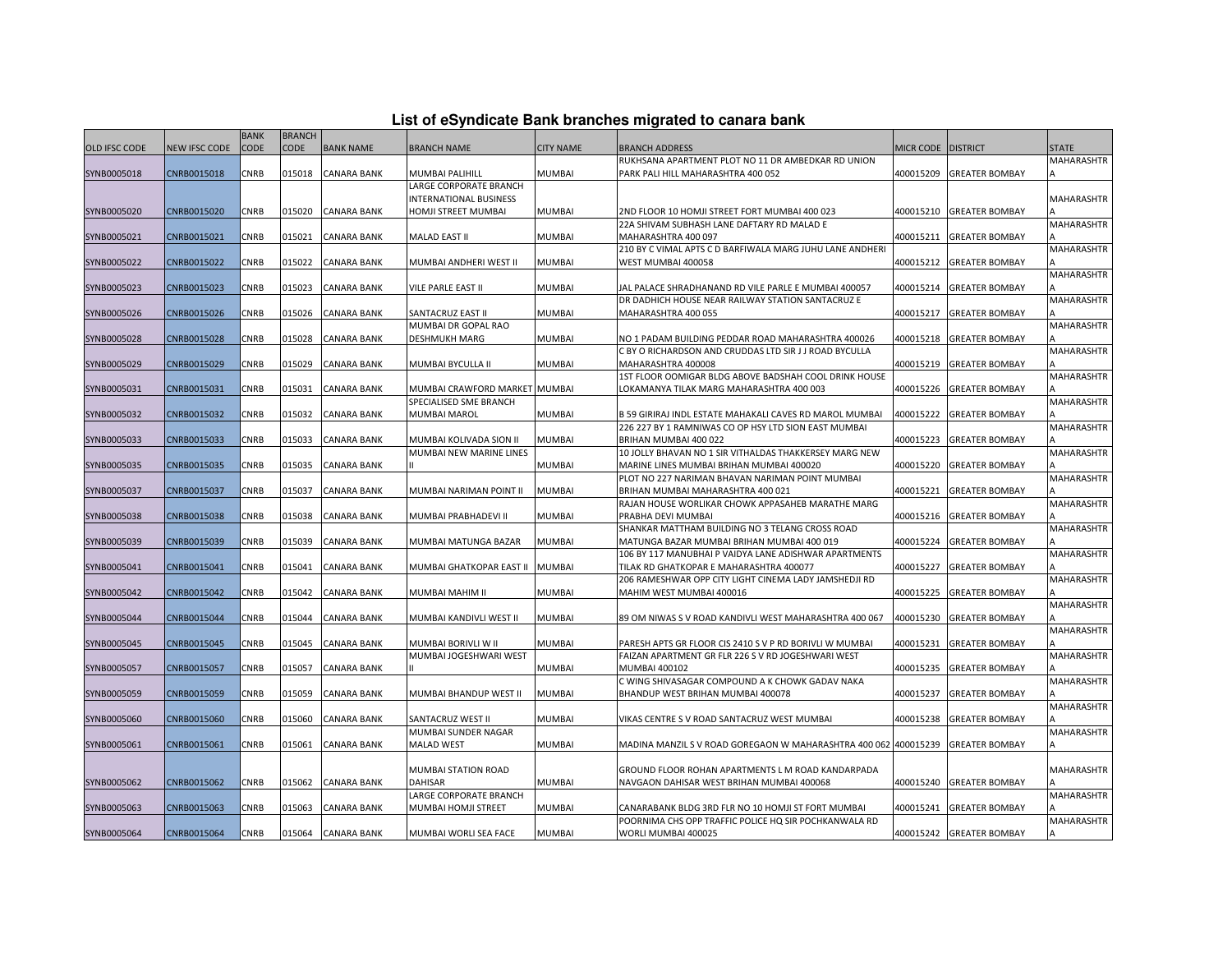|  |  | List of eSyndicate Bank branches migrated to canara bank |  |
|--|--|----------------------------------------------------------|--|
|--|--|----------------------------------------------------------|--|

|                      |               | <b>BANK</b> | <b>BRANCH</b> |                    |                                         |                        |                                                                                                      |                  |                       |                   |
|----------------------|---------------|-------------|---------------|--------------------|-----------------------------------------|------------------------|------------------------------------------------------------------------------------------------------|------------------|-----------------------|-------------------|
| <b>OLD IFSC CODE</b> | NEW IFSC CODE | CODE        | CODE          | <b>BANK NAME</b>   | <b>BRANCH NAME</b>                      | <b>CITY NAME</b>       | <b>BRANCH ADDRESS</b>                                                                                | <b>MICR CODE</b> | <b>DISTRICT</b>       | <b>STATE</b>      |
|                      |               |             |               |                    | MUMBAI INH ASHWINI                      |                        |                                                                                                      |                  |                       | <b>MAHARASHTR</b> |
| SYNB0005071          | CNRB0015071   | CNRB        | 015071        | <b>CANARA BANK</b> | COLABA                                  | <b>MUMBAI</b>          | NEAR R C CHURCH COLABA MUMBAI MAHARASHTRA 400005                                                     | 400015243        | <b>GREATER BOMBAY</b> |                   |
|                      |               |             |               |                    |                                         |                        | PLOT NO 342 CANARA HOUSE BANDRA W 16TH ROAD                                                          |                  |                       | <b>MAHARASHTR</b> |
| SYNB0005073          | CNRB0015073   | CNRB        | 015073        | <b>CANARA BANK</b> | MUMBAI BANDRA WEST II                   | <b>MUMBAI</b>          | MAHARASHTRA 400050                                                                                   | 400015244        | <b>GREATER BOMBAY</b> |                   |
|                      |               |             |               |                    |                                         |                        | 2ND FLOOR SUPARI BHAVAN 83 BY 85 KAZI SYED STREET MANDVI                                             |                  |                       | <b>MAHARASHTR</b> |
| SYNB0005075          | CNRB0015075   | CNRB        | 015075        | <b>CANARA BANK</b> | MUMBAI MANDVI II                        | <b>MUMBAI</b>          | MUMBAI BRIHAN MUMBAI 400 003                                                                         | 400015245        | <b>GREATER BOMBAY</b> |                   |
|                      |               |             |               |                    |                                         |                        |                                                                                                      |                  |                       |                   |
|                      |               |             |               |                    | SPECIALISED CAPITAL MARKET              |                        | 26 A FIRST FLOOR SIR P M ROAD CANARABANK BUILDING MUMBAI                                             |                  |                       | MAHARASHTR        |
| SYNB0005076          | CNRB0015076   | <b>CNRB</b> | 015076        | <b>CANARA BANK</b> | SERVICES BRANCH MUMBAI                  | <b>MUMBAI</b>          | 400001                                                                                               | WAITING          | <b>GREATER BOMBAY</b> |                   |
|                      |               |             |               |                    |                                         |                        |                                                                                                      |                  |                       | <b>MAHARASHTR</b> |
| SYNB0005077          | CNRB0015077   | CNRB        | 015077        | <b>CANARA BANK</b> | MUMBAI HOMJI STREET                     | <b>MUMBAI</b>          | 10 HOMJI STREET IST FLOOR FORT MUMBAI 400023                                                         | 400015246        | <b>GREATER BOMBAY</b> |                   |
|                      |               |             |               |                    |                                         |                        | NAVAL DOCK YARD HQ SHAHID BHAGAT SINGH MARG COLABA                                                   |                  |                       | MAHARASHTR        |
| SYNB0005080          | CNRB0015080   | CNRB        | 015080        | <b>CANARA BANK</b> | NAVAL DOCK YARD II                      | <b>MUMBAI</b>          | MUMBAI BRIHAN MUMBAI 400 023                                                                         | 400015247        | <b>GREATER BOMBAY</b> |                   |
|                      |               |             |               |                    | ELECTRONIC PAYMENTS AND                 |                        |                                                                                                      |                  |                       |                   |
| SYNB0005081          | CNRB0015081   | <b>CNRB</b> | 015081        | <b>CANARA BANK</b> | SETTLEMENT OFFICE EPSO<br><b>MUMBAI</b> | <b>MUMBAI</b>          | FUNDS AND INVESTMENT DIVN.MAKER TOWER II FLOOR CUFFE<br>PARADE COLABA MUMBAI 400005                  | WAITING          | <b>GREATER BOMBAY</b> | MAHARASHTR        |
|                      |               |             |               |                    | MUMBAI MATUNGA WEST                     |                        | CENTRAL RAILWAY CARRIAGE AND WAGON WORKSHOP MATUNGA                                                  |                  |                       | MAHARASHTR        |
| SYNB0005083          | CNRB0015083   | <b>CNRB</b> | 015083        | <b>CANARA BANK</b> | <b>CENT RLY</b>                         | <b>MUMBAI</b>          | WEST MUMBAI 400019                                                                                   | 400015249        | <b>GREATER BOMBAY</b> |                   |
|                      |               |             |               |                    |                                         |                        |                                                                                                      |                  |                       | <b>MAHARASHTR</b> |
| SYNB0005087          | CNRB0015087   | CNRB        | 015087        | <b>CANARA BANK</b> | MUMBAI CUFFE PARADE II                  | <b>MUMBAI</b>          | 2ND FLR MAKER TOWERS E WING CUFFE PARADE MUMBAI 400005                                               | 400015253        | <b>GREATER BOMBAY</b> |                   |
|                      |               |             |               |                    |                                         |                        | CANARA BANK LARGE CORPORATE BRANCH SECOND FLOOR                                                      |                  |                       |                   |
|                      |               |             |               |                    | LARGE CORPORATE BRANCH                  |                        | MAKER TOWER E WING CUFFE PARADE MUMBAI MAHARASHTRA                                                   |                  |                       | <b>MAHARASHTR</b> |
| SYNB0005088          | CNRB0015088   | CNRB        | 015088        | <b>CANARA BANK</b> | MUMBAI MAKER TOWERS                     | <b>MUMBAI</b>          | 400005 INDIA                                                                                         | 400015254        | <b>GREATER BOMBAY</b> |                   |
|                      |               |             |               |                    |                                         |                        | MAURYA OPP INFINITY HALL LINK ROAD LOKHANDWALA ANDHERI                                               |                  |                       | <b>MAHARASHTR</b> |
| SYNB0005094          | CNRB0015094   | CNRB        | 015094        | <b>CANARA BANK</b> | MUMBAI LOKHANDWALA II                   | <b>MUMBAI</b>          | <b>WEST 400053</b>                                                                                   | 400015256        | <b>GREATER BOMBAY</b> |                   |
|                      |               |             |               |                    |                                         |                        | THE PILGRIMS INN MTDC LTD PIMPALWADI ROAD TAL RAHATA                                                 |                  |                       | MAHARASHTR        |
| SYNB0005100          | CNRB0015100   | <b>CNRB</b> | 015100        | <b>CANARA BANK</b> | <b>SHIRDI</b>                           | <b>SHIRDI</b>          | DIST AHMEDNAGAR 423109                                                                               | <b>NA</b>        | AHMADNAGAR            |                   |
|                      |               |             |               |                    |                                         |                        |                                                                                                      |                  |                       | <b>MAHARASHTR</b> |
| SYNB0005101          | CNRB0015101   | <b>CNRB</b> | 015101        | <b>CANARA BANK</b> | KARANJI                                 | KARANJI                | DR KULKARNIS BLDG TQ PATHARDI AHMEDNAGAR DIST 414106                                                 | NA               | AHMADNAGAR            |                   |
|                      |               |             |               |                    |                                         |                        | SYNDICATE BANK MANIKANCHAN BUILDING SARJEPURA                                                        |                  |                       | MAHARASHTR        |
| SYNB0005102          | CNRB0015102   | CNRB        | 015102        | <b>CANARA BANK</b> | AHMEDNAGAR                              | AHMEDNAGAR             | BAGADPATTI 414001                                                                                    | NA               | AHMADNAGAR            |                   |
|                      |               |             |               |                    |                                         |                        | OPP GHULE PATIL MANGALKARYALAY MARKET YARD PATHARDI                                                  |                  |                       | <b>MAHARASHTR</b> |
| SYNB0005103          | CNRB0015103   | CNRB        | 015103        | <b>CANARA BANK</b> | SHEVGAON                                | SHEVGAON<br>AHMEDNAGAR | ROAD AHMEDNAGAR DIST 414502                                                                          | NA               | AHMADNAGAR            | <b>MAHARASHTR</b> |
| SYNB0005104          | CNRB0015104   | CNRB        | 015104        | <b>CANARA BANK</b> | ERANDGAON                               | <b>DIST</b>            | AT POST ERANDGAON SHEVGAON TALUK 414502                                                              | NA               | AHMADNAGAR            |                   |
|                      |               |             |               |                    |                                         |                        | NEAR SANTOSHI MATHA MANDIR DAMLE WADI AKOLA AKOLA 444                                                |                  |                       | MAHARASHTR        |
| SYNB0005110          | CNRB0015110   | CNRB        | 015110        | <b>CANARA BANK</b> | AKOLA II                                | AKOLA                  | 001                                                                                                  | 444015003        | AHMADNAGAR            |                   |
|                      |               |             |               |                    |                                         |                        | NEAR GRAM PANCHAYAT OFFICE TO AND DIST NAGPUR PIN                                                    |                  |                       | MAHARASHTR        |
| SYNB0005111          | CNRB0015111   | CNRB        | 015111        | <b>CANARA BANK</b> | KHADGAON                                | KHADGAON               | 440023                                                                                               | 440015501        | <b>NAGPUR</b>         |                   |
|                      |               |             |               |                    |                                         |                        | SUMITRA COMPLEX PRABHAT CHOWK AMRAVATI AMRAVATI 444                                                  |                  |                       | <b>MAHARASHTR</b> |
| SYNB0005120          | CNRB0015120   | CNRB        | 015120        | <b>CANARA BANK</b> | AMRAVATI II                             | AMRAVATI               | 601                                                                                                  | 444015103        | AMRAVATI              |                   |
|                      |               |             |               |                    |                                         |                        | OPP ASORIYA PETROL PUMP WALGAON ROAD 444601 DIST                                                     |                  |                       | <b>MAHARASHTR</b> |
| SYNB0005121          | CNRB0015121   | CNRB        | 015121        | <b>CANARA BANK</b> | AMRAVATI WALGAON ROAD                   | <b>WALGAON</b>         | AMRAVATI MAHARASHTRA                                                                                 | 444015104        | AMRAVATI              |                   |
|                      |               |             |               |                    | SPECIALISED SME BRANCH                  |                        | PLOT NO 1 SARADA ARCADE FRIENDS COLONY RAILWAY STATION                                               |                  |                       | <b>MAHARASHTR</b> |
| SYNB0005130          | CNRB0015130   | CNRB        | 015130        | <b>CANARA BANK</b> | AURANGABAD II                           | AURANGABAD             | RD AURANGABAD 431001                                                                                 | 431015010        | AURANGABAD            |                   |
|                      |               |             |               |                    |                                         |                        |                                                                                                      |                  |                       | MAHARASHTR        |
| SYNB0005131          | CNRB0015131   | CNRB        | 015131        | <b>CANARA BANK</b> | JALNA II                                | <b>JALNA</b>           | R R BUILDING RAJENDRA PRASAD ROAD JALNA JALNA 431 203                                                | 431015053        | <b>JALNA</b>          |                   |
|                      |               |             |               |                    |                                         |                        | SRI SAMARTH MANDIR TRUST BUILDING JAMB SAMARTH AMBAD                                                 |                  |                       | MAHARASHTR        |
| SYNB0005132          | CNRB0015132   | <b>CNRB</b> | 015132        | <b>CANARA BANK</b> | JAMB SAMARTH                            | <b>JAMB SAMARTH</b>    | TALUK JALNA DIST MAHARASHTRA 431 211                                                                 | 431015511        | <b>JALNA</b>          |                   |
|                      |               |             |               |                    |                                         |                        |                                                                                                      |                  |                       | <b>MAHARASHTR</b> |
| SYNB0005133          | CNRB0015133   | CNRB        | 015133        | <b>CANARA BANK</b> | <b>PATGOURI</b>                         | <b>PATGAURI</b>        | VILL PATGAURI TQ RAMTEKE DIST NAGPUR PIN 441106<br>PLOT NO 29 SERVICE INDUSTRY ZONE CIDCO AURANGABAD | 440015502        | <b>NAGPUR</b>         | <b>MAHARASHTR</b> |
| SYNB0005134          | CNRB0015134   | <b>CNRB</b> |               | 015134 CANARA BANK | AURANGABAD CIDCO                        | AURANGABAD             | AURANGABAD MAHARASHTRA 431210                                                                        |                  | 431015011 AURANGABAD  |                   |
|                      |               |             |               |                    |                                         |                        |                                                                                                      |                  |                       |                   |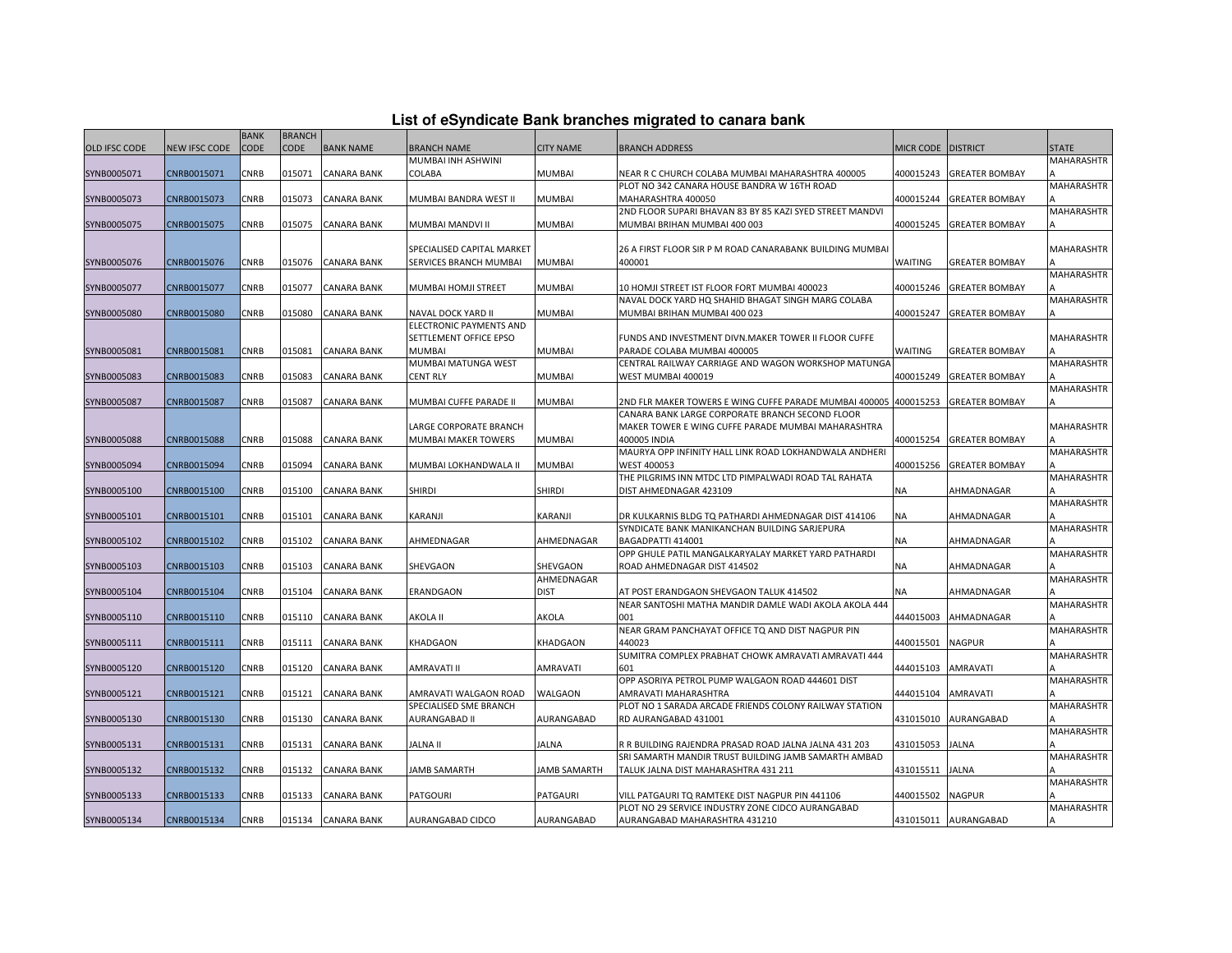|               |                      | <b>BANK</b> | <b>BRANCH</b> |                    |                      |                      |                                                                                             |                      |                 |                   |
|---------------|----------------------|-------------|---------------|--------------------|----------------------|----------------------|---------------------------------------------------------------------------------------------|----------------------|-----------------|-------------------|
| OLD IFSC CODE | <b>NEW IFSC CODE</b> | <b>CODE</b> | <b>CODE</b>   | <b>BANK NAME</b>   | <b>BRANCH NAME</b>   | <b>CITY NAME</b>     | BRANCH ADDRESS                                                                              | MICR CODE   DISTRICT |                 | <b>STATE</b>      |
|               |                      |             |               |                    |                      |                      | GRAM PANCHAYAT HOUSE NO 3332 KUMBHAR PIMPALGAON                                             |                      |                 | <b>MAHARASHTR</b> |
| SYNB0005135   | CNRB0015135          | CNRB        | 015135        | <b>CANARA BANK</b> | KUMBHAR PIMPALGAON   | GHANSAVANGI          | TEHSIL GANSAVANGI DIST JALNA MAHARASTRA INDIA 431211                                        | 431015512 JALNA      |                 |                   |
|               |                      |             |               |                    |                      |                      | PLOT NO 4 NATHASHREE N 9 M SECTOR CIDCO DIST AURANGABAD                                     |                      |                 | <b>MAHARASHTR</b> |
| SYNB0005137   | CNRB0015137          | <b>CNRB</b> | 015137        | <b>CANARA BANK</b> | AURANGABAD TV CENTRE | AURANGABAD           | MAHARASTRA INDIA 431003                                                                     | 431015012            | AURANGABAD      |                   |
|               |                      |             |               |                    |                      |                      | 138 DESHBANDHU WARD AGRASENA BHAVAN LAXMIBAI ROAD                                           |                      |                 | <b>MAHARASHTR</b> |
| SYNB0005140   | CNRB0015140          | CNRB        | 015140        | <b>CANARA BANK</b> | <b>GONDIA II</b>     | <b>GONDIA</b>        | GONDIA BHANDARA 441 601                                                                     | 441015003            | <b>JHANSI</b>   |                   |
|               |                      |             |               |                    |                      |                      |                                                                                             |                      |                 | <b>MAHARASHTR</b> |
| SYNB0005141   | CNRB0015141          | CNRB        | 015141        | <b>CANARA BANK</b> | <b>CHIKLA</b>        | CHIKLA               | MOIL CHIKLA MINEPO SITASAONGIPIN 441 907                                                    | <b>WAITING</b>       | <b>JHANSI</b>   |                   |
| SYNB0005142   | CNRB0015142          | <b>CNRB</b> | 015142        | <b>CANARA BANK</b> | <b>BHANDARA II</b>   | <b>BHANDARA</b>      | TURASKAR S BUILDING POST OFFICE SQUARE BADA BAZAR MAIN                                      | 441015104            | <b>JHANSI</b>   | <b>MAHARASHTR</b> |
|               |                      |             |               |                    |                      |                      | ROAD P B NO 13 BHANDARA BHANDARA 441 904<br>BEHIND SONBA BABA MANDIR LAVA POST KADGAON ROAD |                      |                 | MAHARASHTR        |
| SYNB0005143   | CNRB0015143          | CNRB        | 015143        | <b>CANARA BANK</b> | LAVA                 | LAVA                 | NAGPUR TALUK AND DISTRICT PIN 440023                                                        | 440015039            | <b>NAGPUR</b>   |                   |
|               |                      |             |               |                    |                      |                      | D NO 210246 MATHURA COMPLEX JALNA ROAD BEED                                                 |                      |                 | <b>MAHARASHTR</b> |
| SYNB0005160   | CNRB0015160          | CNRB        | 015160        | <b>CANARA BANK</b> | <b>BEED II</b>       | <b>BEED</b>          | MAHARASHTRA 431122                                                                          | 431015303            | <b>JALNA</b>    |                   |
|               |                      |             |               |                    |                      |                      | GAURAV ANAND ARCADE WARD NO 2 NANDURA ROAD                                                  |                      |                 | <b>MAHARASHTR</b> |
| SYNB0005170   | CNRB0015170          | CNRB        | 015170        | <b>CANARA BANK</b> | <b>KHAMGAON II</b>   | KHAMGAON             | KHAMGAON DIST BULDANA MAHARASHTRA                                                           | 444015303            | <b>BULDHANA</b> |                   |
|               |                      |             |               |                    |                      |                      | BANGADE SANKUL GRAIN MKT GANJ WARD CHANDRAPUR                                               |                      |                 | <b>MAHARASHTR</b> |
| SYNB0005180   | CNRB0015180          | CNRB        | 015180        | CANARA BANK        | CHANDRAPUR II        | CHANDRAPUR           | MAHARASHTRA 442402                                                                          | 442015103            | CHANDRAPUR      |                   |
|               |                      |             |               |                    |                      |                      | HOUSE NO 2072 GALLI NO 6 MUNDADA MARKET DHULE DIST                                          |                      |                 | MAHARASHTR        |
| SYNB0005190   | CNRB0015190          | CNRB        | 015190        | <b>CANARA BANK</b> | <b>DHULIA</b>        | DHULIA               | 424001                                                                                      | ΝA                   | <b>DHULE</b>    |                   |
|               |                      |             |               |                    |                      |                      |                                                                                             |                      |                 | <b>MAHARASHTR</b> |
| SYNB0005191   | CNRB0015191          | CNRB        | 015191        | <b>CANARA BANK</b> | <b>MOHADI</b>        | <b>MOHADI</b>        | HOUSE NO 156 MOHADI PARGANE DONGRI DHULE DIST 424316                                        | <b>NA</b>            | <b>DHULE</b>    |                   |
|               |                      |             |               |                    |                      |                      |                                                                                             |                      |                 | MAHARASHTR        |
| SYNB0005193   | CNRB0015193          | <b>CNRB</b> | 015193        | <b>CANARA BANK</b> | NYAHALOD             | <b>NYAHALOD</b>      | POST NYAHALOD TALUK DHULE DISTRICT DHULE 424002                                             | <b>NA</b>            | <b>DHULE</b>    |                   |
|               |                      |             |               |                    |                      |                      | C BY O NANDED BRANCH GURU GOVIND SINGH MARKET GURU                                          |                      |                 | <b>MAHARASHTR</b> |
| SYNB0005198   | CNRB0015198          | CNRB        | 015198        | CANARA BANK        | <b>HINGOLI II</b>    | <b>HINGOLI</b>       | GOVIND SINGH ROAD NANDED 431601 MAHARASHTRA                                                 | 431015403            | <b>HINGOLI</b>  |                   |
|               |                      | CNRB        | 015200        |                    |                      |                      | 158 BHAWANI PETH SUBHASH CHOWK JALGAON TAL JALGAON                                          | 425015002            |                 | <b>MAHARASHTR</b> |
| SYNB0005200   | CNRB0015200          |             |               | <b>CANARA BANK</b> | <b>JALGAON II</b>    | <b>JALGAON TOWN</b>  | JALGAON 425 001<br>GURU NANAK COMPLEX WEEKLY MARKET SHANI MANDIR WARD P                     |                      | <b>JALGAON</b>  | <b>MAHARASHTR</b> |
| SYNB0005201   | CNRB0015201          | <b>CNRB</b> | 015201        | <b>CANARA BANK</b> | <b>BHUSAWAL TOWN</b> | <b>BHUSAWAL TOWN</b> | B 06 BHUSAWAL JALGAON 425 201                                                               | 425015101            | <b>JALGAON</b>  |                   |
|               |                      |             |               |                    |                      |                      | HOUSE NO 123 WAR NO 19 CIVIL LINES TEAHSIL RD CHAMPA DIST                                   |                      |                 | CHHATTISGAR       |
| SYNB0005207   | CNRB0015207          | CNRB        | 015207        | <b>CANARA BANK</b> | <b>CHAMPA II</b>     | CHAMPA               | CHAMPA CHATTISGARH 495671                                                                   | 495015252            | JANJGIR-CHAMPA  |                   |
|               |                      |             |               |                    |                      |                      |                                                                                             |                      |                 | <b>MAHARASHTR</b> |
| SYNB0005210   | CNRB0015210          | CNRB        | 015210        | <b>CANARA BANK</b> | PANVEL               | PANVEL               | 166 M C H SOCIETY V B PHADKE RD PANVEL 410206                                               | 400015215            | <b>RAIGAD</b>   |                   |
|               |                      |             |               |                    |                      |                      | I FLOOR CHISTY MANZIL FUD NO 6 MORA TALUKURAN RAIGAD 400                                    |                      |                 | MAHARASHTR        |
| SYNB0005211   | CNRB0015211          | <b>CNRB</b> | 015211        | <b>CANARA BANK</b> | <b>URAN MORA</b>     | <b>URAN MORA</b>     | 704                                                                                         | 400015274            | RAIGAD          |                   |
|               |                      |             |               |                    |                      |                      | POST OFFICE JASAI VIA PANVEL TALUKA URAN RAIGAD RAIGAD 410                                  |                      |                 | <b>MAHARASHTR</b> |
| SYNB0005213   | CNRB0015213          | CNRB        | 015213        | <b>CANARA BANK</b> | JASAI                | JASAI                | 206                                                                                         | 400015277            | RAIGAD          |                   |
|               |                      |             |               |                    |                      |                      | CFC BUILDING MIDC INDL AREA POST PATALGANGA RAIGAD 410                                      |                      |                 | <b>MAHARASHTR</b> |
| SYNB0005214   | CNRB0015214          | CNRB        | 015214        | <b>CANARA BANK</b> | KHAIRA PATALAGUNGA   | KHAIRA               | 220                                                                                         | 400015507            | <b>RAIGAD</b>   |                   |
|               |                      |             |               |                    |                      |                      | FIRST FLOOR CENTRAL FACILITY BUILDING STEEL MARKET YARD                                     |                      |                 | <b>MAHARASHTR</b> |
| SYNB0005215   | CNRB0015215          | CNRB        | 015215        | <b>CANARA BANK</b> | <b>KALAMBOLI II</b>  | KALAMBOLI            | KALAMBOLI NAVI MUMBAI RAIGAD 410 218                                                        | 400015234            | RAIGAD          |                   |
|               |                      |             |               |                    | KHALAPUR KHAIRA      |                      | RELIANCE INDUSTRIES B 4 MIDC INDUSTRIAL AREA PATALAGANGA                                    |                      |                 | <b>MAHARASHTR</b> |
| SYNB0005216   | CNRB0015216          | CNRB        | 015216        | <b>CANARA BANK</b> | PATALGANGA RIL       | PATALAGANGA          | RAIGAD 410 220<br>763 3 A WING GROUND FLOOR PATIL COMPLEX TO PANVEL DIST                    | 400015508            | <b>RAIGAD</b>   | <b>MAHARASHTR</b> |
| SYNB0005217   | CNRB0015217          | CNRB        | 015217        | <b>CANARA BANK</b> | <b>VICHUMBE</b>      | <b>VICHUMBE</b>      | RAIGAD PIN 410206                                                                           | 400015283            | RAIGAD          |                   |
|               |                      |             |               |                    |                      |                      | SHOP NO 1 2 3 SURAJ MADHAV SUKHAPUR DIST RAIGAD PIN                                         |                      |                 | <b>MAHARASHTR</b> |
| SYNB0005218   | CNRB0015218          | CNRB        | 015218        | <b>CANARA BANK</b> | PALIDEVAD            | PALIDEVAD            | 412026 PIN 412026                                                                           | 400015284            | RAIGAD          |                   |
|               |                      |             |               |                    |                      |                      | H NO 320 DHUTUM AT PO JASAI URAN TALUKA RAIGAD                                              |                      |                 | <b>MAHARASHTR</b> |
| SYNB0005220   | CNRB0015220          | <b>CNRB</b> | 015220        | <b>CANARA BANK</b> | <b>DHUTUM</b>        | URAN                 | MAHARASHTRA 400702                                                                          | 400015510            | <b>RAIGAD</b>   |                   |
|               |                      |             |               |                    |                      |                      |                                                                                             |                      |                 | <b>MAHARASHTR</b> |
| SYNB0005221   | CNRB0015221          | CNRB        |               | 015221 CANARA BANK | WASHIVALI            | <b>DIST RAIGAD</b>   | H NO 1 A B OPP GRAM OFFICE WASHIVALI TK KHALAPUR 410220                                     | NA                   | RAIGAD          |                   |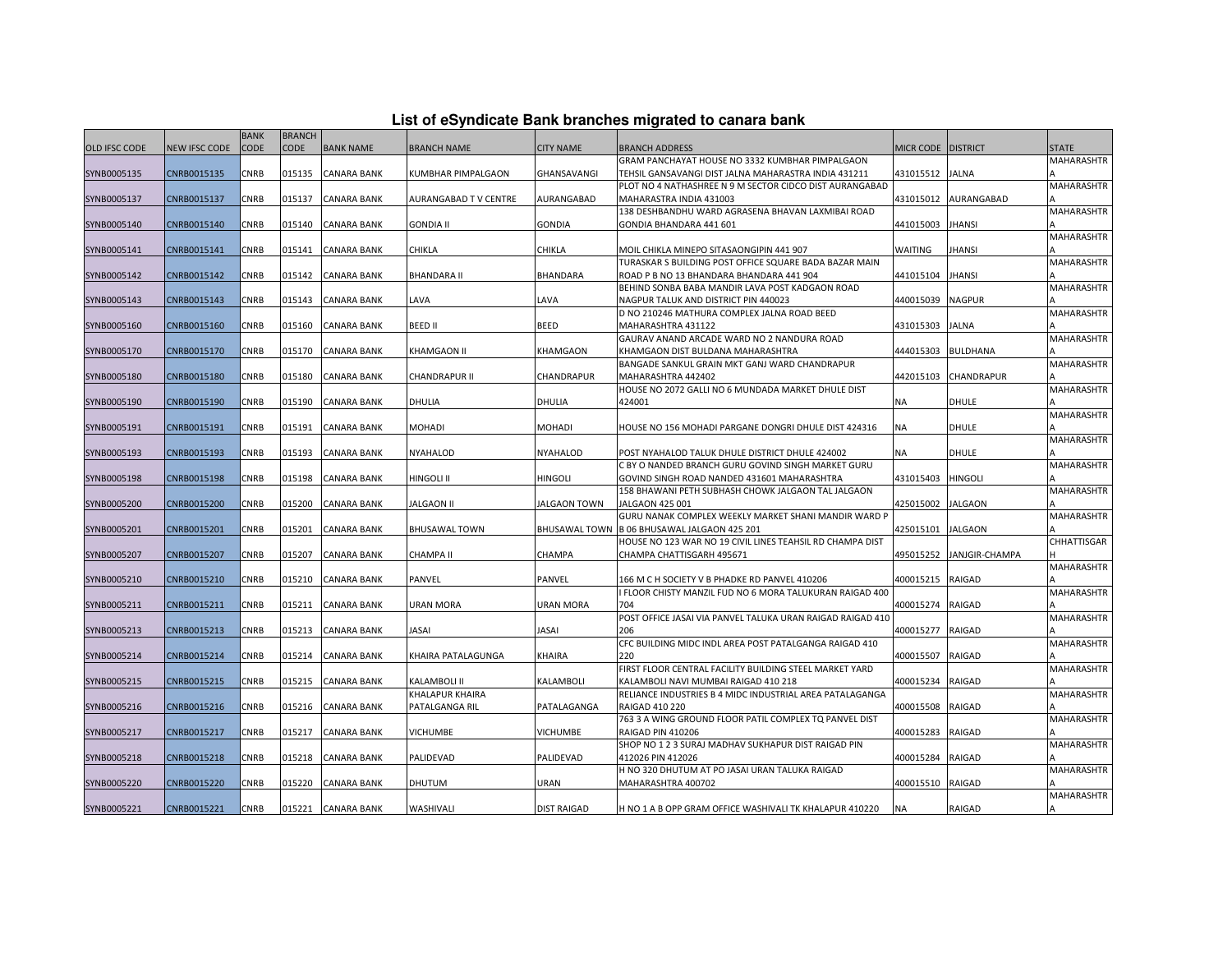| List of eSyndicate Bank branches migrated to canara bank |  |  |
|----------------------------------------------------------|--|--|
|                                                          |  |  |

|               |               | <b>BANK</b> | <b>BRANCH</b> |                    |                               |                      |                                                                           |                      |                       |                    |
|---------------|---------------|-------------|---------------|--------------------|-------------------------------|----------------------|---------------------------------------------------------------------------|----------------------|-----------------------|--------------------|
| OLD IFSC CODE | NEW IFSC CODE | <b>CODE</b> | <b>CODE</b>   | <b>BANK NAME</b>   | <b>BRANCH NAME</b>            | <b>CITY NAME</b>     | BRANCH ADDRESS                                                            | MICR CODE   DISTRICT |                       | <b>STATE</b>       |
|               |               |             |               |                    |                               |                      | SHOP NO 1 TO 3 MANOMAY CHS LTD NEAR METRO STATION NO 9                    |                      |                       |                    |
|               |               |             |               |                    |                               |                      | KHARGHAR SECTOR 35 D NAVI MUMBAI MAHARASHTRA INDIA                        |                      |                       | <b>MAHARASHTR</b>  |
| SYNB0005222   | CNRB0015222   | CNRB        | 015222        | <b>CANARA BANK</b> | KHARGHAR SECTOR               | <b>MUMBAI</b>        | 400703                                                                    | 400015289            | <b>GREATER BOMBAY</b> |                    |
|               |               |             |               |                    |                               |                      |                                                                           |                      |                       |                    |
|               |               |             |               |                    |                               |                      | RK PLAZA WARD NO 20 RAIPUR RD INFRONT OF HOTEL MOHINI                     |                      |                       | <b>CHHATTISGAR</b> |
| SYNB0005227   | CNRB0015227   | CNRB        | 015227        | <b>CANARA BANK</b> | KAWARDHA II                   | <b>KAWARDHA</b>      | DIST KAWARDHA KAWARDHA DIST CHATTISGARH 491559                            | 491015202            | KAWARDHA              |                    |
|               |               |             |               |                    |                               |                      | CS NO 1446 C WARD NEAR SHAHU MAHARAJ STATUE DASARA                        |                      |                       | MAHARASHTR         |
| SYNB0005230   | CNRB0015230   | CNRB        | 015230        | <b>CANARA BANK</b> | <b>KOLHAPUR</b>               | <b>KOLHAPUR</b>      | CHOWK LAXMIPUR KOLHAPUR 416002                                            | 416015008            | <b>KOLHAPUR</b>       |                    |
|               |               |             |               |                    |                               |                      |                                                                           |                      |                       | MAHARASHTR         |
| SYNB0005231   | CNRB0015231   | CNRB        | 015231        | <b>CANARA BANK</b> | <b>CHALAKARANJI</b>           | ICHALAKARANJI        | 143 WARD NO 11 GEETHA BHAVAN MAIN ROAD 416115                             | NA                   | KOLHAPUR              |                    |
|               |               |             |               |                    |                               |                      |                                                                           |                      |                       | <b>MAHARASHTR</b>  |
| SYNB0005232   | CNRB0015232   | CNRB        | 015232        | <b>CANARA BANK</b> | MOREWADI                      | <b>MOREWADI</b>      | PLOT NO 345 AARTI R K NAGAR SOCIETY NO 2 KOLHAPUR 416013                  | <b>NA</b>            | KOLHAPUR              |                    |
|               |               |             |               |                    |                               |                      | CS NO 1446 C WARD DASARA CHK NR SAHU MAHARAJ STATUE                       |                      |                       | MAHARASHTR         |
| SYNB0005233   | CNRB0015233   | <b>CNRB</b> | 015233        | <b>CANARA BANK</b> | KOLHAPUR RAJARAMPURI II       | <b>KOLHAPUR</b>      | LAXMIPURI KOLHAPUR 416002                                                 | 416015009            | <b>KOLHAPUR</b>       |                    |
|               |               |             |               |                    |                               |                      | C O DADA BABGONDA PATIL MAJALE VILL AND POST                              |                      |                       | MAHARASHTR         |
| SYNB0005234   | CNRB0015234   | <b>CNRB</b> | 015234        | <b>CANARA BANK</b> | MAJALE                        | <b>KOLHAPUR DIST</b> | HATKANANGLE TQ 416109                                                     | <b>NA</b>            | KOLHAPUR              |                    |
|               |               |             |               |                    |                               |                      | DESHPANDE COMPLEX NANDI STOP LATUR LATUR MAHARASHTRA                      |                      |                       | <b>MAHARASHTR</b>  |
| SYNB0005247   | CNRB0015247   | <b>CNRB</b> | 015247        | <b>CANARA BANK</b> | LATUR II                      | LATUR                | 413512 INDIA                                                              | 413015054            | <b>NAGPUR</b>         |                    |
|               |               |             |               |                    | NAGPUR LAW COLLEGE            |                      | ULHAS BHAVAN LAW COLLEGE SUUARE P B 261 AMARAVATI ROAD                    |                      |                       | <b>MAHARASHTR</b>  |
| SYNB0005250   | CNRB0015250   | <b>CNRB</b> | 015250        | <b>CANARA BANK</b> | SQUARE                        | <b>NAGPUR</b>        | NAGPUR MAHARASHTRA 440 010                                                | 440015032            | <b>NAGPUR</b>         |                    |
|               |               |             |               |                    |                               |                      | SARDA KUNJ 84 CENTRAL AVENUE ROAD SEWASADAN CHOWK                         |                      |                       | MAHARASHTR         |
| SYNB0005251   | CNRB0015251   | CNRB        | 015251        | <b>CANARA BANK</b> | NAGPUR GANDHIBAGH MAIN NAGPUR |                      | GANDHIBAGH P B NO 368 NAGPUR NAGPUR 440018                                | 440015033            | <b>NAGPUR</b>         |                    |
|               |               |             |               |                    |                               |                      | JAISWAL BUILDING JABALPUR ROAD MANSAR RAMTEK TALUK                        |                      |                       | <b>MAHARASHTR</b>  |
| SYNB0005252   | CNRB0015252   | <b>CNRB</b> | 015252        | <b>CANARA BANK</b> | MANSAR                        | <b>MANSAR</b>        | NAGPUR DIST PIN 441 106                                                   | 441015511            | <b>NAGPUR</b>         |                    |
|               |               |             |               |                    |                               |                      |                                                                           |                      |                       | MAHARASHTR         |
| SYNB0005253   | CNRB0015253   | <b>CNRB</b> | 015253        | <b>CANARA BANK</b> | NAGPUR RAMDASPETH II          | <b>NAGPUR</b>        | 90 CANAL ROAD RAMDASPETHMAHARASHTRA 440 010                               | 440015034            | <b>NAGPUR</b>         |                    |
|               |               |             |               |                    |                               |                      | BHAGIRITHI TIDKES HOUSE AMRAVATI ROAD GONDKHAIRI DIST                     |                      |                       | MAHARASHTR         |
| SYNB0005255   | CNRB0015255   | CNRB        | 015255        | <b>CANARA BANK</b> | <b>GONDKHAIRI</b>             | <b>GONDKHAIRI</b>    | NAGPUR MAHARASHTRA 440023                                                 | 440015035            | <b>NAGPUR</b>         |                    |
|               |               |             |               |                    |                               |                      | 235 BY 3 AGARWAL ESTATE AMARVATI ROAD WADI NAGPUR 440                     |                      |                       | <b>MAHARASHTR</b>  |
| SYNB0005256   | CNRB0015256   | <b>CNRB</b> | 015256        | <b>CANARA BANK</b> | WADI II                       | WADI                 | 023                                                                       | 440015036            | <b>NAGPUR</b>         |                    |
|               |               |             |               |                    |                               | <b>NAGPUR</b>        | 327 KAMPTEE ROAD NEAR BHARAT TALKIES KINGSWAY NAGPUR                      |                      |                       | MAHARASHTR         |
| SYNB0005257   | CNRB0015257   | <b>CNRB</b> | 015257        | <b>CANARA BANK</b> | NAGPUR KINGSWAY               | <b>KINGSWAY</b>      | <b>NAGPUR 440 001</b>                                                     | 440015037            | <b>NAGPUR</b>         |                    |
|               |               |             |               |                    |                               |                      | PLOT NO 22 KATOL ROAD FRIENDS COLONY GITTIKHADAN NAGPUR                   |                      |                       | MAHARASHTR         |
| SYNB0005260   | CNRB0015260   | <b>CNRB</b> | 015260        | CANARA BANK        | <b>GITTIKHADAN</b>            | <b>NAGPUR</b>        | <b>NAGPUR 440 001</b>                                                     | 440015038            | NAGPUR                |                    |
|               |               |             |               |                    |                               |                      | CBYO SYNBANK DURG BR ANAND BHAVAN APAPURA DIST DURG                       |                      |                       | CHHATTISGAR        |
| SYNB0005264   | CNRB0015264   | CNRB        | 015264        | CANARA BANK        | <b>KHOPLI</b>                 | KHOZPLI              | KHOZPLI CHATTISGARH 491001                                                | 491015511            | <b>DURG</b>           |                    |
|               |               |             |               |                    |                               |                      | RAJNANDGAON BR OLD BUS STAND OPP UNITED HOSPITAL                          |                      |                       | CHHATTISGAR        |
| SYNB0005265   | CNRB0015265   | CNRB        | 015265        | <b>CANARA BANK</b> | PETEWA                        | PATEWA               | RAJNANDGAON PATEWA CHATTISGARH 491441                                     | 491015508            | MAHASAMUND            |                    |
|               |               |             |               |                    |                               |                      | C BY O SYN BANK JAGDALPUR BR SUKLA COMPLX PALACE ROAD                     |                      |                       | CHHATTISGAR        |
| SYNB0005266   | CNRB0015266   | CNRB        | 015266        | <b>CANARA BANK</b> | AASANA                        | ASAN                 | DIST BASTAS ASAN CHATTISGARH 494001                                       | 494015504            | <b>BASTAR</b>         |                    |
|               |               |             |               |                    |                               |                      | PLOT NO 1 SHUBHAM NAGAR KALAMNA ROAD YERKHADA                             |                      |                       | MAHARASHTR         |
| SYNB0005267   | CNRB0015267   | <b>CNRB</b> | 015267        | <b>CANARA BANK</b> | KAMPTEE II                    | <b>KAMPTEE</b>       | KAMPTEE KAMPTEE MAHARASHTRA 441002                                        | 440015040            | <b>NAGPUR</b>         |                    |
|               |               |             |               |                    |                               |                      | PLOT NO 1737 2 THOMA LAYOUT PANCHAWATI MAIN ROAD KATOI                    |                      |                       | <b>MAHARASHTR</b>  |
| SYNB0005268   | CNRB0015268   | <b>CNRB</b> | 015268        | <b>CANARA BANK</b> | <b>KATOL II</b>               | <b>KATOL</b>         | KATOL MAHARASHTRA 441302                                                  | 441015153            | <b>NAGPUR</b>         |                    |
|               |               |             |               |                    |                               |                      | PLOT NO 12 BY 1 RAJENDRA NAGAR NEAR BOMBAYWALA                            |                      |                       | MAHARASHTR         |
| SYNB0005269   | CNRB0015269   | <b>CNRB</b> | 015269        | <b>CANARA BANK</b> | NAGPUR HINGNA ROAD            | <b>NAGPUR DIST</b>   | RESTAURANT HINGNA ROAD NAGPUR DIST MH441110                               | 440015043            | NAGPUR                |                    |
|               |               |             |               |                    |                               |                      | CANARA BANK GURU GOVIND SINGH ROAD NANDED                                 |                      |                       | <b>MAHARASHTR</b>  |
|               |               |             |               |                    |                               |                      |                                                                           |                      |                       |                    |
| SYNB0005270   | CNRB0015270   | <b>CNRB</b> | 015270        | CANARA BANK        | <b>NANDED II</b>              | <b>NANDED</b>        | MAHARASHTRA 431 601<br>SWASTIK SANKUL 4 GHATE LAYOUT HUDKESHWAR MAIN ROAD | 431015102            | NANDED                | <b>MAHARASHTR</b>  |
|               |               |             |               |                    |                               |                      |                                                                           |                      |                       |                    |
| SYNB0005273   | CNRB0015273   | CNRB        | 015273        | <b>CANARA BANK</b> | NAGPUR HUDKESHWAR II          | <b>NAGPUR</b>        | NAGPUR MAHARASHTRA 440032                                                 | 440015041            | <b>NAGPUR</b>         |                    |
|               |               |             |               |                    |                               |                      | PLOT NO 1 BESA ROAD JAI DURGA SOCIETY MANISH NAGAR                        |                      |                       | MAHARASHTR         |
| SYNB0005274   | CNRB0015274   | CNRB        | 015274        | <b>CANARA BANK</b> | NAGPUR MANISH NAGAR           | <b>NAGPUR</b>        | NAGPUR MAHARASHTRA 440015                                                 | 440015042            | NAGPUR                |                    |
|               |               |             |               |                    |                               |                      | PHASE 1 PLOT NO R1 SIDDESH SAI KRIPA BESA MANISH NAGAR                    |                      |                       | MAHARASHTR         |
| SYNB0005275   | CNRB0015275   | CNRB        |               | 015275 CANARA BANK | <b>BESA</b>                   | <b>NAGPUR</b>        | ROAD NAGPUR MAHARASHTRA 440034                                            | 440015044 NAGPUR     |                       |                    |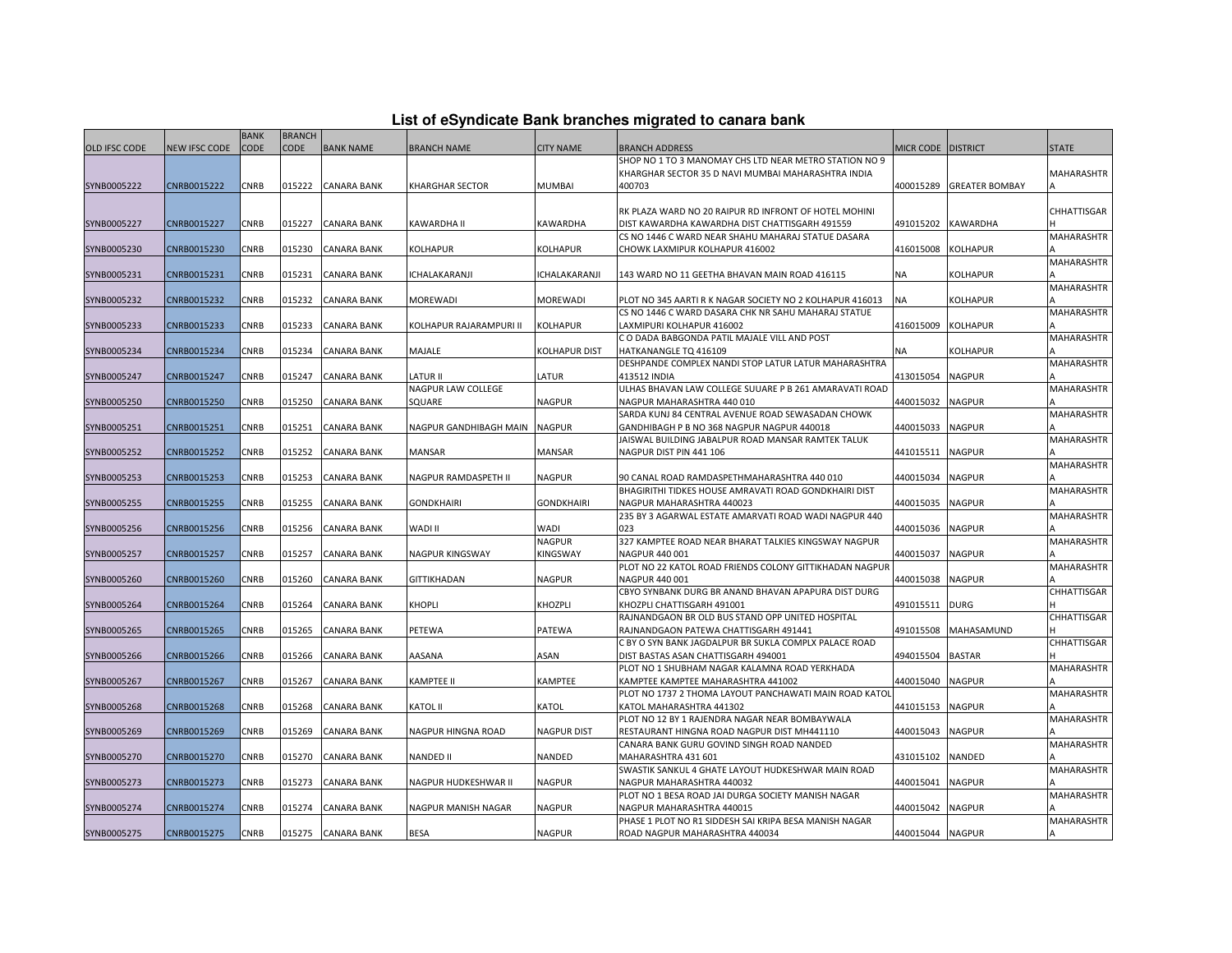| List of eSyndicate Bank branches migrated to canara bank |  |  |  |
|----------------------------------------------------------|--|--|--|
|----------------------------------------------------------|--|--|--|

|                      |               | <b>BANK</b> | <b>BRANCH</b> |                    |                          |                    |                                                                                                   |                    |               |                   |
|----------------------|---------------|-------------|---------------|--------------------|--------------------------|--------------------|---------------------------------------------------------------------------------------------------|--------------------|---------------|-------------------|
| <b>OLD IFSC CODE</b> | NEW IFSC CODE | CODE        | <b>CODE</b>   | <b>BANK NAME</b>   | <b>BRANCH NAME</b>       | <b>CITY NAME</b>   | <b>BRANCH ADDRESS</b>                                                                             | MICR CODE DISTRICT |               | <b>STATE</b>      |
|                      |               |             |               |                    |                          |                    | WARD NO 4 PLOT NO 170 VIDHYA NAGAR NR MODERN SCHOOL                                               |                    |               | MAHARASHTR        |
| SYNB0005277          | CNRB0015277   | CNRB        | 015277        | <b>CANARA BANK</b> | <b>BOKHARA</b>           | <b>NAGPUR DIST</b> | KORADI ROAD NAGPUR DIST MAHARASHTRA 441111                                                        | 440015045          | <b>NAGPUR</b> |                   |
|                      |               |             |               |                    |                          |                    | 431 4 VISVA APARTMENT NEAR ASHOK STAMBH OLD AGRA ROAD                                             |                    |               | MAHARASHTR        |
| SYNB0005280          | CNRB0015280   | CNRB        | 015280        | <b>CANARA BANK</b> | NASIK                    | <b>NASIK</b>       | 422002                                                                                            | ΝA                 | NASIK         |                   |
|                      |               |             |               |                    |                          |                    | 428 BHARSAR SAMAJ BLDG TILAK ROAD GURAV LANE                                                      |                    |               | MAHARASHTR        |
| SYNB0005281          | CNRB0015281   | CNRB        | 015281        | <b>CANARA BANK</b> | MALEGAON                 | MALEGAON           | SOMWARPETH NASIK DT 423203                                                                        | NA                 | <b>NASIK</b>  |                   |
|                      |               |             |               |                    |                          |                    |                                                                                                   |                    |               | MAHARASHTR        |
| SYNB0005282          | CNRB0015282   | <b>CNRB</b> | 015282        | <b>CANARA BANK</b> | AGHAR                    | AGHAR              | BLDG NO 268 AGHAR BUDRUK MLEGAON TO NASIK DIST 423211                                             | <b>NA</b>          | <b>NASIK</b>  | MAHARASHTR        |
| SYNB0005283          | CNRB0015283   | CNRB        | 015283        | <b>CANARA BANK</b> | TALWADE                  | <b>TALWADE</b>     | MALEGAON NASIK DIST 423108                                                                        | <b>NA</b>          | <b>NASIK</b>  |                   |
|                      |               |             |               |                    |                          |                    |                                                                                                   |                    |               | <b>MAHARASHTR</b> |
| SYNB0005284          | CNRB0015284   | CNRB        | 015284        | CANARA BANK        | TINGRI                   | <b>TINGRI</b>      | TALUKA MALEGAON NASIK DIST 423205                                                                 | ΝA                 | <b>NASIK</b>  |                   |
|                      |               |             |               |                    |                          |                    |                                                                                                   |                    |               | MAHARASHTR        |
| SYNB0005286          | CNRB0015286   | <b>CNRB</b> | 015286        | <b>CANARA BANK</b> | DAREGAON                 | DAREGAON           | MALEGAON TQ NASIK DIST 423203                                                                     | <b>NA</b>          | <b>NASIK</b>  |                   |
|                      |               |             |               |                    |                          |                    | TRYAMBAK VIHAR GUEST HOUSE PARKING ROAD SHRIKRISHNA                                               |                    |               | <b>MAHARASHTR</b> |
| SYNB0005287          | CNRB0015287   | CNRB        | 015287        | <b>CANARA BANK</b> | TRIMBAK                  | TRIMBAK            | NAGAR NASIK DT 422212                                                                             | <b>NA</b>          | <b>NASIK</b>  |                   |
|                      |               |             |               |                    | NASIK MORWADI AMBAD LINK |                    | OPP BURKULE HALL PLOT NO 7 SECTOR SF 6 UTTAM NAGAR CIDCO                                          |                    |               | <b>MAHARASHTR</b> |
| SYNB0005288          | CNRB0015288   | CNRB        | 015288        | CANARA BANK        | ROAD                     | NASIK              | AMBAD MORWADI LINK ROAD NASIK 422009                                                              | 422015013          | <b>NASIK</b>  |                   |
|                      |               |             |               |                    |                          |                    |                                                                                                   |                    |               | <b>MAHARASHTR</b> |
| SYNB0005290          | CNRB0015290   | CNRB        | 015290        | <b>CANARA BANK</b> | SAMUNDI                  | <b>DIST NASIK</b>  | H NO 11B 1 AT PO SAMUNDI TALUKA TRIMBAKESHWAR 422212                                              | <b>NA</b>          | <b>NASIK</b>  |                   |
|                      |               |             |               |                    |                          |                    | S NO 854 1A 1B AMRAPALI TOWERS B BUILDING SHOP NO 1 TO 4                                          |                    |               | MAHARASHTR        |
| SYNB0005291          | CNRB0015291   | CNRB        | 015291        | <b>CANARA BANK</b> | NASHIK ASHOK MARG        | <b>NASHIK</b>      | ASHOK MARG DISTRICT NASHIK 422011                                                                 | ΝA                 | <b>NASIK</b>  |                   |
| SYNB0005292          | CNRB0015292   | CNRB        | 015292        | <b>CANARA BANK</b> | JEHAN CIRCLE NASIK       | <b>NASIK</b>       | S NO 712 1 3 LAYOUT 453 PLOT NO 1 TRI STAR COMPLEX SHOP NO<br>2 JEHAN CIRCLE GANGAPUR ROAD 422001 | ΝA                 | <b>NASIK</b>  | <b>MAHARASHTR</b> |
|                      |               |             |               |                    |                          |                    | CANARA BANK GOWARI BRANCH DHARMIK WADA GOWARI                                                     |                    |               |                   |
|                      |               |             |               |                    |                          |                    | VILLAGE TALUKA MOUDA DIST NAGPUR NAGPUR MAHARASHTRA                                               |                    |               | <b>MAHARASHTR</b> |
| SYNB0005294          | CNRB0015294   | CNRB        | 015294        | <b>CANARA BANK</b> | <b>GOWARI</b>            | NAGPUR             | <b>INDIA 441104</b>                                                                               | 440015503          | <b>NAGPUR</b> |                   |
|                      |               |             |               |                    |                          |                    | CTS NO 295 PLOT NO 26 BY 96 OPP MINICIPAL COUNCIL                                                 |                    |               | <b>MAHARASHTR</b> |
| SYNB0005300          | CNRB0015300   | CNRB        | 015300        | <b>CANARA BANK</b> | <b>OSMANABAD II</b>      | OSMANABAD          | OSMANABAD MAHARASHTRA 413501 INDIA                                                                | 413015128          | <b>NAGPUR</b> |                   |
|                      |               |             |               |                    |                          |                    | C BY O NANDED BRANCH GURU GOVIND SINGH MARKET NANDED                                              |                    |               | <b>MAHARASHTR</b> |
| SYNB0005310          | CNRB0015310   | CNRB        | 015310        | <b>CANARA BANK</b> | PARBHANI II              | PARBHANI           | 431601 MAHARASHTRA                                                                                | 431015203          | PARBHANI      |                   |
|                      |               |             |               |                    |                          |                    |                                                                                                   |                    |               |                   |
|                      |               |             |               |                    |                          |                    | M C HOUSE NO 11 3 2 NEAR HDFC BANK DOCTOR LANE BANK LANE                                          |                    |               | <b>MAHARASHTR</b> |
| SYNB0005311          | CNRB0015311   | CNRB        | 015311        | <b>CANARA BANK</b> | GANGAKHED                | GANGAKHED          | GANGAKHED DIST PARBHANI MAHARASTRA INDIA 431514                                                   | 431015513          | PARBHANI      |                   |
|                      |               |             |               |                    |                          |                    |                                                                                                   |                    |               | <b>MAHARASHTR</b> |
| SYNB0005320          | CNRB0015320   | CNRB        | 015320        | <b>CANARA BANK</b> | PUNE LAXMI ROAD II       | <b>PUNE</b>        | 712 NARAYANPETH IST FLR LAXMI RD PUNE 411030<br>SNEHA CENTRE CTS NO 1182 BY 2 FERGUSAN COLLEGE RD | 411015055          | <b>PUNE</b>   | <b>MAHARASHTR</b> |
| SYNB0005321          | CNRB0015321   | CNRB        | 015321        | <b>CANARA BANK</b> | PUNE SHIVAJINAGAR        | <b>PUNE</b>        | SHIVAJINAGAR PUNE 411005                                                                          | 411015056          | <b>PUNE</b>   |                   |
|                      |               |             |               |                    | SPECIALISED SME BRANCH   |                    | 202 GAWADE ESTATE MUMBAI PUNE ROAD CHINCHWAD EAST                                                 |                    |               | <b>MAHARASHTR</b> |
| SYNB0005322          | CNRB0015322   | CNRB        | 015322        | <b>CANARA BANK</b> | PUNE CHINCHWAD           | <b>PUNE</b>        | PUNE PUNE MAHARASHTRA 411019                                                                      | WAITING            | <b>PUNE</b>   |                   |
|                      |               |             |               |                    |                          | TALEGAON           |                                                                                                   |                    |               | <b>MAHARASHTR</b> |
| SYNB0005323          | CNRB0015323   | CNRB        | 015323        | <b>CANARA BANK</b> | <b>TALEGAON DABHADE</b>  | DABHADE            | SATYAKAMAL CHAKAN ROAD TALEGAON DABHADE 410507                                                    | <b>NA</b>          | <b>PUNE</b>   |                   |
|                      |               |             |               |                    |                          |                    |                                                                                                   |                    |               | <b>MAHARASHTR</b> |
| SYNB0005324          | CNRB0015324   | CNRB        | 015324        | <b>CANARA BANK</b> | PUNE CAMP II             | <b>PUNE</b>        | PARMAR CHAMBERS CONNAUGHT ROAD PUNE PUNE 411 001                                                  | 411015057          | <b>PUNE</b>   |                   |
|                      |               |             |               |                    |                          |                    |                                                                                                   |                    |               | MAHARASHTR        |
| SYNB0005326          | CNRB0015326   | CNRB        | 015326        | <b>CANARA BANK</b> | LONAVALA                 | LONAVALA           | INDRALOK COMPLEX MUMBAI PUNE ROAD 410401                                                          | <b>NA</b>          | <b>PUNE</b>   |                   |
|                      |               |             |               |                    | PUNE GULTEKADI NEW       |                    |                                                                                                   |                    |               | <b>MAHARASHTR</b> |
| SYNB0005327          | CNRB0015327   | CNRB        | 015327        | <b>CANARA BANK</b> | MARKET                   | <b>PUNE</b>        | NEW MARKET ROAD PLOT NO 473 BY 474 GULTEKDI PUNE                                                  | 411015058 PUNE     |               |                   |
|                      |               |             |               |                    |                          |                    |                                                                                                   |                    |               | <b>MAHARASHTR</b> |
| SYNB0005328          | CNRB0015328   | CNRB        | 015328        | <b>CANARA BANK</b> | KHANDALA                 | KHANDALA           | HOTEL SHABANA BLDG SHIVAJIPATH PUNE 410301                                                        | <b>NA</b>          | <b>PUNE</b>   |                   |
| SYNB0005330          | CNRB0015330   | CNRB        | 015330        | <b>CANARA BANK</b> | KAVATHE                  | KAVATHE            | MALTHAN VIA SHIRUR TQ PUNE DIST 412218                                                            | <b>NA</b>          | <b>PUNE</b>   | MAHARASHTR        |
|                      |               |             |               |                    |                          |                    |                                                                                                   |                    |               | MAHARASHTR        |
| SYNB0005331          | CNRB0015331   | <b>CNRB</b> | 015331        | <b>CANARA BANK</b> | PUNE RASTA PETH          | <b>PUNE</b>        | 588 RASTAPETH PUNE 411030                                                                         | 411015059 PUNE     |               |                   |
|                      |               |             |               |                    |                          |                    |                                                                                                   |                    |               |                   |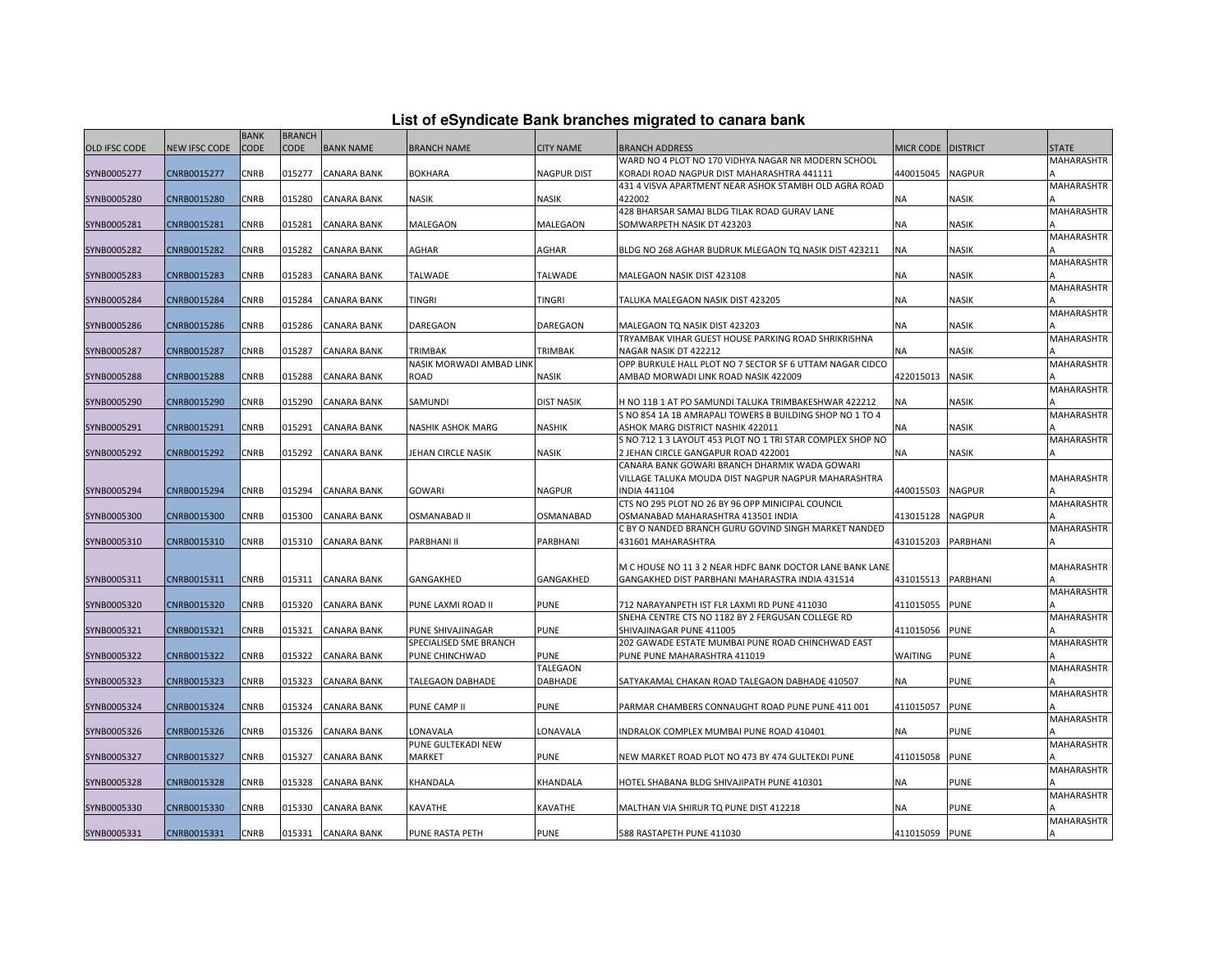|                      |                      | <b>BANK</b> | <b>BRANCH</b> |                    |                           |                  |                                                                   |                    |             |                   |
|----------------------|----------------------|-------------|---------------|--------------------|---------------------------|------------------|-------------------------------------------------------------------|--------------------|-------------|-------------------|
|                      |                      |             |               |                    |                           |                  |                                                                   |                    |             | <b>STATE</b>      |
| <b>OLD IFSC CODE</b> | <b>NEW IFSC CODE</b> | <b>CODE</b> | <b>CODE</b>   | <b>BANK NAME</b>   | <b>BRANCH NAME</b>        | <b>CITY NAME</b> | <b>BRANCH ADDRESS</b>                                             | MICR CODE DISTRICT |             |                   |
|                      |                      |             |               |                    |                           |                  | 47 BY 23 ERANDAVANA OFF KARVE RD LAW COLLEGE RD PUNE              |                    |             | MAHARASHTR        |
| SYNB0005332          | CNRB0015332          | CNRB        | 015332        | <b>CANARA BANK</b> | PUNE KARVE ROAD II        | <b>PUNE</b>      | 411004                                                            | 411015060 PUNE     |             |                   |
|                      |                      |             |               |                    |                           |                  |                                                                   |                    |             | MAHARASHTR        |
| SYNB0005333          | CNRB0015333          | <b>CNRB</b> | 015333        | <b>CANARA BANK</b> | <b>KENDUR</b>             | <b>KENDUR</b>    | SIRUR TQ DIST PUNE 412413                                         | <b>NA</b>          | <b>PUNE</b> | <b>MAHARASHTR</b> |
|                      | CNRB0015335          | CNRB        | 015335        | <b>CANARA BANK</b> | CHIKHALI                  | CHIKHALI         |                                                                   | <b>NA</b>          | <b>PUNE</b> |                   |
| SYNB0005335          |                      |             |               |                    |                           |                  | KAMALPUSHPA LAXMI ROAD HAVELI TALUKA PUNE DIST 412114             |                    |             | MAHARASHTR        |
| SYNB0005336          | CNRB0015336          | CNRB        | 015336        | <b>CANARA BANK</b> | LONI                      | LONI             | LONI DHAMANI POST AMBEGAON TQ PUNE DIST 410510                    | ΝA                 | PUNE        |                   |
|                      |                      |             |               |                    |                           |                  | WING B BIZ BAY SNO 110 11 23 AUNDH BANER ROAD BANER               |                    |             | MAHARASHTR        |
| SYNB0005338          | CNRB0015338          | <b>CNRB</b> | 015338        | <b>CANARA BANK</b> | <b>BANER PUNE</b>         | <b>PUNE</b>      | 411045                                                            | <b>NA</b>          | PUNE        |                   |
|                      |                      |             |               |                    |                           |                  | S NO 11 BY 2 LANE NO 1 VARDHAMAN NAGAR RIVER RD KARVE             |                    |             | MAHARASHTR        |
| SYNB0005339          | CNRB0015339          | <b>CNRB</b> | 015339        | <b>CANARA BANK</b> | PUNE KARVE NAGAR          | <b>PUNE</b>      | NAGAR PUNE 411052                                                 | 411015061          | <b>PUNE</b> |                   |
|                      |                      |             |               |                    |                           |                  |                                                                   |                    |             | MAHARASHTR        |
| SYNB0005340          | CNRB0015340          | CNRB        | 015340        | <b>CANARA BANK</b> | ACCOUNTS SECTION PUNE II  | <b>PUNE</b>      | 712 NARAYANPET 2 ND FLOOR LAXMI RD PUNE 411030                    | 411015067          | <b>PUNE</b> |                   |
|                      |                      |             |               |                    | PUNE CHINCHWAD BAJAJ      |                  |                                                                   |                    |             | MAHARASHTR        |
| SYNB0005341          | CNRB0015341          | CNRB        | 015341        | CANARA BANK        | AUTO LTD                  | <b>PUNE</b>      | BAJAJ AUTO LTD BOMBAY PUNE RD 411035                              | 411015062          | <b>PUNE</b> |                   |
|                      |                      |             |               |                    |                           |                  | BUNGLOW NO 3 SHRIKRUPA BHUWANESHWAR SOCIETY POST                  |                    |             | MAHARASHTR        |
| SYNB0005342          | CNRB0015342          | CNRB        | 015342        | <b>CANARA BANK</b> | <b>PUNE AUNDH</b>         | <b>PUNE</b>      | OFFICE PUNE 411008                                                | 411015063          | <b>PUNE</b> |                   |
|                      |                      |             |               |                    |                           |                  |                                                                   |                    |             | MAHARASHTR        |
| SYNB0005343          | CNRB0015343          | CNRB        | 015343        | <b>CANARA BANK</b> | PUNE HADAPSAR II          | <b>HADAPSAR</b>  | S NO 13 BY 3A BY C OPP AKASHWANI BAUKAR COLONY HADAPSAR 411015064 |                    | <b>PUNE</b> |                   |
|                      |                      |             |               |                    |                           |                  | MIDC EXTENTION AREA NEAR MIDC TALEGAON DABHADE MAVAL              |                    |             | <b>MAHARASHTR</b> |
| SYNB0005344          | CNRB0015344          | CNRB        | 015344        | <b>CANARA BANK</b> | UMBARE NAVALKH            |                  | UMBARE NAVALKH TQ PUNE DIST 410507                                | ΝA                 | PUNE        |                   |
|                      |                      |             |               |                    |                           |                  | SIDDHANT COLLEGE OF ENGINEERING PO SUDUMBRE TAL MAVAL             |                    |             | MAHARASHTR        |
| SYNB0005346          | CNRB0015346          | CNRB        | 015346        | <b>CANARA BANK</b> | SUDUMBRE                  | <b>SUDUMBRE</b>  | <b>DIST PUNE 412109</b>                                           | ΝA                 | <b>PUNE</b> |                   |
|                      |                      |             |               |                    |                           |                  | PLOT NO SD5 AND 6 SECTOR 32A NEAR DY PATIL COLLEGE                |                    |             | MAHARASHTR        |
| SYNB0005348          | CNRB0015348          | <b>CNRB</b> | 015348        | <b>CANARA BANK</b> | <b>PUNE AKURDI</b>        | <b>PUNE</b>      | PRADHIKARAN PUNE MAHARASHTRA 412101                               | 411015065          | <b>PUNE</b> |                   |
|                      |                      |             |               |                    | SPECIALIZED ARM BRANCH    |                  | 3RD FLR BHARATHI VIDYAPEETHA BHAVAN LBS MARG NAVIPETH             |                    |             | MAHARASHTR        |
| SYNB0005349          | CNRB0015349          | CNRB        | 015349        | <b>CANARA BANK</b> | <b>PUNE II</b>            | <b>PUNE</b>      | PUNE MAHARASHTRA 411030 INDIA                                     | WAITING            | PUNE        |                   |
|                      |                      |             |               |                    |                           |                  | SNO 141 2 3 4 5 SHOP NO 2 PART RAJVEER PALACE PHASE II            |                    |             | <b>MAHARASHTR</b> |
| SYNB0005350          | CNRB0015350          | CNRB        | 015350        | <b>CANARA BANK</b> | PIMPALE SAUDAGAR          | <b>PUNE</b>      | PIMPALE SAUDAGAR 411027                                           | NΑ                 | PUNE        |                   |
|                      |                      |             |               |                    |                           |                  |                                                                   |                    |             |                   |
|                      |                      |             |               |                    | SPECIALISED MID CORPORATE |                  | 3RD FLOOR BHARATI VIDYAPEETH BHAVAN LAL BAHADUR SHASTRI           |                    |             | <b>MAHARASHTR</b> |
| SYNB0005351          | CNRB0015351          | <b>CNRB</b> | 015351        | <b>CANARA BANK</b> | BRANCH PUNE NAVINPETH     | <b>PUNE</b>      | MARG PUNE 411030                                                  | WAITING            | PUNE        |                   |
|                      |                      |             |               |                    |                           |                  |                                                                   |                    |             | MAHARASHTR        |
| SYNB0005352          | CNRB0015352          | <b>CNRB</b> | 015352        | <b>CANARA BANK</b> | URALI KANCHAN             | <b>PUNE</b>      | JAGTAP PRIDE URALI KANCHAN TAL HAVELI DISTRICT PUNE 412202 NA     |                    | <b>PUNE</b> |                   |
|                      |                      |             |               |                    |                           |                  | S NO 8 HISSA NO 3 11 SUKHWANI CASTLE TAPOVAN MANDIR ROAD          |                    |             | MAHARASHTR        |
| SYNB0005354          | CNRB0015354          | CNRB        | 015354        | CANARA BANK        | PIMPRI II                 | <b>PUNE</b>      | PIMPRI WAGHERE PUNE MAHARASHTRA INDIA 411018                      | 411015066          | <b>PUNE</b> |                   |
|                      |                      |             |               |                    |                           |                  |                                                                   |                    |             | MAHARASHTR        |
| SYNB0005355          | CNRB0015355          | CNRB        | 015355        | CANARA BANK        | CHAKAN                    | CHAKAN           | CHAKAN TALEGAON ROAD CHAKAN KHED TALUK PUNE 410501                | ΝA                 | PUNE        |                   |
|                      |                      |             |               |                    |                           |                  |                                                                   |                    |             | MAHARASHTR        |
| SYNB0005370          | CNRB0015370          | <b>CNRB</b> | 015370        | <b>CANARA BANK</b> | RATNAGIRI                 | <b>RATNAGIRI</b> | 1255 MAHATMA PHULE PATH TELI ALI 415612                           | <b>NA</b>          | RATNAGIRI   |                   |
|                      |                      |             |               |                    |                           |                  |                                                                   |                    |             | MAHARASHTR        |
| SYNB0005371          | CNRB0015371          | CNRB        | 015371        | CANARA BANK        | MALVAN                    | MALVAN           | H NO 381 SOMWARPET SINDHUDURG MALVAN DIST 416606                  | <b>NA</b>          | MALVAN      |                   |
|                      |                      |             |               |                    |                           |                  |                                                                   |                    |             | MAHARASHTR        |
| SYNB0005372          | CNRB0015372          | CNRB        | 015372        | <b>CANARA BANK</b> | VENGURLA                  | VENGURLA         | MAIN ROAD SINDHUDURG DIST 416516                                  | <b>NA</b>          | SINDHUDURG  |                   |
|                      |                      |             |               |                    |                           |                  |                                                                   |                    |             | MAHARASHTR        |
| SYNB0005373          | CNRB0015373          | <b>CNRB</b> | 015373        | <b>CANARA BANK</b> | SHIRODA                   | <b>SHIRODA</b>   | BAZARPETH VENGURLA TQ SINDHUDURG DIST 416518                      | ΝA                 | SINDHUDURG  |                   |
|                      |                      |             |               |                    |                           |                  |                                                                   |                    |             | MAHARASHTR        |
| SYNB0005374          | CNRB0015374          | <b>CNRB</b> | 015374        | <b>CANARA BANK</b> | PATPANHALE                | PATPANHALE       | SHRINGARTALI GUHAGAR TQ RATNAGIRI DIST 415724                     | NA                 | RATNAGIRI   |                   |
|                      | CNRB0015375          | CNRB        | 015375        |                    |                           |                  | PAWASKAS BLDG GOA MUMBAI HIGHWAY ROAD SINDHURDURG<br>DIST 416603  |                    |             | MAHARASHTR        |
| SYNB0005375          |                      |             |               | <b>CANARA BANK</b> | KASAL                     | KASAL            |                                                                   | ΝA                 | SINDHUDURG  | MAHARASHTR        |
| SYNB0005376          | CNRB0015376          | <b>CNRB</b> |               | 015376 CANARA BANK | <b>DHAMAPUR</b>           | <b>DHAMAPUR</b>  | DOOR NO 13 MAIN ROAD MALWAN TO SINDHUDURG DIST 416605 NA          |                    | SINDHUDURG  |                   |
|                      |                      |             |               |                    |                           |                  |                                                                   |                    |             |                   |

**List of eSyndicate Bank branches migrated to canara bank**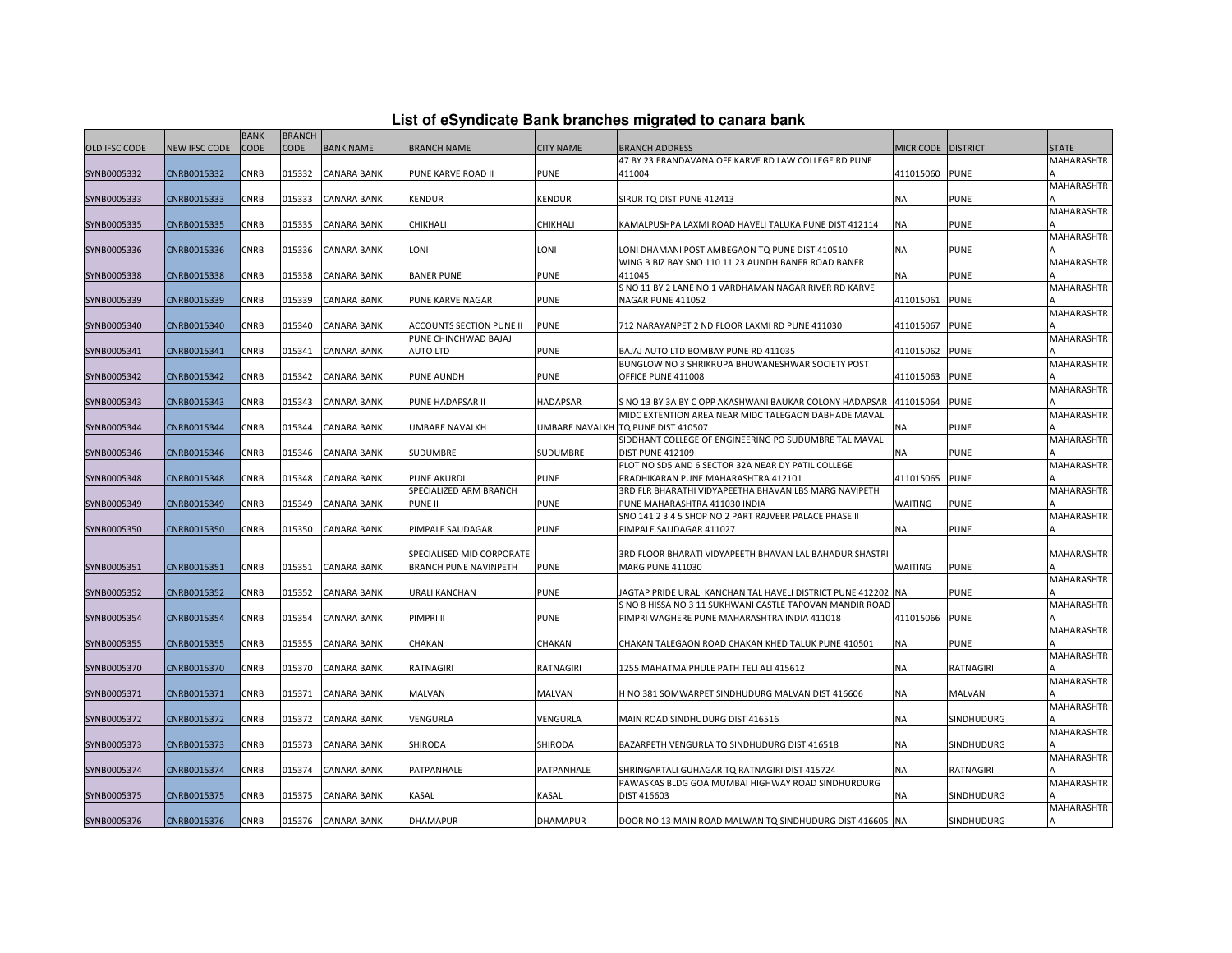| List of eSyndicate Bank branches migrated to canara bank |  |  |
|----------------------------------------------------------|--|--|
|                                                          |  |  |

|                      |               | <b>BANK</b> | <b>BRANCH</b> |                    |                         |                       |                                                              |                 |                  |                   |
|----------------------|---------------|-------------|---------------|--------------------|-------------------------|-----------------------|--------------------------------------------------------------|-----------------|------------------|-------------------|
| <b>OLD IFSC CODE</b> | NEW IFSC CODE | <b>CODE</b> | <b>CODE</b>   | <b>BANK NAME</b>   | <b>BRANCH NAME</b>      | <b>CITY NAME</b>      | <b>BRANCH ADDRESS</b>                                        | MICR CODE       | <b>DISTRICT</b>  | <b>STATE</b>      |
|                      |               |             |               |                    |                         |                       |                                                              |                 |                  |                   |
|                      |               |             |               |                    |                         |                       | SY NO 81A HOUSE NO 4 OPPOSITE BHAT PETROL PUMP WARD G        |                 |                  | MAHARASHTR        |
| SYNB0005377          | CNRB0015377   | CNRB        | 015377        | <b>CANARA BANK</b> | SAWANTWADI              | SAWANTWADI            | MAIN ROAD GANDHI CHOWK SAWANTWADI MH 416510 416510           | NA              | SINDHUDURG       |                   |
|                      |               |             |               |                    |                         |                       | BUILDING NO 6 AND 7 SITA APARTMENTS BAHADUR SHAIK NAKA       |                 |                  | MAHARASHTR        |
| SYNB0005378          | CNRB0015378   | CNRB        | 015378        | <b>CANARA BANK</b> | CHIPLUN                 | <b>CHIPLUN</b>        | NEAR TELEPHONE EX DIST RATNAGIRI 415605                      | NA              | <b>RATNAGIRI</b> |                   |
|                      |               |             |               |                    |                         |                       | SHOP NO 4 GROUND FLOOR SAMARTHA PLAZA GANESH NAGAR           |                 |                  | MAHARASHTR        |
| SYNB0005379          | CNRB0015379   | CNRB        | 015379        | <b>CANARA BANK</b> | KUDAL                   | KUDAL                 | KUDAL MALWAN MN RD SINDHUDURG DIST 416520                    | NA              | SINDHUDURG       |                   |
|                      |               |             |               |                    |                         |                       | BAHAR COMMERCIAL COMPLEX MUMBAI GOA HIGHWAY BHARNE           |                 |                  | MAHARASHTR        |
| SYNB0005380          | CNRB0015380   | CNRB        | 015380        | <b>CANARA BANK</b> | BHARNE                  | <b>BHARNE</b>         | NAKA KHED RATNAGIRI DT 415621                                | NA              | RATNAGIRI        |                   |
|                      |               |             |               |                    |                         |                       |                                                              |                 |                  | MAHARASHTR        |
| SYNB0005381          | CNRB0015381   | <b>CNRB</b> | 015381        | <b>CANARA BANK</b> | KUMBHARWADI             | <b>RATNAGIRI DIST</b> | HSE 464 KUMBHARWADI PALPENE TAL GUHAGAR 415724               | NA              | RATNAGIRI        |                   |
|                      |               |             |               |                    |                         |                       | HSE NO 528 DHANIWARIWADI AT AND PO MADBAN TAL RAJAPUR        |                 |                  | MAHARASHTR        |
|                      |               | CNRB        |               | <b>CANARA BANK</b> |                         |                       | 416702                                                       |                 |                  |                   |
| SYNB0005382          | CNRB0015382   |             | 015382        |                    | MADBAN                  | <b>RATNAGIRI DIST</b> |                                                              | NA              | RATNAGIRI        |                   |
|                      |               |             |               |                    |                         |                       | 753 GOVT COLONY MAZGAON LINK ROAD NEAR AROGAYA MANDIR        |                 |                  | <b>MAHARASHTR</b> |
| SYNB0005384          | CNRB0015384   | CNRB        | 015384        | <b>CANARA BANK</b> | SHIVAJINAGAR RATNAGIRI  | <b>RATNAGIRI</b>      | SHIVAJI NAGAR 415612                                         | NA              | RATNAGIRI        |                   |
|                      |               |             |               |                    |                         |                       | H NO 506 AT POST REVANDI TAL MALVAN DIST SINDHUDURG          |                 |                  | <b>MAHARASHTR</b> |
| SYNB0005385          | CNRB0015385   | CNRB        | 015385        | <b>CANARA BANK</b> | REWANDI                 | SINDHUDURG            | 416606                                                       | <b>NA</b>       | SINDHUDURG       |                   |
|                      |               |             |               |                    |                         |                       | BLDG NO 463 OROS BUDRUK NEAR OROS PHATA MUMBAI GOA           |                 |                  | <b>MAHARASHTR</b> |
| SYNB0005387          | CNRB0015387   | CNRB        | 015387        | <b>CANARA BANK</b> | OROS                    | <b>SINDHUDURG</b>     | HIGHWAY TAL KUDAL DIST SINDHUDURG 416812                     | NA              | SINDHUDURG       |                   |
|                      |               |             |               |                    |                         |                       | ASSESMENT NO 452 VILL BHYATE MAHAJANWADI DIST RATNAGIRI      |                 |                  | <b>MAHARASHTR</b> |
| SYNB0005388          | CNRB0015388   | CNRB        | 015388        | <b>CANARA BANK</b> | <b>BHATYE</b>           | RATNAGIRI             | 415612                                                       | <b>NA</b>       | <b>RATNAGIRI</b> |                   |
|                      |               |             |               |                    |                         |                       |                                                              |                 |                  | <b>MAHARASHTR</b> |
| SYNB0005390          | CNRB0015390   | CNRB        | 015390        | <b>CANARA BANK</b> | SANGLI                  | SANGLI                | GANESH BULDING GANAPATHI PETH PB NO 25 SANGLI DIST 416416 NA |                 | SANGLI           |                   |
|                      |               |             |               |                    |                         |                       |                                                              |                 |                  | MAHARASHTR        |
| SYNB0005391          | CNRB0015391   | <b>CNRB</b> | 015391        | <b>CANARA BANK</b> | <b>MIRAJ</b>            | <b>MIRAJ</b>          | NEAR HOTEL BRINDAVAN STATION ROAD SANGLI DIST 416410         | NA              | SANGLI           |                   |
|                      |               |             |               |                    |                         |                       |                                                              |                 |                  | MAHARASHTR        |
| SYNB0005410          | CNRB0015410   | <b>CNRB</b> | 015410        | <b>CANARA BANK</b> | KARAD                   | <b>KARAD</b>          | 203 C SHANIWAR PETH KARAD 415110                             | NA              | SATARA           |                   |
|                      |               |             |               |                    |                         |                       |                                                              |                 |                  | MAHARASHTR        |
| SYNB0005412          | CNRB0015412   | CNRB        | 015412        | <b>CANARA BANK</b> | <b>WING</b>             | <b>WING</b>           | WING AT AND POST KARAD TALUK SATARA DIST 415122              | ΝA              | SATARA           |                   |
|                      |               |             |               |                    |                         |                       |                                                              |                 |                  | MAHARASHTR        |
|                      |               |             |               |                    |                         |                       |                                                              |                 |                  |                   |
| SYNB0005413          | CNRB0015413   | CNRB        | 015413        | <b>CANARA BANK</b> | SHENDRE                 | SHENDRE               | SHAHUNAGAR SATARA TALUK 415001                               | NA              | SATARA           |                   |
|                      |               |             |               |                    |                         |                       | AKSHAY PLAZA 436 7 SAINIK SCHOOL ROAD NEAR CIRCUIT HOUSE     |                 |                  | MAHARASHTR        |
| SYNB0005414          | CNRB0015414   | CNRB        | 015414        | <b>CANARA BANK</b> | SATARA                  | SATARA                | SADAR BAZAR 415001                                           | NA              | SATARA           |                   |
|                      |               |             |               |                    |                         |                       |                                                              |                 |                  | MAHARASHTR        |
| SYNB0005415          | CNRB0015415   | <b>CNRB</b> | 015415        | <b>CANARA BANK</b> | KORTI                   | SATARA DIST           | SURVEY NO 727 OPP MAJOR DHABA KARAD TQ 415109                | NA              | SARATA           |                   |
|                      |               |             |               |                    |                         |                       | H NO 1 NEAR NHAI 4 AT PO BHARATGAONWADI TALUKA DIST          |                 |                  | MAHARASHTR        |
| SYNB0005416          | CNRB0015416   | CNRB        | 015416        | <b>CANARA BANK</b> | BHARATGAONWADI          | <b>SATARA DIST</b>    | <b>SATARA 415519</b>                                         | <b>NA</b>       | SARARA           |                   |
|                      |               |             |               |                    |                         |                       | SYNDICATE BANK 2295 PUNE BANGALORE PALSHI ROAD SHIRWAL       |                 |                  | MAHARASHTR        |
| SYNB0005417          | CNRB0015417   | CNRB        | 015417        | <b>CANARA BANK</b> | SHIRWAL                 | SHIRWAL               | DIST SATARA 412801                                           | NA              | SARATA           |                   |
|                      |               |             |               |                    | SHOLAPUR WEST           |                       |                                                              |                 |                  | <b>MAHARASHTR</b> |
| SYNB0005430          | CNRB0015430   | CNRB        | 015430        | <b>CANARA BANK</b> | MANGALWARPET M          | <b>SOLAPUR</b>        | 824 WEST MANGALWARPET SHOLAPURMAHARASHTRA 413002             | 413015006       | <b>SOLAPUR</b>   |                   |
|                      |               |             |               |                    | SHOLAPUR MAJREWADI      |                       |                                                              |                 |                  | <b>MAHARASHTR</b> |
| SYNB0005432          | CNRB0015432   | CNRB        | 015432        | <b>CANARA BANK</b> | <b>HOTGI ROAD</b>       | <b>SHOLAPUR</b>       | 276 BY 1 HOTGI ROAD SHOLAPUR SOLAPUR 413 003                 | 413015007       | SOLAPUR          |                   |
|                      |               |             |               |                    |                         |                       | BLDG NO 3 AND 4 SANT TUKARAM NAGAR SAIFUL VIJAPUR ROAD       |                 |                  | MAHARASHTR        |
| SYNB0005433          | CNRB0015433   | CNRB        | 015433        | <b>CANARA BANK</b> | SOLAPUR SAIFUL          | <b>SOLAPUR</b>        | SOLAPUR MAHARASHTRA INDIA 413008                             | 413015008       | SOLAPUR          |                   |
|                      |               |             |               |                    |                         |                       |                                                              |                 |                  | <b>MAHARASHTR</b> |
| SYNB0005446          | CNRB0015446   | CNRB        | 015446        | <b>CANARA BANK</b> | SAVINDANE               | <b>PUNE</b>           | SAVINDANE TAL SHIRUR DISTRICT PUNE 410510                    | NA              | PUNE             |                   |
|                      |               |             |               |                    |                         |                       | VITHAL NIWAS NEAR HARI NIWAS M G ROAD NAUPADA                |                 |                  | <b>MAHARASHTR</b> |
|                      |               |             |               |                    |                         |                       |                                                              |                 |                  |                   |
| SYNB0005460          | CNRB0015460   | CNRB        | 015460        | <b>CANARA BANK</b> | THANE                   | THANE                 | MAHARASHTRA 400 602                                          | 400015213       | THANE            |                   |
|                      |               |             |               |                    |                         |                       | PRIYADARSHINI BLDG OPP HOTEL AMBIKA PHADKE RD THANE          |                 |                  | <b>MAHARASHTR</b> |
| SYNB0005461          | CNRB0015461   | <b>CNRB</b> | 015461        | <b>CANARA BANK</b> | <b>DOMBIVLI EAST II</b> | <b>DOMBIVLI E</b>     | MAHARASHTRA 421 201                                          | 400015207       | <b>THANE</b>     |                   |
|                      |               |             |               |                    |                         |                       |                                                              |                 |                  | <b>MAHARASHTR</b> |
| SYNB0005462          | CNRB0015462   | <b>CNRB</b> |               | 015462 CANARA BANK | <b>HOLI BASSEIN</b>     | VASAI                 | SIRWEL BLDG HOLI MARKET AZAD RD 401201                       | 400015268 THANE |                  |                   |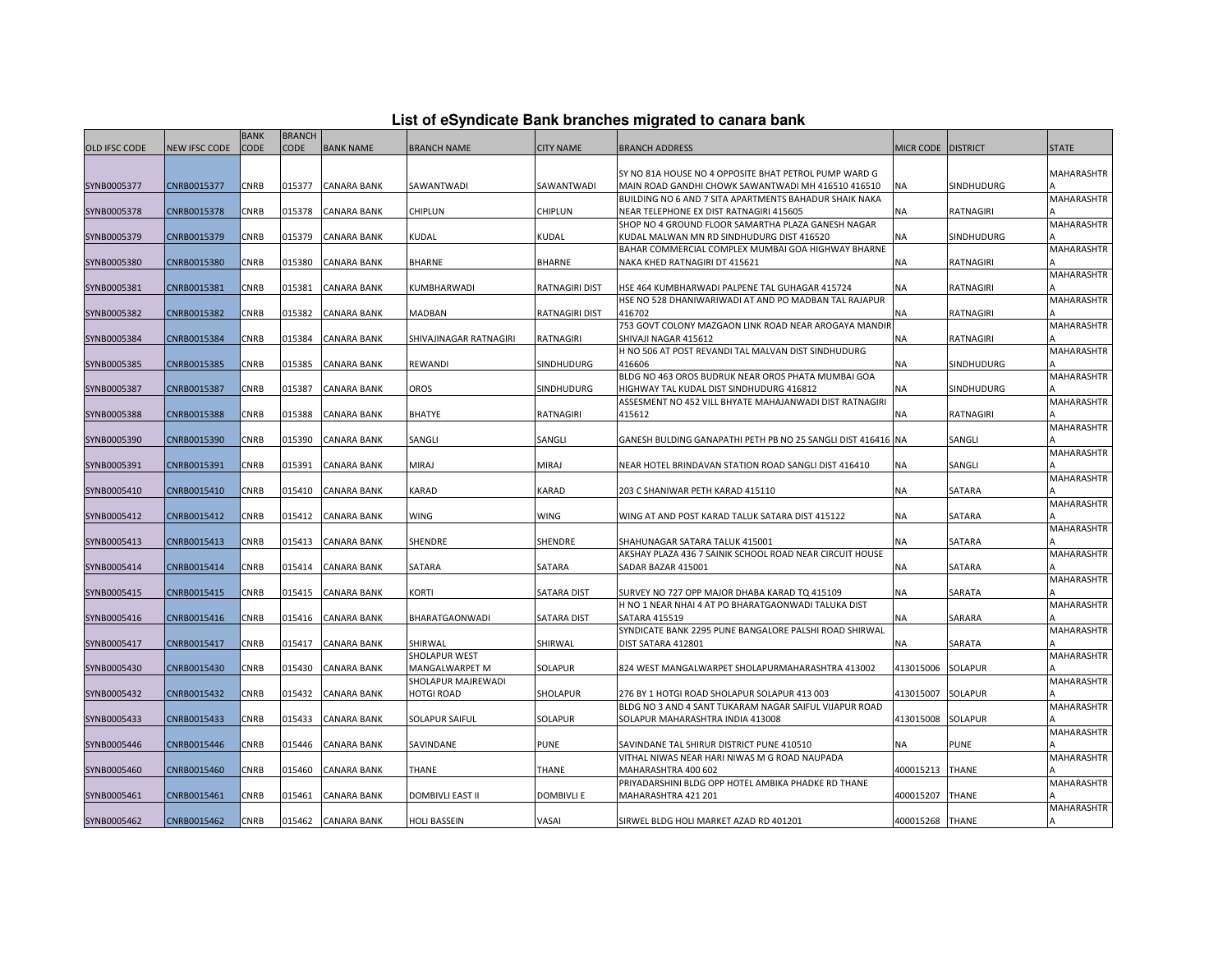|  |  | List of eSyndicate Bank branches migrated to canara bank |  |
|--|--|----------------------------------------------------------|--|
|--|--|----------------------------------------------------------|--|

|               |                      | <b>BANK</b> | <b>BRANCH</b> |                    |                         |                       |                                                           |                    |                       |                   |
|---------------|----------------------|-------------|---------------|--------------------|-------------------------|-----------------------|-----------------------------------------------------------|--------------------|-----------------------|-------------------|
| OLD IFSC CODE | <b>NEW IFSC CODE</b> | <b>CODE</b> | <b>CODE</b>   | <b>BANK NAME</b>   | <b>BRANCH NAME</b>      | <b>CITY NAME</b>      | <b>BRANCH ADDRESS</b>                                     | MICR CODE DISTRICT |                       | <b>STATE</b>      |
|               |                      |             |               |                    |                         |                       | POST OFFICE BUIILDING MUMBAI AGRA ROAD BALKUM THANE 400   |                    |                       | <b>MAHARASHTR</b> |
| SYNB0005463   | CNRB0015463          | CNRB        | 015463        | <b>CANARA BANK</b> | <b>BALKUM</b>           | <b>BALKUM</b>         | 608                                                       | 400015269          | <b>THANE</b>          |                   |
|               |                      |             |               |                    | SPECIALISED SME BRANCH  |                       | HOTEL PAMPOSH BLDG OPP GULANI COMPLEX UDHYOG BHAVAN       |                    |                       | MAHARASHTR        |
| SYNB0005464   | CNRB0015464          | CNRB        | 015464        | <b>CANARA BANK</b> | <b>VALIV</b>            | VASAI                 | VAJRESWARI RD MAHARASTRA 401208                           | 400015270          | <b>THANE</b>          |                   |
|               |                      |             |               |                    |                         |                       | VILAS SADAN AMBADI ROAD OPP VAJRESHWARI TEMPLE            |                    |                       | <b>MAHARASHTR</b> |
| SYNB0005465   | CNRB0015465          | CNRB        | 015465        | <b>CANARA BANK</b> | VAJRESHWARI             | VAJRESHWARI           | BHIWANDI TALUK THANE DIST 401201                          | NA                 | THANE                 |                   |
|               |                      |             |               |                    |                         |                       |                                                           |                    |                       | MAHARASHTR        |
| SYNB0005466   | CNRB0015466          | CNRB        | 015466        | <b>CANARA BANK</b> | VADAVALI BASSEIN        | VADAVALI              | SATHI SADAN VADAVALI NAIGAON WEST PAPDI PO VASAI 401207   | 400015271          | <b>THANE</b>          |                   |
|               |                      |             |               |                    |                         |                       | 404 VISHIN APARTMENT B WING 1ST FLOOR GOKUL NAGAR         |                    |                       | <b>MAHARASHTR</b> |
| SYNB0005467   | CNRB0015467          | <b>CNRB</b> | 015467        | <b>CANARA BANK</b> | <b>BHIWANDI II</b>      | <b>BHIWANDI</b>       | BHIWANDI THANE 421 302                                    | 400015272          | <b>THANE</b>          |                   |
|               |                      |             |               |                    |                         |                       | HOUSE NO 321 OPP GODBUNDER ROAD KASARAVADAVALLI THANE     |                    |                       | <b>MAHARASHTR</b> |
| SYNB0005468   | CNRB0015468          | CNRB        | 015468        | CANARA BANK        | <b>KASAR VADAVALI</b>   | <b>KASAR VADAVALI</b> | <b>DIST THANE 400 610</b>                                 | 400015276          | <b>THANE</b>          |                   |
|               |                      |             |               |                    |                         |                       | GOVIND PATILS BLDG BUS STAND KAMAN VASAI TALUK THANE 401  |                    |                       | MAHARASHTR        |
| SYNB0005469   | CNRB0015469          | <b>CNRB</b> | 015469        | <b>CANARA BANK</b> | <b>KAMAN</b>            | KAMAN                 | 202                                                       | 400015275          | <b>THANE</b>          |                   |
|               |                      |             |               |                    |                         |                       | NIKISHA ARCADE GODDEV PHATAK ROAD BHAYANDER EAST          |                    |                       | MAHARASHTR        |
| SYNB0005470   | CNRB0015470          | <b>CNRB</b> | 015470        | <b>CANARA BANK</b> | GODDEV                  | <b>GODDEV</b>         | GODDEV THANE 401 105                                      | 400015273          | <b>THANE</b>          |                   |
|               |                      |             |               |                    |                         |                       | APMC MARKET ROAD ONION POTATO WHOLESALE MARKET K U        |                    |                       | <b>MAHARASHTR</b> |
| SYNB0005471   | CNRB0015471          | CNRB        | 015471        | <b>CANARA BANK</b> | VASHI TURBHE MAFCO      | VASHI                 | BAZAR VASHI TURBE MAHARASTRA THANE 400705                 | 400015228          | <b>THANE</b>          |                   |
|               |                      |             |               |                    |                         |                       | PARDESHI BLDG 1ST FLOOR OPP LAXMI MARKET STATION ROAD     |                    |                       | MAHARASHTR        |
| SYNB0005472   | CNRB0015472          | <b>CNRB</b> | 015472        | <b>CANARA BANK</b> | <b>KALYAN WEST II</b>   | <b>KALYAN</b>         | KALYAN THANE 421 304                                      | 400015229          | <b>THANE</b>          |                   |
|               |                      |             |               |                    |                         |                       | BHATIA CHAMBERS OPP CHOTIWALA HOSPITAL CHOPRA COURT       |                    |                       | <b>MAHARASHTR</b> |
| SYNB0005473   | CNRB0015473          | <b>CNRB</b> | 015473        | <b>CANARA BANK</b> | <b>ULHAS NAGAR</b>      | <b>ULHAS NAGAR</b>    | ROAD ULHASNAGAR THANE 421003                              | 400015232          | <b>THANE</b>          |                   |
|               |                      |             |               |                    | THANE GOKHALE ROAD      |                       | SARO DARSHAN BUILDING NEAR M H HIGH SCHOOL SHIVAJI PATH   |                    |                       | <b>MAHARASHTR</b> |
| SYNB0005474   | CNRB0015474          | CNRB        | 015474        | CANARA BANK        | SHIVAJIPET              | THANE                 | THANE W THANE 400 602                                     | 400015236          | <b>THANE</b>          |                   |
|               |                      |             |               |                    |                         |                       |                                                           |                    |                       | MAHARASHTR        |
| SYNB0005475   | CNRB0015475          | CNRB        | 015475        | <b>CANARA BANK</b> | VASAI ROAD DIWANMAN     | VASAI                 | SANDHU MAHAL IST FLR VASAI RD WEST401202                  | 400015233          | <b>THANE</b>          |                   |
|               |                      |             |               |                    |                         |                       | NEAR RAILWAY STATION BAZARPETH POST VANGANI TALUKA        |                    |                       | <b>MAHARASHTR</b> |
| SYNB0005476   | CNRB0015476          | CNRB        | 015476        | <b>CANARA BANK</b> | VANGANI                 | VANGANI               | AMBARNATH THANE THANE 421503                              | 400015278          | <b>THANE</b>          |                   |
|               |                      |             |               |                    |                         |                       | F 10 MAPMC FRUIT MARKET SECTOR 19 VASHI THURBE THANE 400  |                    |                       | <b>MAHARASHTR</b> |
| SYNB0005478   | CNRB0015478          | CNRB        | 015478        | CANARA BANK        | <b>VASHI SECTOR</b>     | VASHI                 | 705                                                       | 400015251          | THANE                 |                   |
|               |                      |             |               |                    |                         |                       |                                                           |                    |                       | MAHARASHTR        |
| SYNB0005479   | CNRB0015479          | <b>CNRB</b> | 015479        | <b>CANARA BANK</b> | <b>VASAI PARNAKA</b>    | VASAI                 | NEW ENGLISH SCHOOL COMPOUND PARNAKA VASAI 401201          | 400015279          | <b>THANE</b>          |                   |
|               |                      |             |               |                    |                         |                       | SIDHI VINAYAK ARCADE OPP DATTA MANDIR MAHATMA PHULE       |                    |                       | <b>MAHARASHTR</b> |
| SYNB0005480   | CNRB0015480          | CNRB        | 015480        | <b>CANARA BANK</b> | <b>DOMBIVLI WEST II</b> | <b>DOMBIVLI WEST</b>  | ROAD VISHNUNAGAR DOMBIVLI WEST THANE 421202               | 400015252          | <b>THANE</b>          |                   |
|               |                      |             |               |                    |                         |                       | SHOP NO S5 1 TO 3 AND S5A 1 TO 6 JANGID TOWERS SHANTIPARK |                    |                       | <b>MAHARASHTR</b> |
| SYNB0005481   | CNRB0015481          | CNRB        | 015481        | CANARA BANK        | MIRA ROAD EAST THANE    | THANE                 | <b>THANE 401107</b>                                       | NA                 | THANE                 |                   |
|               |                      |             |               |                    |                         |                       | SHOP NO 1 6 BHARAT VAIBHAV BUILDING ACHOLE ROAD           |                    |                       | <b>MAHARASHTR</b> |
| SYNB0005482   | CNRB0015482          | CNRB        | 015482        | <b>CANARA BANK</b> | <b>NALASOPARA II</b>    |                       | NALASOPARA EAST NALASOPARA EAST THANE 401 299             | 400015282          | <b>THANE</b>          |                   |
|               |                      |             |               |                    |                         |                       | SHOP NO 1 TO 6 SHOPPERS PLAZA LOK GROUP VIRAR AGASHI      |                    |                       | <b>MAHARASHTR</b> |
| SYNB0005483   | CNRB0015483          | CNRB        | 015483        | <b>CANARA BANK</b> | <b>VIRAR WEST II</b>    | <b>VIRAR WEST</b>     | ROAD BOLINJ NAKA VIRAR WEST 401303                        | 400015255          | THANE                 |                   |
|               |                      |             |               |                    |                         |                       | SHOP NO 23 24 25 RAMESHWAR BLDG NEELKANTH HTS POKHARAN    |                    |                       | <b>MAHARASHTR</b> |
| SYNB0005484   | CNRB0015484          | <b>CNRB</b> | 015484        | CANARA BANK        | THANE VASANT VIHAR      | <b>THANE WEST</b>     | NO 2 PIN 400610                                           | 400015286          | <b>MUMBAI</b>         |                   |
|               |                      |             |               |                    |                         |                       | 404 VISHNU APARTMENT B WING 1 FLR GOKUL NAGAR BHIWANDI    |                    |                       | MAHARASHTR        |
| SYNB0005486   | CNRB0015486          | <b>CNRB</b> | 015486        | <b>CANARA BANK</b> | SHELAR                  | SHELAR                | DIST THANE SHELAR 421302                                  | 400015509          | <b>GREATER BOMBAY</b> |                   |
|               |                      |             |               |                    |                         |                       |                                                           |                    |                       | <b>MAHARASHTR</b> |
| SYNB0005487   | CNRB0015487          | CNRB        | 015487        | <b>CANARA BANK</b> | <b>NAGAON</b>           | <b>NAGAON</b>         | 863 MADAN ALI TALUKA URAN RAIGAD DIST NAGAON 400702       | 400015506          | <b>RAIGAD</b>         |                   |
|               |                      |             |               |                    |                         |                       | H NO 8 NEAR HANUMAN TEMPLE RANGAON TEHSIL POST VASAI      |                    |                       | MAHARASHTR        |
| SYNB0005488   | CNRB0015488          | CNRB        | 015488        | CANARA BANK        | RANGAON                 | RANGAON               | DIST THANE RANGAON 401201                                 | 400015285          | <b>THANE</b>          |                   |
|               |                      |             |               |                    |                         |                       | SHOP NO 36 MONALISA CHS PLOT NO 50 SECTOR 19 AIROLINAVI   |                    |                       | <b>MAHARASHTR</b> |
| SYNB0005489   | CNRB0015489          | CNRB        | 015489        | <b>CANARA BANK</b> | NAVI MUMBAI AIROLI II   | <b>AIROLINAVI</b>     | <b>MUMBAI MH 400708</b>                                   | 400015287          | <b>GREATER BOMBAY</b> |                   |
|               |                      |             |               |                    |                         |                       | CBDBELAPUR SAI POOJA CHAMBERS PLOT NO 58 SECTOR 11 CBD    |                    |                       | MAHARASHTR        |
| SYNB0005490   | CNRB0015490          | CNRB        | 015490        | <b>CANARA BANK</b> | <b>BELAPUR CBD II</b>   | <b>NAVI MUMBAI</b>    | BELAPUR NAVI MUMBAI MH 400614                             | 400015258          | <b>GREATER BOMBAY</b> |                   |
|               |                      |             |               |                    |                         |                       |                                                           |                    |                       | <b>MAHARASHTR</b> |
| SYNB0005491   | CNRB0015491          | <b>CNRB</b> | 015491        | <b>CANARA BANK</b> | <b>BADLAPUR II</b>      | <b>BADLAPUR EAST</b>  | SHOP NO 12 TO 16 RAGHAV BUILDING KARJAT ROAD 421503       | 400015257 THANE    |                       |                   |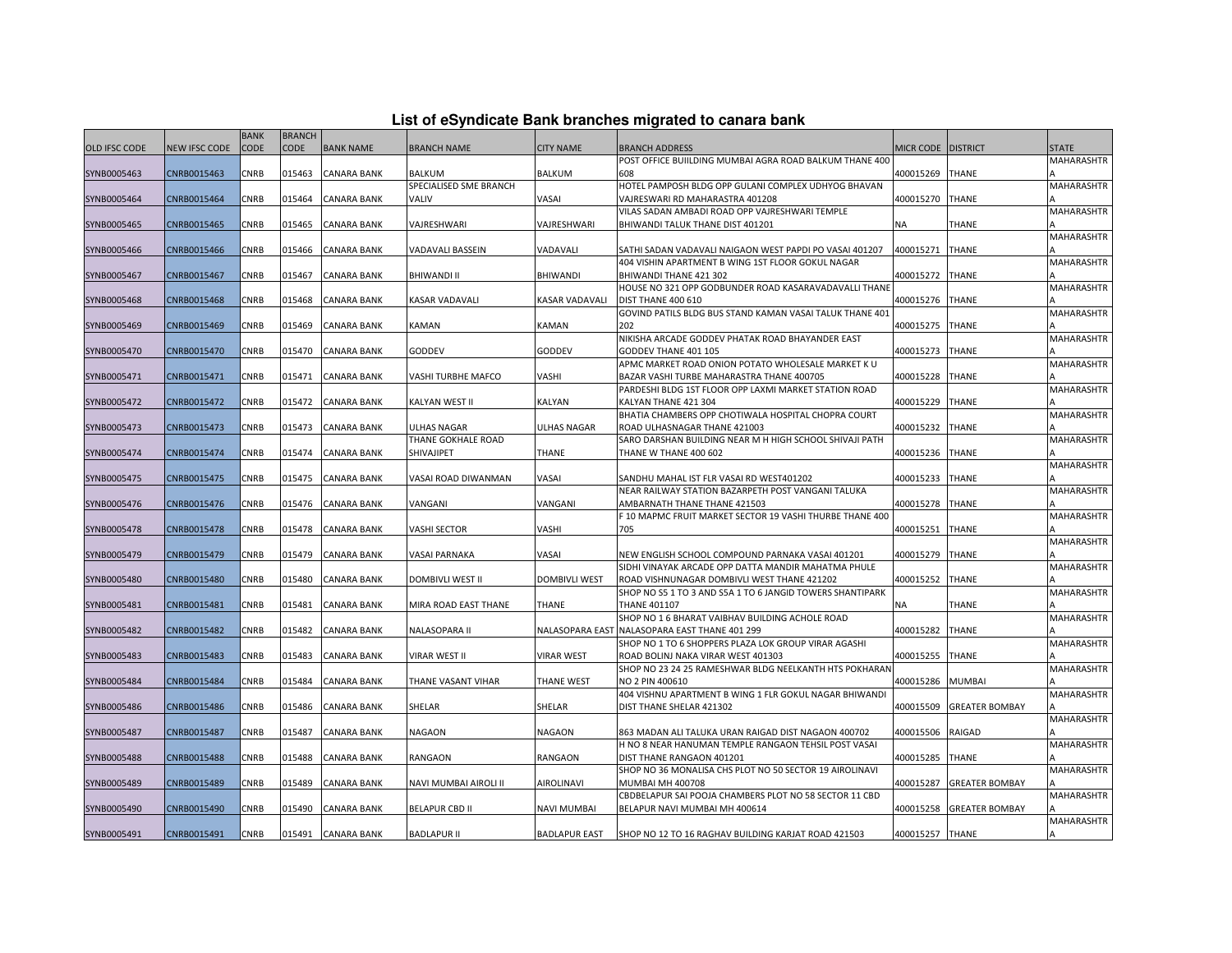| List of eSyndicate Bank branches migrated to canara bank |  |  |  |  |  |  |  |  |  |  |
|----------------------------------------------------------|--|--|--|--|--|--|--|--|--|--|
|----------------------------------------------------------|--|--|--|--|--|--|--|--|--|--|

|                      |                      |                            |                              |                    |                           |                       | List of eSyndicate Bank branches migrated to canara bank                                          |                        |                       |                   |
|----------------------|----------------------|----------------------------|------------------------------|--------------------|---------------------------|-----------------------|---------------------------------------------------------------------------------------------------|------------------------|-----------------------|-------------------|
| <b>OLD IFSC CODE</b> | <b>NEW IFSC CODE</b> | <b>BANK</b><br><b>CODE</b> | <b>BRANCH</b><br><b>CODE</b> | <b>BANK NAME</b>   | <b>BRANCH NAME</b>        | <b>CITY NAME</b>      | <b>BRANCH ADDRESS</b>                                                                             | MICR CODE DISTRICT     |                       | <b>STATE</b>      |
|                      |                      |                            |                              |                    |                           |                       | PLOT NO 66 SECTOR NO 19 PRATIK GARDEN BUILDING                                                    |                        |                       | MAHARASHTR        |
| SYNB0005496          | CNRB0015496          | CNRB                       | 015496                       | <b>CANARA BANK</b> | NAVI MUMBAI NERUL EAST II | <b>NERUL</b>          | MAHARASHTRA                                                                                       | 400015248              | <b>GREATER BOMBAY</b> |                   |
|                      |                      |                            |                              |                    |                           |                       | SHOP NO 4 5 NEELSIDDHI ARCADE KRUPA CO OP HOUSING SOCIETY                                         |                        |                       | MAHARASHTR        |
| SYNB0005498          | CNRB0015498          | CNRB                       | 015498                       | <b>CANARA BANK</b> | KHARGHAR II               | <b>KHARGHAR</b>       | PLOT NO E 1 BY A SECTOR 12 KHARGHAR 410210                                                        | 400015280              | <b>RAIGAD</b>         |                   |
|                      |                      |                            |                              |                    |                           |                       | SHOP 6 GROUND FLOOR AJANTHA RESIDENTIALCOMRL COMPX                                                |                        |                       | <b>MAHARASHTR</b> |
| SYNB0005499          | CNRB0015499          | CNRB                       | 015499                       | <b>CANARA BANK</b> | KOPPAR KHAIRANE II        | <b>KOPAR KHAIRANE</b> | PLOT 92 SECTOR 15 KOPAR KHAIRANE THANE 400709                                                     | 400015281              | <b>THANE</b>          |                   |
|                      |                      |                            |                              |                    |                           |                       | N H ESTATE OPP RAILWAY STATION MANOR ROAD THANE DIST                                              |                        |                       | <b>MAHARASHTR</b> |
| SYNB0005501          | CNRB0015501          | CNRB                       | 015501                       | <b>CANARA BANK</b> | PALGHAR II                | PALGHAR               | PALGHAR MAHARASHTRA 401404                                                                        | 400015259              | <b>THANE</b>          |                   |
|                      |                      |                            |                              |                    |                           |                       | HOUSE NO 206 A SHIVANSAL USGAON POST TALUKA VASAI DIST                                            |                        |                       | MAHARASHTR        |
| SYNB0005503          | CNRB0015503          | CNRB                       | 015503                       | <b>CANARA BANK</b> | <b>USGAON</b>             | <b>DIST THANE</b>     | THANE MAHARASHTRA 401303                                                                          | 400015288              | <b>THANE</b>          |                   |
|                      |                      |                            |                              |                    |                           |                       |                                                                                                   |                        |                       | MAHARASHTR        |
| SYNB0005510          | CNRB0015510          | CNRB                       | 015510                       | <b>CANARA BANK</b> | <b>WARDHA II</b>          | WARDHA                | 127 ABHYANKAR RD NEAR INDIRA MKT MAHARASHTRA 442001                                               | 442015002              | <b>WARDHA</b>         |                   |
|                      |                      |                            |                              |                    |                           |                       | C BY O AKOLA BRANCH NEAR SANTHOSHI MATHA MANDIR                                                   |                        |                       | MAHARASHTR        |
| SYNB0005518          | CNRB0015518          | CNRB                       | 015518                       | <b>CANARA BANK</b> | WASHIM II                 | <b>WASHIM</b>         | DAMELA WADI AKOLA 444001 MAHARASHTRA                                                              | 444015203              | AHMADNAGAR            |                   |
|                      |                      |                            |                              |                    |                           |                       | 36 CHAMEDIYA COMPLEX FIRST FLR SARDAR CHOWK                                                       |                        |                       | MAHARASHTR        |
| SYNB0005520          | CNRB0015520          | CNRB                       | 015520                       | CANARA BANK        | YAVATMAL II               | YAVATMAL              | YAVATMAL445001                                                                                    | 445015003              | YAVATMAL              |                   |
|                      |                      |                            |                              |                    |                           |                       | KRISHIV HERITAGE CTS NO 231 VILL KANHERI DATTAPADA ROAD                                           |                        |                       | <b>MAHARASHTR</b> |
| SYNB0005530          | CNRB0015530          | CNRB                       | 015530                       | <b>CANARA BANK</b> | MUMBAI BORIVALI EAST II   | <b>MUMBAI</b>         | BORIVILI EAST MUMBAI MAHARASHTRA INDIA 400066<br>74 74A BHANDARI CHAMBARS JSS ROAD GIRGAUM MUMBAI | 400015261              | <b>GREATER BOMBAY</b> | MAHARASHTR        |
| SYNB0005533          | CNRB0015533          | CNRB                       | 015533                       | <b>CANARA BANK</b> | MUMBAI GIRGAUM II         | <b>MUMBAI</b>         | MUMBAI MAHARASHTRA INDIA 400004                                                                   | 400015263              | <b>GREATER BOMBAY</b> |                   |
|                      |                      |                            |                              |                    |                           |                       |                                                                                                   |                        |                       |                   |
|                      |                      |                            |                              |                    |                           |                       | SHOP NO 5 TO 8 VRINDAVAN BUILDING VALLABHBHAI PATEL ROAD                                          |                        |                       | <b>MAHARASHTR</b> |
| SYNB0005537          | CNRB0015537          | CNRB                       | 015537                       | <b>CANARA BANK</b> | MUMBAI VILE PARLEWEST     | <b>MUMBAI</b>         | VILE PARLE WEST MUMBAI MAHARASHTRA INDIA400054                                                    | 400015262              | <b>GREATER BOMBAY</b> |                   |
|                      |                      |                            |                              |                    |                           |                       | RAJAN HOUSE APPASAHEB MARATHE MARG NEAR CENTURY                                                   |                        |                       | MAHARASHTR        |
| SYNB0005538          | CNRB0015538          | CNRB                       | 015538                       | <b>CANARA BANK</b> | MUMBAI LOWER PAREL        | <b>MUMBAI</b>         | BAZAR PRABHADEVI MUMBAI 400025                                                                    | 400015265              | <b>GREATER BOMBAY</b> |                   |
|                      |                      |                            |                              |                    |                           |                       |                                                                                                   |                        |                       |                   |
|                      |                      |                            |                              |                    | SPECIALISED MID CORPORATE |                       |                                                                                                   |                        |                       | <b>MAHARASHTR</b> |
| SYNB0005539          | CNRB0015539          | CNRB                       | 015539                       | <b>CANARA BANK</b> | BRANCH MUMBAI ANDHERI     | <b>MUMBAI</b>         | ANDHERI EAST MUMBAI PIN 400058                                                                    | 400015260              | <b>GREATER BOMBAY</b> |                   |
|                      |                      |                            |                              |                    |                           |                       | SHOP NO 9 GROUND FLOOR KANAKIA ZILLION CST ROAD NEAR OLD                                          |                        |                       |                   |
|                      |                      |                            |                              |                    |                           |                       | BEST DEPO KURLAW MUMBAI 400070 MUMBAI MAHARASHTRA                                                 |                        |                       | <b>MAHARASHTR</b> |
| SYNB0005542          | CNRB0015542          | <b>CNRB</b>                | 015542                       | <b>CANARA BANK</b> | MUMBAI KURLA WEST II      | <b>MUMBAI</b>         | <b>INDIA 400070</b>                                                                               | 400015264              | <b>GREATER BOMBAY</b> |                   |
|                      |                      |                            |                              |                    |                           |                       | GROUND FLOOR SHUBA VASANT PLOT NO SEC 5 KARANJADE                                                 |                        |                       | <b>MAHARASHTR</b> |
| SYNB0005549          | CNRB0015549          | CNRB                       | 015549                       | <b>CANARA BANK</b> | KARANJADE                 | PANVEL                | PANVEL MAHARASHTRA INDIA 410206                                                                   | 400015290              | RAIGAD                |                   |
|                      |                      |                            |                              |                    | MUMBAI STRESSED ASSETS    |                       | CANARA BANK MARKET TOWER E WING 2ND FLOOR CUFFE                                                   |                        |                       | MAHARASHTR        |
| SYNB0005550          | CNRB0015550          | CNRB                       | 015550                       | <b>CANARA BANK</b> | MANAGEMENT                | <b>MUMBAI</b>         | PARADE MUMBAI MAHARASHTRA 400005                                                                  | 400015266              | <b>GREATER BOMBAY</b> |                   |
|                      |                      |                            |                              |                    |                           |                       | GROUND FLOOR LEELAVATHY BLDG 69 ARMENIAN STREET PB NO                                             |                        |                       |                   |
| SYNB0006000          | CNRB0016000          | CNRB                       | 016000<br>016001             | <b>CANARA BANK</b> | CHENNAI ARMENIAN STREET   | CHENNAI               | 1543 CHENNAI 600001<br>53 BY 2 PATEL RD LANE PERAMBUR CHENNAI 600011                              | 600015175<br>600015184 | CHENNAI               | <b>TAMIL NADU</b> |
| SYNB0006001          | CNRB0016001          | CNRB                       |                              | CANARA BANK        | CHENNAI PERAMBUR II       | CHENNAI               | NO 38 ANNA SALAI FIRST FLOOR PB NO 2208 MOUNT ROAD                                                |                        | CHENNAI               | TAMIL NADU        |
| SYNB0006002          | CNRB0016002          | CNRB                       | 016002                       | <b>CANARA BANK</b> | CHENNAI MOUNT ROAD II     | CHENNAI               | <b>CHENNAI 600002</b>                                                                             | 600015180              | CHENNAI               | <b>TAMIL NADU</b> |
|                      |                      |                            |                              |                    | CHENNAI THYAGARAYA        |                       | 9 AND 10 SIR THYAGARAYA ROAD THYAGARAYA NAGAR CHENNAI                                             |                        |                       |                   |
| SYNB0006003          | CNRB0016003          | CNRB                       | 016003                       | <b>CANARA BANK</b> | NAGAR II                  | CHENNAI               | 600017                                                                                            | 600015187              | <b>CHENNAI</b>        | <b>TAMIL NADU</b> |
|                      |                      |                            |                              |                    |                           |                       | PB 3359 TAMILNADU HOUSING BOARD BLDG 331 ANNA SALAI                                               |                        |                       |                   |
| SYNB0006004          | CNRB0016004          | CNRB                       | 016004                       | <b>CANARA BANK</b> | CHENNAI NANDANAM II       | CHENNAI               | NANDANAM CHENNAI 600035                                                                           | 600015182              | CHENNAI               | <b>TAMIL NADU</b> |
|                      |                      |                            |                              |                    |                           |                       | 16 MASILAMANI ROAD BALAJI NAGAR ROYAPETTAH CHENNAI 600                                            |                        |                       |                   |
| SYNB0006005          | CNRB0016005          | CNRB                       | 016005                       | <b>CANARA BANK</b> | CHENNAI ROYAPETTAH II     | CHENNAI               | 014                                                                                               | 600015186              | <b>CHENNAI</b>        | <b>TAMIL NADU</b> |
|                      |                      |                            |                              |                    |                           |                       | 1ST FLOOR CHITRA TOWERS 332 BY 2 ARCOT RD KODAMBAKKAM                                             |                        |                       |                   |
| SYNB0006007          | CNRB0016007          | CNRB                       | 016007                       | <b>CANARA BANK</b> | CHENNAI KODAMBAKKAM II    | <b>CHENNAI</b>        | TN 600 024                                                                                        | 600015178              | <b>CHENNAI</b>        | TAMIL NADU        |
|                      |                      |                            |                              |                    |                           |                       | SOWDHA PLAZA NO 201 PURASAWALKAM HIGH ROAD                                                        |                        |                       |                   |
| SYNB0006008          | CNRB0016008          | CNRB                       | 016008                       | <b>CANARA BANK</b> | CHENNAI PURASAWALKAM      | CHENNAI               | PURASAWALKAM CHENNAI 600 007                                                                      | 600015185              | CHENNAI               | <b>TAMIL NADU</b> |
| SYNB0006010          | CNRB0016010          | CNRB                       | 016010                       | <b>CANARA BANK</b> | CHENNAI TEYNAMPET II      | CHENNAI               | 170 ELDAMS RD TEYNAMPET CHENNAI 600005                                                            | 600015189              | CHENNAI               | TAMIL NADU        |
|                      |                      |                            |                              |                    |                           |                       | 287 DR NATESAN RD OPP ICE HOUSE POLICE STATION TRIPLICANE                                         |                        |                       |                   |
| SYNB0006011          | CNRB0016011          | <b>CNRB</b>                | 016011                       | <b>CANARA BANK</b> | CHENNAI TRIPLICANE II     | <b>CHENNAI</b>        | <b>CHENNAI600005</b>                                                                              | 600015188              | <b>CHENNAI</b>        | <b>TAMIL NADU</b> |
| SYNB0006012          | CNRB0016012          | <b>CNRB</b>                |                              | 016012 CANARA BANK | CHENNAI MINT STREET       | CHENNAI               | PB NO 74 479 MINT STREET SOWCARPET CHENNAI 600 079                                                | 600015179 CHENNAI      |                       | <b>TAMIL NADU</b> |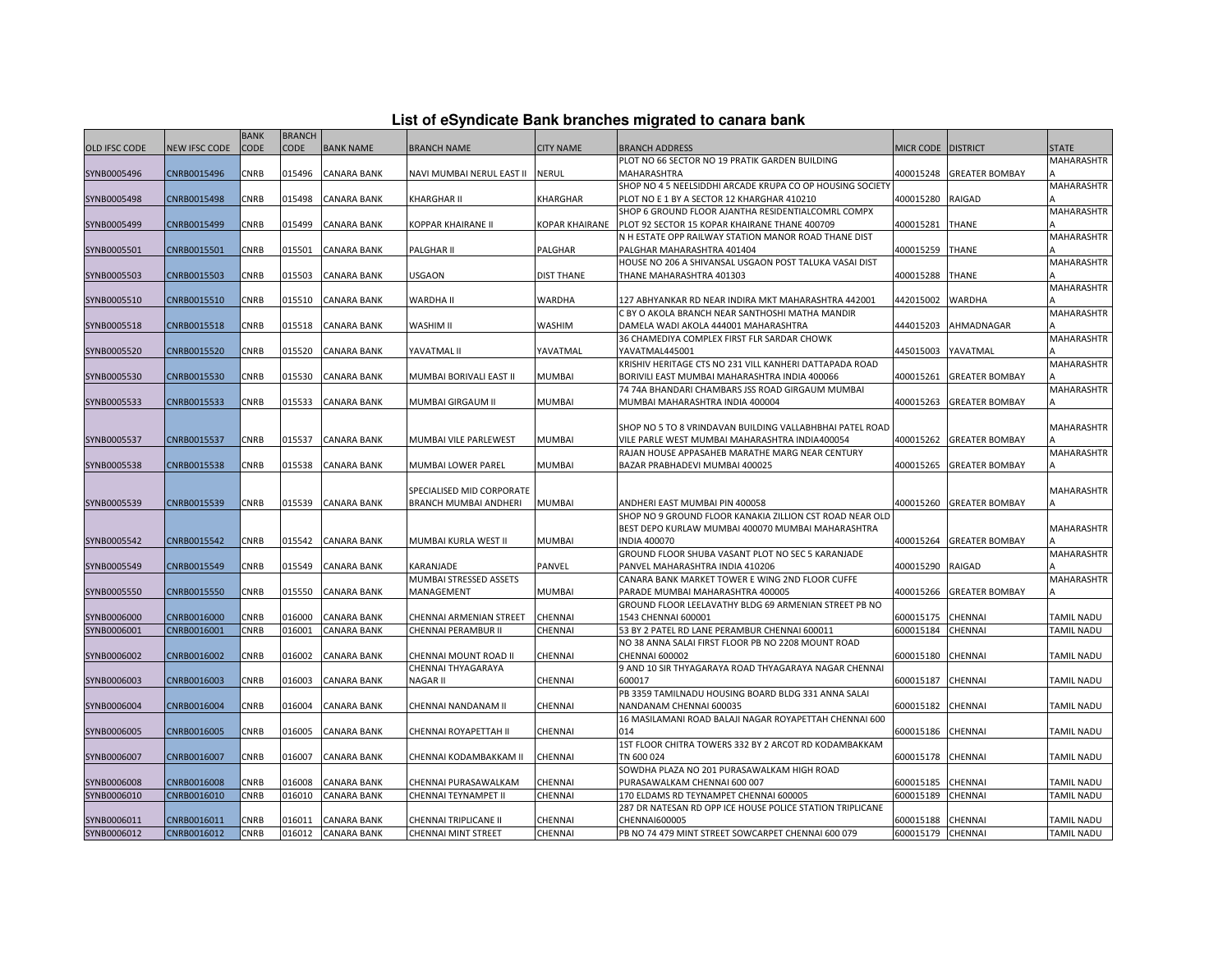| List of eSyndicate Bank branches migrated to canara bank |  |  |  |
|----------------------------------------------------------|--|--|--|
|----------------------------------------------------------|--|--|--|

|               |               | <b>BANK</b> | <b>BRANCH</b> |                    |                             |                  |                                                           |                   |                 |                   |
|---------------|---------------|-------------|---------------|--------------------|-----------------------------|------------------|-----------------------------------------------------------|-------------------|-----------------|-------------------|
| OLD IFSC CODE | NEW IFSC CODE | <b>CODE</b> | <b>CODE</b>   | <b>BANK NAME</b>   | BRANCH NAME                 | <b>CITY NAME</b> | <b>BRANCH ADDRESS</b>                                     | <b>MICR CODE</b>  | <b>DISTRICT</b> | <b>STATE</b>      |
|               |               |             |               |                    |                             |                  | AVC PLAZA 168 GOVINDAPPA NAICKEN ST GEORGE TOWN           |                   |                 |                   |
| SYNB0006013   | CNRB0016013   | CNRB        | 016013        | <b>CANARA BANK</b> | CHENNAI GEORGE TOWN         | CHENNAI          | CHENNAI 600001                                            | 600015177         | CHENNAI         | TAMIL NADU        |
|               |               |             |               |                    |                             |                  |                                                           |                   |                 |                   |
| SYNB0006014   | CNRB0016014   | CNRB        | 016014        | <b>CANARA BANK</b> | CHENNAI EGMORE II           | CHENNAI          | 16 POLICE COMISSIONER OFFICE RD EGMORE CHENNAI 600008     | 600015176         | CHENNAI         | TAMIL NADU        |
| SYNB0006015   | CNRB0016015   | CNRB        | 016015        | <b>CANARA BANK</b> | CHENNAI MYLAPORE II         | CHENNAI          | 245 RAMAKRISHNA MUTT RD MYLAPORE CHENNAI 600004           | 600015181         | CHENNAI         | TAMIL NADU        |
|               |               |             |               |                    | ACCOUNTS SECTION CHENNAI    |                  |                                                           |                   |                 |                   |
| SYNB0006016   | CNRB0016016   | CNRB        | 016016        | <b>CANARA BANK</b> |                             | CHENNAI          | 9 10, SIR THYAGARAJA ROAD, T NAGAR, CHENNAI, 600017       | 600015173         | CHENNAI         | TAMIL NADU        |
|               |               |             |               |                    |                             |                  | NO 7 SATYA PLAZA DR THIRU MOORTHY NAGAR MAIN RD           |                   |                 |                   |
| SYNB0006018   | CNRB0016018   | CNRB        | 016018        | <b>CANARA BANK</b> | CHENNAI NUNGAMBAKKAM II     | CHENNAI          | NUNGAMBAKKAM TN 600 034                                   | 600015183         | CHENNAI         | <b>TAMIL NADU</b> |
|               |               |             |               |                    |                             |                  | 641 POONAMALAI HIGH ROAD AMINJIKARAI POST ARUMBAKKAM      |                   |                 |                   |
| SYNB0006021   | CNRB0016021   | CNRB        | 016021        | CANARA BANK        | CHENNAI AMINJIKARAI         | CHENNAI          | TN 600 106                                                | 600015174         | CHENNAI         | TAMIL NADU        |
|               |               |             |               |                    |                             |                  | PLOT NO 2 BY 17 BALARAM REDDY STREET OPP TVK NAGAR BUS    |                   |                 |                   |
| SYNB0006023   | CNRB0016023   | CNRB        | 016023        | <b>CANARA BANK</b> | CHENNAI PERUVALLUR          | CHENNAI          | TERMINUS PERAVALLUR CHENNAI 600 082                       | 600015190         | CHENNAI         | TAMIL NADU        |
|               |               |             |               |                    | SPECIALISED OVERSEAS        |                  | NO 245 RAMAKRISHNA MUTT ROAD MYLAPORE CHENNAI TAMIL       |                   |                 |                   |
| SYNB0006024   | CNRB0016024   | CNRB        | 016024        | <b>CANARA BANK</b> | <b>BRANCH CHENNAI</b>       | CHENNAI          | NADU 600004 INDIA                                         | 600015193         | CHENNAI         | TAMIL NADU        |
| SYNB0006025   | CNRB0016025   | CNRB        | 016025        | <b>CANARA BANK</b> | CHENNAI FORT ST GEORGE      | CHENNAI          | FORT ST GEORGE CHENNAI CHENNAI 600 009                    | 600015191         | CHENNAI         | TAMIL NADU        |
|               |               |             |               |                    | LARGE CORPORATE BRANCH      |                  |                                                           |                   |                 |                   |
| SYNB0006027   | CNRB0016027   | CNRB        | 016027        | <b>CANARA BANK</b> | CHENNAI TEYNAMPET           | CHENNAI          | FIRST FLR 170 ELDAMS RD TEYNAMPET CHENNAI 600018          | 600015195         | CHENNAI         | TAMIL NADU        |
| SYNB0006028   | CNRB0016028   | CNRB        | 016028        | <b>CANARA BANK</b> | CHENNAI ANNANAGAR           | CHENNAI          | 1742 18TH MAIN RD WEST ANNANAGAR CHENNAI 600040           | 600015196         | CHENNAI         | TAMIL NADU        |
|               |               |             |               |                    |                             |                  | 793 DR RAMASWAMY SALAI OPPT TO AMMAN KOIL K K NAGAR       |                   |                 |                   |
| SYNB0006029   | CNRB0016029   | CNRB        | 016029        | <b>CANARA BANK</b> | CHENNAIKK NAGAR II          | CHENNAI          | WEST CHENNAI 600 078                                      | 600015197         | CHENNAI         | TAMIL NADU        |
|               |               |             |               |                    |                             |                  | DOOR NO 24 IST FLOOR SARDAR PATEL ROAD ADYAR CHENNAI 600  |                   |                 |                   |
| SYNB0006030   | CNRB0016030   | CNRB        | 016030        | <b>CANARA BANK</b> | CHENNAI ADYAR II            | CHENNAI          | 020                                                       | 600015198         | CHENNAI         | TAMIL NADU        |
|               |               |             |               |                    |                             |                  | 208 SRI AYYAPPAN NAGAR CHINMAYA NAGAR KOYAMBEDU           |                   |                 |                   |
| SYNB0006031   | CNRB0016031   | CNRB        | 016031        | <b>CANARA BANK</b> | CHENNAI KOYAMBEDU           | CHENNAI          | CHENNAI CHENNAI 600 092                                   | 600015199         | CHENNAI         | TAMIL NADU        |
|               |               |             |               |                    |                             |                  | PLOT NO 39 DR SEETHAPATHY NAGAR 100 FEET TARAMANI ROAD    |                   |                 |                   |
| SYNB0006033   | CNRB0016033   | CNRB        | 016033        | <b>CANARA BANK</b> | CHENNAI VELACHERRY II       | CHENNAI          | VELACHERRY CHENNAI 600 042                                | 600015200         | CHENNAI         | TAMIL NADU        |
| SYNB0006034   | CNRB0016034   | CNRB        | 016034        | <b>CANARA BANK</b> | CHENNAI THIRUVANMIYUR II    | CHENNAI          | PLOT NO 17 VALMIKI ST THIRUVANMIYUR TN 600041             | 600015203         | CHENNAI         | TAMIL NADU        |
| SYNB0006035   | CNRB0016035   | CNRB        | 016035        | CANARA BANK        | CHENNAI TONDIARPET II       | CHENNAI          | NO 480 T H ROAD THONDIARPET CHENNAI CHENNAI 600 081       | 600015210         | CHENNAI         | TAMIL NADU        |
|               |               |             |               |                    | SPECIALISED SME BRANCH      |                  | NO 54 SESHACHALA MUDALI STREET SAIDAPET CHENNAI CHENNAI   |                   |                 |                   |
| SYNB0006036   | CNRB0016036   | CNRB        | 016036        | <b>CANARA BANK</b> | CHENNAI SAIDAPET            | CHENNAI          | 600 015                                                   | 600015213         | CHENNAI         | TAMIL NADU        |
|               |               |             |               |                    | SPECIALIZED ARM BRANCH      |                  |                                                           |                   |                 |                   |
| SYNB0006041   | CNRB0016041   | CNRB        | 016041        | <b>CANARA BANK</b> | CHENNAI II                  | CHENNAI          | NO 38 SIC BUILDDING ANNA SALAI CHENNAI TAMIL NADU 600 002 | 600015255         | CHENNAI         | TAMIL NADU        |
| SYNB0006042   | CNRB0016042   | CNRB        | 016042        | CANARA BANK        | CHENNAI VILLIVAKKAM II      | CHENNAI          | 12BY2 PHASE I SIDCO NAGAR VILLIVAKKAM 600049              | 600015227         | CHENNAI         | TAMIL NADU        |
|               |               |             |               |                    |                             |                  | JANAKIRAM COLONY MAIN ROAD JANAKIRAM COLONY               |                   |                 |                   |
| SYNB0006044   | CNRB0016044   | CNRB        | 016044        | <b>CANARA BANK</b> | CHENNAI ARUMBAKKAM II       | ARUMBAKKAM       | ARUMBAKKAM CHENNAI ARUMBAKKAM CHENNAI 600106              | 600015226         | CHENNAI         | TAMIL NADU        |
|               |               |             |               |                    | CHENNAI SHENOY NAGAR II     |                  |                                                           |                   |                 |                   |
| SYNB0006045   | CNRB0016045   | CNRB        | 016045        | <b>CANARA BANK</b> | HOUSING FINANCE BRANCH      | CHENNAI          | 129A BLOCK OPP CHURCH EAST ANNA NAGAR CHENNAI 600102      | 600015194         | CHENNAI         | <b>TAMIL NADU</b> |
|               |               |             |               |                    |                             |                  | 123 BY 3 A2 METTUKUPPAM ROAD MADURAVOYAL CHENNAI          |                   |                 |                   |
| SYNB0006046   | CNRB0016046   | CNRB        | 016046        | CANARA BANK        | CHENNAI MADURAVOYAL II      | CHENNAI          | TAMIL NADU 600095 INDIA                                   | 600015231         | CHENNAI         | TAMIL NADU        |
|               |               |             |               |                    | CHENNAI ANNA NAGAR WEST     |                  | PLOT NO 1302 GOLDEN CLNY ANNA NAGAR WEST EXTN CHENNAI     |                   |                 |                   |
| SYNB0006047   | CNRB0016047   | CNRB        | 016047        | <b>CANARA BANK</b> |                             | CHENNAI          | TAMIL NADU 600050                                         | 600015232         | CHENNAI         | TAMIL NADU        |
|               |               |             |               |                    |                             |                  | NO 10 2ND STREET POSTAL COLONY WEST MAMBALAM CHENNAI      |                   |                 |                   |
| SYNB0006049   | CNRB0016049   | CNRB        | 016049        | <b>CANARA BANK</b> | CHENNAI MAMBALAM II         | CHENNAI          | TAMIL NADU 600033                                         | 600015237         | CHENNAI         | <b>TAMIL NADU</b> |
|               |               |             |               |                    |                             |                  | NEW NO 17 OLD NO 21A 11TH AVENUE ASHOK NAGAR CHENNAI      |                   |                 |                   |
| SYNB0006050   | CNRB0016050   | CNRB        | 016050        | <b>CANARA BANK</b> | CHENNAI ASHOK NAGAR II      | CHENNAI          | TAMILNADU INDIA 600083                                    | 600015250         | CHENNAI         | TAMIL NADU        |
|               |               |             |               |                    |                             |                  | OLD NO 27 NEW NO 44 ANDERSON ROAD AYANAVARAM              |                   |                 |                   |
| SYNB0006051   | CNRB0016051   | CNRB        | 016051        | <b>CANARA BANK</b> | CHENNAI AYANAVARAM II       | CHENNAI          | AYANAVARAM CHENNAI INDIA 600023                           | 600015247         | CHENNAI         | TAMIL NADU        |
|               |               |             |               |                    |                             |                  | H 32 CENTRAL AVENUE KORATTUR CHENNAI CHENNAI TAMILNADU    |                   |                 |                   |
| SYNB0006058   | CNRB0016058   | CNRB        | 016058        | <b>CANARA BANK</b> | CHENNAI KORATTUR II         | CHENNAI          | <b>NDIA 600080</b>                                        | 600015246         | CHENNAI         | TAMIL NADU        |
|               |               |             |               |                    | SPECIALISED MID CORPORATE   |                  |                                                           |                   |                 |                   |
|               |               |             |               |                    | <b>BRANCH CHENNAI MOUNT</b> |                  | M S BUILDINGS 459 1 ANNA SALAI TEYNAMPET CHENNAI TAMIL    |                   |                 |                   |
| SYNB0006060   | CNRB0016060   | <b>CNRB</b> |               | 016060 CANARA BANK | ROAD                        | CHENNAI          | NADU 600018                                               | 600015239 CHENNAI |                 | TAMIL NADU        |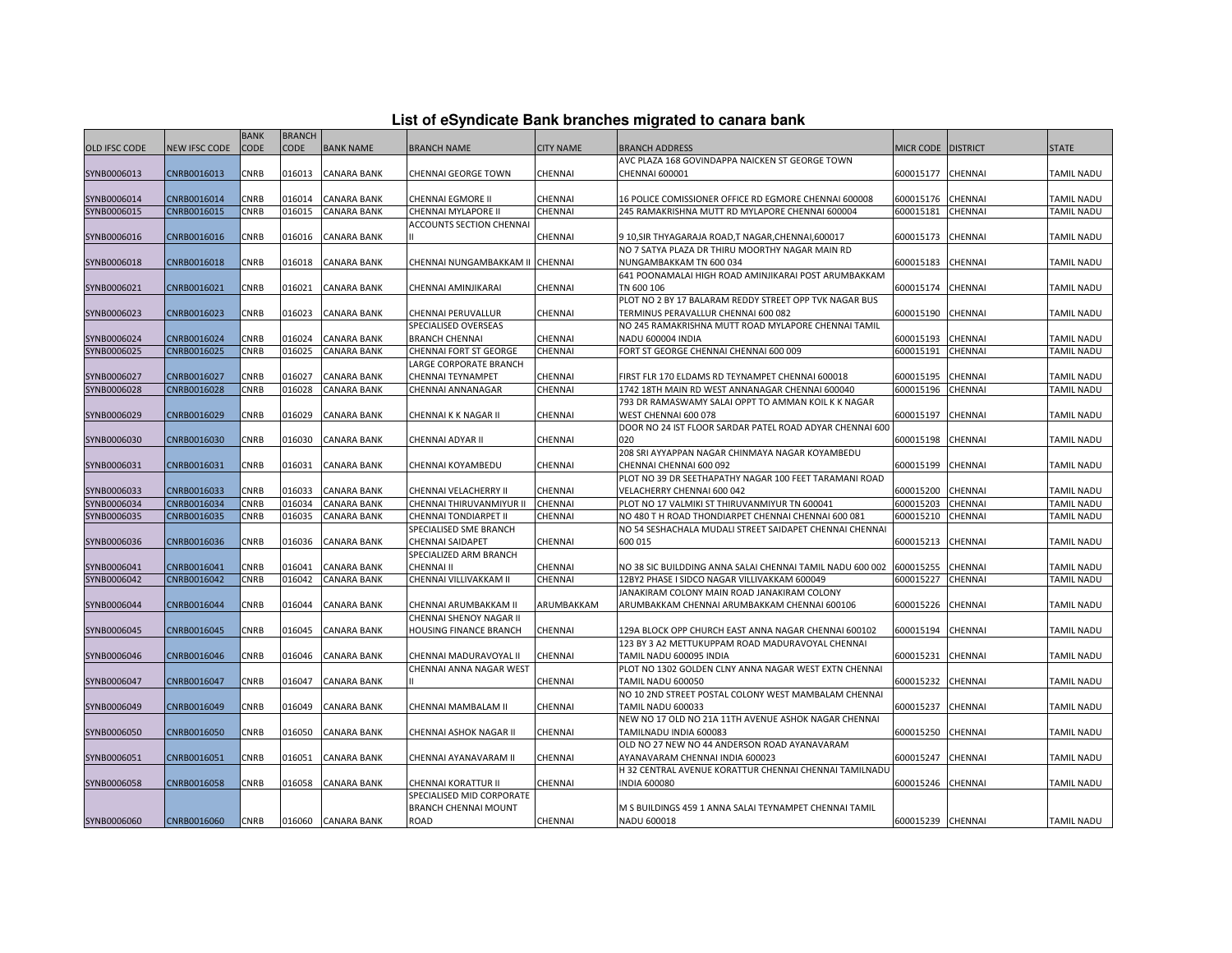| List of eSyndicate Bank branches migrated to canara bank |  |  |
|----------------------------------------------------------|--|--|
|                                                          |  |  |

|                      |               | <b>BANK</b> | <b>BRANCH</b> |                    |                                     |                  |                                                               |                      |                      |                   |
|----------------------|---------------|-------------|---------------|--------------------|-------------------------------------|------------------|---------------------------------------------------------------|----------------------|----------------------|-------------------|
| <b>OLD IFSC CODE</b> | NEW IFSC CODE | <b>CODE</b> | <b>CODE</b>   | <b>BANK NAME</b>   | <b>BRANCH NAME</b>                  | <b>CITY NAME</b> | BRANCH ADDRESS                                                | MICR CODE   DISTRICT |                      | <b>STATE</b>      |
|                      |               |             |               |                    |                                     |                  | 115 A 1ST MAIN ROAD POOMPUHAR NAGAR KOLATHUR CHENNAI          |                      |                      |                   |
| SYNB0006062          | CNRB0016062   | CNRB        | 016062        | <b>CANARA BANK</b> | CHENNAI KOLATHUR                    | <b>CHENNAI</b>   | TAMILNADU INDIA 600099                                        | 600015249            | <b>CHENNAI</b>       | <b>TAMIL NADU</b> |
|                      |               |             |               |                    |                                     |                  | OLD NO 14 NEW NO 35 ST MARYS ROAD MANDAVELLI CHENNAI          |                      |                      |                   |
| SYNB0006063          | CNRB0016063   | CNRB        | 016063        | <b>CANARA BANK</b> | CHENNAI MANDAVELI II                | <b>CHENNAI</b>   | TAMILNADU INDIA 600028                                        | 600015252            | <b>CHENNAI</b>       | <b>TAMIL NADU</b> |
| SYNB0006100          | CNRB0016100   | CNRB        | 016100        | <b>CANARA BANK</b> | THIRUVALLUR II                      | THIRUVALLUR      | 3 PANAGAL STREET THIRUVALLUR THIRUVALLUR 602 001              | 600015216            | THIRUVALLUR          | TAMIL NADU        |
|                      |               |             |               |                    |                                     |                  | PLOT NO 22 23 24 VALLAL PACHAIYAPPAN STREET                   |                      |                      |                   |
| SYNB0006101          | CNRB0016101   | CNRB        | 016101        | <b>CANARA BANK</b> | KANCHEEPURAM II                     | KANCHEEPURAM     | KANCHEEPURAM KANCHEEPURAM 631 501                             | 600015218            | KANCHEEPURAM         | <b>TAMIL NADU</b> |
| SYNB0006102          | CNRB0016102   | CNRB        | 016102        | <b>CANARA BANK</b> | <b>TIRUTTANI II</b>                 | TIRUTTANI        | 113 M P S SALAI PB NO 20 TIRUTTANI THIRUVALLUR 631 209        | 631015205            | THIRUVALLUR          | TAMIL NADU        |
|                      |               |             |               |                    |                                     |                  |                                                               |                      |                      |                   |
| SYNB0006103          | CNRB0016103   | <b>CNRB</b> | 016103        | <b>CANARA BANK</b> | NANGANALLUR ALANDUR CAC CHENNAI     |                  | 35 MGR ROAD NANGANALLUR TN 600061                             | 600015192            | <b>CHENNAI</b>       | <b>TAMIL NADU</b> |
|                      |               |             |               |                    |                                     |                  | 46 BY 1 A2 GNT ROAD THORAPALLAM BAZAR GUMMIDIPOONDI           |                      |                      |                   |
| SYNB0006104          | CNRB0016104   | CNRB        | 016104        | CANARA BANK        | THORAPALLAM BAZAR                   | THORAPALLAM      | TALUK THIRUVALLUR 601 201                                     | 600015230            | THIRUVALLUR          | <b>TAMIL NADU</b> |
|                      |               |             |               |                    | SPECIALISED SME BRANCH              |                  | 37 A SARANGAPANI STREET KRISHNAPURAM AMBATTUR CHENNAI         |                      |                      |                   |
| SYNB0006105          | CNRB0016105   | CNRB        | 016105        | CANARA BANK        | AMBATTUR II                         | AMBATTUR         | 600 053                                                       | 600015201            | THIRUVALLUR          | TAMIL NADU        |
|                      |               |             |               |                    |                                     |                  | NEW NO 148 OLD NO 37 G S T ROAD CHENGALPATTU                  |                      |                      |                   |
| SYNB0006106          | CNRB0016106   | CNRB        | 016106        | <b>CANARA BANK</b> | CHENGALPATTU II                     | CHENGALPATTU     | KANCHEEPURAM 603 001                                          | 600015217            | KANCHEEPURAM         | <b>TAMIL NADU</b> |
|                      |               |             |               |                    |                                     |                  | NO 10 RAMAKRISHNA IYER STREET WEST TAMBARAM CHENNAI           |                      |                      |                   |
| SYNB0006107          | CNRB0016107   | CNRB        | 016107        | <b>CANARA BANK</b> | TAMBARAM II                         | TAMBARAM         | <b>CHENNAI 600 045</b>                                        | 600015202            | KANCHEEPURAM         | <b>TAMIL NADU</b> |
|                      |               |             |               |                    |                                     |                  | MARAIMALAINAGA PLOT NO HIG 14 NH 1 M G R ROAD MARAIMALAINAGAR |                      |                      |                   |
| SYNB0006108          | CNRB0016108   | CNRB        | 016108        | CANARA BANK        | MARAIMALAINAGAR                     |                  | KANCHEEPURAM 603 209                                          | 600015204            | KANCHEEPURAM         | <b>TAMIL NADU</b> |
|                      |               |             |               |                    |                                     |                  | NO 50 FIRST FLOOR TRUNK ROAD PORUR CHENNAI THIRUVALLUR        |                      |                      |                   |
| SYNB0006109          | CNRB0016109   | CNRB        | 016109        | <b>CANARA BANK</b> | PORUR II                            | <b>PORUR</b>     | 600 116                                                       | 600015205            | THIRUVALLUR          | <b>TAMIL NADU</b> |
|                      |               |             |               |                    |                                     |                  | NO 3 MEDAVAKKAM MAIN ROAD KEELKATTALAI KANCHEEPURAM           |                      |                      |                   |
| SYNB0006110          | CNRB0016110   | <b>CNRB</b> | 016110        | <b>CANARA BANK</b> | KEELKATTALAI                        | KEELKATTALAI     | 600 117                                                       | 600015206            | KANCHEEPURAM         | <b>TAMIL NADU</b> |
|                      |               |             |               |                    |                                     |                  | NO 1 KAMARAJ SALAI MADIPAKKAM MAIN ROAD MADIPAKKAM            |                      |                      |                   |
| SYNB0006111          | CNRB0016111   | CNRB        | 016111        | <b>CANARA BANK</b> | CHENNAI MADIPAKKAM II               | CHENNAI          | PO TAMBARAM CHENNAI KANCHEEPURAM 600 091                      | 600015207            | <b>CHENNAI</b>       | <b>TAMIL NADU</b> |
|                      |               |             |               |                    |                                     |                  | NO 4 BY 749 MOGGAPAIR WEST MAIN ROAD MOGGAPAIR                |                      |                      |                   |
| SYNB0006112          | CNRB0016112   | CNRB        | 016112        | <b>CANARA BANK</b> | MOGGPIAR                            | MOGGAPAIR        | AMBATUR TALUK THIRUVALLUR 600 037                             | 600015208            | <b>THIRUVALLUR</b>   | TAMIL NADU        |
| SYNB0006113          | CNRB0016113   | CNRB        | 016113        | <b>CANARA BANK</b> | PATTABHIRAM                         | PATTABHIRAM      | NO 533 C T H ROAD PATTABHIRAM THIRUVALLUR 600 072             | 600015209            | THIRUVALLUR          | TAMIL NADU        |
|                      |               |             |               |                    |                                     |                  | OLD MAHABALIPURAM ROAD NEHRU NAGAR PERUNGUDI                  |                      |                      |                   |
| SYNB0006114          | CNRB0016114   | CNRB        | 016114        | <b>CANARA BANK</b> | PERUNGUDI II                        | <b>PERUNGUDI</b> | TAMBARAM TALUK KANCHEEPURAM 600 096                           | 600015214            | TIRUNELVALI          | <b>TAMIL NADU</b> |
|                      |               |             |               |                    |                                     |                  | NO 15 GANDHI ROAD SRINIVASA NAGAR PERUNGALATHUR               |                      |                      |                   |
| SYNB0006115          | CNRB0016115   | CNRB        | 016115        | <b>CANARA BANK</b> | PERUNGALATHUR II                    | PERUNGALATHUR    | CHENNAI KANCHEEPURAM 600 063                                  | 600015212            | KANCHEEPURAM         | <b>TAMIL NADU</b> |
|                      |               |             |               |                    |                                     |                  | NO 805 OLD NO 200 ANIRUDHA APART GROUND FLO VELACHERRY        |                      |                      |                   |
| SYNB0006116          | CNRB0016116   | CNRB        | 016116        | <b>CANARA BANK</b> | <b>SELAYIUR II</b>                  | SELAIYUR         | MAIN ROAD SELAIYUR KANCHEEPURAM 600 073                       | 600015211            | KANCHEEPURAM         | <b>TAMIL NADU</b> |
|                      |               |             |               |                    |                                     |                  | NEW NO 109 OLD NO 149 PAMMAL MAIN ROAD PAMMAL                 |                      |                      |                   |
| SYNB0006117          | CNRB0016117   | CNRB        | 016117        | <b>CANARA BANK</b> | PAMMAL                              | PAMMAL           | KANCHEEPURAM 600 075                                          | 600015215            | KANCHEEPURAM         | <b>TAMIL NADU</b> |
|                      |               |             |               |                    |                                     |                  | TRINITY TOWERS FIRST FLOOR 4 KKR NAGAR MADHAVARAM HIGH        |                      |                      |                   |
| SYNB0006118          | CNRB0016118   | CNRB        | 016118        | <b>CANARA BANK</b> | MADAVARAM                           | CHENNAI          | ROAD MADHAVARAM 600 060                                       | 600015221            | THIRUVALLUR          | <b>TAMIL NADU</b> |
|                      |               |             |               |                    | COIMBATORE OPPANAKARA               |                  |                                                               |                      |                      |                   |
| SYNB0006120          | CNRB0016120   | CNRB        | 016120        | <b>CANARA BANK</b> | STREET II                           | COIMBATORE       | 80 OPPANAKARA ST COIMBATORE 641001                            | 641015070            | <b>COIMBATORE</b>    | <b>TAMIL NADU</b> |
|                      |               |             |               |                    |                                     |                  | I FLOOR KUMARAN MILLS OFF BLDG NO 774 AVANASHI ROAD           |                      |                      |                   |
| SYNB0006121          | CNRB0016121   | CNRB        | 016121        | <b>CANARA BANK</b> | COIMBATORE AVINASHI ROAD COIMBATORE |                  | COIMBATORE COIMBATORE 641 018                                 | 641015073            | <b>COIMBATORE</b>    | TAMIL NADU        |
|                      |               |             |               |                    |                                     |                  |                                                               |                      |                      |                   |
| SYNB0006122          | CNRB0016122   | CNRB        | 016122        | <b>CANARA BANK</b> | COIMBATORE VYSIAL STREET            | COIMBATORE       | 530 VYSIAL ST COIMBATORE 641001                               | 641015074            | <b>COIMBATORE</b>    | TAMIL NADU        |
| SYNB0006123          | CNRB0016123   | CNRB        | 016123        | <b>CANARA BANK</b> | <b>COIMBATORE R S PURAM II</b>      | COIMBATORE       | 661 METTUPALAYAM RD R S PURAM COIMBATORE641002                | 641015075            | <b>COIMBATORE</b>    | TAMIL NADU        |
| SYNB0006124          | CNRB0016124   | CNRB        | 016124        | CANARA BANK        | KUNIAMUTHUR II                      | COIMBATORE       | 444B PALAKKAD RD KUNIAMUTHUR 641008                           | 641015072            | <b>COIMBATORE</b>    | TAMIL NADU        |
|                      |               |             |               |                    | SPECIALISED SME BRANCH              |                  |                                                               |                      |                      |                   |
| SYNB0006125          | CNRB0016125   | CNRB        | 016125        | <b>CANARA BANK</b> | <b>ERODE II</b>                     | <b>ERODE</b>     | MUTHIAH COMPLEX 1168 METTUR ROAD ERODE 638011                 | 638015052            | <b>ERODE</b>         | <b>TAMIL NADU</b> |
| SYNB0006126          | CNRB0016126   | CNRB        | 016126        | <b>CANARA BANK</b> | UDUMALPET II                        | <b>UDUMALPET</b> | NO 240 POLLACHI ROAD UDUMALPET COIMBATORE 642 126             | 642015114            | <b>COIMBATORE</b>    | <b>TAMIL NADU</b> |
|                      |               |             |               |                    |                                     |                  |                                                               |                      |                      |                   |
| SYNB0006127          | CNRB0016127   | CNRB        | 016127        | <b>CANARA BANK</b> | POLLACHI II                         | POLLACHI         | 68 VENKATARAMANAN STREET POLLACHI COIMBATORE 642 001          | 642015106            | <b>COIMBATORE</b>    | <b>TAMIL NADU</b> |
| SYNB0006128          | CNRB0016128   | CNRB        | 016128        | <b>CANARA BANK</b> | METTUPALAYAM II                     | METTUPALAYAM     | 19 1 111 OOTY MAIN RD METTUPALAYAM 641301                     |                      | 641015085 COIMBATORE | <b>TAMIL NADU</b> |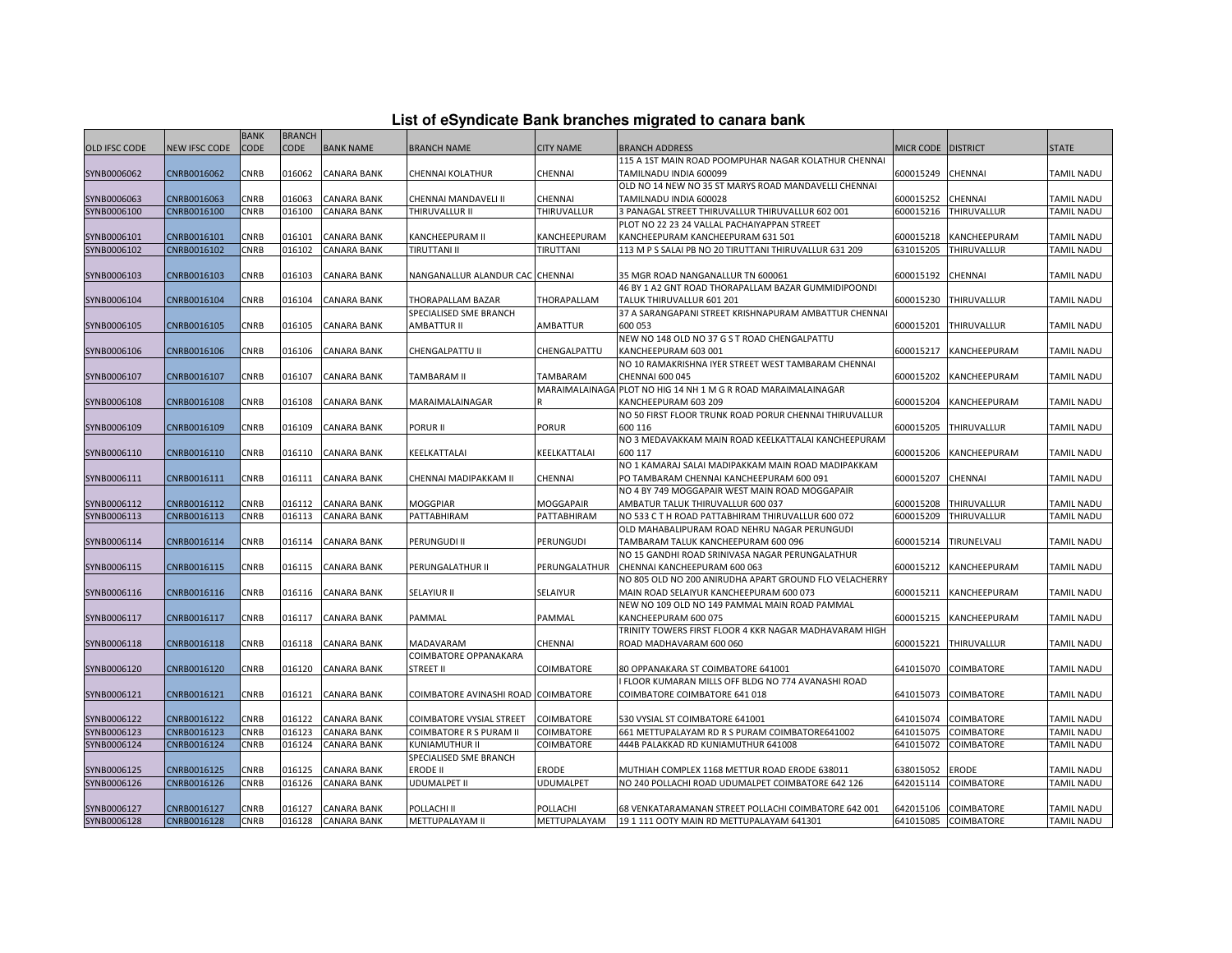| List of eSyndicate Bank branches migrated to canara bank |  |  |  |  |
|----------------------------------------------------------|--|--|--|--|
|----------------------------------------------------------|--|--|--|--|

|               |                      | <b>BANK</b> | <b>BRANCH</b> |                    |                                                    |                      |                                                                                                          |                  |                      |                   |
|---------------|----------------------|-------------|---------------|--------------------|----------------------------------------------------|----------------------|----------------------------------------------------------------------------------------------------------|------------------|----------------------|-------------------|
| OLD IFSC CODE | <b>NEW IFSC CODE</b> | CODE        | <b>CODE</b>   | <b>BANK NAME</b>   | <b>BRANCH NAME</b>                                 | <b>CITY NAME</b>     | BRANCH ADDRESS                                                                                           | <b>MICR CODE</b> | <b>DISTRICT</b>      | <b>STATE</b>      |
|               |                      |             |               |                    |                                                    |                      | V G COMPLEX UDUMALAI ROAD PEDAPPAMPATTI COIMBATORE                                                       |                  |                      |                   |
| SYNB0006129   | CNRB0016129          | <b>CNRB</b> | 016129        | <b>CANARA BANK</b> | SOMAVARAPATTI                                      | PEDAPPAMPATTI        | 642 205                                                                                                  | 642015115        | <b>COIMBATORE</b>    | <b>TAMIL NADU</b> |
|               |                      |             |               |                    | SPECIALISED SME BRANCH                             |                      | 650 BY 240A IST FLR SHERIFF COMPLEX PALLADAM RD TIRUPPUR                                                 |                  |                      |                   |
| SYNB0006130   | CNRB0016130          | <b>CNRB</b> | 016130        | <b>CANARA BANK</b> | <b>TIRUPUR II</b>                                  | <b>TIRUPUR</b>       | 641604                                                                                                   | 641015123        | <b>COIMBATORE</b>    | <b>TAMIL NADU</b> |
|               |                      |             |               |                    | <b>COIMBATORE T S</b>                              |                      |                                                                                                          |                  |                      |                   |
| SYNB0006131   | CNRB0016131          | CNRB        | 016131        | <b>CANARA BANK</b> | COLONYTATABAD                                      | COIMBATORE           | 220 DR RAJENDRA PRASAD RD 100 FT RD TATABAD COIMBATORE                                                   | 641015076        | COIMBATORE           | <b>TAMIL NADU</b> |
|               |                      |             |               |                    |                                                    |                      | 6 BY 24 ANAIKADAVU RAMACHANDRAPURAM P O VIA NEGAMUM                                                      |                  |                      |                   |
| SYNB0006133   | CNRB0016133          | CNRB        | 016133        | <b>CANARA BANK</b> | ANAIKADAVU                                         | ANAIKADAVU           | COIMBATORE 642 120                                                                                       | 642015110        | <b>COIMBATORE</b>    | TAMIL NADU        |
| SYNB0006134   | CNRB0016134          | <b>CNRB</b> | 016134        | <b>CANARA BANK</b> | <b>COIMBATORE RAMNAGAR</b>                         | <b>COIMBATORE</b>    | G G COMPLEX 81 A VIVEKANANDA ROAD RAMNAGAR<br>COIMBATORE 641 009                                         | 641015071        | <b>COIMBATORE</b>    | <b>TAMIL NADU</b> |
|               |                      |             |               |                    |                                                    |                      | NO 81 MAIN ROAD ATHU POLLACHI ATHU POLLACHI PO POLLACHI                                                  |                  |                      |                   |
| SYNB0006135   | CNRB0016135          | CNRB        | 016135        | <b>CANARA BANK</b> | ATHU POLLACHI                                      | ATHU POLLACHI        | TK COIMBATORE 642 103                                                                                    | 642015108        | COIMBATORE           | <b>TAMIL NADU</b> |
|               |                      |             |               |                    | SPECIALISED SME BRANCH                             |                      | IST FLOOR 220 DR RAJENDRA PRASAD ROAD 100 FEET ROAD                                                      |                  |                      |                   |
| SYNB0006136   | CNRB0016136          | CNRB        | 016136        | CANARA BANK        | <b>COIMBATORE II</b>                               | COIMBATORE           | TATABAD COIMBATORE 641 012                                                                               | 641015077        | COIMBATORE           | TAMIL NADU        |
|               |                      |             |               |                    |                                                    |                      | KARUNYA CAMPUS SIRUVANI MAIN ROAD KARUNYANAGAR                                                           |                  |                      |                   |
| SYNB0006137   | CNRB0016137          | <b>CNRB</b> | 016137        | <b>CANARA BANK</b> | KARUNYA NAGAR                                      | <b>KARUNYA NAGAR</b> | COIMBATORE 641 114                                                                                       | 641015078        | <b>COIMBATORE</b>    | <b>TAMIL NADU</b> |
|               |                      |             |               |                    |                                                    |                      | 27 C D K R BUILDING PANKAJA MILLS ROAD RAMANATHAPURAM                                                    |                  |                      |                   |
| SYNB0006138   | CNRB0016138          | <b>CNRB</b> | 016138        | <b>CANARA BANK</b> | COIMBATORE PANKAJA MILLS COIMBATORE                |                      | COIMBATORE 641 045                                                                                       | 641015079        | <b>COIMBATORE</b>    | <b>TAMIL NADU</b> |
|               |                      |             |               |                    | POLLACHI NACHIMUTHU                                |                      | NACHIMUTHU POLYTECHNIC CAMPUS UDUMALAI ROAD                                                              |                  |                      |                   |
| SYNB0006139   | CNRB0016139          | CNRB        | 016139        | <b>CANARA BANK</b> | POLYTECHNIC                                        | POLLACHI             | HAKKINAMPATTI POST POLLACHI COIMBATORE 642 003                                                           | 642015107        | COIMBATORE           | <b>TAMIL NADU</b> |
|               |                      |             |               |                    |                                                    |                      | NO 1 FIRST FLOOR ADI VINAYAGA COMPLEX GOPALSWAMY STREET                                                  |                  |                      |                   |
| SYNB0006140   | CNRB0016140          | CNRB        | 016140        | <b>CANARA BANK</b> | COIMBATORE GANAPATHY II<br><b>ACCOUNTS SECTION</b> | <b>COIMBATORE</b>    | GANAPATHY BUS STAND COIMBATORE 641006                                                                    | 641015080        | <b>COIMBATORE</b>    | TAMIL NADU        |
| SYNB0006141   | CNRB0016141          | <b>CNRB</b> | 016141        | <b>CANARA BANK</b> | <b>COIMBATORE II</b>                               | <b>COIMBATORE</b>    | 733 1 ST FLOOR OPP ANAKARA ST COIMBATORE 641001                                                          | 641015069        | <b>COIMBATORE</b>    | <b>TAMIL NADU</b> |
|               |                      |             |               |                    |                                                    |                      | 1 BY 324 A VEERAPANDIPIRIVU METTUPALAYAM ROAD                                                            |                  |                      |                   |
| SYNB0006142   | CNRB0016142          | CNRB        | 016142        | <b>CANARA BANK</b> | COIMBATORE JOTHIPURAM                              | COIMBATORE           | <b>IOTHIPURAM COIMBATORE 641 019</b>                                                                     | 641015081        | COIMBATORE           | <b>TAMIL NADU</b> |
|               |                      |             |               |                    | <b>COIMBATORE BROOKE BOND</b>                      |                      | OBLI TOWERS BUILDING COWLEY BROWN ROAD COIMBATORE                                                        |                  |                      |                   |
| SYNB0006143   | CNRB0016143          | CNRB        | 016143        | CANARA BANK        | ROAD                                               | COIMBATORE           | COIMBATORE 641 002                                                                                       | 641015083        | COIMBATORE           | TAMIL NADU        |
|               |                      |             |               |                    |                                                    |                      | 110 INFANTRY BATALLIOPN CAMPUS 769 BLACK STONE ROAD                                                      |                  |                      |                   |
| SYNB0006144   | CNRB0016144          | <b>CNRB</b> | 016144        | <b>CANARA BANK</b> | COIMBATORE REDFIELDS                               | COIMBATORE           | REDFIELDS COIMBATORE 641 018                                                                             | 641015082        | COIMBATORE           | <b>TAMIL NADU</b> |
|               |                      |             |               |                    | COIMBATORE GANDHIPURAM                             |                      |                                                                                                          |                  |                      |                   |
| SYNB0006145   | CNRB0016145          | CNRB        | 016145        | <b>CANARA BANK</b> |                                                    | COIMBATORE           | AFAC CAMPUS KAMRAJ ROAD COIMBATORECOIMBATORE                                                             | 641015084        | <b>COIMBATORE</b>    | <b>TAMIL NADU</b> |
|               |                      |             |               |                    |                                                    |                      | PARK ENGINEERING COLLEGE CAMPUS KANIYUR PIN CODE 641659                                                  |                  |                      |                   |
| SYNB0006146   | CNRB0016146          | CNRB        | 016146        | <b>CANARA BANK</b> | KANIYUR                                            | KANIYUR              | COIMBATORE DT                                                                                            | 641015086        | COIMBATORE           | <b>TAMIL NADU</b> |
| SYNB0006147   | CNRB0016147          | CNRB        | 016147        | <b>CANARA BANK</b> | <b>ANNUR II</b>                                    | <b>BANGALORE</b>     | 55 SATHY ROAD ANNUR DIST COIMBATORE TAMIL NADU 641653                                                    | 641015087        | <b>COIMBATORE</b>    | <b>TAMIL NADU</b> |
|               |                      |             |               |                    |                                                    |                      | 1 BY 199 6 KANISHMA COMPLEX UDUMALAI MAIN ROAD DIST                                                      |                  |                      |                   |
| SYNB0006148   | CNRB0016148          | <b>CNRB</b> | 016148        | <b>CANARA BANK</b> | KOLARPATTI                                         | KOLARPATTI           | COIMBATORE PIN 642107                                                                                    | 642015109        | <b>COIMBATORE</b>    | <b>TAMIL NADU</b> |
|               |                      |             |               |                    |                                                    | PERIAPAPPANOOT       | SITE NO 49 51 CHINNAPAPPANOOTHU VILAMARATHUPATTI TQ                                                      |                  |                      |                   |
| SYNB0006149   | CNRB0016149          | CNRB        | 016149        | CANARA BANK        | PERIAPAPANOOTHU                                    |                      | UDUMALPET DIST TIRUPPUR PIN 642207                                                                       | 642015116        | COIMBATORE           | <b>TAMIL NADU</b> |
|               |                      |             |               |                    |                                                    | KAVUNDAMPALAY        | 51A GANDHI NAGAR METTUPALAYAM ROAD KAVUNDAMPALAYAM                                                       |                  |                      |                   |
| SYNB0006152   | CNRB0016152          | <b>CNRB</b> | 016152        | CANARA BANK        | KAVUNDAMPALAYAM II                                 | AM                   | 641030                                                                                                   | 641015089        | COIMBATORE           | TAMIL NADU        |
|               |                      |             |               |                    |                                                    |                      | NEHRU NAGAR KALAPATTI ROAD CIVIL AERODROME POST                                                          |                  |                      |                   |
| SYNB0006153   | CNRB0016153          | CNRB        | 016153        | <b>CANARA BANK</b> | KALAPATTI                                          | KALAPATTI            | COIMBATORE KALAPATTI TAMILNADU 641014                                                                    | 641015088        | <b>COIMBATORE</b>    | <b>TAMIL NADU</b> |
|               |                      |             |               |                    |                                                    |                      | NO 2 KALANGAL ROAD SULUR POST DIST COIMBATORE SULUR                                                      |                  |                      |                   |
| SYNB0006154   | CNRB0016154          | CNRB        | 016154        | <b>CANARA BANK</b> | <b>SULUR</b>                                       | <b>SULUR</b>         | TAMIL NADU 641402 INDIA                                                                                  | 641015090        | <b>COIMBATORE</b>    | <b>TAMIL NADU</b> |
| SYNB0006155   | CNRB0016155          | <b>CNRB</b> | 016155        | <b>CANARA BANK</b> | PALLIPALAYAM                                       | <b>ERODE</b>         | 23 BYE PASS ROAD SANGIRI RD PALLIPALAYAM ERODE 638006<br>D NO 23 BY 23A KODUMUDI ROAD PERUMAL PUDUR POST | 638015055        | NAMAKKAL             | TAMIL NADU        |
| SYNB0006156   | CNRB0016156          | <b>CNRB</b> | 016156        | <b>CANARA BANK</b> | <b>MUTHUR</b>                                      | <b>MUTHUR</b>        | MUTHUR DIST TIRUPUR MUTHUR TAMIL NADU 638105 INDIA                                                       | 641015124        | <b>COIMBATORE</b>    | <b>TAMIL NADU</b> |
|               |                      |             |               |                    |                                                    |                      | NO 366 PERIYAR NAGAR TRICHY ROAD PALLADAM DIST TIRUPUR                                                   |                  |                      |                   |
| SYNB0006157   | CNRB0016157          | CNRB        | 016157        | <b>CANARA BANK</b> | PALLADAM II                                        | PALLADAM             | PALLADAM TAMIL NADU 641664 INDIA                                                                         | 641015125        | <b>COIMBATORE</b>    | <b>TAMIL NADU</b> |
|               |                      |             |               |                    |                                                    |                      | NO 408 FST FLR MAIN ROAD SREENIVASAPURAM DIST TIRUPUR                                                    |                  |                      |                   |
| SYNB0006158   | CNRB0016158          | CNRB        |               | 016158 CANARA BANK | <b>AVINASHI II</b>                                 | <b>AVINASHI</b>      | AVINASHI TAMIL NADU 641654 INDIA                                                                         |                  | 641015126 COIMBATORE | <b>TAMIL NADU</b> |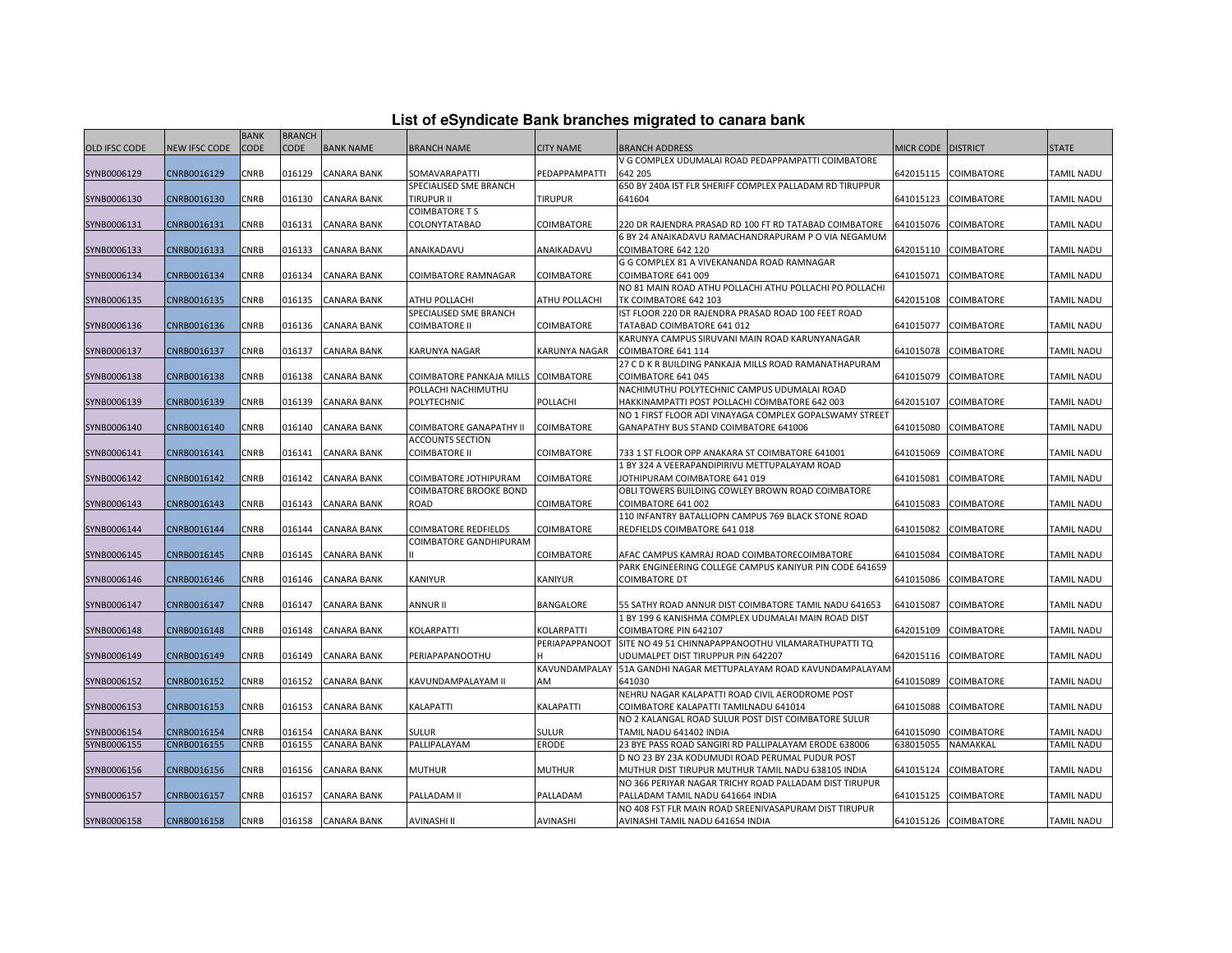| List of eSyndicate Bank branches migrated to canara bank |  |  |
|----------------------------------------------------------|--|--|
|                                                          |  |  |

|                      |               | <b>BANK</b> | <b>BRANCH</b> |                    |                                |                        |                                                         |                      |                    |                   |
|----------------------|---------------|-------------|---------------|--------------------|--------------------------------|------------------------|---------------------------------------------------------|----------------------|--------------------|-------------------|
| <b>OLD IFSC CODE</b> | NEW IFSC CODE | CODE        | <b>CODE</b>   | <b>BANK NAME</b>   | <b>BRANCH NAME</b>             | <b>CITY NAME</b>       | <b>BRANCH ADDRESS</b>                                   | MICR CODE   DISTRICT |                    | <b>STATE</b>      |
|                      |               |             |               |                    |                                |                        | FST FLR CENTRAL COMPLEX NASIPURAM ROAD COIMBATORE DIST  |                      |                    |                   |
| SYNB0006159          | CNRB0016159   | CNRB        | 016159        | <b>CANARA BANK</b> | THONDAMUTHUR II                | THONDAMUTHUR           | THONDAMUTHUR TAMIL NADU 641109 INDIA                    | 641015091            | <b>COIMBATORE</b>  | <b>TAMIL NADU</b> |
|                      |               |             |               |                    | COIMBATORE                     |                        | 411 LGB NAGAR BUS STOP SATHY RAOD SHIVANANDAPURAM       |                      |                    |                   |
| SYNB0006160          | CNRB0016160   | CNRB        | 016160        | CANARA BANK        | SARAVANAMPATTI II              | COIMBATORE             | SARVANAMPATTI COIMBATORE TAMILNADU 641035               | 641015092            | <b>COIMBATORE</b>  | <b>TAMIL NADU</b> |
|                      |               |             |               |                    |                                |                        | SHANKAR COMPLEX MOONOR ROAD AT BY PO PALLAPALAYAM       |                      |                    |                   |
| SYNB0006161          | CNRB0016161   | CNRB        | 016161        | <b>CANARA BANK</b> | PALLAPALAYAM                   | <b>DIST TIRUPUR</b>    | UDAMALPET TK DIST TIRUPUR TN                            | 642015112            | <b>COIMBATORE</b>  | <b>TAMIL NADU</b> |
|                      |               |             |               |                    |                                |                        | DOOR NO 83 SEETHUMADAI ROAD ANAIMALAI POLLACHI TQ       |                      |                    |                   |
| SYNB0006162          | CNRB0016162   | CNRB        | 016162        | <b>CANARA BANK</b> | ANAIMALAI II                   | <b>COIMBATORE DIST</b> | COIMBATORE DIST TAMIL NADU 642104                       | 642015111            | COIMBATORE         | <b>TAMIL NADU</b> |
|                      |               |             |               |                    |                                |                        | 286 BY A VAM COMLEX IST FLOOR KINATHUKADAVU DIST        |                      |                    |                   |
| SYNB0006163          | CNRB0016163   | CNRB        | 016163        | CANARA BANK        | KINATHUKADAVU II               | <b>DIST COIMBATORE</b> | COIMBATORE TAMIL NADU 642109                            | 641015093            | COIMBATORE         | <b>TAMIL NADU</b> |
|                      |               |             |               |                    |                                |                        | 385 BY 2 KAMARAJAR ROAD PEELAMEDU COIMBATORE DIST TAMIL |                      |                    |                   |
| SYNB0006164          | CNRB0016164   | CNRB        | 016164        | CANARA BANK        | COIMBATORE PEELAMEDU II        | <b>COIMBATORE DIST</b> | NADU 641004                                             | 641015094            | COIMBATORE         | <b>TAMIL NADU</b> |
|                      |               |             |               |                    |                                |                        | 101 102 SUBRAMANIYAM ROAD GANDHIPARK R S PURAM          |                      |                    |                   |
| SYNB0006166          | CNRB0016166   | CNRB        | 016166        | <b>CANARA BANK</b> | COIMBATORE GANDHI PARK         | COIMBATORE             | COIMBATORE TAMIL NADU 641001                            | 641015095            | <b>COIMBATORE</b>  | <b>TAMIL NADU</b> |
|                      |               |             |               |                    | SPECIALISED MID CORPORATE      |                        |                                                         |                      |                    |                   |
|                      |               |             |               |                    | <b>BRANCH COIMBATORE R S</b>   |                        |                                                         |                      |                    |                   |
| SYNB0006167          | CNRB0016167   | CNRB        | 016167        | <b>CANARA BANK</b> | PURAM                          | <b>COIMBATORE</b>      | 105 106 PONNURANGAM ROAD RS PURAM COIMBATORE 641002     | 641015096            | <b>COIMBATORE</b>  | <b>TAMIL NADU</b> |
|                      |               |             |               |                    |                                | MADATHUKULAM           | 23 BY 2 C N AND SONS COMPLEX JOTHAMPATTI PO KANIYUR     |                      |                    |                   |
| SYNB0006168          | CNRB0016168   | CNRB        | 016168        | <b>CANARA BANK</b> | <b>JOTHAMPATTI</b>             | TQ                     | MADATHUKULAM TQ DIST TIRUPUR TN 642203                  | 642015113            | <b>COIMBATORE</b>  | <b>TAMIL NADU</b> |
|                      |               |             |               |                    |                                |                        | NEHRU INSTITUTE OF MANAGEMENT NEHRU GARDEN              |                      |                    |                   |
|                      |               |             |               |                    |                                |                        | THIRUMALAYAMPALAYAM DIST COIMBATORE COIMBATORE TN       |                      |                    |                   |
| SYNB0006169          | CNRB0016169   | CNRB        | 016169        | <b>CANARA BANK</b> | THIRUMALAYAMPALYAM             | <b>COIMBATORE</b>      | 641105                                                  | 641015097            | <b>COIMBATORE</b>  | <b>TAMIL NADU</b> |
|                      |               |             |               |                    |                                |                        | NO 70 ESWARI COMPLEX TANK STREET HOSUR DHARMAPURI 635   |                      |                    |                   |
| SYNB0006170          | CNRB0016170   | CNRB        | 016170        | CANARA BANK        | HOSUR II                       | Hosur                  | 109                                                     | 635015405            | <b>KRISHNAGIRI</b> | TAMIL NADU        |
| SYNB0006171          | CNRB0016171   | CNRB        | 016171        | <b>CANARA BANK</b> | <b>MALLUPATTI</b>              | MALLUPATTI             | 1 HOSUR ROAD MALLUPATTI DHARMAPURI 636 805              | 636015111            | <b>DHARMAPURI</b>  | <b>TAMIL NADU</b> |
|                      |               |             |               |                    |                                |                        | 123 VENKATARAMANA CHETTIAR ST NAGARASAMPATTI            |                      |                    |                   |
| SYNB0006172          | CNRB0016172   | CNRB        | 016172        | <b>CANARA BANK</b> | NAGARASAMPATTI                 |                        | NAGARASAMPATTI KRISHNAGIRI TQ DHARMAPURI 635 204        | 635015306            | <b>DHARMAPURI</b>  | <b>TAMIL NADU</b> |
|                      |               |             |               |                    |                                |                        |                                                         |                      |                    |                   |
|                      |               |             |               |                    |                                |                        | 2 BY 494 6 NAGAMARAI MAIN ROAD ERIYUR SUNCHALNATHAM     |                      |                    |                   |
| SYNB0006173          | CNRB0016173   | CNRB        | 016173        | <b>CANARA BANK</b> | ERIYUR                         | <b>ERIYUR</b>          | POST PENNAGARAM TALUK DHARMAPURI 636 810                | 636015110            | <b>DHARMAPURI</b>  | TAMIL NADU        |
| SYNB0006174          | CNRB0016174   | CNRB        | 016174        | <b>CANARA BANK</b> | <b>MATLAMPATTI</b>             | <b>MATLAMPATTI</b>     | MATLAMPATTI PALACODE TALUK DHARMAPURI 635 205           | 636015112            | DHARMAPURI         | <b>TAMIL NADU</b> |
|                      |               |             |               |                    |                                |                        | S NO 178 BY 1A PERIAMUTHUR DAM ROAD KRISHNAGIRI PROJECT |                      |                    |                   |
| SYNB0006175          | CNRB0016175   | CNRB        | 016175        | <b>CANARA BANK</b> | PERIAMUTHUR                    | PERIAMUTHUR            | DAM POST PERIAMUTHUR DHARMAPURI 635 101                 | 636015114            | <b>DHARMAPURI</b>  | TAMIL NADU        |
|                      |               |             |               |                    | KUMARASWAMIPETTAI              |                        | 85 BY 4 PENNAGARAM MAIN RD KUMARASWAMIPETTAI            |                      |                    |                   |
| SYNB0006176          | CNRB0016176   | CNRB        | 016176        | <b>CANARA BANK</b> | DHARMAPURI                     | <b>DHARMAPURI</b>      | DHARMAPURI 636703                                       | 636015109            | <b>DHARMAPURI</b>  | <b>TAMIL NADU</b> |
| SYNB0006177          | CNRB0016177   | CNRB        | 016177        | CANARA BANK        | <b>KRISHNAGIRI II</b>          | KRISHNAGIRI            | NO 340 BANGALORE ROAD KRISHNAGIRI KRISHNAGIRI 635 001   | 635015007            | <b>KRISHNAGIRI</b> | TAMIL NADU        |
|                      |               |             |               |                    |                                |                        | NEAR VARUVAN VADIVELAN COLGE GUNDALAPATTI HALE          |                      |                    |                   |
| SYNB0006178          | CNRB0016178   | CNRB        | 016178        | <b>CANARA BANK</b> | NALLANAHALLI                   | NALLANAHALLI           | DHARMAPURI PO NALLANAHALLI TAMILNADU 636703             | 636015113            | <b>DHARMAPURI</b>  | <b>TAMIL NADU</b> |
|                      |               |             |               |                    |                                |                        |                                                         |                      |                    |                   |
|                      |               |             |               |                    |                                |                        | DOOR NO 1 BY 630 A SALEM MAIN ROAD PO KAVERIPATTINAM    |                      |                    |                   |
| SYNB0006179          | CNRB0016179   | CNRB        | 016179        | <b>CANARA BANK</b> | KAVERIPATTINAM                 | KRISHNAGIRI            | DIST KRISHNAGIRI KRISHNAGIRI TAMIL NADU 625010          | 635015008            | KRISHNAGIRI        | <b>TAMIL NADU</b> |
| SYNB0006202          | CNRB0016202   | CNRB        | 016202        | <b>CANARA BANK</b> | NAGAL NAGAR DINDIGUL           | <b>DINDIGUL</b>        | 3RAILWAYSTATIONROADNAGALNAGAR                           | 625015144            | <b>DINDIGUL</b>    | TAMIL NADU        |
| SYNB0006207          | CNRB0016207   | CNRB        | 016207        | <b>CANARA BANK</b> | PONMENI MADURAI                | <b>MADURAI</b>         | O30RAKESHTOWERSBYEPASSROAD                              | 625015137            | <b>MADURAI</b>     | <b>TAMIL NADU</b> |
|                      |               |             |               |                    |                                |                        | 120 FEET ROAD SWAMI VIVEKANANDA NAGAR SURVEYOR COLONY   |                      |                    |                   |
| SYNB0006209          | CNRB0016209   | CNRB        | 016209        | <b>CANARA BANK</b> | MOONDRU MAVADI MADURAI MADURAI |                        | MOONDRU MAVADI                                          | 625015139            | <b>MADURAI</b>     | <b>TAMIL NADU</b> |
|                      |               |             |               |                    |                                | UDHAGAMANDAL           | A NILGIRIS DIOCESAN SOCIETY BLDG CHARING CROSS          |                      |                    |                   |
| SYNB0006230          | CNRB0016230   | <b>CNRB</b> | 016230        | <b>CANARA BANK</b> | UDHAGAMANDALAM                 | M                      | UDHAGAMANDALAM 643001                                   | 643015007            | <b>NILGIRIS</b>    | <b>TAMIL NADU</b> |
|                      |               |             |               |                    |                                |                        | SEEMA BUILDINGS 17 BY 158 A HOPE PARK ROAD KOTAGIRI     |                      |                    |                   |
| SYNB0006231          | CNRB0016231   | CNRB        | 016231        | CANARA BANK        | KOTAGIRI II                    | KOTAGIRI               | <b>NILGIRIS TAMIL NADU</b>                              | 643015306            | <b>NILGIRIS</b>    | <b>TAMIL NADU</b> |
|                      |               |             |               |                    |                                |                        | 4 BY 13 WATERLOO ROAD WELLINGTON BARRACKS WELLINGTON    |                      |                    |                   |
| SYNB0006232          | CNRB0016232   | CNRB        | 016232        | <b>CANARA BANK</b> | WELLINGTON                     | WELLINGTON             | <b>NILGIRIS 643 231</b>                                 | 643015107            | <b>NILGIRIS</b>    | <b>TAMIL NADU</b> |
|                      |               |             |               |                    |                                |                        | FIGURE OF 8 ROAD BEDFORD UPPER COONOORNILGIRIS DIST     |                      |                    |                   |
| SYNB0006234          | CNRB0016234   | CNRB        | 016234        | <b>CANARA BANK</b> | <b>COONOOR II</b>              | <b>COONOOR</b>         | <b>TAMIL NADU</b>                                       | 643015105            | <b>NILGIRIS</b>    | <b>TAMIL NADU</b> |
| SYNB0006235          | CNRB0016235   | <b>CNRB</b> | 016235        | <b>CANARA BANK</b> | <b>GUDALUR II</b>              | <b>GUDALUR</b>         | 10 BY 673A SVR BUILDINGS MYSORE RD GUDALUR643212        | 643015206            | <b>NILGIRIS</b>    | <b>TAMIL NADU</b> |
|                      |               |             |               |                    |                                |                        |                                                         |                      |                    |                   |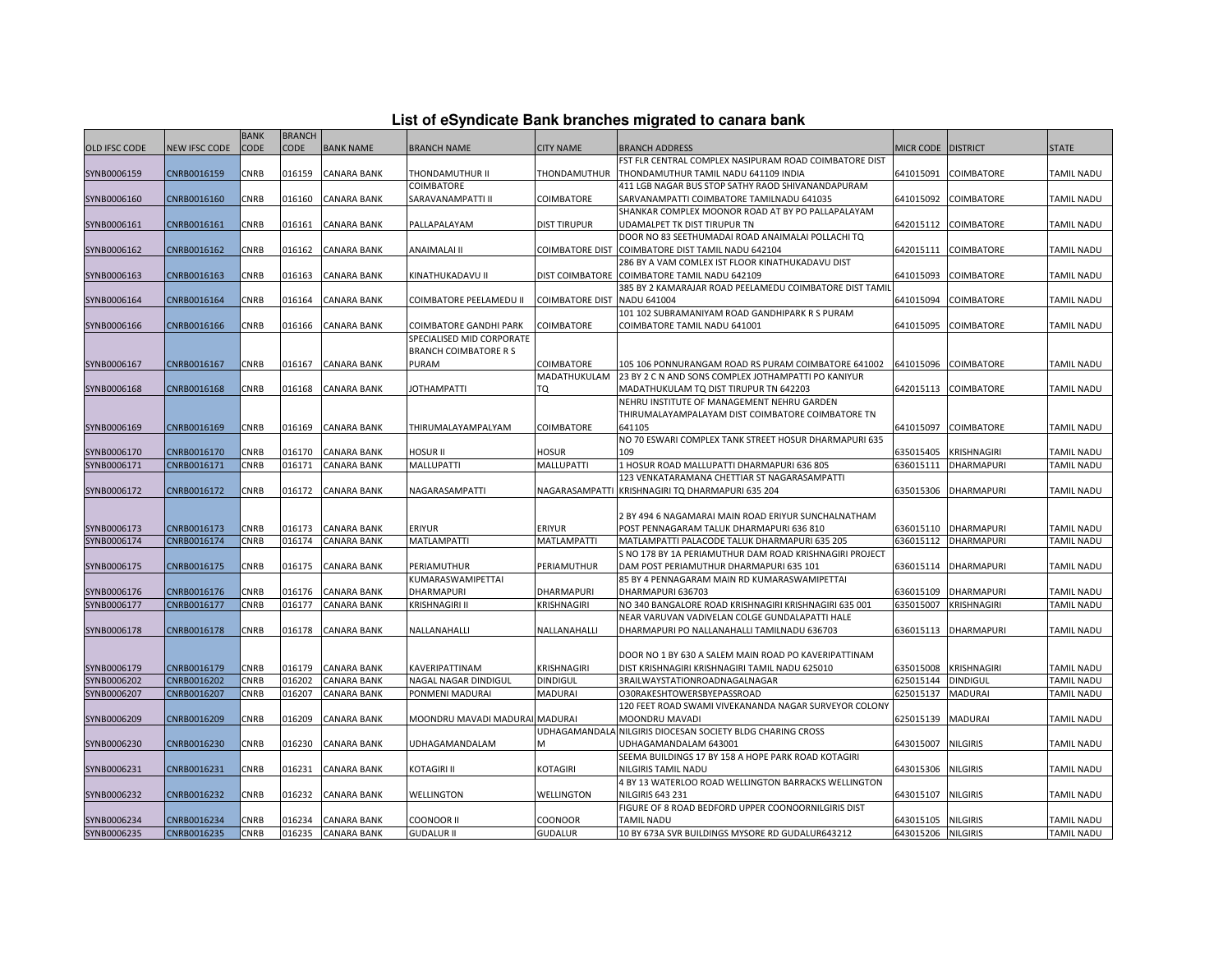|  |  | List of eSyndicate Bank branches migrated to canara bank |  |
|--|--|----------------------------------------------------------|--|
|--|--|----------------------------------------------------------|--|

|               |               | <b>BANK</b> | <b>BRANCH</b> |                    |                               |                      |                                                                           |                 |                 |                   |
|---------------|---------------|-------------|---------------|--------------------|-------------------------------|----------------------|---------------------------------------------------------------------------|-----------------|-----------------|-------------------|
| OLD IFSC CODE | NEW IFSC CODE | <b>CODE</b> | <b>CODE</b>   | <b>BANK NAME</b>   | <b>BRANCH NAME</b>            | CITY NAME            | <b>BRANCH ADDRESS</b>                                                     | MICR CODE       | <b>DISTRICT</b> | <b>STATE</b>      |
|               |               |             |               |                    |                               |                      | A85 ABC THALOOR ROAD ERUMAD KONNACHAL P O NILGIRIS 643                    |                 |                 |                   |
| SYNB0006236   | CNRB0016236   | CNRB        | 016236        | <b>CANARA BANK</b> | ERUMAD                        | ERUMAD               | 239                                                                       | 643015207       | <b>NILGIRIS</b> | <b>TAMIL NADU</b> |
| SYNB0006237   | CNRB0016237   | CNRB        | 016237        | <b>CANARA BANK</b> | M PALLADA                     | PALLADAM             | 6 BY 14B M PALLADA NILGIRIS TAMILNADU                                     | 643015009       | COIMBATORE      | TAMIL NADU        |
|               |               |             |               |                    | UDHAGAMANDALAM ST             |                      | UDHAGAMANDALA ST JOSEPH S HIGH SCHOOL NO 2 GR FLOOR PARISH HALL ST MARY S |                 |                 |                   |
| SYNB0006238   | CNRB0016238   | CNRB        | 016238        | <b>CANARA BANK</b> | JOSEPHS HIGH SCHOOL           |                      | HILL UDHAGAMANDALAM NILGIRIS 643001                                       | 643015008       | NILGIRIS        | <b>TAMIL NADU</b> |
|               |               |             |               |                    | <b>WELLINGTON DEFENCE SER</b> | <b>UDHAGAMANDALA</b> |                                                                           |                 |                 |                   |
| SYNB0006239   | CNRB0016239   | CNRB        | 016239        | <b>CANARA BANK</b> | COLLEGE                       | м                    | DEFENCE SERVICES STAFF COLLEGE WELLINGTON NILGIRIS 643 231                | 643015106       | <b>NILGIRIS</b> | <b>TAMIL NADU</b> |
| SYNB0006250   | CNRB0016250   | CNRB        | 016250        | <b>CANARA BANK</b> | <b>VELLORE MAIN II</b>        | VELLORE              | 10 MUNDY STREET PB NO 401 VELLORE VELLORE 632 004                         | 632015015       | VELLORE         | TAMIL NADU        |
| SYNB0006251   | CNRB0016251   | CNRB        | 016251        | CANARA BANK        | <b>TIRUPATTUR II</b>          | TIRUPATTUR           | 65 CHETTY STREET TIRUPATTUR VELLORE 635 601                               | 635015105       | VELLORE         | TAMIL NADU        |
| SYNB0006252   | CNRB0016252   | CNRB        | 016252        | CANARA BANK        | GURUVARAJAPET                 | GURUVARAJAPET        | 25 1 BAZAAR STREET GURUVARAJPET VELLORE 631 101                           | 631015203       | VELLORE         | TAMIL NADU        |
| SYNB0006253   | CNRB0016253   | CNRB        | 016253        | <b>CANARA BANK</b> | VANIAMBADI II                 | VANIAMBADI           | 21 BY 772 OOSI STREET VANIAMBADI VELLORE 635 751                          | 635015204       | VELLORE         | TAMIL NADU        |
| SYNB0006254   | CNRB0016254   | CNRB        | 016254        | CANARA BANK        | <b>AMBUR II</b>               | AMBUR                | 17 OOMER ROAD AMBUR VELLORE 635 802                                       | 635015305       | VELLORE         | TAMIL NADU        |
|               |               |             |               |                    | VELLORE VOORHEES              |                      |                                                                           |                 |                 |                   |
| SYNB0006255   | CNRB0016255   | CNRB        | 016255        | <b>CANARA BANK</b> | COLLEGEARNI RD                | VELLORE              | 16 ARNI ROAD VELLORE VELLORE 632 001                                      | 632015016       | <b>VELLORE</b>  | TAMIL NADU        |
|               |               |             |               |                    |                               |                      | NO 1254 SONA PLAZA RTO OFFICE ROAD PHASE II SATHUVACHERY                  |                 |                 |                   |
| SYNB0006256   | CNRB0016256   | CNRB        | 016256        | <b>CANARA BANK</b> | VELLORE SATHUVACHERY          | VELLORE              | VELLORE VELLORE 632 009                                                   | 632015017       | VELLORE         | <b>TAMIL NADU</b> |
| SYNB0006257   | CNRB0016257   | CNRB        | 016257        | CANARA BANK        | ARCOT                         | <b>ARCOT</b>         | O109JEEVAADAMROADARCOTVELLOREDISTPI632503                                 | 632015107       | VELLORE         | TAMIL NADU        |
|               |               |             |               |                    | SPECIALISED SME BRANCH        |                      | NO 19 A KELLYS ROAD NAVALPUR RANIPET VELLORE DIST RANIPET                 |                 |                 |                   |
| SYNB0006258   | CNRB0016258   | CNRB        | 016258        | <b>CANARA BANK</b> | RANIPET                       | <b>RANIPET</b>       | 632401                                                                    | 632015106       | VELLORE         | <b>TAMIL NADU</b> |
|               |               |             |               |                    |                               |                      | DOOR NO 120 MAIN ROAD KANNADYKUPPAM VILLAGE AMBUR                         |                 |                 |                   |
| SYNB0006265   | CNRB0016265   | CNRB        | 016265        | <b>CANARA BANK</b> | KANNADYKUPPAM                 | <b>VELLORE DIST</b>  | TALUK VELLORE DIST KERALA 635807                                          | 635015307       | VELLORE         | KERALA            |
|               |               |             |               |                    |                               |                      | 176 BY 1B1 METTUTHERU THIRUMANI POST KATPADI TALUK                        |                 |                 |                   |
| SYNB0006266   | CNRB0016266   | CNRB        | 016266        | <b>CANARA BANK</b> | TIRUMANI                      | <b>VELLORE DIST</b>  | VELLORE DIST TAMILNADU 632202                                             | 632015018       | VELLORE         | <b>TAMIL NADU</b> |
|               |               |             |               |                    |                               |                      | SURVEY NO 20 POTHATURPET MAIN RD TEKKALUR VILL                            |                 |                 |                   |
| SYNB0006268   | CNRB0016268   | CNRB        | 016268        | <b>CANARA BANK</b> | SURYANAGARAM                  |                      | THIRUVALLUR DIST SURIYANAGARAM PO THIRUVALLUR DIST KERALA 631209          | 631015204       | THIRUVALLUR     | KERALA            |
|               |               |             |               |                    |                               |                      |                                                                           |                 |                 |                   |
| SYNB0006272   | CNRB0016272   | CNRB        | 016272        | <b>CANARA BANK</b> | KARAIKUDI                     | KARAIKUDI            | PLOT NO 33 100 FEET ROAD NEAR VADAMALAYAN HEALTH CARE                     | 630015008       | KARAIKUDI       | <b>TAMIL NADU</b> |
|               |               |             |               |                    |                               |                      |                                                                           |                 |                 |                   |
| SYNB0006290   | CNRB0016290   | CNRB        | 016290        | <b>CANARA BANK</b> | SALEM SHEVAPET MAIN           | SALEM                | 115A MCS BLDG IST FLR LONGLEY RD SHEVAPET SALEM 636002                    | 636015059       | SALEM           | <b>TAMIL NADU</b> |
|               |               |             |               |                    |                               |                      | STEEL PLAZA 42 KITCHIPALAYAM MAIN ROAD SALEM SALEM 636                    |                 |                 |                   |
| SYNB0006291   | CNRB0016291   | CNRB        | 016291        | CANARA BANK        | SALEM TOWN                    | SALEM TOWN           | 001                                                                       | 636015064       | SALEM           | TAMIL NADU        |
| SYNB0006292   | CNRB0016292   | CNRB        | 016292        | <b>CANARA BANK</b> | NAMAKKAL II                   | NAMAKKAL             | 74A PARAMATHY RD GANESHPURAM NAMAKKAL 637002                              | 636015068       | NAMAKKAL        | TAMIL NADU        |
|               |               |             |               |                    |                               |                      | 263 THARAMANGALAM MAIN RD OLD SURAMANGALAM SALEM                          |                 |                 |                   |
| SYNB0006293   | CNRB0016293   | CNRB        | 016293        | <b>CANARA BANK</b> | SURAMANGALAM II               | TARAMANGALAM         | 636005                                                                    | 636015063       | SALEM           | TAMIL NADU        |
|               |               |             |               |                    |                               |                      | TIRUCHENGODE JEDDARPAL MN RD MARADAMPALAYAM TAMIL                         |                 |                 |                   |
| SYNB0006294   | CNRB0016294   | CNRB        | 016294        | <b>CANARA BANK</b> | ELAMPALLI                     | TIRUCHENGODU         | NADU 637210                                                               | 636015071       | NAMAKKAL        | <b>TAMIL NADU</b> |
|               |               |             |               |                    |                               |                      | PERUMAYEEAMMAL COMPLEX YERCAUD MAIN RD                                    |                 |                 |                   |
| SYNB0006295   | CNRB0016295   | CNRB        | 016295        | <b>CANARA BANK</b> | KONDAPPANAICKANPATTY          | KONDAPPANAICK        | KONDAPPANAICKANPATTI 636008                                               | 636015061       | SALEM           | <b>TAMIL NADU</b> |
|               |               |             |               |                    |                               |                      | 7 AND 8 RAMALINGA MADALAYAM STREET GUGAI SALEM SALEM                      |                 |                 |                   |
| SYNB0006296   | CNRB0016296   | CNRB        | 016296        | CANARA BANK        | SALEM GUGAI II                | <b>SALEM GUGAI</b>   | 636 006                                                                   | 636015062       | SALEM           | <b>TAMIL NADU</b> |
|               |               |             |               |                    |                               |                      | FIRST FLOOR 1E MAIN ROAD ANNADANAPATTI SALEM SALEM 636                    |                 |                 |                   |
| SYNB0006297   | CNRB0016297   | CNRB        | 016297        | <b>CANARA BANK</b> | SALEM ANNADANAPATTI           | ANNADANAPATTI        | 002                                                                       | 636015060       | SALEM           | TAMIL NADU        |
| SYNB0006298   | CNRB0016298   | CNRB        | 016298        | <b>CANARA BANK</b> | SIRUVACHUR                    | SIRUVACHUR           | BAZAR STREET SIRUVACHUR ATTUR TALUK SALEM 636 112                         | 636015067       | SALEM           | TAMIL NADU        |
|               |               |             |               |                    | SALEM MUNICIPAL               |                      |                                                                           |                 |                 |                   |
| SYNB0006299   | CNRB0016299   | CNRB        | 016299        | CANARA BANK        | CORPORATION                   | SALEM                | SALEM MUNICIPAL CORPORATION BLDG SALEM 636001                             | 636015065       | SALEM           | TAMIL NADU        |
|               |               |             |               |                    |                               |                      | JEEVAN PRAKASHBUILDING LIC OF INDIA D O ATC BUS DEPOT                     |                 |                 |                   |
| SYNB0006300   | CNRB0016300   | CNRB        | 016300        | <b>CANARA BANK</b> | SALEM JOHNSONPET              | SALEM                | <b>SALEM TAMILNADU</b>                                                    | 636015066       | SALEM           | <b>TAMIL NADU</b> |
|               |               |             |               |                    |                               |                      | 1 BY 25 REDDIPATTI NAMAKKAL TALUK NAMAKKAL DIST                           |                 |                 |                   |
| SYNB0006301   | CNRB0016301   | CNRB        | 016301        | <b>CANARA BANK</b> | REDDYPATTI                    | <b>REDDIPATTI</b>    | REDDIPATTI 637002                                                         | 636015072       | NAMAKKAL        | <b>TAMIL NADU</b> |
|               |               |             |               |                    |                               |                      | 162A WARD NO 13 ATTUR MAIN ROAD GANGAVALLI DIST SALEM                     |                 |                 |                   |
| SYNB0006302   | CNRB0016302   | CNRB        | 016302        | <b>CANARA BANK</b> | GANGAVALLI                    | GANGAVALLI           | 636105                                                                    | 636015070       | SALEM           | <b>TAMIL NADU</b> |
|               |               |             |               |                    |                               |                      | SF 297BY2 KARUNKALLUVA PANCHAYAT METTUR TALUK SALEM                       |                 |                 |                   |
| SYNB0006303   | CNRB0016303   | <b>CNRB</b> |               | 016303 CANARA BANK | KAVERIPURAM                   | KAVERIPURAM          | DIST KAVERIPURAM TAMILNADU 636303                                         | 636015069 SALEM |                 | <b>TAMIL NADU</b> |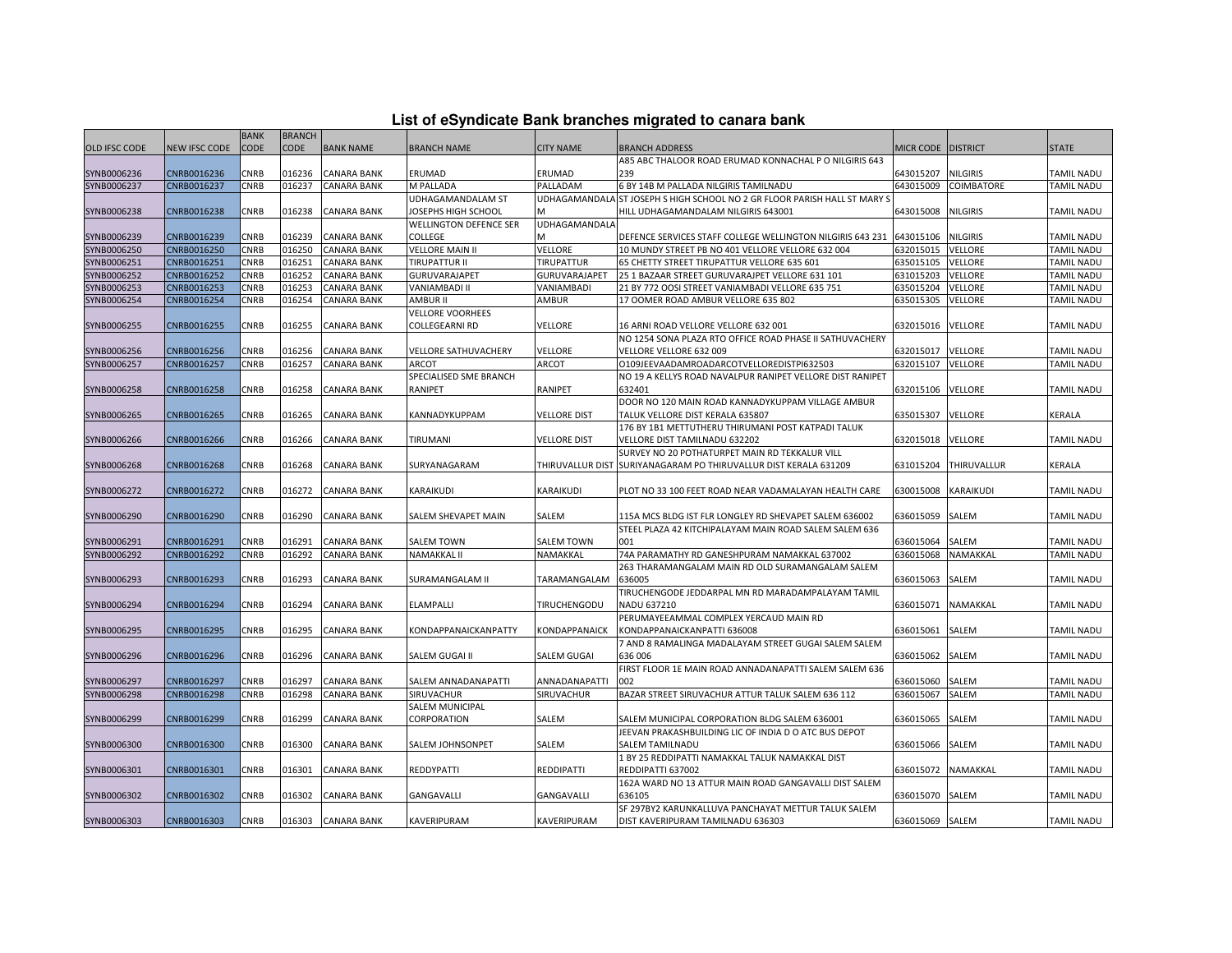|  |  | List of eSyndicate Bank branches migrated to canara bank |  |  |  |
|--|--|----------------------------------------------------------|--|--|--|
|  |  |                                                          |  |  |  |

|                      | List of eSyndicate Bank branches migrated to canara bank |             |               |                    |                           |                     |                                                                                                          |                      |                       |                   |  |  |  |
|----------------------|----------------------------------------------------------|-------------|---------------|--------------------|---------------------------|---------------------|----------------------------------------------------------------------------------------------------------|----------------------|-----------------------|-------------------|--|--|--|
|                      |                                                          | <b>BANK</b> | <b>BRANCH</b> |                    |                           |                     |                                                                                                          |                      |                       |                   |  |  |  |
| <b>OLD IFSC CODE</b> | NEW IFSC CODE                                            | <b>CODE</b> | <b>CODE</b>   | <b>BANK NAME</b>   | <b>BRANCH NAME</b>        | <b>CITY NAME</b>    | <b>BRANCH ADDRESS</b>                                                                                    | MICR CODE   DISTRICT |                       | <b>STATE</b>      |  |  |  |
|                      |                                                          |             |               |                    |                           |                     | 41 ADVAIDHA ASHRA ROAD FAIRLANDS SALEM TAMIL NADU                                                        |                      |                       |                   |  |  |  |
| SYNB0006304          | CNRB0016304                                              | CNRB        | 016304        | <b>CANARA BANK</b> | SALEM FAIRLANDS           | SALEM               | 636016                                                                                                   | 636015073            | SALEM                 | <b>TAMIL NADU</b> |  |  |  |
|                      |                                                          |             |               |                    |                           |                     | NO 452 2 RAJAGOUNDAPALAYAM ERODE MAIN ROAD                                                               |                      |                       |                   |  |  |  |
| SYNB0006306          | CNRB0016306                                              | CNRB        | 016306        | <b>CANARA BANK</b> | THIRUCHENGODU II          | NAMAKKAL            | TIRUCHENGODU NAMAKKAL TAMILNADU 637209 INDIA                                                             | 638015057            | NAMAKKAL              | <b>TAMIL NADU</b> |  |  |  |
|                      |                                                          |             |               |                    |                           |                     | NO 106 3 AND 4 THIRUVALLUVAR SALAI PARAMATHI VELUR                                                       |                      |                       |                   |  |  |  |
| SYNB0006307          | CNRB0016307                                              | CNRB        | 016307        | <b>CANARA BANK</b> | PARAMATHI VELUR           | NAMAKKAL            | NAMAKKAL TAMILNADU 638182 INDIA                                                                          | 636015077            | NAMAKKAL              | TAMIL NADU        |  |  |  |
|                      |                                                          |             |               |                    |                           |                     | NO 3 103 ROSE BUILDING ATTUR MAIN RD KAKAVERI RASIPURAM                                                  |                      |                       |                   |  |  |  |
| SYNB0006308          | CNRB0016308                                              | CNRB        | 016308        | <b>CANARA BANK</b> | KAKAVERI                  | NAMAKKAL            | TQ NAMAKKAL DIST TAMIL NADU 637408                                                                       | 636015074            | NAMAKKAL              | TAMIL NADU        |  |  |  |
|                      |                                                          |             |               |                    |                           |                     | DOOR NO 4 100 101 N PUDUPATTI VILL AND POST NAMAKKAL DIST                                                |                      |                       |                   |  |  |  |
| SYNB0006309          | CNRB0016309                                              | CNRB        | 016309        | <b>CANARA BANK</b> | N PUDUPATTI               | NAMAKKAL            | TAMIL NADU 637020                                                                                        | 636015075            | NAMAKKAL              | <b>TAMIL NADU</b> |  |  |  |
|                      |                                                          |             |               |                    |                           |                     |                                                                                                          |                      |                       |                   |  |  |  |
| SYNB0006310          | CNRB0016310                                              | CNRB        | 016310        | <b>CANARA BANK</b> | MALLUR II                 | SALEM               | 185 BY1 TRICHY MAIN ROAD MALLUR SALEM TAMIL NADU 636203                                                  | 636015076            | SALEM                 | <b>TAMIL NADU</b> |  |  |  |
|                      |                                                          |             |               |                    |                           |                     | NEAR KATTUKOTTAI BUS STOP ATTUR TALUK DIST SALEM                                                         |                      |                       |                   |  |  |  |
| SYNB0006316          | CNRB0016316                                              | CNRB        | 016316        | <b>CANARA BANK</b> | KATTUKOTTAI               | ATTUR               | TAMILNADU INDIA 636121                                                                                   | 636015078            | SALEM                 | TAMIL NADU        |  |  |  |
|                      |                                                          |             |               |                    |                           |                     | NO 2 BY 207 NEAR GOVT HR SEC SCHOOL POST KAMALAPURAM                                                     |                      |                       |                   |  |  |  |
| SYNB0006319          | CNRB0016319                                              | CNRB        | 016319        | <b>CANARA BANK</b> | KAMALAPURAM               | SALEM               | OMALUR SALEM TAMIL NADU INDIA 636309                                                                     | 636015079            | SALEM                 | <b>TAMIL NADU</b> |  |  |  |
|                      |                                                          |             |               |                    |                           |                     | SRI RANGAM BUILDING P B NO 19 IMPERIAL ROAD CUDDALORE                                                    |                      |                       |                   |  |  |  |
| SYNB0006320          | CNRB0016320                                              | CNRB        | 016320        | <b>CANARA BANK</b> | <b>CUDDALORE NEW TOWN</b> | CUDDALORE           | 607 002                                                                                                  | 605015037            | CUDDALORE             | <b>TAMIL NADU</b> |  |  |  |
|                      |                                                          |             |               |                    |                           |                     | UNIT 2 BAY NOS 3 AND 4 SHOPPING COMPLEX BLOCK 8 NEYVELI 1                                                |                      |                       |                   |  |  |  |
| SYNB0006321          | CNRB0016321                                              | CNRB        | 016321        | <b>CANARA BANK</b> | <b>NEYVELI TOWN II</b>    | <b>NEYVELI TOWN</b> | PANRUTTI TK CUDDALORE 607 801                                                                            | 607015108            | CUDDALORE             | TAMIL NADU        |  |  |  |
|                      |                                                          |             |               |                    |                           |                     | 61 SOUTH CAR ST OPP TO KHADHI BHAVAN CHIDAMBARAM TAMIL                                                   |                      |                       |                   |  |  |  |
| SYNB0006322          | CNRB0016322                                              | CNRB        | 016322        | <b>CANARA BANK</b> | CHIDAMBARAM II            | CHIDAMBARAM         | NADU 608001                                                                                              | 605015040            | CUDDALORE             | <b>TAMIL NADU</b> |  |  |  |
|                      |                                                          |             |               |                    |                           | VAZHUTHALAMPA       | NO 18 NEW STREET VAZHUTHALAMPATTU CUDDALORE PIN                                                          |                      |                       |                   |  |  |  |
| SYNB0006323          | CNRB0016323                                              | CNRB        | 016323        | <b>CANARA BANK</b> | VALUTHALAMPATTU           | TU                  | 607301                                                                                                   | 607015109            | CUDDALORE             | <b>TAMIL NADU</b> |  |  |  |
|                      |                                                          |             |               |                    |                           |                     | DOOR NO 41 MAIN ROAD REDDICHAVADI CUDDALORE DIST                                                         |                      |                       |                   |  |  |  |
| SYNB0006324          | CNRB0016324                                              | CNRB        | 016324        | <b>CANARA BANK</b> | MADALAPATTU               | MADALAPATTU         | MADALAPATTU TAMILNADU 607402                                                                             | 605015041            | CUDDALORE             | TAMIL NADU        |  |  |  |
|                      |                                                          |             |               |                    |                           |                     | NO 462 CHINNAMAPETTAI ALLIKUTTAI POST SALEM TAMIL NADU                                                   |                      |                       |                   |  |  |  |
| SYNB0006325          | CNRB0016325                                              | CNRB        | 016325        | <b>CANARA BANK</b> | SALEM AMMAPET II          | SALEM               | <b>INDIA 636003</b>                                                                                      | 636015081            | SALEM                 | <b>TAMIL NADU</b> |  |  |  |
|                      |                                                          |             |               |                    |                           |                     | TMR COMPLEX NEAR BUS STOP THIMMANAICKENPATTY                                                             |                      |                       |                   |  |  |  |
|                      | CNRB0016326                                              | CNRB        | 016326        | <b>CANARA BANK</b> | THIMMANAICKENPATTI        | MANGALAPURAM        | MANGALAPURAM VIA RASIPURAM T K NAMAKKAL TAMIL NADU<br><b>INDIA 636202</b>                                | 636015080            | NAMAKKAL              | <b>TAMIL NADU</b> |  |  |  |
| SYNB0006326          |                                                          |             |               |                    | SPECIALISED SME BRANCH    |                     |                                                                                                          |                      |                       |                   |  |  |  |
|                      |                                                          |             |               |                    |                           |                     |                                                                                                          |                      |                       |                   |  |  |  |
| SYNB0006361          | CNRB0016361                                              | CNRB        | 016361        | <b>CANARA BANK</b> | KARUR II                  | <b>KARUR</b>        | DVIJAYATEXBUILDINGGROUNDFLOOR80FEETROADKARUR639002<br>POONAMALLEE 387 TRUNK ROAD KARAJANCHVAD PANAMALLEE | 639015010            | <b>KARUR</b>          | <b>TAMIL NADU</b> |  |  |  |
| SYNB0006381          | CNRB0016381                                              | CNRB        | 016381        | <b>CANARA BANK</b> | POONAMALLEE II            | POONAMALLE          | DT THIRUVALLUR TAMIL NADU 600056                                                                         | 600015219            | CHENNAI               | TAMIL NADU        |  |  |  |
|                      |                                                          |             |               |                    |                           |                     | NO 147 PANDIAN STREET ALWARTHIRUNAGAR VALASARAVAKKAM                                                     |                      |                       |                   |  |  |  |
| SYNB0006382          | CNRB0016382                                              | CNRB        | 016382        | <b>CANARA BANK</b> | VALASARAVAKKAM II         | CHENNAI             | <b>CHENNAI 600087</b>                                                                                    | 600015225            | CHENNAI               | TAMIL NADU        |  |  |  |
| SYNB0006383          | CNRB0016383                                              | CNRB        | 016383        | <b>CANARA BANK</b> | PUTLUR                    | PUTLUR              | NO 1 AMBEDKAR ROAD G G NAGAR PUTLUR PIN 602025                                                           | 600015228            | THIRUVALLUR           | TAMIL NADU        |  |  |  |
|                      |                                                          |             |               |                    |                           |                     |                                                                                                          |                      |                       |                   |  |  |  |
| SYNB0006384          | CNRB0016384                                              | CNRB        | 016384        | <b>CANARA BANK</b> | THANEERKULAM              | THANEERKULAM        | CTH ROAD THANEERKULAM THANEERKULAM TAMILNADU 600203                                                      | 600015229            | CHENNAI               | <b>TAMIL NADU</b> |  |  |  |
|                      |                                                          |             |               |                    |                           |                     | PLOT NO 12 13 14 LINGESHWARAN NAGAR NEAR CITY UNION BANK                                                 |                      |                       |                   |  |  |  |
| SYNB0006389          | CNRB0016389                                              | CNRB        | 016389        | <b>CANARA BANK</b> | THIRUVERKADU              | TIRUVERKADU         | TIRUVERKADU CHENNAI INDIA 600077                                                                         | 600015248            | THIRUVALLUR           | <b>TAMIL NADU</b> |  |  |  |
| SYNB0006401          | CNRB0016401                                              | CNRB        | 016401        | <b>CANARA BANK</b> | VILLUPURAM II             | VILLUPURAM          | DOOR NO 46 HOSPITAL RD VILLUPURAM 605602                                                                 | 605015039            | VILLUPURAM            | TAMIL NADU        |  |  |  |
|                      |                                                          |             |               |                    |                           |                     | BNNO 11 BY 6 KAMATCHI AMMAN KOIL STREET TINDIVANAM                                                       |                      |                       |                   |  |  |  |
| SYNB0006402          | CNRB0016402                                              | CNRB        | 016402        | <b>CANARA BANK</b> | TINDIVANAM II             | TINDIVANAM          | VILLUPURAM DIST PIN 604 001                                                                              | 605015038            | VILLUPURAM            | <b>TAMIL NADU</b> |  |  |  |
|                      |                                                          |             |               |                    |                           |                     | U KEERANUR SURVEY NO 393 1 WARD NO 6 ULUNDURPET                                                          |                      |                       |                   |  |  |  |
| SYNB0006403          | CNRB0016403                                              | CNRB        | 016403        | <b>CANARA BANK</b> | ULUNDURPET II             | ULUNDURPET          | TAMILNADU 606107                                                                                         | 606015208            | VILLUPURAM            | TAMIL NADU        |  |  |  |
|                      |                                                          |             |               |                    |                           |                     |                                                                                                          |                      |                       |                   |  |  |  |
|                      |                                                          |             |               |                    |                           |                     | PANCHAYAT BUILDING LAKSHMAPURAM TIRUTTANI TALUK DIST                                                     |                      |                       |                   |  |  |  |
| SYNB0006406          | CNRB0016406                                              | CNRB        | 016406        | <b>CANARA BANK</b> | LAKSHMAPURAMNABALUR       | KANCHIPURAM         | KANCHEEPURAM LAKSHMAPURAM TAMIL NADU INDIA631204                                                         | 631015206            | KANCHEEPURAM          | <b>TAMIL NADU</b> |  |  |  |
|                      |                                                          |             |               |                    |                           |                     | SURVEY NO 380 PT NEW SNO 515 10A OF PAZHANPUR MADURA                                                     |                      |                       |                   |  |  |  |
|                      |                                                          |             |               |                    |                           |                     | PAPPANCHATHIRAM VILLAGE DIST THIRUVALLUR TAMILNADU                                                       |                      |                       |                   |  |  |  |
| SYNB0006407          | CNRB0016407                                              | <b>CNRB</b> |               | 016407 CANARA BANK | SEMBARAMBAKKAM            | THIRUVALLUR         | <b>INDIA 600123</b>                                                                                      |                      | 600015253 THIRUVALLUR | <b>TAMIL NADU</b> |  |  |  |
|                      |                                                          |             |               |                    |                           |                     |                                                                                                          |                      |                       |                   |  |  |  |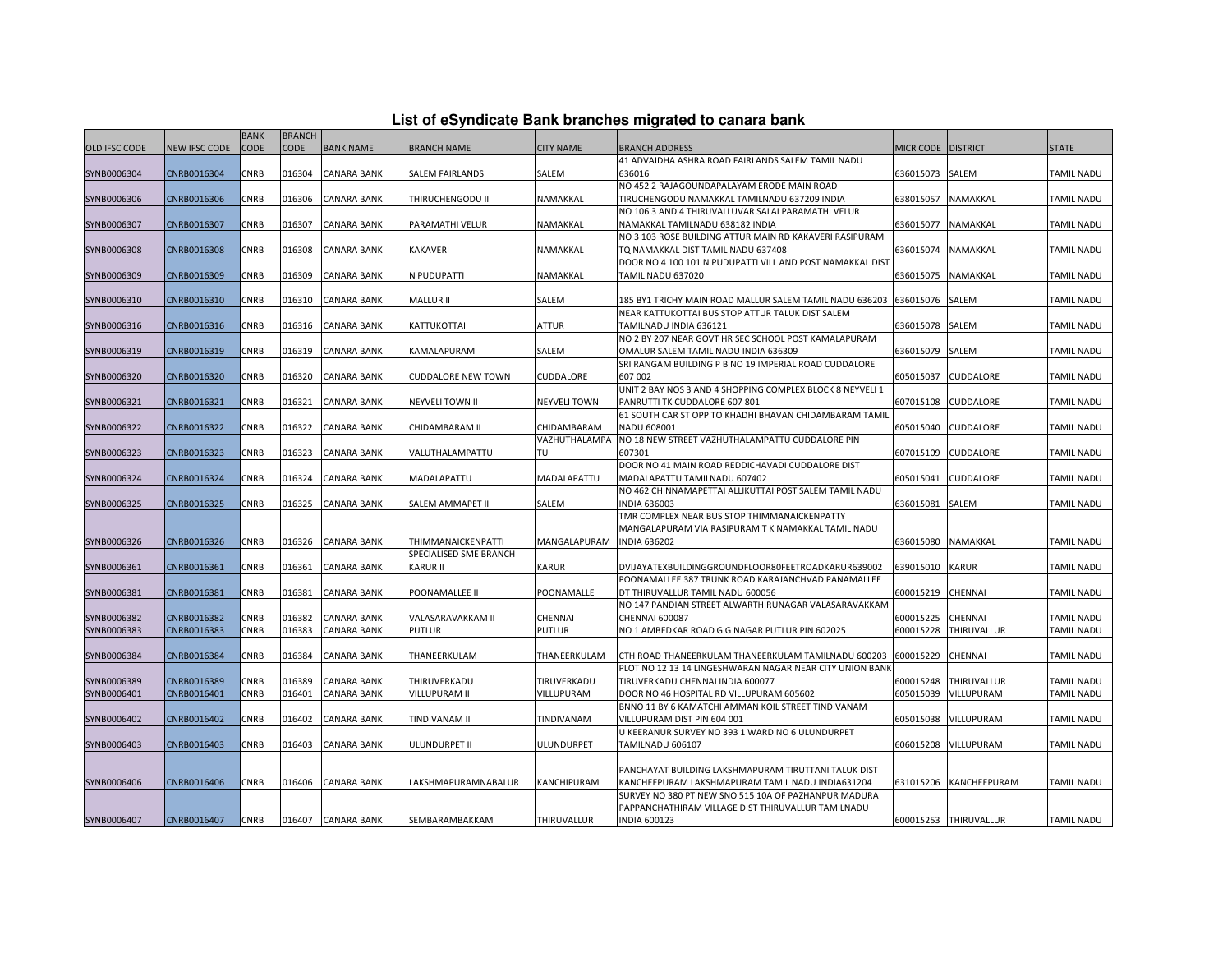| List of eSyndicate Bank branches migrated to canara bank |  |  |  |  |  |  |
|----------------------------------------------------------|--|--|--|--|--|--|
|----------------------------------------------------------|--|--|--|--|--|--|

| List of eSyndicate Bank branches migrated to canara bank |                      |             |               |                    |                                  |                    |                                                                     |                    |                        |                   |  |  |
|----------------------------------------------------------|----------------------|-------------|---------------|--------------------|----------------------------------|--------------------|---------------------------------------------------------------------|--------------------|------------------------|-------------------|--|--|
|                                                          |                      | <b>BANK</b> | <b>BRANCH</b> |                    |                                  |                    |                                                                     |                    |                        |                   |  |  |
| OLD IFSC CODE                                            | <b>NEW IFSC CODE</b> | <b>CODE</b> | <b>CODE</b>   | <b>BANK NAME</b>   | <b>BRANCH NAME</b>               | <b>CITY NAME</b>   | <b>BRANCH ADDRESS</b>                                               | MICR CODE DISTRICT |                        | <b>STATE</b>      |  |  |
|                                                          |                      |             |               |                    | VELIPALAYAM                      |                    | SUDHAN TOWERS PUBLIC OFFICE RD VELIPALAYAM                          |                    |                        |                   |  |  |
| SYNB0006420                                              | CNRB0016420          | CNRB        | 016420        | <b>CANARA BANK</b> | NAGAPATTINAM                     | NAGAPATTINAM       | NAGAPATTINAM 611001                                                 | 611015011          | NAGAPATTINAM           | TAMIL NADU        |  |  |
|                                                          |                      |             |               |                    |                                  |                    |                                                                     |                    |                        |                   |  |  |
|                                                          |                      |             |               |                    |                                  |                    | ADMINISTRATIVE OFFICE OF THE SHRINE BASILICA VELANKANNI             |                    |                        |                   |  |  |
| SYNB0006421                                              | CNRB0016421          | <b>CNRB</b> | 016421        | <b>CANARA BANK</b> | VAILANKANNI                      | VELANKANNI         | KILVELUR TALUK KEELAIYUR NAGAPATTINAM 611111                        | 611015012          | NAGAPATTINAM           | <b>TAMIL NADU</b> |  |  |
|                                                          |                      |             |               |                    |                                  | NAGAPATTINAM       | NO 1TN 768 NO 42 AYYARAPPAR STREET MAYILADUTHURAI                   |                    |                        |                   |  |  |
| SYNB0006423                                              | CNRB0016423          | CNRB        | 016423        | <b>CANARA BANK</b> | MAYILADUTHURAI II                | <b>DIST</b>        | NAGAPATTINAM DIST TAMIL NADU 609001                                 | 609015008          | NAGAPATTINAM           | <b>TAMIL NADU</b> |  |  |
|                                                          |                      |             |               |                    |                                  |                    | FIRST FLOOR M C LODGING BUILDING 150 BY 1 THATCHUR ROAD             |                    |                        |                   |  |  |
| SYNB0006441                                              | CNRB0016441          | CNRB        | 016441        | <b>CANARA BANK</b> | ARNI II                          | ARNI               | ARNI VELLORE 632 301                                                | 632015206          | VELLORE                | TAMIL NADU        |  |  |
|                                                          |                      |             |               |                    |                                  | THIRUVANNAMAL      | 121 BY 31 GROUND FLOOR THIRUVOODAL STREET                           |                    |                        |                   |  |  |
| SYNB0006461                                              | CNRB0016461          | CNRB        | 016461        | <b>CANARA BANK</b> | THIRUVANNAMALAI II               |                    | THIRUVANNAMALAI THIRUVANNAMALAI 606 601                             | 606015010          | TIRUVANNAMALAI         | <b>TAMIL NADU</b> |  |  |
| SYNB0006465                                              | CNRB0016465          | CNRB        | 016465        | <b>CANARA BANK</b> | <b>BARGUR II</b>                 | <b>BARGUR</b>      | NO 4 KRISHNAGIRI ROAD BARGUR TAMILNADU INDIA 635104                 | 635015011          | KRISHNAGIRI            | TAMIL NADU        |  |  |
|                                                          |                      |             |               |                    |                                  |                    | DOOR NO 1 409 BARGUR MAIN ROAD JAGADEVI PALAYAM                     |                    |                        |                   |  |  |
| SYNB0006466                                              | CNRB0016466          | CNRB        | 016466        | <b>CANARA BANK</b> | JAGADEVIPALAYAM                  | <b>KRISHNAGIRI</b> | KRISHNAGIRI TALUK AND DIST T N 635203                               | 635015009          | KRISHNAGIRI            | TAMIL NADU        |  |  |
|                                                          |                      |             |               |                    |                                  |                    | 12B MEKALACHINNAMPALLY VILLAGE AND POST KRISHNAGIRI DIST            |                    |                        |                   |  |  |
| SYNB0006467                                              | CNRB0016467          | CNRB        | 016467        | <b>CANARA BANK</b> | MEKALA CHINNAMPALLI              | <b>KRISHNAGIRI</b> | AND TALUK TAMIL NADU 635120                                         | 635015010          | <b>KRISHNAGIRI</b>     | <b>TAMIL NADU</b> |  |  |
|                                                          |                      |             |               |                    |                                  |                    |                                                                     |                    |                        |                   |  |  |
| SYNB0006468                                              | CNRB0016468          | CNRB        | 016468        | <b>CANARA BANK</b> | MORNAPALLI SIPCOT PHASE II HOSUR |                    | B K R RESIDENCY BATHALAPALLI HOSUR TAMILNADU INDIA 635126 635015406 |                    | <b>KRISHNAGIRI</b>     | TAMIL NADU        |  |  |
|                                                          |                      |             |               |                    |                                  |                    | NO 133 HIGH SCHOOL ROAD DENKANIKOTTAI SALEM SALEM                   |                    |                        |                   |  |  |
|                                                          |                      |             |               |                    |                                  | SALEM              |                                                                     | 635015012          | SALEM                  | <b>TAMIL NADU</b> |  |  |
| SYNB0006469                                              | CNRB0016469          | CNRB        | 016469        | <b>CANARA BANK</b> | DENKANIKOTTAI                    |                    | TAMILNADU INDIA 635107                                              |                    |                        |                   |  |  |
|                                                          |                      |             |               |                    |                                  |                    | NO 54 1 A OPP TO NEW BUS STAND HOSUR MAIN ROAD                      |                    |                        |                   |  |  |
|                                                          |                      |             |               |                    |                                  |                    | SHOOLAGIRI DIST KRISHNAGIRI KRISHNAGIRI TAMIL NADU INDIA            |                    |                        |                   |  |  |
| SYNB0006470                                              | CNRB0016470          | <b>CNRB</b> | 016470        | <b>CANARA BANK</b> | SHOOLAGIRI                       | <b>SHOOLAGIRI</b>  | 635117                                                              | 635015408          | <b>KRISHNAGIRI</b>     | <b>TAMIL NADU</b> |  |  |
|                                                          |                      |             |               |                    |                                  |                    | NO 1267 A THERPET BERIGAI DISTRICT KRISHNAGIRI KRISHNAGIRI          |                    |                        |                   |  |  |
| SYNB0006471                                              | CNRB0016471          | CNRB        | 016471        | <b>CANARA BANK</b> | BERIKAI BERIGAI                  | <b>BERIGAI</b>     | TAMIL NADU INDIA 635105                                             | 635015407          | KRISHNAGIRI            | TAMIL NADU        |  |  |
|                                                          |                      |             |               |                    |                                  |                    | WARD NO 6 NEAR AYYAPPA TEMPLE 3RD MAIN ROAD                         |                    |                        |                   |  |  |
| SYNB0006490                                              | CNRB0016490          | CNRB        | 016490        | <b>CANARA BANK</b> | CHITLAPAKKAM                     | CHENNAI            | CHITLAPAKKAM CHENNAI TAMIL NADU 600047                              | 600015220          | CHENNAI                | TAMIL NADU        |  |  |
|                                                          |                      |             |               |                    |                                  |                    | GROUND FLOOR WARD NO 2 SURVEY NO 1023 BY 5A                         |                    |                        |                   |  |  |
| SYNB0006492                                              | CNRB0016492          | CNRB        | 016492        | <b>CANARA BANK</b> | SRIPERUMBADUR II                 | <b>KANCHIPURA</b>  | SRIPERUMPUDUR KANCHIPURA DIST 602105                                | 600015222          | KANCHEEPURAM           | <b>TAMIL NADU</b> |  |  |
|                                                          |                      |             |               |                    |                                  |                    | PLOT NO 4 BY 5 DARGA ROAD ZAMIN PALLVARAM ALANDUR TQ                |                    |                        |                   |  |  |
| SYNB0006493                                              | CNRB0016493          | CNRB        | 016493        | <b>CANARA BANK</b> | PALLAVARAM II                    | CHENNAI            | CHENNAI 600117                                                      | 600015223          | CHENNAI                | TAMIL NADU        |  |  |
|                                                          |                      |             |               |                    |                                  |                    |                                                                     |                    |                        |                   |  |  |
|                                                          |                      |             |               |                    |                                  |                    | 2 BY 308 TAMBARAM ROAD 104 NAVALAUR VILLAGE                         |                    |                        |                   |  |  |
| SYNB0006494                                              | CNRB0016494          | <b>CNRB</b> | 016494        | <b>CANARA BANK</b> | KAYARAMBEDU                      | KANJEEPURAM        | SRIPERUMBUDUR TK KANJEEPURAM DISTT TAMIL NADU 603202                | 600015233          | KANCHEEPURAM           | <b>TAMIL NADU</b> |  |  |
|                                                          |                      |             |               |                    |                                  |                    | 1 BY 234 PALANDI AMMAN KOIL ST THAZHAMBUR ROAD NAVALUR              |                    |                        |                   |  |  |
| SYNB0006495                                              | CNRB0016495          | CNRB        | 016495        | <b>CANARA BANK</b> | THAZAMBUR                        | KANCHIPURAM        | KANCHIPURAM DIST TAMIL NADU 603103                                  | 600015234          | KANCHEEPURAM           | <b>TAMIL NADU</b> |  |  |
|                                                          |                      |             |               |                    |                                  |                    | SHOP NO 13 TOWER 1 DUGAR MME GOLD CITY OMR THIRUPORUR               |                    |                        |                   |  |  |
| SYNB0006496                                              | CNRB0016496          | CNRB        | 016496        | <b>CANARA BANK</b> | THIRUPORUR II                    | CHENNAI            | CHENNAI TAMIL NADU 603110                                           | 600015236          | CHENNAI                | TAMIL NADU        |  |  |
|                                                          |                      |             |               |                    |                                  |                    | 5 BY 46 GST ROAD SINGAPERUMALKOIL CHENNAI TAMIL NADU                |                    |                        |                   |  |  |
| SYNB0006497                                              | CNRB0016497          | CNRB        | 016497        | <b>CANARA BANK</b> | SINGAPERUMAL KOIL II             | <b>CHENNAI</b>     | 603204                                                              | 600015235          | CHENNAI                | TAMIL NADU        |  |  |
|                                                          |                      |             |               |                    |                                  |                    | BALAJI ANNEXUE HAJIYA NAGAR VANDALUR WALLAJAHBAD MAIN               |                    |                        |                   |  |  |
| SYNB0006498                                              | CNRB0016498          | CNRB        | 016498        | <b>CANARA BANK</b> | PADAPPAI II                      | KANCHEEPURAM       | ROAD PADAPPAI KANCHEEPURAM TAMILNADU 601301                         | 600015238          | KANCHEEPURAM           | TAMIL NADU        |  |  |
|                                                          |                      |             |               |                    |                                  |                    | 134 MANAL MEDU PUTHALI PO UTHIRAMERUR TK                            |                    |                        |                   |  |  |
| SYNB0006500                                              | CNRB0016500          | CNRB        | 016500        | <b>CANARA BANK</b> | <b>PULIVOY</b>                   | <b>PULIVOY</b>     | KANCHEEPURAM DIST PULIVOY TAMIL NADU 631603                         | 500015242          | KANCHEEPURAM           | <b>TAMIL NADU</b> |  |  |
|                                                          |                      |             |               |                    |                                  |                    | S NO 57 5 A SRI PERUMBUDUR CHENGALPET MAIN ROAD                     |                    |                        |                   |  |  |
| SYNB0006501                                              | CNRB0016501          | CNRB        | 016501        | <b>CANARA BANK</b> | ORAGADAM                         | KANCHIPURAM        | ORAGADAM KANCHEEPURAM TAMIL NADU 602105                             | 600015244          | KANCHEEPURAM           | TAMIL NADU        |  |  |
|                                                          |                      |             |               |                    |                                  |                    | 3 120A MALAIPATTU SRIPERUMPUDUR TK KANCHEEPURAM DIST                |                    |                        |                   |  |  |
| SYNB0006502                                              | CNRB0016502          | CNRB        | 016502        | <b>CANARA BANK</b> | MALAIPATTU                       | MALAIPATTU         | MALAIPATTU TAMIL NADU 601301                                        | 600015241          | KANCHEEPURAM           | TAMIL NADU        |  |  |
|                                                          |                      |             |               |                    |                                  |                    | 2 5 THANTHAI PERIYAR SALAI KARUNILAM SP KOIL VIA KARUNILAM          |                    |                        |                   |  |  |
| SYNB0006504                                              | CNRB0016504          | CNRB        | 016504        | <b>CANARA BANK</b> | KARUNILAM                        | KARUNILAM          | KARUNILAM TAMIL NADU 603204                                         | 600015243          | KANCHEEPURAM           | <b>TAMIL NADU</b> |  |  |
|                                                          |                      |             |               |                    |                                  |                    | 11 1 GST ROAD PALAMUTHUR POST CHENGALPATTU DIST                     |                    |                        |                   |  |  |
|                                                          | CNRB0016507          | CNRB        | 016507        | <b>CANARA BANK</b> | PAZHAMMATHUR                     | CHENGALPATTU       | KANCHIPURAM KANCHIPURAM TAMIL NADU INDIA 603111                     | 600015251          | KANCHEEPURAM           | <b>TAMIL NADU</b> |  |  |
| SYNB0006507                                              |                      |             |               |                    |                                  | KANCHEEPURAM       | 42 KIZHUR VILLAGE NELLIKUPPAM PO SAMBAKKAM VIZ                      |                    |                        |                   |  |  |
|                                                          |                      |             |               |                    |                                  |                    |                                                                     |                    |                        |                   |  |  |
| SYNB0006508                                              | CNRB0016508          | <b>CNRB</b> |               | 016508 CANARA BANK | <b>KIZHUR</b>                    | <b>DIST</b>        | KANCHEEPURAM DIST TAMIL NADU 603108                                 |                    | 600015240 KANCHEEPURAM | <b>TAMIL NADU</b> |  |  |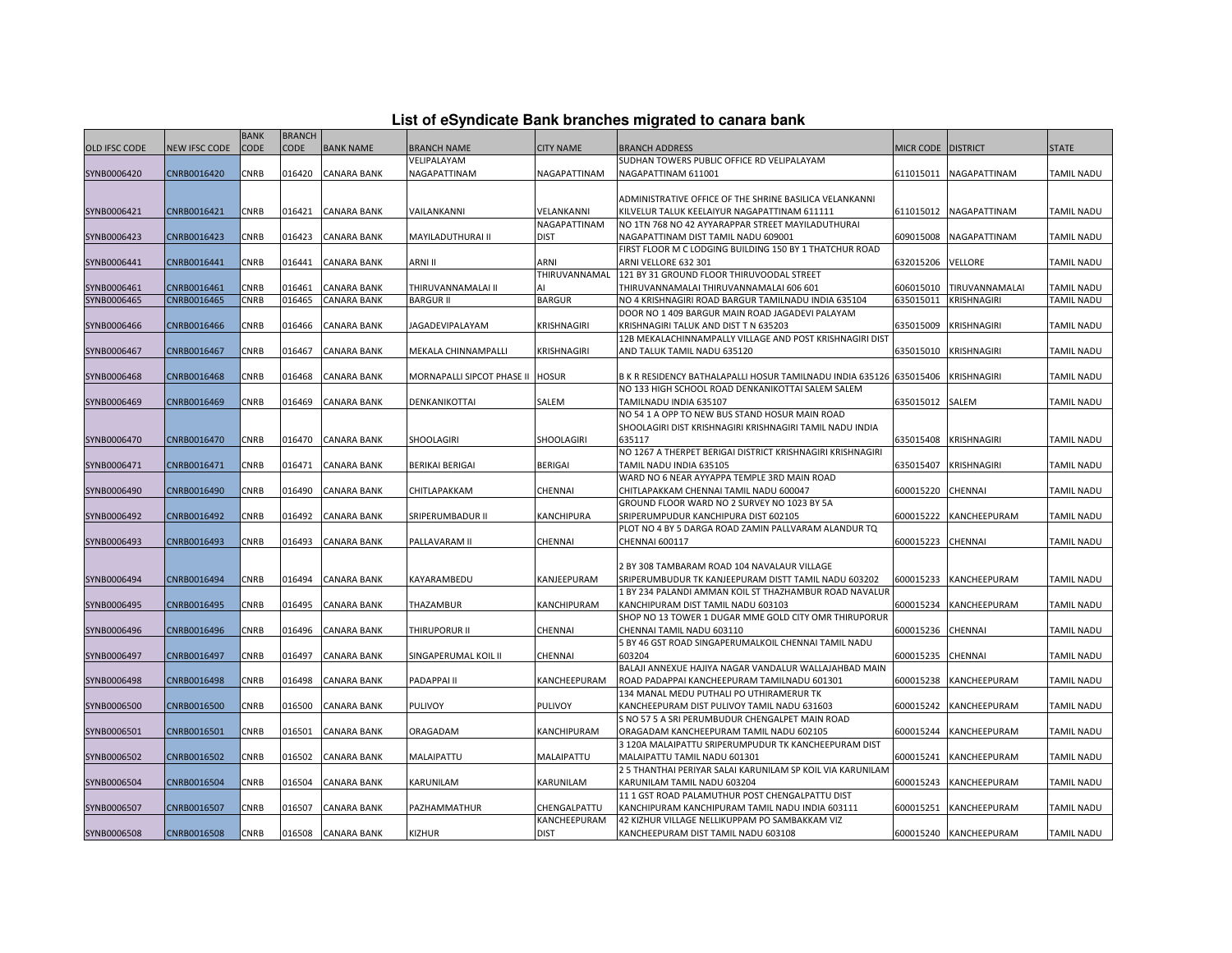|  |  |  | List of eSyndicate Bank branches migrated to canara bank |  |  |
|--|--|--|----------------------------------------------------------|--|--|
|  |  |  |                                                          |  |  |

|               |                      | <b>BANK</b> | <b>BRANCH</b> |                    |                                       |                   |                                                                     |                 |                      |                   |
|---------------|----------------------|-------------|---------------|--------------------|---------------------------------------|-------------------|---------------------------------------------------------------------|-----------------|----------------------|-------------------|
| OLD IFSC CODE | <b>NEW IFSC CODE</b> | CODE        | <b>CODE</b>   | <b>BANK NAME</b>   | <b>BRANCH NAME</b>                    | <b>CITY NAME</b>  | <b>BRANCH ADDRESS</b>                                               | MICR CODE       | <b>DISTRICT</b>      | <b>STATE</b>      |
| SYNB0006531   | CNRB0016531          | CNRB        | 016531        | <b>CANARA BANK</b> | VEERAPPAN CHATRAM II                  | ERODE             | SKV BUILDING 62 PEMINDURAI ROAD ERODE 638011                        | 638015053       | <b>ERODE</b>         | TAMIL NADU        |
|               |                      |             |               |                    |                                       |                   | SATHIYAMANGALA  WARD NO 23 KARTHUR ROAD AT P O SATHIYAMANGALAM DIST |                 |                      |                   |
| SYNB0006532   | CNRB0016532          | CNRB        | 016532        | CANARA BANK        | SATHYAMANGALAM TOWN                   | M                 | ERODE SATHIYAMANGALAM TAMIL NADU 638402 INDIA                       | 638015407       | <b>ERODE</b>         | <b>TAMIL NADU</b> |
|               |                      |             |               |                    |                                       |                   | BUILDING NO 82 BY 10A 6 BY 1244 BHAVANI MAIN ROAD ERODE             |                 |                      |                   |
| SYNB0006533   | CNRB0016533          | CNRB        | 016533        | <b>CANARA BANK</b> | KALINGARAYANAPALAYAM                  | KALINGARAY        | KALINGARAYANPALAYAM TN 638301                                       | 638015054       | COIMBATORE           | <b>TAMIL NADU</b> |
|               |                      |             |               |                    | GOBICHETTIPALAYAM SATHY               |                   | 187 GOBI COMPLEX GR FLOOR CUTCHEERY MEDU GOBI ERODE                 |                 |                      |                   |
| SYNB0006534   | CNRB0016534          | CNRB        | 016534        | <b>CANARA BANK</b> | ROAD                                  | <b>ERODE DIST</b> | DIST ERODE DIST TAMILNADU 638452                                    | 638015056 ERODE |                      | <b>TAMIL NADU</b> |
|               |                      |             |               |                    |                                       |                   | NO 55 12 WEST RAJA STREET WARD NO 7 NEW NO 14                       |                 |                      |                   |
|               |                      |             |               |                    |                                       |                   | CHENNIMALAI DIST ERODE CHENNIMALAI TAMIL NADU                       |                 |                      |                   |
| SYNB0006535   | CNRB0016535          | CNRB        | 016535        | <b>CANARA BANK</b> | CHENNIMALAI II                        | CHENNIMALAI       | INDIA638051                                                         | 638015059       | <b>ERODE</b>         | <b>TAMIL NADU</b> |
|               |                      |             |               |                    |                                       |                   |                                                                     |                 |                      |                   |
|               |                      |             |               |                    | <b>GANGAPURAM TEX VALLY</b>           |                   | NO 202 2 NH 47 SALEM COIMBATORE HIGHWAY GANGAPURAM PO               |                 |                      |                   |
| SYNB0006536   | CNRB0016536          | <b>CNRB</b> | 016536        | <b>CANARA BANK</b> | CAMPUS II                             | COIMBATORE        | AND VIA CHITODE DIST COIMBATORE TAMILNADU INDIA 638102              | 638015060       | <b>COIMBATORE</b>    | <b>TAMIL NADU</b> |
|               |                      |             |               |                    | <b>CHENNAI STRESSED ASSETS</b>        |                   | 15 38 S I C BUILDING I FLOOR ANNA SALAI CHENNAI TAMIL NADU          |                 |                      |                   |
| SYNB0006538   | CNRB0016538          | CNRB        | 016538        | <b>CANARA BANK</b> | MANAGEMENT                            | CHENNAI           | <b>INDIA 600002</b>                                                 | 600015254       | CHENNAI              | <b>TAMIL NADU</b> |
|               |                      |             |               |                    |                                       |                   | VOM COMPLEX DOOR NO 49 RAMASAMY PILLAI ST NR BUS STAND              |                 |                      |                   |
| SYNB0006560   | CNRB0016560          | CNRB        | 016560        | <b>CANARA BANK</b> | COIMBATORE VADAVALLI                  | COIMBATORE        | VADAVALI COIMBATORE TAMIL NADU 641041                               | 641015098       | COIMBATORE           | <b>TAMIL NADU</b> |
|               |                      |             |               |                    | NARASIMMANAICKANPALAYA                |                   | NARASIMANAIKEN 2 249 G V TOWER PADMALAYA NAGAR METTUPALAYAM ROAD    |                 |                      |                   |
| SYNB0006561   | CNRB0016561          | CNRB        | 016561        | <b>CANARA BANK</b> | м                                     | PALAYAM           | NARASIMANAIKENPALAYAM TAMILNADU 641031                              | 641015099       | <b>COIMBATORE</b>    | <b>TAMIL NADU</b> |
|               |                      |             |               |                    |                                       |                   | NO 2225 TRICHY ROAD SINGANALLUR COIMBATORE TAMILNADU                |                 |                      |                   |
| SYNB0006562   | CNRB0016562          | CNRB        | 016562        | <b>CANARA BANK</b> | COIMBATORE SINGANALLUR II SINGANALLUR |                   | <b>INDIA 641015</b>                                                 | 641015100       | <b>COIMBATORE</b>    | <b>TAMIL NADU</b> |
|               |                      |             |               |                    |                                       |                   | NO 72 J G NAGAR 2ND STREET 60 FEET ROAD TIRUPUR TIRUPUR             |                 |                      |                   |
| SYNB0006563   | CNRB0016563          | CNRB        | 016563        | CANARA BANK        | TIRUPUR J G NAGAR                     | <b>TIRUPUR</b>    | <b>DISTRICT TAMIL NADU</b>                                          | 641015127       | <b>COIMBATORE</b>    | <b>TAMIL NADU</b> |
|               |                      |             |               |                    |                                       |                   | CANARA BANK DOOR NO 311 T NSR ROAD OPP TO BHARATHI                  |                 |                      |                   |
|               |                      |             |               |                    | COIMBATORE SAIBABA                    |                   | STORES SAIBABA COLONY COIMBATORE TAMIL NADU INDIA                   |                 |                      |                   |
| SYNB0006565   | CNRB0016565          | CNRB        | 016565        | <b>CANARA BANK</b> | COLONY II                             | COIMBATORE        | 641010                                                              | 641015201       | <b>COIMBATORE</b>    | <b>TAMIL NADU</b> |
|               |                      |             |               |                    |                                       |                   | NO 3 AND 3 A SARADHA MILL ROAD SUNDARPURAM KURICHI                  |                 |                      |                   |
| SYNB0006566   | CNRB0016566          | CNRB        | 016566        | CANARA BANK        | COIMBATORE KURICHI                    | COIMBATORE        | COIMBATORE TAMILNADU INDIA 641024                                   | 641015202       | COIMBATORE           | <b>TAMIL NADU</b> |
|               |                      |             |               |                    |                                       |                   | NO 820 G ERODE ROAD OPP TO BUS STAND VELLAKOIL TAMIL                |                 |                      |                   |
| SYNB0006567   | CNRB0016567          | CNRB        | 016567        | <b>CANARA BANK</b> | <b>VELLAKOVIL II</b>                  | <b>ERODE</b>      | NADU INDIA 638111                                                   | 638015058       | <b>ERODE</b>         | <b>TAMIL NADU</b> |
|               |                      |             |               |                    |                                       |                   | NO 288 5 6 CHENNIMALAI ROAD KANGEYAM KANGEYAM TAMIL                 |                 |                      |                   |
| SYNB0006568   | CNRB0016568          | CNRB        | 016568        | <b>CANARA BANK</b> | KANGEYAM II                           | KANGEYAM          | NADU INDIA 638701                                                   | 638015061       | <b>ERODE</b>         | <b>TAMIL NADU</b> |
|               |                      |             |               |                    |                                       |                   | NO 68 F G CHENNIAPPA NAGAR UDUMALAI ROAD UDUMALAI                   |                 |                      |                   |
| SYNB0006569   | CNRB0016569          | CNRB        | 016569        | <b>CANARA BANK</b> | <b>DHARAPURAM II</b>                  | DHARAPURAM        | ROAD DHARAPURAM TAMIL NADU INDIA 638656                             | 638015315       | <b>ERODE</b>         | <b>TAMIL NADU</b> |
|               |                      |             |               |                    |                                       |                   | NO 15 21 ESWAR COMPLEX CHINTHAMANI PUDUR                            |                 |                      |                   |
|               |                      |             |               |                    |                                       |                   | KANNAMPALAYAM PANCHAYAT TRICHY ROAD KANNAMPALAYAM                   |                 |                      |                   |
| SYNB0006570   | CNRB0016570          | CNRB        | 016570        | <b>CANARA BANK</b> | KANNAMPALAYAM II                      | <b>SULUR</b>      | TAMIL NADU INDIA641402                                              | 641015203       | <b>COIMBATORE</b>    | <b>TAMIL NADU</b> |
|               |                      |             |               |                    |                                       |                   | SANTHALINGAM ADIGALAR SHOPPING COMPLEX PERUR                        |                 |                      |                   |
|               |                      |             |               |                    |                                       |                   | ADHEENAM VEDAPATTI ROAD DIST COIMBATORE COIMBATORE                  |                 |                      |                   |
| SYNB0006572   | CNRB0016572          | CNRB        | 016572        | <b>CANARA BANK</b> | PERUR                                 | <b>PERUR</b>      | TAMIL NADU INDIA 641010                                             | 641015204       | <b>COIMBATORE</b>    | <b>TAMIL NADU</b> |
|               |                      |             |               |                    |                                       |                   |                                                                     |                 |                      |                   |
|               |                      |             |               |                    |                                       |                   | CANARA BANK 7 459 28 JAYAVEL COMPLEX TRICHY MAIN ROAD               |                 |                      |                   |
| SYNB0006574   | CNRB0016574          | CNRB        | 016574        | <b>CANARA BANK</b> | PONGALUR                              | PONGALUR          | PONGALUR PO TIRUPUR PONGALUR TAMIL NADU INDIA 641667                |                 | 641015128 COIMBATORE | <b>TAMIL NADU</b> |
|               |                      |             |               |                    | AHMADABAD                             |                   | 4611 SADAKET BUILDING RELIEF ROAD NEAR ZAKARIA MASJID               |                 |                      |                   |
| SYNB0007000   | CNRB0017000          | CNRB        | 017000        | <b>CANARA BANK</b> | PRAHALADNAGAR III                     | AHMADABAD         | AHMADABAD 380 001                                                   | 380015057       | AHMADABAD            | <b>GUJARAT</b>    |
|               |                      |             |               |                    |                                       |                   |                                                                     |                 |                      |                   |
| SYNB0007001   | CNRB0017001          | CNRB        | 017001        | <b>CANARA BANK</b> | AHMADABAD MANINAGAR II                | AHMADABAD         | NEAR OLD RLY CROSSING ROAD MANINAGARGUJARATH 380 008                | 380015062       | AHMADABAD            | <b>GUJARAT</b>    |
|               |                      |             |               |                    | AHMADABAD DELHI CHAKLA                |                   | HASUMATI B MEHTAS ESTATE DELHI CHAKLA ROAD AHMADABAD                |                 |                      |                   |
| SYNB0007002   | CNRB0017002          | CNRB        | 017002        | <b>CANARA BANK</b> | ROAD                                  | AHMADABAD         | AHMADABAD 380 001                                                   | 380015058       | AHMADABAD            | <b>GUJARAT</b>    |
|               |                      |             |               |                    |                                       |                   | RAIPUR CHAKLA NEAR CHAKLESWAR MAHADEV TEMPLE KHADIA                 |                 |                      |                   |
| SYNB0007003   | CNRB0017003          | CNRB        | 017003        | <b>CANARA BANK</b> | AHMADABAD KHADIA RAIPUR AHMADABAD     |                   | RAIPUR AREA AHMADABAD 380 001                                       | 380015059       | AHMADABAD            | <b>GUJARAT</b>    |
|               |                      |             |               |                    |                                       |                   | BUSINESS CENTRE NEAR AMBIKA CENTRE RELIEF ROAD                      |                 |                      |                   |
| SYNB0007005   | CNRB0017005          | <b>CNRB</b> |               | 017005 CANARA BANK | AHMADABAD PATHERKUVA                  | AHMADABAD         | PATHERKUVA AHMADABAD 380 001                                        |                 | 380015061 AHMADABAD  | <b>GUJARAT</b>    |
|               |                      |             |               |                    |                                       |                   |                                                                     |                 |                      |                   |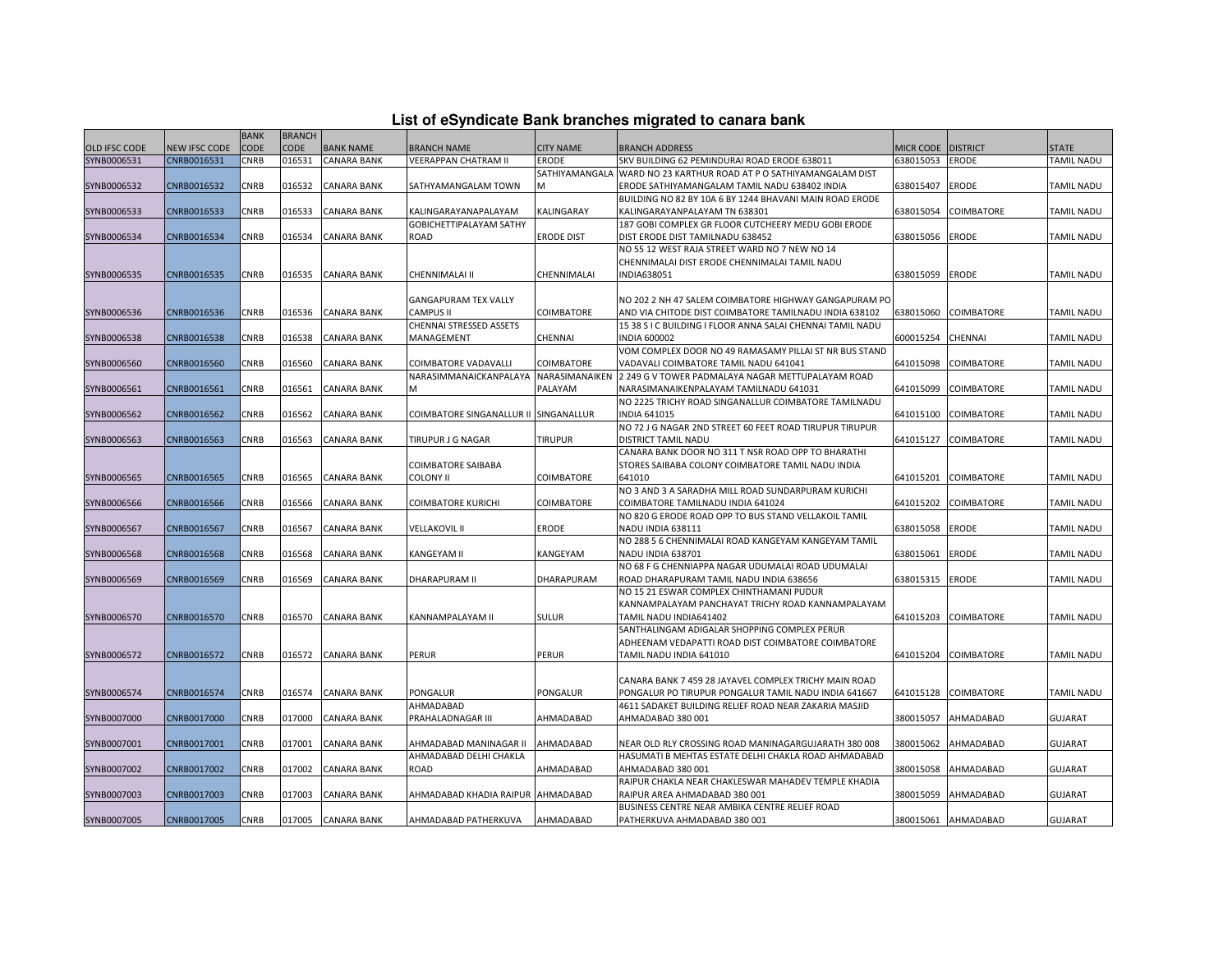|  |  | List of eSyndicate Bank branches migrated to canara bank |  |
|--|--|----------------------------------------------------------|--|
|--|--|----------------------------------------------------------|--|

|               |                            | <b>BANK</b>         | <b>BRANCH</b>    |                                          |                                   |                        |                                                                                            |                        |                        |                                  |
|---------------|----------------------------|---------------------|------------------|------------------------------------------|-----------------------------------|------------------------|--------------------------------------------------------------------------------------------|------------------------|------------------------|----------------------------------|
| OLD IFSC CODE | NEW IFSC CODE              | <b>CODE</b>         | CODE             | <b>BANK NAME</b>                         | <b>BRANCH NAME</b>                | <b>CITY NAME</b>       | BRANCH ADDRESS                                                                             | MICR CODE   DISTRICT   |                        | <b>STATE</b>                     |
|               |                            |                     |                  |                                          |                                   |                        | SATYAM SHOPPING CENTRE FIRST FLOOR BHIMJIPURA CHAR RASTA                                   |                        |                        |                                  |
| SYNB0007006   | CNRB0017006                | CNRB                | 017006           | <b>CANARA BANK</b>                       | AHMADABAD NAVAVADAJ               | AHMADABAD              | NAVAVADAJ AHMADABAD 380 013                                                                | 380015064              | AHMADABAD              | <b>GUJARAT</b>                   |
|               |                            |                     |                  |                                          |                                   |                        | SHREE LOHANA KANYA CHATRALAYA 6 SHANTIKUNJ SOCIETY PALDI                                   |                        |                        |                                  |
| SYNB0007007   | CNRB0017007                | CNRB                | 017007           | <b>CANARA BANK</b>                       | AHMADABAD PALDI II                | AHMADABAD              | AHMADABAD AHMADABAD 380 006                                                                | 380015065              | AHMADABAD              | <b>GUJARAT</b>                   |
|               |                            |                     |                  |                                          | AHMADABAD NAVRANGPURA             |                        | MANICKYAN APARTMENTS SARDAR PATEL NAGAR OPP HOTEL                                          |                        |                        |                                  |
| SYNB0007008   | CNRB0017008                | CNRB                | 017008           | <b>CANARA BANK</b>                       |                                   | AHMADABAD              | KLASSIK GOLD NAVRANGPURA AHMADABAD 380006                                                  | 380015063              | AHMADABAD              | <b>GUJARAT</b>                   |
|               |                            |                     |                  |                                          | LARGE CORPORATE BRANCH            |                        |                                                                                            |                        |                        |                                  |
|               |                            |                     |                  |                                          | AHMADABAD ASHRAM ROAD             |                        |                                                                                            |                        |                        |                                  |
| SYNB0007010   | CNRB0017010                | CNRB                | 017010           | <b>CANARA BANK</b>                       | <b>MAIN</b>                       | AHMADABAD              | NEPTUNE TOWER OPP NEHRU BRIDGE ASHRAM RD AHMADABAD                                         | 380015056              | AHMADABAD              | <b>GUJARAT</b>                   |
|               |                            |                     |                  |                                          | <b>ACCOUNTS SECTION</b>           |                        |                                                                                            |                        |                        |                                  |
| SYNB0007011   | CNRB0017011                | CNRB                | 017011           | <b>CANARA BANK</b>                       | AHMEDABAD II                      | AHMEDABAD              | NEPTUNE TOWER ASHRAM ROAD AHMEDABAD GUJRAT 380 009                                         | 380015055              | AHMEDABAD              | <b>GUJARAT</b>                   |
|               |                            |                     |                  |                                          | AHMADABAD KHOKARA                 |                        | RAVI CHAMBERS 1ST FLOOR OPP HATKESHWAR MAHADEV TEMPLE                                      |                        |                        |                                  |
| SYNB0007015   | CNRB0017015<br>CNRB0017018 | <b>CNRB</b><br>CNRB | 017015<br>017018 | <b>CANARA BANK</b><br><b>CANARA BANK</b> | MEHMADABAD<br>AHMADABAD VATVA II  | AHMADABAD<br>AHMADABAD | KHOKHRA MEHMEDABAD AHMADABAD 380 026<br>VALVA AHMEADABAD GUJARAT                           | 380015060<br>380015067 | AHMADABAD<br>AHMADABAD | <b>GUJARAT</b><br><b>GUJARAT</b> |
| SYNB0007018   |                            |                     |                  |                                          |                                   |                        | RELIANCE INDUSTRIES LTD OPP GATE NO 1 NARODA AHMADABAD                                     |                        |                        |                                  |
| SYNB0007019   | CNRB0017019                | CNRB                | 017019           | <b>CANARA BANK</b>                       | AHMADABAD NARODA III              | AHMADABAD              | 382 330                                                                                    | 380015068              | AHMADABAD              | <b>GUJARAT</b>                   |
|               |                            |                     |                  |                                          |                                   |                        | A BY 06 SRINIWAS OPP HILLAL APARTMENTS VASTRAPUR                                           |                        |                        |                                  |
| SYNB0007020   | CNRB0017020                | CNRB                | 017020           | <b>CANARA BANK</b>                       | AHMADABAD VASTRAPUR II            | AHMADABAD              | AHMADABAD 380 050                                                                          | 380015069              | AHMADABAD              | <b>GUJARAT</b>                   |
|               |                            |                     |                  |                                          |                                   |                        | PD PANDYA MAHILA COMMERCE COLLEGE CAMPUS BEHIND                                            |                        |                        |                                  |
| SYNB0007021   | CNRB0017021                | CNRB                | 017021           | CANARA BANK                              | AHMADABAD GHODASAR II             | AHMADABAD              | SMRUTI MANDIR GHODASAR AHMADABAD 382 445                                                   | 380015070              | AHMADABAD              | <b>GUJARAT</b>                   |
|               |                            |                     |                  |                                          | AHMADABAD NARANPURA II            |                        |                                                                                            |                        |                        |                                  |
| SYNB0007022   | CNRB0017022                | CNRB                | 017022           | <b>CANARA BANK</b>                       | <b>HOUSING FINANCE BR</b>         | AHMADABAD              | NEPTUNE TOWER ASHRAM ROAD AHMADABAD                                                        | 380015072              | AHMADABAD              | <b>GUJARAT</b>                   |
|               |                            |                     |                  |                                          |                                   |                        | 4 SANJAY PARK SOCIETY NEAR JOGNI MATA TEMPLE SANAND                                        |                        |                        |                                  |
| SYNB0007023   | CNRB0017023                | <b>CNRB</b>         | 017023           | <b>CANARA BANK</b>                       | <b>SANAND TOWN</b>                | SANAND                 | SARKHEJ HIGHWAY SANAND 382110                                                              | 380015073              | AHMADABAD              | <b>GUJARAT</b>                   |
|               |                            |                     |                  |                                          | SPECIALIZED ARM BRANCH            |                        | GROUND FLOOR NEPTUNE TOWERS ASHRAM ROAD OPP NEHRU                                          |                        |                        |                                  |
| SYNB0007025   | CNRB0017025                | CNRB                | 017025           | <b>CANARA BANK</b>                       | AHMADABAD II                      | AHMADABAD              | BRIDGE AHMADABAD GUJARAT 380009 INDIA                                                      | <b>WAITING</b>         | AHMADABAD              | <b>GUJARAT</b>                   |
|               |                            |                     |                  |                                          |                                   |                        | SHOP NO 03 TRADE SQUARE OPP TORRENT POWER HOUSE                                            |                        |                        |                                  |
| SYNB0007027   | CNRB0017027                | CNRB                | 017027           | <b>CANARA BANK</b>                       | AHMADABAD SABARMATI II            | AHMADABAD              | SABARMATI AHMADABAD                                                                        | 380015076              | AHMADABAD              | <b>GUJARAT</b>                   |
|               |                            |                     |                  |                                          |                                   |                        | F P 91 BY 2 SILVER RESIDENCY OPP ISHAAN BUNGLW NEAR KIRAN                                  |                        |                        |                                  |
| SYNB0007028   | CNRB0017028                | CNRB                | 017028           | <b>CANARA BANK</b>                       | AHMADABAD CHANDKHEDA II AHMADABAD |                        | FLATS CHANDKHEDA AHMADABAD GUJARAT 382424                                                  | 380015074              | AHMADABAD              | <b>GUJARAT</b>                   |
|               |                            |                     |                  |                                          |                                   |                        | SHOP NO 06 07 08 AND 09 SHASHWAT COMPLEX OPP ANMOL                                         |                        |                        |                                  |
| SYNB0007029   | CNRB0017029                | CNRB                | 017029           | <b>CANARA BANK</b>                       | AHMADABAD RANIP                   | AHMADABAD              | BUNGLOW NEW RANIP AHMADABAD GUJARAT 382480                                                 | 380015077              | AHMADABAD              | <b>GUJARAT</b>                   |
|               |                            |                     |                  |                                          |                                   |                        | 123 GRD FLOOR H K TOWER HANUMAN TEKRI HIGHWAY ROAD                                         |                        |                        |                                  |
| SYNB0007030   | CNRB0017030                | CNRB                | 017030           | <b>CANARA BANK</b>                       | <b>PALANPUR II</b>                | <b>PALANPUR</b>        | DIST BANAS KANTHA 385001                                                                   | 385015002              | <b>BANAS KANTHA</b>    | <b>GUJARAT</b>                   |
|               |                            |                     |                  |                                          |                                   |                        | SHOP NO 5 6 7 8 SANGANI SQUARE BESIDES SAMRUDHI NAROL                                      |                        |                        |                                  |
| SYNB0007035   | CNRB0017035                | CNRB                | 017035           | <b>CANARA BANK</b>                       | AHMADABAD NAROL                   | AHMADABAD              | ASLALI HIGHWAY NAROL GUJARAT 382405                                                        | 380015081              | AHMADABAD              | <b>GUJARAT</b>                   |
| SYNB0007037   | CNRB0017037                | <b>CNRB</b>         | 017037           | <b>CANARA BANK</b>                       | AHMADABAD BODHAK DEV              | AHMADABAD              | SHOP NO 6 7 8 9 PRIME PLAZA OPP DLA SCHOOL BODAKDEV<br>AHMADABAD DIST GUJARAT INDIA 380054 | 380015079              | AHMADABAD              | <b>GUJARAT</b>                   |
|               |                            |                     |                  |                                          |                                   |                        | DHYBER SHOPPING CENTRE GENDI GATE RD MANDVI BARODA                                         |                        |                        |                                  |
| SYNB0007040   | CNRB0017040                | CNRB                | 017040           | <b>CANARA BANK</b>                       | VADODARA MANDVI BARODA VADODARA   |                        | 390015                                                                                     | 390015016              | <b>GANDHINAGAR</b>     | <b>GUJARAT</b>                   |
|               |                            |                     |                  |                                          | VADODARA RAOPURA II               |                        | SATYEN CHAMBER BEHIND USHAKIRAN BUILDING PRATAP ROAD                                       |                        |                        |                                  |
| SYNB0007041   | CNRB0017041                | CNRB                | 017041           | <b>CANARA BANK</b>                       | <b>BARODA</b>                     | VADODARA               | RAOPURA BARODA VADODARA 390 001                                                            | 390015017              | VADODARA               | <b>GUJARAT</b>                   |
|               |                            |                     |                  |                                          | VADODARA ALKAPURI II              |                        | 1ST FLOOR BEHIND NIHARIKA BLDG II OPPBANK OF BARODA                                        |                        |                        |                                  |
| SYNB0007043   | CNRB0017043                | CNRB                | 017043           | <b>CANARA BANK</b>                       | <b>BARODA MAIN</b>                | VADODARA               | ALKAPURI VADODARA 390 005                                                                  | 390015018              | VADODARA               | <b>GUJARAT</b>                   |
|               |                            |                     |                  |                                          |                                   |                        | VINTAGE PLAZA PLOT NO 21 UNITED COLONY SAMA VADODARA                                       |                        |                        |                                  |
| SYNB0007045   | CNRB0017045                | CNRB                | 017045           | <b>CANARA BANK</b>                       | VADODARA NEW SAMA ROAD VADODARA   |                        | DIST GUJARAT INDIA 390008                                                                  | 390015019              | VADODARA               | <b>GUJARAT</b>                   |
|               |                            |                     |                  |                                          |                                   |                        |                                                                                            |                        |                        |                                  |
|               |                            |                     |                  |                                          |                                   |                        | GF SHOP NO 21 AND 9 PLOT NO 37 2 GIDC INDUSTRIAL ESTATE                                    |                        |                        |                                  |
| SYNB0007046   | CNRB0017046                | CNRB                | 017046           | <b>CANARA BANK</b>                       | VADODARA MAKARPURA II             | VADODARA               | MAKARPURA VADODARA VADODARA GUJARAT INDIA390010                                            | 390015021              | VADODARA               | <b>GUJARAT</b>                   |
|               |                            |                     |                  |                                          |                                   |                        | CANARA BANK GROUND FLOOR NEAR CHOWKRI VILL UMRAYA TAL                                      |                        |                        |                                  |
| SYNB0007049   | CNRB0017049                | CNRB                | 017049           | <b>CANARA BANK</b>                       | UMRAYA                            | VADODARA               | PADRA DIST VADODARA GUJARAT INDIA 391440                                                   | 390015020              | VADODARA               | <b>GUJARAT</b>                   |
|               |                            |                     |                  |                                          |                                   |                        | GALAXY BUILDING OPP MUNCIPAL CORPORATION MANGALSINHJI                                      |                        |                        |                                  |
| SYNB0007050   | CNRB0017050                | CNRB                |                  | 017050 CANARA BANK                       | <b>BHAVNAGAR II</b>               | <b>BHAVNAGAR</b>       | ROAD BHAVNAGAR BHAVNAGAR 364 001                                                           |                        | 364015003 BHAVNAGAR    | <b>GUJARAT</b>                   |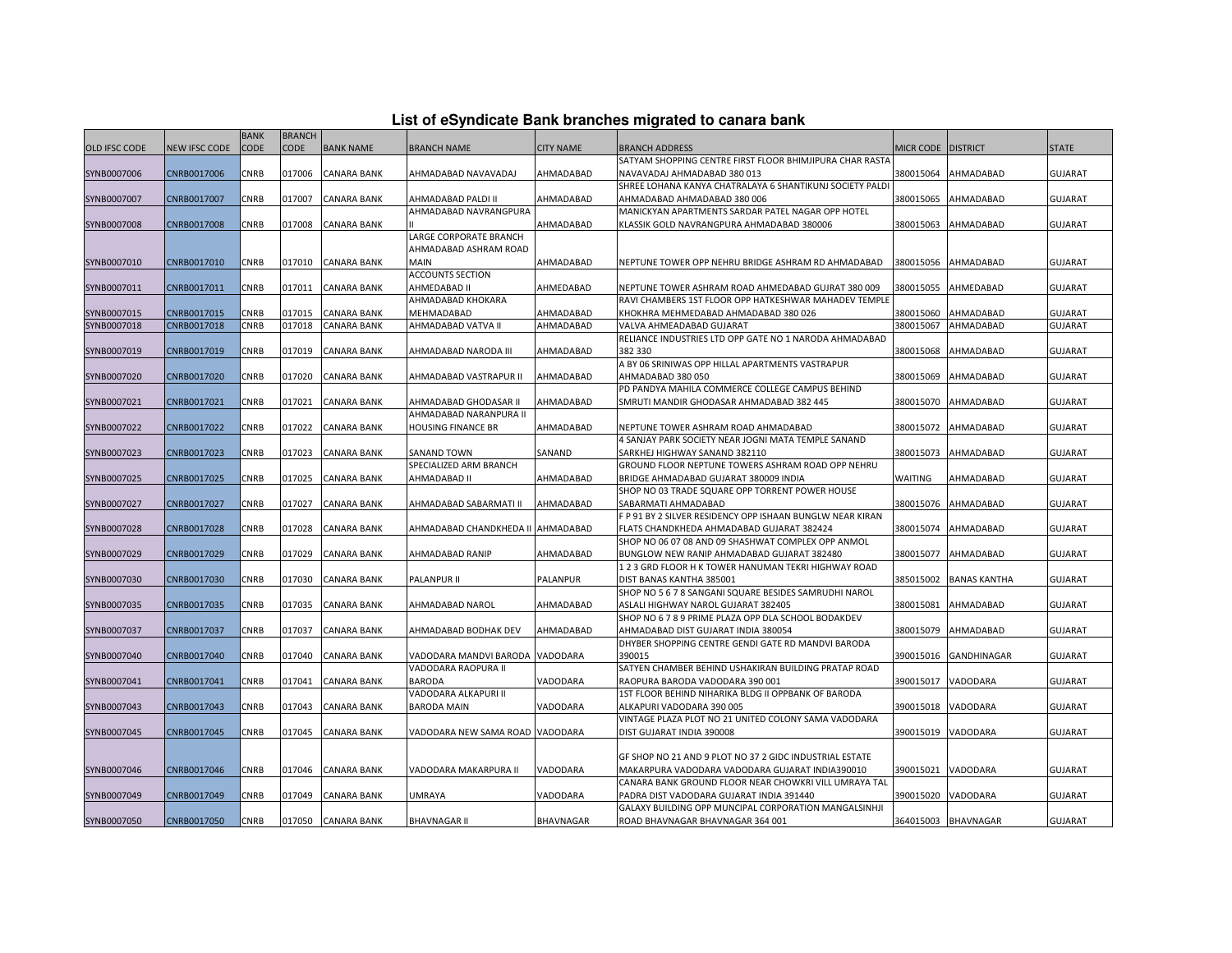| List of eSyndicate Bank branches migrated to canara bank |  |  |  |
|----------------------------------------------------------|--|--|--|
|----------------------------------------------------------|--|--|--|

|               |               | <b>BANK</b> | <b>BRANCH</b> |                    |                              |                    |                                                                                                         |                    |                    |                    |
|---------------|---------------|-------------|---------------|--------------------|------------------------------|--------------------|---------------------------------------------------------------------------------------------------------|--------------------|--------------------|--------------------|
| OLD IFSC CODE | NEW IFSC CODE | <b>CODE</b> | <b>CODE</b>   | <b>BANK NAME</b>   | <b>BRANCH NAME</b>           | <b>CITY NAME</b>   | BRANCH ADDRESS                                                                                          | MICR CODE DISTRICT |                    | <b>STATE</b>       |
|               |               |             |               |                    |                              |                    | CANARA BANK GROUND FLOOR 1 PRAKASH PARK SHASTRI ROAD                                                    |                    |                    |                    |
| SYNB0007051   | CNRB0017051   | CNRB        | 017051        | <b>CANARA BANK</b> | <b>BARDOLI II</b>            | <b>BARDOLI</b>     | BARDOLI DIST SURAT GUJARAT INDIA 394601                                                                 | 394015052          | <b>SURAT</b>       | <b>GUJARAT</b>     |
|               |               |             |               |                    |                              |                    | VIHARA BRANCH AT POST VIHARA TAL OLPAD DIST SURAT                                                       |                    |                    |                    |
| SYNB0007056   | CNRB0017056   | CNRB        | 017056        | <b>CANARA BANK</b> | VIHARA                       | SURAT              | <b>GUJARAT 394540</b>                                                                                   | 394015507          | SURAT              | <b>GUJARAT</b>     |
|               |               |             |               |                    |                              |                    | 52 49 1 MANDIR FALIYA AT AND POST SANKI TAL PALSANA SURAT                                               |                    |                    |                    |
| SYNB0007057   | CNRB0017057   | CNRB        | 017057        | <b>CANARA BANK</b> | SANKI                        | AHMADABAD          | AHMADABAD GUJARAT 394305                                                                                | 394015506          | AHMADABAD          | <b>GUJARAT</b>     |
|               |               |             |               |                    |                              |                    |                                                                                                         |                    |                    |                    |
|               |               |             |               |                    |                              |                    | SHOP NO 33 SHYAM SANGINI TEXTILE MARKET PUNA KUMBARYA                                                   |                    |                    |                    |
| SYNB0007059   | CNRB0017059   | CNRB        | 017059        | <b>CANARA BANK</b> | SAROLI                       | <b>SURALI</b>      | ROAD VILLAGE SAROLI DIST SURAT GUJRAT INDIA 395010                                                      | 395015027          | SURAT              | <b>GUJARAT</b>     |
|               |               |             |               |                    |                              |                    | NEW RASTA COLD DRINKS BUILDING PANCH BATTI OPP RANG                                                     |                    |                    |                    |
| SYNB0007060   | CNRB0017060   | CNRB        | 017060        | <b>CANARA BANK</b> | <b>BHARUCH II</b>            |                    | BHARUCH BROACH UPAN STATION ROAD BHARUCH 392 001<br>M S ONYX HOTELS PVT LTD GF HOTEL SUBA GRAND BHARUCH | 392015003          | <b>BHARUCH</b>     | <b>GUJARAT</b>     |
| SYNB0007062   | CNRB0017062   | <b>CNRB</b> | 017062        | <b>CANARA BANK</b> | DAHEJ II                     | <b>DAHEJ</b>       | DAHEJ ROAD AT JOLVA DAHEJ DAHEJ GUJARAT INDIA392130                                                     | 392015072          | <b>BHARUCH</b>     | <b>GUJARAT</b>     |
|               |               |             |               |                    |                              |                    | GROUND FLOOR SHOP NO 1 AND 2 DREAM ICONIA NR RAMESH                                                     |                    |                    |                    |
|               |               |             |               |                    |                              |                    | PATEL FARM PATIDAR COMPLEX NEW IP ROAD MANJALPUR                                                        |                    |                    |                    |
| SYNB0007063   | CNRB0017063   | <b>CNRB</b> | 017063        | <b>CANARA BANK</b> | VADODARA MANJALPUR           | VADODARA           | GUJARAT INDIA 390011                                                                                    | 390015022          | VADODARA           | <b>GUJARAT</b>     |
|               |               |             |               |                    |                              |                    | AT POST DARAN SANAND TEHSIL AHMADABAD AHMADABAD DIST                                                    |                    |                    |                    |
| SYNB0007065   | CNRB0017065   | CNRB        | 017065        | <b>CANARA BANK</b> | DARAN                        | AHMADABAD          | GUJARAT INDIA 382220                                                                                    | 380015080          | AHMADABAD          | <b>GUJARAT</b>     |
|               |               |             |               |                    |                              |                    | NO 4207 NETAJI BAZAR PADAV ROAD OPP MAHESH                                                              |                    |                    |                    |
| SYNB0007069   | CNRB0017069   | CNRB        | 017069        | <b>CANARA BANK</b> | <b>DAHOD II</b>              | <b>DAHOD</b>       | DUDHDHALAYA DAHOD DIST DAHOD GUJARAT 389151 INDIA                                                       | 389015022          | AHMADABAD          | <b>GUJARAT</b>     |
|               |               |             |               |                    |                              |                    | SHOP NO 5 6 AND 7 NEELKANTH RESIDENCY DAMAN VAPI MAIN                                                   |                    |                    | <b>DAMAN AND</b>   |
| SYNB0007074   | CNRB0017074   | CNRB        |               | 017074 CANARA BANK | DAMAN                        | DAMAN              | ROAD KHARIWAD DAMAN DAMAN AND DIU 396210                                                                | 396015132          | <b>DAMAN</b>       | <b>DIU</b>         |
|               |               |             |               |                    |                              |                    | CANARA BANK GF LEELA HEIGHTS SHOP NO3 4 AND 5 VAPI                                                      |                    |                    |                    |
|               |               |             |               |                    |                              |                    | SILVASSA ROAD SILVASSA DADRA AND NAGAR HAVELI INDIA                                                     |                    |                    | <b>DADRA AND</b>   |
| SYNB0007077   | CNRB0017077   | CNRB        | 017077        | <b>CANARA BANK</b> | SILVASSA II                  | SILVASA            | 396230                                                                                                  | 396015113          | <b>DADRA</b>       | <b>NAGAR HAVEL</b> |
| SYNB0007080   | CNRB0017080   | CNRB        | 017080        | <b>CANARA BANK</b> | <b>GANDHINAGAR II</b>        | GANDHINAGAR        | SAMRUDHI G H 4 SECTOR 16 GANDHINAGAR GUJRAT                                                             | 380015066          | <b>GANDHINAGAR</b> | <b>GUJARAT</b>     |
|               |               |             |               |                    |                              |                    | CANARA BANK GANDHI NAGAR CANTONMENT DIST                                                                |                    |                    |                    |
| SYNB0007081   | CNRB0017081   | CNRB        | 017081        | <b>CANARA BANK</b> | KUDASAN                      | GANDHINAGAR        | GANDHINAGAR GUJRAT 382 016                                                                              | 380015071          | <b>GANDHINAGAR</b> | <b>GUJARAT</b>     |
|               |               |             |               |                    |                              |                    | SABARMATI CAPITAL ONE GIFT ONE BLDG 1 FLOOR ROAD 5C ZONE                                                |                    |                    |                    |
| SYNB0007083   | CNRB0017083   | CNRB        | 017083        | <b>CANARA BANK</b> | <b>GANDHINAGAR GIFT CITY</b> | <b>GHANDINAGAR</b> | 5 GIFT CITY GHANDINAGAR GUJARAT 382355<br>ANJARIA CHAMBERS 1ST FLOOR A AND B BLOCK PB NO 539 K V        | 380015075          | GHANDINAGAR        | <b>GUJARAT</b>     |
| SYNB0007090   | CNRB0017090   | CNRB        | 017090        | <b>CANARA BANK</b> | <b>JAMNAGAR II</b>           | <b>JAMNAGAR</b>    | ROAD JAMNAGAR JAMNAGAR 360 001                                                                          | 361015004          | <b>JAMNAGAR</b>    | <b>GUJARAT</b>     |
| SYNB0007091   | CNRB0017091   | CNRB        | 017091        | <b>CANARA BANK</b> | <b>MOTI KHAVADI</b>          | KHAVDI MOTI        | NEAR RPL SITE DWARAKA RD MOTI KHAVADI GUJARAT 361140                                                    | 361015005          | <b>JAMNAGAR</b>    | <b>GUJARAT</b>     |
| SYNB0007100   | CNRB0017100   | CNRB        | 017100        | <b>CANARA BANK</b> | PORBANDAR II                 | PORBANDAR          | KEDARESHWARA ROAD PORBANDAR PORBANDAR 360 575                                                           | 360015123          | PORBANDAR          | <b>GUJARAT</b>     |
|               |               |             |               |                    |                              |                    | FIRST FLOOR AMIDHARA COMPLEX MANGNATH ROAD JUNAGADH                                                     |                    |                    |                    |
| SYNB0007101   | CNRB0017101   | CNRB        | 017101        | <b>CANARA BANK</b> | JUNAGADH M G ROAD            | <b>JUNAGADH</b>    | JUNAGADH 362 001                                                                                        | 362015004          | <b>JUNAGADH</b>    | <b>GUJARAT</b>     |
|               |               |             |               |                    |                              |                    | PLOT NO 1 RAJMAHAL ROAD OPP MUNICIPALITY OFFICE VERAVAL                                                 |                    |                    |                    |
| SYNB0007102   | CNRB0017102   | CNRB        | 017102        | <b>CANARA BANK</b> | VERAVAL II                   | <b>JUNAGADH</b>    | 362266 JUNAGADH GUJARAT                                                                                 | 362015052          | <b>JUNAGADH</b>    | <b>GUJARAT</b>     |
|               |               |             |               |                    |                              |                    | NOBLE ENGINEERING COLLEGE CAMPUS BAMANGA DIST                                                           |                    |                    |                    |
| SYNB0007103   | CNRB0017103   | CNRB        | 017103        | <b>CANARA BANK</b> | BAMANGAM                     | JUNAGADH           | JUNAGADH JUNAGADH GUJARAT INDIA 388520                                                                  | 362015003          | <b>JUNAGADH</b>    | <b>GUJARAT</b>     |
| SYNB0007110   | CNRB0017110   | CNRB        | 017110        | <b>CANARA BANK</b> | <b>NADIAD II</b>             | NADIAD             | N J HOUSE SANTARAM ROAD NADIAD KHEDA 387 001                                                            | 387015003          | <b>KHEDA</b>       | <b>GUJARAT</b>     |
|               |               |             |               |                    |                              |                    | SHRJIKRIPAVILL VINA NADIAD TALUKA KHEDA DIST GUJARAT                                                    |                    |                    |                    |
| SYNB0007111   | CNRB0017111   | CNRB        | 017111        | <b>CANARA BANK</b> | VINA                         | VINA               | 387430                                                                                                  | 387015004          | KHEDA              | <b>GUJARAT</b>     |
|               |               |             |               |                    |                              |                    | PATEL SAMAJ PUSTAKALAYA BLDG BHUMEL PO UTTARASANDA                                                      |                    |                    |                    |
| SYNB0007112   | CNRB0017112   | CNRB        | 017112        | <b>CANARA BANK</b> | <b>BHUMEL</b>                | <b>BHUMEL</b>      | KHEDA 387430                                                                                            | 387015005          | KHEDA              | <b>GUJARAT</b>     |
| SYNB0007113   | CNRB0017113   | CNRB        | 017113        | <b>CANARA BANK</b> | <b>ANAND II</b>              | ANAND              | BALIAKAKA ROAD SARDARGANJ AREA GUJARATH 388 001                                                         | 388015003          | ANAND              | <b>GUJARAT</b>     |
| SYNB0007120   | CNRB0017120   | CNRB        | 017120        | <b>CANARA BANK</b> | <b>GANDHIDHAM II</b>         | GANDHIDHAM         | PLOT NO 240 SECTOR 12 B NAHTA CHAMBER P O BOX NO 40<br>GANDHIDHAM KACHCHH 370 201                       | 370015003          | <b>КАСНСНН</b>     | <b>GUJARAT</b>     |
| SYNB0007121   | CNRB0017121   | CNRB        | 017121        | <b>CANARA BANK</b> | <b>BHUJ II</b>               | <b>BHUJ</b>        | OPP ALL INDIA RADIO MANDVI ROAD GUJARATH 370 001                                                        | 370015054          | КАСНСНН            | <b>GUJARAT</b>     |
|               |               |             |               |                    |                              |                    | ARMY HEAD QUARTERS CANTONMENT BHUJ KACHCHH DIST PIN                                                     |                    |                    |                    |
| SYNB0007122   | CNRB0017122   | CNRB        | 017122        | <b>CANARA BANK</b> | MADHAPAR                     | <b>BHUJ</b>        | 370 001                                                                                                 | 370015053          | КАСНСНН            | <b>GUJARAT</b>     |
|               |               |             |               |                    |                              |                    | JAY GURUDUTT SHOPPING CENTRE PILAJI KANJ MODERA 4 RASTHA                                                |                    |                    |                    |
| SYNB0007130   | CNRB0017130   | <b>CNRB</b> |               | 017130 CANARA BANK | MAHESANA II                  | MAHESANA           | MAHESANA MAHESANA 384 002                                                                               | 384015002 MAHESANA |                    | <b>GUJARAT</b>     |
|               |               |             |               |                    |                              |                    |                                                                                                         |                    |                    |                    |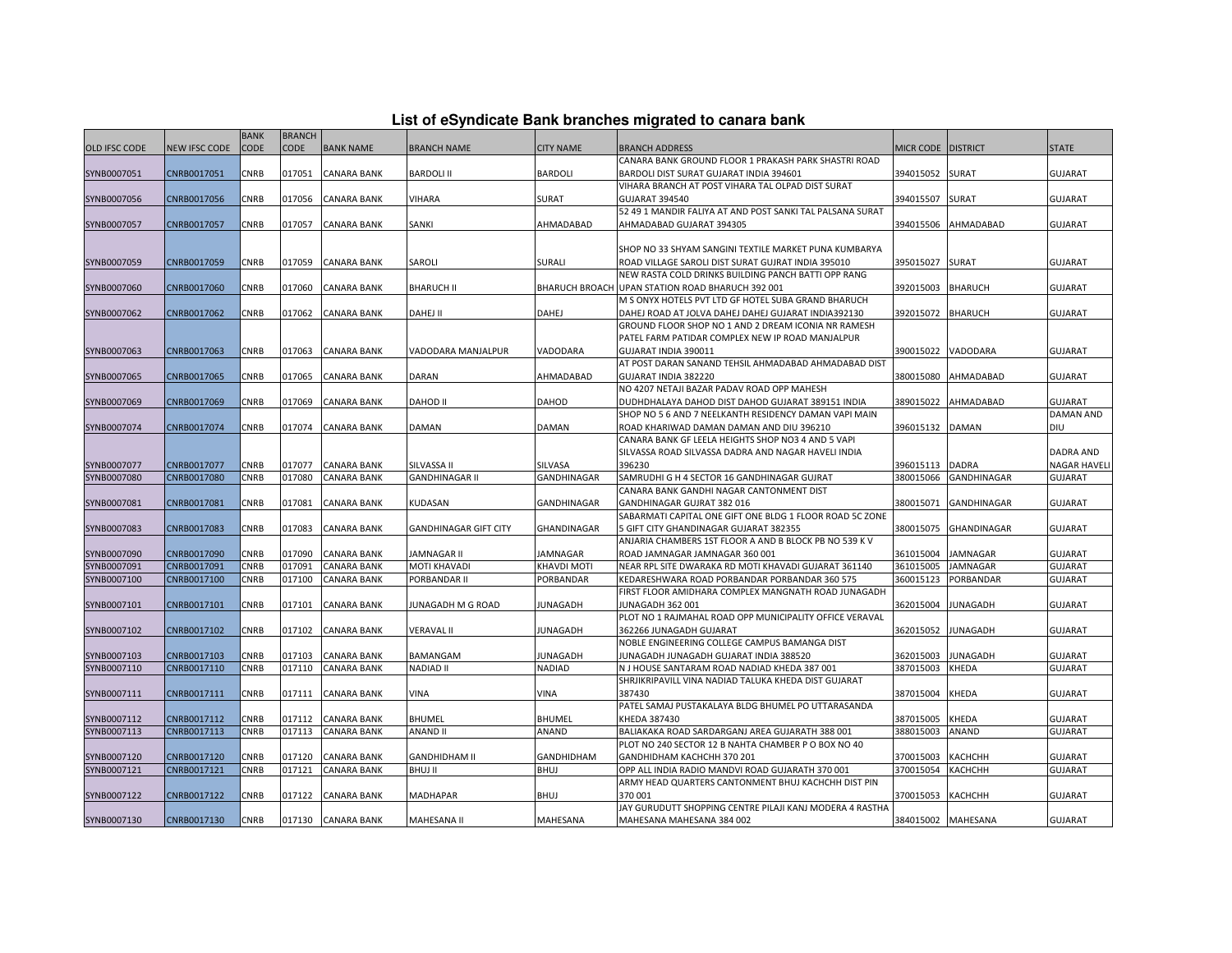| List of eSyndicate Bank branches migrated to canara bank |  |  |
|----------------------------------------------------------|--|--|
|----------------------------------------------------------|--|--|

| List of eSyndicate Bank branches migrated to canara bank |                      |                            |                       |                    |                           |                     |                                                                                           |                    |                     |                |
|----------------------------------------------------------|----------------------|----------------------------|-----------------------|--------------------|---------------------------|---------------------|-------------------------------------------------------------------------------------------|--------------------|---------------------|----------------|
| <b>OLD IFSC CODE</b>                                     | <b>NEW IFSC CODE</b> | <b>BANK</b><br><b>CODE</b> | <b>BRANCH</b><br>CODE | <b>BANK NAME</b>   | <b>BRANCH NAME</b>        | <b>CITY NAME</b>    | <b>BRANCH ADDRESS</b>                                                                     | MICR CODE DISTRICT |                     | <b>STATE</b>   |
|                                                          |                      |                            |                       |                    |                           |                     | SRI NILAKANTA VIDYALAYA BLDG MAKTAPUR PATAN DIST GUJARAT                                  |                    |                     |                |
| SYNB0007131                                              | CNRB0017131          | CNRB                       | 017131                | <b>CANARA BANK</b> | MAKTUPUR                  | PATAN               | 384170                                                                                    | 384015055          | <b>PATAN</b>        | <b>GUJARAT</b> |
|                                                          |                      |                            |                       |                    |                           |                     | AKSHAR PURUSHOTTAM SWAMY NARAYAN MANDIR TEHSIL UNJHA                                      |                    |                     |                |
| SYNB0007132                                              | CNRB0017132          | <b>CNRB</b>                | 017132                | <b>CANARA BANK</b> | DASAJ                     | MAHESANA            | DIST MAHESANA                                                                             | 384015054          | MAHESANA            | <b>GUJARAT</b> |
|                                                          |                      |                            |                       |                    |                           |                     | AITHOR PRAGATHI MANDAL BLDG AITHOR MAHESANA GUJARAT                                       |                    |                     |                |
| SYNB0007133                                              | CNRB0017133          | CNRB                       | 017133                | <b>CANARA BANK</b> | AITHOR                    | MAHESANA            | 384175                                                                                    | 384015053          | MAHESANA            | <b>GUJARAT</b> |
|                                                          |                      |                            |                       |                    |                           |                     | SHRI SARVAJANIK KELVANI MANDAL CAMPUS SARVAJANIK                                          |                    |                     |                |
| SYNB0007134                                              | CNRB0017134          | CNRB                       | 017134                | <b>CANARA BANK</b> | MAHESANA ARVIND MARG      | MAHESANA            | VIDYALAYA BUILDING ARVIND MARG MAHESANA 384001                                            | 384015003          | MAHESANA            | <b>GUJARAT</b> |
|                                                          |                      |                            |                       |                    |                           |                     | SANTOSH CHAR RASTA MAHAVIDHYALAY ROAD RAJPIPLA 393145                                     |                    |                     |                |
| SYNB0007135                                              | CNRB0017135          | CNRB                       | 017135                | <b>CANARA BANK</b> | RAJPIPLA II               | RAJPIPLA            | DIST NARMADA GUJRAT                                                                       | 393015002          | <b>NARMADA</b>      | <b>GUJARAT</b> |
|                                                          |                      |                            |                       |                    |                           |                     | H NO 310 POST OFFICE MITHA LAXMIPURA TALUK DISTRICT                                       |                    |                     |                |
| SYNB0007136                                              | CNRB0017136          | CNRB                       | 017136                | <b>CANARA BANK</b> | KHARA LAXMIPUR            | KHARA               | MAHESANA KHARA 384002                                                                     | 384015004          | MAHESANA            | <b>GUJARAT</b> |
| SYNB0007137                                              | CNRB0017137          | CNRB                       | 017137                | <b>CANARA BANK</b> | VEJALPORE                 | VEJALPORE           | SHREEJINAGAR KHERGAUM ROAD NEAR PARVATI MOTORS<br>DHAMDACHI FATAK VALSAD VEJALPORE 396030 | 396015004          | VALSAD              | <b>GUJARAT</b> |
|                                                          |                      |                            |                       |                    |                           |                     | 1ST FLOOR OPP SUVIDHA HOSPITAL NEAR MAHESANA URBAN CO                                     |                    |                     |                |
| SYNB0007138                                              | CNRB0017138          | CNRB                       | 017138                | <b>CANARA BANK</b> | UNJHA II                  | <b>UNJHA</b>        | OP BANK J P COMPLEX UNJHA GJ 384170                                                       | 384015052          | <b>MAHESANA</b>     | <b>GUJARAT</b> |
|                                                          |                      |                            |                       |                    |                           |                     | PANCHVATI SQUARE OPP KINARA CINEMANANDASAN KADI ROAD                                      |                    |                     |                |
| SYNB0007139                                              | CNRB0017139          | CNRB                       | 017139                | <b>CANARA BANK</b> | KADI II                   | AHMADABAD           | AHMADABAD GUJARAT 382715                                                                  | 380015078          | AHMADABAD           | <b>GUJARAT</b> |
|                                                          |                      |                            |                       |                    |                           |                     | NO 1 TO 6 JAI JALRAM PLAZAOPP BUS STAND BEHIND SCIENCE                                    |                    |                     |                |
| SYNB0007140                                              | CNRB0017140          | CNRB                       | 017140                | <b>CANARA BANK</b> | <b>GODHRA II</b>          | <b>GODHRA</b>       | COLLEGE GODHRA 389001                                                                     | 389015002          | AHMADABAD           | <b>GUJARAT</b> |
|                                                          |                      |                            |                       |                    |                           |                     | GIRNAR KHUSHBOO PLAZA PLOT NO 29 GIDC VAPI GUJARAT                                        |                    |                     |                |
| SYNB0007145                                              | CNRB0017145          | <b>CNRB</b>                | 017145                | <b>CANARA BANK</b> | VAPI                      | VAPI                | 396195                                                                                    | 396015034          | VALSAD              | <b>GUJARAT</b> |
|                                                          |                      |                            |                       |                    |                           |                     | ABBASI CHAMBERS GROUND FLOOR NEAR PARA BAZAR DHEBAR                                       |                    |                     |                |
| SYNB0007150                                              | CNRB0017150          | CNRB                       | 017150                | <b>CANARA BANK</b> | RAJKOT II                 | <b>RAJKOT</b>       | ROAD GUJARAT 360 001                                                                      | 360015010          | <b>RAJKOT</b>       | <b>GUJARAT</b> |
|                                                          |                      |                            |                       |                    | SPECIALISED SME BRANCH    |                     |                                                                                           |                    |                     |                |
| SYNB0007151                                              | CNRB0017151          | CNRB                       | 017151                | <b>CANARA BANK</b> | <b>MORVI</b>              | <b>MORVI</b>        | SAVSAR PLOT DOSHI TOWER MORVI RAJKOT 363 641                                              | 363015022          | RAJKOT              | <b>GUJARAT</b> |
| SYNB0007152                                              | CNRB0017152          | CNRB                       | 017152                | <b>CANARA BANK</b> | <b>BEDI</b>               | <b>BEDI</b>         | BEDI TALUKA RAJKOT DT RAJKOT GUJRAT 360 00                                                | 360015012          | <b>RAJKOT</b>       | <b>GUJARAT</b> |
|                                                          |                      |                            |                       |                    |                           |                     | VILL AND PO NAVA SADULKA BHARAT NAGAR TQ MORVI DIST                                       |                    |                     |                |
| SYNB0007154                                              | CNRB0017154          | CNRB                       | 017154                | <b>CANARA BANK</b> | NAVA SADULKA              | <b>NAVA SADULKA</b> | <b>RAJKOT PIN 363642</b>                                                                  | 363015501          | <b>RAJKOT</b>       | <b>GUJARAT</b> |
|                                                          |                      |                            |                       |                    |                           |                     | GOLDEN VIEW 1ST FLOOR ARJUN PARK SOCIETY OFF 150FT RING                                   |                    |                     |                |
| SYNB0007156                                              | CNRB0017156          | CNRB                       | 017156                | <b>CANARA BANK</b> | RAJKOT NANA MAWA ROAD     | RAJKOT              | ROAD RAJKOT GUJARAT 360005                                                                | 360015011          | <b>RAJKOT</b>       | <b>GUJARAT</b> |
|                                                          |                      |                            |                       |                    |                           |                     | VILLAGE RATANPUR POST GAURIDAD RATANPUR RAJKOT DIST                                       |                    |                     |                |
| SYNB0007158                                              | CNRB0017158          | CNRB                       | 017158                | <b>CANARA BANK</b> | RATANPAR                  | RAJKOT              | GUJARAT INDIA 360003                                                                      | 360015501          | <b>RAJKOT</b>       | <b>GUJARAT</b> |
|                                                          |                      |                            |                       |                    |                           |                     | SHOP NO 56 58 65 67 GRD FLOOR RATNASAGAR COMPLEX DIST                                     |                    |                     |                |
| SYNB0007160                                              | CNRB0017160          | <b>CNRB</b>                | 017160                | <b>CANARA BANK</b> | HIMMATNAGAR II            | <b>HIMMATNAGAR</b>  | SABAR KANTHA 383001                                                                       | 383015002          | <b>SABAR KANTHA</b> | <b>GUJARAT</b> |
|                                                          |                      |                            |                       |                    |                           |                     | CANARA BANK KALIPAT BRANCH 8 G GARAIYA HOMEPATHY                                          |                    |                     |                |
|                                                          |                      |                            |                       |                    |                           |                     | MEDICAL COLLEGE VILL KALIPAT NR TRAMBA RAJKOT GUJARAT                                     |                    |                     |                |
| SYNB0007162                                              | CNRB0017162          | CNRB                       | 017162                | <b>CANARA BANK</b> | KALIPAT                   | RAJKOT              | <b>INDIA 360020</b>                                                                       | 360015502          | RAJKOT              | <b>GUJARAT</b> |
| SYNB0007165                                              | CNRB0017165          | CNRB                       | 017165                | <b>CANARA BANK</b> | <b>AMRELI II</b>          | AMRELI              | CANARA BANK AMRELI AMRELI GUJARAT                                                         | 365015002          | AMRELI              | <b>GUJARAT</b> |
|                                                          |                      |                            |                       |                    |                           |                     | PREMISES OF AMRELI BR MAIN ROAD MANEKPURA AMRELI                                          |                    |                     |                |
| SYNB0007166                                              | CNRB0017166          | CNRB                       | 017166                | <b>CANARA BANK</b> | GAVADKA                   | AMRELI              | GAVADKA 365610<br>NEAR 9 SQUARE HONEY PARK MN ROAD ADAJAN SURAT GUJARAT                   | 365015502          | AMRELI              | <b>GUJARAT</b> |
| SYNB0007168                                              | CNRB0017168          | CNRB                       | 017168                | <b>CANARA BANK</b> | <b>SURAT ADAJAN II</b>    | ADAJAN SURAT        | 395009                                                                                    | 395015025          | <b>SURAT</b>        | <b>GUJARAT</b> |
| SYNB0007169                                              | CNRB0017169          | CNRB                       | 017169                | <b>CANARA BANK</b> | <b>JOKHA</b>              | <b>JOKHA</b>        | VILL JOKHA VIA VAV TAL KAMREJ DIST SURAT PIN 394326                                       | 394015503          | <b>SURAT</b>        | <b>GUJARAT</b> |
|                                                          |                      |                            |                       |                    |                           |                     |                                                                                           |                    |                     |                |
|                                                          |                      |                            |                       |                    | SPECIALISED MID CORPORATE |                     |                                                                                           |                    |                     |                |
| SYNB0007170                                              | CNRB0017170          | CNRB                       | 017170                | <b>CANARA BANK</b> | <b>BRANCH SURAT MAIN</b>  | <b>SURAT</b>        | RATAN KUTIR BLDG SALABATPURA MAIN RD SURAT 395003                                         | 395015020          | <b>SURAT</b>        | <b>GUJARAT</b> |
| SYNB0007171                                              | CNRB0017171          | <b>CNRB</b>                | 017171                | <b>CANARA BANK</b> | <b>BAGUMARA</b>           | <b>BAGUMARA</b>     | BAGUMARA PALSANA TALUK DIST SURAT GUJRAT 394 605                                          | 394015054          | SURAT               | <b>GUJARAT</b> |
|                                                          |                      |                            |                       |                    |                           |                     | SHAKTI SADAN N H NO 8 AT AND POST KADODARA TALUKA                                         |                    |                     |                |
| SYNB0007172                                              | CNRB0017172          | CNRB                       | 017172                | <b>CANARA BANK</b> | KADODARA II               | KADODARA            | PALSANA SURAT 394 327                                                                     | 395015023          | SURAT               | <b>GUJARAT</b> |
| SYNB0007173                                              | CNRB0017173          | CNRB                       | 017173                | <b>CANARA BANK</b> | SHEGAVA                   | SHEGAVA             | SHEGAVAGRAMVIKAS SAMITY PO SHEGAVA SURAT 394320                                           | 394015053          | <b>SURAT</b>        | <b>GUJARAT</b> |
| SYNB0007174                                              | CNRB0017174          | CNRB                       | 017174                | <b>CANARA BANK</b> | ERTHAN                    | ERTHAN              | TAKAMA PATIA DIST SURAT GUJARAT 394540                                                    | 394015504          | SURAT               | <b>GUJARAT</b> |
|                                                          |                      |                            |                       |                    |                           |                     | SRI KRISHNA BUILDING SURAT HAJIRA ROAD CHRYASI DIST SURAT                                 |                    |                     |                |
| SYNB0007175                                              | CNRB0017175          | <b>CNRB</b>                |                       | 017175 CANARA BANK | <b>HAJIRA II</b>          | <b>HAJIRA</b>       | <b>GUJRAT 394 270</b>                                                                     | 395015022 SURAT    |                     | <b>GUJARAT</b> |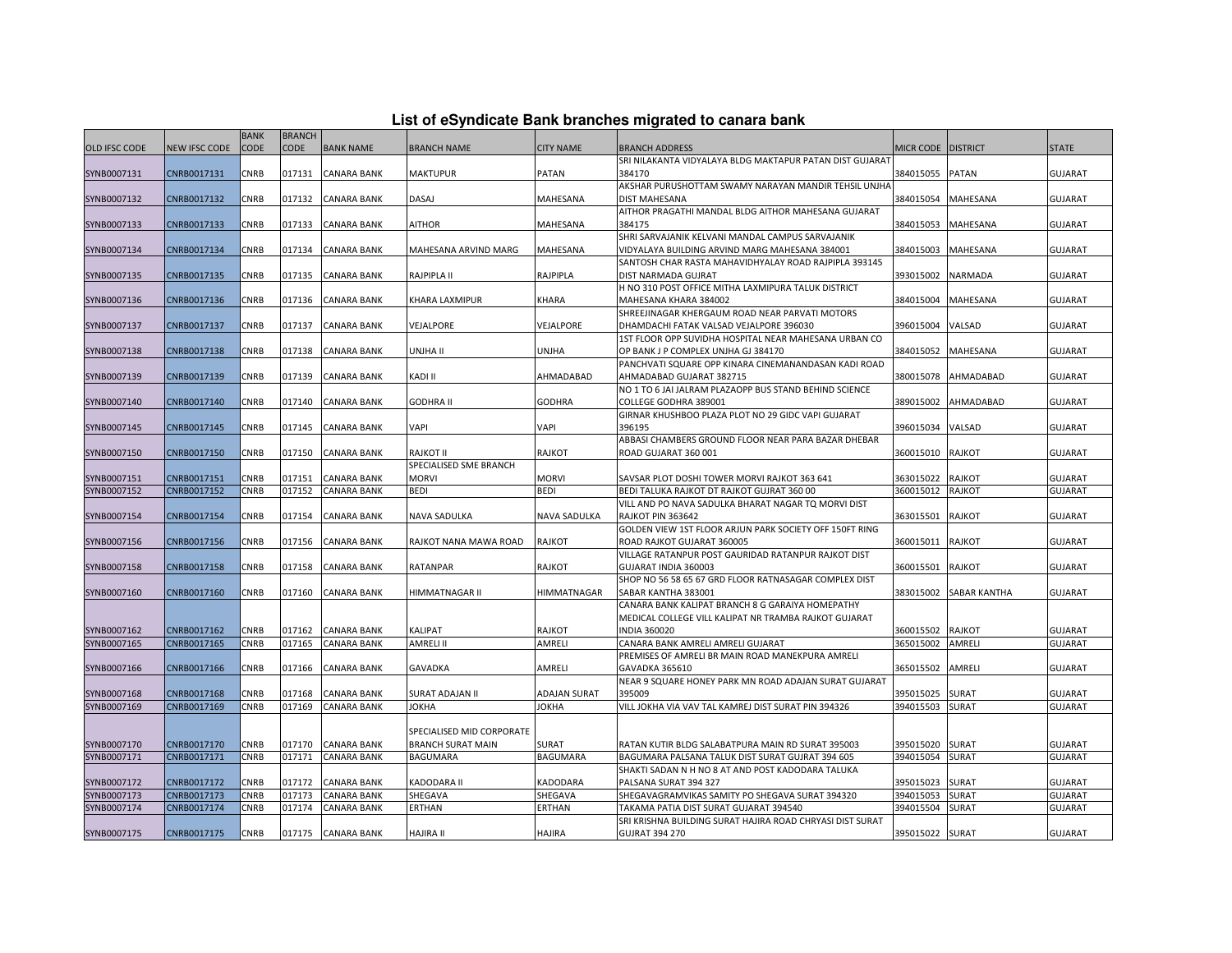|  |  | List of eSyndicate Bank branches migrated to canara bank |  |
|--|--|----------------------------------------------------------|--|
|--|--|----------------------------------------------------------|--|

|                            |                            | <b>BANK</b>         | <b>BRANCH</b>    |                                          |                                  |                      |                                                                               |                        |                       |                                  |
|----------------------------|----------------------------|---------------------|------------------|------------------------------------------|----------------------------------|----------------------|-------------------------------------------------------------------------------|------------------------|-----------------------|----------------------------------|
| <b>OLD IFSC CODE</b>       | NEW IFSC CODE              | CODE                | CODE             | <b>BANK NAME</b>                         | <b>BRANCH NAME</b>               | <b>CITY NAME</b>     | BRANCH ADDRESS                                                                | MICR CODE   DISTRICT   |                       | <b>STATE</b>                     |
|                            |                            |                     |                  |                                          |                                  |                      | OPP GANDHI SMRUTI BHAVAN TIMALIAWAD NANPURA GUJARAT                           |                        |                       |                                  |
| SYNB0007176                | CNRB0017176                | CNRB                | 017176           | <b>CANARA BANK</b>                       | <b>SURAT NANPURA II</b>          | SURAT                | 395 001                                                                       | 395015021              | <b>SURAT</b>          | <b>GUJARAT</b>                   |
|                            |                            |                     |                  |                                          |                                  |                      | SAMARTH SARATHI COMPLEX NEAR DHIRAJSONS PARLE POINT                           |                        |                       |                                  |
| SYNB0007177                | CNRB0017177                | <b>CNRB</b>         | 017177           | <b>CANARA BANK</b>                       | <b>SURAT PARLE POINT</b>         | <b>SURAT</b>         | SURAT DIST GUJARAT                                                            | 395015024              | <b>SURAT</b>          | <b>GUJARAT</b>                   |
|                            |                            |                     |                  |                                          |                                  |                      |                                                                               |                        |                       |                                  |
| SYNB0007178                | CNRB0017178                | CNRB                | 017178           | <b>CANARA BANK</b>                       | <b>ACCOUNTS SECTION SURAT II</b> | <b>SURAT</b>         | NO,277SALABATPURA,MAIN,ROADDIST,SURATSTATE,GUJARAT                            | 395015028              | <b>SURAT</b>          | <b>GUJARAT</b>                   |
| SYNB0007179                | CNRB0017179                | <b>CNRB</b>         | 017179           | <b>CANARA BANK</b>                       | <b>JOLVA</b>                     | <b>JOLVA</b>         | VILL AND POST JOLVA TAL PALSANA DIST SURAT PIN 394305                         | 394015505              | <b>SURAT</b>          | <b>GUJARAT</b>                   |
|                            |                            |                     |                  |                                          |                                  |                      | IAWAHAR ROAD OPP OLD KANYASHALA SURENDRANAGAR                                 |                        |                       |                                  |
| SYNB0007180                | CNRB0017180                | CNRB                | 017180           | <b>CANARA BANK</b>                       | SURENDRA NAGAR II                | SURENDRANAGAR        | SURENDRANAGAR DIST PIN 363 001                                                | 363015002              | SURENDRANAGAR         | <b>GUJARAT</b>                   |
|                            |                            |                     |                  |                                          |                                  |                      | VILLAGE KATUDA TAL VADHVAN DIST SURENDRANAGAR PIN                             |                        |                       |                                  |
| SYNB0007181                | CNRB0017181                | CNRB                | 017181           | <b>CANARA BANK</b>                       | KATUDA                           | <b>KATUDA</b>        | 363040                                                                        | 363015502              | SURENDRANAGAR         | <b>GUJARAT</b>                   |
|                            |                            |                     |                  |                                          |                                  |                      | POST ANTROLI TALUKA PALSANA DIST SURAT ANTROLI GUJARAT                        |                        |                       |                                  |
| SYNB0007182                | CNRB0017182                | CNRB                | 017182           | <b>CANARA BANK</b>                       | <b>ANTROLI</b>                   | <b>ANTROLI</b>       | 394325                                                                        | 395015026              | <b>SURAT</b>          | <b>GUJARAT</b>                   |
|                            |                            |                     |                  |                                          |                                  |                      | NO 1112 GROUND FLOOR INDRAPRASTH TOWNSHIP NEAR                                |                        |                       |                                  |
| SYNB0007184                | CNRB0017184                | CNRB                | 017184           | <b>CANARA BANK</b>                       | WADHWAN                          | WADHWAN              | BHAKTINAGAR CIRCLE WADHWAN GUJARAT 363030 INDIA                               | 363015003              | AHMADABAD             | <b>GUJARAT</b>                   |
|                            |                            |                     |                  |                                          |                                  |                      | BO 3 PARIVAR AVENUE GR FLR NEAR MAMTABEN HOSPITAL CLUB                        |                        |                       |                                  |
| SYNB0007185                | CNRB0017185                | CNRB                | 017185           | CANARA BANK                              | DHRANGADHRA                      | DHRANGADHRA          | ROAD DHRANGADHRA GUJARAT 363310 INDIA                                         | 363015051              | AHMADABAD             | <b>GUJARAT</b>                   |
|                            |                            |                     |                  |                                          |                                  |                      | NATRAJ CINEMA BUILDING STATION ROAD NAVSARI NAVSARI 396                       |                        |                       |                                  |
| SYNB0007190                | CNRB0017190                | CNRB                | 017190           | <b>CANARA BANK</b>                       | <b>NAVSARI II</b>                | <b>NAVSARI</b>       | 445                                                                           | 396015064              | <b>NAVSARI</b>        | <b>GUJARAT</b>                   |
|                            |                            |                     |                  |                                          |                                  |                      | OPP D N SHOPPING CENTRE NEAR M G LIBRARY BULSAR VALSAD                        |                        |                       |                                  |
| SYNB0007191                | CNRB0017191                | <b>CNRB</b>         | 017191           | <b>CANARA BANK</b>                       | <b>BULSAR VALSAD</b>             | <b>BULSAR VALSAD</b> | VALSAD 396 001                                                                | 396015003              | VALSAD                | <b>GUJARAT</b>                   |
|                            |                            |                     |                  |                                          |                                  |                      | BUILDING NO 1928 UPPER LEVEL SURYA KIRAN APARTMENT                            |                        |                       |                                  |
| SYNB0007192                | CNRB0017192<br>CNRB0017195 | CNRB<br><b>CNRB</b> | 017192<br>017195 | <b>CANARA BANK</b>                       | CHHAPRA                          | CHHAPRA              | NAVSARI CHHAPRA GUJARAT 396445                                                | 396015063              | <b>NAVSARI</b>        | <b>GUJARAT</b>                   |
| SYNB0007195<br>SYNB0007197 | CNRB0017197                | CNRB                | 017197           | <b>CANARA BANK</b><br><b>CANARA BANK</b> | <b>PATAN II</b><br><b>KOITA</b>  | PATAN<br>KOITA       | PATAN DIST JABALPUR MADHYA PRADESH<br>C BY O PATAN BRANCH KOITA GUJARAT       | 384015082<br>384015501 | <b>PATAN</b><br>PATAN | <b>GUJARAT</b><br><b>GUJARAT</b> |
|                            |                            |                     |                  |                                          |                                  |                      | MR PATEL NARESHBHAI BECHARBHAI BEHIND KHODIYAR                                |                        |                       |                                  |
| SYNB0007198                | CNRB0017198                | CNRB                | 017198           | <b>CANARA BANK</b>                       | <b>MANDOTRI</b>                  | <b>PATAN</b>         | MANDOTRI PATAN GUJURAT 384265                                                 | 384015502              | <b>PATAN</b>          | <b>GUJARAT</b>                   |
|                            |                            |                     |                  |                                          |                                  |                      | HOTEL NOVA GOA BLDG DR ATMARAM BORKAR RD P B NO 193                           |                        |                       |                                  |
| SYNB0007200                | CNRB0017200                | <b>CNRB</b>         | 017200           | <b>CANARA BANK</b>                       | PANAJI GOA II                    | PANAJI               | GOA 403 001                                                                   | 403015059              | <b>NORTH GOA</b>      | GOA                              |
|                            |                            |                     |                  |                                          |                                  |                      | MAIN ROAD BOCHOLIM TALUK SANQUELIM GOA NORTH GOA GOA                          |                        |                       |                                  |
| SYNB0007202                | CNRB0017202                | <b>CNRB</b>         | 017202           | <b>CANARA BANK</b>                       | SANQUELIM GOA II                 | GOA                  | 403 505                                                                       | 403015068              | <b>SOUTH GOA</b>      | GOA                              |
| SYNB0007203                | CNRB0017203                | CNRB                | 017203           | <b>CANARA BANK</b>                       | <b>CURCHOREM GOA II</b>          | CURCHOREM            | IST FLR CHURCH BLDG STATION RD CURCHOREM GOA 403706                           | 403015071              | SOUTH GOA             | GOA                              |
|                            |                            |                     |                  |                                          |                                  |                      | GOA BETIMMAIN ROADBETIM BARDEZGOADIST NORTH GOASTATE                          |                        |                       |                                  |
| SYNB0007204                | CNRB0017204                | CNRB                | 017204           | <b>CANARA BANK</b>                       | <b>GOA BETIM II</b>              | <b>BETIM</b>         | GOAPIN 403 101                                                                | 403015064              | <b>NORTH GOA</b>      | GOA                              |
|                            |                            |                     |                  |                                          |                                  |                      |                                                                               |                        |                       |                                  |
| SYNB0007205                | CNRB0017205                | CNRB                | 017205           | <b>CANARA BANK</b>                       | <b>GOA PALE</b>                  | PALE                 | NR USGAO BRIDGE DALVI HOUSE PALE NORTH GOA GOA 403105                         | 403015067              | <b>NORTH GOA</b>      | GOA                              |
|                            |                            |                     |                  |                                          | SPECIALISED SME BRANCH           |                      |                                                                               |                        |                       |                                  |
| SYNB0007206                | CNRB0017206                | <b>CNRB</b>         | 017206           | <b>CANARA BANK</b>                       | <b>GOA MAPUCA</b>                | <b>MAPUCA</b>        | DEMPO MANSION MAPUCAGOA 403 507                                               | 403015065              | <b>NORTH GOA</b>      | GOA                              |
|                            |                            |                     |                  |                                          |                                  |                      | GRACE CHURCH COMPLEX VARDE VALAULIKAR RD P B NO 363 GOA                       |                        |                       |                                  |
| SYNB0007207                | CNRB0017207                | CNRB                | 017207           | CANARA BANK                              | MARGAO II                        | <b>MARGAO</b>        | 403 601                                                                       | 403015072              | <b>SOUTH GOA</b>      | GOA                              |
|                            |                            |                     |                  |                                          |                                  |                      | BUILDINGBAIXOP DO IGREJAAGACIAM GOADIST NORTH GOASTATE                        |                        |                       |                                  |
| SYNB0007208                | CNRB0017208                | CNRB                | 017208           | <b>CANARA BANK</b>                       | <b>GOA AGACIAM</b>               | AGACIAM              | GOAPIN 403 204                                                                | 403015060              | <b>NORTH GOA</b>      | GOA                              |
|                            |                            |                     |                  |                                          |                                  |                      | NEAR KERANT CHAPEL CARANZALEM GOA NORTH GOA GOA 403                           |                        |                       |                                  |
| SYNB0007209                | CNRB0017209                | CNRB                | 017209           | <b>CANARA BANK</b>                       | GOA CARANZALEM PALOLEM           | <b>GOA</b>           | 002                                                                           | 403015061              | <b>NORTH GOA</b>      | GOA                              |
|                            |                            |                     |                  |                                          |                                  |                      | TIP TOP MANSION INDIRA NAGAR DHAVLI PONDA ROAD KAVLEM                         |                        |                       |                                  |
| SYNB0007210                | CNRB0017210                | CNRB                | 017210           | <b>CANARA BANK</b>                       | <b>GOA KAVLEM</b>                | GOA                  | GOA NORTH GOA GOA 403 401                                                     | 403015069              | <b>SOUTH GOA</b>      | GOA                              |
| SYNB0007211                | CNRB0017211                | CNRB                | 017211           | <b>CANARA BANK</b>                       | VASCO DA GAMA II                 | VASCO DA GAMA        | NEAR MUNCIPAL MARKET P B NO 143 GOA 403 802                                   | 403015074              | SOUTH GOA             | GOA                              |
|                            |                            |                     |                  |                                          |                                  |                      | CLARENCE APARTMENTS MESTA BHAT MERCES GOA ILHAS TALUKA                        | 403015062              |                       |                                  |
| SYNB0007212                | CNRB0017212                | CNRB                | 017212           | <b>CANARA BANK</b>                       | <b>GOA MERCES</b>                | GOA                  | NORTH GOA GOA 403 005<br>BHAGAWATI NIVAS PATTO RIBANDAR GOA NORTH GOA GOA 403 |                        | <b>NORTH GOA</b>      | GOA                              |
| SYNB0007213                | CNRB0017213                | CNRB                | 017213           | <b>CANARA BANK</b>                       | <b>GOA RIBANDER</b>              | GOA                  | 006                                                                           | 403015063              | <b>NORTH GOA</b>      | GOA                              |
|                            |                            |                     |                  |                                          | <b>GOA NAGARCEM</b>              |                      | OMKAR COMPLEX NEAR KADAMBA BUS STAND NAGARCEM                                 |                        |                       |                                  |
| SYNB0007214                | CNRB0017214                | <b>CNRB</b>         |                  | 017214 CANARA BANK                       | CANACONAPALOLEM                  | GOA                  | CANACONA GOA SOUTH GOA GOA 403 702                                            | 403015070 SOUTH GOA    |                       | GOA                              |
|                            |                            |                     |                  |                                          |                                  |                      |                                                                               |                        |                       |                                  |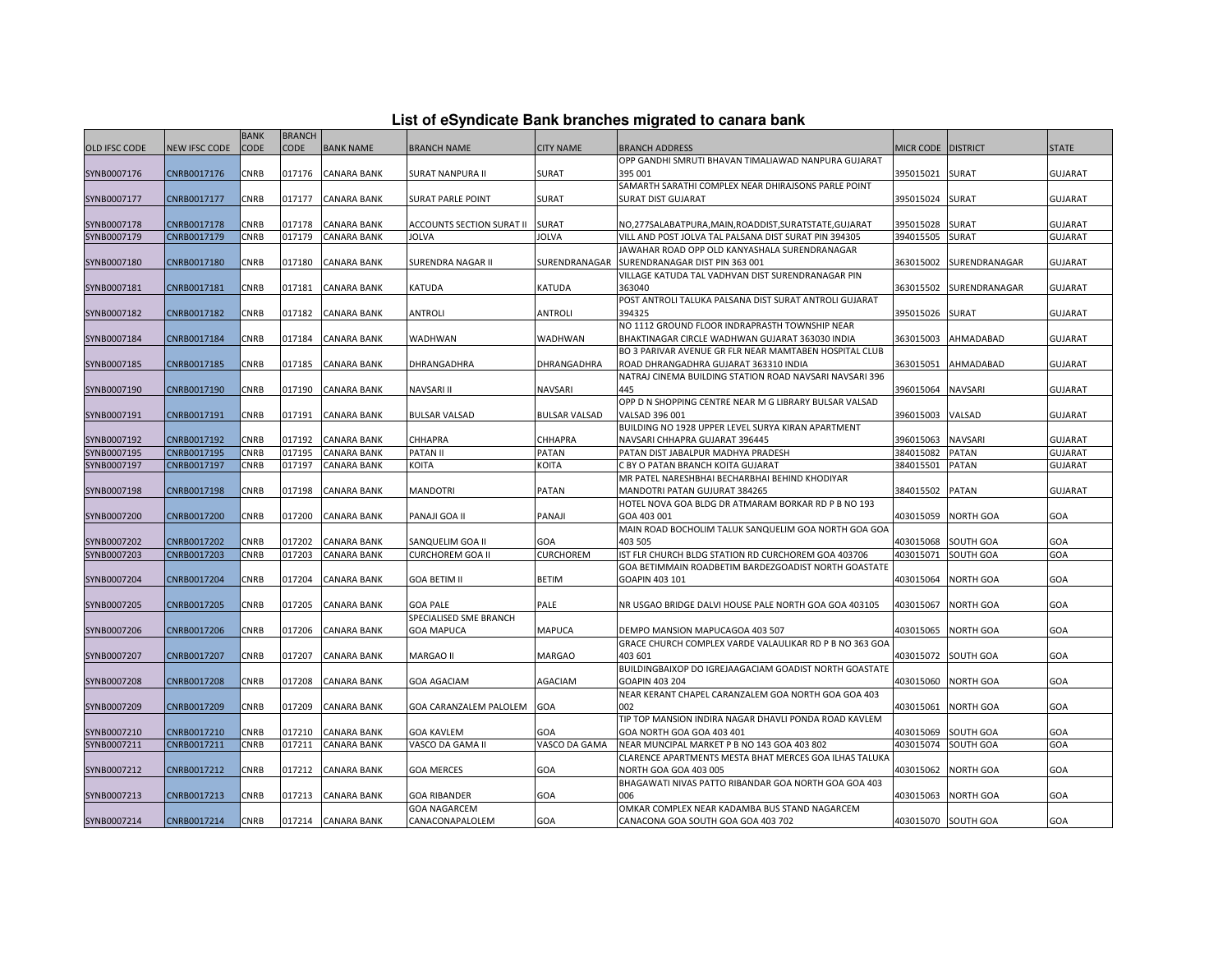| List of eSyndicate Bank branches migrated to canara bank |  |  |  |
|----------------------------------------------------------|--|--|--|
|----------------------------------------------------------|--|--|--|

|                      |                      | <b>BANK</b> | <b>BRANCH</b> |                    |                                   |                       |                                                                               |                    |                      |               |
|----------------------|----------------------|-------------|---------------|--------------------|-----------------------------------|-----------------------|-------------------------------------------------------------------------------|--------------------|----------------------|---------------|
| <b>OLD IFSC CODE</b> | <b>NEW IFSC CODE</b> | CODE        | <b>CODE</b>   | <b>BANK NAME</b>   | <b>BRANCH NAME</b>                | <b>CITY NAME</b>      | <b>BRANCH ADDRESS</b>                                                         | MICR CODE DISTRICT |                      | <b>STATE</b>  |
|                      |                      |             |               |                    |                                   | SALVADOR DO           | CHURCH BUILDING SALVADOR DO MUNDO PO BETIM BARDEZ                             |                    |                      |               |
| SYNB0007215          | CNRB0017215          | CNRB        | 017215        | <b>CANARA BANK</b> | GOA SALVADOR DO MUNDO             | MUN                   | NORTH GOA GOA 403101                                                          | 403015066          | <b>NORTH GOA</b>     | GOA           |
|                      |                      |             |               |                    |                                   |                       | PANCHAYAT GHAR BUILDING MACASANA VIA CURTORIM SALCETE                         |                    |                      |               |
| SYNB0007217          | CNRB0017217          | CNRB        | 017217        | CANARA BANK        | GOA MACASANA                      | MACASANA              | TALUK DIST SOUTH GOA GOA 403709                                               | 403015073          | <b>SOUTH GOA</b>     | GOA           |
|                      |                      |             |               |                    |                                   |                       | NEAR MARMUGAO PORT TRUST MARMUGAO HARBOUR GOA                                 |                    |                      |               |
| SYNB0007218          | CNRB0017218          | CNRB        | 017218        | CANARA BANK        | <b>GOA MARMUGAO</b>               | GOA                   | SOUTH GOA GOA 403 803                                                         | 403015075          | <b>SOUTH GOA</b>     | GOA           |
|                      |                      |             |               |                    |                                   |                       | SRI SAI H NO 406 BY183 NEAR JEEVOTTAM MATH NGPDA COLONY                       |                    |                      |               |
| SYNB0007221          | CNRB0017221          | CNRB        | 017221        | CANARA BANK        | <b>GOA ALTO PORVORIM II</b>       | <b>ALTO PORVORIM</b>  | GOA 403521                                                                    | 403015076          | <b>NORTH GOA</b>     | GOA           |
|                      |                      |             |               |                    |                                   |                       | ST RITA S CHAPEL CARONA MAPUCA ALDONA DIST NORTH GOA                          |                    |                      |               |
| SYNB0007222          | CNRB0017222          | CNRB        | 017222        | <b>CANARA BANK</b> | <b>GOA CARONA</b>                 | <b>MAPUSA</b>         | GOA 403523                                                                    | 403015079          | <b>NORTH GOA</b>     | GOA           |
|                      |                      |             |               |                    |                                   |                       | SRI SANSTHAN GOWDPADACHARYA MUTT KAVLEM MUTT PONDA                            |                    |                      |               |
| SYNB0007223          | CNRB0017223          | CNRB        | 017223        | CANARA BANK        | KAVLEM MATH GOA                   | PONDA                 | KAVLEM DIST NORTH GOA 403408                                                  | 403015077          | <b>NORTH GOA</b>     | GOA           |
| SYNB0007224          | CNRB0017224          | CNRB        | 017224        | <b>CANARA BANK</b> | <b>GOA ARPORA</b>                 | ARPORA GOA            | H NO 205 BY A DIWAN BHATTI ARPORA MARKET ARPORA BARDEZ<br>ARPORA GOA 403518   | 403015080          | <b>NORTH GOA</b>     | GOA           |
|                      |                      |             |               |                    |                                   |                       | INDIRA APTM CAETANO ALBUQUERQUE ROAD PANAJI GOA 403                           |                    |                      |               |
| SYNB0007225          | CNRB0017225          | CNRB        | 017225        | CANARA BANK        | ACCOUNTS SECTION PANAJI II PANAJI |                       | 001                                                                           | 403015058          | <b>NORTH GOA</b>     | GOA           |
|                      |                      |             |               |                    |                                   |                       | HOUSE NO 744 BY A COLLOSO PO CHANDOR GUIRDOLIM DIST                           |                    |                      |               |
| SYNB0007226          | CNRB0017226          | CNRB        | 017226        | CANARA BANK        | <b>GUIRDOLIM</b>                  | <b>GUIRDOLIM</b>      | SOUTH GOA GOA PIN 403714                                                      | 403015081          | SOUTH GOA            | GOA           |
|                      |                      |             |               |                    |                                   |                       | DOOR NO 825 NEAR ADELI GRAMA PANCHAYAT VENGURLA TALUK                         |                    |                      | MAHARASHTR    |
| SYNB0007227          | CNRB0017227          | CNRB        | 017227        | <b>CANARA BANK</b> | ADELI                             | ADELI                 | SINDHUDURG 416516                                                             | NA                 | SINDHUDURG           |               |
|                      |                      |             |               |                    |                                   |                       | NO 59 BY 2 VILLA NOVA VANELIM COLVA SALCETTE COLVA GOA                        |                    |                      |               |
| SYNB0007228          | CNRB0017228          | CNRB        | 017228        | CANARA BANK        | COLVA                             | COLVA                 | 403708 INDIA                                                                  | 403015082          | <b>NORTH GOA</b>     | GOA           |
|                      |                      |             |               |                    |                                   |                       | H NO 78 OPP BANK OF BARODA VASUMATI NIWAS BICHOLIM GOA                        |                    |                      |               |
| SYNB0007231          | CNRB0017231          | CNRB        | 017231        | CANARA BANK        | <b>BICHOLIM II</b>                | <b>BICHOLIM</b>       | 403504                                                                        | 403015078          | <b>NORTH GOA</b>     | GOA           |
|                      |                      |             |               |                    |                                   |                       | PLOT NO 18 HOUSE NO 246 BY 1 XELVONA DODIYAL CURCHOREM                        |                    |                      |               |
| SYNB0007232          | CNRB0017232          | CNRB        | 017232        | CANARA BANK        | XELVONA                           | <b>SOUTH GOA</b>      | SOUTH GOA GOA 403706 INDIA                                                    | 403015083          | <b>SOUTH GOA</b>     | GOA           |
|                      |                      |             |               |                    |                                   |                       | VILLAGE PANCHAYATH BLDG CUDNEM NORTH GOA DISTRICT GOA                         |                    |                      |               |
| SYNB0007233          | CNRB0017233          | CNRB        | 017233        | CANARA BANK        | CUDNEM                            | <b>CUNDAIM</b>        | 403505                                                                        | 403015084          | <b>NORTH GOA</b>     | GOA           |
|                      |                      |             |               |                    |                                   |                       | PLOT NO 3712 BALAKATI BAZAR PO BALAKATI DIST KHURDA                           |                    |                      |               |
| SYNB0007253          | CNRB0017253          | CNRB        | 017253        | CANARA BANK        | <b>BALAKATI</b>                   | <b>BALAKATI</b>       | ODISHA INDIA 752100                                                           | 752015010          | <b>KHURDA</b>        | ODISHA        |
|                      |                      |             |               |                    |                                   |                       | PLOT NO 29 30 AT JARIPADA PO KALUPADA DIST KHURDA KHURDA                      |                    |                      |               |
| SYNB0007254          | CNRB0017254          | CNRB        | 017254        | <b>CANARA BANK</b> | KALUPADA GHAT                     | KHURDA                | ODISHA INDIA752022                                                            | 752015012          | <b>KHURDA</b>        | ODISHA        |
|                      | CNRB0017255          | CNRB        | 017255        | CANARA BANK        | <b>NILAGIRI</b>                   | <b>NILAGIRI</b>       | AT BALIGOHINI PO NILAGIRI DIST BALASORE ODISHA NILAGIRI<br>ODISHA INDIA756040 | 756015007          | <b>BALESHWAR</b>     | ODISHA        |
| SYNB0007255          |                      |             |               |                    |                                   |                       | PRATIHARI COMPLEX AT PO JHARPOKHARIA DIST MAYURBHANJ                          |                    |                      |               |
| SYNB0007259          | CNRB0017259          | CNRB        | 017259        | CANARA BANK        | <b>JHARPOKHARIA</b>               | JHARPOKHARIA          | ODISHA INDIA 757086                                                           | 757015005          | <b>MAYURBHANJ</b>    | ODISHA        |
|                      |                      |             |               |                    |                                   |                       |                                                                               |                    |                      |               |
|                      |                      |             |               |                    |                                   |                       | PLOT NO 9 UDALA MARKET INFRONT OF GOVT HIGH SCHOOL AT PO                      |                    |                      |               |
| SYNB0007260          | CNRB0017260          | CNRB        | 017260        | CANARA BANK        | UDALA                             | <b>UDALA</b>          | UDALA DIST MAYURBHANJ BHUBANESWAR ODISHA INDIA 757041                         | 757015006          | <b>MAYURBHANJ</b>    | <b>ODISHA</b> |
|                      |                      |             |               |                    |                                   |                       | STATION BAZAR AT PO JALESWAR DIST BALASORE JALESWAR                           |                    |                      |               |
| SYNB0007262          | CNRB0017262          | CNRB        | 017262        | <b>CANARA BANK</b> | JALESWAR II                       | JALESWAR              | ODISHA INDIA 756032                                                           | 756015006          | <b>BALESHWAR</b>     | ODISHA        |
|                      |                      |             |               |                    |                                   |                       | AT PATARAJPUR PO BALICHANDRAPUR DIST BALASORE ODISHA                          |                    |                      |               |
| SYNB0007263          | CNRB0017263          | CNRB        | 017263        | CANARA BANK        | <b>BALICHANDRAPUR</b>             | <b>BALICHANDRAPUR</b> | BALICHANDRAPUR ODISHA INDIA756040                                             | 754015010          | <b>JAJPUR</b>        | <b>ODISHA</b> |
|                      |                      |             |               |                    |                                   |                       | AT KUJANGA BAZAR PO KUJANGA DIST JAGATSINGHPUR ODISHA                         |                    |                      |               |
| SYNB0007268          | CNRB0017268          | CNRB        | 017268        | CANARA BANK        | KUJANGA                           | JAGATSINGHAPUR        | <b>NDIA 754141</b>                                                            | 754015210          | <b>JAGATSINGHPUR</b> | ODISHA        |
|                      |                      |             |               |                    |                                   |                       |                                                                               |                    |                      |               |
|                      |                      |             |               |                    | SRICHANDANPUR ANAND               |                       | PLOT NO 47 AT SRICHANDANPUR ANANDA BAZAR PO                                   |                    |                      |               |
| SYNB0007269          | CNRB0017269          | CNRB        | 017269        | CANARA BANK        | <b>BAZAR</b>                      | BANGURIGAON           | BANGURIGAON DIST PURI BHUBANESWAR ODISHA INDIA 752118                         | 752015011          | <b>PURI</b>          | ODISHA        |
|                      |                      |             |               |                    |                                   |                       |                                                                               |                    |                      |               |
|                      |                      |             |               |                    |                                   |                       | PLOT NO 1083 KHATA NO 173 MOUZA ICHINDA PO RAIRANGPUR                         |                    |                      |               |
| SYNB0007276          | CNRB0017276          | CNRB        | 017276        | <b>CANARA BANK</b> | RAIRANGPUR II                     | RAIRANGPUR            | RAIRANGPUR MAIN ROAD RAIRANGPUR ODISHA INDIA 757043                           | 757015007          | <b>MAYURBHANJ</b>    | <b>ODISHA</b> |
|                      |                      |             |               |                    |                                   |                       | PLOT NO 182 1866 SURUCHI BHAWAN INFRONT OF ELECTRIC                           |                    |                      |               |
| SYNB0007277          | CNRB0017277          | CNRB        |               | 017277 CANARA BANK | <b>KARANJIA II</b>                | KARANJIA              | OFFICE W NO 04 POST KARANJIA DIST MAYURBHANJ ODISHA INDIA<br>757037           |                    | 757015103 MAYURBHANJ | ODISHA        |
|                      |                      |             |               |                    |                                   |                       |                                                                               |                    |                      |               |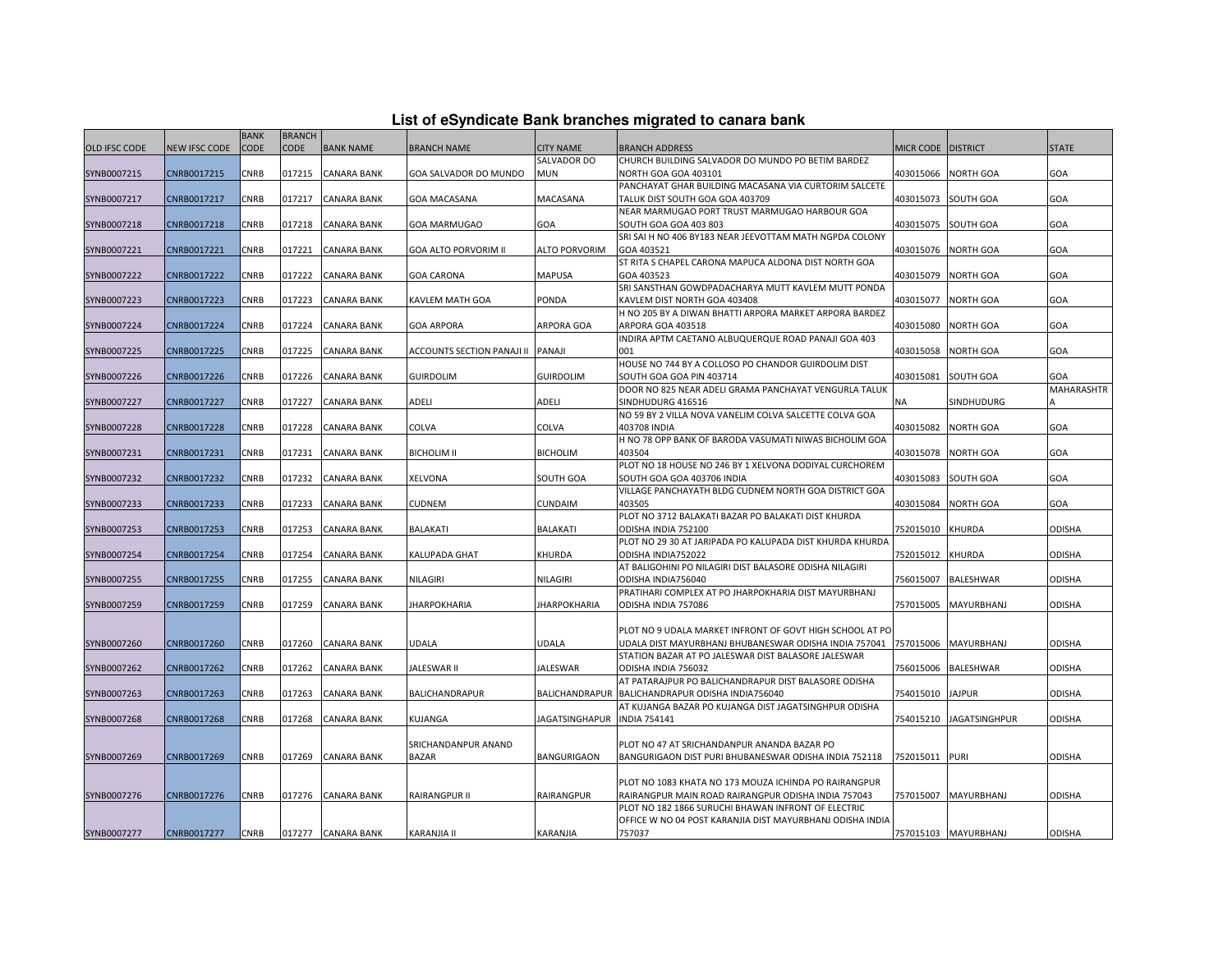## **List of eSyndicate Bank branches migrated to canara bank**

|                      |                      | <b>BANK</b> | <b>BRANCH</b> |                    |                                |                    |                                                                                 |                    |                                  |               |
|----------------------|----------------------|-------------|---------------|--------------------|--------------------------------|--------------------|---------------------------------------------------------------------------------|--------------------|----------------------------------|---------------|
| <b>OLD IFSC CODE</b> | <b>NEW IFSC CODE</b> | <b>CODE</b> | <b>CODE</b>   | <b>BANK NAME</b>   | <b>BRANCH NAME</b>             | <b>CITY NAME</b>   | <b>BRANCH ADDRESS</b>                                                           | MICR CODE DISTRICT |                                  | <b>STATE</b>  |
|                      |                      |             |               |                    |                                |                    |                                                                                 |                    |                                  |               |
|                      |                      |             |               |                    | <b>BALASORE SAHADEVKHUNTA</b>  |                    | MAUZA BHASKARGANJ UNIT 10 KHATA NO 309 PLOT NO 11                               |                    |                                  |               |
| SYNB0007278          | CNRB0017278          | <b>CNRB</b> | 017278        | <b>CANARA BANK</b> |                                | <b>BALASORE</b>    | INFRONT OF UTKAL BALASHRAM BALASORE ODISHA INDIA 756001 756015008               |                    | <b>BALESHWAR</b>                 | <b>ODISHA</b> |
|                      |                      |             |               |                    |                                |                    | PLOT NO 278 914 ROURKELA UNIT NO 47 NEAR FERTILIZER                             |                    |                                  |               |
|                      |                      |             |               |                    | ROURKELA FERTILIZER            |                    | TOWNSHIP E BLOCK SECTOR 22 DIST SUNDARGARH ROURKELA                             |                    |                                  |               |
| SYNB0007279          | CNRB0017279          | CNRB        | 017279        | <b>CANARA BANK</b> | <b>TOWNSHIP</b>                | RAURKELA           | ODISHA INDIA 769007                                                             | 769015008          | SUNDARGARH                       | <b>ODISHA</b> |
|                      |                      |             |               |                    |                                |                    |                                                                                 |                    |                                  |               |
|                      |                      |             |               |                    |                                |                    | PLOT NO 1556 P AND 1561 P KHATA NO 1152 MAUZA JAGAMARA                          |                    |                                  |               |
| SYNB0007280          | CNRB0017280          | <b>CNRB</b> | 017280        | <b>CANARA BANK</b> | JAGAMARA                       | BHUBANESWAR        | KHANDAGIRI BHUBANESWAR DIST KHURDA ODISHA INDIA 751019   751015034              |                    | <b>KHURDA</b>                    | <b>ODISHA</b> |
|                      |                      |             |               |                    |                                |                    |                                                                                 |                    |                                  |               |
|                      |                      |             |               |                    |                                |                    | CANARA BANK ARUGUL BRANCH IIT BHUBANESWAR CAMPUS AT                             |                    |                                  |               |
| SYNB0007282          | CNRB0017282          | <b>CNRB</b> | 017282        | <b>CANARA BANK</b> | ARAGUL                         | KHURDA             | AND PO ARUGUL DIST KHURDA KHURDA ODISHA INDIA 752050                            | 752015014          | <b>KHURDA</b>                    | <b>ODISHA</b> |
|                      |                      |             |               |                    |                                |                    | PLOT NO 1209 2543 GOTHAPATANA PO MALIPADA PS CHANDAKA                           |                    |                                  |               |
| SYNB0007285          | CNRB0017285          | CNRB        | 017285        | <b>CANARA BANK</b> | <b>GOTHAPATANA</b>             | <b>GOTHAPATANA</b> | DISTRICT KHURDA ODISHA INDIA 751003                                             | 751015035          | <b>KHURDA</b>                    | <b>ODISHA</b> |
|                      |                      |             |               |                    | BHUBANESHWAR KAILASH           |                    | CBSE REGIONAL OFFICE SAILASHREE VIHAR CHANDRASEKHARPUR                          |                    |                                  |               |
| SYNB0007287          | CNRB0017287          | CNRB        | 017287        | <b>CANARA BANK</b> | VIHAR                          | BHUBANESWAR        | BHUBANESWAR ODISHA INDIA 751021                                                 | 751015036          | KHORDHA                          | <b>ODISHA</b> |
|                      |                      |             |               |                    |                                |                    |                                                                                 |                    |                                  |               |
| SYNB0007300          | CNRB0017300          | CNRB        | 017300        | <b>CANARA BANK</b> | METUAKUCHI                     | METUAKUCHI         | B B ROAD METUAKUCHI BARPETA TOWN BARPETA ASSAM 781 301 781015103                |                    | <b>BARPETA</b>                   | ASSAM         |
| SYNB0007301          | CNRB0017301          | CNRB        | 017301        | <b>CANARA BANK</b> | <b>BASHBARI</b>                | <b>BASHBARI</b>    | BASHBARI PO BARPETA ROAD BARPETA ASSAM 781 315                                  | 781015514          | <b>BARPETA</b>                   | ASSAM         |
|                      |                      |             |               |                    |                                |                    | CHAPAGURI ROAD NR BUS STAND OPP LOWER ASSAM HOSPITAL                            |                    |                                  |               |
| SYNB0007305          | CNRB0017305          | CNRB        | 017305        | <b>CANARA BANK</b> | <b>BONGAIGON II</b>            | BONGAIGAON         | BONGAIGAON ASSAM 783380 INDIA                                                   | 783015003          | <b>GUWAHATI</b>                  | ASSAM         |
|                      |                      |             |               |                    |                                |                    | WARD NO 1 LNB ROAD DIST DARRANG MANGALDOI ASSAM INDIA                           |                    |                                  |               |
| SYNB0007310          | CNRB0017310          | CNRB        | 017310        | <b>CANARA BANK</b> | MANGALDOI II                   | MANGALDOI          | 784125                                                                          | 784015103          | <b>DARRANG</b>                   | ASSAM         |
|                      |                      |             |               |                    |                                |                    | WARD NO 29 34 H B ROAD JAIL ROAD FANCY BAZAR GUWAHATI                           |                    |                                  |               |
| SYNB0007329          | CNRB0017329          | CNRB        | 017329        | <b>CANARA BANK</b> | <b>GUWAHATI FANCY BAZAR II</b> | <b>GUWAHATI</b>    | ASSAM 781001 INDIA                                                              | 781015026          | <b>GUWAHATI</b>                  | ASSAM         |
|                      |                      |             |               |                    |                                |                    | 135 MOTILAL NEHRU ROAD PAN BAZAR GUWAHATI KAMRUP                                |                    |                                  |               |
| SYNB0007330          | CNRB0017330          | CNRB        | 017330        | <b>CANARA BANK</b> | <b>GUWAHATI</b>                | <b>GUWAHATI</b>    | ASSAM 781 001                                                                   | 781015020          | <b>KAMRUP</b>                    | ASSAM         |
|                      |                      |             |               |                    |                                |                    | JAI KAMAKHYA MARKET NH 37 BELTOLA KHANAPARA P O                                 |                    |                                  |               |
| SYNB0007331          | CNRB0017331          | <b>CNRB</b> | 017331        | <b>CANARA BANK</b> | <b>GUWAHATI BELTOLA II</b>     | <b>GUWAHATI</b>    | GUWAHATI KAMRUP ASSAM 781 022                                                   | 781015021          | <b>KAMRUP</b>                    | ASSAM         |
| SYNB0007334          | CNRB0017334          | CNRB        | 017334        | <b>CANARA BANK</b> | SILCHAR II                     | SILCHAR            | NEAR RAMKRISHNA TEXTILES RANGIRKHARI 788005                                     | 788015004          | CACHAR                           | ASSAM         |
|                      |                      |             |               |                    |                                |                    | DOOR NO 199 HOLDING NO 29 MRD ROAD OPP CPWD OFFICE                              |                    |                                  |               |
| SYNB0007336          | CNRB0017336          | CNRB        | 017336        | <b>CANARA BANK</b> | <b>BAMUNI MAIDAM</b>           | BAMUNIMAIDAM       | BAMUNIMAIDAM ASSAM 781021                                                       | 781015022          | <b>KAMRUP</b>                    | ASSAM         |
|                      |                      |             |               |                    |                                |                    | SUKHADA COMPLEX KABAR KHANA ROAD ASTC BUS STAND DIST                            |                    |                                  |               |
| SYNB0007337          | CNRB0017337          | CNRB        | 017337        | <b>CANARA BANK</b> | <b>TEZPUR II</b>               | <b>TEZPUR</b>      | SONITPUR 784001<br>1ST FLR WARD NO 60 ROAD NO 62 BHETPARA MAIN ROAD PO          | 784015003          | <b>SONITPUR</b><br><b>KAMRUP</b> | ASSAM         |
| SYNB0007339          | CNRB0017339          | CNRB        | 017339        | <b>CANARA BANK</b> | <b>HATIGAON II</b>             | <b>HATIGAON</b>    |                                                                                 | 781015023          | METROPOLITAN                     | ASSAM         |
|                      |                      |             |               |                    |                                |                    | BELTOLA GUWAHATI 781028<br>N H 37 BIJOYNAGAR POST KAMARUP RURAL DIST BIJOYNAGAR |                    | KAMRUP                           |               |
| SYNB0007340          | CNRB0017340          | <b>CNRB</b> | 017340        | <b>CANARA BANK</b> | <b>BIJOYNAGAR</b>              | <b>BIJOYNAGAR</b>  | ASSAM 781122 INDIA                                                              | 781015515          | METROPOLITAN                     | ASSAM         |
|                      |                      |             |               |                    |                                |                    | OPPOSITE RURAL LIBRARY GORESWAR ROAD NAGAON VILLAGE                             |                    |                                  |               |
| SYNB0007341          | CNRB0017341          | CNRB        | 017341        | <b>CANARA BANK</b> | <b>NAGAON</b>                  | <b>KAMRUP DIST</b> | BAIHATA CHARIALI KAMRUP DIST ASSAM 781381                                       | 781015513          | <b>KAMRUP</b>                    | ASSAM         |
|                      |                      |             |               |                    |                                |                    |                                                                                 |                    |                                  |               |
| SYNB0007342          | CNRB0017342          | CNRB        | 017342        | <b>CANARA BANK</b> | JAKHALABANDHA                  | <b>NAGAON DIST</b> | NEAR POST OFFICE JAKHALABANDH NAGAON DIST ASSAM 782136                          | 782015508          | <b>BARPETA</b>                   | ASSAM         |
|                      |                      |             |               |                    |                                |                    | MONA BAZAR BEZBARUAH MARKETING COMPLEX DHODAR ALI                               |                    |                                  |               |
| SYNB0007343          | CNRB0017343          | CNRB        | 017343        | <b>CANARA BANK</b> | <b>GOLAGHAT II</b>             | <b>GOLAGHAR</b>    | GOLAGHAR ASSAM 785621                                                           | 785015104          | <b>GOLAGHAT</b>                  | ASSAM         |
|                      |                      |             |               |                    |                                | NORTH              | CANARA BANK NH 15 DAILY BAZAR TINIALI WARD NO 09 DIST                           |                    |                                  |               |
| SYNB0007346          | CNRB0017346          | CNRB        | 017346        | <b>CANARA BANK</b> | NORTH LAKHIMPUR II             | LAKHIMPUR          | NORTH LAKHIMPUR ASSAM 787001                                                    | 787015003          | <b>LAKHIMPUR</b>                 | ASSAM         |
|                      |                      |             |               |                    |                                |                    | NEAR JAGIROAD PANCHAYAG OFFICE MORIGAON ROAD DIST                               |                    |                                  |               |
| SYNB0007347          | CNRB0017347          | CNRB        | 017347        | <b>CANARA BANK</b> | JAGI ROAD II                   | <b>JAGIROAD</b>    | MORIGAON JAGIROAD ASSAM 782410                                                  | 782015203          | <b>MORIGAON</b>                  | ASSAM         |
|                      |                      |             |               |                    |                                |                    | CANARA BANK NT ROAD OPP HARI MANDIR NALBARI DIST NALBARI                        |                    |                                  |               |
| SYNB0007348          | CNRB0017348          | CNRB        | 017348        | <b>CANARA BANK</b> | NALBARI CHOWK BAZAR            | <b>NALBARI</b>     | NALBARI ASSAM 781335                                                            | 781015203          | <b>NALBARI</b>                   | ASSAM         |
|                      |                      |             |               |                    |                                |                    | SILCHAR ROAD NEWR ASTC KARIMGANJ KARIMGANJ ASSAM INDIA                          |                    |                                  |               |
| SYNB0007349          | CNRB0017349          | CNRB        | 017349        | <b>CANARA BANK</b> | KARIMGANJ II                   | KARIMGANJ          | 788710                                                                          | 788015103          | KARIMGANJ                        | ASSAM         |
|                      |                      |             |               |                    |                                |                    | CANARA BANK GOALPARA AGIA ROAD OPP SATASANGHA MANDIR                            |                    |                                  |               |
| SYNB0007354          | CNRB0017354          | <b>CNRB</b> |               | 017354 CANARA BANK | <b>GOALPARA II</b>             | AGIA               | BALADMARI DIST GOALPARA ASSAM INDIA 783121                                      | 783015203 GOALPARA |                                  | ASSAM         |
|                      |                      |             |               |                    |                                |                    |                                                                                 |                    |                                  |               |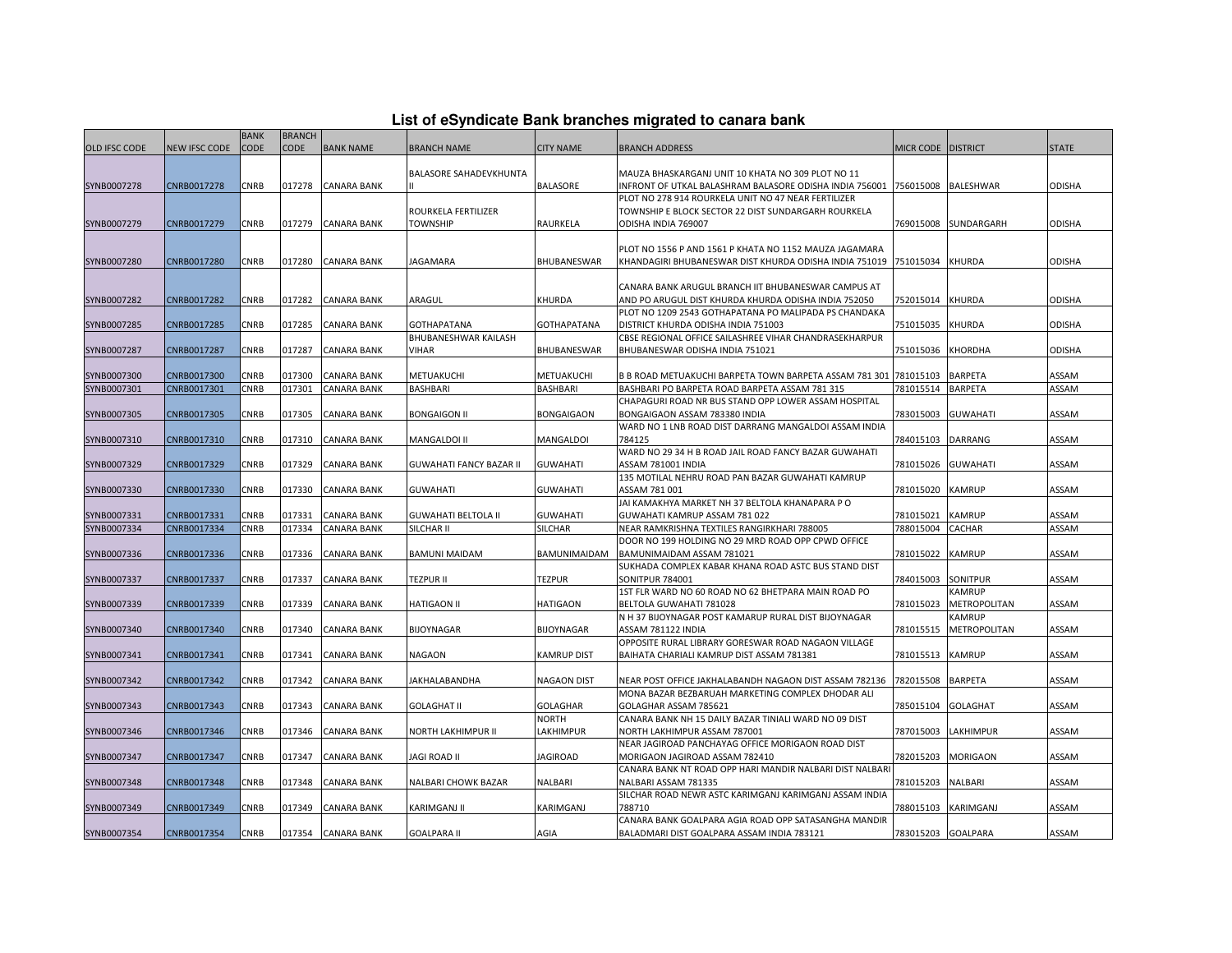|  |  | List of eSyndicate Bank branches migrated to canara bank |  |
|--|--|----------------------------------------------------------|--|
|--|--|----------------------------------------------------------|--|

|                      |                      | <b>BANK</b> | <b>BRANCH</b> |                    |                                     |                   |                                                                                         |                 |                         |                  |
|----------------------|----------------------|-------------|---------------|--------------------|-------------------------------------|-------------------|-----------------------------------------------------------------------------------------|-----------------|-------------------------|------------------|
| <b>OLD IFSC CODE</b> | <b>NEW IFSC CODE</b> | <b>CODE</b> | <b>CODE</b>   | <b>BANK NAME</b>   | <b>BRANCH NAME</b>                  | <b>CITY NAME</b>  | <b>BRANCH ADDRESS</b>                                                                   | MICR CODE       | <b>DISTRICT</b>         | <b>STATE</b>     |
|                      |                      |             |               |                    |                                     |                   |                                                                                         |                 | KAMRUP                  |                  |
| SYNB0007356          | CNRB0017356          | CNRB        | 017356        | <b>CANARA BANK</b> | <b>II IALOH</b>                     | IALOH             | STATION ROAD DIST NAGAON HOJAI ASSAM 782435 INDIA                                       | 782015303       | <b>METROPOLITAN</b>     | ASSAM            |
| SYNB0007360          | CNRB0017360          | CNRB        | 017360        | <b>CANARA BANK</b> | <b>JORHAT II</b>                    | <b>JORHAT</b>     | JPR ROAD JUNCTION GAR ALI JORHAT JORHAT ASSAM 785 001                                   | 785015004       | <b>JORHAT</b>           | ASSAM            |
|                      |                      |             |               |                    |                                     |                   | KENDRIYA VIDYALAYA ONGC COMPLEX CHINNAMARA JORHAT 785                                   |                 |                         |                  |
| SYNB0007361          | CNRB0017361          | CNRB        | 017361        | <b>CANARA BANK</b> | IORHAT KENDRIYA VIDYALAYA JORHAT    |                   | 001                                                                                     | 785015005       | <b>JORHAT</b>           | ASSAM            |
|                      |                      |             |               |                    |                                     |                   |                                                                                         |                 | KAMRUP                  |                  |
| SYNB0007362          | CNRB0017362          | CNRB        | 017362        | <b>CANARA BANK</b> | SIVASAGAR II                        | SIBSAGAR          | . K B ROAD NEAR CONGRESS OFFICE P O SIBSAGAR 785640                                     | 785015204       | METROPOLITAN            | ASSAM            |
|                      |                      |             |               |                    |                                     |                   | UPASANA COMPLEX DR R P ROAD GANESHGURI DISPUR                                           |                 | KAMRUP                  |                  |
| SYNB0007365          | CNRB0017365          | CNRB        | 017365        | <b>CANARA BANK</b> | DISPUR GUWAHATI II                  | <b>GUWAHATI</b>   | GUWAHATI ASSAM 781006                                                                   | 781015027       | <b>METROPOLITAN</b>     | ASSAM            |
|                      |                      |             |               |                    |                                     |                   | SURVEY BRANCH JAYANAGAR BELTOLA ROAD AUGUST KRANTI                                      |                 |                         |                  |
|                      |                      |             |               |                    |                                     |                   | PATH BELTOLA KAMRUP METRO DIST BELTOLA GUWAHATI ASSAM                                   |                 | KAMRUP                  |                  |
| SYNB0007368          | CNRB0017368          | CNRB        | 017368        | <b>CANARA BANK</b> | <b>GUWAHATI SURVEY</b>              | <b>GUWAHATI</b>   | <b>INDIA 781028</b>                                                                     | 781015028       | <b>METROPOLITAN</b>     | ASSAM            |
|                      |                      |             |               |                    |                                     |                   | CANARA BANK ZOO ROAD BRANCH JONALI ZOO ROAD GUWAHATI                                    |                 | KAMRUP                  |                  |
| SYNB0007369          | CNRB0017369          | CNRB        | 017369        | <b>CANARA BANK</b> | GUWAHATI ZOO ROAD II                | <b>GUWAHATI</b>   | DIST KAMRUP METRO ASSAM INDIA 781024                                                    | 781015024       | <b>METROPOLITAN</b>     | ASSAM            |
|                      |                      |             |               |                    |                                     |                   | TINSUKHIAANKIT TOWERS R LOHIA ROADTINSUKHIADIST                                         |                 |                         |                  |
| SYNB0007370          | CNRB0017370          | CNRB        | 017370        | <b>CANARA BANK</b> | TINSUKIA II                         | <b>TINSUKIA</b>   | TINSUKHIASTATE ASSAMPIN 786 125                                                         | 786015203       | <b>TINSUKIA</b>         | ASSAM            |
|                      |                      |             |               |                    |                                     |                   |                                                                                         |                 |                         |                  |
|                      |                      |             |               |                    |                                     |                   | CANARA BANK PANIKHAITI BRANCH NEAR BONDA HIGH SCHOOL                                    |                 | KAMRUP                  |                  |
| SYNB0007371          | CNRB0017371          | CNRB        | 017371        | <b>CANARA BANK</b> | PANIKHAITI                          | <b>BONDA</b>      | POST BONDA DISTRICT KAMRUP METRO ASSAM INDIA 781026                                     | 781015509       | <b>METROPOLITAN</b>     | ASSAM            |
|                      |                      |             |               |                    |                                     |                   | CANARA BANK KAMARKUCHI BRANCH POST TEPESIA VIA SONAPUR                                  |                 | KAMRUP                  |                  |
| SYNB0007372          | CNRB0017372          | CNRB        | 017372        | <b>CANARA BANK</b> | KAMARKUCHI                          | SONAPUR           | DISTRICT KAMRUP METRO ASSAM INDIA 782402                                                | 782015509       | <b>METROPOLITAN</b>     | ASSAM            |
|                      |                      |             |               |                    |                                     |                   | HANUMAN PRASAD SINGHANIA ROAD DIBRUGARH DIBRUGARH                                       |                 |                         |                  |
| SYNB0007390          | CNRB0017390          | CNRB        | 017390        | <b>CANARA BANK</b> | <b>DIBRUGARH II</b>                 | <b>DIBRUGARH</b>  | ASSAM 786 001                                                                           | 786015004       | <b>DIBRUGARH</b>        | ASSAM            |
|                      |                      |             |               |                    |                                     |                   |                                                                                         |                 |                         |                  |
| SYNB0007391          | CNRB0017391          | CNRB        | 017391        | <b>CANARA BANK</b> | DIBRUGARH ADITYA HOSPITAL DIBRUGARH |                   | ADITYA HOSPITAL BORDOLOI AVENUE DIBRUGARH ASSAM 786 005                                 | 786015005       | <b>DIBRUGARH</b>        | ASSAM            |
|                      |                      |             |               |                    |                                     |                   | NEAR SONAPUR NAMGHAR TINIALI STATION ROAD DIST                                          |                 |                         |                  |
| SYNB0007392          | CNRB0017392          | CNRB        | 017392        | <b>CANARA BANK</b> | <b>DULIAJAN II</b>                  | <b>DULIAJAN</b>   | DIBRUGARH DULIAJAN 786602                                                               | 786015303       | <b>DIBRUGARH</b>        | ASSAM            |
|                      |                      |             |               |                    |                                     |                   | FIRST FLOOR SHANKARGURU BHAVAN KUSHAL NAGAR MORAN                                       |                 |                         |                  |
| SYNB0007393          | CNRB0017393          | CNRB        | 017393        | <b>CANARA BANK</b> | <b>MORAN II</b>                     | <b>DIBRUGARH</b>  | DIBRUGARH ASSAM INDIA 785670                                                            | 786015504       | <b>DIBRUGARH</b>        | ASSAM            |
|                      |                      |             |               |                    |                                     |                   | CAPITAL TOWER BLOCK B FRASER ROAD PATNA PATNA BIHAR 800                                 |                 |                         |                  |
| SYNB0007400          | CNRB0017400          | CNRB        | 017400        | <b>CANARA BANK</b> | PATNA                               | PATNA             | 001                                                                                     | 800015039       | <b>PATNA</b>            | <b>BIHAR</b>     |
|                      |                      |             |               |                    |                                     |                   | CANARA BANK FARIDPUR BRANCH PO PIRBADHONA VIA                                           |                 |                         |                  |
| SYNB0007401          | CNRB0017401          | CNRB        | 017401        | <b>CANARA BANK</b> | <b>FARIDPUR</b>                     | <b>FARIDPUR</b>   | NAGARNOUSA FARIDPUR BIHAR 801305                                                        | 800015053       | <b>PATNA</b>            | <b>BIHAR</b>     |
|                      |                      |             |               |                    |                                     |                   | RAJPATI COMPLEX FIRST FLOOR OPP MUNICIPALITY OFFICE PO                                  |                 |                         |                  |
| SYNB0007403          | CNRB0017403          | <b>CNRB</b> | 017403        | <b>CANARA BANK</b> | DANAPUR NIYAMAT                     | <b>DIGHA</b>      | DIGHA DANAPUR 800 012                                                                   | 800015040       | <b>PATNA</b>            | <b>BIHAR</b>     |
|                      |                      |             |               |                    |                                     |                   | 14 ANIKET I A S COLONY S K NAGAR KIDWAIPURI PATNA PATNA                                 |                 |                         |                  |
| SYNB0007404          | CNRB0017404          | CNRB        | 017404        | <b>CANARA BANK</b> | PATNA KIDWAIPURI                    | <b>PATNA</b>      | BIHAR 800 001                                                                           | 800015041       | PATNA                   | <b>BIHAR</b>     |
|                      |                      |             |               |                    |                                     |                   | CANTONMENT BOARD CHAVANI SADAN SADAR BAZAR DANAPUR                                      |                 |                         |                  |
| SYNB0007405          | CNRB0017405          | CNRB        | 017405        | CANARA BANK        | DANAPUR CANTONMENT                  | <b>DANAPUR</b>    | PATNA BIHAR 801 503                                                                     | 800015044       | <b>PATNA</b>            | <b>BIHAR</b>     |
| SYNB0007406          | CNRB0017406          | CNRB        | 017406        | <b>CANARA BANK</b> | PATNA BAILEY ROAD                   | <b>PATNA</b>      | GYAN NIKETAN PUBLIC SCHOOL RANJAN PATH WEST OF BAILEY<br>ROAD PATNA PATNA BIHAR 801 503 | 800015043       | <b>PATNA</b>            | <b>BIHAR</b>     |
|                      |                      |             |               |                    |                                     |                   | SEWAGE TREATMENT PLANT STP BIHAR RAJYA JAL PARISHAD                                     |                 |                         |                  |
| SYNB0007407          | CNRB0017407          | CNRB        | 017407        | CANARA BANK        | PATNA SAIDPUR                       | <b>PATNA</b>      | SAIDPUR PATNA PATNA BIHAR 800 016                                                       | 800015042       | PATNA                   | <b>BIHAR</b>     |
| SYNB0007408          | CNRB0017408          | CNRB        | 017408        | <b>CANARA BANK</b> | <b>HANSDIHA</b>                     | <b>HANSDIHA</b>   | HANSDIHA CHOWK DT DUMKA JHARKHAND HANSDIHA 814145                                       | 814015003       | <b>DUMKA</b>            | <b>JHARKHAND</b> |
|                      |                      |             |               |                    |                                     |                   | C BY O GANESH PRASAD JAISWAL M BY S RAMACHANDRA BHOLA                                   |                 |                         |                  |
| SYNB0007409          | CNRB0017409          | CNRB        | 017409        | <b>CANARA BANK</b> | <b>GODDA II</b>                     | GODDA             | PRASAD RETAIL CLOTH SHOP GODDA 814133                                                   | 814015203       | <b>GODDA</b>            | <b>JHARKHAND</b> |
| SYNB0007410          | CNRB0017410          | CNRB        | 017410        | <b>CANARA BANK</b> | <b>TARAURA</b>                      | <b>TARAURA</b>    | VILL TARAURA PO PIRBADHONA VIA NAGARNAUSA PIN 801305                                    | 800015054       | NAGARNAUSA              | <b>BIHAR</b>     |
|                      |                      |             |               |                    |                                     |                   | VIL GHATIYALLI POST JALA CHAS DIST BOKARA GHATIYALLI                                    |                 |                         |                  |
| SYNB0007411          | CNRB0017411          | CNRB        | 017411        | <b>CANARA BANK</b> | <b>GHATIALI</b>                     | <b>GHATIYALLI</b> | JHARKHAND 827013                                                                        | 827015015       | <b>BOKARO</b>           | JHARKHAND        |
|                      |                      |             |               |                    |                                     |                   | VIL AND PO BAHUARA VIA BIDUPUR DIST VAISHALI BAHUARA                                    |                 |                         |                  |
| SYNB0007412          | CNRB0017412          | CNRB        | 017412        | <b>CANARA BANK</b> | <b>BAHUARA</b>                      | <b>BAHUARA</b>    | <b>BIHAR 844101</b>                                                                     | 844015006       | VAISHALI                | <b>BIHAR</b>     |
|                      |                      |             |               |                    |                                     | AURANGABAD        | NEW AREA M G ROAD OPPOSITE SUN SHINE PETROL BUNK                                        |                 |                         |                  |
| SYNB0007416          | CNRB0017416          | <b>CNRB</b> | 017416        | <b>CANARA BANK</b> | AURANGABAD II                       | <b>BIHR</b>       | AURANGABAD BIHAR AURANGABAD BIHAR BIHAR 824101                                          | 824015005       | <b>AURANGABAD BIHAR</b> | <b>BIHAR</b>     |
| SYNB0007417          | CNRB0017417          | CNRB        | 017417        | <b>CANARA BANK</b> | <b>BANKA II</b>                     | <b>BANKA</b>      | HARENDRA MARKET KATORIA ROAD BANKA 813102                                               | 813015004 BANKA |                         | <b>BIHAR</b>     |
|                      |                      |             |               |                    |                                     |                   |                                                                                         |                 |                         |                  |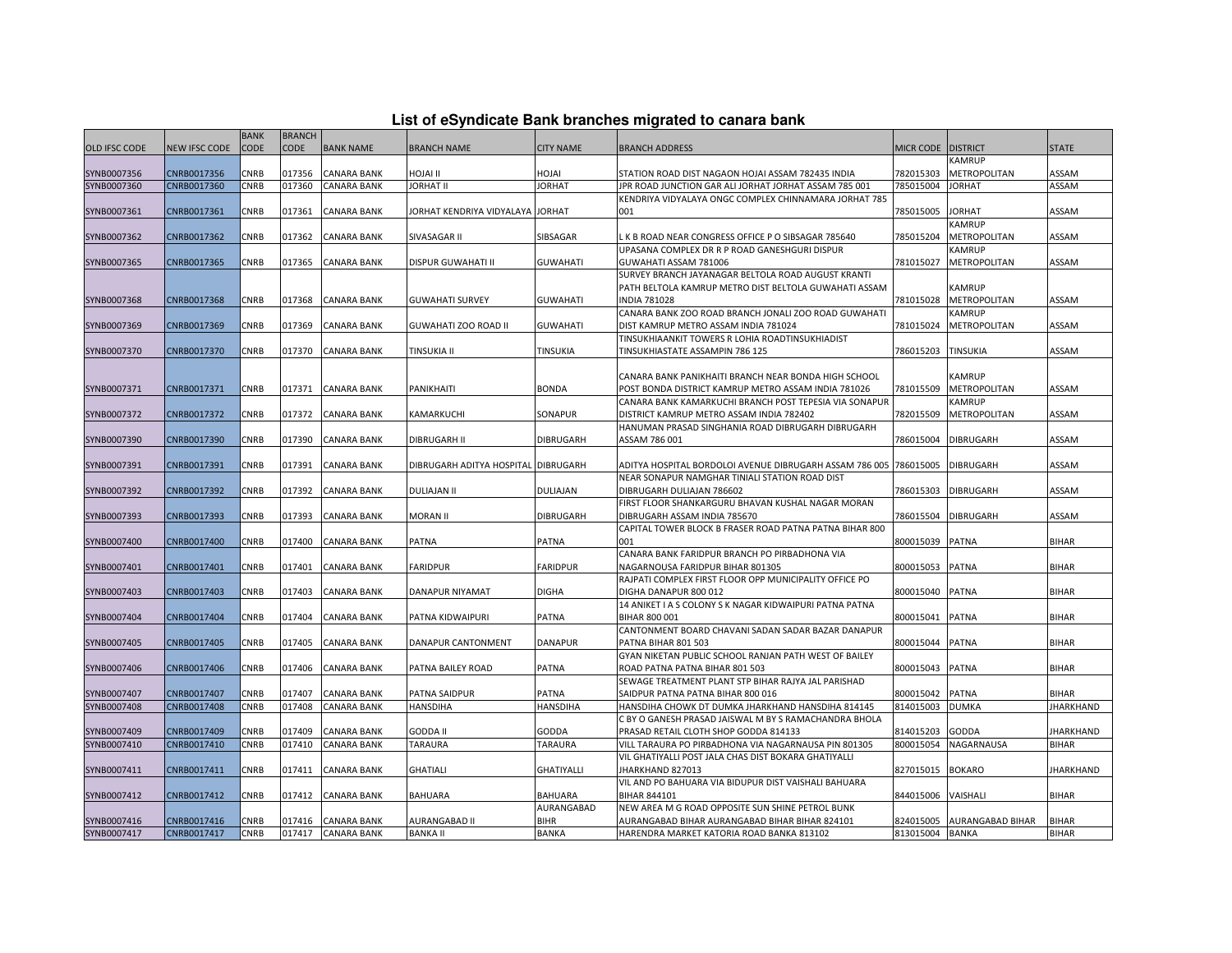| List of eSyndicate Bank branches migrated to canara bank |  |  |
|----------------------------------------------------------|--|--|
|----------------------------------------------------------|--|--|

|                      | List of eSyndicate Bank branches migrated to canara bank |             |               |                    |                              |                   |                                                                                               |                    |                                        |                  |  |
|----------------------|----------------------------------------------------------|-------------|---------------|--------------------|------------------------------|-------------------|-----------------------------------------------------------------------------------------------|--------------------|----------------------------------------|------------------|--|
|                      |                                                          | <b>BANK</b> | <b>BRANCH</b> |                    |                              |                   |                                                                                               |                    |                                        |                  |  |
| <b>OLD IFSC CODE</b> | <b>VEW IFSC CODE</b>                                     | <b>CODE</b> | CODE          | <b>BANK NAME</b>   | <b>BRANCH NAME</b>           | <b>CITY NAME</b>  | <b>BRANCH ADDRESS</b>                                                                         | MICR CODE DISTRICT |                                        | <b>STATE</b>     |  |
|                      |                                                          |             |               |                    |                              |                   | CANARA BANK 1ST FLOOR LAHAPATTI MAIN MARKET MADHUBANI                                         |                    |                                        |                  |  |
| SYNB0007418          | CNRB0017418                                              | CNRB        | 017418        | <b>CANARA BANK</b> | MADHUBANI II                 | MADHUBANI         | BIHAR MADHUBANI BIHAR INDIA847211                                                             | 847015005          | MADHUBANI                              | <b>BIHAR</b>     |  |
| SYNB0007419          | CNRB0017419                                              | CNRB        | 017419        | <b>CANARA BANK</b> | <b>BEGUSARAI II</b>          | <b>BEGUSARAI</b>  | NEAR DR S LAL CLINIC HEERA LAL CHOWK BEGUSARAI 851101                                         | 851015104          | <b>BEGUSARAI</b>                       | <b>BIHAR</b>     |  |
|                      |                                                          |             |               |                    |                              |                   | PATAL BABU NIWAS PATAL BABU ROAD BHAGALPUR BHAGALPUR                                          |                    |                                        |                  |  |
| SYNB0007420          | CNRB0017420                                              | CNRB        | 017420        | <b>CANARA BANK</b> | <b>BHAGALPUR II</b>          | <b>BHAGALPUR</b>  | BIHAR 812 001                                                                                 | 812015006          | BHAGALPUR                              | <b>BIHAR</b>     |  |
| SYNB0007423          | CNRB0017423                                              | CNRB        | 017423        | <b>CANARA BANK</b> | <b>BUXUR II</b>              | <b>BUXUR</b>      | THANA ROAD OPP CLEARING HOUSE BUXUR BIHAR 802101                                              | 802015005          | <b>BUXUR</b>                           | <b>BIHAR</b>     |  |
|                      |                                                          |             |               |                    |                              |                   |                                                                                               |                    |                                        |                  |  |
|                      |                                                          |             |               |                    |                              |                   | CANARA BANK 1ST FLOOR ASHA KUTIR KAPASI OPP TOWN HALL                                         |                    |                                        |                  |  |
| SYNB0007425          | CNRB0017425                                              | CNRB        | 017425        | <b>CANARA BANK</b> | NAWADA II                    | <b>NALANDA</b>    | NAWADA DISTT NALANDA NALANDA BIHAR INDIA 805130                                               | 805015003          | <b>NALANDA</b>                         | <b>BIHAR</b>     |  |
|                      |                                                          |             |               |                    |                              |                   | CANARA BANK VILL HUSSENPUR P S BHORE DISTT GOPALGANJ                                          |                    |                                        |                  |  |
| SYNB0007426          | CNRB0017426                                              | CNRB        | 017426        | <b>CANARA BANK</b> | <b>BHORE II</b>              | <b>BHORE</b>      | GOPALGANJ BIHAR INDIA 841426                                                                  | 841015104          | GOPALGANJ                              | <b>BIHAR</b>     |  |
|                      |                                                          |             |               |                    |                              |                   | K 217 SANGITA PALACE MAZNINI FLOOR P C COLONY HANUMAN                                         |                    |                                        |                  |  |
| SYNB0007432          | CNRB0017432                                              | CNRB        | 017432        | <b>CANARA BANK</b> | PATNA HANUMAN NAGAR II       | <b>PATNA</b>      | NAGAR PATNA BIHAR 841428                                                                      | 800015045          | PATNA                                  | <b>BIHAR</b>     |  |
|                      |                                                          |             |               |                    |                              |                   | 2 BSIDC COLONY NEAR ROTI RESTAURANT OPP A N COLLEGE                                           |                    |                                        |                  |  |
| SYNB0007433          | CNRB0017433                                              | CNRB        | 017433        | <b>CANARA BANK</b> | PATNA BORING ROAD II         | <b>PATNA</b>      | BORING ROAD PATNA BIHAR 800013                                                                | 800015047          | PATNA                                  | <b>BIHAR</b>     |  |
| SYNB0007434          | CNRB0017434                                              | CNRB        | 017434        | <b>CANARA BANK</b> | PATNA ASHOK RAJPATH II       | PATNA             | ASHOK RAJPATH HAJIGANJ PATNA BIHAR 800008                                                     | 800015046          | PATNA                                  | <b>BIHAR</b>     |  |
|                      |                                                          |             |               |                    | PATNA CENTRAL SCHOOL         |                   | PATNA CENTRAL SCHOOL SUDARSHAN VIHAR JAGANPURA PATNA                                          |                    |                                        |                  |  |
| SYNB0007435          | CNRB0017435                                              | CNRB        | 017435        | <b>CANARA BANK</b> | <b>JAGANPURA</b>             | PATNA             | BIHAR 800027                                                                                  | 800015049          | PATNA                                  | <b>BIHAR</b>     |  |
|                      |                                                          |             |               |                    |                              |                   | ACHARYA SRI SUDARSHAN KRISHNA NIKETAN KRISHNA VIHAR OPP                                       |                    |                                        |                  |  |
| SYNB0007436          | CNRB0017436                                              | CNRB        | 017436        | <b>CANARA BANK</b> | PATNA JAKARIAPUR             | PATNA             | TRANSPORT NAGAR BY PASS RD JAKARIAPUR<br>CANARA BANK VILL MOKAMA SAKARWAR TOLA BHAGWATI STHAN | 800015050          | PATNA                                  | <b>BIHAR</b>     |  |
|                      |                                                          | CNRB        | 017437        | <b>CANARA BANK</b> | MOKAMA MOKAMEH               | <b>MOKAMEH</b>    | P S MOKAMA DISTT PATNA PATNA BIHAR INDIA 803302                                               | 800015051          | PATNA                                  | <b>BIHAR</b>     |  |
| SYNB0007437          | CNRB0017437                                              |             |               |                    |                              |                   | RAJKUMAR GUNJ MIRZAPUR ROAD DARBHANGA DARBHANGA                                               |                    |                                        |                  |  |
| SYNB0007440          | CNRB0017440                                              | CNRB        | 017440        | <b>CANARA BANK</b> | <b>DARBHANGA II</b>          | DARBHANGA         | BIHAR 846 004                                                                                 | 846015005          | <b>DARBHANGA</b>                       | <b>BIHAR</b>     |  |
|                      |                                                          |             |               |                    | DARBHANGA GYAN BHARATHI      |                   | GBPS DARBHANGA BRANCH GYAN BHARTI PUBLIC SCHOOL LAXMI                                         |                    |                                        |                  |  |
| SYNB0007441          | CNRB0017441                                              | CNRB        | 017441        | <b>CANARA BANK</b> | SCHOOL                       | DARBHANGA         | SAGAR DARBHANGA BIHAR 846004                                                                  | 846015006          | DARBHANGA                              | <b>BIHAR</b>     |  |
|                      |                                                          |             |               |                    |                              |                   | CANARA BANK VILL KORJANA PO BASAHI DISTT BEGUSARAI                                            |                    |                                        |                  |  |
| SYNB0007443          | CNRB0017443                                              | CNRB        | 017443        | <b>CANARA BANK</b> | KORJANA                      | <b>BEGUSARAI</b>  | BEGUSARAI BIHAR INDIA 848202                                                                  | 851015105          | BEGUSARAI                              | <b>BIHAR</b>     |  |
|                      |                                                          |             |               |                    |                              |                   | THAKUR MANSION COMMERCIAL COMPLEX WARD NO 17 SHYAM                                            |                    |                                        |                  |  |
| SYNB0007444          | CNRB0017444                                              | CNRB        | 017444        | <b>CANARA BANK</b> | <b>GOPALGANJ II</b>          | GOPALGANJ         | CINEMA ROAD GOPALGANJ BIHAR 841428 INDIA                                                      | 841015103          | <b>PATNA</b>                           | <b>BIHAR</b>     |  |
|                      |                                                          |             |               |                    |                              |                   | CANARA BANK VILL MAJHELLI PO BELWA BLOCK PURNEA DISTRICT                                      |                    |                                        |                  |  |
| SYNB0007446          | CNRB0017446                                              | CNRB        | 017446        | <b>CANARA BANK</b> | MAJHELLI                     | <b>PURNEA</b>     | PURNEA PURNEA BIHAR INDIA 854337                                                              | 854015110          | <b>PURNIA</b>                          | <b>BIHAR</b>     |  |
|                      |                                                          |             |               |                    |                              |                   | VILL AND POST SANWAK P S MUFFASIL BLOCK BEGUSARAI DISTRICT                                    |                    |                                        |                  |  |
| SYNB0007447          | CNRB0017447                                              | CNRB        | 017447        | <b>CANARA BANK</b> | SANWAK                       | <b>BEGUSARAI</b>  | BEGUSARAI BIHAR INDIA 851131                                                                  | 851015106          | <b>BEGUSARAI</b>                       | <b>BIHAR</b>     |  |
| SYNB0007450          | CNRB0017450                                              | <b>CNRB</b> | 017450        | <b>CANARA BANK</b> | DHANBAD II                   | DHANBAD           | BALAJEE MANSIONS KATRAS ROAD DHANBAD 826001                                                   | 826015012          | <b>DHANBAD</b>                         | <b>JHARKHAND</b> |  |
| SYNB0007451          | CNRB0017451                                              | CNRB        | 017451        | <b>CANARA BANK</b> | <b>BOLKARO STEEL CITY II</b> | <b>B S CITY</b>   | C 1 CITY CENTRE SECTOR IV BOKARO STEEL CITY 827004                                            | 827015011          | <b>BOKARO</b>                          | <b>JHARKHAND</b> |  |
|                      |                                                          |             |               |                    | DHANBAD BARTAND NIIT         |                   | NIIT CAMPUS SURAL COMPLEX BARTAND HOUSING COLONY                                              |                    |                                        |                  |  |
| SYNB0007452          | CNRB0017452                                              | CNRB        | 017452        | <b>CANARA BANK</b> | <b>CAMPUS</b>                | <b>DHANBAD</b>    | DHANBAD DHANBAD 826 001                                                                       | 826015013          | <b>DHANBAD</b>                         | JHARKHAND        |  |
| SYNB0007453          | CNRB0017453                                              | CNRB        | 017453        | <b>CANARA BANK</b> | CHAS II                      | CHAS              | GOLDEN PALACE BYE PASS ROAD CHAS BOKARO 827 013                                               | 827015013          | <b>BOKARO</b>                          | <b>JHARKHAND</b> |  |
|                      |                                                          |             |               |                    |                              |                   | SHIVAM COMPLEX STEEL GATE SARAI DHELA HIRAPUR DHANBAD                                         |                    |                                        |                  |  |
| SYNB0007457          | CNRB0017457                                              | CNRB        | 017457        | CANARA BANK        | DHANBAD HIRAPUR II           | DHANBAD           | JHARKHAND 826127 INDIA                                                                        | 826015014          | <b>HIRAPUR</b>                         | JHARKHAND        |  |
|                      |                                                          |             |               |                    |                              |                   | PLOT NO 729 OMKAR SADAN CHIRA CHAS BOKARO JHARKHAND                                           |                    |                                        |                  |  |
| SYNB0007458          | CNRB0017458                                              | CNRB        | 017458        | <b>CANARA BANK</b> | CHIRA CHAS II                | <b>BOKARO</b>     | 827013                                                                                        | 827015012          | <b>BOKARO</b>                          | <b>JHARKHAND</b> |  |
|                      |                                                          |             |               |                    |                              |                   | CANARA BANK 1ST FLOOR GARG MANSION JAINA MORE JARIDIH                                         |                    |                                        |                  |  |
| SYNB0007459          | CNRB0017459                                              | CNRB        | 017459        | <b>CANARA BANK</b> | <b>JAINA MORE II</b>         | <b>BOKARO</b>     | BOKARO JHARKHAND 829301                                                                       | 827015014          | <b>BOKARO</b>                          | <b>JHARKHAND</b> |  |
| SYNB0007460          | CNRB0017460                                              | CNRB        | 017460        | <b>CANARA BANK</b> | <b>GAYA II</b>               | GAYA              | 63 K P ROAD GAYA GAYA BIHAR 823 001                                                           | 823015007          | <b>GAYA</b>                            | <b>BIHAR</b>     |  |
|                      |                                                          |             |               |                    |                              |                   | CANARA BANK PACHATTI NEAR BURMA TEMPLE LOHAPATTI WARD                                         |                    |                                        |                  |  |
| SYNB0007462          | CNRB0017462                                              | CNRB        | 017462        | <b>CANARA BANK</b> | <b>BODHGAYA II</b>           | <b>BODH GAYA</b>  | NO 16 DISTT GAYA BODH GAYA BIHAR INDIA 823001                                                 | 824015103          | GAYA                                   | <b>BIHAR</b>     |  |
|                      |                                                          |             |               |                    |                              |                   | DEEP COMPLEX TATA KENDRA MAIN ROAD NEAR NAGAR                                                 |                    |                                        |                  |  |
| SYNB0007465          | CNRB0017465                                              | CNRB        | 017465        | <b>CANARA BANK</b> | ADITYAPUR                    | JAMSHEDPUR        | PARISHAD OFFICE ADITYAPUR 831013                                                              | 831015022          | <b>JAMSHEDPUR</b>                      | JHARKHAND        |  |
| SYNB0007466          | CNRB0017466                                              | CNRB        | 017466        | <b>CANARA BANK</b> | RANIDIH                      | GODDA             | RANIDIH VILL POST RANIDIH GODDA JHARKHAND 814156                                              | 814015204          | <b>GODDA</b>                           | <b>JHARKHAND</b> |  |
|                      |                                                          |             |               |                    |                              |                   | NO 321 B BLOCK BALICHELA SCHOOL ROAD NEAR NURSES                                              |                    |                                        |                  |  |
| SYNB0007467          | CNRB0017467                                              | CNRB        |               | 017467 CANARA BANK | JAMSHEDPUR SONARI II         | <b>JAMSHEDPUR</b> | QUARTER SONARI JAMSHEDPUR JHARKHAND 831011                                                    |                    | 831015025 PASCHIMI SINGHBHUM JHARKHAND |                  |  |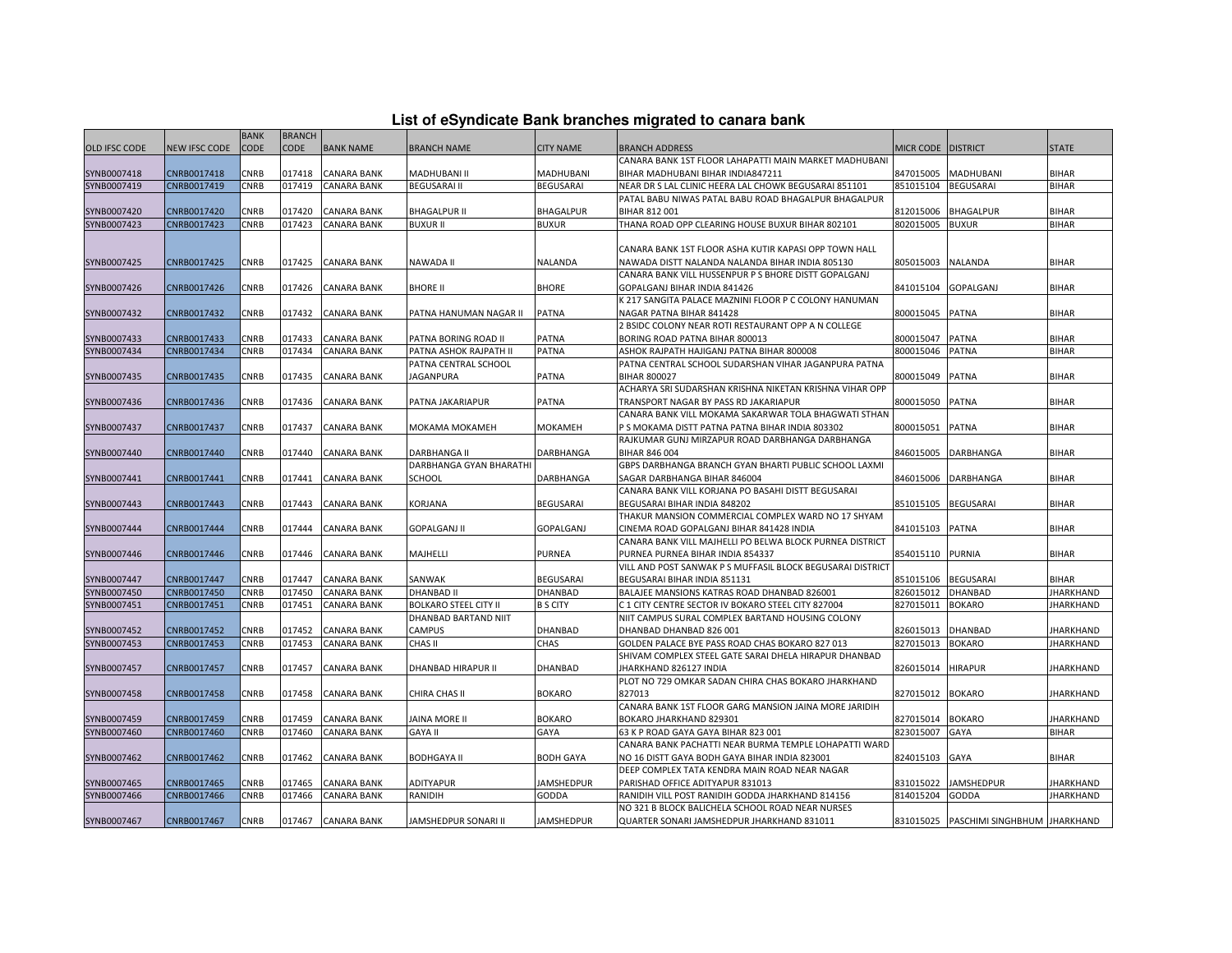| List of eSyndicate Bank branches migrated to canara bank |  |  |  |  |  |  |  |
|----------------------------------------------------------|--|--|--|--|--|--|--|
|----------------------------------------------------------|--|--|--|--|--|--|--|

|                            | List of eSyndicate Bank branches migrated to canara bank |              |                  |                                          |                            |                    |                                                                                                      |                        |                             |                           |  |
|----------------------------|----------------------------------------------------------|--------------|------------------|------------------------------------------|----------------------------|--------------------|------------------------------------------------------------------------------------------------------|------------------------|-----------------------------|---------------------------|--|
|                            |                                                          | <b>BANK</b>  | <b>BRANCH</b>    |                                          |                            |                    |                                                                                                      |                        |                             |                           |  |
| OLD IFSC CODE              | <b>NEW IFSC CODE</b>                                     | <b>CODE</b>  | CODE             | <b>BANK NAME</b>                         | <b>BRANCH NAME</b>         | <b>CITY NAME</b>   | <b>BRANCH ADDRESS</b>                                                                                | MICR CODE DISTRICT     |                             | <b>STATE</b>              |  |
|                            |                                                          |              |                  |                                          |                            |                    | CANARA BANK HOTEL KAILASH REGENCY BULDG STATION ROAD                                                 |                        |                             |                           |  |
| SYNB0007468                | CNRB0017468                                              | CNRB         | 017468           | <b>CANARA BANK</b>                       | JUGSALAI II                | JAMSHEDPUR         | JUGSALAI JAMSHEDPUR JHARKHAND 831002                                                                 | 831015024              | <b>JAMSHEDPUR</b>           | <b>JHARKHAND</b>          |  |
|                            |                                                          |              |                  |                                          |                            |                    | VILL KANCHANPUR JALMA CHOWK PO LUPUNG BLOCK                                                          |                        |                             |                           |  |
| SYNB0007469                | CNRB0017469                                              | CNRB         | 017469           | <b>CANARA BANK</b>                       | <b>KANCHANPUR</b>          | KANCHANPUR         | KATKAMSANDI DIST HAZARIBAGH PIN 825319                                                               | 825015005              | HAZARIBAGH                  | <b>JHARKHAND</b>          |  |
|                            |                                                          |              |                  |                                          |                            |                    |                                                                                                      |                        |                             |                           |  |
| SYNB0007470                | CNRB0017470                                              | CNRB         | 017470           | <b>CANARA BANK</b>                       | HAZARIBAGH II              | HAZARIBAGH         | GURU GOBIND SINGH ROAD HAZARIBAGH JHARKHAND 823 301                                                  | 825015004              | HAZARIBAGH                  | JHARKHAND                 |  |
|                            |                                                          |              |                  |                                          |                            |                    | D S COMPLEX MAIN ROAD RAMGARH CANTONMENT HAZARIBAGH                                                  |                        |                             |                           |  |
| SYNB0007471                | CNRB0017471                                              | CNRB         | 017471           | <b>CANARA BANK</b>                       | <b>RAMGARH II</b>          | RAMGARH            | 829 122                                                                                              |                        | 829015003 HAZARIBAGH        | <b>JHARKHAND</b>          |  |
|                            |                                                          |              |                  |                                          |                            |                    | CANARA BANK VILLAGE KULHI POST POTAMDAGA RAMGARH DIST                                                |                        |                             |                           |  |
| SYNB0007472<br>SYNB0007473 | CNRB0017472<br>CNRB0017473                               | CNRB<br>CNRB | 017472<br>017473 | <b>CANARA BANK</b><br><b>CANARA BANK</b> | KULHI<br><b>KATIHAR II</b> | RAMGARH<br>KATIHAR | JHARKHAND 825101                                                                                     | 829015004<br>854015203 | HAZARIBAG<br><b>KATIHAR</b> | JHARKHAND<br><b>BIHAR</b> |  |
|                            |                                                          |              |                  |                                          | <b>GIRIDIH II</b>          |                    | NEW MARKET OPP GURUDWARA KATIHAR BIHAR 854105<br>GANDHI CHOWK KRISHNA NAGAR GIRIDIH JHARKHAND 815301 |                        |                             |                           |  |
| SYNB0007475                | CNRB0017475                                              | CNRB         | 017475           | <b>CANARA BANK</b>                       |                            | GIRIDIH            | CANARA BANK H NO 50 NEAR OLD PANCHAYAT BHAWAN FAKIRA                                                 | 815015003              | <b>GIRIDIH</b>              | JHARKHAND                 |  |
|                            |                                                          |              |                  |                                          |                            |                    | PAHARI P O SABALPUR DISTT GIRIDIH JHARKHAND JHARKHAND                                                |                        |                             |                           |  |
| SYNB0007477                | CNRB0017477                                              | CNRB         | 017477           | <b>CANARA BANK</b>                       | SABALPUR                   | <b>GIRIDIH</b>     | <b>INDIA 825320</b>                                                                                  | 815015005              | <b>GIRIDIH</b>              | <b>JHARKHAND</b>          |  |
|                            |                                                          |              |                  |                                          |                            |                    | CANARA BANK H NO 89 OPP TO POST OFFICE P O NAGRI DISTT                                               |                        |                             |                           |  |
| SYNB0007478                | CNRB0017478                                              | CNRB         | 017478           | <b>CANARA BANK</b>                       | <b>NAGRI</b>               | <b>GIRIDIH</b>     | GIRIDIH GIRIDIH JHARKHAND INDIA 825167                                                               | 815015004 GIRIDIH      |                             | <b>JHARKHAND</b>          |  |
|                            |                                                          |              |                  |                                          |                            |                    | DEEPAK SMRITI BHAWAN GULJAR POKHAR MUNGER MUNGER                                                     |                        |                             |                           |  |
| SYNB0007480                | CNRB0017480                                              | CNRB         | 017480           | CANARA BANK                              | MUNGER MONGHYR II          | <b>MUNGER</b>      | BIHAR 811 201                                                                                        | 811015205              | MUZAFFARPUR                 | <b>BIHAR</b>              |  |
| SYNB0007484                | CNRB0017484                                              | CNRB         | 017484           | <b>CANARA BANK</b>                       | MOTIHARI II                | <b>MOTIHARI</b>    | KUTCHERY ROAD BALUA CHOWK MOTIHARI 845401                                                            | 845015003              | <b>MOTIHARI</b>             | <b>BIHAR</b>              |  |
|                            |                                                          |              |                  |                                          |                            |                    | 23 CHHOTI KALYANI ROAD NEAR KALYANI POST OFFICE                                                      |                        |                             |                           |  |
| SYNB0007490                | CNRB0017490                                              | CNRB         | 017490           | <b>CANARA BANK</b>                       | MUZAFFARPUR II             | MUZAFFARPUR        | MUZAFFARPUR MUZAFFARPUR BIHAR 842 001                                                                | 842015010              | <b>MUZAFFARPUR</b>          | <b>BIHAR</b>              |  |
|                            |                                                          |              |                  |                                          |                            |                    | PAWAPURI TRANSPORT BUILDING NATIONAL HIGHWAY 28                                                      |                        |                             |                           |  |
| SYNB0007491                | CNRB0017491                                              | <b>CNRB</b>  | 017491           | <b>CANARA BANK</b>                       | <b>BHAGWANPUR II</b>       | <b>BHAGWANPUR</b>  | BHAGWANPUR MUZAFFARPUR BIHAR 842 001                                                                 | 842015012              | <b>MUZAFFARPUR</b>          | <b>BIHAR</b>              |  |
|                            |                                                          |              |                  |                                          |                            |                    | RP CHOWK BRANCH PO VISHNUDUTTPUR VIA PATAHI                                                          |                        |                             |                           |  |
| SYNB0007492                | CNRB0017492                                              | CNRB         | 017492           | <b>CANARA BANK</b>                       | RASOOLPUR CHOWK            | MUZAFFARPUR        | MUZAFFARPUR BIHAR 842113                                                                             | 842015011              | MUZAFFARPUR                 | <b>BIHAR</b>              |  |
|                            |                                                          |              |                  |                                          | MUZAFFARPUR TIRHUT CANAL   |                    | TIRHUT CANAL DIVISION RAMADAYALU NAGAR MUZAFFARPUR                                                   |                        |                             |                           |  |
| SYNB0007493                | CNRB0017493                                              | CNRB         | 017493           | <b>CANARA BANK</b>                       | <b>DIVN</b>                | MUZAFFARPUR        | MUZAFFARPUR BIHAR 842 002                                                                            | 842015013              | MUZAFFARPUR                 | BIHAR                     |  |
| SYNB0007494                | CNRB0017494                                              | CNRB         | 017494           | <b>CANARA BANK</b>                       | <b>DUMRI</b>               | <b>DUMRI</b>       | VILLAGE DUMRI PO KHABRA DIST MUZAFFARPUR PIN 843146                                                  | 842015014              | <b>MUZAFFARPUR</b>          | <b>BIHAR</b>              |  |
|                            |                                                          |              |                  |                                          |                            |                    | VILLAGE HARCHANDA PO PANAPUR KARIYAR DIST MUZAFFARPUR                                                |                        |                             |                           |  |
| SYNB0007495                | CNRB0017495                                              | CNRB         | 017495           | <b>CANARA BANK</b>                       | HARCHANDA                  | HARCHANDA          | PIN 843109                                                                                           | 842015015              | MUZAFFARPUR                 | <b>BIHAR</b>              |  |
|                            |                                                          |              |                  |                                          |                            |                    | GAUSPUR IZRA VILL SADAR PO GAUSPUR IZRA DISTRICT VAISHALI                                            |                        |                             |                           |  |
| SYNB0007497                | CNRB0017497                                              | CNRB         | 017497           | <b>CANARA BANK</b>                       | <b>GHAUSPUR IJRA</b>       | VAISHALI           | BIHAR INDIA 84101                                                                                    | 844015008              | VAISHALI                    | <b>BIHAR</b>              |  |
|                            |                                                          |              |                  |                                          |                            |                    | ANAND RESTAURANT HARIDANGA BAZAR PAKRU DT PAKUR                                                      |                        |                             |                           |  |
| SYNB0007505                | CNRB0017505                                              | CNRB         | 017505           | <b>CANARA BANK</b>                       | <b>PAKUR II</b>            | <b>PAKAUR</b>      | <b>JHARKHAND</b>                                                                                     | 816015003              | <b>PAKUR</b>                | JHARKHAND                 |  |
|                            |                                                          |              |                  |                                          |                            |                    | MAIN ROAD CHANDIL STATION BASTI POST TANKOCHA DIST                                                   |                        | SARAIKELA                   |                           |  |
| SYNB0007507                | CNRB0017507                                              | CNRB         | 017507           | <b>CANARA BANK</b>                       | CHANDIL                    | SERAIKELA          | SARAIKELA KHARSWNA JHARKHAND INDIA 832401                                                            | 833015104              | KHARSAWAN                   | <b>JHARKHAND</b>          |  |
|                            |                                                          |              |                  |                                          |                            |                    |                                                                                                      |                        |                             |                           |  |
| SYNB0007511                | CNRB0017511                                              | CNRB         | 017511           | <b>CANARA BANK</b>                       | CHAIBASA II                | CHAIBASA           | SHRI BALAJI APARTMENTS NIMDIH CHAIBASA JHARKHAND 833201                                              | 833015006              | CHAIBASA                    | JHARKHAND                 |  |
| SYNB0007515                | CNRB0017515                                              | CNRB         | 017515           | <b>CANARA BANK</b>                       | <b>PURNEA II</b>           | <b>PURNEA</b>      | MADHUBANI BAZAR PURNEA PURNEA BIHAR 851301                                                           | 854015109              | <b>PURNEA</b>               | <b>BIHAR</b>              |  |
|                            |                                                          |              |                  |                                          |                            |                    | I ST FLOOR RANI SATI MARKET LALJI HIRJI ROAD RANCHI RANCHI                                           |                        |                             |                           |  |
| SYNB0007520                | CNRB0017520                                              | CNRB         | 017520           | <b>CANARA BANK</b>                       | RANCHI II                  | <b>RANCHI</b>      | 834 001                                                                                              | 834015020              | <b>RANCHI</b>               | JHARKHAND                 |  |
|                            |                                                          |              |                  |                                          | RANCHI LADY KCROY MEM      |                    | SURYA CLINIC BUILDING KUMHAR TOLI ROAD NO 2 KANTA TOLI                                               |                        |                             |                           |  |
| SYNB0007522                | CNRB0017522                                              | CNRB         | 017522           | <b>CANARA BANK</b>                       | SCHOOL                     | RANCHI             | RANCHI RANCHI 834 001                                                                                | 834015021              | <b>RANCHI</b>               | <b>JHARKHAND</b>          |  |
|                            |                                                          |              |                  |                                          |                            |                    | RANCHI REGIONAL DEVELOPMENT AUTHORITY PRAGATHI SADAN                                                 |                        |                             |                           |  |
| SYNB0007523                | CNRB0017523                                              | <b>CNRB</b>  | 017523           | <b>CANARA BANK</b>                       | RANCHI KUTCHERI ROAD       | RANCHI             | KUTCHERY ROAD RANCHI RANCHI 834 001                                                                  | 834015022              | <b>RANCHI</b>               | <b>JHARKHAND</b>          |  |
|                            |                                                          |              |                  |                                          |                            |                    | PANCHAVATI RESIDENCY CHANDINI CHOWK KANKE ROAD RANCHI                                                |                        |                             |                           |  |
| SYNB0007524                | CNRB0017524                                              | CNRB         | 017524           | <b>CANARA BANK</b>                       | RANCHI KANKE ROAD II       | <b>RANCHI</b>      | JARKHAND 834008 INDIA                                                                                | 834015023              | <b>RANCHI</b>               | JHARKHAND                 |  |
|                            |                                                          |              |                  |                                          |                            |                    | VIJETA ENCLAVE FIRST FLOOR BLOCK A ITKI ROAD PISKA MORE                                              |                        |                             |                           |  |
| SYNB0007525                | CNRB0017525                                              | CNRB         | 017525           | <b>CANARA BANK</b>                       | RANCHI PISKA MORE          | RANCHI             | HEHEL RANCHI JHARKHAND 834005                                                                        | 834015024              | <b>RANCHI</b>               | <b>JHARKHAND</b>          |  |
|                            |                                                          |              |                  |                                          |                            |                    | ASHIRWAD COMPLEX KWALITY SWEETS MAIN ROAD HINOO                                                      |                        |                             |                           |  |
| SYNB0007526                | CNRB0017526                                              | CNRB         | 017526           | <b>CANARA BANK</b>                       | RANCHI HINOO               | RANCHI             | RANCHI JHARKHAND INDIA 834002                                                                        | 834015026              | <b>RANCHI</b>               | JHARKHAND                 |  |
|                            |                                                          |              |                  |                                          |                            |                    | NEW KISHORE GANJ ROAD NO 7 NEAR BANK OF BARODA                                                       |                        |                             |                           |  |
| SYNB0007527                | CNRB0017527                                              | <b>CNRB</b>  |                  | 017527 CANARA BANK                       | RANCHI HARMU               | <b>RANCHI</b>      | JHARKHAND HARMU RANCHI JHARKHAND INDIA 834001                                                        | 834015025 RANCHI       |                             | <b>JHARKHAND</b>          |  |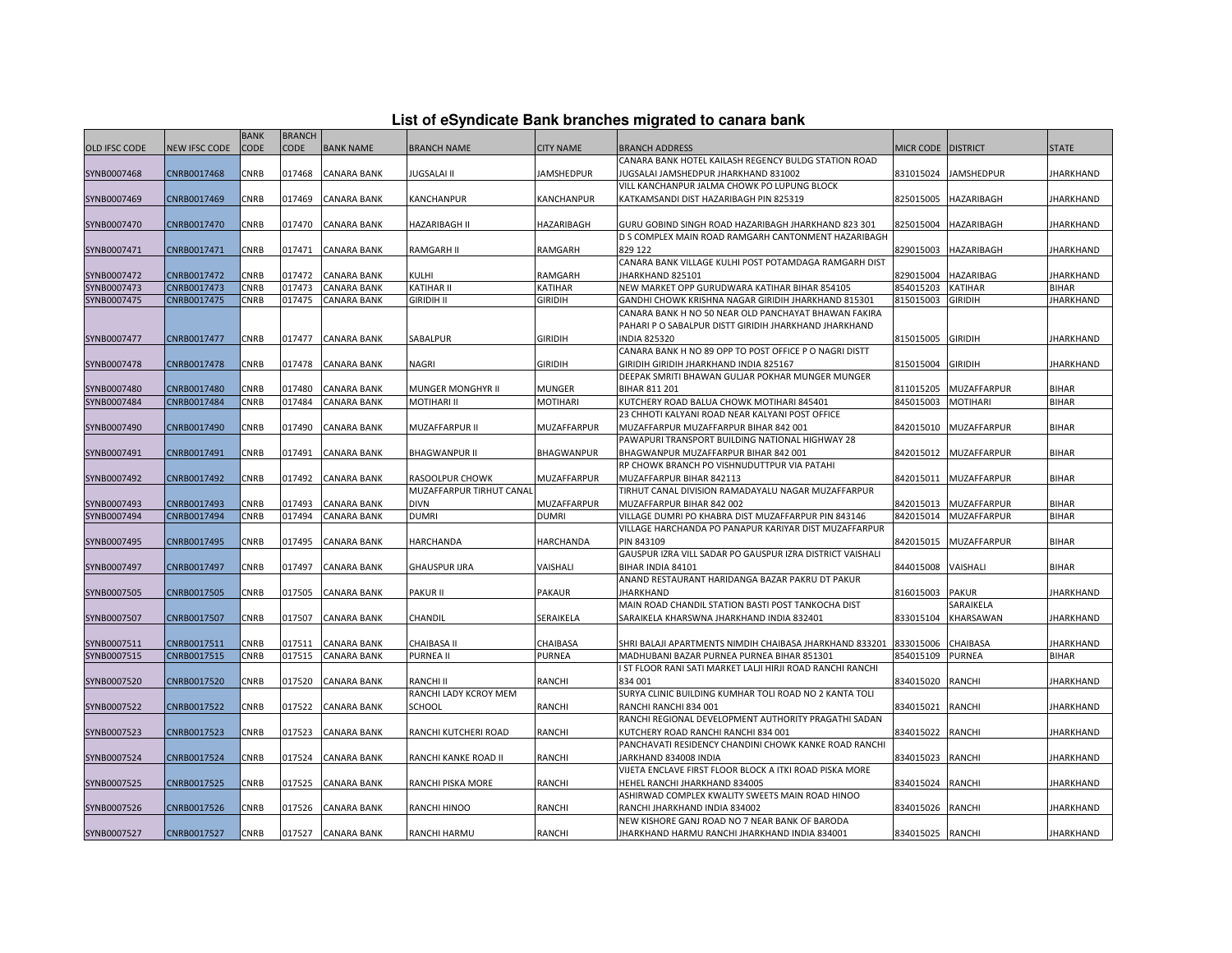|  |  | List of eSyndicate Bank branches migrated to canara bank |  |
|--|--|----------------------------------------------------------|--|
|--|--|----------------------------------------------------------|--|

|                      |               | <b>BANK</b> | <b>BRANCH</b> |                    |                        |                     |                                                           |                      |                              |                  |
|----------------------|---------------|-------------|---------------|--------------------|------------------------|---------------------|-----------------------------------------------------------|----------------------|------------------------------|------------------|
| <b>OLD IFSC CODE</b> | NEW IFSC CODE | CODE        | <b>CODE</b>   | <b>BANK NAME</b>   | <b>BRANCH NAME</b>     | <b>CITY NAME</b>    | <b>BRANCH ADDRESS</b>                                     | MICR CODE   DISTRICT |                              | <b>STATE</b>     |
| SYNB0007528          | CNRB0017528   | CNRB        | 017528        | <b>CANARA BANK</b> | SAHEBGANJ II           | SAHEBGANJ           | JIRBABANI POKHARAIYA SAHEBGANJ JHARKHAND 816109           | 816015103            | SAHEBGANJ                    | <b>JHARKHAND</b> |
|                      |               |             |               |                    |                        |                     | P O TAJPUR KASBA AHAR SAMASTIPUR SAMASTIPUR BIHAR 848     |                      |                              |                  |
| SYNB0007530          | CNRB0017530   | CNRB        | 017530        | <b>CANARA BANK</b> | KASBA AHAR             | KASBA AHAR          | 130                                                       | 848015005            | SAMASTIPUR                   | <b>BIHAR</b>     |
|                      |               |             |               |                    |                        |                     | INDIAN AGRICULTURE RESEARCH INSTITUTE BLOCK AND PS PUSA   |                      |                              |                  |
| SYNB0007531          | CNRB0017531   | <b>CNRB</b> | 017531        | <b>CANARA BANK</b> | PUSA IARI CAMPUS       | <b>PUSA</b>         | SAMASTIPUR BIHAR 848 125                                  | 848015006            | SAMASTIPUR                   | <b>BIHAR</b>     |
|                      |               |             |               |                    |                        |                     | VILLAGE AND PO DHOBGAMA PS PUSA DIST SAMASTIPUR PIN       |                      |                              |                  |
| SYNB0007532          | CNRB0017532   | CNRB        | 017532        | CANARA BANK        | DHOBGAMA               | <b>DHOBGAMA</b>     | 848125                                                    | 848015008            | SAMASTIPUR                   | <b>BIHAR</b>     |
|                      |               |             |               |                    |                        | RAMA                |                                                           |                      |                              |                  |
| SYNB0007533          | CNRB0017533   | CNRB        | 017533        | <b>CANARA BANK</b> | RAMPUR MAHESHPUR       | <b>MAHESHPUR</b>    | VILL AND PO RAMA MAHESHPUR DIST SAMASTIPUR PIN 848130     | 848015009            | SAMASTIPUR                   | <b>BIHAR</b>     |
|                      |               |             |               |                    |                        |                     | VILL AND PO BALHA VIA PUSA PS CHAK MEHSI DIST SAMASTIPUR  |                      |                              |                  |
| SYNB0007534          | CNRB0017534   | CNRB        | 017534        | <b>CANARA BANK</b> | BALHA                  | <b>BALHA</b>        | <b>PIN 848125</b>                                         | 848015007            | SAMASTIPUR                   | <b>BIHAR</b>     |
|                      |               |             |               |                    |                        |                     | INFRONT OF B R B COLLEGE MOHANPUR ROAD SAMASTIPUR         |                      |                              |                  |
| SYNB0007535          | CNRB0017535   | CNRB        | 017535        | CANARA BANK        | SAMASTIPUR II          | SAMASTIPUR          | 848101                                                    | 848015004            | SAMASTIPUR                   | <b>BIHAR</b>     |
|                      |               |             |               |                    |                        |                     | PLOT NO 339 B WARD NO 28 ROAD NO 4B POLICE STATION        |                      |                              |                  |
| SYNB0007537          | CNRB0017537   | CNRB        | 017537        | <b>CANARA BANK</b> | RANCHI ASHOK NAGAR II  | RANCHI              | ARGORA RANCHI JHARKHAND INDIA 834002                      | 834026028            | <b>RANCHI</b>                | <b>JHARKHAND</b> |
|                      |               |             |               |                    |                        |                     | RATU OPP BLOCK OFFICE KATHITAND DIST RANCHI RANCHI        |                      |                              |                  |
| SYNB0007538          | CNRB0017538   | <b>CNRB</b> | 017538        | <b>CANARA BANK</b> | RATU                   | <b>RANCHI</b>       | JHARKHAND INDIA 835222                                    | 834026029            | <b>RANCHI</b>                | <b>JHARKHAND</b> |
|                      |               |             |               |                    |                        |                     | CANARA BANK KACHAUR BRANCH PO PHULKAHA VIA BHUTHI         |                      |                              |                  |
| SYNB0007540          | CNRB0017540   | CNRB        | 017540        | CANARA BANK        | <b>KACHAUR</b>         | <b>KACHAUR</b>      | SITAMARHI BIHAR 843317                                    | 843015009            | SITAMARHI                    | <b>BIHAR</b>     |
|                      |               |             |               |                    |                        |                     | KAMALDAH BRANCH VIA MAJHAULIA ESTATE PO KAMALDAH          |                      |                              |                  |
| SYNB0007541          | CNRB0017541   | CNRB        | 017541        | <b>CANARA BANK</b> | KAMAL DAH              | KACHAUR             | SITAMARHI BIHAR 843322                                    | 843015010            | <b>SITAMARHI</b>             | <b>BIHAR</b>     |
|                      |               |             |               |                    |                        |                     | KRISHNA MARKET DUMRA ROAD SITAMARHI SITAMARHI BIHAR       |                      |                              |                  |
| SYNB0007542          | CNRB0017542   | CNRB        | 017542        | <b>CANARA BANK</b> | SITAMARHI II           | <b>SITAMARHI</b>    | 843 302                                                   | 843015004            | <b>SITAMARHI</b>             | <b>BIHAR</b>     |
| SYNB0007543          | CNRB0017543   | CNRB        | 017543        | <b>CANARA BANK</b> | <b>BAGHA</b>           | <b>BAGHA</b>        | VILL BAGHA DIST SITAMARHI PIN 843332                      | 843015008            | <b>SITAMARHI</b>             | <b>BIHAR</b>     |
| SYNB0007544          | CNRB0017544   | CNRB        | 017544        | CANARA BANK        | MARPA                  | MARPA               | VILLAGE MARPA PO PHULKAHA DIST SITMARHI PIN 843317        | 843015005            | SITMARHI                     | <b>BIHAR</b>     |
|                      |               |             |               |                    |                        |                     | ACHARYA SUDARSHAN VIDYAPEETH POST SONAUL MAHODAY VIA      |                      |                              |                  |
| SYNB0007545          | CNRB0017545   | CNRB        | 017545        | <b>CANARA BANK</b> | MUBARAKPUR             | SITAMARHI           | MAJORGANJ DIST SITAMARHI BIHAR 843332                     | 843015006            | <b>SITAMARHI</b>             | <b>BIHAR</b>     |
|                      |               |             |               |                    |                        |                     | CANARA BANK VILL BHUTAHI PO PHULKAHA DISTRICT SITAMARHI   |                      |                              |                  |
| SYNB0007546          | CNRB0017546   | <b>CNRB</b> | 017546        | <b>CANARA BANK</b> | BHUTAHI                | <b>SITAMARHI</b>    | BIHAR INDIA 843317                                        | 843015007            | <b>SITAMARHI</b>             | <b>BIHAR</b>     |
|                      |               |             |               |                    |                        |                     | LODIPUR VILLAGE LODIPUR BAZAR PO BYAPUR PS MANER DISTRICT |                      |                              |                  |
| SYNB0007547          | CNRB0017547   | CNRB        | 017547        | CANARA BANK        | LODIPUR                | <b>PATNA</b>        | PATNA BIHAR INDIA 801503                                  | 800015052            | <b>PATNA</b>                 | <b>BIHAR</b>     |
|                      |               |             |               |                    |                        |                     | B P MEDICINE COMPLEX SRINANDAN ROAD MUNICIPAL CHOWK       |                      |                              |                  |
| SYNB0007550          | CNRB0017550   | CNRB        | 017550        | CANARA BANK        | CHHAPRA                | CHHAPRA             | CHHAPRA SARAN BIHAR 841 301                               | 841015003            | <b>PATNA</b>                 | BIHAR            |
|                      |               |             |               |                    |                        |                     | NO 862 FST FLOOR ROUZA ROAD SASARAM DIST SASARAM BIHAR    |                      |                              |                  |
| SYNB0007554          | CNRB0017554   | CNRB        | 017554        | <b>CANARA BANK</b> | SASARAM II             | SASARAM             | 821115 INDIA                                              | 821015204            | <b>PATNA</b>                 | <b>BIHAR</b>     |
|                      |               |             |               |                    |                        |                     | BHATIA MARKET CHITRA TOLI ROAD ARRAH BHOJPUR BIHAR 802    |                      |                              |                  |
| SYNB0007560          | CNRB0017560   | CNRB        | 017560        | CANARA BANK        | ARRAH II               | ARRAH               | 301                                                       | 802015103            | <b>BHOJPUR</b>               | <b>BIHAR</b>     |
|                      |               |             |               |                    |                        |                     | CANARA BANK BIHARSHARIF BRANCH DIARA AZIZGHAT DISTT       |                      |                              |                  |
| SYNB0007566          | CNRB0017566   | CNRB        | 017566        | <b>CANARA BANK</b> | <b>BIHAR SHARIF II</b> | <b>BIHAR SHARIF</b> | NALANDA BIHAR 803101                                      | 803015004            | <b>BIHAR</b>                 | <b>BIHAR</b>     |
|                      |               |             |               |                    | SPECIALISED SME BRANCH |                     | NO 1 MONUMENT ROAD BISTUPUR PURBI SINGHBHUM               |                      |                              |                  |
| SYNB0007570          | CNRB0017570   | <b>CNRB</b> | 017570        | <b>CANARA BANK</b> | JAMSHEDPUR             | <b>JAMSHEDPUR</b>   | JHARKHAND 831001                                          | 831015019            | PURBI SINGHBHUM              | <b>JHARKHAND</b> |
|                      |               |             |               |                    | JAMSHEDPUR RAJENDRA    |                     | RAJENDER VIDYALAYA SWARAN REKHA LINK ROAD SAKCHI          |                      |                              |                  |
| SYNB0007571          | CNRB0017571   | CNRB        | 017571        | CANARA BANK        | VIDYALAYA              | JAMSHEDPUR          | JAMSHEDPUR PURBI SINGHBHUM 831 001                        | 831015020            | PASCHIMI SINGHBHUM JHARKHAND |                  |
| SYNB0007572          | CNRB0017572   | <b>CNRB</b> | 017572        | <b>CANARA BANK</b> | JAMSHEDPUR MANGO II    | <b>JAMSHEDPUR</b>   | DIMNA ROAD MANGO JAMSHEDPUR 831012                        | 831015021            | <b>JAMSHEDPUR</b>            | <b>JHARKHAND</b> |
|                      |               |             |               |                    |                        |                     | KADMA ULIYAN CHOWK ULIYAN MAIN ROAD KADMA JAMSHEDPUR      |                      |                              |                  |
| SYNB0007573          | CNRB0017573   | CNRB        | 017573        | CANARA BANK        | JAMSHEDPUR KADMA II    | <b>JAMSHEDPUR</b>   | JHARKHAND 831005                                          | 831015023            | <b>JAMSHEDPUR</b>            | JHARKHAND        |
| SYNB0007575          | CNRB0017575   | CNRB        | 017575        | <b>CANARA BANK</b> | SIWAN II               | SIWAN               | MOTI MARKET BABUNIA MORE SIWAN SIWAN BIHAR 841 226        | 841015204            | SIWAN                        | <b>BIHAR</b>     |
|                      |               |             |               |                    |                        |                     | MAIN MARKET GANDHI CHOWK CROSSING DIST SHEIKHPURA         |                      |                              |                  |
| SYNB0007577          | CNRB0017577   | CNRB        | 017577        | CANARA BANK        | SHEIKHPURA II          | <b>SHEIKHPURA</b>   | 811105                                                    | 811015303            | <b>SHEIKHPURA</b>            | <b>BIHAR</b>     |
|                      |               |             |               |                    |                        |                     | NARAYANPUR BRANCH PO DAWATH VIA VIKRAMGANJ                |                      |                              |                  |
| SYNB0007581          | CNRB0017581   | CNRB        | 017581        | <b>CANARA BANK</b> | NARAYANPUR             | NARAYANPUR          | DISTTROHTAS BIHAR 802226                                  | 821015205            | <b>ROHTAS</b>                | BIHAR            |
| SYNB0007582          | CNRB0017582   | CNRB        | 017582        | CANARA BANK        | <b>BALIHAR</b>         | <b>BALIHAR</b>      | PO AND PS SURAJPURA DIST ROHTAS PIN 802226                | 821015203            | <b>ROHTAS</b>                | <b>BIHAR</b>     |
|                      |               |             |               |                    |                        |                     | RAJPATI KANWAR SHOPPING CENTRE DAK BUNGALOW ROAD          |                      |                              |                  |
| SYNB0007586          | CNRB0017586   | <b>CNRB</b> |               | 017586 CANARA BANK | <b>HAZIPUR II</b>      | <b>HAZIPUR</b>      | HAZIPUR VAISHALI BIHAR 844 101                            | 844015004 VAISHALI   |                              | <b>BIHAR</b>     |
|                      |               |             |               |                    |                        |                     |                                                           |                      |                              |                  |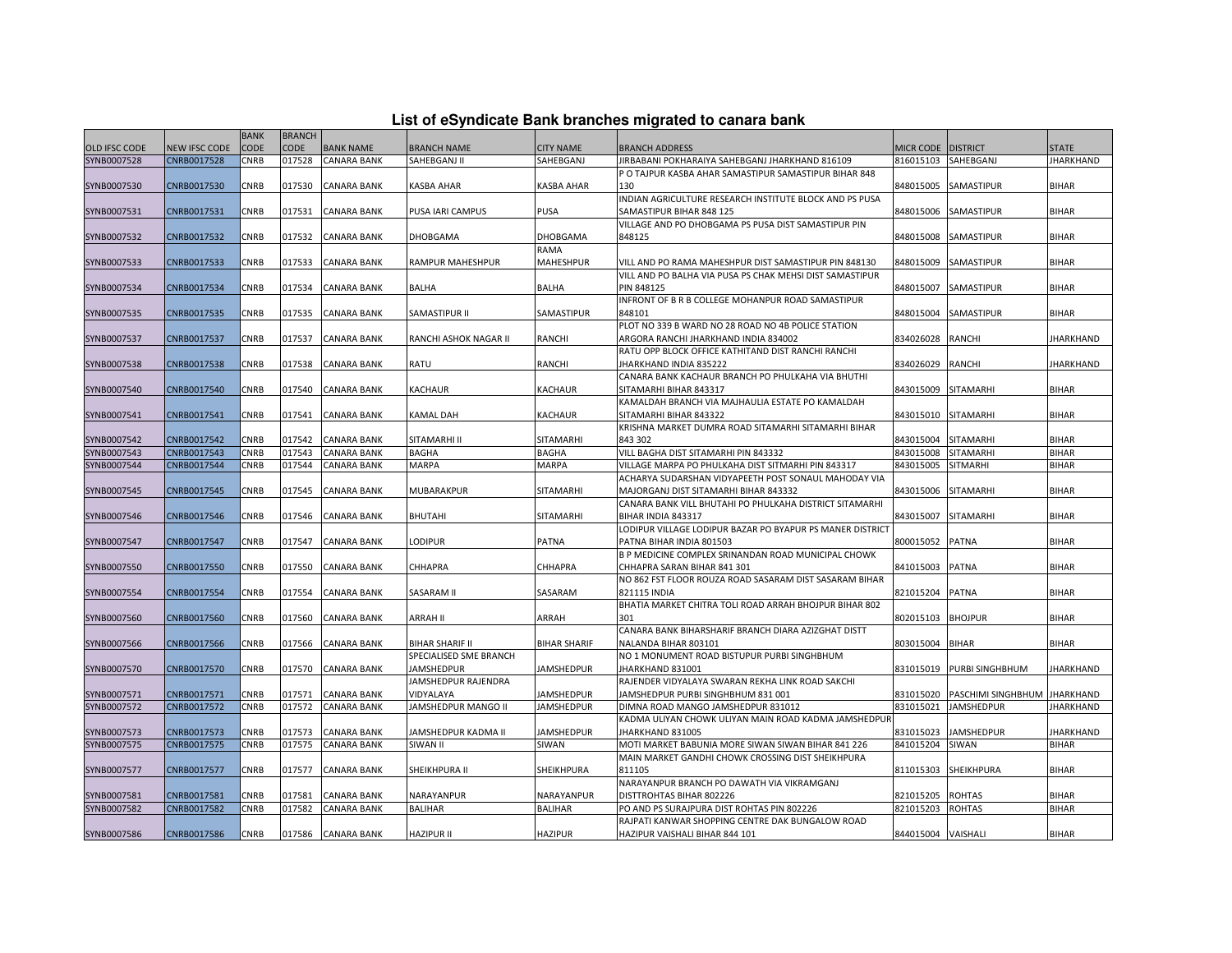|  |  | List of eSyndicate Bank branches migrated to canara bank |  |  |  |
|--|--|----------------------------------------------------------|--|--|--|
|  |  |                                                          |  |  |  |

|                      | List of eSyndicate Bank branches migrated to canara bank |             |               |                    |                                                  |                  |                                                                                  |                    |                 |                   |  |
|----------------------|----------------------------------------------------------|-------------|---------------|--------------------|--------------------------------------------------|------------------|----------------------------------------------------------------------------------|--------------------|-----------------|-------------------|--|
|                      |                                                          | <b>BANK</b> | <b>BRANCH</b> |                    |                                                  |                  |                                                                                  |                    |                 |                   |  |
| <b>OLD IFSC CODE</b> | <b>NEW IFSC CODE</b>                                     | <b>CODE</b> | <b>CODE</b>   | <b>BANK NAME</b>   | <b>BRANCH NAME</b>                               | <b>CITY NAME</b> | <b>BRANCH ADDRESS</b>                                                            | MICR CODE DISTRICT |                 | <b>STATE</b>      |  |
|                      |                                                          |             |               |                    |                                                  |                  |                                                                                  |                    |                 |                   |  |
| SYNB0007587          | CNRB0017587                                              | CNRB        | 017587        | <b>CANARA BANK</b> | DAULATPUR                                        | DAULATPUR        | VILL DAULATPUR POST CHANDI HARULI DIST VAISHALI PIN 844101                       | 844015005          | HARULI          | <b>BIHAR</b>      |  |
| SYNB0007589          | CNRB0017589                                              | <b>CNRB</b> | 017589        | <b>CANARA BANK</b> | CHITTOLORIYA                                     | CHITTLORIA       | VILL CHITTLORIA PO DEOSUNG DIST DEOGHAR PIN 814112                               | 814015107          | <b>DEOGHAR</b>  | <b>JHARKHAND</b>  |  |
|                      |                                                          |             |               |                    |                                                  |                  | CANARA BANK GHORPARAS BRANCH PO SARWAN DEOGHAR                                   |                    |                 |                   |  |
| SYNB0007590          | CNRB0017590                                              | <b>CNRB</b> | 017590        | <b>CANARA BANK</b> | <b>GHORPARAS</b>                                 | <b>GHORPARAS</b> | JHARKHAND 814150                                                                 | 814015106          | <b>DEOGHAR</b>  | <b>JHARKHAND</b>  |  |
|                      |                                                          | <b>CNRB</b> |               |                    |                                                  |                  | CANARA BANK SABAIJORE BRANCH PO SABAIJORE VIA SARATH<br><b>DEOGHAR JHARKHAND</b> |                    | <b>DEOGHAR</b>  |                   |  |
| SYNB0007591          | CNRB0017591                                              |             | 017591        | <b>CANARA BANK</b> | SABAIJOR                                         | SABAIJOR         | CANARA BANK TILAKPUR BRANCH PO MADHUVAN DISTT DEOGHAR                            | 814015105          |                 | JHARKHAND         |  |
| SYNB0007592          | CNRB0017592                                              | CNRB        | 017592        | <b>CANARA BANK</b> | TILAKPUR                                         | TILAKPUR         | JHARKHAND 814150                                                                 | 814015104          | <b>DEOGHAR</b>  | <b>JHARKHAND</b>  |  |
|                      |                                                          |             |               |                    |                                                  |                  | 94 ASSAM ACCESS ROAD HOTEL PRABHA COMPLEX DEOGHAR                                |                    |                 |                   |  |
| SYNB0007593          | CNRB0017593                                              | CNRB        | 017593        | <b>CANARA BANK</b> | <b>DEOGHAR II</b>                                | DEOGHAR          | <b>DEOGHAR 814 112</b>                                                           | 814015103          | DEOGHAR         | <b>JHARKHAND</b>  |  |
|                      |                                                          |             |               |                    |                                                  |                  | BISHUNPUR BASANT DAULATPUR VILL SHUBHAI PO HAJIPUR PS                            |                    |                 |                   |  |
| SYNB0007594          | CNRB0017594                                              | <b>CNRB</b> | 017594        | <b>CANARA BANK</b> | <b>BISHUNPUR BASANT</b>                          | <b>DAULATPUR</b> | VAISHALI DT BIHAR INDIA 844102                                                   | 844015007          | VAISHALI        | <b>BIHAR</b>      |  |
|                      |                                                          |             |               |                    |                                                  |                  |                                                                                  |                    |                 | JAMMU AND         |  |
| SYNB0007600          | CNRB0017600                                              | CNRB        | 017600        | <b>CANARA BANK</b> | SRINAGAR                                         | SRINAGAR         | EXCHNAGE RD SRINAGAR JAMMU AND KASHMIR                                           | 190015005          | SRINAGAR        | KASHMIR           |  |
|                      |                                                          |             |               |                    |                                                  |                  | WARD NO 16 SHIVA NAGAR NEAR D C OFFICE COLLEGE ROAD                              |                    |                 | JAMMU AND         |  |
| SYNB0007615          | CNRB0017615                                              | CNRB        | 017615        | <b>CANARA BANK</b> | KATHUA II                                        | KATHUA           | KATHUA KATHUA JK 184101                                                          | 184015003          | KATHUA          | KASHMIR           |  |
|                      |                                                          |             |               |                    |                                                  |                  | SANT PALACE PURANI MANDI JAMMU JAMMU AND KASHMIR 180                             |                    |                 | JAMMU AND         |  |
| SYNB0007640          | CNRB0017640                                              | CNRB        | 017640        | <b>CANARA BANK</b> | JAMMU RAGHUNATH BAZAR                            | JAMMU            | 001                                                                              | 180015022          | JAMMU           | KASHMIR           |  |
|                      |                                                          |             |               |                    |                                                  |                  | NO 323 SECTOR 4 CHANNI HIMMAT JAMMU JAMMU JAMMU AND                              |                    |                 | JAMMU AND         |  |
| SYNB0007641          | CNRB0017641                                              | CNRB        | 017641        | <b>CANARA BANK</b> | <b>JAMMU</b>                                     | <b>JAMMU</b>     | KASHMIR 180015 INDIA                                                             | 180015023          | CHANDIGARH      | KASHMIR           |  |
|                      |                                                          |             |               |                    |                                                  |                  | TSASKAN COMPLEX NEAR LIC OFFICE DISTT PULIC LIBRARY ROAD                         |                    |                 | JAMMU AND         |  |
| SYNB0007651          | CNRB0017651                                              | CNRB        | 017651        | CANARA BANK        | LEH                                              | LEH              | LEH LEH JK 194101                                                                | 194015002          | LEH             | KASHMIR           |  |
|                      |                                                          |             |               |                    |                                                  |                  | B 179BY180 INDRA COLONY AIR PORT ROAD TEHSIL AND DIST                            |                    |                 | MADHYA            |  |
| SYNB0007699          | CNRB0017699                                              | CNRB        | 017699        | <b>CANARA BANK</b> | BHOPAL AIRPORT ROAD II                           | <b>BHOPAL</b>    | <b>BHOPAL 462030</b>                                                             | 462015041          | <b>BHOPAL</b>   | PRADESH           |  |
|                      |                                                          |             |               |                    |                                                  |                  | 102 BY 103 KALACHAND MANSION BERASIA ROAD BHOPAL                                 |                    |                 | MADHYA            |  |
| SYNB0007700          | CNRB0017700                                              | CNRB        | 017700        | <b>CANARA BANK</b> | <b>BHOPAL</b>                                    | <b>BHOPAL</b>    | <b>BHOPAL 462 001</b>                                                            | 462015034          | <b>BHOPAL</b>   | PRADESH           |  |
|                      |                                                          |             |               |                    |                                                  |                  |                                                                                  |                    |                 | MADHYA            |  |
| SYNB0007702          | CNRB0017702                                              | CNRB        | 017702        | <b>CANARA BANK</b> | BHOPAL M P NAGAR II                              | <b>BHOPAL</b>    | PLOT NO 192 ZONE 1 AVN TOWERS M P NAGAR MP 462 011                               | 462015035          | <b>BHOPAL</b>   | PRADESH           |  |
|                      |                                                          |             |               |                    |                                                  |                  | PLOT NO 57 OPP SANT HIRDARAM JI KUTIA NEAR HARDEO                                |                    |                 | MADHYA            |  |
| SYNB0007703          | CNRB0017703                                              | CNRB        | 017703        | <b>CANARA BANK</b> | <b>BHOPAL BAIRAGARH II</b>                       | <b>BHOPAL</b>    | HOSPITAL MAIN RD BAIRAGARH MP 462 030                                            | 462015036          | <b>BHOPAL</b>   | PRADESH           |  |
|                      |                                                          |             |               |                    |                                                  |                  | G 3 BY 360 GULMOHAR E 8 ARERA COLONY BHOPAL BHOPAL 462                           |                    |                 | MADHYA            |  |
| SYNB0007704          | CNRB0017704                                              | CNRB        | 017704        | <b>CANARA BANK</b> | BHOPAL ARERA COLONY II                           | <b>BHOPAL</b>    | 039                                                                              | 462015037          | <b>BHOPAL</b>   | PRADESH           |  |
|                      |                                                          | CNRB        | 017705        |                    |                                                  | <b>BHOPAL</b>    | 75 MALVIYA NAGAR PLOT NO 71 ROSHANPURA CHAURAHA T T<br>NAGAR462003               | 462015039          | <b>BHOPAL</b>   | MADHYA<br>PRADESH |  |
| SYNB0007705          | CNRB0017705                                              |             |               | <b>CANARA BANK</b> | <b>BHOPAL T T NAGAR II</b><br>BHOPAL HOSHANGABAD |                  | SHIKARVARTA COMPLEX HOSHANGABAD ROAD BHOPAL BHOPAL                               |                    |                 | MADHYA            |  |
| SYNB0007706          | CNRB0017706                                              | <b>CNRB</b> | 017706        | <b>CANARA BANK</b> | ROAD                                             | <b>BHOPAL</b>    | 462 011                                                                          | 462015038          | <b>BHOPAL</b>   | PRADESH           |  |
|                      |                                                          |             |               |                    |                                                  |                  | UPPER GR FLOOR MAHABALI NAGAR DAMKHERA KOLAR ROAD                                |                    |                 | MADHYA            |  |
| SYNB0007707          | CNRB0017707                                              | CNRB        | 017707        | <b>CANARA BANK</b> | BHOPAL KOLAR ROAD II                             | <b>BHOPAL</b>    | BHOPAL 462016 MADHYA PRADESH                                                     | 462015040          | <b>BHOPAL</b>   | PRADESH           |  |
|                      |                                                          |             |               |                    |                                                  |                  |                                                                                  |                    |                 | MADHYA            |  |
| SYNB0007708          | CNRB0017708                                              | CNRB        | 017708        | <b>CANARA BANK</b> | BATAWADA                                         | BATAWADA         | VILL BATAWADA TEH CHACHORA DIST GUNA PIN 473222                                  | 473015505          | <b>GUNA</b>     | PRADESH           |  |
|                      |                                                          |             |               |                    |                                                  |                  |                                                                                  |                    |                 | MADHYA            |  |
| SYNB0007709          | CNRB0017709                                              | <b>CNRB</b> | 017709        | <b>CANARA BANK</b> | SAWARI                                           | SAWARI           | VILL SAWARI TEH TIRODI DIST BALAGHAT PIN 481445                                  | 481015507          | <b>BALAGHAT</b> | PRADESH           |  |
|                      |                                                          |             |               |                    |                                                  |                  | BHARVELIMOIL BALAGHAT MINEBHARVELIDIST BALAGHATSTATE                             |                    |                 | MADHYA            |  |
| SYNB0007710          | CNRB0017710                                              | CNRB        | 017710        | <b>CANARA BANK</b> | BHARVELI                                         | <b>BHARWELI</b>  | MADHYA PRADESHPIN 481 102                                                        | 481015504          | <b>BALAGHAT</b> | PRADESH           |  |
|                      |                                                          |             |               |                    |                                                  |                  |                                                                                  |                    |                 | MADHYA            |  |
| SYNB0007711          | CNRB0017711                                              | <b>CNRB</b> | 017711        | <b>CANARA BANK</b> | KHAIRALANJI                                      | KHAIRLANJI       | WARSEONIDIST BALAGHATSTATE MADHYA PRADESHPIN 481 337                             | 481015002          | <b>BALAGHAT</b> | PRADESH           |  |
|                      |                                                          |             |               |                    |                                                  |                  | PARASWADATEHSIL BAIHARDIST BALAGHATSTATE MADHYA                                  |                    |                 | MADHYA            |  |
| SYNB0007712          | CNRB0017712                                              | <b>CNRB</b> | 017712        | <b>CANARA BANK</b> | PARASWADA                                        | PARASWADA        | PRADESHPIN 481 556                                                               | 481015506          | BALAGHAT        | PRADESH           |  |
|                      |                                                          |             |               |                    |                                                  |                  | BAIHARUKWADIST BALAGHATSTATE MADHYA PRADESHPIN 481                               |                    |                 | MADHYA            |  |
| SYNB0007713          | CNRB0017713                                              | CNRB        | 017713        | <b>CANARA BANK</b> | UKWA                                             | UKWA             | 105                                                                              | 481015505          | <b>BALAGHAT</b> | PRADESH           |  |
|                      |                                                          |             |               |                    |                                                  |                  | TIRODITIRODITEHSIL KATANGIDIST BALAGHATSTATE MADHYA                              |                    |                 | MADHYA            |  |
| SYNB0007714          | CNRB0017714                                              | <b>CNRB</b> |               | 017714 CANARA BANK | <b>TIRODI</b>                                    | <b>TIRODI</b>    | PRADESHPIN 481 449                                                               | 481015503 BALAGHAT |                 | PRADESH           |  |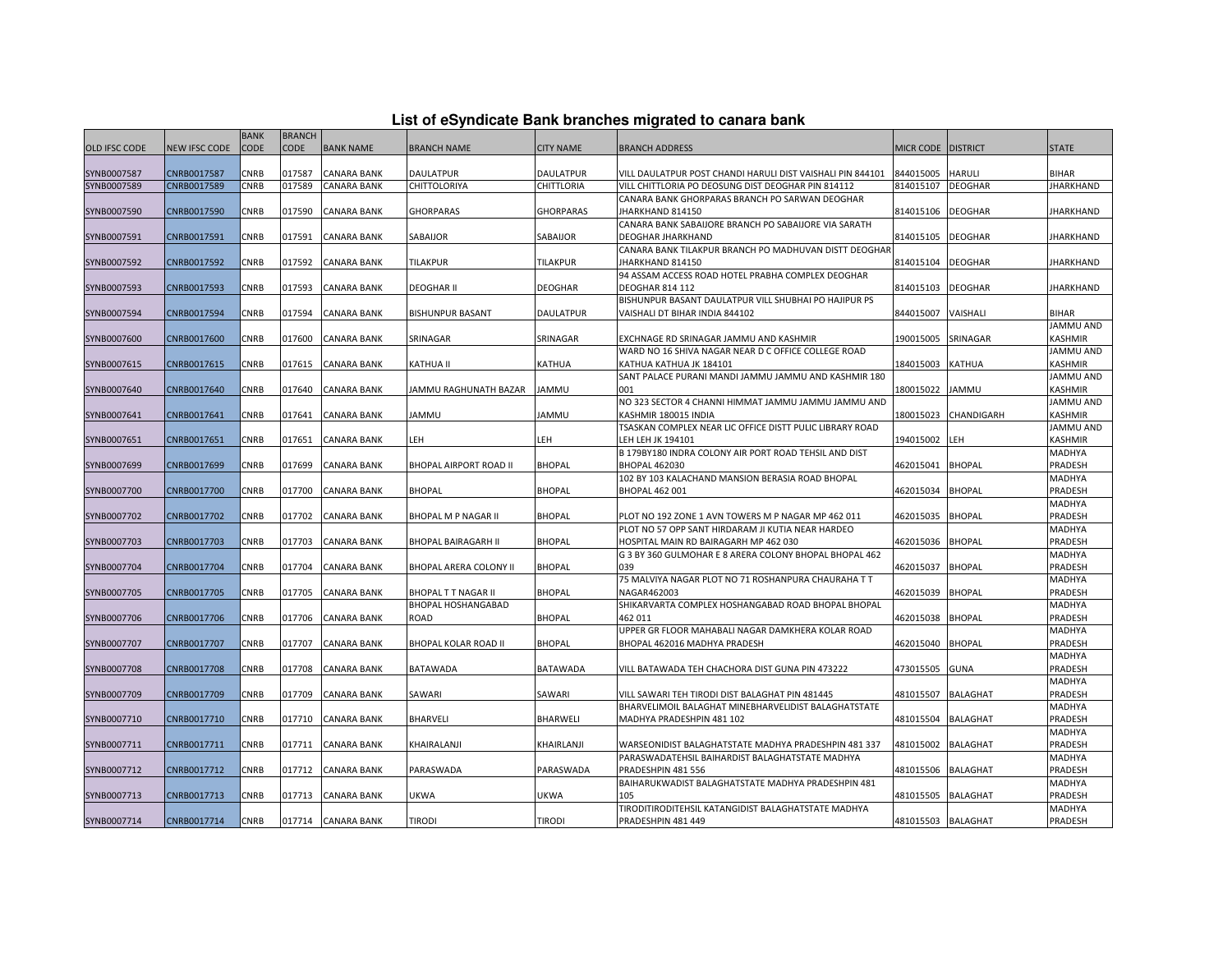| List of eSyndicate Bank branches migrated to canara bank |
|----------------------------------------------------------|
|----------------------------------------------------------|

|               | List of eSyndicate Bank branches migrated to canara bank |             |               |                    |                                        |                  |                                                                                   |                    |                 |                   |  |
|---------------|----------------------------------------------------------|-------------|---------------|--------------------|----------------------------------------|------------------|-----------------------------------------------------------------------------------|--------------------|-----------------|-------------------|--|
|               |                                                          | <b>BANK</b> | <b>BRANCH</b> |                    |                                        |                  |                                                                                   |                    |                 |                   |  |
| OLD IFSC CODE | <b>NEW IFSC CODE</b>                                     | CODE        | <b>CODE</b>   | <b>BANK NAME</b>   | <b>BRANCH NAME</b>                     | <b>CITY NAME</b> | <b>BRANCH ADDRESS</b>                                                             | MICR CODE DISTRICT |                 | <b>STATE</b>      |  |
|               |                                                          |             |               |                    |                                        |                  | COMPLEXPALACE ROADJAGDALPURDIST BASTARSTATE                                       |                    |                 | CHHATTISGAR       |  |
| SYNB0007716   | CNRB0017716                                              | CNRB        | 017716        | <b>CANARA BANK</b> | JAGDALPUR II                           | JAGDALPUR        | CHATTISGARHPIN 494 001                                                            | 494015003          | <b>BASTAR</b>   |                   |  |
|               |                                                          |             |               |                    |                                        |                  |                                                                                   |                    |                 | MADHYA            |  |
| SYNB0007717   | CNRB0017717                                              | <b>CNRB</b> | 017717        | <b>CANARA BANK</b> | LASHKARPURA                            | LASHKARPUR       | VILL LASHKARPUR TEH VIDISHA DIST VIDISHA PIN 464001                               | 464015505          | VIDISHA         | PRADESH           |  |
|               |                                                          |             |               |                    |                                        |                  | VILLAGE LONIAKARBAL TEHSIL AND DIST CHINDWARA                                     |                    |                 | MADHYA            |  |
| SYNB0007718   | CNRB0017718                                              | CNRB        | 017718        | <b>CANARA BANK</b> | LONIAKARBAL                            | LONIAKARBAL      | LONIAKARBAL MADHYA PRADESH 483301                                                 | 480015506          | CHINDWARA       | PRADESH           |  |
|               |                                                          |             |               |                    |                                        |                  | VILLAGE ARNIAKHURD TEHSIL SHUJALPUR DIST SHUJALPUR                                |                    |                 | MADHYA            |  |
| SYNB0007719   | CNRB0017719                                              | CNRB        | 017719        | <b>CANARA BANK</b> | ARNAYKHURD                             | ARNIAKHURD       | ARNIAKHURD MADHYA PRADESH 465336                                                  | 465015505          | SHUJALPUR       | PRADESH           |  |
|               |                                                          |             |               |                    |                                        |                  | BRAHMA KUMARI ASHRAMBETULDIST BETULSTATE MADHYA                                   |                    |                 | MADHYA            |  |
| SYNB0007720   | CNRB0017720                                              | CNRB        | 017720        | <b>CANARA BANK</b> | <b>BETUL II</b>                        | <b>BETUL</b>     | PRADESHPIN 460 001                                                                | WAITING            | <b>BETUL</b>    | PRADESH           |  |
|               |                                                          |             |               |                    |                                        |                  | VILLAGE KHURSIPAR TEHSIL KHAIRANLANJI DIST BALAGHAT                               |                    |                 | MADHYA            |  |
| SYNB0007721   | CNRB0017721                                              | CNRB        | 017721        | <b>CANARA BANK</b> | KHURSIPAR                              | KHURSIPAR        | KHURSIPAR MADHYA PRADESH 481337                                                   | 481015501          | <b>BALAGHAT</b> | PRADESH           |  |
|               |                                                          |             |               |                    |                                        |                  |                                                                                   |                    |                 | MADHYA            |  |
| SYNB0007723   | CNRB0017723                                              | <b>CNRB</b> | 017723        | <b>CANARA BANK</b> | <b>BHOPAL SAKET NAGAR</b>              | <b>BHOPAL</b>    | 32 9 A SAKET NAGAR BHOPAL BHOPAL MADHYA PRADESH 462024                            | 462015042          | <b>BHOPAL</b>   | PRADESH           |  |
|               |                                                          |             |               |                    |                                        |                  | H NO 120 KAMMU KA BAGH NEAR PUSHPA NAGAR ASHOKA                                   |                    |                 | MADHYA            |  |
| SYNB0007724   | CNRB0017724                                              | CNRB        | 017724        | <b>CANARA BANK</b> | BHOPAL ASHOKA GARDEN                   | <b>BHOPAL</b>    | GARDEN BHOPAL MADHYA PRADESH INDIA 462010                                         | 462015044          | <b>BHOPAL</b>   | PRADESH           |  |
|               |                                                          |             |               |                    |                                        |                  | NO 57 SAMATPUR KOTMA ROAD NEAR HOTEL GOVINDAM                                     |                    |                 | MADHYA            |  |
| SYNB0007726   | CNRB0017726                                              | CNRB        | 017726        | <b>CANARA BANK</b> | <b>ANUPPUR II</b>                      | ANUPPUR          | ANNUPUR MADHYA PRADESH INDIA 484224                                               | 484015102          | ANUPUR          | PRADESH           |  |
|               |                                                          | <b>CNRB</b> |               |                    | <b>TIKURI</b>                          |                  | NEAR CHANDRA BAGH VILLAGE TIKURI VIA GARH DIST REWA REWA                          |                    |                 | MADHYA            |  |
| SYNB0007728   | CNRB0017728                                              |             | 017728        | <b>CANARA BANK</b> |                                        | REWA             | MADHYA PRADESH INDIA 486115<br>OPP FAUZDAR FARM PANNA NAKA MAIN ROAD SATNA MADHYA | 486015502          | <b>REWA</b>     | PRADESH<br>MADHYA |  |
|               |                                                          | CNRB        | 017729        | <b>CANARA BANK</b> | SATNA PANNA ROAD                       | SATNA            |                                                                                   | 485015004          | SATNA           | PRADESH           |  |
| SYNB0007729   | CNRB0017729                                              |             |               |                    |                                        |                  | PRADESH INDIA 485001<br>SURYA BHAVAN NEAR LAXMI TALKIES BILASPUR BILASPUR         |                    |                 | CHHATTISGAR       |  |
| SYNB0007730   | CNRB0017730                                              | CNRB        | 017730        | <b>CANARA BANK</b> | <b>BILASPUR II</b>                     | <b>BILASPUR</b>  | CHATTISGARH 495 001                                                               | 495015012          | <b>BILASPUR</b> |                   |  |
|               |                                                          |             |               |                    |                                        |                  | B 34 VIDYA NAGAR GROUND FLOOR HOSHANGABAD ROAD WARD                               |                    |                 | <b>MADHYA</b>     |  |
| SYNB0007733   | CNRB0017733                                              | <b>CNRB</b> | 017733        | <b>CANARA BANK</b> | <b>BHOPAL VIDYA NAGAR</b>              | <b>BHOPAL</b>    | NO 52 BHOPAL MADHYA PRADESH INDIA 462026                                          | 462015046          | <b>BHOPAL</b>   | PRADESH           |  |
|               |                                                          |             |               |                    |                                        |                  | 221 GAYATHRI NAGAR TANSEN ROAD UPPER GROUND FLOOR MCII                            |                    |                 |                   |  |
|               |                                                          |             |               |                    |                                        |                  | 28 NEAR BSNL BUILDING TRANSPORT NAGAR GWALIOR MP INDIA                            |                    |                 | MADHYA            |  |
| SYNB0007734   | CNRB0017734                                              | CNRB        | 017734        | <b>CANARA BANK</b> | <b>GWALIOR TRANSPORT NAGAR GWALIOR</b> |                  | 474001                                                                            | 474015017          | <b>GWALIOR</b>  | PRADESH           |  |
|               |                                                          |             |               |                    |                                        |                  | OLD PANNA NAKA OPP COLLECTORS HOUSE TEHSIL AND DIST                               |                    |                 | MADHYA            |  |
| SYNB0007735   | CNRB0017735                                              | <b>CNRB</b> |               | 017735 CANARA BANK | CHHATARPUR II                          | CHHATARPUR       | CHHATARPUR 471001                                                                 | 471015002          | CHATTARPUR      | PRADESH           |  |
|               |                                                          |             |               |                    |                                        |                  |                                                                                   |                    |                 |                   |  |
|               |                                                          |             |               |                    |                                        |                  | WARD NO 7 R S PURAM INFRONT OF HS SCHOOL GROUND                                   |                    |                 | MADHYA            |  |
| SYNB0007736   | CNRB0017736                                              | <b>CNRB</b> |               | 017736 CANARA BANK | NOWGONG                                | <b>NOWGONG</b>   | CHATTARPUR ROAD NOWGONG MADHYA PRADESH INDIA 471201                               | 471015504          | CHHATARPUR      | PRADESH           |  |
|               |                                                          |             |               |                    |                                        |                  | UPPER GROUND FLOOR SAMRAT SQUARE OPPOSITE SARVESHWAR                              |                    |                 |                   |  |
|               |                                                          |             |               |                    |                                        |                  | NAGAR MHOW NEEMUCH HIGHWAY SECTOR NO 1 PITAMPUR                                   |                    |                 | MADHYA            |  |
| SYNB0007737   | CNRB0017737                                              | <b>CNRB</b> | 017737        | <b>CANARA BANK</b> | PITHAMPUR II                           | PITHAMPUR        | MADHYA PRADESH INDIA 454775                                                       | 452015039          | <b>DHAR</b>     | PRADESH           |  |
|               |                                                          |             |               |                    |                                        |                  |                                                                                   |                    |                 | MADHYA            |  |
| SYNB0007741   | CNRB0017741                                              | CNRB        | 017741        | <b>CANARA BANK</b> | CHHINDWARA II                          | СННОТА           | OPP ST JOSEPH HIGH SCHOOL KHAZRI ROAD 480001                                      | 480015003          | CHHINDWARA      | PRADESH           |  |
|               |                                                          |             |               |                    |                                        |                  | WARD NO 8 SEONI ROAD CHOURAI DISTT CHHINDWARA                                     |                    |                 | MADHYA            |  |
| SYNB0007742   | CNRB0017742                                              | CNRB        | 017742        | <b>CANARA BANK</b> | CHOURAI                                | CHAURAI          | CHHINDWARA MADHYA PRADESH INDIA 480115                                            | 480015004          | CHHINDWARA      | PRADESH           |  |
|               |                                                          |             |               |                    |                                        |                  | KHASRA 7 10 PHNO47 VILL LINGA TEHSIL MOHKHED DIST                                 |                    |                 | MADHYA            |  |
| SYNB0007743   | CNRB0017743                                              | <b>CNRB</b> | 017743        | <b>CANARA BANK</b> | LINGA                                  | MOKHED           | CHINDWARA MADHYA PRADESH INDIA 480001                                             | 480015002          | CHHINDWARA      | PRADESH           |  |
|               |                                                          |             |               |                    |                                        |                  | BM 60 NEHRU NAGAR WARD NO 29 BHOPAL MADHYA PRADESH                                |                    |                 | MADHYA            |  |
| SYNB0007744   | CNRB0017744                                              | CNRB        | 017744        | <b>CANARA BANK</b> | BHOPAL NEHRU NAGAR                     | <b>BHOPAL</b>    | <b>INDIA 462003</b>                                                               | 462015045          | <b>BHOPAL</b>   | PRADESH           |  |
|               |                                                          |             |               |                    |                                        |                  | NAOGAON BHAKTWAR MARG NEAR LAXMI NARAYAN PETROL                                   |                    |                 | MADHYA            |  |
| SYNB0007745   | CNRB0017745                                              | CNRB        | 017745        | <b>CANARA BANK</b> | DHAR II                                | <b>DHAR</b>      | PUMP DHAR 454001 MADHYA PRADESH                                                   | 454015003          | <b>DHAR</b>     | PRADESH           |  |
|               |                                                          |             |               |                    |                                        |                  | CO SHRI GANGA SINGH TOMAR VILL AND PANCHAYAT SHERPUR PO                           |                    |                 |                   |  |
|               |                                                          |             |               |                    |                                        |                  | BARAHEAT TEHSIL GOHAD DIST BHIND MADHYA PRADESH INDIA                             |                    |                 | MADHYA            |  |
| SYNB0007746   | CNRB0017746                                              | CNRB        | 017746        | <b>CANARA BANK</b> | <b>SHERPUR</b>                         | GOHAD            | 477116                                                                            | 477015051          | <b>BHIND</b>    | PRADESH           |  |
|               |                                                          |             |               |                    |                                        |                  | RISHI COMPLEX WARD 18 GONDIA ROAD BALAGHAT 481001                                 |                    |                 | MADHYA            |  |
| SYNB0007747   | CNRB0017747                                              | CNRB        | 017747        | <b>CANARA BANK</b> | <b>BALAGHAT II</b>                     | <b>BALAGHAT</b>  | <b>MADHYA PRADESH</b>                                                             | 481015003          | <b>BALAGHAT</b> | PRADESH           |  |
|               |                                                          |             |               |                    |                                        |                  |                                                                                   |                    |                 | MADHYA            |  |
| SYNB0007748   | CNRB0017748                                              | <b>CNRB</b> |               | 017748 CANARA BANK | <b>HIRAPUR</b>                         | HIRAPUR          | HIRAPUR TEHSIL BALAGHAT DIST BALAGHAT HIRAPUR 481102                              | 481015502 BALAGHAT |                 | PRADESH           |  |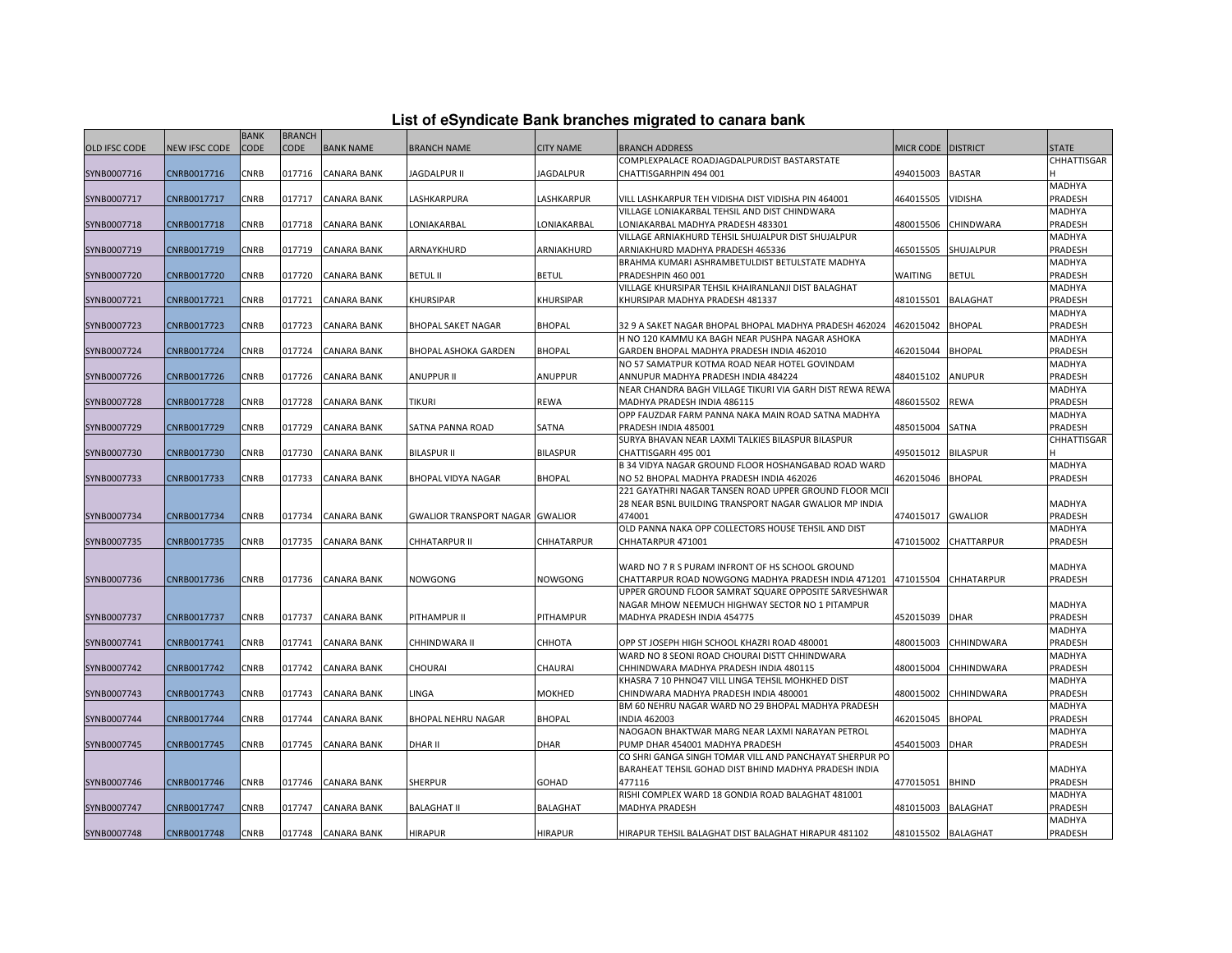| List of eSyndicate Bank branches migrated to canara bank |  |  |
|----------------------------------------------------------|--|--|
|                                                          |  |  |

|                      |               | <b>BANK</b> | <b>BRANCH</b> |                    |                                |                    |                                                          |                   |                        |              |
|----------------------|---------------|-------------|---------------|--------------------|--------------------------------|--------------------|----------------------------------------------------------|-------------------|------------------------|--------------|
| <b>OLD IFSC CODE</b> | NEW IFSC CODE | CODE        | CODE          | <b>BANK NAME</b>   | <b>BRANCH NAME</b>             | <b>CITY NAME</b>   | <b>BRANCH ADDRESS</b>                                    | MICR CODE         | <b>DISTRICT</b>        | <b>STATE</b> |
|                      |               |             |               |                    |                                |                    |                                                          |                   |                        | MADHYA       |
| SYNB0007749          | CNRB0017749   | CNRB        | 017749        | <b>CANARA BANK</b> | SAGAR II                       | BINA               | SARVODAY NAGAR BINA BINA MP MADHYA PRADESH 470113        | 470015102         | <b>BINA</b>            | PRADESH      |
|                      |               |             |               |                    |                                |                    | 179 SHANWARA ROAD JAI STUMB BURHANPUR 460331 MADHYA      |                   |                        | MADHYA       |
| SYNB0007750          | CNRB0017750   | CNRB        | 017750        | <b>CANARA BANK</b> | <b>BURHANPUR II</b>            | <b>BURHANPUR</b>   | <b>PRADESH</b>                                           | 450015002         | <b>BURHANPUR</b>       | PRADESH      |
|                      |               |             |               |                    |                                |                    |                                                          |                   |                        | MADHYA       |
| SYNB0007751          | CNRB0017751   | CNRB        | 017751        | <b>CANARA BANK</b> | <b>DATIA II</b>                | <b>DATIA</b>       | 182BY22 GANDHI ROAD TEHSIL DATIA DISTT DATIA 475661      | 475015003         | DATIA                  | PRADESH      |
|                      |               |             |               |                    |                                |                    | VILLAGE RATIBAD VIKAS KHAND PHANDA TEHSIL HUZUR DIST     |                   |                        | MADHYA       |
| SYNB0007753          | CNRB0017753   | CNRB        | 017753        | <b>CANARA BANK</b> | RATIBAD                        | <b>BHOPAL</b>      | BHOPAL BHOPAL MADHYA PRADESH INDIA 462044                | 462015047         | <b>BHOPAL</b>          | PRADESH      |
|                      |               |             |               |                    |                                |                    | VILLAGE DORAHA TEHSIL SEHORE DISTRICT SEHORE SEHORE      |                   |                        | MADHYA       |
| SYNB0007754          | CNRB0017754   | CNRB        | 017754        | <b>CANARA BANK</b> | <b>DORAHA</b>                  | <b>DORAHA</b>      | MADHYA PRADESH INDIA 466661                              | 466015504         | <b>SEHORE</b>          | PRADESH      |
|                      |               |             |               |                    |                                |                    |                                                          |                   |                        | MADHYA       |
| SYNB0007755          | CNRB0017755   | CNRB        | 017755        | <b>CANARA BANK</b> | KHARGAON II                    | VIDISHA            | CANARA BANK VIDISHA VIDISHA MADHYA PRADESH               | 464015204         | VIDISHA                | PRADESH      |
|                      |               |             |               |                    |                                |                    | HARGANGA MANGALIK BHAVAN BARETH ROAD GANJ BASODA         |                   |                        | MADHYA       |
| SYNB0007756          | CNRB0017756   | CNRB        | 017756        | <b>CANARA BANK</b> | BASODA                         | <b>GANJ BASODA</b> | MADHYA PRADESH 464221                                    | 464015052         | <b>GANJ BASODA</b>     | PRADESH      |
|                      |               |             |               |                    |                                |                    | CANARA BANK CHAND BRANCH C O JAMIL MANSOORI MAHRA        |                   |                        |              |
|                      |               |             |               |                    |                                |                    | ROAD TALUKA CHOURAI DIST CHINDWARA MADHYA PRADESH        |                   |                        | MADHYA       |
| SYNB0007759          | CNRB0017759   | CNRB        | 017759        | <b>CANARA BANK</b> | CHAND                          | CHAND              | <b>INDIA 480010</b>                                      | 480015005         | CHHINDWARA             | PRADESH      |
|                      |               |             |               |                    |                                |                    | BAGADISADAR BAZARMAIN ROADVILLAGE BAGADIDIST             |                   |                        | MADHYA       |
| SYNB0007760          | CNRB0017760   | CNRB        | 017760        | <b>CANARA BANK</b> | BAGADI                         | BAGADI             | DHARSTATE MADHYA PRADESHPIN 454 749                      | 454015501         | DHAR                   | PRADESH      |
|                      |               |             |               |                    |                                |                    | NALCHAOPP POLICE THANENALCHADIST DHARSTATE MADHYA        |                   |                        | MADHYA       |
| SYNB0007761          | CNRB0017761   | CNRB        | 017761        | <b>CANARA BANK</b> | NALCHA                         | NALCHA             | PRADESHPIN 454 010                                       | 454015502         | <b>DHAR</b>            | PRADESH      |
|                      |               |             |               |                    |                                |                    | 54 7 NEHRU NAGAR EAST BHILAI DIST DURG DURG CHHATTISGARH |                   |                        | CHHATTISGAR  |
| SYNB0007764          | CNRB0017764   | CNRB        | 017764        | <b>CANARA BANK</b> | BHILAI NEHRU NAGAR             | BHILAINAGAR        | <b>INDIA 490020</b>                                      | 490015011         | <b>DURG</b>            |              |
|                      |               |             |               |                    |                                |                    | MAURYA TALKIES COMPLEX G E ROAD DURG CHHATTISGARH 490    |                   |                        | CHHATTISGAR  |
| SYNB0007765          | CNRB0017765   | CNRB        | 017765        | <b>CANARA BANK</b> | <b>BHILAI G E ROAD</b>         | BHILAI             | 023                                                      | 490015010         | <b>DURG</b>            |              |
|                      |               |             |               |                    |                                |                    |                                                          |                   |                        | CHHATTISGAR  |
| SYNB0007766          | CNRB0017766   | CNRB        | 017766        | <b>CANARA BANK</b> | <b>DURG II</b>                 | <b>DURG</b>        | ANAND BAHVAN APAPURA DURG CHATTISGARH 491 001            | 491015005         | <b>DURG</b>            |              |
|                      |               |             |               |                    |                                |                    |                                                          |                   |                        | CHHATTISGAR  |
| SYNB0007767          | CNRB0017767   | CNRB        | 017767        | <b>CANARA BANK</b> | <b>DUMARDIH</b>                | <b>DUMARDI</b>     | ANAND BHAVAN APAPURA DURG DUMARDI CHATTISGARH 491001     | 491015510         | APAPURA DURG           |              |
|                      |               |             |               |                    |                                |                    | HOTEL SIDDARTH WARD NO 4 OLD BUSSTAND MAIN ROAD KOBRA    |                   |                        | CHHATTISGAR  |
| SYNB0007768          | CNRB0017768   | CNRB        | 017768        | <b>CANARA BANK</b> | KORBA II                       | KORBA              | 495678 DT KARLES CHATISGARH                              | 495015303         | KORBA                  |              |
|                      |               |             |               |                    |                                |                    |                                                          |                   |                        | CHHATTISGAR  |
| SYNB0007769          | CNRB0017769   | CNRB        | 017769        | <b>CANARA BANK</b> | PURAI                          | PURAI              | APAPURA DURG DURG DIST PURAI CHATTISGARH 491001          | 491015509         | <b>DURG</b>            |              |
|                      |               |             |               |                    |                                |                    | SITA APARTMENTS OPP MAKANLAL GIRL SCHOOL INDORE ROAD     |                   |                        | MADHYA       |
| SYNB0007770          | CNRB0017770   | CNRB        | 017770        | <b>CANARA BANK</b> | KHANDWA II                     | KHANDWA            | KHANDWA 450001 MADHYA PRADESH                            | 450015102         | KHANDWA                | PRADESH      |
|                      |               |             |               |                    |                                |                    |                                                          |                   |                        |              |
|                      |               |             |               |                    |                                |                    | CO SUSHILA RATHORE PH NO 34 VILLAGE UTARDA HARDI BAZAR   |                   |                        | CHHATTISGAR  |
| SYNB0007771          | CNRB0017771   | <b>CNRB</b> | 017771        | <b>CANARA BANK</b> | UTARDA                         | PALI               | TEHSIL PALI DISTRICT KORBA CHHATTISGARH INDIA 495446     | 495015506         | KORBA                  |              |
|                      |               |             |               |                    |                                |                    | COMMUNITY HALL MAIN ROAD VILLAGE DHANORA TEHSIL          |                   |                        | CHHATTISGAR  |
| SYNB0007772          | CNRB0017772   | CNRB        | 017772        | <b>CANARA BANK</b> | DHANORA                        | KONDAGAON          | KESHKAL DISTRICT KONDAGAON CHATTISGARH INDIA 494230      | 494015505         | <b>BASTAR</b>          |              |
|                      |               |             |               |                    |                                |                    |                                                          |                   |                        |              |
|                      |               |             |               |                    |                                |                    | VYAVASAYIK PARISAR VILL GHATPADMUR PO TITIRGAON TEHSIL   |                   |                        | CHHATTISGAR  |
| SYNB0007773          | CNRB0017773   | <b>CNRB</b> |               | 017773 CANARA BANK | GHATPADMUR                     | <b>JAGDALPUR</b>   | JAGDALPUR DIST BASTAR CHHATTISGARH INDIA 494001          | 494015506         | <b>BASTAR</b>          |              |
|                      |               |             |               |                    |                                |                    |                                                          |                   |                        |              |
|                      |               |             |               |                    |                                |                    | PANCHAYAT SANSADHAN KENDRA BHAVAN VILL AND PO SARGIPAL   |                   |                        | CHHATTISGAR  |
| SYNB0007774          | CNRB0017774   | CNRB        | 017774        | <b>CANARA BANK</b> | SARGIPAL                       | BAKAWAND           | TEHSIL BAKAWAND DIST BASTAR CHHATTISGARH INDIA 494222    | 494015507         | <b>BASTAR</b>          |              |
|                      |               |             |               |                    |                                |                    |                                                          |                   |                        | MADHYA       |
| SYNB0007775          | CNRB0017775   | CNRB        | 017775        | <b>CANARA BANK</b> | CHACHORA                       | CHACHORA           | CHACHORA473118                                           | 473015504         | GUNA                   | PRADESH      |
|                      |               |             |               |                    |                                |                    | RADHEY BHAVAN VIDISHA ROAD ASHOKNAGAR DIST DIST          |                   |                        | MADHYA       |
| SYNB0007776          | CNRB0017776   | <b>CNRB</b> | 017776        | <b>CANARA BANK</b> | <b>ASHOK NAGAR II</b>          |                    | DIST ASHOKNAGAR ASHOKNAGAR MADHYA PRADESH 473331         | 473015077         | <b>DIST ASHOKNAGAR</b> | PRADESH      |
|                      |               |             |               |                    |                                |                    |                                                          |                   |                        | MADHYA       |
| SYNB0007780          | CNRB0017780   | CNRB        | 017780        | <b>CANARA BANK</b> | <b>GWALIOR III</b>             | <b>GWALIOR</b>     | MOTI MARKET JAYENDRA GANJ LASHKAR P B NO 13 MP 474 009   | 474015013         | <b>GWALIOR</b>         | PRADESH      |
|                      |               |             |               |                    |                                |                    | JEEVAN PRAKASH BUILDING CITI CENTRE LIC OF INDIA DO      |                   |                        | MADHYA       |
| SYNB0007781          | CNRB0017781   | <b>CNRB</b> |               | 017781 CANARA BANK | <b>GWALIOR LIC CITY CENTRE</b> | <b>GWALIOR</b>     | GWALIOR GWALIOR 474 011                                  | 474015014 GWALIOR |                        | PRADESH      |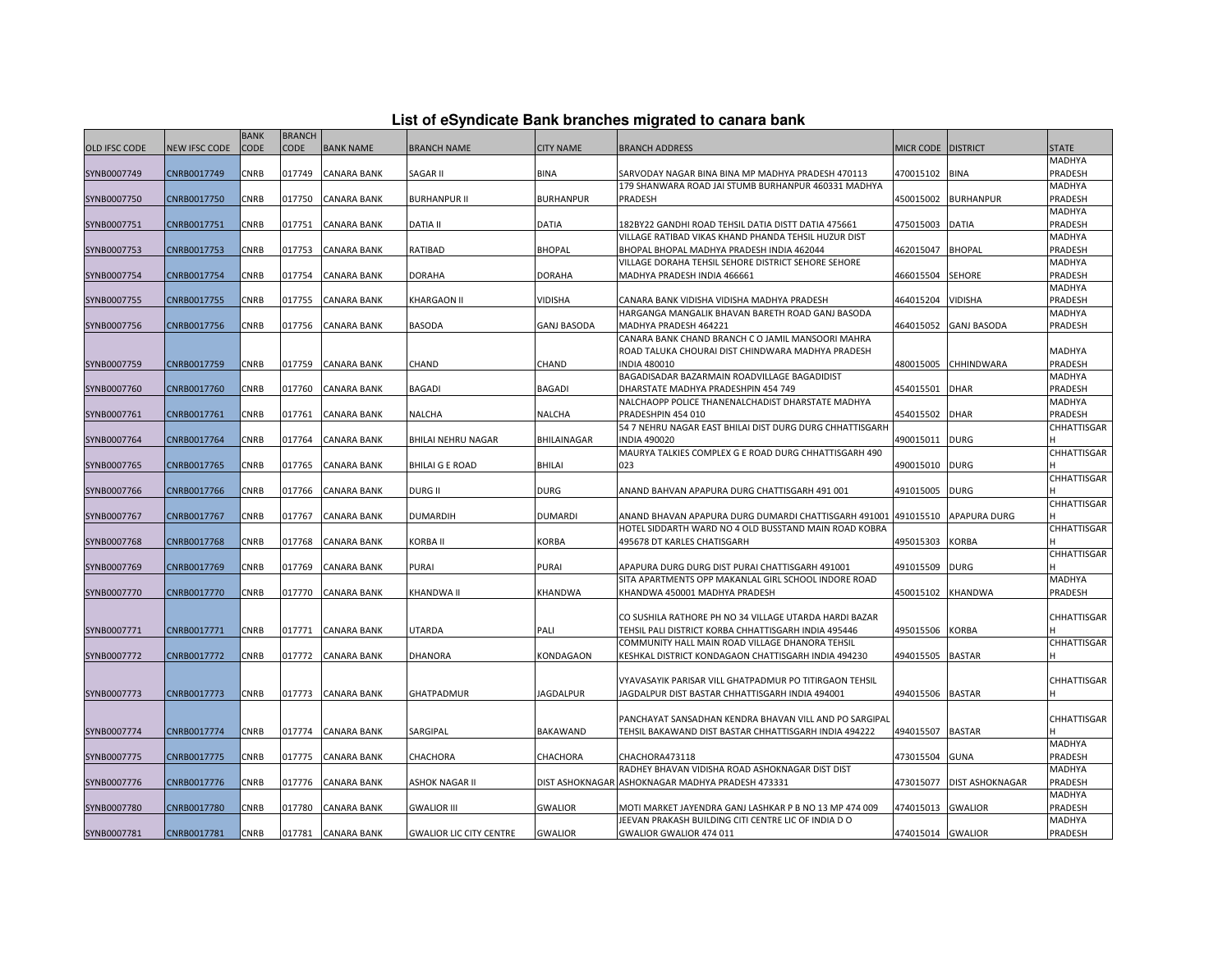| List of eSyndicate Bank branches migrated to canara bank |  |  |
|----------------------------------------------------------|--|--|
|                                                          |  |  |
|                                                          |  |  |

|               |                      | <b>BANK</b> | <b>BRANCH</b> |                    |                             |                  |                                                         |                    |                 |              |
|---------------|----------------------|-------------|---------------|--------------------|-----------------------------|------------------|---------------------------------------------------------|--------------------|-----------------|--------------|
| OLD IFSC CODE | <b>NEW IFSC CODE</b> | CODE        | <b>CODE</b>   | <b>BANK NAME</b>   | <b>BRANCH NAME</b>          | <b>CITY NAME</b> | <b>BRANCH ADDRESS</b>                                   | <b>MICR CODE</b>   | <b>DISTRICT</b> | <b>STATE</b> |
|               |                      |             |               |                    |                             |                  | CITY CENTRE LIC BUILDING GWALIOR GWALIOR MADHYA PRADESH |                    |                 | MADHYA       |
| SYNB0007782   | CNRB0017782          | CNRB        | 017782        | <b>CANARA BANK</b> | <b>GWALIOR II</b>           | <b>GWALIOR</b>   | 474011 INDIA                                            | 474015015          | <b>BHOPAL</b>   | PRADESH      |
|               |                      |             |               |                    |                             |                  | UPPER GROUND FLOOR SUR JOG OPPOSITE MAHAVEER BHAWAN     |                    |                 |              |
|               |                      |             |               |                    |                             |                  | KAMPOO ROAD MAHARAJBADA GWALIOR MADHYA PRADESH          |                    |                 | MADHYA       |
| SYNB0007783   | CNRB0017783          | CNRB        | 017783        | <b>CANARA BANK</b> | <b>GWALIOR MAHARAJ BADA</b> | <b>GWALIOR</b>   | <b>INDIA 474001</b>                                     | 474015019          | <b>GWALIOR</b>  | PRADESH      |
|               |                      |             |               |                    |                             |                  | ROYAL HEIGHT A B ROAD GUNA DIST GUNA MADHYA PRADESH     |                    |                 | MADHYA       |
| SYNB0007784   | CNRB0017784          | CNRB        | 017784        | <b>CANARA BANK</b> | <b>GUNA II</b>              | <b>GUNA</b>      | 473001 INDIA                                            | 473015002          | <b>BHOPAL</b>   | PRADESH      |
|               |                      |             |               |                    |                             |                  | UPPER GROUND FLOOR NEAR MADHAV COLLEGE OPP SHUJABAD     |                    |                 |              |
|               |                      |             |               |                    |                             |                  | BHAVAB NAI SADAK LASHKAR GWALIOR MADHYA PRADESH INDIA   |                    |                 | MADHYA       |
| SYNB0007785   | CNRB0017785          | CNRB        | 017785        | <b>CANARA BANK</b> | <b>HARDA II</b>             | <b>GWALIOR</b>   | 474001                                                  | 474015018          | <b>GWALIOR</b>  | PRADESH      |
|               |                      |             |               |                    |                             |                  | GROUND FLOOR NEAR OLD POST OFFICE FORT ROAD LOHA MANDI  |                    |                 | MADHYA       |
| SYNB0007786   | CNRB0017786          | CNRB        | 017786        | <b>CANARA BANK</b> | <b>GWALIOR HAZIRA</b>       | <b>GWALIOR</b>   | GWALIOR MADHYA PRADESH INDIA 474003                     | 474015016          | <b>GWALIOR</b>  | PRADESH      |
|               |                      |             |               |                    |                             |                  | 47 RAVINDRA NAGAR JAWAHAR MARG TEHSIL AND DIST          |                    |                 | MADHYA       |
| SYNB0007789   | CNRB0017789          | <b>CNRB</b> | 017789        | <b>CANARA BANK</b> | KHARGAON                    | KHARGONE         | KHARGONE 451001                                         | 451015002          | KHARGONE        | PRADESH      |
|               |                      |             |               |                    |                             |                  |                                                         |                    |                 | MADHYA       |
| SYNB0007790   | CNRB0017790          | <b>CNRB</b> | 017790        | <b>CANARA BANK</b> | INDORE ANNAPOORNA II        | <b>ITARSI</b>    | DAYAL COMPLEX GANDHI NAGAR ITARSI HOSHANGABAD 461 111   | 461015202          | HOSHANGABAD     | PRADESH      |
|               |                      |             |               |                    |                             |                  | 23 MEENAKSHI CHOWK ANAND NAGAR HOSHANGABAD PIPARIA      |                    |                 | MADHYA       |
| SYNB0007791   | CNRB0017791          | CNRB        | 017791        | <b>CANARA BANK</b> | <b>ITARSI II</b>            | HOSHANGABAD      | ROAD HOSHANGABAD M P 461 001                            | 461015003          | HOSHANGABAD     | PRADESH      |
|               |                      |             |               |                    |                             |                  | BESIDE MP AGRO RAILWAY STATION ROAD DAMOH DAMOH         |                    |                 | MADHYA       |
| SYNB0007795   | CNRB0017795          | CNRB        | 017795        | <b>CANARA BANK</b> | <b>DAMOH II</b>             | <b>DAMOH</b>     | MADHYA PRADESH 470661                                   | 470015053          | <b>DAMOH</b>    | PRADESH      |
|               |                      |             |               |                    |                             |                  | NEAR PETROL PUMP KHASRA NO 33 1 VILLAGE KANARDA TEHSIL  |                    |                 | MADHYA       |
| SYNB0007797   | CNRB0017797          | CNRB        | 017797        | CANARA BANK        | KANARDA                     | <b>HARDA</b>     | HARDA HARDA MADHYA PRADESH 461331                       | 461015506          | <b>HARDA</b>    | PRADESH      |
|               |                      |             |               |                    | SPECIALISED SME BRANCH      |                  |                                                         |                    |                 |              |
|               |                      |             |               |                    | INDORE RAJWADA CHOWK        |                  | 29 BY 30 SHIV VILAS PALACE RAJWADA CHOWK INDORE INDORE  |                    |                 | MADHYA       |
| SYNB0007800   | CNRB0017800          | CNRB        | 017800        | <b>CANARA BANK</b> | <b>MAIN</b>                 | <b>INDORE</b>    | 452 004                                                 | 452015030          | INDORE          | PRADESH      |
|               |                      |             |               |                    |                             |                  |                                                         |                    |                 | MADHYA       |
| SYNB0007801   | CNRB0017801          | <b>CNRB</b> | 017801        | <b>CANARA BANK</b> | <b>INDORE NANDA NAGAR</b>   | INDORE           | 31 1 NANDA NAGAR MAIN ROAD INDORE INDORE 452 011        | 452015032          | <b>INDORE</b>   | PRADESH      |
|               |                      |             |               |                    |                             |                  | 334 SIMROLE ROAD OPPDREAMLAND TALKIES MHOW INDORE 453   |                    |                 | MADHYA       |
| SYNB0007802   | CNRB0017802          | <b>CNRB</b> | 017802        | <b>CANARA BANK</b> | JABALPUR II                 | <b>MHOW</b>      | 441                                                     | 452015033          | INDORE          | PRADESH      |
|               |                      |             |               |                    |                             |                  | LAXMI APARTMENTS GULMOHAR COLONY NO 4 KANADIA ROAD      |                    |                 | MADHYA       |
| SYNB0007803   | CNRB0017803          | <b>CNRB</b> | 017803        | <b>CANARA BANK</b> | INDORE KANNADIA ROAD        | INDORE           | <b>INDORE 452 001</b>                                   | 452015031          | INDORE          | PRADESH      |
|               |                      |             |               |                    |                             |                  | 21 SILVER OAKS COLONY CHANDERI KOTHI VAISHALI NAGAR BUS |                    |                 | MADHYA       |
| SYNB0007804   | CNRB0017804          | CNRB        | 017804        | <b>CANARA BANK</b> | INDORE KHAJRANA II          | <b>INDORE</b>    | STOP ANNAPURNA MAIN RD MP 452 009                       | 452015034          | <b>INDORE</b>   | PRADESH      |
|               |                      |             |               |                    |                             |                  | COLUMBIA CONVENT SCHOOL BICHOLI HAPSI ROAD INDORE       |                    |                 | MADHYA       |
| SYNB0007805   | CNRB0017805          | CNRB        | 017805        | <b>CANARA BANK</b> | MANVI NAGAR INDORE          | <b>INDORE</b>    | <b>INDORE 452 016</b>                                   | 452015035          | INDORE          | PRADESH      |
|               |                      |             |               |                    |                             |                  | 3MAMTACOLONYCHOURAHMAINROADKHAJRANAINDOREDISTPIN4       |                    |                 | MADHYA       |
| SYNB0007806   | CNRB0017806          | <b>CNRB</b> | 017806        | <b>CANARA BANK</b> | <b>MHOW II</b>              | <b>KHAJRANA</b>  | 5200                                                    | 452015037          | INDORE          | PRADESH      |
|               |                      |             |               |                    |                             |                  | NO 257 SAI KRIPA COLONY MAIN ROAD INDORE MADHYA PRADESH |                    |                 | MADHYA       |
| SYNB0007808   | CNRB0017808          | CNRB        | 017808        | CANARA BANK        | INDORE                      | INDORE           | 452010 INDIA                                            | 452015036          | <b>BHOPAL</b>   | PRADESH      |
|               |                      |             |               |                    | SPECIALISED MID CORPORATE   |                  |                                                         |                    |                 |              |
|               |                      |             |               |                    | <b>BRANCH INDORE</b>        |                  | 67 MTH COMPOUND RAJA RAM MOHAN ROY COMPLEX OPP          |                    |                 | MADHYA       |
| SYNB0007809   | CNRB0017809          | <b>CNRB</b> | 017809        | <b>CANARA BANK</b> | CHANDRANAGAR                | <b>INDORE</b>    | PALIKA PLAZA INDORE MADHYA PRADESH 452007               | 452015038          | INDORE          | PRADESH      |
|               |                      |             |               |                    |                             |                  | MOTIWALA MARKET JAIN MANDIR MARG LORDGANJ JABALPUR      |                    |                 | MADHYA       |
| SYNB0007810   | CNRB0017810          | <b>CNRB</b> | 017810        | <b>CANARA BANK</b> | JABALPUR ADHARTAL II        | <b>JABALPUR</b>  | 482 002                                                 | 482015014          | JABALPUR        | PRADESH      |
|               |                      |             |               |                    |                             |                  | ST ALOYSIUS COLLEGE COMPOUND SADAR CANTONMENT AREA      |                    |                 | MADHYA       |
| SYNB0007811   | CNRB0017811          | CNRB        | 017811        | <b>CANARA BANK</b> | JABALPUR SADAR              | <b>JABALPUR</b>  | PENTI NAKA JABALPUR JABALPUR 482 001                    | 482015015          | <b>JABALPUR</b> | PRADESH      |
|               |                      |             |               |                    |                             |                  | H NO 308 IN FRONT OF RANJHI GURUDWARA MASTANA CHOWK     |                    |                 |              |
|               |                      |             |               |                    |                             |                  | ROAD RANJHI JABALPUR JABALPUR MADHYA PRADESH INDIA      |                    |                 | MADHYA       |
| SYNB0007814   | CNRB0017814          | <b>CNRB</b> | 017814        | <b>CANARA BANK</b> | JABALPUR RANJHI             | <b>JABALPUR</b>  | 482005                                                  | 482015018          | JABALPUR        | PRADESH      |
|               |                      |             |               |                    |                             |                  | 5 200 DIAGONALLY OPPOSITE SBI RO SBI CHAWK MR 4 ROAD    |                    |                 |              |
|               |                      |             |               |                    |                             |                  | AGRASEN WARD VIJAY NAGAR JABALPUR MADHYA PRADESH INDIA  |                    |                 | MADHYA       |
| SYNB0007816   | CNRB0017816          | CNRB        |               | 017816 CANARA BANK | KATNI II                    | <b>JABALPUR</b>  | 482002                                                  | 482015019 JABALPUR |                 | PRADESH      |
|               |                      |             |               |                    |                             |                  |                                                         |                    |                 |              |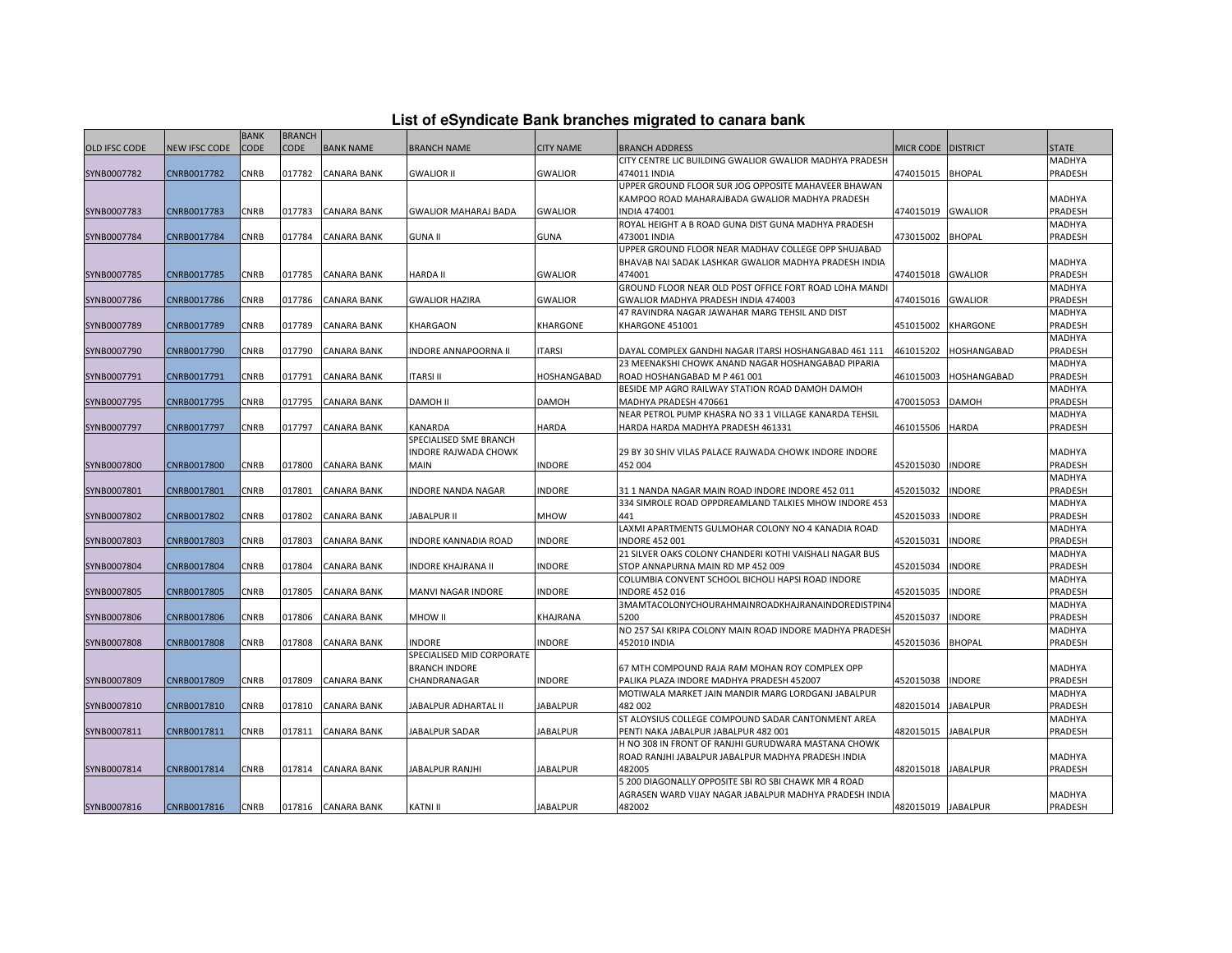| List of eSyndicate Bank branches migrated to canara bank |  |  |  |  |
|----------------------------------------------------------|--|--|--|--|
|----------------------------------------------------------|--|--|--|--|

|                      |                      | <b>BANK</b> | <b>BRANCH</b> |                    |                           |                        |                                                          |                    |                 |                    |
|----------------------|----------------------|-------------|---------------|--------------------|---------------------------|------------------------|----------------------------------------------------------|--------------------|-----------------|--------------------|
| <b>OLD IFSC CODE</b> | <b>NEW IFSC CODE</b> | CODE        | CODE          | <b>BANK NAME</b>   | <b>BRANCH NAME</b>        | <b>CITY NAME</b>       | BRANCH ADDRESS                                           | MICR CODE DISTRICT |                 | <b>STATE</b>       |
|                      |                      |             |               |                    |                           |                        |                                                          |                    |                 |                    |
|                      |                      |             |               |                    | JABALPUR MEDICAL COLLEGE  |                        | PLOT NO 21 WARD NO 44 NH 7 JABALPUR HEERA BHAVAN NAKA    |                    |                 | MADHYA             |
| SYNB0007817          | CNRB0017817          | CNRB        | 017817        | <b>CANARA BANK</b> | <b>ROAD II</b>            | <b>JABALPUR</b>        | ADHARTAL JABALPUR JABALPUR MADHYA PRADESH INDIA 482004   | 482015016          | <b>JABALPUR</b> | PRADESH            |
|                      |                      |             |               |                    |                           |                        |                                                          |                    |                 |                    |
|                      |                      |             |               |                    |                           |                        | 573 KAMLA NEHRU NAGAR GARHA ROAD JABALPUR MADHYA         |                    |                 | <b>MADHYA</b>      |
| SYNB0007818          | CNRB0017818          | CNRB        | 017818        | <b>CANARA BANK</b> | JABALPUR GARHA BAZAR      | <b>JABALPUR</b>        | PRADESH INDIA 482002                                     | 482015017          | <b>JABALPUR</b> | PRADESH            |
|                      |                      |             |               |                    |                           |                        | H NO 978 TRIPURI WARD PURWA SAGRA MEDICAL ROAD           |                    |                 | MADHYA             |
| SYNB0007819          | CNRB0017819          | CNRB        | 017819        | <b>CANARA BANK</b> | JABALPUR VIJAY NAGAR II   | <b>JABALPUR</b>        | IABALPUR MADHYA PRADESH INDIA 482001                     | 482015020          | <b>JABALPUR</b> | PRADESH            |
|                      |                      |             |               |                    |                           |                        |                                                          |                    |                 | MADHYA             |
| SYNB0007820          | CNRB0017820          | CNRB        | 017820        | <b>CANARA BANK</b> | KATNI III                 | <b>KATNI MURWARA</b>   | CANARABANK STATION RD KATNI DIST KATNI MP 483501         | 483015003          | KATNI           | PRADESH            |
|                      |                      |             |               |                    |                           |                        |                                                          |                    |                 | MADHYA             |
| SYNB0007821          | CNRB0017821          | CNRB        | 017821        | <b>CANARA BANK</b> | MANDLA II                 | KATNI                  | MADHAV NAGARI KATNI MP MADHYA PRADESH 483501             | 483015004          | <b>KATNI</b>    | PRADESH            |
|                      |                      |             |               |                    |                           |                        | OPP ZILLA PANCHAYAT MANDLA RAIPUR MAIN ROAD MANDLA       |                    |                 | MADHYA             |
| SYNB0007825          | CNRB0017825          | <b>CNRB</b> | 017825        | <b>CANARA BANK</b> | <b>MANDSAUR II</b>        | <b>MANDLA</b>          | 481661                                                   | 481015102          | <b>MANDLA</b>   | PRADESH            |
|                      |                      |             |               |                    |                           |                        | GANDHI CHOWRAHA OPP CIVIL HOSPITAL PANDAV MARKET         |                    |                 | MADHYA             |
| SYNB0007830          | CNRB0017830          | CNRB        | 017830        | <b>CANARA BANK</b> | MORENA II                 | <b>MANDSAUR</b>        | MANDASAUR 458002 MADHYA PRADESH                          | 458015503          | <b>MANDSAUR</b> | PRADESH            |
|                      |                      |             |               |                    |                           |                        | 2 TARANI COLONY NEAR FOREST OFFICE AGRA MUMBAI ROAD 455  |                    |                 | <b>MADHYA</b>      |
| SYNB0007831          | CNRB0017831          | CNRB        | 017831        | <b>CANARA BANK</b> | <b>DEWAS II</b>           | <b>DEWAS</b>           | 001 MADHYA PRADESH                                       | 455015003          | <b>DEWAS</b>    | PRADESH            |
|                      |                      |             |               |                    |                           |                        | DATTA PURA MILL AREA ROAD TEHSIL MORENA DIST MORENA      |                    |                 | MADHYA             |
|                      |                      |             |               |                    |                           |                        |                                                          |                    |                 |                    |
| SYNB0007837          | CNRB0017837          | CNRB        | 017837        | <b>CANARA BANK</b> | NARSIMHAPUR               | <b>MORENA</b>          | 476001                                                   | 476015002          | <b>MORENA</b>   | PRADESH            |
|                      |                      |             |               |                    |                           |                        |                                                          |                    |                 | MADHYA             |
| SYNB0007840          | CNRB0017840          | CNRB        | 017840        | CANARA BANK        | <b>NEEMUCH II</b>         | NARSIMHAPUR            | 53 KAMATH ROAD BAHARA RAODI KANDELI MP                   | 487015003          | NARSINGHPUR     | PRADESH            |
|                      |                      |             |               |                    |                           |                        | 6 VIKAS NAGAR AMBEDKAR ROAD NEEMUCH MAHDYA PRADESH       |                    |                 | MADHYA             |
| SYNB0007842          | CNRB0017842          | CNRB        | 017842        | <b>CANARA BANK</b> | PANNA II                  | <b>NEEMUCH</b>         | 458441                                                   | 458015052          | <b>NEEMUCH</b>  | PRADESH            |
|                      |                      |             |               |                    |                           |                        |                                                          |                    |                 | MADHYA             |
| SYNB0007845          | CNRB0017845          | CNRB        | 017845        | CANARA BANK        | MANDIDEEP II              | PANNA                  | 100BY1 BENI SAGAR CIVIL LINES PANNA DIST PANNA 488001    | 488015002          | <b>PANNA</b>    | PRADESH            |
|                      |                      |             |               |                    |                           |                        | POST OFFICE ROAD KACHARI CHOWK MAHAVEER TOWER            |                    |                 | CHHATTISGAR        |
| SYNB0007848          | CNRB0017848          | CNRB        | 017848        | <b>CANARA BANK</b> | <b>DHAMTARI II</b>        | <b>DHAMTARI</b>        | COMPLEX DHAMTARI CHATTISGARH 493773                      | 493015004          | <b>DHAMTARI</b> |                    |
|                      |                      |             |               |                    |                           |                        | SHP NO 3 AND 4 WARD NO 46 MARUTHI HERITAGE OPP MMI HOSP  |                    |                 | CHHATTISGAR        |
| SYNB0007849          | CNRB0017849          | CNRB        | 017849        | <b>CANARA BANK</b> | RAIPUR PACHPEDI NAKA      | RAIPUR                 | PACHPENDINAKA RAIPUR DIST CHATTISGARH 492001             | 492015026          | <b>RAIPUR</b>   |                    |
|                      |                      |             |               |                    |                           |                        | WARD NO 5 NEAR CITY HOSPITAL KOTRA ROAD RAIGARH          |                    |                 | CHHATTISGAR        |
| SYNB0007850          | CNRB0017850          | CNRB        | 017850        | <b>CANARA BANK</b> | <b>RAIGARH II</b>         | RAIGARH                | CHATTISGARH 496001 INDIA                                 | 496015002          | <b>NAGPUR</b>   |                    |
|                      |                      |             |               |                    |                           |                        | CANARA BANK KHASRA NO 172 BY 2 VILLAGE TOR TEHSIL RAIPUR |                    |                 | <b>CHHATTISGAR</b> |
|                      | CNRB0017851          | CNRB        | 017851        | <b>CANARA BANK</b> | <b>TOR</b>                | <b>RAIPUR</b>          | DIST RAIPUR CHATHISGARH 492023                           | 492015503          | <b>RAIPUR</b>   |                    |
| SYNB0007851          |                      |             |               |                    |                           |                        |                                                          |                    |                 |                    |
|                      |                      |             |               |                    |                           |                        |                                                          |                    |                 |                    |
|                      |                      |             |               |                    |                           |                        | WARD NO 6 NEAR GRAM PANCHAYAT BHAVAN VILLAGE             |                    |                 | <b>CHHATTISGAR</b> |
| SYNB0007852          | CNRB0017852          | <b>CNRB</b> | 017852        | <b>CANARA BANK</b> | NAGARGAON                 | RAIPUR                 | NAGARGAON TEHSIL DHARKIWA RAIPUR CHATHISGARH 493111      | 492015504          | <b>RAIPUR</b>   |                    |
|                      |                      |             |               |                    | SPECIALISED MID CORPORATE |                        |                                                          |                    |                 |                    |
|                      |                      |             |               |                    | BRANCH RAIPUR RAMSAGAR    |                        | MARUTHI HERITAGE CMPLX LALPUR TIKARAPARA WARD 46 RI      |                    |                 | <b>CHHATTISGAR</b> |
| SYNB0007853          | CNRB0017853          | <b>CNRB</b> | 017853        | <b>CANARA BANK</b> | PARA                      | <b>RAIPUR</b>          | CIRCLE RAIPUR CHATTISGARH 492001                         | 492015024          | <b>RAIPUR</b>   |                    |
|                      |                      |             |               |                    |                           |                        | P 4 A 706 SECTOR 7 NEW RAIPUR DIST NEW RAIPUR DIST       |                    |                 | CHHATTISGAR        |
| SYNB0007854          | CNRB0017854          | <b>CNRB</b> | 017854        | <b>CANARA BANK</b> | <b>NEW RAIPUR</b>         | <b>NEW RAIPUR DIST</b> | CHATHISGARH 492001                                       | 492015025          | NEW RAIPUR DIST |                    |
|                      |                      |             |               |                    |                           |                        | 113SMT SURJADEVI SHUKLA CAMP NEAR DESHBANDHU SCHOOL      |                    |                 | CHHATTISGAR        |
| SYNB0007855          | CNRB0017855          | CNRB        | 017855        | <b>CANARA BANK</b> | <b>RAIPUR</b>             | <b>RAIPUR</b>          | RAIPUR CHATTISHGARH 492009                               | 492015022          | <b>RAIPUR</b>   |                    |
|                      |                      |             |               |                    |                           |                        | 23 BY 1912 VIDHAN SABHA MARG NEAR AVANTIBAI CHOWK        |                    |                 | CHHATTISGAR        |
| SYNB0007856          | CNRB0017856          | CNRB        | 017856        | <b>CANARA BANK</b> | RAIPUR RAJIVNAGAR         | <b>RAIPUR</b>          | PANDRI RAIPUR RAIPUR CHATTISGARH 492 004                 | 492015023          | <b>RAIPUR</b>   |                    |
|                      |                      |             |               |                    |                           |                        | CANARA BANK NO 17 NEAR IDBI BANK OPP HP PETROL PUMP      |                    |                 | CHHATTISGAR        |
| SYNB0007858          | CNRB0017858          | CNRB        | 017858        | <b>CANARA BANK</b> | JASHPURNAGAR II           | <b>JASHPURNAGAR</b>    | IASPURNAGAR CHATTISGARH INDIA 495559                     | 496015052          | <b>JASHPUR</b>  |                    |
|                      |                      |             |               |                    |                           |                        | HOUSE NO 92 SAGAR ROAD NEAR HP PETROL PUMP TEHSIL AND    |                    |                 | MADHYA             |
|                      |                      |             |               |                    |                           |                        |                                                          |                    |                 |                    |
| SYNB0007860          | CNRB0017860          | CNRB        | 017860        | CANARA BANK        | <b>REWAII</b>             | <b>RAISEN</b>          | DIST RAISEN 464551                                       | 464015002          | <b>RAISEN</b>   | PRADESH            |
|                      |                      |             |               |                    |                           |                        | WARD NO 11 NEAR BLOOD BANK BIT ROAD DIST MAHASAMUND      |                    |                 | CHHATTISGAR        |
| SYNB0007861          | CNRB0017861          | CNRB        | 017861        | <b>CANARA BANK</b> | MAHASAMUND II             | MAHASAMUND             | MAHASAMUND DIST CHATTISGARH 493554                       | 493015102          | MAHASAMUND      |                    |
|                      |                      |             |               |                    |                           |                        | B 207 INDIRA NAGAR MANDIDEEP RAISEN BHOPAL DIST MADHYA   |                    |                 | <b>MADHYA</b>      |
| SYNB0007862          | CNRB0017862          | <b>CNRB</b> | 017862        | <b>CANARA BANK</b> | <b>RAISEN II</b>          | <b>BHOPAL</b>          | <b>PRADESH 462046</b>                                    | 462015043 BHOPAL   |                 | PRADESH            |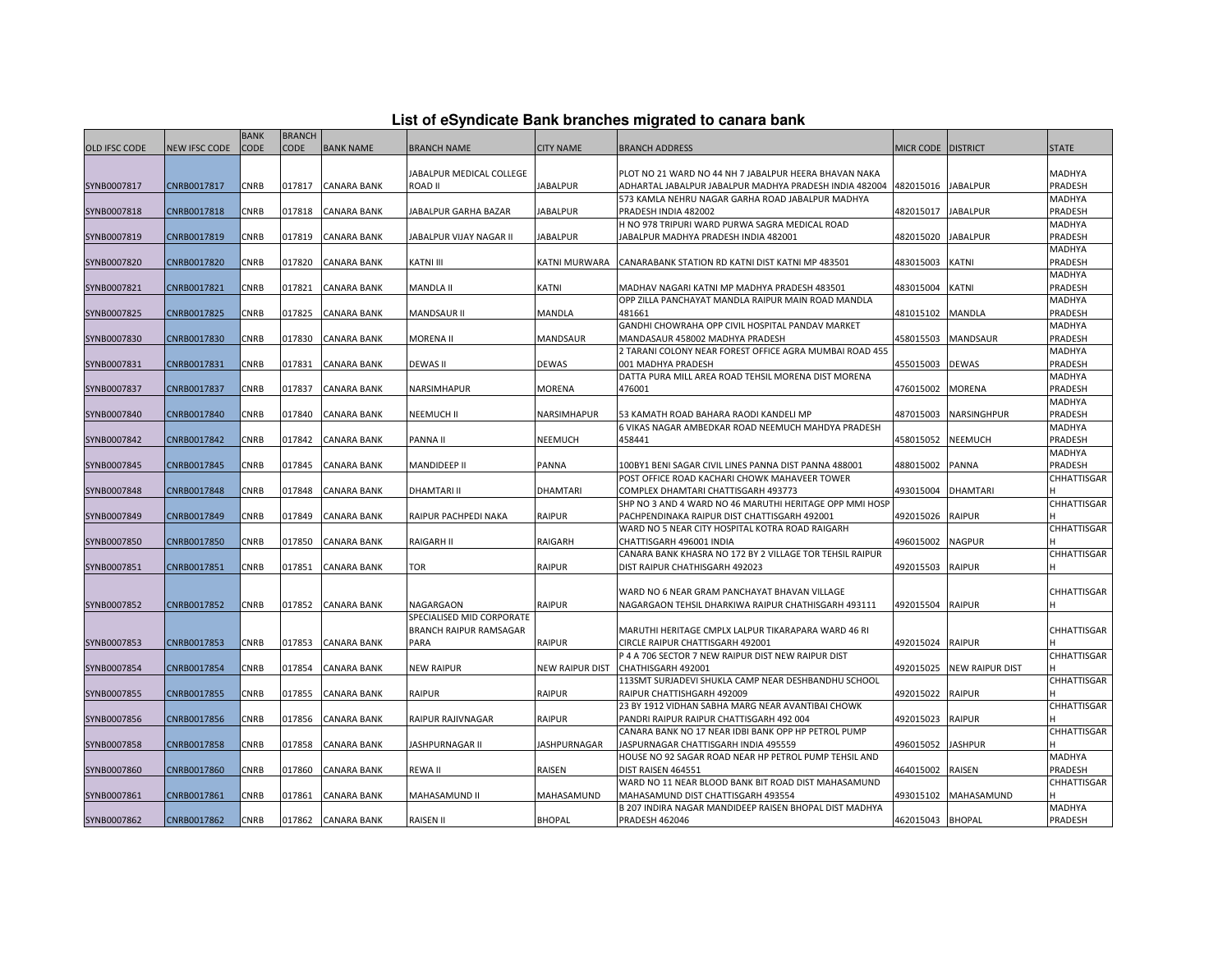| List of eSyndicate Bank branches migrated to canara bank |  |  |
|----------------------------------------------------------|--|--|
|                                                          |  |  |

| CODE<br><b>CODE</b><br><b>BANK NAME</b><br><b>OLD IFSC CODE</b><br>NEW IFSC CODE<br><b>BRANCH NAME</b><br><b>CITY NAME</b><br><b>BRANCH ADDRESS</b><br><b>MICR CODE</b><br><b>DISTRICT</b><br><b>STATE</b><br>RAJ NANDGAON WARD 26 OLD BUS STAND ROAD DIST<br>CHHATTISGAR<br>CNRB0017865<br><b>CNRB</b><br>017865<br>SYNB0007865<br><b>CANARA BANK</b><br>RAJNANDGAON II<br>RAJNANDGAON<br>RANJANGAON CHHATTISGARH 491441<br>491015102<br>RAJNANDGAON<br>MADHYA<br>CNRB<br>017870<br><b>CANARA BANK</b><br>457015004<br>RATLAM<br>PRADESH<br>SYNB0007870<br>CNRB0017870<br>RATLAM MANEK CHOWK<br>RATLAM<br>60 NAHARPURA MANEK CHOWK RATLAM RATLAM 457 001<br>MADHYA<br>SYNB0007875<br>CNRB0017875<br>CNRB<br>017875<br><b>CANARA BANK</b><br><b>BINA</b><br><b>REWA</b><br>16 BY 371 GULFAM COMPLEX OPP JOHN TOWERS COLLEGE ROAD<br>486015002<br><b>REWA</b><br>PRADESH<br>VILLAGE METHOURI POST MANGAWAN DIST REWA MANGAWAN<br>MADHYA<br>SYNB0007876<br>CNRB0017876<br>CNRB<br>017876<br><b>CANARA BANK</b><br>MANGAWAN<br>MANGAWA<br>MADHYA PRADESH INDIA 486001<br>486015501<br><b>REWA</b><br>PRADESH<br>GROUND FLOOR WARD NO 3 OPPOSITE TRIPATHI FILLING STATION<br>MADHYA<br>PRADESH<br>SYNB0007877<br>CNRB0017877<br>CNRB<br>017877<br><b>CANARA BANK</b><br>MAUGANJ<br>MAUGANJ<br>MAUGANJ REWA MADHYA PRADESH INDIA 486331<br>486015003<br>REWA<br>BEHIND JAMA MASJID KATRA BAZAR SAGAR MADHYA PARDESH<br>MADHYA<br>SYNB0007880<br>CNRB0017880<br>CNRB<br>017880<br><b>CANARA BANK</b><br>MAIHAR II<br>SAGAR<br>470 002<br>470015003<br>SAGAR<br>PRADESH<br>JYOTI NAGAR JABALPUR ROAD MAKRONIA TEHSIL AND DIST SAGAR<br>MADHYA<br><b>CNRB</b><br>470004<br>470015004<br>SAGAR<br>PRADESH<br>SYNB0007881<br>CNRB0017881<br>017881<br><b>CANARA BANK</b><br>SAGAR MAKRONIA<br><b>SAGAR MAKRONIA</b><br>PLOT NO 109 BY 1 WARD NO 4 MUKHTIYAR GANJ OPP HOTEL<br>MADHYA<br>SYNB0007885<br>CNRB0017885<br>CNRB<br>017885<br><b>CANARA BANK</b><br>ASHTA II<br>SATNA<br>AKASH SATNA 485 001<br>485015003<br>SATNA<br>PRADESH<br>ANNAPURNA COMPLEX SARLA NAGAR ROAD DIST SATNA MAIHAR<br>MADHYA<br>SYNB0007886<br>CNRB<br>SATNA II<br>MAIHAR<br>MADHYA PRADESH INDIA 485771<br>485015052<br>SATNA<br>PRADESH<br>CNRB0017886<br>017886<br><b>CANARA BANK</b><br>SALVE VILLA NEAR BUS STAND LAKHNADON DIST SEONI SEONI<br>MADHYA<br><b>SEONI</b><br>SYNB0007888<br>CNRB0017888<br>CNRB<br>017888<br>SEONI II<br><b>SEONI</b><br>MADHYA PRADESH INDIA 480886<br>480015507<br>PRADESH<br><b>CANARA BANK</b><br>243 GROUND FLOOR SAI VILLA MATHE MANDIR ROAD WARD NO<br>MADHYA<br>18 TILAK WARD CHHINDWARA CHOWK SEONI MADHYA PRADESH<br>CNRB<br>SHIVPURI II<br><b>SEONI</b><br><b>INDIA 480661</b><br>SEONI<br>PRADESH<br>SYNB0007889<br>CNRB0017889<br>017889<br><b>CANARA BANK</b><br>480015102<br>WARD NO 5 PANDAV NAGAR ROAD IN FRONT OF RAJIV GANDHI<br>MADHYA<br>CNRB0017890<br><b>CNRB</b><br><b>CANARA BANK</b><br>SHAHDOL<br>RAJENDRANAGAR<br>COMPUTER COLLEGE SHAHDOL MADHYA PRADESH INDIA 484001<br>SHAHDOL<br>PRADESH<br>SYNB0007890<br>017890<br>484015002<br>MADHYA<br>SYNB0007892<br>CNRB0017892<br>CNRB<br>017892<br><b>CANARA BANK</b><br><b>BARWANI II</b><br><b>BARWANI</b><br>60 BY 1 NEW BUS STAND RAJGHAT ROAD BARWANI 451551<br>451015052<br><b>BARWANI</b><br>PRADESH<br>MADHYA<br>KALAPIPALARANIAKALANDIST SHAJAPURSTATE MADHYA<br>PRADESH<br>SYNB0007895<br>CNRB0017895<br>CNRB<br>017895<br>ARANIAKALAN<br>PRADESHPIN 465 336<br>465015506<br>SHAJAPUR<br>CANARA BANK<br>ARANIAKALAN<br>WARD NO 16 NEAR SHIVALAYA HOSPITAL ASHTA DIST SEHORE<br>MADHYA<br><b>CNRB</b><br>017897<br><b>CANARA BANK</b><br>SEHORE II<br><b>ASHTA</b><br>SEHORE MADHYA PRADESH INDIA 466116<br>466015002<br><b>SEHORE</b><br>PRADESH<br>SYNB0007897<br>CNRB0017897<br>NO 325 KHITOLA BAZAR WARD NO 13 MALVIYA WARD DIST<br>MADHYA<br>SYNB0007898<br>CNRB0017898<br>CNRB<br>017898<br><b>CANARA BANK</b><br>SIHORA MAIN MARKET<br><b>SIHORA</b><br>JABALPUR SIHORA MADHYA PRADESH INDIA 483225<br>482015503<br>JABALPUR<br>PRADESH<br>MADHYA<br>CNRB<br><b>SEHORE</b><br>PRADESH<br>SYNB0007899<br>CNRB0017899<br>017899<br>CANARA BANK<br>LAKHANADON II<br>SEHORE<br>SINDHI COLONY BEHIND BUS STAND TEH AND DIST SEHORE 466001 466015052<br>WARD NO 11 NEAR GURUDWARA CHAURAHA GURUDWARA ROAD<br>MADHYA<br>PRADESH<br>SYNB0007905<br>CNRB0017905<br>CNRB<br>017905<br><b>CANARA BANK</b><br>SINGRAULI II<br><b>DIST SHIVPURI</b><br>SHIVPURI TEHSIL SHIVPURI 473551<br>473015052<br><b>SHIVPURI</b><br>MADHYA<br>SYNB0007910<br>CNRB0017910<br>CNRB<br>017910<br><b>CANARA BANK</b><br>II <i>VIALLU</i><br>SINGOLI<br>NEAR LIC OF INDIA MORVA SINGRAULI 486889 MADHYA PRADESH<br>486015503<br>SINGRAULI<br>PRADESH<br>HOTEL SAGAR INTERNATIONAL COMPOUND VINDHYA NAGAR<br>MADHYA<br>CNRB<br>017911<br>486015102<br>SIDHI<br>PRADESH<br>SYNB0007911<br>CNRB0017911<br>CANARA BANK<br>WAIDHAN SINGRAULI<br>VINDHYA NAGAR<br>ROAD WAIDHAN SINGRAULI MADHYA PRADESH INDIA 486886<br>CHHATTISGAR<br>SYNB0007915<br>CNRB0017915<br><b>CNRB</b><br>017915<br><b>CANARA BANK</b><br><b>AMBIKAPUR II</b><br>AMBIKAPUR<br>AMBIKAPUR RAIPUR CHATTISGARH<br>497015003<br>SURGUJA<br>31 DEWAS GATE MALLAPURA RAMESHWAR BHAVAN UJJAIN<br>MADHYA<br>CNRB0017925<br>CNRB<br>017925<br>UJJAIN<br>456015004<br>PRADESH<br>SYNB0007925<br><b>CANARA BANK</b><br>UMARIA II<br>UJJAIN 456 001<br>UJJAIN<br>RANVIJAY CHOWK OPP DISTRICT AND SESSION COURT UMARIYA<br>MADHYA<br>PRADESH<br>SYNB0007926<br>CNRB0017926<br>CNRB<br>017926<br><b>CANARA BANK</b><br>VIDISHA II<br><b>JMARIA</b><br>MADHYA PRADESH INDIA 484661<br>484015202<br>UMARIA<br>195 BY 2 SUBHASH WARD GOVT HOSPITAL RD HARDA 461331<br>MADHYA<br>CNRB0017930<br><b>CNRB</b><br><b>CANARA BANK</b><br><b>HOSHANGABAD II</b><br><b>HARDA</b><br>461015102<br><b>HARDA</b><br>PRADESH<br>SYNB0007930<br>017930<br><b>MADHYA PRADESH</b><br>ARUNACHAL<br>SYNB0007940<br>CNRB0017940<br>CNRB<br>017940<br>CANARA BANK<br><b>ITANAGAR II</b><br><b>ITANAGAR</b><br>V I P ROAD ITANAGAR PAPUM PARE ARUNACHAL PRADESH 791 111 791015004<br><b>PAPUM PARE</b><br><b>PRADESH</b><br>WARD NO 28 G EXTENSION NAHARLAGUN NAHARLAGUN<br>ARUNACHAL<br><b>CNRB</b><br>791015005 NAHARLAGUN<br>PRADESH<br>SYNB0007941<br>CNRB0017941<br>017941 CANARA BANK<br><b>NAHARLAGUN II</b><br>NAHARLAGUN<br>ARUNACHAL PRADESH 791110 INDIA |  | <b>BANK</b> | <b>BRANCH</b> |  |  |  |  |
|----------------------------------------------------------------------------------------------------------------------------------------------------------------------------------------------------------------------------------------------------------------------------------------------------------------------------------------------------------------------------------------------------------------------------------------------------------------------------------------------------------------------------------------------------------------------------------------------------------------------------------------------------------------------------------------------------------------------------------------------------------------------------------------------------------------------------------------------------------------------------------------------------------------------------------------------------------------------------------------------------------------------------------------------------------------------------------------------------------------------------------------------------------------------------------------------------------------------------------------------------------------------------------------------------------------------------------------------------------------------------------------------------------------------------------------------------------------------------------------------------------------------------------------------------------------------------------------------------------------------------------------------------------------------------------------------------------------------------------------------------------------------------------------------------------------------------------------------------------------------------------------------------------------------------------------------------------------------------------------------------------------------------------------------------------------------------------------------------------------------------------------------------------------------------------------------------------------------------------------------------------------------------------------------------------------------------------------------------------------------------------------------------------------------------------------------------------------------------------------------------------------------------------------------------------------------------------------------------------------------------------------------------------------------------------------------------------------------------------------------------------------------------------------------------------------------------------------------------------------------------------------------------------------------------------------------------------------------------------------------------------------------------------------------------------------------------------------------------------------------------------------------------------------------------------------------------------------------------------------------------------------------------------------------------------------------------------------------------------------------------------------------------------------------------------------------------------------------------------------------------------------------------------------------------------------------------------------------------------------------------------------------------------------------------------------------------------------------------------------------------------------------------------------------------------------------------------------------------------------------------------------------------------------------------------------------------------------------------------------------------------------------------------------------------------------------------------------------------------------------------------------------------------------------------------------------------------------------------------------------------------------------------------------------------------------------------------------------------------------------------------------------------------------------------------------------------------------------------------------------------------------------------------------------------------------------------------------------------------------------------------------------------------------------------------------------------------------------------------------------------------------------------------------------------------------------------------------------------------------------------------------------------------------------------------------------------------------------------------------------------------------------------------------------------------------------------------------------------------------------------------------------------------------------------------------------------------------------------------------------------------------------------------------------------------------------------------------------------------------------------------------------------------------------------------------------------------------------------------------------------------------------------------------------------------------------------------------------------------------------------------------------------------------------------------------------------------------------------------------------------------------------------------------------------------------------------------------------------------------------------------------------------------------------------------------------------------------------------------------------------------------------------------------------------------------------------------------------------------------------------------------------------------------------------------------------------------------------------------------------------------------------------------------------------------------------------------------------------------------------|--|-------------|---------------|--|--|--|--|
|                                                                                                                                                                                                                                                                                                                                                                                                                                                                                                                                                                                                                                                                                                                                                                                                                                                                                                                                                                                                                                                                                                                                                                                                                                                                                                                                                                                                                                                                                                                                                                                                                                                                                                                                                                                                                                                                                                                                                                                                                                                                                                                                                                                                                                                                                                                                                                                                                                                                                                                                                                                                                                                                                                                                                                                                                                                                                                                                                                                                                                                                                                                                                                                                                                                                                                                                                                                                                                                                                                                                                                                                                                                                                                                                                                                                                                                                                                                                                                                                                                                                                                                                                                                                                                                                                                                                                                                                                                                                                                                                                                                                                                                                                                                                                                                                                                                                                                                                                                                                                                                                                                                                                                                                                                                                                                                                                                                                                                                                                                                                                                                                                                                                                                                                                                                                                                                                                                                                                                                                                                                                                                                                                                                                                                                                                                                                                                      |  |             |               |  |  |  |  |
|                                                                                                                                                                                                                                                                                                                                                                                                                                                                                                                                                                                                                                                                                                                                                                                                                                                                                                                                                                                                                                                                                                                                                                                                                                                                                                                                                                                                                                                                                                                                                                                                                                                                                                                                                                                                                                                                                                                                                                                                                                                                                                                                                                                                                                                                                                                                                                                                                                                                                                                                                                                                                                                                                                                                                                                                                                                                                                                                                                                                                                                                                                                                                                                                                                                                                                                                                                                                                                                                                                                                                                                                                                                                                                                                                                                                                                                                                                                                                                                                                                                                                                                                                                                                                                                                                                                                                                                                                                                                                                                                                                                                                                                                                                                                                                                                                                                                                                                                                                                                                                                                                                                                                                                                                                                                                                                                                                                                                                                                                                                                                                                                                                                                                                                                                                                                                                                                                                                                                                                                                                                                                                                                                                                                                                                                                                                                                                      |  |             |               |  |  |  |  |
|                                                                                                                                                                                                                                                                                                                                                                                                                                                                                                                                                                                                                                                                                                                                                                                                                                                                                                                                                                                                                                                                                                                                                                                                                                                                                                                                                                                                                                                                                                                                                                                                                                                                                                                                                                                                                                                                                                                                                                                                                                                                                                                                                                                                                                                                                                                                                                                                                                                                                                                                                                                                                                                                                                                                                                                                                                                                                                                                                                                                                                                                                                                                                                                                                                                                                                                                                                                                                                                                                                                                                                                                                                                                                                                                                                                                                                                                                                                                                                                                                                                                                                                                                                                                                                                                                                                                                                                                                                                                                                                                                                                                                                                                                                                                                                                                                                                                                                                                                                                                                                                                                                                                                                                                                                                                                                                                                                                                                                                                                                                                                                                                                                                                                                                                                                                                                                                                                                                                                                                                                                                                                                                                                                                                                                                                                                                                                                      |  |             |               |  |  |  |  |
|                                                                                                                                                                                                                                                                                                                                                                                                                                                                                                                                                                                                                                                                                                                                                                                                                                                                                                                                                                                                                                                                                                                                                                                                                                                                                                                                                                                                                                                                                                                                                                                                                                                                                                                                                                                                                                                                                                                                                                                                                                                                                                                                                                                                                                                                                                                                                                                                                                                                                                                                                                                                                                                                                                                                                                                                                                                                                                                                                                                                                                                                                                                                                                                                                                                                                                                                                                                                                                                                                                                                                                                                                                                                                                                                                                                                                                                                                                                                                                                                                                                                                                                                                                                                                                                                                                                                                                                                                                                                                                                                                                                                                                                                                                                                                                                                                                                                                                                                                                                                                                                                                                                                                                                                                                                                                                                                                                                                                                                                                                                                                                                                                                                                                                                                                                                                                                                                                                                                                                                                                                                                                                                                                                                                                                                                                                                                                                      |  |             |               |  |  |  |  |
|                                                                                                                                                                                                                                                                                                                                                                                                                                                                                                                                                                                                                                                                                                                                                                                                                                                                                                                                                                                                                                                                                                                                                                                                                                                                                                                                                                                                                                                                                                                                                                                                                                                                                                                                                                                                                                                                                                                                                                                                                                                                                                                                                                                                                                                                                                                                                                                                                                                                                                                                                                                                                                                                                                                                                                                                                                                                                                                                                                                                                                                                                                                                                                                                                                                                                                                                                                                                                                                                                                                                                                                                                                                                                                                                                                                                                                                                                                                                                                                                                                                                                                                                                                                                                                                                                                                                                                                                                                                                                                                                                                                                                                                                                                                                                                                                                                                                                                                                                                                                                                                                                                                                                                                                                                                                                                                                                                                                                                                                                                                                                                                                                                                                                                                                                                                                                                                                                                                                                                                                                                                                                                                                                                                                                                                                                                                                                                      |  |             |               |  |  |  |  |
|                                                                                                                                                                                                                                                                                                                                                                                                                                                                                                                                                                                                                                                                                                                                                                                                                                                                                                                                                                                                                                                                                                                                                                                                                                                                                                                                                                                                                                                                                                                                                                                                                                                                                                                                                                                                                                                                                                                                                                                                                                                                                                                                                                                                                                                                                                                                                                                                                                                                                                                                                                                                                                                                                                                                                                                                                                                                                                                                                                                                                                                                                                                                                                                                                                                                                                                                                                                                                                                                                                                                                                                                                                                                                                                                                                                                                                                                                                                                                                                                                                                                                                                                                                                                                                                                                                                                                                                                                                                                                                                                                                                                                                                                                                                                                                                                                                                                                                                                                                                                                                                                                                                                                                                                                                                                                                                                                                                                                                                                                                                                                                                                                                                                                                                                                                                                                                                                                                                                                                                                                                                                                                                                                                                                                                                                                                                                                                      |  |             |               |  |  |  |  |
|                                                                                                                                                                                                                                                                                                                                                                                                                                                                                                                                                                                                                                                                                                                                                                                                                                                                                                                                                                                                                                                                                                                                                                                                                                                                                                                                                                                                                                                                                                                                                                                                                                                                                                                                                                                                                                                                                                                                                                                                                                                                                                                                                                                                                                                                                                                                                                                                                                                                                                                                                                                                                                                                                                                                                                                                                                                                                                                                                                                                                                                                                                                                                                                                                                                                                                                                                                                                                                                                                                                                                                                                                                                                                                                                                                                                                                                                                                                                                                                                                                                                                                                                                                                                                                                                                                                                                                                                                                                                                                                                                                                                                                                                                                                                                                                                                                                                                                                                                                                                                                                                                                                                                                                                                                                                                                                                                                                                                                                                                                                                                                                                                                                                                                                                                                                                                                                                                                                                                                                                                                                                                                                                                                                                                                                                                                                                                                      |  |             |               |  |  |  |  |
|                                                                                                                                                                                                                                                                                                                                                                                                                                                                                                                                                                                                                                                                                                                                                                                                                                                                                                                                                                                                                                                                                                                                                                                                                                                                                                                                                                                                                                                                                                                                                                                                                                                                                                                                                                                                                                                                                                                                                                                                                                                                                                                                                                                                                                                                                                                                                                                                                                                                                                                                                                                                                                                                                                                                                                                                                                                                                                                                                                                                                                                                                                                                                                                                                                                                                                                                                                                                                                                                                                                                                                                                                                                                                                                                                                                                                                                                                                                                                                                                                                                                                                                                                                                                                                                                                                                                                                                                                                                                                                                                                                                                                                                                                                                                                                                                                                                                                                                                                                                                                                                                                                                                                                                                                                                                                                                                                                                                                                                                                                                                                                                                                                                                                                                                                                                                                                                                                                                                                                                                                                                                                                                                                                                                                                                                                                                                                                      |  |             |               |  |  |  |  |
|                                                                                                                                                                                                                                                                                                                                                                                                                                                                                                                                                                                                                                                                                                                                                                                                                                                                                                                                                                                                                                                                                                                                                                                                                                                                                                                                                                                                                                                                                                                                                                                                                                                                                                                                                                                                                                                                                                                                                                                                                                                                                                                                                                                                                                                                                                                                                                                                                                                                                                                                                                                                                                                                                                                                                                                                                                                                                                                                                                                                                                                                                                                                                                                                                                                                                                                                                                                                                                                                                                                                                                                                                                                                                                                                                                                                                                                                                                                                                                                                                                                                                                                                                                                                                                                                                                                                                                                                                                                                                                                                                                                                                                                                                                                                                                                                                                                                                                                                                                                                                                                                                                                                                                                                                                                                                                                                                                                                                                                                                                                                                                                                                                                                                                                                                                                                                                                                                                                                                                                                                                                                                                                                                                                                                                                                                                                                                                      |  |             |               |  |  |  |  |
|                                                                                                                                                                                                                                                                                                                                                                                                                                                                                                                                                                                                                                                                                                                                                                                                                                                                                                                                                                                                                                                                                                                                                                                                                                                                                                                                                                                                                                                                                                                                                                                                                                                                                                                                                                                                                                                                                                                                                                                                                                                                                                                                                                                                                                                                                                                                                                                                                                                                                                                                                                                                                                                                                                                                                                                                                                                                                                                                                                                                                                                                                                                                                                                                                                                                                                                                                                                                                                                                                                                                                                                                                                                                                                                                                                                                                                                                                                                                                                                                                                                                                                                                                                                                                                                                                                                                                                                                                                                                                                                                                                                                                                                                                                                                                                                                                                                                                                                                                                                                                                                                                                                                                                                                                                                                                                                                                                                                                                                                                                                                                                                                                                                                                                                                                                                                                                                                                                                                                                                                                                                                                                                                                                                                                                                                                                                                                                      |  |             |               |  |  |  |  |
|                                                                                                                                                                                                                                                                                                                                                                                                                                                                                                                                                                                                                                                                                                                                                                                                                                                                                                                                                                                                                                                                                                                                                                                                                                                                                                                                                                                                                                                                                                                                                                                                                                                                                                                                                                                                                                                                                                                                                                                                                                                                                                                                                                                                                                                                                                                                                                                                                                                                                                                                                                                                                                                                                                                                                                                                                                                                                                                                                                                                                                                                                                                                                                                                                                                                                                                                                                                                                                                                                                                                                                                                                                                                                                                                                                                                                                                                                                                                                                                                                                                                                                                                                                                                                                                                                                                                                                                                                                                                                                                                                                                                                                                                                                                                                                                                                                                                                                                                                                                                                                                                                                                                                                                                                                                                                                                                                                                                                                                                                                                                                                                                                                                                                                                                                                                                                                                                                                                                                                                                                                                                                                                                                                                                                                                                                                                                                                      |  |             |               |  |  |  |  |
|                                                                                                                                                                                                                                                                                                                                                                                                                                                                                                                                                                                                                                                                                                                                                                                                                                                                                                                                                                                                                                                                                                                                                                                                                                                                                                                                                                                                                                                                                                                                                                                                                                                                                                                                                                                                                                                                                                                                                                                                                                                                                                                                                                                                                                                                                                                                                                                                                                                                                                                                                                                                                                                                                                                                                                                                                                                                                                                                                                                                                                                                                                                                                                                                                                                                                                                                                                                                                                                                                                                                                                                                                                                                                                                                                                                                                                                                                                                                                                                                                                                                                                                                                                                                                                                                                                                                                                                                                                                                                                                                                                                                                                                                                                                                                                                                                                                                                                                                                                                                                                                                                                                                                                                                                                                                                                                                                                                                                                                                                                                                                                                                                                                                                                                                                                                                                                                                                                                                                                                                                                                                                                                                                                                                                                                                                                                                                                      |  |             |               |  |  |  |  |
|                                                                                                                                                                                                                                                                                                                                                                                                                                                                                                                                                                                                                                                                                                                                                                                                                                                                                                                                                                                                                                                                                                                                                                                                                                                                                                                                                                                                                                                                                                                                                                                                                                                                                                                                                                                                                                                                                                                                                                                                                                                                                                                                                                                                                                                                                                                                                                                                                                                                                                                                                                                                                                                                                                                                                                                                                                                                                                                                                                                                                                                                                                                                                                                                                                                                                                                                                                                                                                                                                                                                                                                                                                                                                                                                                                                                                                                                                                                                                                                                                                                                                                                                                                                                                                                                                                                                                                                                                                                                                                                                                                                                                                                                                                                                                                                                                                                                                                                                                                                                                                                                                                                                                                                                                                                                                                                                                                                                                                                                                                                                                                                                                                                                                                                                                                                                                                                                                                                                                                                                                                                                                                                                                                                                                                                                                                                                                                      |  |             |               |  |  |  |  |
|                                                                                                                                                                                                                                                                                                                                                                                                                                                                                                                                                                                                                                                                                                                                                                                                                                                                                                                                                                                                                                                                                                                                                                                                                                                                                                                                                                                                                                                                                                                                                                                                                                                                                                                                                                                                                                                                                                                                                                                                                                                                                                                                                                                                                                                                                                                                                                                                                                                                                                                                                                                                                                                                                                                                                                                                                                                                                                                                                                                                                                                                                                                                                                                                                                                                                                                                                                                                                                                                                                                                                                                                                                                                                                                                                                                                                                                                                                                                                                                                                                                                                                                                                                                                                                                                                                                                                                                                                                                                                                                                                                                                                                                                                                                                                                                                                                                                                                                                                                                                                                                                                                                                                                                                                                                                                                                                                                                                                                                                                                                                                                                                                                                                                                                                                                                                                                                                                                                                                                                                                                                                                                                                                                                                                                                                                                                                                                      |  |             |               |  |  |  |  |
|                                                                                                                                                                                                                                                                                                                                                                                                                                                                                                                                                                                                                                                                                                                                                                                                                                                                                                                                                                                                                                                                                                                                                                                                                                                                                                                                                                                                                                                                                                                                                                                                                                                                                                                                                                                                                                                                                                                                                                                                                                                                                                                                                                                                                                                                                                                                                                                                                                                                                                                                                                                                                                                                                                                                                                                                                                                                                                                                                                                                                                                                                                                                                                                                                                                                                                                                                                                                                                                                                                                                                                                                                                                                                                                                                                                                                                                                                                                                                                                                                                                                                                                                                                                                                                                                                                                                                                                                                                                                                                                                                                                                                                                                                                                                                                                                                                                                                                                                                                                                                                                                                                                                                                                                                                                                                                                                                                                                                                                                                                                                                                                                                                                                                                                                                                                                                                                                                                                                                                                                                                                                                                                                                                                                                                                                                                                                                                      |  |             |               |  |  |  |  |
|                                                                                                                                                                                                                                                                                                                                                                                                                                                                                                                                                                                                                                                                                                                                                                                                                                                                                                                                                                                                                                                                                                                                                                                                                                                                                                                                                                                                                                                                                                                                                                                                                                                                                                                                                                                                                                                                                                                                                                                                                                                                                                                                                                                                                                                                                                                                                                                                                                                                                                                                                                                                                                                                                                                                                                                                                                                                                                                                                                                                                                                                                                                                                                                                                                                                                                                                                                                                                                                                                                                                                                                                                                                                                                                                                                                                                                                                                                                                                                                                                                                                                                                                                                                                                                                                                                                                                                                                                                                                                                                                                                                                                                                                                                                                                                                                                                                                                                                                                                                                                                                                                                                                                                                                                                                                                                                                                                                                                                                                                                                                                                                                                                                                                                                                                                                                                                                                                                                                                                                                                                                                                                                                                                                                                                                                                                                                                                      |  |             |               |  |  |  |  |
|                                                                                                                                                                                                                                                                                                                                                                                                                                                                                                                                                                                                                                                                                                                                                                                                                                                                                                                                                                                                                                                                                                                                                                                                                                                                                                                                                                                                                                                                                                                                                                                                                                                                                                                                                                                                                                                                                                                                                                                                                                                                                                                                                                                                                                                                                                                                                                                                                                                                                                                                                                                                                                                                                                                                                                                                                                                                                                                                                                                                                                                                                                                                                                                                                                                                                                                                                                                                                                                                                                                                                                                                                                                                                                                                                                                                                                                                                                                                                                                                                                                                                                                                                                                                                                                                                                                                                                                                                                                                                                                                                                                                                                                                                                                                                                                                                                                                                                                                                                                                                                                                                                                                                                                                                                                                                                                                                                                                                                                                                                                                                                                                                                                                                                                                                                                                                                                                                                                                                                                                                                                                                                                                                                                                                                                                                                                                                                      |  |             |               |  |  |  |  |
|                                                                                                                                                                                                                                                                                                                                                                                                                                                                                                                                                                                                                                                                                                                                                                                                                                                                                                                                                                                                                                                                                                                                                                                                                                                                                                                                                                                                                                                                                                                                                                                                                                                                                                                                                                                                                                                                                                                                                                                                                                                                                                                                                                                                                                                                                                                                                                                                                                                                                                                                                                                                                                                                                                                                                                                                                                                                                                                                                                                                                                                                                                                                                                                                                                                                                                                                                                                                                                                                                                                                                                                                                                                                                                                                                                                                                                                                                                                                                                                                                                                                                                                                                                                                                                                                                                                                                                                                                                                                                                                                                                                                                                                                                                                                                                                                                                                                                                                                                                                                                                                                                                                                                                                                                                                                                                                                                                                                                                                                                                                                                                                                                                                                                                                                                                                                                                                                                                                                                                                                                                                                                                                                                                                                                                                                                                                                                                      |  |             |               |  |  |  |  |
|                                                                                                                                                                                                                                                                                                                                                                                                                                                                                                                                                                                                                                                                                                                                                                                                                                                                                                                                                                                                                                                                                                                                                                                                                                                                                                                                                                                                                                                                                                                                                                                                                                                                                                                                                                                                                                                                                                                                                                                                                                                                                                                                                                                                                                                                                                                                                                                                                                                                                                                                                                                                                                                                                                                                                                                                                                                                                                                                                                                                                                                                                                                                                                                                                                                                                                                                                                                                                                                                                                                                                                                                                                                                                                                                                                                                                                                                                                                                                                                                                                                                                                                                                                                                                                                                                                                                                                                                                                                                                                                                                                                                                                                                                                                                                                                                                                                                                                                                                                                                                                                                                                                                                                                                                                                                                                                                                                                                                                                                                                                                                                                                                                                                                                                                                                                                                                                                                                                                                                                                                                                                                                                                                                                                                                                                                                                                                                      |  |             |               |  |  |  |  |
|                                                                                                                                                                                                                                                                                                                                                                                                                                                                                                                                                                                                                                                                                                                                                                                                                                                                                                                                                                                                                                                                                                                                                                                                                                                                                                                                                                                                                                                                                                                                                                                                                                                                                                                                                                                                                                                                                                                                                                                                                                                                                                                                                                                                                                                                                                                                                                                                                                                                                                                                                                                                                                                                                                                                                                                                                                                                                                                                                                                                                                                                                                                                                                                                                                                                                                                                                                                                                                                                                                                                                                                                                                                                                                                                                                                                                                                                                                                                                                                                                                                                                                                                                                                                                                                                                                                                                                                                                                                                                                                                                                                                                                                                                                                                                                                                                                                                                                                                                                                                                                                                                                                                                                                                                                                                                                                                                                                                                                                                                                                                                                                                                                                                                                                                                                                                                                                                                                                                                                                                                                                                                                                                                                                                                                                                                                                                                                      |  |             |               |  |  |  |  |
|                                                                                                                                                                                                                                                                                                                                                                                                                                                                                                                                                                                                                                                                                                                                                                                                                                                                                                                                                                                                                                                                                                                                                                                                                                                                                                                                                                                                                                                                                                                                                                                                                                                                                                                                                                                                                                                                                                                                                                                                                                                                                                                                                                                                                                                                                                                                                                                                                                                                                                                                                                                                                                                                                                                                                                                                                                                                                                                                                                                                                                                                                                                                                                                                                                                                                                                                                                                                                                                                                                                                                                                                                                                                                                                                                                                                                                                                                                                                                                                                                                                                                                                                                                                                                                                                                                                                                                                                                                                                                                                                                                                                                                                                                                                                                                                                                                                                                                                                                                                                                                                                                                                                                                                                                                                                                                                                                                                                                                                                                                                                                                                                                                                                                                                                                                                                                                                                                                                                                                                                                                                                                                                                                                                                                                                                                                                                                                      |  |             |               |  |  |  |  |
|                                                                                                                                                                                                                                                                                                                                                                                                                                                                                                                                                                                                                                                                                                                                                                                                                                                                                                                                                                                                                                                                                                                                                                                                                                                                                                                                                                                                                                                                                                                                                                                                                                                                                                                                                                                                                                                                                                                                                                                                                                                                                                                                                                                                                                                                                                                                                                                                                                                                                                                                                                                                                                                                                                                                                                                                                                                                                                                                                                                                                                                                                                                                                                                                                                                                                                                                                                                                                                                                                                                                                                                                                                                                                                                                                                                                                                                                                                                                                                                                                                                                                                                                                                                                                                                                                                                                                                                                                                                                                                                                                                                                                                                                                                                                                                                                                                                                                                                                                                                                                                                                                                                                                                                                                                                                                                                                                                                                                                                                                                                                                                                                                                                                                                                                                                                                                                                                                                                                                                                                                                                                                                                                                                                                                                                                                                                                                                      |  |             |               |  |  |  |  |
|                                                                                                                                                                                                                                                                                                                                                                                                                                                                                                                                                                                                                                                                                                                                                                                                                                                                                                                                                                                                                                                                                                                                                                                                                                                                                                                                                                                                                                                                                                                                                                                                                                                                                                                                                                                                                                                                                                                                                                                                                                                                                                                                                                                                                                                                                                                                                                                                                                                                                                                                                                                                                                                                                                                                                                                                                                                                                                                                                                                                                                                                                                                                                                                                                                                                                                                                                                                                                                                                                                                                                                                                                                                                                                                                                                                                                                                                                                                                                                                                                                                                                                                                                                                                                                                                                                                                                                                                                                                                                                                                                                                                                                                                                                                                                                                                                                                                                                                                                                                                                                                                                                                                                                                                                                                                                                                                                                                                                                                                                                                                                                                                                                                                                                                                                                                                                                                                                                                                                                                                                                                                                                                                                                                                                                                                                                                                                                      |  |             |               |  |  |  |  |
|                                                                                                                                                                                                                                                                                                                                                                                                                                                                                                                                                                                                                                                                                                                                                                                                                                                                                                                                                                                                                                                                                                                                                                                                                                                                                                                                                                                                                                                                                                                                                                                                                                                                                                                                                                                                                                                                                                                                                                                                                                                                                                                                                                                                                                                                                                                                                                                                                                                                                                                                                                                                                                                                                                                                                                                                                                                                                                                                                                                                                                                                                                                                                                                                                                                                                                                                                                                                                                                                                                                                                                                                                                                                                                                                                                                                                                                                                                                                                                                                                                                                                                                                                                                                                                                                                                                                                                                                                                                                                                                                                                                                                                                                                                                                                                                                                                                                                                                                                                                                                                                                                                                                                                                                                                                                                                                                                                                                                                                                                                                                                                                                                                                                                                                                                                                                                                                                                                                                                                                                                                                                                                                                                                                                                                                                                                                                                                      |  |             |               |  |  |  |  |
|                                                                                                                                                                                                                                                                                                                                                                                                                                                                                                                                                                                                                                                                                                                                                                                                                                                                                                                                                                                                                                                                                                                                                                                                                                                                                                                                                                                                                                                                                                                                                                                                                                                                                                                                                                                                                                                                                                                                                                                                                                                                                                                                                                                                                                                                                                                                                                                                                                                                                                                                                                                                                                                                                                                                                                                                                                                                                                                                                                                                                                                                                                                                                                                                                                                                                                                                                                                                                                                                                                                                                                                                                                                                                                                                                                                                                                                                                                                                                                                                                                                                                                                                                                                                                                                                                                                                                                                                                                                                                                                                                                                                                                                                                                                                                                                                                                                                                                                                                                                                                                                                                                                                                                                                                                                                                                                                                                                                                                                                                                                                                                                                                                                                                                                                                                                                                                                                                                                                                                                                                                                                                                                                                                                                                                                                                                                                                                      |  |             |               |  |  |  |  |
|                                                                                                                                                                                                                                                                                                                                                                                                                                                                                                                                                                                                                                                                                                                                                                                                                                                                                                                                                                                                                                                                                                                                                                                                                                                                                                                                                                                                                                                                                                                                                                                                                                                                                                                                                                                                                                                                                                                                                                                                                                                                                                                                                                                                                                                                                                                                                                                                                                                                                                                                                                                                                                                                                                                                                                                                                                                                                                                                                                                                                                                                                                                                                                                                                                                                                                                                                                                                                                                                                                                                                                                                                                                                                                                                                                                                                                                                                                                                                                                                                                                                                                                                                                                                                                                                                                                                                                                                                                                                                                                                                                                                                                                                                                                                                                                                                                                                                                                                                                                                                                                                                                                                                                                                                                                                                                                                                                                                                                                                                                                                                                                                                                                                                                                                                                                                                                                                                                                                                                                                                                                                                                                                                                                                                                                                                                                                                                      |  |             |               |  |  |  |  |
|                                                                                                                                                                                                                                                                                                                                                                                                                                                                                                                                                                                                                                                                                                                                                                                                                                                                                                                                                                                                                                                                                                                                                                                                                                                                                                                                                                                                                                                                                                                                                                                                                                                                                                                                                                                                                                                                                                                                                                                                                                                                                                                                                                                                                                                                                                                                                                                                                                                                                                                                                                                                                                                                                                                                                                                                                                                                                                                                                                                                                                                                                                                                                                                                                                                                                                                                                                                                                                                                                                                                                                                                                                                                                                                                                                                                                                                                                                                                                                                                                                                                                                                                                                                                                                                                                                                                                                                                                                                                                                                                                                                                                                                                                                                                                                                                                                                                                                                                                                                                                                                                                                                                                                                                                                                                                                                                                                                                                                                                                                                                                                                                                                                                                                                                                                                                                                                                                                                                                                                                                                                                                                                                                                                                                                                                                                                                                                      |  |             |               |  |  |  |  |
|                                                                                                                                                                                                                                                                                                                                                                                                                                                                                                                                                                                                                                                                                                                                                                                                                                                                                                                                                                                                                                                                                                                                                                                                                                                                                                                                                                                                                                                                                                                                                                                                                                                                                                                                                                                                                                                                                                                                                                                                                                                                                                                                                                                                                                                                                                                                                                                                                                                                                                                                                                                                                                                                                                                                                                                                                                                                                                                                                                                                                                                                                                                                                                                                                                                                                                                                                                                                                                                                                                                                                                                                                                                                                                                                                                                                                                                                                                                                                                                                                                                                                                                                                                                                                                                                                                                                                                                                                                                                                                                                                                                                                                                                                                                                                                                                                                                                                                                                                                                                                                                                                                                                                                                                                                                                                                                                                                                                                                                                                                                                                                                                                                                                                                                                                                                                                                                                                                                                                                                                                                                                                                                                                                                                                                                                                                                                                                      |  |             |               |  |  |  |  |
|                                                                                                                                                                                                                                                                                                                                                                                                                                                                                                                                                                                                                                                                                                                                                                                                                                                                                                                                                                                                                                                                                                                                                                                                                                                                                                                                                                                                                                                                                                                                                                                                                                                                                                                                                                                                                                                                                                                                                                                                                                                                                                                                                                                                                                                                                                                                                                                                                                                                                                                                                                                                                                                                                                                                                                                                                                                                                                                                                                                                                                                                                                                                                                                                                                                                                                                                                                                                                                                                                                                                                                                                                                                                                                                                                                                                                                                                                                                                                                                                                                                                                                                                                                                                                                                                                                                                                                                                                                                                                                                                                                                                                                                                                                                                                                                                                                                                                                                                                                                                                                                                                                                                                                                                                                                                                                                                                                                                                                                                                                                                                                                                                                                                                                                                                                                                                                                                                                                                                                                                                                                                                                                                                                                                                                                                                                                                                                      |  |             |               |  |  |  |  |
|                                                                                                                                                                                                                                                                                                                                                                                                                                                                                                                                                                                                                                                                                                                                                                                                                                                                                                                                                                                                                                                                                                                                                                                                                                                                                                                                                                                                                                                                                                                                                                                                                                                                                                                                                                                                                                                                                                                                                                                                                                                                                                                                                                                                                                                                                                                                                                                                                                                                                                                                                                                                                                                                                                                                                                                                                                                                                                                                                                                                                                                                                                                                                                                                                                                                                                                                                                                                                                                                                                                                                                                                                                                                                                                                                                                                                                                                                                                                                                                                                                                                                                                                                                                                                                                                                                                                                                                                                                                                                                                                                                                                                                                                                                                                                                                                                                                                                                                                                                                                                                                                                                                                                                                                                                                                                                                                                                                                                                                                                                                                                                                                                                                                                                                                                                                                                                                                                                                                                                                                                                                                                                                                                                                                                                                                                                                                                                      |  |             |               |  |  |  |  |
|                                                                                                                                                                                                                                                                                                                                                                                                                                                                                                                                                                                                                                                                                                                                                                                                                                                                                                                                                                                                                                                                                                                                                                                                                                                                                                                                                                                                                                                                                                                                                                                                                                                                                                                                                                                                                                                                                                                                                                                                                                                                                                                                                                                                                                                                                                                                                                                                                                                                                                                                                                                                                                                                                                                                                                                                                                                                                                                                                                                                                                                                                                                                                                                                                                                                                                                                                                                                                                                                                                                                                                                                                                                                                                                                                                                                                                                                                                                                                                                                                                                                                                                                                                                                                                                                                                                                                                                                                                                                                                                                                                                                                                                                                                                                                                                                                                                                                                                                                                                                                                                                                                                                                                                                                                                                                                                                                                                                                                                                                                                                                                                                                                                                                                                                                                                                                                                                                                                                                                                                                                                                                                                                                                                                                                                                                                                                                                      |  |             |               |  |  |  |  |
|                                                                                                                                                                                                                                                                                                                                                                                                                                                                                                                                                                                                                                                                                                                                                                                                                                                                                                                                                                                                                                                                                                                                                                                                                                                                                                                                                                                                                                                                                                                                                                                                                                                                                                                                                                                                                                                                                                                                                                                                                                                                                                                                                                                                                                                                                                                                                                                                                                                                                                                                                                                                                                                                                                                                                                                                                                                                                                                                                                                                                                                                                                                                                                                                                                                                                                                                                                                                                                                                                                                                                                                                                                                                                                                                                                                                                                                                                                                                                                                                                                                                                                                                                                                                                                                                                                                                                                                                                                                                                                                                                                                                                                                                                                                                                                                                                                                                                                                                                                                                                                                                                                                                                                                                                                                                                                                                                                                                                                                                                                                                                                                                                                                                                                                                                                                                                                                                                                                                                                                                                                                                                                                                                                                                                                                                                                                                                                      |  |             |               |  |  |  |  |
|                                                                                                                                                                                                                                                                                                                                                                                                                                                                                                                                                                                                                                                                                                                                                                                                                                                                                                                                                                                                                                                                                                                                                                                                                                                                                                                                                                                                                                                                                                                                                                                                                                                                                                                                                                                                                                                                                                                                                                                                                                                                                                                                                                                                                                                                                                                                                                                                                                                                                                                                                                                                                                                                                                                                                                                                                                                                                                                                                                                                                                                                                                                                                                                                                                                                                                                                                                                                                                                                                                                                                                                                                                                                                                                                                                                                                                                                                                                                                                                                                                                                                                                                                                                                                                                                                                                                                                                                                                                                                                                                                                                                                                                                                                                                                                                                                                                                                                                                                                                                                                                                                                                                                                                                                                                                                                                                                                                                                                                                                                                                                                                                                                                                                                                                                                                                                                                                                                                                                                                                                                                                                                                                                                                                                                                                                                                                                                      |  |             |               |  |  |  |  |
|                                                                                                                                                                                                                                                                                                                                                                                                                                                                                                                                                                                                                                                                                                                                                                                                                                                                                                                                                                                                                                                                                                                                                                                                                                                                                                                                                                                                                                                                                                                                                                                                                                                                                                                                                                                                                                                                                                                                                                                                                                                                                                                                                                                                                                                                                                                                                                                                                                                                                                                                                                                                                                                                                                                                                                                                                                                                                                                                                                                                                                                                                                                                                                                                                                                                                                                                                                                                                                                                                                                                                                                                                                                                                                                                                                                                                                                                                                                                                                                                                                                                                                                                                                                                                                                                                                                                                                                                                                                                                                                                                                                                                                                                                                                                                                                                                                                                                                                                                                                                                                                                                                                                                                                                                                                                                                                                                                                                                                                                                                                                                                                                                                                                                                                                                                                                                                                                                                                                                                                                                                                                                                                                                                                                                                                                                                                                                                      |  |             |               |  |  |  |  |
|                                                                                                                                                                                                                                                                                                                                                                                                                                                                                                                                                                                                                                                                                                                                                                                                                                                                                                                                                                                                                                                                                                                                                                                                                                                                                                                                                                                                                                                                                                                                                                                                                                                                                                                                                                                                                                                                                                                                                                                                                                                                                                                                                                                                                                                                                                                                                                                                                                                                                                                                                                                                                                                                                                                                                                                                                                                                                                                                                                                                                                                                                                                                                                                                                                                                                                                                                                                                                                                                                                                                                                                                                                                                                                                                                                                                                                                                                                                                                                                                                                                                                                                                                                                                                                                                                                                                                                                                                                                                                                                                                                                                                                                                                                                                                                                                                                                                                                                                                                                                                                                                                                                                                                                                                                                                                                                                                                                                                                                                                                                                                                                                                                                                                                                                                                                                                                                                                                                                                                                                                                                                                                                                                                                                                                                                                                                                                                      |  |             |               |  |  |  |  |
|                                                                                                                                                                                                                                                                                                                                                                                                                                                                                                                                                                                                                                                                                                                                                                                                                                                                                                                                                                                                                                                                                                                                                                                                                                                                                                                                                                                                                                                                                                                                                                                                                                                                                                                                                                                                                                                                                                                                                                                                                                                                                                                                                                                                                                                                                                                                                                                                                                                                                                                                                                                                                                                                                                                                                                                                                                                                                                                                                                                                                                                                                                                                                                                                                                                                                                                                                                                                                                                                                                                                                                                                                                                                                                                                                                                                                                                                                                                                                                                                                                                                                                                                                                                                                                                                                                                                                                                                                                                                                                                                                                                                                                                                                                                                                                                                                                                                                                                                                                                                                                                                                                                                                                                                                                                                                                                                                                                                                                                                                                                                                                                                                                                                                                                                                                                                                                                                                                                                                                                                                                                                                                                                                                                                                                                                                                                                                                      |  |             |               |  |  |  |  |
|                                                                                                                                                                                                                                                                                                                                                                                                                                                                                                                                                                                                                                                                                                                                                                                                                                                                                                                                                                                                                                                                                                                                                                                                                                                                                                                                                                                                                                                                                                                                                                                                                                                                                                                                                                                                                                                                                                                                                                                                                                                                                                                                                                                                                                                                                                                                                                                                                                                                                                                                                                                                                                                                                                                                                                                                                                                                                                                                                                                                                                                                                                                                                                                                                                                                                                                                                                                                                                                                                                                                                                                                                                                                                                                                                                                                                                                                                                                                                                                                                                                                                                                                                                                                                                                                                                                                                                                                                                                                                                                                                                                                                                                                                                                                                                                                                                                                                                                                                                                                                                                                                                                                                                                                                                                                                                                                                                                                                                                                                                                                                                                                                                                                                                                                                                                                                                                                                                                                                                                                                                                                                                                                                                                                                                                                                                                                                                      |  |             |               |  |  |  |  |
|                                                                                                                                                                                                                                                                                                                                                                                                                                                                                                                                                                                                                                                                                                                                                                                                                                                                                                                                                                                                                                                                                                                                                                                                                                                                                                                                                                                                                                                                                                                                                                                                                                                                                                                                                                                                                                                                                                                                                                                                                                                                                                                                                                                                                                                                                                                                                                                                                                                                                                                                                                                                                                                                                                                                                                                                                                                                                                                                                                                                                                                                                                                                                                                                                                                                                                                                                                                                                                                                                                                                                                                                                                                                                                                                                                                                                                                                                                                                                                                                                                                                                                                                                                                                                                                                                                                                                                                                                                                                                                                                                                                                                                                                                                                                                                                                                                                                                                                                                                                                                                                                                                                                                                                                                                                                                                                                                                                                                                                                                                                                                                                                                                                                                                                                                                                                                                                                                                                                                                                                                                                                                                                                                                                                                                                                                                                                                                      |  |             |               |  |  |  |  |
|                                                                                                                                                                                                                                                                                                                                                                                                                                                                                                                                                                                                                                                                                                                                                                                                                                                                                                                                                                                                                                                                                                                                                                                                                                                                                                                                                                                                                                                                                                                                                                                                                                                                                                                                                                                                                                                                                                                                                                                                                                                                                                                                                                                                                                                                                                                                                                                                                                                                                                                                                                                                                                                                                                                                                                                                                                                                                                                                                                                                                                                                                                                                                                                                                                                                                                                                                                                                                                                                                                                                                                                                                                                                                                                                                                                                                                                                                                                                                                                                                                                                                                                                                                                                                                                                                                                                                                                                                                                                                                                                                                                                                                                                                                                                                                                                                                                                                                                                                                                                                                                                                                                                                                                                                                                                                                                                                                                                                                                                                                                                                                                                                                                                                                                                                                                                                                                                                                                                                                                                                                                                                                                                                                                                                                                                                                                                                                      |  |             |               |  |  |  |  |
|                                                                                                                                                                                                                                                                                                                                                                                                                                                                                                                                                                                                                                                                                                                                                                                                                                                                                                                                                                                                                                                                                                                                                                                                                                                                                                                                                                                                                                                                                                                                                                                                                                                                                                                                                                                                                                                                                                                                                                                                                                                                                                                                                                                                                                                                                                                                                                                                                                                                                                                                                                                                                                                                                                                                                                                                                                                                                                                                                                                                                                                                                                                                                                                                                                                                                                                                                                                                                                                                                                                                                                                                                                                                                                                                                                                                                                                                                                                                                                                                                                                                                                                                                                                                                                                                                                                                                                                                                                                                                                                                                                                                                                                                                                                                                                                                                                                                                                                                                                                                                                                                                                                                                                                                                                                                                                                                                                                                                                                                                                                                                                                                                                                                                                                                                                                                                                                                                                                                                                                                                                                                                                                                                                                                                                                                                                                                                                      |  |             |               |  |  |  |  |
|                                                                                                                                                                                                                                                                                                                                                                                                                                                                                                                                                                                                                                                                                                                                                                                                                                                                                                                                                                                                                                                                                                                                                                                                                                                                                                                                                                                                                                                                                                                                                                                                                                                                                                                                                                                                                                                                                                                                                                                                                                                                                                                                                                                                                                                                                                                                                                                                                                                                                                                                                                                                                                                                                                                                                                                                                                                                                                                                                                                                                                                                                                                                                                                                                                                                                                                                                                                                                                                                                                                                                                                                                                                                                                                                                                                                                                                                                                                                                                                                                                                                                                                                                                                                                                                                                                                                                                                                                                                                                                                                                                                                                                                                                                                                                                                                                                                                                                                                                                                                                                                                                                                                                                                                                                                                                                                                                                                                                                                                                                                                                                                                                                                                                                                                                                                                                                                                                                                                                                                                                                                                                                                                                                                                                                                                                                                                                                      |  |             |               |  |  |  |  |
|                                                                                                                                                                                                                                                                                                                                                                                                                                                                                                                                                                                                                                                                                                                                                                                                                                                                                                                                                                                                                                                                                                                                                                                                                                                                                                                                                                                                                                                                                                                                                                                                                                                                                                                                                                                                                                                                                                                                                                                                                                                                                                                                                                                                                                                                                                                                                                                                                                                                                                                                                                                                                                                                                                                                                                                                                                                                                                                                                                                                                                                                                                                                                                                                                                                                                                                                                                                                                                                                                                                                                                                                                                                                                                                                                                                                                                                                                                                                                                                                                                                                                                                                                                                                                                                                                                                                                                                                                                                                                                                                                                                                                                                                                                                                                                                                                                                                                                                                                                                                                                                                                                                                                                                                                                                                                                                                                                                                                                                                                                                                                                                                                                                                                                                                                                                                                                                                                                                                                                                                                                                                                                                                                                                                                                                                                                                                                                      |  |             |               |  |  |  |  |
|                                                                                                                                                                                                                                                                                                                                                                                                                                                                                                                                                                                                                                                                                                                                                                                                                                                                                                                                                                                                                                                                                                                                                                                                                                                                                                                                                                                                                                                                                                                                                                                                                                                                                                                                                                                                                                                                                                                                                                                                                                                                                                                                                                                                                                                                                                                                                                                                                                                                                                                                                                                                                                                                                                                                                                                                                                                                                                                                                                                                                                                                                                                                                                                                                                                                                                                                                                                                                                                                                                                                                                                                                                                                                                                                                                                                                                                                                                                                                                                                                                                                                                                                                                                                                                                                                                                                                                                                                                                                                                                                                                                                                                                                                                                                                                                                                                                                                                                                                                                                                                                                                                                                                                                                                                                                                                                                                                                                                                                                                                                                                                                                                                                                                                                                                                                                                                                                                                                                                                                                                                                                                                                                                                                                                                                                                                                                                                      |  |             |               |  |  |  |  |
|                                                                                                                                                                                                                                                                                                                                                                                                                                                                                                                                                                                                                                                                                                                                                                                                                                                                                                                                                                                                                                                                                                                                                                                                                                                                                                                                                                                                                                                                                                                                                                                                                                                                                                                                                                                                                                                                                                                                                                                                                                                                                                                                                                                                                                                                                                                                                                                                                                                                                                                                                                                                                                                                                                                                                                                                                                                                                                                                                                                                                                                                                                                                                                                                                                                                                                                                                                                                                                                                                                                                                                                                                                                                                                                                                                                                                                                                                                                                                                                                                                                                                                                                                                                                                                                                                                                                                                                                                                                                                                                                                                                                                                                                                                                                                                                                                                                                                                                                                                                                                                                                                                                                                                                                                                                                                                                                                                                                                                                                                                                                                                                                                                                                                                                                                                                                                                                                                                                                                                                                                                                                                                                                                                                                                                                                                                                                                                      |  |             |               |  |  |  |  |
|                                                                                                                                                                                                                                                                                                                                                                                                                                                                                                                                                                                                                                                                                                                                                                                                                                                                                                                                                                                                                                                                                                                                                                                                                                                                                                                                                                                                                                                                                                                                                                                                                                                                                                                                                                                                                                                                                                                                                                                                                                                                                                                                                                                                                                                                                                                                                                                                                                                                                                                                                                                                                                                                                                                                                                                                                                                                                                                                                                                                                                                                                                                                                                                                                                                                                                                                                                                                                                                                                                                                                                                                                                                                                                                                                                                                                                                                                                                                                                                                                                                                                                                                                                                                                                                                                                                                                                                                                                                                                                                                                                                                                                                                                                                                                                                                                                                                                                                                                                                                                                                                                                                                                                                                                                                                                                                                                                                                                                                                                                                                                                                                                                                                                                                                                                                                                                                                                                                                                                                                                                                                                                                                                                                                                                                                                                                                                                      |  |             |               |  |  |  |  |
|                                                                                                                                                                                                                                                                                                                                                                                                                                                                                                                                                                                                                                                                                                                                                                                                                                                                                                                                                                                                                                                                                                                                                                                                                                                                                                                                                                                                                                                                                                                                                                                                                                                                                                                                                                                                                                                                                                                                                                                                                                                                                                                                                                                                                                                                                                                                                                                                                                                                                                                                                                                                                                                                                                                                                                                                                                                                                                                                                                                                                                                                                                                                                                                                                                                                                                                                                                                                                                                                                                                                                                                                                                                                                                                                                                                                                                                                                                                                                                                                                                                                                                                                                                                                                                                                                                                                                                                                                                                                                                                                                                                                                                                                                                                                                                                                                                                                                                                                                                                                                                                                                                                                                                                                                                                                                                                                                                                                                                                                                                                                                                                                                                                                                                                                                                                                                                                                                                                                                                                                                                                                                                                                                                                                                                                                                                                                                                      |  |             |               |  |  |  |  |
|                                                                                                                                                                                                                                                                                                                                                                                                                                                                                                                                                                                                                                                                                                                                                                                                                                                                                                                                                                                                                                                                                                                                                                                                                                                                                                                                                                                                                                                                                                                                                                                                                                                                                                                                                                                                                                                                                                                                                                                                                                                                                                                                                                                                                                                                                                                                                                                                                                                                                                                                                                                                                                                                                                                                                                                                                                                                                                                                                                                                                                                                                                                                                                                                                                                                                                                                                                                                                                                                                                                                                                                                                                                                                                                                                                                                                                                                                                                                                                                                                                                                                                                                                                                                                                                                                                                                                                                                                                                                                                                                                                                                                                                                                                                                                                                                                                                                                                                                                                                                                                                                                                                                                                                                                                                                                                                                                                                                                                                                                                                                                                                                                                                                                                                                                                                                                                                                                                                                                                                                                                                                                                                                                                                                                                                                                                                                                                      |  |             |               |  |  |  |  |
|                                                                                                                                                                                                                                                                                                                                                                                                                                                                                                                                                                                                                                                                                                                                                                                                                                                                                                                                                                                                                                                                                                                                                                                                                                                                                                                                                                                                                                                                                                                                                                                                                                                                                                                                                                                                                                                                                                                                                                                                                                                                                                                                                                                                                                                                                                                                                                                                                                                                                                                                                                                                                                                                                                                                                                                                                                                                                                                                                                                                                                                                                                                                                                                                                                                                                                                                                                                                                                                                                                                                                                                                                                                                                                                                                                                                                                                                                                                                                                                                                                                                                                                                                                                                                                                                                                                                                                                                                                                                                                                                                                                                                                                                                                                                                                                                                                                                                                                                                                                                                                                                                                                                                                                                                                                                                                                                                                                                                                                                                                                                                                                                                                                                                                                                                                                                                                                                                                                                                                                                                                                                                                                                                                                                                                                                                                                                                                      |  |             |               |  |  |  |  |
|                                                                                                                                                                                                                                                                                                                                                                                                                                                                                                                                                                                                                                                                                                                                                                                                                                                                                                                                                                                                                                                                                                                                                                                                                                                                                                                                                                                                                                                                                                                                                                                                                                                                                                                                                                                                                                                                                                                                                                                                                                                                                                                                                                                                                                                                                                                                                                                                                                                                                                                                                                                                                                                                                                                                                                                                                                                                                                                                                                                                                                                                                                                                                                                                                                                                                                                                                                                                                                                                                                                                                                                                                                                                                                                                                                                                                                                                                                                                                                                                                                                                                                                                                                                                                                                                                                                                                                                                                                                                                                                                                                                                                                                                                                                                                                                                                                                                                                                                                                                                                                                                                                                                                                                                                                                                                                                                                                                                                                                                                                                                                                                                                                                                                                                                                                                                                                                                                                                                                                                                                                                                                                                                                                                                                                                                                                                                                                      |  |             |               |  |  |  |  |
|                                                                                                                                                                                                                                                                                                                                                                                                                                                                                                                                                                                                                                                                                                                                                                                                                                                                                                                                                                                                                                                                                                                                                                                                                                                                                                                                                                                                                                                                                                                                                                                                                                                                                                                                                                                                                                                                                                                                                                                                                                                                                                                                                                                                                                                                                                                                                                                                                                                                                                                                                                                                                                                                                                                                                                                                                                                                                                                                                                                                                                                                                                                                                                                                                                                                                                                                                                                                                                                                                                                                                                                                                                                                                                                                                                                                                                                                                                                                                                                                                                                                                                                                                                                                                                                                                                                                                                                                                                                                                                                                                                                                                                                                                                                                                                                                                                                                                                                                                                                                                                                                                                                                                                                                                                                                                                                                                                                                                                                                                                                                                                                                                                                                                                                                                                                                                                                                                                                                                                                                                                                                                                                                                                                                                                                                                                                                                                      |  |             |               |  |  |  |  |
|                                                                                                                                                                                                                                                                                                                                                                                                                                                                                                                                                                                                                                                                                                                                                                                                                                                                                                                                                                                                                                                                                                                                                                                                                                                                                                                                                                                                                                                                                                                                                                                                                                                                                                                                                                                                                                                                                                                                                                                                                                                                                                                                                                                                                                                                                                                                                                                                                                                                                                                                                                                                                                                                                                                                                                                                                                                                                                                                                                                                                                                                                                                                                                                                                                                                                                                                                                                                                                                                                                                                                                                                                                                                                                                                                                                                                                                                                                                                                                                                                                                                                                                                                                                                                                                                                                                                                                                                                                                                                                                                                                                                                                                                                                                                                                                                                                                                                                                                                                                                                                                                                                                                                                                                                                                                                                                                                                                                                                                                                                                                                                                                                                                                                                                                                                                                                                                                                                                                                                                                                                                                                                                                                                                                                                                                                                                                                                      |  |             |               |  |  |  |  |
|                                                                                                                                                                                                                                                                                                                                                                                                                                                                                                                                                                                                                                                                                                                                                                                                                                                                                                                                                                                                                                                                                                                                                                                                                                                                                                                                                                                                                                                                                                                                                                                                                                                                                                                                                                                                                                                                                                                                                                                                                                                                                                                                                                                                                                                                                                                                                                                                                                                                                                                                                                                                                                                                                                                                                                                                                                                                                                                                                                                                                                                                                                                                                                                                                                                                                                                                                                                                                                                                                                                                                                                                                                                                                                                                                                                                                                                                                                                                                                                                                                                                                                                                                                                                                                                                                                                                                                                                                                                                                                                                                                                                                                                                                                                                                                                                                                                                                                                                                                                                                                                                                                                                                                                                                                                                                                                                                                                                                                                                                                                                                                                                                                                                                                                                                                                                                                                                                                                                                                                                                                                                                                                                                                                                                                                                                                                                                                      |  |             |               |  |  |  |  |
|                                                                                                                                                                                                                                                                                                                                                                                                                                                                                                                                                                                                                                                                                                                                                                                                                                                                                                                                                                                                                                                                                                                                                                                                                                                                                                                                                                                                                                                                                                                                                                                                                                                                                                                                                                                                                                                                                                                                                                                                                                                                                                                                                                                                                                                                                                                                                                                                                                                                                                                                                                                                                                                                                                                                                                                                                                                                                                                                                                                                                                                                                                                                                                                                                                                                                                                                                                                                                                                                                                                                                                                                                                                                                                                                                                                                                                                                                                                                                                                                                                                                                                                                                                                                                                                                                                                                                                                                                                                                                                                                                                                                                                                                                                                                                                                                                                                                                                                                                                                                                                                                                                                                                                                                                                                                                                                                                                                                                                                                                                                                                                                                                                                                                                                                                                                                                                                                                                                                                                                                                                                                                                                                                                                                                                                                                                                                                                      |  |             |               |  |  |  |  |
|                                                                                                                                                                                                                                                                                                                                                                                                                                                                                                                                                                                                                                                                                                                                                                                                                                                                                                                                                                                                                                                                                                                                                                                                                                                                                                                                                                                                                                                                                                                                                                                                                                                                                                                                                                                                                                                                                                                                                                                                                                                                                                                                                                                                                                                                                                                                                                                                                                                                                                                                                                                                                                                                                                                                                                                                                                                                                                                                                                                                                                                                                                                                                                                                                                                                                                                                                                                                                                                                                                                                                                                                                                                                                                                                                                                                                                                                                                                                                                                                                                                                                                                                                                                                                                                                                                                                                                                                                                                                                                                                                                                                                                                                                                                                                                                                                                                                                                                                                                                                                                                                                                                                                                                                                                                                                                                                                                                                                                                                                                                                                                                                                                                                                                                                                                                                                                                                                                                                                                                                                                                                                                                                                                                                                                                                                                                                                                      |  |             |               |  |  |  |  |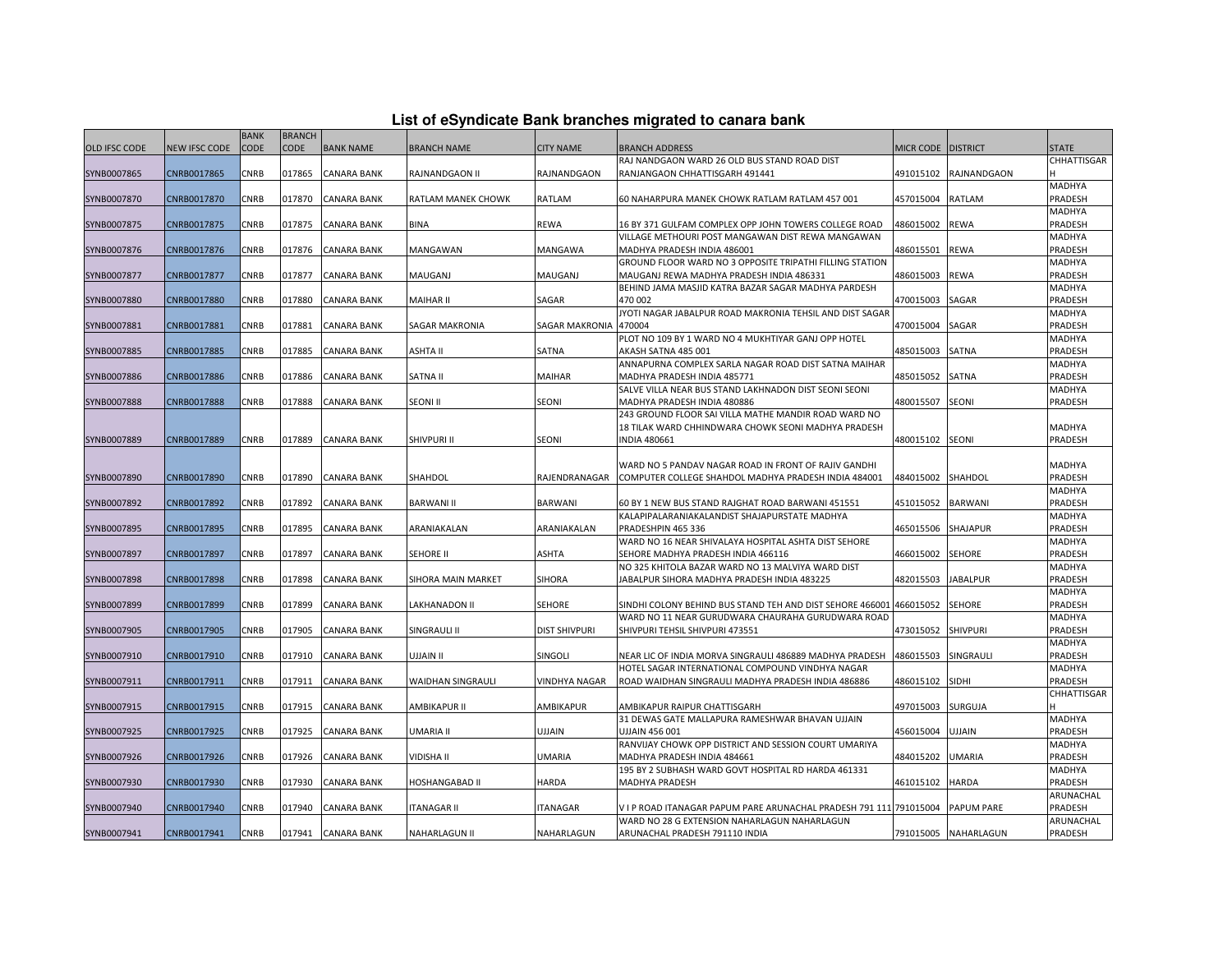| List of eSyndicate Bank branches migrated to canara bank |  |  |  |
|----------------------------------------------------------|--|--|--|
|----------------------------------------------------------|--|--|--|

|                      |                      | <b>BANK</b> | <b>BRANCH</b> |                    |                                        |                    |                                                          |                  |                            |                |
|----------------------|----------------------|-------------|---------------|--------------------|----------------------------------------|--------------------|----------------------------------------------------------|------------------|----------------------------|----------------|
| <b>OLD IFSC CODE</b> | <b>NEW IFSC CODE</b> | <b>CODE</b> | <b>CODE</b>   | <b>BANK NAME</b>   | <b>BRANCH NAME</b>                     | <b>CITY NAME</b>   | <b>BRANCH ADDRESS</b>                                    | <b>MICR CODE</b> | <b>DISTRICT</b>            | <b>STATE</b>   |
|                      |                      |             |               |                    |                                        |                    | HOUSE NO 89 AT KHWAILALAMBUNG RIMS ROAD IMPHAL           |                  |                            |                |
| SYNB0007951          | CNRB0017951          | CNRB        | 017951        | <b>CANARA BANK</b> | IMPHAL NEW CHECKON ROAD IMPHAL         |                    | MANIPUR 795001 INDIA                                     | 795015003        | <b>RIMS ROAD</b>           | <b>MANIPUR</b> |
|                      |                      |             |               |                    |                                        |                    | AIZAWLPOWER HOUSE ROADCHANMARIAIZAWLDIST AIZAWLSTATE     |                  |                            |                |
| SYNB0007960          | CNRB0017960          | CNRB        | 017960        | CANARA BANK        | AIZAWL II                              | AIZAWL             | MIZORAMPIN 796 007                                       | 796015003        | AIZAWAL                    | <b>MIZORAM</b> |
|                      |                      |             |               |                    |                                        |                    | C50 SUPER MARKET SABJEE MARKET CHANMARI LUNGLEI LUNGLEI  |                  |                            |                |
| SYNB0007961          | CNRB0017961          | <b>CNRB</b> | 017961        | <b>CANARA BANK</b> | LUNGLEI II                             | LUNGLEI            | LUNGLEI MIZORAM 796701                                   | 796015103        | LUNGLEI                    | <b>MIZORAM</b> |
| SYNB0007975          | CNRB0017975          | CNRB        | 017975        | <b>CANARA BANK</b> | LALJURI                                | KANCHANPUR         | WARD NO 1 LALJURI NORTH TRIPURA 799270                   | 799015506        | <b>NORTH TRIPURA</b>       | TRIPURA        |
|                      |                      |             |               |                    |                                        |                    | KADAMTALA BAZAR DIST NORTH TRIPURA NORTH TRIPURA         |                  |                            |                |
| SYNB0007977          | CNRB0017977          | CNRB        | 017977        | <b>CANARA BANK</b> | KADAMTALA                              | KADAMTALA          | <b>TRIPURA 799261</b>                                    | 799015009        | <b>NORTH TRIPURA</b>       | <b>TRIPURA</b> |
|                      |                      |             |               |                    |                                        |                    | ROADDIMAPUR TOWNDIMAPURDIST DIMAPURSTATE                 |                  |                            |                |
| SYNB0007980          | CNRB0017980          | CNRB        | 017980        | <b>CANARA BANK</b> | <b>DIMAPUR II</b>                      | <b>DIMAPUR</b>     | NAGALANDPIN 797 112                                      | 797015003        | <b>DIMAPUR</b>             | NAGALAND       |
|                      |                      |             |               |                    |                                        |                    | SRI JAGANNATH CHOWMUHANIWARD NO 12 R K PUR UDAIPUR       |                  |                            |                |
| SYNB0007984          | CNRB0017984          | CNRB        | 017984        | CANARA BANK        | UDAIPUR II                             | <b>UDAIPUR</b>     | 799120                                                   | 799015204        | <b>GUWAHATI</b>            | <b>TRIPURA</b> |
|                      |                      |             |               |                    |                                        |                    | NEAR DM OFFICE BISHRAMGANJ P O BISHRAMGUNJ DISTRICT      |                  |                            |                |
| SYNB0007985          | CNRB0017985          | CNRB        | 017985        | CANARA BANK        | BISHRAMGANJ                            | SIPOHIJOLA         | SIPOHIJOLA TRIPURA 799103                                | 799015008        | <b>DISTRICT SIPOHIJOLA</b> | <b>TRIPURA</b> |
|                      |                      |             |               |                    |                                        |                    | NAYAPARA KADAMTALA ROAD DHARMANAGAR NORTH TRIPURA        |                  |                            |                |
| SYNB0007986          | CNRB0017986          | CNRB        | 017986        | <b>CANARA BANK</b> | DHARMANAGAR II                         | DHARMANAGAR        | DIST TRIPURA 799250                                      | 799015103        | <b>NORTH TRIPURA</b>       | <b>TRIPURA</b> |
|                      |                      |             |               |                    |                                        |                    | OFFICEFIRST FLOORDURGABARI ROADAGARTALADIST TRIPURA      |                  |                            |                |
| SYNB0007990          | CNRB0017990          | CNRB        | 017990        | CANARA BANK        | AGARTHALA                              | AGARTALA           | WESTSTATE TRIPURAPIN 799 001                             | 799015007        | <b>WEST TRIPURA</b>        | <b>TRIPURA</b> |
|                      |                      |             |               |                    |                                        |                    | PLOT NO 790 3155 EBARANGA SUNDERPADA DIST KHURDA         |                  |                            |                |
| SYNB0007991          | CNRB0017991          | CNRB        | 017991        | <b>CANARA BANK</b> | BHUBANESWAR SUNDARPADA BHUBANESWAR     |                    | BHUBANESWAR ODISHA INDIA 751002                          | 751015033        | <b>KHURDA</b>              | <b>ODISHA</b>  |
|                      |                      |             |               |                    |                                        |                    | PLOT NO 504 AT PO SIDHAMULA DIST NAYAGARH SIDHAMULA      |                  |                            |                |
| SYNB0007994          | CNRB0017994          | CNRB        | 017994        | <b>CANARA BANK</b> | SIDHAMULA                              | NAYAGARH           | ODISHA INDIA 752078                                      | 752015013        | NAYAGARH                   | <b>ODISHA</b>  |
|                      |                      |             |               |                    |                                        |                    | PLOT NO 382 1156 NEAR DELTA CHHAK PAIKANAGAR UNIT 18     |                  |                            |                |
| SYNB0007995          | CNRB0017995          | CNRB        | 017995        | <b>CANARA BANK</b> | BARAMUNDA                              | BHUBANESWAR        | BARAMUNDA BHUBANESWAR ODISHA INDIA 751003                | 751015032        | <b>KHURDA</b>              | <b>ODISHA</b>  |
| SYNB0007996          | CNRB0017996          | CNRB        | 017996        | <b>CANARA BANK</b> | <b>TEISIPUR</b>                        | <b>PURI</b>        | AT POST TEISIPUR PURI TEISIPUR PURI ODISHA INDIA 752046  | 752015009        | <b>PURI</b>                | <b>ODISHA</b>  |
|                      |                      |             |               |                    |                                        |                    |                                                          |                  |                            |                |
|                      |                      |             |               |                    |                                        |                    | KHATA NO 136 289 PLOT NO 620 158 AT MADHIPUR INFRONT OF  |                  |                            |                |
| SYNB0007997          | CNRB0017997          | CNRB        | 017997        | <b>CANARA BANK</b> | REMUNA                                 | <b>BALASORE</b>    | REMUNA HS REMUNA POST BALASORE DIST ODISHA INDIA 756019  | 756015005        | BALESHWAR                  | <b>ODISHA</b>  |
|                      |                      |             |               |                    |                                        |                    | PARALA MAHARAJA ENGINEERING COLLEGE AT PO SITALPALLI     |                  |                            |                |
| SYNB0007998          | CNRB0017998          | CNRB        | 017998        | CANARA BANK        | SITALAPALLI                            | GANJAM             | SITALPALLI GANJAM ODISHA INDIA 761003                    | 761015009        | GANJAM                     | <b>ODISHA</b>  |
| SYNB0008000          | CNRB0018000          | CNRB        | 018000        | <b>CANARA BANK</b> | PURI II                                | <b>PURI</b>        | GRAND ROAD PURI PURI ORISSA 752 001                      | 752015004        | <b>PURI</b>                | <b>ODISHA</b>  |
| SYNB0008001          | CNRB0018001          | CNRB        | 018001        | CANARA BANK        | BHUBANESHWAR MAIN                      | BHUBANESHWAR       | KALPANA SQUARE BHUBANESWAR KHURDA ORISSA 751 014         | 751015021        | KHURDA                     | <b>ODISHA</b>  |
|                      |                      |             |               |                    |                                        |                    |                                                          |                  |                            |                |
|                      |                      |             |               |                    | SPECIALISED MID CORPORATE              |                    |                                                          |                  |                            |                |
|                      |                      |             |               |                    | BRANCH BHUBANESHWAR                    |                    |                                                          |                  |                            |                |
| SYNB0008004          | CNRB0018004          | CNRB        | 018004        | <b>CANARA BANK</b> | VANI VIHAR                             | <b>BHUBANESWAR</b> | B 61 SHAHEED NAGAR BHUBANESWAR ORISSA 751 007            | 751015022        | <b>KHURDA</b>              | ODISHA         |
| SYNB0008005          | CNRB0018005          | <b>CNRB</b> | 018005        | <b>CANARA BANK</b> | MALISAHI                               | MALISAHI           | AT MALISAHIP O MALISAHIPIN 752 070                       | 752015103        | <b>NAYAGARH</b>            | <b>ODISHA</b>  |
|                      |                      |             |               |                    |                                        |                    |                                                          |                  |                            |                |
| SYNB0008006          | CNRB0018006          | CNRB        | 018006        | CANARA BANK        | SIKHARPUR                              | <b>SIKHARPUR</b>   | AT BY POSIKHARPUR VIASARANKUL NAYAGARH DIST PIN 752 080  | 752015104        | NAYAGARH                   | ODISHA         |
|                      |                      |             |               |                    |                                        |                    |                                                          |                  |                            |                |
| SYNB0008007          | CNRB0018007          | CNRB        | 018007        | CANARA BANK        | BHUBANESHWAR NAYAPALLI                 | <b>BHUBANESWAR</b> | A BY 62 1 UNIT 8 KALINGA BHAWAN NAYAPALLI ORISSA 751 012 | 751015023        | KHURDA                     | <b>ODISHA</b>  |
|                      |                      |             |               |                    |                                        |                    | NAYAPALLI F 1 AND 3 INDRADHANU MARKET IRC VILLEGE        |                  |                            |                |
| SYNB0008008          | CNRB0018008          | CNRB        | 018008        | <b>CANARA BANK</b> | BHUBANESWAR IRC VILLAGE II BHUBANESWAR |                    | NAYAPALLI BHUBANESWAR 751015                             | 751015027        | <b>KHURDA</b>              | <b>ODISHA</b>  |
|                      |                      |             |               |                    | BHUBANESHWAR CEB                       |                    | ORISSA RURAL HOUSING DEVELOPMENT CORPORATION LTD         |                  |                            |                |
| SYNB0008009          | CNRB0018009          | CNRB        | 018009        | <b>CANARA BANK</b> | CAMPUS                                 | BHUBANESHWAR       | STATION SQUARE BHUBANESWAR KHURDA 751 009                | 751015024        | KHURDA                     | <b>ODISHA</b>  |
| SYNB0008010          | CNRB0018010          | <b>CNRB</b> | 018010        | <b>CANARA BANK</b> | <b>BALASORE</b>                        | <b>BALASORE</b>    | MOTIGANJ BAZAR BALASORE BALESHWAR ORISSA 756 003         | 756015003        | <b>BALASORE</b>            | <b>ODISHA</b>  |
|                      |                      |             |               |                    |                                        |                    | AT BY PO BARDHANPUR RASALPUR VIA BALASORE DIST           |                  |                            |                |
| SYNB0008011          | CNRB0018011          | CNRB        | 018011        | CANARA BANK        | BARDHANPUR                             | <b>BARDHANPUR</b>  | BARDHANPUR 756021                                        | 756015004        | <b>BALASORE</b>            | <b>ODISHA</b>  |
|                      |                      |             |               |                    |                                        |                    |                                                          |                  |                            |                |
| SYNB0008013          | CNRB0018013          | CNRB        | 018013        | CANARA BANK        | SAKHIGOPAL                             | PURI               | PLOT NO 33 AT PO SAKHIGOPAL PURI DIST PURI ODISHA 752014 | 752015007        | <b>PURI</b>                | ODISHA         |
| SYNB0008014          | CNRB0018014          | CNRB        | 018014        | CANARA BANK        | <b>BARAGARH II</b>                     | <b>BARGARH</b>     | NH 6 GURUDWARA CHHAKBARGARH 768028                       | 768015303        | <b>BARGAH</b>              | ODISHA         |
|                      |                      |             |               |                    | BHUBANESHWAR DDCE BLDG                 |                    | DIRECTORATE OF DANDC EDUCATION BUILDING U UNIVERSITY     |                  |                            |                |
| SYNB0008015          | CNRB0018015          | CNRB        |               | 018015 CANARA BANK | <b>BRANCH</b>                          | BHUBANESWAR        | VANIVIHAR751004                                          | 751015025 KHURDA |                            | <b>ODISHA</b>  |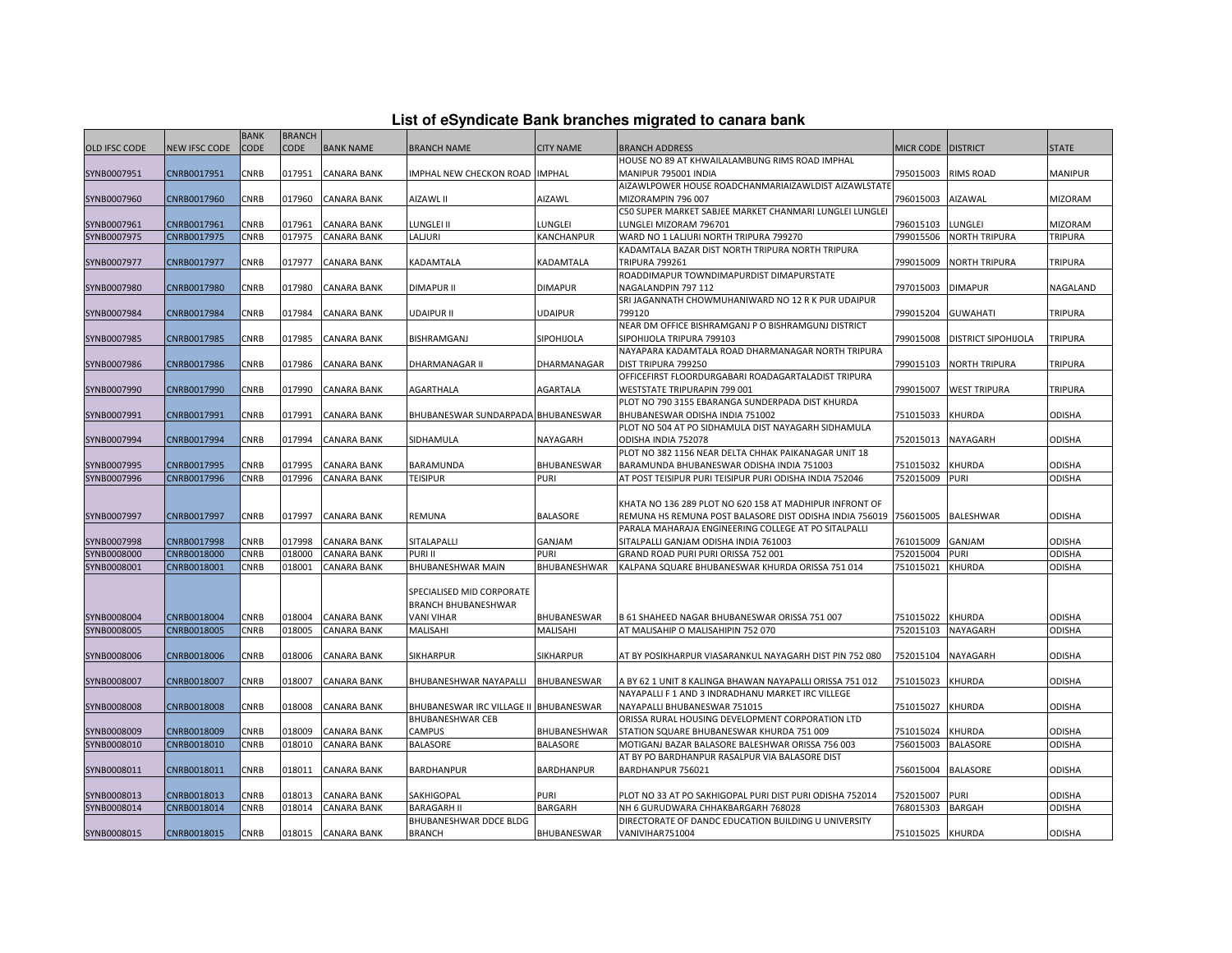|  |  | List of eSyndicate Bank branches migrated to canara bank |  |
|--|--|----------------------------------------------------------|--|
|--|--|----------------------------------------------------------|--|

|                            |                            | <b>BANK</b>         | <b>BRANCH</b>    |                                          |                                   |                                 |                                                                                                            |                        |                                    |                         |
|----------------------------|----------------------------|---------------------|------------------|------------------------------------------|-----------------------------------|---------------------------------|------------------------------------------------------------------------------------------------------------|------------------------|------------------------------------|-------------------------|
| OLD IFSC CODE              | NEW IFSC CODE              | CODE                | <b>CODE</b>      | <b>BANK NAME</b>                         | BRANCH NAME                       | <b>CITY NAME</b>                | <b>BRANCH ADDRESS</b>                                                                                      | <b>MICR CODE</b>       | <b>DISTRICT</b>                    | <b>STATE</b>            |
|                            |                            |                     |                  |                                          | BHUBANESHWAR UTKAL UTY            |                                 | UTKAL UNIVERSITY CAMPUS VANIVIHAR BHUBANESWAR KHURDA                                                       |                        |                                    |                         |
| SYNB0008016                | CNRB0018016                | CNRB                | 018016           | <b>CANARA BANK</b>                       | CAMPUS                            | BHUBANESHWAR                    | ORISSA 751 004                                                                                             | 751015026              | KHURDA                             | <b>ODISHA</b>           |
|                            |                            |                     |                  |                                          | BHUBANESHWAR CET                  |                                 | CET CAMPUS KALINGA NAGAR GHATIKIA BHUBANESHWAR                                                             |                        |                                    |                         |
| SYNB0008017                | CNRB0018017                | CNRB                | 018017           | <b>CANARA BANK</b>                       | CAMPUS                            | BHUBANESHWAR                    | KHURDA ORISSA 751 003                                                                                      | 751015028              | <b>KHURDA</b>                      | <b>ODISHA</b>           |
|                            |                            |                     |                  |                                          | <b>ACCOUNTS SECTION</b>           |                                 |                                                                                                            |                        |                                    |                         |
| SYNB0008018                | CNRB0018018                | CNRB                | 018018           | <b>CANARA BANK</b>                       | <b>BHUBANESHWAR</b>               | BHUBANESWAR                     | CENTRAL ACCOUTS OFFICE BHUBANESWAR.ORISSA                                                                  | 751015037              | <b>KHURDA</b>                      | <b>ODISHA</b>           |
| SYNB0008019                | CNRB0018019                | CNRB                | 018019           | <b>CANARA BANK</b>                       | KHURDA II                         | KHURDA                          | NEW BUS STAND KHURDA ORISSA 752055                                                                         | 752015005              | <b>KHURDA</b>                      | <b>ODISHA</b>           |
| SYNB0008020                | CNRB0018020                | CNRB                | 018020           | CANARA BANK                              | TITLAGARH                         | TITLAGARH                       | ANROADTTLAGARHBOLANGRDSTPN767033                                                                           | 767015003              | <b>BALANGIR</b>                    | ODISHA                  |
|                            |                            |                     |                  |                                          |                                   |                                 | VILLAGE TARAPUR LILAKRODA KENDRAPARA TARAPUR ODISHA                                                        |                        |                                    |                         |
| SYNB0008021                | CNRB0018021                | CNRB                | 018021           | <b>CANARA BANK</b>                       | TARAPUR                           | <b>TARAPUR</b>                  | 754223                                                                                                     | 754015106              | KENDRAPARA                         | <b>ODISHA</b>           |
|                            |                            |                     |                  |                                          |                                   |                                 | PLOT NO 895 PO NAREN VIA TITLAGARH DIST BOLANGIR NAREN                                                     |                        |                                    |                         |
| SYNB0008022                | CNRB0018022                | CNRB                | 018022           | CANARA BANK                              | NAREN                             | NAREN                           | ODISHA 767066                                                                                              | 767015004              | <b>BOLANGIR</b>                    | <b>ODISHA</b>           |
|                            |                            |                     |                  |                                          |                                   |                                 | RADHARANI PADA PLOT NO 765 BY 1871 BALANGIR BALANGIR                                                       |                        |                                    |                         |
| SYNB0008023                | CNRB0018023                | CNRB                | 018023           | <b>CANARA BANK</b>                       | <b>BALANGIR II</b>                | <b>BALANGIR</b>                 | ODISHA 767001                                                                                              | 767015005              | <b>BALANGIR</b>                    | <b>ODISHA</b>           |
| SYNB0008024                | CNRB0018024                | CNRB                | 018024           | <b>CANARA BANK</b>                       | SUKARPADA                         | SUKARPADA                       | VILL AND POST SUKARPADA DIST CUTTACK PIN 754283                                                            | 754015007              | <b>CUTTACK</b>                     | <b>ODISHA</b>           |
|                            |                            |                     |                  |                                          | SPECIALISED SME BRANCH            |                                 |                                                                                                            |                        | <b>CUTTAK</b>                      |                         |
| SYNB0008025<br>SYNB0008027 | CNRB0018025<br>CNRB0018027 | CNRB<br><b>CNRB</b> | 018025<br>018027 | <b>CANARA BANK</b><br><b>CANARA BANK</b> | <b>CUTTACK II</b>                 | <b>CUTTACK</b><br>JAGATSINGHPUR | NANDI SAHI CHOWDHURY BAZAR CUTTACK ORISSA 753 001                                                          | 753015012<br>754015203 |                                    | <b>ODISHA</b>           |
| SYNB0008028                | CNRB0018028                | CNRB                | 018028           | CANARA BANK                              | JAGATSINGHPUR II<br>KENDRAPARA II | KENDRAPARA                      | SANA BAZAR JAGATSINGPUR JAGATSINGHPUR ORISSA 754 103<br>CUTCHERY ROAD KENDRAPARA KENDRAPARA ORISSA 754 211 | 754015103              | <b>JAGATSINGHPUR</b><br>KENDRAPARA | ODISHA<br><b>ODISHA</b> |
|                            |                            |                     |                  |                                          |                                   |                                 | ATNISCHINTAKOILI NISCHINTAKOILI TAHASIL SALIPUR CUTTACK                                                    |                        |                                    |                         |
| SYNB0008029                | CNRB0018029                | CNRB                | 018029           | <b>CANARA BANK</b>                       | NISCHINTA KOILI                   | NISCHINTAKOILI                  | ORISSA754207                                                                                               | 754015302              | <b>CUTTAK</b>                      | <b>ODISHA</b>           |
|                            |                            |                     |                  |                                          |                                   |                                 | PARADEEP PHOSPHATE LTDCAMPUS PARADEEP JAGATSINGHPUR                                                        |                        |                                    |                         |
| SYNB0008030                | CNRB0018030                | CNRB                | 018030           | CANARA BANK                              | PARADEEP II                       | PARADEEP                        | <b>DIST PIN 754 142</b>                                                                                    | 754015003              | <b>JAGATSINGHPUR</b>               | ODISHA                  |
|                            |                            |                     |                  |                                          |                                   |                                 | AT PARAHATP O PARAHATP S BALIKUDABLOCK BALIKUDAPIN 754                                                     |                        |                                    |                         |
| SYNB0008031                | CNRB0018031                | <b>CNRB</b>         | 018031           | <b>CANARA BANK</b>                       | PARAHAT                           | PARAHAT                         | 108                                                                                                        | 754015204              | <b>JAGATSINGHPUR</b>               | <b>ODISHA</b>           |
| SYNB0008032                | CNRB0018032                | CNRB                | 018032           | <b>CANARA BANK</b>                       | SALAJANGA                         | SALAJANGA                       | SALAJANGAAT JOTTA NUAPATNAP O ODISSOPIN 754 103                                                            | 754015205              | JAGATSINGHPUR                      | <b>ODISHA</b>           |
| SYNB0008033                | CNRB0018033                | CNRB                | 018033           | CANARA BANK                              | DANDISAHI                         | DANDISAHI                       | AT PO DANDISAHIPS PATTAMUNDAIPIN 754 240                                                                   | 754015104              | KENDRAPARA                         | <b>ODISHA</b>           |
| SYNB0008034                | CNRB0018034                | CNRB                | 018034           | CANARA BANK                              | KOTHI                             | KOTHI                           | KOTHIAT PO BAHARANAVIA BALIKUNDAPIN 754 108                                                                | 754015206              | <b>JAGATSINGHPUR</b>               | <b>ODISHA</b>           |
|                            |                            |                     |                  |                                          |                                   |                                 | ANANT PLAZA FIRE STATION ROAD BERHAMPUR GANJAM ORISSA                                                      |                        |                                    |                         |
| SYNB0008035                | CNRB0018035                | CNRB                | 018035           | <b>CANARA BANK</b>                       | <b>BERHAMPUR II</b>               | <b>BERHAMPUR</b>                | 760 001                                                                                                    | 760015008              | <b>GANJAM</b>                      | <b>ODISHA</b>           |
|                            |                            |                     |                  |                                          |                                   |                                 |                                                                                                            |                        |                                    |                         |
| SYNB0008037                | CNRB0018037                | CNRB                | 018037           | <b>CANARA BANK</b>                       | KAVISURYANAGAR                    |                                 | KAVISURYANAGAR MAIN ROAD KAVISURYANAGAR GANJAM ORISSA 761 104                                              | 761015202              | GANJAM                             | <b>ODISHA</b>           |
|                            |                            |                     |                  |                                          |                                   |                                 | ATPATTAPUR NEAR BUS STAND POPATTAPUR GANJAM DIST PIN                                                       |                        |                                    |                         |
| SYNB0008038                | CNRB0018038                | CNRB                | 018038           | CANARA BANK                              | <b>PATTAPUR</b>                   | <b>PATTAPUR</b>                 | 761013                                                                                                     | 761015203              | GANJAM                             | <b>ODISHA</b>           |
|                            |                            |                     |                  |                                          |                                   |                                 |                                                                                                            |                        |                                    |                         |
| SYNB0008039                | CNRB0018039                | CNRB                | 018039           | <b>CANARA BANK</b>                       | NUAGADA                           | NUAGADA                         | VILL NAUGADAPO NUAGADAVIA PARALAKHEMUNDIPIN 761 214                                                        | 761015004              | <b>GAJAPATI</b>                    | ODISHA                  |
| SYNB0008040                | CNRB0018040                | CNRB                | 018040           | CANARA BANK                              | RAYAGAD                           | RAYAGAD                         | RAYAGAD VIAPARLAKHEMUNDI DISTGAJAPATI ORISSA761213                                                         | 761015003              | <b>GAJAPATI</b>                    | <b>ODISHA</b>           |
| SYNB0008041                | CNRB0018041                | CNRB                | 018041           | <b>CANARA BANK</b>                       | BADAPADA<br>BERHAMPUR ENGG SCHOOL | BADAPADA                        | BADAPADAPIN 754 245<br>DE PAUL SCHOOL ENGINEERING SCHOOL ROAD BERHAMPUR                                    | 754015105              | KENDRAPARA                         | <b>ODISHA</b>           |
| SYNB0008042                | CNRB0018042                | CNRB                | 018042           | CANARA BANK                              | ROAD                              | <b>BERHAMPUR</b>                | GANJAM ORISSA 760 001                                                                                      | 760015009              | GANJAM                             | <b>ODISHA</b>           |
|                            |                            |                     |                  |                                          |                                   |                                 | ARMY AIR DEFENCE COLLEGE GOLABANDHA BERHAMPUR GANJAM                                                       |                        |                                    |                         |
| SYNB0008043                | CNRB0018043                | CNRB                | 018043           | CANARA BANK                              | BERHAMPUR GOLABANDHA              | <b>BERHAMPUR</b>                | ORISSA 761 052                                                                                             | 761015403              | GANJAM                             | <b>ODISHA</b>           |
|                            |                            |                     |                  |                                          |                                   |                                 | CANARA BANK SENAPATI COMPLEX BIG BAZAR MAIN ROAD                                                           |                        |                                    |                         |
| SYNB0008044                | CNRB0018044                | CNRB                | 018044           | <b>CANARA BANK</b>                       | CHHATRAPUR II                     | CHHATRAPUR                      | CHHATRAPUR 761020                                                                                          | 761015005              | GANJAM                             | <b>ODISHA</b>           |
|                            |                            |                     |                  |                                          |                                   |                                 |                                                                                                            |                        |                                    |                         |
| SYNB0008045                | CNRB0018045                | CNRB                | 018045           | CANARA BANK                              | BHUTASARSINGH                     | BHUTASARSINGI                   | AT BY PO BHUTASARSINGI GANJAM DIST BHUTASARSINGI 761041                                                    | 761015302              | GANJAM                             | <b>ODISHA</b>           |
|                            |                            |                     |                  |                                          |                                   |                                 | B K COMPLEX MANGALA BAZAR ROAD JHARSUGUDA JHARSUGUDA                                                       |                        |                                    |                         |
| SYNB0008046                | CNRB0018046                | CNRB                | 018046           | <b>CANARA BANK</b>                       | JHARSUGUDDA II                    | <b>IHARSUGUDA</b>               | ORISSA 768 201                                                                                             | 768015204              | <b>JHARSUGUDA</b>                  | <b>ODISHA</b>           |
|                            |                            |                     |                  |                                          |                                   |                                 |                                                                                                            |                        |                                    |                         |
| SYNB0008047                | CNRB0018047                | CNRB                | 018047           | <b>CANARA BANK</b>                       | KEONJHAR II                       | KEONJHAR                        | COLLEGE SQUARE KEOJHAR TOWN KEONJHAR DIST PIN 758 001                                                      | 758015004              | <b>KEONJHAR</b>                    | <b>ODISHA</b>           |
|                            |                            |                     |                  |                                          |                                   |                                 | D N 108 BY 1376 SUNDRA WARD NO 9 BARBIL DIST KEONJHAR                                                      |                        |                                    |                         |
| SYNB0008048                | CNRB0018048                | <b>CNRB</b>         | 018048           | <b>CANARA BANK</b>                       | <b>BARBIL II</b>                  | <b>BARBIL</b>                   | 758035 ODISHA                                                                                              | 758015005              | <b>KEONJIHAR</b>                   | <b>ODISHA</b>           |
| SYNB0008049                | CNRB0018049                | CNRB                | 018049           | <b>CANARA BANK</b>                       | CHUDANGAPUR                       | CHUDANGAPUR                     | VIA DIG PAHANDI DIST GANJAM PIN 761012                                                                     | 761015006 GANJAM       |                                    | <b>ODISHA</b>           |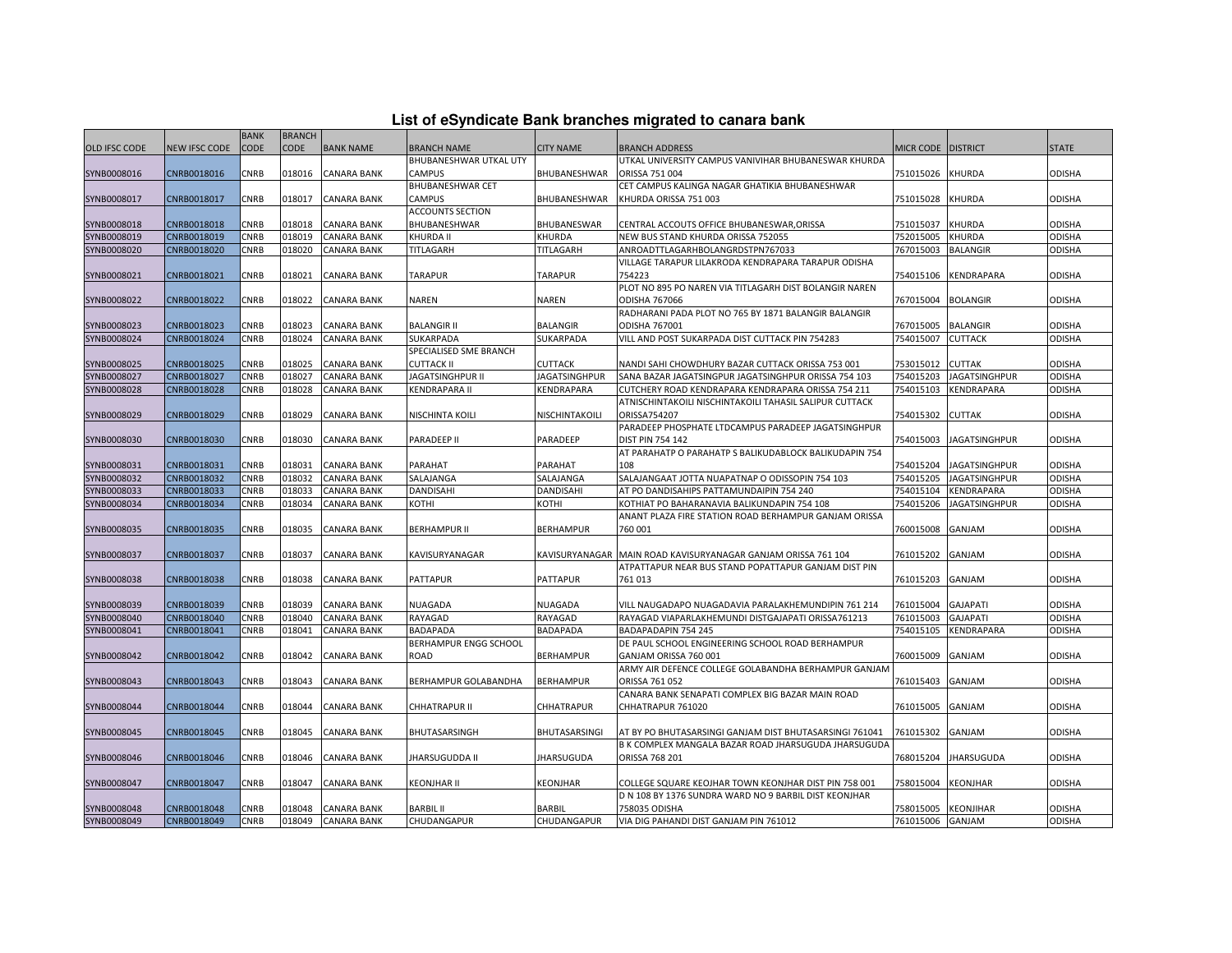| List of eSyndicate Bank branches migrated to canara bank |  |  |  |  |  |  |  |  |  |
|----------------------------------------------------------|--|--|--|--|--|--|--|--|--|
|----------------------------------------------------------|--|--|--|--|--|--|--|--|--|

|               | List of eSyndicate Bank branches migrated to canara bank |                     |                              |                    |                                    |                       |                                                                                        |                    |                       |               |  |  |
|---------------|----------------------------------------------------------|---------------------|------------------------------|--------------------|------------------------------------|-----------------------|----------------------------------------------------------------------------------------|--------------------|-----------------------|---------------|--|--|
| OLD IFSC CODE | <b>NEW IFSC CODE</b>                                     | <b>BANK</b><br>CODE | <b>BRANCH</b><br><b>CODE</b> | <b>BANK NAME</b>   | <b>BRANCH NAME</b>                 | <b>CITY NAME</b>      | <b>BRANCH ADDRESS</b>                                                                  | MICR CODE DISTRICT |                       | <b>STATE</b>  |  |  |
|               |                                                          |                     |                              |                    | BHUBANESHWAR                       |                       | GANDAMUNDA SQUARE MOZA BHIMAPUR PLOT NO 400BY3057                                      |                    |                       |               |  |  |
| SYNB0008050   | CNRB0018050                                              | CNRB                | 018050                       | CANARA BANK        | POKHARIPUT                         | POKHARIPUT            | DIST KHURDA BHUBANESHWAR 751030                                                        | 751015029          | <b>KHURDA</b>         | ODISHA        |  |  |
|               |                                                          |                     |                              |                    |                                    |                       | CHANDIKHOL CHHAK SUNGUDA PO VIA DHANMANDAL JAJPUR                                      |                    |                       |               |  |  |
| SYNB0008051   | CNRB0018051                                              | CNRB                | 018051                       | <b>CANARA BANK</b> | CHANDIKHOL                         | CHANDIKHOL            | ORISSA 754 024                                                                         | 754015005          | <b>JAJPUR</b>         | ODISHA        |  |  |
|               |                                                          |                     |                              |                    |                                    |                       | UNIT NO 3 PADMAPUR BANK STREET JAJPUR ROAD JAJPUR ORISSA                               |                    |                       |               |  |  |
| SYNB0008052   | CNRB0018052                                              | CNRB                | 018052                       | CANARA BANK        | JAJPUR ROAD II                     | JAJPUR ROAD           | 755 019                                                                                | 755015103          | <b>JAJPUR</b>         | <b>ODISHA</b> |  |  |
| SYNB0008053   | CNRB0018053                                              | CNRB                | 018053                       | <b>CANARA BANK</b> | <b>JEYPORE II</b>                  | <b>JEYPORE</b>        | PADAMPUR BANK STREET JAIPUR 75501                                                      | 764015103          | <b>KORAPUT</b>        | <b>ODISHA</b> |  |  |
|               |                                                          |                     |                              |                    |                                    |                       | GR FLOOR DUBURI CHHAK KALINGA NAGARDUBURI DIST JAJPUR                                  |                    |                       |               |  |  |
| SYNB0008054   | CNRB0018054                                              | CNRB                | 018054                       | CANARA BANK        | DUBRI KALINGANAGAR II              | <b>DUBURI</b>         | <b>ODISHA 755026</b>                                                                   | 755015004          | <b>JAJPUR</b>         | ODISHA        |  |  |
|               |                                                          |                     |                              |                    |                                    |                       | GANESH MARKET HOSPITAL ROAD BARIPADA MAYURBHANJ                                        |                    |                       |               |  |  |
| SYNB0008055   | CNRB0018055                                              | CNRB                | 018055                       | CANARA BANK        | <b>BARIPADA II</b>                 | <b>BARIPADA</b>       | ORISSA 757 001                                                                         | 757015003          | MAYURBHANJ            | ODISHA        |  |  |
| SYNB0008056   | CNRB0018056                                              | CNRB                | 018056                       | <b>CANARA BANK</b> | PODADIHA                           | PODADIHA              | AT PODADIHAPO PODADIHAVIA NUDADIHAPIN 757 079                                          | 757015004          | MAYURBHANJ            | ODISHA        |  |  |
|               |                                                          |                     |                              |                    |                                    |                       | JAYPUR GOPABANDHUNAGAR TALUK MAYURBHANJ DIST                                           |                    |                       |               |  |  |
| SYNB0008057   | CNRB0018057                                              | CNRB                | 018057                       | <b>CANARA BANK</b> | <b>JAYPUR</b>                      | <b>JAYPURODISHA</b>   | JAYPURODISHA ORISHA 757085 INDIA                                                       | 757015008          | <b>BHUBANESHWAR</b>   | <b>ODISHA</b> |  |  |
|               |                                                          |                     |                              |                    |                                    |                       | PLOT NO C 359 1818 NEAR TECHNO SCHOOL PATRAPADA                                        |                    |                       |               |  |  |
| SYNB0008058   | CNRB0018058                                              | CNRB                | 018058                       | CANARA BANK        | BHUBANESHWAR SIJUA                 | BHUBANESHWAR          | BHUBANESHWAR ORISSA 751019                                                             | 751015030          | BHUBANESHWAR          | <b>ODISHA</b> |  |  |
|               |                                                          |                     |                              |                    |                                    |                       | PLOT NO 369 BY 387 BY 1670 NEW COLONY RAYAGADA POST                                    |                    |                       |               |  |  |
| SYNB0008059   | CNRB0018059                                              | CNRB                | 018059                       | CANARA BANK        | RAYAGADA II                        | RAYAGADA              | RAYAGADA 765001                                                                        | 765015003          | BHUBANESWAR           | ODISHA        |  |  |
|               |                                                          |                     |                              |                    |                                    |                       | BROOKS HILL SAKHIPADA SAMBALPUR SAMBALPUR ORISSA 768                                   |                    |                       |               |  |  |
| SYNB0008060   | CNRB0018060                                              | CNRB                | 018060                       | CANARA BANK        | SAMBALPUR II                       | SAMBALPUR             | 001                                                                                    | 768015004          | SAMBALPUR             | ODISHA        |  |  |
|               |                                                          |                     |                              |                    | SAMBALPUR MADANAWATI               |                       |                                                                                        |                    |                       |               |  |  |
| SYNB0008061   | CNRB0018061                                              | CNRB                | 018061                       | CANARA BANK        | PUBLIC SCHOOL                      | SAHASPUR              | M PUBLIC SCHOOL AINTHAPALLI SAMBALPUR ORISSA768004                                     | 768015005          | SAMBALPUR             | ODISHA        |  |  |
|               |                                                          |                     |                              |                    | <b>BURLA VSS TECHNICAL</b>         |                       |                                                                                        |                    |                       |               |  |  |
| SYNB0008062   | CNRB0018062                                              | CNRB                | 018062                       | CANARA BANK        | UNIVERSITY CAMPUS                  | <b>BURLA</b>          | VSS UNIVERSITY OF TECHNOLOGY DIST SAMBALPUR 768017 ORISSA 768015006                    |                    | SAMBALPUR             | <b>ODISHA</b> |  |  |
|               |                                                          |                     |                              |                    |                                    |                       | PLOT NO 593 1580 HATAPADA PHULBANI KANDHAMAL ODISHA                                    |                    |                       |               |  |  |
| SYNB0008063   | CNRB0018063                                              | CNRB                | 018063                       | CANARA BANK        | PHULBANI II                        | PHULBANI              | <b>NDIA 751003</b>                                                                     | 762015003          | PHULABANI             | ODISHA        |  |  |
|               |                                                          |                     |                              |                    |                                    |                       | AT CHANDANPUR BAZAR PO CHANDDANPUR DIST PURI ODISHA                                    |                    |                       |               |  |  |
| SYNB0008064   | CNRB0018064                                              | CNRB                | 018064                       | CANARA BANK        | CHANDANPUR                         | <b>DIST PURI</b>      | 752012                                                                                 | 752015015          | <b>DIST PURI</b>      | ODISHA        |  |  |
|               |                                                          |                     |                              |                    |                                    |                       | UMA BHAWAN BISRA ROAD ROURKELA SUNDARGARH ORISSA 769                                   |                    |                       |               |  |  |
| SYNB0008065   | CNRB0018065                                              | CNRB                | 018065                       | CANARA BANK        | ROURKELA II                        | <b>ROURKELA</b>       | 001                                                                                    | 769015006          | SUNDERGARH            | ODISHA        |  |  |
|               |                                                          |                     |                              |                    |                                    |                       | JBS COMPLEX 1 FLOOR UDIT NAGAR ROURKELA SUNDARGARH DIST                                |                    |                       |               |  |  |
| SYNB0008066   | CNRB0018066                                              | CNRB                | 018066                       | CANARA BANK        | ROURKELA BIJU PATNAIK UTY ROURKELA |                       | PIN 769 012                                                                            | 769015007          | SUNDERGARH            | ODISHA        |  |  |
|               |                                                          |                     |                              |                    |                                    |                       | PLOT NO 669 770 HOSPITAL ROAD SADHCIPALLI SUNDERGARH                                   |                    |                       |               |  |  |
| SYNB0008067   | CNRB0018067                                              | CNRB                | 018067                       | CANARA BANK        | SUNDARGARH II                      | SUNDERGARH            | ODISHA 770001                                                                          | 770015003          | SUNDERGARH            | <b>ODISHA</b> |  |  |
|               |                                                          |                     |                              |                    |                                    |                       | PLOT NO 265 TALABANIA LABANYA VIHAR SARBODAYA NAGAR                                    |                    |                       |               |  |  |
| SYNB0008068   | CNRB0018068                                              | CNRB                | 018068                       | CANARA BANK        | PURI NABAKALEBAR ROAD              | PURI                  | NABAKALEBAR ROAD PURI ODISHA 752002                                                    | 752015008          | <b>PURI</b>           | ODISHA        |  |  |
|               |                                                          |                     |                              |                    |                                    |                       | PLOT NO 799 1340 PO GHATKIA DIST KHURDA SHYAMPUR ODISHA                                |                    |                       |               |  |  |
| SYNB0008069   | CNRB0018069                                              | CNRB                | 018069                       | CANARA BANK        | SHYAMPUR BHUBANESHWAR              | SHYAMPUR              | 751003                                                                                 | 751015031          | <b>SHYAMPUR</b>       | ODISHA        |  |  |
|               |                                                          |                     |                              |                    |                                    |                       | BADAPADIA NUA BAZAR PARADEEP KUJANG TALUK                                              |                    |                       |               |  |  |
| SYNB0008072   | CNRB0018072                                              | CNRB                | 018072                       | <b>CANARA BANK</b> | PARADEEP TOWN                      | PARADEEPTOWN          | JAGATSINGHPUR DIST PIN 754 142                                                         | 754015208          | <b>JAGATSINGHPUR</b>  | ODISHA        |  |  |
|               |                                                          |                     |                              |                    |                                    |                       | PLOT NO 1021 BBC PADA MAIN RD AT PO BHAWANIPATNA                                       |                    |                       |               |  |  |
| SYNB0008073   | CNRB0018073                                              | CNRB                | 018073                       | CANARA BANK        | BHAWANIPATNA II                    | <b>KALAHANDI DIST</b> | KALAHANDI DIST ODISHA 766001                                                           | 766015003          | <b>KALAHANDI DIST</b> | ODISHA        |  |  |
|               |                                                          |                     |                              |                    |                                    |                       | WARD NO 1 NEW TOWN PWD OFFICE ROAD NAYAGARH PO                                         |                    |                       |               |  |  |
| SYNB0008074   | CNRB0018074                                              | CNRB                | 018074                       | CANARA BANK        | NAYAGARH II                        | NAYAGARH              | NAYAGARH ODISHA 752069                                                                 | 752015105          | NAYAGARH              | ODISHA        |  |  |
|               |                                                          |                     |                              |                    |                                    |                       | PLOT NO 576 BY 577 JAIL ROAD SADAR BAZAR ANGUL ANGUL                                   |                    |                       |               |  |  |
| SYNB0008075   | CNRB0018075                                              | CNRB                | 018075                       | CANARA BANK        | ANGUL II                           | ANGUL                 | ORISSA 759 122                                                                         | 759015103          | ANGUL                 | ODISHA        |  |  |
|               |                                                          |                     |                              |                    |                                    |                       | KAR COMPLEX RAJGHAT BYE PASS ROAD BHADRAK BHADRAK                                      |                    |                       |               |  |  |
| SYNB0008078   | CNRB0018078                                              | CNRB                | 018078                       | CANARA BANK        | <b>BHADRAK II</b>                  | <b>BHADRAK</b>        | ORISSA 756 100                                                                         | 756015103          | <b>BHADRAK</b>        | ODISHA        |  |  |
|               |                                                          |                     |                              |                    |                                    |                       | PLOT NO 1921 AT CHANDITAL BLOCK BADACHANA DIST JAJPUR                                  |                    |                       |               |  |  |
| SYNB0008081   | CNRB0018081                                              | CNRB                | 018081                       | <b>CANARA BANK</b> | CHANDITAL                          | <b>DIST JAJPUR</b>    | ODISHA 754024 INDIA                                                                    | 752015006          | <b>DIST JAJPUR</b>    | ODISHA        |  |  |
|               |                                                          |                     |                              |                    |                                    |                       | MAHAVIR MANDAP KUNJKAND DHENKANAL DHENKANAL ORISSA                                     |                    |                       |               |  |  |
| SYNB0008083   | CNRB0018083                                              | CNRB                | 018083                       | CANARA BANK        | DHENKANAL II                       | DHENKANAL             | 779 001                                                                                | 759015003          | DHENKANAL             | ODISHA        |  |  |
|               |                                                          |                     |                              |                    |                                    |                       |                                                                                        |                    |                       |               |  |  |
| SYNB0008084   | CNRB0018084                                              | CNRB                | 018084                       | <b>CANARA BANK</b> | SABHAMULA                          | JAGATSINGHPUR         | AT SABHAMULA PO PALASA DIST JAGATSINGHPUR ODISHA 754114 754015209   DIST JAGATSINGHPUR |                    |                       | <b>ODISHA</b> |  |  |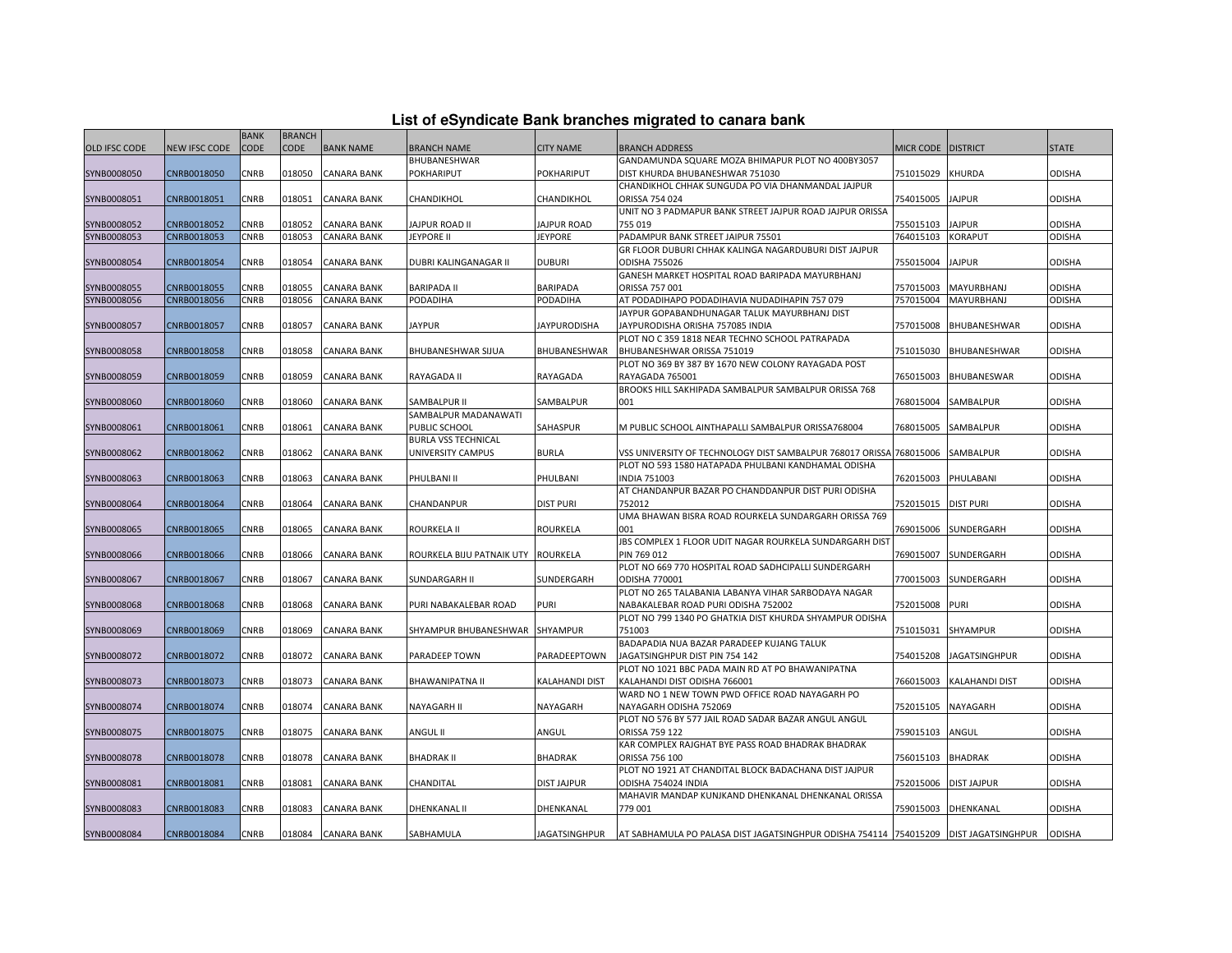| List of eSyndicate Bank branches migrated to canara bank |  |  |  |
|----------------------------------------------------------|--|--|--|
|----------------------------------------------------------|--|--|--|

|                            |                            | <b>BANK</b> | <b>BRANCH</b>    |                    |                                                 |                             |                                                                                                |                        |                                    |               |
|----------------------------|----------------------------|-------------|------------------|--------------------|-------------------------------------------------|-----------------------------|------------------------------------------------------------------------------------------------|------------------------|------------------------------------|---------------|
| <b>OLD IFSC CODE</b>       | <b>NEW IFSC CODE</b>       | <b>CODE</b> | CODE             | <b>BANK NAME</b>   | <b>BRANCH NAME</b>                              | <b>CITY NAME</b>            | BRANCH ADDRESS                                                                                 | <b>MICR CODE</b>       | <b>DISTRICT</b>                    | <b>STATE</b>  |
|                            |                            |             |                  |                    |                                                 |                             | IIURA GANGAPUR POST VIA PATTAPUR GANJAM DIST JIURA                                             |                        |                                    |               |
| SYNB0008085                | CNRB0018085                | CNRB        | 018085           | <b>CANARA BANK</b> | JIURA                                           | <b>JIURA</b>                | ODISHA 761013 INDIA                                                                            | 761015007              | BHUBANESWAR                        | <b>ODISHA</b> |
|                            |                            |             |                  |                    |                                                 |                             | AMBAPUA VIA KIAVISURYANAGAR GANJAM DIST AMBAPUA                                                |                        |                                    |               |
| SYNB0008086                | CNRB0018086                | CNRB        | 018086           | <b>CANARA BANK</b> | AMBAPUA                                         | AMBAPUA                     | ODISHA 761104 INDIA                                                                            | 761015008              | BHUBANESWAR                        | <b>ODISHA</b> |
|                            |                            |             |                  |                    |                                                 |                             | AT ANDHARA GRAMYA PANCHAYAT OFFICE PO ANDHARA DIST                                             |                        |                                    |               |
| SYNB0008088                | CNRB0018088                | CNRB        | 018088           | <b>CANARA BANK</b> | ANDHARA                                         | <b>KENDRAPARA DIST</b>      | KENDRAPAR KENDRAPARA DIST ODISHA 754240                                                        | 754015107              | <b>KENDRAPARA DIST</b>             | <b>ODISHA</b> |
|                            |                            |             |                  |                    |                                                 |                             | AT PO DEOGAON BLOCK BARGARH BARGARH DIST BARGARH DIST                                          |                        |                                    |               |
| SYNB0008089                | CNRB0018089                | CNRB        | 018089           | <b>CANARA BANK</b> | <b>DEOGAON</b>                                  | <b>BARGARH DIST</b>         | <b>ODISHA 768038</b>                                                                           | 768015103              | <b>BARGARH DIST</b>                | <b>ODISHA</b> |
| SYNB0008090                | CNRB0018090                | CNRB        | 018090           | <b>CANARA BANK</b> | <b>HARIRAJPUR</b>                               | <b>HARIRAJPUR</b>           | HARIRAJPURAT PO HARIRAJPURPIN 754 209                                                          | 754015004              | <b>CUTTACK</b>                     | ODISHA        |
| SYNB0008091                | CNRB0018091                | CNRB        | 018091           | <b>CANARA BANK</b> | <b>DENGAPOL</b>                                 | DENGAPOL                    | VILLAGE DENGAPOLPOST ICHHAPURVIA BALIKUDAPIN 754 108                                           | 754015207              | <b>JAGATSINGHPUR</b>               | ODISHA        |
|                            |                            |             |                  |                    | <b>CUTTACK BAJRAKABATHI</b>                     |                             | BOARD OF SECONDARY EDUCATION BAJRAKABATI ROAD CUTTACK                                          |                        |                                    |               |
| SYNB0008092                | CNRB0018092                | CNRB        | 018092           | CANARA BANK        | ROAD                                            | <b>CUTTACK</b>              | CUTTACK ORISSA 753 001                                                                         | 753015013              | <b>CUTTAK</b>                      | <b>ODISHA</b> |
|                            |                            |             |                  |                    |                                                 |                             | INSTITUTE OF PHARMACY TECHNOLOGY SALIPUR DALLPUR                                               |                        |                                    |               |
| SYNB0008093                | CNRB0018093                | CNRB        | 018093           | <b>CANARA BANK</b> | <b>CUTTACK SALIPUR</b>                          | <b>GOBINDPUR</b>            | CUTTACK754202                                                                                  | 754015006              | <b>CUTTAK</b>                      | <b>ODISHA</b> |
|                            |                            |             |                  |                    |                                                 |                             | PLOT NO 955C SECTOR VI CDA ABHINABA BIDANASI CUTTACK                                           |                        |                                    |               |
| SYNB0008094                | CNRB0018094                | CNRB        | 018094           | <b>CANARA BANK</b> | CUTTACK C D A II                                | <b>CUTTACK</b>              | ODISHA 753014                                                                                  | 753015015              | <b>CUTTACK</b>                     | <b>ODISHA</b> |
|                            |                            |             |                  |                    |                                                 |                             | RATNA MANDAP PLOT NO 2 C 21 1176 LINK ROAD NEAR                                                |                        |                                    |               |
| SYNB0008095                | CNRB0018095                | CNRB        | 018095           | <b>CANARA BANK</b> | <b>CUTTACK LINK ROAD</b>                        | <b>CUTTACK</b>              | ARUNODAYA MARKET CUTTACK ORISSA 753012                                                         | 753015014              | <b>CUTTACK</b>                     | <b>ODISHA</b> |
| SYNB0008096                | CNRB0018096                | CNRB        | 018096           | <b>CANARA BANK</b> | <b>BOUDH II</b>                                 | <b>BOUDH</b>                | PARIJAT PALACE DIST BOUDH BOUDH ODISHA 762014 INDIA                                            | 762015103              | <b>BOUDH</b>                       | <b>ODISHA</b> |
|                            |                            |             |                  |                    |                                                 |                             | PALACE GROUND SQUARE UNIT 4 AT AND PO SONEPUR DIST                                             |                        |                                    |               |
| SYNB0008097                | CNRB0018097                | CNRB        | 018097           | <b>CANARA BANK</b> | SONEPUR II                                      | SONEPUR                     | SUBARANAPUR 767017                                                                             | 767015103              | <b>SONEPUR</b>                     | <b>ODISHA</b> |
|                            |                            |             |                  |                    |                                                 |                             | AT OTHAKA PO NISCHINTAKOILI DIST CUTTACK CUTTACK DIST                                          |                        |                                    |               |
| SYNB0008098                | CNRB0018098                | CNRB        | 018098           | <b>CANARA BANK</b> | <b>OTHAKA</b>                                   | <b>CUTTACK DIST</b>         | <b>ODISHA 754201</b><br>PLOT NO 64 264 GHASIPURA ANANDAPUR ANANDAPUR KEONJHAR                  | 754015008              | <b>CUTTACK DIST</b>                | <b>ODISHA</b> |
|                            |                            | CNRB        | 18099            | <b>CANARA BANK</b> |                                                 |                             |                                                                                                | 758015006              |                                    | <b>ODISHA</b> |
| SYNB0008099<br>SYNB0008100 | CNRB0018099<br>CNRB0018100 | CNRB        | 018100           | <b>CANARA BANK</b> | KEONJHAR ANANDPUR II<br><b>AMRITSAR MAIN II</b> | ANANDPUR<br><b>AMRITSAR</b> | ODISHA INDIA 751003<br>80 COURT ROAD PUNJAB 143001                                             | 143015017              | <b>KEONJHAR</b><br><b>AMRITSAR</b> | PUNJAB        |
|                            |                            |             |                  |                    |                                                 |                             | 182 BY 1 MAIN MAJITHA ROAD GANDA SINGH WALA AMRITSAR                                           |                        |                                    |               |
| SYNB0008101                | CNRB0018101                | CNRB        | 018101           | <b>CANARA BANK</b> | AMRITSAR MAJITHA ROAD                           | AMRITSAR                    | AMRITSAR PUNJAB 143 004                                                                        | 143015018              | <b>AMRITSAR</b>                    | <b>PUNJAB</b> |
|                            |                            |             |                  |                    |                                                 |                             | SCO 40 DISTRICT SHOPPING CENTRE RANJIT AVENUE AMRITSAR                                         |                        |                                    |               |
| SYNB0008102                | CNRB0018102                | CNRB        | 018102           | <b>CANARA BANK</b> | AMRITSAR RANJIT AVENUE II                       | <b>AMRITSAR</b>             | AMRITSAR PUNJAB 143 001                                                                        | 143015019              | <b>AMRITSAR</b>                    | <b>PUNJAB</b> |
|                            |                            |             |                  |                    |                                                 |                             | CANARA BANK 958 MANN COMPLEX CIRCULAR ROAD SECTOR 70                                           |                        |                                    |               |
| SYNB0008103                | CNRB0018103                | CNRB        | 018103           | <b>CANARA BANK</b> | <b>MOHALI SECTOR II</b>                         | <b>MOHALI</b>               | MATTAUR DIST MOHALI PUNJAB 160055                                                              | 160015060              | <b>RUPNAGAR</b>                    | PUNJAB        |
|                            |                            |             |                  |                    |                                                 |                             | NAINOWAL JATTAN POST HOSHIARPUR DIST ASALPUR PUNJAB                                            |                        |                                    |               |
| SYNB0008104                | CNRB0018104                | CNRB        | 018104           | <b>CANARA BANK</b> | ASSALPUR                                        | ASALPUR                     | 146001                                                                                         | 146015009              | <b>ASALPUR</b>                     | <b>PUNJAB</b> |
|                            |                            |             |                  |                    |                                                 |                             | 2710 BHAI KA CHAMBER G T RD NEAR OLD BUS STAND BHATINDA                                        |                        |                                    |               |
| SYNB0008105                | CNRB0018105                | CNRB        | 018105           | <b>CANARA BANK</b> | BHATINDA                                        | <b>BATHINDA</b>             | <b>PUNJAB 151001</b>                                                                           | 151015011              | <b>BHATINDA</b>                    | <b>PUNJAB</b> |
|                            |                            |             |                  |                    |                                                 |                             | V AND PO GEHRI BUTTER DABWALI ROAD THE SANGAT DISTT                                            |                        |                                    |               |
| SYNB0008106                | CNRB0018106                | <b>CNRB</b> | 018106           | <b>CANARA BANK</b> | <b>GEHRI BUTTER</b>                             | <b>DISTT BATHINDA</b>       | BATHINDA DISTT BATHINDA PUNJAB 151401                                                          | 151015013              | <b>DISTT BATHINDA</b>              | <b>PUNJAB</b> |
|                            |                            |             |                  |                    |                                                 |                             | VPO GILLPATTI GONIANA ROAD TEHSIL GONIANA DIST BATHINDA                                        |                        |                                    |               |
| SYNB0008107                | CNRB0018107                | CNRB        | 018107           | CANARA BANK        | <b>GILLPATTI</b>                                | <b>GILLPATTI</b>            | GILLPATTI PUNJAB 151201 INDIA                                                                  | 151015012              | CHANDIGARH                         | <b>PUNJAB</b> |
|                            |                            |             |                  |                    |                                                 |                             | GRAM PANCHAYAT BUILDING NAWANSHAHAR DIST SHAHPUR                                               |                        |                                    |               |
| SYNB0008109                | CNRB0018109                | CNRB        | 018109           | <b>CANARA BANK</b> | <b>SHAHPUR</b>                                  | <b>SHAHPUR</b>              | <b>PUNJAB 144515</b>                                                                           | 144015307              | <b>SHAHPUR</b>                     | <b>PUNJAB</b> |
|                            |                            |             |                  |                    |                                                 |                             | PLOT NO 3090 A GAUSHALA ROAD FAZILKA DIST FAZILKA FAZILKA                                      |                        |                                    |               |
| SYNB0008110                | CNRB0018110                | <b>CNRB</b> | 018110           | <b>CANARA BANK</b> | <b>FAZILKA II</b>                               | FAZILKA                     | <b>PUNJAB 152123</b>                                                                           | 152015155              | <b>FAZILKA</b>                     | PUNJAB        |
|                            |                            |             |                  |                    |                                                 |                             | CANARA BANK BAL MARKET ADDA JAINTIPUR DIST AMRITSAR                                            |                        |                                    |               |
| SYNB0008112                | CNRB0018112                | CNRB        | 018112           | <b>CANARA BANK</b> | <b>JAINTIPUR</b>                                | AMRITSAR                    | PUNJAB INDIA 143502                                                                            | 143015257              | <b>AMRITSAR</b>                    | PUNJAB        |
|                            |                            |             |                  |                    |                                                 |                             | 5800 A SARAI ROAD JANDIALA GURU DISTT AMRITSAR PUNJAB                                          |                        |                                    |               |
| SYNB0008114                | CNRB0018114                | CNRB        | 018114<br>018115 | <b>CANARA BANK</b> | JANDIALA GURU II                                | <b>JANDIALA GURU</b>        | <b>INDIA 143115</b>                                                                            | 143015454<br>143015256 | <b>AMRITSAR</b>                    | <b>PUNJAB</b> |
| SYNB0008115                | CNRB0018115                | CNRB        |                  | <b>CANARA BANK</b> | <b>BATALA</b>                                   | <b>BATALA</b>               | 22 BY 500 SHASTRI RD JALANDHAR RD BATALA<br>COMMERCIAL PLOT NO 1 SCHEME NO 1 IMPROVEMENT TRUST |                        | <b>GURDASPUR</b>                   | PUNJAB        |
| SYNB0008116                | CNRB0018116                | CNRB        | 018116           | <b>CANARA BANK</b> | <b>GURDASPUR II</b>                             | <b>GURDASPUR</b>            | COLONY GT ROAD GURDASPUR GURDASPUR 143501                                                      | 143015206              | <b>GURDASPUR</b>                   | PUNJAB        |
|                            |                            |             |                  |                    |                                                 |                             | WARD NO 15 NEAR DR Y MAHAJAN PATEL CHOK PATHANKOT                                              |                        |                                    |               |
| SYNB0008117                | CNRB0018117                | <b>CNRB</b> |                  | 018117 CANARA BANK | PATHANKOT                                       | PATHANKOT                   | 145001                                                                                         |                        | 145015009 PATHANKOT                | PUNJAB        |
|                            |                            |             |                  |                    |                                                 |                             |                                                                                                |                        |                                    |               |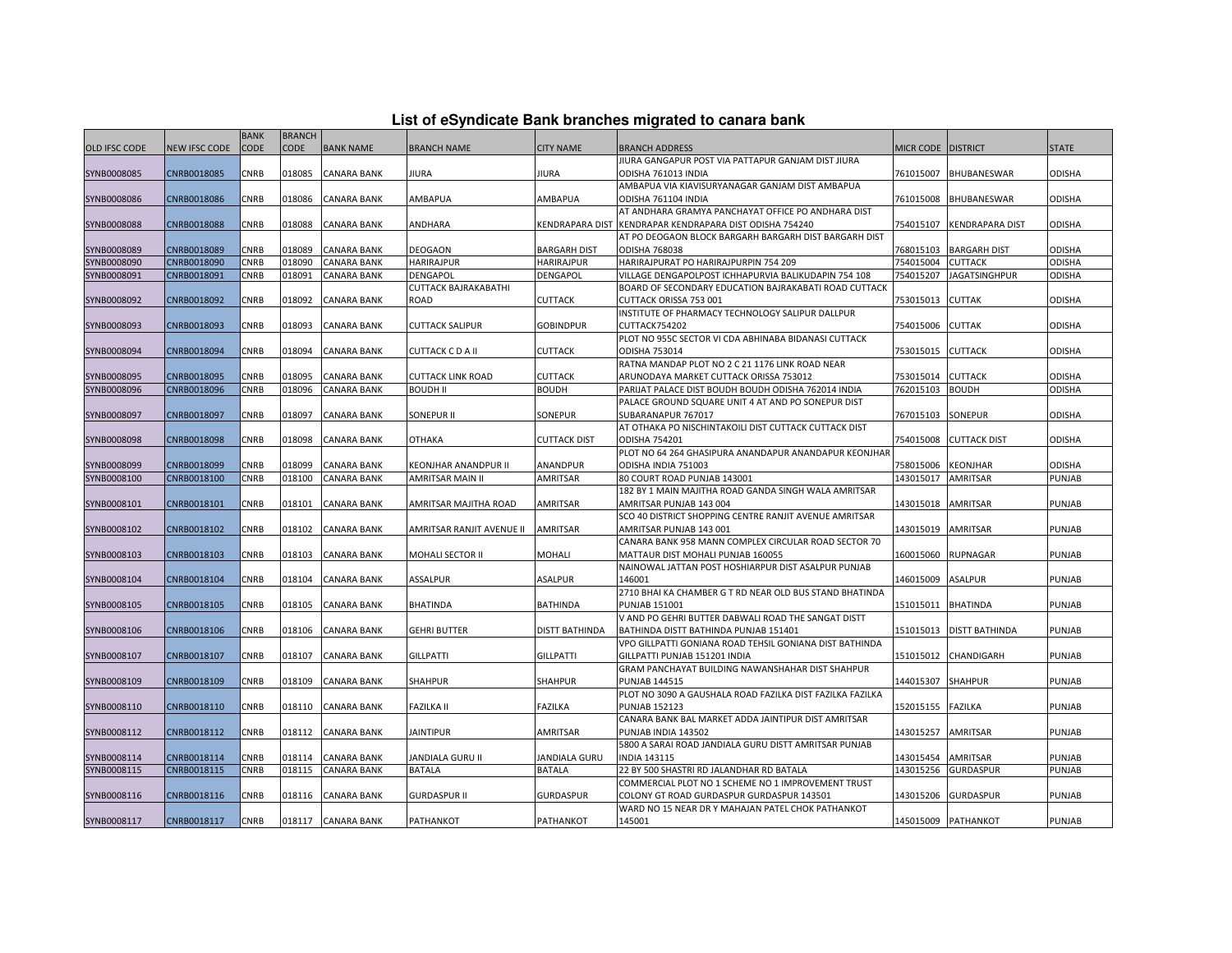| List of eSyndicate Bank branches migrated to canara bank |  |  |
|----------------------------------------------------------|--|--|
|                                                          |  |  |

|                      |                      | <b>BANK</b> | <b>BRANCH</b> |                    |                                    |                       |                                                         |                    |                           |               |
|----------------------|----------------------|-------------|---------------|--------------------|------------------------------------|-----------------------|---------------------------------------------------------|--------------------|---------------------------|---------------|
| <b>OLD IFSC CODE</b> | <b>NEW IFSC CODE</b> | <b>CODE</b> | <b>CODE</b>   | <b>BANK NAME</b>   | <b>BRANCH NAME</b>                 | <b>CITY NAME</b>      | <b>BRANCH ADDRESS</b>                                   | MICR CODE DISTRICT |                           | <b>STATE</b>  |
|                      |                      |             |               |                    |                                    |                       |                                                         |                    |                           |               |
|                      |                      |             |               |                    |                                    |                       | WARD NO 6 ADJOING NIRANKARI BHAWAN AMBALA CHANDIGARH    |                    |                           |               |
| SYNB0008118          | CNRB0018118          | CNRB        | 018118        | <b>CANARA BANK</b> | LALRU II                           | LALRU                 | ROAD LALRU DISTT MOHALI LALRU PUNJAB INDIA140501        | 160015062          | PATIALA                   | <b>PUNJAB</b> |
|                      |                      |             |               |                    |                                    |                       | 69 P OPPOSITE BUS STAND G T ROAD FEROZEPUR CANTT        |                    |                           |               |
| SYNB0008119          | CNRB0018119          | CNRB        | 018119        | <b>CANARA BANK</b> | <b>FEROZEPUR II</b>                | <b>FEROZEPUR</b>      | FEROZEPUR 152001                                        | 152015005          | <b>FEROZEPUR</b>          | PUNJAB        |
|                      |                      |             |               |                    |                                    |                       |                                                         |                    |                           |               |
| SYNB0008120          | CNRB0018120          | CNRB        | 018120        | <b>CANARA BANK</b> | HOSHIARPUR MAIN II                 | <b>HOSHIARPUR</b>     | ANOOP BUILDING RAILWAY ROAD HOSHIARPUR PUNJAB 146 001   | 146015007          | <b>HOSIARPUR</b>          | PUNJAB        |
|                      |                      |             |               |                    |                                    |                       |                                                         |                    |                           |               |
|                      |                      |             |               |                    |                                    |                       | CANARA BANK WARD NO 11 BASSI ROAD SIRHIND MANDI DISTT   |                    |                           |               |
| SYNB0008121          | CNRB0018121          | <b>CNRB</b> | 018121        | <b>CANARA BANK</b> | FATEHGARH SAHIB SIRHIND II SIRHIND |                       | FATEHGARH SAHIB FATEHGARH SAHIB PUNJAB INDIA140406      |                    | 140015104 FATEHGARH SAHIB | <b>PUNJAB</b> |
|                      |                      |             |               |                    |                                    |                       | CANARA BANK THANDI SARAK WARD NO 6 MALERKOTLA DISTT     |                    |                           |               |
| SYNB0008122          | CNRB0018122          | CNRB        | 018122        | <b>CANARA BANK</b> | MALERKOTLA II                      | MALERKOTLA            | SANGRUR MALERKOTLA PUNJAB INDIA 148023                  | 148015103          | SANGRUR                   | <b>PUNJAB</b> |
|                      |                      |             |               |                    |                                    |                       | CANARA BANK PREM BORING WORKS KOHARA ROAD SAHNEWAL      |                    |                           |               |
| SYNB0008123          | CNRB0018123          | CNRB        | 018123        | <b>CANARA BANK</b> | SAHNEWAL II                        | SAHNEWAL              | DISTT LUDHIANA PUNJAB INDIA 141120                      | 141015025          | <b>LUDHIANA</b>           | <b>PUNJAB</b> |
|                      |                      |             |               |                    |                                    |                       | CANARA BANK B XII 239 OPPOSITE NEW COURT COMPLEX        |                    |                           |               |
| SYNB0008124          | CNRB0018124          | CNRB        | 018124        | <b>CANARA BANK</b> | <b>BARNALA II</b>                  | <b>BARNALA</b>        | BARNALA PUNJAB 148101 BARNALA PUNJAB INDIA 148101       | 148015053          | SANGRUR                   | PUNJAB        |
|                      |                      |             |               |                    |                                    |                       | D 34806 DARSHAN TOWER LUDHIANA CHANDIGARH ROAD          |                    |                           |               |
|                      |                      |             |               |                    |                                    |                       | KHAMANO DISTT FATEHGARH SAHIB KHAMANO PUNJAB INDIA      |                    |                           |               |
| SYNB0008125          | CNRB0018125          | CNRB        | 018125        | <b>CANARA BANK</b> | <b>KHAMANON</b>                    | <b>KHAMANON</b>       | 141801                                                  | 141015252          | <b>FATEHGARH SAHIB</b>    | <b>PUNJAB</b> |
|                      |                      |             |               |                    |                                    |                       | CIRCLE RAOD NEAR BUSSTAND OPP AXIS BANK FARIDKOT DISTT  |                    |                           |               |
| SYNB0008126          | CNRB0018126          | CNRB        | 018126        | <b>CANARA BANK</b> | <b>FARIDKOT II</b>                 | <b>DISTT FARIDKOT</b> | FARIDKOT PUNJAB 151203                                  | 151015104          | <b>DISTT FARIDKOT</b>     | PUNJAB        |
|                      |                      |             |               |                    |                                    |                       | SCO 24 25 LAJPAT RAI MARKET MAIN CIRCULAR ROAD WARD NO  |                    |                           |               |
| SYNB0008127          | CNRB0018127          | CNRB        | 018127        | <b>CANARA BANK</b> | ABOHAR II                          | <b>FAZILKA</b>        | 26 ABOHAR DISTT FAZILKA PUNJAB INDIA 152116             | 152015054          | <b>FEROZPUR</b>           | PUNJAB        |
|                      |                      |             |               |                    |                                    |                       | ADJ SHYAM PALACE OPPOSITE BSNL OFFICE AMLOH ROAD MANDI  |                    |                           |               |
|                      |                      |             |               |                    |                                    |                       | GOBINDGARH DISTT FATEHGARH SAHIB MANDI GOBINDGARH       |                    |                           |               |
| SYNB0008128          | CNRB0018128          | <b>CNRB</b> | 018128        | <b>CANARA BANK</b> | MANDI GOBINDGARH                   | <b>GOBIND GARH</b>    | PUNJAB INDIA 147301                                     | 147015103          | <b>FATEHGARH SAHIB</b>    | PUNJAB        |
|                      |                      |             |               |                    |                                    | <b>SAS NAGAR</b>      | AMBALA CHANDIGARH ROAD DERABASSI DISTT SAS NAGAR        |                    |                           |               |
| SYNB0008129          | CNRB0018129          | CNRB        | 018129        | <b>CANARA BANK</b> | <b>DERA BASSI II</b>               | MOHALI                | MOHALI DERRA BASSI PUNJAB INDIA 140507                  | 160015064          | <b>RUPNAGAR</b>           | PUNJAB        |
|                      |                      |             |               |                    | SPECIALISED SME BRANCH             |                       |                                                         |                    |                           |               |
| SYNB0008130          | CNRB0018130          | CNRB        | 018130        | <b>CANARA BANK</b> | JALANDHAR II                       | JALANDHAR             | NEAR HOTEL SKYLARK MODEL TOWN ROAD PUNJAB 144 001       | 144015023          | <b>JALANDHAR</b>          | PUNJAB        |
| SYNB0008131          | CNRB0018131          | CNRB        | 018131        | <b>CANARA BANK</b> | <b>BANGA II</b>                    | <b>BANGA</b>          | MC COMPLEX NEAR BUS STAND BANGA                         | 144015356          | NAVANSAHAR                | PUNJAB        |
|                      |                      |             |               |                    |                                    |                       | MAIN ROAD NEAR BUS STAND ADAMPUR DOABA JALANDHAR        |                    |                           |               |
| SYNB0008132          | CNRB0018132          | CNRB        | 018132        | <b>CANARA BANK</b> | ADAMPUR II                         | ADAMPUR DOABA         | <b>PUNJAB 144 102</b>                                   | 144015554          | <b>JALANDHAR</b>          | PUNJAB        |
| SYNB0008133          | CNRB0018133          | CNRB        | 018133        | <b>CANARA BANK</b> | PHILLAUR                           | PHILLAUR              | SAT SANG ROAD PHILLAUR JALANDHAR PUNJAB 144 410         | 144015507          | <b>JALANDHAR</b>          | PUNJAB        |
|                      |                      |             |               |                    |                                    |                       | 1 HARDAYAL ROAD CAMPUS OF ARMED FORCES JALANDHAR        |                    |                           |               |
| SYNB0008134          | CNRB0018134          | CNRB        | )18134        | <b>CANARA BANK</b> | JALANDHAR CANTONMENT               | JALANDHAR             | CANTONMENT JALANDHAR PUNJAB 144 005                     | 144015024          | <b>JALANDHAR</b>          | <b>PUNJAB</b> |
|                      |                      |             |               |                    |                                    |                       | ARMY SCHOOL HOSHIARPUR ROAD JALANDHAR CANTONMENT        |                    |                           |               |
| SYNB0008135          | CNRB0018135          | <b>CNRB</b> | 018135        | <b>CANARA BANK</b> | JALLANDHAR RAMA MANDI              | <b>JALANDHAR</b>      | JALANDHAR PUNJAB 144 005                                | 144015025          | <b>JALANDHAR</b>          | <b>PUNJAB</b> |
|                      |                      |             |               |                    |                                    |                       | KALSI BHAWAN BANGA ROAD APRA PHILLAUR TALUK JALANDHAR   |                    |                           |               |
| SYNB0008136          | CNRB0018136          | CNRB        | 018136        | <b>CANARA BANK</b> | APRA II                            | APRA                  | PUNJAB 144 416                                          | 144015026          | <b>JALANDHAR</b>          | PUNJAB        |
|                      |                      |             |               |                    |                                    |                       | JOSHI COMPLEX ADJ MC OFFICE MANDI ROAD NUR MAHAL        |                    |                           |               |
| SYNB0008137          | CNRB0018137          | <b>CNRB</b> | 018137        | <b>CANARA BANK</b> | NURMAHAL II                        | NURMAHAL              | IALANDHARDT PUNJAB 141309                               | 144015608          | <b>JALANDHAR</b>          | PUNJAB        |
|                      |                      |             |               |                    |                                    |                       | WARD NO 6 GT ROAD BUS STAND AND FIRE BRIGADE HOUSE      |                    |                           |               |
| SYNB0008139          | CNRB0018139          | CNRB        | 018139        | <b>CANARA BANK</b> | <b>KARTARPUR</b>                   | <b>KARTARPUR</b>      | KARTARPUR DISTT JALANDHAR PUNJAB INDIA 144801           | 144015802          | JALANDHAR                 | PUNJAB        |
|                      |                      |             |               |                    |                                    |                       | GURU HARGOBIND NAGAR SCO 25 26 OPP IMPORVEMENT TRUST    |                    |                           |               |
| SYNB0008140          | CNRB0018140          | CNRB        | 018140        | <b>CANARA BANK</b> | PHAGWARA II                        | PHAGWARA              | PHAGWARA 144401                                         | 144015205          | KAPURTHALA                | PUNJAB        |
|                      |                      |             |               |                    |                                    |                       |                                                         |                    |                           |               |
| SYNB0008141          | CNRB0018141          | CNRB        | 18141         | CANARA BANK        | <b>DOSARKA</b>                     | <b>DOSARKA</b>        | MANSA ROAD BUS STAND DOSARKA DIST HOSHIRPUR DOSARKA     | 146015008          | <b>DOSARKA</b>            | PUNJAB        |
|                      |                      |             |               |                    |                                    |                       | B 18 39 AMRITSAR ROAD OPP DEO SATNARAYAN NEAR BUS STAND |                    |                           |               |
| SYNB0008142          | CNRB0018142          | CNRB        | 018142        | <b>CANARA BANK</b> | KAPURTHALA                         | KAPURTHALA            | JATT PURA KAPURTHALA PUNJAB INDIA 144401                | 144015257          | KAPURTHALA                | PUNJAB        |
|                      |                      |             |               |                    |                                    |                       | 1273 73 KALSI FURNITURE MART OPP S P BATTERIES AKALSAR  |                    |                           |               |
| SYNB0008143          | CNRB0018143          | CNRB        | 018143        | <b>CANARA BANK</b> | MOGA II                            | MOGA                  | ROAD MOGA 142001                                        | 142015007          | <b>MOGA</b>               | PUNJAB        |
|                      |                      |             |               |                    |                                    |                       | CANARA BANK 6 WARD NO 11 ABOHAR ROAD SRI MUKTSAR SAHIB  |                    |                           |               |
| SYNB0008144          | CNRB0018144          | <b>CNRB</b> |               | 018144 CANARA BANK | MUKTSAR II                         | <b>MUKTSAR</b>        | PUNJAB 152026 MUKTSAR PUNJAB INDIA 152026               | 152015104 MUKTSAR  |                           | PUNJAB        |
|                      |                      |             |               |                    |                                    |                       |                                                         |                    |                           |               |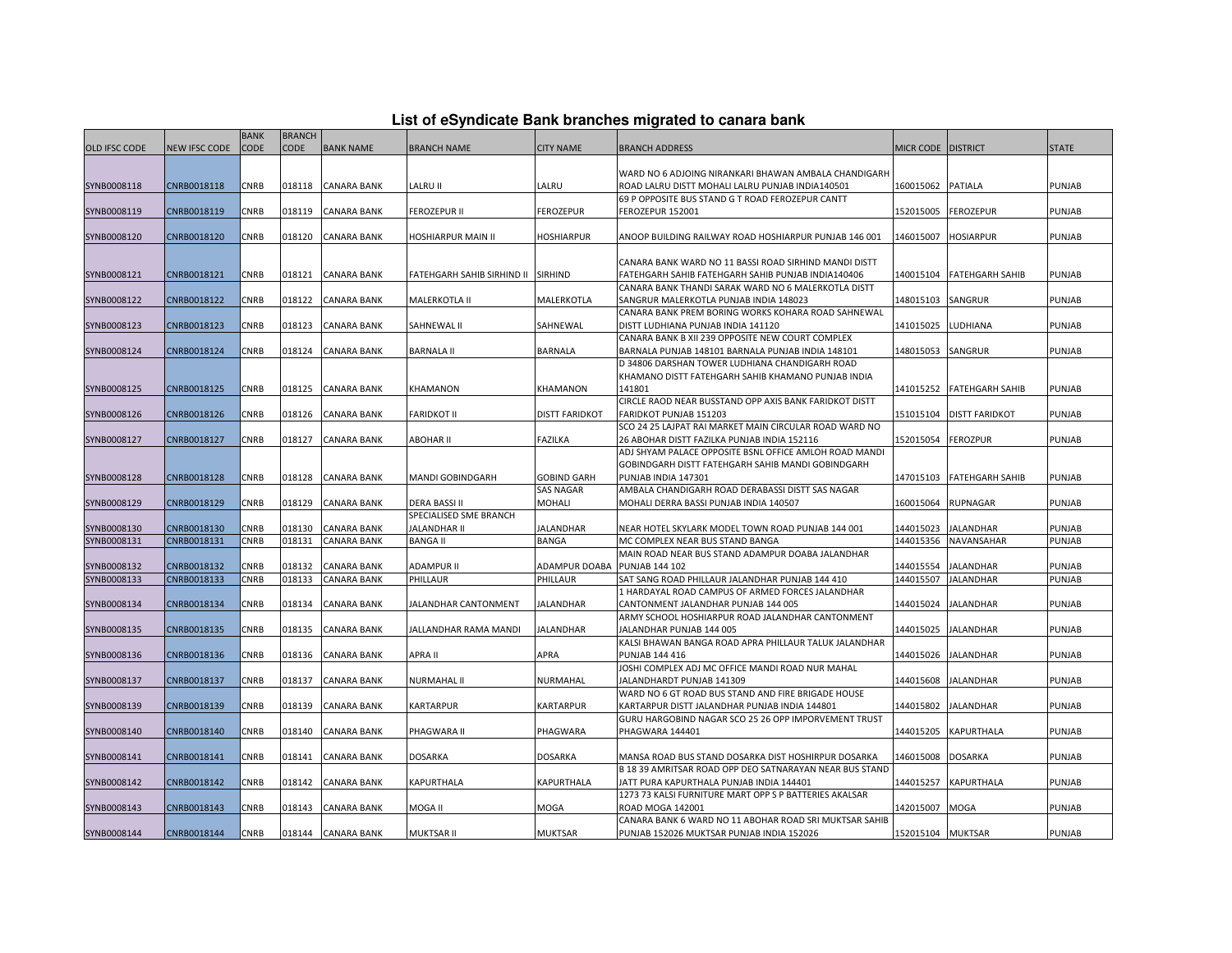|  | List of eSyndicate Bank branches migrated to canara bank |  |  |  |  |
|--|----------------------------------------------------------|--|--|--|--|
|  |                                                          |  |  |  |  |

|                      |               |             |               |                    |                                                                                 |                  | List of eSyndicate Bank branches migrated to canara bank |                   |                       |                |
|----------------------|---------------|-------------|---------------|--------------------|---------------------------------------------------------------------------------|------------------|----------------------------------------------------------|-------------------|-----------------------|----------------|
|                      |               | <b>BANK</b> | <b>BRANCH</b> |                    |                                                                                 |                  |                                                          |                   |                       |                |
| <b>OLD IFSC CODE</b> | NEW IFSC CODE | <b>CODE</b> | CODE          | <b>BANK NAME</b>   | <b>BRANCH NAME</b>                                                              | <b>CITY NAME</b> | <b>BRANCH ADDRESS</b>                                    | <b>MICR CODE</b>  | <b>DISTRICT</b>       | <b>STATE</b>   |
| SYNB0008145          | CNRB0018145   | CNRB        | 018145        | <b>CANARA BANK</b> | MANSA II                                                                        | MANSA            | 248 NEAR OLD GRAIN MARKET MAIN BAZAR MANSA 151505        | 151015054         | <b>MANSA</b>          | PUNJAB         |
|                      |               |             |               |                    |                                                                                 |                  | 362 WAR NO 11 OPP TRUCK UNION GT ROAD MALOUT DISTT       |                   |                       |                |
| SYNB0008146          | CNRB0018146   | CNRB        | 018146        | <b>CANARA BANK</b> | MALOUT II                                                                       | <b>MUKTSAR</b>   | MUKTSAR MUKTSAR PUNJAB 152107                            | 152015203         | <b>MUKTSAR</b>        | PUNJAB         |
| SYNB0008147          | CNRB0018147   | CNRB        | 018147        | <b>CANARA BANK</b> | <b>MUSTAFABAD</b>                                                               | KAPURTHALA       | V P O MUSTAFABAD DISTT KAPURTHALA PUNJAB INDIA 144802    | 144015256         | <b>KAPURTHALA</b>     | PUNJAB         |
|                      |               |             |               |                    |                                                                                 |                  | OPP CIVIL HOSPITAL BEER SAHIB ROAD SULTANPUR LODHI DISTT |                   |                       |                |
| SYNB0008148          | CNRB0018148   | CNRB        | 018148        | <b>CANARA BANK</b> | SULTANPUR LODHI                                                                 |                  | SULTANPUR LODHI KAPURTHALA PUNJAB INDIA 144626           | 144015903         | <b>KAPURTHALA</b>     | PUNJAB         |
|                      |               |             |               |                    |                                                                                 |                  | BARA PIND ROAD OPP GRAIN MARKET GORAYA DISTT JALANDHAR   |                   |                       |                |
| SYNB0008149          | CNRB0018149   | <b>CNRB</b> | 018149        | <b>CANARA BANK</b> | <b>GORAYA</b>                                                                   | <b>GORAYA</b>    | PUNJAB INDIA 143604                                      | 144015458         | <b>JALANDHAR</b>      | PUNJAB         |
| SYNB0008150          | CNRB0018150   | CNRB        | 018150        | <b>CANARA BANK</b> | LUDHIANA                                                                        | LUDHIANA         | KACHEHARI ROAD NEAR CLOCK TOWER PUNJAB 141 008           | 141015020         | LUDHIANA              | PUNJAB         |
| SYNB0008152          | CNRB0018152   | CNRB        | 018152        | CANARA BANK        | <b>KHANNA II</b>                                                                | KHANNA           | K K TOWERS G T ROAD PUNJAB 141 401                       | 141015205         | LUDHIANA              | PUNJAB         |
| SYNB0008153          | CNRB0018153   | CNRB        | 018153        | <b>CANARA BANK</b> | LUDHIANA MILLER GANJ II                                                         | LUDHIANA         | GILL ROAD MILLERGANJ PUNJAB 141 003                      | 141015021         | LUDHIANA              | PUNJAB         |
| SYNB0008154          | CNRB0018154   | CNRB        | 018154        | <b>CANARA BANK</b> | SPECIALISED MID CORPORATE<br><b>BRANCH LUDHIANA</b><br><b>INDUSTRIAL AREA A</b> | LUDHIANA         | 148 INDUSTRIAL AREA NEAR CHEEMA CHOWK LUDHIANA 141003    | 141015022         | LUDHIANA              | PUNJAB         |
|                      |               |             |               |                    |                                                                                 |                  | CANARA BANK B 24 WARD NO 19 BASTI MANI SINGH SUNDER      |                   |                       |                |
| SYNB0008156          | CNRB0018156   | CNRB        | 018156        |                    |                                                                                 | LUDHIANA         |                                                          | 141015024         | LUDHIANA              | PUNJAB         |
|                      |               |             |               | <b>CANARA BANK</b> | LUDHIANA SUNDERNAGAR                                                            |                  | NAGAR LUDHIANA PUNJAB 141008                             |                   |                       |                |
|                      |               |             |               |                    | LUDHIANA SHAHID BHAGAT                                                          |                  | 714 F SHAHEED BHAGAT SINGH NAGAR MAIN PAKHOWAL ROAD      |                   |                       |                |
| SYNB0008157          | CNRB0018157   | CNRB        | 018157        | CANARA BANK        | <b>SINGH NAGAR</b>                                                              | LUDHIANA         | LUDHIANA LUDHIANA PUNJAB INDIA 141013                    | 141015023         | LUDHIANA              | PUNJAB         |
|                      |               |             |               |                    |                                                                                 |                  | SACH COMPLEX SHERPURA CHOWK FEROZPUR ROAD JAGRAON        |                   |                       |                |
| SYNB0008158          | CNRB0018158   | CNRB        | 018158        | <b>CANARA BANK</b> | <b>JAGRAON II</b>                                                               | LUDHIANA         | LUDHIANA PUNJAB INDIA 142026                             | 142015053         | LUDHIANA              | PUNJAB         |
|                      |               |             |               |                    |                                                                                 |                  | CANARA BANK NEAR BUSSTAND OPPOSITE VILLAGE GATE VILL     |                   |                       |                |
| SYNB0008159          | CNRB0018159   | CNRB        | 018159        | <b>CANARA BANK</b> | PADDI                                                                           | LUDHIANA         | PADDI DISTRICT LUDHIANA PUNJAB INDIA 141206              | 141015026         | LUDHIANA              | <b>PUNJAB</b>  |
|                      |               |             |               |                    |                                                                                 |                  | SHOP NO 1 2 3 LEELA BHAWAN MARKET COMPLEX BHUPINDRA      |                   |                       |                |
| SYNB0008160          | CNRB0018160   | CNRB        | 018160        | CANARA BANK        | PATIALA                                                                         | PATIALA          | ROAD PATIALA 147001                                      | 147015008         | PATIALA               | PUNJAB         |
|                      |               |             |               |                    |                                                                                 |                  | P NO 1 BLOCK H 5 ADARSH COLONY RAJPURA PATIALA PUNJAB    |                   |                       |                |
| SYNB0008161          | CNRB0018161   | CNRB        | 018161        | <b>CANARA BANK</b> | <b>RAJPURA II</b>                                                               | PATIALA          | 140401                                                   | 140015053         | <b>PATIALA</b>        | <b>PUNJAB</b>  |
|                      |               |             |               |                    |                                                                                 |                  | CANARA BANK MAIN ROAD KAILASH NAGAR BASTI JODHEWAL       |                   |                       |                |
| SYNB0008162          | CNRB0018162   | CNRB        | 018162        | <b>CANARA BANK</b> | LUDHIANA KAILASH NAGAR                                                          | LUDHIANA         | LUDHIANA PUNJAB INDIA 141007                             | 141015027         | LUDHIANA              | PUNJAB         |
|                      |               |             |               |                    |                                                                                 |                  | CANARA BANK WARD NO 5 CHANDIGARH ROAD SAMRALA            |                   |                       |                |
| SYNB0008164          | CNRB0018164   | <b>CNRB</b> | 018164        | <b>CANARA BANK</b> | SAMRALA II                                                                      | CHANDIGARH       | CHANDIGARH PUNJAB INDIA 141114                           | 141015253         | CHANDIGARH            | PUNJAB         |
| SYNB0008165          | CNRB0018165   | CNRB        | 018165        | <b>CANARA BANK</b> | NAWANSHAHR II                                                                   | NAWANSHAHAR      | B 1 BY 171 BANGA RD NAWANSHAHR 144514                    | 144015306         | <b>NAVANSAHAR</b>     | PUNJAB         |
|                      |               |             |               |                    |                                                                                 |                  | 2 EKTA VIHAR BASTI DANISHMANDA JALANDHAR PUNJAB 144002   |                   |                       |                |
| SYNB0008166          | CNRB0018166   | CNRB        | 018166        | CANARA BANK        | BASTI DANISHMANDA                                                               | JALANDHAR        | JALANDHAR PUNJAB INDIA 144002                            | 144015027         | <b>JALANDHAR</b>      | PUNJAB         |
|                      |               |             |               |                    |                                                                                 |                  | CANARA BANK V P O JHANDE DISTT LUDHIANA LUDHIANA PUNJAB  |                   |                       |                |
| SYNB0008167          | CNRB0018167   | <b>CNRB</b> | 018167        | <b>CANARA BANK</b> | <b>JHANDA</b>                                                                   | LUDHIANA         | <b>INDIA 142021</b>                                      | 141015028         | LUDHIANA              | PUNJAB         |
|                      |               |             |               |                    |                                                                                 |                  | NO 1 WARD NO 25 NANGAL LODGE RAILWAY ROAD NANGAL         |                   |                       |                |
| SYNB0008170          | CNRB0018170   | CNRB        | 018170        | CANARA BANK        | NANGAL                                                                          | NANGAL           | RUPNAGAR PUNJAB 140 124                                  | 140015152         | <b>RUPNAGAR</b>       | <b>PUNJAB</b>  |
|                      |               |             |               |                    | SPECIALISED SME BRANCH                                                          |                  |                                                          |                   |                       |                |
| SYNB0008171          | CNRB0018171   | CNRB        | 018171        | CANARA BANK        | <b>MOHALI II</b>                                                                | MOHALI           | SCF 34 GF PHASE X MOHALI RUPNAGAR PUNJAB 160 062         | 160015051         | RUPNAGAR              | PUNJAB         |
| SYNB0008172          | CNRB0018172   | CNRB        | 018172        | <b>CANARA BANK</b> | RUPNAGAR II                                                                     | RUPNAGAR         | 3039 BY 2 BELA CHOWK RUPNAGAR PUNJAB 140001              | 140015003         | <b>RUPNAGAR</b>       | PUNJAB         |
|                      |               |             |               |                    |                                                                                 |                  | OPP HENDERSON MEMMORIAL GIRLS HIGH CIVIL HOSPITAL ROAD   |                   |                       |                |
|                      |               |             |               |                    |                                                                                 |                  |                                                          |                   |                       |                |
| SYNB0008173          | CNRB0018173   | CNRB        | 018173        | <b>CANARA BANK</b> | <b>KHARAR II</b>                                                                | <b>SAS NAGAR</b> | <b>SAS NAGAR 140301</b>                                  | 160015057         | KHARAR                | PUNJAB         |
|                      |               |             |               |                    |                                                                                 |                  | SCO 5 6 SHREE COMPLEX VIP ROAD DIST SAS NAGAR ZIRAKPUR   |                   |                       |                |
| SYNB0008174          | CNRB0018174   | <b>CNRB</b> | 018174        | <b>CANARA BANK</b> | ZIRAKPUR II                                                                     | ZIRAKPUR         | <b>PUNJAB 140603</b>                                     | 160015058         | <b>DIST SAS NAGAR</b> | PUNJAB         |
|                      |               |             |               |                    |                                                                                 |                  | D N W IX 212 RAILWAY ROAD AHMEDGARH SANGRUR PUNJAB 148   |                   |                       |                |
| SYNB0008175          | CNRB0018175   | CNRB        | 018175        | CANARA BANK        | AHMEDGARH                                                                       | AHMEDGARH        | 021                                                      | 148015152         | SANGRUR               | <b>PUNJAB</b>  |
|                      |               |             |               |                    |                                                                                 |                  | B 207 WARD NO 3 OPP PATWAR KHANA MAIN RD SANGRUR         |                   |                       |                |
| SYNB0008176          | CNRB0018176   | CNRB        | 018176        | <b>CANARA BANK</b> | <b>SANGRUR II</b>                                                               | SANGRUR          | 148001                                                   | 148015003         | SANGRUR               | PUNJAB         |
|                      |               |             |               |                    |                                                                                 |                  | MALERKOTLA ROAD NEAR MAHAVIR MANDIR DHURI DIST           |                   |                       |                |
| SYNB0008177          | CNRB0018177   | CNRB        | 018177        | <b>CANARA BANK</b> | <b>DHURI II</b>                                                                 | <b>DHURI</b>     | <b>SANGRUR PUNJAB</b>                                    | 148015203         | SANGRUR               | PUNJAB         |
| SYNB0008180          | CNRB0018180   | CNRB        | 018180        | <b>CANARA BANK</b> | <b>GURGAON SUN CITY</b>                                                         | <b>GURGAON</b>   | VIKASH SADAN OPP MINI SECRATRIAT GURGAON 122001          | 110015547 GURGAON |                       | <b>HARYANA</b> |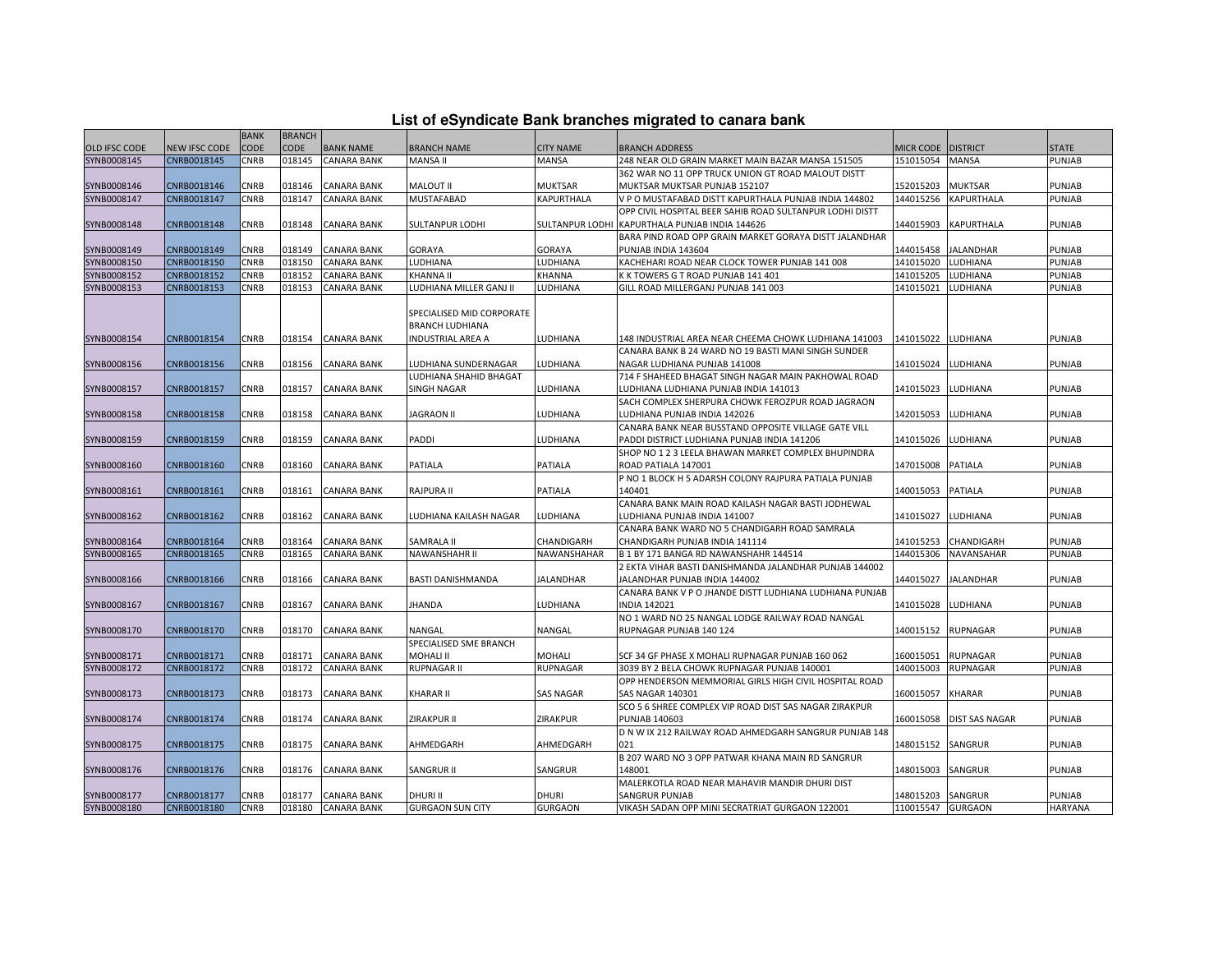|                      |               | <b>BANK</b> | <b>BRANCH</b> |                    |                                 |                      |                                                                              |                      |                   |                |
|----------------------|---------------|-------------|---------------|--------------------|---------------------------------|----------------------|------------------------------------------------------------------------------|----------------------|-------------------|----------------|
| <b>OLD IFSC CODE</b> | NEW IFSC CODE | <b>CODE</b> | <b>CODE</b>   | <b>BANK NAME</b>   | <b>BRANCH NAME</b>              | <b>CITY NAME</b>     | <b>BRANCH ADDRESS</b>                                                        | MICR CODE   DISTRICT |                   | <b>STATE</b>   |
|                      |               |             |               |                    | SPECIALISED MID CORPORATE       |                      |                                                                              |                      |                   |                |
|                      |               |             |               |                    | BRANCH GURGAON DLF PHASE        |                      | LG8 MAULSARI ARCADE DLF PHASE III DLF CITY GURGAON                           |                      |                   |                |
| SYNB0008181          | CNRB0018181   | CNRB        | 018181        | <b>CANARA BANK</b> |                                 | <b>GURGAON</b>       | HARYANA 122010 INDIA                                                         | 110015594            | <b>FARIDABAD</b>  | HARYANA        |
|                      |               |             |               |                    |                                 |                      | B4 UNITECH BUSINESS ZONE NIRVANA COUNTRY GURGAON                             |                      |                   |                |
| SYNB0008182          | CNRB0018182   | <b>CNRB</b> | 018182        | <b>CANARA BANK</b> | GURGAON NIRVANA COUNTRY GURGAON |                      | GURGAON HARYANA 122018 INDIA                                                 | 110015593            | <b>FARIDABAD</b>  | HARYANA        |
|                      |               |             |               |                    |                                 |                      | SCO 100 SECTOR 55 HUDA MARKET GURGAON HARYANA 122001                         |                      |                   |                |
| SYNB0008183          | CNRB0018183   | CNRB        | 018183        | <b>CANARA BANK</b> | <b>GURGAON SECTOR</b>           | <b>GURGAON</b>       | <b>INDIA</b>                                                                 | 110015590            | <b>FARIDABAD</b>  | HARYANA        |
|                      |               |             |               |                    |                                 |                      | VILL DARAJPUR DISTT YAMUNANAGAR DARAJPUR YAMUNANAGAR                         |                      |                   |                |
| SYNB0008184          | CNRB0018184   | CNRB        | 018184        | <b>CANARA BANK</b> | DARAJPUR                        | YAMUNANAGAR          | HARYANA INDIA 133103                                                         | 135015013            | YAMUNANAGAR       | HARYANA        |
|                      |               |             |               |                    |                                 |                      | MAIN BAZAR RAIPUR RANI ROAD BARWALA PANCHKULA HARYANA                        |                      |                   |                |
| SYNB0008188          | CNRB0018188   | CNRB        | 018188        | <b>CANARA BANK</b> | BARWALA                         | <b>BARWALA</b>       | <b>INDIA 134118</b>                                                          | 160015059            | PANCHKULA         | <b>HARYANA</b> |
|                      |               |             |               |                    |                                 |                      | VPO GHOGRIPUR TEH KARNAL DIST KARNAL GHOGRIPUR HARYANA                       |                      |                   |                |
| SYNB0008189          | CNRB0018189   | CNRB        | 018189        | <b>CANARA BANK</b> | <b>GHOGRIPUR</b>                | <b>GHOGRIPUR</b>     | 132001                                                                       | 132015126            | <b>KARNAL</b>     | HARYANA        |
|                      |               |             |               |                    |                                 |                      | WARD NO 5 SAMPLA SONIPAT ROAD KHARKHODA DIST SONIPAT                         |                      |                   |                |
| SYNB0008191          | CNRB0018191   | CNRB        | 018191        | <b>CANARA BANK</b> | KHARKODA II                     | KHARKHODA            | 131402                                                                       | 110015558            | SONIPAT           | HARYANA        |
|                      |               |             |               |                    |                                 |                      | VIL AND PO JAWAN TEH BALLABGARGH DIST FARIDABAD JAWAN                        |                      |                   |                |
| SYNB0008194          | CNRB0018194   | <b>CNRB</b> | 018194        | <b>CANARA BANK</b> | JAWAN                           | JAWAN                | <b>HARYANA 121004</b>                                                        | 110015541            | <b>FARIDABAD</b>  | <b>HARYANA</b> |
|                      |               |             |               |                    |                                 |                      | 3704 BY 7 PANNA COTTEGE JAGADHARI ROAD AMBALA CANTT                          |                      |                   |                |
| SYNB0008200          | CNRB0018200   | CNRB        | 018200        | <b>CANARA BANK</b> | AMBALA CANTONMENT II            | AMBALA               | AMBALA HARYANA 133 001                                                       | 133015010            | AMBALA            | HARYANA        |
|                      |               |             |               |                    | PANCHKULA HOUSING               |                      |                                                                              |                      |                   |                |
| SYNB0008201          | CNRB0018201   | CNRB        | 018201        | CANARA BANK        | <b>COMPLEX</b>                  | PANCHKULA            | SCO 27 SECTOR 11 PANCHKULA                                                   | 160015050            | PANCHKULA         | HARYANA        |
|                      |               |             |               |                    |                                 |                      | MOTI RAM ARYA MODERN PUBLIC SCHOOL SECTOR 7 PANCHKULA                        |                      |                   |                |
| SYNB0008202          | CNRB0018202   | <b>CNRB</b> | 018202        | <b>CANARA BANK</b> | PANCHKULA SECTOR                | PANCHKULA            | PANCHKULA HARYANA 134 109                                                    | 160015053            | PANCHKULA         | HARYANA        |
|                      |               |             |               |                    | AMBALA CITY SA JAIN MODEL       |                      |                                                                              |                      |                   |                |
| SYNB0008203          | CNRB0018203   | CNRB        | 018203        | <b>CANARA BANK</b> | SCHOOL                          | AMBALA               | NEAR CIVIL HOSPITAL AMBALA CITY 134002                                       | 133015011            | AMBALA            | HARYANA        |
|                      |               |             |               |                    |                                 |                      | MALIK LAL CHAND PETROL PUMP COMPLEX NEAR HOTEL GOLD G T                      |                      |                   |                |
| SYNB0008205          | CNRB0018205   | CNRB        | 018205        | <b>CANARA BANK</b> | PANIPAT II                      | PANIPAT              | RD HARYANA 132 103<br>74 75 PARTAP MANDI SITAIIABAD MARKAND DIST KURUKSHETRA | 132015012            | <b>PANIPAT</b>    | HARYANA        |
|                      |               |             |               |                    |                                 |                      |                                                                              |                      |                   |                |
| SYNB0008206          | CNRB0018206   | CNRB        | 018206        | <b>CANARA BANK</b> | SHAHBAD MARKANDA II             | KURUKSHETRA          | HARYANA<br>WARD NO 12 NEAR BDO OFFICE MANDI AGGARSEN CHOWK DIST              | 136015053            | SHAHBAD           | HARYANA        |
| SYNB0008207          | CNRB0018207   | CNRB        | 018207        | <b>CANARA BANK</b> | SAFIDON II                      | SAFFIDON             | IIND SAFFIDON HARYANA 126112                                                 | 126015103            | <b>DIST JIND</b>  | HARYANA        |
|                      |               |             |               |                    |                                 |                      | VILLAGE AND PO TIGAON BALLABGARH DIST FARIDABAD TIGAON                       |                      |                   |                |
| SYNB0008208          | CNRB0018208   | CNRB        | 018208        | <b>CANARA BANK</b> | TIGAON                          | TIGAON               | HARYANA 121101                                                               | 110015531            | FARIDABAD         | HARYANA        |
|                      |               |             |               |                    |                                 |                      | SOHNA GURGAON ROAD OPP SBI VILL AND PO BADSHAHPUR                            |                      |                   |                |
| SYNB0008209          | CNRB0018209   | CNRB        | 018209        | <b>CANARA BANK</b> | <b>BADSHAHPUR II</b>            | <b>BADSHAHPUR</b>    | 122101                                                                       | 110015551            | <b>BADSHAHPUR</b> | HARYANA        |
|                      |               |             |               |                    |                                 |                      | 472 BY 11 OLD RAILWAY ROAD GURGAON GURGAON GURGAON                           |                      |                   |                |
| SYNB0008210          | CNRB0018210   | CNRB        | 018210        | <b>CANARA BANK</b> | <b>GURGAON CANTONMENT</b>       | <b>GURGAON</b>       | HARYANA 122 001                                                              | 110015442            | <b>GURGAON</b>    | HARYANA        |
|                      |               |             |               |                    |                                 |                      | NEAR BUS STAND JAJJAR ROAD FARRUKH NAGAR GURGAON                             |                      |                   |                |
| SYNB0008211          | CNRB0018211   | CNRB        | 018211        | <b>CANARA BANK</b> | FARRUKH NAGAR HARYANA           | <b>FARRUKH NAGAR</b> | <b>HARYANA 123 506</b>                                                       | 110015566            | <b>GURGAON</b>    | HARYANA        |
|                      |               |             |               |                    |                                 |                      | YADAV BHAVAN HAILEY MANDI PATAUDI GURGOAN HARYANA 123                        |                      |                   |                |
| SYNB0008212          | CNRB0018212   | <b>CNRB</b> | 018212        | <b>CANARA BANK</b> | PATAUDI HAILEY MANDI            | PATAUDI HAILEY       | 504                                                                          | 110015563            | <b>GURGAON</b>    | HARYANA        |
|                      |               |             |               |                    | SPECIALISED SME BRANCH          |                      |                                                                              |                      |                   |                |
| SYNB0008213          | CNRB0018213   | CNRB        | 018213        | <b>CANARA BANK</b> | TAURU                           | TAURU                | SOHNA REWARI ROAD TAURU GURGAON HARYANA 122 105                              | 122015010            | <b>GURGAON</b>    | HARYANA        |
|                      |               |             |               |                    |                                 |                      | 48 NEELAM BATA ROAD FARIDABAD FARIDABAD HARYANA 121                          |                      |                   |                |
| SYNB0008214          | CNRB0018214   | CNRB        | 018214        | CANARA BANK        | FARIDABAD II                    | FARIDABAD            | 001                                                                          | 110015535            | FARIDABAD         | HARYANA        |
|                      |               |             |               |                    |                                 |                      | KUNJ BHAVAN NEW GRAIN MARKET ALWAR ROAD SOHNA                                |                      |                   |                |
| SYNB0008215          | CNRB0018215   | <b>CNRB</b> | 018215        | <b>CANARA BANK</b> | SOHNA II                        | SOHNA                | GURGOAN HARYANA 122 103                                                      | 110015471            | <b>GURGAON</b>    | HARYANA        |
| SYNB0008216          | CNRB0018216   | CNRB        | 018216        | <b>CANARA BANK</b> | FEROZEPUR JHIRKA                | <b>NUH</b>           | VPO FEROZEPUR JHIRKA DISTT MEWAT HARYANA                                     | 122015007            | MAHENDRAGARH      | HARYANA        |
|                      |               |             |               |                    |                                 |                      |                                                                              |                      |                   |                |
| SYNB0008217          | CNRB0018217   | CNRB        | 018217        | <b>CANARA BANK</b> | <b>NUH</b>                      | <b>NUH</b>           | GENERAL HOSPITAL ROAD NUH DISTT MEWAT HARYANA121007                          | 122015005            | <b>MEWAT</b>      | HARYANA        |
|                      |               |             |               |                    |                                 |                      |                                                                              |                      |                   |                |
| SYNB0008218          | CNRB0018218   | CNRB        | 018218        | <b>CANARA BANK</b> | PALWAL II                       | PALWAL               | KALRA NIWAS IST FLOORGT GT ROAD PALWAL FARIDABAD 121102 121015460            |                      | <b>FARIDABAD</b>  | HARYANA        |
|                      |               |             |               |                    |                                 |                      | OLD GT ROAD OPP VETERINARY HOSPITAL HODAL FARIDABAD                          |                      |                   |                |
| SYNB0008219          | CNRB0018219   | <b>CNRB</b> |               | 018219 CANARA BANK | <b>HODAL II</b>                 | HODAL                | HARYANA 121 106                                                              | 121015105            | <b>FARIDABAD</b>  | HARYANA        |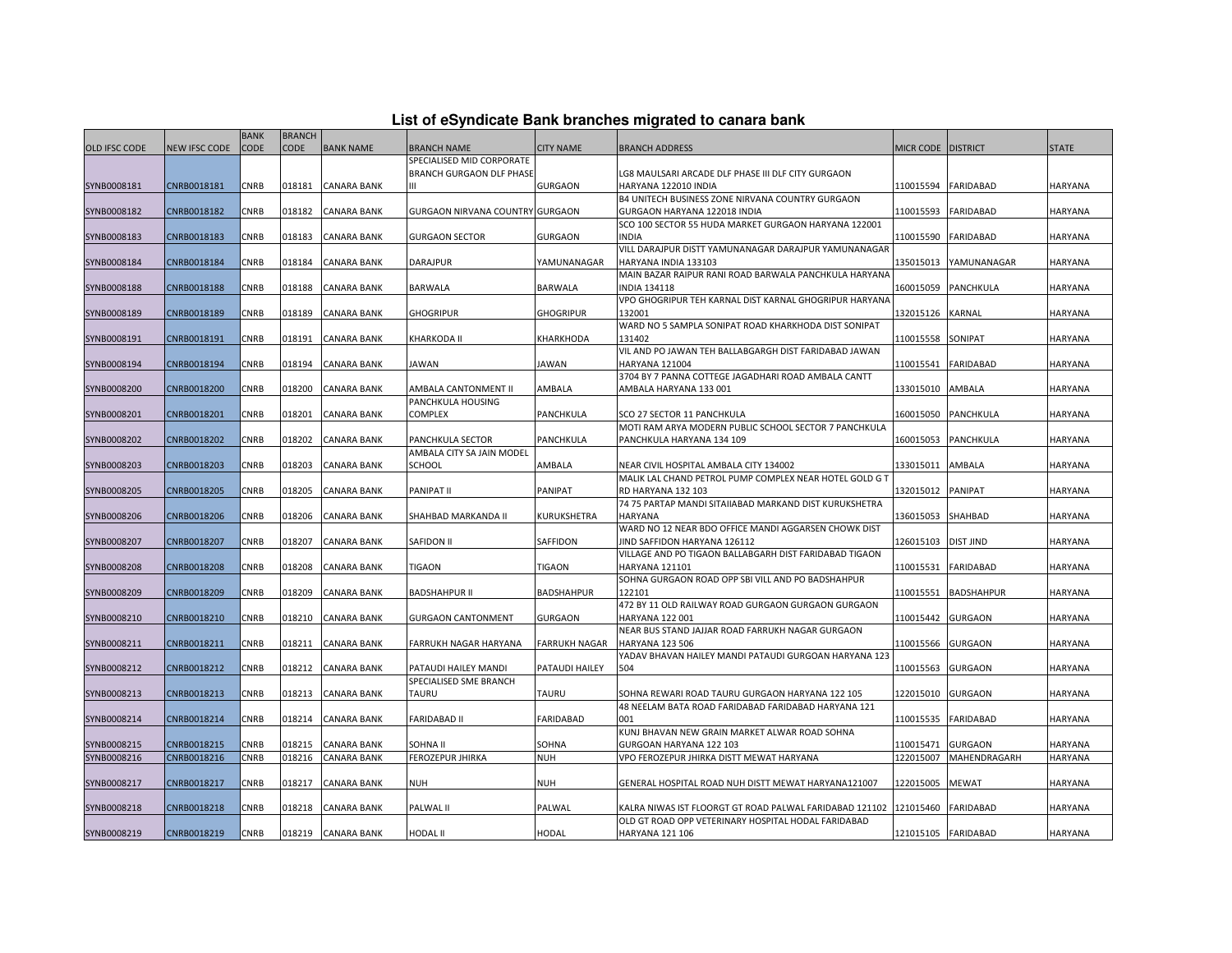|  | List of eSyndicate Bank branches migrated to canara bank |  |
|--|----------------------------------------------------------|--|
|  |                                                          |  |

|                      |                      | <b>BANK</b> | <b>BRANCH</b> |                    |                               |                   |                                                                   |                    |                  |                |
|----------------------|----------------------|-------------|---------------|--------------------|-------------------------------|-------------------|-------------------------------------------------------------------|--------------------|------------------|----------------|
| <b>OLD IFSC CODE</b> | <b>NEW IFSC CODE</b> | CODE        | <b>CODE</b>   | <b>BANK NAME</b>   | <b>BRANCH NAME</b>            | <b>CITY NAME</b>  | <b>BRANCH ADDRESS</b>                                             | MICR CODE DISTRICT |                  | <b>STATE</b>   |
| SYNB0008220          | CNRB0018220          | CNRB        | 018220        | <b>CANARA BANK</b> | <b>BALLABGARH II</b>          | BALLABGARH        | CHAWLA COLONY BALLABGARH HARYANA 121004                           | 110015457          | <b>FARIDABAD</b> | HARYANA        |
| SYNB0008221          | CNRB0018221          | CNRB        | 018221        | <b>CANARA BANK</b> | DAYALPUR                      | <b>DAYALPUR</b>   | DAYALPUR FARIDABAD HARYANA 121 004                                | 110015546          | <b>FARIDABAD</b> | <b>HARYANA</b> |
|                      |                      |             |               |                    |                               |                   | VILL AND PO CHHAINSA BALLABGARH TEHSIL FARIDABAD HARYANA          |                    |                  |                |
| SYNB0008222          | CNRB0018222          | CNRB        | 018222        | CANARA BANK        | CHHAINSA                      | CHHAINSA          | 121 004                                                           | 121015466          | <b>FARIDABAD</b> | <b>HARYANA</b> |
|                      |                      |             |               |                    |                               |                   | VILL AND PO FATEHPUR BILOCH TEHSIL BALLABGARH DISTT               |                    |                  |                |
| SYNB0008223          | CNRB0018223          | CNRB        | 018223        | <b>CANARA BANK</b> | <b>FATEHPUR BILOCH</b>        | <b>FATEHPUR</b>   | FARIDABAD HARYANA121004                                           | 110015536          | <b>FARIDABAD</b> | <b>HARYANA</b> |
| SYNB0008224          | CNRB0018224          | CNRB        | 018224        | <b>CANARA BANK</b> | BAMNIKHERA                    | BAMNIKHERA        | G T ROAD BAMNIKHERA FARIDABAD HARYANA 121 105                     | 121015463          | <b>FARIDABAD</b> | <b>HARYANA</b> |
| SYNB0008225          | CNRB0018225          | CNRB        | 018225        | <b>CANARA BANK</b> | PUNHANA II                    | PUNHANA           | PUNHANA DISTT MEWAT HARYANA121104                                 | 122015011          | <b>MEWAT</b>     | HARYANA        |
|                      |                      |             |               |                    |                               |                   |                                                                   |                    |                  |                |
| SYNB0008226          | CNRB0018226          | CNRB        | 018226        | CANARA BANK        | SEEKRI II                     | <b>SEEKRI</b>     | SEEKRI VILLAGE BALLABGARH DIST FARIDABAD HARYANA 121 004          | 110015491          | <b>FARIDABAD</b> | <b>HARYANA</b> |
| SYNB0008227          | CNRB0018227          | CNRB        | 018227        | CANARA BANK        | WAZIRPUR                      | WAZIRPUR          | VILLAGE WAZIRPUR GURGOAN HARYANA 123 505                          | 110015484          | <b>GURGAON</b>   | <b>HARYANA</b> |
| SYNB0008230          | CNRB0018230          | CNRB        | 018230        | CANARA BANK        | TILPAT                        | <b>TILPAT</b>     | VILL AND PB TILPAT FARIDABAD HARYANA 121 003                      | 110015479          | <b>FARIDABAD</b> | <b>HARYANA</b> |
|                      |                      |             |               |                    |                               |                   |                                                                   |                    |                  |                |
| SYNB0008231          | CNRB0018231          | CNRB        | 018231        | CANARA BANK        | <b>BAGHOLA</b>                | <b>BAGHOLA</b>    | GT ROAD BAGHOLA TEHSIL PALWAL FARIDABAD HARYANA 121 102 121015462 |                    | <b>FARIDABAD</b> | <b>HARYANA</b> |
|                      |                      |             |               |                    |                               |                   |                                                                   |                    |                  |                |
| SYNB0008232          | CNRB0018232          | CNRB        | 018232        | <b>CANARA BANK</b> | CHAJJUNAGAR                   | CHAJJUNAGAR       | VILL AND PO CHAJJUNAGAR DISTT FARIDABAD HARYANA121102             | 121015464          | <b>FARIDABAD</b> | <b>HARYANA</b> |
| SYNB0008234          | CNRB0018234          | CNRB        | 018234        | <b>CANARA BANK</b> | UTTAWAR                       | UTTAWAR           | VILL PO UTTAWAR DIST MEWAT HARYANA 121 103                        | 122015009          | <b>MEWAT</b>     | HARYANA        |
|                      |                      |             |               |                    |                               |                   | NANGAL JAT HATHIN BLOCK HATHIN TEHSIL MEWAT HARYANA 121           |                    |                  |                |
| SYNB0008236          | CNRB0018236          | CNRB        | 018236        | <b>CANARA BANK</b> | <b>NANGAL JAT</b>             | <b>NANGAL JAT</b> | 105                                                               | 121015461          | MAHENDRAGARH     | <b>HARYANA</b> |
|                      |                      |             |               |                    |                               |                   | VILLAND POST OFFICE MANESAR KASAN ROAD MANESAR                    |                    |                  |                |
| SYNB0008237          | CNRB0018237          | CNRB        | 018237        | CANARA BANK        | MANESAR II                    | MANESAR           | GURGAON DIST PIN 122 050                                          | 110015476          | <b>GURGAON</b>   | <b>HARYANA</b> |
|                      |                      |             |               |                    | SPECIALISED SME BRANCH        |                   |                                                                   |                    |                  |                |
| SYNB0008238          | CNRB0018238          | CNRB        | 018238        | CANARA BANK        | <b>FARIDABAD III</b>          | <b>FARIDABAD</b>  | 1 F 20 NIT FARIDABAD FARIDABAD HARYANA 121 001                    | 110015460          | <b>FARIDABAD</b> | <b>HARYANA</b> |
|                      |                      |             |               |                    | <b>FARIDABAD MINI</b>         |                   |                                                                   |                    |                  |                |
| SYNB0008239          | CNRB0018239          | CNRB        | 018239        | <b>CANARA BANK</b> | SECRETARIAT                   | <b>FARIDABAD</b>  | MINI SECRETARIAT SECTOR 12 FARIDABAD HARYANA 121007               | 110015495          | <b>FARIDABAD</b> | <b>HARYANA</b> |
|                      |                      |             |               |                    |                               |                   | OPP SHIV MURTHI HAILEY MANDI ROAD TEHSIL PATAUDI                  |                    |                  |                |
| SYNB0008240          | CNRB0018240          | <b>CNRB</b> | 018240        | <b>CANARA BANK</b> | <b>PATAUDI</b>                | <b>PATAUDI</b>    | GURGOAN HARYANA 123 503                                           | 110015564          | <b>GURGAON</b>   | <b>HARYANA</b> |
|                      |                      |             |               |                    | SPECIALISED SME BRANCH        |                   | MEHRAULI ROAD SECTOR 17 SUKHRALI GURGAON GURGAON                  |                    |                  |                |
| SYNB0008243          | CNRB0018243          | CNRB        | 018243        | <b>CANARA BANK</b> | <b>GURGAON II</b>             | <b>GURGAON</b>    | HARYANA 122 001                                                   | 110015443          | <b>GURGAON</b>   | <b>HARYANA</b> |
| SYNB0008245          | CNRB0018245          | CNRB        | 018245        | <b>CANARA BANK</b> | <b>DLF GURGAON</b>            | <b>GURGAON</b>    | A 209 SUPERMART 1DLF PHASE IVGURGAON 122009                       | 110015510          | <b>GURGAON</b>   | <b>HARYANA</b> |
|                      |                      |             |               |                    | <b>GURGAON AIR FORCE</b>      |                   |                                                                   |                    |                  |                |
| SYNB0008246          | CNRB0018246          | CNRB        | 018246        | CANARA BANK        | <b>TRANSMITTING STATION</b>   | <b>GURGAON</b>    | T51 SOHNA ROAD AIR FORCE STATION CAMPUS GURGAON 122 001 110015511 |                    | <b>GURGAON</b>   | <b>HARYANA</b> |
|                      |                      |             |               |                    | <b>GURGAON THE NORTHCAP</b>   |                   |                                                                   |                    |                  |                |
|                      |                      |             |               |                    | UNIVERSITY OLD NAME           |                   |                                                                   |                    |                  |                |
|                      |                      |             |               |                    | INSTITUTE OF TECHNOLOGY       |                   |                                                                   |                    |                  |                |
|                      |                      |             |               |                    | AND MANAGEMENT                |                   |                                                                   |                    |                  |                |
| SYNB0008247          | CNRB0018247          | CNRB        | 018247        | <b>CANARA BANK</b> | <b>GURGAON</b>                | <b>GURGAON</b>    | ITM SECTOR23 HUDA COLONY GURGAON HARYANA122017                    | 110015483          | <b>GURGAON</b>   | <b>HARYANA</b> |
|                      |                      |             |               |                    |                               |                   |                                                                   |                    |                  |                |
| SYNB0008248          | CNRB0018248          | CNRB        | 018248        | CANARA BANK        | <b>JIND II</b>                | JIND              | SHOP NO 1 NEAR BAL BHAVAN RANI KA TALAB HARYANA 126102            | 126015006          | <b>JIND</b>      | <b>HARYANA</b> |
| SYNB0008249          | CNRB0018249          | CNRB        | 018249        | CANARA BANK        | <b>BILASPUR</b>               | <b>BILASPUR</b>   | HWNGGNN122413                                                     | 110015533          | <b>GURGAON</b>   | <b>HARYANA</b> |
| SYNB0008250          | CNRB0018250          | CNRB        | 018250        | CANARA BANK        | <b>KARNAL II</b>              | KARNAL            | NETAJI SUBHASH MARKET COMMITTEE CHOWK KARNA 132001                | 132015120          | KARNAL           | <b>HARYANA</b> |
| SYNB0008251          | CNRB0018251          | CNRB        | 018251        | CANARA BANK        | GAGSINA                       | GAGSINA           | DHAULI CHOPAL GAGSINA KARNAL DIST PIN132 114                      | 132015129          | KARNAL           | <b>HARYANA</b> |
|                      |                      |             |               |                    |                               |                   |                                                                   |                    |                  |                |
| SYNB0008252          | CNRB0018252          | <b>CNRB</b> | 018252        | <b>CANARA BANK</b> | DACHAR KARNAL DIST            | <b>DACHAR</b>     | NISSING BLOCK DACHAR TEHSIL KARNAL KARNAL DIST PIN132 024         | 132015128          | KARNAL           | <b>HARYANA</b> |
|                      |                      |             |               |                    |                               |                   |                                                                   |                    |                  |                |
| SYNB0008253          | CNRB0018253          | CNRB        | 018253        | <b>CANARA BANK</b> | <b>GONDAR</b>                 | <b>GONDAR</b>     | VILL AND PO GONDARNISSING BLOCKTEHSIL KARNALPIN 132 052           | 132015127          | KARNAL           | <b>HARYANA</b> |
|                      |                      |             |               |                    |                               |                   | HARYANA ARMED POLICE COMPLEX GT ROAD MADHUBAN KARNAL              |                    |                  |                |
| SYNB0008254          | CNRB0018254          | CNRB        | 018254        | <b>CANARA BANK</b> | MADHUBAN                      | <b>MADHUBAN</b>   | <b>HARYANA 132 037</b>                                            | 132015130          | KARNAL           | <b>HARYANA</b> |
| SYNB0008255          | CNRB0018255          | CNRB        | 018255        | <b>CANARA BANK</b> | <b>BAROTA</b>                 | <b>BAROTA</b>     | VILL AND PO BAROTAPIN 132 039                                     | 132015123          | KARNAL           | <b>HARYANA</b> |
|                      |                      |             |               |                    | <b>KARNAL MAHARANA PRATAP</b> |                   |                                                                   |                    |                  |                |
|                      |                      |             |               |                    | CHOWK MEERA SADBHAVNA         |                   | R S PUBLIC SRSCHOOL MIRA SADBHAVANA CHOWK HARYANA                 |                    |                  |                |
| SYNB0008256          | CNRB0018256          | <b>CNRB</b> | 018256        | <b>CANARA BANK</b> | <b>CHOWK</b>                  | <b>KARNAL</b>     | 132001                                                            | 132015122          | <b>KARNAL</b>    | <b>HARYANA</b> |
| SYNB0008257          | CNRB0018257          | CNRB        | 018257        | <b>CANARA BANK</b> | KARNAL RAILWAY ROAD           | <b>KARNAL</b>     | S D MODEL SCHOOL RAILWAY RDKARNALHARYANA 132001                   | 132015121 KARNAL   |                  | <b>HARYANA</b> |
|                      |                      |             |               |                    |                               |                   |                                                                   |                    |                  |                |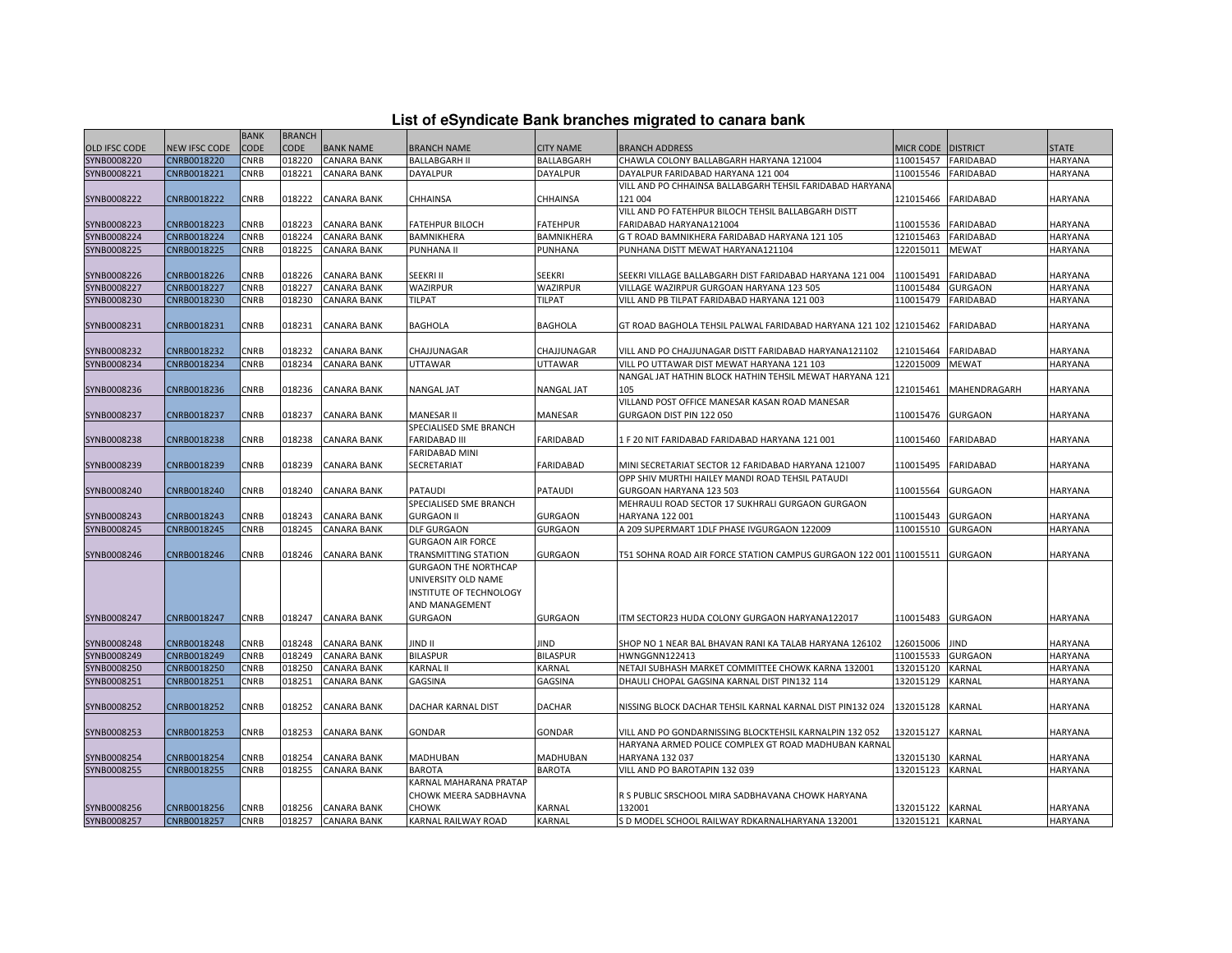|  |  | List of eSyndicate Bank branches migrated to canara bank |  |
|--|--|----------------------------------------------------------|--|
|--|--|----------------------------------------------------------|--|

|                      |               | <b>BANK</b> | <b>BRANCH</b> |                    |                        |                      |                                                                   |                    |                       |                |
|----------------------|---------------|-------------|---------------|--------------------|------------------------|----------------------|-------------------------------------------------------------------|--------------------|-----------------------|----------------|
| <b>OLD IFSC CODE</b> | NEW IFSC CODE | <b>CODE</b> | <b>CODE</b>   | <b>BANK NAME</b>   | <b>BRANCH NAME</b>     | <b>CITY NAME</b>     | <b>BRANCH ADDRESS</b>                                             | MICR CODE DISTRICT |                       | <b>STATE</b>   |
|                      |               |             |               |                    |                        |                      | OPP VETERINARY HOSPITAL TEHSIL NISSING DIST KARNAL PIN            |                    |                       |                |
| SYNB0008259          | CNRB0018259   | CNRB        | 018259        | <b>CANARA BANK</b> | <b>SINGHAR</b>         | SINGHRA              | 132024                                                            | 132015125          | <b>KARNAL</b>         | <b>HARYANA</b> |
| SYNB0008260          | CNRB0018260   | CNRB        | 018260        | <b>CANARA BANK</b> | <b>BAWAL</b>           | <b>BAWAL</b>         | THANA ROAD BAWAL REWARI HARYANA 123 501                           | <b>WAITING</b>     | REWARI                | HARYANA        |
|                      |               |             |               |                    |                        |                      | CIRCULAR RD OPP DR KAPOOR S HOSPITAL REWARI HARYANA               |                    |                       |                |
| SYNB0008261          | CNRB0018261   | <b>CNRB</b> | 018261        | <b>CANARA BANK</b> | REWARI II              | <b>REWARI</b>        | 123401                                                            | 123015009          | <b>REWARI</b>         | <b>HARYANA</b> |
|                      |               |             |               |                    |                        |                      |                                                                   |                    |                       |                |
| SYNB0008262          | CNRB0018262   | CNRB        | 018262        | CANARA BANK        | <b>DHARUHERA II</b>    | <b>DHARUHERA</b>     | SOHNA REWARI ROAD DHARUHERA REWARI HARYANA 123 106                | 110015494          | <b>REWARI</b>         | <b>HARYANA</b> |
|                      |               |             |               |                    | SPECIALISED SME BRANCH |                      | MAHENDRAGARH ROAD NARNAUL MAHENDRAGARH HARYANA                    |                    |                       |                |
| SYNB0008263          | CNRB0018263   | CNRB        | 018263        | CANARA BANK        | NARNAUL                | NARNAUL              | 123 001                                                           | 123015054          | MAHENDRAGARH          | HARYANA        |
| SYNB0008264          | CNRB0018264   | CNRB        | 018264        | CANARA BANK        | ARUA                   | ARUA                 | VRIDJI ASHRAM BHAVAN VILL ARUA PO CHANDPUR 121101                 | 110015559          | <b>FARIDABAD</b>      | <b>HARYANA</b> |
|                      |               |             |               |                    |                        |                      | VILL SAHUPURA POST AND TEH BALLABGARH DIST FARIDABAD PIN          |                    |                       |                |
| SYNB0008265          | CNRB0018265   | CNRB        | 018265        | <b>CANARA BANK</b> | SAHAPURA               | SAHUPURA             | 121004                                                            | 110015532          | <b>FARIDABAD</b>      | <b>HARYANA</b> |
|                      |               |             |               |                    |                        |                      | VILL AND PO PANHERA KHURD TEH BALLABGARH DIST FARIDABAD           |                    |                       |                |
| SYNB0008266          | CNRB0018266   | <b>CNRB</b> | 018266        | <b>CANARA BANK</b> | PANHERA KHURD          | <b>PANHERA KHURD</b> | <b>PIN 121104</b>                                                 | 110015539          | <b>FARIDABAD</b>      | <b>HARYANA</b> |
| SYNB0008267          | CNRB0018267   | CNRB        | 018267        | <b>CANARA BANK</b> | SIRSA II               | SIRSA                | CITY THANA ROAD SIRSAHARYANA 125055                               | 125015006          | <b>SIRSA</b>          | <b>HARYANA</b> |
|                      |               |             |               |                    |                        |                      |                                                                   |                    |                       |                |
| SYNB0008268          | CNRB0018268   | <b>CNRB</b> | 018268        | <b>CANARA BANK</b> | <b>JANAULI</b>         | <b>JANAULI</b>       | VILL AND POST JANAULI TEH PALWAL DIST PALWAL PIN 121102           | 121015465          | PALWAL                | <b>HARYANA</b> |
| SYNB0008270          | CNRB0018270   | CNRB        | 018270        | <b>CANARA BANK</b> | ROHTAK JAJJAR ROAD II  | <b>ROHTAK</b>        | JHAJJAR ROAD ROHTAK ROHTAK HARYANA 124 001                        | 124015010          | <b>ROHTAK</b>         | <b>HARYANA</b> |
|                      |               |             |               |                    |                        | <b>FEROZEPUR</b>     |                                                                   |                    |                       |                |
| SYNB0008272          | CNRB0018272   | CNRB        | 018272        | <b>CANARA BANK</b> | <b>FIROZPUR NAMAK</b>  | <b>NAMAK</b>         | VILL AND PO FEROZEPUR NAMAK TEH MEWAT NUH PIN 122107              | 122015008          | <b>MEWAT</b>          | <b>HARYANA</b> |
|                      |               |             |               |                    |                        |                      | VILL AND PO CHHARAURA TEHSIL TAURA DIST MEWAR                     |                    |                       |                |
| SYNB0008273          | CNRB0018273   | CNRB        | 018273        | <b>CANARA BANK</b> | CHHARORA               | CHHARAURA            | CHHARAURA 122105                                                  | 122015006          | <b>TAURA</b>          | <b>HARYANA</b> |
| SYNB0008274          | CNRB0018274   | <b>CNRB</b> | 018274        | <b>CANARA BANK</b> | <b>ASAOTI</b>          | <b>ASOTI</b>         | VIL AND PO ASOTI DIST PALWAL ASOTI 122102                         | 110015543          | PALWAL                | <b>HARYANA</b> |
| SYNB0008275          | CNRB0018275   | CNRB        | 018275        | CANARA BANK        | <b>BHIWANI II</b>      | BHIWANI              | 228 VIJAY NAGAR HANSI RD BHIWANI                                  | 127015010          | <b>BHIWANI</b>        | <b>HARYANA</b> |
|                      |               |             |               |                    |                        |                      | HOUSE OF DAYA RANI NEAR SHIV MANDIR VILLAGE TEH JAGADHRI          |                    |                       |                |
| SYNB0008276          | CNRB0018276   | <b>CNRB</b> | 018276        | <b>CANARA BANK</b> | BAKANA NACHRAUN        | <b>BAKANA</b>        | YAMUNANAGAR PIN 135133                                            | 135015015          | YAMUNANAGAR           | <b>HARYANA</b> |
|                      |               |             |               |                    |                        |                      | NEAR LORD KRISHNA ENG COLLEGE V AND PO JAMALPUR TEH               |                    |                       |                |
| SYNB0008277          | CNRB0018277   | CNRB        | 018277        | CANARA BANK        | <b>JAMALPUR</b>        | <b>JAMALPUR</b>      | FARRUKHNAGAR JAMALPUR 122502                                      | 110015544          | <b>FARRUKHNAGAR</b>   | <b>HARYANA</b> |
|                      |               |             |               |                    |                        |                      | DHAND ROAD NEAR ASHWINI GARG CLINIC KAITHAL 136027                |                    |                       |                |
| SYNB0008278          | CNRB0018278   | CNRB        | 018278        | <b>CANARA BANK</b> | KAITHAL III            | KAITHAL              | <b>HARYANA</b>                                                    | 136015155          | KAITHAL               | <b>HARYANA</b> |
|                      |               |             |               |                    |                        |                      | VILL BARAUT RAILWAY ROAD GANAUR DIST SONEPAT HARYANA              |                    |                       |                |
| SYNB0008279          | CNRB0018279   | <b>CNRB</b> | 018279        | <b>CANARA BANK</b> | <b>BARAUT</b>          | SONIPAT              | 131101                                                            | 110015530          | <b>GANAUR</b>         | <b>HARYANA</b> |
|                      |               |             |               |                    |                        |                      |                                                                   |                    |                       |                |
| SYNB0008280          | CNRB0018280   | CNRB        | 018280        | <b>CANARA BANK</b> | CHHATERA               | CHHATERA             | VILL AND PO CHHATERA BAHADURPURA VIA NAHRI PIN131 103             | 110015501          | <b>SIRSA</b>          | <b>HARYANA</b> |
| SYNB0008281          | CNRB0018281   | <b>CNRB</b> | 018281        | <b>CANARA BANK</b> | SONEPAT SECTOR         | SONIPAT              | 808 URBAN ESTATE SECTOR 14 SONEPAT 131001                         | 110015472          | SONIPAT               | <b>HARYANA</b> |
|                      |               |             |               |                    |                        | AKBARPUR             |                                                                   |                    |                       |                |
| SYNB0008282          | CNRB0018282   | CNRB        | 018282        | CANARA BANK        | AKBARPUR BAROTA        | <b>BAROTA</b>        | SONEPAT NARELA ROADV P O AKBARPUR BAROTAPIN 131 003               | 110015516          | SONIPAT               | <b>HARYANA</b> |
|                      |               |             |               |                    |                        |                      | CANARA BANK SCO 31 COMMERCIAL COMPLEX HSIIDC INDL AREA            |                    |                       |                |
| SYNB0008283          | CNRB0018283   | CNRB        | 018283        | <b>CANARA BANK</b> | KUNDLI II              | KUNDLI               | PO KUNDLI DIST SONEPAT HARYANA                                    | 110015519          | KUNDLI                | <b>HARYANA</b> |
|                      |               |             |               |                    |                        |                      | G T ROAD NEAR ROOP OIL COMPANY BAHALGARH DIST SONEPAT             |                    |                       |                |
| SYNB0008284          | CNRB0018284   | <b>CNRB</b> | 018284        | <b>CANARA BANK</b> | BAHALGARH              | BAHALGARH            | 131021                                                            | 110015517          | SONEPAT               | <b>HARYANA</b> |
| SYNB0008285          | CNRB0018285   | CNRB        | 018285        | <b>CANARA BANK</b> | YAMUNANAGAR II         | YAMUNANAGAR          | CAMP AREA RADAUR ROAD YAMUNANAGAR HARYANA 135001                  | 135015010          | YAMUNANAGAR           | <b>HARYANA</b> |
| SYNB0008286          | CNRB0018286   | CNRB        | 018286        | CANARA BANK        | <b>JAGADHARI II</b>    | JAGADHRI             | CANARA BANK JAGADHARI 135003                                      | 135015011          | YAMUNANAGAR           | <b>HARYANA</b> |
|                      |               |             |               |                    |                        |                      |                                                                   |                    |                       |                |
| SYNB0008288          | CNRB0018288   | CNRB        | 018288        | CANARA BANK        | MASANA                 | MASANA               | VILL MASANA P O DUDHLA DISTT KURUKESHETRA MASANA 136118 136015008 |                    | KURUKESHETRA          | HARYANA        |
|                      |               |             |               |                    |                        |                      | NEAR BHAGAT SINGH CHOWK JHAJJAR HARYANA 124103 JHAJJAR            |                    |                       |                |
| SYNB0008289          | CNRB0018289   | CNRB        | 018289        | <b>CANARA BANK</b> | <b>JHAJJAR II</b>      | <b>JHAJJAR</b>       | <b>HARYANA</b>                                                    | 124015052          | <b>ROHTAK</b>         | <b>HARYANA</b> |
| SYNB0008290          | CNRB0018290   | CNRB        | 018290        | <b>CANARA BANK</b> | <b>RADAUR II</b>       | RADAUR               | ANAJ MANDI ROAD RADUR YAMUNANAGAR HARYANA 135133                  | 135015014          | YAMUNANAGAR           | HARYANA        |
|                      |               |             |               |                    |                        |                      | SCO 14 SECTOR 17 URBAN ESTATE KURUKSHETRA KURUKSHETRA             |                    |                       |                |
| SYNB0008291          | CNRB0018291   | CNRB        | 018291        | <b>CANARA BANK</b> | KURUKSHETRA II         | KURUKSHETRA          | HARYANA 136 118                                                   | 136015006          | <b>KURUKSHETRA</b>    | <b>HARYANA</b> |
|                      |               |             |               |                    |                        |                      | SD GIRLS SR SEC SCHOOL BYPASS RD SUNDERPUR                        |                    |                       |                |
| SYNB0008292          | CNRB0018292   | CNRB        | 018292        | CANARA BANK        | KURUKSHETRA SUNDERPUR  | KURUKSHETRA          | KURUKSHETRAHARYANA 136118                                         | 136015007          | KURUKSHETRA           | <b>HARYANA</b> |
|                      |               |             |               |                    |                        |                      | GREEN FIELD PUBLIC SCHOOL PIPLI ROAD KURUKSHETRA                  |                    |                       |                |
| SYNB0008293          | CNRB0018293   | <b>CNRB</b> |               | 018293 CANARA BANK | PIPLI II               | KURUKSHETRA          | KURUKSHETRA HARYANA 136 118                                       |                    | 136015010 KURUKSHETRA | <b>HARYANA</b> |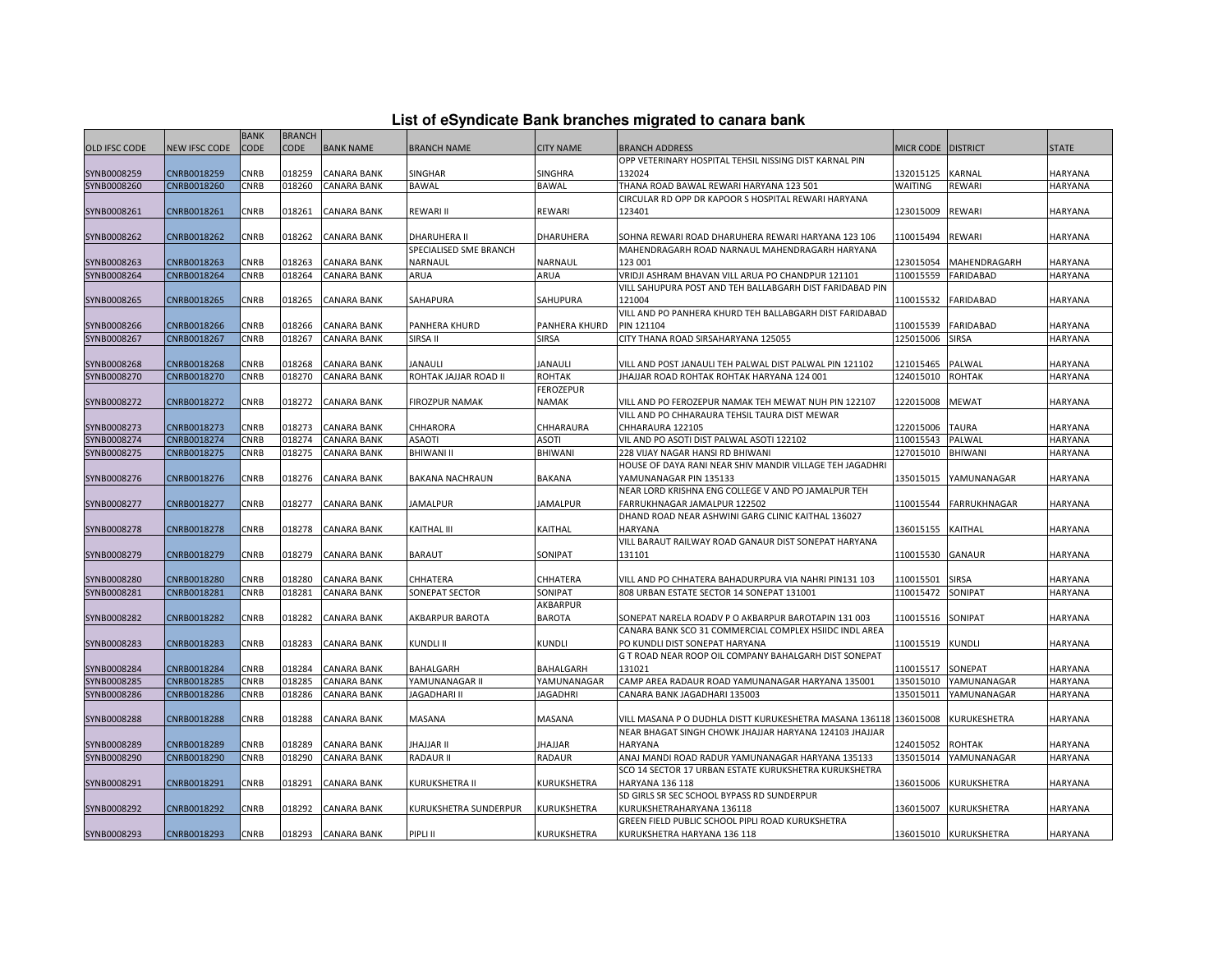|  |  | List of eSyndicate Bank branches migrated to canara bank |  |
|--|--|----------------------------------------------------------|--|
|--|--|----------------------------------------------------------|--|

|                      |                      | <b>BANK</b> | <b>BRANCH</b> |                    |                                                     |                       |                                                                                       |                    |                         |                  |
|----------------------|----------------------|-------------|---------------|--------------------|-----------------------------------------------------|-----------------------|---------------------------------------------------------------------------------------|--------------------|-------------------------|------------------|
| <b>OLD IFSC CODE</b> | <b>NEW IFSC CODE</b> | <b>CODE</b> | <b>CODE</b>   | <b>BANK NAME</b>   | <b>BRANCH NAME</b>                                  | <b>CITY NAME</b>      | <b>BRANCH ADDRESS</b>                                                                 | MICR CODE DISTRICT |                         | <b>STATE</b>     |
|                      |                      |             |               |                    |                                                     |                       | HOUSE NO 59 LAKHUWAS VILL PALWAL SOHNA MAIN ROAD                                      |                    |                         |                  |
| SYNB0008294          | CNRB0018294          | <b>CNRB</b> | 018294        | <b>CANARA BANK</b> | LAKHUWAS                                            | LAKHUWAS              | GURGAON DIST LAKHUWAS 122103                                                          | 110015548          | <b>GURGAON</b>          | <b>HARYANA</b>   |
|                      |                      |             |               |                    | HISSAR NEW SHOPPING                                 |                       | SCO 152 153 UCEIN NEAR TELEPHONE EXCHANGE RED SQUARE                                  |                    |                         |                  |
| SYNB0008295          | CNRB0018295          | CNRB        | 018295        | <b>CANARA BANK</b> | <b>COMPLEX</b>                                      | <b>HISAR</b>          | <b>MKTS HISSAR</b>                                                                    | 125015062          | <b>HISSAR</b>           | <b>HARYANA</b>   |
|                      |                      |             |               |                    |                                                     |                       | MILLENIUM PUBLIC SCHOOL RAJGARH ROAD AZAD NAGAR HISSAR                                |                    |                         |                  |
| SYNB0008296          | CNRB0018296          | CNRB        | 018296        | <b>CANARA BANK</b> | HISSAR AZAD NAGAR                                   | <b>HISSAR</b>         | HISAR HARYANA 125 001                                                                 | 125015061          | HISSAR                  | HARYANA          |
|                      |                      |             |               |                    |                                                     |                       | HOUSE NO PIYALA CHOWK PO ASAOTI BALLABGARH TEHSIL                                     |                    |                         |                  |
| SYNB0008297          | CNRB0018297          | CNRB        | 018297        | <b>CANARA BANK</b> | PIYALA                                              | PIYALA                | FARIDABAD DIST PIYALA 121102                                                          | 110015526          | <b>FARIDABAD</b>        | HARYANA          |
|                      |                      |             |               |                    | FARIDABAD MUNICIPAL                                 |                       | MCF COMPLEX MCF ROAD B K CHOWK FARIDABAD                                              |                    |                         |                  |
| SYNB0008298          | CNRB0018298          | <b>CNRB</b> | 018298        | <b>CANARA BANK</b> | CORPORATION                                         | <b>FARIDABAD</b>      | HARYANA121001                                                                         | 110015482          | <b>FARIDABAD</b>        | <b>HARYANA</b>   |
|                      |                      | CNRB        | 018299        |                    |                                                     |                       | SCO 138 SECTOR 21C MARKET FARIDABAD FARIDABAD HARYANA<br>121 001                      |                    |                         |                  |
| SYNB0008299          | CNRB0018299          |             |               | CANARA BANK        | <b>FARIDABAD SECTOR C</b><br>SPECIALISED SME BRANCH | <b>FARIDABAD</b>      |                                                                                       | 110015509          | <b>FARIDABAD</b>        | HARYANA          |
| SYNB0008300          | CNRB0018300          | <b>CNRB</b> | 018300        | <b>CANARA BANK</b> | JAIPUR M I ROAD MAIN                                | <b>JAIPUR</b>         | JAIPUR TOWERS M I RD JAIPUR RAJASTHAN 302001                                          | 302015026          | <b>JAIPUR</b>           | <b>RAJASTHAN</b> |
|                      |                      |             |               |                    | SPECIALISED SME BRANCH                              |                       | B 6 ARJUN LAL SETHI COLONY 1ST FLOOR JANOPAYOGI BHAWAN                                |                    |                         |                  |
| SYNB0008301          | CNRB0018301          | <b>CNRB</b> | 018301        | <b>CANARA BANK</b> | JAIPUR SETHI COLONY                                 | <b>JAIPUR</b>         | MARG RAJASTHAN 302 004                                                                | 302015027          | <b>JAIPUR</b>           | RAJASTHAN        |
|                      |                      |             |               |                    |                                                     |                       | AGRA BYEPASS RSBCC SETHU BHAVAN JHALANA DONGRI JAIPUR                                 |                    |                         |                  |
| SYNB0008303          | CNRB0018303          | CNRB        | 018303        | CANARA BANK        | JAIPUR JHALANA DOONGRI                              | <b>JAIPUR</b>         | RAJASTHAN 302 004                                                                     | 302015028          | <b>JAIPUR</b>           | RAJASTHAN        |
|                      |                      |             |               |                    |                                                     |                       |                                                                                       |                    |                         |                  |
| SYNB0008304          | CNRB0018304          | <b>CNRB</b> | 018304        | <b>CANARA BANK</b> | JAIPUR MALVIYA NAGAR II                             | <b>JAIPUR</b>         | G 139 INDL AREAMALAVIAYA NAGAR JAIPUR RAJASTHAN 302004                                | 302015031          | <b>JAIPUR</b>           | RAJASTHAN        |
|                      |                      |             |               |                    |                                                     |                       | C BY O YADAV PROPERTIES MAIN GURGAONJHAJJAR ROAD VPO                                  |                    |                         |                  |
| SYNB0008307          | CNRB0018307          | <b>CNRB</b> | 018307        | <b>CANARA BANK</b> | <b>CHANDU BUDHERA</b>                               | <b>CHANDU BUDHERA</b> | CHANDU BUDHERA 123505                                                                 | 110015545          | <b>GURGAON</b>          | HARYANA          |
| SYNB0008310          | CNRB0018310          | <b>CNRB</b> | 018310        | <b>CANARA BANK</b> | AJMER                                               | AJMER                 | 418 BY 13 NAYA BAZAR AJMER AJMER RAJASTHAN 305 001                                    | 305015009          | <b>AJMER</b>            | RAJASTHAN        |
| SYNB0008311          | CNRB0018311          | CNRB        | 018311        | <b>CANARA BANK</b> | <b>BEAWAR II</b>                                    | <b>BEAWAR</b>         | 6 BY 385 MANSOORI PLAZA DIST AJMER 305901                                             | 305015014          | <b>BEAWAR</b>           | RAJASTHAN        |
|                      |                      |             |               |                    |                                                     |                       | OLD MILL CHAURAHA MADANGAJ AJMER DIST KISHANGARH                                      |                    |                         |                  |
| SYNB0008312          | CNRB0018312          | <b>CNRB</b> | 018312        | <b>CANARA BANK</b> | KISHANGARH II                                       | KISHANGARH            | RAJASTHAN 305801                                                                      | 305015013          | <b>AJMER</b>            | RAJASTHAN        |
|                      |                      |             |               |                    |                                                     |                       |                                                                                       |                    |                         |                  |
| SYNB0008315          | CNRB0018315          | CNRB        | 018315        | <b>CANARA BANK</b> | <b>ALWAR II</b>                                     | ALWAR                 | TEJ MANDI STATION ROAD ALWAR ALWAR RAJASTHAN 301 001                                  | 301015005          | ALWAR                   | RAJASTHAN        |
|                      |                      |             |               |                    | ALWAR DAYANAND MARG                                 |                       | BALAHIT SHIKSHA SAMITI BLDG SWAMI DYANAND MARG ALWAR                                  |                    |                         |                  |
| SYNB0008316          | CNRB0018316          | CNRB        | 018316        | <b>CANARA BANK</b> | <b>BHS SAMITI</b>                                   | ALWAR                 | RAJSTHAN 301 001                                                                      | 301015006          | <b>ALWAR</b>            | RAJASTHAN        |
| SYNB0008317          | CNRB0018317          | <b>CNRB</b> | 018317        | <b>CANARA BANK</b> | <b>BHIWADI II</b>                                   | <b>BHIWADI</b>        | MAIN MARKET TAURU ROAD BHIWADI DISTT ALWAR RAJASTHA                                   | 301015007          | <b>ALWAR</b>            | RAJASTHAN        |
| SYNB0008318          | CNRB0018318          | CNRB        | 018318        | <b>CANARA BANK</b> | <b>NEEMRANA II</b>                                  | NEEMRANA              | CANARA BANK NEEMRANA DIST ALWAR RAJSTHAN                                              | 301015008          | <b>ALWAR</b>            | RAJASTHAN        |
|                      |                      |             |               |                    |                                                     |                       | VIL AND PO KADIPUR TEH AND DIST GURGAON KADIPUR HARYANA                               |                    |                         |                  |
| SYNB0008319          | CNRB0018319          | CNRB        | 018319        | <b>CANARA BANK</b> | <b>KADIPUR</b>                                      | <b>KADIPUR</b>        | 122001                                                                                | 110015538          | <b>GURGAON</b>          | HARYANA          |
| SYNB0008320          | CNRB0018320          | CNRB        | 018320        | <b>CANARA BANK</b> | <b>BANSWARA II</b>                                  | <b>BANSWARA</b>       | 98 MOHAN COLONY UDAYPUR ROAD RAJSTHAN 327001                                          | 327015003          | <b>BANASWARA</b>        | RAJASTHAN        |
|                      |                      |             |               |                    |                                                     |                       | BAGRA BRAHMAN SAMAJ S SAMITI TEHSIL SANGANER DIST JAIPUR                              |                    |                         |                  |
| SYNB0008321          | CNRB0018321          | <b>CNRB</b> | 018321        | <b>CANARA BANK</b> | <b>BAGRU II</b>                                     | <b>BAGRU</b>          | RAJASTHAN 303007                                                                      | 303015083          | <b>JAIPUR</b>           | RAJASTHAN        |
|                      |                      |             |               |                    |                                                     |                       | SARVJANIK DHARAMSHALA RAJPUT SAMAJ NEAR KHADI ASHRAM                                  |                    |                         |                  |
| SYNB0008322          | CNRB0018322          | CNRB        | 018322        | <b>CANARA BANK</b> | LAWAN                                               | LAWAN                 | NEAR BUS STAND LAWAN 303004                                                           | 303015080          | <b>JAIPUR</b>           | RAJASTHAN        |
| SYNB0008323          | CNRB0018323          | <b>CNRB</b> | 018323        | <b>CANARA BANK</b> | <b>VATIKA</b>                                       | VATIKA                | NAND BAZAR NEAR OLD BUS STAND VATIKA 303 905                                          | 303015081          | <b>JAIPUR</b>           | RAJASTHAN        |
|                      |                      |             |               |                    |                                                     |                       | VILLAGE FATEHPURA TEHSIL CHOMU DIST JAIPUR FATEHPURA                                  |                    |                         |                  |
| SYNB0008324          | CNRB0018324          | <b>CNRB</b> | 018324        | <b>CANARA BANK</b> | <b>FATEHPURA</b>                                    | <b>FATEHPURA</b>      | 303806                                                                                | 303015082          | <b>JAIPUR</b>           | RAJASTHAN        |
|                      |                      |             |               |                    |                                                     |                       | GROUND FLR GANAPATI PLAZA OPP KRISHI UPAJ MANDI NEAR                                  |                    |                         |                  |
| SYNB0008325          | CNRB0018325          | CNRB        | 018325        | CANARA BANK        | <b>BARMER II</b>                                    | <b>BARMER</b>         | SINDHARI CHORAHA BARMER 344001                                                        | 344015003          | <b>JAIPUR</b>           | RAJASTHAN        |
| SYNB0008326          | CNRB0018326          | CNRB        | 018326        | <b>CANARA BANK</b> | <b>RAIPUR</b>                                       | <b>RAIPUR</b>         | VILL RAIPUR TEH SOHNA DIST GURGAON 122103                                             | 110015542          | <b>RAIPUR</b>           | HARYANA          |
|                      |                      |             |               |                    |                                                     |                       | VILLAGE BHULAWANA TEH HODAL DIST PALWAL BHULAWANA                                     |                    |                         |                  |
| SYNB0008328          | CNRB0018328          | <b>CNRB</b> | 018328        | CANARA BANK        | BHULWANA                                            | BHULAWANA             | HARYANA 121106                                                                        | 121015106          | PALWAL                  | HARYANA          |
|                      |                      |             |               |                    |                                                     |                       | GROUND FLOOR WARD NO 1 OPP GOVT HOSPITAL HOSPITAL ROAD                                |                    |                         |                  |
| SYNB0008329          | CNRB0018329          | CNRB        | 018329        | <b>CANARA BANK</b> | <b>BARAN II</b>                                     | <b>BARAN</b>          | BARAN RAJASTHAN 325205 INDIA<br>NO 1 NAI MANDI BHARATPUR TOWN BHARATPUR RAJASTHAN 321 | 325015028          | <b>BARAN</b>            | RAJASTHAN        |
| SYNB0008330          | CNRB0018330          | CNRB        | 018330        | <b>CANARA BANK</b> | <b>BHARATPUR TOWN II</b>                            | <b>BHARATPUR</b>      | 001                                                                                   | 321015004          | <b>BHARATPUR</b>        | RAJASTHAN        |
|                      |                      |             |               |                    |                                                     |                       | 5C BLOCK WARN NO 15 OPP STATE BANK OF PATIALA DIST                                    |                    |                         |                  |
| SYNB0008331          | CNRB0018331          | <b>CNRB</b> | 018331        | <b>CANARA BANK</b> | SRIKARANPUR                                         | SRIKARANPUR           | SRIGANGANAGAR 335073                                                                  |                    | 335015037 SRIGANGANAGAR | RAJASTHAN        |
|                      |                      |             |               |                    |                                                     |                       |                                                                                       |                    |                         |                  |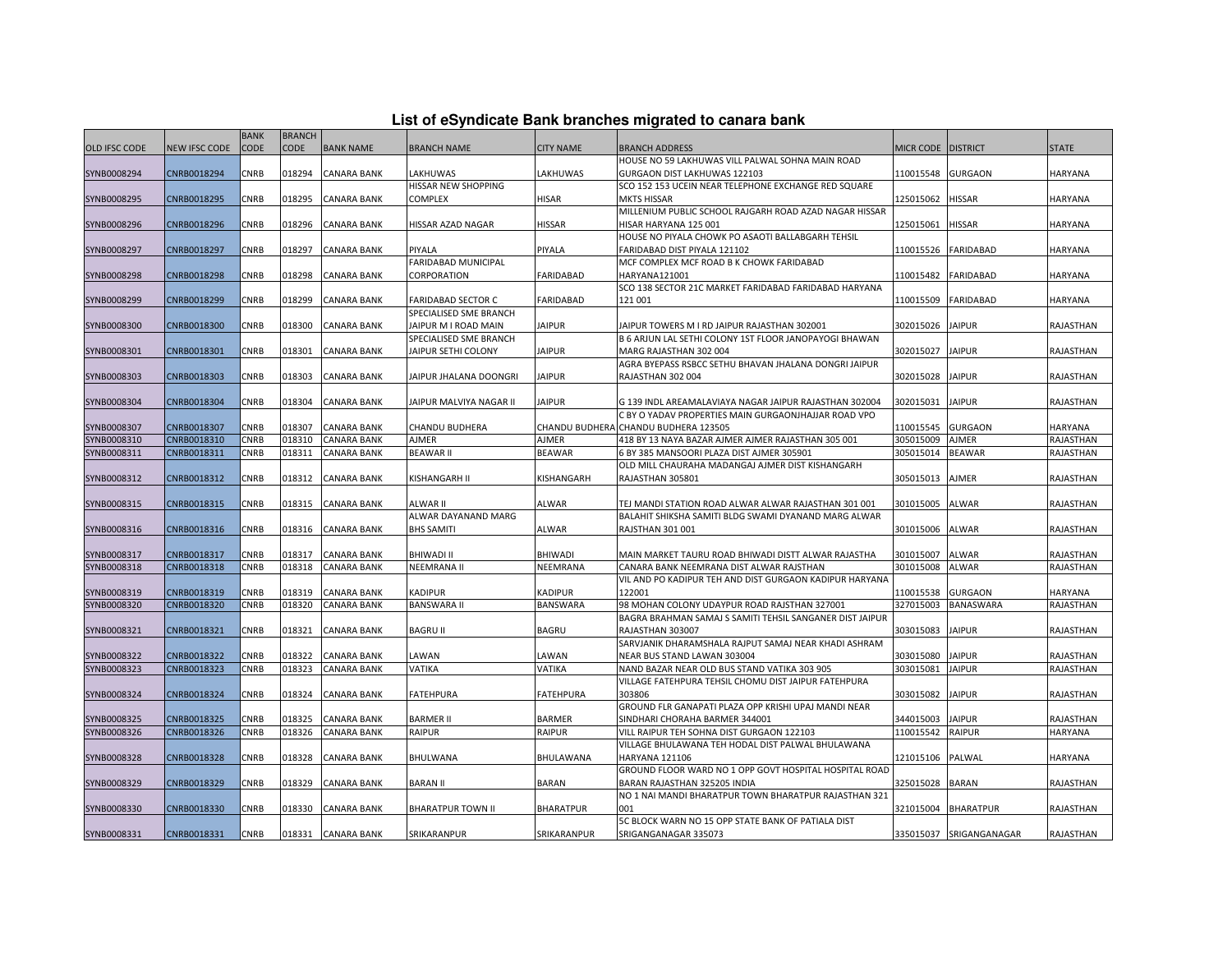| List of eSyndicate Bank branches migrated to canara bank |  |  |
|----------------------------------------------------------|--|--|
|                                                          |  |  |

|               |                      | <b>BANK</b> | <b>BRANCH</b> |                    |                               |                    |                                                                    |                      |                  |              |
|---------------|----------------------|-------------|---------------|--------------------|-------------------------------|--------------------|--------------------------------------------------------------------|----------------------|------------------|--------------|
| OLD IFSC CODE | <b>NEW IFSC CODE</b> | <b>CODE</b> | <b>CODE</b>   | <b>BANK NAME</b>   | <b>BRANCH NAME</b>            | <b>CITY NAME</b>   | BRANCH ADDRESS                                                     | MICR CODE   DISTRICT |                  | <b>STATE</b> |
|               |                      |             |               |                    |                               |                    |                                                                    |                      |                  |              |
|               |                      |             |               |                    |                               |                    | GRD FLOOR 6 7 MUKUND GARDEN OPP IOC PETROL PUMP                    |                      |                  |              |
| SYNB0008333   | CNRB0018333          | CNRB        | 018333        | <b>CANARA BANK</b> | AJMER MAKHUPURA               | AJMER              | NASEERABAD ROAD ADARSH NAGAR AJMER RAJASTHAN 305001                | 305015010            | <b>AJMER</b>     | RAJASTHAN    |
|               |                      |             |               |                    |                               |                    | GROUND FLOOR SH25 MAIN ROAD OPP PARAS HOSPITAL DIST                |                      |                  |              |
| SYNB0008334   | CNRB0018334          | CNRB        | 018334        | <b>CANARA BANK</b> | TAPOOKRA II                   | ALWAR              | ALWAR TAPUKARA RAJASTHAN 301707 INDIA                              | 301015009 ALWAR      |                  | RAJASTHAN    |
|               |                      |             |               |                    | SPECIALISED MID CORPORATE     |                    |                                                                    |                      |                  |              |
|               |                      |             |               |                    | <b>BRANCH BHILWARA BASANT</b> |                    | <b>BUDH PLAZA 2 OPP CIRCUIT HOUSE BASANT VIHAR BHIWARA</b>         |                      |                  |              |
| SYNB0008335   | CNRB0018335          | CNRB        |               | 018335 CANARA BANK | VIHAR                         | <b>BHILWARA</b>    | <b>RAJSTHAN 311 001</b>                                            | 311015006 BHILWARA   |                  | RAJASTHAN    |
|               |                      |             |               |                    |                               |                    |                                                                    |                      |                  |              |
|               |                      |             |               |                    |                               |                    | SETHI SRICHAND ABBANI JAIN DHARMASHALA NEAR HANUMAN                |                      |                  |              |
| SYNB0008337   | CNRB0018337          | CNRB        | 018337        | <b>CANARA BANK</b> | VIJAINAGAR II                 | AJMER              | TEMPLE BIJAINAGAR AJMER DIST RAJASTHAN INDIA 305624                | 305015012            | <b>AJMER</b>     | RAJASTHAN    |
|               |                      |             |               |                    |                               |                    | MAIN MARKET GAURAV PATH SARAFA BAZAR DEEG DIST                     |                      |                  |              |
| SYNB0008338   | CNRB0018338          | CNRB        | 018338        | <b>CANARA BANK</b> | DEEG                          | <b>DEEG</b>        | BHARATPUR DEEG RAJASTHAN INDIA321203                               | 321015005            | <b>BHARATPUR</b> | RAJASTHAN    |
|               |                      |             |               |                    |                               |                    | FAUJDAR COMPLEX KACHERI ROAD MIRANA TIRAHE KE PAAS                 |                      |                  |              |
| SYNB0008339   | CNRB0018339          | CNRB        | 018339        | <b>CANARA BANK</b> | <b>BAYANA II</b>              | <b>BAYANA</b>      | BAYANA DISTRICT BHARATPUR RAJASTHAN INDIA 321401                   | 321015006            | <b>BHARATPUR</b> | RAJASTHAN    |
|               |                      |             |               |                    | SPECIALISED SME BRANCH        |                    |                                                                    |                      |                  |              |
| SYNB0008340   | CNRB0018340          | CNRB        | 018340        | <b>CANARA BANK</b> | <b>BIKANER GAJNER ROAD</b>    | <b>BIKANER</b>     | TULSI CIRCLE SADUL COLONY BIKANER 334001                           | 334015010            | <b>BIKANER</b>   | RAJASTHAN    |
|               |                      |             |               |                    |                               |                    | GROUND FLOOR NEAR BRKG BANK CITY ROAD REENGUS TEHSIL SRI           |                      |                  |              |
| SYNB0008341   | CNRB0018341          | CNRB        | 018341        | <b>CANARA BANK</b> | REENGUS                       | SIKAR              | MADHOPUR SIKAR RAJASTHAN 332404                                    | 332015005            | <b>SIKAR</b>     | RAJASTHAN    |
|               |                      |             |               |                    | BIKANER MN HOSPITAL AND       |                    | MN HOSPITAL AND RESEARCH CENTRE NEAR KARNI SINGH                   |                      |                  |              |
| SYNB0008342   | CNRB0018342          | CNRB        | 018342        | <b>CANARA BANK</b> | <b>RESEARCH CENTRE</b>        | <b>BIKANER</b>     | STADIUM BIKANER RAJASTHAN334001                                    | 334015011            | <b>BIKANER</b>   | RAJASTHAN    |
|               |                      |             |               |                    |                               |                    | GR FLR PLOY NO 658 NR NAVLI GATE NH89 BIKANER DIST NOKHA           |                      |                  |              |
| SYNB0008343   | CNRB0018343          | CNRB        | 018343        | <b>CANARA BANK</b> | NOKHA II                      | <b>NOKHA</b>       | RAJASTHAN 334803 INDIA                                             | 334015012            | <b>JAIPUR</b>    | RAJASTHAN    |
|               |                      |             |               |                    |                               |                    | GROUND FLOOR OPPOSITE PATWAR BHAWAN NEAR BUS STAND V               |                      |                  |              |
|               |                      |             |               |                    |                               |                    |                                                                    |                      |                  |              |
| SYNB0008344   | CNRB0018344          | CNRB        | 018344        | <b>CANARA BANK</b> | NIMOD                         | <b>DIDWANA</b>     | P O NIMOD TEH DIDWANA DIST NAGAUR JAIPUR RAJASTHAN INDIA<br>341506 | 341015004            |                  | RAJASTHAN    |
|               |                      |             |               |                    |                               |                    | SURJARAM MEMORIAL SHIKSHAN AVAM ANUSANDHAN SANSTHAN                |                      | <b>NAGAUR</b>    |              |
|               |                      |             |               |                    |                               |                    |                                                                    |                      |                  |              |
| SYNB0008345   | CNRB0018345          | CNRB        | 018345        | <b>CANARA BANK</b> | SANGARWA                      | SIKAR              | PO SANGARWA TEH DTARAMGARH DIST SIKAR RAJASTHAN INDIA<br>332405    | 332015006            | <b>SIKAR</b>     | RAJASTHAN    |
|               |                      |             |               |                    |                               |                    | C141 AND 142 OPP GYAN VIHAR COLONY BK KAUL NAGAR AJMER             |                      |                  |              |
|               |                      |             |               |                    |                               |                    |                                                                    |                      |                  |              |
| SYNB0008346   | CNRB0018346          | CNRB        | 018346        | <b>CANARA BANK</b> | AJMER B K KAUL NAGAR          | AJMER              | DIST RAJAHASTHAN 305004                                            | 305015011            | <b>AJMER</b>     | RAJASTHAN    |
|               |                      |             |               |                    |                               |                    |                                                                    |                      |                  |              |
| SYNB0008350   | CNRB0018350          | CNRB        | 018350        | <b>CANARA BANK</b> | <b>BUNDI II</b>               | <b>BUNDI</b>       | WARD NO 25 LANKA GATE ROAD GAYATRI NAGAR BUNDI 323001              | 323015027            | <b>BUNDI</b>     | RAJASTHAN    |
|               |                      |             |               |                    |                               |                    | VILL TALERA TEHSIL TALERA DISTRICT BUNDI BUNDI RAJASTHAN           |                      |                  |              |
| SYNB0008351   | CNRB0018351          | CNRB        | 018351        | <b>CANARA BANK</b> | SEENTA                        | <b>BUNDI</b>       | 323602                                                             | 323015028            | <b>BUNDI</b>     | RAJASTHAN    |
|               |                      |             |               |                    |                               |                    | VILL AND PO NOONDRI MEDRATAN TEHSIL BEAWAR DISTRICT                |                      |                  |              |
| SYNB0008352   | CNRB0018352          | CNRB        | 018352        | CANARA BANK        | NOONDRI MEDRATAN              | <b>BEAWAR</b>      | AJMER AJMER RAJASTHAN INDIA 305901                                 | 305015015            | AJMER            | RAJASTHAN    |
|               |                      |             |               |                    |                               |                    | WARD NO 3 VILLAGE BOOJ POST OFFICE BOOJ TEHSIL                     |                      |                  |              |
| SYNB0008353   | CNRB0018353          | CNRB        | 018353        | <b>CANARA BANK</b> | <b>BOOJ</b>                   |                    | JAMWA RAMGARH JAMWARAMGARH DISTRICT JAIPUR RAJASTHAN INDIA 303109  | 303015091            | <b>JAIPUR</b>    | RAJASTHAN    |
|               |                      |             |               |                    |                               |                    | NO 26 GROUND FLOOR RAJIV COLONY MEERA MARKET                       |                      |                  |              |
| SYNB0008355   | CNRB0018355          | CNRB        | 018355        | <b>CANARA BANK</b> | <b>CHITTORGARH II</b>         | <b>CHITTORGARH</b> | CHITTORGARH 312001                                                 | 312015054            | <b>JAIPUR</b>    | RAJASTHAN    |
|               |                      |             |               |                    |                               |                    | G 139 MALAVIYA INDUSTRIAL AREA MALAVIYA NAGAR JAIPUR               |                      |                  |              |
| SYNB0008356   | CNRB0018356          | CNRB        | 018356        | <b>CANARA BANK</b> | JAIPUR JAGATPURA II           | <b>JAGATPURA</b>   | JAGATPURA RAJASTHAN INDIA 302004                                   | 302015032            | <b>JAIPUR</b>    | RAJASTHAN    |
|               |                      |             |               |                    |                               |                    | 19 20 RIICO INDUSTRIAL AREA SITAPURA TONK ROAD JAIPUR              |                      |                  |              |
| SYNB0008357   | CNRB0018357          | CNRB        | 018357        | <b>CANARA BANK</b> | JAIPUR SANGANER               | SANGANER           | SANGANER RAJASTHAN INDIA 302022                                    | 302015038            | <b>JAIPUR</b>    | RAJASTHAN    |
|               |                      |             |               |                    |                               |                    | GROUND FLOOR MORIJA ROAD OPP NEW ANAJ MANDI GATE                   |                      |                  |              |
| SYNB0008358   | CNRB0018358          | CNRB        | 018358        | <b>CANARA BANK</b> | CHOMU II                      | CHOMU              | 303702                                                             | 303015084            | <b>CHOMU</b>     | RAJASTHAN    |
|               |                      |             |               |                    |                               |                    | BR CHURU GR FLOOR GOYANKA COMPLEX UTTARADA BZR CHURU               |                      |                  |              |
| SYNB0008360   | CNRB0018360          | CNRB        | 018360        | <b>CANARA BANK</b> | CHURU II                      | CHURU              | 331001 RAJASTHAN                                                   | 331015003            | <b>CHURU</b>     | RAJASTHAN    |
|               |                      |             |               |                    |                               |                    | GROUND FLOOR KACHAHARI ROAD OPP GOVT TREASURY                      |                      |                  |              |
| SYNB0008363   | CNRB0018363          | CNRB        | 018363        | <b>CANARA BANK</b> | <b>DHAULPUR II</b>            | <b>DHOLPUR</b>     | DHOLPUR RAJASTHAN 328021 INDIA                                     | 328015003            | <b>DHOLPUR</b>   | RAJASTHAN    |
|               |                      |             |               |                    |                               |                    | VILL KARWADA TEH KHAIRWADA DIST UDAIPUR KARWADA                    |                      |                  |              |
| SYNB0008368   | CNRB0018368          | <b>CNRB</b> |               | 018368 CANARA BANK | KARWADA                       | <b>UDAIPUR</b>     | RAJASTHAN INDIA 313804                                             | 313015020 UDAIPUR    |                  | RAJASTHAN    |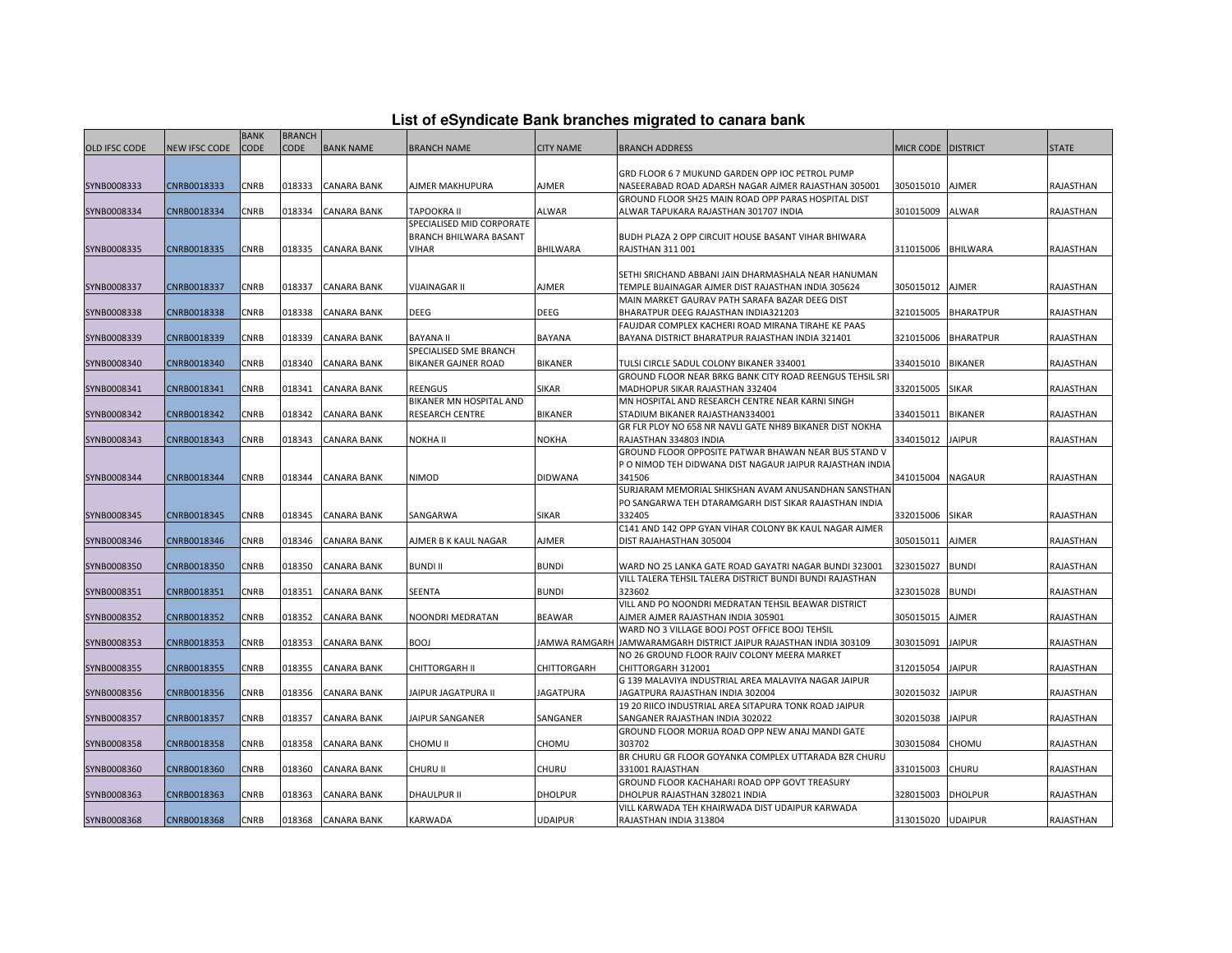| List of eSyndicate Bank branches migrated to canara bank |  |  |
|----------------------------------------------------------|--|--|
|                                                          |  |  |
|                                                          |  |  |

|                      |                      | <b>BANK</b> | <b>BRANCH</b> |                    |                              |                    |                                                                               |                      |                    |                  |
|----------------------|----------------------|-------------|---------------|--------------------|------------------------------|--------------------|-------------------------------------------------------------------------------|----------------------|--------------------|------------------|
| <b>OLD IFSC CODE</b> | <b>NEW IFSC CODE</b> | <b>CODE</b> | <b>CODE</b>   | <b>BANK NAME</b>   | <b>BRANCH NAME</b>           | <b>CITY NAME</b>   | <b>BRANCH ADDRESS</b>                                                         | MICR CODE   DISTRICT |                    | <b>STATE</b>     |
|                      |                      |             |               |                    |                              |                    | WHITE HOUSE VIJAY BHAWAN ROAD NEAR LAXMAN GROUND                              |                      |                    |                  |
| SYNB0008369          | CNRB0018369          | CNRB        | 018369        | CANARA BANK        | <b>DUNGARPUR II</b>          | <b>DUNGARPUR</b>   | <b>DUNGARPUR</b>                                                              | 314015003            | <b>DUNGARPUR</b>   | RAJASTHAN        |
|                      |                      |             |               |                    | SRI GANGANAGAR               |                    | 7B RAVINDERPATH SRI GANGANAGAR DIST GANGANAGAR                                |                      |                    |                  |
| SYNB0008370          | CNRB0018370          | CNRB        | 018370        | CANARA BANK        | RAVINDERPATH                 | GANGANAGAR         | RAJASTHAN 335 001                                                             | 335015032            | GANGANAGAR         | RAJASTHAN        |
|                      |                      |             |               |                    |                              |                    | PLOT NO 610 KARKHANA NO 12 UTSAV PALACE PADAMPUR                              |                      |                    |                  |
| SYNB0008371          | CNRB0018371          | CNRB        | 018371        | CANARA BANK        | PADAMPUR II                  | <b>PADAMPUR</b>    | PADAMPUR RAJASTHAN 335041                                                     | 335015035            | PADAMPUR           | RAJASTHAN        |
|                      |                      |             |               |                    |                              |                    | PLOT 1011 WARD NO 7 GR FLR SIMRAN FSHION BLDG RAISINGH                        |                      |                    |                  |
| SYNB0008372          | CNRB0018372          | CNRB        | 018372        | CANARA BANK        | RAISINGHNAGAR II             | RAISINGH NAGAR     | NAGAR RAJASTHAN 335051                                                        | 335015036            | <b>JAIPUR</b>      | RAJASTHAN        |
|                      |                      |             |               |                    |                              |                    | B S M S D SEWA SAMITHI VILLAGE DABLA BUDHA JOHAR NP 5                         |                      |                    |                  |
| SYNB0008373          | CNRB0018373          | CNRB        | 018373        | CANARA BANK        | DABLA BUDHAJOHAR             | GANGANAGAR         | TEHSIL RAISINGHNAGAR DIST SRIGANGANAGAR                                       | 335015034            | GANGANAGAR         | RAJASTHAN        |
|                      |                      |             |               |                    | SRIGANGANAGAR SHIV           |                    | GROUND FLOOR NEW MANDI ROAD SHIV CHOWK SRI GANGA                              |                      |                    |                  |
| SYNB0008374          | CNRB0018374          | CNRB        | 018374        | CANARA BANK        | <b>CHOWK</b>                 | SRI GANGA NAGAR    | NAGAR SRI GANGA NAGAR RAJASTHAN 335001                                        | 335015033            | SRI GANGA NAGAR    | RAJASTHAN        |
|                      |                      |             |               |                    |                              |                    | GR FLOOR 447 C BEHIND MANDIR PALACE SILVATA PARA                              |                      |                    |                  |
| SYNB0008375          | CNRB0018375          | CNRB        | 018375        | CANARA BANK        | JAISALMER II                 | <b>JAISALMER</b>   | JAISALMER JAISALMER RAJASTHAN 345001                                          | 345015003            | <b>JAISALMER</b>   | RAJASTHAN        |
|                      |                      |             |               |                    |                              |                    | BUS STAND KE PAAS V P O GOGUNDA TEH GOGUNDA DIST                              |                      |                    |                  |
| SYNB0008376          | CNRB0018376          | CNRB        | 018376        | CANARA BANK        | <b>GOGUNDA</b>               | <b>GOGUNDA</b>     | UDAIPUR RAJASTHAN GOGUNDA RAJASTHAN INDIA313705                               | 313015019            | <b>UDAIPUR</b>     | RAJASTHAN        |
|                      |                      |             |               |                    |                              |                    | VINAYAK HIEGHTS GROUND FLOOR 105 106 GOMES DEFENCE                            |                      |                    |                  |
| SYNB0008377          | CNRB0018377          | <b>CNRB</b> | 018377        | CANARA BANK        | JAIPUR VAISHALI NAGAR II     | <b>JAIPUR</b>      | COLONY VAISHALI NAGAR JAIPUR RJ 302021                                        | 302015034            | <b>JAIPUR</b>      | RAJASTHAN        |
|                      |                      |             |               |                    |                              |                    | GROUND FLOOR PANJI PLAZA MAIN KALWAR ROAD SANJAY NAGAR                        |                      |                    |                  |
| SYNB0008378          | CNRB0018378          | CNRB        | 018378        | CANARA BANK        | JAIPUR JHOTWARA              | <b>JAIPUR</b>      | B JHOTWARA 302012                                                             | 302015029            | <b>JAIPUR</b>      | RAJASTHAN        |
|                      |                      |             |               |                    |                              |                    |                                                                               |                      |                    |                  |
| SYNB0008379          | CNRB0018379          | CNRB        | 018379        | CANARA BANK        | JAIPUR VIDYADHAR NAGAR II    | <b>JAIPUR</b>      | BR VIDYADHAR NAGAR R6B SECTOR 1 JAIPUR 302039 RAJASTHAN                       | 302015036            | <b>JAIPUR</b>      | RAJASTHAN        |
|                      |                      |             |               |                    |                              |                    | BLOCK NO 01 PLOT NO 11 KASTURBHA COLONY BAGODA ROAD                           |                      |                    |                  |
| SYNB0008380          | CNRB0018380          | CNRB        | 018380        | CANARA BANK        | JALORE II                    | JALORE             | JALORE 343001 DIST JALORE RAJSTHAN                                            | 343015002            | JALORE             | RAJASTHAN        |
|                      |                      |             |               |                    |                              |                    | PLOT NO 82 WARD NO 12 NEAR SBI OLD DELHI ROAD DIST JAIPUR                     |                      |                    |                  |
| SYNB0008382          | CNRB0018382          | CNRB        | 018382        | CANARA BANK        | SHAHPURA                     | <b>SHAHPURA</b>    | SHAHPURA RAJASTHAN 303103                                                     | 303015088            | <b>DIST JAIPUR</b> | RAJASTHAN        |
|                      |                      |             |               |                    |                              |                    | C BY O NARPAT SINGH AMER TEHSIL JAIPUR DIST DAILATPURA                        |                      |                    |                  |
| SYNB0008383          | CNRB0018383          | CNRB        | 018383        | CANARA BANK        | <b>DAULATPUR</b>             | <b>DAILATPURA</b>  | RAJASHTAN 303103 INDIA                                                        | 303015085            | <b>JAIPUR</b>      | RAJASTHAN        |
|                      |                      |             |               |                    |                              |                    | GR FLR WARD NO 9 OPP NAGAR PALIKA PARK JAIPUR DIST                            |                      |                    |                  |
| SYNB0008384          | CNRB0018384          | CNRB        | 018384        | CANARA BANK        | <b>KOTPUTLI II</b>           | <b>KOTPUTLI</b>    | KOTPUTLI RAJASTHAN 303108 INDIA                                               | 303015086            | <b>JAIPUR</b>      | RAJASTHAN        |
|                      |                      |             |               |                    |                              |                    | BHAWANI MANDI ROAD NEAR BUS STAND                                             |                      |                    |                  |
| SYNB0008385          | CNRB0018385          | CNRB        | 018385        | <b>CANARA BANK</b> | <b>JHALRAPATAN II</b>        | <b>JHALRAPATAN</b> | JHALRAPATANDISTJHALWAR RAJSTHAN 326023                                        | 326015029            | <b>JHALAWAR</b>    | RAJASTHAN        |
|                      |                      |             |               |                    |                              |                    | GPO BILONCHI AMER TEHSIL JAIPUR DIST BILONCHI RAJASTHAN                       |                      |                    |                  |
| SYNB0008388          | CNRB0018388          | CNRB        | 018388        | CANARA BANK        | <b>BILONCHI</b>              | <b>BILONCHI</b>    | 303805 INDIA                                                                  | 303015087            | <b>JAIPUR</b>      | RAJASTHAN        |
|                      |                      |             |               |                    |                              |                    | GF MF MODHAK PRIYA PLOT NO 16 AND 17 PART 2 SHIPRA PATH                       |                      |                    |                  |
| SYNB0008389          | CNRB0018389          | CNRB        | 018389        | CANARA BANK        | JAIPUR MANSAROVAR II         | MANSAROVAR         | MANSAROVAR MANSAROVAR RAJASTHAN 302020                                        | 302015033            | MANSAROVAR         | RAJASTHAN        |
|                      |                      |             |               |                    | JAIPUR MAHATMA GANDHI        |                    | 19 20 RIICO INDUSTRIAL AREA SITAPURA TONK ROAD JAIPUR DISTT                   |                      |                    |                  |
| SYNB0008391          | CNRB0018391          | CNRB        | 018391        | CANARA BANK        | <b>UNIVERSITY</b>            | <b>JAIPUR</b>      | JAIPUR RAJASTHAN 302022<br>MAIN ROAD CHOMP VILL AND POST KHORA SHYAMDAS DISTT | 302015035            | <b>JAIPUR</b>      | RAJASTHAN        |
| SYNB0008392          | CNRB0018392          | CNRB        | 018392        | CANARA BANK        | KHORA SHYAMDAS               | <b>JAIPUR</b>      | JAIPUR RAJASTHAN 303704                                                       | 303015089            | <b>JAIPUR</b>      | RAJASTHAN        |
|                      |                      |             |               |                    |                              |                    |                                                                               |                      |                    |                  |
|                      |                      |             |               |                    |                              |                    | NEAR PANCHAYAT BHAWAN JAIPUR ROAD VPO AANDHI TEHSIL                           |                      |                    |                  |
| SYNB0008393          | CNRB0018393          | CNRB        | 018393        | <b>CANARA BANK</b> | ANDHI                        | <b>JAIPUR</b>      | JAMWA RAMGARH DISTRICT JAIPUR RAJASTHAN 303001                                | 303015090            | <b>JAIPUR</b>      | <b>RAJASTHAN</b> |
|                      |                      |             |               |                    |                              |                    | PLOT NO D 27E ROAD NO 4 MAIN SIKAR ROAD VKI AREA DISTRICT                     |                      |                    |                  |
| SYNB0008394          | CNRB0018394          | <b>CNRB</b> | 018394        | CANARA BANK        | JAIPUR VKI EXTENSION         | <b>JAIPUR</b>      | JAIPUR JAIPUR RAJASTHAN INDIA 302013                                          | 302015030            | <b>JAIPUR</b>      | RAJASTHAN        |
| SYNB0008395          | CNRB0018395          | CNRB        | 018395        | CANARA BANK        | <b>DAUSA II</b>              | DAUSA              | CANARA BAN DAUSA FARIDABAD                                                    | 303015094            | <b>DAUSA</b>       | RAJASTHAN        |
|                      |                      |             |               |                    |                              |                    | OLD BUS STAND MAIN MARKET MANDAWAR MAHUA ROAD                                 |                      |                    |                  |
| SYNB0008396          | CNRB0018396          | CNRB        | 018396        | CANARA BANK        | MANDAVAR                     | MANDAWAR           | 3210609 DIST DAUSA RAJSTHAN                                                   | 321015007            | <b>DAUSA</b>       | RAJASTHAN        |
|                      |                      |             |               |                    |                              |                    | KHADI GRAM UDYOG SANSTHAN SAMITI WARD NO 23 NEAR BUS                          |                      |                    |                  |
| SYNB0008397          | CNRB0018397          | CNRB        | 018397        | CANARA BANK        | <b>BASSI II</b>              | <b>JAIPUR</b>      | STAND TEHSIL BASSI DIST JAIPUR                                                | 303015092            | <b>JAIPUR</b>      | RAJASTHAN        |
|                      |                      |             |               |                    | JAIPUR PGIVER POST           |                    |                                                                               |                      |                    |                  |
|                      |                      |             |               |                    | <b>GRADUATE INSTITUTE OF</b> |                    |                                                                               |                      |                    |                  |
|                      |                      |             |               |                    | VETERINARY EDUCATION AND     |                    | PGIVER JAMDOLI NH 11 AGRA ROAD JAMDOLI JAIPUR JAIPUR                          |                      |                    |                  |
| SYNB0008399          | CNRB0018399          | CNRB        |               | 018399 CANARA BANK | RESEARCH JAMDOLI             | <b>JAIPUR</b>      | RAJASTHAN INDIA 302031                                                        | 302015037 JAIPUR     |                    | RAJASTHAN        |
|                      |                      |             |               |                    |                              |                    |                                                                               |                      |                    |                  |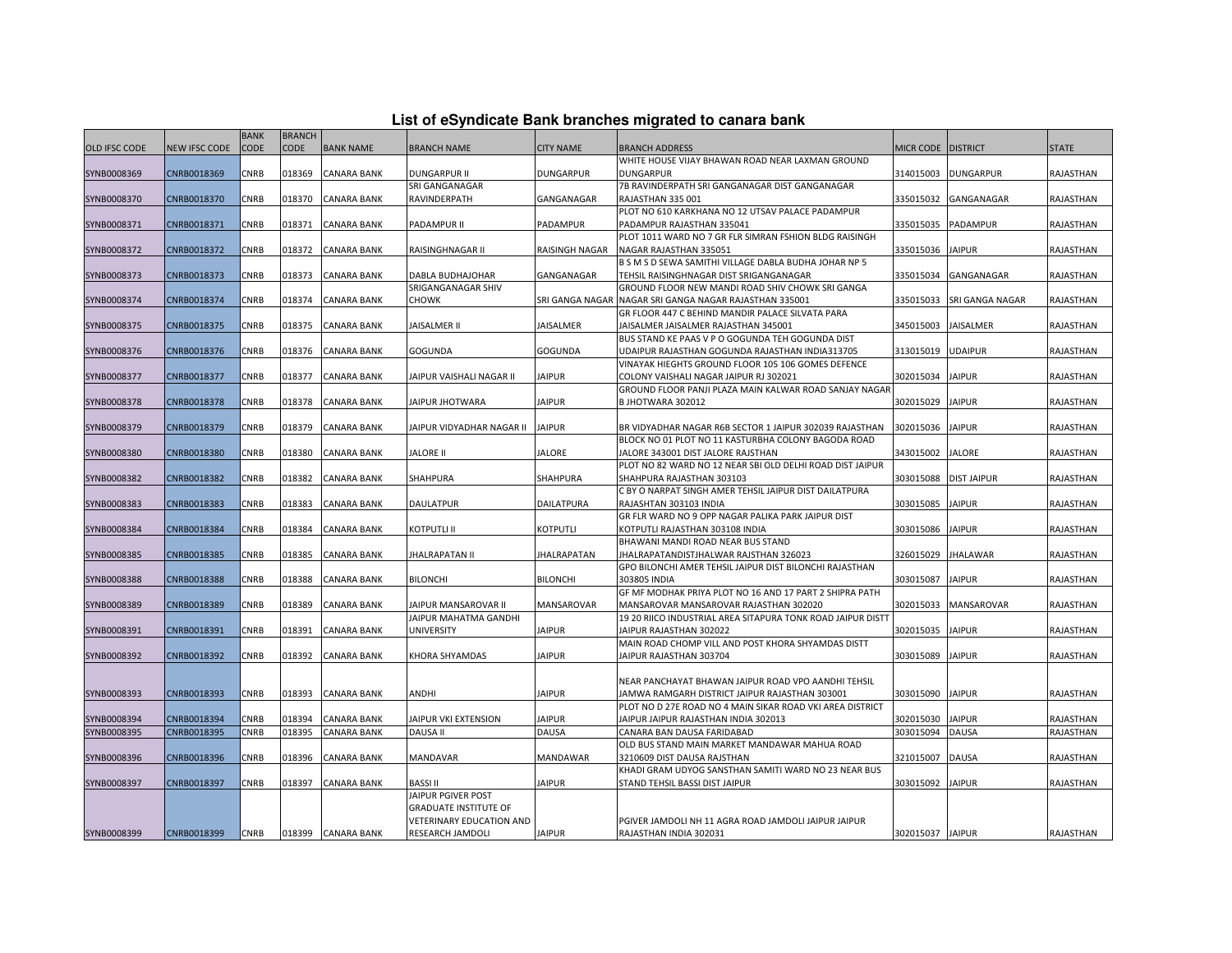| List of eSyndicate Bank branches migrated to canara bank |  |  |  |  |  |  |  |  |  |
|----------------------------------------------------------|--|--|--|--|--|--|--|--|--|
|----------------------------------------------------------|--|--|--|--|--|--|--|--|--|

|                      | List of eSyndicate Bank branches migrated to canara bank |             |               |                    |                         |                  |                                                                                                         |                    |                       |              |  |
|----------------------|----------------------------------------------------------|-------------|---------------|--------------------|-------------------------|------------------|---------------------------------------------------------------------------------------------------------|--------------------|-----------------------|--------------|--|
|                      |                                                          | <b>BANK</b> | <b>BRANCH</b> |                    |                         |                  |                                                                                                         |                    |                       |              |  |
| <b>OLD IFSC CODE</b> | NEW IFSC CODE                                            | <b>CODE</b> | <b>CODE</b>   | <b>BANK NAME</b>   | <b>BRANCH NAME</b>      | <b>CITY NAME</b> | <b>BRANCH ADDRESS</b>                                                                                   | MICR CODE DISTRICT |                       | <b>STATE</b> |  |
|                      |                                                          |             |               |                    |                         |                  | 862 CHOPASANI ROAD DEVENDER SINGHVI MARG JODHPUR                                                        |                    |                       |              |  |
| SYNB0008400          | CNRB0018400                                              | CNRB        | 018400        | <b>CANARA BANK</b> | <b>JODHPUR</b>          | JODHPUR          | JODHPUR RAJASTHAN 342 001                                                                               | 342015010          | <b>JODHPUR</b>        | RAJASTHAN    |  |
|                      |                                                          |             |               |                    | JODHPUR MUNICIPAL       |                  |                                                                                                         |                    |                       |              |  |
| SYNB0008401          | CNRB0018401                                              | CNRB        | 018401        | <b>CANARA BANK</b> | CORPORATION             | <b>JODHPUR</b>   | MUNICIPAL CORPORATION BLDG SOJATI GATE RAJASTHAN 342 001 342015011                                      |                    | <b>JODHPUR</b>        | RAJASTHAN    |  |
|                      |                                                          |             |               |                    | JODHPUR PAL ROAD LIC CA |                  | LIC OF INDIA CAREER AGENT BR PAL ROAD SHASTRINAGAR                                                      |                    |                       |              |  |
| SYNB0008402          | CNRB0018402                                              | CNRB        | 018402        | <b>CANARA BANK</b> | <b>BRANCH</b>           | <b>JODHPUR</b>   | JODHPUR JODHPUR RAJASTHAN 342 001                                                                       | 342015012          | <b>JODHPUR</b>        | RAJASTHAN    |  |
|                      |                                                          |             |               |                    |                         |                  |                                                                                                         |                    |                       |              |  |
| SYNB0008403          | CNRB0018403                                              | CNRB        | 018403        | <b>CANARA BANK</b> | JODHPUR BORANADA        | <b>BARANADA</b>  | GROUND FLOOR P NO G 264 INDUSTRIAL AREA PHASE 3<br>BORANADA DIST JODHPUR BORANADA RAJASTHAN INDIA342012 | 342015013          | <b>JODHPUR</b>        | RAJASTHAN    |  |
|                      |                                                          |             |               |                    |                         |                  | SATYAWATI VIHAR NEAR RAODWAYS BUS STAND KARAULI                                                         |                    |                       |              |  |
| SYNB0008406          | CNRB0018406                                              | CNRB        | 018406        | <b>CANARA BANK</b> | <b>KARAULI II</b>       | <b>KARAULI</b>   | RAJASTHAN 322241 INDIA                                                                                  | 322015006          | <b>KARAULI</b>        | RAJASTHAN    |  |
|                      |                                                          |             |               |                    |                         |                  | VILL AND PO PATAUNDA IN FRONT OF SHREE MAHAVEERJI                                                       |                    |                       |              |  |
|                      |                                                          |             |               |                    |                         |                  | RAILWAY STATION TEHSIL HINDAUN DIST KARAULI RAJASTHAN                                                   |                    |                       |              |  |
| SYNB0008407          | CNRB0018407                                              | CNRB        | 018407        | <b>CANARA BANK</b> | PATAUNDA                | <b>KARAULI</b>   | <b>INDIA 322234</b>                                                                                     | 322015005          | <b>KARAULI</b>        | RAJASTHAN    |  |
|                      |                                                          |             |               |                    |                         |                  |                                                                                                         |                    |                       |              |  |
| SYNB0008409          | CNRB0018409                                              | CNRB        | 018409        | CANARA BANK        | PRATAPGARH II           | PRATAPGARH       | BR PRATAPGARH GOPALGANJ PARATAPGARH 312605 RAJASTHAN                                                    | 312015055          | PRATAPGARH            | RAJASTHAN    |  |
|                      |                                                          |             |               |                    | KOTA SUBZI MANDI        |                  |                                                                                                         |                    |                       |              |  |
| SYNB0008410          | CNRB0018410                                              | CNRB        | 018410        | <b>CANARA BANK</b> | RAJASTHAN               | <b>KOTA</b>      | 68 OLD DHAN MANDI SAROVAR CINEMA RD KOTA 324006                                                         | 324015007          | <b>KOTA</b>           | RAJASTHAN    |  |
|                      |                                                          |             |               |                    |                         |                  |                                                                                                         |                    |                       |              |  |
| SYNB0008411          | CNRB0018411                                              | CNRB        | 018411        | <b>CANARA BANK</b> | KOTA NAYAPURA           | KOTA             | HOTEL NAVRANG CIVIL LINES NAYAPURA KOTA RAJASTHAN 324001 324015006                                      |                    | <b>KOTA</b>           | RAJASTHAN    |  |
|                      |                                                          |             |               |                    |                         |                  | GROUND FLOOR DEH ROADVIJAY VALLABH CHOWK OPP                                                            |                    |                       |              |  |
| SYNB0008415          | CNRB0018415                                              | <b>CNRB</b> | 018415        | <b>CANARA BANK</b> | <b>NAGAUR II</b>        | <b>NAGAUR</b>    | ROADWAYS BUS STAND NAGAUR 341001                                                                        | 341015003          | <b>JAIPUR</b>         | RAJASTHAN    |  |
| SYNB0008420          | CNRB0018420                                              | CNRB        | 018420        | <b>CANARA BANK</b> | PALI II                 | PALI             | JAI PLAZA 83 VEER DURGA DASS NAGAR PALI 306401                                                          | 306015003          | PALI                  | RAJASTHAN    |  |
|                      |                                                          |             |               |                    |                         |                  |                                                                                                         |                    |                       |              |  |
| SYNB0008425          | CNRB0018425                                              | CNRB        | 018425        | <b>CANARA BANK</b> | SAWAI MADHOPUR II       |                  | SAWAIMADHOPUR NEW GRAIN MANDI ROAD SAWAI MADHOPUR                                                       | 322015003          | SAWAIMADHOPUR         | RAJASTHAN    |  |
|                      |                                                          |             |               |                    |                         |                  |                                                                                                         |                    |                       |              |  |
|                      |                                                          |             |               |                    |                         |                  | VIL AND PO SYARAULI TEHSIL WAZIPUR DIST SAWAIMADHOPUR                                                   |                    |                       |              |  |
| SYNB0008426          | CNRB0018426                                              | CNRB        | 018426        | <b>CANARA BANK</b> | SYARAULI                | <b>WAZIRPUR</b>  | SAWAIMADHOPUR RAJASTHAN INDIA 322219                                                                    | 322015004          | <b>SAWAI MADHOPUR</b> | RAJASTHAN    |  |
| SYNB0008430          | CNRB0018430                                              | CNRB        | 018430        | <b>CANARA BANK</b> | SIKAR II                | <b>SIKAR</b>     | STATION ROAD NEAR TAPADIA BAGICHI SIKAR RAJSTHAN                                                        | 332015004          | <b>SIKAR</b>          | RAJASTHAN    |  |
|                      | CNRB0018432                                              | CNRB        | 018432        | <b>CANARA BANK</b> | DOODHWALON KA BAS       | <b>SIKAR</b>     | NEAR BUS STOP VILLAGE AND POST DOODHWALON KA BAS DIST<br>SIKAR DIST SIKAR RAJASTHAN 332709              | 332015007          | <b>SIKAR</b>          | RAJASTHAN    |  |
| SYNB0008432          |                                                          |             |               |                    |                         |                  | 8284 MAIN MARKET AZAD MAIDAN ABU ROAD DISTT SIROHI                                                      |                    |                       |              |  |
| SYNB0008435          | CNRB0018435                                              | CNRB        | 018435        | <b>CANARA BANK</b> | <b>ABU ROAD</b>         | ABU ROAD         | RAJASTHAN307026                                                                                         | 307015004          | <b>SIROHI</b>         | RAJASTHAN    |  |
|                      |                                                          |             |               |                    |                         |                  | LAXMI BHAVAN NEAR STATE BANK SIROHI DIST SIROHI RAJSTHAN                                                |                    |                       |              |  |
| SYNB0008436          | CNRB0018436                                              | CNRB        | 018436        | <b>CANARA BANK</b> | SIROHI II               | <b>SIROHI</b>    | 307 001                                                                                                 | <b>WAITING</b>     | <b>SIROHI</b>         | RAJASTHAN    |  |
|                      |                                                          |             |               |                    |                         |                  | GR FLOOR WARD 17 SONI MARKET SURATGARH SRI GANGANAGAR                                                   |                    | SRI GANGANAGAR        |              |  |
| SYNB0008443          | CNRB0018443                                              | CNRB        | 018443        | <b>CANARA BANK</b> | <b>SURATGARH II</b>     | SRI GANGANAGAR   | DISTT RAJASTHAN 335804                                                                                  | 335015039          | <b>DISTT</b>          | RAJASTHAN    |  |
|                      |                                                          |             |               |                    |                         |                  | SAWAI MADHOPUR CHOWK NEAR IOC PETROL PUMP KOTA ROAD                                                     |                    |                       |              |  |
| SYNB0008445          | CNRB0018445                                              | CNRB        | 018445        | <b>CANARA BANK</b> | TONK II                 | <b>TONK</b>      | TONK RAJASTHAN 304001                                                                                   | 304015003          | <b>TONK</b>           | RAJASTHAN    |  |
|                      |                                                          |             |               |                    |                         |                  | TONK SAWAIMADHOPUR HIGHWAY VILLAGE GHAS DIST TONK                                                       |                    |                       |              |  |
| SYNB0008446          | CNRB0018446                                              | CNRB        | 018446        | <b>CANARA BANK</b> | GHAS                    | TONK             | TONK RAJASTHAN 304001                                                                                   | 304015004          | <b>TONK</b>           | RAJASTHAN    |  |
| SYNB0008450          | CNRB0018450                                              | CNRB        | 018450        | <b>CANARA BANK</b> | UDAIPUR II              | <b>UDAIPUR</b>   | 1 BAPU BAZAR UDAIPUR UDAIPUR RAJASTHAN 313 001                                                          | 313015009          | <b>UDAIPUR</b>        | RAJASTHAN    |  |
|                      |                                                          |             |               |                    |                         |                  | GROUND FLR PLOT NO 16A WARD 25 SEC 5 MAIN ROAD HIRAN                                                    |                    |                       |              |  |
| SYNB0008451          | CNRB0018451                                              | CNRB        | 018451        | <b>CANARA BANK</b> | UDAIPUR HIRAN MAGARI    | <b>UDAIPUR</b>   | MAGRI UDAIPUR DIST UDAIPUR RAJASTHAN 313002                                                             | 313015012 UDAIPUR  |                       | RAJASTHAN    |  |
|                      |                                                          |             |               |                    |                         |                  | MAIN HIGHWAY UDAIPUR ROAD MAVLI UDAIPUR DIST UDAIPUR                                                    |                    |                       |              |  |
| SYNB0008452          | CNRB0018452                                              | CNRB        | 018452        | <b>CANARA BANK</b> | MAVLI                   | <b>UDAIPUR</b>   | RAJASTHAN 313203                                                                                        | 303015093          | <b>UDAIPUR</b>        | RAJASTHAN    |  |
|                      |                                                          |             |               |                    |                         |                  | 144 TECHNOCRATE SOCIETY 100FT ROAD TO BADLA VILLAGE                                                     |                    |                       |              |  |
| SYNB0008453          | CNRB0018453                                              | CNRB        | 018453        | <b>CANARA BANK</b> | BADGAON                 | <b>UDAIPUR</b>   | BADGOAN UDAIPUR 313011                                                                                  | 313015013          | <b>UDAIPUR</b>        | RAJASTHAN    |  |
|                      |                                                          |             |               |                    |                         |                  | MAIN ROAD VILL AND POST KHEMLI TEHSIL MAVLI DISTT UDAIPUR                                               |                    |                       |              |  |
| SYNB0008454          | CNRB0018454                                              | CNRB        | 018454        | <b>CANARA BANK</b> | KHEMLI                  | <b>UDAIPUR</b>   | RAJASTHAN 313201                                                                                        | 313015015          | <b>UDAIPUR</b>        | RAJASTHAN    |  |
|                      |                                                          |             |               |                    |                         |                  | RADHA KRISHNA SUPER MARKET BAZAR NO 1 KOTA DIST                                                         |                    |                       |              |  |
| SYNB0008455          | CNRB0018455                                              | CNRB        | 018455        | <b>CANARA BANK</b> | RAMGANJ MANDI II        | RAMGANJ MANDI    | RAMAGANJ MANDI RAJASTHAN 326519                                                                         | 326015030          | <b>KOTA</b>           | RAJASTHAN    |  |
|                      |                                                          |             |               |                    |                         |                  | CONNAUGHT PALACE MAIN SHOBHAGPURA CIRCLE SHOBHAGPURA                                                    |                    |                       |              |  |
| SYNB0008456          | CNRB0018456                                              | CNRB        |               | 018456 CANARA BANK | SOBHAGPURA              | <b>UDAIPUR</b>   | UDAIPUR DIST RAJSTHAN INDIA 313011                                                                      | 313015014 UDAIPUR  |                       | RAJASTHAN    |  |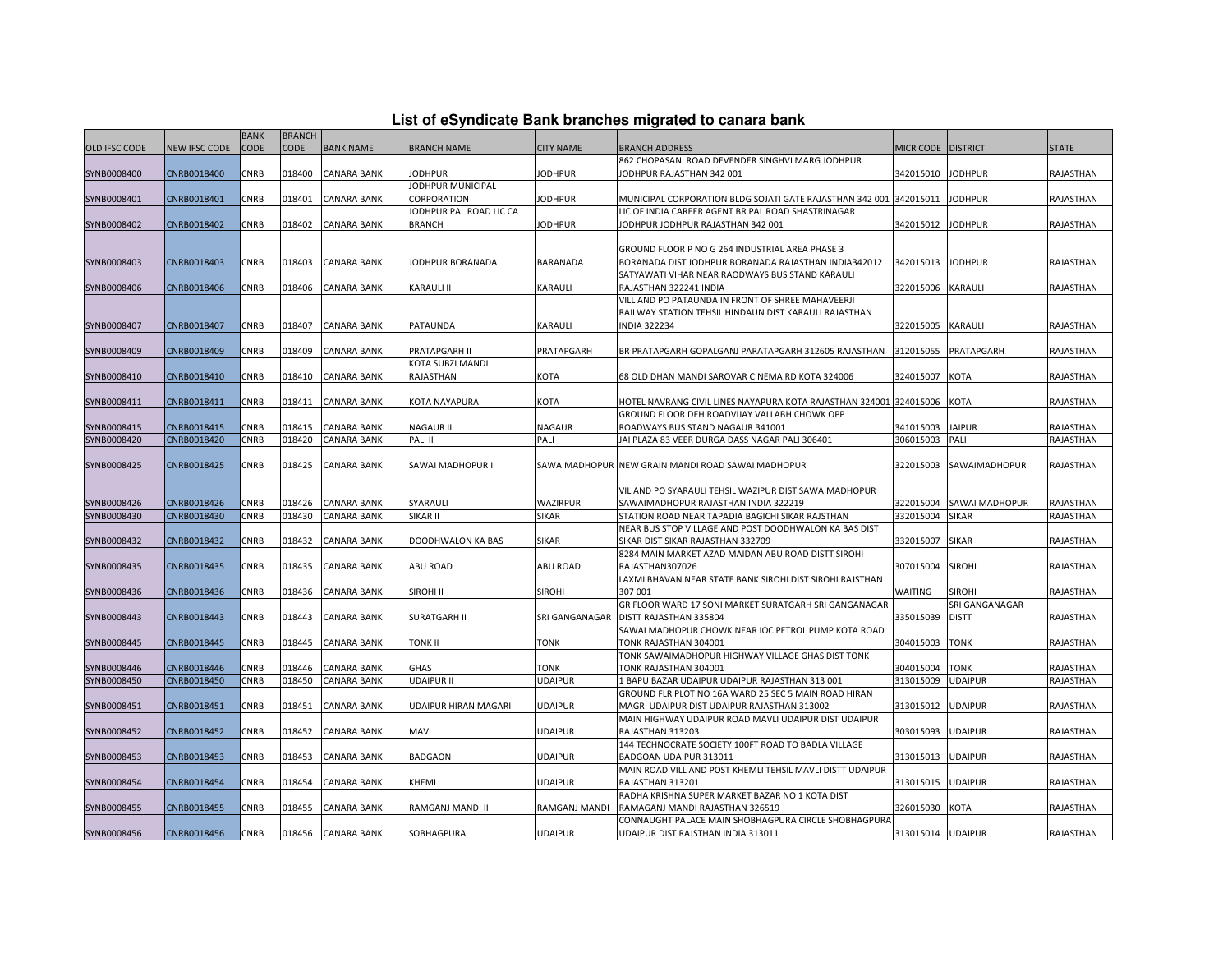|  |  | List of eSyndicate Bank branches migrated to canara bank |  |
|--|--|----------------------------------------------------------|--|
|--|--|----------------------------------------------------------|--|

|                      |               | <b>BANK</b> | <b>BRANCH</b> |                    |                                   |                  |                                                                                   |                  |                  |                         |
|----------------------|---------------|-------------|---------------|--------------------|-----------------------------------|------------------|-----------------------------------------------------------------------------------|------------------|------------------|-------------------------|
| <b>OLD IFSC CODE</b> | NEW IFSC CODE | CODE        | CODE          | <b>BANK NAME</b>   | <b>BRANCH NAME</b>                | <b>CITY NAME</b> | BRANCH ADDRESS                                                                    | <b>MICR CODE</b> | <b>DISTRICT</b>  | <b>STATE</b>            |
|                      |               |             |               |                    |                                   |                  | J J HOUSE 174 ASHWANI MARG DELHI GATE DIST UDAIPUR                                |                  |                  |                         |
| SYNB0008457          | CNRB0018457   | CNRB        | 018457        | <b>CANARA BANK</b> | UDAIPUR BAPU BAZAR                | <b>UDAIPUR</b>   | RAJASTHAN INDIA 313001                                                            | 313015010        | <b>UDAIPUR</b>   | RAJASTHAN               |
|                      |               |             |               |                    |                                   |                  | APEX HOUSE GROUND FLOOR AIRPORT RD NEAR RAJASTHAN                                 |                  |                  |                         |
|                      |               |             |               |                    |                                   |                  | PATRIKA UDAIPUR RAJASTHAN 313001 UDAIPUR RAJASTHAN INDIA                          |                  |                  |                         |
| SYNB0008458          | CNRB0018458   | CNRB        | 018458        | <b>CANARA BANK</b> | UDAIPUR PRATAP NAGAR              | <b>UDAIPUR</b>   | 313001                                                                            | 313015011        | <b>UDAIPUR</b>   | RAJASTHAN               |
|                      |               |             |               |                    |                                   |                  | 249 GENERAL MARKET HANUMANGARH TOWN DISTT                                         |                  |                  |                         |
| SYNB0008460          | CNRB0018460   | CNRB        | 018460        | <b>CANARA BANK</b> | HANUMANGARH II                    | HANUMANGARH      | HANUMANGARH RAJASTHAN335513                                                       | 335015038        | HANUMANGARH      | RAJASTHAN               |
|                      |               |             |               |                    |                                   |                  | BR RAJSAMAND GR FLOOR MAIN MKT HATHINADA KANKROLI                                 |                  |                  |                         |
| SYNB0008465          | CNRB0018465   | CNRB        | 018465        | <b>CANARA BANK</b> | RAJSAMAND II                      | RAJSAMAND        | RAJSAMAND 313324 RAJASTHAN                                                        | 313015018        | HATHINADA        | RAJASTHAN               |
|                      |               |             |               |                    |                                   |                  | SHIV SADAN SEMA ROAD KHAMNOR DISTT RAJSAMAND                                      |                  |                  |                         |
| SYNB0008466          | CNRB0018466   | CNRB        | 018466        | <b>CANARA BANK</b> | KHAMNOR                           | RAJSAMAND        | RAJSAMAND RAJASTHAN 313322                                                        | 313015017        | RAJSAMAND        | RAJASTHAN               |
|                      |               |             |               |                    |                                   |                  | NEAR RK HOUSE RK WEIGH BRIDGE UPLI ODAN TEHSIL                                    |                  |                  |                         |
| SYNB0008467          | CNRB0018467   | <b>CNRB</b> | 018467        | <b>CANARA BANK</b> | ODAN UPLI ODAN                    | RAJSAMAND        | NATHDWARA DISTT RAJSAMAND RAJASTHAN 313001                                        | 313015016        | RAJSAMAND        | RAJASTHAN               |
| SYNB0008470          | CNRB0018470   | CNRB        | 018470        | <b>CANARA BANK</b> | <b>IHUNJHUNU II</b>               | JHUNJHUNU        | D 13 MADWA NOD OPP RTDC JHUNJHUNU 333001                                          | 333015053        | <b>JHUNJHUNU</b> | RAJASTHAN               |
|                      |               |             |               |                    |                                   |                  | GROUND FLOOR WARD NO 11 OPOSOTE HP GAS AGENCY JAIPUR                              |                  |                  |                         |
|                      |               |             |               |                    |                                   |                  | ROAD UDAIPURWATI DISTRICT JHUNJHUNU RAJASTHAN INDIA                               |                  |                  |                         |
| SYNB0008471          | CNRB0018471   | CNRB        | 018471        | <b>CANARA BANK</b> | <b>UDAIPURWATI</b>                | <b>JHUNJHUNU</b> | 333307                                                                            | 333015054        | <b>JHUNJHUNU</b> | RAJASTHAN               |
|                      |               |             |               |                    |                                   |                  | B 71 SECTOR B LDA COLONY KANPUR ROAD ALAMBAGH LUCKNOW                             |                  |                  | <b>UTTAR</b>            |
| SYNB0008475          | CNRB0018475   | CNRB        | 018475        | <b>CANARA BANK</b> | LUCKNOW ALAMBAGH II               | <b>LUCKNOW</b>   | UTTAR PRADESH 226005                                                              | 226015052        | <b>LUCKNOW</b>   | PRADESH                 |
|                      |               |             |               |                    |                                   |                  | NO 4 BY 767 VIBHAV KHAND GOMTI NAGAR LUCKNOW LUCKNOW                              |                  |                  | <b>UTTAR</b>            |
| SYNB0008476          | CNRB0018476   | CNRB        | 018476        | <b>CANARA BANK</b> | LUCKNOW GOMTINAGAR                | <b>LUCKNOW</b>   | UTTAR PRADESH 226010 INDIA                                                        | 226015056        | LUCKNOW          | PRADESH                 |
|                      |               |             |               |                    |                                   |                  | GROUND FLOOR 13 NAVEEN BASTI BIDHUNA DIST AURIYA                                  |                  |                  | <b>UTTAR</b>            |
| SYNB0008477          | CNRB0018477   | CNRB        | 018477        | <b>CANARA BANK</b> | <b>BIDHUNA</b>                    | <b>BIDHUNA</b>   | BIDHUNA UTTAR PRADESH 206243 INDIA                                                | 206015208        | <b>BIDHUNA</b>   | PRADESH                 |
|                      |               |             |               |                    |                                   |                  | GATA NO 167 BY 1NEAR ABDULLA NURSERY MAIN ROAD                                    |                  |                  | <b>UTTAR</b><br>PRADESH |
| SYNB0008478          | CNRB0018478   | CNRB        | 018478        | <b>CANARA BANK</b> | MALIHABAD II                      | <b>MALIHABAD</b> | LUCKNOW DIST MALIHABAD 226102<br>VILLAGE AND PO KANKAHA TEHSIL MOHANLAL GANJ DIST | 226015072        | LUCKNOW          | UTTAR                   |
| SYNB0008479          | CNRB0018479   | CNRB        | 018479        | <b>CANARA BANK</b> | KANKAHA                           | <b>KANKAHA</b>   | LUCKNOW PIN 227305                                                                | 226015075        | LUCKNOW          | PRADESH                 |
|                      |               |             |               |                    |                                   |                  |                                                                                   |                  |                  | <b>UTTAR</b>            |
| SYNB0008480          | CNRB0018480   | CNRB        | 018480        | <b>CANARA BANK</b> | LUCKNOW U P JALNIGAM              | <b>LUCKNOW</b>   | 6RANAPRATAP MARG LUCKNOW226001                                                    | 226015040        | LUCKNOW          | PRADESH                 |
|                      |               |             |               |                    |                                   |                  | 1 BY 6 VIRAM KHAND PATRAKARPURAM CROSSING GOMTI NAGAR                             |                  |                  | <b>UTTAR</b>            |
| SYNB0008481          | CNRB0018481   | CNRB        | 018481        | <b>CANARA BANK</b> | LUCKNOW GOMTINAGAR                | LUCKNOW          | <b>LUCKNOW 226010</b>                                                             | 226015055        | LUCKNOW          | PRADESH                 |
|                      |               |             |               |                    |                                   |                  | C 362 ARAVALI MARG INDIRA NAGAR LUCKNOW LUCKNOW 226                               |                  |                  | <b>UTTAR</b>            |
| SYNB0008482          | CNRB0018482   | CNRB        | 018482        | <b>CANARA BANK</b> | LUCKNOW INDIRANAGAR II            | <b>LUCKNOW</b>   | 016                                                                               | 226015058        | LUCKNOW          | PRADESH                 |
|                      |               |             |               |                    | LUCKNOW M B INTER                 |                  |                                                                                   |                  |                  | <b>UTTAR</b>            |
| SYNB0008483          | CNRB0018483   | CNRB        | 018483        | <b>CANARA BANK</b> | COLLEGE MAHANAGAR                 | LUCKNOW          | C 1039 BY 40 SEC B MAHANAGAR UP 226 006                                           | 226015053        | LUCKNOW          | PRADESH                 |
|                      |               |             |               |                    | LUCKNOW AMC CENTRE                |                  | AMC CENTRE SHOPPING COMPLEX DILKUSH CANTT LUCKNOW                                 |                  |                  | UTTAR                   |
| SYNB0008484          | CNRB0018484   | CNRB        | 018484        | CANARA BANK        | <b>SCHOOL</b>                     | <b>LUCKNOW</b>   | <b>LUCKNOW 226 002</b>                                                            | 226015046        | LUCKNOW          | PRADESH                 |
|                      |               |             |               |                    |                                   |                  | NO 11 SARASWATIPURAM NEAR SGPGI RAI BAREILLY ROAD                                 |                  |                  | UTTAR                   |
| SYNB0008485          | CNRB0018485   | CNRB        | 018485        | <b>CANARA BANK</b> | LUCKNOW RAI BAREILLY ROAD LUCKNOW |                  | LUCKNOW LUCKNOW 226 025                                                           | 226015068        | LUCKNOW          | PRADESH                 |
|                      |               |             |               |                    | <b>ACCOUNTS SECTION</b>           |                  | SKYLARK BLDG 4TH FLR NAVAL KISHORE RD                                             |                  |                  | UTTAR                   |
| SYNB0008486          | CNRB0018486   | <b>CNRB</b> | 018486        | <b>CANARA BANK</b> | LUCKNOW II                        | <b>LUCKNOW</b>   | HAZRATGANJLUCKNOW 226001                                                          | 226015045        | LUCKNOW          | PRADESH                 |
|                      |               |             |               |                    | LUCKNOW INDIRANAGAR               |                  | LITTLE ANGELS HIGH SCHOOL SECTOR 8 INDIRANAGAR LUCKNOW                            |                  |                  | <b>UTTAR</b>            |
| SYNB0008487          | CNRB0018487   | CNRB        | 018487        | <b>CANARA BANK</b> | <b>SECTOR VII</b>                 | <b>LUCKNOW</b>   | <b>LUCKNOW 226 016</b>                                                            | 226015060        | LUCKNOW          | PRADESH                 |
|                      |               |             |               |                    |                                   |                  | RASPHIL ACADEMY ADILNAGAR KALYANPUR LUCKNOW LUCKNOW                               |                  |                  | <b>UTTAR</b>            |
| SYNB0008490          | CNRB0018490   | CNRB        | 018490        | <b>CANARA BANK</b> | LUCKNOW KALYANPUR                 | LUCKNOW          | 226 022                                                                           | 226015065        | LUCKNOW          | PRADESH                 |
|                      |               |             |               |                    |                                   |                  | RANI LAXMI BAI SEC SCHOOL SARVODAYANAGAR LUCKNOW                                  |                  |                  | <b>UTTAR</b>            |
| SYNB0008491          | CNRB0018491   | CNRB        | 018491        | <b>CANARA BANK</b> | LUCKNOW SARVODAYANAGAR LUCKNOW    |                  | <b>LUCKNOW 226 016</b>                                                            | 226015059        | <b>UCKNOW</b>    | PRADESH                 |
|                      |               |             |               |                    | LUCKNOW KAISER BAGH               |                  |                                                                                   |                  |                  | <b>UTTAR</b>            |
| SYNB0008492          | CNRB0018492   | CNRB        | 018492        | <b>CANARA BANK</b> | <b>BOARD OF REVENUE</b>           | <b>LUCKNOW</b>   | BOARD OF REVENU CAMPUS KAISERBAGH LUCKNOW226018                                   | 226015041        | LUCKNOW          | PRADESH                 |
|                      |               |             |               |                    |                                   |                  | A15 BY A ALIGANJ SCHEME KAPOORTHALA ROAD ALIGANJ                                  |                  |                  | UTTAR                   |
| SYNB0008493          | CNRB0018493   | CNRB        | 018493        | <b>CANARA BANK</b> | LUCKNOW ALIGANJ II                | <b>LUCKNOW</b>   | LUCKNOW DIST PIN 226 024                                                          | 226015067        | LUCKNOW          | PRADESH                 |
|                      |               |             |               |                    | LUCKNOW AASHIANA FORMER           |                  | RAJSHREE PLAZA CHAURALA LUCKNOW COLONY KANPUR ROAD                                |                  |                  | <b>UTTAR</b>            |
| SYNB0008494          | CNRB0018494   | <b>CNRB</b> | 018494        | <b>CANARA BANK</b> | <b>ASHOK MARG</b>                 | <b>LUCKNOW</b>   | <b>LUCKNOW 226012</b>                                                             | 226015057        | <b>LUCKNOW</b>   | PRADESH                 |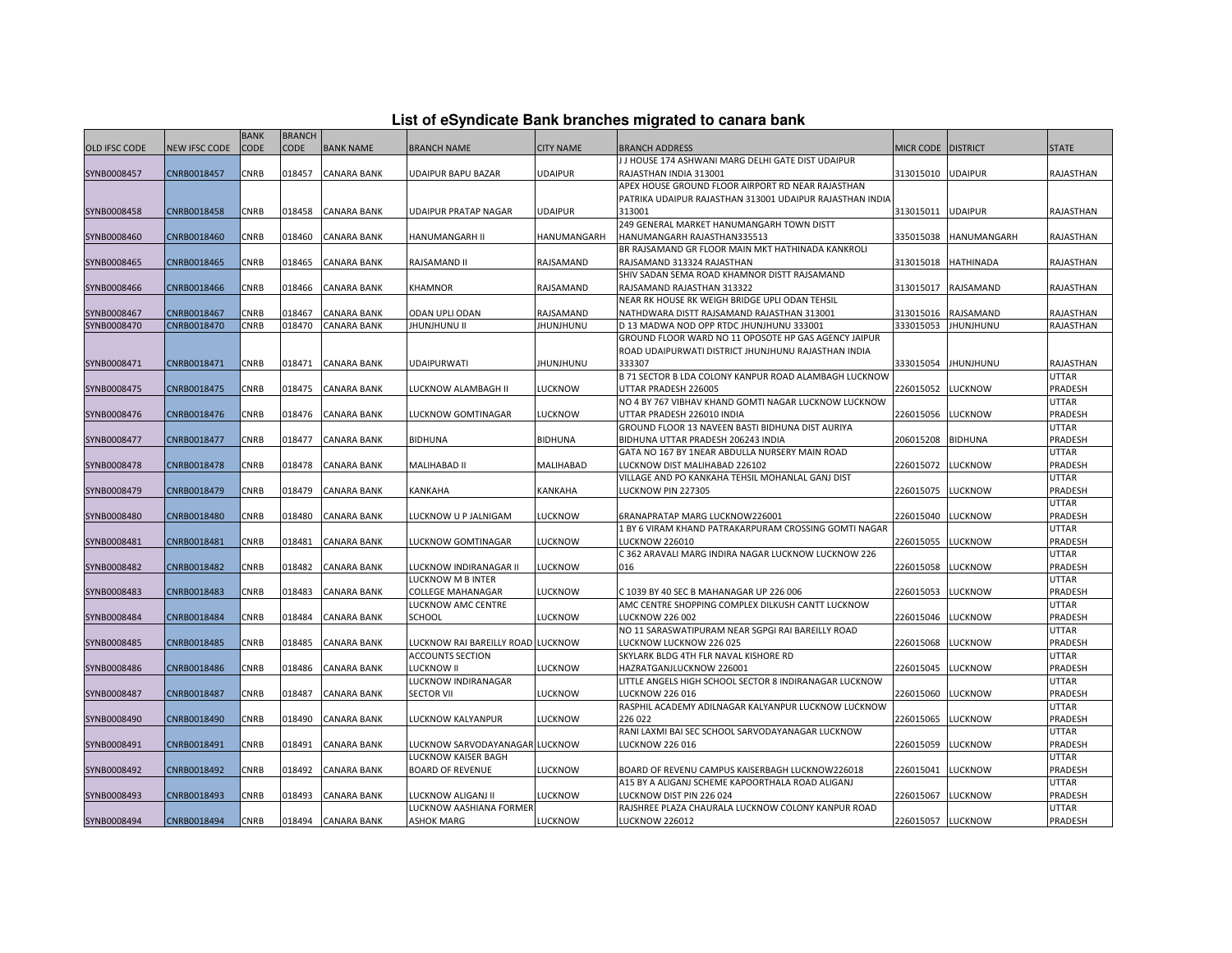| List of eSyndicate Bank branches migrated to canara bank |  |  |
|----------------------------------------------------------|--|--|
|                                                          |  |  |

|                      |               | <b>BANK</b> | <b>BRANCH</b> |                    |                                 |                  |                                                                                                                           |                    |                           |                         |
|----------------------|---------------|-------------|---------------|--------------------|---------------------------------|------------------|---------------------------------------------------------------------------------------------------------------------------|--------------------|---------------------------|-------------------------|
| <b>OLD IFSC CODE</b> | NEW IFSC CODE | <b>CODE</b> | <b>CODE</b>   | <b>BANK NAME</b>   | <b>BRANCH NAME</b>              | <b>CITY NAME</b> | <b>BRANCH ADDRESS</b>                                                                                                     | MICR CODE DISTRICT |                           | <b>STATE</b>            |
|                      |               |             |               |                    |                                 |                  |                                                                                                                           |                    |                           | <b>UTTAR</b>            |
| SYNB0008495          | CNRB0018495   | <b>CNRB</b> | 018495        | <b>CANARA BANK</b> | LUCKNOW RAJAJIPURAM II          | <b>LUCKNOW</b>   | S 261 AND 262 E BLOCK MARKET RAJAJI PURAM LUCKNOW 226017 226015061                                                        |                    | <b>LUCKNOW</b>            | PRADESH                 |
|                      |               |             |               |                    | LUCKNOW SUBHAS MARG             |                  |                                                                                                                           |                    |                           |                         |
|                      |               |             |               |                    | LUCKNOW HQ CENTRAL              |                  |                                                                                                                           |                    |                           | <b>UTTAR</b>            |
| SYNB0008496          | CNRB0018496   | <b>CNRB</b> | 018496        | <b>CANARA BANK</b> | COMMAND                         | <b>LUCKNOW</b>   | 215 BY 27A SUBHASH MARG LUCKNOW 226003                                                                                    | 226015047          | <b>LUCKNOW</b>            | PRADESH                 |
|                      |               |             |               |                    |                                 |                  | WARD NO 1 BRAHMA NAGAR PURANI TEHSIL ROAD AKBARPUR                                                                        |                    |                           | <b>UTTAR</b>            |
| SYNB0008497          | CNRB0018497   | CNRB        | 018497        | CANARA BANK        | AKBARPUR                        | AKBARPUR         | UTTAR PRADESH PIN 209101                                                                                                  | 209015103          | <b>KANPUR</b>             | <b>PRADESH</b>          |
|                      |               |             |               |                    |                                 |                  | PURE MITTAI WARD LUCKNOW SULTANPUR N H AT 56 KM STONE                                                                     |                    |                           | <b>UTTAR</b>            |
| SYNB0008498          | CNRB0018498   | CNRB        | 018498        | <b>CANARA BANK</b> | HAIDERGARH II                   | HAIDERGARH       | HAIDERGARH UTTAR PRADESH                                                                                                  | 226015073          | HAIDERGARH                | PRADESH                 |
|                      |               |             |               |                    |                                 |                  | VILL AND POST TASINGA BLOCK AND TEHSIL SADABAD DIST                                                                       |                    |                           | <b>UTTAR</b>            |
| SYNB0008499          | CNRB0018499   | <b>CNRB</b> | 018499        | <b>CANARA BANK</b> | <b>TASINGA</b>                  | <b>TASINGA</b>   | HATHRAS PIN 281302                                                                                                        | 281015043          | <b>HATHRAS</b>            | PRADESH                 |
|                      |               |             |               |                    |                                 |                  | 177 BY 035 177 BY 44F ZAMIR MANSION DR B N ROAD OPP                                                                       |                    |                           | <b>UTTAR</b>            |
| SYNB0008500          | CNRB0018500   | CNRB        | 018500        | CANARA BANK        | LUCKNOW AMINABAD II             | <b>LUCKNOW</b>   | GULMARG HOTEL AMINABAD LUCKNOW LUCKNOW 226 018<br>MISHRA BLDG IST FLOOR LKORAIBAREILLY ROAD MOHANLAL                      | 226015062          | <b>LUCKNOW</b>            | PRADESH<br><b>UTTAR</b> |
| SYNB0008502          | CNRB0018502   | CNRB        | 018502        | CANARA BANK        | MOHANLALGANJ KANKAHA            | MOHANLALGANJ     | GANJ227305                                                                                                                | 226015074          | <b>LUCKNOW</b>            | PRADESH                 |
|                      |               |             |               |                    |                                 |                  | KASMANDA HOUSE 2 PARK ROAD HAZRATGANJ LUCKNOW                                                                             |                    |                           | <b>UTTAR</b>            |
| SYNB0008504          | CNRB0018504   | CNRB        | 018504        | <b>CANARA BANK</b> | LUCKNOW HAZRATGANJ II           | <b>LUCKNOW</b>   | <b>LUCKNOW 226 001</b>                                                                                                    | 226015039          | <b>LUCKNOW</b>            | PRADESH                 |
|                      |               |             |               |                    |                                 |                  |                                                                                                                           |                    |                           |                         |
|                      |               |             |               |                    | FOREIGN DEPARTMENT              |                  | KISHORE ROADSKYLARK BUILDING, HAZRATGANJLUCKNOWDIST                                                                       |                    |                           | <b>UTTAR</b>            |
| SYNB0008505          | CNRB0018505   | <b>CNRB</b> | 018505        | <b>CANARA BANK</b> | LUCKNOW                         | LUCKNOW          | LUCKNOWSTATE UP 226 001                                                                                                   | <b>WAITING</b>     | <b>LUCKNOW</b>            | PRADESH                 |
|                      |               |             |               |                    |                                 |                  | ARYA KANYA PATHSHALA INTER COLLEGE BUILDING RAI                                                                           |                    |                           | <b>UTTAR</b>            |
| SYNB0008508          | CNRB0018508   | CNRB        | 018508        | CANARA BANK        | LUCKNOW NEW HYDERABAD           | <b>UCKNOW</b>    | BIHARILALA ROAD LUCKNOW LUCKNOW 226 007                                                                                   | 226015054          | <b>LUCKNOW</b>            | PRADESH                 |
|                      |               |             |               |                    | LUCKNOW KALICHARAN              |                  | 439 BY 14 A AND B HARDOI ROAD CHOWK LUCKNOW LUCKNOW                                                                       |                    |                           | <b>UTTAR</b>            |
| SYNB0008509          | CNRB0018509   | CNRB        | 018509        | <b>CANARA BANK</b> | <b>DEGREE COLG</b>              | LUCKNOW          | 226 003                                                                                                                   | 226015050          | <b>LUCKNOW</b>            | PRADESH                 |
|                      |               |             |               |                    | SPECIALISED SME BRANCH          |                  |                                                                                                                           |                    |                           | <b>UTTAR</b>            |
| SYNB0008510          | CNRB0018510   | <b>CNRB</b> | 018510        | <b>CANARA BANK</b> | ALIGARH MAIN II                 | <b>ALIGARH</b>   | AGRA ROAD ALIGARH ALIGARH 202 001                                                                                         | 202015021          | <b>ALIGARH</b>            | PRADESH                 |
|                      |               |             |               |                    | ALIGARH MUSLIM UNIVERSITY       |                  | GARIB MANZIL 4 BY 261 ABAD NAGAR DODHPUR CIVIL LINES UP                                                                   |                    |                           | <b>UTTAR</b>            |
| SYNB0008511          | CNRB0018511   | CNRB        | 018511        | CANARA BANK        |                                 | ALIGARH          | 202 002                                                                                                                   | 202015024          | ALIGARH                   | PRADESH                 |
|                      |               |             |               |                    |                                 |                  | GIRRAJ AUTOMOBILE COMPOUND ALIGARH ROAD HATHRAS                                                                           |                    |                           | <b>UTTAR</b>            |
| SYNB0008512          | CNRB0018512   | CNRB        | 018512        | <b>CANARA BANK</b> | HATHRAS II                      | HATHRAS          | <b>HATHRAS 204 101</b>                                                                                                    | 204015013          | MAHA MAYA NAGAR           | PRADESH                 |
|                      |               |             |               |                    |                                 |                  |                                                                                                                           |                    |                           | <b>UTTAR</b>            |
| SYNB0008513          | CNRB0018513   | <b>CNRB</b> | 018513        | <b>CANARA BANK</b> | ALIGARH BARADWARI               | <b>ALIGARH</b>   | SRI UDAY SINGH JAIN COLLEGE CAMPUS ALIGARH ALIGARH 202 001 202015022<br>ALIGARH DEVELOPMENT AUTHORITY CAMPUS RAMGHAT ROAD |                    | <b>ALIGARH</b>            | PRADESH<br><b>UTTAR</b> |
| SYNB0008514          | CNRB0018514   | CNRB        | 018514        | CANARA BANK        | ALIGARH RAMGHAT ROAD II         | <b>ALIGARH</b>   | ALIGARH ALIGARH 202 002                                                                                                   | 202015025          | ALIGARH                   | PRADESH                 |
|                      |               |             |               |                    |                                 |                  |                                                                                                                           |                    |                           | <b>UTTARAKHAN</b>       |
| SYNB0008515          | CNRB0018515   | CNRB        | 018515        | <b>CANARA BANK</b> | DEHRADUN                        | DEHRADUN         | 45 RAJPUR ROAD DEHRADUN UTTARANCHAL 248 001                                                                               | 248015027          | <b>DEHRADUN</b>           |                         |
|                      |               |             |               |                    | DEHRADUN STATION                |                  | 92 ANDAMAN MARG CANTONMENT DEHRADUN DEHRA DUN                                                                             |                    |                           | <b>UTTARAKHAN</b>       |
| SYNB0008516          | CNRB0018516   | CNRB        | 018516        | <b>CANARA BANK</b> | <b>SUBAREA CANTEEN</b>          | DEHRADUN         | UTTARANCHAL 248 003                                                                                                       | 248015036          | DEHRADUN                  |                         |
|                      |               |             |               |                    |                                 |                  | 153 RAJPUR ROAD DEHRADUN DEHRA DUN UTTARANCHAL 248                                                                        |                    |                           | <b>UTTARAKHAN</b>       |
| SYNB0008517          | CNRB0018517   | CNRB        | 018517        | CANARA BANK        | DEHRADUN SCHOLARS HOME DEHRADUN |                  | 009                                                                                                                       | 248015038          | DEHRADUN                  |                         |
|                      |               |             |               |                    |                                 |                  | 251 BY 2 DHARAMPUR HARDWAR ROAD DEHRADUN DEHRA DUN                                                                        |                    |                           | <b>UTTARAKHAN</b>       |
| SYNB0008518          | CNRB0018518   | CNRB        | 018518        | <b>CANARA BANK</b> | DHARAMPUR DEHRADUN              | DEHRADUN         | UTTARAKHAND 248 001                                                                                                       | 248015028          | <b>DEHRADUN</b>           |                         |
|                      |               |             |               |                    |                                 |                  |                                                                                                                           |                    |                           | <b>UTTARAKHAN</b>       |
| SYNB0008519          | CNRB0018519   | <b>CNRB</b> | 018519        | <b>CANARA BANK</b> | <b>MASSOORIE II</b>             | <b>MUSSOORIE</b> | NEW MARKET KULRI MUSSOORIE DIST DEHRADUN                                                                                  | 248015040          | <b>DEHRADUN</b>           |                         |
|                      |               |             |               |                    | MATHURA SHANTI MARKET           |                  |                                                                                                                           |                    |                           | <b>UTTAR</b>            |
| SYNB0008520          | CNRB0018520   | CNRB        | 018520        | CANARA BANK        | <b>MAIN</b>                     | <b>MATHURA</b>   | 1184 TILAK DWAR HOLI GATE MATHURA MATHURA 281 001                                                                         | 281015011          | <b>MATHURA</b>            | PRADESH                 |
|                      |               |             |               |                    |                                 |                  | CHOWK BAZAR BRANCH DORI BAZAR MATHURA MATHURA 281                                                                         |                    |                           | <b>UTTAR</b>            |
| SYNB0008521          | CNRB0018521   | CNRB        | 018521        | CANARA BANK        | MATHURA CHOWK                   | MATHURA          | 001                                                                                                                       | 281015012          | <b>MATHURA</b>            | PRADESH                 |
|                      |               |             |               |                    |                                 |                  |                                                                                                                           |                    |                           | <b>UTTAR</b>            |
| SYNB0008522          | CNRB0018522   | CNRB        | 018522        | <b>CANARA BANK</b> | <b>VRINDABAN II</b>             | VRINDABAN        | ANAJ MANDI VRINDABAN MATHURA 281 121                                                                                      | 281015107          | <b>MATHURA</b>            | PRADESH                 |
|                      |               |             |               |                    |                                 |                  |                                                                                                                           |                    |                           | <b>UTTAR</b>            |
| SYNB0008523          | CNRB0018523   | CNRB        | 018523        | CANARA BANK        | FARAH                           | <b>FARAH</b>     | G T ROAD FARAH DISTT MATHURA PIN 281222                                                                                   | 281015025          | <b>MATHURA</b>            | PRADESH                 |
|                      |               |             |               |                    |                                 |                  |                                                                                                                           |                    |                           | <b>UTTAR</b>            |
| SYNB0008524          | CNRB0018524   | CNRB        |               | 018524 CANARA BANK | SADABAD II                      | SADABAD          | HATHRAS ROAD SADABAD HATHRAS 281 306                                                                                      |                    | 281015044 MAHA MAYA NAGAR | <b>PRADESH</b>          |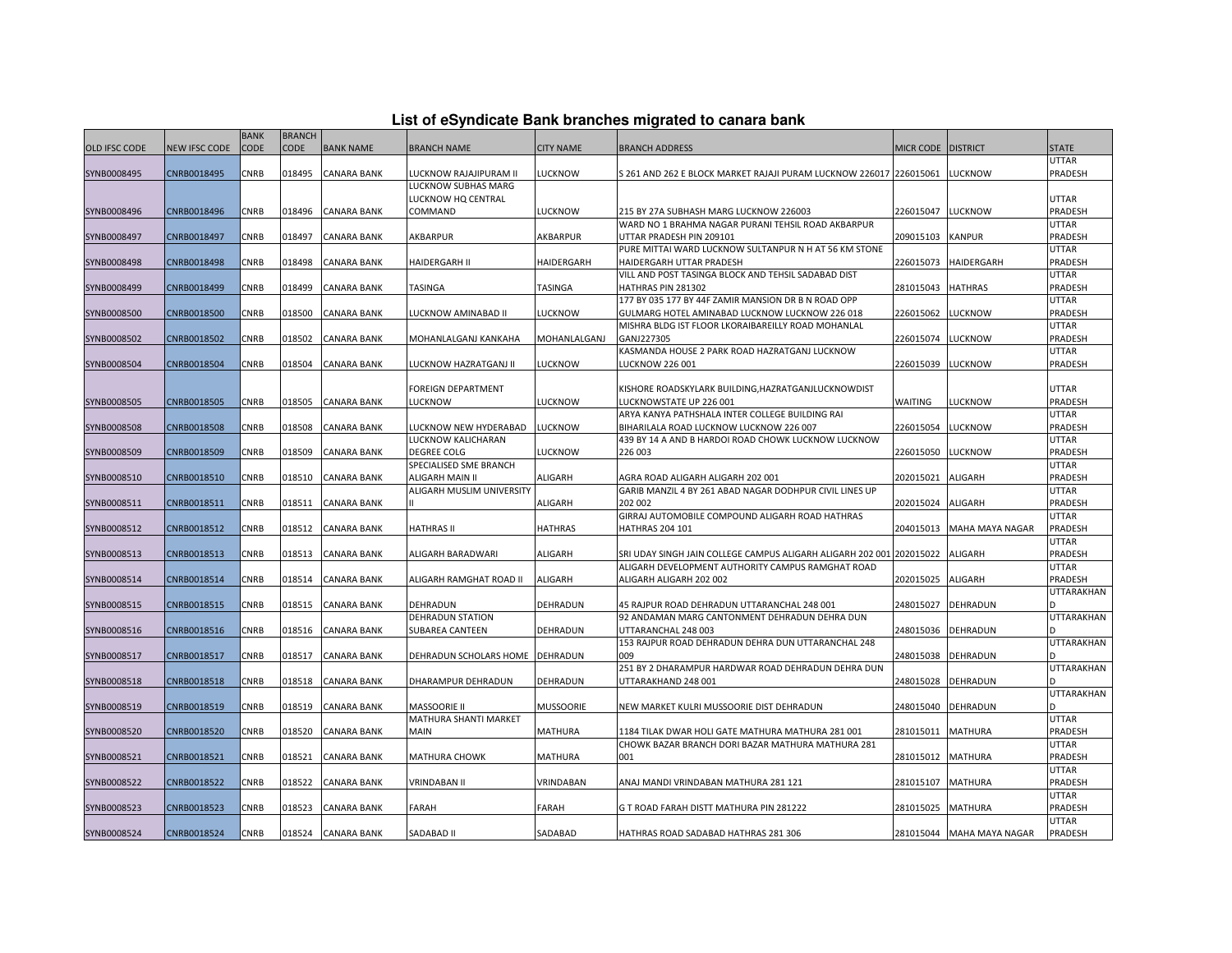| List of eSyndicate Bank branches migrated to canara bank |  |  |
|----------------------------------------------------------|--|--|
|                                                          |  |  |

|                      |               | <b>BANK</b> | <b>BRANCH</b> |                    |                                               |                  |                                                         |                  |                 |                         |
|----------------------|---------------|-------------|---------------|--------------------|-----------------------------------------------|------------------|---------------------------------------------------------|------------------|-----------------|-------------------------|
| <b>OLD IFSC CODE</b> | NEW IFSC CODE | <b>CODE</b> | CODE          | <b>BANK NAME</b>   | <b>BRANCH NAME</b>                            | <b>CITY NAME</b> | BRANCH ADDRESS                                          | <b>MICR CODE</b> | <b>DISTRICT</b> | <b>STATE</b>            |
|                      |               |             |               |                    |                                               |                  | RAJ BHAVAN 1ST FLOOR OLD G T ROAD KOSIKALAN MATHURA 281 |                  |                 | UTTAR                   |
| SYNB0008525          | CNRB0018525   | CNRB        | 018525        | CANARA BANK        | KOSIKALAN II                                  | KOSIKALAN        | 403                                                     | 281015213        | <b>MATHURA</b>  | PRADESH                 |
|                      |               |             |               |                    |                                               |                  |                                                         |                  |                 | UTTAR                   |
| SYNB0008526          | CNRB0018526   | CNRB        | 018526        | CANARA BANK        | SONKH                                         | SONK             | VPO SONKH DISTT MATHURA281123                           | 281015029        | <b>MATHURA</b>  | PRADESH                 |
|                      |               |             |               |                    |                                               |                  | OPP ROADWAYS BUS STAND VPO SHERGARH TEHSIL CHHATA DIST  |                  |                 | UTTAR                   |
| SYNB0008527          | CNRB0018527   | <b>CNRB</b> | 018527        | CANARA BANK        | SHERGARH                                      | SHERGARH         | MATHURA281404                                           | 281015220        | <b>MATHURA</b>  | PRADESH                 |
|                      |               |             |               |                    |                                               |                  |                                                         |                  |                 | UTTAR                   |
| SYNB0008528          | CNRB0018528   | CNRB        | 018528        | CANARA BANK        | NANDGAON                                      | <b>NANDGOAN</b>  | TEHSIL CHHATA DISTT MATHURA PIN 281403                  | 281015214        | <b>MATHURA</b>  | PRADESH                 |
|                      |               |             |               |                    |                                               |                  |                                                         |                  |                 | UTTAR                   |
| SYNB0008529          | CNRB0018529   | <b>CNRB</b> | 018529        | <b>CANARA BANK</b> | <b>BISAWAR</b>                                | <b>BISAWAR</b>   | MAIN MARKET BISAWAR DISTT HATHRAS PIN 281302            | 281015042        | <b>HATHRAS</b>  | PRADESH                 |
|                      |               |             |               |                    |                                               |                  | VPO BAJNA NAUJHIL ROAD TEHSIL MAANT DISTT MATHURA PIN   |                  |                 | UTTAR<br>PRADESH        |
| SYNB0008530          | CNRB0018530   | CNRB        | 018530        | CANARA BANK        | BAJNA                                         | BAJNA            | 281201                                                  | 281015207        | MATHURA         | UTTAR                   |
| SYNB0008531          | CNRB0018531   | CNRB        | 018531        | CANARA BANK        | CHHATA                                        | CHHATA           | LSS BUILDING GRAND TRUNK ROAD CHHATA MATHURA 281 401    | 281015210        | <b>MATHURA</b>  | PRADESH                 |
|                      |               |             |               |                    |                                               |                  |                                                         |                  |                 | <b>UTTAR</b>            |
| SYNB0008532          | CNRB0018532   | CNRB        | 018532        | CANARA BANK        | CHAUMUHAN                                     | CHAUMUHAN        | CHAUMUHAN TEHSIL CHHATA MATHURA 281 406                 | 281015032        | <b>MATHURA</b>  | PRADESH                 |
|                      |               |             |               |                    |                                               |                  |                                                         |                  |                 | UTTAR                   |
| SYNB0008533          | CNRB0018533   | <b>CNRB</b> | 018533        | CANARA BANK        | <b>BALDEO</b>                                 | <b>BALDEO</b>    | NIWRI ROAD BALDEO DISTT MATHURAPIN 281301               | 281015039        | <b>MATHURA</b>  | PRADESH                 |
|                      |               |             |               |                    |                                               |                  |                                                         |                  |                 | UTTAR                   |
| SYNB0008534          | CNRB0018534   | <b>CNRB</b> | 018534        | CANARA BANK        | NAUJHIL                                       | NAUJHIL          | TEHSIL MAANT DISTT MATHURA PIN 281203                   | 281015208        | <b>MATHURA</b>  | PRADESH                 |
|                      |               |             |               |                    |                                               |                  |                                                         |                  |                 | UTTAR                   |
| SYNB0008535          | CNRB0018535   | <b>CNRB</b> | 018535        | CANARA BANK        | <b>RAYA II</b>                                | RAYA             | DISTT MATHURA281204                                     | 281015033        | <b>MATHURA</b>  | PRADESH                 |
| SYNB0008536          | CNRB0018536   | CNRB        | 018536        | TEST               | <b>TEST</b>                                   | <b>TEST</b>      | <b>TEST</b>                                             |                  |                 |                         |
|                      |               |             |               |                    |                                               |                  |                                                         |                  |                 | UTTAR                   |
| SYNB0008537          | CNRB0018537   | <b>CNRB</b> | 018537        | CANARA BANK        | OLE                                           | OLE              | DISTT MATHURA281122                                     | 281015026        | <b>MATHURA</b>  | PRADESH                 |
|                      |               |             |               |                    |                                               |                  |                                                         |                  |                 | <b>UTTAR</b>            |
| SYNB0008538          | CNRB0018538   | CNRB        | 018538        | CANARA BANK        | RADHAKUND                                     | <b>RADHAKUND</b> | R K ROAD RADHA KUND DISTT MATHURA 281504                | 281015053        | <b>MATHURA</b>  | PRADESH                 |
|                      |               |             |               |                    |                                               |                  |                                                         |                  |                 | UTTAR                   |
| SYNB0008539          | CNRB0018539   | CNRB        | 018539        | CANARA BANK        | RAL                                           | RAL              | DISTT MATHURA281001                                     | 281015013        | <b>MATHURA</b>  | PRADESH                 |
|                      |               |             |               |                    |                                               |                  |                                                         |                  |                 | UTTAR                   |
| SYNB0008540          | CNRB0018540   | <b>CNRB</b> | 018540        | CANARA BANK        | <b>SURIR</b>                                  | <b>SURTR</b>     | DISTT MATHURA281205                                     | 281015037        | MATHURA         | PRADESH                 |
| SYNB0008541          | CNRB0018541   | <b>CNRB</b> | 018541        | CANARA BANK        | PALSON                                        | <b>PALSON</b>    | VPO PALSON DISTT MATHURA281502                          | 281015051        | <b>MATHURA</b>  | UTTAR<br><b>PRADESH</b> |
|                      |               |             |               |                    |                                               |                  |                                                         |                  |                 | UTTAR                   |
| SYNB0008542          | CNRB0018542   | CNRB        | 018542        | CANARA BANK        | <b>RAIPURA JAT</b>                            | RAIPURA JAT      | BLOCK FARAH DISTT MATHURA281112                         | 281015024        | <b>MATHURA</b>  | PRADESH                 |
|                      |               |             |               |                    |                                               |                  |                                                         |                  |                 | UTTAR                   |
| SYNB0008543          | CNRB0018543   | CNRB        | 018543        | CANARA BANK        | <b>USFAR</b>                                  | <b>USFAR</b>     | VPO USFAR DISTT MATHURA281004                           | 281015021        | MATHURA         | PRADESH                 |
|                      |               |             |               |                    |                                               |                  |                                                         |                  |                 | UTTAR                   |
| SYNB0008544          | CNRB0018544   | <b>CNRB</b> | 018544        | CANARA BANK        | SUSAIN                                        | <b>SUSAIN</b>    | POST NASIRPUR TEHSIL SADABAD DISTT HATHRAS              | 281015049        | <b>HATHRAS</b>  | PRADESH                 |
|                      |               |             |               |                    |                                               |                  | BATHAIN GATE KOSI DEHAT NANDAON BLOCK KAMAR CHHATA      |                  |                 | UTTAR                   |
| SYNB0008546          | CNRB0018546   | <b>CNRB</b> | 018546        | CANARA BANK        | <b>KAMAR</b>                                  | <b>KAMAR</b>     | MATHURA UP 281403                                       | 281015215        | <b>MATHURA</b>  | PRADESH                 |
|                      |               |             |               |                    |                                               |                  |                                                         |                  |                 | UTTAR                   |
| SYNB0008547          | CNRB0018547   | <b>CNRB</b> | 018547        | CANARA BANK        | MANAGARI                                      | MANAGARI         | VPO MANAGARHI DISTT MATHURA PIN 281201                  | 281015209        | MATHURA         | PRADESH                 |
|                      |               |             |               |                    |                                               |                  |                                                         |                  |                 | UTTAR                   |
| SYNB0008548          | CNRB0018548   | <b>CNRB</b> | 018548        | CANARA BANK        | <b>BOKHRARI</b>                               | <b>BOKHRARI</b>  | VILL BOKHRARI TEHSIL CHHATA DISTT MATHURA PIN 281403    | 281015216        | <b>MATHURA</b>  | PRADESH                 |
|                      |               |             |               |                    |                                               |                  |                                                         |                  |                 | UTTAR                   |
| SYNB0008549          | CNRB0018549   | <b>CNRB</b> | 018549        | CANARA BANK        | <b>KHAIRA</b>                                 | KHAIRA           | CHHATA BLOCK DISTT MATHURA PIN 281401                   | 281015211        | <b>MATHURA</b>  | PRADESH                 |
|                      |               |             |               |                    |                                               |                  |                                                         |                  |                 | UTTAR                   |
| SYNB0008550          | CNRB0018550   | CNRB        | 018550        | CANARA BANK        | MEERUT CITY MAIN                              | <b>MEERUT</b>    | NO 8 SHIVPURI HAPUR ROAD MEERUT CITY MEERUT 250 001     | 250015019        | MEERUT          | PRADESH                 |
|                      |               |             |               |                    |                                               |                  |                                                         |                  |                 | UTTAR                   |
| SYNB0008551          | CNRB0018551   | CNRB        | 018551        | CANARA BANK        | <b>MEERUT SAKET</b><br>SPECIALISED SME BRANCH | <b>MEERUT</b>    | 201 SAKET MEERUT MEERUT 250 003                         | 250015020        | MEERUT          | PRADESH<br>UTTAR        |
| SYNB0008552          | CNRB0018552   | CNRB        | 018552        | <b>CANARA BANK</b> | <b>HAPUR</b>                                  | <b>HAPUR</b>     | KOLTHI GATE HAPUR D GHAZIABAD U P                       | 110015490        | GHAZIABAD       | PRADESH                 |
|                      |               |             |               |                    |                                               |                  |                                                         |                  |                 |                         |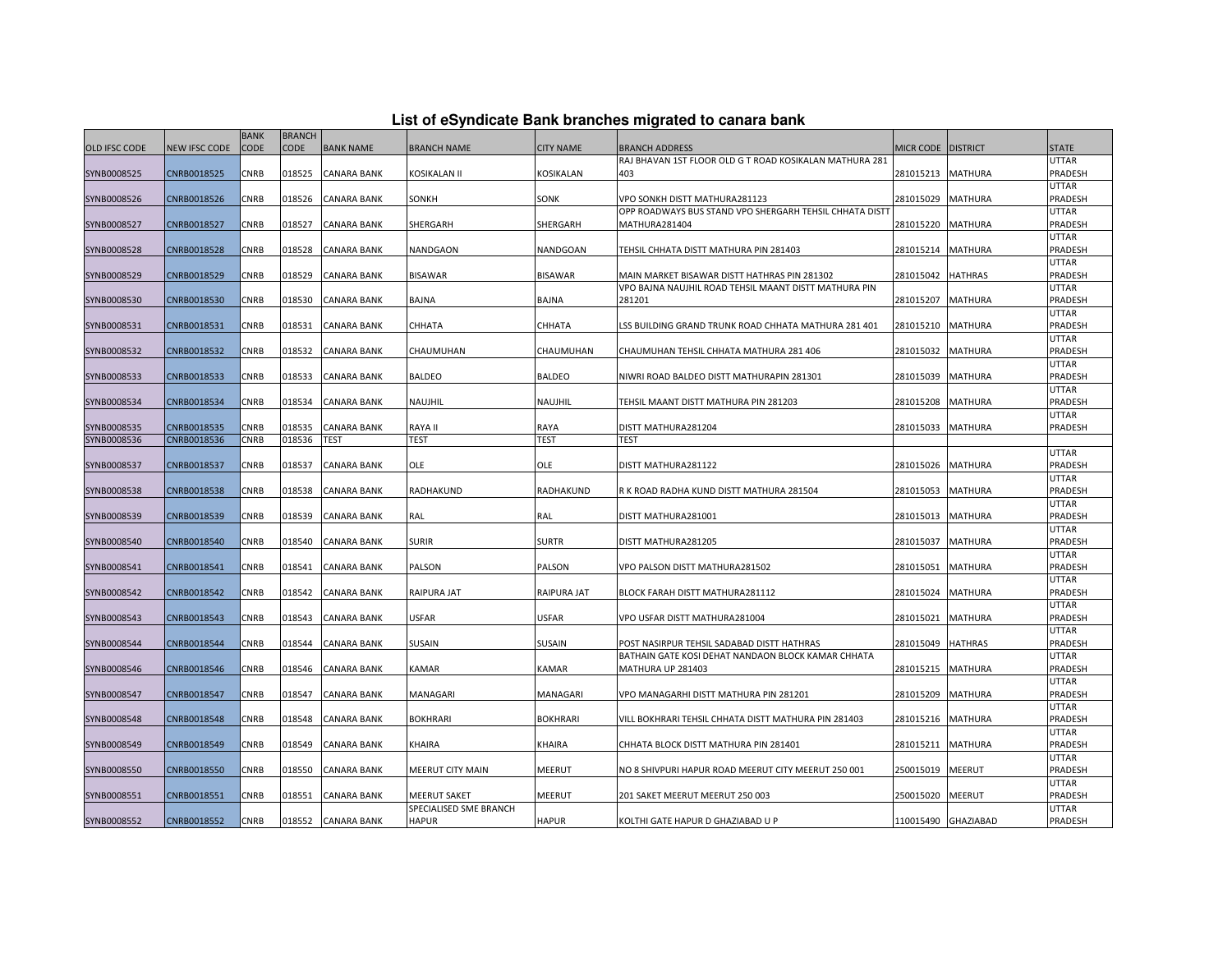| List of eSyndicate Bank branches migrated to canara bank |  |  |
|----------------------------------------------------------|--|--|
|                                                          |  |  |

|                      |                      | <b>BANK</b> | <b>BRANCH</b> |                    |                          |                    |                                                             |                  |                 |                  |
|----------------------|----------------------|-------------|---------------|--------------------|--------------------------|--------------------|-------------------------------------------------------------|------------------|-----------------|------------------|
| <b>OLD IFSC CODE</b> | <b>NEW IFSC CODE</b> | CODE        | CODE          | <b>BANK NAME</b>   | <b>BRANCH NAME</b>       | <b>CITY NAME</b>   | <b>BRANCH ADDRESS</b>                                       | <b>MICR CODE</b> | <b>DISTRICT</b> | <b>STATE</b>     |
|                      |                      |             |               |                    |                          |                    |                                                             |                  |                 | UTTAR            |
| SYNB0008553          | CNRB0018553          | <b>CNRB</b> | 018553        | CANARA BANK        | KHARKAUDA                | KHARKAUDA          | MAIN ROAD KHARKAUDA MEERUT 245 206                          | 245015018        | <b>MEERUT</b>   | PRADESH          |
|                      |                      |             |               |                    |                          |                    | VILL AND PO FARIDNAGAR TEHSIL MODINAGAR GHAZIABAD 245       |                  |                 | UTTAR            |
| SYNB0008554          | CNRB0018554          | CNRB        | 018554        | CANARA BANK        | <b>FARID NAGAR</b>       | <b>FARID NAGAR</b> | 304                                                         | 110015574        | GHAZIABAD       | PRADESH          |
|                      |                      |             |               |                    | SPECIALISED SME BRANCH   |                    | BHAGWAN MAHAVEER MARG OPP ANAND GANJ MANDI BARAUT           |                  |                 | UTTAR            |
| SYNB0008555          | CNRB0018555          | <b>CNRB</b> | 018555        | CANARA BANK        | <b>BARAUT</b>            | <b>BARAUT</b>      | BAGHPAT 250 611                                             | 250015470        | <b>BAGPAT</b>   | PRADESH          |
|                      |                      |             |               |                    |                          |                    |                                                             |                  |                 | UTTAR            |
| SYNB0008556          | CNRB0018556          | CNRB        | 018556        | CANARA BANK        | <b>GHAZIABAD MAIN</b>    | GHAZIABAD          | 66 NAVYUG MARKET GHAZIABAD GHAZIABAD 201 001                | 110015453        | GHAZIABAD       | PRADESH          |
|                      |                      |             |               |                    |                          |                    |                                                             |                  |                 | UTTAR            |
| SYNB0008557          | CNRB0018557          | <b>CNRB</b> | 018557        | CANARA BANK        | <b>DOGHAT</b>            | <b>DOGHAT</b>      | DOGHAT BAGHPAT 250 622                                      | 248015026        | <b>BAGPAT</b>   | PRADESH<br>UTTAR |
| SYNB0008558          | CNRB0018558          | <b>CNRB</b> | 018558        | CANARA BANK        | MODINAGAR II             | MODINAGAR          | DELHI MEERUT ROAD RAJ CHOPLA MODINAGAR GHAZIABAD 201<br>201 | 201015013        | GHAZIABAD       | PRADESH          |
|                      |                      |             |               |                    | SPECIALISED SME BRANCH   |                    |                                                             |                  |                 | UTTAR            |
| SYNB0008559          | CNRB0018559          | CNRB        | 018559        | CANARA BANK        | PILKHUWA II              | PILKHUWA           | GANDHI ROAD PILKHUWA GHAZIABAD 245 304                      | 110015493        | GHAZIABAD       | PRADESH          |
|                      |                      |             |               |                    | SPECIALISED SME BRANCH   |                    |                                                             |                  |                 | UTTAR            |
| SYNB0008560          | CNRB0018560          | <b>CNRB</b> | 018560        | CANARA BANK        | <b>BAGHPAT</b>           | <b>BAGHPAT</b>     | MEERUT BAGHPAT ROAD BAGHPAT BAGHPAT 250 609                 | 110015505        | <b>BAGPAT</b>   | PRADESH          |
|                      |                      |             |               |                    |                          |                    |                                                             |                  |                 | UTTAR            |
| SYNB0008561          | CNRB0018561          | <b>CNRB</b> | 018561        | CANARA BANK        | <b>ROHTA</b>             | <b>ROHTA</b>       | ROHTA DIS MEERUT UTTAR PRADESH 250 502                      | 282015068        | MEERUT          | PRADESH          |
|                      |                      |             |               |                    |                          |                    |                                                             |                  |                 | UTTAR            |
| SYNB0008562          | CNRB0018562          | CNRB        | 018562        | CANARA BANK        | SARDHANA II              | SARDHANA           | TOWN HALL ROAD SARDHANA MEERUT 250 342                      | 250015109        | MEERUT          | PRADESH          |
|                      |                      |             |               |                    |                          |                    | VILL AND POSALAWA TEHSIL HEAD QUARTERSARDHANA MEERUT        |                  |                 | UTTAR            |
| SYNB0008563          | CNRB0018563          | CNRB        | 018563        | CANARA BANK        | SALAWA                   | SALAWA             | DIST PIN 250 342                                            | 250015110        | MEERUT          | PRADESH          |
|                      |                      |             |               |                    |                          |                    | PHALAUDA MAWANA TALUK DIST MEERUT UTTAR PRADESH 250         |                  |                 | UTTAR            |
| SYNB0008564          | CNRB0018564          | CNRB        | 018564        | CANARA BANK        | PHALAUDA                 | PHALAUDA           | 401                                                         | 250015209        | MEERUT          | PRADESH          |
|                      |                      |             |               |                    |                          |                    |                                                             |                  |                 | UTTAR            |
| SYNB0008565          | CNRB0018565          | <b>CNRB</b> | 018565        | CANARA BANK        | DHAULANA                 | <b>DHAULANA</b>    | VILL AND PO DHAULANA TEHSIL HAPUR GHAZIABAD 245 301         | 245015024        | GHAZIABAD       | PRADESH<br>UTTAR |
| SYNB0008566          | CNRB0018566          | CNRB        | 018566        | CANARA BANK        | <b>PARTAPUR</b>          | PARTAPUR           | B 3 INDUSTRIAL ESTATE PARTAPUR MEERUT MEERUT 250 103        | 250015050        | MEERUT          | PRADESH          |
|                      |                      |             |               |                    |                          |                    |                                                             |                  |                 | UTTAR            |
| SYNB0008567          | CNRB0018567          | <b>CNRB</b> | 018567        | CANARA BANK        | MAWANA II                | <b>MAWANA</b>      | MAIN ROAD MAWANA MEERUT 250 401                             | 250015208        | MEERUT          | PRADESH          |
|                      |                      |             |               |                    |                          |                    | DR DWIVEDI BLDG CHOPLA GARHMUKTESHWAR GHAZIABAD             |                  |                 | UTTAR            |
| SYNB0008568          | CNRB0018568          | CNRB        | 018568        | CANARA BANK        | <b>GARHMUKTESHWAR II</b> | GHAZIABAD          | UTTAR PRADESH 245 205                                       | 245015014        | GHAZIABAD       | PRADESH          |
|                      |                      |             |               |                    |                          |                    | 120 CHURCH ROAD REVOLI BUILDING CANTONMENT MEERUT           |                  |                 | UTTAR            |
| SYNB0008569          | CNRB0018569          | CNRB        | 018569        | CANARA BANK        | MEERUT CANTONMENT        | <b>MEERUT</b>      | MEERUT 250 001                                              | 250015021        | MEERUT          | PRADESH          |
|                      |                      |             |               |                    |                          |                    |                                                             |                  |                 | UTTAR            |
| SYNB0008570          | CNRB0018570          | <b>CNRB</b> | 018570        | CANARA BANK        | PILANA                   | PILANA             | PILANA BAGHPAT                                              | 250015058        | BAGHPAT         | PRADESH          |
|                      |                      |             |               |                    |                          |                    |                                                             |                  |                 | UTTAR            |
| SYNB0008571          | CNRB0018571          | CNRB        | 018571        | CANARA BANK        | RAMELA                   | RAMELA             | RAMELA BAGHPAT                                              | 250015482        | <b>BAGHPAT</b>  | PRADESH          |
|                      |                      |             |               |                    |                          |                    |                                                             |                  |                 | UTTAR            |
| SYNB0008573          | CNRB0018573          | CNRB        | 018573        | CANARA BANK        | MEERUT DEFENCE COLONY    | <b>MEERUT</b>      | DEFENCE COLONY MAWANA ROAD MEERUT MEERUT 250 001            | 250015022        | MEERUT          | PRADESH          |
| SYNB0008574          | CNRB0018574          | <b>CNRB</b> | 018574        | CANARA BANK        | KISHANPUR BARAL          | KISHANPUR          | (ISHANPUR BARAL BAGHPAT                                     | 250015483        | BAGHPAT         | UTTAR<br>PRADESH |
|                      |                      |             |               |                    |                          |                    | NAGAR MAHAPALIKA BUILDING KAISERGANJ MEERUT MEERUT 250      |                  |                 | UTTAR            |
| SYNB0008576          | CNRB0018576          | CNRB        | 018576        | CANARA BANK        | MEERUT KAISERGUNJ        | <b>MEERUT</b>      | 002                                                         | 250015035        | MEERUT          | PRADESH          |
|                      |                      |             |               |                    |                          |                    |                                                             |                  |                 | UTTAR            |
| SYNB0008577          | CNRB0018577          | CNRB        | 018577        | CANARA BANK        | <b>BAOLI</b>             | <b>BAOLI</b>       | DELHI SAHARANPUR ROAD VILL AND PO BAOLI BAGHPAT 250 621     | 250015480        | <b>BAGPAT</b>   | PRADESH          |
|                      |                      |             |               |                    |                          |                    |                                                             |                  |                 | UTTAR            |
| SYNB0008578          | CNRB0018578          | CNRB        | 018578        | CANARA BANK        | MAHALKA                  | MAHALKA            | MAHALKA MEERUT                                              | 250015207        | MEERUT          | PRADESH          |
|                      |                      |             |               |                    |                          |                    |                                                             |                  |                 | UTTAR            |
| SYNB0008579          | CNRB0018579          | CNRB        | 018579        | CANARA BANK        | <b>BAHSUMA</b>           | <b>BAHSUMA</b>     | MAIN ROAD BAHSUMA TEHSIL MAWANA MEERUT 250 404              | 250015214        | MEERUT          | PRADESH          |
|                      |                      |             |               |                    | MORADABAD BARTAN BAZAR   |                    | 7 BARTAN BAZAR AMROHA GATE MORADABAD MORADABAD 244          |                  |                 | UTTAR            |
| SYNB0008580          | CNRB0018580          | CNRB        | 018580        | CANARA BANK        | <b>MAIN</b>              | <b>MORADABAD</b>   | 001                                                         | 244015012        | MORADABAD       | <b>PRADESH</b>   |
|                      |                      |             |               |                    | SPECIALISED SME BRANCH   |                    | NEAR RAILWAY STATION TEHSIL DHANAURA JYOTIBA PHULE          |                  | JYOTIBA PHOOLE  | UTTAR            |
| SYNB0008581          | CNRB0018581          | <b>CNRB</b> | 018581        | <b>CANARA BANK</b> | <b>GAJRAULA</b>          | <b>GAJRAULA</b>    | NAGAR 244 235                                               | 244015910        | <b>NAGAR</b>    | PRADESH          |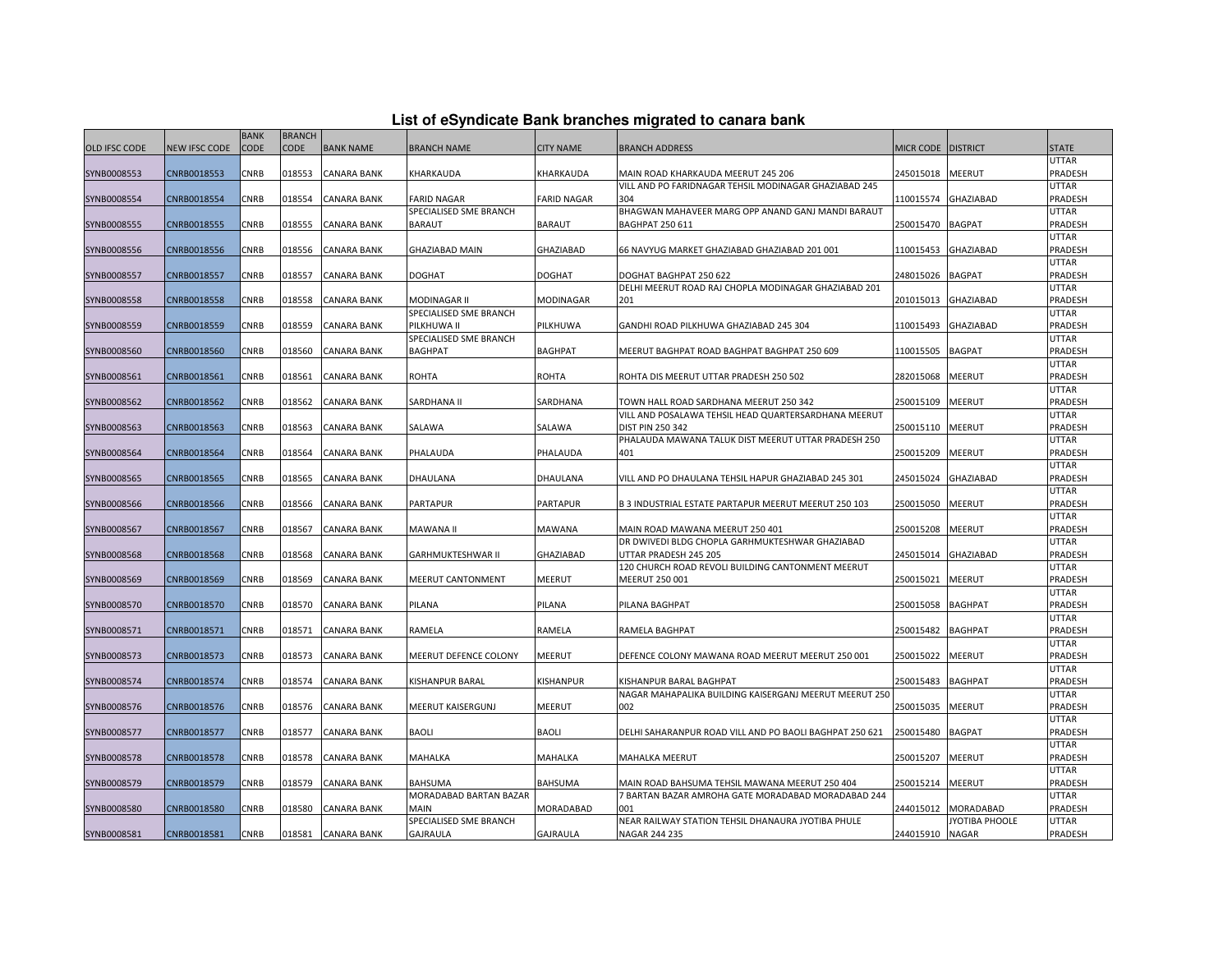|               |               | <b>BANK</b> | <b>BRANCH</b> |                    |                                                  |                      |                                                         |                |                             |                         |
|---------------|---------------|-------------|---------------|--------------------|--------------------------------------------------|----------------------|---------------------------------------------------------|----------------|-----------------------------|-------------------------|
| OLD IFSC CODE | NEW IFSC CODE | <b>CODE</b> | <b>CODE</b>   | <b>BANK NAME</b>   | <b>BRANCH NAME</b>                               | <b>CITY NAME</b>     | <b>BRANCH ADDRESS</b>                                   | MICR CODE      | <b>DISTRICT</b>             | <b>STATE</b>            |
|               |               |             |               |                    |                                                  |                      |                                                         |                |                             | <b>UTTAR</b>            |
| SYNB0008582   | CNRB0018582   | CNRB        | 018582        | <b>CANARA BANK</b> | HASANPUR II                                      | <b>HASANPUR</b>      | MOHALLAHOLIWALAHASANPURPIN 244 241                      | 244015807      | JYOTIBA PHULE NAGAR PRADESH |                         |
|               |               |             |               |                    |                                                  |                      |                                                         |                |                             | <b>UTTAR</b>            |
| SYNB0008583   | CNRB0018583   | CNRB        | 018583        | CANARA BANK        | CHANDAUSI II                                     | CHANDAUSI            | RAM SWAROOP ROAD CHANDAUSI MORADABAD 202 412            | 202015109      | MORADABAD                   | PRADESH                 |
|               |               |             |               |                    |                                                  |                      |                                                         |                | JYOTIBA PHOOLE              | <b>UTTAR</b>            |
| SYNB0008584   | CNRB0018584   | CNRB        | 018584        | CANARA BANK        | DHANAURA                                         | DHANAURA             | DHANAURA JYOTIBA PHULE NAGAR 244 231                    | 244015908      | <b>NAGAR</b>                | <b>PRADESH</b>          |
|               |               |             |               |                    | SPECIALISED SME BRANCH                           |                      |                                                         |                |                             | <b>UTTAR</b>            |
| SYNB0008585   | CNRB0018585   | CNRB        | 018585        | <b>CANARA BANK</b> | SAMBHAL II                                       | SAMBHAL              | ARYA SAMAJ ROAD BANK STREET SAMBHAL MORADABAD 244 302   | 244015607      | <b>MORADABAD</b>            | PRADESH                 |
|               |               |             |               |                    |                                                  |                      |                                                         |                |                             | <b>UTTAR</b>            |
| SYNB0008586   | CNRB0018586   | <b>CNRB</b> | 018586        | <b>CANARA BANK</b> | <b>AYOL</b>                                      | <b>AYOL</b>          | MAIN ROADJOYAPIN 244 222                                | 244015510      | JYOTIBA PHULE NAGAR PRADESH |                         |
|               |               |             |               |                    |                                                  |                      |                                                         |                | JYOTIBA PHOOLE              | <b>UTTAR</b>            |
| SYNB0008587   | CNRB0018587   | CNRB        | 018587        | CANARA BANK        | <b>BACHHRAUN</b>                                 | <b>BACHHRAUN</b>     | VILL AND POBACHHRAUN JYOTIBA PHULE NAGAR DT PIN 244 225 | 244015907      | <b>NAGAR</b>                | PRADESH<br><b>UTTAR</b> |
| SYNB0008588   | CNRB0018588   | CNRB        | 018588        | CANARA BANK        | THAKURDWARA                                      | THAKURDWARA          | FATTEHULLAHGANJTHAKURDWARAPIN 244 601                   | 244015036      | MORADABAD                   | PRADESH                 |
|               |               |             |               |                    | SPECIALISED SME BRANCH                           |                      | GOPAL BULDG STN ROAD AMROHA JYOTIBA PHULE NAGAR UTTAR   |                | JYOTIBA PHOOLE              | <b>UTTAR</b>            |
| SYNB0008589   | CNRB0018589   | CNRB        | 018589        | <b>CANARA BANK</b> | AMROHA                                           | <b>AMROHA</b>        | PRADESH244221                                           | 244015507      | <b>NAGAR</b>                | PRADESH                 |
|               |               |             |               |                    |                                                  |                      |                                                         |                |                             | <b>UTTAR</b>            |
| SYNB0008590   | CNRB0018590   | CNRB        | 018590        | CANARA BANK        | BHOJPUR MORADABAD DIST                           | <b>BHOJPUR</b>       | BHOJPURPIN 244 402                                      | 244015029      | MORADABAD                   | PRADESH                 |
|               |               |             |               |                    |                                                  |                      |                                                         |                |                             | <b>UTTAR</b>            |
| SYNB0008591   | CNRB0018591   | CNRB        | 018591        | <b>CANARA BANK</b> | <b>BAHJOI</b>                                    | <b>BAHJOI</b>        | RAILWAY ROADBAHJOIPIN 202 410                           | 202015107      | <b>MORADABAD</b>            | PRADESH                 |
|               |               |             |               |                    |                                                  |                      | 1ST FLOOR KANTH VAISHYA SABHA BUILDINGMAIN              |                |                             | <b>UTTAR</b>            |
| SYNB0008592   | CNRB0018592   | CNRB        | 018592        | <b>CANARA BANK</b> | KANTH II                                         | KANTH                | MARKETKANTHPIN 244 501                                  | 244015033      | JYOTIBA PHULE NAGAR PRADESH |                         |
|               |               |             |               |                    |                                                  |                      |                                                         |                |                             | <b>UTTAR</b>            |
| SYNB0008593   | CNRB0018593   | <b>CNRB</b> | 018593        | <b>CANARA BANK</b> | <b>DALPATPUR</b>                                 | <b>DALPATPUR</b>     | OPP MDUSS LTDDALPATPURPOAKKADILARIPIN 244 001           | 244015013      | <b>MORADABAD</b>            | PRADESH                 |
|               |               |             |               |                    |                                                  |                      | CIVIL LINES NEAR MANDIR NEAR MANDIR MORADABAD           |                |                             | <b>UTTAR</b>            |
| SYNB0008594   | CNRB0018594   | CNRB        | 018594        | CANARA BANK        | MORADABAD CIVIL LINES                            | MORADABAD            | MORADABAD 244 001                                       | 244015014      | MORADABAD                   | PRADESH                 |
|               |               |             |               |                    |                                                  |                      |                                                         |                |                             | <b>UTTAR</b>            |
| SYNB0008595   | CNRB0018595   | CNRB        | 018595        | CANARA BANK        | NARAULI                                          | NARAULI              | VILL AND PONARAULITEHSILCHANDAUSIPIN 202 414            | 202015110      | MORADABAD                   | PRADESH                 |
|               |               |             |               |                    |                                                  |                      |                                                         |                |                             | <b>UTTAR</b>            |
| SYNB0008596   | CNRB0018596   | CNRB        | 018596        | <b>CANARA BANK</b> | NAUGAON SADAT                                    | <b>NAUGAON SADAT</b> | <b>BUDH BAZARBIJNORE ROADNAUGAON SADATPIN 244 251</b>   | 244015913      | JYOTIBA PHULE NAGAR PRADESH |                         |
|               |               | CNRB        |               |                    |                                                  |                      | OPP KUNWAR CINEMA STATION ROAD MORADABAD MORADABAD      |                |                             | <b>UTTAR</b>            |
| SYNB0008597   | CNRB0018597   |             | 018597        | CANARA BANK        | MORADABAD STATION ROAD<br>SPECIALISED SME BRANCH | <b>MORADABAD</b>     | 244 001                                                 | 244015015      | MORADABAD                   | PRADESH                 |
|               |               |             |               |                    | MORADABAD KUTCHERY                               |                      | KUTCHERY ROAD NEAR PARKER ROAD MORADABAD MORADABAD      |                |                             | <b>UTTAR</b>            |
| SYNB0008598   | CNRB0018598   | CNRB        | 018598        | <b>CANARA BANK</b> | ROAD                                             | MORADABAD            | 244 001                                                 | 244015016      | <b>MORADABAD</b>            | PRADESH                 |
|               |               |             |               |                    |                                                  |                      |                                                         |                |                             | <b>UTTAR</b>            |
| SYNB0008600   | CNRB0018600   | CNRB        | 018600        | CANARA BANK        | <b>UJHARI SADAT</b>                              | <b>UJHARI SADAT</b>  | POUJHARITEHSILHASANPURPIN 244 242                       | 244015810      | JYOTIBA PHULE NAGAR PRADESH |                         |
|               |               |             |               |                    |                                                  |                      |                                                         |                |                             | <b>UTTAR</b>            |
| SYNB0008601   | CNRB0018601   | CNRB        | 018601        | CANARA BANK        | DIDAULI                                          | <b>DIDAULI</b>       | DELHI MORADABAD ROADDIDAULITEHSILAMROHAPIN 244 222      | 244015511      | JYOTIBA PHULE NAGAR PRADESH |                         |
|               |               |             |               |                    |                                                  |                      |                                                         |                |                             | <b>UTTAR</b>            |
| SYNB0008602   | CNRB0018602   | CNRB        | 018602        | <b>CANARA BANK</b> | <b>ASMOLI MATIPUR</b>                            | ASMOLI               | JOYA SAMBHAL ROADPOMANOTAPIN 244 304                    | 244015609      | MORADABAD                   | PRADESH                 |
|               |               |             |               |                    |                                                  |                      |                                                         |                |                             | <b>UTTAR</b>            |
| SYNB0008603   | CNRB0018603   | CNRB        | 018603        | CANARA BANK        | MALAKPURSEMALI                                   | MALAKPUR SEMLI       | DILARI BLOCKPIN 244 401                                 | 244015027      | <b>MORADABAD</b>            | PRADESH                 |
|               |               |             |               |                    |                                                  |                      | VILL AND PODAURARAHASANPUR REHRA ROADBLOCK              |                |                             | <b>UTTAR</b>            |
| SYNB0008605   | CNRB0018605   | CNRB        | 018605        | <b>CANARA BANK</b> | DAURARA GANGESHWARI                              | DAURARA              | GANGESHWARIPIN 244 241                                  | 244015808      | <b>MORADABAD</b>            | PRADESH                 |
|               |               |             |               |                    |                                                  | ANCHORA              |                                                         |                |                             | <b>UTTAR</b>            |
| SYNB0008606   | CNRB0018606   | CNRB        | 018606        | <b>CANARA BANK</b> | ANCHORA KAMBOH ACHAUDA KAMBOH                    |                      | VILLANCHORA KAMBOHPOSATUPURATEHSILSAMBHALPIN 244 304    | 244015610      | <b>MORADABAD</b>            | PRADESH                 |
|               |               | <b>CNRB</b> |               |                    |                                                  | DHARAMPUR            |                                                         |                |                             | <b>UTTAR</b>            |
| SYNB0008607   | CNRB0018607   |             | 018607        | <b>CANARA BANK</b> | DHARAMPUR KALAN                                  | KALAN                | DHARAMPUR KALANBILARYPIN 202 411                        | 202015108      | <b>MORADABAD</b>            | PRADESH<br><b>UTTAR</b> |
| SYNB0008608   | CNRB0018608   | <b>CNRB</b> | 018608        | <b>CANARA BANK</b> | LADAWALI                                         | LADAWALI             | LADAWALIVIA AGWANPURPIN 244 502                         | 244015034      | JYOTIBA PHULE NAGAR PRADESH |                         |
|               |               |             |               |                    |                                                  |                      |                                                         |                |                             | <b>UTTAR</b>            |
| SYNB0008610   | CNRB0018610   | CNRB        |               | 018610 CANARA BANK | <b>AGRA MAIN</b>                                 | AGRA                 | 43 BY 2 MANISHA BLOCK SANJAY PLACE AGRA 282002          | 282015076 AGRA |                             | PRADESH                 |
|               |               |             |               |                    |                                                  |                      |                                                         |                |                             |                         |

**List of eSyndicate Bank branches migrated to canara bank**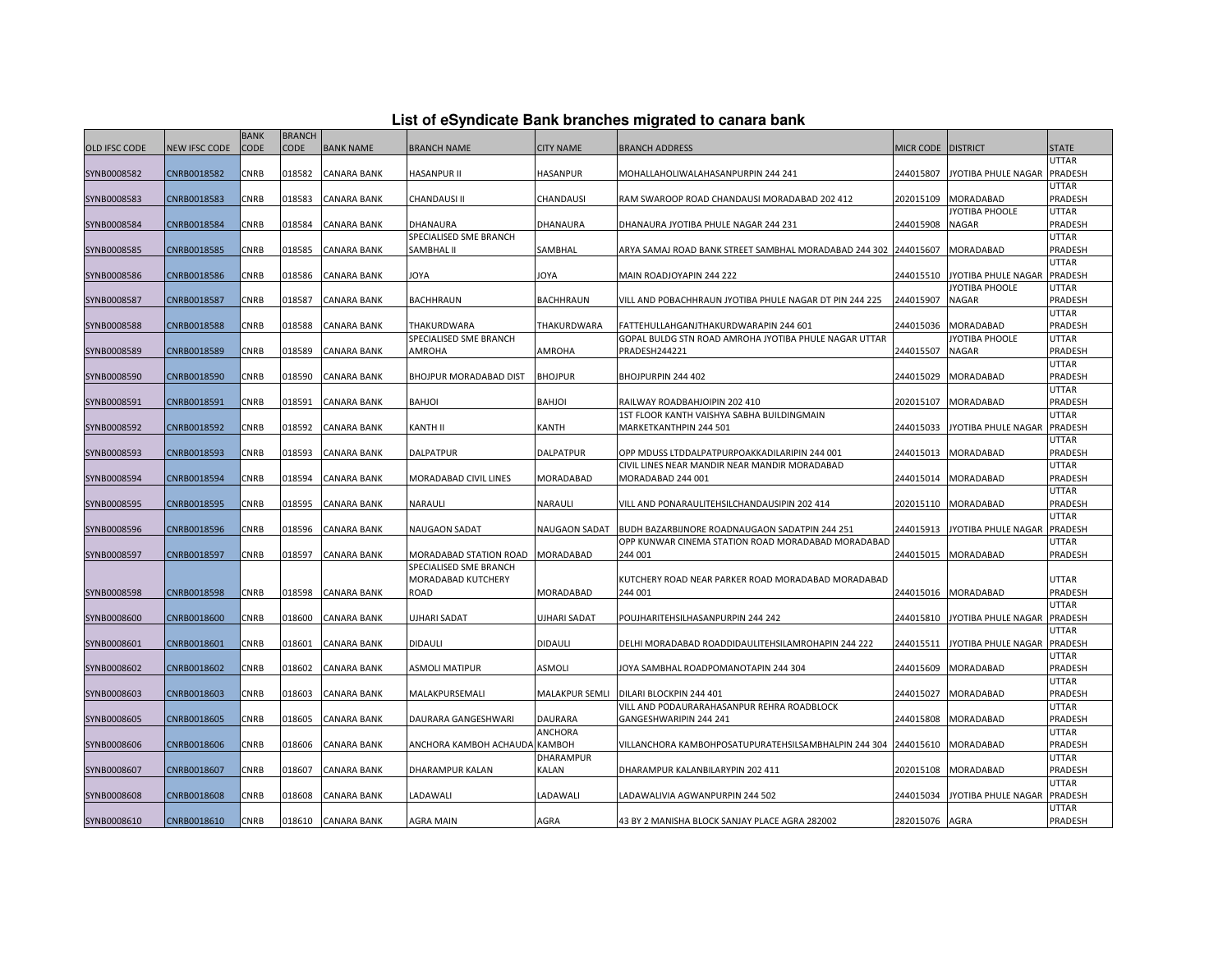| List of eSyndicate Bank branches migrated to canara bank |  |  |
|----------------------------------------------------------|--|--|
|                                                          |  |  |

|                      |                      | <b>BANK</b> | <b>BRANCH</b> |                    |                            |                       |                                                                         |                  |                     |              |
|----------------------|----------------------|-------------|---------------|--------------------|----------------------------|-----------------------|-------------------------------------------------------------------------|------------------|---------------------|--------------|
| <b>OLD IFSC CODE</b> | <b>NEW IFSC CODE</b> | CODE        | <b>CODE</b>   | <b>BANK NAME</b>   | <b>BRANCH NAME</b>         | <b>CITY NAME</b>      | <b>BRANCH ADDRESS</b>                                                   | <b>MICR CODE</b> | <b>DISTRICT</b>     | <b>STATE</b> |
|                      |                      |             |               |                    |                            |                       |                                                                         |                  |                     | UTTAR        |
| SYNB0008611          | CNRB0018611          | <b>CNRB</b> | 018611        | <b>CANARA BANK</b> | AGRA NARIPURA              | AGRA                  | NEAR AJIT NAGAR CROSSING NARIPURA AGRA AGRA 282 001                     | 282015070        | AGRA                | PRADESH      |
|                      |                      |             |               |                    |                            |                       | IMPERIAL CINEMA COMPOUND SADAR BAZAR CANTONMENT                         |                  |                     | UTTAR        |
| SYNB0008612          | CNRB0018612          | CNRB        | 018612        | <b>CANARA BANK</b> | AGRA CANTONMENT II         | AGRA                  | AGRA AGRA 282 001                                                       | 282015077        | AGRA                | PRADESH      |
|                      |                      |             |               |                    |                            |                       | CHANDRASEKHAR AZAD MARKET 1 FLOOR CIVIL LINES ALLAHABAD                 |                  |                     | UTTAR        |
| SYNB0008613          | CNRB0018613          | <b>CNRB</b> | 018613        | <b>CANARA BANK</b> | PRAYAGRAJ                  | ALLAHABAD             | 211 001                                                                 | 211015019        | ALLAHABAD           | PRADESH      |
|                      |                      |             |               |                    | PRAYAGRAJ E WING           |                       |                                                                         |                  |                     | UTTAR        |
| SYNB0008614          | CNRB0018614          | <b>CNRB</b> | 018614        | CANARA BANK        | CHRISTIAN CLG              | ALLAHABAD             | EWING CHRISTIAN COLLEGE GAUGHAT ALLAHABAD211003                         | 211015023        | ALLAHABAD           | PRADESH      |
|                      |                      |             |               |                    | PRAYAGRAJ SARASWAT K       |                       | SARASWAT KHATRI PATHSHALA ATARSURYA NEHRU NAGAR                         |                  |                     | UTTAR        |
| SYNB0008615          | CNRB0018615          | <b>CNRB</b> | 018615        | <b>CANARA BANK</b> | PATHSHALA                  | ALLAHABAD             | ALLAHABAD ALLAHABAD 211 003                                             | 211015024        | ALLAHABAD           | PRADESH      |
|                      |                      |             |               |                    | PRAYAGRAJ PRAYAG           |                       | KAYASTH PATHASHALA 12 BY 4 KAMLA NEHRU MARG                             |                  |                     | UTTAR        |
| SYNB0008616          | CNRB0018616          | <b>CNRB</b> | 018616        | <b>CANARA BANK</b> | KAYASTHA PATHSALA          | ALLAHABAD             | ALLAHABAD211001                                                         | 211015020        | ALLAHABAD           | PRADESH      |
|                      |                      |             |               |                    |                            |                       |                                                                         |                  |                     | UTTAR        |
| SYNB0008617          | CNRB0018617          | CNRB        | 018617        | <b>CANARA BANK</b> | AKBARPUR PATTI             | <b>AKBARPUR PATTI</b> | PO AMROHA TENSHIL AMROHA DIST J P NAGAR PIN 244221                      | 244015509        | J P NAGAR           | PRADESH      |
|                      |                      |             |               |                    |                            |                       | VILL DEENGRA POST AMROHA TEH AMROHA DIST J P NAGAR PIN                  |                  |                     | UTTAR        |
| SYNB0008618          | CNRB0018618          | <b>CNRB</b> | 018618        | <b>CANARA BANK</b> | DEENGRA                    | <b>DEENGRA</b>        | 244231                                                                  | 244015909        | J P NAGAR           | PRADESH      |
|                      |                      |             |               |                    |                            |                       | DAMODAR PALACE CHOWK ASIFGANJ DSIT AZAMGARH UTTAR                       |                  |                     | UTTAR        |
| SYNB0008619          | CNRB0018619          | CNRB        | 018619        | <b>CANARA BANK</b> | AZAMGARH II                | <b>AZAMGARH</b>       | <b>PRADESH 276001</b>                                                   | 276015010        | AZAMGARH            | PRADESH      |
|                      |                      |             |               |                    |                            |                       | ZILLA PANCHAYAT BUILDING COLLECTORATE ROAD ALIGARH                      |                  |                     | UTTAR        |
| SYNB0008620          | CNRB0018620          | CNRB        | 018620        | <b>CANARA BANK</b> | ALIGARH ZILLA PANCHAYAT    | <b>ALIGARH</b>        | <b>ALIGARH 202 001</b>                                                  | 202015023        | ALIGARH             | PRADESH      |
|                      |                      |             |               |                    |                            |                       | NCC CAMPUS ALIGARH MUSLIM UNIVERSITY ALIGARH ALIGARH 202                |                  |                     | <b>UTTAR</b> |
| SYNB0008621          | CNRB0018621          | CNRB        | 018621        | <b>CANARA BANK</b> | ALIGARH NCC CAMPUS         | ALIGARH               | 002                                                                     | 202015026        | ALIGARH             | PRADESH      |
|                      |                      |             |               |                    |                            |                       |                                                                         |                  |                     | UTTAR        |
| SYNB0008622          | CNRB0018622          | <b>CNRB</b> | 018622        | <b>CANARA BANK</b> | <b>BAHRAICH II</b>         | <b>BAHRAICH</b>       | 46 RAIPUR RAJA QANOONGOPURA SOUTH BAHRAICH 271801                       | 271015007        | BAHRAICH            | PRADESH      |
|                      |                      |             |               |                    |                            |                       |                                                                         |                  |                     | UTTAR        |
| SYNB0008623          | CNRB0018623          | <b>CNRB</b> | 018623        | <b>CANARA BANK</b> | ALIGARH AGRA SASNI GATE II | <b>ALIGARH</b>        | 19 BY 16 GOPAL PURI SASNI GATE CHORAHA ALIGARH 202001                   | 202015020        | ALIGARH             | PRADESH      |
|                      |                      |             |               |                    |                            |                       |                                                                         |                  |                     | UTTAR        |
| SYNB0008625          | CNRB0018625          | CNRB        | 018625        | <b>CANARA BANK</b> | BARAUT J V COLLEGE         | <b>BARAUT</b>         | J V COLLEGE BAOLI ROAD BARAUT BAGHPAT 250 611                           | 250015473        | <b>BAGPAT</b>       | PRADESH      |
|                      |                      |             |               |                    |                            |                       | BAGHPAT COLLECTORATE SAHARANPUR ROAD BAGHPAT UTTAR                      |                  |                     | UTTAR        |
| SYNB0008626          | CNRB0018626          | <b>CNRB</b> | 018626        | <b>CANARA BANK</b> | COLLECTORATE BAGHPAT       | <b>BAGHPAT</b>        | <b>PRADESH 250609</b>                                                   | 250015313        | <b>BAGPAT</b>       | PRADESH      |
|                      |                      |             |               |                    |                            |                       | VPO FATEHPUR PUTHI DIST BAGHPAT FATEHPURI PUTHI UTTAR                   |                  |                     | UTTAR        |
| SYNB0008627          | CNRB0018627          | CNRB        | 018627        | <b>CANARA BANK</b> | <b>FATEHPUR PUTHI</b>      | <b>FATEHPUR PUTHI</b> | <b>PRADESH</b>                                                          | 250015486        | <b>BAGHPAT</b>      | PRADESH      |
|                      |                      |             |               |                    |                            |                       | HPDA OFFICE PREET VIHAR DELHI ROAD HAPUR GHAZIABAD DIST                 |                  |                     | UTTAR        |
| SYNB0008628          | CNRB0018628          | CNRB        | 018628        | <b>CANARA BANK</b> | <b>HPDA HAPUR</b>          | <b>HAPUR</b>          | PIN 245 101                                                             | 245015009        | <b>GHAZIABAD</b>    | PRADESH      |
|                      |                      |             |               |                    |                            | <b>KHATTA</b>         | VILL KHATTA PRAHALADPUR PO KHATTA PRAHALADPUR BAGHPAT                   |                  |                     | UTTAR        |
| SYNB0008629          | CNRB0018629          | CNRB        | 018629        | CANARA BANK        | KATTA PRAHALADPUR          | PRAHALAD              | <b>PIN 250601</b>                                                       | 250015311        | <b>BAGHPAT</b>      | PRADESH      |
|                      |                      |             |               |                    |                            |                       | 639 PAISAR PLAZA FAIZABAD ROAD BARA BANKI BARA BANKI 225                |                  |                     | UTTAR        |
| SYNB0008631          | CNRB0018631          | CNRB        | 018631        | <b>CANARA BANK</b> | <b>BARABANKI II</b>        | <b>BARA BANKI</b>     | 001                                                                     | 226015037        | BARABANKI           | PRADESH      |
|                      |                      |             |               |                    |                            |                       |                                                                         |                  |                     | UTTAR        |
| SYNB0008632          | CNRB0018632          | CNRB        | 018632        | <b>CANARA BANK</b> | IKONDA                     | KONDA                 | PO BHAWANIPUR TEHSIL AMROHA DIST MORADABAD PIN 244222                   | 244015512        | MORADABAD           | PRADESH      |
|                      |                      |             |               |                    |                            |                       | VILLAGE RATHORA POST RATHORA BAGHPAT DIST BAGHPAT                       |                  |                     | UTTAR        |
| SYNB0008633          | CNRB0018633          | CNRB        | 018633        | CANARA BANK        | RATHORA                    | <b>BAGHPAT</b>        | UTTAR PRADESH 250617 INDIA                                              | 250015476        | <b>BAGHPAT</b>      | PRADESH      |
|                      |                      |             |               |                    |                            |                       |                                                                         |                  |                     | UTTAR        |
| SYNB0008634          | CNRB0018634          | CNRB        | 018634        | <b>CANARA BANK</b> | <b>BAREILY CIVIL LINES</b> | <b>BAREILY</b>        | 167A CIVIL LINES BAREILLY BAREILLY 243 001                              | 243015016        | <b>BAREILLY</b>     | PRADESH      |
|                      |                      |             |               |                    | BAREILLY NAINITAL RD IZZAT |                       |                                                                         |                  |                     | UTTAR        |
| SYNB0008635          | CNRB0018635          | CNRB        | 018635        | <b>CANARA BANK</b> | NGR                        | <b>BALLIA</b>         | M B INTER COLLEGE IZZAT NAGAR BAREILLY243001                            | 243015017        | <b>BAREILLY</b>     | PRADESH      |
|                      |                      |             |               |                    |                            |                       | RANCHAD VILLAGE DIST BHAGPATH RANCHAD UTTAR PRADESH                     |                  |                     | UTTAR        |
| SYNB0008636          | CNRB0018636          | CNRB        | 018636        | CANARA BANK        | RANCHAD                    | RANCHAD               | 250345                                                                  | 250015469        | RANCHAD             | PRADESH      |
|                      |                      |             |               |                    |                            |                       | MOHALLA PIKAURA SHIV GULAM NEAR KANTESWAR PARK GANDHI                   |                  |                     | UTTAR        |
| SYNB0008637          | CNRB0018637          | CNRB        | 018637        | <b>CANARA BANK</b> | <b>BASTI II</b>            | <b>BASTI</b>          | NAGAR BASTI UTTAR PRADESH 272 001                                       | 272015007        | <b>GANDHI NAGAR</b> | PRADESH      |
|                      |                      |             |               |                    |                            | CHITRAKOOT            | PLOT NO 664 WARD NO 21 GOKULPURI KARVI CHITRAKOOT DHAM                  |                  |                     | UTTAR        |
| SYNB0008638          | CNRB0018638          | CNRB        | 018638        | CANARA BANK        | <b>CHITRAKOOTDHAM</b>      | <b>DHAM</b>           | CHITRAKOOT DHAM UP 210205                                               | 210015308        | LUCKNOW             | PRADESH      |
|                      |                      |             |               |                    |                            |                       |                                                                         |                  |                     | UTTAR        |
| SYNB0008639          | CNRB0018639          | <b>CNRB</b> | 018639        | <b>CANARA BANK</b> | KUSHINAGAR II              | <b>KUSHINAGAR</b>     | H NO 22 WARD NO 12 INDIRA NAGAR SAPHA ROAD KASYA 274402 274015512 KASYA |                  |                     | PRADESH      |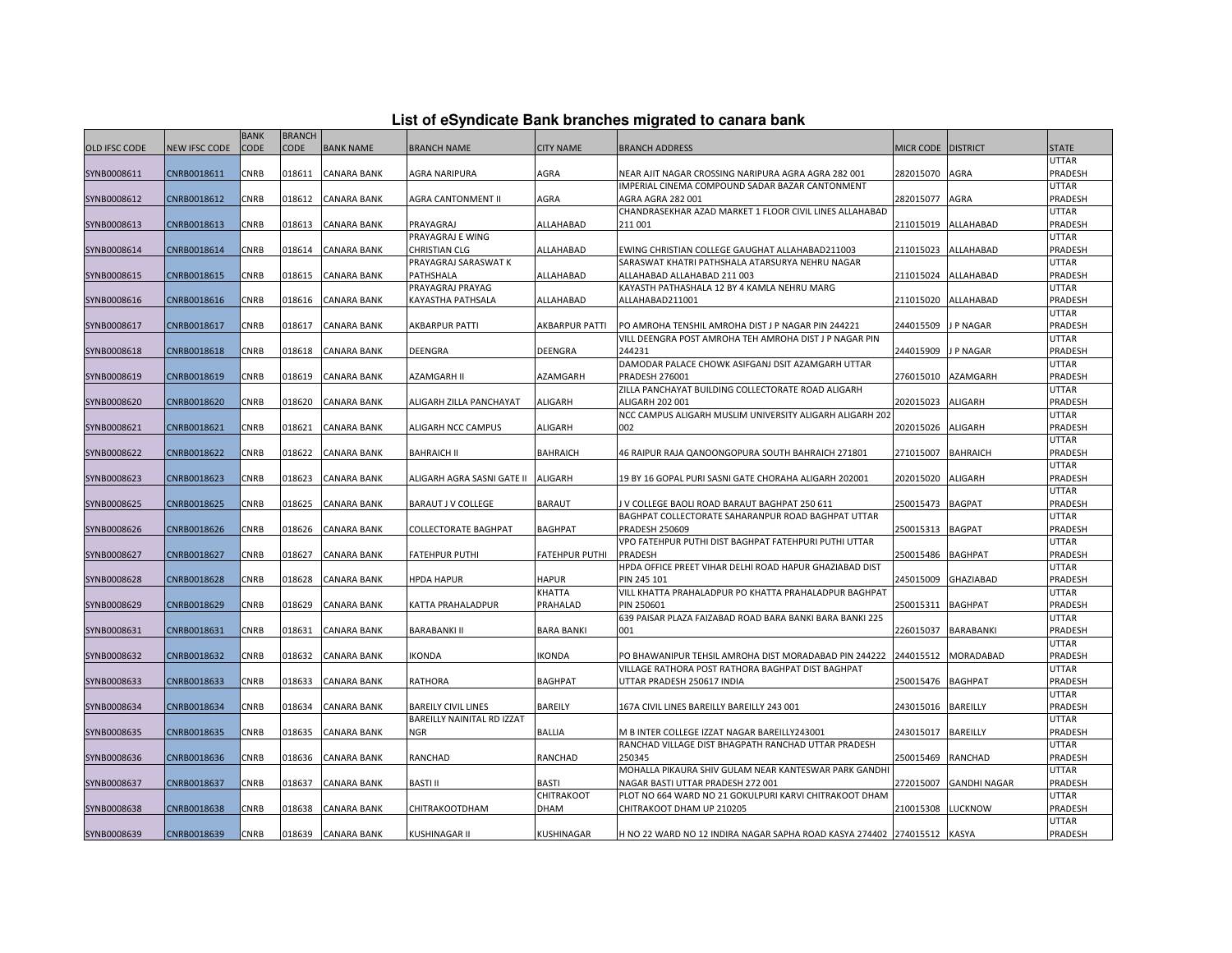| List of eSyndicate Bank branches migrated to canara bank |  |  |
|----------------------------------------------------------|--|--|
|                                                          |  |  |

|                      |                      | <b>BANK</b> | <b>BRANCH</b> |                    |                            |                      |                                                               |                   |                            |                  |
|----------------------|----------------------|-------------|---------------|--------------------|----------------------------|----------------------|---------------------------------------------------------------|-------------------|----------------------------|------------------|
| <b>OLD IFSC CODE</b> | <b>NEW IFSC CODE</b> | CODE        | CODE          | <b>BANK NAME</b>   | <b>BRANCH NAME</b>         | <b>CITY NAME</b>     | <b>BRANCH ADDRESS</b>                                         | MICR CODE         | <b>DISTRICT</b>            | <b>STATE</b>     |
|                      |                      |             |               |                    |                            |                      |                                                               |                   |                            | UTTAR            |
| SYNB0008640          | CNRB0018640          | CNRB        | 018640        | CANARA BANK        | <b>MORANA BIJNOR DIST</b>  | <b>MORANA</b>        | VILL AND POMORANAPIN 246 761                                  | 246015611         | <b>BIJNOR</b>              | PRADESH          |
|                      |                      |             |               |                    |                            |                      |                                                               |                   |                            | UTTAR            |
| SYNB0008641          | CNRB0018641          | CNRB        | 018641        | <b>CANARA BANK</b> | KADRABAD                   | KADRABAD             | VILLKADRABADTEHSILNAGINAPIN 246 751                           | 246015610         | <b>BIJNOR</b>              | PRADESH          |
|                      |                      |             |               |                    |                            |                      | PLOT NO 1066 WARD NO 14 PARENDA ROAD DIST MAHARAGANJ          |                   |                            | UTTAR            |
| SYNB0008642          | CNRB0018642          | <b>CNRB</b> | 018642        | <b>CANARA BANK</b> | MAHARAJGANJ II             | MAHARAJGANJ          | 273303                                                        | 273015208         | MAHARAJGANJ                | PRADESH          |
|                      |                      |             |               |                    |                            |                      |                                                               |                   |                            | UTTAR            |
| SYNB0008643          | CNRB0018643          | <b>CNRB</b> | 018643        | <b>CANARA BANK</b> | <b>BANDA II</b>            | <b>BANDA</b>         | CIVIL LINES BANDA BANDA UTTAR PRADESH 210001                  | 210015307         | <b>BANDA</b>               | PRADESH          |
|                      |                      |             |               |                    |                            |                      | TP NO 25 TO 31 MOTI CHOWK SHAHJAHANPUR SHAHJAHANPUR           |                   |                            | <b>UTTAR</b>     |
| SYNB0008644          | CNRB0018644          | CNRB        | 018644        | <b>CANARA BANK</b> | SHAHJAHANPUR II            | SHAHJAHANPUR         | 242001                                                        | 242015008         | SHAHJAHANPUR               | PRADESH          |
|                      |                      |             |               |                    |                            |                      | 175BY4 WARD NO 3 MOHSINPUR MANSOORPUR OPP PWD OFFICE          |                   |                            | UTTAR            |
| SYNB0008645          | CNRB0018645          | <b>CNRB</b> | 018645        | <b>CANARA BANK</b> | AKBARPUR                   | AKBARPUR             | DIST AMBEDKARNAGAR 224122                                     | 224015107         | AKBARPUR                   | PRADESH          |
|                      |                      |             |               |                    |                            |                      |                                                               |                   |                            | UTTAR            |
| SYNB0008646          | CNRB0018646          | CNRB        | 018646        | <b>CANARA BANK</b> | <b>BHATONA</b>             | <b>BHATONA</b>       | VILLBHATONABLOCK GULAOTHIPIN 245 408                          | 245015028         | <b>BULANDSHAHR</b>         | PRADESH          |
|                      |                      |             |               |                    |                            |                      |                                                               |                   |                            | UTTAR            |
| SYNB0008647          | CNRB0018647          | CNRB        | 018647        | CANARA BANK        | MAMANKHURD                 | MAMANKHURD           | VILLAGE MAMANKHURDPODHAMARAOLIPIN 203 001                     | 203015008         | <b>BULANDSHAHR</b>         | PRADESH          |
|                      |                      |             |               |                    |                            |                      | JEWAR KHURJA ROADVILL AND POST SHAHPUR KALANTEHSIL            |                   |                            | UTTAR            |
| SYNB0008648          | CNRB0018648          | <b>CNRB</b> | 018648        | <b>CANARA BANK</b> | SHAHPUR KALAN              | <b>SHAHPUR KALAN</b> | KHURJAPIN 203 141                                             | 203015014         | BULANDSHAHR                | PRADESH          |
|                      |                      |             |               |                    |                            |                      |                                                               |                   |                            | UTTAR            |
| SYNB0008649          | CNRB0018649          | <b>CNRB</b> | 018649        | <b>CANARA BANK</b> | <b>BULANDSHAHR II</b>      | <b>BULANDSHAHR</b>   | 48A CIVIL LINES BULANDSHAHR BULANDSHAHR 203 001               | 203015009         | BULANDSHEHAR               | PRADESH          |
|                      |                      |             |               |                    |                            |                      |                                                               |                   |                            | UTTAR            |
| SYNB0008650          | CNRB0018650          | <b>CNRB</b> | 018650        | CANARA BANK        | KHURJA                     | <b>KHURJA</b>        | RAGHAV COMPLEX G T ROAD KHURJA BULANDSHAHR 203 131            | 203015011         | <b>BULANDSHEHAR</b>        | PRADESH          |
|                      |                      |             |               |                    | <b>BULANDSHAHR RAILWAY</b> |                      | DAV INTER COLLEGE RAILWAY ROAD BULANDSHAHR                    |                   |                            | UTTAR            |
| SYNB0008651          | CNRB0018651          | <b>CNRB</b> | 018651        | CANARA BANK        | ROAD                       | <b>BULANDSHAHR</b>   | BULANDSHAHR 203 001                                           | 203015010         | BULANDSHEHAR               | PRADESH          |
|                      |                      |             |               |                    |                            |                      | 542 546 ANSARIYAN NEAR ROADWAYS BUS STAND G T ROAD            |                   |                            | UTTAR            |
| SYNB0008652          | CNRB0018652          | <b>CNRB</b> | 018652        | <b>CANARA BANK</b> | SIKANDRABAD II             | SIKANDRABAD          | SIKANDRABAD 203205                                            | 110015555         | <b>BULANDSHAHAR</b>        | PRADESH          |
|                      |                      |             |               |                    |                            |                      | H NO 249 NEAR NEW HOLLAND TRACTOR AGENCY MANJHANPUR           |                   |                            | UTTAR            |
| SYNB0008653          | CNRB0018653          | CNRB        | 018653        | <b>CANARA BANK</b> | <b>MANJHANPUR II</b>       | MANJHANPUR           | UTTAR PRADESH 212 207                                         | 211015107         | MANJHANPUR                 | PRADESH          |
|                      |                      |             |               |                    |                            |                      | 195 BHUDKI PATEL NAGAR BHADHOI ROAD NEAR P N B GYANPUR        |                   | <b>DISTT SANT RAVIDASS</b> | <b>UTTAR</b>     |
| SYNB0008654          | CNRB0018654          | CNRB        | 018654        | CANARA BANK        | <b>GYANPUR II</b>          | RAVIDASS NAGAR       | DISTT SANT RAVIDASS NAGAR UP 221304                           | 221015108         | <b>NAGAR</b>               | PRADESH          |
|                      |                      |             |               |                    |                            |                      |                                                               |                   |                            | UTTAR            |
| SYNB0008655          | CNRB0018655          | CNRB        | 018655        | <b>CANARA BANK</b> | ETAWAH II                  | <b>ETAWAH</b>        | HARSH NAGAR FORT RD EATWAH U P 206001                         | 206015007         | <b>ETAWAH</b>              | PRADESH          |
|                      |                      |             |               |                    |                            |                      | CANARA BANK C 130 449 SHAHPUR OPPOSITE GEETA VATIKA           |                   |                            | UTTAR            |
| SYNB0008656          | CNRB0018656          | CNRB        | 018656        | <b>CANARA BANK</b> | KHALILABAD II              | <b>GORAKHPUR</b>     | ASURAN CHOWK GORAKHPUR UTTAR PRADESH 273006                   | 272015208         | <b>GORAKHPUR</b>           | PRADESH          |
|                      |                      |             |               |                    |                            |                      | NER ALLAHABAD BANK BANDRAHA BHINGA SIRSI ROAD DIST            |                   |                            | UTTAR            |
| SYNB0008657          | CNRB0018657          | <b>CNRB</b> | 018657        | <b>CANARA BANK</b> | <b>BHINGA II</b>           | <b>BHINGA</b>        | SHRAVASTI 271831                                              | 271015307         | SHRAVASTI                  | PRADESH          |
|                      |                      | CNRB        | 018658        | <b>CANARA BANK</b> |                            |                      | HOTEL SURYA OPP BUS STAND CHAMOLI CHAMOLI DIST PIN 246<br>424 |                   |                            | UTTARAKHAN<br>D. |
| SYNB0008658          | CNRB0018658          |             |               |                    | CHAMOLI                    | CHAMOLI              |                                                               | 246015408         | CHAMOLI                    | UTTAR            |
| SYNB0008659          | CNRB0018659          | CNRB        | 018659        | CANARA BANK        | NARKHERA NANKHEDA          | NARKHERA             | PO VEERPUR THAN DIST MORADABAD PIN 244001                     | 244015037         | MORADABAD                  | PRADESH          |
|                      |                      |             |               |                    |                            |                      |                                                               |                   |                            | UTTAR            |
| SYNB0008661          | CNRB0018661          | <b>CNRB</b> | 018661        | CANARA BANK        | FAIZABAD DEVAKALI          | FAIZABAD             | 3 3 74 REKABGANJ NEAR CHOWK FAIZABAD FAIZABAD 224 001         | 224015009         | FAIZABAD                   | PRADESH          |
|                      |                      |             |               |                    |                            | MOHAMMAD             | VPO MOHAMMAD SADIKPUR BLOCK BANIAKHERA TEHSIL                 |                   | CHANDAUSI DIST             | UTTAR            |
| SYNB0008662          | CNRB0018662          | CNRB        | 018662        | <b>CANARA BANK</b> | MOHAMMED SADIQPUR          | SADIKP               | CHANDAUSI DIST MORADABAD 202414                               | 244015611         | MORADABAD                  | PRADESH          |
|                      |                      |             |               |                    |                            |                      | LALGATE NEAR BADRI VISHAL DEGREE COLLEGE FARRUKHABAD          |                   |                            | UTTAR            |
| SYNB0008665          | CNRB0018665          | CNRB        | 018665        | <b>CANARA BANK</b> | <b>FARRUKHABAD II</b>      | <b>FARRUKHABAD</b>   | FARRUKHABAD 209 625                                           | 209015007         | FARRUKHABAD                | PRADESH          |
|                      |                      |             |               |                    |                            |                      | VILLAGE DARIAPUR BUJURG BLOCK GAJRAULA TEH DHANAURA           |                   |                            | UTTAR            |
| SYNB0008666          | CNRB0018666          | <b>CNRB</b> | 018666        | CANARA BANK        | DARIYAPUR BUZURG           |                      | DARIAPUR BUJURG DIST JYOTHI PHULE NAGAR                       | 244015911         | JYOTHI PHULE NAGAR         | PRADESH          |
|                      |                      |             |               |                    |                            |                      |                                                               |                   |                            | UTTAR            |
| SYNB0008667          | CNRB0018667          | CNRB        | 018667        | <b>CANARA BANK</b> | SHIKOHABAD II              | SHIKOHABAD           | SHIKOHABAD FIROZABAD                                          | 205015107         | <b>FIROZABAD</b>           | PRADESH          |
|                      |                      |             |               |                    |                            |                      | VILLAGE AND POST SHAHPUR BANGUR TEHSIL CHATTA DIST            |                   |                            | UTTAR            |
| SYNB0008668          | CNRB0018668          | CNRB        | 018668        | CANARA BANK        | <b>SHAHPUR BANGER</b>      |                      | SHAHPUR BANGUR MATHURA AP SHAHPUR BANGUR 281403               | 281015219         | MATHURA                    | PRADESH          |
|                      |                      |             |               |                    |                            |                      | VILL SANKET PO BARSEM TEHSIL CHATTA DIST MATHURA SANKET       |                   |                            | UTTAR            |
| SYNB0008669          | CNRB0018669          | CNRB        | 018669        | <b>CANARA BANK</b> | SANKET                     | SANKET               | UTTAR PRADESH 201403                                          | 281015222 MATHURA |                            | PRADESH          |
|                      |                      |             |               |                    |                            |                      |                                                               |                   |                            |                  |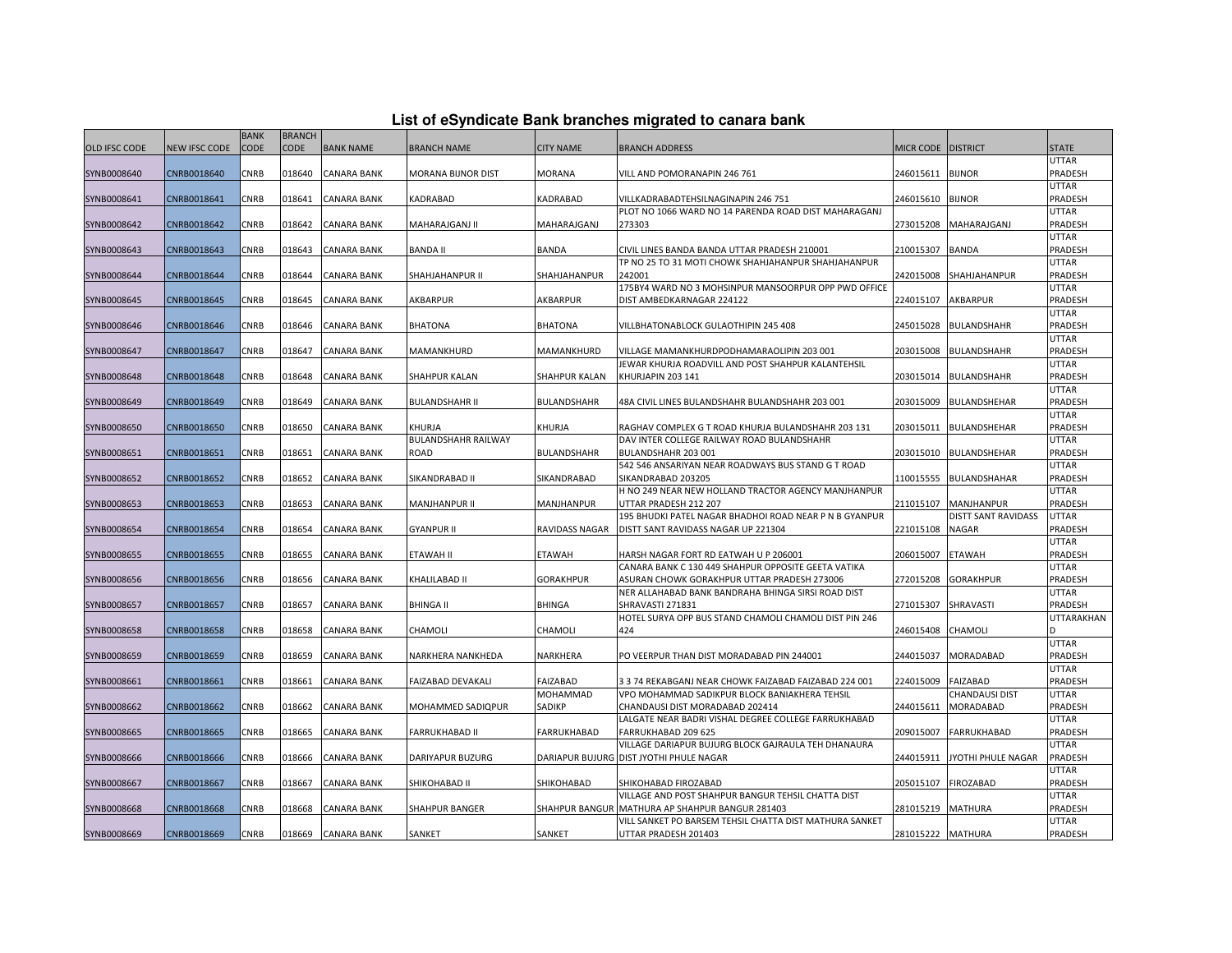| List of eSyndicate Bank branches migrated to canara bank |  |  |
|----------------------------------------------------------|--|--|
|                                                          |  |  |

|                      |                      | <b>BANK</b> | <b>BRANCH</b> |                    |                            |                      |                                                            |                  |                                  |                  |
|----------------------|----------------------|-------------|---------------|--------------------|----------------------------|----------------------|------------------------------------------------------------|------------------|----------------------------------|------------------|
| <b>OLD IFSC CODE</b> | <b>NEW IFSC CODE</b> | CODE        | CODE          | <b>BANK NAME</b>   | <b>BRANCH NAME</b>         | <b>CITY NAME</b>     | <b>BRANCH ADDRESS</b>                                      | <b>MICR CODE</b> | <b>DISTRICT</b>                  | <b>STATE</b>     |
|                      |                      |             |               |                    | GHAZIABAD DELHI PUBLIC     |                      | DELHI PUBLIC SCHOOL MEERUT ROAD GHAZIABAD GHAZIABAD 201    |                  |                                  | UTTAR            |
| SYNB0008670          | CNRB0018670          | CNRB        | 018670        | CANARA BANK        | <b>SCHOOL</b>              | <b>GHAZIABAD</b>     | 002                                                        | 110015507        | GHAZIABAD                        | PRADESH          |
|                      |                      |             |               |                    |                            |                      |                                                            |                  |                                  | UTTARAKHAN       |
| SYNB0008671          | CNRB0018671          | CNRB        | 018671        | CANARA BANK        | PAURI II                   | PAURI                | PAURI PAURI GARWAL                                         | 246015707        | GARHWAL                          |                  |
|                      |                      |             |               |                    |                            |                      | UNIYAL BHAVAN BRAHMON MOHALLA DIST PAURI GARHWAL           |                  |                                  | UTTARAKHAN       |
| SYNB0008672          | CNRB0018672          | <b>CNRB</b> | 018672        | CANARA BANK        | <b>SRINAGAR II</b>         | SRINAGAR             | UTTARKHAND 246174                                          | 246015907        | GARHWAL                          | n.               |
|                      |                      |             |               |                    |                            |                      |                                                            |                  |                                  | UTTAR            |
| SYNB0008673          | CNRB0018673          | CNRB        | 018673        | CANARA BANK        | <b>GHAZIPUR II</b>         | <b>GHAZIPUR</b>      | 58 SAKLENABAD NEAR JAIL GHAZIPUR U P 233001                | 233015007        | <b>GAZIPUR</b>                   | PRADESH          |
|                      |                      |             |               |                    |                            |                      |                                                            |                  |                                  | UTTAR            |
| SYNB0008674          | CNRB0018674          | <b>CNRB</b> | 018674        | CANARA BANK        | <b>ETAH</b>                | <b>ETAH</b>          | OPP JWALA TALKIES AGRA ROAD ETAH 207001                    | 207015115        | AGRA                             | PRADESH          |
|                      |                      |             |               |                    |                            |                      | VILLAGE SUNRAKH BANGUR POST RAMAN RETI TEH VRINDAVAN       |                  |                                  | UTTAR            |
| SYNB0008675          | CNRB0018675          | <b>CNRB</b> | 018675        | CANARA BANK        | <b>SUNRAKH BANGER</b>      |                      | SUNRAKH BANGUR MATHURA DIST 281124                         | 281015108        | MATHURA                          | PRADESH          |
|                      |                      |             |               |                    |                            |                      | CHANDAU H NO 36 WARD NO 5 SAKALDIHA ROAD CHANDAULI         |                  |                                  | UTTAR            |
| SYNB0008676          | CNRB0018676          | CNRB        | 018676        | CANARA BANK        | <b>CHANDAULI II</b>        | CHANDAULI            | UTTAR PRADESH 232104                                       | 232015007        | CHANDAULI                        | PRADESH          |
|                      |                      |             |               |                    |                            |                      | RAMPUR CHAURAHA VIL RAMPUR BAOLI TEH LALGANJ               |                  |                                  | UTTAR            |
| SYNB0008677          | CNRB0018677          | CNRB        | 018677        | CANARA BANK        | <b>RAMPUR KHAS</b>         | <b>RAMPUR</b>        | PRATAPGARH DT RAMPUR KHAS 230132                           | 230015007        | PRATAPGARH                       | PRADESH          |
|                      |                      |             |               |                    |                            |                      | C BY O DR HARPAL SINGH ANAND NAGAR KEMARI ROAD             |                  |                                  | UTTAR            |
| SYNB0008678          | CNRB0018678          | CNRB        | 018678        | CANARA BANK        | <b>BILASPUR</b>            | <b>BILASPURUP</b>    | BILASPURUP UP 244921                                       | 244015108        | MORADABAD                        | PRADESH          |
|                      |                      |             |               |                    |                            |                      | NEAR A D GIRLS INTERCOLEGE BANK RD GOLGHAR GORAKHPUR U     |                  |                                  | UTTAR            |
| SYNB0008679          | CNRB0018679          | CNRB        | 018679        | CANARA BANK        | <b>GORAKHPUR</b>           | <b>GORAKHPUR</b>     | P 273001                                                   | 273015020        | <b>GORAKPUR</b>                  | PRADESH          |
|                      |                      |             |               |                    |                            |                      | C BY O JASVINDER KAUR OPP CORPORATION BANK RAMARAJ ROAD    |                  |                                  | UTTARAKHAN       |
| SYNB0008680          | CNRB0018680          | CNRB        | 018680        | CANARA BANK        | <b>BAZPUR II</b>           | <b>BAZPUR</b>        | US NAGAR BAZPUR UTTARAKHAND 262401 INDIA                   | 262015208        | MORADABAD                        |                  |
|                      |                      |             |               |                    |                            |                      | GROUND FLOOR 471 LINE PURWA CIVIL LINES HARDOI UTTAR       |                  |                                  | UTTAR            |
| SYNB0008681          | CNRB0018681          | <b>CNRB</b> | 018681        | CANARA BANK        | <b>HARDOI II</b>           | <b>HARDOI</b>        | PRADESH 241 001                                            | 241015059        | <b>HARDOI</b>                    | PRADESH          |
|                      |                      | <b>CNRB</b> | 018682        |                    |                            |                      | GROUND FLOOR SUBHASH BAZAR OPP MAIN GATE OF MARKET         |                  | <b>HAMIRPUR</b>                  | UTTAR            |
| SYNB0008682          | CNRB0018682          |             |               | CANARA BANK        | <b>HAMIRPUR II</b>         | <b>HAMIRPUR</b>      | HAMIRPUR UTTAR PRADESH 210301                              | 210015107        |                                  | PRADESH<br>UTTAR |
| SYNB0008683          | CNRB0018683          | CNRB        | 018683        | CANARA BANK        | ORAI II                    | ORAI                 | 3074 PATEL NAGAR DISTT JALAUN 285001 UTTARPRADESH          | 285015108        | JALAUN                           | PRADESH          |
|                      |                      |             |               |                    |                            |                      | SHYAM HANDLOOM TEXTILE NR RAILWAY CROSSING ETAH RD         |                  |                                  | UTTAR            |
| SYNB0008684          | CNRB0018684          | <b>CNRB</b> | 018684        | CANARA BANK        | GANJ DUNDWARA II           | <b>GUNJ DUNDWARA</b> | GUNJDUNDWARA KANSIRAM NAGAR 207242                         | 207015116        | KANSIRAM NAGAR                   | PRADESH          |
|                      |                      |             |               |                    |                            |                      |                                                            |                  |                                  | UTTAR            |
| SYNB0008685          | CNRB0018685          | CNRB        | 018685        | CANARA BANK        | NOIDA SECTOR SIX THREE II  | <b>NOIDA</b>         | PLIOT NO 20 BLOCK H 1 BY A SECTOR 63 NOIDA PIN 201307      | 110015527        | <b>NOIDA</b>                     | PRADESH          |
|                      |                      |             |               |                    |                            |                      |                                                            |                  |                                  | UTTAR            |
| SYNB0008686          | CNRB0018686          | CNRB        | 018686        | CANARA BANK        | NOIDA SECTOR SIX ONE       | <b>NOIDA</b>         | GF SHOPPRIX MALL C 134B SEC 61 NOIDA 201307                | 110015520        | NOIDA                            | PRADESH          |
|                      |                      |             |               |                    |                            |                      | 114 BY 2 MAIN ROAD BHANGEL DIST GAUTAM BUDH NAGAR          |                  |                                  | UTTAR            |
| SYNB0008687          | CNRB0018687          | <b>CNRB</b> | 018687        | CANARA BANK        | <b>BHANGEL II</b>          | BHANGEL              | BHANGEL UTTAR PRADESH PIN 201304 INDIA                     | 110015528        | <b>GAUTAM BUDH NAGAR PRADESH</b> |                  |
|                      |                      |             |               |                    |                            |                      | NIOS BUILDING A31 SECTOR 62 NOIDA GAUTHAM BUDDHA NAGAR     |                  | <b>GAUTAM BODDA</b>              | UTTAR            |
| SYNB0008688          | CNRB0018688          | CNRB        | 018688        | CANARA BANK        | NOIDA SECTOR SIX TWO       | <b>NOIDA</b>         | DT PIN 201 309                                             | 110015515        | <b>NAGAR</b>                     | PRADESH          |
|                      |                      |             |               |                    | <b>GREATER NOIDA ALPHA</b> |                      | GF PLOT NO B 1 KASANA TOWER NO 1 ALPHA COMML MARKET        |                  |                                  | UTTAR            |
| SYNB0008689          | CNRB0018689          | CNRB        | 018689        | CANARA BANK        | COMMERCIAL MARKET          | <b>GREATER NOIDA</b> | ALPHA 1 GREATER NOIDA 201306                               | 110015522        | <b>GREATER NOIDA</b>             | PRADESH          |
|                      |                      |             |               |                    |                            |                      | CANARA BANK VIKAS BHAWAN SURAJPUR GREATER NOIDA DIST       |                  |                                  | UTTAR            |
| SYNB0008690          | CNRB0018690          | <b>CNRB</b> | 018690        | CANARA BANK        | <b>SURAJPUR</b>            | SURAJPUR             | GAUTAM BUDH NAGAR UTTAR PRADESH 201306                     | 110015521        | <b>SURAJPUR</b>                  | PRADESH          |
|                      |                      |             |               |                    |                            |                      |                                                            |                  |                                  | UTTAR            |
| SYNB0008691          | CNRB0018691          | CNRB        | 018691        | CANARA BANK        | <b>JAUNPUR II</b>          | <b>JAUNPUR</b>       | JAYCEES OLLAND GANJ CANARA BANK JAUNPUR 222002             | 222015008        | <b>JAUNPUR</b>                   | PRADESH          |
|                      |                      |             |               |                    |                            |                      | 1416 1421 SADOPUR KI JHAAL BADALPUR DIST G B NAGAR         |                  |                                  | UTTAR            |
| SYNB0008692          | CNRB0018692          | CNRB        | 018692        | CANARA BANK        | <b>BADALPUR</b>            | <b>BADALPUR</b>      | BADALPUR UTTAR PRADESH 203207                              | 110015552        | <b>GB NAGAR</b>                  | PRADESH          |
|                      |                      |             |               |                    |                            |                      | TAPPAL ROAD WARD NO 12 GAUTAM BUDH NAGAR JEWAR UTTAR       |                  |                                  | UTTAR            |
| SYNB0008693          | CNRB0018693          | CNRB        | 018693        | CANARA BANK        | JEWAR II                   | JEWAR                | PRADESH 203135                                             | 110015586        | JEWAR                            | PRADESH          |
|                      |                      |             |               |                    |                            |                      |                                                            |                  |                                  | UTTAR            |
| SYNB0008694          | CNRB0018694          | CNRB        | 018694        | CANARA BANK        | <b>JHANSI II</b>           | <b>JHANSI</b>        | 742 NAI BASTI ANTIA TALAB LOHA MANDI JHANSI JHANSI 284 003 | 284015012        | <b>JHANSI</b>                    | PRADESH          |
|                      |                      |             |               |                    |                            |                      | VPO BANKHANDA TEHSIL HAPUR DIST GHAZIABAD BANKHANDA        |                  |                                  | UTTAR            |
| SYNB0008695          | CNRB0018695          | CNRB        | 018695        | CANARA BANK        | <b>BANKHANDA</b>           | <b>BANKHANDA</b>     | JTTAR PRADESH 245201                                       | 245015013        | <b>GHAZIABAD</b>                 | PRADESH          |
|                      |                      |             |               |                    |                            |                      | HOUSE NO 130 WARD NO 19 GOPALAPURA SHAMSHABAD UTTAR        |                  |                                  | UTTAR            |
| SYNB0008696          | CNRB0018696          | <b>CNRB</b> | 018696        | <b>CANARA BANK</b> | SHAMSHABAD II              | SHAMSHABAD           | <b>PRADESH 583125</b>                                      |                  | 283015114 SHAMSHABAD             | PRADESH          |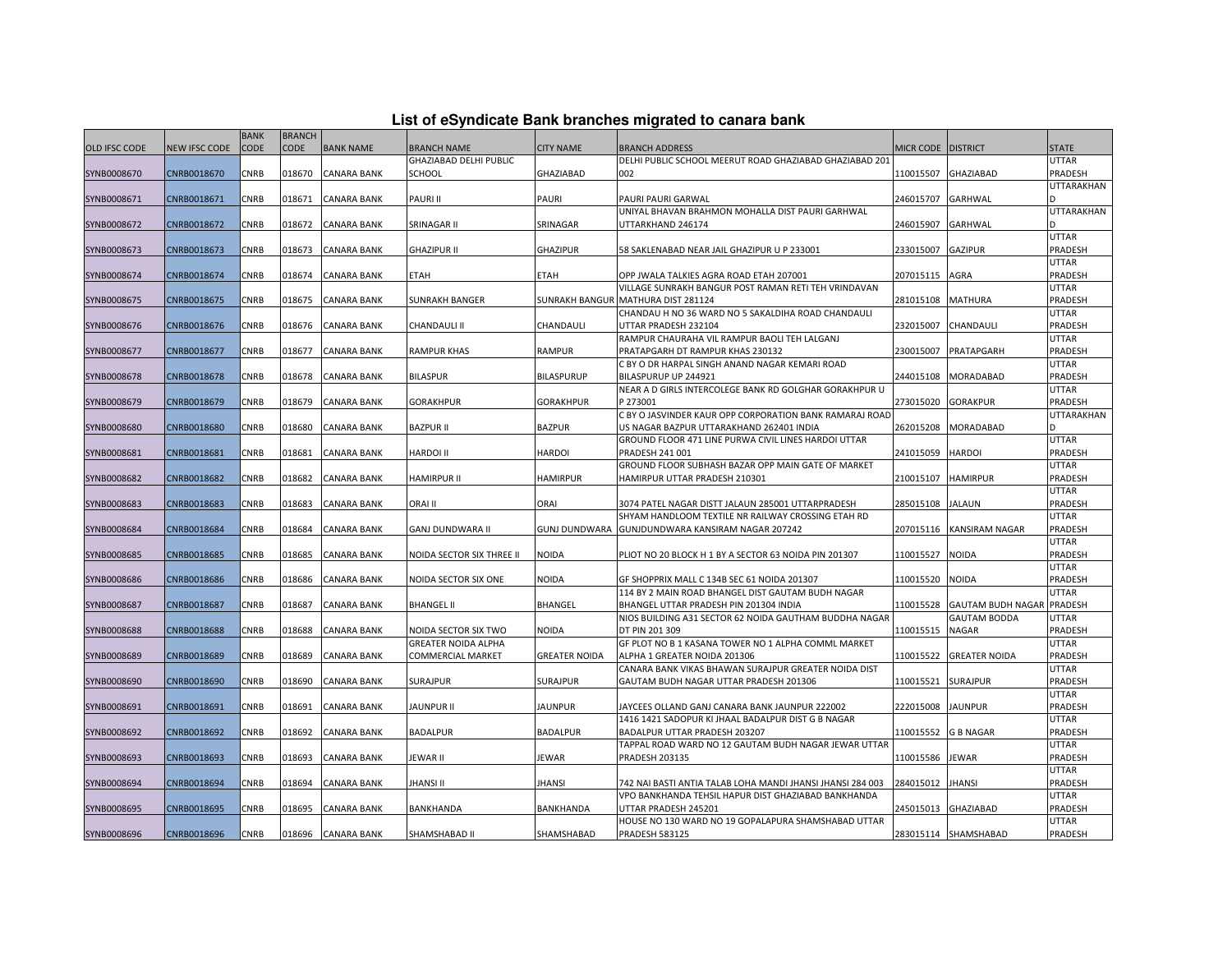| List of eSyndicate Bank branches migrated to canara bank |  |  |
|----------------------------------------------------------|--|--|
|                                                          |  |  |

|               |                      | <b>BANK</b> | <b>BRANCH</b> |                    |                             |                    |                                                                      |                      |                     |                |
|---------------|----------------------|-------------|---------------|--------------------|-----------------------------|--------------------|----------------------------------------------------------------------|----------------------|---------------------|----------------|
| OLD IFSC CODE | <b>NEW IFSC CODE</b> | <b>CODE</b> | <b>CODE</b>   | <b>BANK NAME</b>   | BRANCH NAME                 | <b>CITY NAME</b>   | <b>BRANCH ADDRESS</b>                                                | <b>MICR CODE</b>     | <b>DISTRICT</b>     | STATE          |
|               |                      |             |               |                    | KANPUR SARVODAYANAGAR       |                    | <b>B 1 B OFFICERS COLONY SARVODAYA NAGAR KANPUR KANPUR</b>           |                      |                     | UTTAR          |
| SYNB0008697   | CNRB0018697          | CNRB        | 018697        | <b>CANARA BANK</b> | MAIN                        | <b>KANPUR</b>      | NAGAR 208 005                                                        | 208015028            | <b>KANPUR NAGAR</b> | PRADESH        |
|               |                      |             |               |                    | SPECIALISED MID CORPORATE   |                    |                                                                      |                      |                     |                |
|               |                      |             |               |                    | <b>BRANCH KANPUR SHARDA</b> |                    |                                                                      |                      |                     | UTTAR          |
| SYNB0008698   | CNRB0018698          | <b>CNRB</b> | 018698        | CANARA BANK        | NAGAR                       | <b>KANPUR</b>      | 51 Q BLOCK NEAR GURUDEV PALACE SHARDA NAGAR UP 208 025               | 208015039            | KARIM NAGAR         | PRADESH        |
|               |                      |             |               |                    |                             |                    | 124 A CHANDRA NAGAR PO HARJINDER NAGAR KANPUR KANPUR                 |                      |                     | UTTAR          |
| SYNB0008699   | CNRB0018699          | <b>CNRB</b> | 018699        | <b>CANARA BANK</b> | KANPUR GANGA VIHAR          | <b>KANPUR</b>      | NAGAR 208 007                                                        | 208015033            | KARIM NAGAR         | PRADESH        |
|               |                      |             |               |                    |                             |                    | 362 NAI BASTI BUS STAND ROAD LAKHIMPUR LAKHIMPUR KHERI               |                      |                     | UTTAR          |
| SYNB0008700   | CNRB0018700          | CNRB        | 018700        | <b>CANARA BANK</b> | LAKHIMPUR II                | LAKHIMPUR          | 262 701                                                              | 262015707            | LAKHIMPUR KHEDI     | PRADESH        |
|               |                      |             |               |                    |                             |                    | MIG 19 SHASTRI CHOWK BARRA2 KANPUR KANPUR NAGAR DIST                 |                      |                     | UTTAR          |
| SYNB0008701   | CNRB0018701          | CNRB        | 018701        | <b>CANARA BANK</b> | KANPUR BURRA                | <b>KANPUR</b>      | PIN 208 027                                                          | 208015040            | KANPUR NAGAR        | PRADESH        |
|               |                      |             |               |                    |                             |                    | SHAKUN NIWAS BARA BAZAR OPP SHANKAR SWEETS KANNAUJ                   |                      |                     | UTTAR          |
| SYNB0008702   | CNRB0018702          | CNRB        | 018702        | <b>CANARA BANK</b> | <b>KANNAUJ II</b>           | <b>KANAUJ</b>      | <b>KANAUJ 209 725</b>                                                | 209015308            | KANOOJ              | PRADESH        |
|               |                      |             |               |                    |                             |                    | 12 BY 73 B FIRST FLOOR NAGARPALIKA ROAD CHHIBRAMAU                   |                      |                     | UTTAR          |
| SYNB0008703   | CNRB0018703          | CNRB        | 018703        | <b>CANARA BANK</b> | CHHIBRAMAU II               | CHHIBRAMAU         | <b>KANAUJ 209 721</b>                                                | 208015047            | KANOOJ              | PRADESH        |
|               |                      |             |               |                    |                             |                    | PLOT NO 85 SHAHADAT PURA POST MAU TEHSIL MAU NATH                    |                      |                     | UTTAR          |
| SYNB0008704   | CNRB0018704          | <b>CNRB</b> | 018704        | <b>CANARA BANK</b> | MAU                         | <b>DIST MAU</b>    | BHANJAN DIST MAU UTTAR PRADESH 275101                                | 276015008            | <b>DIST MAU</b>     | PRADESH        |
|               |                      |             |               |                    |                             |                    | 29 KA AND KHA WARD NO 8 CHAUBETOLA DANKINGANJ                        |                      |                     | UTTAR          |
| SYNB0008705   | CNRB0018705          | <b>CNRB</b> | 018705        | <b>CANARA BANK</b> | <b>MIRZAPUR</b>             | <b>MIRZAPUR</b>    | MIRZAPUR UTTAR PRADESH 231001                                        | 231015008            | BARABANKI           | PRADESH        |
|               |                      |             |               |                    |                             |                    | SHOPPING CENTRE ANPARA THERMAL PROJECT COLONY ANPARA                 |                      |                     | UTTAR          |
| SYNB0008706   | CNRB0018706          | <b>CNRB</b> | 018706        | <b>CANARA BANK</b> | ANPARA                      | ANPARA             | SONBHADRA 231 225                                                    | 231015203            | SUNBHADRA           | PRADESH        |
|               |                      |             |               |                    |                             |                    | OPP HOTEL SAVERA CIVIL LINES ROBERTSGANJ SONEBADHRA                  |                      |                     | UTTAR          |
| SYNB0008707   | CNRB0018707          | <b>CNRB</b> | 018707        | <b>CANARA BANK</b> | ROBERTSGANJ II              | <b>ROBERTSGANJ</b> | 231216                                                               | 231015108            | SONEBADHRA          | PRADESH        |
|               |                      |             |               |                    | MUZAFFARNAGAR MEERUT        |                    | JAIN KANYA POST GRADUATE COLLEGE MEERUT ROAD                         |                      |                     | UTTAR          |
| SYNB0008708   | CNRB0018708          | <b>CNRB</b> | 018708        | CANARA BANK        | ROAD                        | MUZAFFARNAGAR      | MUZAFFARNAGAR 251002                                                 | 251015015            | MUZAFFARNAGAR       | <b>PRADESH</b> |
|               |                      |             |               |                    | MUZAFFARNAGAR NEW           |                    | 309 BHOPA ROAD NEW MANDI MUZAFFARNAGAR                               |                      |                     | UTTAR          |
| SYNB0008709   | CNRB0018709          | <b>CNRB</b> | 018709        | <b>CANARA BANK</b> | <b>MANDI</b>                | MUZAFFARNAGAR      | MUZAFFARNAGAR 250 001                                                | 251015014            | MUZAFFAR NAGAR      | PRADESH        |
|               |                      |             |               |                    |                             |                    | NH 58 OPPOSITE IDGAH G T ROAD KHATAULI DISTT                         |                      |                     | UTTAR          |
| SYNB0008710   | CNRB0018710          | <b>CNRB</b> | 018710        | <b>CANARA BANK</b> | KHATAULI II                 | KHATAULI           | MUZAFFARNAGAR U P PIN 251201                                         | 251015018            | MUZAFFARNAGAR       | PRADESH        |
|               |                      |             |               |                    |                             |                    | CANARA BANK STATION ROAD BHANWANT CHAURAHA MAINPURI                  |                      |                     | UTTAR          |
| SYNB0008711   | CNRB0018711          | <b>CNRB</b> | 018711        | <b>CANARA BANK</b> | <b>MAINPURI II</b>          | <b>MAINPURI</b>    | 205001 UTTAR PRADESH                                                 | 205015008            | MAINPURI            | PRADESH        |
|               |                      |             |               |                    |                             |                    | GATA NO 1609 KABRAI ROAD NEAR CENTRAL BANK OF INDIA                  |                      |                     | UTTAR          |
| SYNB0008712   | CNRB0018712          | <b>CNRB</b> | 018712        | <b>CANARA BANK</b> | <b>MAHOBA II</b>            | <b>МАНОВА</b>      | MAHOBA UTTAR PRADESH 210427                                          | 210015207            | MAHOBA              | PRADESH        |
|               |                      |             |               |                    | KANPUR RAMA DENTAL          |                    | A1 BY 8 RAMA DENTAL COLLEGE BRANCH LAKHANPUR KANPUR                  |                      |                     | UTTAR          |
| SYNB0008714   | CNRB0018714          | <b>CNRB</b> | 018714        | <b>CANARA BANK</b> | <b>COLLEGE ASHOK NAGAR</b>  | LUCKNOW            | <b>UTTAR PRADESH</b>                                                 | 208015038            | <b>KANPUR</b>       | PRADESH        |
|               |                      |             |               |                    | KANPUR LAWYERS              |                    | LAWYERS ASSOCIATION COLLECTORATE COMPOUND CIVIL LINES                |                      |                     | UTTAR          |
| SYNB0008715   | CNRB0018715          | <b>CNRB</b> | 018715        | <b>CANARA BANK</b> | ASSOCIATION                 | <b>KANPUR</b>      | KANPUR KANPUR NAGAR 208 001                                          | 208015029            | KANPUR NAGAR        | PRADESH        |
|               |                      |             |               |                    | KANPUR S N SEN BALIKA       |                    | S N SEN BALIKA VIDYALAYA MALL ROAD KANPUR KANPUR NAGAR               |                      |                     | UTTAR          |
| SYNB0008716   | CNRB0018716          | <b>CNRB</b> | 018716        | <b>CANARA BANK</b> | VIDYALAY                    | <b>KANPUR</b>      | 208 001                                                              | 208015030            | <b>KANPUR NAGAR</b> | PRADESH        |
|               |                      |             |               |                    |                             |                    | POOJA SWEETS SILTHAM TAXI STAND WADDA THIRTHA                        |                      |                     | UTTARAKHAN     |
| SYNB0008718   | CNRB0018718          | CNRB        | 018718        | <b>CANARA BANK</b> | PITHORGARH II               | PITHORAGARH        | PITHORAGARH UTTARAKHAND 262501                                       | 262015807            | PITHORAGARH         | D.             |
|               |                      |             |               |                    |                             |                    |                                                                      |                      |                     | UTTAR          |
| SYNB0008719   | CNRB0018719          | CNRB        | 018719        | <b>CANARA BANK</b> | REDIGARPUR                  | <b>REDIGARAPUR</b> | VIL AND PO REDIGARAPUR TEHSIL PATTI DIST PRATAPGARH 230135 230015009 |                      | PRATAPGARH          | PRADESH        |
|               |                      |             |               |                    |                             |                    | GROUND FLOOR DAK BUNGALOW MAUD GHOSI GHOSI DISTRICT                  |                      |                     | UTTAR          |
| SYNB0008720   | CNRB0018720          | <b>CNRB</b> | 018720        | <b>CANARA BANK</b> | <b>GHOSI II</b>             | <b>GHOSI</b>       | GHOSI UTTAR PRADESH 275304 INDIA                                     | 276015009            | LUCKNOW             | PRADESH        |
|               |                      |             |               |                    |                             |                    | ROYAL HOTEL BUILDING MALL ROAD CHOUGHANPATA ALMORA                   |                      |                     | UTTARAKHAN     |
| SYNB0008721   | CNRB0018721          | <b>CNRB</b> | 018721        | <b>CANARA BANK</b> | ALMORA II                   | <b>ALMORA</b>      | 263601                                                               | 263015159            | MORADABAD           |                |
|               |                      |             |               |                    |                             |                    | NH 2 SARSAUL VILLAGE AND POST KANPUR UTTAR PRADESH                   |                      |                     | UTTAR          |
| SYNB0008722   | CNRB0018722          | <b>CNRB</b> | 018722        | <b>CANARA BANK</b> | SARSAUL                     | <b>KANPUR</b>      | 209402                                                               | 208015046            | <b>KANPUR CITY</b>  | PRADESH        |
|               |                      |             |               |                    |                             |                    | UPPER GROUND FLOOR VASANT VIHAR KUSUMANDA NAGAR                      |                      |                     | UTTAR          |
| SYNB0008723   | CNRB0018723          | <b>CNRB</b> | 018723        | <b>CANARA BANK</b> | <b>GHATAMPUR II</b>         | <b>GHATAMPUR</b>   | WARD NO GHATAMPUR UP 290206                                          | 208015041            | GHATAMPUR           | PRADESH        |
|               |                      |             |               |                    |                             |                    |                                                                      |                      |                     | UTTAR          |
| SYNB0008724   |                      | <b>CNRB</b> | 018724        |                    |                             | <b>RAI BARELI</b>  |                                                                      | 229015009 RAEBAREILI |                     | PRADESH        |
|               | CNRB0018724          |             |               | <b>CANARA BANK</b> | RAIBAREILLY II              |                    | STATION ROAD RAI BARELI RAI BARELI 229 001                           |                      |                     |                |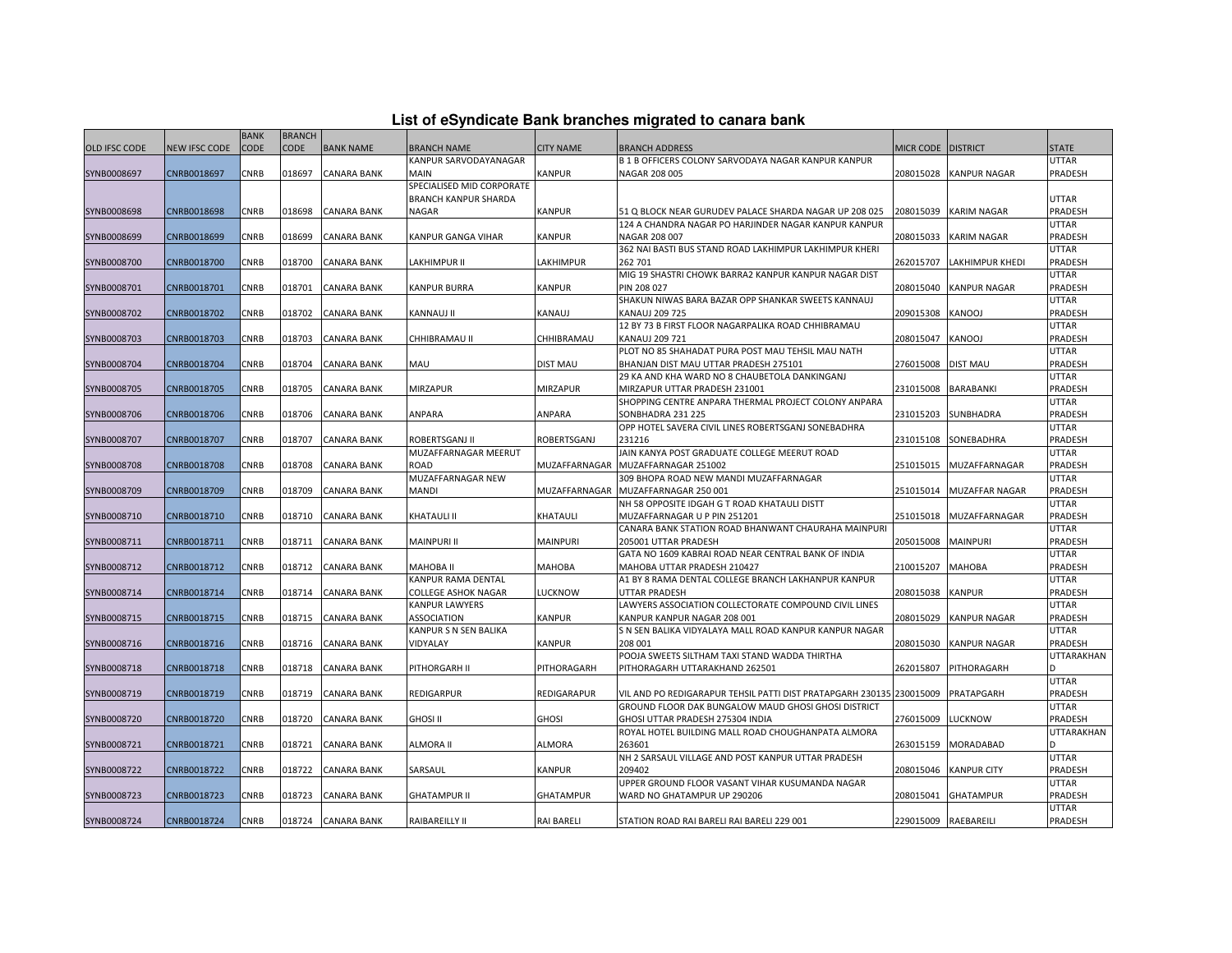|  |  | List of eSyndicate Bank branches migrated to canara bank |  |  |  |
|--|--|----------------------------------------------------------|--|--|--|
|  |  |                                                          |  |  |  |

|               | List of eSyndicate Bank branches migrated to canara bank |             |               |                    |                                    |                       |                                                                                  |                    |                 |              |  |
|---------------|----------------------------------------------------------|-------------|---------------|--------------------|------------------------------------|-----------------------|----------------------------------------------------------------------------------|--------------------|-----------------|--------------|--|
|               |                                                          | <b>BANK</b> | <b>BRANCH</b> |                    |                                    |                       |                                                                                  |                    |                 |              |  |
| OLD IFSC CODE | <b>NEW IFSC CODE</b>                                     | <b>CODE</b> | <b>CODE</b>   | <b>BANK NAME</b>   | <b>BRANCH NAME</b>                 | <b>CITY NAME</b>      | <b>BRANCH ADDRESS</b>                                                            | MICR CODE DISTRICT |                 | <b>STATE</b> |  |
|               |                                                          |             |               |                    |                                    |                       | EKTA NAGAR CHAURAHA STADIUM ROAD NEAR ST FRANCISE                                |                    |                 | UTTAR        |  |
| SYNB0008725   | CNRB0018725                                              | CNRB        | 018725        | <b>CANARA BANK</b> | <b>BAREILLY EKTA NAGAR</b>         | BAREILLY              | SCHOOL 243001                                                                    | 243015018          | <b>BAREILLY</b> | PRADESH      |  |
|               |                                                          |             |               |                    |                                    |                       | VILL AND PO CHOURA DEV DIST SAHARANPUR CHOURA DEV UTTAF                          |                    |                 | UTTAR        |  |
| SYNB0008726   | CNRB0018726                                              | <b>CNRB</b> | 018726        | <b>CANARA BANK</b> | CHOURADEO                          | <b>CHOURA DEV</b>     | <b>PRADESH 247669</b>                                                            | 247015113          | SAHARANPUR      | PRADESH      |  |
|               |                                                          |             |               |                    |                                    |                       |                                                                                  |                    |                 | UTTAR        |  |
| SYNB0008727   | CNRB0018727                                              | CNRB        | 018727        | <b>CANARA BANK</b> | RAMPUR CIVIL LINES II              | <b>RAMPUR</b>         | STATION ROAD CIVIL LINES RAMPUR RAMPUR 244 901                                   | 244015107          | <b>RAMPUR</b>   | PRADESH      |  |
|               |                                                          |             |               |                    |                                    |                       | SHUKLA COMPLEX GNDHI STADIUM ROAD OPP TO OBC IDBI BANK                           |                    |                 | UTTAR        |  |
| SYNB0008728   | CNRB0018728                                              | CNRB        | 018728        | <b>CANARA BANK</b> | PILIBHIT II                        | PILIBHIT              | PILIBHIT UTTAR PRADESH 262001 INDIA                                              | 262015008          | MORADABAD       | PRADESH      |  |
|               |                                                          |             |               |                    |                                    |                       |                                                                                  |                    |                 | UTTARAKHAN   |  |
| SYNB0008730   | CNRB0018730                                              | CNRB        | 018730        | <b>CANARA BANK</b> | <b>HARDWAR II</b>                  | <b>HARDWAR</b>        | DEVPURA NEAR HOTEL HIMGIRI HARDWAR UTTARANCHAL 249 401 249015014                 |                    | <b>HARIDWAR</b> |              |  |
|               |                                                          |             |               |                    | SPECIALISED SME BRANCH             |                       | VENUS CINEMA BUILDING CLOCK TOWER SAHARANPUR                                     |                    |                 | UTTAR        |  |
| SYNB0008731   | CNRB0018731                                              | <b>CNRB</b> | 018731        | <b>CANARA BANK</b> | SAHARANPUR CHOWK                   | SAHARANPUR            | SAHARANPUR 247 001                                                               | 247015011          | SAHARANPUR      | PRADESH      |  |
|               |                                                          |             |               |                    |                                    |                       | RAMAKRISHAN MISSION SEWASHRAM KANKHAL HARDWAR                                    |                    |                 | UTTARAKHAN   |  |
| SYNB0008732   | CNRB0018732                                              | CNRB        | 018732        | <b>CANARA BANK</b> | HARDWAR KANKHAL II                 | <b>HARDWAR</b>        | HARIDWAR UTTARANCHAL 249 408                                                     | 249015017          | <b>HARIDWAR</b> |              |  |
|               |                                                          |             |               |                    |                                    |                       | PRACHIN AVDHOOT MANDAL ASHRAM GURUKAL KANGRI                                     |                    |                 | UTTARAKHAN   |  |
| SYNB0008734   | CNRB0018734                                              | CNRB        | 018734        | <b>CANARA BANK</b> | HARDWAR JAWALAPUR II               | <b>HARDWAR</b>        | HARDWAR HARIDWAR UTTARANCHAL 249 404                                             | 249015016          | <b>HARIDWAR</b> |              |  |
|               |                                                          |             |               |                    |                                    |                       | BHARAT SADAN SAPT SAROVAR ROAD HARDWAR HARIDWAR                                  |                    |                 | UTTARAKHAN   |  |
| SYNB0008735   | CNRB0018735                                              | <b>CNRB</b> | 018735        | <b>CANARA BANK</b> | HARDWAR BHARAT SADAN               | <b>HARIDWAR</b>       | UTTARANCHAL 249 410<br>BUILDING 19 CIVIL LINES HARDWAR ROAD ROORKEE HARIDWAR     | 249015018          | <b>HARIDWAR</b> | UTTARAKHAN   |  |
|               | CNRB0018736                                              | <b>CNRB</b> | 018736        |                    | <b>ROORKEE II</b>                  | <b>ROORKEE</b>        |                                                                                  |                    | <b>HARIDWAR</b> |              |  |
| SYNB0008736   |                                                          |             |               | <b>CANARA BANK</b> |                                    |                       | UTTARAKHAND 247 667<br>MA SHYAMLA MARKET LODHI ROAD PATHANPURA RATH DISTT        | 247015111          |                 | UTTAR        |  |
|               | CNRB0018737                                              | <b>CNRB</b> |               |                    |                                    |                       |                                                                                  |                    |                 | PRADESH      |  |
| SYNB0008737   |                                                          |             | 018737        | <b>CANARA BANK</b> | RATH II                            | <b>DISTT HAMIRPUR</b> | HAMIRPUR UTTAR PRADESH 210431<br>PLOT NO 604 M OPP AASTHA HOSPITAL FAIZABAD ROAD | 241015066          | <b>HAMIRPUR</b> | UTTAR        |  |
| SYNB0008738   | CNRB0018738                                              | <b>CNRB</b> | 018738        | <b>CANARA BANK</b> | SULTANPUR II                       | <b>SULTANPUR</b>      | SULTANPUR SULTANPUR UP 228114                                                    | 228015011          | <b>LUCKNOW</b>  | PRADESH      |  |
|               |                                                          |             |               |                    |                                    |                       | SKAKTI MOTORS COMPLEX KALADHUNGI ROAD MUKHANI                                    |                    |                 | UTTARAKHAN   |  |
| SYNB0008739   | CNRB0018739                                              | CNRB        | 018739        | <b>CANARA BANK</b> | <b>HALDWANI</b>                    | HALDWANI              | HALDWANI NAINITAL UTTARAKHAND 263 139                                            | 263015011          | NAINITAL        |              |  |
|               |                                                          |             |               |                    |                                    |                       | NEAR BHARAT PERTROLUM PUMP DUMARIAGANJ BARHNI ROAD                               |                    |                 | UTTAR        |  |
| SYNB0008740   | CNRB0018740                                              | CNRB        | 018740        | <b>CANARA BANK</b> | ITWA                               | ITWA                  | <b>ITWA PIN 272192</b>                                                           | 272015012          | SIDDARTH NAGAR  | PRADESH      |  |
|               |                                                          |             |               |                    |                                    |                       | NEAR NAVEEN GALLA MANDI SHAHPUR TOWN AREA                                        |                    |                 | UTTAR        |  |
| SYNB0008741   | CNRB0018741                                              | <b>CNRB</b> | 018741        | <b>CANARA BANK</b> | <b>DUMARIA GANJ</b>                | <b>DUMARIAGANJ</b>    | DUMARIAGANJ PIN 272189                                                           | 272015011          | SIDDARTH NAGAR  | PRADESH      |  |
|               |                                                          |             |               |                    |                                    |                       |                                                                                  |                    |                 | UTTARAKHAN   |  |
| SYNB0008742   | CNRB0018742                                              | CNRB        | 018742        | <b>CANARA BANK</b> | <b>NAINITAL II</b>                 | NAINITAL              | 78 MALLITAL NAINITAL UTTRAKHAND 263001                                           | 263015307          | NAINITAL        | <sub>D</sub> |  |
|               |                                                          |             |               |                    |                                    |                       | GC72 AVASVIKAS NO 1 PANKI ROAD BEHIND CNG FILLG STN                              |                    |                 | UTTAR        |  |
| SYNB0008743   | CNRB0018743                                              | CNRB        | 018743        | <b>CANARA BANK</b> | KANPUR KALYANPUR II                | <b>KANPUR</b>         | KALYANPUR KANPUR UTTAR PRADESH 208017                                            | 208015036          | <b>KANPUR</b>   | PRADESH      |  |
|               |                                                          |             |               |                    |                                    |                       |                                                                                  |                    |                 | UTTAR        |  |
| SYNB0008744   | CNRB0018744                                              | CNRB        | 018744        | <b>CANARA BANK</b> | KANPUR KIDWAINAGAR                 | <b>KANPUR</b>         | 1339 Y BLOCK KIDWAI NAGAR KANPUR UTTAR PRADESH 208011                            | 208015034          | <b>KANPUR</b>   | PRADESH      |  |
|               |                                                          |             |               |                    |                                    |                       | HOTEL KRISHNA KASHIPUR BYE PASS ROAD RUDRAPUR UDHAM                              |                    |                 | UTTARAKHAN   |  |
| SYNB0008745   | CNRB0018745                                              | CNRB        | 018745        | <b>CANARA BANK</b> | <b>RUDRAPUR II</b>                 | <b>RUDRAPUR</b>       | SINGH NAGAR UTTARAKHAND 263 153                                                  | 263015209          | <b>DEORIA</b>   |              |  |
|               |                                                          |             |               |                    |                                    |                       | SHOP NO 43 43 GURU ANGAD DEVJI COMPLEX NAINITAL ROAD                             |                    |                 | UTTAR        |  |
| SYNB0008746   | CNRB0018746                                              | <b>CNRB</b> | 018746        | <b>CANARA BANK</b> | RUDRAPUR SIDCUL INDL AREA RUDRAPUR |                       | RUDRAPUR 263153                                                                  | 263015012          | <b>RUDRAPUR</b> | PRADESH      |  |
|               |                                                          |             |               |                    |                                    |                       | C BY O SIR PARAMJEET SINGH PRANPUR DIST PILIBHIT PILIBHIT                        |                    |                 | UTTAR        |  |
| SYNB0008747   | CNRB0018747                                              | CNRB        | 018747        | <b>CANARA BANK</b> | PURANPUR II                        | PILIBHIT              | UTTAR PRADESH 262122                                                             | 262015408          | PILIBHIT        | PRADESH      |  |
|               |                                                          |             |               |                    |                                    |                       | NO 98 C BY O GAGAN ELECTRIC ENTERPRISES UDHAM SINGH                              |                    |                 | UTTARAKHAN   |  |
| SYNB0008748   | CNRB0018748                                              | CNRB        | 018748        | <b>CANARA BANK</b> | KASHIPUR II                        | KASHIPUR              | NAGAR KASHIPUR UTTARAKHAND 244712                                                | 244015208          | MORADABAD       |              |  |
|               |                                                          |             |               |                    |                                    |                       |                                                                                  |                    |                 | UTTAR        |  |
| SYNB0008749   | CNRB0018749                                              | CNRB        | 018749        | <b>CANARA BANK</b> | UNNAO II                           | <b>UNNAO</b>          | 582 MOTINAGAR UNNAO UNNAO UTTAR PRADESH 209801                                   | 209015403          | <b>UNNAO</b>    | PRADESH      |  |
|               |                                                          |             |               |                    |                                    |                       | MAUJA LALPUR ANAULA DR GHANSHYAM PG COL CHHOTA LALPUR                            |                    |                 | UTTAR        |  |
| SYNB0008750   | CNRB0018750                                              | <b>CNRB</b> | 018750        | <b>CANARA BANK</b> | VARANASI CHHOTALALPUR              | VARANASI              | VARANASI UP 221002                                                               | 221015025          | VARANASI        | PRADESH      |  |
|               |                                                          |             |               |                    |                                    |                       |                                                                                  |                    |                 | UTTAR        |  |
| SYNB0008751   | CNRB0018751                                              | CNRB        | 018751        | <b>CANARA BANK</b> | VARANASI MAIN II                   | VARANASI              | CHETGANJ VARANASI U P 221001                                                     | 221015032          | VARANASI        | PRADESH      |  |
|               |                                                          |             |               |                    |                                    |                       |                                                                                  |                    |                 | UTTAR        |  |
| SYNB0008752   | CNRB0018752                                              | <b>CNRB</b> | 018752        | <b>CANARA BANK</b> | VARANASI CHOWK                     | VARANASI              | ANAND BAZAR GODOLIA CHOWK VARANASI VARANASI 221 001                              | 221015028          | VARANASI        | PRADESH      |  |
|               |                                                          |             |               |                    |                                    |                       |                                                                                  |                    |                 | UTTAR        |  |
| SYNB0008753   | CNRB0018753                                              | <b>CNRB</b> |               | 018753 CANARA BANK | VARANASI SAKPG COLLEGE             | VARANASI              | C K 15 BY 1 FF BULANALA VARANASI VARANASI 221 001                                | 221015021 VARANASI |                 | PRADESH      |  |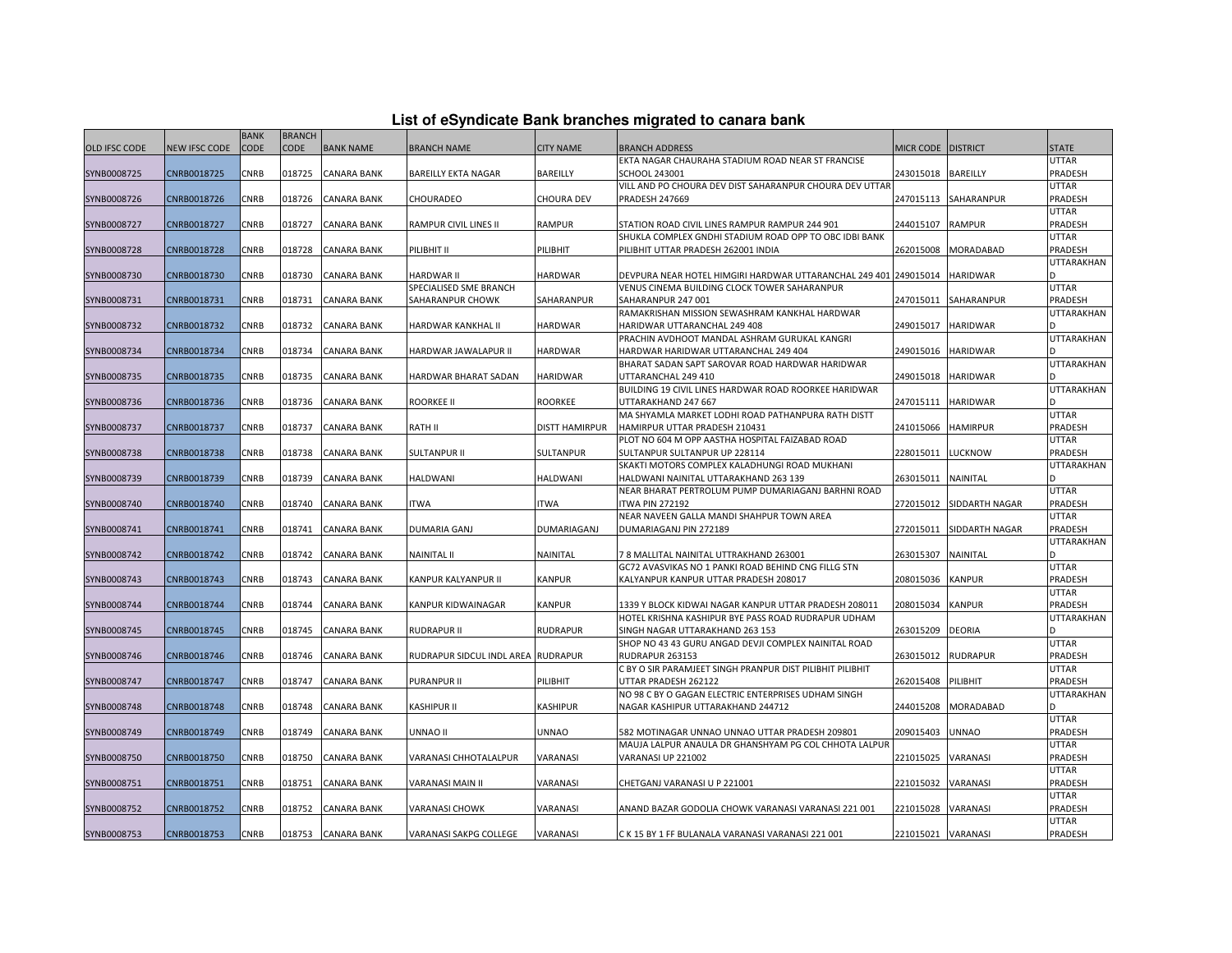|  |  | List of eSyndicate Bank branches migrated to canara bank |  |  |  |
|--|--|----------------------------------------------------------|--|--|--|
|  |  |                                                          |  |  |  |

|               | List of eSyndicate Bank branches migrated to canara bank |             |               |                    |                                  |                     |                                                                                                        |                      |                                  |                         |  |  |
|---------------|----------------------------------------------------------|-------------|---------------|--------------------|----------------------------------|---------------------|--------------------------------------------------------------------------------------------------------|----------------------|----------------------------------|-------------------------|--|--|
|               |                                                          | <b>BANK</b> | <b>BRANCH</b> |                    |                                  |                     |                                                                                                        |                      |                                  |                         |  |  |
| OLD IFSC CODE | NEW IFSC CODE                                            | <b>CODE</b> | <b>CODE</b>   | <b>BANK NAME</b>   | <b>BRANCH NAME</b>               | <b>CITY NAME</b>    | <b>BRANCH ADDRESS</b>                                                                                  | MICR CODE   DISTRICT |                                  | <b>STATE</b>            |  |  |
|               |                                                          |             |               |                    |                                  |                     | 12 BY 22 BY 1 MASTER ZAHRUL HASAN MARG KATRA ALLAHABAD                                                 |                      |                                  | <b>UTTAR</b>            |  |  |
| SYNB0008754   | CNRB0018754                                              | CNRB        | 018754        | CANARA BANK        | PRAYAGRAJ KATRA                  | ALLAHABAD           | UTTAR PRADESH 211 002                                                                                  | 211015021            | ALLAHABAD                        | PRADESH                 |  |  |
|               |                                                          |             |               |                    |                                  |                     |                                                                                                        |                      |                                  | <b>UTTAR</b>            |  |  |
| SYNB0008755   | CNRB0018755                                              | CNRB        | 018755        | <b>CANARA BANK</b> | <b>LALITPUR II</b>               | LALITPUR            | NAVIN GALLA MANDI JHANSI ROAD LALITPUR PIN 284403<br>C BY 130449 SHAHPUR OPP GEETA VATIKA ASURAN CHOWK | 284015107            | LALITPUR                         | PRADESH                 |  |  |
| SYNB0008756   | CNRB0018756                                              | <b>CNRB</b> | 018756        | <b>CANARA BANK</b> | GORAKHPUR ASURAN CHOWK GORAKHPUR |                     | GORAKHPUR UTTAR PRADESH 273006                                                                         | 273015022            | <b>GORAKHPUR</b>                 | <b>UTTAR</b><br>PRADESH |  |  |
|               |                                                          |             |               |                    |                                  |                     |                                                                                                        |                      |                                  | UTTARAKHAN              |  |  |
| SYNB0008757   | CNRB0018757                                              | <b>CNRB</b> | 018757        | <b>CANARA BANK</b> | RUDRPRAYAG II                    | RUDRAPRAYAG         | 4 NEW MARKET BADRINATH ROAD RUDRAPRAYAG 246171                                                         | 246015407            | RUDRAPRAYAG                      |                         |  |  |
|               |                                                          |             |               |                    |                                  |                     | H NO 90 CHOWK NEAR POST OFFICE DIST HARDOI 241124                                                      |                      |                                  | <b>UTTAR</b>            |  |  |
| SYNB0008758   | CNRB0018758                                              | <b>CNRB</b> | 018758        | <b>CANARA BANK</b> | SHAHABAD                         | SHAHABAD            | UTTARPRADESH                                                                                           | 241015060            | <b>HARDOI</b>                    | PRADESH                 |  |  |
|               |                                                          |             |               |                    |                                  |                     | PLOT NO 311 KHAMAUJA PAHARGANJ OPP JAGAT HOSPITAL                                                      |                      |                                  | <b>UTTAR</b>            |  |  |
| SYNB0008759   | CNRB0018759                                              | CNRB        | 018759        | CANARA BANK        | <b>FAIZABAD CIVIL LINES</b>      | FAIZABAD            | RAIBARELI ROAD FAIZABAD UTTAR PRADESH 224001                                                           | 224015010            | <b>FAIZABAD</b>                  | PRADESH                 |  |  |
|               |                                                          |             |               |                    |                                  |                     |                                                                                                        |                      |                                  | <b>UTTAR</b>            |  |  |
| SYNB0008760   | CNRB0018760                                              | <b>CNRB</b> | 018760        | <b>CANARA BANK</b> | <b>JALALABAD</b>                 | <b>JALALABAD</b>    | VILL AND PO JALALABADJALALABADPIN 201 206                                                              | 110015591            | <b>GHAZIABAD</b>                 | PRADESH                 |  |  |
|               |                                                          |             |               |                    |                                  |                     |                                                                                                        |                      |                                  | <b>UTTAR</b>            |  |  |
| SYNB0008761   | CNRB0018761                                              | CNRB        | 018761        | <b>CANARA BANK</b> | SIKRIKALAN                       | SIKRIKALAN          | SIKRIKALAN MODINAGAR GHAZIABAD 201 204                                                                 | 110015577            | <b>GHAZIABAD</b>                 | PRADESH                 |  |  |
|               |                                                          |             |               |                    |                                  |                     |                                                                                                        |                      |                                  | <b>UTTAR</b>            |  |  |
| SYNB0008762   | CNRB0018762                                              | CNRB        | 018762        | <b>CANARA BANK</b> | <b>UPEDA</b>                     | UPEDA               | GARH DELHI ROAD VILL AND PO UPEDA GHAZIABAD 245 201                                                    | 245015012            | <b>GHAZIABAD</b>                 | PRADESH                 |  |  |
|               |                                                          |             |               |                    |                                  |                     |                                                                                                        |                      |                                  | <b>UTTAR</b>            |  |  |
| SYNB0008763   | CNRB0018763                                              | CNRB        | 018763        | CANARA BANK        | ASSODA                           | <b>ASSODA</b>       | OPP NAHAR COLONY MEERUT ROAD ASSODA GHAZIABAD 245 101                                                  | 110015580            | <b>GHAZIABAD</b>                 | PRADESH<br><b>UTTAR</b> |  |  |
| SYNB0008764   | CNRB0018764                                              | <b>CNRB</b> | 018764        | <b>CANARA BANK</b> | TEELA MOR                        | <b>FARRUKHNAGAR</b> | POFARRUKHNAGARBLOCKLONIPIN 201 006                                                                     | 110015525            | <b>GHAZIABAD</b>                 | PRADESH                 |  |  |
|               |                                                          |             |               |                    |                                  |                     |                                                                                                        |                      |                                  | <b>UTTAR</b>            |  |  |
| SYNB0008765   | CNRB0018765                                              | CNRB        | 018765        | <b>CANARA BANK</b> | RAVLI                            | RAVLI               | RAVLI MODINAGAR GHAZIABAD UTTAR PRADESH 201 206                                                        | 110015581            | <b>GHAZIABAD</b>                 | PRADESH                 |  |  |
|               |                                                          |             |               |                    |                                  |                     |                                                                                                        |                      |                                  | <b>UTTAR</b>            |  |  |
| SYNB0008766   | CNRB0018766                                              | CNRB        | 018766        | CANARA BANK        | <b>JARCHA</b>                    | <b>JARCHA</b>       | V AND PO JARCHATEHSIL DADRIPIN 203 205                                                                 | 110015579            | GAUTAM BUDH NAGAR PRADESH        |                         |  |  |
|               |                                                          |             |               |                    |                                  |                     |                                                                                                        |                      |                                  | <b>UTTAR</b>            |  |  |
| SYNB0008767   | CNRB0018767                                              | CNRB        | 018767        | <b>CANARA BANK</b> | <b>BISAHRA</b>                   | <b>BISHARA</b>      | OPP R S S INTER COLLEGEBISAHRATEHSILDADRIPIN 203 207                                                   | 203015015            | <b>GAUTAM BUDH NAGAR PRADESH</b> |                         |  |  |
|               |                                                          |             |               |                    |                                  |                     |                                                                                                        |                      |                                  | UTTAR                   |  |  |
| SYNB0008768   | CNRB0018768                                              | CNRB        | 018768        | <b>CANARA BANK</b> | SAPNAVAT                         | SAPNAVAT            | GHAZIABAD UTTAR PRADESH 245 101                                                                        | 245015030            | <b>GHAZIABAD</b>                 | PRADESH                 |  |  |
|               |                                                          |             |               |                    |                                  |                     |                                                                                                        |                      |                                  | <b>UTTAR</b>            |  |  |
| SYNB0008769   | CNRB0018769                                              | CNRB        | 018769        | CANARA BANK        | <b>MASOORI</b>                   | <b>MASOORI</b>      | NTPC ROADMASOORI DISTTGHAZIABADPIN 201 303                                                             | 110015582            | GHAZIABAD                        | PRADESH                 |  |  |
|               |                                                          |             |               |                    |                                  |                     |                                                                                                        |                      |                                  | <b>UTTAR</b>            |  |  |
| SYNB0008770   | CNRB0018770                                              | CNRB        | 018770        | <b>CANARA BANK</b> | BHOJPUR GHAZIABAD DIST           | <b>BHOJPUR</b>      | VILLBHOJPURBLOCKBHOJPURPIN 245 304                                                                     | 110015573            | <b>GHAZIABAD</b>                 | PRADESH<br><b>UTTAR</b> |  |  |
| SYNB0008771   | CNRB0018771                                              | <b>CNRB</b> | 018771        | <b>CANARA BANK</b> | <b>BISRAKH</b>                   | <b>BISRAKH</b>      | VILL AND POBISRAKHTEHSIL DADRIBLOCKBISRAKHPIN 203 207                                                  | 110015570            | GAUTAM BUDH NAGAR PRADESH        |                         |  |  |
|               |                                                          |             |               |                    |                                  |                     |                                                                                                        |                      |                                  | <b>UTTAR</b>            |  |  |
| SYNB0008772   | CNRB0018772                                              | CNRB        | 018772        | CANARA BANK        | <b>CHHOLAS</b>                   | <b>CHHOLAS</b>      | VILL AND POCHHOLASTEHSILDADRIPIN 203 207                                                               | 110015583            | <b>GAUTAM BUDH NAGAR PRADESH</b> |                         |  |  |
|               |                                                          |             |               |                    |                                  |                     |                                                                                                        |                      |                                  | UTTAR                   |  |  |
| SYNB0008773   | CNRB0018773                                              | CNRB        | 018773        | <b>CANARA BANK</b> | SONDA                            | SONDA               | VILL AND POSONDATEHSILMODINAGARPIN 201 204                                                             | 110015584            | <b>GHAZIABAD</b>                 | PRADESH                 |  |  |
|               |                                                          |             |               |                    |                                  |                     | VILL AND                                                                                               |                      |                                  |                         |  |  |
|               |                                                          |             |               |                    |                                  |                     | PODUTTAITEHSILGARHMUKTESHWARBLOCKGARHMUKTESHWARPI                                                      |                      |                                  | <b>UTTAR</b>            |  |  |
| SYNB0008774   | CNRB0018774                                              | CNRB        | 018774        | <b>CANARA BANK</b> | <b>DOTAI</b>                     | <b>DUTTAI</b>       | N 245 205                                                                                              | 110015576            | GHAZIABAD                        | PRADESH                 |  |  |
|               |                                                          |             |               |                    |                                  |                     |                                                                                                        |                      |                                  | <b>UTTAR</b>            |  |  |
| SYNB0008775   | CNRB0018775                                              | <b>CNRB</b> | 018775        | <b>CANARA BANK</b> | <b>DEHRA</b>                     | <b>DEHRA</b>        | V AND PO DEHRATEHSIL HAPURPIN 201 009                                                                  | 201015008            | <b>GHAZIABAD</b>                 | PRADESH                 |  |  |
|               |                                                          |             |               |                    |                                  |                     |                                                                                                        |                      |                                  | <b>UTTAR</b>            |  |  |
| SYNB0008776   | CNRB0018776                                              | CNRB        | 018776        | CANARA BANK        | SAHIBABAD II                     | SAHIBABAD           | CEL COMPLEX SAHIBABAD GHAZIABAD 201 010                                                                | 110015401            | GHAZIABAD                        | PRADESH                 |  |  |
|               |                                                          |             |               |                    | SPECIALISED SME BRANCH           |                     |                                                                                                        |                      |                                  | <b>UTTAR</b>            |  |  |
| SYNB0008777   | CNRB0018777                                              | CNRB        | 018777        | CANARA BANK        | GHAZIABAD MALIWARA               | GHAZIABAD           | 4A BASANT ROAD MALIWARA GHAZIABAD GHAZIABAD 201 001                                                    | 110015454            | GHAZIABAD<br><b>GAUTAM BODDA</b> | PRADESH<br><b>UTTAR</b> |  |  |
| SYNB0008778   | CNRB0018778                                              | CNRB        | 018778        | <b>CANARA BANK</b> | <b>NOIDA MORNA</b>               | NOIDA MORNA         | B 16 17 SECTOR 18 NOIDA GAUTHAM BUDDHA NAGAR 201 301                                                   | 110015436            | <b>NAGAR</b>                     | PRADESH                 |  |  |
|               |                                                          |             |               |                    |                                  |                     | R 1 BY 77 GROUND FLOOR NEW RAJ NAGAR GHAZIABAD                                                         |                      |                                  | <b>UTTAR</b>            |  |  |
| SYNB0008780   | CNRB0018780                                              | CNRB        | 018780        | <b>CANARA BANK</b> | GHAZIABAD RAJNAGAR II            | GHAZIABAD           | GHAZIABAD 201 002                                                                                      |                      | 110015455 GHAZIABAD              | PRADESH                 |  |  |
|               |                                                          |             |               |                    |                                  |                     |                                                                                                        |                      |                                  |                         |  |  |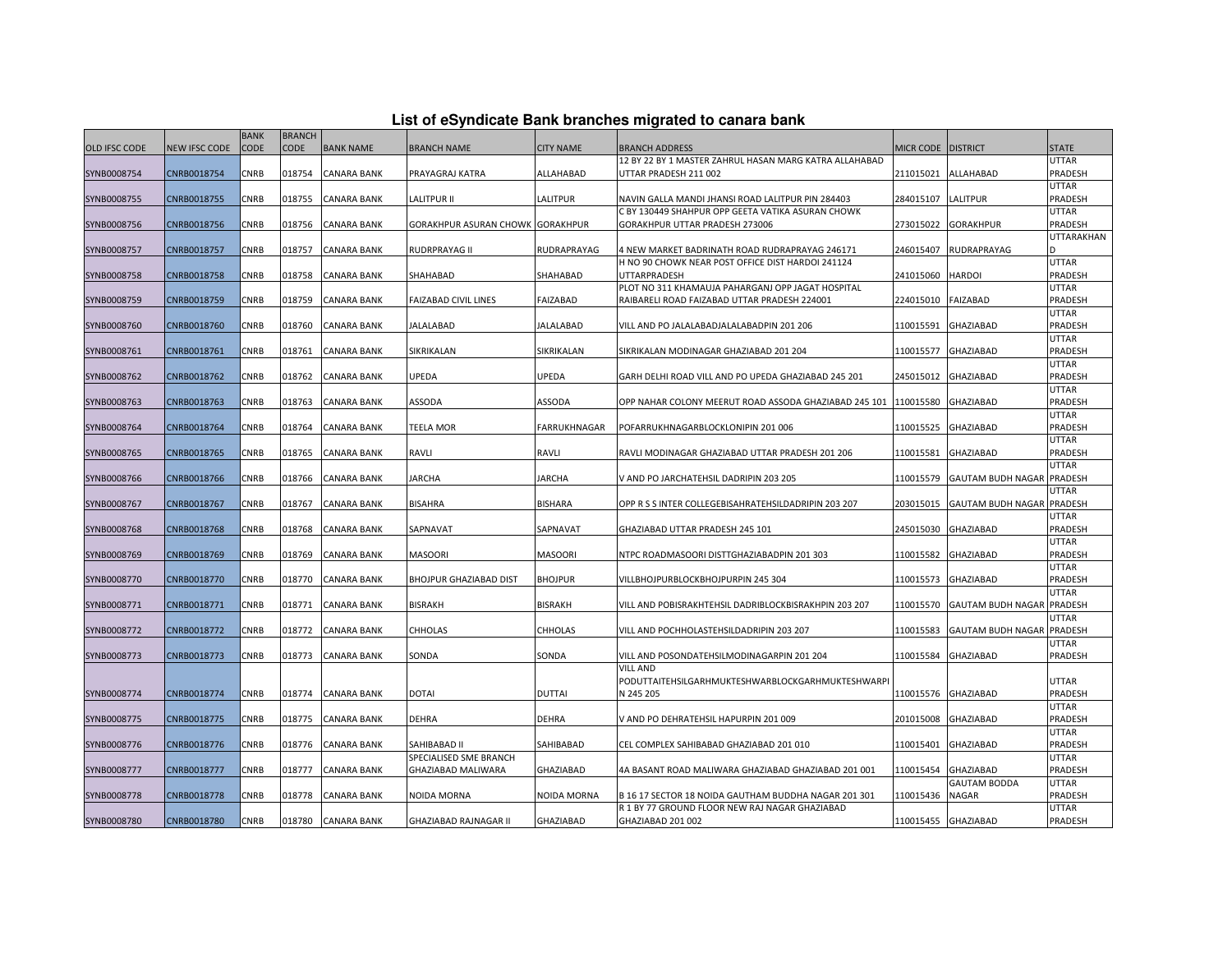|               |               | <b>BANK</b> | <b>BRANCH</b> |                    |                                  |                  |                                                                               |                    |                     |                         |
|---------------|---------------|-------------|---------------|--------------------|----------------------------------|------------------|-------------------------------------------------------------------------------|--------------------|---------------------|-------------------------|
| OLD IFSC CODE | NEW IFSC CODE | <b>CODE</b> | <b>CODE</b>   | <b>BANK NAME</b>   | <b>BRANCH NAME</b>               | <b>CITY NAME</b> | BRANCH ADDRESS                                                                | MICR CODE DISTRICT |                     | <b>STATE</b>            |
|               |               |             |               |                    |                                  |                  |                                                                               |                    | <b>GAUTAM BODDA</b> | <b>UTTAR</b>            |
| SYNB0008781   | CNRB0018781   | <b>CNRB</b> | 018781        | <b>CANARA BANK</b> | CHITEHRA                         | CHITEHRA         | G T ROAD CHITEHRA P O DADRI GAUTAM BUDH NAGAR 203 207                         | 110015568          | <b>NAGAR</b>        | PRADESH                 |
|               |               |             |               |                    |                                  |                  |                                                                               |                    |                     | <b>UTTAR</b>            |
| SYNB0008782   | CNRB0018782   | CNRB        | 018782        | CANARA BANK        | HARAUDA                          | <b>HARAUDA</b>   | HARAUDAPOSTSIMBHAOLIPIN 245 207                                               | 110015578          | <b>GHAZIABAD</b>    | PRADESH                 |
|               |               |             |               |                    |                                  |                  |                                                                               |                    |                     | UTTAR                   |
| SYNB0008783   | CNRB0018783   | CNRB        | 018783        | <b>CANARA BANK</b> | JHADINA                          | <b>JHADINA</b>   | JHADINATEHSILGARHMUKTESHWARPIN 245 205                                        | 245015015          | <b>GHAZIABAD</b>    | PRADESH                 |
|               |               |             |               |                    |                                  |                  |                                                                               |                    |                     | UTTAR                   |
| SYNB0008784   | CNRB0018784   | CNRB        | 018784        | <b>CANARA BANK</b> | <b>JOHRI</b>                     | JOHRI            | JOHRI TEHSIL BARAUT BAGHPAT DIST PIN 250 345                                  | 250015468          | <b>BAGPAT</b>       | PRADESH                 |
|               |               |             |               |                    |                                  |                  |                                                                               |                    |                     | UTTAR                   |
| SYNB0008785   | CNRB0018785   | CNRB        | 018785        | CANARA BANK        | MULHERA                          | <b>MULHERA</b>   | <b>MULHERA MEERUT</b>                                                         | 250015111          | MEERUT              | PRADESH                 |
|               |               |             |               |                    |                                  |                  | GARH ROAD BHATIPURA PO BHATIPURA TEHSIL MAWANA DIS                            |                    |                     | <b>UTTAR</b>            |
| SYNB0008786   | CNRB0018786   | CNRB        | 018786        | CANARA BANK        | BHATIPURA                        | <b>BHATIPURA</b> | MEERUT UTTAR PRADESH 250 001                                                  | 250015023          | <b>MEERUT</b>       | PRADESH                 |
|               |               |             |               |                    |                                  |                  |                                                                               |                    |                     | UTTAR                   |
| SYNB0008787   | CNRB0018787   | <b>CNRB</b> | 018787        | <b>CANARA BANK</b> | SIWAL KHAS                       | <b>SIWALKHAS</b> | SIWAL KHAS MEERUT UTTAR PRADESH 250 501                                       | 282015065          | <b>MEERUT</b>       | PRADESH                 |
|               |               |             |               |                    |                                  |                  |                                                                               |                    |                     | UTTAR                   |
| SYNB0008788   | CNRB0018788   | CNRB        | 018788        | CANARA BANK        | BHOLA                            | <b>BHOLA</b>     | BHOLA MEERUT UTTAR PRADESH 250 501                                            | 282015066          | MEERUT              | PRADESH                 |
|               |               |             |               |                    |                                  |                  |                                                                               |                    |                     | UTTAR                   |
| SYNB0008789   | CNRB0018789   | CNRB        | 018789        | CANARA BANK        | <b>SISOLI</b>                    | <b>SISOLI</b>    | SISOLI GARH ROAD MEERUT UTTAR PRADESH 250001                                  | 250015024          | MEERUT              | PRADESH                 |
|               |               |             |               |                    |                                  |                  |                                                                               |                    |                     | UTTAR                   |
| SYNB0008790   | CNRB0018790   | <b>CNRB</b> | 018790        | <b>CANARA BANK</b> | <b>IKRI</b>                      | IKRI             | <b>IKRI MEERUT</b>                                                            | 250015108          | <b>MEERUT</b>       | PRADESH                 |
|               |               |             |               |                    |                                  |                  | JAIN COLLEGE ROAD KHEKRA TEHSIL KHEKRA BAGHPAT DIST                           |                    |                     | UTTAR                   |
| SYNB0008791   | CNRB0018791   | CNRB        | 018791        | CANARA BANK        | KHEKRA<br>SPECIALISED SME BRANCH | KHEKRA           | PIN201 101                                                                    | 110015480          | <b>BAGPAT</b>       | PRADESH<br><b>UTTAR</b> |
| SYNB0008792   | CNRB0018792   | CNRB        | 018792        | CANARA BANK        | MOHKAMPUR                        | MOHKAMPUR        | 63 MOHKAMPUR OPP MUKUT MAHAL BANQUET HALL DELHI ROAD<br>MEERUT MEERUT 250 002 | 250015044          | MEERUT              | <b>PRADESH</b>          |
|               |               |             |               |                    |                                  |                  |                                                                               |                    |                     | UTTAR                   |
| SYNB0008793   | CNRB0018793   | <b>CNRB</b> | 018793        | <b>CANARA BANK</b> | TATIRI                           | <b>TATIRI</b>    | AGGARWAL MANDI TATIRI BAGHPAT 250 601                                         | 250015308          | <b>BAGPAT</b>       | PRADESH                 |
|               |               |             |               |                    |                                  |                  |                                                                               |                    |                     | UTTAR                   |
| SYNB0008794   | CNRB0018794   | CNRB        | 018794        | CANARA BANK        | RATAUL                           | RATAUL           | RATAUL KHEKRA TEHSIL BAGHPAT UTTAR PRADESH 201101                             | 201015012          | <b>BAGPAT</b>       | PRADESH                 |
|               |               |             |               |                    |                                  |                  |                                                                               |                    |                     | <b>UTTAR</b>            |
| SYNB0008795   | CNRB0018795   | CNRB        | 018795        | <b>CANARA BANK</b> | MAUKHAS                          | <b>MAUKHAS</b>   | MAUKHAS GARH ROAD MEERUT UTTAR PRADESH 250001                                 | 250015026          | <b>MEERUT</b>       | PRADESH                 |
|               |               |             |               |                    |                                  |                  |                                                                               |                    |                     | UTTAR                   |
| SYNB0008796   | CNRB0018796   | CNRB        | 018796        | <b>CANARA BANK</b> | KHAWAJA NANGLA                   | <b>KHAWAJA</b>   | KHAWAJA NANGLA BAGHPAT                                                        | 250015471          | <b>BAGHPAT</b>      | PRADESH                 |
|               |               |             |               |                    |                                  |                  |                                                                               |                    |                     | UTTAR                   |
| SYNB0008797   | CNRB0018797   | CNRB        | 018797        | CANARA BANK        | PANCHALI KHURD                   | PANCHALIKHURD    | VILL AND POPANCHLI KHURD MEERUT DIST PIN 250 001                              | 250015025          | MEERUT              | PRADESH                 |
|               |               |             |               |                    |                                  |                  |                                                                               |                    |                     | <b>UTTAR</b>            |
| SYNB0008798   | CNRB0018798   | CNRB        | 018798        | CANARA BANK        | DOLA                             | <b>DOLA</b>      | DOLA VIA TATIRI VPO DOLA DIS BAGHPAT UTTAR PRADESH 250601 250015309           |                    | <b>BAGPAT</b>       | <b>PRADESH</b>          |
|               |               |             |               |                    |                                  |                  |                                                                               |                    |                     | <b>UTTAR</b>            |
| SYNB0008799   | CNRB0018799   | CNRB        | 018799        | <b>CANARA BANK</b> | NAWAL                            | NAWAL            | CANARA BANK PO NAWAL MEERUT                                                   | 282015060          | MEERUT              | PRADESH                 |
|               |               |             |               |                    |                                  |                  | MEERUT BAGHPAT ROAD RAGHUNATHPUR P O MOHAMMADPUR                              |                    |                     | UTTAR                   |
| SYNB0008800   | CNRB0018800   | CNRB        | 018800        | CANARA BANK        | RAGUNATHPUR                      | RAGUNATHPUR      | DHOOMI MEERUT 250 626                                                         | 250015061          | MEERUT              | PRADESH                 |
|               |               |             |               |                    |                                  |                  |                                                                               |                    |                     | <b>UTTAR</b>            |
| SYNB0008801   | CNRB0018801   | CNRB        | 018801        | <b>CANARA BANK</b> | <b>BADNOLI</b>                   | <b>BADNOLI</b>   | BADNOLIPOSARAWATEHSIL HAPURPIN 245 206                                        | 245015017          | GHAZIABAD           | PRADESH                 |
|               |               |             |               |                    |                                  |                  | VANDPO MAWANA KHURD TEHSIL MAWANA MEERUT DIST PIN                             |                    |                     | <b>UTTAR</b>            |
| SYNB0008802   | CNRB0018802   | CNRB        | 018802        | CANARA BANK        | MAWANA KHURD                     | MAWANAKHURD      | 250 401                                                                       | 250015210          | <b>MEERUT</b>       | PRADESH                 |
|               |               |             |               |                    |                                  |                  |                                                                               |                    |                     | UTTAR                   |
| SYNB0008804   | CNRB0018804   | CNRB        | 018804        | CANARA BANK        | RATHORA KHURD                    | RATHORA          | RATHORA KHURD MEERUT                                                          | 250015215          | MEERUT              | PRADESH                 |
|               |               |             |               |                    |                                  |                  |                                                                               |                    |                     | <b>UTTAR</b>            |
| SYNB0008805   | CNRB0018805   | CNRB        | 018805        | CANARA BANK        | LOOMB                            | LOOMB            | LOOMB BAGHPAT                                                                 | 250015474          | <b>BAGHPAT</b>      | PRADESH                 |
|               |               |             |               |                    |                                  |                  |                                                                               |                    |                     | <b>UTTAR</b>            |
| SYNB0008806   | CNRB0018806   | <b>CNRB</b> | 018806        | CANARA BANK        | <b>ALIPUR</b>                    | <b>ALIPUR</b>    | <b>ALIPUR MEERUT</b>                                                          | 250015107          | <b>MEERUT</b>       | PRADESH                 |
|               |               |             |               |                    |                                  |                  |                                                                               |                    |                     | UTTAR                   |
| SYNB0008807   | CNRB0018807   | CNRB        | 018807        | CANARA BANK        | <b>ASIFABAD</b>                  | MAWANA           | ASIFABAD MEERUT UTTAR PRADESH 250 406                                         | 282015064          | MEERUT              | PRADESH                 |
|               |               |             |               |                    |                                  |                  | VILL AND PO KATHA DELHI SAHARANPUR ROAD KHEKRA BLOCK                          |                    |                     | UTTAR                   |
| SYNB0008808   | CNRB0018808   | CNRB        | 018808        | <b>CANARA BANK</b> | KATHA                            | KATHA            | <b>BAGHPAT 250 609</b>                                                        | 250015312 BAGPAT   |                     | PRADESH                 |

## **List of eSyndicate Bank branches migrated to canara bank**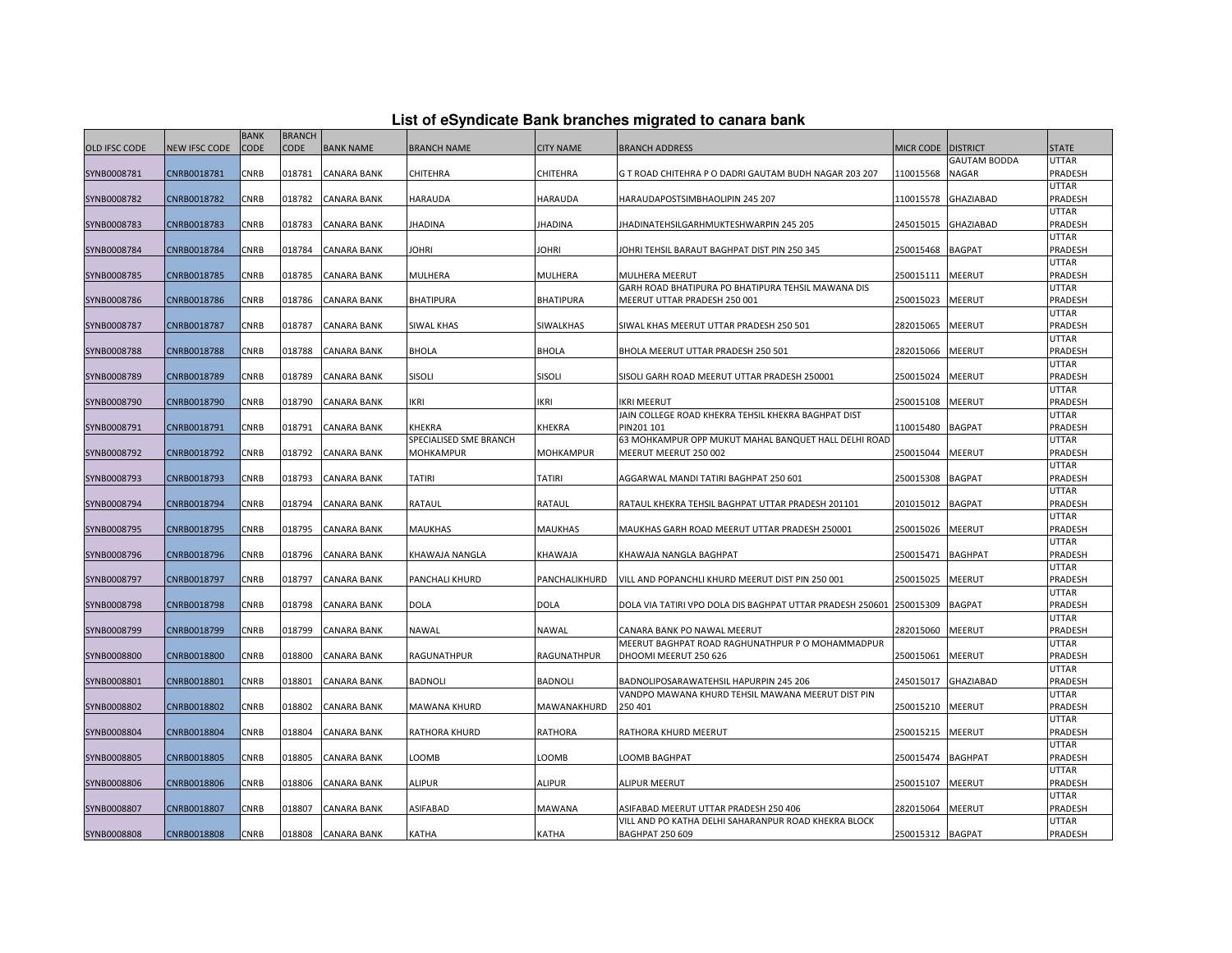|                      |                      | <b>BANK</b> | <b>BRANCH</b> |                    |                               |                        |                                                                      |                  |                  |              |
|----------------------|----------------------|-------------|---------------|--------------------|-------------------------------|------------------------|----------------------------------------------------------------------|------------------|------------------|--------------|
| <b>OLD IFSC CODE</b> | <b>NEW IFSC CODE</b> | CODE        | <b>CODE</b>   | <b>BANK NAME</b>   | <b>BRANCH NAME</b>            | <b>CITY NAME</b>       | <b>BRANCH ADDRESS</b>                                                | <b>MICR CODE</b> | <b>DISTRICT</b>  | <b>STATE</b> |
|                      |                      |             |               |                    |                               |                        |                                                                      |                  |                  | UTTAR        |
| SYNB0008809          | CNRB0018809          | CNRB        | 018809        | CANARA BANK        | KAUL                          | KAUL                   | <b>KAUL MEERUT</b>                                                   | 245015019        | MEERUT           | PRADESH      |
|                      |                      |             |               |                    |                               |                        |                                                                      |                  |                  | UTTAR        |
| SYNB0008810          | CNRB0018810          | <b>CNRB</b> | 018810        | CANARA BANK        | PAKHARPUR                     | <b>PAKHARPUR</b>       | <b>FAKHARPUR BAGHPAT</b>                                             | 201015009        | <b>BAGHPAT</b>   | PRADESH      |
|                      |                      |             |               |                    |                               |                        |                                                                      |                  |                  | UTTAR        |
| SYNB0008811          | CNRB0018811          | <b>CNRB</b> | 018811        | <b>CANARA BANK</b> | <b>BARARA</b>                 | <b>BARARA</b>          | DISTT AGRA PIN 282001                                                | 282015071        | AGRA             | PRADESH      |
|                      |                      |             |               |                    |                               |                        |                                                                      |                  |                  | UTTAR        |
| SYNB0008812          | CNRB0018812          | <b>CNRB</b> | 018812        | <b>CANARA BANK</b> | <b>ALINAGAR</b>               | <b>ALINAGAR</b>        | DISTT FEROZABAD PIN 283203                                           | 283015117        | <b>FIROZABAD</b> | PRADESH      |
|                      |                      |             |               |                    |                               |                        | EKANT SHIVAM COMPLEX BYE PASS NEAR KOTLA CHUNGI                      |                  |                  | UTTAR        |
| SYNB0008814          | CNRB0018814          | CNRB        | 018814        | <b>CANARA BANK</b> | FIROZABAD TILAKNAGAR          | <b>FIROZABAD</b>       | CROSSING FIROZABAD FIROZABAD 283 203                                 | 283015118        | <b>FIROZABAD</b> | PRADESH      |
|                      |                      |             |               |                    | SPECIALISED SME BRANCH        |                        | B 501 FIRST FLOOR BANSAL TOWER MAIN MARKET KAMLANAGAR                |                  |                  | UTTAR        |
| SYNB0008815          | CNRB0018815          | <b>CNRB</b> | 018815        | <b>CANARA BANK</b> | AGRA KAMALA NAGAR             | AGRA                   | <b>AGRA AGRA 282 005</b>                                             | 282015081        | AGRA             | PRADESH      |
|                      |                      |             |               |                    |                               |                        | ST GEORGE S COLLEGE CAMPUS GARDEN ROAD BALUGANJ AGRA                 |                  |                  | UTTAR        |
| SYNB0008816          | CNRB0018816          | CNRB        | 018816        | <b>CANARA BANK</b> | AGRA BALUGANJ                 | AGRA                   | AGRA 282 001                                                         | 282015072        | AGRA             | PRADESH      |
|                      |                      |             |               |                    |                               |                        | RATNA SAGAR NO 4 DHOLPUR HOUSE CHIPPITOLA CROSSING AGRA              |                  |                  | UTTAR        |
| SYNB0008817          | CNRB0018817          | CNRB        | 018817        | CANARA BANK        | AGRA CHIPPITOLA               | AGRA                   | AGRA 282 001                                                         | 282015073        | AGRA             | PRADESH      |
|                      |                      |             |               |                    |                               |                        |                                                                      |                  |                  | UTTAR        |
| SYNB0008818          | CNRB0018818          | <b>CNRB</b> | 018818        | <b>CANARA BANK</b> | AGRA SIKANDRA BODLA ROAD AGRA |                        | COMM 5 SECTOR 5 SIKANDRA BODLA ROAD AGRA 282007                      | 282015079        | AGRA             | PRADESH      |
|                      |                      |             |               |                    |                               |                        |                                                                      |                  |                  | UTTAR        |
| SYNB0008819          | CNRB0018819          | <b>CNRB</b> | 018819        | <b>CANARA BANK</b> | AGRA FATEHABAD ROAD           | AGRA                   | C 6 CROWN PLAZA FATEHABAD AGRA 282001                                | 282015078        | AGRA             | PRADESH      |
|                      |                      |             |               |                    | AMROHA KUNDAN SUGAR           |                        | KUNDAN NAGAR JOYA ROAD AMROHA JYOTIBA PHULE NAGAR 244                |                  | JYOTIBA PHOOLE   | UTTAR        |
| SYNB0008821          | CNRB0018821          | <b>CNRB</b> | 018821        | CANARA BANK        | <b>MILLS</b>                  | <b>AMROHA</b>          | 245                                                                  | 244015508        | <b>NAGAR</b>     | PRADESH      |
|                      |                      |             |               |                    |                               |                        | VILL SIRSWAN GAUR PO PIPAL SANA MORADABAD DIST SIRSWAN               |                  |                  | <b>UTTAR</b> |
| SYNB0008823          | CNRB0018823          | <b>CNRB</b> | 018823        | <b>CANARA BANK</b> | SIRSWAGAUR                    | SIRSWAN GAUR           | <b>GAUR 244402</b>                                                   | 244015024        | MORADABAD        | PRADESH      |
|                      |                      |             |               |                    |                               |                        | VILL NAGLI AZZAD SALEMPUR POST NAGLI AZZAD SALEMPUR                  |                  |                  | UTTAR        |
| SYNB0008824          | CNRB0018824          | <b>CNRB</b> | 018824        | <b>CANARA BANK</b> | NAGLI AZADPUR SALEMPUR        | <b>NAGLI AZZAD SAL</b> | MEERUT PIN 250222                                                    | 282015061        | MEERUT           | PRADESH      |
|                      |                      |             |               |                    |                               |                        |                                                                      |                  |                  | UTTAR        |
| SYNB0008825          | CNRB0018825          | <b>CNRB</b> | 018825        | <b>CANARA BANK</b> | MORADABAD KANTH ROAD          | MORADABAD              | VIKAS BHAWAN KANTH ROAD MORADABAD MORADABAD 244 001                  | 244015017        | MORADABAD        | PRADESH      |
|                      |                      |             |               |                    | SPECIALISED SME BRANCH        |                        | G 6 9 14 19 24 27 5 PARASVNATH PLAZA I DELHI ROAD MAJHOLA            |                  |                  | UTTAR        |
| SYNB0008826          | CNRB0018826          | <b>CNRB</b> | 018826        | CANARA BANK        | MAJHOLA                       | MORADABAD              | MORADABAD MORADABAD 244 001                                          | 244015018        | MORADABAD        | PRADESH      |
|                      |                      |             |               |                    |                               |                        |                                                                      |                  |                  | UTTAR        |
| SYNB0008829          | CNRB0018829          | CNRB        | 018829        | <b>CANARA BANK</b> | <b>NADU</b>                   | <b>NADU</b>            | VILL AND POST NADU DIST MEERUT PIN 250401                            | 250015211        | MEERUT           | PRADESH      |
|                      |                      |             |               |                    |                               |                        |                                                                      |                  |                  | UTTAR        |
| SYNB0008831          | CNRB0018831          | <b>CNRB</b> | 018831        | <b>CANARA BANK</b> | PARIKSHITGARH                 | PARIKSHITGARH          | PARIKSHIT GARH DIS MEERUT UTTAR PRADESH 250406                       | 250015216        | MEERUT           | PRADESH      |
|                      |                      |             |               |                    |                               |                        |                                                                      |                  |                  | UTTAR        |
| SYNB0008832          | CNRB0018832          | <b>CNRB</b> | 018832        | <b>CANARA BANK</b> | SARURPUR KALAN                |                        | SARURPUR KALAN SARURPUR KALAN TALUK BAGHPAT BAGHPAT 250 619          | 250015314        | <b>BAGPAT</b>    | PRADESH      |
|                      |                      |             |               |                    |                               |                        |                                                                      |                  |                  | UTTAR        |
| SYNB0008833          | CNRB0018833          | CNRB        | 018833        | <b>CANARA BANK</b> | MEERUT JAHIDPUR               |                        | MEERUT JAHIDPUR 1 HAPUR ROAD V AND PO JAHIDPUR MEERUT MEERUT 250 002 | 250015036        | MEERUT           | PRADESH      |
|                      |                      |             |               |                    |                               |                        |                                                                      |                  |                  | UTTAR        |
| SYNB0008834          | CNRB0018834          | CNRB        | 018834        | CANARA BANK        | <b>JANGETHI</b>               | <b>JANGETHI</b>        | JANGETHI BLOCK ROHTA MEERUT UTTAR PRADESH 250341                     | 282015063        | MEERUT           | PRADESH      |
|                      |                      |             |               |                    |                               |                        | VILL AND PO MATHNA INDER SINGH DAURALA BLOCK DIST                    |                  |                  | UTTAR        |
| SYNB0008835          | CNRB0018835          | <b>CNRB</b> | 018835        | <b>CANARA BANK</b> | MATHNA INDER SINGH            | <b>MEERUT</b>          | MEERUT UTTAR PRADESH 250 001                                         | 250015027        | MEERUT           | PRADESH      |
|                      |                      |             |               |                    |                               |                        |                                                                      |                  |                  | UTTAR        |
| SYNB0008836          | CNRB0018836          | <b>CNRB</b> | 018836        | <b>CANARA BANK</b> | <b>BARAGAON</b>               | <b>BARAGAON</b>        | <b>BARAGAON BAGHPAT</b>                                              | 201015010        | <b>BAGHPAT</b>   | PRADESH      |
|                      |                      |             |               |                    |                               |                        |                                                                      |                  |                  | UTTAR        |
| SYNB0008837          | CNRB0018837          | <b>CNRB</b> | 018837        | <b>CANARA BANK</b> | MEERUT COLLECTORATE           | MEERUT                 | COLLECTORATE COMPOUND MEERUT CITY MEERUT 250 003                     | 250015042        | MEERUT           | PRADESH      |
|                      |                      |             |               |                    | SPECIALISED SME BRANCH        |                        |                                                                      |                  |                  | UTTAR        |
| SYNB0008838          | CNRB0018838          | <b>CNRB</b> | 018838        | CANARA BANK        | <b>MEERUT II</b>              | <b>MEERUT</b>          | 140 BY 1 BHAWANIPURAM JAIL CHUNGI MEERUT MEERUT 250 004 250015045    |                  | MEERUT           | PRADESH      |
|                      |                      |             |               |                    | <b>BARAUT DIGAMBAR JAIN</b>   |                        | DIGAMBAR JAIN COLLEGE GANDHI ROAD BARAUT BAGHPAT 250                 |                  |                  | UTTAR        |
| SYNB0008841          | CNRB0018841          | CNRB        | 018841        | <b>CANARA BANK</b> | COLLEGE                       | <b>BARAUT</b>          | 611                                                                  | 250015472        | <b>BAGPAT</b>    | PRADESH      |
|                      |                      |             |               |                    |                               |                        | SSV COLLEGE DELHI ROAD HAPUR GHAZIABAD UTTAR PRADESH                 |                  |                  | UTTAR        |
| SYNB0008843          | CNRB0018843          | CNRB        | 018843        | <b>CANARA BANK</b> | <b>HAPUR S S V COLLEGE</b>    | <b>GHAZIABAD</b>       | 245 101                                                              | 245015008        | GHAZIABAD        | PRADESH      |
|                      |                      |             |               |                    | MEERUT SANATAN DHARAM         |                        | 94 SAI PLAZA SARDHANA ROAD KANKERKHERA MEERUT MEERUT                 |                  |                  | UTTAR        |
| SYNB0008845          | CNRB0018845          | CNRB        | 018845        | <b>CANARA BANK</b> | <b>INT COLG</b>               | <b>MEERUT</b>          | 250 001                                                              | 250015028        | <b>MEERUT</b>    | PRADESH      |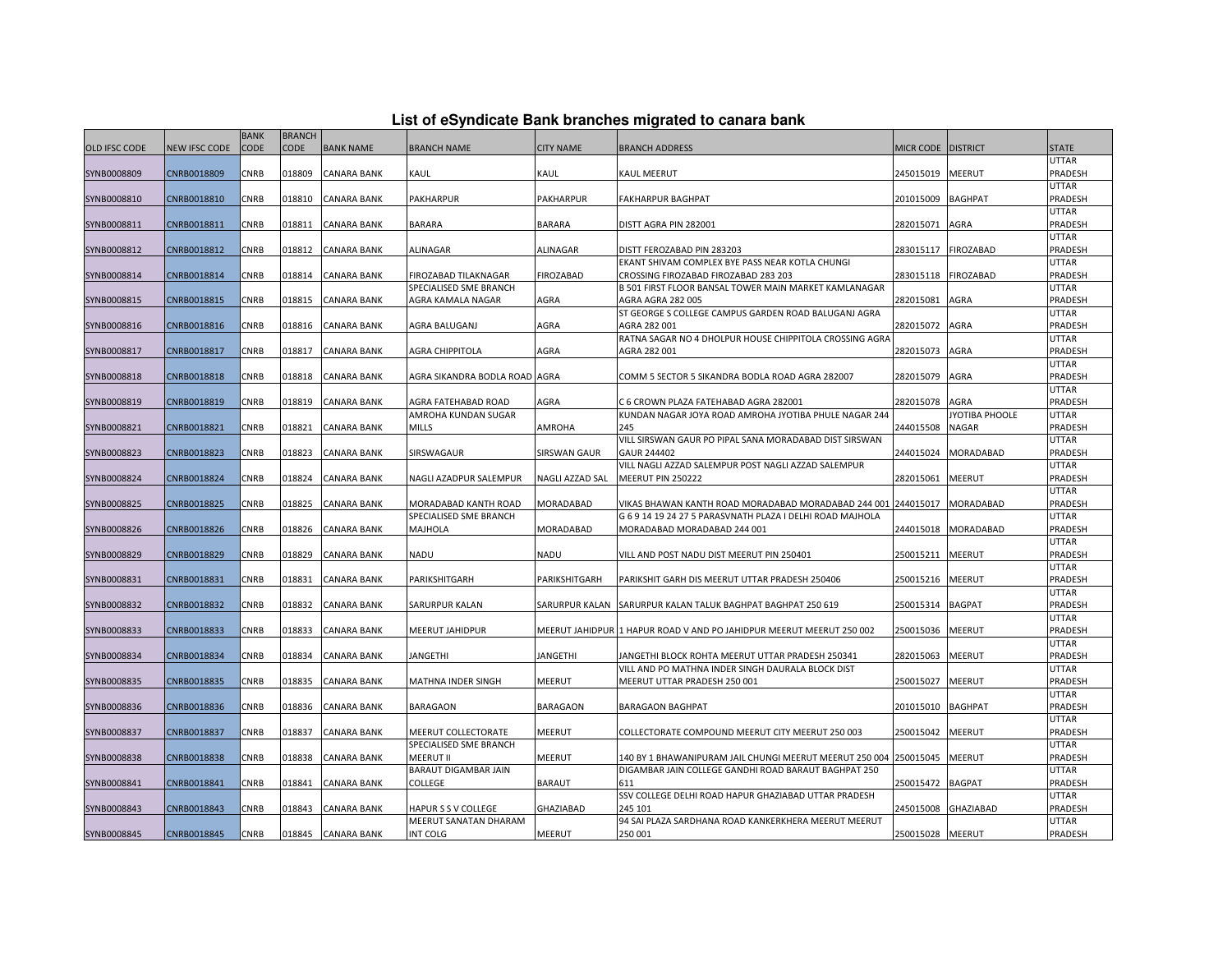| <b>OLD IFSC CODE</b> | <b>NEW IFSC CODE</b> | <b>BANK</b><br>CODE | <b>BRANCH</b><br><b>CODE</b> | <b>BANK NAME</b>   | <b>BRANCH NAME</b>       | <b>CITY NAME</b> | <b>BRANCH ADDRESS</b>                                                        | MICR CODE DISTRICT |                | <b>STATE</b>            |
|----------------------|----------------------|---------------------|------------------------------|--------------------|--------------------------|------------------|------------------------------------------------------------------------------|--------------------|----------------|-------------------------|
|                      |                      |                     |                              |                    |                          |                  |                                                                              |                    |                | <b>UTTAR</b>            |
| SYNB0008846          | CNRB0018846          | CNRB                | 018846                       | <b>CANARA BANK</b> | ACCOUNTS SECTION MEERUT  | MEERUT           | COLLECTORATE COMPOUNDMEERUTPIN 250 003                                       | 250015043          | <b>MEERUT</b>  | PRADESH                 |
|                      |                      |                     |                              |                    |                          |                  | MILLENIUM PUBLIC SCHOOL BAGHPAT ROAD MEERUT MEERUT 250                       |                    |                | UTTAR                   |
| SYNB0008848          | CNRB0018848          | CNRB                | 018848                       | <b>CANARA BANK</b> | MEERUT BAGHPAT ROAD      | MEERUT           | 002                                                                          | 250015038          | MEERUT         | PRADESH                 |
|                      |                      |                     |                              |                    |                          |                  | NEW HORIZON PUBLIC SCHOOL ZAIDI NAGAR SOCIETY SHASTRI                        |                    |                | UTTAR                   |
| SYNB0008849          | CNRB0018849          | CNRB                | 018849                       | CANARA BANK        | MEERUT SHASTRI NAGAR II  | <b>MEERUT</b>    | NAGAR MEERUT MEERUT 250 002<br>OPP BABA MANOHARNATH TEMPLE SURAJ KUND MEERUT | 250015037          | MEERUT         | PRADESH<br>UTTAR        |
| SYNB0008850          | CNRB0018850          | CNRB                | 018850                       | CANARA BANK        | MEERUT SURAJKUND II      | MEERUT           | MEERUT 250 099                                                               | 250015039          | MEERUT         | PRADESH                 |
|                      |                      |                     |                              |                    |                          |                  |                                                                              |                    |                | UTTAR                   |
| SYNB0008851          | CNRB0018851          | <b>CNRB</b>         | 018851                       | <b>CANARA BANK</b> | <b>JHARONTHA</b>         | <b>JHARONTHA</b> | VPO JHARONTHA BLOCK BALDEO DISTT MATHURA                                     | 281015040          | <b>MATHURA</b> | PRADESH                 |
|                      |                      |                     |                              |                    |                          |                  |                                                                              |                    |                | <b>UTTAR</b>            |
| SYNB0008852          | CNRB0018852          | CNRB                | 018852                       | CANARA BANK        | DAUTANA                  | <b>DAUTANA</b>   | VPO DAUTANA DISTT MATHURA PIN 281401                                         | 281015212          | MATHURA        | PRADESH                 |
|                      |                      |                     |                              |                    |                          |                  |                                                                              |                    |                | <b>UTTAR</b>            |
| SYNB0008853          | CNRB0018853          | CNRB                | 018853                       | <b>CANARA BANK</b> | RANDHERA                 | RANHERA          | KHERA PATTI RANDHERA DISTT MATHURA281404                                     | 281015221          | <b>MATHURA</b> | PRADESH                 |
|                      |                      |                     |                              |                    |                          |                  |                                                                              |                    |                | <b>UTTAR</b>            |
| SYNB0008854          | CNRB0018854          | <b>CNRB</b>         | 018854                       | <b>CANARA BANK</b> | KOTBAN                   | KOTBAN           | TEHSIL CHHATA DISTT MATHURA PIN 281403                                       | 281015217          | <b>MATHURA</b> | PRADESH                 |
|                      |                      |                     |                              |                    |                          |                  | VILL PO ARTI BLOCK SAHPAU TEHSIL SADABAD DISTT HATHRAS PIN                   |                    |                | <b>UTTAR</b>            |
| SYNB0008856          | CNRB0018856          | CNRB                | 018856                       | CANARA BANK        | ARTI                     | ARTI             | 281307                                                                       | 281015047          | <b>HATHRAS</b> | PRADESH                 |
|                      |                      | CNRB                |                              |                    | LOHAI                    | LOHAI            |                                                                              |                    |                | UTTAR                   |
| SYNB0008857          | CNRB0018857          |                     | 018857                       | CANARA BANK        |                          |                  | VPO LOHAI BLOCK NAUJHIL DISTT MATHURA PIN 281205                             | 281015038          | MATHURA        | PRADESH<br><b>UTTAR</b> |
| SYNB0008858          | CNRB0018858          | <b>CNRB</b>         | 018858                       | <b>CANARA BANK</b> | NIMGAON                  | NEEMGAON         | VPO NIMGAON BLOCK MANT DIST MATHURA281204                                    | 281015034          | MATHURA        | PRADESH                 |
|                      |                      |                     |                              |                    |                          |                  |                                                                              |                    |                | UTTAR                   |
| SYNB0008859          | CNRB0018859          | CNRB                | 018859                       | CANARA BANK        | <b>GOVARDHAN II</b>      | GOVARDHAN        | DAANGHATTI GOVERDHAN MATHURA 281 502                                         | 281015052          | <b>MATHURA</b> | PRADESH                 |
|                      |                      |                     |                              |                    |                          |                  |                                                                              |                    |                | UTTAR                   |
| SYNB0008860          | CNRB0018860          | <b>CNRB</b>         | 018860                       | CANARA BANK        | SATOHA                   | SATOHA           | V AND PO SATOHA TALUK MATHURA MATHURA 281 004                                | 281015022          | MATHURA        | <b>PRADESH</b>          |
|                      |                      |                     |                              |                    |                          |                  |                                                                              |                    |                | UTTAR                   |
| SYNB0008861          | CNRB0018861          | CNRB                | 018861                       | CANARA BANK        | <b>BARAULI</b>           | <b>BARAULI</b>   | POST BARAULI DISTT MATHURA PIN 281301                                        | 281015041          | MATHURA        | PRADESH                 |
|                      |                      |                     |                              |                    | SPECIALISED SME BRANCH   |                  | PLOT NO C 57 AND 58 GAURI PLAZA MAHOLI ROAD MATHURA                          |                    |                | UTTAR                   |
| SYNB0008862          | CNRB0018862          | CNRB                | 018862                       | CANARA BANK        | MATHURA MAHOLI ROAD      | <b>MATHURA</b>   | MATHURA 281 001                                                              | 281015014          | MATHURA        | PRADESH                 |
|                      |                      |                     |                              |                    |                          |                  |                                                                              |                    |                | UTTAR                   |
| SYNB0008863          | CNRB0018863          | CNRB                | 018863                       | <b>CANARA BANK</b> | KARKOLI                  | KARKOLI          | VPO KARKOLI TEHSIL SADABAD DISTT HATHRAS PIN 281307                          | 281015048          | HATHRAS        | PRADESH                 |
| SYNB0008864          | CNRB0018864          | CNRB                | 018864                       | CANARA BANK        | DEEWANAKALAN PANIGAON    | PANIGAON         | VILL DEEWANAKALAN PO SIRIA KI NAGARIA THE MAT DISTT<br>MATHURA PIN 281204    | 281015035          | MATHURA        | UTTAR<br>PRADESH        |
|                      |                      |                     |                              |                    |                          |                  |                                                                              |                    |                | UTTAR                   |
| SYNB0008865          | CNRB0018865          | CNRB                | 018865                       | CANARA BANK        | NOWGAON                  | NOWGAON          | TEHSIL CHHATA DISTT MATHURA281404                                            | 281015050          | MATHURA        | PRADESH                 |
|                      |                      |                     |                              |                    |                          |                  | TALYAPUR ROAD POST LOHBAN GOSNA RAYA BLOCKDISTT                              |                    |                | <b>UTTAR</b>            |
| SYNB0008866          | CNRB0018866          | CNRB                | 018866                       | CANARA BANK        | GOSNA                    | <b>GOSNA</b>     | MATHURA PIN 281001                                                           | 281015015          | <b>MATHURA</b> | PRADESH                 |
|                      |                      |                     |                              |                    | MATHURA KISHORI RAM INTR |                  | 2217 BY 3 JUNCTION ROAD KISHORI RAM INTER COLLEGE                            |                    |                | <b>UTTAR</b>            |
| SYNB0008867          | CNRB0018867          | CNRB                | 018867                       | CANARA BANK        | COLL                     | <b>MATHURA</b>   | MATHURA MATHURA 281 001                                                      | 281015016          | MATHURA        | PRADESH                 |
|                      |                      |                     |                              |                    |                          |                  | ZILA PARISHAD AGRA ROAD CANTONMENT MATHURA MATHURA                           |                    |                | UTTAR                   |
| SYNB0008868          | CNRB0018868          | CNRB                | 018868                       | CANARA BANK        | MATHURA ZILLA PARISHAD   | <b>MATHURA</b>   | 281001                                                                       | 281015017          | MATHURA        | PRADESH                 |
|                      |                      |                     |                              |                    | MATHURA METHODIST        |                  | METHODIST HOSPITAL VRINDAVAN ROAD MATHURA MATHURA                            |                    |                | <b>UTTAR</b>            |
| SYNB0008869          | CNRB0018869          | CNRB                | 018869                       | <b>CANARA BANK</b> | <b>HOSPITAL</b>          | <b>MATHURA</b>   | 281 003                                                                      | 281015020          | <b>MATHURA</b> | PRADESH                 |
|                      |                      |                     |                              |                    |                          |                  |                                                                              |                    |                | UTTAR                   |
| SYNB0008870          | CNRB0018870          | CNRB                | 018870                       | CANARA BANK        | MEERUT GHAR ROAD         | MEERUT           | JAGRITI VIHAR MEERUT                                                         | 250015046          | MEERUT         | PRADESH<br><b>UTTAR</b> |
| SYNB0008871          | CNRB0018871          | CNRB                | 018871                       | CANARA BANK        | MEERUT SASTRI NAGAR III  | MEERUT           | E12 SHASTRI NAGAR MEERUT                                                     | 250015047          | MEERUT         | PRADESH                 |
|                      |                      |                     |                              |                    |                          |                  |                                                                              |                    |                | <b>UTTAR</b>            |
| SYNB0008873          | CNRB0018873          | CNRB                | 018873                       | <b>CANARA BANK</b> | <b>KURDI</b>             | <b>KURDI</b>     | VILL AND PO KURDI DISTT BAGPAT KURDI UTTAR PRADESH 250617 250015475          |                    | <b>BAGPAT</b>  | PRADESH                 |
|                      |                      |                     |                              |                    |                          |                  |                                                                              |                    |                | UTTAR                   |
| SYNB0008875          | CNRB0018875          | CNRB                | 018875                       | CANARA BANK        | GOTKA                    | MEERUT           | C BY O KISSAN INTER COLLEGE SARDHANA SHAMALI ROAD MEERUT 250015115           |                    | MEERUT         | PRADESH                 |
|                      |                      |                     |                              |                    |                          |                  |                                                                              |                    |                | UTTAR                   |
| SYNB0008876          | CNRB0018876          | <b>CNRB</b>         | 018876                       | <b>CANARA BANK</b> | KHANDAWALI               | KHANDAWALI       | VILL AND POST KHANDAWALI DIST MEERUT PIN 245206                              | 245015020          | <b>MEERUT</b>  | PRADESH                 |

## **List of eSyndicate Bank branches migrated to canara bank**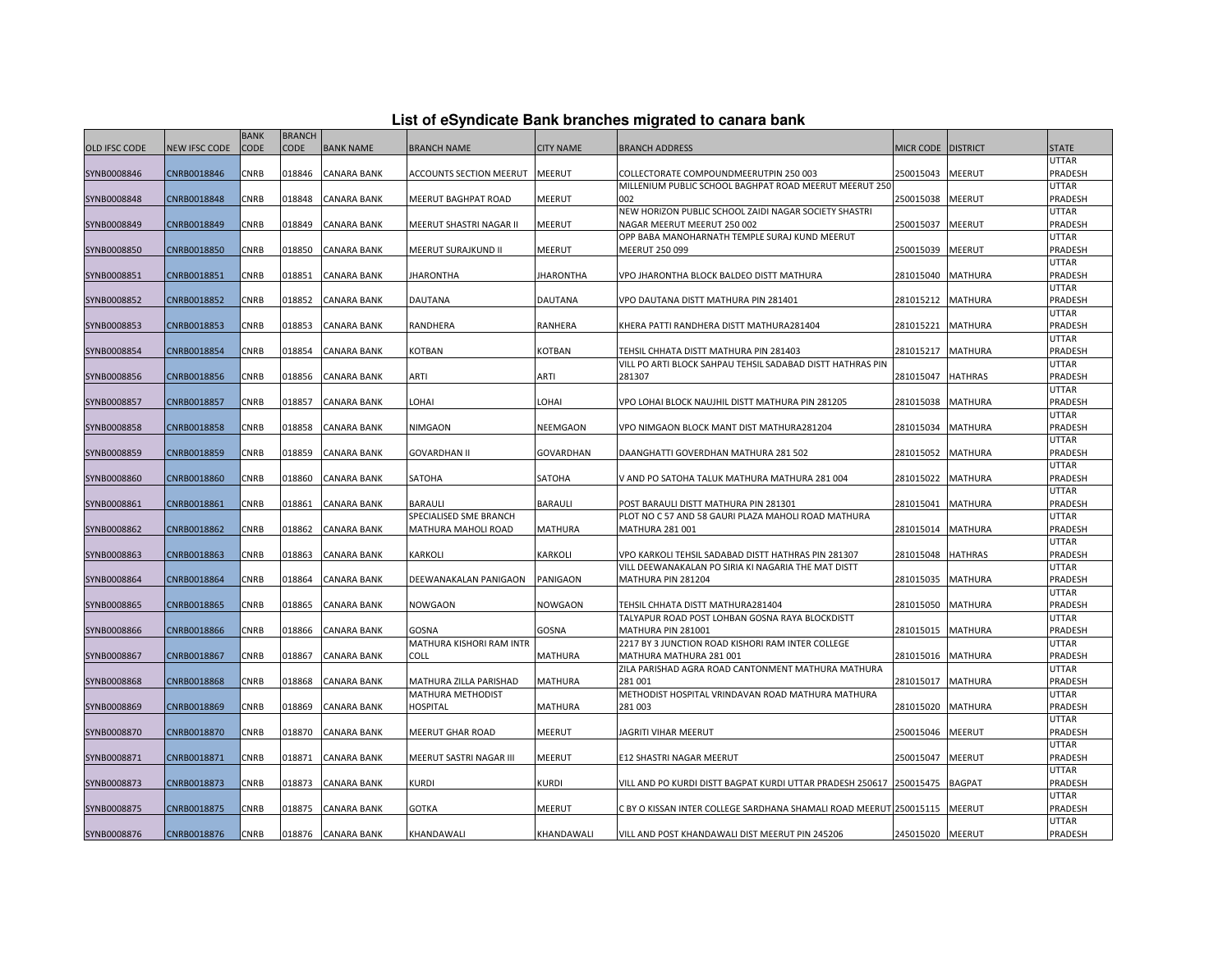|  |  | List of eSyndicate Bank branches migrated to canara bank |  |
|--|--|----------------------------------------------------------|--|
|--|--|----------------------------------------------------------|--|

|               |               | <b>BANK</b> | <b>BRANCH</b> |                    |                               |                  |                                                                         |                   |                       |                  |
|---------------|---------------|-------------|---------------|--------------------|-------------------------------|------------------|-------------------------------------------------------------------------|-------------------|-----------------------|------------------|
| OLD IFSC CODE | NEW IFSC CODE | CODE        | <b>CODE</b>   | <b>BANK NAME</b>   | <b>BRANCH NAME</b>            | <b>CITY NAME</b> | <b>BRANCH ADDRESS</b>                                                   | <b>MICR CODE</b>  | <b>DISTRICT</b>       | <b>STATE</b>     |
|               |               |             |               |                    |                               |                  |                                                                         |                   |                       | UTTAR            |
| SYNB0008879   | CNRB0018879   | <b>CNRB</b> | 018879        | <b>CANARA BANK</b> | MEERPUR                       | MEERPUR          | VILL AND POST MEERPUR DIST MEERUT PIN 250502                            | 282015069         | <b>MEERUT</b>         | PRADESH          |
|               |               |             |               |                    |                               |                  | WARD NO 16 MAIN MARKETBRIJGHATGARHMUKTESHWAR                            |                   |                       | UTTAR            |
| SYNB0008880   | CNRB0018880   | CNRB        | 018880        | <b>CANARA BANK</b> | BRIJGHAT                      | <b>BRIJGHAT</b>  | <b>BLOCKPIN 245 205</b>                                                 | 245015016         | GHAZIABAD             | PRADESH          |
|               |               |             |               |                    |                               |                  |                                                                         |                   |                       | UTTAR            |
| SYNB0008881   | CNRB0018881   | CNRB        | 018881        | <b>CANARA BANK</b> | TALHETA                       | TALHETA          | TALHETAPO GOVINDPURITEHSIL MODINAGARPIN 201 201                         | 110015575         | GHAZIABAD             | PRADESH          |
|               |               |             |               |                    |                               |                  |                                                                         |                   | <b>GAUTHAM BUDDHA</b> | UTTAR            |
| SYNB0008882   | CNRB0018882   | <b>CNRB</b> | 018882        | <b>CANARA BANK</b> | <b>BAIDPURA</b>               | <b>BAIDPURA</b>  | POBAIDPURABLOCKBISRAKHTHESILDADRIPIN 203 207                            | 110015569         | NAGAR                 | PRADESH          |
|               |               |             |               |                    |                               |                  |                                                                         |                   |                       | UTTAR            |
| SYNB0008883   | CNRB0018883   | CNRB        | 018883        | <b>CANARA BANK</b> | KHILHORA                      | KHILHORA         | KHILHORAPOTAURITEHSIL MODINAGARPIN 245 206                              | 110015592         | GHAZIABAD             | PRADESH          |
|               |               |             |               |                    |                               |                  | NOIDA DADRI ROAD KULESRA GAUTHAM BUDDHA NAGAR DIST                      |                   | <b>GAUTAM BODDA</b>   | UTTAR            |
| SYNB0008884   | CNRB0018884   | CNRB        | 018884        | <b>CANARA BANK</b> | KULESRA                       | KULESRA          | PIN201 304                                                              | 110015470         | <b>NAGAR</b>          | PRADESH          |
|               |               |             |               |                    | LARGE CORPORATE BRANCH        |                  |                                                                         |                   | <b>GAUTAM BODDA</b>   | UTTAR            |
| SYNB0008885   | CNRB0018885   | CNRB        | 018885        | <b>CANARA BANK</b> | NOIDA                         | NOIDA            | B 117 SECTOR 18 NOIDA GAUTHAM BUDDHA NAGAR 201 301                      | 110015444         | NAGAR                 | PRADESH          |
|               |               |             |               |                    | <b>GHAZIABAD HINDON</b>       |                  |                                                                         |                   |                       | UTTAR            |
| SYNB0008886   | CNRB0018886   | CNRB        | 018886        | <b>CANARA BANK</b> | <b>AIRFORCE STN</b>           | GHAZIABAD        | AIR FORCE STATION HINDON GHAZIABAD GHAZIABAD 201 004                    | 110015475         | GHAZIABAD             | PRADESH          |
|               |               |             |               |                    |                               |                  |                                                                         |                   |                       | UTTAR            |
| SYNB0008890   | CNRB0018890   | CNRB        | 018890        | <b>CANARA BANK</b> | GHAZIABAD SHASTRI NAGAR       | <b>GHAZIABAD</b> | SF 17 SHASTRI NAGAR GHAZIABAD GHAZIABAD 201 001                         | 110015459         | GHAZIABAD             | PRADESH          |
|               |               |             |               |                    |                               |                  | PLOT NO 11 WARD NO 87 VAIBHAV KHAND SHIPRA SUN CITY                     |                   |                       | UTTAR            |
| SYNB0008893   | CNRB0018893   | CNRB        | 018893        | <b>CANARA BANK</b> | GHAZIABAD SHIPRA SUN CITY     | <b>GHAZIABAD</b> | INDERPURAM UP 201 010                                                   | 110015474         | GHAZIABAD             | PRADESH          |
|               |               |             |               |                    | SPECIALISED SME BRANCH        |                  | UPSIDC ADMINISTRATIVE BUILDING TRONICA CITY DELHI                       |                   |                       | UTTAR            |
| SYNB0008894   | CNRB0018894   | CNRB        | 018894        | CANARA BANK        | <b>GHAZIABAD TRONICA CITY</b> | GHAZIABAD        | SAHARANPUR ROAD GHAZIABAD GHAZIABAD 201 102                             | 110015477         | GHAZIABAD             | PRADESH          |
|               |               |             |               |                    |                               |                  | PLOT NO S 9 GAMMA SHOPPING MALL NOIDA GREATER NOIDA RD                  |                   | <b>GAUTAM BODDA</b>   | <b>UTTAR</b>     |
| SYNB0008895   | CNRB0018895   | CNRB        | 018895        | <b>CANARA BANK</b> | GREATER NOIDA II              | GREATER NOIDA    | GAUTAM BUDDHA NAGAR UP 201 306                                          | 110015485         | NAGAR                 | PRADESH          |
|               |               |             |               |                    |                               |                  |                                                                         |                   |                       | UTTAR            |
| SYNB0008896   | CNRB0018896   | CNRB        | 018896        | <b>CANARA BANK</b> | GHAZIABAD VAISHALI II         | <b>GHAZIABAD</b> | 111 A 1 NEAR INCOME TAX OFFICE VASIHALI UP 201 010                      | 110015492         | GHAZIABAD             | PRADESH          |
|               |               |             |               |                    | <b>GHAZIABAD TRADE TAX</b>    |                  | TRADE TAX BHAVAN COLLECTORATE COMPOUND RAJNAGAR                         |                   |                       | UTTAR            |
| SYNB0008897   | CNRB0018897   | CNRB        | 018897        | CANARA BANK        | BHAWAN                        | GHAZIABAD        | GHAZIABAD GHAZIABAD 201 002                                             | 110015499         | GHAZIABAD             | PRADESH          |
|               |               |             |               |                    | NOIDA SECTOR PAY AND          |                  | DEEP BHAVAN A 13 TULSI MARG LIGHTHOUSE AND LIGHT SHIP                   |                   | <b>GAUTAM BODDA</b>   | UTTAR            |
| SYNB0008898   | CNRB0018898   | CNRB        | 018898        | CANARA BANK        | <b>ACCTS</b>                  | NOIDA            | SECTOR 24 NOIDA GAUTHAM BUDDHA NAGAR 201 301                            | 110015488         | NAGAR                 | PRADESH          |
|               |               |             |               |                    |                               |                  | DAYAWATI MODI PUBLIC SCHOOL HAPUR ROAD OPP MODIPON                      |                   |                       | UTTAR            |
| SYNB0008899   | CNRB0018899   | CNRB        | 018899        | <b>CANARA BANK</b> | MODINAGAR GOVINDPURI          | MODINAGAR        | TD MODINAGAR GHAZIABAD 201 204                                          | 201015014         | GHAZIABAD             | PRADESH          |
|               |               |             |               |                    |                               |                  |                                                                         |                   |                       | HIMACHAL         |
| SYNB0008900   | CNRB0018900   | CNRB        | 018900        | CANARA BANK        | SHIMLA II                     | SHIMLA           | 06 THE MALL HIMACHAL PRADESH 171001                                     | 171015008         | SHIMLA                | PRADESH          |
|               |               |             |               |                    |                               |                  |                                                                         |                   |                       | HIMACHAL         |
| SYNB0008901   | CNRB0018901   | CNRB        | 018901        | CANARA BANK        | KANGRA II                     | KANGRA           | HOTEL GROVER OPP BUS STAND KANGRA KANGRA 176001                         | 176015157         | KANGRA                | PRADESH          |
|               |               |             |               |                    |                               |                  |                                                                         |                   |                       | HIMACHAL         |
| SYNB0008902   | CNRB0018902   | CNRB        | 018902        | <b>CANARA BANK</b> | Kullu II                      | KULLU            | SALURIA COMPLEX WARD NO 5 SARWARIA BAZAR KULLU 175101                   | 175015004         | KULLU                 | PRADESH          |
|               |               |             |               |                    |                               |                  | PALIKA BAZAR PHASE 2 NANGAL ROAD NEAR INDIRA STADIUM                    |                   |                       | HIMACHAL         |
| SYNB0008903   | CNRB0018903   | CNRB        | 018903        | CANARA BANK        | UNA II                        | UNA              | UNA DIST UNA H P 174303                                                 | 174015105         | UNA                   | PRADESH          |
|               |               |             |               |                    |                               |                  |                                                                         |                   |                       | HIMACHAL         |
| SYNB0008904   | CNRB0018904   | CNRB        | 018904        | CANARA BANK        | HAMIRPUR II                   | HAMIRPUR         | SAHARU COMPLEX NEAR D C OFFICE HAMIRPUR 177001                          | 177015007         | <b>HAMIRPUR</b>       | PRADESH          |
|               |               |             |               |                    |                               |                  | DOOR NO 2 BY 11 LAL BHAWAN WARD NO 11 MAIN BAZAR MANDI                  |                   |                       | HIMACHAL         |
| SYNB0008905   | CNRB0018905   | CNRB        | 018905        | <b>CANARA BANK</b> | MANDI II                      | MANDI            | 175001                                                                  | 175015104         | <b>MANDI</b>          | PRADESH          |
|               |               |             |               |                    |                               | INDIRAPURAM      | PLOT NO 8 GAUR GRAVITY MALL VAIBHAV KHAND INDIRAPURAM                   |                   |                       | UTTAR            |
| SYNB0008907   | CNRB0018907   | CNRB        | 018907        | CANARA BANK        | GHAZIABAD INDIRAPURAM II      | GHA              | GHAZIABAD 201010                                                        | 110015529         | GHAZIABAD             | PRADESH          |
| SYNB0008909   | CNRB0018909   | CNRB        | 018909        |                    |                               | <b>GHAZIABAD</b> | GF M BY S GAUR SQUARE I BLOCK GOVINDPURAM COLONY                        | 110015524         | GHAZIABAD             | UTTAR<br>PRADESH |
|               |               |             |               | CANARA BANK        | GOVINDAPURAM COLONY II        |                  | GHAZIABAD 201013<br>VILL KAMRUDDIN NAGAR SAMAN PO GHAZIABAD DIST SAMANA |                   |                       | UTTAR            |
| SYNB0008910   | CNRB0018910   | CNRB        | 018910        | <b>CANARA BANK</b> | SAMANA                        | SAMANA           | 245301                                                                  | 245015025         | <b>GHAZIABAD</b>      | PRADESH          |
|               |               |             |               |                    |                               |                  |                                                                         |                   |                       | UTTAR            |
| SYNB0008912   | CNRB0018912   | CNRB        | 018912        | CANARA BANK        | DANKAUR II                    | DANKAUR          | DHANOURI ROAD PREM PURI DANKAUR PIN 203201                              | 110015589         | DANKAUR               | PRADESH          |
|               |               |             |               |                    |                               |                  | VILLAGE AND PO LOHVAN TEHSIL MAHAVAN DIST MATHURA                       |                   |                       | UTTAR            |
| SYNB0008914   | CNRB0018914   | CNRB        | 018914        | <b>CANARA BANK</b> | LOHVAN                        | LOHVAN           | LOHVAN UTTAR PRADESH 281001                                             | 281015018 MATHURA |                       | PRADESH          |
|               |               |             |               |                    |                               |                  |                                                                         |                   |                       |                  |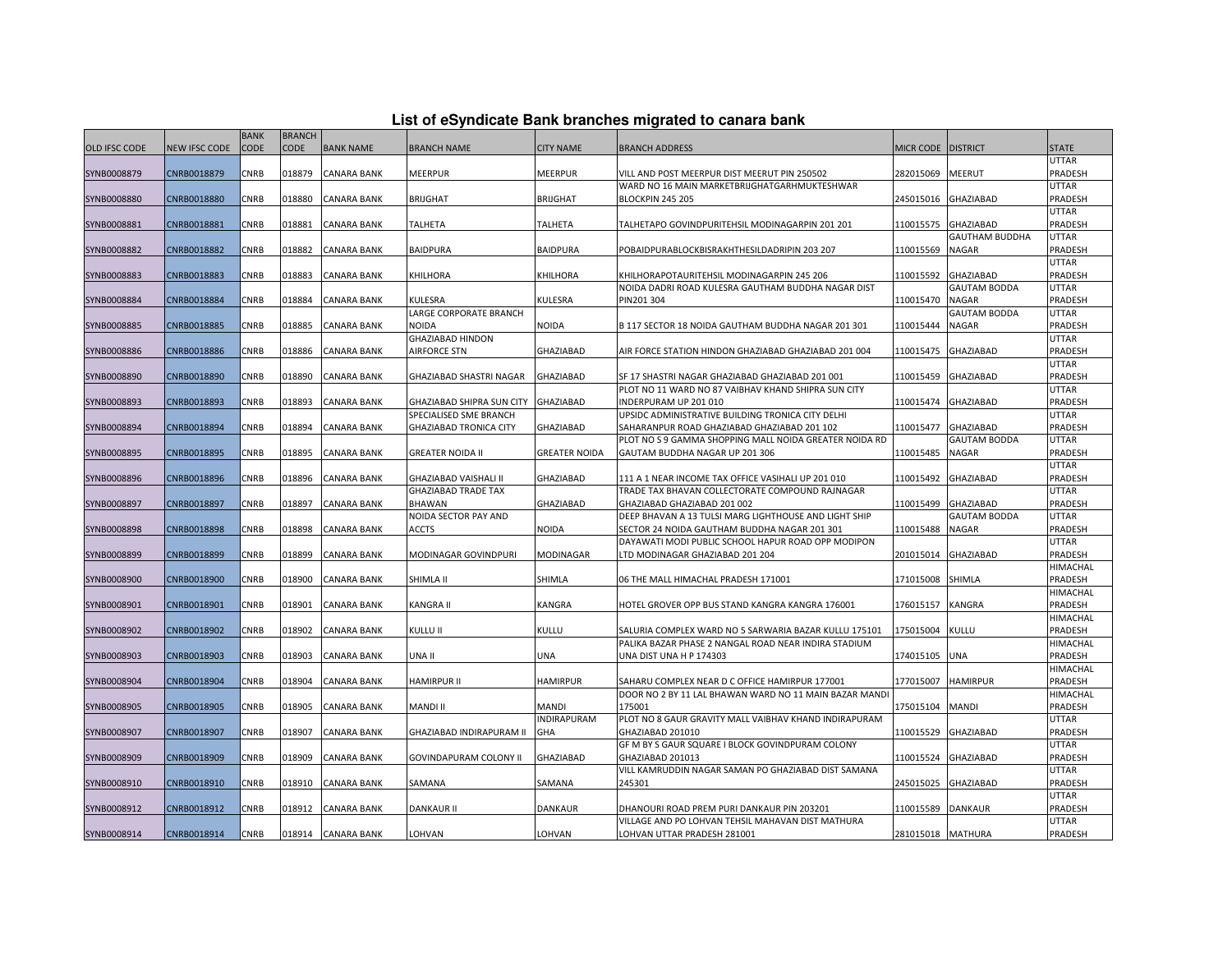|               |                      |             |               |                    |                                        |                     | List of eSyndicate Bank branches migrated to canara bank                 |                    |                      |                         |
|---------------|----------------------|-------------|---------------|--------------------|----------------------------------------|---------------------|--------------------------------------------------------------------------|--------------------|----------------------|-------------------------|
|               |                      | <b>BANK</b> | <b>BRANCH</b> |                    |                                        |                     |                                                                          |                    |                      |                         |
| OLD IFSC CODE | <b>NEW IFSC CODE</b> | <b>CODE</b> | <b>CODE</b>   | <b>BANK NAME</b>   | <b>BRANCH NAME</b>                     | <b>CITY NAME</b>    | <b>BRANCH ADDRESS</b>                                                    | MICR CODE DISTRICT |                      | <b>STATE</b>            |
| SYNB0008916   | CNRB0018916          | CNRB        | 018916        | CANARA BANK        | HATANA                                 | HATANA              | VILL AND PO HATANA BLOCK NOANDGAON TEH CHHATA DIST<br>MATHURA PIN 281403 | 281015218          | <b>MATHURA</b>       | <b>UTTAR</b><br>PRADESH |
|               |                      |             |               |                    |                                        |                     | VILLAGE AND PO BINDU BULAKI BLOCK AND TEHSIL MANT                        |                    |                      | <b>UTTAR</b>            |
| SYNB0008917   | CNRB0018917          | CNRB        | 018917        | CANARA BANK        | <b>BINDU BULAKI</b>                    | <b>BINDU BULAKI</b> | MATHURA DIST PIN 281204                                                  | 281015036          | <b>MATHURA</b>       | PRADESH                 |
|               |                      |             |               |                    |                                        |                     | VILL AND POST KAJROTHI BLOCK AND TEH SADABAD DIST HATHRAS                |                    |                      | UTTAR                   |
| SYNB0008918   | CNRB0018918          | <b>CNRB</b> | 018918        | <b>CANARA BANK</b> | KAJROTHI                               | <b>KAJROTHI</b>     | PIN 281306                                                               | 281015045          | <b>HATHRAS</b>       | PRADESH                 |
|               |                      |             |               |                    |                                        |                     | CBYO SIR MANOJ RANA C 3BY1 T POCKET PALLAVPURAM PHASE II                 |                    |                      | UTTAR                   |
| SYNB0008920   | CNRB0018920          | CNRB        | 018920        | CANARA BANK        | MEERUT PALLAVPURAM II                  | MEERUT              | ROORKEE ROAD 250110                                                      | 250015057          | <b>MEERUT</b>        | PRADESH                 |
|               |                      |             |               |                    |                                        |                     |                                                                          |                    |                      | UTTAR                   |
| SYNB0008921   | CNRB0018921          | <b>CNRB</b> | 018921        | CANARA BANK        | BALOCHPURA                             | <b>BALOCHPURA</b>   | VILL AND PO BALOCHPURA BAGHPAT PIN 250601                                | 250015310          | <b>BAGHPAT</b>       | PRADESH                 |
|               |                      |             |               |                    |                                        |                     |                                                                          |                    |                      | UTTAR                   |
| SYNB0008922   | CNRB0018922          | CNRB        | 018922        | CANARA BANK        | <b>FULERA</b>                          | <b>FULERA</b>       | VILL AND PO FULERA BAGHPAT PIN 201101                                    | 201015011          | <b>BAGHPAT</b>       | PRADESH                 |
| SYNB0008924   | CNRB0018924          | CNRB        | 018924        | CANARA BANK        | KAILY                                  | KAILY               | VILL AND POST KAILY DIST MEERUT PIN 250342                               | 250015112          | <b>MEERUT</b>        | UTTAR<br>PRADESH        |
|               |                      |             |               |                    |                                        |                     | VILLAGE LUHARLI TEHSIL DADRI DIST G B NAGAR UTTAR PRADESH                |                    |                      | UTTAR                   |
| SYNB0008925   | CNRB0018925          | <b>CNRB</b> | 018925        | <b>CANARA BANK</b> | LUHARLI                                | <b>DADRI</b>        | 203207                                                                   | 110015588          | <b>GB NAGAR</b>      | PRADESH                 |
|               |                      |             |               |                    |                                        |                     | VILL AND POST MAHUAN TEH MATHURA DIST MATHURA PIN                        |                    |                      | UTTAR                   |
| SYNB0008926   | CNRB0018926          | CNRB        | 018926        | CANARA BANK        | MAHUAN AKOS BANGER                     | <b>MAHUAN</b>       | 281122                                                                   | 281015027          | <b>MATHURA</b>       | PRADESH                 |
|               |                      |             |               |                    |                                        |                     |                                                                          |                    |                      | UTTAR                   |
| SYNB0008927   | CNRB0018927          | <b>CNRB</b> | 018927        | CANARA BANK        | KHAMINI DAGHETA                        | KHAMINI             | VILL AND PO KHAMINI MATHURA PIN 281001                                   | 281015019          | <b>MATHURA</b>       | PRADESH                 |
|               |                      |             |               |                    |                                        |                     |                                                                          |                    |                      | UTTAR                   |
| SYNB0008928   | CNRB0018928          | CNRB        | 018928        | CANARA BANK        | KAMALPUR                               | KAMALPUR            | VILL AND POST KAMALPUR GARH ROAD MEERUT PIN 250001                       | 250015029          | <b>MEERUT</b>        | PRADESH                 |
|               |                      |             |               |                    |                                        |                     | METRO PLAZA DELHI ROAD MEERUT MEERUT UTTAR PRADESH                       |                    |                      | UTTAR                   |
| SYNB0008929   | CNRB0018929          | CNRB        | 018929        | CANARA BANK        | MEERUT METRO PLAZA                     | MEERUT              | 250002 INDIA<br>NO 715 JAMWAL BHAWAN OPP HEAD POST OFFICE PALAMPUR       | 250015030          | <b>MEERUT</b>        | PRADESH<br>HIMACHAL     |
| SYNB0008930   | CNRB0018930          | <b>CNRB</b> | 018930        | <b>CANARA BANK</b> | PALAMPUR II                            | PALAMPUR            | KANGRA 176 061                                                           | 176015107          | <b>KANGRA</b>        | PRADESH                 |
|               |                      |             |               |                    |                                        |                     | MAIN SQUARE KOTWALI BAZAR JAURA BLDG DIST KANGRA                         |                    |                      | HIMACHAL                |
| SYNB0008931   | CNRB0018931          | CNRB        | 018931        | CANARA BANK        | DHARAMSHALA                            | KANGRA              | DHARAMSHALA 176215                                                       | 176015058          | <b><i>CANGRA</i></b> | PRADESH                 |
|               |                      |             |               |                    |                                        |                     | NH 72 WARD NO 4 BADRI NAGAR CHOWK PAONTA SAHIB DISTT                     |                    |                      | HIMACHAL                |
| SYNB0008932   | CNRB0018932          | <b>CNRB</b> | 018932        | CANARA BANK        | PAONTA SAHIB II                        | PAONTA SAHIB        | SIRMOUR HIMACHAL PRADESH INDIA 173025                                    | 173015103          | SIRMAUR              | PRADESH                 |
|               |                      |             |               |                    |                                        |                     | M S KUKA MOTORS COMPLEX NEAR MAIN CHOWK VPO NER                          |                    |                      | HIMACHAL                |
| SYNB0008933   | CNRB0018933          | CNRB        | 018933        | CANARA BANK        | NER II                                 | <b>MANDI</b>        | MANDI MANDI HIMACHAL PRADESH INDIA 175008                                | 175015105          | <b>MANDI</b>         | PRADESH                 |
|               |                      |             |               |                    |                                        |                     | NEAR HPPWD REST HOUSE SUNDER NAGAR DISTRICT MANDI                        |                    |                      | HIMACHAL                |
| SYNB0008934   | CNRB0018934          | <b>CNRB</b> | 018934        | CANARA BANK        | SUNDER NAGAR II                        | SUNDAR NAGAR        | MANDI HIMACHAL PRADESH 175002                                            | 174015004          | <b>MANDI</b>         | PRADESH                 |
|               |                      |             |               |                    |                                        | <b>RISHIKESH</b>    | 1008 AVAS VIKAS COLONY VIRBHADRA MARG RISHIKESH 249 201                  |                    |                      | UTTARAKHAN              |
| SYNB0008937   | CNRB0018937          | <b>CNRB</b> | 018937        | CANARA BANK        | RISHIKESH II<br>SPECIALISED SME BRANCH |                     | UTTARA KHAND                                                             | 249015111          | <b>RISHIKESH</b>     | UTTARAKHAN              |
| SYNB0008938   | CNRB0018938          | CNRB        | 018938        | CANARA BANK        | DEHRADUN GMS ROAD                      | DEHRADUN            | 1 SIDHARTH ENCLAVE BASEMENT GMS ROAD DEHRADUN 248001                     | 248015030          | <b>DEHRADUN</b>      |                         |
|               |                      |             |               |                    | DEHRADUN SAHASTRADHARA                 |                     | SAHASTRADHARA ROAD NEAR ASA RAM BAPU ASHRAM                              |                    |                      | UTTARAKHAN              |
| SYNB0008941   | CNRB0018941          | <b>CNRB</b> | 018941        | CANARA BANK        | ROAD                                   | DEHRADUN            | DEHRADUN 248001                                                          | 248015029          | <b>DEHRADUN</b>      |                         |
|               |                      |             |               |                    |                                        |                     |                                                                          |                    |                      | <b>UTTARAKHAN</b>       |
| SYNB0008945   | CNRB0018945          | CNRB        | 018945        | CANARA BANK        | NEW TEHRI II                           | <b>NEW TEHRI</b>    | MAIN BAZAR COLLEGE ROAD BURARI NEW TEHRI 249001                          | 249015208          | <b>NEW TEHRI</b>     |                         |
|               |                      |             |               |                    |                                        |                     | 231 BAREILLY ROAD OPP SUNEHRI MASJID MARKET KICHHA DIST                  |                    |                      | UTTARAKHAN              |
| SYNB0008946   | CNRB0018946          | CNRB        | 018946        | CANARA BANK        | KICHHA II                              | KICHHA              | UDHAM SINGH NAGAR 263148                                                 | 263015507          | UDHAM SINGH NAGAR    |                         |
|               |                      |             |               |                    |                                        |                     |                                                                          |                    |                      | <b>UTTAR</b>            |
| SYNB0008947   | CNRB0018947          | <b>CNRB</b> | 018947        | <b>CANARA BANK</b> | SABDALPUR                              | <b>SABDALPUR</b>    | VPO SABDALPUR SAHARANPUR SABDALPUR 247001                                | 247015012          | SABDALPUR            | PRADESH                 |
| SYNB0008948   | CNRB0018948          | CNRB        | 018948        | CANARA BANK        | <b>DEOBAND II</b>                      | DEOBAND             | DEOBAND DIST SAHARANPUR 247554                                           | 247015358          | SAHARANPUR           | <b>UTTAR</b><br>PRADESH |
|               |                      |             |               |                    |                                        |                     | PART OF 3 BY 1963 VIJAY NAGAR AMBALA ROAD SAHARANPUR                     |                    |                      | UTTAR                   |
| SYNB0008949   | CNRB0018949          | <b>CNRB</b> | 018949        | CANARA BANK        | SAHARANPUR AMBALA ROAD SAHARANPUR      |                     | UTTAR PRADESH 247001 INDIA                                               | 247015013          | <b>MEERUT</b>        | PRADESH                 |
|               |                      |             |               |                    |                                        |                     | WARD NO 16 RAJESH CHIKITSALYA TURNANGUNJ KALPI DIST                      |                    |                      | UTTAR                   |
| SYNB0008950   | CNRB0018950          | <b>CNRB</b> | 018950        | CANARA BANK        | KALPI                                  | KALPI               | <b>IALAUN 285204</b>                                                     | 285015109          | <b>JALAUN</b>        | PRADESH                 |
|               |                      |             |               |                    |                                        |                     | H NO 581 WARD NO 24M BY S RAJU IRON STORE PANIPAT                        |                    |                      | <b>UTTAR</b>            |
| SYNB0008951   | CNRB0018951          | <b>CNRB</b> | 018951        | <b>CANARA BANK</b> | SHAMLI II                              | SHAMLI              | KAIRANA ROAD SHAMLI 247776                                               | 247015359 MEERUT   |                      | PRADESH                 |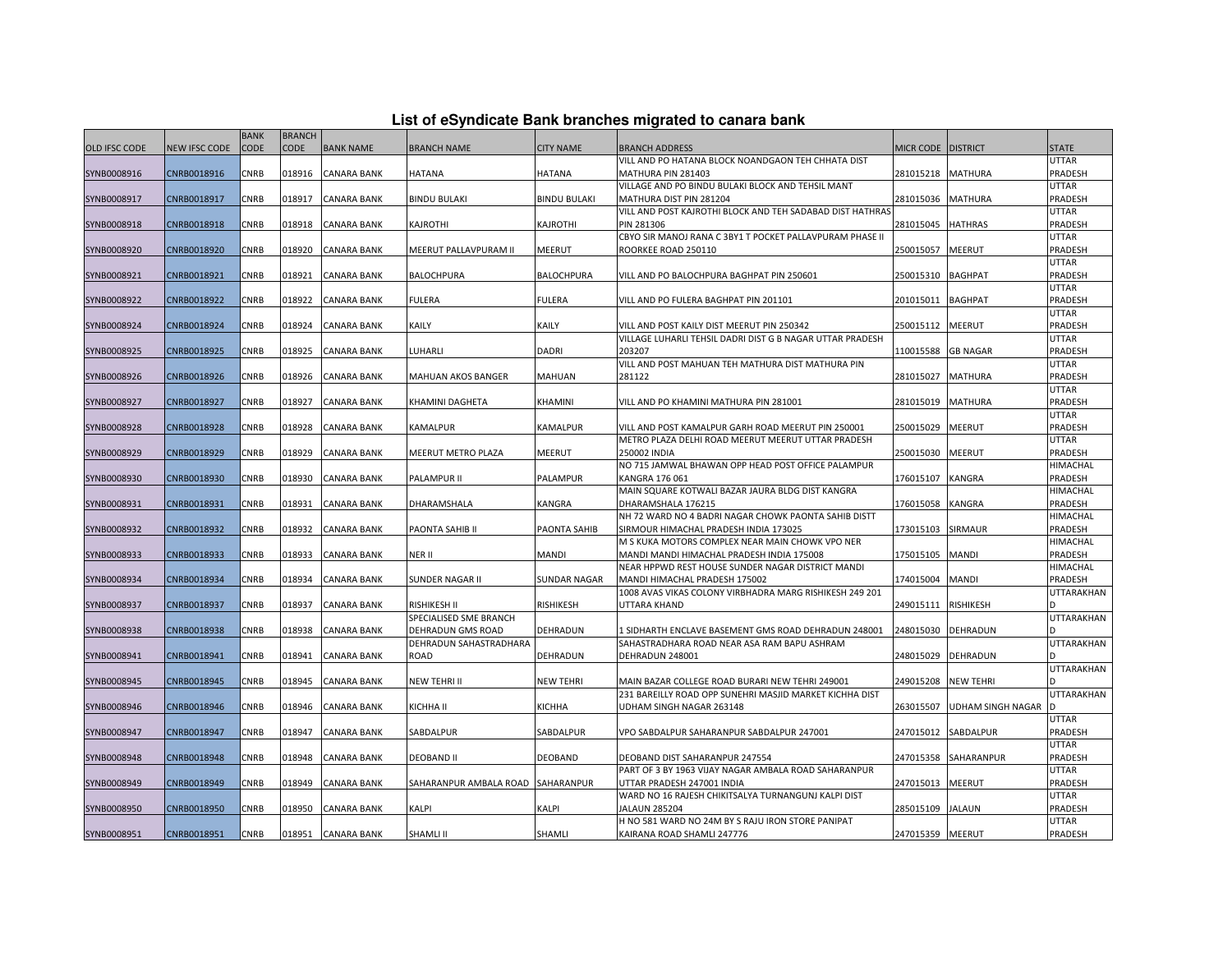|  |  | List of eSyndicate Bank branches migrated to canara bank |  |  |  |
|--|--|----------------------------------------------------------|--|--|--|
|  |  |                                                          |  |  |  |

|                      | List of eSyndicate Bank branches migrated to canara bank |             |               |                    |                          |                       |                                                            |                    |                         |                   |  |  |
|----------------------|----------------------------------------------------------|-------------|---------------|--------------------|--------------------------|-----------------------|------------------------------------------------------------|--------------------|-------------------------|-------------------|--|--|
|                      |                                                          | <b>BANK</b> | <b>BRANCH</b> |                    |                          |                       |                                                            |                    |                         |                   |  |  |
| <b>OLD IFSC CODE</b> | NEW IFSC CODE                                            | <b>CODE</b> | <b>CODE</b>   | <b>BANK NAME</b>   | <b>BRANCH NAME</b>       | <b>CITY NAME</b>      | <b>BRANCH ADDRESS</b>                                      | MICR CODE DISTRICT |                         | <b>STATE</b>      |  |  |
|                      |                                                          |             |               |                    |                          |                       | JEEVAN PRAKASH NURSING HOME BUGRASI CHAURAHA               |                    |                         | <b>UTTAR</b>      |  |  |
| SYNB0008952          | CNRB0018952                                              | CNRB        | 018952        | <b>CANARA BANK</b> | SIYANA                   | SYANA                 | BULANDHAR GARH RD SYANA UP 245412                          | 245015029          | <b>GHAZIABAD</b>        | PRADESH           |  |  |
|                      |                                                          |             |               |                    |                          |                       |                                                            |                    |                         | <b>UTTAR</b>      |  |  |
| SYNB0008955          | CNRB0018955                                              | CNRB        | 018955        | <b>CANARA BANK</b> | SALONI                   | SALONI                | SATELLITE BRANCH VILLAGE SALONI SALONI UTTAR PRADESH       | 245015021          | SALONI                  | PRADESH           |  |  |
|                      |                                                          |             |               |                    |                          |                       | B 321 CHITRA CINEMA ROAD CIVIL LINES SITAPUR 261 001 UTTAR |                    |                         | <b>UTTAR</b>      |  |  |
| SYNB0008957          | CNRB0018957                                              | CNRB        | 018957        | <b>CANARA BANK</b> | SITAPUR II               | <b>SITAPUR</b>        | PRADESH                                                    | 261015007          | <b>SITAPUR</b>          | PRADESH           |  |  |
|                      |                                                          |             |               |                    |                          |                       | GIC CHOWK PITHORAGARH ROAD CHAMPAWAT CHAMPAWAT             |                    |                         | <b>UTTARAKHAN</b> |  |  |
| SYNB0008958          | CNRB0018958                                              | CNRB        | 018958        | <b>CANARA BANK</b> | CHAMPAWAT II             | CHAMPAWAT             | UTTARAKHAND 262523                                         | 262015608          | CHAMPAWAT               |                   |  |  |
|                      |                                                          |             |               |                    |                          |                       |                                                            |                    |                         | <b>UTTAR</b>      |  |  |
| SYNB0008959          | CNRB0018959                                              | CNRB        | 018959        | <b>CANARA BANK</b> | SHAUNALI                 | SHAUNALI              | VILL SHAUNALI POST DIDAULI DIST J P NAGAR PIN 244222       | 244015513          | J P NAGAR               | PRADESH           |  |  |
|                      |                                                          |             |               |                    |                          |                       | 89 DAYARAM NAGAR DIBIYAPUR DIST AURIYA AURIYA DIBIYAPUR    |                    |                         | <b>UTTAR</b>      |  |  |
| SYNB0008960          | CNRB0018960                                              | CNRB        | 018960        | <b>CANARA BANK</b> | <b>DEBIAPUR</b>          | AURIYA DIBIYAPU       | UTTAR PRADESH 206244                                       | 206015209          | <b>AURIYA DIBIYAPUR</b> | PRADESH           |  |  |
|                      |                                                          |             |               |                    |                          |                       | HOUSE NO 5 GROUND FLOOR SHIV COLONY NEAR POST OFFICE       |                    |                         | <b>UTTAR</b>      |  |  |
| SYNB0008961          | CNRB0018961                                              | CNRB        | 018961        | <b>CANARA BANK</b> | <b>BALLIA II</b>         | <b>BALLIA</b>         | BHRAGU ASHRAM BALLIA UTTAR PRADESH 277 401                 | 277015508          | <b>BALLIA</b>           | PRADESH           |  |  |
|                      |                                                          |             |               |                    |                          |                       | HOUSE NO 62 GROUND FLOOR NAYA BAZAR BALRAMPUR UTTAR        |                    |                         | <b>UTTAR</b>      |  |  |
| SYNB0008962          | CNRB0018962                                              | CNRB        | 018962        | <b>CANARA BANK</b> | <b>BALRAMPUR II</b>      | <b>BALRAMPUR</b>      | <b>PRADESH 271201</b>                                      | 271015207          | <b>BALRAMPUR</b>        | PRADESH           |  |  |
|                      |                                                          |             |               |                    |                          |                       | M N PLAZA UPPER GROUND FLOOR KUTCHERY CHAURAHA             |                    |                         | <b>UTTAR</b>      |  |  |
| SYNB0008963          | CNRB0018963                                              | CNRB        | 018963        | <b>CANARA BANK</b> | <b>DEORIA II</b>         | DEORIA                | RAGHAVA NAGAR DEORIA UTTAR PRADESH 274001                  | 274015510          | <b>DEORIA</b>           | PRADESH           |  |  |
|                      |                                                          |             |               |                    |                          |                       | 190 1 CIVIL LINES OPP VIKAS BHAVAN GONDA UTTAR PRADESH     |                    |                         | <b>UTTAR</b>      |  |  |
| SYNB0008964          | CNRB0018964                                              | CNRB        | 018964        | <b>CANARA BANK</b> | GONDA II                 | GONDA                 | 271001                                                     | 271015107          | <b>GONDA</b>            | PRADESH           |  |  |
|                      |                                                          |             |               |                    |                          |                       | GROUND FLOOR PLOT NO 177 BY 154 COLLECTORGANJ FATEHPUR     |                    |                         | <b>UTTAR</b>      |  |  |
| SYNB0008965          | CNRB0018965                                              | CNRB        | 018965        | <b>CANARA BANK</b> | <b>FATEHPUR II</b>       | <b>FATEHPUR</b>       | UTTAR PRADESH 212601 INDIA                                 | 212015008          | <b>FATEHPUR</b>         | PRADESH           |  |  |
|                      |                                                          |             |               |                    |                          |                       | PO CHIPYANA BUJURG TEHSIL DADRI DISTT GAUTAM BUDH NAGAR    |                    | CHIPYANA KHURD URF      | <b>UTTAR</b>      |  |  |
| SYNB0008966          | CNRB0018966                                              | CNRB        | 018966        | <b>CANARA BANK</b> | CHIPYANA KHURD URF TIGRI | <b>CHIPYANA KHURD</b> | CHIPYANA KHURD URF TIGRI 201303                            | 110015523          | <b>TIGRI</b>            | PRADESH           |  |  |
|                      |                                                          |             |               |                    |                          | RAMPUR                |                                                            |                    |                         | <b>UTTAR</b>      |  |  |
| SYNB0008967          | CNRB0018967                                              | CNRB        | 018967        | <b>CANARA BANK</b> | RAMPUR MANIHARAN         | <b>MANIHAR</b>        | DELHI ROAD DIST SAHARANPUR 247451                          | 247015018          | SAHARANPUR              | PRADESH           |  |  |
|                      |                                                          |             |               |                    |                          |                       | CHAUHAN LODGE PAURI ROAD SATPULI DIST PAURI UTTRAKHAND     |                    |                         | <b>UTTARAKHAN</b> |  |  |
| SYNB0008968          | CNRB0018968                                              | CNRB        | 018968        | <b>CANARA BANK</b> | SATPULI SAIN             | <b>DIST PAURI</b>     | 246172                                                     | 246015809          | <b>DIST PAURI</b>       |                   |  |  |
|                      |                                                          |             |               |                    |                          |                       | BADRINATH ROAD DIST TEHRI GARHWAL TAPOVAN UTTARA           |                    |                         | <b>UTTARAKHAN</b> |  |  |
| SYNB0008969          | CNRB0018969                                              | CNRB        | 018969        | <b>CANARA BANK</b> | <b>TAPOVAN</b>           | <b>TAPOVAN</b>        | KHAND 249192                                               | 249015109          | <b>TAPOVAN</b>          |                   |  |  |
|                      |                                                          |             |               |                    |                          |                       | INDERPUR CHOWK NAWADA DIST DEHRADUN NAWADA UTTARA          |                    |                         | <b>UTTARAKHAN</b> |  |  |
| SYNB0008970          | CNRB0018970                                              | CNRB        | 018970        | <b>CANARA BANK</b> | NAWADA                   | NAWADA                | <b>KHAND 248001</b>                                        | 248015031          | <b>NAWADA</b>           |                   |  |  |
|                      |                                                          |             |               |                    |                          |                       | SITABPUR DEVI ROAD NEAR NEW BUS STAND KOTDWAR DISTT        |                    |                         | <b>UTTARAKHAN</b> |  |  |
| SYNB0008971          | CNRB0018971                                              | CNRB        | 018971        | <b>CANARA BANK</b> | KOTDWAR II               | <b>PAURI</b>          | PAURI PAURI UTTRAKHAND 246149                              | 246015810          | <b>PAURI</b>            |                   |  |  |
|                      |                                                          |             |               |                    |                          |                       | NEAR OLD POST OFFICE SELAQUI DEHRADUN SELAQUI              |                    |                         | <b>UTTARAKHAN</b> |  |  |
| SYNB0008972          | CNRB0018972                                              | CNRB        | 018972        | <b>CANARA BANK</b> | SELAQUI SAHASPUR         | SELAQUI               | UTTARAKHAND 248011                                         | 248015039          | SELAQUI                 |                   |  |  |
|                      |                                                          |             |               |                    |                          |                       | NEAR POLICE STATION DUDHLI ROAD MISER WALA DEHRADUN        |                    |                         | <b>UTTARAKHAN</b> |  |  |
| SYNB0008973          | CNRB0018973                                              | CNRB        | 018973        | <b>CANARA BANK</b> | DOIWALA                  | <b>DOIWALA</b>        | BYPASS DOIWALA UTTRAKHAND 248140                           | 248015032          | <b>DOIWALA</b>          |                   |  |  |
|                      |                                                          |             |               |                    | DEHRADUN SAHARANPUR      |                       | SANTOSH TOWER SAHARANPUR ROAD MAJRA NEAR ISBT              |                    |                         | <b>UTTARAKHAN</b> |  |  |
| SYNB0008976          | CNRB0018976                                              | CNRB        | 018976        | <b>CANARA BANK</b> | ROAD II                  | DEHRADUN              | DEHRADUN DEHRADUN UTTARAKHAND INDIA 2480001                | 248015034          | <b>DEHRA DUN</b>        |                   |  |  |
|                      |                                                          |             |               |                    |                          |                       | NEAR INDANE GAS AGENCY RAVI GRAM JOSHIMATH DIST CHAMOLI    |                    |                         | <b>UTTARAKHAN</b> |  |  |
| SYNB0008977          | CNRB0018977                                              | CNRB        | 018977        | <b>CANARA BANK</b> | <b>JOSHIMATH II</b>      | <b>JOSHIMATH</b>      | CHAMOLI UTTARAKHAND 246443                                 | 246015609          | CHAMOLI                 |                   |  |  |
|                      |                                                          |             |               |                    |                          |                       | CANARA BANK VANSH TOWER 3 EC ROAD NEAR DAV CHOWK           |                    |                         | <b>UTTARAKHAN</b> |  |  |
| SYNB0008978          | CNRB0018978                                              | CNRB        | 018978        | <b>CANARA BANK</b> | DEHRADUN E C ROAD        | DEHRADUN              | DEHRADUN UTTARAKHAND INDIA 248001                          | 248015035          | <b>DEHRA DUN</b>        |                   |  |  |
|                      |                                                          |             |               |                    |                          |                       | C O SHRI CHATTAR SINGH PANWAR PATEL BHAWAN OPPOSITE D M    |                    |                         |                   |  |  |
|                      |                                                          |             |               |                    |                          |                       | OFFICE GANGOTRI HIGHWAY DIST UTTARKASHI UTTARAKHAND        |                    |                         | UTTARAKHAN        |  |  |
| SYNB0008979          | CNRB0018979                                              | CNRB        | 018979        | <b>CANARA BANK</b> | UTTARAKASHI II           | UTTARKASHI            | <b>INDIA 249193</b>                                        | 249015110          | <b>UTTAR KASHI</b>      |                   |  |  |
|                      |                                                          |             |               |                    |                          |                       | MOHALLA TOLLY LANDHORA RAOD DISTRICT HARIDWAR              |                    |                         | UTTARAKHAN        |  |  |
| SYNB0008980          | CNRB0018980                                              | CNRB        | 018980        | <b>CANARA BANK</b> | MANGALAUR                | <b>HARDWAR</b>        | HARIDWAR UTTARAKHAND INDIA 247656                          | 247015110          | <b>HARIDWAR</b>         |                   |  |  |
|                      |                                                          |             |               |                    |                          |                       | ASHOKA SEEDS KHATIMA ROAD SITARGANJ DT UDHAMSINGH          |                    |                         | UTTARAKHAN        |  |  |
| SYNB0008981          | CNRB0018981                                              | CNRB        | 018981        | CANARA BANK        | SITARGANJ II             | SITARGANJ             | NAGAR SITARGANJ UTTARAKHAND INDIA 262405                   | 263015208          | UDHAM SINGH NAGAR I     |                   |  |  |
|                      |                                                          |             |               |                    |                          |                       | CANARA BANK 219 DEHRADUN ROAD OPPOSITE RAMA PALACE         |                    |                         | UTTARAKHAN        |  |  |
| SYNB0008982          | CNRB0018982                                              | <b>CNRB</b> |               | 018982 CANARA BANK | RISHIKESH CITY           | <b>RISHIKESH</b>      | RISHIKESH RISHIKESH UTTARAKHAND INDIA 249201               |                    | 249015112 DEHRA DUN     |                   |  |  |
|                      |                                                          |             |               |                    |                          |                       |                                                            |                    |                         |                   |  |  |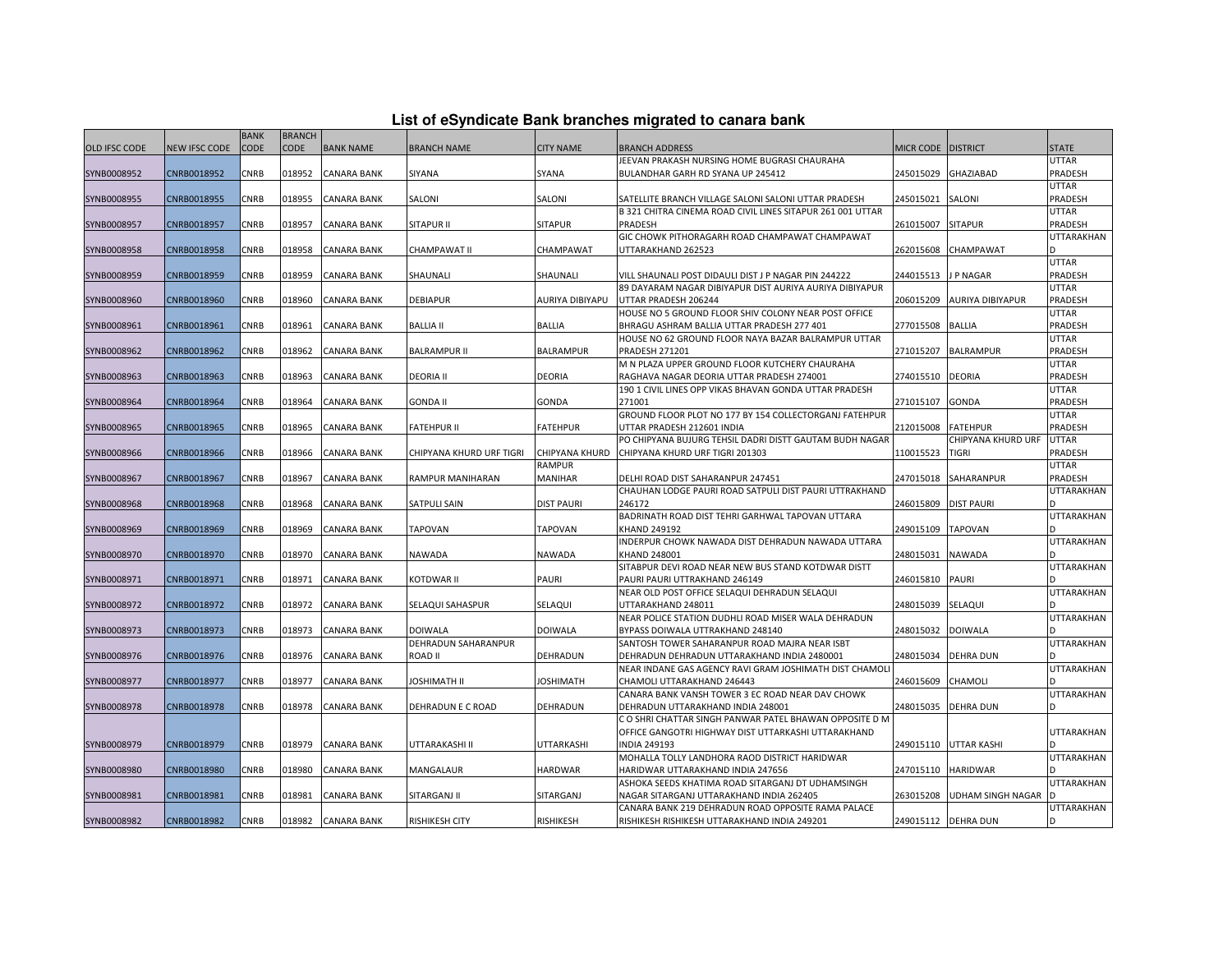| List of eSyndicate Bank branches migrated to canara bank |  |  |
|----------------------------------------------------------|--|--|
|----------------------------------------------------------|--|--|

|               | List of eSyndicate Bank branches migrated to canara bank |             |               |                    |                                  |                  |                                                                 |                      |                               |                   |  |  |
|---------------|----------------------------------------------------------|-------------|---------------|--------------------|----------------------------------|------------------|-----------------------------------------------------------------|----------------------|-------------------------------|-------------------|--|--|
|               |                                                          | <b>BANK</b> | <b>BRANCH</b> |                    |                                  |                  |                                                                 |                      |                               |                   |  |  |
| OLD IFSC CODE | NEW IFSC CODE                                            | <b>CODE</b> | <b>CODE</b>   | <b>BANK NAME</b>   | <b>BRANCH NAME</b>               | <b>CITY NAME</b> | <b>BRANCH ADDRESS</b>                                           | MICR CODE   DISTRICT |                               | <b>STATE</b>      |  |  |
|               |                                                          |             |               |                    |                                  |                  |                                                                 |                      |                               |                   |  |  |
|               |                                                          |             |               |                    |                                  |                  | CANARA BANK JASPUR BLOCK MORH BISHNOI NILYUM KASHIPUR           |                      |                               | <b>UTTARAKHAN</b> |  |  |
| SYNB0008983   | CNRB0018983                                              | CNRB        | 018983        | <b>CANARA BANK</b> | JASPUR                           | KASHIPUR         | ROAD DISTT UDHAMSINGH NAGAR UTTARAKHAND INDIA 244712            |                      | 244015612 UDHAM SINGH NAGAR D |                   |  |  |
|               |                                                          |             |               |                    |                                  |                  | CANARA BANK RAMNAGAR JWALALINE DISTT NAINITAL                   |                      |                               | <b>UTTARAKHAN</b> |  |  |
| SYNB0008984   | CNRB0018984                                              | CNRB        | 018984        | <b>CANARA BANK</b> | RAMNAGAR II                      | RAMNAGAR         | UTTARAKHAND INDIA 244715                                        | 244015915            | NAINITAL                      |                   |  |  |
|               |                                                          |             |               |                    |                                  |                  | KHASRA NO 44 VILLAGE GUNIYAL GAON POST OFFICE SINOLLA           |                      |                               | <b>UTTARAKHAN</b> |  |  |
| SYNB0008985   | CNRB0018985                                              | CNRB        | 018985        | CANARA BANK        | <b>GUNIYAL GAON</b>              | DEHRADUN         | DISTRICT DEHRADUN DEHRADUN UTTARAKHAND 248003                   | 248015033            | <b>DEHRA DUN</b>              |                   |  |  |
|               |                                                          |             |               |                    |                                  |                  | C O MRS NIDHI SAROHA KHASRA NO 204 VILL BILASPUR KANDLI         |                      |                               |                   |  |  |
|               |                                                          |             |               |                    |                                  |                  | PARAGANA KENDRIYA DOON DIST DEHRADUN UTTARAKHAND                |                      |                               | <b>UTTARAKHAN</b> |  |  |
| SYNB0008986   | CNRB0018986                                              | CNRB        | 018986        | <b>CANARA BANK</b> | <b>BILASPUR KANDLI</b>           | <b>DEHRADUN</b>  | <b>INDIA 248003</b>                                             | 248015037            | <b>DEHRA DUN</b>              |                   |  |  |
|               |                                                          |             |               |                    |                                  |                  | BINDU KHATTA CAR ROAD DISTT NAINITAL NAINITAL                   |                      |                               | <b>UTTARAKHAN</b> |  |  |
| SYNB0008988   | CNRB0018988                                              | CNRB        | 018988        | <b>CANARA BANK</b> | <b>BINDU KHATTA</b>              | NAINITAL         | UTTARAKHAND INDIA 263139                                        | 263015010            | <b>NAINITAL</b>               |                   |  |  |
|               |                                                          |             |               |                    |                                  |                  |                                                                 |                      |                               |                   |  |  |
|               |                                                          |             |               |                    |                                  |                  | FAKOT VILL AND PO AGRAKHAL BLOCK FAKOT TEHSIL NARENDRA          |                      |                               | <b>UTTARAKHAN</b> |  |  |
| SYNB0008989   | CNRB0018989                                              | CNRB        | 018989        | <b>CANARA BANK</b> | FAKOT                            |                  | NARENDRANAGAR NAGAR DIST TEHRI GARWAL UTTARAKHAND INDIA 249175  | 249015108            | <b>TEHRI GARHWAL</b>          |                   |  |  |
|               |                                                          |             |               |                    |                                  |                  | 61 BY 9 BHARDWAJ PREMISES RAJGARH RD DISTRICT HOSPITAL          |                      |                               | <b>HIMACHAL</b>   |  |  |
| SYNB0008990   | CNRB0018990                                              | CNRB        | 018990        | <b>CANARA BANK</b> | SOLAN II                         | SOLAN            | CHOWK SOLQAN 173 212                                            | 173015005            | SOLAN                         | PRADESH           |  |  |
|               |                                                          |             |               |                    |                                  |                  | SCO NO 12 LAJ COMPLEX SAI ROAD BADDI HIMACHAL PRADESH           |                      |                               | <b>HIMACHAL</b>   |  |  |
| SYNB0008991   | CNRB0018991                                              | CNRB        | 018991        | <b>CANARA BANK</b> | <b>BADDI</b>                     | <b>BADDI</b>     | 173205                                                          | 160015056            | <b>BADDI</b>                  | PRADESH           |  |  |
|               |                                                          |             |               |                    |                                  |                  | CANARA BANK NEAR ARYA SAMAJ CHOWK MAIN MARKET ROAD              |                      |                               |                   |  |  |
|               | CNRB0018994                                              | CNRB        | 018994        | <b>CANARA BANK</b> | VIKAS NAGAR II                   | <b>DEHRADUN</b>  | VIKAS NAGAR DISTT DEHRADUN DEHRADUN UTTARAKHAND INDIA<br>248198 | 248015042            |                               | <b>UTTARAKHAN</b> |  |  |
| SYNB0008994   |                                                          |             |               |                    |                                  |                  | CANARA BANK OPP TEHSIL OFFICE SITARGANJ ROAD DISTT UDHAM        |                      | <b>DEHRA DUN</b>              |                   |  |  |
|               |                                                          |             |               |                    |                                  |                  | SINGH NAGAR UDHAM SINGH NAGAR UTTARAKHAND INDIA                 |                      |                               | UTTARAKHAN        |  |  |
| SYNB0008995   | CNRB0018995                                              | CNRB        | 018995        | <b>CANARA BANK</b> | KHATIMA II                       | SITARGANJ        | 262308                                                          | 262015307            | <b>UDHAM SINGH NAGAR</b>      |                   |  |  |
|               |                                                          |             |               |                    |                                  |                  | CANARA BANK HOTEL ASISH TEHSIL ROAD BAGESHWAR                   |                      |                               | <b>UTTARAKHAN</b> |  |  |
| SYNB0008996   | CNRB0018996                                              | CNRB        | 018996        | <b>CANARA BANK</b> | <b>BAGESHWAR II</b>              | <b>BAGESHWAR</b> | UTTARAKHAND INDIA 263642                                        | 263015707            | <b>BAGESHWAR</b>              |                   |  |  |
|               |                                                          |             |               |                    |                                  |                  | HINDOLAKHAL BRANCH VILL LANGOOR PATTI HINDOLAKHAL               |                      |                               |                   |  |  |
|               |                                                          |             |               |                    |                                  |                  | DEVPRAYAG TEHRI RD DT TEHRI GARHWAL UTTARAKHAND INDIA           |                      |                               | <b>UTTARAKHAN</b> |  |  |
| SYNB0008997   | CNRB0018997                                              | CNRB        | 018997        | <b>CANARA BANK</b> | HINDOLAKHAL                      | DEOPRAYAG        | 249122                                                          |                      | 249015107 TEHRI GARHWAL       |                   |  |  |
|               |                                                          |             |               |                    |                                  |                  |                                                                 |                      |                               |                   |  |  |
|               |                                                          |             |               |                    |                                  |                  | KEMPTY FALL BRANCH CO SH GULAB SINGH SO SH BHOOP SINGH          |                      |                               | <b>UTTARAKHAN</b> |  |  |
| SYNB0008998   | CNRB0018998                                              | CNRB        | 018998        | <b>CANARA BANK</b> | <b>KEMPTY FALL</b>               | <b>MUSSOORIE</b> | KEMPTY FALL DISTT MUSSOORIE UTTARAKHAND INDIA 248179            | 248015041            | <b>DEHRA DUN</b>              |                   |  |  |
|               |                                                          |             |               |                    |                                  |                  | CANARA BANK AAM POKHRA PEERU MADARA DISTT NAINITAL              |                      |                               | <b>UTTARAKHAN</b> |  |  |
| SYNB0008999   | CNRB0018999                                              | CNRB        | 018999        | <b>CANARA BANK</b> | PIRUMADARA                       | NAINITAL         | NAINITAL UTTARAKHAND INDIA 244715                               | 244015916            | <b>NAINITAL</b>               |                   |  |  |
|               |                                                          |             |               |                    |                                  |                  | 29 A BY 1 MADHO MANSION IST FLOOR ASAF ALI RD NEW DELHI         |                      |                               |                   |  |  |
| SYNB0009000   | CNRB0019000                                              | CNRB        | 019000        | <b>CANARA BANK</b> | DELHI ASAF ALI ROAD              | <b>DELHI</b>     | 110001                                                          | 110015352            | <b>NEW DELHI</b>              | DELHI             |  |  |
|               |                                                          |             |               |                    |                                  |                  |                                                                 |                      |                               |                   |  |  |
| SYNB0009001   | CNRB0019001                                              | CNRB        | 019001        | <b>CANARA BANK</b> | <b>ACCOUNTS SECTION DELHI II</b> | <b>DELHI</b>     | JEEVAN PRAKASH BLDG,25, KASTURBA GANDHI MARG, NEW DELHI         | 110015351            | DELHI                         | DELHI             |  |  |
|               |                                                          |             |               |                    |                                  |                  | RACHNA BUILDING 13 BY 30 AJMAL KHAN ROAD NEW DELHI              |                      |                               |                   |  |  |
| SYNB0009002   | CNRB0019002                                              | CNRB        | 019002        | <b>CANARA BANK</b> | DELHI KAROLBAGH II               | DELHI            | DELHI110 005                                                    | 110015375            | <b>NEW DELHI</b>              | DELHI             |  |  |
|               |                                                          |             |               |                    |                                  |                  | J T D BUILDING NEAR MOTI CINEMA CHANDNI CHOWK DELHIDELHI        |                      |                               |                   |  |  |
| SYNB0009003   | CNRB0019003                                              | CNRB        | 019003        | <b>CANARA BANK</b> | DELHI CHANDNI CHOWK II           | DELHI            | 110 006                                                         | 110015358            | <b>NEW DELHI</b>              | DELHI             |  |  |
| SYNB0009004   | CNRB0019004                                              | CNRB        | 019004        | <b>CANARA BANK</b> | DELHI CONNAUGHT CIRCUS           | DELHI            | F 40 CONNAUGHT PLACE NEW DELHI 110001                           | 110015360            | <b>NEW DELHI</b>              | DELHI             |  |  |
|               |                                                          |             |               |                    |                                  |                  | 7 SETHI BHAWAN RAJENDRA PLACE EAST PATEL NAGAR NEW DELHI        |                      |                               |                   |  |  |
| SYNB0009006   | CNRB0019006                                              | CNRB        | 019006        | <b>CANARA BANK</b> | DELHI EAST PATEL NAGAR           | <b>DELHI</b>     | DELHI 110008                                                    | 110015364            | <b>NEW DELHI</b>              | DELHI             |  |  |
| SYNB0009007   | CNRB0019007                                              | CNRB        | 019007        | <b>CANARA BANK</b> | DELHI INA COLONY                 | DELHI            | SUBHANCHAL HOSTEL BLDG INA COLONY NEW DELHI 110023              | 110015372            | <b>NEW DELHI</b>              | DELHI             |  |  |
|               |                                                          |             |               |                    |                                  |                  |                                                                 |                      |                               |                   |  |  |
| SYNB0009008   | CNRB0019008                                              | CNRB        | 019008        | <b>CANARA BANK</b> | DELHI CANTONMENT II              | DELHI            | 22 THIMMAYYA MARG CANTONMENT NEW DELHI DELHI110 010             | 110015357            | <b>NEW DELHI</b>              | DELHI             |  |  |
|               |                                                          |             |               |                    |                                  |                  | DELHI TAMIL SANGAM BUILDING SECTOR V RAMAKRISHNA PURAM          |                      |                               |                   |  |  |
| SYNB0009009   | CNRB0019009                                              | CNRB        | 019009        | CANARA BANK        | DELHI R K PURAM II               | DELHI            | NEW DELHIDELHI 110 022                                          | 110015393            | <b>NEW DELHI</b>              | DELHI             |  |  |
|               |                                                          |             |               |                    |                                  |                  | 9411 9416 SHANKAR MARKET RAILWAY RD CHHOTA BAZAR                |                      |                               |                   |  |  |
| SYNB0009010   | CNRB0019010                                              | <b>CNRB</b> |               | 019010 CANARA BANK | DELHI SHAHDARA II                | DELHI            | SHAHDARA DELHI 110 032                                          | 110015396 NEW DELHI  |                               | DELHI             |  |  |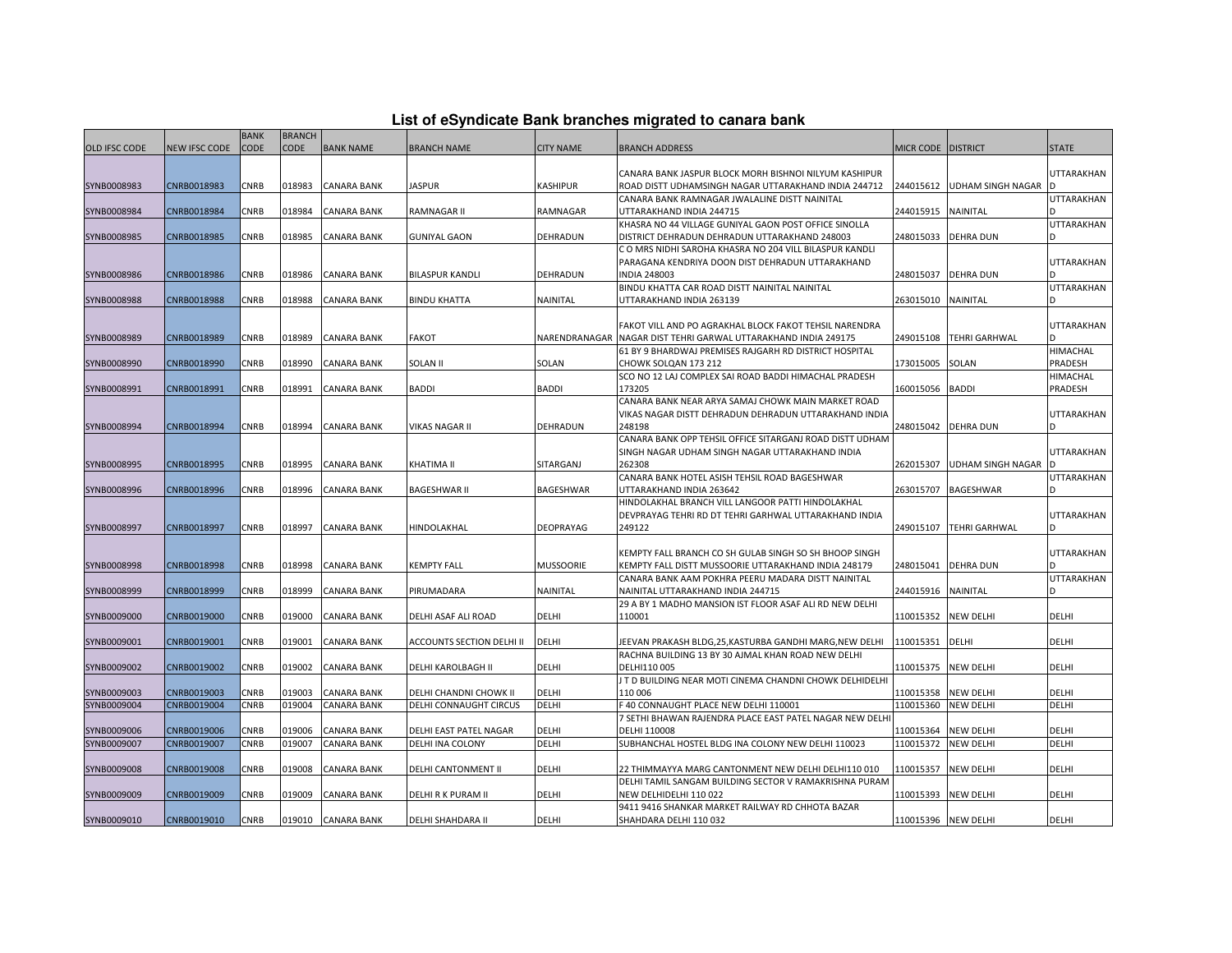| List of eSyndicate Bank branches migrated to canara bank |  |  |
|----------------------------------------------------------|--|--|
|----------------------------------------------------------|--|--|

|                      |               |             |               |                    |                                  |                  | List of eSyndicate Bank branches migrated to canara bank |                    |                  |              |
|----------------------|---------------|-------------|---------------|--------------------|----------------------------------|------------------|----------------------------------------------------------|--------------------|------------------|--------------|
|                      |               | <b>BANK</b> | <b>BRANCH</b> |                    |                                  |                  |                                                          |                    |                  |              |
| <b>OLD IFSC CODE</b> | NEW IFSC CODE | CODE        | <b>CODE</b>   | <b>BANK NAME</b>   | <b>BRANCH NAME</b>               | <b>CITY NAME</b> | <b>BRANCH ADDRESS</b>                                    | MICR CODE DISTRICT |                  | <b>STATE</b> |
|                      |               |             |               |                    |                                  |                  | BUILDING NO 2 AND 3 CENTRAL MARKET WEST PUNJABI BAGH     |                    |                  |              |
| SYNB0009011          | CNRB0019011   | <b>CNRB</b> | 019011        | <b>CANARA BANK</b> | DELHI PUNJABI BAGH II            | <b>DELHI</b>     | <b>NEW DELHI 110 026</b>                                 | 110015390          | <b>NEW DELHI</b> | DELHI        |
| SYNB0009012          | CNRB0019012   | CNRB        | 019012        | <b>CANARA BANK</b> | DELHI BIJWASAN                   | DELHI            | MAIN ROAD VILL AND PO BIJWASAN NEW DELHI DELHI110 061    | 110015356          | <b>NEW DELHI</b> | DELHI        |
| SYNB0009013          | CNRB0019013   | CNRB        | 019013        | CANARA BANK        | DELHI CHATTARPUR                 | DELHI            | MAIN ROAD CHATTARPUR NEW DELHI DELHI110 030              | 110015359          | <b>NEW DELHI</b> | DELHI        |
| SYNB0009014          | CNRB0019014   | CNRB        | 019014        | CANARA BANK        | <b>DELHI PALAM</b>               | DELHI            | WZ 1 PALAM VILLAGE NEW DELHI DELHI110 045                | 110015389          | <b>NEW DELHI</b> | DELHI        |
| SYNB0009015          | CNRB0019015   | CNRB        | 019015        | <b>CANARA BANK</b> | <b>DELHI NANGLOI II</b>          | DELHI            | NO 1 NAJAFGARH ROAD NANGALOI DELHI 110 041               | 110015384          | <b>NEW DELHI</b> | DELHI        |
| SYNB0009016          | CNRB0019016   | CNRB        | 019016        | CANARA BANK        | DELHI FATEHPUR BERI II           | DELHI            | MAIN ROAD FATEHPUR BERI NEW DELHI DELHI110 030           | 110015365          | <b>NEW DELHI</b> | DELHI        |
|                      |               |             |               |                    |                                  |                  | 4 NEHRU HOUSE BAHADUR SHAH ZAFAR MARG IP ESTATE NEW      |                    |                  |              |
| SYNB0009017          | CNRB0019017   | CNRB        | 019017        | CANARA BANK        | DELHI INDRAPRASTHA ESTATE DELHI  |                  | <b>DELHI</b>                                             | 110015371          | <b>NEW DELHI</b> | DELHI        |
| SYNB0009019          | CNRB0019019   | CNRB        | 019019        | CANARA BANK        | DELHI NANGALRAYA                 | DELHI            | WZ 344 NANGALRAYA NEW DELHI DELHI110 046                 | 110015383          | <b>NEW DELHI</b> | DELHI        |
| SYNB0009020          | CNRB0019020   | CNRB        | 019020        | CANARA BANK        | <b>DELHI BAWANA</b>              | DELHI            | 1176 KANJHAWALA ROAD BAWANA DELHI DELHI110 039           | 110015355          | <b>NEW DELHI</b> | DELHI        |
| SYNB0009021          | CNRB0019021   | CNRB        | 019021        | CANARA BANK        | <b>DELHI HAIDARPUR</b>           | DELHI            | HAIDERPUR VILLAGE DELHI DELHI110 085                     | 110015370          | <b>NEW DELHI</b> | DELHI        |
|                      |               |             |               |                    | SPECIALISED SME BRANCH           |                  |                                                          |                    |                  |              |
| SYNB0009022          | CNRB0019022   | CNRB        | 019022        | CANARA BANK        | <b>DELHI AZADPUR</b>             | <b>DELHI</b>     | C 49B MEHENDRU ENCLAVE GT KARNAL ROAD DELHI DELHI110 033 | 110015353          | <b>NEW DELHI</b> | <b>DELHI</b> |
|                      |               |             |               |                    |                                  |                  | 43 RANI JHANSI ROAD OPP JHANDEWALAN MANDIR NEW DELHI     |                    |                  |              |
| SYNB0009023          | CNRB0019023   | CNRB        | 019023        | <b>CANARA BANK</b> | DELHI RANI JHANSI ROAD           | DELHI            | 110055                                                   | 110015394          | <b>NEW DELHI</b> | DELHI        |
|                      |               |             |               |                    |                                  |                  | 16 B BY 6 MEHRA CHAMBERS DESH BANDHU GUPTA ROAD DEV      |                    |                  |              |
| SYNB0009024          | CNRB0019024   | CNRB        | 019024        | CANARA BANK        | DELHI DEV NAGAR                  | DELHI            | NAGAR NEW DELHIDELHI 110 005                             | 110015362          | <b>NEW DELHI</b> | DELHI        |
| SYNB0009025          | CNRB0019025   | CNRB        | 019025        | <b>CANARA BANK</b> | <b>DELHI NARELA II</b>           | DELHI            | 2114 BAWANA ROAD NARELA DELHI DELHI110 040               | 110015385          | <b>NEW DELHI</b> | DELHI        |
|                      |               |             |               |                    |                                  |                  | 11 BY A GROUND FLOOR BAZAR MARG OLD RAJINDER NAGAR       |                    |                  |              |
| SYNB0009026          | CNRB0019026   | CNRB        | 019026        | CANARA BANK        | DELHI RAJINDER NAGAR             | <b>NEW DELHI</b> | DELHI 110 060                                            | 110015392          | <b>NEW DELHI</b> | DELHI        |
|                      |               |             |               |                    |                                  |                  |                                                          |                    |                  |              |
|                      |               |             |               |                    | SPECIALISED MID CORPORATE        |                  | 6 7 RISHI BHAVAN MAYAPURI PHASE I COMMUNITY CENTRE NEW   |                    |                  |              |
| SYNB0009028          | CNRB0019028   | CNRB        | 019028        | <b>CANARA BANK</b> | BRANCH DELHI MAYAPURI            | DELHI            | DELHI DELHI 110064                                       | 110015381          | <b>NEW DELHI</b> | DELHI        |
| SYNB0009029          | CNRB0019029   | CNRB        | 019029        | <b>CANARA BANK</b> | DELHI PUSA CAMPUS                | DELHI            | PUSA CAMPUS IARI NEW DELHI                               | 110015391          | <b>NEW DELHI</b> | DELHI        |
| SYNB0009030          | CNRB0019030   | CNRB        | 019030        | CANARA BANK        | DELHI DHAULA KUAN                | DELHI            | DEFENCE SERVICE OFFICERS INS DHAULA KHAN DELHI 110010    | 110015363          | <b>NEW DELHI</b> | DELHI        |
|                      |               |             |               |                    |                                  |                  | C 18 SHOPPING CENTRE NO 1 PASCHIMI MARG VASANT VIHAR     |                    |                  |              |
| SYNB0009031          | CNRB0019031   | CNRB        | 019031        | CANARA BANK        | DELHI VASANT VIHAR II            | DELHI            | <b>NEW DELHI 110057</b>                                  | 110015398          | <b>NEW DELHI</b> | DELHI        |
|                      |               |             |               |                    |                                  |                  | 1529 AND 1532 CHURCH ROAD KASHMERE GATE DELHI DELHI110   |                    |                  |              |
| SYNB0009032          | CNRB0019032   | CNRB        | 019032        | <b>CANARA BANK</b> | DELHI KASHMERE GATE II           | DELHI            | 006                                                      | 110015376          | <b>NEW DELHI</b> | DELHI        |
|                      |               |             |               |                    |                                  |                  | 54 56 58 MALL ROAD GURU TEJ BAHADUR NAGAR DELHI DELHI110 |                    |                  |              |
| SYNB0009033          | CNRB0019033   | CNRB        | 019033        | <b>CANARA BANK</b> | DELHI KINGSWAY G T B NAGAR DELHI |                  | 009                                                      | 110015368          | <b>NEW DELHI</b> | DELHI        |
| SYNB0009034          | CNRB0019034   | CNRB        | 019034        | CANARA BANK        | DELHI NAYABAZAR                  | DELHI            | 4062 63 FIRST FLOOR NAYA BAZAR DELHI DELHI110 006        | 110015386          | <b>NEW DELHI</b> | DELHI        |
|                      |               |             |               |                    |                                  |                  | C 34 1ST FLOOR DDA OFFICE CUM SHOPPING COMPLEX OPP       |                    |                  |              |
| SYNB0009035          | CNRB0019035   | CNRB        | 019035        | CANARA BANK        | DELHI LAJPAT NAGAR II            | <b>NEW DELHI</b> | MOOLCHAND HOSPITAL LAJPAT NGR DELHI 110 024              | 110015380          | <b>NEW DELHI</b> | DELHI        |
|                      |               |             |               |                    |                                  |                  | 1ST FLOOR ARUNACHAL BUILDING 19 BARAKHAMBA ROAD DELHI    |                    |                  |              |
| SYNB0009036          | CNRB0019036   | CNRB        | 019036        | CANARA BANK        | DELHI BARAKHAMBA ROAD            | NEW DELHI        | 110001                                                   | 110015354          | <b>NEW DELHI</b> | DELHI        |
|                      |               |             |               |                    |                                  |                  | GAURI BUILDING I FLOOR 5200 G B ROAD SHRADHANAND MARG    |                    |                  |              |
| SYNB0009037          | CNRB0019037   | CNRB        | 019037        | <b>CANARA BANK</b> | DELHI G B ROAD                   | DELHI            | DELHIDELHI 110 006                                       | 110015366          | <b>NEW DELHI</b> | DELHI        |
|                      |               |             |               |                    | DELHI K G MARG CURZON            |                  | JEEVAN PRAKASH BUILDING IST FLOOR 25 KASTURBA GANDHI     |                    |                  |              |
| SYNB0009038          | CNRB0019038   | CNRB        | 019038        | CANARA BANK        | ROAD                             | DELHI            | MARG NEW DELHIDELHI 110 001                              | 110015377          | <b>NEW DELHI</b> | DELHI        |
|                      |               |             |               |                    |                                  |                  | 38 DLF INDUSTRIAL AREA NAJAFGARH ROAD KIRTI NAGAR NEW    |                    |                  |              |
| SYNB0009039          | CNRB0019039   | CNRB        | 019039        | <b>CANARA BANK</b> | DELHI KIRTI NAGAR II             | DELHI            | DELHIDELHI 110 015                                       | 110015379          | <b>NEW DELHI</b> | DELHI        |
| SYNB0009040          | CNRB0019040   | CNRB        | 019040        | <b>CANARA BANK</b> | DELHI KAMALA NAGAR II            | DELHI            | D 31 KAMLA NAGAR DELHI 110007                            | 110015374          | <b>NEW DELHI</b> | DELHI        |
| SYNB0009041          | CNRB0019041   | CNRB        | 019041        | CANARA BANK        | DELHI SADAR BAZAR II             | DELHI            | DHIRAJ SADAR BAZAR DELHI 110006                          | 110015395          | <b>NEW DELHI</b> | DELHI        |
|                      |               |             |               |                    | LARGE CORPORATE BRANCH           |                  |                                                          |                    |                  |              |
|                      |               |             |               |                    | INTERNATIONAL BUSINESS           |                  | B 39 FIRST FLOOR MIDDLE CIRCLE NEAR PLAZA PVR CONNAUGHT  |                    |                  |              |
| SYNB0009042          | CNRB0019042   | CNRB        | 019042        | CANARA BANK        | CONNAUGHT PLACE DELHI            | <b>NEW DELHI</b> | PLACE NEW DELHI 110001                                   | 110015361          | DELHI            | DELHI        |
|                      |               |             |               |                    |                                  |                  | HOP NO 26 30 LOK NAYAK BHAWANKHAN MARKET NEW DELHI       |                    |                  |              |
| SYNB0009043          | CNRB0019043   | CNRB        | 019043        | <b>CANARA BANK</b> | DELHI KHAN MARKET                | <b>DELHI</b>     | 110003                                                   | 110015378          | <b>NEW DELHI</b> | DELHI        |
|                      |               |             |               |                    |                                  |                  |                                                          |                    |                  |              |
| SYNB0009044          | CNRB0019044   | CNRB        | 019044        | CANARA BANK        | DELHI NEHRU PLACE II             | DELHI            | SHAKUNTALA APARTMENTS IST FLR 59 NEHRU PLACE NEW DELHI   | 110015387          | <b>NEW DELHI</b> | DELHI        |
| SYNB0009045          | CNRB0019045   | CNRB        | 019045        | <b>CANARA BANK</b> | <b>DELHI MORIGATE</b>            | <b>DELHI</b>     | 3478 BY 3479 NICHOLSON ROAD MORIGATE DELHI 110 006       | 110015382          | <b>NEW DELHI</b> | DELHI        |
| SYNB0009046          | CNRB0019046   | CNRB        | 019046        | <b>CANARA BANK</b> | <b>DELHI TILAK NAGAR II</b>      | <b>NEW DELHI</b> | 112A MEENAKASHI GARDEN TILAK NAGARDELHI 110 018          | 110015397          | <b>NEW DELHI</b> | DELHI        |
|                      |               |             |               |                    |                                  |                  |                                                          |                    |                  |              |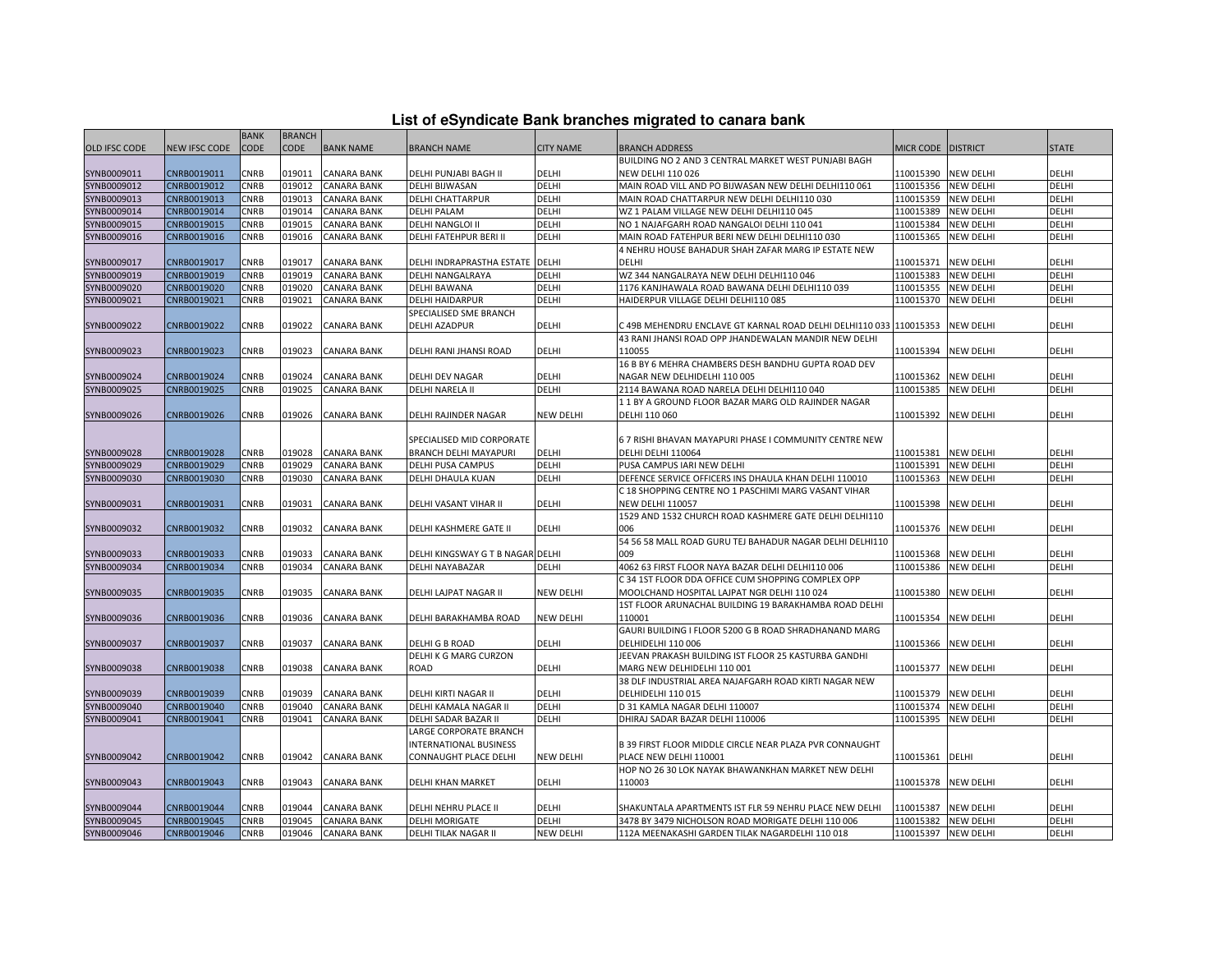|  |  | List of eSyndicate Bank branches migrated to canara bank |  |
|--|--|----------------------------------------------------------|--|
|--|--|----------------------------------------------------------|--|

|                      |               | <b>BANK</b> | <b>BRANCH</b> |                    |                                     |                  |                                                           |                     |                  |              |
|----------------------|---------------|-------------|---------------|--------------------|-------------------------------------|------------------|-----------------------------------------------------------|---------------------|------------------|--------------|
| <b>OLD IFSC CODE</b> | NEW IFSC CODE | <b>CODE</b> | CODE          | <b>BANK NAME</b>   | <b>BRANCH NAME</b>                  | <b>CITY NAME</b> | <b>BRANCH ADDRESS</b>                                     | <b>MICR CODE</b>    | <b>DISTRICT</b>  | <b>STATE</b> |
| SYNB0009048          | CNRB0019048   | <b>CNRB</b> | 019048        | <b>CANARA BANK</b> | DELHI GREEN PARK EXTN II            | DELHI            | B 12 GREEEN PARK EXTENSION NEW DELHI DELHI110 016         | 110015367           | <b>NEW DELHI</b> | <b>DELHI</b> |
|                      |               |             |               |                    |                                     |                  | NO 2 KAUSHALYA PARK HAUZ KHAS NEW DELHI DELHI DELHI 110   |                     |                  |              |
| SYNB0009049          | CNRB0019049   | CNRB        | 019049        | <b>CANARA BANK</b> | DELHI HAUZ KHAS II                  | <b>NEW DELHI</b> | 016                                                       | 110015369           | <b>NEW DELHI</b> | DELHI        |
|                      |               |             |               |                    |                                     |                  | E 355 OPP LAXMI NAGAR DIST CENTRE NIRMAN VIHAR DELHIDELHI |                     |                  |              |
| SYNB0009050          | CNRB0019050   | CNRB        | 019050        | <b>CANARA BANK</b> | DELHI NIRMAN VIHAR                  | DELHI            | 110 092                                                   | 110015388           | <b>NEW DELHI</b> | <b>DELHI</b> |
|                      |               |             |               |                    | FOREIGN DEPARTMENT DELHI            |                  |                                                           |                     |                  |              |
| SYNB0009051          | CNRB0019051   | <b>CNRB</b> | 019051        | <b>CANARA BANK</b> |                                     | <b>NEW DELHI</b> | 6, BHAGWAN DASS ROAD DELHI 110 001                        | 110015399           | <b>DELHI</b>     | DELHI        |
| SYNB0009054          | CNRB0019054   | <b>CNRB</b> | 019054        | <b>CANARA BANK</b> | <b>DELHI JANAKPURI II</b>           | <b>DELHI</b>     | C 23 AND 24 COMMUNITY CENTRE JANAKPURI 110053             | 110015373           | <b>NEW DELHI</b> | <b>DELHI</b> |
| SYNB0009055          | CNRB0019055   | CNRB        | 019055        | <b>CANARA BANK</b> | <b>DELHI SOUTH BLOCK</b>            | DELHI            | DEFENCE HEAD QUARTERS SOUTH BLOCK NEW DELHI               | 110015400           | <b>NEW DELHI</b> | DELHI        |
| SYNB0009060          | CNRB0019060   | <b>CNRB</b> | 019060        | <b>CANARA BANK</b> | <b>DELHI ASHOK VIHAR</b>            | <b>DELHI</b>     | B 2 BY 11 ASHOK VIHAR PHASE II DELHI DELHI110 052         | 110015438           | <b>NEW DELHI</b> | DELHI        |
| SYNB0009061          | CNRB0019061   | CNRB        | 019061        | <b>CANARA BANK</b> | <b>DELHI TRINAGAR II</b>            | DELHI            | 1980 TOTA RAM BAZAR TRI NAGAR DELHI DELHI110 035          | 110015439           | <b>NEW DELHI</b> | DELHI        |
|                      |               |             |               |                    |                                     |                  | TRANSPORT BHAVAN NO 1 PARLIAMENT STREET NEW DELHI 110     |                     |                  |              |
| SYNB0009062          | CNRB0019062   | CNRB        | 019062        | <b>CANARA BANK</b> | DELHI TRANSPORT BHAWAN              | <b>DELHI</b>     | 001                                                       | 110015419           | <b>NEW DELHI</b> | DELHI        |
|                      |               |             |               |                    | DELHI AIR HQRS VAYU                 |                  | AIR HEAD QUARTERES RAFI MARG OPP UDYOG BHAWAN DELHI       |                     |                  |              |
|                      |               |             |               |                    |                                     |                  |                                                           |                     |                  |              |
| SYNB0009063          | CNRB0019063   | CNRB        | 019063        | <b>CANARA BANK</b> | <b>BHAWAN</b>                       | <b>NEW DELHI</b> | 110 011                                                   | 110015430           | <b>NEW DELHI</b> | DELHI        |
|                      |               |             |               |                    | SPECIALIZED ARM BRANCH              |                  | 1 BY 1A SECOND FLOOR OLD RAJENDER NAGAR NEW DELHI         |                     |                  |              |
| SYNB0009066          | CNRB0019066   | CNRB        | 019066        | <b>CANARA BANK</b> | DELHI II                            | DELHI            | DELHI110 060                                              | <b>NA</b>           | NEW DELHI        | DELHI        |
| SYNB0009067          | CNRB0019067   | <b>CNRB</b> | 019067        | <b>CANARA BANK</b> | DELHI C R BLDG I P ESTATE           | <b>NEW DELHI</b> | CENTRAL REVENUE BLDG I T O I P ESTATE DELHI 110 002       | 110015416           | <b>NEW DELHI</b> | DELHI        |
|                      |               |             |               |                    |                                     |                  | MOULANA AZAD MEDICAL COLLEGE BAHADUR SHAH ZAFAR MARG      |                     |                  |              |
| SYNB0009068          | CNRB0019068   | CNRB        | 019068        | <b>CANARA BANK</b> | DELHI M A MEDICAL COLLEGE NEW DELHI |                  | DELHI 110002                                              | 110015415           | <b>NEW DELHI</b> | DELHI        |
|                      |               |             |               |                    |                                     |                  | DIRECTORATE GENERAL BORDER SECURITY FORCE R K PURAM NEW   |                     |                  |              |
| SYNB0009069          | CNRB0019069   | CNRB        | 019069        | <b>CANARA BANK</b> | DELHI BSF EAST BLOCK                | DELHI            | DELHIDELHI 110 066                                        | 110015432           | <b>NEW DELHI</b> | DELHI        |
| SYNB0009072          | CNRB0019072   | CNRB        | 019072        | <b>CANARA BANK</b> | DELHI A G I BHAVAN                  | DELHI            | AGI BHAVAN RAO TULA RAM MARG NEW DELHI 110057             | 110015431           | <b>NEW DELHI</b> | DELHI        |
| SYNB0009073          | CNRB0019073   | <b>CNRB</b> | 019073        | <b>CANARA BANK</b> | HARI NAGAR II                       | <b>DELHI</b>     | DTC DEPOT HARI NAGAR JAIL ROAD NEW DELHI DELHI110 064     | 110015421           | <b>NEW DELHI</b> | DELHI        |
| SYNB0009074          | CNRB0019074   | <b>CNRB</b> | 019074        | <b>CANARA BANK</b> | <b>DELHI SHADIPUR</b>               | <b>DELHI</b>     | DTC DEPOT SHADIPUR NEW DELHI DELHI110 008                 | 110015410           | <b>NEW DELHI</b> | <b>DELHI</b> |
|                      |               |             |               |                    | DELHI DTC DEPOT SAROJINI            |                  |                                                           |                     |                  |              |
| SYNB0009077          | CNRB0019077   | CNRB        | 019077        | <b>CANARA BANK</b> | NAGAR                               | <b>DELHI</b>     | SAROJINI NAGAR DTC DEPOT NEW DELHI DELHI110 023           | 110015433           | <b>NEW DELHI</b> | <b>DELHI</b> |
|                      |               |             |               |                    | DELHI DTC DEPOT                     |                  |                                                           |                     |                  |              |
| SYNB0009078          | CNRB0019078   | CNRB        | 019078        | <b>CANARA BANK</b> | PATPARGANJ                          | <b>DELHI</b>     | DTC DEPOT PATPARGANJ IP EXTENSION DELHI                   | 110015427           | <b>NEW DELHI</b> | DELHI        |
|                      |               |             |               |                    |                                     |                  | DTC DEPOT DICHAON KALAN PO NAJAFGARH NEW DELHI DELHI110   |                     |                  |              |
| SYNB0009080          | CNRB0019080   | CNRB        | 019080        | <b>CANARA BANK</b> | DELHI DTC DICHAON KALAN             | <b>DELHI</b>     | 043                                                       | 110015422           | <b>NEW DELHI</b> | <b>DELHI</b> |
|                      |               |             |               |                    | <b>DELHI AIRFORCE STN</b>           |                  | AIR FORCE STATION MEHRAULI GURGAON ROAD ARJUNGARH NEW     |                     |                  |              |
| SYNB0009081          | CNRB0019081   | <b>CNRB</b> | 019081        | <b>CANARA BANK</b> | ARJUNGARH                           | <b>DELHI</b>     | DELHIDELHI 110 047                                        | 110015408           | <b>NEW DELHI</b> | DELHI        |
|                      |               |             |               |                    | DELHI DTC DEPOT AMBEDKAR            |                  | DTC DR AMBEDKAR NAGAR DEPOT MEHRAULI BADARPUR ROAD        |                     |                  |              |
| SYNB0009082          | CNRB0019082   | CNRB        | 019082        | <b>CANARA BANK</b> | NAGAR                               | DELHI            | KHANPUR NEW DELHIDELHI 110 062                            | 110015413           | <b>NEW DELHI</b> | DELHI        |
|                      |               |             |               |                    |                                     |                  | BIS MANAK BHAWAN 9 BAHADURSHAH ZAFAR MARG NEW DELHI       |                     |                  |              |
| SYNB0009084          | CNRB0019084   | CNRB        | 019084        | <b>CANARA BANK</b> | DELHI B I S MANAK BHAVAN            | <b>DELHI</b>     | 110001                                                    | 110015417           | <b>NEW DELHI</b> | DELHI        |
|                      |               |             |               |                    | DELHI DTC DEPOT                     |                  | DTC OKHLA DEPOT 1 SRINIVASPURI DEPOT CAPTAIN GAUR MARG    |                     |                  |              |
| SYNB0009085          | CNRB0019085   | CNRB        | 019085        | <b>CANARA BANK</b> | SRINIVASPURI                        | DELHI            | NEW DELHIDELHI 110 065                                    | 110015425           | <b>NEW DELHI</b> | DELHI        |
|                      |               |             |               |                    | DELHI DTC DEPOT SUKHDEV             |                  | DTC OKHLA DEPOT II SUKHDEV VIHAR DEPOT MATHURA ROAD       |                     |                  |              |
| SYNB0009086          | CNRB0019086   | <b>CNRB</b> | 019086        | <b>CANARA BANK</b> | <b>VIHAR</b>                        | <b>DELHI</b>     | NEW DELHIDELHI 110 020                                    | 110015424           | <b>NEW DELHI</b> | DELHI        |
| SYNB0009087          | CNRB0019087   | CNRB        | 019087        | <b>CANARA BANK</b> | DELHI KALKAJI DTC DEPOT             | <b>DELHI</b>     | KALKAJI DTC DEPOT NEW DELHI                               | 110015423           | <b>NEW DELHI</b> | <b>DELHI</b> |
|                      |               |             |               |                    |                                     |                  | PLOT NO 2 SERVICE CENTRE COMPETENT PLAZA ROHINI SECTOR 5  |                     |                  |              |
| SYNB0009089          | CNRB0019089   | CNRB        | 019089        | <b>CANARA BANK</b> | <b>DELHI ROHINI II</b>              | <b>DELHI</b>     | DELHIDELHI 110 085                                        | 110015452           | <b>NEW DELHI</b> | <b>DELHI</b> |
|                      |               |             |               |                    |                                     |                  | A 1 ACHARYA NIKETAN IST FLOOR MAYUR VIHAR PHASE I NEW     |                     |                  |              |
|                      |               |             |               |                    |                                     |                  |                                                           |                     |                  |              |
| SYNB0009090          | CNRB0019090   | <b>CNRB</b> | 019090        | <b>CANARA BANK</b> | DELHI MAYUR VIHAR PHASE I II DELHI  |                  | DELHIDELHI 110 091                                        | 110015451           | <b>NEW DELHI</b> | DELHI        |
| SYNB0009091          | CNRB0019091   | CNRB        | 019091        | <b>CANARA BANK</b> | DELHI VIKASPURI II                  | <b>DELHI</b>     | M 167 VIKASPURI NEW DELHI DELHI110 018                    | 110015450           | <b>NEW DELHI</b> | DELHI        |
|                      |               |             |               |                    |                                     |                  | MINISTRY OF EXTERNAL AFFAIRS AKBAR BHAWAN SATYA MARG      |                     |                  |              |
| SYNB0009092          | CNRB0019092   | CNRB        | 019092        | <b>CANARA BANK</b> | DELHI CBSE PATPARGANJ               | DELHI            | CHANAKYA PURI NDELHI21                                    | 110015512           | <b>NEW DELHI</b> | DELHI        |
|                      |               |             |               |                    |                                     |                  | DTC PREMISES BANDA BAHADUR MARG MUKHERJI NAGAR            |                     |                  |              |
| SYNB0009093          | CNRB0019093   | <b>CNRB</b> | 019093        | <b>CANARA BANK</b> | DELHI DTC DEPOT B B MARG            | <b>DELHI</b>     | DELHIDELHI 110 009                                        | 110015412           | <b>NEW DELHI</b> | DELHI        |
| SYNB0009094          | CNRB0019094   | <b>CNRB</b> |               | 019094 CANARA BANK | DELHI MALAVIYA NAGAR II             | <b>DELHI</b>     | C 35 MALAVIYA NAGAR NEW DELHI                             | 110015458 NEW DELHI |                  | DELHI        |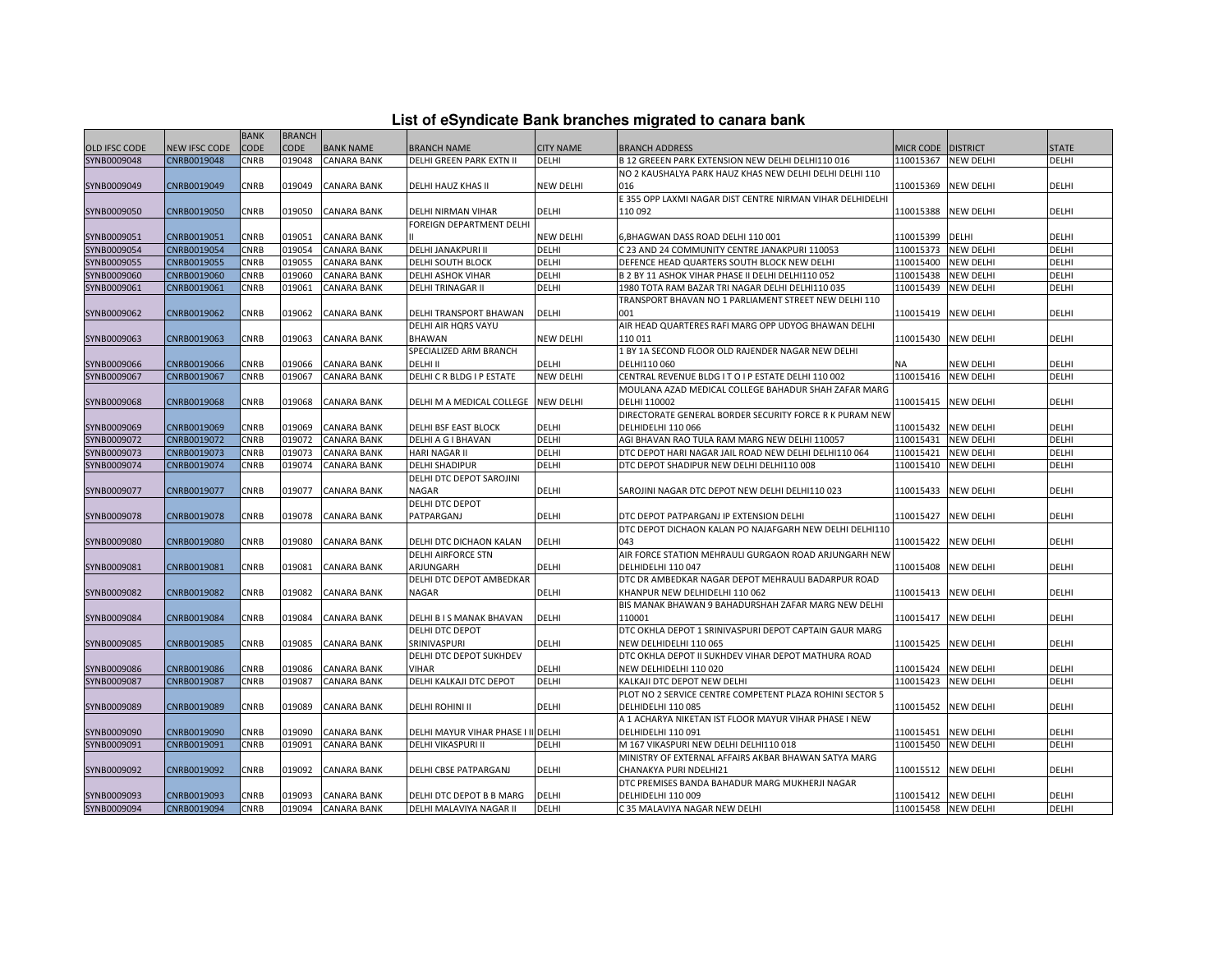|  |  | List of eSyndicate Bank branches migrated to canara bank |  |  |  |
|--|--|----------------------------------------------------------|--|--|--|
|  |  |                                                          |  |  |  |

|               |               | <b>BANK</b> | <b>BRANCH</b> |                    |                                          |                  | List of eSyndicate Bank branches migrated to canara bank                       |                    |                     |              |
|---------------|---------------|-------------|---------------|--------------------|------------------------------------------|------------------|--------------------------------------------------------------------------------|--------------------|---------------------|--------------|
| OLD IFSC CODE | NEW IFSC CODE | CODE        | CODE          | <b>BANK NAME</b>   | <b>BRANCH NAME</b>                       | <b>CITY NAME</b> | <b>BRANCH ADDRESS</b>                                                          | MICR CODE DISTRICT |                     | <b>STATE</b> |
|               |               |             |               |                    |                                          |                  |                                                                                |                    |                     |              |
|               |               |             |               |                    | LARGE CORPORATE BRANCH                   |                  | CORPORATE FIN BRANCH SAROJINI HOUSE FIRST FLOOR 6                              |                    |                     |              |
| SYNB0009095   | CNRB0019095   | CNRB        | 019095        | <b>CANARA BANK</b> | DELHI BHAGWAN DASS ROAD DELHI            |                  | BHAGWAN DAS ROAD NEW DELHI 110001 INDIA                                        | 110015462          | DELHI               | DELHI        |
|               |               |             |               |                    |                                          |                  | AGGARWAL CHAMBERS CD BLOCK PITAM PURA DELHIDELHI 110                           |                    |                     |              |
| SYNB0009096   | CNRB0019096   | CNRB        | 019096        | <b>CANARA BANK</b> | DELHI PITAMPURA II                       | DELHI            | 088                                                                            | 110015461          | <b>NEW DELHI</b>    | DELHI        |
|               |               |             |               |                    |                                          |                  | B 2 DDA MARKET OPP GURUDWARA PASHCHIM VIHAR DELHIDELHI                         |                    |                     |              |
| SYNB0009098   | CNRB0019098   | CNRB        | 019098        | <b>CANARA BANK</b> | DELHI PASCHIM VIHAR II                   | DELHI            | 110 063                                                                        | 110015463          | <b>NEW DELHI</b>    | DELHI        |
|               |               |             |               |                    |                                          |                  |                                                                                |                    |                     |              |
| SYNB0009099   | CNRB0019099   | CNRB        | 019099        | <b>CANARA BANK</b> | DELHI AIR FORCE STN RAJOKRI DELHI        |                  | AIR FORCE STATION RAJOKRI NEW DELHI DELHI110 038                               | 110015405          | <b>NEW DELHI</b>    | DELHI        |
|               |               |             |               |                    | DELHI NATIONAL PHY LAB                   |                  | NATIONAL PHYSICAL LABORATORY PUSA DR K S KRISHNAN RD                           |                    |                     |              |
| SYNB0009100   | CNRB0019100   | CNRB        | 019100        | <b>CANARA BANK</b> | <b>PUSA</b>                              | <b>NEW DELHI</b> | DELHI 110 012                                                                  | 110015428          | <b>NEW DELHI</b>    | DELHI        |
|               |               |             |               |                    |                                          |                  | NAJAFGARH BIJWASAN ROAD VILL AND PO CHHAWLA NEW DELHI                          |                    |                     |              |
| SYNB0009102   | CNRB0019102   | CNRB        | 019102        | <b>CANARA BANK</b> | DELHI CHHAWLA                            | DELHI            | DELHI110 071                                                                   | 110015403          | <b>NEW DELHI</b>    | DELHI        |
| SYNB0009104   | CNRB0019104   | CNRB        | 019104        | <b>CANARA BANK</b> | <b>DELHI SECRETARIAT</b>                 | <b>NEW DELHI</b> | PLAYERS BUILDING I P ESTATEDELHI 110 002                                       | 110015466          | <b>NEW DELHI</b>    | DELHI        |
|               |               |             |               |                    |                                          |                  | SCOPE MINAR TOWER S CORE 4 GROUND FLOOR LAXMI NGR                              |                    |                     |              |
| SYNB0009107   | CNRB0019107   | <b>CNRB</b> | 019107        | <b>CANARA BANK</b> | DELHI LAXMI NAGAR II                     | DELHI            | CENTRE DELHI 110 092                                                           | 110015481          | <b>NEW DELHI</b>    | DELHI        |
| SYNB0009108   | CNRB0019108   | <b>CNRB</b> | 019108        | <b>CANARA BANK</b> | DELHI NAJAFGARH II                       | DELHI            | 1643 THANA ROAD NAJAFGARH NEW DELHI DELHI110 043                               | 110015486          | <b>NEW DELHI</b>    | DELHI        |
| SYNB0009109   | CNRB0019109   | CNRB        | 019109        | <b>CANARA BANK</b> | <b>DELHI DWARKA</b>                      | <b>NEW DELHI</b> | PLOT 27 SECTOR 12 A DWARKA DELHI 110075                                        | 110015487          | <b>NEW DELHI</b>    | DELHI        |
|               |               |             |               |                    |                                          |                  |                                                                                |                    |                     |              |
| SYNB0009110   | CNRB0019110   | CNRB        | 019110        | <b>CANARA BANK</b> | DELHI SAFDARJUNG AIRPORT                 | DELHI            | RAJIV GANDHI BHAVAN SAFDARJUNG NEW DELHI DELHI110 003                          | 110015441          | <b>NEW DELHI</b>    | DELHI        |
| SYNB0009111   | CNRB0019111   | CNRB        | 019111        | <b>CANARA BANK</b> | DELHI RAJINDER NAGAR SGR<br><b>HOSPL</b> | DELHI            | MINISTRY OF EXTERNAL AFFAIRS AKBAR BHAWAN SATYA MARG<br>CHANAKYA PURI NDELHI21 | 110015465          | <b>NEW DELHI</b>    | DELHI        |
|               |               |             |               |                    | DELHI VASANT VIHAR DTC                   |                  |                                                                                |                    |                     |              |
| SYNB0009112   | CNRB0019112   | CNRB        | 019112        | <b>CANARA BANK</b> | DEPOT                                    | DELHI            | DTC DEPOT VASANTH VIHAR NEW DELHI DELHI110 057                                 | 110015435          | <b>NEW DELHI</b>    | DELHI        |
|               |               |             |               |                    | DELHI GT KARNAL RD DTC                   |                  | DTC DEPOT SANJAY ENCLAVE JAHANGIRPURI G T KARNAL ROAD                          |                    |                     |              |
| SYNB0009113   | CNRB0019113   | CNRB        | 019113        | <b>CANARA BANK</b> | DEPOT                                    | DELHI            | NEW DELHIDELHI 110 033                                                         | 110015411          | <b>NEW DELHI</b>    | DELHI        |
|               |               |             |               |                    | DELHI RAJ NIWAS MARG ST                  |                  |                                                                                |                    |                     |              |
| SYNB0009115   | CNRB0019115   | <b>CNRB</b> | 019115        | <b>CANARA BANK</b> | <b>XAVIER</b>                            | DELHI            | ST XAVIER S SCHOOL RAJ NIWAS MARG DELHI DELHI110 001                           | 110015407          | <b>NEW DELHI</b>    | DELHI        |
|               |               |             |               |                    |                                          |                  |                                                                                |                    |                     |              |
| SYNB0009117   | CNRB0019117   | CNRB        | 019117        | <b>CANARA BANK</b> | DELHI DTC NANDNAGARI                     | DELHI            | DTC DEPOT WAZIRABAD ROAD NANDNAGARI DELHIDELHI 110 093                         | 110015456          | <b>NEW DELHI</b>    | DELHI        |
|               |               |             |               |                    | DELHI PALAM EQUIPMENT                    |                  |                                                                                |                    |                     |              |
| SYNB0009118   | CNRB0019118   | <b>CNRB</b> | 019118        | <b>CANARA BANK</b> | <b>DEPOT</b>                             | <b>DELHI</b>     | 27 EQUIPMENT DEPOT IAF PALAM NEW DELHI DELHI110 010                            | 110015406          | <b>NEW DELHI</b>    | DELHI        |
| SYNB0009119   | CNRB0019119   | <b>CNRB</b> | 019119        | <b>CANARA BANK</b> | DELHI WAZIRPUR II                        | DELHI            | DTC WAZIRPUR RING ROAD WAZIRPUR DELHI                                          | 110015402          | <b>NEW DELHI</b>    | DELHI        |
|               |               |             |               |                    |                                          |                  |                                                                                |                    |                     |              |
| SYNB0009120   | CNRB0019120   | CNRB        | 019120        | <b>CANARA BANK</b> | DELHI MAYAPURI DTC DEPOT                 | <b>DELHI</b>     | DTC DEPOT MAYAPURI NEW DELHI DELHI110 064                                      | 110015420          | <b>NEW DELHI</b>    | DELHI        |
|               |               |             |               |                    | DELHI PUSA NATIONAL SEED                 |                  | NATIONAL SEED CORPORATION BEEJ BHAVAN PUSA CAMPUS NEW                          |                    |                     |              |
| SYNB0009121   | CNRB0019121   | CNRB        | 019121        | <b>CANARA BANK</b> | CORPN                                    | DELHI            | DELHI DELHI110 012                                                             |                    | 110015429 NEW DELHI | DELHI        |
|               |               |             |               |                    | DELHI RAJAJI MARG KASHMIR                |                  |                                                                                |                    |                     |              |
| SYNB0009122   | CNRB0019122   | CNRB        | 019122        | <b>CANARA BANK</b> | HOUS                                     | DELHI            | KASHMIR HOUSE RAJAJI MARG NEW DELHI DELHI110 001                               | 110015504          | <b>NEW DELHI</b>    | DELHI        |
|               |               |             |               |                    |                                          |                  | BHARTIYA GRAMEEN MAHILA SANGH HOSTEL SHEIKH SARAI PHASE                        |                    |                     |              |
| SYNB0009125   | CNRB0019125   | CNRB        | 019125        | <b>CANARA BANK</b> | DELHI SHEIKHSARAI PH BGMS                | <b>DELHI</b>     | I NEW DELHI DELHI110 017                                                       | 110015437          | <b>NEW DELHI</b>    | DELHI        |
|               |               |             |               |                    |                                          |                  | DTC DEPOT INDRAPRASTHA ESTATE RING ROAD NEW DELHIDELHI                         |                    |                     |              |
| SYNB0009126   | CNRB0019126   | CNRB        | 019126        | <b>CANARA BANK</b> | DELHI IP ESTATE DTC DEPOT                | DELHI            | 110 002                                                                        | 110015414          | <b>NEW DELHI</b>    | DELHI        |
|               |               |             |               |                    | DELHI PEERAGARHI DTC                     |                  |                                                                                |                    |                     |              |
| SYNB0009127   | CNRB0019127   | <b>CNRB</b> | 019127        | <b>CANARA BANK</b> | <b>DEPOT</b>                             | DELHI            | DTC DEPOT OUTER RING ROAD PEERAGARHI DELHI I                                   | 110015497          | <b>NEW DELHI</b>    | DELHI        |
|               |               |             |               |                    |                                          |                  | WZ 13A AND 13B MAIN NAJAFGARH ROAD UTTAM NAGAR DELHI                           |                    |                     |              |
| SYNB0009128   | CNRB0019128   | CNRB        | 019128        | <b>CANARA BANK</b> | DELHI UTTAM NAGAR II                     | DELHI            | <b>WEST DELHI110 059</b>                                                       | 110015502          | <b>NEW DELHI</b>    | DELHI        |
|               |               |             |               |                    |                                          |                  | DTC DEPOT SEEMAPURI OLD SEEMAPURI DELHI NORTH EAST                             |                    |                     |              |
|               | CNRB0019129   | CNRB        | 019129        | <b>CANARA BANK</b> | DELHI SEEMAPURI DTC DEPOT DELHI          |                  | DELHI110 095                                                                   | 110015434          | <b>NEW DELHI</b>    | DELHI        |
| SYNB0009129   |               |             |               |                    | DELHI YAMUNA VIHAR DTC                   |                  |                                                                                |                    |                     |              |
|               |               |             |               |                    |                                          |                  |                                                                                |                    |                     |              |
| SYNB0009130   | CNRB0019130   | CNRB        | 019130        | <b>CANARA BANK</b> | DEPOT                                    | DELHI            | DTC DEPOT YAMUNA VIHAR DELHI NORTH EAST DELHI110 053                           |                    | 110015447 NEW DELHI | DELHI        |
| SYNB0009131   | CNRB0019131   | <b>CNRB</b> | 019131        | <b>CANARA BANK</b> | DELHI ROHINI II DTC DEPOT                | DELHI            | DTC DEPOT II ROHINI SECTOR 15 16 DELHI NORTH WEST DELHI110<br>053              |                    | 110015496 NEW DELHI | DELHI        |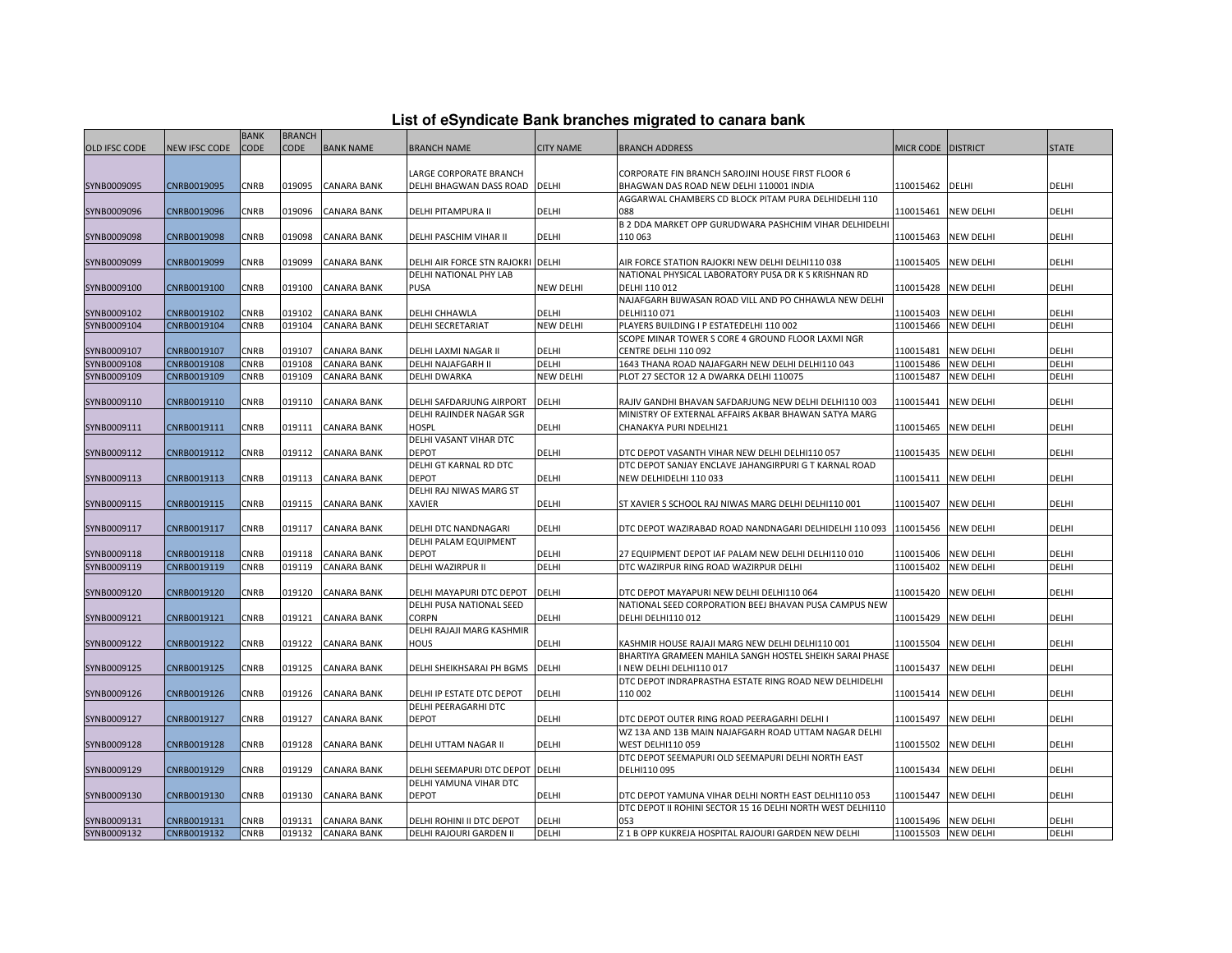|                      |                      | <b>BANK</b> | <b>BRANCH</b> |                    |                              |                     |                                                            |                  |                   |              |
|----------------------|----------------------|-------------|---------------|--------------------|------------------------------|---------------------|------------------------------------------------------------|------------------|-------------------|--------------|
| <b>OLD IFSC CODE</b> | <b>NEW IFSC CODE</b> | CODE        | <b>CODE</b>   | <b>BANK NAME</b>   | <b>BRANCH NAME</b>           | <b>CITY NAME</b>    | <b>BRANCH ADDRESS</b>                                      | <b>MICR CODE</b> | <b>DISTRICT</b>   | <b>STATE</b> |
|                      |                      |             |               |                    |                              |                     |                                                            |                  |                   |              |
| SYNB0009135          | CNRB0019135          | CNRB        | 019135        | <b>CANARA BANK</b> | DELHI GEETA COLONY           | DELHI               | BUILDING 379 162 BY 22 JHEET NEAR GEETA COLONY DELHI110051 | 110015513        | <b>NEW DELHI</b>  | DELHI        |
|                      |                      |             |               |                    |                              |                     | NO 64 BY 60 61 NARELA ROAD ALIPUR DELHI NORTH WEST         |                  |                   |              |
| SYNB0009136          | CNRB0019136          | CNRB        | 019136        | <b>CANARA BANK</b> | <b>DELHI ALIPUR</b>          | DELHI               | DELHI110 036                                               | 110015506        | <b>NEW DELHI</b>  | <b>DELHI</b> |
| SYNB0009137          | CNRB0019137          | CNRB        | 019137        | <b>CANARA BANK</b> | DELHI VIKAS MARG             | DELHI               | PLOT NO 10 SURYA NIKETAN VIKAS MARG EXTN DELHI110092       | 110015514        | <b>NEW DELHI</b>  | DELHI        |
|                      |                      |             |               |                    | DELHI QUTAB INSTITUTIONAL    |                     | NCERT CAMPUS MEHRAULI ROAD QUTUB INSTITUTIONAL AREA        |                  |                   |              |
| SYNB0009139          | CNRB0019139          | CNRB        | 019139        | CANARA BANK        | AREA NIEPA                   | <b>DELHI</b>        | DELHI SOUTH DELHI110 016                                   | 110015446        | <b>NEW DELHI</b>  | <b>DELHI</b> |
| SYNB0009140          | CNRB0019140          | CNRB        | 019140        | <b>CANARA BANK</b> | DELHI MT CARMEL SCHOOL       | DELHI               | SECTOR 22 DWARKA NEW DELHI SOUTH WEST DELHI110 075         | 110015473        | <b>NEW DELHI</b>  | DELHI        |
|                      |                      |             |               |                    | DELHI SWAMI SIVANANDA        |                     | PLOT NO 80 ROAD NO 31 EAST AVENUE ROAD EAST PUNJABI BAGH   |                  |                   |              |
| SYNB0009141          | CNRB0019141          | CNRB        | 019141        | <b>CANARA BANK</b> | MEMORIAL INSTITUTE           | DELHI               | NEW DELHI WEST DELHI110 026                                | 110015489        | <b>NEW DELHI</b>  | DELHI        |
|                      |                      |             |               |                    |                              |                     |                                                            |                  |                   |              |
|                      |                      |             |               |                    | DELHI INDIAN AGRICULTURAL    |                     | INDIAN AGRICULTURE STATISTICAL RESEARCH INSTITUTE LIBRARY  |                  |                   |              |
| SYNB0009142          | CNRB0019142          | CNRB        | 019142        | <b>CANARA BANK</b> | STATE RESEARCH INST          | <b>DELHI</b>        | AVENUE PUSA CAMPUS DELHI 110012                            | 110015498        | <b>NEW DELHI</b>  | DELHI        |
|                      |                      |             |               |                    | DELHI BHARTHAL KARAN DEEP    |                     | KARANDEEP PUBLIC SCHOOL VILLAGE BHARTHAL SECTOR 26         |                  |                   |              |
| SYNB0009143          | CNRB0019143          | CNRB        | 019143        | <b>CANARA BANK</b> | PUBLIC SCHOOL                | DELHI               | <b>DWARKA NEW DELHI</b>                                    | 110015468        | <b>NEW DELHI</b>  | DELHI        |
|                      |                      |             |               |                    | DELHI LODHI ROAD NATIONAL    |                     |                                                            |                  |                   |              |
|                      |                      |             |               |                    | <b>BUILDING CONSTRUCTION</b> |                     | NATIONAL BLDG CONSTRUCTION CORPORATION NBCC BHAWAN         |                  |                   |              |
| SYNB0009144          | CNRB0019144          | CNRB        | 019144        | <b>CANARA BANK</b> | <b>CORPN</b>                 | DELHI               | LODHI RD 110003                                            | 110015426        | <b>NEW DELHI</b>  | <b>DELHI</b> |
|                      |                      |             |               |                    | DELHI POCHANPUR SHIV VANI    |                     | SHIV VANI PUBLIC SCHOOL POCHANPUR DELHI SOUTH DELHI110     |                  |                   |              |
| SYNB0009145          | CNRB0019145          | <b>CNRB</b> | 019145        | <b>CANARA BANK</b> | PUBLIC SCHOOL                | <b>DELHI</b>        | 045                                                        | 110015469        | <b>NEW DELHI</b>  | <b>DELHI</b> |
|                      |                      |             |               |                    | DELHI AKBAR BHAWAN           |                     |                                                            |                  |                   |              |
|                      |                      |             |               |                    | MINISTRY OF EXTERNAL         |                     | MINISTRY OF EXTERNAL AFFAIRS AKBAR BHAWAN SATYA MARG       |                  |                   |              |
| SYNB0009146          | CNRB0019146          | CNRB        | 019146        | <b>CANARA BANK</b> | <b>AFFAIRS</b>               | DELHI               | CHANAKYAPURI DELHI SOUTH DELHI110 021                      | 110015445        | <b>NEW DELHI</b>  | DELHI        |
|                      |                      |             |               |                    |                              |                     | CENTRAL BOARD OF SECONDARY EDUCATION PREET VIHAR VIKAS     |                  |                   |              |
| SYNB0009147          | CNRB0019147          | CNRB        | 019147        | CANARA BANK        | DELHI PREET VIHAR C B S E    | <b>DELHI</b>        | MARG NIRMAN VIHAR PO DELHI EAST DELHI110 092               | 110015440        | <b>NEW DELHI</b>  | <b>DELHI</b> |
|                      |                      |             |               |                    | DELHI AIRFORCE GOLDEN        |                     | AIR FORCE GOLDEN JUBILEE INSTITUTE ARJUN PATH SUBRATO      |                  |                   |              |
| SYNB0009149          | CNRB0019149          | CNRB        | 019149        | <b>CANARA BANK</b> | JUBILEE INSTITUTE            | DELHI               | PARK CANTONMENT DELHI SOUTH WEST DELHI110010               | 110015467        | <b>NEW DELHI</b>  | DELHI        |
|                      |                      |             |               |                    |                              |                     | DEV PRAKASH SHASTRI MARG PUSA CAMPUS DELHI CENTRAL         |                  |                   |              |
| SYNB0009153          | CNRB0019153          | <b>CNRB</b> | 019153        | <b>CANARA BANK</b> | DELHI NASC PUSA              | <b>DELHI</b>        | DELHI110 012                                               | 110015508        | <b>NEW DELHI</b>  | <b>DELHI</b> |
|                      |                      |             |               |                    |                              |                     |                                                            |                  |                   |              |
| SYNB0009162          | CNRB0019162          | CNRB        | 019162        | <b>CANARA BANK</b> | DELHI RAJPUR KHURD           | <b>RAJPUR KHURD</b> | H NO 3 VILL RAJPUR KHURD POST IGNOU NEW DELHI PIN 110068   | 110015537        | <b>NEW DELHI</b>  | DELHI        |
| SYNB0009165          | CNRB0019165          | <b>CNRB</b> | 019165        | <b>CANARA BANK</b> | DELHI ADARSH NAGAR II        | <b>ADARSH NAGAR</b> | D 27 28 RAJAN BABU ROAD ADARSH NAGAR DELHI 110033          | 110015534        | DELHI             | DELHI        |
| SYNB0009166          | CNRB0019166          | CNRB        | 019166        | CANARA BANK        | DELHI MODEL TOWN II          | MODEL TOWN          | K 1BY1 MODEL TOWN III DELHI MODEL TOWN DELHI 110009        | 110015409        | DELHI             | DELHI        |
|                      |                      |             |               |                    |                              |                     | A 4BY2 INSTITUTIONAL AREA TECHNIA KUNJ MADHUBAN CHOWK      |                  |                   |              |
| SYNB0009167          | CNRB0019167          | <b>CNRB</b> | 019167        | <b>CANARA BANK</b> | DELHI ROHINI SECTOR II       | <b>ROHINI SEC</b>   | ROHINI SEC14 DELHI 110085                                  | 110015404        | DELHI             | <b>DELHI</b> |
|                      |                      |             |               |                    |                              |                     | B 3 RAMA PARK MAIN NAJAFGARH ROAD MOHAN GARDEN UTTAM       |                  |                   |              |
| SYNB0009168          | CNRB0019168          | CNRB        | 019168        | CANARA BANK        | DELHI MOHAN GARDEN II        | UTTAM NAGAR         | NAGAR NEW DELHI 110 059                                    | 110015557        | <b>NEW DELHI</b>  | DELHI        |
|                      |                      |             |               |                    | DELHI CIVIC CENTRE MINTO     |                     | BBLOCK GROUND FLOOR PRATYAKSH KAR BHAVAN CIVIC CENTRE      |                  |                   |              |
| SYNB0009169          | CNRB0019169          | CNRB        | 019169        | CANARA BANK        | ROAD                         | <b>NEW DELHI</b>    | MINTO ROAD NEW DELHI DELHI 110001                          | 110015572        | <b>NEW DELHI</b>  | DELHI        |
| SYNB0009170          | CNRB0019170          | CNRB        | 019170        | CANARA BANK        | DELHI DWARKA SECTOR II       | <b>NEW DELHI</b>    | RZ 5A PALAM VIHAR SECTOR 6 DWARKA NEW DELHI 110 075        | 110015556        | <b>NEW DELHI</b>  | DELHI        |
|                      |                      |             |               |                    |                              |                     | KHASRA NO 344 C BY O RANBIR SINGH VILL HIRAN KUDNA POST    |                  |                   |              |
| SYNB0009171          | CNRB0019171          | CNRB        | 019171        | CANARA BANK        | HIRAN KUDNA                  | HIRAN KUDNA         | HIRAN KUDNA DELHI 110041 INDIA                             | 110015587        | <b>WEST DELHI</b> | DELHI        |
| SYNB0009172          | CNRB0019172          | CNRB        | 019172        | CANARA BANK        | DELHI NARAINA VIHAR II       | <b>NEW DELHI</b>    | F 60 NARAINA VIHAR NEW DELHI 110028                        | 110015464        | <b>NEW DELHI</b>  | DELHI        |
|                      |                      |             |               |                    | DELHI JAWAHARLAL NEHRU       |                     | MINISTRY OF EXT AFFAIRS OPP NATIONAL MUSEUM OPP JANPATH    |                  |                   |              |
| SYNB0009173          | CNRB0019173          | CNRB        | 019173        | <b>CANARA BANK</b> | <b>BHAWAN</b>                | NEW DELHI           | 110001 DELHI                                               | 110015518        | DELHI             | DELHI        |
| SYNB0009176          | CNRB0019176          | CNRB        | 019176        | <b>CANARA BANK</b> | DELHI SAKET II               | DELHI               | M 3 GROUND FLOOR SAKET NEW DELHI INDIA 110017              | 110015635        | DELHI             | DELHI        |
| SYNB0009177          | CNRB0019177          | <b>CNRB</b> | 019177        | <b>CANARA BANK</b> | DELHI EAST OF KAILASH II     | <b>NEW DELHI</b>    | 13 SANT NAGAR EAST OF KAILASH NEW DELHI DELHI 110065       | 110015601        | <b>NEW DELHI</b>  | DELHI        |
| SYNB0009179          | CNRB0019179          | CNRB        | 019179        | <b>CANARA BANK</b> | DELHI DILSHAD GARDEN II      | DELHI               | G 37 DILSHAD COLONY DILSHAD GARDEN DELHI DELHI 110095      | 110015597        | DELHI             | DELHI        |
|                      |                      |             |               |                    |                              |                     | 49 51 BHOGAL ROAD NEAR BANK OF BARODA BHOGAL NEW DELH      |                  |                   |              |
| SYNB0009181          | CNRB0019181          | CNRB        | 019181        | <b>CANARA BANK</b> | DELHI BHOGAL II              | <b>NEW DELHI</b>    | <b>NEW DELHI 110014</b>                                    | 110015607        | <b>NEW DELHI</b>  | DELHI        |
|                      |                      |             |               |                    |                              |                     | 21 BY A MAHILA COLONY MAIN ROAD GANDHI NAGAR DELHI         |                  |                   |              |
|                      | CNRB0019182          | CNRB        | 019182        |                    |                              | DELHI               | 110031                                                     |                  | <b>DELHI</b>      | <b>DELHI</b> |
| SYNB0009182          |                      |             |               | <b>CANARA BANK</b> | DELHI GANDHINAGAR II         |                     |                                                            | 110015608        |                   |              |
|                      |                      |             |               |                    | DELHI MAYUR VIHAR PHASE II   |                     | HOUSE NO 5 MAIN ROAD KHICHRIPUR VILLAGE NEAR MAYUR         |                  |                   |              |
| SYNB0009186          | CNRB0019186          | CNRB        |               | 019186 CANARA BANK |                              | DELHI               | VIHAR PHASE II NEW DELHI DELHI 110091                      | 110015613 DELHI  |                   | DELHI        |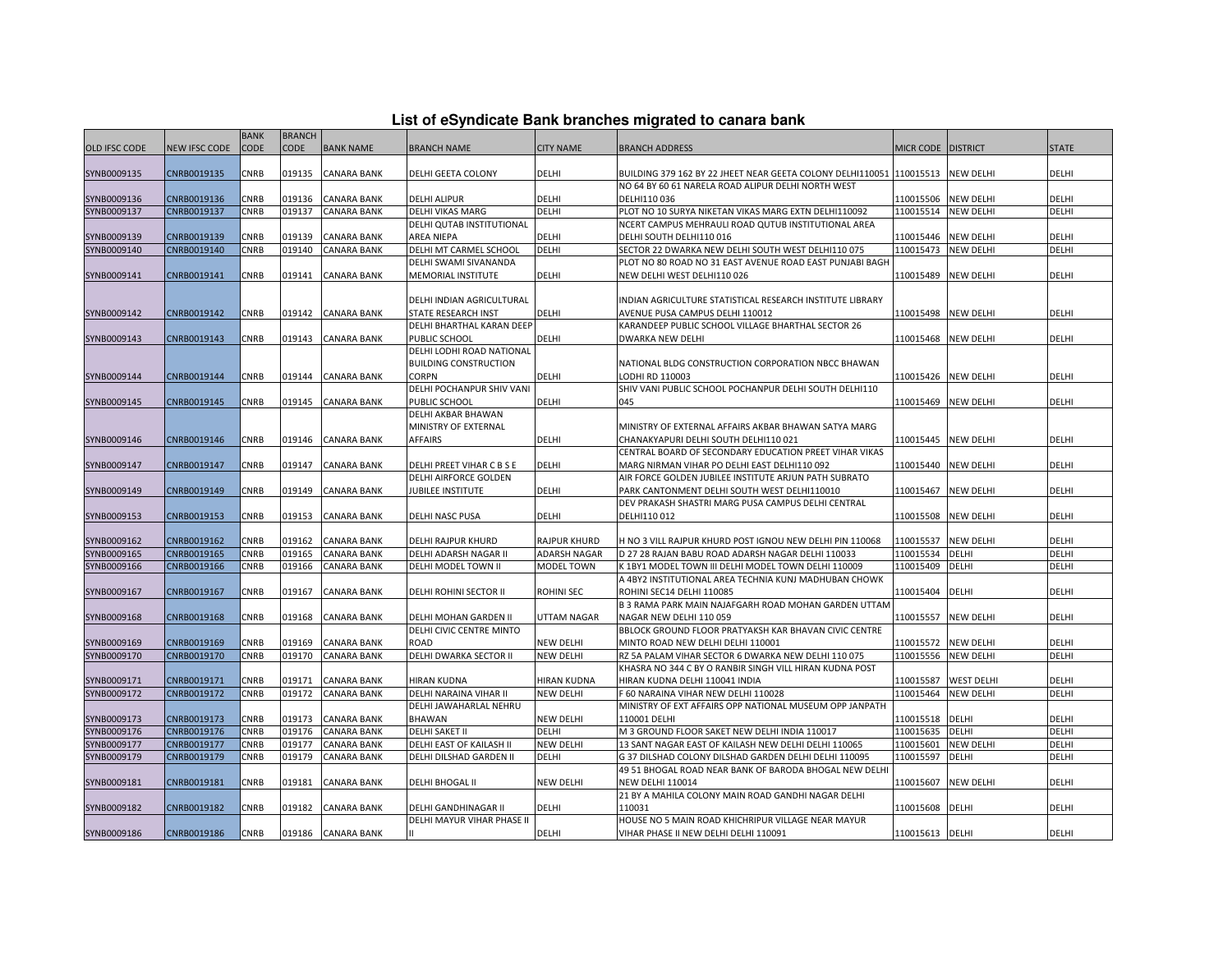| List of eSyndicate Bank branches migrated to canara bank |  |  |  |
|----------------------------------------------------------|--|--|--|
|----------------------------------------------------------|--|--|--|

|               |               | <b>BANK</b> | <b>BRANCH</b> |                    |                                      |                  |                                                                                                         |                        |                     |                |
|---------------|---------------|-------------|---------------|--------------------|--------------------------------------|------------------|---------------------------------------------------------------------------------------------------------|------------------------|---------------------|----------------|
| OLD IFSC CODE | NEW IFSC CODE | <b>CODE</b> | <b>CODE</b>   | <b>BANK NAME</b>   | <b>BRANCH NAME</b>                   | <b>CITY NAME</b> | <b>BRANCH ADDRESS</b>                                                                                   | MICR CODE DISTRICT     |                     | <b>STATE</b>   |
|               |               |             |               |                    |                                      |                  |                                                                                                         |                        |                     |                |
|               |               |             |               |                    |                                      |                  | C 1 158 TO 160 NEAR KONDLI OPP BHARTI PUBLIC SCHOOL MAYUR                                               |                        |                     |                |
| SYNB0009187   | CNRB0019187   | CNRB        | 019187        | CANARA BANK        | DELHI MAYUR VIHAR PHASE              | Kondli           | VIHAR PHASE III MAYUR VIHAR NEW DELHI INDIA 110096                                                      | 110015618              | DELHI               | DELHI          |
|               |               |             |               |                    |                                      |                  | RZ 443C 1 STREET NO 24 SADH NAGAR PALAM COLONY NEW DELHI                                                |                        |                     |                |
| SYNB0009188   | CNRB0019188   | CNRB        | 019188        | <b>CANARA BANK</b> | DELHI INDRA PARK                     | <b>DELHI</b>     | <b>NEW DELHI 110045</b>                                                                                 | 110015609              | DELHI               | DELHI          |
|               |               |             |               |                    |                                      |                  | F 2 145 RATIYA MARG OPP KSK PUBLIC SCHOOL SANGAM VIHAR                                                  |                        |                     |                |
| SYNB0009189   | CNRB0019189   | CNRB        | 019189        | <b>CANARA BANK</b> | DELHI SANGAM VIHAR                   | DELHI            | NEW DELHI DELHI 110062                                                                                  | 110015612              | DELHI               | DELHI          |
|               |               |             |               |                    |                                      |                  | 2 3 2 4 PREM NAGAR NEAR CHHOTI SUBZI MANDI B BLOCK JANAK                                                |                        |                     |                |
| SYNB0009192   | CNRB0019192   | CNRB        | 019192        | CANARA BANK        | DELHI JANAKPURI B BLOCK              | DELHI            | PURI NEW DELHI NEW DELHI 110084 INDIA                                                                   | 110015615              | DELHI               | DELHI          |
|               |               |             |               |                    |                                      |                  | 189 191 RAMPURA LAWRENCE ROAD NEW DELHI NEW DELHI                                                       |                        |                     |                |
| SYNB0009194   | CNRB0019194   | CNRB        | 019194        | <b>CANARA BANK</b> | DELHI LAWRENCE ROAD                  | DELHI            | DELHI INDIA 110035                                                                                      | 110015621              | <b>DELHI</b>        | DELHI          |
|               |               |             |               |                    |                                      |                  | KHASRA NO 353 816 MAIN 100 FUTA ROAD SANT NAGAR BURARI                                                  |                        |                     |                |
| SYNB0009195   | CNRB0019195   | CNRB        | 019195        | <b>CANARA BANK</b> | DELHI SANT NAGAR BURARI II           | <b>DELHI</b>     | DELHI DELHI 110084                                                                                      | 110015616              | DELHI               | DELHI          |
|               |               |             |               |                    | MOHAN CO OP IND AREA                 |                  | 59 SHAKUNTALA APARTMENT NEHRU PLACE NEW DELHI NEW                                                       |                        |                     |                |
| SYNB0009196   | CNRB0019196   | CNRB        | 019196        | CANARA BANK        | SOUTH EAST DELHI                     | DELHI            | DELHI 110019                                                                                            | 110015617              | DELHI               | DELHI          |
|               |               |             |               |                    |                                      |                  | 35 RING ROAD LAJPAT NAGAR IV N DELHI DELHI DELHI INDIA                                                  |                        |                     |                |
| SYNB0009198   | CNRB0019198   | CNRB        | 019198        | <b>CANARA BANK</b> | DELHI LAJPAT NAGAR IV                | DELHI            | 110024                                                                                                  | 110015633              | DELHI               | DELHI          |
| SYNB0009204   | CNRB0019204   | CNRB        | 019204        | CANARA BANK        | ROHINI SEC DELHI                     | DELHI            | ROHINI SECTOR 6 NEW DELHI INDIA 110085                                                                  | 110015636              | <b>DELHI</b>        | DELHI          |
|               |               |             |               |                    | DELHI STRESSED ASSETS                |                  | C 34 2ND FLOOR DDA OFFICE NEAR MOOL CHAND HOSPITAL NEW                                                  |                        |                     |                |
| SYNB0009208   | CNRB0019208   | CNRB        | 019208        | <b>CANARA BANK</b> | MANAGEMENT                           | <b>DELHI</b>     | DELHI INDIA 110024                                                                                      | 110015640              | <b>DELHI</b>        | DELHI          |
|               |               |             |               |                    | LUCKNOW STRESSED ASSETS              |                  | CANARA BANK HALWASIYA COURT 3RD FLOOR HAZRATGANJ                                                        |                        |                     | <b>UTTAR</b>   |
| SYNB0009216   | CNRB0019216   | CNRB        | 019216        | CANARA BANK        | MANAGEMENT                           | LUCKNOW          | LUCKNOW LUCKNOW UTTAR PRADESH 226001                                                                    | 226015044              | LUCKNOW             | <b>PRADESH</b> |
|               |               |             |               |                    |                                      |                  | CANARA BANK H NO 10 BY 313 RANI AWASTHI BAI NAGAR TIRWA                                                 |                        |                     | <b>UTTAR</b>   |
| SYNB0009230   | CNRB0019230   | CNRB        | 019230        | <b>CANARA BANK</b> | TIRWA KHAS                           | KANNAUJ          | KHAAS KANNAUJ UTTAR PRADESH INDIA 209732                                                                | 209015310              | <b>KANAUJ</b>       | PRADESH        |
|               |               |             |               |                    |                                      |                  | PLOT NO 377 WARD NO 3 SHASTRI NAGAR PUKHRAYAN                                                           |                        |                     | <b>UTTAR</b>   |
| SYNB0009232   | CNRB0019232   | <b>CNRB</b> | 019232        | <b>CANARA BANK</b> | PUKHRAYAN                            | PUKHRAYAN        | PUKHRAYAN UTTAR PRADESH INDIA 209111                                                                    | 209015104              | <b>KANPUR DEHAT</b> | PRADESH        |
|               |               |             |               |                    |                                      |                  | CANARA BANK AMJHARA GHATI ROAD NEAR POLICE STATION                                                      |                        |                     | <b>UTTAR</b>   |
| SYNB0009233   | CNRB0019233   | CNRB        | 019233        | <b>CANARA BANK</b> | NARAHAT                              | LALITPUR         | DISTT LALITPUR UTTAR PRADESH INDIA 284406                                                               | 284015109              | <b>LALITPUR</b>     | PRADESH        |
|               |               |             |               |                    |                                      |                  | VILL GHUGUVA OPP SANSKRIT SANSKAR SCHOOL BARUASAGAR                                                     |                        |                     | <b>UTTAR</b>   |
| SYNB0009234   | CNRB0019234   | CNRB        | 019234        | CANARA BANK        | GHUGUVA                              | BARWASAGAR       | DIST JHANSI UTTAR PRADESH INDIA 284001                                                                  | 284015013              | <b>JHANSI</b>       | PRADESH        |
|               |               |             |               |                    |                                      |                  | CANARA BANK RANGLANI TOWER GOVIND CHAURAHA JHANSI                                                       |                        |                     | <b>UTTAR</b>   |
| SYNB0009235   | CNRB0019235   | CNRB        | 019235        | <b>CANARA BANK</b> | <b>JHANSI GOVIND CHAURAHA</b>        | <b>JHANSI</b>    | UTTAR PRADESH INDIA 284001                                                                              | 284015011              | <b>JHANSI</b>       | PRADESH        |
|               |               |             |               |                    |                                      |                  | PURE KHAN WARD NO 25 RUDAULI FAIZABAD FAIZABAD UTTAR                                                    |                        |                     | <b>UTTAR</b>   |
| SYNB0009236   | CNRB0019236   | CNRB        | 019236        | CANARA BANK        | RUDAULI                              | <b>FAIZABAD</b>  | PRADESH INDIA 224120                                                                                    | 224015011              | <b>FAIZABAD</b>     | PRADESH        |
|               |               |             |               |                    |                                      |                  | VILL AND PO RAJPURA THESIL GUNNOR BABRALA GAWAN ROAD                                                    |                        |                     | <b>UTTAR</b>   |
| SYNB0009239   | CNRB0019239   | CNRB        | 019239        | <b>CANARA BANK</b> | RAJPURA                              | SAMBHAL          | DIST SAMBHAL UTTAR PRADESH INDIA 243727                                                                 | 243015023              | MORADABAD           | PRADESH        |
|               |               |             |               |                    |                                      |                  | VILLAGE GAWAN OPPOSITE GAWAN POLICE CHOWKI GAWAN DIST                                                   |                        |                     | <b>UTTAR</b>   |
| SYNB0009240   | CNRB0019240   | <b>CNRB</b> | 019240        | <b>CANARA BANK</b> | GAWAN                                | SAMBHAL          | SAIVIBHAL SAIVIBHAL UTTAR PRADESH INDIA 243727                                                          | 243015022              | <b>MORADABAD</b>    | <b>PRADESH</b> |
|               |               |             |               |                    |                                      |                  |                                                                                                         |                        |                     |                |
|               |               |             |               |                    |                                      |                  | CANARA BANK PLOT NO 41 GRAM GAURA ADJACENT STATE BANK                                                   |                        |                     | <b>UTTAR</b>   |
| SYNB0009246   | CNRB0019246   | <b>CNRB</b> | 019246        | <b>CANARA BANK</b> | KAPTANGANJ                           | <b>BASTI</b>     | OF INDIA DISTT BASTI BASTI UTTAR PRADESH INDIA 242131                                                   | 272015009              | <b>BASTI</b>        | PRADESH        |
|               |               |             |               |                    |                                      |                  | AFSAR ALI MOHALLA MARDHAN POST DARIYABAD DIST                                                           |                        |                     | <b>UTTAR</b>   |
| SYNB0009250   | CNRB0019250   | CNRB        | 019250        | <b>CANARA BANK</b> | DARIYABAD                            | <b>DARYABAD</b>  | BARABANKI BARABANKI UTTAR PRADESH INDIA 225403                                                          | 226015038              | <b>BARA BANKI</b>   | <b>PRADESH</b> |
| SYNB0009251   | CNRB0019251   | <b>CNRB</b> | 019251        | <b>CANARA BANK</b> | <b>FARIDABAD SECTOR</b>              | FARIDABAD        | SIS 126 HUDA MARKET SECTOR 3 FARIDABAD 122004                                                           | 110015567              | <b>FARIDABAD</b>    | <b>HARYANA</b> |
|               |               |             |               |                    |                                      |                  | SHOP NO 139 HUDA MARKET SECTOR37 FARIDABAD HARYANA                                                      |                        |                     |                |
| SYNB0009253   | CNRB0019253   | CNRB        | 019253        | <b>CANARA BANK</b> | FARIDABAD SECTOR                     | FARIDABAD        | 121001 INDIA                                                                                            | 110015585              | <b>FARIDABAD</b>    | <b>HARYANA</b> |
|               |               |             |               |                    |                                      |                  | SHOP NO UG 24 CHARMWOOD PLAZA EROS GARDEN SURAJKUND                                                     |                        |                     |                |
| SYNB0009254   | CNRB0019254   | CNRB        | 019254        | <b>CANARA BANK</b> | FARIDABAD CHARMWOOD                  | <b>FARIDABAD</b> | ROAD FARIDABAD HARYANA 121009                                                                           | 110015560              | <b>FARIDABAD</b>    | <b>HARYANA</b> |
| SYNB0009255   | CNRB0019255   | CNRB        | 019255        | CANARA BANK        | <b>FARIDABAD OLD</b>                 | <b>FARIDABAD</b> | S C F 65 SECTOR 16 A OLD FARIDABAD FARIDABAD 121002                                                     | 110015550              | <b>FARIDABAD</b>    | <b>HARYANA</b> |
| SYNB0009256   | CNRB0019256   | CNRB        | 019256        | CANARA BANK        | PALWAL DISTRICT COURT                | PALWAL           | VILLAGE KUSLIPUR NO 1TEHSIL PALWAL DIST PALWAL 121101                                                   | 121015457              | <b>FARIDABAD</b>    | <b>HARYANA</b> |
| SYNB0009257   | CNRB0019257   | CNRB        | 019257        |                    | <b>BAHADURGARH II</b>                |                  |                                                                                                         |                        |                     |                |
|               |               |             |               | CANARA BANK        |                                      | BAHADURGARH      | K 1436BY37 RAILWAY ROAD BAHADURGARH 124507                                                              | 110015553<br>123015010 | BAHADURGARH         | <b>HARYANA</b> |
| SYNB0009258   | CNRB0019258   | CNRB        | 019258        | CANARA BANK        | REWARI III                           | REWARI           | SCO 32 BRASS MARKET OPP MODEL TOWN REWARI 123401<br>SHOP NO 236 JEEVAN NAGAR PRT I OPP PRACHEEN HANUMAN |                        | <b>REWARI</b>       | HARYANA        |
|               |               |             |               |                    |                                      |                  |                                                                                                         |                        |                     |                |
| SYNB0009260   | CNRB0019260   | CNRB        | 019260        | <b>CANARA BANK</b> | FARIDABAD SANJAY COLONY II FARIDABAD |                  | MANDIR MAIN SOHNA PALI ROAD SEC 22 121005                                                               |                        | 110015549 FARIDABAD | <b>HARYANA</b> |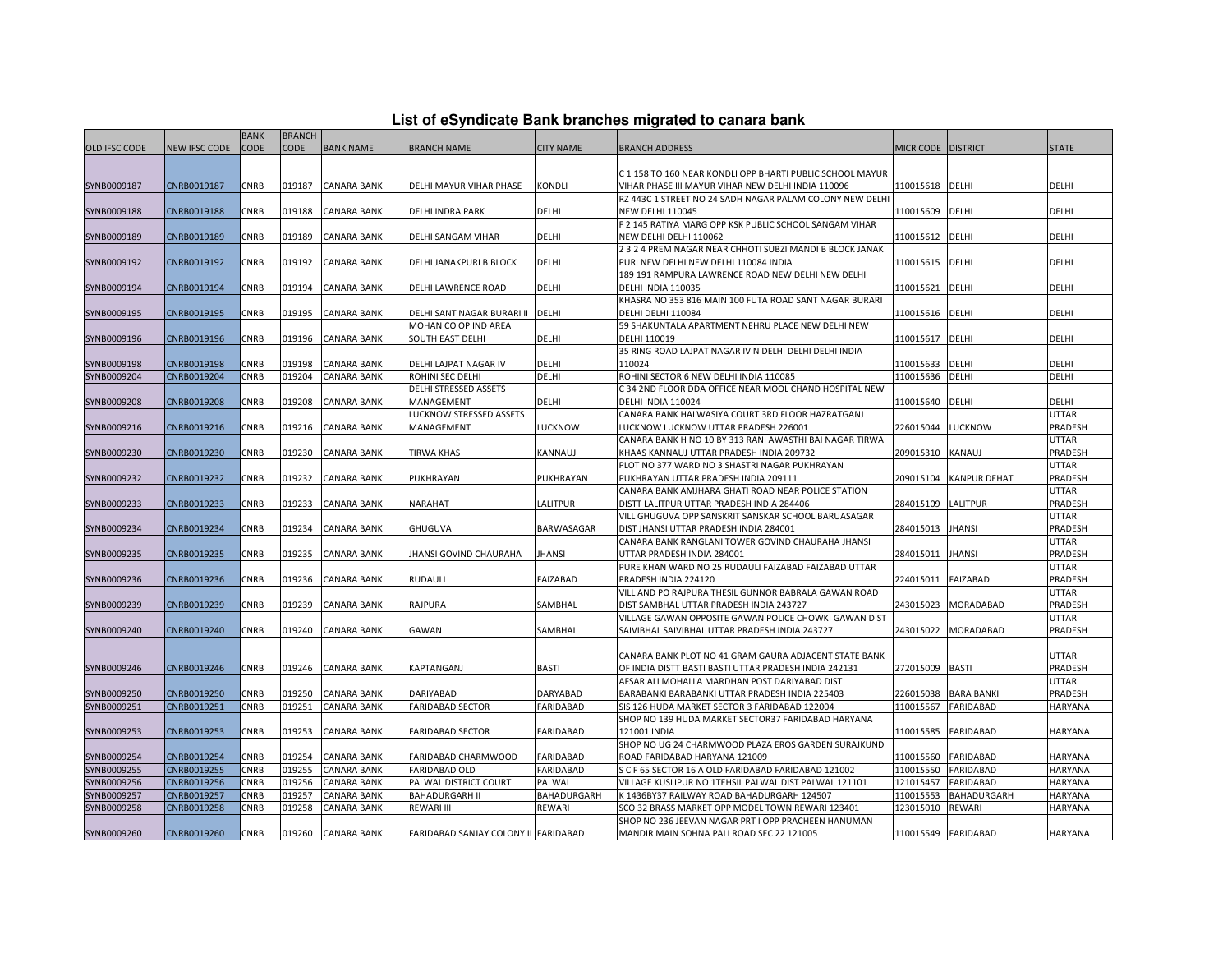| List of eSyndicate Bank branches migrated to canara bank |  |  |  |  |  |  |  |
|----------------------------------------------------------|--|--|--|--|--|--|--|
|----------------------------------------------------------|--|--|--|--|--|--|--|

|               | List of eSyndicate Bank branches migrated to canara bank |                            |                              |                    |                                  |                      |                                                                                                     |                      |                           |                         |  |  |
|---------------|----------------------------------------------------------|----------------------------|------------------------------|--------------------|----------------------------------|----------------------|-----------------------------------------------------------------------------------------------------|----------------------|---------------------------|-------------------------|--|--|
| OLD IFSC CODE | <b>NEW IFSC CODE</b>                                     | <b>BANK</b><br><b>CODE</b> | <b>BRANCH</b><br><b>CODE</b> | <b>BANK NAME</b>   | <b>BRANCH NAME</b>               | <b>CITY NAME</b>     | <b>BRANCH ADDRESS</b>                                                                               | MICR CODE   DISTRICT |                           | <b>STATE</b>            |  |  |
|               |                                                          |                            |                              |                    |                                  |                      | CHAPROLLA ROAD VPO PRITHLA TEH AND DIST PALWAL PRITHLA                                              |                      |                           |                         |  |  |
| SYNB0009261   | CNRB0019261                                              | CNRB                       | 019261                       | CANARA BANK        | PRITHLA II                       | PRITHLA              | HARYANA 121102                                                                                      | 121015458 PRITHLA    |                           | HARYANA                 |  |  |
|               |                                                          |                            |                              |                    | FARIDABAD SECTOR AND             |                      | CANARA BANK SHOP NO 113 HUDA MARKET SECTOR 28                                                       |                      |                           |                         |  |  |
| SYNB0009262   | CNRB0019262                                              | CNRB                       | 019262                       | <b>CANARA BANK</b> | <b>SECTOR</b>                    | <b>FARIDABAD</b>     | FARIDABAD FARIDABAD HARYANA 121002                                                                  | 110015622            | <b>FARIDABAD</b>          | <b>HARYANA</b>          |  |  |
|               |                                                          |                            |                              |                    |                                  |                      | SCF 69 B P HUDA MARKET SEC7 FARIDABAD FARIDABAD HARYANA                                             |                      |                           |                         |  |  |
| SYNB0009263   | CNRB0019263                                              | CNRB                       | 019263                       | <b>CANARA BANK</b> | <b>FARIDABAD SECTOR</b>          | FARIDABAD            | 121006                                                                                              | 110015602            | <b>FARIDABAD</b>          | <b>HARYANA</b>          |  |  |
|               |                                                          |                            |                              |                    |                                  |                      | CANARA BANK ATOHAN P O ASAWATA TEHSIL AND DISTRICT                                                  |                      |                           |                         |  |  |
| SYNB0009264   | CNRB0019264                                              | CNRB                       | 019264                       | <b>CANARA BANK</b> | <b>ATOHAN</b>                    | PALWAL               | PALWAL DISTRICT PALWAL HARYANA 121102                                                               | 121015459            | PALWAL                    | <b>HARYANA</b>          |  |  |
|               |                                                          |                            |                              |                    |                                  |                      | C O SHDALBIR SINGH S O SH JAWAHAR SINGH VPO CHHAPERA                                                |                      |                           |                         |  |  |
| SYNB0009265   | CNRB0019265                                              | CNRB                       | 019265                       | <b>CANARA BANK</b> | CHHAPERA                         | <b>MEWAT DIST</b>    | MEWAT DIST HARYANA 122107                                                                           | 122015002            | <b>MEWAT DIST</b>         | <b>HARYANA</b>          |  |  |
|               |                                                          |                            |                              |                    |                                  |                      | C O SH ISLAM VPO REWASAN SOHNA ALWAR HIGHWAY TEHSIL                                                 |                      |                           |                         |  |  |
| SYNB0009266   | CNRB0019266                                              | CNRB                       | 019266                       | <b>CANARA BANK</b> | REWASAN<br>BAHADURGARH NAJAFGARH | <b>MEWAT DIST</b>    | NUH MEWAT DIST HARYANA 122107                                                                       | 122015003            | <b>MEWAT DIST</b>         | HARYANA                 |  |  |
| SYNB0009268   | CNRB0019268                                              | CNRB                       | 019268                       | <b>CANARA BANK</b> | <b>ROAD</b>                      | BAHADURGARH          | DEV COMPLEX OPP ROOP GARDEN NEW NAJAFGARH ROAD<br>BAHADURGARH DISTRICT JHAJJAR HARYANA INDIA 124507 | 110015626            | <b>JHAJJAR</b>            | HARYANA                 |  |  |
|               |                                                          |                            |                              |                    |                                  |                      |                                                                                                     |                      |                           |                         |  |  |
| SYNB0009273   | CNRB0019273                                              | CNRB                       | 019273                       | <b>CANARA BANK</b> | TAIN                             | <b>NUH</b>           | VPO TAIN TEHSIL AND DISTT NUH MEWAT HARYANA INDIA 122107                                            | 122015004            | <b>GURGAON</b>            | HARYANA                 |  |  |
|               |                                                          |                            |                              |                    |                                  |                      | MAIN TEMPO STAND MANESAR TEHSIL GURGAON DIST KASAN                                                  |                      |                           |                         |  |  |
| SYNB0009280   | CNRB0019280                                              | CNRB                       | 019280                       | <b>CANARA BANK</b> | KASAN                            | KASAN                | HARYANA 122051 INDIA                                                                                | 110015595            | <b>FARIDABAD</b>          | HARYANA                 |  |  |
|               |                                                          |                            |                              |                    |                                  |                      | NEAR PRABHUDAYAL HOSPITAL PACHGAON GURGAON DISTRICT                                                 |                      |                           |                         |  |  |
| SYNB0009281   | CNRB0019281                                              | CNRB                       | 019281                       | <b>CANARA BANK</b> | PACHGAON                         | FARIDABAD            | FARIDABAD HARYANA 123413 INDIA                                                                      | 110015598            | <b>GURGAON DISTRICT</b>   | <b>HARYANA</b>          |  |  |
|               |                                                          |                            |                              |                    |                                  |                      | DSS 103 SEC 31 HUDA MARKET GURGAON GURGAON HARYANA                                                  |                      |                           |                         |  |  |
| SYNB0009282   | CNRB0019282                                              | CNRB                       | 019282                       | <b>CANARA BANK</b> | <b>GURGAON SECTOR</b>            | <b>GURGAON</b>       | 122001                                                                                              | 110015603            | <b>GURGAON</b>            | <b>HARYANA</b>          |  |  |
|               |                                                          |                            |                              |                    |                                  |                      | D S BOOTH NO 22 07 SECTOR 7 HUDA MARKET KATARIA MARKET                                              |                      |                           |                         |  |  |
| SYNB0009290   | CNRB0019290                                              | <b>CNRB</b>                | 019290                       | <b>CANARA BANK</b> | <b>GURGAON KATARIA MARKET</b>    | <b>GURGAON</b>       | GURGAON HARYANA INDIA 122001                                                                        | 110015632            | <b>GURGAON</b>            | <b>HARYANA</b>          |  |  |
|               |                                                          |                            |                              |                    |                                  |                      | C BY O BANESINGH VPO BACHGAON TEH MATHURA BACHGAON                                                  |                      |                           | <b>UTTAR</b>            |  |  |
| SYNB0009303   | CNRB0019303                                              | CNRB                       | 019303                       | <b>CANARA BANK</b> | <b>BACHGAON</b>                  | <b>BACHGAON</b>      | UTTAR PRADESH 281123                                                                                | 281015030            | <b>MATHURA</b>            | PRADESH                 |  |  |
|               |                                                          |                            |                              |                    |                                  |                      | VIL AND PO BHAJEDA KALAN DIST PANCHSHEEL NAGAR BHAJEDA                                              |                      |                           | <b>UTTAR</b>            |  |  |
| SYNB0009305   | CNRB0019305                                              | CNRB                       | 019305                       | CANARA BANK        | <b>BHAJEDA KALAN</b>             | <b>BHAJEDA KALAN</b> | KALAN UTTAR PRADESH 245101                                                                          | 110015561            | PANCHSHEEL                | PRADESH                 |  |  |
|               |                                                          |                            |                              |                    |                                  |                      | SATELLITE BRANCH KHASRA 996 VIL NAHAL PARGANADASNA DIST                                             |                      |                           | <b>UTTAR</b>            |  |  |
| SYNB0009306   | CNRB0019306                                              | <b>CNRB</b>                | 019306                       | <b>CANARA BANK</b> | <b>NAHAL</b>                     | NAHAL                | GZB NAHAL UTTAR PRADESH 201302                                                                      | 110015554            | <b>GHAZIABAD</b>          | PRADESH                 |  |  |
|               |                                                          |                            |                              |                    |                                  |                      | J1 BY 3F NEHRU NAGAR RAKESH MARG GHAZIABAD UTTAR                                                    |                      |                           | <b>UTTAR</b>            |  |  |
| SYNB0009311   | CNRB0019311                                              | CNRB                       | 019311                       | <b>CANARA BANK</b> | GHAZIABAD RAKESH MARG            | GHAZIABAD            | PRADESH 201001                                                                                      | 110015571            | <b>GHAZIABAD</b>          | PRADESH                 |  |  |
|               |                                                          |                            |                              |                    |                                  |                      | CANARA BANK VIJAY NAGAR GHAZIABAD GHAZIABAD UTTAR                                                   |                      |                           | <b>UTTAR</b>            |  |  |
| SYNB0009312   | CNRB0019312                                              | CNRB                       | 019312                       | <b>CANARA BANK</b> | GHAZIABAD VIJAYANAGAR            | GHAZIABAD            | PRADESH 201001                                                                                      |                      | 110015606 GHAZIABAD       | PRADESH                 |  |  |
|               |                                                          |                            |                              |                    |                                  |                      | KHASRA NO 984 RAILWAY ROAD MURADNAGAR UTTAR PRADESH                                                 |                      |                           | <b>UTTAR</b>            |  |  |
| SYNB0009313   | CNRB0019313                                              | CNRB                       | 019313                       | CANARA BANK        | MURADNAGAR II                    | MURADNAGAR           | 201206                                                                                              | 110015565            | MURADNAGAR                | PRADESH                 |  |  |
|               |                                                          |                            |                              |                    |                                  |                      |                                                                                                     |                      |                           | <b>UTTAR</b>            |  |  |
| SYNB0009314   | CNRB0019314                                              | CNRB                       | 019314                       | <b>CANARA BANK</b> | GHAZIABAD VASUNDHARA II          | GHAZIABAD            | VASUNDHARA GHAZIABAD GHAZIABAD UTTAR PRADESH 201012                                                 | 110015605            | <b>GHAZIABAD</b>          | PRADESH                 |  |  |
|               |                                                          |                            |                              |                    |                                  |                      | CO KGN DIESELS MADAR CHOWK BYPASS BAHERI DIST BAREILLY                                              |                      |                           | UTTAR                   |  |  |
| SYNB0009315   | CNRB0019315                                              | CNRB                       | 019315                       | <b>CANARA BANK</b> | <b>BAHERI II</b>                 | <b>BAHERI</b>        | 243201                                                                                              | 243015020            | <b>BAREILLY</b>           | PRADESH<br><b>UTTAR</b> |  |  |
|               | CNRB0019316                                              | CNRB                       | 019316                       | <b>CANARA BANK</b> | NAZIBABAD II                     | NAJIBABAD            | GURUDWARA SINGH SABHA NAJIBABAD DIST BIJNORE NAJIBABAD<br>UTTAR PRADESH 246763                      | 246015308            | <b>DIST BIJNORE</b>       | PRADESH                 |  |  |
| SYNB0009316   |                                                          |                            |                              |                    |                                  |                      |                                                                                                     |                      |                           | <b>UTTAR</b>            |  |  |
| SYNB0009317   | CNRB0019317                                              | CNRB                       | 019317                       | <b>CANARA BANK</b> | <b>BIJNOR II</b>                 | <b>BIJNOR</b>        | CIVIL LINES JUDGES CHOWK BIJNOR 246001                                                              |                      | 246015008 MORADABAD       | PRADESH                 |  |  |
|               |                                                          |                            |                              |                    |                                  |                      | C BY O DR SIKANDAR ATIQUE BESIDE ROADWAYS BUS STAND                                                 |                      |                           | UTTAR                   |  |  |
| SYNB0009318   | CNRB0019318                                              | CNRB                       | 019318                       | <b>CANARA BANK</b> | <b>NAGINA II</b>                 | <b>DIST BIJNORE</b>  | HARIDWAR ROAD NAGINA DIST BIJNORE UP 246762                                                         |                      | 246015207 DIST BIJNORE    | PRADESH                 |  |  |
|               |                                                          |                            |                              |                    |                                  |                      | BADAUN BADAUN BADAUN DIST BADAUN UTTAR PRADESH 243601                                               |                      |                           | <b>UTTAR</b>            |  |  |
| SYNB0009319   | CNRB0019319                                              | <b>CNRB</b>                | 019319                       | <b>CANARA BANK</b> | <b>BADAUN II</b>                 | <b>BADAUN</b>        | <b>INDIA</b>                                                                                        | 243015208            | <b>BADAUN DIST</b>        | PRADESH                 |  |  |
|               |                                                          |                            |                              |                    |                                  |                      | PRABHAT MARKET OPP SWAMY VIVEKANANDA PARKKATHGAR STN                                                |                      |                           | <b>UTTAR</b>            |  |  |
| SYNB0009320   | CNRB0019320                                              | CNRB                       | 019320                       | <b>CANARA BANK</b> | MORADABAD GULAB BARI             | MORADABAD            | RD VALMIKI DWAR MORADABAD 244001                                                                    | 244015019            | <b>MORADABAD</b>          | PRADESH                 |  |  |
|               |                                                          |                            |                              |                    |                                  |                      | R94 SHIVALIK NAGAR OPP DELHIVASI RESTAURANT HARIDWAR                                                |                      |                           | UTTARAKHAN              |  |  |
| SYNB0009321   | CNRB0019321                                              | CNRB                       | 019321                       | <b>CANARA BANK</b> | HARDWAR SHIVALIKNAGAR            | <b>HARIDWAR</b>      | HARIDWAR UTTARAKHAND 249403 INDIA                                                                   | 249015015            | MORADABAD                 |                         |  |  |
|               |                                                          |                            |                              |                    |                                  |                      |                                                                                                     |                      |                           | <b>UTTAR</b>            |  |  |
| SYNB0009322   | CNRB0019322                                              | CNRB                       | 019322                       | <b>CANARA BANK</b> | SANGRAMGARH                      | SANGRAMGARH          | IHPPUKHTEHIKUDPTPHHUTTPDEH230141                                                                    |                      | 230015010 DIST PRATAPGARH | PRADESH                 |  |  |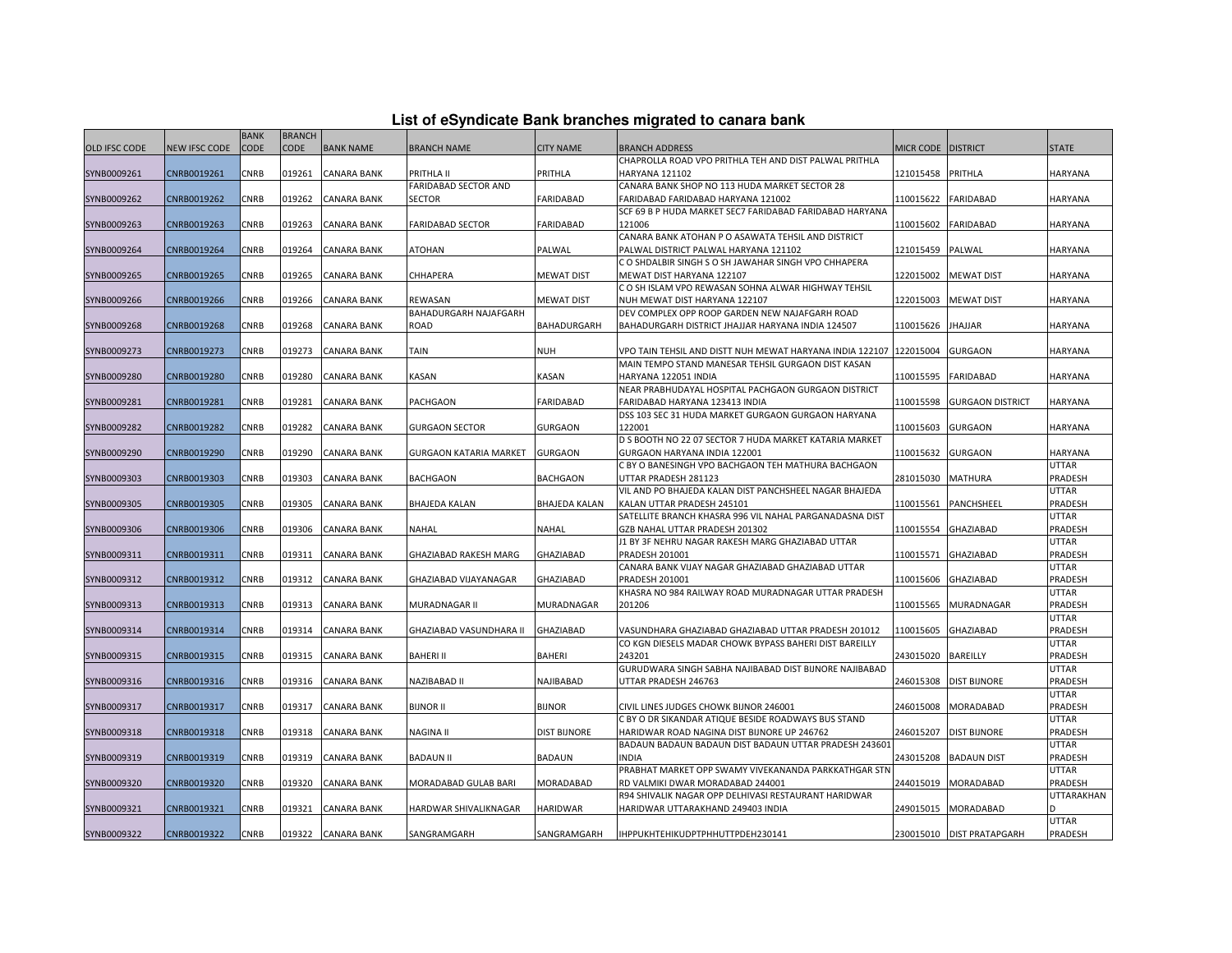| List of eSyndicate Bank branches migrated to canara bank |  |  |
|----------------------------------------------------------|--|--|
|                                                          |  |  |

|                      |                      | <b>BANK</b> | <b>BRANCH</b> |                    |                        |                     |                                                                                                            |                  |                         |                  |
|----------------------|----------------------|-------------|---------------|--------------------|------------------------|---------------------|------------------------------------------------------------------------------------------------------------|------------------|-------------------------|------------------|
| <b>OLD IFSC CODE</b> | <b>NEW IFSC CODE</b> | <b>CODE</b> | <b>CODE</b>   | <b>BANK NAME</b>   | <b>BRANCH NAME</b>     | <b>CITY NAME</b>    | <b>BRANCH ADDRESS</b>                                                                                      | <b>MICR CODE</b> | <b>DISTRICT</b>         | <b>STATE</b>     |
|                      |                      |             |               |                    |                        |                     | MAIN ROAD BESIDE SNEH FILLING STATION BANKATI DIST BASTI UP                                                |                  |                         | UTTAR            |
| SYNB0009326          | CNRB0019326          | <b>CNRB</b> | 019326        | <b>CANARA BANK</b> | <b>BANKATI</b>         | <b>DIST BASTI</b>   | 272123                                                                                                     | 272015008        | <b>DIST BASTI</b>       | PRADESH          |
|                      |                      |             |               |                    |                        |                     | GHUISARNATH DHAM PARISAR KUMBHAPUR LALGANJ                                                                 |                  |                         | <b>UTTAR</b>     |
| SYNB0009327          | CNRB0019327          | CNRB        | 019327        | <b>CANARA BANK</b> | KUMBHAPUR              | KUMBHAPUR           | PRATAPGARH KUMBHAPUR UP 230132                                                                             | 230015008        | LUCKNOW                 | PRADESH          |
|                      |                      |             |               |                    |                        |                     |                                                                                                            |                  |                         | UTTAR            |
| SYNB0009328          | CNRB0019328          | CNRB        | 019328        | <b>CANARA BANK</b> | SARSAWA                | SARSAWA             | SHASTRI VIHAR RAILWAY ROAD DIST SAHARANPUR 247232                                                          | 247015016        | SAHARANPUR              | PRADESH          |
|                      |                      |             |               |                    |                        |                     | LALAULI ROAD BINDAKI DIST FATEHPUR BINDAKI UTTAR PRADESH                                                   |                  |                         | UTTAR            |
| SYNB0009330          | CNRB0019330          | <b>CNRB</b> | 019330        | <b>CANARA BANK</b> | <b>BINDKI II</b>       | <b>BINDAKI</b>      | 212635                                                                                                     | 212015207        | <b>BINDAKI</b>          | PRADESH          |
|                      |                      |             |               |                    |                        |                     | RAM BAGH MAIN ROAD V AND PO GANGOH DISTT SAHARANPUR                                                        |                  |                         | UTTAR            |
| SYNB0009331          | CNRB0019331          | CNRB        | 019331        | <b>CANARA BANK</b> | GANGOH                 | SAHARANPUR          | DISTT SAHARANPUR UTTAR PRADESH 247341                                                                      | 247015017        | <b>DISTT SAHARANPUR</b> | PRADESH          |
|                      |                      |             |               |                    |                        |                     | C BY O RSM INTER COLLEGE DHAMPUR DIST BIJNOR DHAMPUR                                                       |                  |                         | UTTAR            |
| SYNB0009332          | CNRB0019332          | CNRB        | 019332        | <b>CANARA BANK</b> | DHAMPUR II             | <b>DHAMPUR</b>      | UTTAR PRADESH 246761 INDIA                                                                                 | 246015612        | MORADABAD               | PRADESH          |
|                      |                      | <b>CNRB</b> | 019333        |                    |                        |                     | C BY O MD TARIQ GANNAUR GHAR MANDI NEAR MANDI DIST                                                         | 243015021        |                         | UTTAR<br>PRADESH |
| SYNB0009333          | CNRB0019333          |             |               | <b>CANARA BANK</b> | <b>GUNNAUR</b>         | DAMBHAL             | SAMBHAL DAMBHAL UTTAR PRADESH 243722 INDIA<br>RAMPURA POST KAFIABAD TEHSIL MORADABAD DIST ISLAMNAGAR       |                  | DAMBHAL                 | <b>UTTAR</b>     |
| SYNB0009334          | CNRB0019334          | CNRB        | 019334        | <b>CANARA BANK</b> | <b>SLAM NAGAR</b>      | ISLAMNAGAR          | UTTAR PRADESH 244502 INDIA                                                                                 | 244015035        | MORADABAD               | PRADESH          |
|                      |                      |             |               |                    |                        |                     | RAM NAGAR KHANDOLI KHANDOLI KHANDOLI UTTAR PRADESH                                                         |                  |                         | UTTAR            |
| SYNB0009335          | CNRB0019335          | CNRB        | 019335        | <b>CANARA BANK</b> | KHANDOLI               | KHANDOLI            | 283126 INDIA                                                                                               | 283015115        | AGRA                    | PRADESH          |
|                      |                      |             |               |                    |                        |                     | NO 359HAVELI NR KIRAWALI CROSSING RUNKUTA AGRA RUNKUTA                                                     |                  |                         | UTTAR            |
| SYNB0009336          | CNRB0019336          | CNRB        | 019336        | <b>CANARA BANK</b> | RUNKUTA                | RUNKUTA AGRA        | AGRA UTTAR PRADESH 282007 INDIA                                                                            | 282015085        | AGRA                    | PRADESH          |
|                      |                      |             |               |                    |                        |                     | SAHAKARI GAANA VIKAS SAMITI LTD BILARI BILARI UTTAR PRADESH                                                |                  |                         | <b>UTTAR</b>     |
| SYNB0009338          | CNRB0019338          | CNRB        | 019338        | <b>CANARA BANK</b> | <b>BILARI</b>          | BILARI              | 202411 INDIA                                                                                               | 244015030        | MORADABAD               | PRADESH          |
|                      |                      |             |               |                    | SPECIALIZED ARM BRANCH |                     | SKYLARK BUILDING IV FLOOR NAWAL KISHORE RD HAZRATGANJ                                                      |                  |                         | UTTAR            |
| SYNB0009339          | CNRB0019339          | CNRB        | 019339        | <b>CANARA BANK</b> | LUCKNOW II             | LUCKNOW             | LUCKNOW UP 226001                                                                                          | <b>WAITING</b>   | LUCKNOW                 | PRADESH          |
|                      |                      |             |               |                    |                        |                     | A 11 NEW AGRA NEAR BHAGWAN TALKIES AGRA UTTAR PRADESH                                                      |                  |                         | UTTAR            |
| SYNB0009340          | CNRB0019340          | <b>CNRB</b> | 019340        | <b>CANARA BANK</b> | AGRA DAYALBAGH II      | AGRA                | 282005                                                                                                     | 282015082        | AGRA                    | PRADESH          |
|                      |                      |             |               |                    |                        |                     |                                                                                                            |                  |                         | UTTAR            |
| SYNB0009341          | CNRB0019341          | CNRB        | 019341        | <b>CANARA BANK</b> | AGRA BUNDU KATRA       | AGRA                | 37 17 BINDU KATRA AGRA AGRA UTTAR PRADESH 282001                                                           | 282015074        | AGRA                    | PRADESH          |
|                      |                      |             |               |                    |                        |                     | F 2 TRANS YUMUNA COLONY PHASE II AGRA FEROZABAD ROAD NH                                                    |                  |                         | UTTAR            |
| SYNB0009342          | CNRB0019342          | CNRB        | 019342        | <b>CANARA BANK</b> | AGRA RAM BAGH          | AGRA                | 2 AGRA AGRA UTTAR PRADESH 282006                                                                           | 282015083        | AGRA                    | PRADESH          |
|                      |                      |             |               |                    |                        |                     | NO 36 ALKA PURI PRATAP NAGAR JAIPUR HOUSE AGRA UTTAR                                                       |                  |                         | UTTAR            |
| SYNB0009343          | CNRB0019343          | CNRB        | 019343        | <b>CANARA BANK</b> | AGRA SAKET COLONY II   | AGRA                | <b>PRADESH 252010</b>                                                                                      | 282015086        | AGRA                    | PRADESH          |
| SYNB0009344          | CNRB0019344          | CNRB        | 019344        | <b>CANARA BANK</b> | JHANSI KANPUR RAOD     | JHANSI              | NO 1603 1A BEHIND BHARAT PETROL PUMP SHIVAJI NAGAR<br>KANPUR ROAD JHANSI JHANSI UTTAR PRADESH INDIA 284128 | 284015010        | <b>JHANSI</b>           | UTTAR<br>PRADESH |
|                      |                      |             |               |                    |                        |                     | A 42 43 RAM PURI SURYA NAGAR GHAZIABAD GHAZIABAD UTTAR                                                     |                  |                         | UTTAR            |
| SYNB0009345          | CNRB0019345          | CNRB        | 019345        | CANARA BANK        | GHAZIABAD SURYA NAGAR  | SAHIBABAD           | PRADESH 201011                                                                                             | 110015611        | GHAZIABAD               | PRADESH          |
|                      |                      |             |               |                    | GHAZIABAD RAJENDRA     |                     | PLOT NO 76 COMMERCIAL MARKER SECTOR 5 RAJEENDRA NAGAR                                                      |                  |                         | UTTAR            |
| SYNB0009346          | CNRB0019346          | CNRB        | 019346        | <b>CANARA BANK</b> | NAGAR                  | GHAZIABAD           | GHAZIABAD UTTAR PRADESH 201002                                                                             | 110015604        | GHAZIABAD               | PRADESH          |
|                      |                      |             |               |                    |                        |                     | BASOIYA COMPLEX SECTOR 15 NOIDA G B NAGAR DIST UTTAR                                                       |                  | <b>GAUTAM BUDDHA</b>    | <b>UTTAR</b>     |
| SYNB0009347          | CNRB0019347          | CNRB        | 019347        | <b>CANARA BANK</b> | NOIDA SECTOR           | NOIDA               | <b>PRADESH 201301</b>                                                                                      | 110015610        | NAGAR                   | PRADESH          |
|                      |                      |             |               |                    |                        |                     | 1 LOWTHER ROAD SOUTH MALAKA ALLAHABAD UTTAR PRADESH                                                        |                  |                         | UTTAR            |
| SYNB0009350          | CNRB0019350          | CNRB        | 019350        | CANARA BANK        | PRAYAGRAJ SOUTH MALAKA | ALLAHABAD           | 211001                                                                                                     | 211015025        | ALLAHABAD               | PRADESH          |
|                      |                      |             |               |                    |                        |                     | GOURND FLOOR NAURANGABAD CHAURAHA NEAR PRIMARY                                                             |                  |                         | UTTAR            |
| SYNB0009351          | CNRB0019351          | <b>CNRB</b> | 019351        | <b>CANARA BANK</b> | LAKHIMPUR NAURANGABAD  | LAKHIMPUR           | SCHOOL LAKHIMPUR UP 262701                                                                                 | 262015708        | LAKHIMPUR               | PRADESH          |
|                      |                      |             |               |                    |                        |                     | ROAHTA ROAD MEERUT DIST MEERUT MEERUT ROHTA ROAD                                                           |                  |                         | UTTAR            |
| SYNB0009352          | CNRB0019352          | CNRB        | 019352        | <b>CANARA BANK</b> | MEERUT ROHTA ROAD      | <b>MEERUT ROHTA</b> | UTTAR PRADESH 250001                                                                                       | 250015031        | MEERUT ROHTA ROAD       | PRADESH          |
|                      |                      |             |               |                    |                        |                     | SHOP NO 6 SAI PLAZA NEAR PNB MEERUT MERUT UTTAR PRADESH                                                    |                  |                         | UTTAR            |
| SYNB0009353          | CNRB0019353          | CNRB        | 019353        | <b>CANARA BANK</b> | MEERUT VED VYAS PURI   | MERUT               | 250001                                                                                                     | 250015032        | MERUT                   | PRADESH          |
|                      |                      |             |               |                    | MUZAFFARNAGAR JANSATH  |                     | NEAR JASANTH BUS STAND JASANTH ROAD MUZAFFARNAGAR                                                          |                  |                         | UTTAR            |
| SYNB0009354          | CNRB0019354          | <b>CNRB</b> | 019354        | <b>CANARA BANK</b> | ROAD                   | MUZAFFARNAGAR       | MUZAFFARNAGAR UTTAR PRADESH 251001                                                                         | 251015016        | MUZAFFARNAGAR           | PRADESH          |
|                      |                      |             |               |                    |                        | SAHARANPUR          | DELHI ROAD SAHARANPUR DIST SAHARANPUR DELHI ROAD UTTAR                                                     |                  | SAHARANPUR DELHI        | UTTAR            |
| SYNB0009355          | CNRB0019355          | CNRB        | 019355        | <b>CANARA BANK</b> | SAHARANPUR DELHI ROAD  | <b>DELH</b>         | <b>PRADESH 247001</b>                                                                                      | 247015014        | ROAD                    | PRADESH          |
|                      |                      |             |               |                    |                        |                     | AURANGABAD MATHURA AGRA ROAD MATHURA MATHURA                                                               |                  |                         | UTTAR            |
| SYNB0009356          | CNRB0019356          | <b>CNRB</b> |               | 019356 CANARA BANK | AURANGABAD MATHURA     | <b>MATHURA</b>      | UTTAR PRADESH 281006                                                                                       | 281015023        | <b>MATHURA</b>          | <b>PRADESH</b>   |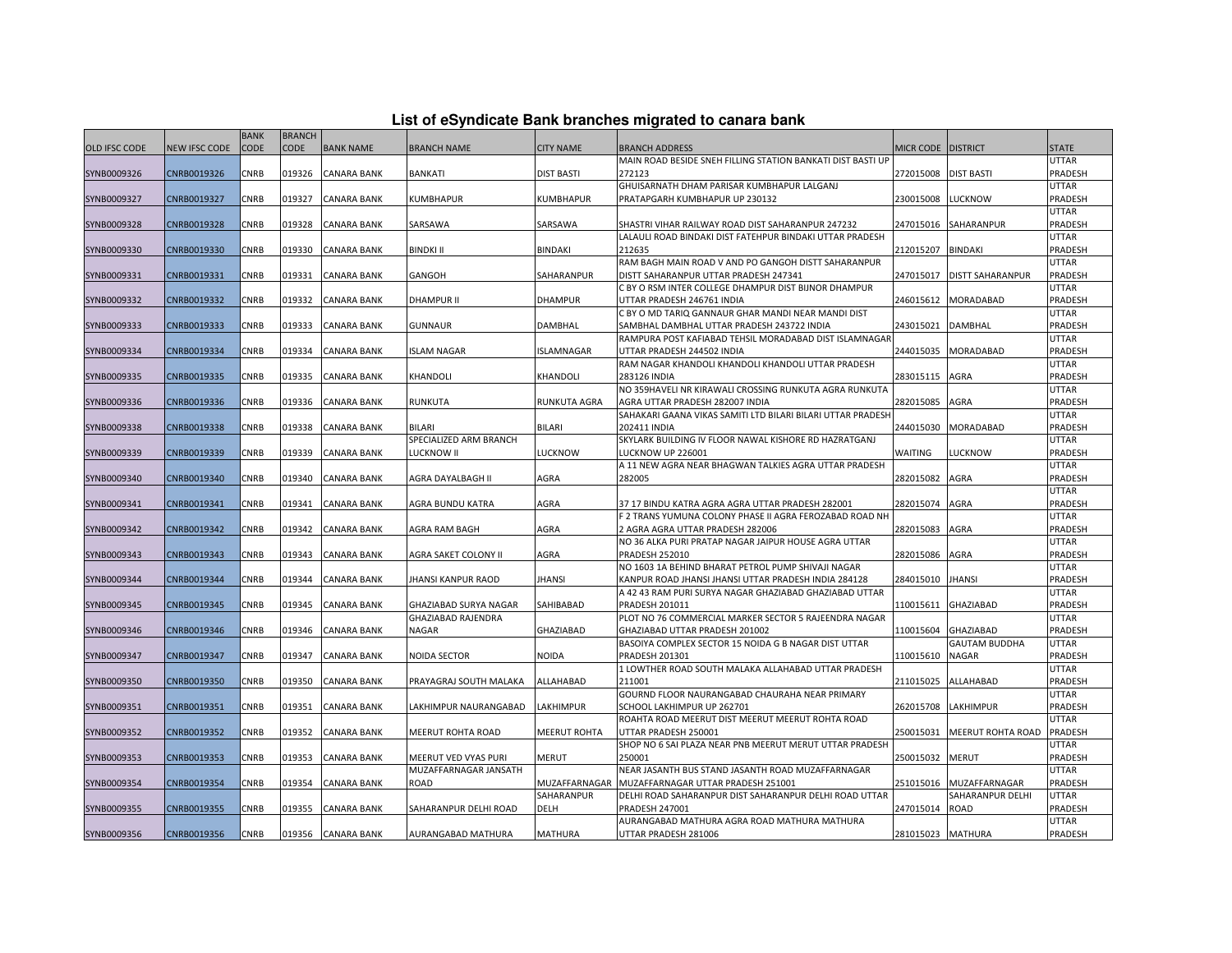| List of eSyndicate Bank branches migrated to canara bank |  |  |
|----------------------------------------------------------|--|--|
|----------------------------------------------------------|--|--|

|                      | List of eSyndicate Bank branches migrated to canara bank |             |               |                    |                    |                      |                                                                         |                    |                           |                         |  |  |
|----------------------|----------------------------------------------------------|-------------|---------------|--------------------|--------------------|----------------------|-------------------------------------------------------------------------|--------------------|---------------------------|-------------------------|--|--|
|                      |                                                          | <b>BANK</b> | <b>BRANCH</b> |                    |                    |                      |                                                                         |                    |                           |                         |  |  |
| <b>OLD IFSC CODE</b> | <b>NEW IFSC CODE</b>                                     | <b>CODE</b> | <b>CODE</b>   | <b>BANK NAME</b>   | <b>BRANCH NAME</b> | <b>CITY NAME</b>     | <b>BRANCH ADDRESS</b>                                                   | MICR CODE DISTRICT |                           | <b>STATE</b>            |  |  |
|                      |                                                          |             |               |                    |                    |                      | BRAHAN ROAD CROSSING NH 2 AGRA ROAD ETMADPUR AGRA DIS'                  |                    |                           | <b>UTTAR</b>            |  |  |
| SYNB0009357          | CNRB0019357                                              | CNRB        | 019357        | <b>CANARA BANK</b> | ETMADPUR II        | AGRA DIST            | UP 283202                                                               | 283015116          | <b>AGRA DIST</b>          | PRADESH                 |  |  |
|                      |                                                          |             |               |                    |                    |                      | VILLAGE PARASI PANDEY SONEBHADRA DIST SONEBHADRA UTTAR                  |                    |                           | <b>UTTAR</b>            |  |  |
| SYNB0009359          | CNRB0019359                                              | CNRB        | 019359        | <b>CANARA BANK</b> | PARASIPANDEY       | SONEBHADRA           | PRADESH 231216 INDIA                                                    | 231015109          | SONEBHADRA                | PRADESH                 |  |  |
|                      |                                                          |             |               |                    |                    |                      | MUBARAKPUR PO MADHUPUR DIST SONEBHADRA UTTAR                            |                    |                           | UTTAR                   |  |  |
| SYNB0009360          | CNRB0019360                                              | CNRB        | 019360        | <b>CANARA BANK</b> | MUBARAKPUR         | <b>KAKRAHI</b>       | <b>PRADESH 231216</b>                                                   | 231015111          | SONBHADRA                 | PRADESH                 |  |  |
|                      |                                                          |             |               |                    |                    |                      | VILLAGE SIDHIKALA SONEBHADRA DIST SONEBHADRA UTTAR                      |                    |                           | <b>UTTAR</b>            |  |  |
| SYNB0009361          | CNRB0019361                                              | CNRB        | 019361        | <b>CANARA BANK</b> | SIDHIKALA          | SONEBHADRA           | PRADESH 231216 INDIA                                                    | 231015110          | SONEBHADRA                | PRADESH                 |  |  |
|                      |                                                          |             |               |                    |                    |                      | VILLAGE ODRA PACHLAI HARDOI DIST HARDOI DIST UTTAR                      |                    |                           | <b>UTTAR</b>            |  |  |
| SYNB0009362          | CNRB0019362                                              | CNRB        | 019362        | <b>CANARA BANK</b> | ODRA PACHLAI       | <b>HARDOI DIST</b>   | PRADESH 241302 INDIA                                                    | 241015065          | <b>HARDOI DIST</b>        | PRADESH                 |  |  |
|                      |                                                          |             |               |                    |                    |                      | VILLAGE HUSEYPUR HARDOI DIST HARDOI UTTAR PRADESH 241001                |                    |                           | UTTAR                   |  |  |
| SYNB0009363          | CNRB0019363                                              | CNRB        | 019363        | <b>CANARA BANK</b> | HUSEYPUR           | HARDOI               | <b>INDIA</b>                                                            | 241015061          | <b>HARDOI</b>             | PRADESH                 |  |  |
|                      |                                                          | CNRB        | 019364        |                    |                    |                      | VILLAGE RAMGARH SITAPUR DIST SITAPUR DIST UTTAR PRADESH                 |                    |                           | <b>UTTAR</b>            |  |  |
| SYNB0009364          | CNRB0019364                                              |             |               | <b>CANARA BANK</b> | RAMGARH            | <b>SITAPUR DIST</b>  | 261403 INDIA<br>VILLAGE ANOGI SITAPUR DIST SITAPUR UTTAR PRADESH 261403 | 261015011          | <b>SITAPUR DIST</b>       | PRADESH<br><b>UTTAR</b> |  |  |
| SYNB0009366          | CNRB0019366                                              | CNRB        | 019366        | CANARA BANK        | ANOGI              | <b>SITAPUR</b>       | <b>INDIA</b>                                                            | 261015012          | <b>SITAPUR</b>            | PRADESH                 |  |  |
|                      |                                                          |             |               |                    |                    |                      | SEMRAHAN VILLAGE SITAPUR DIST SEMRAHAN UTTAR PRADESH                    |                    |                           | UTTAR                   |  |  |
| SYNB0009367          | CNRB0019367                                              | CNRB        | 019367        | <b>CANARA BANK</b> | SEMRAHAN           | SEMRAHAN             | 261001                                                                  | 261015008          | SEMRAHAN                  | PRADESH                 |  |  |
|                      |                                                          |             |               |                    |                    |                      | VILLAGE GOVINDAPUR SITAPUR DIST SITAPUR UTTAR PRADESH                   |                    |                           | UTTAR                   |  |  |
| SYNB0009370          | CNRB0019370                                              | CNRB        | 019370        | <b>CANARA BANK</b> | <b>GOVINDPUR</b>   | <b>SITAPUR</b>       | 261208 INDIA                                                            | 261015009          | <b>SITAPUR</b>            | PRADESH                 |  |  |
|                      |                                                          |             |               |                    |                    |                      | VILLAGE SHYAMPUR FATEHPUR DIST FATEHPUR DIST UTTAR                      |                    |                           | <b>UTTAR</b>            |  |  |
| SYNB0009372          | CNRB0019372                                              | CNRB        | 019372        | <b>CANARA BANK</b> | SHYAMPUR           | <b>FATEHPUR DIST</b> | PRADESH 261208 INDIA                                                    | 212015009          | <b>FATEHPUR DIST</b>      | PRADESH                 |  |  |
|                      |                                                          |             |               |                    |                    |                      | VILLAGE PAKRI BARGADWA CHAURAHA SIDDHARTH NAGAR DIST                    |                    | SIDDHARTH NAGAR           | UTTAR                   |  |  |
| SYNB0009373          | CNRB0019373                                              | CNRB        | 019373        | <b>CANARA BANK</b> | PAKRIBARGADWA      | SIDDHARTH NGR        | SIDDHARTH NAGAR DIST UTTAR PRADESH 272204 IND                           | 272015013          | <b>DIST</b>               | PRADESH                 |  |  |
|                      |                                                          |             |               |                    |                    |                      | VILLAGE MAHE MAU AMETHI DIST AMETHI UTTAR PRADESH                       |                    |                           | <b>UTTAR</b>            |  |  |
| SYNB0009374          | CNRB0019374                                              | CNRB        | 019374        | <b>CANARA BANK</b> | MAHE MAU           | AMETHI               | <b>227816 INDIA</b>                                                     | 228015010          | <b>AMETHI</b>             | PRADESH                 |  |  |
|                      |                                                          |             |               |                    |                    |                      | BANGARIA PO PATAUA BLOCK BIRDHA TEH AND DISTT LALIT PUR                 |                    |                           | <b>UTTAR</b>            |  |  |
| SYNB0009375          | CNRB0019375                                              | CNRB        | 019375        | <b>CANARA BANK</b> | BANGARIYA          | <b>LALIT PUR</b>     | DISTT LALIT PUR UP 284403                                               | 284015108          | <b>DISTT LALIT PUR</b>    | PRADESH                 |  |  |
|                      |                                                          |             |               |                    |                    |                      | OPP AMBEDKAR BAGICHI RASOOLABAD ROAD VILL NANGLA                        |                    |                           | UTTAR                   |  |  |
| SYNB0009377          | CNRB0019377                                              | CNRB        | 019377        | <b>CANARA BANK</b> | NAGLA JHAMMAN      | FEROZABAD            | JHAMMAN FEROZABAD UP 283204                                             | 283015119          | FEROZABAD                 | PRADESH                 |  |  |
|                      |                                                          |             |               |                    |                    |                      | BEHIND RELIANCE PETROL PUMP SHEJADPUR PAURI MATHURA                     |                    |                           | UTTAR                   |  |  |
| SYNB0009378          | CNRB0019378                                              | CNRB        | 019378        | <b>CANARA BANK</b> | SHAHZADPUR PAURI   | <b>MATHURA DIST</b>  | <b>DIST UP 281122</b>                                                   | 281015028          | <b>MATHURA DIST</b>       | PRADESH                 |  |  |
|                      |                                                          |             |               |                    |                    |                      | VILL AND PO BAJHEDA KHURD TEHSIL DHAULANA DIST HAPUR UP                 |                    |                           | UTTAR                   |  |  |
| SYNB0009379          | CNRB0019379                                              | CNRB        | 019379        | <b>CANARA BANK</b> | BAJHERA KHURD      | <b>DIST HAPUR</b>    | 245304                                                                  | 245015026          | <b>DIST HAPUR</b>         | PRADESH                 |  |  |
|                      |                                                          |             |               |                    |                    | <b>GAUTMBUDH</b>     | VILL AND PO DATAWALI TEHSIL DADRI DIST GAUTAM BUDH NAGAR                |                    | DIST GAUTAM BUDH          | <b>UTTAR</b>            |  |  |
| SYNB0009380          | CNRB0019380                                              | CNRB        | 019380        | <b>CANARA BANK</b> | DATAWALI           | NAGAR                | UP 203207                                                               | 110015614          | <b>NAGAR</b>              | PRADESH                 |  |  |
|                      |                                                          |             |               |                    |                    |                      | VILL AND PO AKDAULI TEHSIL AND DIST HAPUR DIST HAPUR UP                 |                    |                           | UTTAR                   |  |  |
| SYNB0009381          | CNRB0019381                                              | CNRB        | 019381        | <b>CANARA BANK</b> | AKDAULI            | DIST HAPUR           | 245101                                                                  | 245015010          | <b>DIST HAPUR</b>         | PRADESH                 |  |  |
|                      |                                                          |             |               |                    |                    |                      | VILL GOJHARI DIST RAEBAREILLY DIST RAEBAREILLY UTTAR                    |                    |                           | <b>UTTAR</b>            |  |  |
| SYNB0009383          | CNRB0019383                                              | CNRB        | 019383        | <b>CANARA BANK</b> | <b>GOJHARI</b>     | RAE BARELI           | <b>PRADESH 229001</b>                                                   | 229015010          | <b>RAI BARELI</b>         | PRADESH                 |  |  |
|                      |                                                          |             |               |                    |                    |                      |                                                                         |                    |                           | <b>UTTAR</b>            |  |  |
| SYNB0009384          | CNRB0019384                                              | CNRB        | 019384        | CANARA BANK        | TELENDA            | RAE BARELI           | VILL TILANDA DIST RAIBAREILLY TILANDA UTTAR PRADESH 229301              | 229015012          | <b>RAI BARELI</b>         | PRADESH                 |  |  |
|                      |                                                          |             |               |                    |                    |                      | VILLAGE JAMUARI DISTRICT AMETHI AMETHI DISTRICT UTTAR                   |                    |                           | <b>UTTAR</b>            |  |  |
| SYNB0009385          | CNRB0019385                                              | CNRB        | 019385        | <b>CANARA BANK</b> | <b>JAMUWARI</b>    | AMETHI               | <b>PRADESH 227816</b>                                                   | 228015009          | AMETHI                    | PRADESH                 |  |  |
|                      |                                                          |             |               |                    |                    |                      | VILLAGE SONARI AMETHI DIST DISTRICT AMETHI UTTAR PRADESH                |                    |                           | <b>UTTAR</b>            |  |  |
| SYNB0009386          | CNRB0019386                                              | CNRB        | 019386        | <b>CANARA BANK</b> | SONARI             | AMETHI               | 227816<br>VILL SAKRAWA KANNAUJ DIST KANNAUJ DIST UTTAR PRADESH          | 228015012          | <b>AMETHI</b>             | PRADESH<br><b>UTTAR</b> |  |  |
| SYNB0009387          | CNRB0019387                                              | CNRB        | 019387        | <b>CANARA BANK</b> | SAKRAWA            | KANNAUJ              | 209747                                                                  | 209015311          | KANAUJ                    | PRADESH                 |  |  |
|                      |                                                          |             |               |                    |                    |                      | WARD NO 15 SRINAGAR LALGANJ DIST RAEBAREILLY UTTAR                      |                    |                           | UTTAR                   |  |  |
| SYNB0009394          | CNRB0019394                                              | CNRB        | 019394        | <b>CANARA BANK</b> | LALGANJ            | <b>RAE BARELI</b>    | <b>PRADESH 229206</b>                                                   | 229015011          | <b>RAI BARELI</b>         | PRADESH                 |  |  |
|                      |                                                          |             |               |                    |                    |                      | U TIROT SING SYLEN ROAD SHILLONG EAST KHASI HILLS                       |                    |                           |                         |  |  |
| SYNB0009400          | CNRB0019400                                              | CNRB        | 019400        | <b>CANARA BANK</b> | SHILLONG           | SHILLONG             | MEGHALAYA 793 002                                                       | 793015006          | <b>EAST KHASI HILL</b>    | MEGHALAYA               |  |  |
|                      |                                                          |             |               |                    |                    |                      | ASSAM RIFLES ADMN SUPPORT UNIT HAPPY VALLEY SHILLONG                    |                    |                           |                         |  |  |
| SYNB0009401          | CNRB0019401                                              | CNRB        |               | 019401 CANARA BANK | SHILLONG ARASU     | <b>SHILLONG</b>      | EAST KHASI HILLS MEGHALAYA 793007                                       |                    | 793015504 EAST KHASI HILL | MEGHALAYA               |  |  |
|                      |                                                          |             |               |                    |                    |                      |                                                                         |                    |                           |                         |  |  |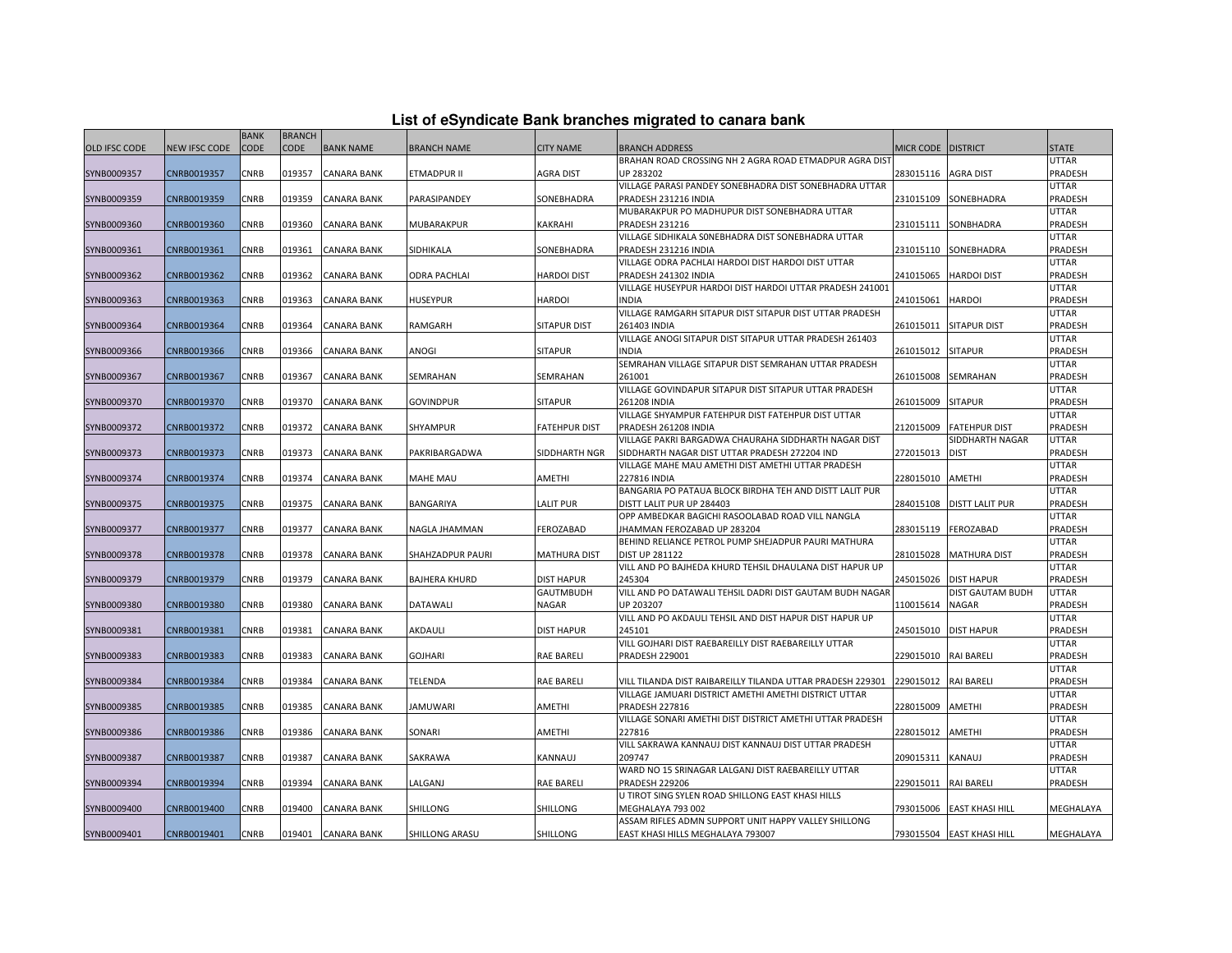| List of eSyndicate Bank branches migrated to canara bank |  |  |
|----------------------------------------------------------|--|--|
|                                                          |  |  |

|                      |               | <b>BANK</b> | <b>BRANCH</b> |                    |                                    |                  |                                                                                                       |                  |                             |                         |
|----------------------|---------------|-------------|---------------|--------------------|------------------------------------|------------------|-------------------------------------------------------------------------------------------------------|------------------|-----------------------------|-------------------------|
| <b>OLD IFSC CODE</b> | NEW IFSC CODE | <b>CODE</b> | CODE          | <b>BANK NAME</b>   | BRANCH NAME                        | <b>CITY NAME</b> | <b>BRANCH ADDRESS</b>                                                                                 | MICR CODE        | <b>DISTRICT</b>             | <b>STATE</b>            |
|                      |               |             |               |                    |                                    |                  |                                                                                                       |                  |                             |                         |
| SYNB0009403          | CNRB0019403   | CNRB        | 019403        | <b>CANARA BANK</b> | BYRNIHAT II                        | <b>BYRNIHAT</b>  | NEAR AMJOK CHOWK BORBHUIN UMTRU RD BYRNIHAT 793101                                                    | 793015503        | <b>RI BHOI</b>              | MEGHALAYA               |
|                      |               |             |               |                    |                                    |                  | H NO 52 WARD NO 3 UPLAND ROAD SHILLONG LAITUMKHRAH                                                    |                  |                             |                         |
| SYNB0009404          | CNRB0019404   | <b>CNRB</b> | 019404        | <b>CANARA BANK</b> | SHILLONG LAITUMKHRAH               | LAITUMKHRAH      | MEGHALAYA 793003                                                                                      | 793015007        | <b>SHILLONG</b>             | MEGHALAYA               |
|                      |               |             |               |                    |                                    |                  | C BY O DWICK LAMIN UMKADAIT SHILLONG NONGMYNSONG                                                      |                  |                             |                         |
| SYNB0009405          | CNRB0019405   | CNRB        | 019405        | <b>CANARA BANK</b> | NONGMYNSONG                        | UNKADAIT         | 793011                                                                                                | 793015008        | SHILLONG                    | MEGHALAYA               |
| SYNB0009411          | CNRB0019411   | <b>CNRB</b> | 019411        | <b>CANARA BANK</b> | <b>GANGTOK II</b>                  | <b>GANGTOK</b>   | M G MARG GANGTOK EAST SIKKIM SIKKIM 737 101                                                           | 737015006        | <b>EAST SIKKIM</b>          | <b>SIKKIM</b>           |
|                      |               |             |               |                    |                                    |                  | HOUSE NO 35 1 RANIPOOL BAZAR PO RANIPOOL EAST SIKKIM                                                  |                  |                             |                         |
| SYNB0009412          | CNRB0019412   | CNRB        | 019412        | <b>CANARA BANK</b> | RANIPOOL                           | RANIPOOL         | RANIPOOL SIKKIM INDIA 737135                                                                          | 737015005        | <b>EAST SIKKIM</b>          | <b>SIKKIM</b>           |
|                      |               |             |               |                    |                                    |                  | CENTRAL PARK MEERAJ COMPLEX NAMCHI BAZAR PO NAMCHI                                                    |                  |                             |                         |
| SYNB0009413          | CNRB0019413   | CNRB        | 019413        | <b>CANARA BANK</b> | NAMCHI II                          | <b>NAMCHI</b>    | SOUTH SIKKIM SIKKIM INDIA 737126                                                                      | 737015007        | <b>SOUTH SIKKIM</b>         | SIKKIM<br><b>UTTAR</b>  |
| SYNB0009421          | CNRB0019421   | CNRB        | 019421        | <b>CANARA BANK</b> | BHAGWANPUR CHITAWAN                | MEERUT           | VILL BHAGWANPUR CHITTAWAN PO SAMAIPUR GARH ROAD<br>TEHSIL AND DISTT MEERUT UTTAR PRADESH INDIA 250004 | 250015033        | <b>MEERUT</b>               | <b>PRADESH</b>          |
|                      |               |             |               |                    |                                    |                  | H NO 87 AZAD ROAD NEAR ISLAMABAD POLICE CHOWKI HAPUR                                                  |                  |                             |                         |
|                      |               |             |               |                    |                                    |                  | ROAD OPP SHAMBHUDAS GATE MEERUT UTTAR PRADESH INDIA                                                   |                  |                             | <b>UTTAR</b>            |
| SYNB0009422          | CNRB0019422   | <b>CNRB</b> |               | 019422 CANARA BANK | MEERUT HAPUR ROAD                  | <b>MEERUT</b>    | 250001                                                                                                | 250015034        | <b>MEERUT</b>               | <b>PRADESH</b>          |
|                      |               |             |               |                    |                                    |                  | VILL BALENI PO BALENI DISTT BAGHPAT UTTAR PRADESH INDIA                                               |                  |                             | <b>UTTAR</b>            |
| SYNB0009424          | CNRB0019424   | <b>CNRB</b> | 019424        | <b>CANARA BANK</b> | BALENI                             | <b>BAGHPAT</b>   | 250626                                                                                                | 250015060        | <b>BAGHPAT</b>              | <b>PRADESH</b>          |
|                      |               |             |               |                    |                                    |                  | VILL AND PO SOOP TEHSIL BARAUT DISTT BAGHPAT BAGHPAT                                                  |                  |                             | <b>UTTAR</b>            |
| SYNB0009425          | CNRB0019425   | CNRB        | 019425        | <b>CANARA BANK</b> | SOOP                               | <b>BAGHPAT</b>   | UTTAR PRADESH 250623                                                                                  | 250015484        | <b>BAGHPAT</b>              | <b>PRADESH</b>          |
|                      |               |             |               |                    |                                    |                  | CANARA BANK VILL DINDASPUR JANSA DISTT VARANASI VARANASI                                              |                  |                             | <b>UTTAR</b>            |
| SYNB0009426          | CNRB0019426   | CNRB        | 019426        | <b>CANARA BANK</b> | JANSA                              | JANSA            | UTTAR PRADESH INDIA 221405                                                                            | 221015037        | VARANASI                    | <b>PRADESH</b>          |
|                      |               |             |               |                    |                                    |                  | VILL KUNDERKI ITM MARKET PASHA CHOWK KUNDERKI TEHSIL                                                  |                  |                             | <b>UTTAR</b>            |
| SYNB0009427          | CNRB0019427   | CNRB        | 019427        | <b>CANARA BANK</b> | KUNDARKI                           | <b>BILARI</b>    | BILARI DIST MORADABAD UTTAR PRADESH INDIA 244413                                                      | 244015031        | MORADABAD                   | PRADESH                 |
|                      |               |             |               |                    |                                    |                  | /ILLAGE AND PO DILARI TEHSIL THAKURDWARA DISTT                                                        |                  |                             | <b>UTTAR</b>            |
| SYNB0009428          | CNRB0019428   | CNRB        | 019428        | <b>CANARA BANK</b> | DILARI                             | <b>MORADABAD</b> | <b>MORADABAD UTTAR PRADESH INDIA 244401</b>                                                           | 244015028        | <b>MORADABAD</b>            | PRADESH                 |
|                      |               |             |               |                    |                                    |                  | NEAR SCHOLARS ACADEMY PO AGWANPUR PS MAJHOLA DISTT                                                    |                  |                             | <b>UTTAR</b>            |
| SYNB0009429          | CNRB0019429   | <b>CNRB</b> | 019429        | <b>CANARA BANK</b> | SIKANDARPUR                        | MORADABAD        | MORADABAD UTTAR PRADESH INDIA 244001                                                                  | 244015021        | MORADABAD                   | PRADESH                 |
|                      |               |             |               |                    |                                    |                  | SHEKHUPUR JHAKDI HASANPUR POST DIST AMROHA SHEKHUPUR                                                  |                  |                             | <b>UTTAR</b>            |
| SYNB0009430          | CNRB0019430   | CNRB        | 019430        | <b>CANARA BANK</b> | SHEKHUPUR JHAKDI                   | AMROHA           | IHAKDI UTTAR PRADESH INDIA 244241                                                                     | 244015809        | JYOTIBA PHULE NAGAR         | <b>PRADESH</b>          |
|                      |               |             |               |                    |                                    |                  | VILLAGE KUMRALA BAHADARPUR NEAR HCM INTER COLLEGE PO                                                  |                  |                             | <b>UTTAR</b>            |
| SYNB0009431          | CNRB0019431   | CNRB        | 019431        | <b>CANARA BANK</b> | KUMHRALA BAHADARPUR                | AMROHA           | GAJRAULA DISTT AMROHA UTTAR PRADESH INDIA 244235                                                      | 244015912        | JYOTIBA PHULE NAGAR PRADESH |                         |
| SYNB0009432          | CNRB0019432   | CNRB        | 019432        | <b>CANARA BANK</b> | <b>BAHOSI</b>                      | KANNAUJ          | VILLAGE BAHOSI POST BAHOSI DISTT KANNAUJ KANNAUJ UTTAR<br>PRADESH INDIA 209723                        | 209015307        | KANAUJ                      | <b>UTTAR</b><br>PRADESH |
|                      |               |             |               |                    |                                    |                  | 126 19 B N ROAD OPP ISLAMIYA COLLEGE LALBAGH LUCKNOW                                                  |                  |                             | <b>UTTAR</b>            |
| SYNB0009433          | CNRB0019433   | CNRB        | 019433        | <b>CANARA BANK</b> | LUCKNOW LALBAGH B N ROAD LUCKNOW   |                  | JP226021                                                                                              | 226015042        | <b>LUCKNOW</b>              | PRADESH                 |
|                      |               |             |               |                    |                                    |                  | CANARA BANK VILL AND PO PANDEYPUR PACHOKHAR                                                           |                  |                             |                         |
|                      |               |             |               |                    |                                    |                  | MUGHALSARAI CHAKIA ROAD CHANDAULI UTTAR PRADESH INDIA                                                 |                  |                             | <b>UTTAR</b>            |
| SYNB0009434          | CNRB0019434   | CNRB        | 019434        | <b>CANARA BANK</b> | PANDEYPUR PACHOKHAR                | CHANDAULI        | 232101                                                                                                | 232015107        | CHANDAULI                   | PRADESH                 |
|                      |               |             |               |                    |                                    |                  | LAKRI FAZALPUR OPP CIRCUIT HOUSE NIRYAT NAGAR DELHI                                                   |                  |                             | <b>UTTAR</b>            |
| SYNB0009436          | CNRB0019436   | <b>CNRB</b> | 019436        | <b>CANARA BANK</b> | MORADABAD LAKRI FAZALPUR MORADABAD |                  | HIGHWAY MORADABAD UTTAR PRADESH INDIA 244001                                                          | 244015022        | <b>MORADABAD</b>            | PRADESH                 |
|                      |               |             |               |                    |                                    |                  | KHEDKA POST KORAL TEHSIL DHANAURA KHEDKA UTTAR PRADESH                                                |                  |                             | <b>UTTAR</b>            |
| SYNB0009437          | CNRB0019437   | CNRB        | 019437        | <b>CANARA BANK</b> | KHEDKA                             | DHANAURA         | <b>INDIA 244251</b>                                                                                   | 244015914        | JYOTIBA PHULE NAGAR         | PRADESH                 |
|                      |               |             |               |                    |                                    |                  | VILL FATEHPUR SARAI POST BHAWANIPUR TEHSIL AND DISTT                                                  |                  |                             | <b>UTTAR</b>            |
| SYNB0009439          | CNRB0019439   | CNRB        | 019439        | <b>CANARA BANK</b> | FATEHPUR SARAI                     | SAMBHAL          | SAMBHAL UTTAR PRADESH INDIA 244302                                                                    | 244015608        | MORADABAD                   | PRADESH                 |
|                      |               |             |               |                    |                                    |                  | VILL KHERA KHAS PO SARTHAL TEHSIL CHANDAUSI DIST SAMBHAL                                              |                  |                             | <b>UTTAR</b>            |
| SYNB0009440          | CNRB0019440   | CNRB        | 019440        | <b>CANARA BANK</b> | SARTHAL                            | SAMBHAL          | SAMBHAL UTTAR PRADESH INDIA 244414                                                                    | 244015032        | MORADABAD                   | <b>PRADESH</b>          |
|                      |               |             |               |                    |                                    |                  | VILL BABRALA INDIRA CHOWK CHANDAUSI ROAD BABRALA DIST                                                 |                  |                             | <b>UTTAR</b>            |
| SYNB0009442          | CNRB0019442   | CNRB        | 019442        | <b>CANARA BANK</b> | BABRALA                            | SAMBHAL          | SAMBHAL UTTAR PRADESH INDIA 243751                                                                    | 243015024        | MORADABAD                   | PRADESH                 |
|                      |               |             |               |                    | LUCKNOW VRINDAVAN                  |                  | 2C C VRINDAVAN YOJNA COLONY RAEBAREILI ROAD LUCKNOW                                                   |                  |                             | <b>UTTAR</b>            |
| SYNB0009443          | CNRB0019443   | CNRB        | 019443        | <b>CANARA BANK</b> | COLONY                             | LUCKNOW          | LUCKNOW UTTAR PRADESH INDIA 226024                                                                    | 226015071        | <b>LUCKNOW</b>              | PRADESH                 |
|                      |               |             |               |                    |                                    |                  | VILLAGE BIBIYA JALALPUR POST BIBIYA JALALPUR DISTT KANNAUJ                                            |                  |                             | <b>UTTAR</b>            |
| SYNB0009444          | CNRB0019444   | <b>CNRB</b> |               | 019444 CANARA BANK | <b>BIBIYA JALALPUR</b>             | <b>JALALPUR</b>  | KANNAUJ UTTAR PRADESH INDIA 209729                                                                    | 209015309 KANAUJ |                             | PRADESH                 |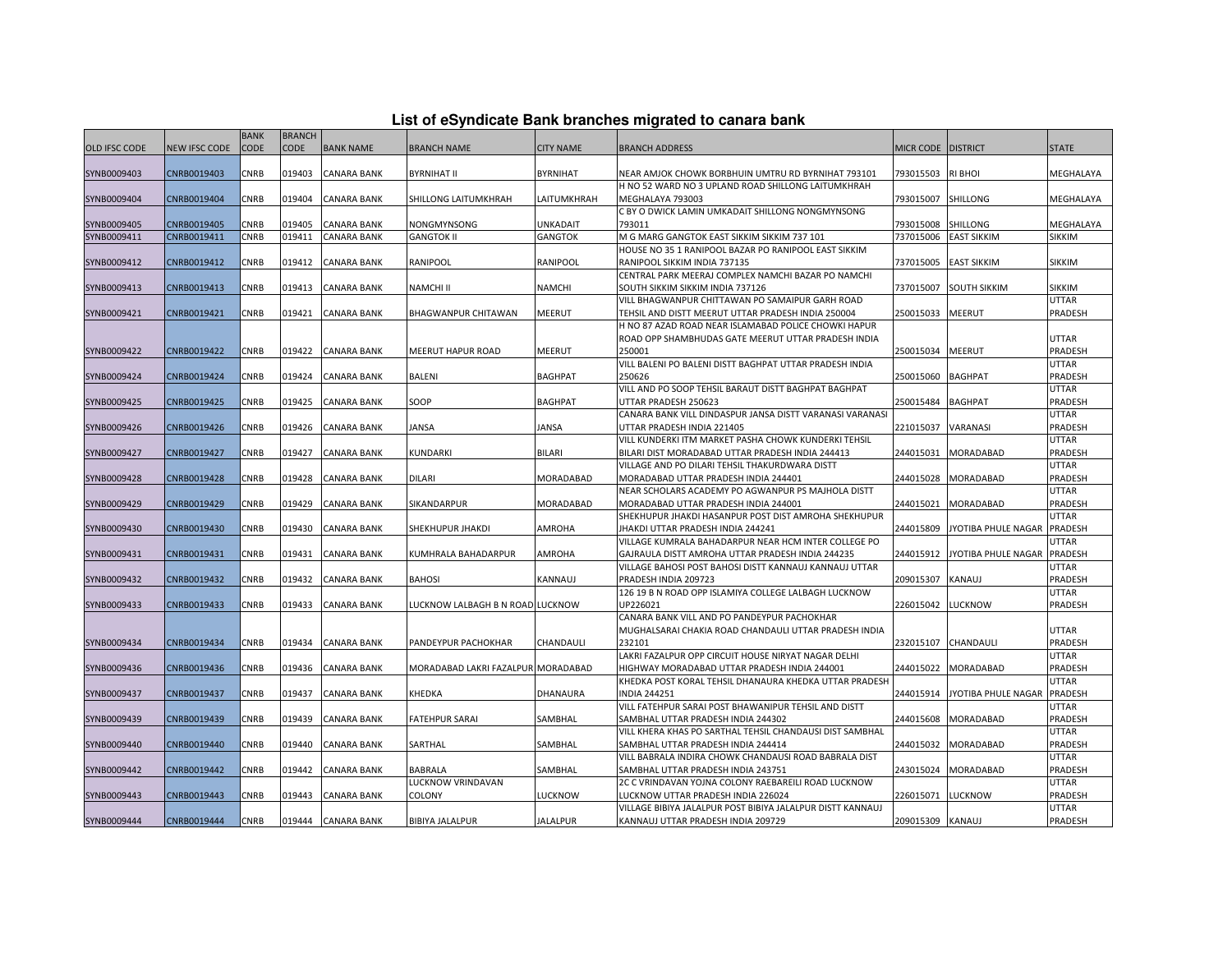| List of eSyndicate Bank branches migrated to canara bank |  |  |
|----------------------------------------------------------|--|--|
|                                                          |  |  |

|                      |               | <b>BANK</b> | <b>BRANCH</b> |                    |                       |                  |                                                                                                      |                      |                        |                  |
|----------------------|---------------|-------------|---------------|--------------------|-----------------------|------------------|------------------------------------------------------------------------------------------------------|----------------------|------------------------|------------------|
| <b>OLD IFSC CODE</b> | NEW IFSC CODE | CODE        | <b>CODE</b>   | <b>BANK NAME</b>   | <b>BRANCH NAME</b>    | <b>CITY NAME</b> | <b>BRANCH ADDRESS</b>                                                                                | MICR CODE   DISTRICT |                        | <b>STATE</b>     |
|                      |               |             |               |                    |                       |                  | SYNDICARE BANK H NO 167 BARAIPUR KANDAWA CHUNAR ROAD                                                 |                      |                        | UTTAR            |
| SYNB0009445          | CNRB0019445   | CNRB        | 019445        | <b>CANARA BANK</b> | CHITAIPUR             | VARANASI         | DISTT VARANASI UTTAR PRADESH INDIA 221006                                                            | 221015035            | VARANASI               | PRADESH          |
|                      |               |             |               |                    |                       |                  | CANARA BANK B 27 17 A 7 OPPOSITE SUNBEAM SCHOOL                                                      |                      |                        |                  |
|                      |               |             |               |                    |                       |                  | DURGAKUND DISTT VARANASI DURGAKUND UTTAR PRADESH                                                     |                      |                        | UTTAR            |
| SYNB0009446          | CNRB0019446   | CNRB        | 019446        | <b>CANARA BANK</b> | VARANASI DURGA KUND   | VARANASI         | <b>NDIA 221005</b>                                                                                   | 221015030            | VARANASI               | PRADESH          |
|                      |               |             |               |                    |                       |                  |                                                                                                      |                      |                        |                  |
|                      |               |             |               |                    |                       |                  | CANARA BANK NEAR MAA SARSWATI COLLEGE INDUSTRIAL ESTATE                                              |                      |                        | UTTAR            |
| SYNB0009447          | CNRB0019447   | CNRB        | 019447        | <b>CANARA BANK</b> | VARANASI LAHARTARA II | VARANASI         | CHANDPUR LAHARTARA VARANASI UTTAR PRADESH INDIA 221106 221015034                                     |                      | VARANASI               | PRADESH          |
|                      |               |             |               |                    |                       |                  | CHIPYANA BUJURG BRANCH PARGANA AND TEHSIL DADRI DISTRICT                                             |                      |                        |                  |
|                      |               |             |               |                    |                       |                  | GAUTAM BUDH NAGAR GAUTAM BUDH NAGAR UTTAR PRADESH                                                    |                      | GAUTAM BUDDHA          | UTTAR            |
| SYNB0009448          | CNRB0019448   | CNRB        | 019448        | <b>CANARA BANK</b> | CHIPYANA BUZURG       | DADRI            | 201009                                                                                               | 110015625            | <b>NAGAR</b>           | PRADESH          |
|                      |               |             |               |                    |                       |                  |                                                                                                      |                      |                        |                  |
|                      |               |             |               |                    |                       |                  | CANARA BANK NO 14 NAI BASTI NEAR AXIS BANK MUGHALSARAI                                               |                      |                        | UTTAR            |
| SYNB0009449          | CNRB0019449   | CNRB        | 019449        | <b>CANARA BANK</b> | MUGHAL SARAI II       | MUGHALSARAI      | DISTT CHANDAULI MUGHALSARAI UTTAR PRADESH INDIA 232101                                               | 232015108            | CHANDAULI              | PRADESH          |
|                      |               |             |               |                    |                       |                  | CANARA BANK AWHO BRANCH GURJINDER VIHAR SECTOR CHI                                                   |                      |                        |                  |
|                      |               |             |               |                    | GREATER NOIDA AWHO    |                  | POCKET 5 GREATER NOIDA DIST GAUTAM BUDH NAGAR UTTAR                                                  |                      | <b>GAUTAM BUDDHA</b>   | UTTAR            |
| SYNB0009451          | CNRB0019451   | CNRB        | 019451        | <b>CANARA BANK</b> | GURJINDER VIHAR       | <b>NOIDA</b>     | <b>PRADESH 201306</b>                                                                                | 110015624            | <b>NAGAR</b>           | PRADESH          |
|                      |               |             |               |                    |                       |                  |                                                                                                      |                      |                        |                  |
|                      |               |             |               |                    |                       |                  | 513 SHREE RAM JAISWAL MARKET TRANSPORT NAGAR                                                         |                      |                        | UTTAR            |
| SYNB0009452          | CNRB0019452   | CNRB        | 019452        | <b>CANARA BANK</b> | PRAYAGRAJ SULEMSARAI  | ALLAHABAD        | SULEMSARAI DISTT ALLAHABAD UTTAR PRADESH INDIA 211011                                                | 211015026            | ALLAHABAD              | PRADESH          |
|                      |               | CNRB        |               |                    |                       |                  | KASNA BRANCH VILLAGE KASNA BLOCK DANKAUR DISTRICT                                                    |                      | <b>GAUTAM BUDDHA</b>   | UTTAR            |
| SYNB0009453          | CNRB0019453   |             | 019453        | <b>CANARA BANK</b> | KASNA                 | <b>DANKAUR</b>   | GAUTAM BUDHA NAGAR UTTAR PRADESH INDIA 201310<br>BILASPUR BRANCH BLOCK DANKAUR DISTRICT GAUTAM BUDHA | 110015627            | NAGAR<br>GAUTAM BUDDHA | PRADESH<br>UTTAR |
| SYNB0009454          | CNRB0019454   | CNRB        | 019454        | <b>CANARA BANK</b> | <b>BILASPUR</b>       | DANKAUR          | NAGAR UTTAR PRADESH INDIA 201308                                                                     | 110015638            | NAGAR                  | PRADESH          |
|                      |               |             |               |                    |                       |                  | RAZA MANZIL IST FLOOR ARYA NAGAR AISHBAGH ROAD NAKA                                                  |                      |                        | <b>UTTAR</b>     |
| SYNB0009455          | CNRB0019455   | CNRB        | 019455        | <b>CANARA BANK</b> | LUCKNOW NAKA HINDOLA  | LUCKNOW          | HINDOLA LUCKNOW UTTAR PRADESH INDIA 226004                                                           | 226015051            | LUCKNOW                | PRADESH          |
|                      |               |             |               |                    |                       |                  | 9A SECTOR 13 AVAS VIKAS COLONY AGRA AGRA UTTAR PRADESH                                               |                      |                        | UTTAR            |
| SYNB0009456          | CNRB0019456   | CNRB        | 019456        | <b>CANARA BANK</b> | AGRA KARKUNJ ROAD     | AGRA             | <b>NDIA 282007</b>                                                                                   | 282015084            | AGRA                   | PRADESH          |
|                      |               |             |               |                    |                       |                  | VPO BHADSYSNA TEHSIL GARH MUKTESHWAR DIST HAPUR                                                      |                      |                        | UTTAR            |
| SYNB0009457          | CNRB0019457   | CNRB        | 019457        | <b>CANARA BANK</b> | BHADSYANA             | BHADSYANA        | BHADSYANA UTTAR PRADESH INDIA 245208                                                                 | 245015023            | <b>HAPUR</b>           | PRADESH          |
|                      |               |             |               |                    |                       |                  |                                                                                                      |                      |                        |                  |
|                      |               |             |               |                    |                       |                  | VILLAGE AND PO SIRAS KHEDA TAHSIL AND DISTT MORADABAD                                                |                      |                        | UTTAR            |
| SYNB0009466          | CNRB0019466   | CNRB        | 019466        | <b>CANARA BANK</b> | SIRAS KHERA           | MORADABAD        | MORADABAD MORADABAD UTTAR PRADESH INDIA 244104                                                       | 244015025            | MORADABAD              | PRADESH          |
|                      |               |             |               |                    |                       |                  | VILL SONAKPUR PO SIRSI DIST MORADABAD MORADABAD UTTAR                                                |                      |                        | UTTAR            |
| SYNB0009467          | CNRB0019467   | CNRB        | 019467        | <b>CANARA BANK</b> | SONAKPUR              | <b>SIRSI</b>     | PRADESH INDIA 244251                                                                                 | 244015026            | MORADABAD              | PRADESH          |
|                      |               |             |               |                    |                       |                  | VILL MAIL PO MAIL DLSTT MEERUT MEERUT UTTAR PRADESH INDIA                                            |                      |                        | UTTAR            |
| SYNB0009470          | CNRB0019470   | CNRB        | 019470        | <b>CANARA BANK</b> | MAIL MAHAL            | <b>MEERUT</b>    | 250222                                                                                               | 282015062            | MEERUT                 | PRADESH          |
|                      |               |             |               |                    |                       |                  | NEAR SHIV MANDIR VILL PIPLIKHERA PO KHARKHAUDA DISTT                                                 |                      |                        | UTTAR            |
| SYNB0009471          | CNRB0019471   | CNRB        | 019471        | <b>CANARA BANK</b> | PEEPLI KHERA          | KHARKHAUDA       | MEERUT PIPLIKHERA UTTAR PRADESH INDIA 245206                                                         | 282015067            | MEERUT                 | PRADESH          |
|                      |               |             |               |                    |                       |                  | VILL AND PO PITHLOKAR DISTT MEERUT MEERUT UTTAR PRADESH                                              |                      |                        | UTTAR            |
| SYNB0009473          | CNRB0019473   | CNRB        | 019473        | <b>CANARA BANK</b> | PITHLOKAR             | MEERUT           | <b>NDIA 250342</b>                                                                                   | 250015114            | MEERUT                 | PRADESH          |
|                      |               |             |               |                    |                       |                  | VILL TUGANA PO TUGANA DISTT BAGHPAT BAGHPAT UTTAR                                                    |                      |                        | UTTAR            |
| SYNB0009481          | CNRB0019481   | CNRB        | 019481        | <b>CANARA BANK</b> | TUGANA                | <b>BAGHPAT</b>   | PRADESH INDIA 250617                                                                                 | 250015479            | <b>BAGHPAT</b>         | PRADESH          |
|                      |               |             |               |                    |                       |                  | VPO KAKORKALAN DISTT BAGHPAT KAKORKALAN KAKORKALAN                                                   |                      |                        | UTTAR            |
| SYNB0009482          | CNRB0019482   | CNRB        | 019482        | <b>CANARA BANK</b> | KAKOR KALAN           | <b>BAGHPAT</b>   | UTTAR PRADESH INDIA 250617                                                                           | 250015478            | <b>BAGHPAT</b>         | PRADESH          |
|                      |               |             |               |                    |                       |                  | NEAR AIRTEL MOBILE TOWER VPO MOJIZABAD NANGAL DISTT                                                  |                      |                        | UTTAR            |
| SYNB0009483          | CNRB0019483   | CNRB        | 019483        | <b>CANARA BANK</b> | MOZIZABAD             | <b>BAGHPAT</b>   | BAGHPAT MOJIZABAD UP INDIA 250625                                                                    | 250015485            | <b>BAGHPAT</b>         | PRADESH          |
|                      |               |             |               |                    |                       |                  | B 14 ASHOK NAGAR MARKET NEAR AMBEDKAR ROAD GHAZIABAD                                                 |                      |                        | UTTAR            |
| SYNB0009489          | CNRB0019489   | CNRB        | 019489        | CANARA BANK        | GHAZIABAD ASHOK NAGAR | GHAZIABAD        | UTTAR PRADESH INDIA 201001                                                                           | 110015637            | GHAZIABAD              | PRADESH          |
|                      |               |             |               |                    |                       |                  | 11 9 SILVER LINE BUILDING VIP ROAD CIVIL LINES KANPUR UTTAR                                          |                      |                        | UTTAR            |
| SYNB0009490          | CNRB0019490   | CNRB        | 019490        | <b>CANARA BANK</b> | KANPUR CIVIL LINES    | <b>KANPUR</b>    | PRADESH INDIA 208001                                                                                 | 208015032            | <b>KANPUR CITY</b>     | PRADESH          |
|                      |               |             |               |                    |                       |                  |                                                                                                      |                      |                        |                  |
|                      |               |             |               |                    |                       |                  | VILL AND PO GHITORA NEAR RAJESH PILOT JUNIOR HIGH SCHOO                                              |                      |                        | UTTAR            |
| SYNB0009491          | CNRB0019491   | CNRB        |               | 019491 CANARA BANK | <b>GHITORA</b>        | <b>BAGHPAT</b>   | DISTT BAGHPAT BAGHPAT UTTAR PRADESH INDIA 250101                                                     | 250015049 MEERUT     |                        | PRADESH          |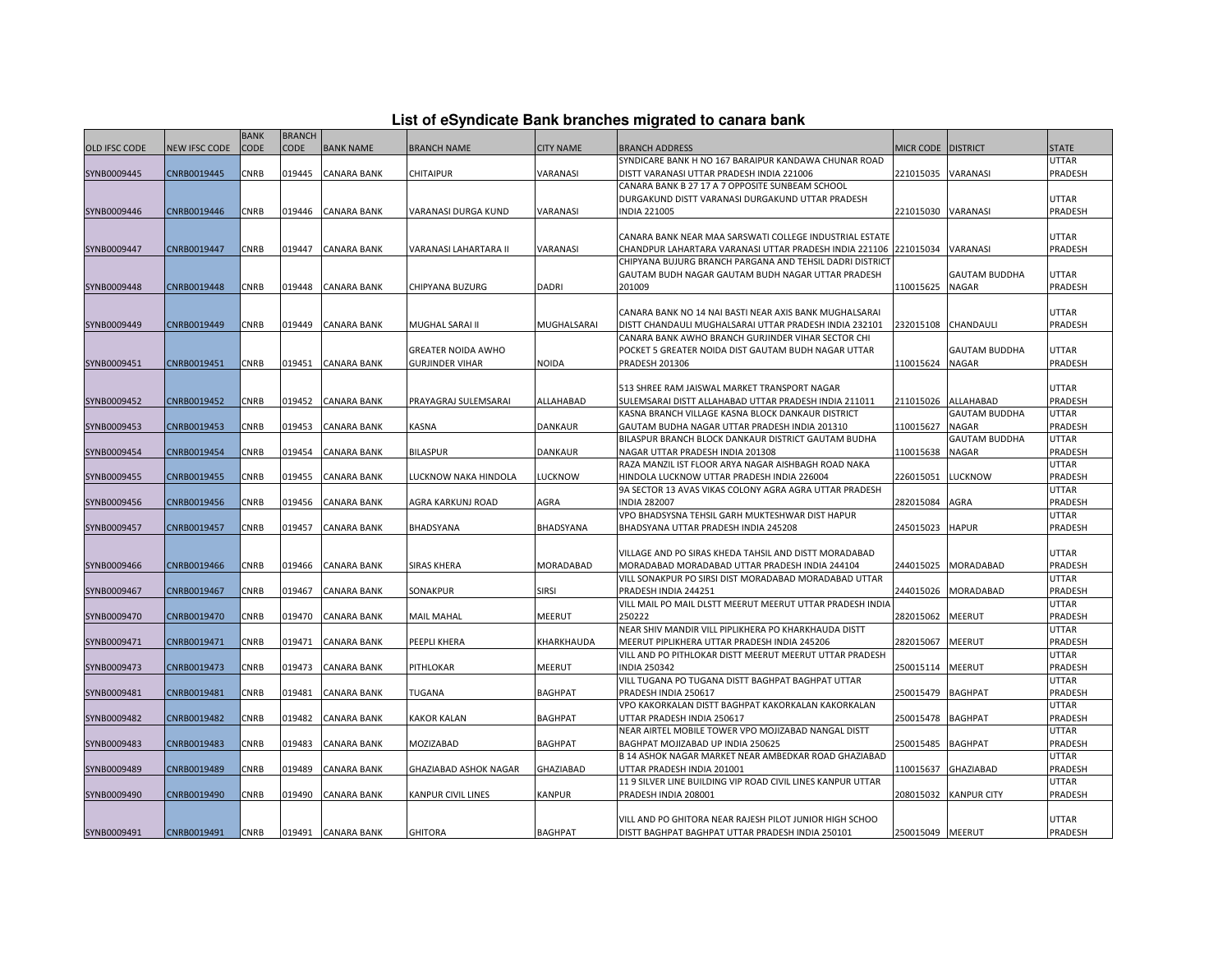| List of eSyndicate Bank branches migrated to canara bank |  |  |  |  |
|----------------------------------------------------------|--|--|--|--|
|----------------------------------------------------------|--|--|--|--|

|               |               | <b>BANK</b> | <b>BRANCH</b> |                    |                                   |                  |                                                                   |                      |                      |                    |
|---------------|---------------|-------------|---------------|--------------------|-----------------------------------|------------------|-------------------------------------------------------------------|----------------------|----------------------|--------------------|
| OLD IFSC CODE | NEW IFSC CODE | <b>CODE</b> | <b>CODE</b>   | <b>BANK NAME</b>   | <b>BRANCH NAME</b>                | <b>CITY NAME</b> | <b>BRANCH ADDRESS</b>                                             | MICR CODE   DISTRICT |                      | <b>STATE</b>       |
|               |               |             |               |                    |                                   |                  | CO SRI MARGOOB SO SRI TUFAIL AHMED VILL NAIRANA POST              |                      |                      | <b>UTTAR</b>       |
| SYNB0009493   | CNRB0019493   | CNRB        | 019493        | <b>CANARA BANK</b> | <b>NAIRANA</b>                    | MUZAFFARNAGAR    | BHIKKI DISTT MUZAFFARNAGAR UP INDIA 251203                        | 251015019            | MUZAFFARNAGAR        | PRADESH            |
|               |               |             |               |                    |                                   |                  | RAIWALA CO ANIL GARG AND SMT SUMAN GARG MANDI SAMITI              |                      |                      |                    |
|               |               |             |               |                    |                                   |                  | RD MOTI MAHAL DIST SAHARANPUR UTTAR PRADESH INDIA                 |                      |                      | <b>UTTAR</b>       |
| SYNB0009494   | CNRB0019494   | CNRB        | 019494        | <b>CANARA BANK</b> | SAHARANPUR RAIWALA                | SAHARANPUR       | 247001                                                            | 247015015            | SAHARANPUR           | <b>PRADESH</b>     |
|               |               |             |               |                    |                                   |                  | 128 VYAS NAGAR PACHAVALI ROAD ETAWAH UTTAR PRADESH                |                      |                      | <b>UTTAR</b>       |
| SYNB0009495   | CNRB0019495   | CNRB        | 019495        | CANARA BANK        | ETAWAH PACHAWALI ROAD             | <b>ETAWAH</b>    | <b>INDIA 206001</b>                                               | 206015008            | <b>ETAWAH</b>        | PRADESH            |
|               |               |             |               |                    |                                   |                  | 19 BY 528 NARAINPUR CHUNGI DIBIYAPUR ROAD AURAIYA UTTAR           |                      |                      | <b>UTTAR</b>       |
| SYNB0009496   | CNRB0019496   | <b>CNRB</b> | 019496        | CANARA BANK        | AURAIYA II                        | AURAIYA          | PRADESH INDIA 206001                                              | 206015207            | <b>AURAIYA</b>       | PRADESH            |
|               |               |             |               |                    |                                   |                  | CANARA BANK VILL AND PO RONI HAJIPUR DISTT                        |                      |                      | <b>UTTAR</b>       |
| SYNB0009498   | CNRB0019498   | CNRB        | 019498        | <b>CANARA BANK</b> | RONIHARJIPUR                      | MUZAFFARNAGAR    | MUZZAFARNAGAR UTTAR PRADESH INDIA 251301                          | 251015020            | MUZAFFARNAGAR        | PRADESH            |
|               |               |             |               |                    |                                   |                  | 6 NETAJI SUBHAS ROAD ROYAL EXCHANGE DALHOUSE AREA                 |                      |                      |                    |
| SYNB0009500   | CNRB0019500   | CNRB        | 019500        | CANARA BANK        | KOLKATA N S ROAD II               | KOLKATA          | KOLKATA 700001                                                    | 700015158            | <b>KOLKATA</b>       | <b>WEST BENGAL</b> |
|               |               |             |               |                    | KOLKATA BRABOURNE ROAD            |                  | HOUSE23 BRABOURNE ROADKOLKATADIST KOLKATASTATE WEST               |                      |                      |                    |
| SYNB0009502   | CNRB0019502   | CNRB        | 019502        | CANARA BANK        | <b>CLIVE II</b>                   | KOLKATA          | BENGALPIN 700 001                                                 | 700015111            | <b>KOLKATA</b>       | <b>WEST BENGAL</b> |
|               |               |             |               |                    |                                   |                  | 134 RASHBEHARI AVENUE OPP DESHPRIYA PARK KOLKATA                  |                      |                      |                    |
| SYNB0009503   | CNRB0019503   | CNRB        | 019503        | CANARA BANK        | KOLKATA R B AVENUE                | KOLKATA          | KOLKATA L 700 029                                                 | 700015112            | <b>KOLKATA</b>       | <b>WEST BENGAL</b> |
|               |               |             |               |                    |                                   |                  |                                                                   |                      |                      |                    |
| SYNB0009505   | CNRB0019505   | CNRB        | 019505        | CANARA BANK        | KOLKATA BARA BAZAR II             | KOLKATA          | KAVERI HOUSE 132 BY 1 M G ROAD KOLKATA KOLKATA L 700 007          | 700015107            | <b>KOLKATA</b>       | <b>WEST BENGAL</b> |
|               |               |             |               |                    |                                   |                  | 48 CANAL WEST ROAD IST FLOOR SHYAMBAZAR KOLKATA KOLKATA           |                      |                      |                    |
| SYNB0009506   | CNRB0019506   | CNRB        | 019506        | CANARA BANK        | KOLKATA SHYAM BAZAAR              | KOLKATA          | 5700 004                                                          | 700015101            | <b>KOLKATA</b>       | <b>WEST BENGAL</b> |
|               |               |             |               |                    |                                   |                  | 226 B RASHBEHARI AVENUE NEAR GARIAHAT MARKET WB 700 013 700015100 |                      |                      |                    |
| SYNB0009507   | CNRB0019507   | CNRB        | 019507        | CANARA BANK        | KOLKATA GARIAHAT II               | KOLKATA          | 171D 173A VIVEKANANDA ROAD MANICKTOLLA WEST BENGAL 700            |                      | <b>KOLKATA</b>       | <b>WEST BENGAL</b> |
| SYNB0009508   |               | CNRB        | 019508        | CANARA BANK        |                                   | KOLKATA          | 006                                                               | 700015114 KOLKATA    |                      | <b>WEST BENGAL</b> |
|               | CNRB0019508   |             |               |                    | KOLKATA MANICK TOLLA              |                  |                                                                   |                      |                      |                    |
| SYNB0009509   | CNRB0019509   | <b>CNRB</b> | 019509        | <b>CANARA BANK</b> | KOLKATA CIRCUS AVENUE             | <b>KOLKATA</b>   | 40 A AND B CIRCUS AVENUE KOLKATA KOLKATA L 700 017                | 700015113            | <b>KOLKATA</b>       | <b>WEST BENGAL</b> |
|               |               |             |               |                    |                                   |                  |                                                                   |                      |                      |                    |
| SYNB0009511   | CNRB0019511   | CNRB        | 019511        | <b>CANARA BANK</b> | KOLKATA ESPLANADE                 | KOLKATA          | 1 C R AVENUE KOLKATA KOLKATA L 700 072                            | 700015115            | <b>KOLKATA</b>       | <b>WEST BENGAL</b> |
|               |               |             |               |                    | <b>FOREIGN DEPARTMENT</b>         |                  | SHAKESPEARE SARANIKOLKATADIST KOLKATASTATE WEST                   |                      |                      |                    |
| SYNB0009514   | CNRB0019514   | CNRB        | 019514        | CANARA BANK        | <b>KOLKATA II</b>                 | KOLKATA          | BENGALPIN 700 017                                                 | WAITING              | KOLKATA              | WEST BENGAI        |
|               |               |             |               |                    |                                   |                  |                                                                   |                      |                      |                    |
| SYNB0009515   | CNRB0019515   | <b>CNRB</b> | 019515        | <b>CANARA BANK</b> | KOLKATA JADAVPUR II               | KOLKATA          | 3 CENTRAL ROAD JADAVPUR KOLKATA KOLKATA L 700 032                 | 700015116            | <b>KOLKATA</b>       | <b>WEST BENGAL</b> |
|               |               |             |               |                    |                                   |                  |                                                                   |                      |                      |                    |
| SYNB0009516   | CNRB0019516   | CNRB        | 019516        | <b>CANARA BANK</b> | KOLKATA SUNNY PARK HNI            | KOLKATA          | SUNNY TOWERS 43 ASHUTOSH CHOUDHURY AVENUE WB 700 019              | 700015123            | <b>KOLKATA</b>       | <b>WEST BENGAL</b> |
|               |               |             |               |                    | KOLKATA BEHALA                    |                  | SANGITA APARTMENT FIRST FLOOR 90 DIAMOND HARBOUR ROAD             |                      |                      |                    |
| SYNB0009519   | CNRB0019519   | CNRB        | 019519        | CANARA BANK        | CHOWRASTHA                        | KOLKATA          | KOLKATA KOLKATA L 700 008                                         | 700015117            | <b>KOLKATA</b>       | <b>WEST BENGAL</b> |
|               |               |             |               |                    |                                   |                  | 16 GC MITRA ROAD HUTTON ROAD ASANSOL BARDDHAMAN L 713             |                      |                      |                    |
| SYNB0009520   | CNRB0019520   | CNRB        | 019520        | <b>CANARA BANK</b> | <b>ASANSOL II</b>                 | ASANSOL          | 301                                                               | 713015004            | BARDDHAMAN           | <b>WEST BENGAL</b> |
|               |               |             |               |                    |                                   |                  |                                                                   |                      |                      |                    |
| SYNB0009521   | CNRB0019521   | CNRB        | 019521        | <b>CANARA BANK</b> | RANIGANJ II                       | RANIGANJ         | TILAK ROAD BURDWAN WEST BENGAL 713 347                            | 713015303            | BARDDHAMAN           | <b>WEST BENGAL</b> |
|               |               |             |               |                    |                                   |                  | SRI LAKSHMI NARAYAN BHAWAN NACHAN RD BENACHITY                    |                      |                      |                    |
| SYNB0009522   | CNRB0019522   | CNRB        | 019522        | <b>CANARA BANK</b> | DURGAPUR BURDWAN DIST II DURGAPUR |                  | BURDWAN WB 713 213                                                | 713015207            | BARDDHAMAN           | <b>WEST BENGAL</b> |
|               |               |             |               |                    |                                   |                  | 1 PARCUS ROAD G T ROAD CROSS 1 WG BURDWAN BARDDHAMAN              |                      |                      |                    |
| SYNB0009523   | CNRB0019523   | <b>CNRB</b> | 019523        | CANARA BANK        | <b>BURDWAN II</b>                 | <b>BURDWAN</b>   | 1713 101                                                          | 713015105            | BARDDHAMAN           | WEST BENGAI        |
|               |               |             |               |                    |                                   |                  | GREEN WOOD PARK PROJECT HARIPUR SURI RD ACTION AREA 1A            |                      |                      |                    |
| SYNB0009525   | CNRB0019525   | <b>CNRB</b> | 019525        | <b>CANARA BANK</b> | RAJARHAT NEW TOWN                 | RAJARHAT         | BLOCK 1 GR FLOOR RAJARHAT KOLKATA 700156                          | 700015125            | <b>KOLKATA</b>       | <b>WEST BENGAL</b> |
|               |               |             |               |                    |                                   |                  | AKASH GANGA COMPLEX DURGA CHOWK OPP MANJUSHREE                    |                      |                      |                    |
| SYNB0009526   | CNRB0019526   | CNRB        | 019526        | CANARA BANK        | <b>HALDIA II</b>                  | HALDIA           | CINEMA WB 721 602                                                 | 721015003            | <b>MEDINIPUR</b>     | <b>WEST BENGAL</b> |
|               |               | CNRB        | 019527        | <b>CANARA BANK</b> | BAHULA SONEPUR BAZARI             |                  | EASTERN COALFIELDS SONEPUR BAZARI AREA BAHULA PO                  |                      |                      |                    |
| SYNB0009527   | CNRB0019527   |             |               |                    | AREA<br>DURGAPUR BIDHAN NAGAR ST  | <b>BAHULA</b>    | BARDDHAMAN L 713 378<br>XAVIERS SCHOOLBIDHAN NAGARDURGAPURDIST    | 713015304            | BARDDHAMAN           | <b>WEST BENGAL</b> |
|               |               | CNRB        |               |                    |                                   |                  |                                                                   |                      |                      |                    |
| SYNB0009528   | CNRB0019528   |             | 019528        | <b>CANARA BANK</b> | XAVIR                             | <b>DURGAPUR</b>  | BARDDHAMANSTATE WEST BENGALPIN 713 206                            |                      | 713015208 BARDDHAMAN | <b>WEST BENGAL</b> |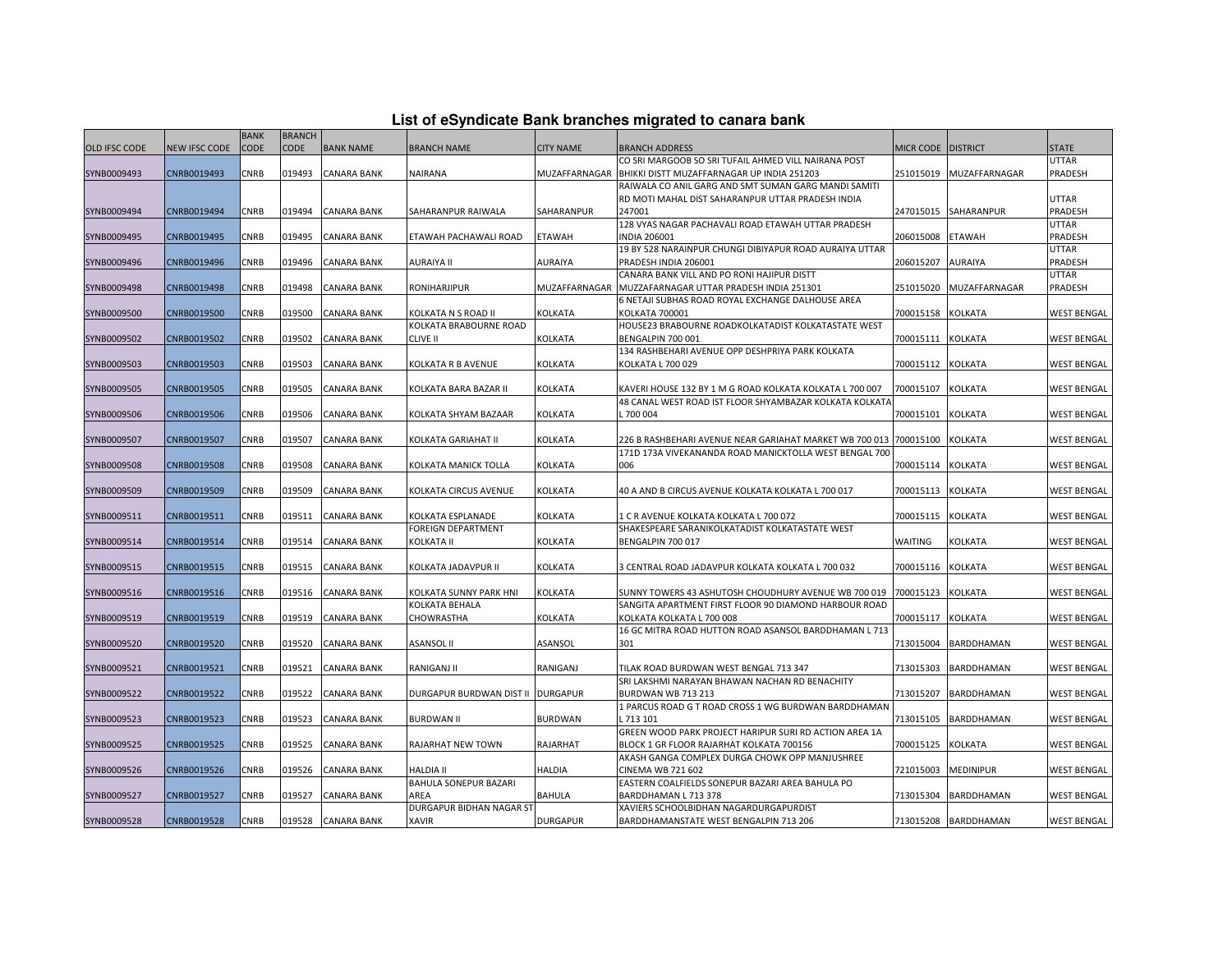|  |  | List of eSyndicate Bank branches migrated to canara bank |  |
|--|--|----------------------------------------------------------|--|
|--|--|----------------------------------------------------------|--|

|                      |                      | <b>BANK</b> | <b>BRANCH</b> |                    |                                     |                  |                                                                                         |                     |                          |                    |
|----------------------|----------------------|-------------|---------------|--------------------|-------------------------------------|------------------|-----------------------------------------------------------------------------------------|---------------------|--------------------------|--------------------|
| <b>OLD IFSC CODE</b> | <b>NEW IFSC CODE</b> | CODE        | <b>CODE</b>   | <b>BANK NAME</b>   | <b>BRANCH NAME</b>                  | <b>CITY NAME</b> | <b>BRANCH ADDRESS</b>                                                                   | <b>MICR CODE</b>    | <b>DISTRICT</b>          | <b>STATE</b>       |
|                      |                      |             |               |                    |                                     |                  | HIGH SCHOOLPHULJHORE MOREDURGAPURDIST                                                   |                     |                          |                    |
| SYNB0009529          | CNRB0019529          | <b>CNRB</b> | 019529        | <b>CANARA BANK</b> | DURGAPUR PHULJHORE MORE DURGAPUR    |                  | BARDDHAMANSTATE WEST BENGALPIN 713 206                                                  | 713015205           | BARDDHAMAN               | <b>WEST BENGAL</b> |
|                      |                      |             |               |                    |                                     |                  | KILLA BHAWAN SAGARMAL RAJKUMAR COMPLEX STATION FEEDER                                   |                     |                          |                    |
| SYNB0009530          | CNRB0019530          | CNRB        | 019530        | <b>CANARA BANK</b> | SILIGURI II                         | <b>SILIGURI</b>  | ROAD SILIGURI DARJILING L 734 405                                                       | 734015009           | DARJEELING               | <b>WEST BENGAL</b> |
|                      |                      |             |               |                    |                                     |                  |                                                                                         |                     |                          |                    |
|                      |                      |             |               |                    | LARGE CORPORATE BRANCH              |                  |                                                                                         |                     |                          |                    |
| SYNB0009531          | CNRB0019531          | CNRB        | 019531        | <b>CANARA BANK</b> | KOLKATA BRABOURNE ROAD              | KOLKATA          | CANARA BANK LARGE CORPORATE RANCH KOKATA WEST ENGAL                                     | 700015162           | KOLKATA                  | <b>WEST BENGAL</b> |
|                      |                      |             |               |                    | SPECIALIZED ARM BRANCH              |                  |                                                                                         |                     |                          |                    |
| SYNB0009533          | CNRB0019533          | CNRB        | 019533        | <b>CANARA BANK</b> | KOLKATA II                          | KOLKATA          | NO 6 N S ROAD PIN 700001                                                                | 700015166           | KOLKATA                  | <b>WEST BENGAL</b> |
|                      |                      |             |               |                    |                                     | PURATAN          | VILL AND PO PURATAN BONGAON DIST 24 NORTH 24 PARGANAS                                   |                     |                          |                    |
| SYNB0009534          | CNRB0019534          | CNRB        | 019534        | <b>CANARA BANK</b> | PURATAN PURBA BONGAON               | <b>BONGAON</b>   | PIN 743235                                                                              | 743015004           | NORTH 24 PARGANAS        | <b>WEST BENGAL</b> |
|                      |                      |             |               | <b>CANARA BANK</b> |                                     | SERAMPORE        | MA SARADA AIR CONDITION MARKET I FLOOR 21 N S AVENUE                                    |                     |                          |                    |
| SYNB0009535          | CNRB0019535          | CNRB        | 019535        |                    | <b>SERAMPORE II</b>                 |                  | SERAMPORE HOOGHLY L 712 202                                                             | 700015133           | <b>HOOGHLY</b>           | <b>WEST BENGAL</b> |
| SYNB0009536          | CNRB0019536          | CNRB        | 019536        | <b>CANARA BANK</b> | CHINSURAH II                        | CHINSURAH        | HOSPITAL ROAD CHINSURAH HOOGHLY L 712 101                                               | 700015132           | HOOGHLY                  | <b>WEST BENGAL</b> |
|                      |                      |             |               |                    |                                     |                  | 42 G T ROAD BARA BAZAR CHANDAN NAGAR HUGLI HUGLI L 712                                  |                     |                          |                    |
| SYNB0009537          | CNRB0019537          | CNRB        | 019537        | <b>CANARA BANK</b> | HOOGLY CHANDANNAGAR                 | <b>HUGLI</b>     | 136                                                                                     | 700015141           | <b>HOOGHLY</b>           | <b>WEST BENGAL</b> |
|                      |                      |             |               |                    |                                     |                  | NEAR GHONA MARKET PO GHONA VIA GOPALPUR TEH BASIRHAT                                    |                     |                          |                    |
| SYNB0009538          | CNRB0019538          | CNRB        | 019538        | <b>CANARA BANK</b> | <b>GHONA</b>                        | <b>GHONA</b>     | DIST 24 NORTH 24 PARGANAS PIN 743445                                                    | 700015142           | <b>NORTH 24 PARGANAS</b> | <b>WEST BENGAL</b> |
|                      |                      |             |               |                    |                                     |                  | VILL AND PO DERIA TEL KULPI DIST 24 PARGANAS SOUTH PIN                                  |                     |                          |                    |
| SYNB0009539          | CNRB0019539          | CNRB        | 019539        | CANARA BANK        | DERIA                               | DERIA            | 743332                                                                                  | 700015130           | GNSSOUTH                 | WEST BENGAL        |
|                      |                      |             |               |                    |                                     |                  |                                                                                         |                     |                          |                    |
| SYNB0009540          | CNRB0019540          | CNRB        | 019540        | <b>CANARA BANK</b> | HOWRAH II                           | <b>HOWRAH</b>    | 42 G T ROAD SOUTH HOWRAH HOWRAH L 711 101                                               | 700015102           | <b>HOWRAH</b>            | <b>WEST BENGAL</b> |
|                      |                      |             |               |                    |                                     |                  | 493 BY C BY A G T ROAD S VIVEK VIHAR SHIBPUR HOWRAH L 711                               |                     |                          |                    |
| SYNB0009541          | CNRB0019541          | CNRB        | 019541        | <b>CANARA BANK</b> | <b>SHIBPUR</b>                      | <b>SHIBPUR</b>   | 102                                                                                     | 700015131           | HOWRAH                   | <b>WEST BENGAL</b> |
|                      |                      |             |               |                    |                                     |                  | NEAR BALI BRIDGE VILL BALIPALPARA PO BALI GOKULPUR BLOCK                                |                     |                          |                    |
| SYNB0009542          | CNRB0019542          | CNRB        | 019542        | CANARA BANK        | BALI                                | BALI             | MURSHIDABAD DIYAGANJ PIN 742302                                                         | 742015008           | MURSHIDABAD              | WEST BENGAL        |
|                      |                      |             |               |                    |                                     |                  | PASCHIM BAZAR MAIN ROAD WARD NO 4 DIST BIRBHUM NALHATI                                  |                     |                          |                    |
| SYNB0009543          | CNRB0019543          | CNRB        | 019543        | <b>CANARA BANK</b> | NALHATI                             | NALHATI          | WEST BENGAL 731243                                                                      | 731015104           | <b>BIRBHUM</b>           | <b>WEST BENGAL</b> |
|                      |                      |             |               |                    |                                     |                  | NO 1 BY 1 GANGA KANTO BHADURY ST OPP BELUR SERVICE                                      |                     |                          |                    |
| SYNB0009544          | CNRB0019544          | CNRB        | 019544        | <b>CANARA BANK</b> | <b>BELUR</b>                        | <b>BELURWEST</b> | STATIONBALI HOWRAH WB711201<br>THAKURPATH PO GOSSAIRHAT VIA DHUPGURI JALPAIGURI L 735   | 700015134           | KOLKATA                  | <b>WEST BENGAL</b> |
| SYNB0009545          | CNRB0019545          | CNRB        | 019545        | <b>CANARA BANK</b> | THAKURPATH                          | THAKURPATH       | 210                                                                                     | 735015104           | <b>JALPAIGURI</b>        | <b>WEST BENGAL</b> |
|                      |                      |             |               |                    |                                     |                  | DUILYA PAKURTALA VILL AND PO DUILLYA GHOSH SWEETS ANDUL                                 |                     |                          |                    |
| SYNB0009546          | CNRB0019546          | CNRB        | 019546        | <b>CANARA BANK</b> | ANDUL                               | HOWRAH           | ROAD HOWRAH WEST BENGAL 711302                                                          | 700015135           | <b>HOWRAH</b>            | <b>WEST BENGAL</b> |
|                      |                      |             |               |                    |                                     | NEW COOCH        | WARD NO 8 R R N ROAD COOCH BEHAR COOCH BEHAR WEST                                       |                     |                          |                    |
| SYNB0009547          | CNRB0019547          | CNRB        | 019547        | <b>CANARA BANK</b> | KOCH BIHAR NATUN BAZAR              | <b>BEHAR</b>     | BENGAL 736101 INDIA                                                                     | 736015004           | KOCH BIHAR               | <b>WEST BENGAL</b> |
|                      |                      |             |               |                    |                                     |                  |                                                                                         |                     |                          |                    |
| SYNB0009549          | CNRB0019549          | CNRB        | 019549        | <b>CANARA BANK</b> | KURSEONG CART ROAD                  | DARJILING        | 3 S S ROAD KURSEONG DARJEELING DARJILING WEST BENGAL                                    | 734015010           | DARJILING                | WEST BENGAL        |
|                      |                      |             |               |                    |                                     |                  |                                                                                         |                     |                          |                    |
| SYNB0009550          | CNRB0019550          | CNRB        | 019550        | <b>CANARA BANK</b> | MALDA II                            | <b>MALDA</b>     | 18 RAMAKRISHNAPALLY NH 34 MALDA MALDA L 732 102                                         | 732015103           | MALDA                    | <b>WEST BENGAL</b> |
|                      |                      |             |               |                    |                                     |                  | PRAMILA BHAVAN B T SARKAR ROAD NEW ZILLA SCHOOL MORE                                    |                     |                          |                    |
| SYNB0009551          | CNRB0019551          | CNRB        | 019551        | <b>CANARA BANK</b> | NADIHA PARA PURULIA                 | <b>PURULIA</b>   | PURULIA WEST BENGAL 723102                                                              | 723015003           | PURULIA                  | <b>WEST BENGAL</b> |
|                      |                      |             |               |                    |                                     |                  | WARD NO 10 NELSON MANDELA SARANI NEAR BALURGHAT                                         |                     |                          |                    |
|                      |                      |             |               |                    |                                     |                  | MUNICIPAL BUS STAND AT POST BALURGHAT BALURGHAT WEST                                    |                     |                          |                    |
| SYNB0009552          | CNRB0019552          | CNRB        | 019552        | <b>CANARA BANK</b> | BALURGHAT DUNLOP MORE               | <b>BALURGHAT</b> | <b>BENGAL 733101</b>                                                                    | 733015103           | DAKSHIN DINAJPUR         | <b>WEST BENGAL</b> |
|                      |                      |             |               |                    |                                     |                  | VILL PO RAMNAGAR RAMNAGAR DIST EAST MEDINIPUR                                           |                     |                          |                    |
| SYNB0009553          | CNRB0019553          | CNRB        | 019553        | <b>CANARA BANK</b> | RAMNAGAR                            | MEDINIPUR        | MEDINIPUR WEST BENGAL 721441                                                            | 721015403           | MEDINIPUR                | <b>WEST BENGAL</b> |
| SYNB0009554          | CNRB0019554          | <b>CNRB</b> | 019554        | <b>CANARA BANK</b> | <b>HALDIBARI</b>                    | <b>HALDIBARI</b> | UTTARPARA WARD NO 09 P O HALDIBARI DIST COOCHBEHAR<br>HALDIBARI WEST BENGAL INDIA735122 | 735015006           | <b>KOCH BIHAR</b>        | <b>WEST BENGAL</b> |
|                      |                      |             |               |                    |                                     |                  |                                                                                         |                     |                          |                    |
| SYNB0009555          | CNRB0019555          | CNRB        | 019555        | <b>CANARA BANK</b> | KHARAGPUR II                        | KHARAGPUR        | PASCHIM MEDINIPURSTATE WEST BENGALPIN 721 301                                           | 721015106           | MEDINIPUR                | <b>WEST BENGAL</b> |
|                      |                      |             |               |                    |                                     |                  | INDIAN INST OF TECHNOLOGY CAMP KHARAGPUR PASCHIM                                        |                     |                          |                    |
| SYNB0009556          | CNRB0019556          | <b>CNRB</b> |               | 019556 CANARA BANK | KHARAGPUR SRIC IIT CAMPUS KHARAGPUR |                  | MEDINIPUR L 721 302                                                                     | 721015104 MEDINIPUR |                          | <b>WEST BENGAL</b> |
|                      |                      |             |               |                    |                                     |                  |                                                                                         |                     |                          |                    |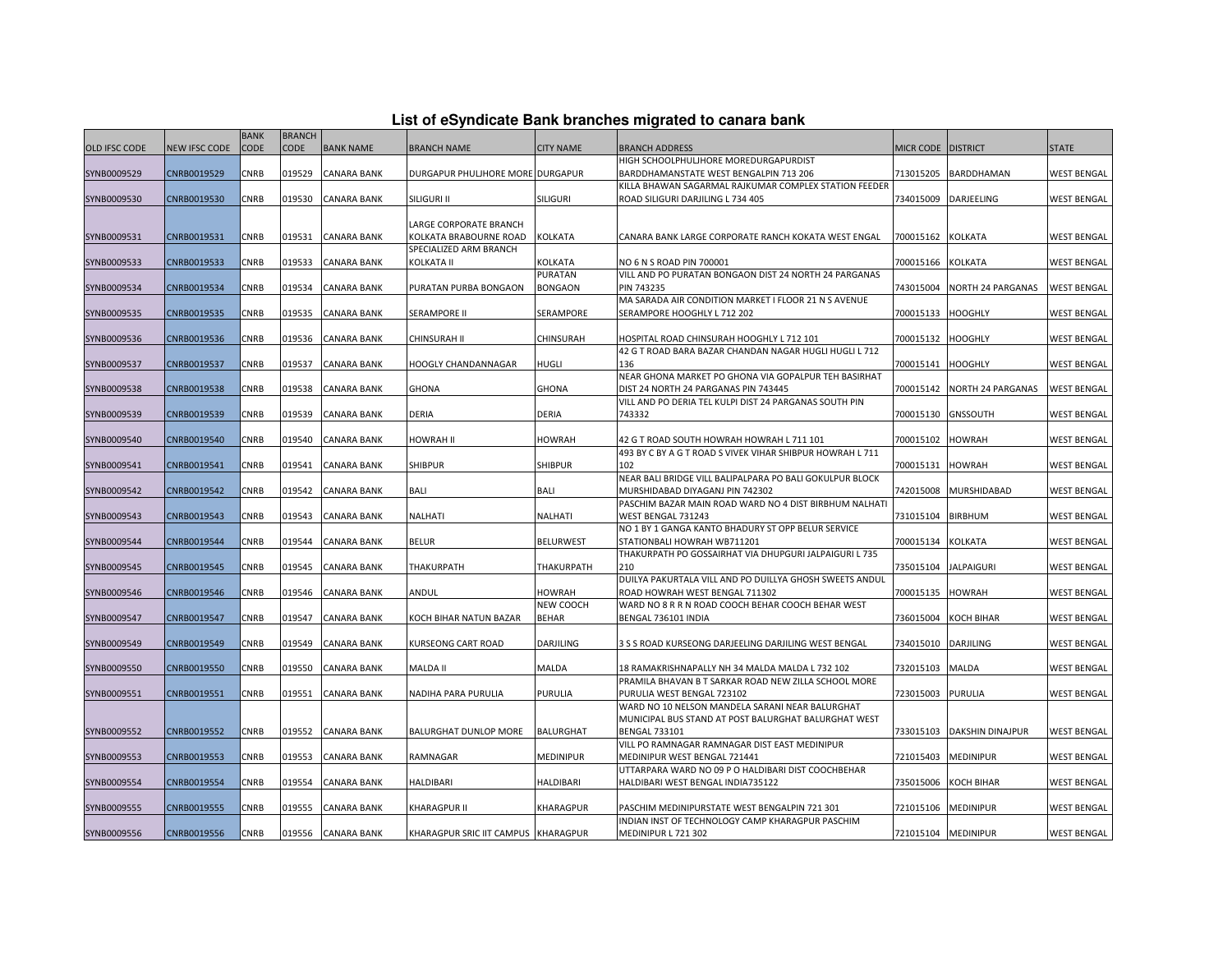| List of eSyndicate Bank branches migrated to canara bank |  |  |
|----------------------------------------------------------|--|--|
|                                                          |  |  |

|                      |                      | <b>BANK</b> | <b>BRANCH</b> |                    |                           |                    |                                                                   |                   |                   |                    |
|----------------------|----------------------|-------------|---------------|--------------------|---------------------------|--------------------|-------------------------------------------------------------------|-------------------|-------------------|--------------------|
| <b>OLD IFSC CODE</b> | <b>NEW IFSC CODE</b> | CODE        | <b>CODE</b>   | <b>BANK NAME</b>   | <b>BRANCH NAME</b>        | <b>CITY NAME</b>   | <b>BRANCH ADDRESS</b>                                             | <b>MICR CODE</b>  | <b>DISTRICT</b>   | <b>STATE</b>       |
|                      |                      |             |               |                    |                           |                    | KUSUM APARTMENTS G T ROAD KHARAGPUR PASCHIM                       |                   |                   |                    |
| SYNB0009557          | CNRB0019557          | CNRB        | 019557        | <b>CANARA BANK</b> | KHARAGPUR LIC OF INDIA    | <b>KHARAGPUR</b>   | MEDINIPUR L 721 301                                               | 721015105         | <b>MEDINIPUR</b>  | <b>WEST BENGAL</b> |
|                      |                      |             |               |                    | HALDIA INSTITUTE OF       |                    |                                                                   |                   |                   |                    |
| SYNB0009558          | CNRB0019558          | CNRB        | 019558        | <b>CANARA BANK</b> | <b>TECHNOLOGY</b>         | <b>HALDIA</b>      | HIT CAMPUS HATIBERIA HALDIA PURBA MEDINIPUR L 721 657             | 721015004         | MEDINIPUR         | <b>WEST BENGAL</b> |
|                      |                      |             |               |                    | SAULA KHARAGPUR AIR FORCE |                    | AIR FORCE STATION SALUA KHARAGPUR PASCHIM MEDINIPUR DIST          |                   |                   |                    |
| SYNB0009559          | CNRB0019559          | <b>CNRB</b> | 019559        | <b>CANARA BANK</b> | STATION                   | <b>KHARAGPUR</b>   | <b>PIN 721 145</b>                                                | 721015107         | MEDINIPUR         | WEST BENGAL        |
|                      |                      |             |               |                    |                           |                    | JOYKRISHNAPURVIANIMTITADIST MURSHIDABADSTATE WEST                 |                   |                   |                    |
| SYNB0009560          | CNRB0019560          | CNRB        | 019560        | <b>CANARA BANK</b> | BHABANIBATI               | BHABANIBATI        | BENGALPIN 742 224                                                 | 742015102         | MURSHIDABAD       | <b>WEST BENGAL</b> |
|                      |                      |             |               |                    |                           |                    |                                                                   |                   |                   |                    |
| SYNB0009561          | CNRB0019561          | <b>CNRB</b> | 019561        | <b>CANARA BANK</b> | <b>BARADHANPUR</b>        | <b>BARDHANPUR</b>  | PO MRIDADDUR DIST MURSHIDABAD WEST BENGAL 742304                  | 742015104         | MURSHIDABAD       | <b>WEST BENGAL</b> |
|                      |                      |             |               |                    |                           |                    |                                                                   |                   |                   |                    |
| SYNB0009563          | CNRB0019563          | <b>CNRB</b> | 019563        | CANARA BANK        | CHUNAKALI                 | CHUNAKALI          | CHUNAKALI POST CASIM BAZAR RAJ MURSHIDABAD L 742 102              | 742015005         | MURSHIDABAD       | WEST BENGAL        |
|                      |                      |             |               |                    |                           |                    | DASPARA ROAD OPP SRISHCHANDRA VIDYAPITH POST BELDANGA             |                   |                   |                    |
| SYNB0009564          | CNRB0019564          | <b>CNRB</b> | 019564        | <b>CANARA BANK</b> | <b>BANSCHATAR</b>         | <b>BANSCHATAR</b>  | MURSHIDABAD L 742 133                                             | 742015007         | MURSHIDABAD       | <b>WEST BENGAL</b> |
|                      |                      |             |               |                    |                           |                    | DHULIYANMAIN ROAD PO RATANPUR VIA DHULIYAN                        |                   |                   |                    |
| SYNB0009565          | CNRB0019565          | CNRB        | 019565        | <b>CANARA BANK</b> | RATANPUR                  | <b>RATANPUR</b>    | MURSHIDABAD L 742 202                                             | 742015010         | MURSHIDABAD       | <b>WEST BENGAL</b> |
|                      |                      |             |               |                    |                           |                    | SANAI LODGE GROUND FLOOR VILL GOPAL NAGAR                         |                   |                   |                    |
| SYNB0009566          | CNRB0019566          | <b>CNRB</b> | 019566        | <b>CANARA BANK</b> | JANGIPUR                  | <b>JANGIPUR</b>    | RAGHUNATHGANJ MURSHIDABAD DIST PIN 742225                         | 742015103         | MURSHIDABAD       | <b>WEST BENGAL</b> |
|                      |                      |             |               |                    | MURARI VILLAGE            |                    | MURARAI HOSPITAL ROAD VILL AND PO MURARAI BIRBHUM L 731           |                   |                   |                    |
| SYNB0009570          | CNRB0019570          | CNRB        | 019570        | <b>CANARA BANK</b> | <b>BAHADURPUR</b>         | <b>BAHADURPUR</b>  | 219                                                               | 731015106         | BIRBHUM           | <b>WEST BENGAL</b> |
|                      |                      |             |               |                    |                           |                    |                                                                   |                   |                   |                    |
| SYNB0009571          | CNRB0019571          | CNRB        | 019571        | <b>CANARA BANK</b> | <b>HARISHPUR</b>          | <b>HARISHPUR</b>   | VILLHARISHPUR POBHIMPUR DIST BIRBHUM WEST BENGAL 731219 731015103 |                   | <b>BIRBHUM</b>    | <b>WEST BENGAL</b> |
|                      |                      |             |               |                    |                           |                    |                                                                   |                   |                   |                    |
| SYNB0009572          | CNRB0019572          | <b>CNRB</b> | 019572        | <b>CANARA BANK</b> | SITALGRAM                 | SITAL GRAM         | VILL AND PO SITALGRAM DIST BIRBHUM WEST BENGAL 731237             | 731015107         | <b>BIRBHUM</b>    | <b>WEST BENGAL</b> |
|                      |                      |             |               |                    |                           |                    | NH 34OPP BHAKURI GRAM PANCHAYAT OFFICE 1 PO CHALTIA               |                   |                   |                    |
| SYNB0009573          | CNRB0019573          | CNRB        | 019573        | <b>CANARA BANK</b> | CHALTIA                   | <b>MURSHIDABAD</b> | 742165 DIST MURSHIDABAD WEST BENGAL                               | 742015006         | MURSHIDABAD       | <b>WEST BENGAL</b> |
|                      |                      |             |               |                    |                           |                    | VILL AND PO BUITA BUDGE IST BLOCK SOUTH 24 PARGANAS L 743         |                   |                   |                    |
| SYNB0009575          | CNRB0019575          | CNRB        | 019575        | <b>CANARA BANK</b> | <b>BUITA</b>              | <b>BUITA</b>       | 319                                                               | 700015129         | NORTH 24 PARGANAS | <b>WEST BENGAL</b> |
|                      |                      |             |               |                    |                           |                    | VIAGOPALPURBASIRHAT BLOCK IIDIST NORTH 24 PARGANASSTATE           |                   |                   |                    |
| SYNB0009576          | CNRB0019576          | <b>CNRB</b> | 019576        | <b>CANARA BANK</b> | MALATIPUR                 | <b>MALATIPUR</b>   | WEST BENGALPIN 743 445                                            | 700015163         | NORTH 24 PARGANAS | <b>WEST BENGAL</b> |
|                      |                      |             |               |                    |                           | <b>UTTAR</b>       | VIA HOTOGANJ PO RADHANAGAR DIST SOUTH 24 PARGANA WEST             |                   |                   |                    |
| SYNB0009577          | CNRB0019577          | <b>CNRB</b> | 019577        | <b>CANARA BANK</b> | UTTAR RAMKISHOREPUR       | <b>RAMKISHOR</b>   | <b>BENGAL 743332</b>                                              | 700015164         | SOUTH 24 PARGANAS | <b>WEST BENGAL</b> |
|                      |                      |             |               |                    |                           |                    | KALUPURPOKALUPURBONGAON BLOCKDIST NORTH 24                        |                   |                   |                    |
| SYNB0009578          | CNRB0019578          | CNRB        | 019578        | <b>CANARA BANK</b> | KALUPUR                   | <b>KALUPUR</b>     | PARGANASSTATE WEST BENGALPIN 743 235                              | 743015005         | NORTH 24 PARGANAS | <b>WEST BENGAL</b> |
|                      |                      |             |               |                    | DAKSHIN DURGAPUR          |                    | VILL DURGAPUR PO DURGAPUR BARUIPUR SOUTH 24 PARGANAS L            |                   |                   |                    |
| SYNB0009579          | CNRB0019579          | <b>CNRB</b> | 019579        | <b>CANARA BANK</b> | <b>BARVIPUR</b>           | <b>BARVIPUR</b>    | 743 610                                                           | 700015165         | NORTH 24 PARGANAS | <b>WEST BENGAL</b> |
|                      |                      |             |               |                    |                           |                    |                                                                   |                   |                   |                    |
| SYNB0009581          | CNRB0019581          | <b>CNRB</b> | 019581        | <b>CANARA BANK</b> | <b>DHAGARIA</b>           | <b>DHAGARIA</b>    | DHAGARIA PO HAMIRPUR BANKURA L 722 206                            | 722015103         | <b>BANKURA</b>    | <b>WEST BENGAL</b> |
|                      |                      |             |               |                    |                           |                    |                                                                   |                   |                   |                    |
| SYNB0009582          | CNRB0019582          | <b>CNRB</b> | 019582        | <b>CANARA BANK</b> | BANKURA GOVINDNAGAR       | <b>BANKURA</b>     | NEAR SBSTC GOBINDNAGAR BANKURA BANKURA L 700 111                  | 722015003         | <b>BANKURA</b>    | <b>WEST BENGAL</b> |
|                      |                      |             |               |                    |                           |                    | NEW DANGAL PARASANGHATIPALLY POST SURI BIRBHUM DIST               |                   |                   |                    |
| SYNB0009583          | CNRB0019583          | <b>CNRB</b> | 019583        | CANARA BANK        | SURI II                   | <b>SURI</b>        | SURI 731101                                                       | 731015304         | KOLKATA           | WEST BENGAL        |
|                      |                      |             |               |                    | KOLKATA PARK STREET ST    |                    | ST XAVIER S COLLEGE 30 PARK STREET KOLKATA WEST BENGAL 700        |                   |                   |                    |
| SYNB0009585          | CNRB0019585          | CNRB        | 019585        | <b>CANARA BANK</b> | <b>XAVIERS</b>            | KOLKATA            | 016                                                               | 700015126         | KOLKATA           | <b>WEST BENGAL</b> |
|                      |                      |             |               |                    |                           |                    | 31 GROUND FLOOR ALLENBY ROAD WARD NO 10 BHOWANIPUR                |                   |                   |                    |
| SYNB0009586          | CNRB0019586          | CNRB        | 019586        | <b>CANARA BANK</b> | KOLKATA BHOWANIPUR        | <b>KOLKATA</b>     | KOLKATA KOLKATA L 700 026                                         | 700015118         | KOLKATA           | <b>WEST BENGAL</b> |
|                      |                      |             |               |                    | KOLKATA BALLY GUNJ ST     |                    | ST LAWRENCE SCHOOL 27 BALLYGUNJ CIRCULAR ROAD BALLYGUN.           |                   |                   |                    |
| SYNB0009588          | CNRB0019588          | CNRB        | 019588        | <b>CANARA BANK</b> | LAWRENCE H S              | <b>KOLKATA</b>     | PO KOLKATA KOLKATA L 700 019                                      | 700015119         | KOLKATA           | <b>WEST BENGAL</b> |
|                      |                      |             |               |                    |                           |                    |                                                                   |                   |                   |                    |
| SYNB0009589          | CNRB0019589          | CNRB        | 019589        | <b>CANARA BANK</b> | KOLKATA TOLLYGUNGE        | KOLKATA            | 39 BY 1A N S ROAD KOLKATA KOLKATA L 700 040                       | 700015124         | KOLKATA           | <b>WEST BENGAL</b> |
|                      |                      |             |               |                    | SPECIALISED SME BRANCH    |                    |                                                                   |                   |                   |                    |
| SYNB0009592          | CNRB0019592          | CNRB        | 019592        | <b>CANARA BANK</b> | KOLKATA DHARMATOLLA       | <b>KOLKATA</b>     | 7A HOSPITAL STREET DHARMATOLLA WB 700072                          | 700015108         | KOLKATA           | <b>WEST BENGAL</b> |
|                      |                      |             |               |                    |                           |                    | 164 A 4 2 PRINCE ANWAR SHAH ROAD LAKE GARDENS KOLKATA             |                   |                   |                    |
| SYNB0009593          | CNRB0019593          | CNRB        | 019593        | <b>CANARA BANK</b> | KOLKATA LAKE GARDEN II    | <b>KOLKATA</b>     | KOLKATA L 700 045                                                 | 700015106 KOLKATA |                   | <b>WEST BENGAL</b> |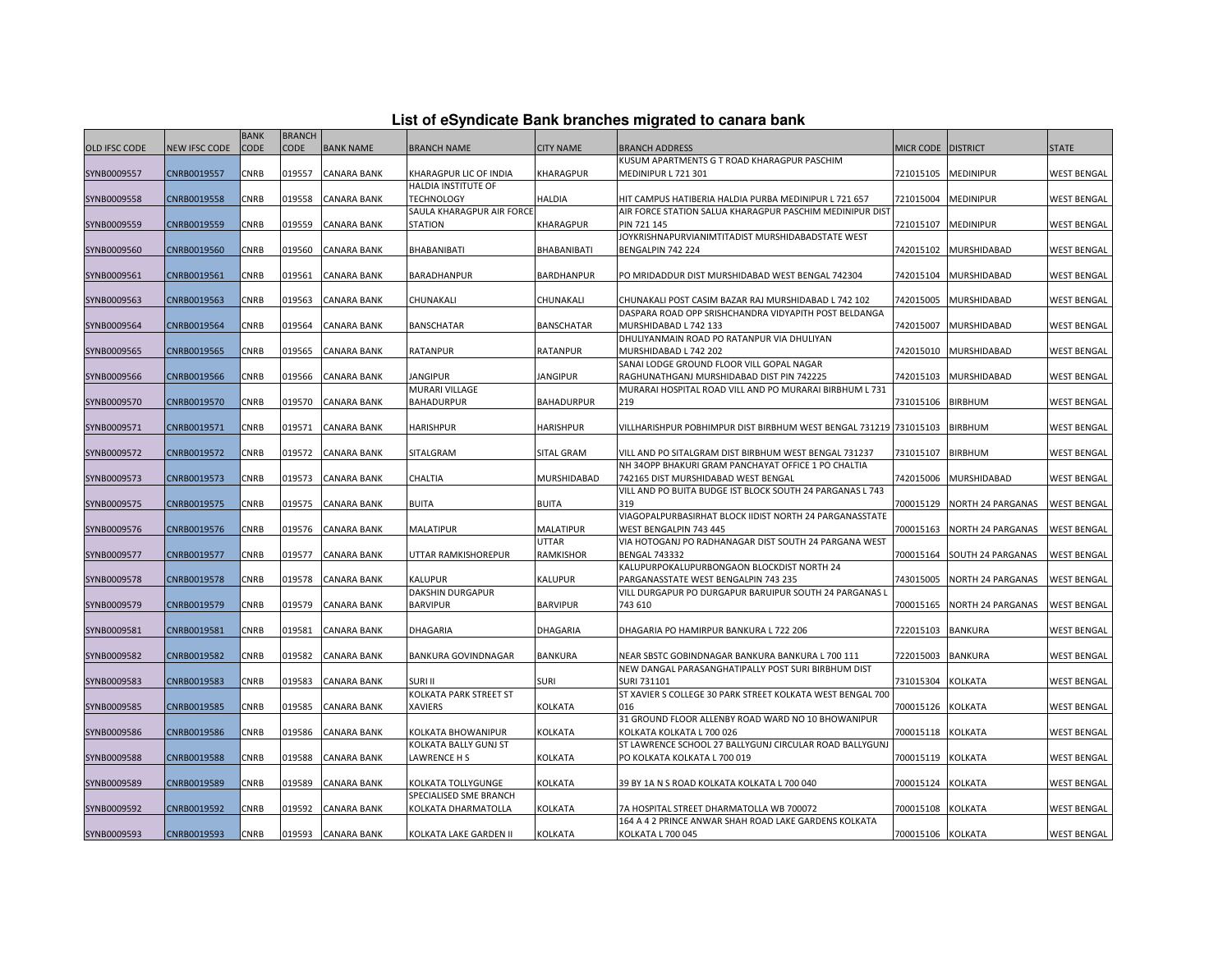| List of eSyndicate Bank branches migrated to canara bank |  |  |  |  |  |  |  |
|----------------------------------------------------------|--|--|--|--|--|--|--|
|----------------------------------------------------------|--|--|--|--|--|--|--|

|                      |                      | <b>BANK</b> | <b>BRANCH</b> |                    |                                 |                    |                                                                             |           |                                        |                    |
|----------------------|----------------------|-------------|---------------|--------------------|---------------------------------|--------------------|-----------------------------------------------------------------------------|-----------|----------------------------------------|--------------------|
| <b>OLD IFSC CODE</b> | <b>NEW IFSC CODE</b> | CODE        | <b>CODE</b>   | <b>BANK NAME</b>   | <b>BRANCH NAME</b>              | <b>CITY NAME</b>   | <b>BRANCH ADDRESS</b>                                                       | MICR CODE | <b>DISTRICT</b>                        | <b>STATE</b>       |
| SYNB0009594          | CNRB0019594          | CNRB        | 019594        | <b>CANARA BANK</b> | KOLKATA ALIPORE II              | KOLKATA            | 8 B ALIPORE ROAD KOLKATTA 700 027                                           | 700015143 | KOLKATA                                | WEST BENGAL        |
|                      |                      |             |               |                    |                                 |                    |                                                                             |           |                                        |                    |
|                      |                      |             |               |                    | ACCOUNTS SECTION KOLKATA        |                    | 6 NETAJI SUBHASH ROAD BENGAL CHAMBER OF COMMERCE                            |           |                                        |                    |
| SYNB0009595          | CNRB0019595          | <b>CNRB</b> | 019595        | <b>CANARA BANK</b> |                                 | KOLKATA            | KOLKATA WEST BENGAL                                                         | 700015105 | KOLKATA                                | <b>WEST BENGAL</b> |
| SYNB0009598          | CNRB0019598          | CNRB        | 019598        | <b>CANARA BANK</b> | KOLKATA SALT LAKE CITY          | <b>KOLKATA</b>     | BB24 SECTOR I SALT LAKE CITY KOLKATA 700064 WB 700064                       | 700015144 | KOLKATA                                | <b>WEST BENGAL</b> |
|                      |                      |             |               |                    |                                 |                    | KANNAN BUILDING MAIDAN ROAD MAHE U T OF PONDICHERRY                         |           |                                        |                    |
| SYNB0009600          | CNRB0019600          | CNRB        | 019600        | <b>CANARA BANK</b> | MAHE II                         | MAHE               | MAHE PONDICHERRY 673 310                                                    | 673015923 | MAHE                                   | PUDUCHERRY         |
|                      |                      |             |               |                    |                                 |                    |                                                                             |           |                                        |                    |
| SYNB0009601          | CNRB0019601          | CNRB        | 019601        | <b>CANARA BANK</b> | PONDICHERRY BAZAR               | <b>PONDICHERRY</b> | NO 122 124 J N STREET NEAR VELAN SILKS PONDICHERRY 605 001                  | 605015035 | PONDICHERRY                            | PUDUCHERRY         |
|                      |                      |             |               |                    |                                 |                    | NO 32 NEW NO 34 DR AMBEDKAR STREET KARAIKAL KARAIKAL                        |           |                                        |                    |
| SYNB0009602          | CNRB0019602          | CNRB        | 019602        | <b>CANARA BANK</b> | KARAIKAL II                     | KARAIKAL           | PUDUCHERRY U T 609 602                                                      | 609015106 | PONDICHERRY                            | PUDUCHERRY         |
|                      |                      |             |               |                    |                                 |                    | NO 22 1ST FLOOR PERUMAL KOIL STREET VILLIANUR                               |           |                                        |                    |
| SYNB0009603          | CNRB0019603          | <b>CNRB</b> | 019603        | <b>CANARA BANK</b> | VILLIANUR                       | <b>VILLIANUR</b>   | DISTPUDUCHERRYPIN605 110                                                    | 605015036 | PONDICHERRY                            | PUDUCHERRY         |
|                      |                      |             |               |                    |                                 |                    | 973 WARD NO 06 SHEIKH SUBHAN FAZILKA PUNJAB 152124                          |           |                                        |                    |
| SYNB0009610          | CNRB0019610          | CNRB        | 019610        | CANARA BANK        | ARNIWALA SHEIKH SUBHAN          | <b>FAZILKA</b>     | FAZILKA PUNJAB INDIA 152124                                                 | 152015156 | <b>FEROZPUR</b>                        | PUNJAB             |
|                      |                      |             |               |                    |                                 |                    | CANARA BANK 1 STREET NUMBER 9 ANAND NAGAR PATIALA                           |           |                                        |                    |
| SYNB0009613          | CNRB0019613          | CNRB        | 019613        | <b>CANARA BANK</b> | PATIALA ANAND NAGAR             | PATIALA            | PATIALA PUNJAB INDIA 147001                                                 | 147015009 | PATIALA                                | PUNJAB             |
|                      |                      |             |               |                    |                                 | <b>SAS NAGAR</b>   | CANARA BANK PLOT NO 30 JANTA LAND PROMOTERS LTD SECTOR                      |           |                                        |                    |
| SYNB0009620          | CNRB0019620          | CNRB        | 019620        | <b>CANARA BANK</b> | MOHALI SECTOR EIGHTY TWO MOHALI |                    | 82 S A S KAGAR MOHALI PUNJAB INDIA 160055                                   | 160015067 | RUPNAGAR                               | <b>PUNJAB</b>      |
|                      |                      |             |               |                    |                                 |                    | GOVERDHAN DHAM GUEST HOUSE INFRONT OF NEW TEHSIL                            |           |                                        |                    |
|                      |                      |             |               |                    |                                 |                    | BELOW LIC OFFICE HATHRAH ROAD IGLAS UTTAR PRADESH INDIA                     |           |                                        | UTTAR              |
| SYNB0009623          | CNRB0019623          | <b>CNRB</b> | 019623        | <b>CANARA BANK</b> | <b>IGLAS II</b>                 | <b>IGLAS</b>       | 202124                                                                      | 202015029 | ALIGARH                                | PRADESH            |
|                      |                      |             |               |                    |                                 |                    | CANARA BANK HASHIMPUR 353 183 4 TAGORE TOWN HASHIMPUR                       |           |                                        | UTTAR              |
| SYNB0009627          | CNRB0019627          | <b>CNRB</b> | 019627        | CANARA BANK        | ALLAHABAD HASHIMPUR             | ALLAHABAD          | DIST ALLAHABAD UTTAR PRADESH INDIA 211002                                   | 211015022 | ALLAHABAD                              | PRADESH            |
|                      |                      |             |               |                    |                                 |                    | VILLAGE MANT POST MANT MATHURA DISTRICT UTTAR PRADESH                       |           |                                        | UTTAR              |
| SYNB0009634          | CNRB0019634          | <b>CNRB</b> | 019634        | CANARA BANK        | MANT                            | <b>MANT</b>        | <b>INDIA 281202</b><br>69 AYODHAYA GANJ NEAR RAGHAV BHARAT GAS AGENCY       | 281015031 | <b>MATHURA</b><br><b>GAUTAM BUDDHA</b> | PRADESH<br>UTTAR   |
| SYNB0009635          | CNRB0019635          | <b>CNRB</b> | 019635        | CANARA BANK        | RAILWAY ROAD DADRI              | <b>DADRI</b>       | RAILWAY ROAD DADRI UTTAR PRADESH INDIA 203207                               | 110015642 | NAGAR                                  | PRADESH            |
|                      |                      |             |               |                    |                                 |                    | PSIT KANPUR AGRA DELHI NATIONAL HIGHWAY BHAUTI KANPUR                       |           |                                        | UTTAR              |
| SYNB0009636          | CNRB0019636          | <b>CNRB</b> | 019636        | <b>CANARA BANK</b> | PSIT CAMPUS                     | <b>BHAUTI</b>      | UTTAR PRADESH INDIA 209305                                                  | 208015044 | KANPUR                                 | PRADESH            |
|                      |                      |             |               |                    |                                 |                    | BABATPUR THANA BADAGAON TEHSIL PINDRA VARANASI DISTRICT                     |           |                                        | UTTAR              |
| SYNB0009637          | CNRB0019637          | <b>CNRB</b> | 019637        | CANARA BANK        | <b>BABATPUR</b>                 | <b>BABATPUR</b>    | UTTAR PRADESH 221006                                                        | 221015031 | VARANASI                               | PRADESH            |
|                      |                      |             |               |                    |                                 |                    | SCO 904 GROUND FLOOR NAC MANIMAJRA CHANDIGARH                               |           |                                        |                    |
| SYNB0009641          | CNRB0019641          | CNRB        | 019641        | <b>CANARA BANK</b> | NAC MANIMAJRA                   | CHANDIGARH         | CHANDIGARH INDIA 160101                                                     | 160015066 | CHANDIGARH                             | CHANDIGARH         |
|                      |                      |             |               |                    | <b>CHANDIGARH SECTOR THIRTY</b> |                    | SCO 102 103 SECTOR 34 A CHANDIGARH CHANDIGARH                               |           |                                        |                    |
| SYNB0009642          | CNRB0019642          | <b>CNRB</b> | 019642        | <b>CANARA BANK</b> | <b>FOUR</b>                     | CHANDIGARH         | CHANDIGARH INDIA 160022                                                     | 160015065 | CHANDIGARH                             | CHANDIGARH         |
| SYNB0009650          | CNRB0019650          | <b>CNRB</b> | 019650        | <b>CANARA BANK</b> | <b>CHANDIGARH MAIN</b>          | CHANDIGARH         | SCO 66 67 SECTOR 17 B BANK SQUARE CHANDIGARH 160017                         | 160015049 | CHANDIGARH                             | CHANDIGARH         |
|                      |                      |             |               |                    | <b>CHANDIGARH SECTOR THIRTY</b> |                    |                                                                             |           |                                        |                    |
| SYNB0009652          | CNRB0019652          | CNRB        | 019652        | <b>CANARA BANK</b> | <b>EIGHT</b>                    | CHANDIGARH         | SCO 174 175 SECTOR 38 C BY D CHANDIGARH 160 014                             | 160015052 | CHANDIGARH                             | CHANDIGARH         |
|                      |                      |             |               |                    | CHANDIGARH SECTOR FORTY         |                    |                                                                             |           |                                        |                    |
| SYNB0009653          | CNRB0019653          | <b>CNRB</b> | 019653        | <b>CANARA BANK</b> | <b>FIVE</b>                     | CHANDIGARH         | MOUNT CARMEL SCHOOL SECTOR 47 CHANDIGARH                                    | 160015055 | CHANDIGARH                             | CHANDIGARH         |
|                      |                      |             |               |                    | <b>CHANDIGARH SECTOR THIRTY</b> |                    | PUNJAB STATE BOARD OF TECHNICAL EDUCATION SECTOR 36 A                       |           |                                        |                    |
| SYNB0009654          | CNRB0019654          | CNRB        | 019654        | <b>CANARA BANK</b> | SIX A                           | CHANDIGARH         | CHANDIGARH 160036                                                           | 160015054 | CHANDIGARH                             | CHANDIGARH         |
|                      |                      |             |               |                    |                                 |                    | VILL AND POST BALRANGRAN TEHSIL BALLAH ASANDH DIST                          |           |                                        |                    |
| SYNB0009655          | CNRB0019655          | <b>CNRB</b> | 019655        | <b>CANARA BANK</b> | BALRANGRAN                      | <b>BALRANGRAN</b>  | KARNAL BALRANGRAN 132040                                                    | 132015124 | KARNAL                                 | HARYANA            |
| SYNB0009656          | CNRB0019656          | <b>CNRB</b> | 019656        | CANARA BANK        | <b>BINDROLI</b>                 | SONIPAT            | VPO BINDROLI OPP GARHI BALAN TEH AND DIST SONIPAT SONIPAT<br>HARYANA 131403 | 110015562 | SONIPAT                                | HARYANA            |
|                      |                      |             |               |                    |                                 |                    | NEAR BUS STAND VILL AND PO HEON TEHSIL BANGA DIST NAWAN                     |           |                                        |                    |
| SYNB0009658          | CNRB0019658          | CNRB        | 019658        | <b>CANARA BANK</b> | HEON                            | <b>HEON</b>        | SHAHAR HEON PUNJAB 144505                                                   | 144015357 | <b>NAWAN SHAHAR</b>                    | PUNJAB             |
|                      |                      |             |               |                    |                                 |                    | NEAR SHRI RAM MANDIR VIL FEROZEPUR BANGAR TEH                               |           |                                        |                    |
| SYNB0009659          | CNRB0019659          | CNRB        | 019659        | CANARA BANK        | <b>FEROZEPUR BANGAR</b>         | <b>FEROZEPUR</b>   | KHARKHODA SONIPAT HARYANA 131402                                            | 110015599 | CHANDIGARH                             | HARYANA            |
|                      |                      |             |               |                    |                                 |                    | VPO HARSANA KALAN SONEPAT TEHSIL SONEPAT DIST HARSANA                       |           |                                        |                    |
| SYNB0009660          | CNRB0019660          | CNRB        | 019660        | <b>CANARA BANK</b> | HARSANA KALAN                   | HARSANA KALAN      | KALAN HARYANA 131035 INDIA                                                  |           | 110015600 CHANDIGARH                   | HARYANA            |
|                      |                      |             |               |                    |                                 |                    |                                                                             |           |                                        |                    |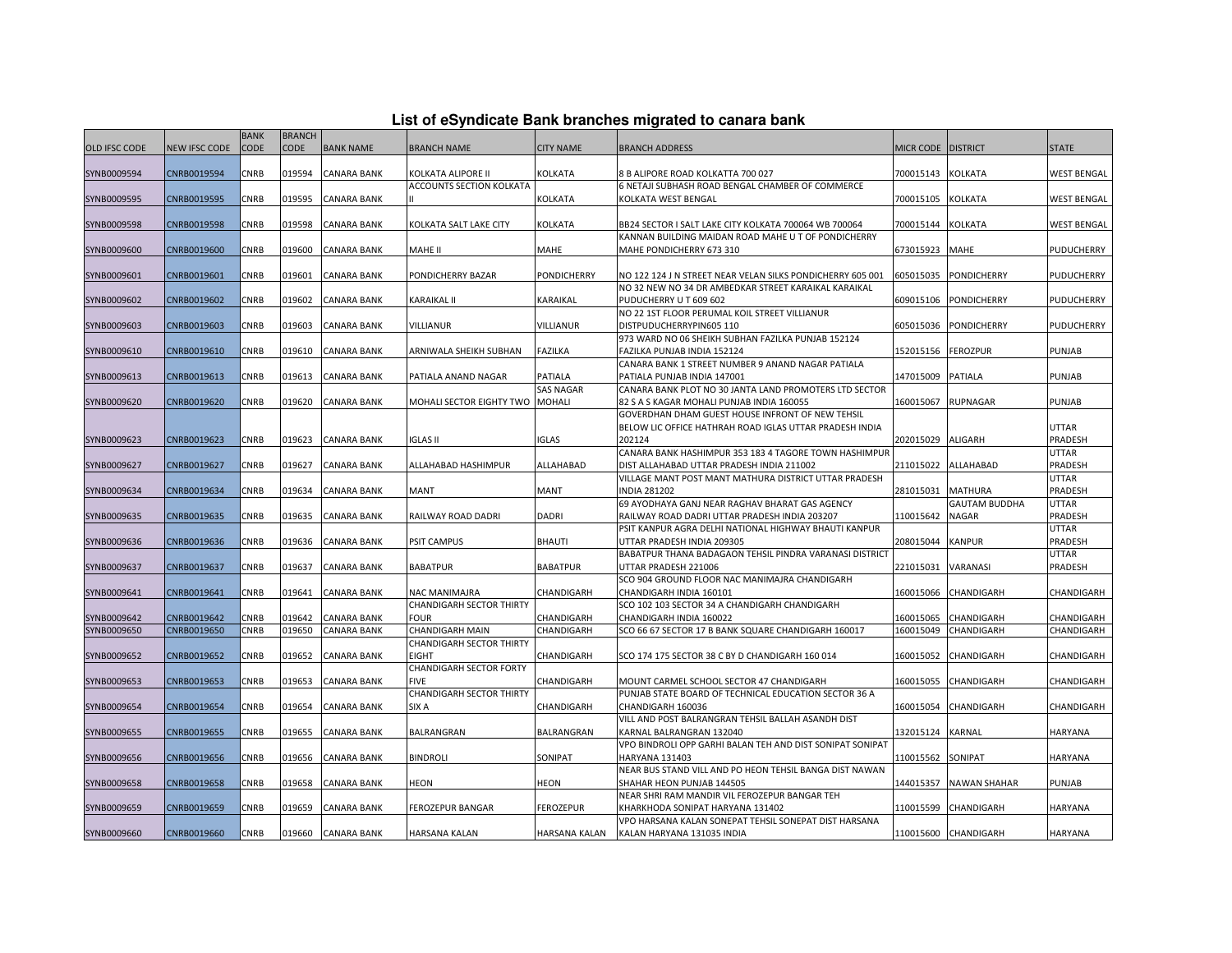| List of eSyndicate Bank branches migrated to canara bank |  |  |  |
|----------------------------------------------------------|--|--|--|
|----------------------------------------------------------|--|--|--|

|                      |               | <b>BANK</b> | <b>BRANCH</b> |                    |                             |                    |                                                                                    |                    |                          |                |
|----------------------|---------------|-------------|---------------|--------------------|-----------------------------|--------------------|------------------------------------------------------------------------------------|--------------------|--------------------------|----------------|
| <b>OLD IFSC CODE</b> | NEW IFSC CODE | <b>CODE</b> | <b>CODE</b>   | <b>BANK NAME</b>   | <b>BRANCH NAME</b>          | <b>CITY NAME</b>   | <b>BRANCH ADDRESS</b>                                                              | MICR CODE DISTRICT |                          | <b>STATE</b>   |
|                      |               |             |               |                    |                             |                    | RAILWAY ROAD TOHANA DIST FETEHABAD HARYANA TOHANA                                  |                    |                          |                |
| SYNB0009661          | CNRB0019661   | CNRB        | 019661        | <b>CANARA BANK</b> | TOHANA II                   | TOHANA             | HARYANA 125120 INDIA                                                               | 125015154          | <b>ITFETEHABAHARYANA</b> | <b>HARYANA</b> |
|                      |               |             |               |                    |                             |                    | NEAR BUS STAND VPO MAINA TEH AND DIST ROHTAK MAINA                                 |                    |                          |                |
| SYNB0009662          | CNRB0019662   | CNRB        | 019662        | <b>CANARA BANK</b> | <b>MAINA</b>                | MAINA              | HARYANA 124031 INDIA                                                               | 124015011          | CHANDIGARH               | <b>HARYANA</b> |
|                      |               |             |               |                    |                             |                    | VPO SISWAL TEHSIL ADAMPUR DIST HISSAR SISWAL HARYANA                               |                    |                          |                |
| SYNB0009663          | CNRB0019663   | <b>CNRB</b> | 019663        | <b>CANARA BANK</b> | SISWAL                      | SISWAL             | 125052 INDIA                                                                       | 125015059          | CHANDIGARH               | <b>HARYANA</b> |
|                      |               |             |               |                    |                             |                    | NEAR SARASWATI DHARAM KANTA MUSTAFABAD TAHSIL YAMUNA                               |                    |                          |                |
| SYNB0009664          | CNRB0019664   | CNRB        | 019664        | <b>CANARA BANK</b> | THANA CHHAPAR               | THANA CHHAPPAR     | NAGAR DIST THANA CHHAPPAR HARYANA 133103                                           | 135015012          | THANA CHHAPPAR           | <b>HARYANA</b> |
|                      |               |             |               |                    |                             |                    | NO 22 NR ANAJ MANDI NEW JANTA COLONY CIRCULAR ROAD                                 |                    |                          |                |
| SYNB0009666          | CNRB0019666   | CNRB        | 019666        | <b>CANARA BANK</b> | ROHTAK SUNARIA CHOWK        | <b>ROHTAK DIST</b> | SUNARIA CHOWK ROHTAK DIST HARYANA 124001                                           | 124015012          | <b>ROHTAK DIST</b>       | <b>HARYANA</b> |
|                      |               |             |               |                    |                             |                    | H NO 37 V P O BUDHAKHERA TEHSIL AND DIST KAITHAL HARYANA                           |                    |                          |                |
| SYNB0009670          | CNRB0019670   | CNRB        | 019670        | CANARA BANK        | <b>BUDHAKHERA BUDEKEHRA</b> | KAITHAL            | 136027 INDIA                                                                       | 136015154          | KAITHAL                  | <b>HARYANA</b> |
|                      |               | CNRB        | 019671        | <b>CANARA BANK</b> | <b>NIWARSI</b>              | KURUKSHETRA        | VPO NAWARSI MAIN ROADTEHSIL LADWA KURUKSHETRA DIST<br>NAWARSI HARYANA INDIA 136132 | 136015009          | <b>KURUKSHETRA</b>       | <b>HARYANA</b> |
| SYNB0009671          | CNRB0019671   |             |               |                    | SONEPAT SECTOR TWENTY       |                    | MAIN 100 FEET ROAD NEAR AREYA PLAY SCHOOL SECTOR 23                                |                    |                          |                |
| SYNB0009672          | CNRB0019672   | CNRB        | 019672        | <b>CANARA BANK</b> | THREE                       | SONIPAT            | SONEPAT HARYANA 131001                                                             | 110015620          | SONIPAT                  | <b>HARYANA</b> |
|                      |               |             |               |                    |                             |                    | OPP HANUMAN MARBLE PTIALA ROAD CHEEKA MANDI DISTT                                  |                    |                          |                |
| SYNB0009673          | CNRB0019673   | CNRB        | 019673        | <b>CANARA BANK</b> | <b>CHEEKA MANDI</b>         | KAITHAL            | KAITHAL KAITHAL HARYANA 136034                                                     | 136015352          | <b>KAITHAL</b>           | <b>HARYANA</b> |
|                      |               |             |               |                    |                             |                    | WARD NO 11 CIVIL ROAD NEAR OBC BANK DISTT SONEPAT                                  |                    |                          |                |
| SYNB0009674          | CNRB0019674   | CNRB        | 019674        | <b>CANARA BANK</b> | <b>GOHANA II</b>            | <b>GOHANA</b>      | GOHANA HARYANA INDIA 131301                                                        | 131015003          | SONIPAT                  | HARYANA        |
|                      |               |             |               |                    |                             |                    | H NO 424 B 17 OLD BUS STAND ROAD AMAR MARKET HANSI DISTT                           |                    |                          |                |
| SYNB0009675          | CNRB0019675   | CNRB        | 019675        | <b>CANARA BANK</b> | <b>HANSI II</b>             | HANSI              | HISSAR HANSI HARYANA INDIA 125033                                                  | 125015204          | <b>HISAR</b>             | HARYANA        |
|                      |               |             |               |                    |                             |                    | G T ROAD NEAR STATE BANK OF PATIALA SAMALKHA DISTT                                 |                    |                          |                |
| SYNB0009676          | CNRB0019676   | CNRB        | 019676        | <b>CANARA BANK</b> | SAMALKHA II                 | SAMALKHA           | PANIPAT PANIPAT HARYANA INDIA 132101                                               | 132015154          | <b>PANIPAT</b>           | <b>HARYANA</b> |
|                      |               |             |               |                    |                             |                    | NEAR OLD BUS STAND HISAR ROAD WARD NO 7 FATEHABAD                                  |                    |                          |                |
| SYNB0009677          | CNRB0019677   | CNRB        | 019677        | CANARA BANK        | <b>FATEHABAD II</b>         | FATEHABAD          | HARYANA INDIA 125050                                                               | 125015103          | <b>FATEHABAD</b>         | <b>HARYANA</b> |
|                      |               |             |               |                    |                             |                    |                                                                                    |                    |                          |                |
|                      |               |             |               |                    |                             |                    | WARD NO 17 SHASTRI COLONY OPP ANAJ MANDI AMBALA ROAD                               |                    |                          |                |
| SYNB0009678          | CNRB0019678   | CNRB        | 019678        | <b>CANARA BANK</b> | PEHOWA II                   | PEHOWA             | PEHOWA DISTRICT KURUKSHETRA HARYANA INDIA 136128                                   | 132015254          | <b>KURUKSHETRA</b>       | <b>HARYANA</b> |
|                      |               |             |               |                    |                             |                    | ADJOINING HNO 36 HOUSING BOARD COLONY OPP SANIDEV                                  |                    |                          |                |
| SYNB0009679          | CNRB0019679   | CNRB        | 019679        | <b>CANARA BANK</b> | <b>NARWANA II</b>           | <b>NARWANA</b>     | MANDIR RAILWAY ROAD NARWANA HARYANA INDIA 126116                                   | 126015053          | <b>JIND</b>              | <b>HARYANA</b> |
|                      |               |             |               |                    |                             |                    |                                                                                    |                    |                          |                |
|                      |               |             |               |                    |                             |                    | WARD NO12M MAIN BHIWANI ROHTAK ROAD OPP VETRENARY                                  |                    |                          |                |
| SYNB0009680          | CNRB0019680   | CNRB        | 019680        | <b>CANARA BANK</b> | KALANAUR                    | <b>ROHTAK</b>      | HOSPITAL KALANAUR DISTRICT ROHTAK HARYANA INDIA 124113                             | 124015013          | <b>ROHTAK</b>            | <b>HARYANA</b> |
|                      |               |             |               |                    |                             |                    | H NO 201 AMBALA NAHAN ROAD WARD NO 6 NARAINGARH DISTT                              |                    |                          |                |
| SYNB0009681          | CNRB0019681   | CNRB        | 019681        | <b>CANARA BANK</b> | <b>NARAINGARH II</b>        | NARAINGARH         | AMBALA AMBALA HARYANA INDIA 134203                                                 | 134015003          | <b>AMBALA</b>            | HARYANA        |
|                      |               |             |               |                    |                             |                    | MAIN KALKA ROAD NEAR WHITE HOUSE PINJORE DITS                                      |                    |                          |                |
| SYNB0009682          | CNRB0019682   | CNRB        | 019682        | CANARA BANK        | PINJORE II                  | PINJORE            | PANCHKULLA HARYANA CHANDIGARH CHANDIGARH INDIA 134102 160015061                    |                    | <b>PANCHKULA</b>         | <b>HARYANA</b> |
|                      |               |             |               |                    | PANIPAT SECTOR THIRTEEN     |                    | SCO 178 SECTOR 13 17 HUDA COMMERCIAL COMPLEX DISTT                                 |                    |                          |                |
| SYNB0009683          | CNRB0019683   | CNRB        | 019683        | <b>CANARA BANK</b> | <b>SEVENTEEN II</b>         | PANIPAT            | PANIPAT PANIPAT HARYANA INDIA 135001                                               | 132015013          | <b>PANIPAT</b>           | <b>HARYANA</b> |
|                      |               |             |               |                    | PANCHKULA SECTOR TWENTY     |                    | SCO 93 SECTOR 21 PANCHKULA PANCHKULA HARYANA INDIA                                 |                    |                          |                |
| SYNB0009684          | CNRB0019684   | CNRB        | 019684        | CANARA BANK        | ONE                         | PANCHKULA          | 134116                                                                             | 160015063          | PANCHKULA                | HARYANA        |
|                      |               |             |               |                    |                             |                    | INDRI ROAD NEAR HANUMAN MANDIR LADWA DISTT                                         |                    |                          |                |
| SYNB0009685          | CNRB0019685   | CNRB        | 019685        | <b>CANARA BANK</b> | <b>LADWA II</b>             | LADWA              | KURUKSHETRA HARYANA INDIA 136132                                                   | 136015104          | KURUKSHETRA              | HARYANA        |
|                      |               |             |               |                    |                             |                    | CANARA BANK BARWALA BRANCH PLOT 4 TP COLONY DISTRICT                               |                    |                          |                |
| SYNB0009686          | CNRB0019686   | <b>CNRB</b> | 019686        | <b>CANARA BANK</b> | <b>BARWALA</b>              | <b>BARWALA</b>     | HISSAR HISSAR HARYANA INDIA 125121                                                 | 125015060          | <b>HISAR</b>             | <b>HARYANA</b> |
|                      |               |             |               |                    |                             |                    | SCF NO 52 HOUSING BOARD COLONY MANDI ADAMPUR DISTT                                 |                    |                          |                |
| SYNB0009687          | CNRB0019687   | CNRB        | 019687        | CANARA BANK        | <b>MANDI ADAMPUR</b>        | <b>HISAR</b>       | HISAR HARYANA INDIA 125052                                                         | 125015453          | <b>HISAR</b>             | <b>HARYANA</b> |
|                      |               |             |               |                    |                             |                    | CANARA BANK RATIA BRANCH TOHANA ROAD DISTRICT FATEHBAD                             |                    |                          |                |
| SYNB0009693          | CNRB0019693   | CNRB        | 019693        | <b>CANARA BANK</b> | <b>RATIA II</b>             | RATTIA             | FATEHBAD HARYANA INDIA 125150                                                      | 125015303          | <b>FATEHABAD</b>         | <b>HARYANA</b> |
|                      |               |             |               |                    |                             |                    | CANARA BANK RAJPUR BRANCH SONEPAT DISTRICT HARYANA                                 |                    |                          |                |
| SYNB0009696          | CNRB0019696   | CNRB        | 019696        | <b>CANARA BANK</b> | <b>RAJPUR</b>               | <b>RAJPUR</b>      | HARYANA INDIA 131101                                                               | 110015641 SONEPAT  |                          | <b>HARYANA</b> |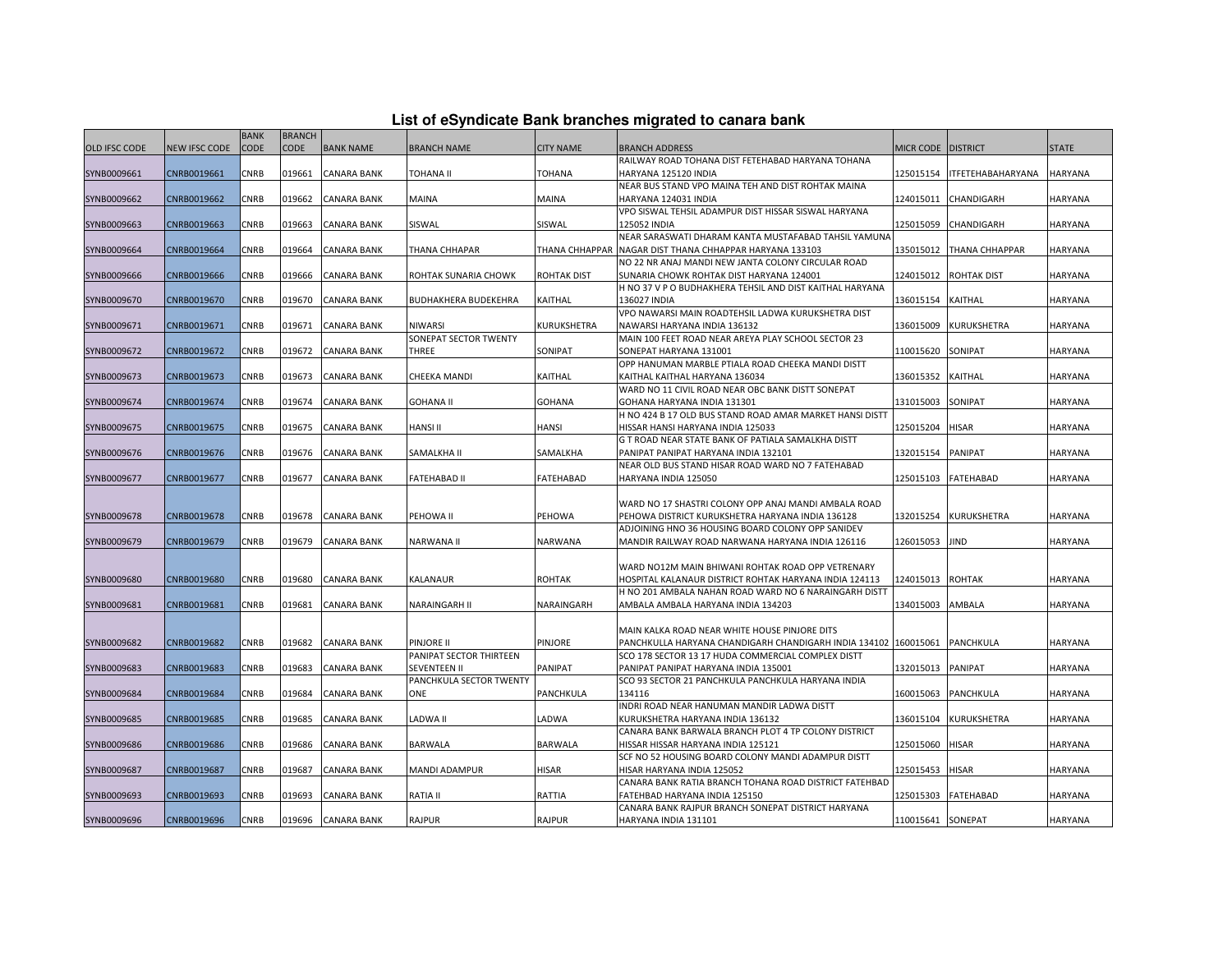| List of eSyndicate Bank branches migrated to canara bank |  |  |  |  |  |  |  |
|----------------------------------------------------------|--|--|--|--|--|--|--|
|----------------------------------------------------------|--|--|--|--|--|--|--|

|                      |               | <b>BANK</b> | <b>BRANCH</b> |                    |                                  |                        |                                                           |                    |                     |                    |
|----------------------|---------------|-------------|---------------|--------------------|----------------------------------|------------------------|-----------------------------------------------------------|--------------------|---------------------|--------------------|
| <b>OLD IFSC CODE</b> | NEW IFSC CODE | <b>CODE</b> | CODE          | <b>BANK NAME</b>   | <b>BRANCH NAME</b>               | <b>CITY NAME</b>       | BRANCH ADDRESS                                            | <b>MICR CODE</b>   | <b>DISTRICT</b>     | <b>STATE</b>       |
|                      |               |             |               |                    |                                  |                        | JEEVAN PRAKASH G T ROAD WEST ASANSOL BARDDHAMAN L 713     |                    |                     |                    |
| SYNB0009701          | CNRB0019701   | <b>CNRB</b> | 019701        | CANARA BANK        | <b>ASANSOL BURANPUR</b>          | ASANSOL                | 304                                                       | 713015005          | BARDHAMAN           | <b>WEST BENGAL</b> |
|                      |               |             |               |                    |                                  |                        |                                                           |                    |                     |                    |
| SYNB0009702          | CNRB0019702   | <b>CNRB</b> | 019702        | CANARA BANK        | RANIGANJ TDB COLLEGE             | RANIGANJ               | RANIGANJDIST BARDDHAMANSTATE WEST BENGALPIN 713 347       | 713015306          | BARDHAMAN           | WEST BENGAL        |
|                      |               |             |               |                    | <b>BURDWAN ST XAVIER S</b>       |                        | S X SCHOOL BURDWAN PARCUS ROAD GT ROAD CROSSING DIST      |                    |                     |                    |
| SYNB0009703          | CNRB0019703   | CNRB        | 019703        | CANARA BANK        | <b>SCHOOL</b>                    | BARDDHAMAN             | BARDDHAMAN WEST BENGAL 713101                             | 713015106          | BARDDHAMAN          | <b>WEST BENGAL</b> |
|                      |               |             |               |                    |                                  |                        | CHHORA 10 PIT COLLIERY SURI ROAD HARIPUR BARDDHAMAN DIST  |                    |                     |                    |
| SYNB0009704          | CNRB0019704   | CNRB        | 019704        | CANARA BANK        | RANIGANJ CHHORA COLLIERY         | <b>HARIPUR</b>         | PIN 713 378                                               | 713015305          | BARDHAMAN           | WEST BENGAL        |
|                      |               |             |               |                    |                                  |                        | AFTAB AVENUE PO RAJBATI DIST BURDWAN BURDWAN WEST         |                    |                     |                    |
| SYNB0009705          | CNRB0019705   | <b>CNRB</b> | 019705        | CANARA BANK        | BURDWAN RAJ COLLEGE              | <b>BURDWAN</b>         | <b>BENGAL 713104</b>                                      | 713015107          | <b>BURDWAN</b>      | <b>WEST BENGAL</b> |
|                      |               |             |               |                    |                                  |                        | UKHRA NEW HATTOLA VILL P O UKHRA M G ROAD P S ANDAL       |                    |                     |                    |
| SYNB0009706          | CNRB0019706   | <b>CNRB</b> | 019706        | CANARA BANK        | <b>UKHRA II</b>                  | <b>UKHRA</b>           | UKHRA WEST BENGAL INDIA713362                             | 713015206          | BARDDHAMAN          | <b>WEST BENGAL</b> |
|                      |               |             |               |                    |                                  |                        | 308 GOSHPARA ROAD PO SHYAMNAGAR NORTH 24 PARGANAS         |                    |                     |                    |
| SYNB0009707          | CNRB0019707   | <b>CNRB</b> | 019707        | CANARA BANK        | SHYAMNAGAR                       | SHYAMNAGAR             | WEST BENGAL SHYAMNAGAR WEST BENGAL INDIA 743127           | 700015145          | NORTH 24 PARGANAS   | <b>WEST BENGAL</b> |
|                      |               |             |               |                    |                                  |                        | MIRJAPUR COLLEGE PARA TAKI ROAD P O BASIRHAT DIST NORTH   |                    |                     |                    |
| SYNB0009708          | CNRB0019708   | <b>CNRB</b> | 019708        | <b>CANARA BANK</b> | <b>BASIRHAT II</b>               | <b>BASIRHAT</b>        | 24 PARGANAS BASIRHAT WEST BENGAL INDIA 743412             | 700015104          | NORTH 24 PARGANAS   | <b>WEST BENGAL</b> |
|                      |               |             |               |                    |                                  |                        | OPPOSITE RANIDANGA BAZAR PO AND VILL RANIDANGA DIST       |                    |                     |                    |
| SYNB0009715          | CNRB0019715   | <b>CNRB</b> | 019715        | <b>CANARA BANK</b> | RANIDANGA                        | DARJILING              | DARJEELING DARJEELING WEST BENGAL INDIA 734012            | 734015007          | DARJILING           | <b>WEST BENGAL</b> |
|                      |               |             |               |                    |                                  |                        | CANARA BANK SHIVMANDIR BRANCH LILA PRESS SHARADA PALLY    |                    |                     |                    |
| SYNB0009716          | CNRB0019716   | CNRB        | 019716        | <b>CANARA BANK</b> | <b>SHIV MANDIR</b>               | <b>SILIGURI</b>        | AH02 PO KADAMTALA SILIGURI WEST BENGAL 734011             | 734015103          | DARJILING           | <b>WEST BENGAL</b> |
|                      |               |             |               |                    |                                  |                        |                                                           |                    |                     |                    |
|                      |               |             |               |                    | ST XAVIER S UNIVERSITY           |                        | ST XAVIERS COLLEGE CAMPUS ACTION AREA IIIB P S NEWTOWN    |                    |                     |                    |
| SYNB0009721          | CNRB0019721   | <b>CNRB</b> | 019721        | <b>CANARA BANK</b> | RAJARHAT CAMPUS KOLKATA RAJARHAT |                        | RAJARHAT KOLKATA WEST BENGAL INDIA 700156                 | 700015146          | <b>KOCH BIHAR</b>   | <b>WEST BENGAL</b> |
|                      |               |             |               |                    |                                  |                        | WARD NO 109 1277 NAYABAD PS PURBA JADAVPUR KOLKATA        |                    |                     |                    |
| SYNB0009722          | CNRB0019722   | <b>CNRB</b> | 019722        | CANARA BANK        | NAYABAD                          | KOLKATA                | WEST BENGAL INDIA 700099                                  | 700015128          | KOLKATA             | <b>WEST BENGAL</b> |
|                      |               |             |               |                    |                                  |                        | WARD NO 17 VILL KUSHPOTA PO GHATAL PASCHIM MEDINIPUR      |                    |                     |                    |
| SYNB0009724          | CNRB0019724   | CNRB        | 019724        | <b>CANARA BANK</b> | <b>GHATAL</b>                    | <b>GHATAL</b>          | GHATAL WEST BENGAL INDIA 721212                           | 721015151          | <b>MEDINIPUR</b>    | <b>WEST BENGAL</b> |
|                      |               |             |               |                    |                                  |                        | UPPER BAGDOGRA SILIGURI DARJEELING SILIGURI WEST BENGAL   |                    |                     |                    |
| SYNB0009726          | CNRB0019726   | <b>CNRB</b> | 019726        | CANARA BANK        | <b>BAGDOGRA</b>                  | <b>SILIGURI</b>        | <b>INDIA 734014</b>                                       | 734015013          | <b>DARJILING</b>    | <b>WEST BENGAL</b> |
|                      |               |             |               |                    |                                  |                        | GURUSADAY DUHA ROAD WARD NO 24 PO RABINDRA SARANI         |                    |                     |                    |
| SYNB0009727          | CNRB0019727   | CNRB        | 019727        | CANARA BANK        | BHARATNAGAR                      | <b>SILIGURI</b>        | SILIGURI WEST BENGAL INDIA 734006                         | 734015006          | <b>DARJILING</b>    | <b>WEST BENGAL</b> |
|                      |               |             |               |                    |                                  |                        | HAIDERPARA BAZAR SILIGURI DARJEELING SILIGURI WEST BENGAL |                    |                     |                    |
| SYNB0009728          | CNRB0019728   | CNRB        | 019728        | CANARA BANK        | <b>HAIDERPARA</b>                | <b>SILIGURI</b>        | <b>INDIA 734001</b>                                       | 734015011          | <b>DARJILING</b>    | <b>WEST BENGAL</b> |
|                      |               |             |               |                    |                                  |                        | OFFICE OF GRAM PANCHYAT SARADA AMTA HOWRAH AMTA II        |                    |                     |                    |
|                      |               |             |               |                    |                                  |                        | PANCHYAT SAMITY HOWRAH ZILLA PARISAD HOWRAH WEST          |                    |                     |                    |
| SYNB0009729          | CNRB0019729   | CNRB        | 019729        | <b>CANARA BANK</b> | KUSBERIA                         | <b>HOWRAH</b>          | BENGAL INDIA 711413                                       | 700015136          | <b>HAORA</b>        | <b>WEST BENGAL</b> |
|                      |               |             |               |                    |                                  |                        | BAINCHI ALU BYABSAYEE KALYAN SAMITI LR NO 803 G T ROAD    |                    |                     |                    |
|                      |               |             |               |                    |                                  |                        | NEAR BHARAT PETROL PUMP DIST HOOGLY WEST BENGAL INDIA     |                    |                     |                    |
| SYNB0009731          | CNRB0019731   | <b>CNRB</b> | 019731        | <b>CANARA BANK</b> | <b>BAINCHI</b>                   | HUGLI CHINSURAH 712134 |                                                           | 712015202          | <b>HUGLI</b>        | <b>WEST BENGAL</b> |
|                      |               |             |               |                    |                                  |                        | WARD NO 5 LINK ROAD NEAR SPANDAN NURSING HOME PO          |                    |                     |                    |
|                      |               |             |               |                    |                                  |                        | ARAMBAGH WEST BENGAL ARAMBAGH WEST BENGAL INDIA           |                    |                     |                    |
| SYNB0009732          | CNRB0019732   | <b>CNRB</b> | 019732        | <b>CANARA BANK</b> | <b>ARAMBAGH II</b>               | ARAMBAGH               | 712601                                                    | 712015103          | HUGLI               | <b>WEST BENGAL</b> |
|                      |               |             |               |                    |                                  |                        |                                                           |                    |                     |                    |
|                      |               |             |               |                    |                                  |                        | CANARA BANK GOVARDHAN ROAD NEAR TEHSIL TIRAHA LAKSAR      |                    |                     | UTTARAKHAN         |
| SYNB0009741          | CNRB0019741   | CNRB        | 019741        | <b>CANARA BANK</b> | <b>LAKSAR II</b>                 | LAKSAR                 | DISTT HARIDWAR HARIDWAR UTTARAKHAND INDIA 247663          | 249015013          | <b>HARIDWAR</b>     |                    |
|                      |               |             |               |                    |                                  |                        | OPPOSITE DEGREE COLLEGE WARD NO 9 TANAKPUR DISTT          |                    |                     | UTTARAKHAN         |
| SYNB0009742          | CNRB0019742   | <b>CNRB</b> | 019742        | CANARA BANK        | <b>TANAKPUR II</b>               | CHAMPAWAT              | CHAMPAWAT CHAMPAWAT UTTARAKHAND INDIA 262309              | 262015308          | CHAMPAWAT           |                    |
|                      |               |             |               |                    |                                  |                        | CANARA BANK VILL AND PO RAIWALA PRATEET NAGAR NEAR SHIV   |                    |                     |                    |
|                      |               |             |               |                    |                                  |                        | CHOWK DIST DEHRADUN DEHRADUN UTTARAKHAND INDIA            |                    |                     | UTTARAKHAN         |
| SYNB0009743          | CNRB0019743   | <b>CNRB</b> | 019743        | CANARA BANK        | RAIWALA                          | DEHRADUN               | 249205                                                    |                    | 249015113 DEHRA DUN |                    |
|                      |               |             |               |                    |                                  |                        |                                                           |                    |                     |                    |
|                      |               |             |               |                    |                                  |                        | CANARA BANK VILL MARGOOBPUR DEEDAHEDI TEHSIL ROORKEE      |                    |                     | UTTARAKHAN         |
| SYNB0009744          | CNRB0019744   | <b>CNRB</b> |               | 019744 CANARA BANK | MARGOOBPUR DEEDAHERI             | <b>HARDWAR</b>         | DISTT HARIDWAR HARIDWAR UTTARAKHAND INDIA 247667          | 247015112 HARIDWAR |                     |                    |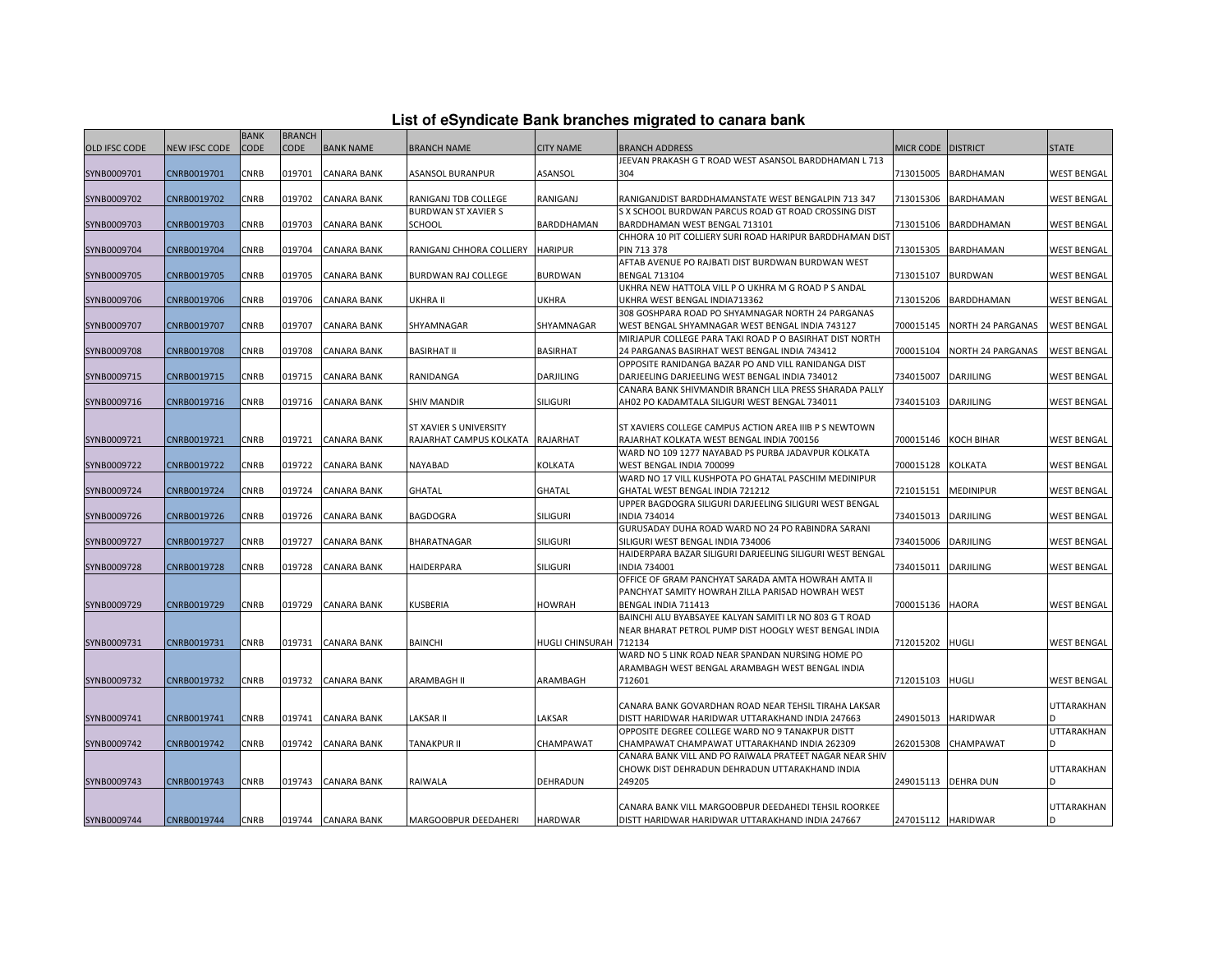|  |  | List of eSyndicate Bank branches migrated to canara bank |  |  |  |
|--|--|----------------------------------------------------------|--|--|--|
|  |  |                                                          |  |  |  |

|                      | List of eSyndicate Bank branches migrated to canara bank |             |               |                    |                           |                    |                                                                    |                    |                             |                    |  |
|----------------------|----------------------------------------------------------|-------------|---------------|--------------------|---------------------------|--------------------|--------------------------------------------------------------------|--------------------|-----------------------------|--------------------|--|
|                      |                                                          | <b>BANK</b> | <b>BRANCH</b> |                    |                           |                    |                                                                    |                    |                             |                    |  |
| <b>OLD IFSC CODE</b> | <b>NEW IFSC CODE</b>                                     | <b>CODE</b> | <b>CODE</b>   | <b>BANK NAME</b>   | <b>BRANCH NAME</b>        | <b>CITY NAME</b>   | <b>BRANCH ADDRESS</b>                                              | MICR CODE DISTRICT |                             | <b>STATE</b>       |  |
|                      |                                                          |             |               |                    |                           |                    | CANARA BANK DURGAPURI 2 GADARPUR TEHSIL UDHAM SINGH                |                    |                             | UTTARAKHAN         |  |
| SYNB0009745          | CNRB0019745                                              | CNRB        | 019745        | <b>CANARA BANK</b> | DURGAPURI                 | GADARPUR           | NAGAR UTTARAKHAND INDIA 263160                                     | 263015210          | <b>UDHAM SINGH NAGAR</b>    |                    |  |
|                      |                                                          |             |               |                    |                           |                    | CANARA BANK DHARCHULA DEHAT DHARCHULA TEHSIL                       |                    |                             | UTTARAKHAN         |  |
| SYNB0009746          | CNRB0019746                                              | CNRB        | 019746        | <b>CANARA BANK</b> | DHARCHULA DEHAT           | DHARCHULA          | PITHORAGARH UTTARAKHAND INDIA 262545                               | 262015609          | PITHORAGARH                 |                    |  |
|                      |                                                          |             |               |                    |                           |                    | CANARA BANK VILL BAKSHANPUR THESIL DHAMPUR DISTT BIJNORE           |                    |                             | UTTAR              |  |
| SYNB0009748          | CNRB0019748                                              | CNRB        | 019748        | <b>CANARA BANK</b> | <b>BAKSHANPUR</b>         | <b>DHAMPUR</b>     | UTTAR PRADESH INDIA 246761                                         | 246015613          | <b>BIJNOR</b>               | PRADESH            |  |
|                      |                                                          |             |               |                    |                           |                    |                                                                    |                    |                             |                    |  |
|                      |                                                          |             |               |                    |                           |                    | AJAY AMAR VATIKA NEAR SHIV MANDIR MEERPUR HINDU VILLAGE            |                    |                             | UTTAR              |  |
| SYNB0009749          | CNRB0019749                                              | CNRB        | 019749        | <b>CANARA BANK</b> | MIRPUR HINDU              | LONI               | LONI GHAZIABAD 201102 LONI UTTAR PRADESH INDIA 201102              | 110015639          | GHAZIABAD                   | PRADESH            |  |
|                      |                                                          |             |               |                    |                           |                    | 65 KULPI ROAD KACHARI BAZAR BARUIPUR SOUTH 24 PARGANAS L           |                    |                             |                    |  |
| SYNB0009751          | CNRB0019751                                              | CNRB        | 019751        | <b>CANARA BANK</b> | <b>BARUIPUR II</b>        | <b>BARUIPUR</b>    | 743 302                                                            | 700015152          | NORTH 24 PARGANAS           | <b>WEST BENGAL</b> |  |
|                      |                                                          |             |               |                    |                           |                    | SANGAM MARKET NEAR 12 NO RAIL GATE BARRACKPUR ROAD PO              |                    |                             |                    |  |
| SYNB0009752          | CNRB0019752                                              | CNRB        | 019752        | <b>CANARA BANK</b> | <b>BARASAT II</b>         | <b>BARASAT</b>     | BARASAT NORTH 24 PARGANAS L 743 203                                | 700015103          | <b>NORTH 24 PARGANAS</b>    | <b>WEST BENGAL</b> |  |
|                      |                                                          |             |               |                    |                           |                    | NO 166 BURHANS FARTABAD GARIA MAIN ROAD OPP SITALA                 |                    |                             |                    |  |
| SYNB0009753          | CNRB0019753                                              | CNRB        | 019753        | <b>CANARA BANK</b> | <b>GARIA II</b>           | GARIA              | MANDIR KOLKATA SOUTH 24 PARGANAS L 700 084                         | 700015153          | NORTH 24 PARGANAS           | <b>WEST BENGAL</b> |  |
|                      |                                                          |             |               |                    | KOLKATA NARENDRAPUR BD    |                    | BD MEMORIAL INSTITUTE NARENDRAPUR MAIN ROAD                        |                    |                             |                    |  |
| SYNB0009754          | CNRB0019754                                              | CNRB        | 019754        | <b>CANARA BANK</b> | MEMORIAL                  | <b>KOLKATA</b>     | NARENDRAPUR KOLKATA L 700 103                                      | 700015154          | <b>KOLKATA</b>              | <b>WEST BENGAL</b> |  |
|                      |                                                          |             |               |                    | KARAIDANGA KOLKATA        |                    | GOVT COLONYBHANGAR TEHSILDIST SOUTH 24 PARGANASSTATE               |                    |                             |                    |  |
| SYNB0009755          | CNRB0019755                                              | CNRB        | 019755        | <b>CANARA BANK</b> | LEATHER COMPLEX           | KOLKATA            | WEST BENGAL 743 502                                                | 700015155          | SOUTH 24 PARGANAS           | <b>WEST BENGAL</b> |  |
|                      |                                                          | CNRB        |               |                    |                           | KAKDWIP            | NAMKHANA ROAD SARANI KAKDWIP SOUTH 24 PARGANAS L 743<br>347        |                    |                             |                    |  |
| SYNB0009756          | CNRB0019756                                              |             | 019756        | <b>CANARA BANK</b> | KAKDWIP II                |                    | BESIDE AMTALA HOSPITAL PO KANYANAGAR PS BISHNUPUR DIST             | 743015103          | NORTH 24 PARGANAS           | <b>WEST BENGAL</b> |  |
|                      | CNRB0019758                                              |             | 019758        | <b>CANARA BANK</b> | AMTOLA II                 | AMTALA             |                                                                    | 700015156          |                             |                    |  |
| SYNB0009758          |                                                          | CNRB        |               |                    |                           |                    | 24 PARGANAS S AMTALA WEST BENGAL 743503 INDIA                      |                    | <b>KOLKATA</b>              | <b>WEST BENGAL</b> |  |
|                      |                                                          | CNRB        | 019759        |                    |                           |                    |                                                                    | 735015005          |                             |                    |  |
| SYNB0009759          | CNRB0019759                                              |             |               | <b>CANARA BANK</b> | JALPAIGURI RAIKATPARA     | <b>WEST BENGAL</b> | RAIKATPARA JALPAIGURI WEST BENGAL WEST BENGAL 735101               |                    | <b>WEST BENGAL</b>          | WEST BENGAL        |  |
| SYNB0009760          | CNRB0019760                                              | CNRB        | 019760        | <b>CANARA BANK</b> | BIDHAN NAGAR SECTOR V     | KOLKATA            | Y 20 EP BLOCK SALT LAKE CITY SEC 5 BIDHAN NAGARPIN 700091          | 700015159          | KOLKATA                     | <b>WEST BENGAL</b> |  |
|                      |                                                          |             |               |                    | KOLKATA RAJARHAT          |                    | AMBIKA APARTMENT WARD NO 9 217 LOKENATH PARK P O                   |                    |                             |                    |  |
| SYNB0009761          | CNRB0019761                                              | CNRB        | 019761        | <b>CANARA BANK</b> | CHINARPARK                | KOLKATA            | HATIARA KOLKATA WEST BENGAL 700157                                 | 700015137          | KOLKATA                     | <b>WEST BENGAL</b> |  |
|                      |                                                          |             |               |                    |                           |                    | VILL NARAYANPUR HODAL NARAYANPUR PS PATRASAYER DISTT               |                    |                             |                    |  |
| SYNB0009762          | CNRB0019762                                              | CNRB        | 019762        | <b>CANARA BANK</b> | NARAYANPUR                | <b>BANKURA</b>     | BANKURA WEST BENGAL 722207                                         | 722015004          | <b>BANKURA</b>              | <b>WEST BENGAL</b> |  |
|                      |                                                          |             |               |                    |                           |                    | VILL AND PO KANAKPUR PS MURARAI DIST BIRBHUM WEST                  |                    |                             |                    |  |
| SYNB0009763          | CNRB0019763                                              | CNRB        | 019763        | <b>CANARA BANK</b> | KANAKPUR                  | DIST BIRBHUM       | BENGAL 731219 INDIA                                                | 731015105          | <b>DIST BIRBHUM</b>         | <b>WEST BENGAL</b> |  |
|                      |                                                          |             |               |                    |                           |                    |                                                                    |                    |                             |                    |  |
|                      |                                                          |             |               |                    |                           |                    | PURBASHA 52 230 OLD KOLKATA ROAD KALYAN NAGAR PANSHILA             |                    |                             |                    |  |
| SYNB0009764          | CNRB0019764                                              | CNRB        | 019764        | <b>CANARA BANK</b> | KHARDAHA RAHARA           | DUM DUM            | WAD NO 8 NORTH 24 PRAGANAS WEST BENGAL INDIA 700112                | 700015147          | <b>NORTH 24 PARGANAS</b>    | <b>WEST BENGAL</b> |  |
|                      |                                                          |             |               |                    |                           |                    | VILL PROSADPUR PO HARIBHANGA DIST MURSHIDABAD                      |                    |                             |                    |  |
| SYNB0009766          | CNRB0019766                                              | CNRB        | 019766        | <b>CANARA BANK</b> | PROSADPUR                 | MURSHIDABAD        | MURSHIDABAD WEST BENGAL 742302 INDIA                               | 742015009          | MURSHIDABAD                 | WEST BENGAL        |  |
|                      |                                                          |             |               |                    |                           |                    | THAKURPUKUR BAKHRAT ROAD VILL CHAK DAULAT DIST 24                  |                    |                             |                    |  |
| SYNB0009767          | CNRB0019767                                              | CNRB        | 019767        | <b>CANARA BANK</b> | CHAKDAULAT                | DHOLAHAT           | PARGANAS SOUTH WEST BENGAL 743377                                  | 700015157          | SOUTH 24 PARGANAS           | <b>WEST BENGAL</b> |  |
|                      |                                                          |             |               |                    |                           |                    |                                                                    |                    |                             |                    |  |
|                      |                                                          |             |               |                    | SPECIALISED MID CORPORATE |                    |                                                                    |                    |                             |                    |  |
|                      |                                                          |             |               |                    | <b>BRANCH KOLKATA</b>     |                    |                                                                    |                    |                             |                    |  |
| SYNB0009768          | CNRB0019768                                              | CNRB        |               | 019768 CANARA BANK | SHAKESPEARE SARANI        | KOLKATA            | 6 N S ROAD KOLKATA WEST BENGAL 700001                              | 700015109          | <b>KOLKATA</b>              | <b>WEST BENGAL</b> |  |
|                      |                                                          |             |               |                    |                           |                    | MANORAMA KUTHIR H BY H 8 ASWINI NAGAR BLOCK RAJARHAT               |                    |                             |                    |  |
| SYNB0009771          | CNRB0019771                                              | CNRB        | 019771        | <b>CANARA BANK</b> | <b>BAGUIATI</b>           | <b>BAGUIATI</b>    | BAGUIATI NORTH 24 PARGANAS L 700 059                               | 700015138          | SOUTH 24 PARGANAS           | <b>WEST BENGAL</b> |  |
|                      |                                                          |             |               |                    |                           |                    |                                                                    |                    |                             |                    |  |
| SYNB0009772          | CNRB0019772                                              | CNRB        | 019772        | <b>CANARA BANK</b> | HABRA II                  | HABRA              | JESSORE ROAD JOYGACHHI HABRA NORTH 24 PARGANAS L 743 263 700015148 |                    | SOUTH 24 PARGANAS           | <b>WEST BENGAL</b> |  |
|                      |                                                          |             |               |                    | KAMARHATI PRABARTAK JUTE  |                    | NO 7 SUBAL APARTMENTS NILGANJ ROAD BELGHORIA KOLKATA               |                    |                             |                    |  |
| SYNB0009773          | CNRB0019773                                              | CNRB        | 019773        | <b>CANARA BANK</b> | MILLS                     | KOLKATA            | NORTH 24 PARGANAS L 700 056                                        | 700015149          | SOUTH 24 PARGANAS           | <b>WEST BENGAL</b> |  |
|                      |                                                          |             |               |                    |                           |                    | NO 195 BARASAT ROAD NONACHANDPUKUR BLOCK BARRACKPORE               |                    |                             |                    |  |
| SYNB0009774          | CNRB0019774                                              | CNRB        | 019774        | <b>CANARA BANK</b> | <b>BARRACKPORE II</b>     | BARRACKPORE        | NORTH 24 PARGANAS L 700 122                                        | 700015139          | SOUTH 24 PARGANAS           | <b>WEST BENGAL</b> |  |
|                      |                                                          |             |               |                    |                           |                    | NO 17 TARUN SENGUPTA SARANI ITALGACHA DUM DUM AIRPORT              |                    |                             |                    |  |
| SYNB0009775          | CNRB0019775                                              | CNRB        |               | 019775 CANARA BANK | DUM DUM II                | <b>KOLKATA</b>     | KOLKATA NORTH 24 PARGANAS L 700 028                                |                    | 700015150 SOUTH 24 PARGANAS | <b>WEST BENGAL</b> |  |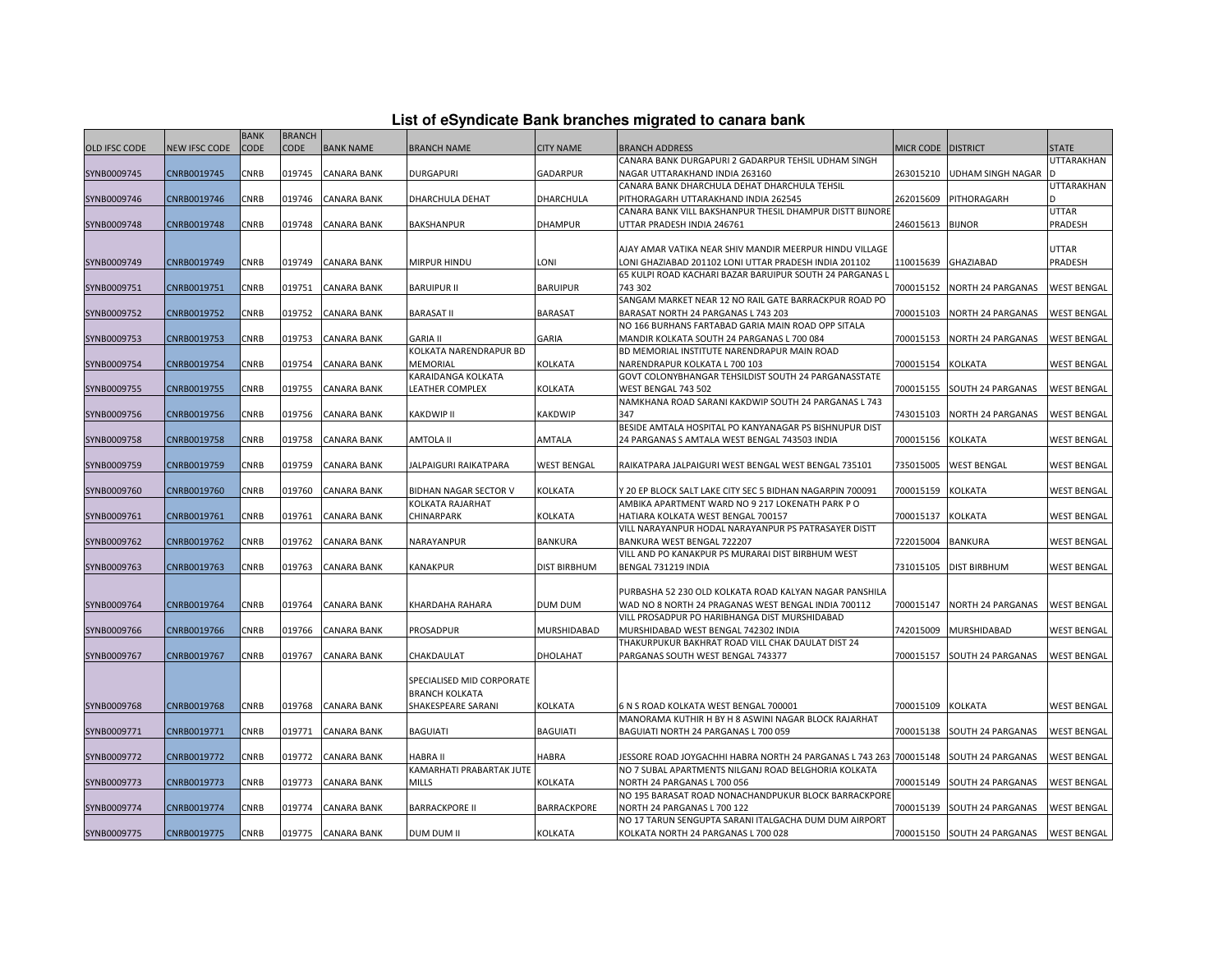| List of eSyndicate Bank branches migrated to canara bank |  |  |
|----------------------------------------------------------|--|--|
|                                                          |  |  |

|               |                      | <b>BANK</b> | <b>BRANCH</b> |                    |                          |                      |                                                                                   |           |                      |                    |
|---------------|----------------------|-------------|---------------|--------------------|--------------------------|----------------------|-----------------------------------------------------------------------------------|-----------|----------------------|--------------------|
| OLD IFSC CODE | <b>NEW IFSC CODE</b> | <b>CODE</b> | <b>CODE</b>   | <b>BANK NAME</b>   | <b>BRANCH NAME</b>       | <b>CITY NAME</b>     | <b>BRANCH ADDRESS</b>                                                             | MICR CODE | <b>DISTRICT</b>      | STATE              |
|               |                      |             |               |                    | RAJARHAT KOLKATA HOUSING |                      |                                                                                   |           |                      |                    |
| SYNB0009776   | CNRB0019776          | CNRB        | 019776        | <b>CANARA BANK</b> | <b>FINANCE BR</b>        | RAJARHAT             | ORCHID PLAZA KATHGOLA NEAR RAJARHAT P S RAJARHAT 700136                           | 700015151 | KOLKATA              | <b>WEST BENGAL</b> |
|               |                      |             |               |                    |                          |                      |                                                                                   |           |                      |                    |
|               |                      |             |               |                    |                          |                      | WARD NO 5 DAKSHINPARA SITALKUCHI ROAD P O MATHABHANGA                             |           |                      |                    |
| SYNB0009777   | CNRB0019777          | <b>CNRB</b> | 019777        | <b>CANARA BANK</b> | MATHABHANGA II           | <b>MATHABHANGA</b>   | DIST COOCHBEHAR MATHABHANGA WEST BENGAL INDIA736146                               | 736015005 | KOCH BIHAR           | <b>WEST BENGAL</b> |
|               |                      |             |               |                    |                          |                      | RAJENDRAPUR JORABORTOLLA NAIHATI NORTH 24 PARGANAS                                |           |                      |                    |
| SYNB0009778   | CNRB0019778          | <b>CNRB</b> | 019778        | <b>CANARA BANK</b> | RAJENDRAPUR NAIHATI      | NAIHATI              | WEST BENGAL INDIA 743166                                                          | 700015140 | NORTH 24 PARGANAS    | <b>WEST BENGAL</b> |
|               |                      |             |               |                    |                          |                      | DAKSHIN CHARAIMHEYA SATMILE PO CONTAI BLOCK EAST                                  |           |                      |                    |
| SYNB0009780   | CNRB0019780          | CNRB        | 019780        | <b>CANARA BANK</b> | SATMILE                  | <b>MEDINIPUR</b>     | MEDINIPUR WEST BENGAL INDIA 721452                                                | 721015404 | MEDINIPUR            | <b>WEST BENGAL</b> |
|               |                      |             |               |                    |                          |                      | BABUPARA MAIN ROAD OPP LIC BUILDING P O FALAKATA DIST                             |           |                      |                    |
| SYNB0009783   | CNRB0019783          | CNRB        | 019783        | <b>CANARA BANK</b> | <b>FALAKATA</b>          | <b>FALAKATA</b>      | ALIPURDUAR FALAKATA WEST BENGAL INDIA735211                                       | 735015103 | <b>JALPAIGURI</b>    | <b>WEST BENGAL</b> |
|               |                      |             |               |                    |                          |                      | SOCIAL WELFARE INSTITUTE RAIGANJ MOHAN BATI NEAR                                  |           |                      |                    |
|               |                      |             |               |                    |                          |                      | GEETANJALI CINEMA NORTH DINAJPUR WEST BENGAL INDIA                                |           |                      |                    |
| SYNB0009784   | CNRB0019784          | <b>CNRB</b> | 019784        | <b>CANARA BANK</b> | RAIGANJ II               | RAIGANJ              | 733130                                                                            | 733015203 | UTTAR DINAJPUR       | <b>WEST BENGAL</b> |
|               |                      |             |               |                    |                          |                      | A 1 BY 3 SHOP BLOCK A KALYANI NADIA DISTRICT WEST BENGAL                          |           |                      |                    |
| SYNB0009785   | CNRB0019785          | CNRB        | 019785        | <b>CANARA BANK</b> | KALYANI II               | KALYANI              | <b>KALYANI 741235</b>                                                             | 700015160 | KALYANI              | <b>WEST BENGAL</b> |
|               |                      |             |               |                    | SPECIALISED SME BRANCH   |                      | 48 SUBHAS AVENUE FIRST FLOOR RANAGHAT NADIA DISTRICT                              |           |                      |                    |
| SYNB0009786   | CNRB0019786          | CNRB        | 019786        | CANARA BANK        | RANAGHAT                 | <b>RANAGHAT</b>      | RANAGHAT 741201                                                                   | 741015203 | RANAGHAT             | <b>WEST BENGAL</b> |
|               |                      |             |               |                    |                          |                      | MATRI BHAVAN BIDYASAGAR PALLY OPP BELDA BUS STAND                                 |           |                      |                    |
| SYNB0009788   | CNRB0019788          | <b>CNRB</b> | 019788        | <b>CANARA BANK</b> | BELDA                    | <b>MEDINIPUR</b>     | PASCHIM MEDINIPUR WEST BENGAL INDIA 721424                                        | 721015405 | <b>MEDINIPUR</b>     | <b>WEST BENGAL</b> |
|               |                      |             |               |                    |                          |                      | MERCHANT SQUARE BUILIDING C O SARASWATI RICE MILL                                 |           |                      |                    |
|               |                      |             |               |                    |                          |                      | COMPOUND SEVOKE ROAD OPPOSITE PAYEL CINEMA SILIGURI                               |           |                      |                    |
| SYNB0009790   | CNRB0019790          | CNRB        | 019790        | <b>CANARA BANK</b> | SILIGURI SEVOKE ROAD     | <b>SILIGURI</b>      | WEST BENGAL INDIA 734001                                                          | 734015012 | DARJILING            | <b>WEST BENGAL</b> |
|               |                      |             |               |                    | KOLKATA ARMY PUBLIC      |                      | ARMY PUBLIC SCHOOL BALLYGUNGE MILITARY CAMPUS KOLKATA                             |           |                      |                    |
| SYNB0009791   | CNRB0019791          | CNRB        | 019791        | <b>CANARA BANK</b> | SCHOOL                   | <b>KOLKATA</b>       | KOLKATA L 700 019                                                                 | 700015120 | <b>KOLKATA</b>       | <b>WEST BENGAL</b> |
|               |                      |             |               |                    |                          |                      | KOLKATA MARINE HOUSEHASTINGSKOLKATADIST KOLKATASTATE                              |           |                      |                    |
| SYNB0009792   | CNRB0019792          | <b>CNRB</b> | 019792        | <b>CANARA BANK</b> | KOLKATA MARINE HOUSE     | <b>KOLKATA</b>       | WEST BENGALPIN 700 022                                                            | 700015121 | <b>KOLKATA</b>       | <b>WEST BENGAL</b> |
|               |                      |             |               |                    |                          |                      | NO 651 FIRST FLOOR ANADAPUR EAST ANANDAPUR WEST BENGAL                            |           |                      |                    |
| SYNB0009793   | CNRB0019793          | CNRB        | 019793        | <b>CANARA BANK</b> | KOLKATA ANANDPUR         | ANANDAPUR            | 700107 INDIA                                                                      | 700015122 | KOLKATA              | <b>WEST BENGAL</b> |
|               |                      |             |               |                    |                          |                      | WARD NO 109 BESIDES MARUTI SHOWROOM 434 SURVEY PARK                               |           |                      |                    |
| SYNB0009795   | CNRB0019795          | CNRB        | 019795        | CANARA BANK        | KOLKATA PURBALOK         | <b>KOLKATA</b>       | PRUBALOK KOLKATA WEST BENGAL INDIA 700099                                         | 700015127 | KOLKATA              | WEST BENGAL        |
|               |                      |             |               |                    | KOLKATA STRESSED ASSETS  |                      | STRESSED ASSET MANAGEMENT BRANCH CANARA BANK 651                                  |           |                      |                    |
| SYNB0009797   | CNRB0019797          | <b>CNRB</b> | 019797        | <b>CANARA BANK</b> | MANAGEMENT               | <b>KOLKATA</b>       | ANANDPUR EM BYPASS KOLKATA WEST BENGAL INDIA 700017                               | 700015161 | KOLKATA              | <b>WEST BENGAL</b> |
|               |                      |             |               |                    |                          |                      | C BY O SUBASH CHAND S BY O HEM SINGH VILLAGE MISHRIPUR PO                         |           |                      | UTTAR              |
| SYNB0009820   | CNRB0019820          | CNRB        | 019820        | <b>CANARA BANK</b> | <b>MISHRIPUR</b>         | <b>MEERUT</b>        | JHADINA TEHSIL MAWANA MEERUT UP 244205                                            | 250015018 | MEERUT               | PRADESH            |
|               |                      |             |               |                    |                          |                      | C BY O SH VIJENDER KUMAR SO SH KATAR S VILLAGE NAGORI PO                          |           |                      | UTTAR              |
| SYNB0009821   | CNRB0019821          | CNRB        | 019821        | <b>CANARA BANK</b> | <b>NAGORI</b>            | <b>TEHSIL MAWANA</b> | PHALAUDA TEHSIL MAWANA MEERUT 250401                                              | 250015212 | TEHSIL MAWANA        | PRADESH            |
|               |                      |             |               |                    |                          |                      | C BY O SH OM SINGH S BY O SH JIA RAM VILLAGE VINAYPUR PO                          |           |                      | UTTAR              |
| SYNB0009822   | CNRB0019822          | CNRB        | 019822        | <b>CANARA BANK</b> | VINAYPUR                 | <b>BAGHPAT DIST</b>  | RATAUL TEHSIL KHEKRA BAGHPAT DIST UP250101                                        | 250015048 | <b>BAGHPAT DIST</b>  | PRADESH            |
|               |                      |             |               |                    |                          |                      | C BY O SH SHOMVIR SINGH S BY O MEHAK SINGH VILLAGE SHERPUF                        |           |                      | UTTAR              |
| SYNB0009823   | CNRB0019823          | <b>CNRB</b> | 019823        | <b>CANARA BANK</b> | SHERPUR LUHARA           | <b>BAGHPAT DIST</b>  | LOHARA BAGHPAT DIST UP 250001                                                     | 250015477 | <b>BAGHPAT DIST</b>  | PRADESH            |
|               |                      |             |               |                    |                          |                      | ITORA VILLAGE ITORA AGRA GWALIOR AGRA UTTAR PRADESH                               |           |                      | UTTAR              |
| SYNB0009826   | CNRB0019826          | CNRB        | 019826        | <b>CANARA BANK</b> | <b>ITORA</b>             | AGRA                 | 282001<br>RPS INTER COLLEGE VILLAGE MAHESHPUR BY PASS ROAD ALIGARH                | 282015075 | AGRA                 | PRADESH<br>UTTAR   |
|               |                      |             |               |                    |                          |                      |                                                                                   |           |                      |                    |
| SYNB0009827   | CNRB0019827          | <b>CNRB</b> | 019827        | <b>CANARA BANK</b> | <b>MAHESHPUR</b>         | <b>ALIGARH</b>       | ALIGARH UTTAR PRADESH 202121<br>MAIN MARKET BARAULA BY PASS ROAD PATWARI KA NAGLA | 202015027 | ALIGARH              | PRADESH<br>UTTAR   |
|               |                      | <b>CNRB</b> |               |                    |                          |                      | ALIGARH UTTAR PRADESH 202002                                                      |           |                      | PRADESH            |
| SYNB0009828   | CNRB0019828          |             | 019828        | <b>CANARA BANK</b> | PATWARI KA NAGLA         | <b>ALIGARH</b>       | VILL POST MUKARI DIST BAGHPED BAGHPED UTTAR PRADESH                               | 202015028 | ALIGARH              | UTTAR              |
| SYNB0009829   | CNRB0019829          | <b>CNRB</b> | 019829        | CANARA BANK        | MUKARI                   | <b>BAGHPED</b>       | 250615                                                                            | 250015059 | <b>BAGHPED</b>       | PRADESH            |
|               |                      |             |               |                    |                          |                      | VILLAGE SIMLI DISTT MUZAFFARNAGAR MUZAFFARNAGAR UTTAR                             |           |                      | UTTAR              |
| SYNB0009830   | CNRB0019830          | <b>CNRB</b> | 019830        | <b>CANARA BANK</b> | <b>SIMLI</b>             | MUZAFFARNAGAR        | <b>PRADESH 251001</b>                                                             | 251015017 | MUZAFFARNAGAR        | PRADESH            |
|               |                      |             |               |                    |                          |                      | SPRING BELL PUBLIC SCHOOL MOHANPUR GADA DELHI ROAD                                |           |                      | UTTAR              |
| SYNB0009831   | CNRB0019831          | <b>CNRB</b> |               | 019831 CANARA BANK | MOHANPUR GADA            | SAHARANPUR           | SAHARANPUR UTTAR PRADESH 247451                                                   |           | 247015019 SAHARANPUR | PRADESH            |
|               |                      |             |               |                    |                          |                      |                                                                                   |           |                      |                    |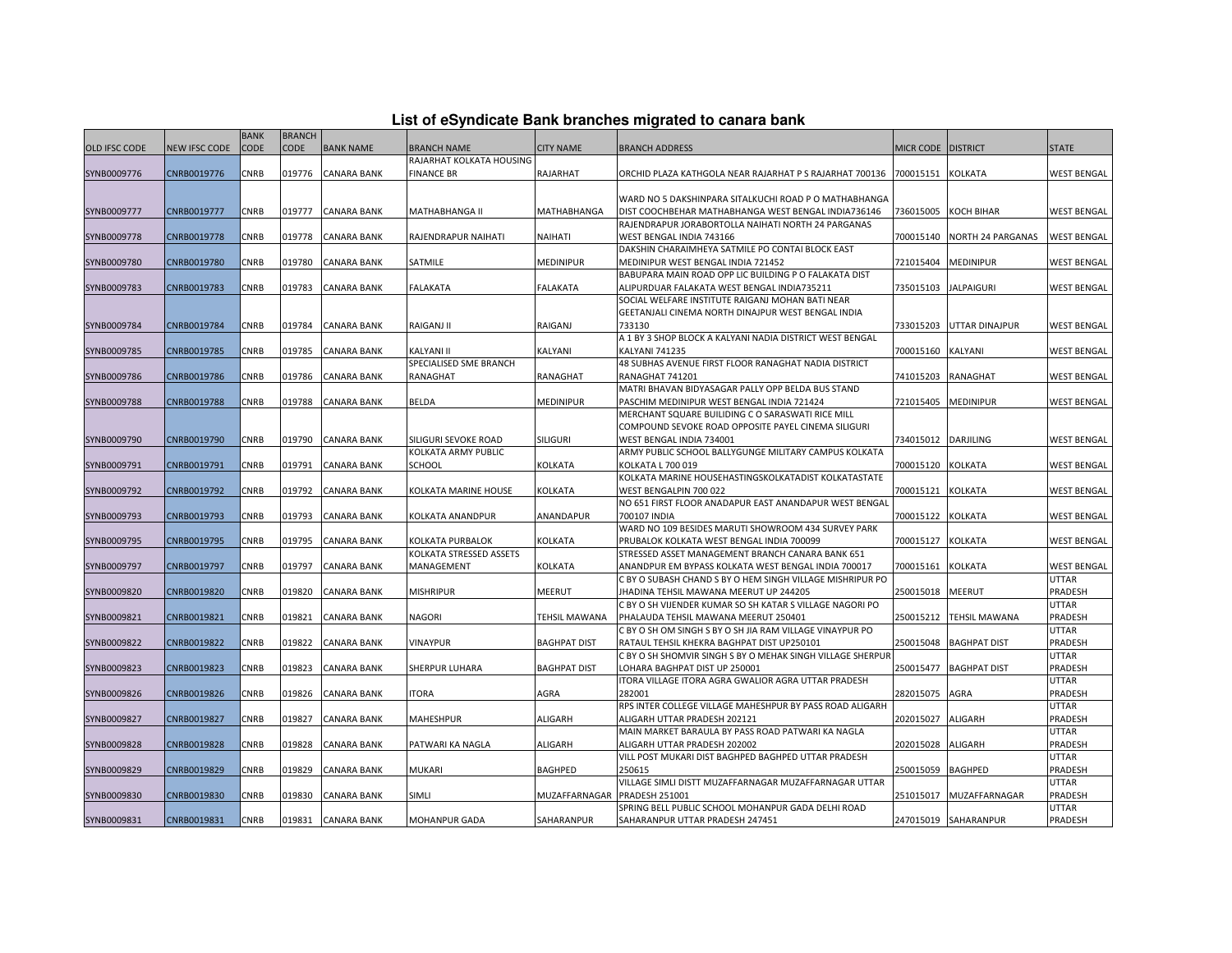|  |  |  | List of eSyndicate Bank branches migrated to canara bank |  |  |
|--|--|--|----------------------------------------------------------|--|--|
|  |  |  |                                                          |  |  |

|                      |               | <b>BANK</b> | <b>BRANCH</b> |                    |                           |                    |                                                          |                    |                    |              |
|----------------------|---------------|-------------|---------------|--------------------|---------------------------|--------------------|----------------------------------------------------------|--------------------|--------------------|--------------|
| <b>OLD IFSC CODE</b> | NEW IFSC CODE | <b>CODE</b> | <b>CODE</b>   | <b>BANK NAME</b>   | <b>BRANCH NAME</b>        | <b>CITY NAME</b>   | <b>BRANCH ADDRESS</b>                                    | <b>MICR CODE</b>   | <b>DISTRICT</b>    | <b>STATE</b> |
|                      |               |             |               |                    |                           |                    | CANARA BANK C 130 449 SHAHPUR OPPOSITE GEETA VATIKA      |                    |                    | UTTAR        |
| SYNB0009832          | CNRB0019832   | CNRB        | 019832        | <b>CANARA BANK</b> | MAGHAR                    | <b>GORAKHPUR</b>   | ASURAN CHOWK GORAKHPUR UTTAR PRADESH 273006              | 272015207          | <b>GORAKHPUR</b>   | PRADESH      |
|                      |               |             |               |                    |                           |                    | VAN BAHUAR PO PAUNI TEH ROBERTSGUNJ DISTT SONEBHADRA     |                    |                    | UTTAR        |
| SYNB0009834          | CNRB0019834   | CNRB        | 019834        | CANARA BANK        | VAN BAHUAR                | ROBERTSGANJ        | SONEBHADRA UTTAR PRADESH 231216                          | 231015107          | SONBHADRA          | PRADESH      |
|                      |               |             |               |                    |                           |                    | RAJ MILAN CHETWAN MOR PO JARAHAN DISTT SONEBHADRA        |                    |                    | UTTAR        |
| SYNB0009835          | CNRB0019835   | CNRB        | 019835        | <b>CANARA BANK</b> | RAJMILAN                  | <b>JARHA</b>       | SONEBHADRA UTTAR PRADESH 231216                          | 231015114          | SONBHADRA          | PRADESH      |
|                      |               |             |               |                    |                           |                    | VILLAGE BAMNAI PO LUHATA MURSAN SADABAD HATHRAS          |                    |                    | <b>UTTAR</b> |
| SYNB0009837          | CNRB0019837   | CNRB        | 019837        | CANARA BANK        | BAMNAI                    | <b>HATHRAS</b>     | HATHRAS UTTAR PRADESH 281206                             | 204015015          | <b>HATHRAS</b>     | PRADESH      |
|                      |               |             |               |                    |                           |                    |                                                          |                    |                    | UTTAR        |
| SYNB0009838          | CNRB0019838   | CNRB        | 019838        | CANARA BANK        | GHAZIABAD PATEL NAGAR     | GHAZIABAD          | H 2 PATEL NAGAR III GHAZIABAD UTTAR PRADESH INDIA 201001 | 110015628          | GHAZIABAD          | PRADESH      |
|                      |               |             |               |                    |                           |                    | VILL AND PO BANHPUR TEHSIL SYANA DIST BULANDSHAHAR       |                    |                    | UTTAR        |
| SYNB0009839          | CNRB0019839   | CNRB        | 019839        | <b>CANARA BANK</b> | <b>BAHAINPUR BANHPUR</b>  | BULANDSHAHR        | BULANDSHAHAR UTTAR PRADESH 203402                        | 245015027          | BULANDSHAHR        | PRADESH      |
|                      |               | CNRB        |               |                    |                           |                    | VILL PO MEERPUR BLOCK KHURJA TEHSIL KHURJA BULANDSHAHAR  |                    |                    | UTTAR        |
| SYNB0009840          | CNRB0019840   |             | 019840        | <b>CANARA BANK</b> | MEERPUR                   | KHURJA             | UTTAR PRADESH INDIA 203131                               | 203015013          | <b>BULANDSHAHR</b> | PRADESH      |
|                      |               |             |               |                    |                           |                    | VILL AND PO BHAMRA URF MAMRA BLOCK GULAOTI TEHSIL        |                    |                    | UTTAR        |
| SYNB0009841          | CNRB0019841   | CNRB        | 019841        | <b>CANARA BANK</b> | <b>BHAMRA</b>             | <b>GULAOTHI</b>    | BULANDSHAHAR BULANDSHAHAR UTTAR PRADESH INDIA 203408     | 203015016          | <b>BULANDSHAHR</b> | PRADESH      |
|                      |               |             |               |                    |                           |                    | VILL AND PO BICHHAT SUJANPUR BLOCK AND TEHSIL KHURJA     |                    |                    | <b>UTTAR</b> |
| SYNB0009842          | CNRB0019842   | CNRB        | 019842        | <b>CANARA BANK</b> | <b>BICHHAT SUJANPUR</b>   | <b>BULANDSHAHR</b> | BULANDSHAHAR UTTAR PRADESH 203203                        | 203015012          | BULANDSHAHR        | PRADESH      |
|                      |               |             |               |                    |                           |                    |                                                          |                    |                    | UTTAR        |
| SYNB0009843          | CNRB0019843   | CNRB        | 019843        | CANARA BANK        | KANPUR HARSH NAGAR        | KANPUR             | 111 153 HARSH NAGAR KANPUR KANPUR 9 INDIA 208012         | 208015035          | <b>KANPUR CITY</b> | PRADESH      |
|                      |               |             |               |                    |                           |                    | SULTANPUR ROAD AHIMAMAU VILLAGE AND POST LUCKNOW         |                    |                    | UTTAR        |
| SYNB0009844          | CNRB0019844   | CNRB        | 019844        | <b>CANARA BANK</b> | AHMAMAU ANSAL             | LUCKNOW            | UTTAR PRADESH 226002                                     | 226015048          | LUCKNOW            | PRADESH      |
|                      |               |             |               |                    |                           |                    | NAI SADAK SHASTRI NAGAR MEERUT MEERUT UTTAR PRADESH      |                    |                    | UTTAR        |
| SYNB0009846          | CNRB0019846   | CNRB        | 019846        | <b>CANARA BANK</b> | MEERUT NAI SARAK          | MEERUT             | 250004                                                   | 250015040          | MEERUT             | PRADESH      |
|                      |               |             |               |                    |                           |                    | SHATABDI NAGAR MEERUT MEERUT MEERUT UTTAR PRADESH        |                    |                    | UTTAR        |
| SYNB0009847          | CNRB0019847   | CNRB        | 019847        | CANARA BANK        | MEERUT SHATABDI NAGAR     | MEERUT             | 250002                                                   | 250015041          | MEERUT             | PRADESH      |
|                      |               |             |               |                    |                           |                    | THANA BHAWAN NEAR SHAMLI MUZAFFARNAGAR                   |                    |                    | UTTAR        |
| SYNB0009848          | CNRB0019848   | CNRB        | 019848        | <b>CANARA BANK</b> | THANABHAWAN               | MUZAFFARNAGAR      | MUZAFFARNAGAR UTTAR PRADESH 247777                       | 247015360          | MUZAFFARNAGAR      | PRADESH      |
|                      |               |             |               |                    |                           |                    | DAAN SAHAY KEE MILAK SHAHPUR TIGRI WARD NO 1 MORADABAD   |                    |                    | UTTAR        |
| SYNB0009850          | CNRB0019850   | CNRB        | 019850        | <b>CANARA BANK</b> | SHAHPUR TIGRI SHAHPUR     | MORADABAD          | UTTAR PRADESH 244001                                     | 244015020          | MORADABAD          | PRADESH      |
|                      |               |             |               |                    |                           |                    | CO MS DHIRAJ CARPET EXPORTS BAZAR SARDAR KHAN CHAURI     |                    |                    | UTTAR        |
| SYNB0009851          | CNRB0019851   | CNRB        | 019851        | <b>CANARA BANK</b> | BHADOHI II                | BHADOHI            | ROAD BHADOHI UTTAR PRADESH 221401                        | 221015109          | BHADOHI            | PRADESH      |
|                      |               |             |               |                    |                           |                    | SADAR MOR BELAGHAT SADAR CHURAHA PRATAPGARH UTTAR        |                    |                    | UTTAR        |
| SYNB0009852          | CNRB0019852   | CNRB        | 019852        | <b>CANARA BANK</b> | PRATAPGARH II             | PRATAPGARH         | PRADESH 230001                                           | 211015018          | PRATAPGARH         | PRADESH      |
|                      |               |             |               |                    | SPECIALISED MID CORPORATE |                    |                                                          |                    |                    |              |
|                      |               |             |               |                    | BRANCH GHAZIABAD NAVYUG   |                    | C 2 MAHALAKSHMI MALL1ST FLOOR RDC RAJ NAGAR GHAZIABAD    |                    |                    | UTTAR        |
| SYNB0009854          | CNRB0019854   | CNRB        | 019854        | <b>CANARA BANK</b> | MARKET                    | GHAZIABAD          | GHAZIABAD UTTAR PRADESH 201002                           | 110015619          | GHAZIABAD          | PRADESH      |
|                      |               |             |               |                    | SPECIALISED MID CORPORATE |                    |                                                          |                    |                    |              |
|                      |               |             |               |                    | <b>BRANCH LUCKNOW</b>     |                    | SKYLARK BLDG NAVAL KISHORE ROAD HAZRATGANJ LUCKNOW       |                    |                    | UTTAR        |
| SYNB0009855          | CNRB0019855   | CNRB        | 019855        | <b>CANARA BANK</b> | HAZRATGANJ                | LUCKNOW            | UTTAR PRADESH 226001                                     | 226015043          | <b>LUCKNOW</b>     | PRADESH      |
|                      |               |             |               |                    |                           |                    |                                                          |                    |                    |              |
|                      |               |             |               |                    | SPECIALISED MID CORPORATE |                    |                                                          |                    |                    |              |
|                      |               |             |               |                    | BRANCH VARANASI HATHUWA   |                    | CANARA BANK MCB VARANASI FIRST FLOOR VARANASI TRADE      |                    |                    | UTTAR        |
| SYNB0009856          | CNRB0019856   | CNRB        |               | 019856 CANARA BANK | MARKET                    | VARANASI           | CENTRE MAQBOOLALAM ROAD VARANASI UP 221002               | 221015024          | VARANASI           | PRADESH      |
|                      |               |             |               |                    |                           |                    |                                                          |                    |                    |              |
|                      |               |             |               |                    | SPECIALISED MID CORPORATE |                    |                                                          |                    |                    |              |
|                      |               |             |               |                    | BRANCH MORADABAD LAKRI    |                    | REGIONAL OFFICE MORADABAD OPP POLICE LINES MANDIR CIVIL  |                    |                    | UTTAR        |
| SYNB0009857          | CNRB0019857   | CNRB        | 019857        | <b>CANARA BANK</b> | <b>FAZALPUR</b>           | MORADABAD          | INES MORADABAD U P 244001                                | 244015023          | MORADABAD          | PRADESH      |
|                      |               |             |               |                    |                           |                    | VILL SARWAN PO PURWA DIST UNNAO SARWAN UTTAR PRADESH     |                    |                    | UTTAR        |
| SYNB0009858          | CNRB0019858   | CNRB        | 019858        | CANARA BANK        | SARWAN                    | PURWA              | <b>INDIA 209821</b>                                      | 209015105          | <b>UNNAO</b>       | PRADESH      |
|                      |               |             |               |                    |                           |                    | NO B 38 3A 2 NEAR SATYAM PLAZA MAHMOORGANJ VARANASI      |                    |                    | UTTAR        |
| SYNB0009859          | CNRB0019859   | CNRB        |               | 019859 CANARA BANK | VARANASI MAHMOORGANJ      | VARANASI           | UTTAR PRADESH 221010                                     | 221015033 VARANASI |                    | PRADESH      |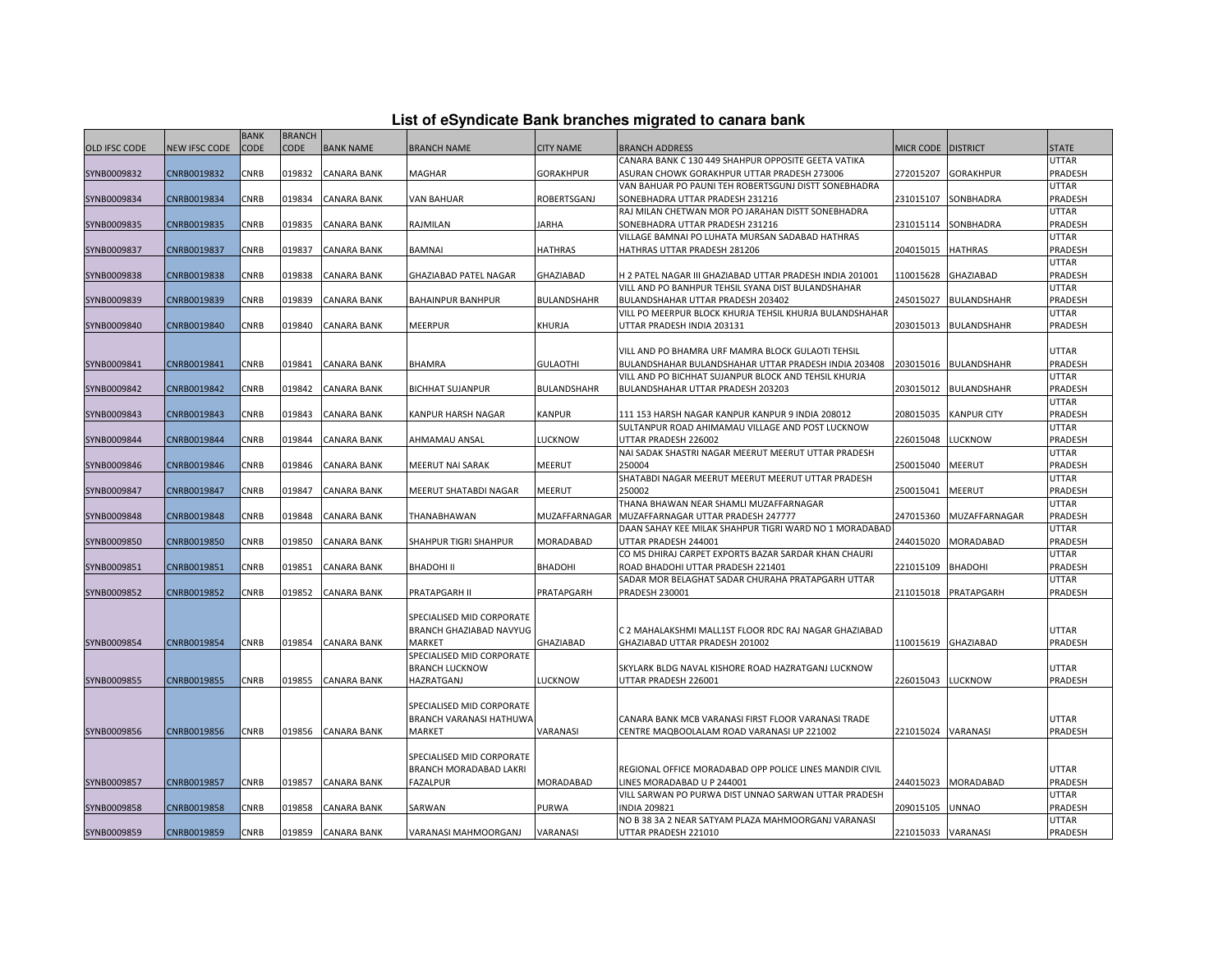| List of eSyndicate Bank branches migrated to canara bank |  |  |  |
|----------------------------------------------------------|--|--|--|
|----------------------------------------------------------|--|--|--|

|                      |               | <b>BANK</b> | <b>BRANCH</b> |                    |                                    |                     |                                                          |                    |                  |              |
|----------------------|---------------|-------------|---------------|--------------------|------------------------------------|---------------------|----------------------------------------------------------|--------------------|------------------|--------------|
| <b>OLD IFSC CODE</b> | NEW IFSC CODE | CODE        | CODE          | <b>BANK NAME</b>   | <b>BRANCH NAME</b>                 | <b>CITY NAME</b>    | <b>BRANCH ADDRESS</b>                                    | <b>MICR CODE</b>   | <b>DISTRICT</b>  | <b>STATE</b> |
|                      |               |             |               |                    |                                    |                     | PLOT NO 2 BALAJI NAGAR COLONY LANKA SAMNE GHAT ROAD      |                    |                  | <b>UTTAR</b> |
| SYNB0009860          | CNRB0019860   | CNRB        | 019860        | <b>CANARA BANK</b> | VARANASI LANKA II                  | VARANASI            | VARANASI UTTAR PRADESH 221005                            | 221015029          | VARANASI         | PRADESH      |
|                      |               |             |               |                    | VARANASI SHIVPUR                   |                     | SHOP NO 9 132 A 2 KHP SUDDIPUR SHIVPUR VARANASI UTTAR    |                    |                  | <b>UTTAR</b> |
| SYNB0009861          | CNRB0019861   | <b>CNRB</b> | 019861        | <b>CANARA BANK</b> | CANTONMENT                         | VARANASI            | <b>PRADESH 221003</b>                                    | 221015027          | VARANASI         | PRADESH      |
|                      |               |             |               |                    |                                    |                     | VILL AND POST KHERA TEHSIL SARDHANA MEERUT MEERUT UTTAR  |                    |                  | <b>UTTAR</b> |
| SYNB0009862          | CNRB0019862   | CNRB        | 019862        | <b>CANARA BANK</b> | KHERA                              | MEERUT              | PRADESH                                                  | 250015113          | MEERUT           | PRADESH      |
|                      |               |             |               |                    |                                    |                     | VILLAGE PILONA TEHSIL MAWANA KALAN MEERUT MEERUT UTTAR   |                    |                  | UTTAR        |
| SYNB0009863          | CNRB0019863   | CNRB        | 019863        | <b>CANARA BANK</b> | PILONA                             | <b>MEERUT</b>       | <b>PRADESH 250401</b>                                    | 250015213          | MEERUT           | PRADESH      |
|                      |               |             |               |                    |                                    |                     | CANARA BANK SHOP NO FF 1 4 AND F12 15 1ST FLOOR MAYA     |                    |                  |              |
|                      |               |             |               |                    |                                    |                     | COMPLEX URDU BAZAR MAYA BAZAR GORAKHPUR UTTAR            |                    |                  | UTTAR        |
| SYNB0009864          | CNRB0019864   | CNRB        | 019864        | <b>CANARA BANK</b> | GORAKHPUR MAYA BAZAR               | <b>GORAKHPUR</b>    | PRADESH INDIA 273001                                     | 273015021          | <b>GORAKHPUR</b> | PRADESH      |
|                      |               |             |               |                    |                                    |                     | CANARA BANK TINKONIA NO 1 PADRI BAZAR GORAKHPUR DIST     |                    |                  | <b>UTTAR</b> |
| SYNB0009865          | CNRB0019865   | CNRB        | 019865        | <b>CANARA BANK</b> | GORAKHPUR PADRI BAZAR II           | <b>GORAKHPUR</b>    | GORAKHPUR UTTARPRADESH INDIA 273014                      | 273015025          | <b>GORAKHPUR</b> | PRADESH      |
|                      |               |             |               |                    | GORAKHPUR MEDICAL                  |                     | NO 146A SHARDA SADAN INFRON OF BRD MEDICAL COLLEGE       |                    |                  | <b>UTTAR</b> |
| SYNB0009866          | CNRB0019866   | CNRB        | 019866        | <b>CANARA BANK</b> | COLLEGE ROAD                       | GORAKHPUR           | GORAKHPUR UTTAR PRADESH INDIA 273013                     | 273015024          | GORAKHPUR        | PRADESH      |
|                      |               |             |               |                    |                                    |                     | CANARA BANK NEAR V MART VARANASI SHAKTINAGAR MAIN        |                    |                  |              |
|                      |               |             |               |                    |                                    |                     | ROAD MURDHAWA RENUKUT SONEBHADRA UTTAR PRADESH           |                    |                  | <b>UTTAR</b> |
| SYNB0009867          | CNRB0019867   | CNRB        | 019867        | <b>CANARA BANK</b> | RENUKUT                            | RENUKOOT            | <b>INDIA 231217</b>                                      | 231015112          | SONBHADRA        | PRADESH      |
|                      |               |             |               |                    |                                    |                     | VILL BILLI OBRA CHOPAN ROAD OBRA SONEBHADRA UTTAR        |                    |                  | UTTAR        |
| SYNB0009868          | CNRB0019868   | CNRB        | 019868        | <b>CANARA BANK</b> | <b>OBRA</b>                        | <b>OBRA</b>         | PRADESH INDIA 231219                                     | 231015113          | SONBHADRA        | PRADESH      |
|                      |               |             |               |                    |                                    |                     | C O HASHMI IRON STORE VILL BHALUWAIN SULTANPUR ROAD      |                    |                  | <b>UTTAR</b> |
| SYNB0009869          | CNRB0019869   | CNRB        | 019869        | <b>CANARA BANK</b> | <b>BADLAPUR</b>                    | <b>JAUNPUR</b>      | BADLAPUR JAUNPUR UTTAR PRADESH INDIA 222125              | 222015009          | <b>JAUNPUR</b>   | PRADESH      |
|                      |               |             |               |                    |                                    |                     |                                                          |                    |                  |              |
|                      |               |             |               |                    |                                    |                     | CANARA BANK OPPOSITE POST OFFICE MACHALISHAHAR ROAD      |                    |                  | <b>UTTAR</b> |
| SYNB0009870          | CNRB0019870   | <b>CNRB</b> | 019870        | <b>CANARA BANK</b> | MARIYAHU                           | <b>JAUNPUR</b>      | MARIYAHU DISTT JAUNPUR UTTAR PRADESH INDIA 222161        | 222015011          | <b>JAUNPUR</b>   | PRADESH      |
|                      |               |             |               |                    |                                    |                     | C O PATANJALI AROGYA KENDRA SARSWATI NAGAR NEAR          |                    |                  |              |
|                      |               |             |               |                    |                                    |                     | ROADWAYS BUS STAND ALLAHABAD ROAD MACHHALISH JAUNPUR     |                    |                  | <b>UTTAR</b> |
| SYNB0009871          | CNRB0019871   | <b>CNRB</b> | 019871        | <b>CANARA BANK</b> | MACHLISHAHAR                       | <b>MACHHLISHAHR</b> | UTTAR PRADESH INDIA 222143                               | 222015010          | <b>JAUNPUR</b>   | PRADESH      |
|                      |               |             |               |                    |                                    |                     | CANARA BANK VILL KITHURI PO MUNDERWA NEAR PAANI KI TANKI |                    |                  | <b>UTTAR</b> |
| SYNB0009872          | CNRB0019872   | CNRB        | 019872        | <b>CANARA BANK</b> | MUNDERWA LOHADAR                   | BASTI               | DISTT BASTI BASTI UTTAR PRADESH INDIA 272170             | 272015010          | AZAMGARH         | PRADESH      |
|                      |               |             |               |                    |                                    |                     |                                                          |                    |                  |              |
|                      |               |             |               |                    |                                    |                     | CANARA BANK PLOT NO 69 MAIN ROAD VILL RANEEDEEH DISTT    |                    |                  | <b>UTTAR</b> |
| SYNB0009873          | CNRB0019873   | <b>CNRB</b> |               | 019873 CANARA BANK | RANEEDEEH                          | <b>GORAKHPUR</b>    | GORAKHPUR GORAKHPUR UTTAR PRADESH INDIA 273090           | 273015023          | <b>GORAKHPUR</b> | PRADESH      |
|                      |               |             |               |                    |                                    |                     |                                                          |                    |                  |              |
|                      |               |             |               |                    |                                    |                     | VILLAGE AND POST KHUKHUNDU POLICA STATION KHUKHUNDU      |                    |                  | <b>UTTAR</b> |
| SYNB0009874          | CNRB0019874   | <b>CNRB</b> | 019874        | <b>CANARA BANK</b> | KHUKHUNDU CHAURAHA                 | SALEMPUR            | TEHSIL SALEMPUR DEORIA UTTAR PRADESH INDIA 274501        | 274015514          | <b>DEORIA</b>    | PRADESH      |
|                      |               |             |               |                    |                                    |                     | CANARA BANK OPP JAISAL DHARMASHALA BARHAJ DIST DEORIA    |                    |                  | <b>UTTAR</b> |
| SYNB0009875          | CNRB0019875   | CNRB        | 019875        | <b>CANARA BANK</b> | BARHAJ                             | <b>BARHAJ</b>       | DEORIA UTTAR PRADESH INDIA 274601                        | 274015516          | <b>DEORIA</b>    | PRADESH      |
|                      |               |             |               |                    |                                    |                     |                                                          |                    |                  |              |
|                      |               |             |               |                    |                                    |                     | CANARA BANK SHAHI SAW MILL BHATPAR RANI ROAD VILL AND PO |                    |                  | UTTAR        |
| SYNB0009876          | CNRB0019876   | <b>CNRB</b> | 019876        | <b>CANARA BANK</b> | <b>BHINGARI BAZAR</b>              | <b>BHATPAR RANI</b> | BHINGARI BAZAR DISTT DEORIA UTTAR PRADESH INDIA 274702   | 274015517          | <b>DEORIA</b>    | PRADESH      |
|                      |               |             |               |                    |                                    |                     |                                                          |                    |                  |              |
|                      |               |             |               |                    |                                    |                     | CANARA BANK PLOT NO 993 MAIN ROAD VILLAGE JHANGAHA       |                    |                  | UTTAR        |
| SYNB0009877          | CNRB0019877   | <b>CNRB</b> | 019877        | <b>CANARA BANK</b> | <b>JHANGAHA</b>                    | <b>JHANGAHA</b>     | DISTT GORAKHPUR GORAKHPUR UTTAR PRADESH INDIA 273202     | 273015026          | <b>GORAKHPUR</b> | PRADESH      |
|                      |               |             |               |                    |                                    |                     | CANARA BANK CHANKI MOD LAR TOWN TEHSIL SALEMPUR DEORIA   |                    |                  | UTTAR        |
| SYNB0009878          | CNRB0019878   | CNRB        | 019878        | <b>CANARA BANK</b> | LAR TOWN                           | SALEMPUR            | UTTAR PRADESH INDIA 274502                               | 274015515          | DEORIA           | PRADESH      |
|                      |               |             |               |                    |                                    |                     | CANARA BANK OPP OLD HYDEL MAIN ROAD SALEMPUR SALEMPUR    |                    |                  | <b>UTTAR</b> |
| SYNB0009879          | CNRB0019879   | CNRB        | 019879        | CANARA BANK        | SALEMPUR II                        | SALEMPUR            | UTTAR PRADESH 274509                                     | 274015307          | <b>DEORIA</b>    | PRADESH      |
|                      |               |             |               |                    |                                    |                     | CANARA BANK PLOT NO 893 VILL AND PO TARKULWA NEAR        |                    |                  |              |
|                      |               |             |               |                    |                                    |                     | BANDAR GATE DIST DEORIA DEORIA UTTAR PRADESH INDIA       |                    |                  | <b>UTTAR</b> |
| SYNB0009880          | CNRB0019880   | <b>CNRB</b> | 019880        | <b>CANARA BANK</b> | TARKULWA                           | TARKULWA            | 274408                                                   | 274015513          | <b>DEORIA</b>    | PRADESH      |
|                      |               |             |               |                    |                                    |                     | H N S 2 639 38 1 VARUNA VIHAR COLON NEAR J P MEHTA INTER |                    |                  |              |
|                      |               |             |               |                    |                                    |                     | COLLEGE CLUB ROAD SIKRAUL VARANASI UTTAR PRADESH INDIA   |                    |                  | <b>UTTAR</b> |
| SYNB0009881          | CNRB0019881   | <b>CNRB</b> |               | 019881 CANARA BANK | VARANASI ORDERLY BAZAR II VARANASI |                     | 221002                                                   | 221015026 VARANASI |                  | PRADESH      |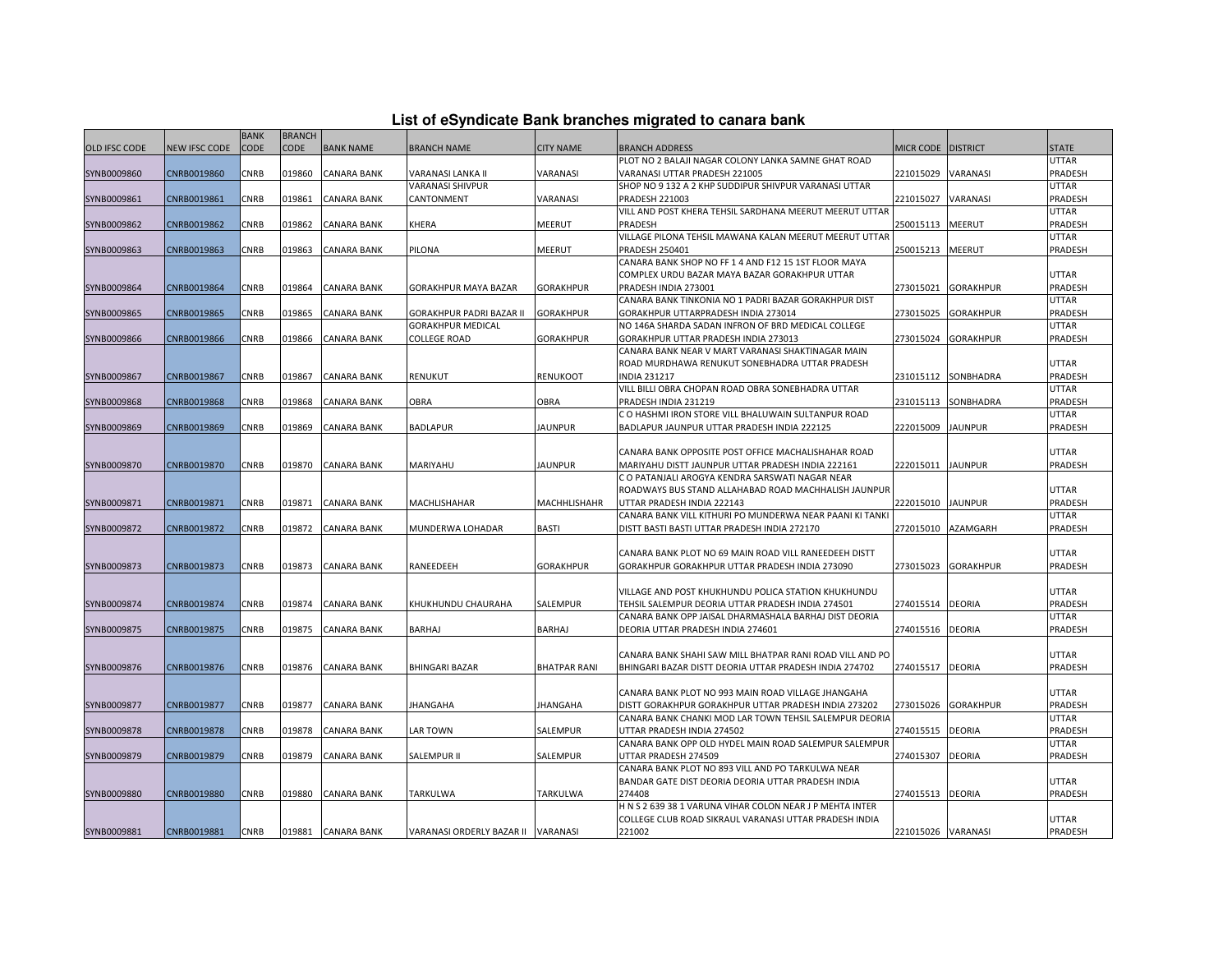| List of eSyndicate Bank branches migrated to canara bank |  |  |  |
|----------------------------------------------------------|--|--|--|
|----------------------------------------------------------|--|--|--|

|               |                      | <b>BANK</b> | <b>BRANCH</b> |                    |                                  |                     |                                                          |                    |                           |                    |
|---------------|----------------------|-------------|---------------|--------------------|----------------------------------|---------------------|----------------------------------------------------------|--------------------|---------------------------|--------------------|
| OLD IFSC CODE | <b>NEW IFSC CODE</b> | CODE        | <b>CODE</b>   | <b>BANK NAME</b>   | <b>BRANCH NAME</b>               | <b>CITY NAME</b>    | <b>BRANCH ADDRESS</b>                                    | MICR CODE DISTRICT |                           | <b>STATE</b>       |
|               |                      |             |               |                    |                                  |                     | 1ST FLOOR RAGHUNATH COMPLEX BHAIRAVNATH CHAURAHA         |                    |                           | <b>UTTAR</b>       |
| SYNB0009882   | CNRB0019882          | CNRB        | 019882        | <b>CANARA BANK</b> | VARANASI VISHESHWARGANJ VARANASI |                     | VISHESHWARGANJ VARANASI UTTAR PRADESH INDIA 221001       | 221015023          | VARANASI                  | PRADESH            |
|               |                      |             |               |                    |                                  |                     | C O JAISWAL DIGITAL STUDIO B 9 48 PHEEL KHANA SONARPURA  |                    |                           | <b>UTTAR</b>       |
| SYNB0009883   | CNRB0019883          | <b>CNRB</b> | 019883        | <b>CANARA BANK</b> | VARANASI SONARPURA               | VARANASI            | VARANASI UTTAR PRADESH INDIA 221001                      | 221015022          | VARANASI                  | PRADESH            |
|               |                      |             |               |                    |                                  |                     | CANARA BANK JAYAPUR BRANCH VILL AND PO JAYAPUR JAYAPUR   |                    |                           | <b>UTTAR</b>       |
| SYNB0009884   | CNRB0019884          | CNRB        | 019884        | <b>CANARA BANK</b> | <b>JAYAPUR</b>                   | VARANASI            | UTTAR PRADESH INDIA 221305                               | 221015036          | VARANASI                  | PRADESH            |
|               |                      |             |               |                    |                                  |                     | VILLAGE AND POST PALRI TEHSIL BARAUT BAGHPAT PALRI UTTAR |                    |                           | <b>UTTAR</b>       |
| SYNB0009885   | CNRB0019885          | CNRB        | 019885        | CANARA BANK        | PALRI                            | <b>BARAUT</b>       | PRADESH INDIA 250622                                     | 250015481          | <b>BAGHPAT</b>            | PRADESH            |
|               |                      |             |               |                    |                                  |                     | OPP GUDAMBA THANA KURSI ROAD LUCKNOW LUCKNOW UTTAR       |                    |                           | <b>UTTAR</b>       |
| SYNB0009887   | CNRB0019887          | CNRB        | 019887        | CANARA BANK        | LUCKNOW KURSI ROAD               | LUCKNOW             | PRADESH INDIA 226026                                     | 226015069          | <b>LUCKNOW</b>            | PRADESH            |
|               |                      |             |               |                    |                                  |                     | PLOT NO 9 SECTOR 9 24M DIVIDER ROAD VIKASH NAGAR         |                    |                           | <b>UTTAR</b>       |
| SYNB0009888   | CNRB0019888          | CNRB        | 019888        | CANARA BANK        | LUCKNOW VIKAS NAGAR II           | <b>LUCKNOW</b>      | LUCKNOW UTTAR PRADESH INDIA 226022                       | 226015066          | <b>LUCKNOW</b>            | PRADESH            |
|               |                      |             |               |                    |                                  |                     | SHIROMANI SQUARE MATIYARI CHAURAHA CHINHAT LUCKNOW       |                    |                           | <b>UTTAR</b>       |
| SYNB0009889   | CNRB0019889          | CNRB        | 019889        | CANARA BANK        | LUCKNOW CHINHAT                  | <b>LUCKNOW</b>      | UTTAR PRADESH INDIA 226028                               | 226015070          | <b>LUCKNOW</b>            | PRADESH            |
|               |                      |             |               |                    |                                  |                     | VILL AND PO VIMLA BHASKER BHAVAN LUCKNOW ROAD            |                    |                           |                    |
|               |                      |             |               |                    |                                  |                     | SUMBABAG SANDILA DISTT HARDOI HARDOI UTTAR PRADESH       |                    |                           | <b>UTTAR</b>       |
| SYNB0009890   | CNRB0019890          | CNRB        | 019890        | <b>CANARA BANK</b> | SANDILA                          | <b>HARDOI</b>       | <b>INDIA 241204</b>                                      | 241015064          | <b>ALIGARH</b>            | PRADESH            |
|               |                      |             |               |                    |                                  |                     | BALAMAU NEAR PANCHAYAT BHAVAN DIST HARDOI UTTAR          |                    |                           | <b>UTTAR</b>       |
| SYNB0009891   | CNRB0019891          | CNRB        | 019891        | CANARA BANK        | BALAMAU                          | HARDOI              | PRADESH INDIA 241126                                     | 241015063          | <b>ALIGARH</b>            | PRADESH            |
|               |                      |             |               |                    |                                  |                     | HAZI MARKET AHMADABADGANJ I AHARPUR ROAD TAMBOUR         |                    |                           | <b>UTTAR</b>       |
| SYNB0009892   | CNRB0019892          | CNRB        | 019892        | <b>CANARA BANK</b> | TAMBOUR AHMADABADGUNJ TAMBOUR    |                     | SITAPUR UTTAR PRADESH INDIA 261208                       | 261015010          | <b>SITAPUR</b>            | <b>PRADESH</b>     |
|               |                      |             |               |                    |                                  |                     | VILL BAIDWAR KALA KORAON PO ALLAHABAD ALLAHABAD UTTAR    |                    |                           | <b>UTTAR</b>       |
| SYNB0009893   | CNRB0019893          | CNRB        | 019893        | CANARA BANK        | <b>BAIDWAR KALAN</b>             | ALLAHABAD           | PRADESH INDIA 212306                                     | 211015017          | ALLAHABAD                 | PRADESH            |
|               |                      |             |               |                    |                                  |                     | VILL AND PO AURAI G T ROAD OPP POLICE STATION AURAI SANT |                    |                           | <b>UTTAR</b>       |
| SYNB0009894   | CNRB0019894          | CNRB        | 019894        | <b>CANARA BANK</b> | AURAI                            | <b>AURAI</b>        | RAVI DAS NAGAR UTTAR PRADESH INDIA 221301                | 221015107          | <b>SANT RAVIDAS NAGAR</b> | <b>PRADESH</b>     |
|               |                      |             |               |                    |                                  |                     | KALLUGARHI ROAD OPPOSITE RIM FACTORY DASNA GHAZIABAD     |                    |                           | <b>UTTAR</b>       |
| SYNB0009895   | CNRB0019895          | CNRB        | 019895        | <b>CANARA BANK</b> | DASNA                            | <b>DASNA</b>        | UTTAR PRADESH 201015                                     | 110015623          | <b>GHAZIABAD</b>          | PRADESH            |
|               |                      |             |               |                    |                                  |                     |                                                          |                    |                           |                    |
|               |                      |             |               |                    |                                  |                     | BAREILLY EAST NO 381 1 NEWADA SHEKHAN PILIBHEET BYPASS   |                    |                           | <b>UTTAR</b>       |
| SYNB0009896   | CNRB0019896          | <b>CNRB</b> | 019896        | <b>CANARA BANK</b> | <b>BAREILLY EAST</b>             | <b>BAREILLY</b>     | ROAD BAREILLY BAREILLY UTTAR PRADESH INDIA 243005        | 243015019          | <b>BAREILLY</b>           | PRADESH            |
|               |                      |             |               |                    |                                  |                     | PLOT NO 38 LAJPAT KUNJ KHANDARI ROAD AGRA UTTAR PRADESH  |                    |                           | <b>UTTAR</b>       |
| SYNB0009899   | CNRB0019899          | CNRB        | 019899        | <b>CANARA BANK</b> | AGRA KHANDARI BY PASS            | AGRA                | <b>INDIA 282002</b>                                      | 282015080          | AGRA                      | PRADESH            |
|               |                      |             |               |                    |                                  |                     |                                                          |                    |                           |                    |
|               |                      |             |               |                    |                                  |                     |                                                          |                    |                           | ANDAMAN            |
|               |                      |             |               |                    |                                  |                     |                                                          |                    |                           | AND NICOBAR        |
| SYNB0009900   | CNRB0019900          | <b>CNRB</b> |               | 019900 CANARA BANK | PORT BLAIR II                    | <b>PORT BLAIR</b>   | 19 TAGORE RD GANDHI NAGAR MOHANPURA PORT BLAIR 744101    | 744015005          | ANDAMAN                   | <b>ISLAND</b>      |
|               |                      |             |               |                    |                                  |                     |                                                          |                    |                           |                    |
|               |                      |             |               |                    |                                  |                     |                                                          |                    |                           | ANDAMAN            |
|               |                      |             |               |                    |                                  |                     |                                                          |                    |                           | AND NICOBAR        |
| SYNB0009901   | CNRB0019901          | CNRB        | 019901        | <b>CANARA BANK</b> | CAMPBELL BAY                     | <b>CAMPBELL BAY</b> | CAMPBELL BAYPIN 744 302                                  |                    | 744015006 NICOBAR ISLANDS | <b>ISLAND</b>      |
|               |                      |             |               |                    |                                  |                     |                                                          |                    |                           | ANDAMAN            |
|               |                      |             |               |                    |                                  |                     |                                                          |                    |                           | <b>AND NICOBAR</b> |
| SYNB0009903   | CNRB0019903          | CNRB        | 019903        | <b>CANARA BANK</b> | FERARGANJ                        | FERARGANJ           | ANDAMAN ISLANDSSTATE ANDAMAN AND NICOBARUPIN 744 101     | 744015007          | <b>ANDAMAN</b>            | <b>ISLAND</b>      |
|               |                      |             |               |                    |                                  |                     |                                                          |                    |                           |                    |
|               |                      |             |               |                    |                                  |                     |                                                          |                    |                           | ANDAMAN            |
|               |                      |             |               |                    |                                  |                     | RANGAT BAZARRANGAT ANDAMAN ISLANDSSTATE ANDAMAN          |                    |                           | <b>AND NICOBAR</b> |
| SYNB0009904   | CNRB0019904          | CNRB        | 019904        | <b>CANARA BANK</b> | <b>RANGAT LONG ISLAND</b>        | RANGAT              | <b>NICOBAR 744 205</b>                                   | 744015012 ANDAMAN  |                           | <b>ISLAND</b>      |
|               |                      |             |               |                    |                                  |                     |                                                          |                    |                           |                    |
|               |                      |             |               |                    |                                  |                     |                                                          |                    |                           | ANDAMAN            |
|               |                      |             |               |                    |                                  |                     | AND NICOBAR ISLANDSDIST ANDAMAN ISLANDSSTATE ANDAMAN     |                    |                           | AND NICOBAR        |
| SYNB0009905   | CNRB0019905          | <b>CNRB</b> |               | 019905 CANARA BANK | <b>GARACHARAMA II</b>            | GARACHARAMA         | AND NICOBARUPIN 744 101                                  | 744015013 ANDAMAN  |                           | <b>ISLAND</b>      |
|               |                      |             |               |                    |                                  |                     |                                                          |                    |                           |                    |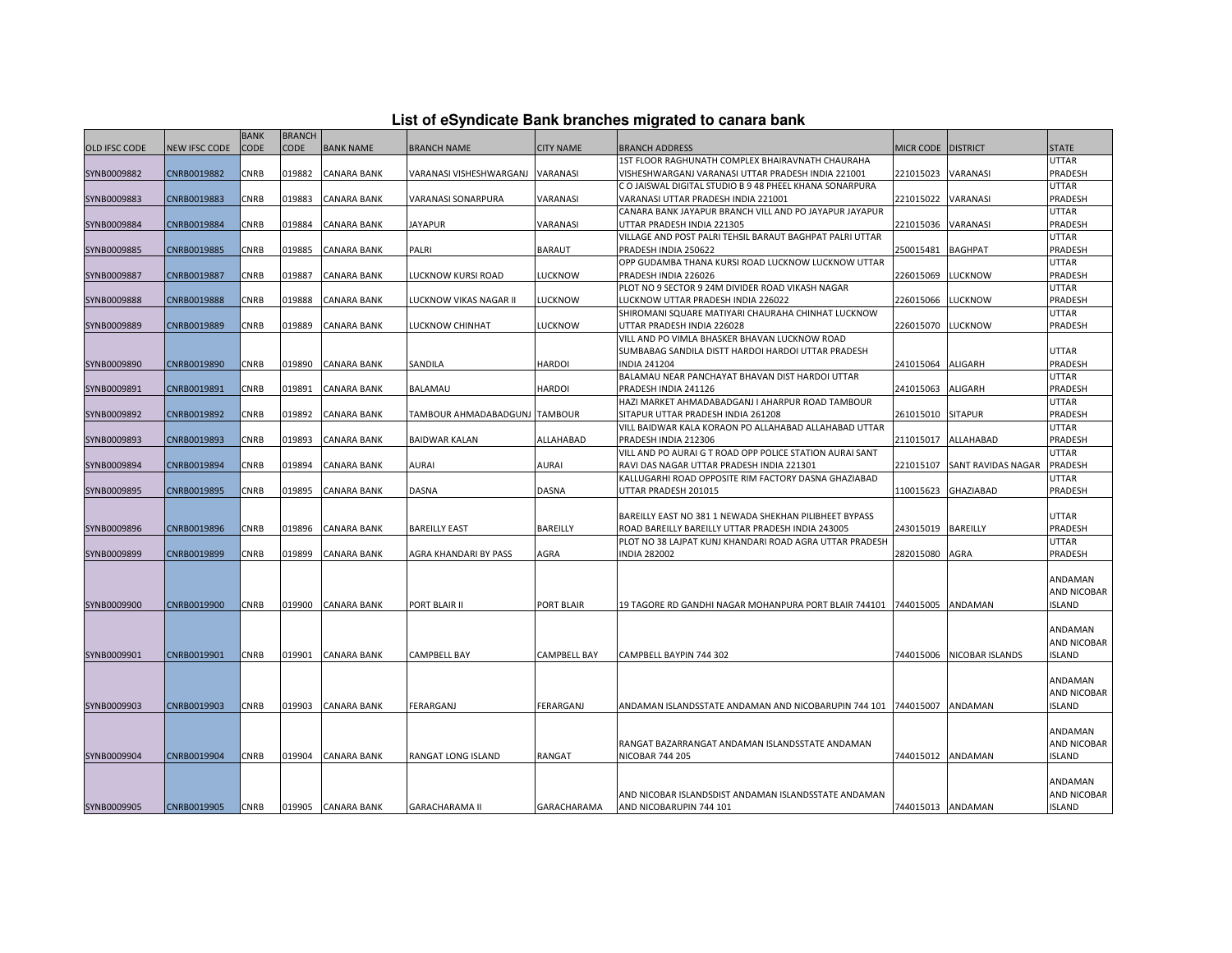## **List of eSyndicate Bank branches migrated to canara bank**

|                            |                            | <b>BANK</b> | <b>BRANCH</b> |                                   |                                                    |                             |                                                                                                                                                               |                    |                               |                                         |
|----------------------------|----------------------------|-------------|---------------|-----------------------------------|----------------------------------------------------|-----------------------------|---------------------------------------------------------------------------------------------------------------------------------------------------------------|--------------------|-------------------------------|-----------------------------------------|
| <b>OLD IFSC CODE</b>       | <b>NEW IFSC CODE</b>       | <b>CODE</b> | <b>CODE</b>   | <b>BANK NAME</b>                  | <b>BRANCH NAME</b>                                 | <b>CITY NAME</b>            | <b>BRANCH ADDRESS</b>                                                                                                                                         | MICR CODE DISTRICT |                               | <b>STATE</b>                            |
| SYNB0009908                | CNRB0019908                | CNRB        | 019908        | <b>CANARA BANK</b>                | PORT BLAIR MES                                     | <b>PORTBLAIR</b>            | HADDOPORT BLAIR ANDAMAN ISLANDSSTATE ANDAMAN AND<br>NICOBARUPIN 744 102                                                                                       | 744015014          | ANDAMAN                       | ANDAMAN<br>AND NICOBAR<br><b>ISLAND</b> |
| SYNB0009909                | CNRB0019909                | <b>CNRB</b> | 019909        | <b>CANARA BANK</b>                | PORTBLAIR DIRECTORATE OF<br><b>HEALTH SERVICES</b> | <b>PORTBLAIR</b>            | PANTH ROADPORT BLAIRDIST ANDAMAN ISLANDSSTATE<br>ANDAMAN AND NICOBARUPIN 744 104                                                                              | 744015011          | ANDAMAN                       | ANDAMAN<br>AND NICOBAR<br><b>ISLAND</b> |
| SYNB0009910                | CNRB0019910                | CNRB        | 019910        | <b>CANARA BANK</b>                | PORTBLAIR SECRETARIAT<br><b>COMPLEX</b>            | <b>PORTBLAIR</b>            | POPORT BLAIRDIST ANDAMAN ISLANDSSTATE ANDAMAN AND<br>NICOBARUPIN 744 101                                                                                      | 744015015          | ANDAMAN                       | ANDAMAN<br>AND NICOBAR<br><b>ISLAND</b> |
| SYNB0009911                | CNRB0019911                | CNRB        |               | 019911 CANARA BANK                | PORTBLAIR PBMC                                     | <b>PORTBLAIR</b>            | UTTAR PRADESHUTTAR PRADESHUTTAR PRADESHUTTAR<br>PRADESHUTTAR PRADESH                                                                                          | 744015010          | ANDAMAN                       | ANDAMAN<br>AND NICOBAR<br><b>ISLAND</b> |
| SYNB0009913                | CNRB0019913                | CNRB        | 019913        | <b>CANARA BANK</b>                | <b>DIGLIPUR</b>                                    | <b>DIGLIPUR</b>             | MADHUPUR DIGLIPUR NORTH ANDAMAN 744202                                                                                                                        | 744015009          | <b>DIGLIPUR NORTH</b>         | ANDAMAN<br>AND NICOBAR<br><b>ISLAND</b> |
| SYNB0009914                | CNRB0019914                | CNRB        | 019914        | <b>CANARA BANK</b>                | <b>NEIL KENDRA</b>                                 | <b>PORT BLAIR</b>           | CANARA BANK ROOM NO 1 C O KALIPADA MISTRY BUILDING NEIL<br>KENDRA SOUTH ANDAMAN ANDAMAN AND NICOBAR INDIA<br>744104                                           | 744015008          | ANDAMAN                       | ANDAMAN<br>AND NICOBAR<br><b>ISLAND</b> |
| SYNB0009930                | CNRB0019930                | <b>CNRB</b> | 019930        | <b>CANARA BANK</b>                | NOORNAGAR BHADARSA                                 | <b>LUCKNOW</b>              | VILL NOORNAGAR BHADARSE PO CHANDRAWAL TEHSIL LUCKNOW<br>SADAR DIST LUCKNOW UTTAR PRADESH INDIA 226002<br>NIGOHA RAEIBAREILLY ROAD LUCKNOW UTTAR PRADESH INDIA | 226015049          | <b>LUCKNOW</b>                | <b>UTTAR</b><br>PRADESH<br>UTTAR        |
| SYNB0009931                | CNRB0019931                | CNRB        | 019931        | <b>CANARA BANK</b>                | <b>NIGOHA</b>                                      | <b>LUCKNOW</b>              | 226302                                                                                                                                                        | 226015064          | LUCKNOW                       | PRADESH                                 |
|                            |                            | <b>CNRB</b> | 019932        |                                   |                                                    |                             | K 538 K AHIBARANPUR SITAPUR ROAD LUCKNOW UTTAR PRADESH                                                                                                        | 226015063          | LUCKNOW                       | UTTAR<br>PRADESH                        |
| SYNB0009932<br>SYNB0009933 | CNRB0019932<br>CNRB0019933 | <b>CNRB</b> | 019933        | CANARA BANK<br><b>CANARA BANK</b> | LUCKNOW AHIBARANPUR<br><b>UDHRANPUR</b>            | LUCKNOW<br>SHAHABAD         | <b>INDIA 226020</b><br>NEAR ARYAVARAT GRAMIN BANK UDHARANPUR TEH SHAHABAD<br>DIST HARDOI UTTAR PRADESH INDIA 241124                                           | 241015062          | <b>HARDOI</b>                 | UTTAR<br>PRADESH                        |
| SYNB0009934                | CNRB0019934                | CNRB        | 019934        | CANARA BANK                       | SARH                                               | <b>KANPUR</b>               | VILL SARH PO SARH DISTT KANPUR UTTAR PRADESH INDIA 209401                                                                                                     | 208015045          | <b>KANPUR CITY</b>            | UTTAR<br>PRADESH                        |
| SYNB0009935                | CNRB0019935                | CNRB        | 019935        | CANARA BANK                       | MAJHAWAN                                           | MAJHAWAN<br><b>TOWNSHIP</b> | VILLAGE AND POST MAJHAWAN DIST KANPUR NAGAR KANPUR<br>KANPUR UTTAR PRADHESH INDIA 209207                                                                      | 208015042          | <b>KANPUR CITY</b>            | UTTAR<br>PRADESH                        |
| SYNB0009936                | CNRB0019936                | <b>CNRB</b> | 019936        | <b>CANARA BANK</b>                | RANIYAN II                                         | RANIA                       | HOUSE NO 252 NH 2 MAIN ROAD RANIA KANPUR DEHAT KANPUR<br>UTTAR PRADESH INDIA 209304                                                                           | 208015043          | KANPUR DEHAT                  | UTTAR<br>PRADESH                        |
| SYNB0009937                | CNRB0019937                | CNRB        | 019937        | <b>CANARA BANK</b>                | <b>NAN</b>                                         | <b>NAN</b>                  | NAN THANA TEHSIL HAPUR DIST NAN UTTAR PRADESH 245101                                                                                                          | 245015011          | <b>HAPUR</b>                  | UTTAR<br>PRADESH                        |
| SYNB0009938                | CNRB0019938                | CNRB        | 019938        | <b>CANARA BANK</b>                | NOIDA SECTOR FIFTY ONE II                          | <b>NOIDA</b>                | NOIDA SECTOR 51 HOSHIARPUR HOSHIARPUR NOIDA UTTAR<br>PRADESH INDIA 201301                                                                                     | 110015631          | <b>GAUTAM BUDDHA</b><br>NAGAR | UTTAR<br>PRADESH                        |
| SYNB0009939                | CNRB0019939                | CNRB        | 019939        | <b>CANARA BANK</b>                | <b>BUXER</b>                                       | <b>HAPUR</b>                | RAJ PALACE NH 24 MAIN ROAD TEHSIL GARH MUKTESHWAR PO<br>SIMBHAOLI DISTRICT HAPUR HAPUR UTTAR PRADESH 245207                                                   | 245015022          | <b>HAPUR</b>                  | UTTAR<br>PRADESH                        |
| SYNB0009940                | CNRB0019940                | CNRB        | 019940        | <b>CANARA BANK</b>                | GHAZIABAD SANJAY NAGAR                             | <b>GHAZIABAD</b>            | SANJAY NAGAR BRANCH PLOT NO 9 SANJAY NAGAR DISTRICT<br>CENTRE SECTOR 23 SANJAY NAGAR GHAZIABAD UP INDIA 201001                                                | 110015630          | GHAZIABAD                     | UTTAR<br>PRADESH                        |
| SYNB0009942                | CNRB0019942                | <b>CNRB</b> | 019942        | CANARA BANK                       | SARAIMEER                                          | SARAI MIR                   | CANARA BANK FAHAD MARKET MAIN ROAD SARAIMEER DIST<br>AZAMGARH AZAMGARH UTTAR PRADESH INDIA 276305                                                             | 276015011          | AZAMGARH                      | UTTAR<br>PRADESH                        |
| SYNB0009944                | CNRB0019944                | CNRB        | 019944        | <b>CANARA BANK</b>                | GHAZIABAD CROSSING<br>REPUBLIC                     | <b>GHAZIABAD</b>            | NEWTECH LA GRACIS C 3 CROSSING REPUBLIC GHAZIABAD<br>GHAZIABAD UTTAR PRADESH INDIA201016                                                                      |                    | 110015634 GHAZIABAD           | UTTAR<br>PRADESH                        |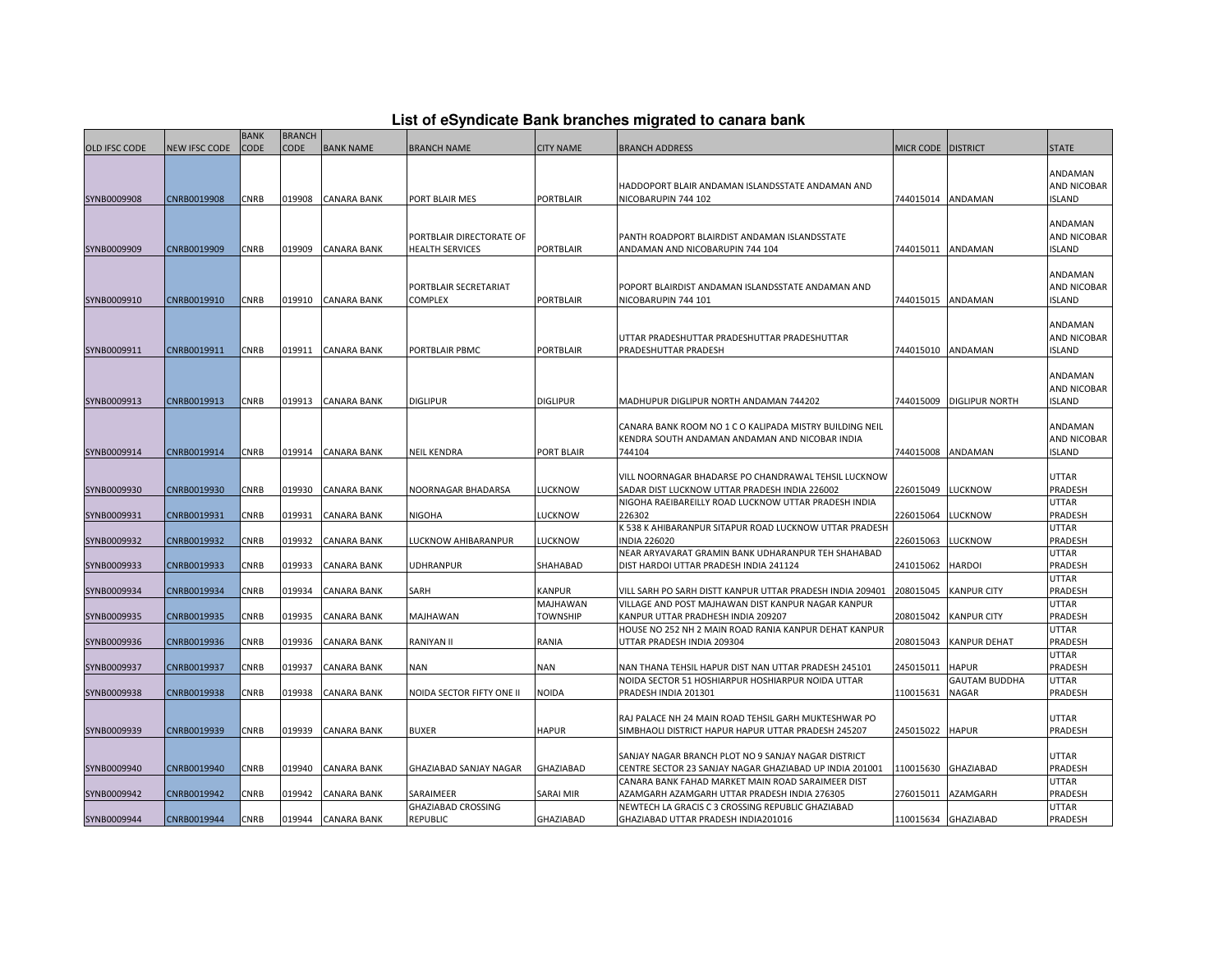| List of eSyndicate Bank branches migrated to canara bank |  |  |
|----------------------------------------------------------|--|--|
|                                                          |  |  |

|                            |                            | <b>BANK</b>  | <b>BRANCH</b>    |                    |                                |                       |                                                                              |                        |                                |                         |
|----------------------------|----------------------------|--------------|------------------|--------------------|--------------------------------|-----------------------|------------------------------------------------------------------------------|------------------------|--------------------------------|-------------------------|
| <b>OLD IFSC CODE</b>       | NEW IFSC CODE              | CODE         | <b>CODE</b>      | <b>BANK NAME</b>   | <b>BRANCH NAME</b>             | <b>CITY NAME</b>      | <b>BRANCH ADDRESS</b>                                                        | MICR CODE DISTRICT     |                                | <b>STATE</b>            |
|                            |                            |              |                  |                    |                                |                       | 26 102 BIRHANA ROAD KANPUR NAGAR DISTT KANPUR UTTAR                          |                        |                                | <b>UTTAR</b>            |
| SYNB0009946                | CNRB0019946                | CNRB         | 019946           | <b>CANARA BANK</b> | KANPUR BIRHANA ROAD II         | <b>KANPUR</b>         | PRADESH INDIA 208001                                                         | 208015031              | <b>KANPUR CITY</b>             | PRADESH                 |
|                            |                            |              |                  |                    | <b>KANPUR PANKI INDUSTRIAL</b> |                       | CF 3 15 SITE III PANKI INDUSTRIAL ESTATE LOHIA CIRCLE PANKI                  |                        |                                | <b>UTTAR</b>            |
| SYNB0009949                | CNRB0019949                | CNRB         | 019949           | CANARA BANK        | AREA                           | <b>KANPUR</b>         | KANPUR UTTAR PRADESH INDIA 208020                                            | 208015037              | <b>KANPUR CITY</b>             | PRADESH                 |
|                            |                            |              |                  |                    | SPECIALISED SME BRANCH         |                       |                                                                              |                        |                                |                         |
| SYNB0009950                | CNRB0019950                | CNRB         | 019950           | <b>CANARA BANK</b> | KAVARATTI                      | <b>KAVARATTI</b>      | P O KOCHI LAKSHADWEEP U T OF LAKSHADWEEP 682 555                             | 682015951              | <b>ERNAKULAM</b>               | LAKSHADWEEF             |
|                            |                            |              |                  |                    |                                |                       | VIA HPO KOCHI LAKSHADWEEP ISLANDS DIST LAKSHADWEEP                           |                        |                                |                         |
| SYNB0009951                | CNRB0019951                | CNRB         | 019951           | <b>CANARA BANK</b> | <b>MINICOY</b>                 | MINICOYISLANDS        | 682559                                                                       | 682015952              | LAKSHDWEEP                     | LAKSHADWEEF             |
| SYNB0009952                | CNRB0019952                | CNRB         | 019952           | CANARA BANK        | ANDROTH                        | ANDROTH               | ANDROTH ISLAND VIA H P O KOCHI UTLAKSHADWEEP<br>LAKSHADWEEP DIST PIN 682 551 | 682015959              | LAKSHDWEEP                     | LAKSHADWEEP             |
|                            |                            |              |                  |                    |                                |                       |                                                                              |                        |                                |                         |
| SYNB0009953                | CNRB0019953                | CNRB         | 019953           | CANARA BANK        | AMENI                          | AMENI                 | AMENI ISLANDVIA HPO KOCHILAKSHADWEEPPIN 682 552                              | 682015956              | LAKSHADWEEP                    | LAKSHADWEEF             |
|                            |                            |              |                  |                    |                                |                       | AGATH ISLAND VIA HPO KOCHI DIST LAKSHWADEEP LAKSHADEEP                       |                        |                                |                         |
| SYNB0009954                | CNRB0019954                | CNRB         | 019954           | <b>CANARA BANK</b> | AGATHY                         | <b>AGATHY</b>         | 682553                                                                       | 682015955              | LAKSHDWEEP                     | LAKSHADWEEF             |
|                            |                            |              |                  |                    |                                |                       | KALPENI BRANCH P O KALPENI U T OF LAKSHADWEEP VIA GPO                        |                        |                                |                         |
| SYNB0009955                | CNRB0019955                | CNRB         | 019955           | CANARA BANK        | KALPENI                        | KALPENI               | KOCHI 682557                                                                 | 682015957              | LAKSHADWEEP                    | LAKSHADWEEP             |
|                            |                            |              |                  |                    |                                |                       |                                                                              |                        |                                |                         |
| SYNB0009956                | CNRB0019956                | CNRB         | 019956           | <b>CANARA BANK</b> | KILTAN                         | KILTAN                | GOVT TREASURY BUILDINGKILTAN VIA P O KOCHIPIN 682 558                        | 682015958              | LAKSHADWEEP                    | LAKSHADWEEF             |
|                            |                            |              |                  |                    |                                |                       | DOOR C 5 175 KADAMATH ISLANDU T OF LAKSHADWEEPVIA HPO                        |                        |                                |                         |
| SYNB0009957                | CNRB0019957                | CNRB         | 019957           | <b>CANARA BANK</b> | KADAMATH                       | KADAMAT               | <b>KOCHIPIN 682 556</b>                                                      | 682015953              | LAKSHADWEEP                    | LAKSHADWEEP             |
|                            |                            |              |                  |                    |                                |                       | SUBTREASURY BUILDINGNEAR BOAT JETTYCHETLATH ISLANDU TO                       |                        |                                |                         |
| SYNB0009958                | CNRB0019958                | CNRB         | 019958           | <b>CANARA BANK</b> | CHETLAT ISLAND                 | CHETLAT               | LAKSHADWEEPPIN 682 554                                                       | 682015954              | LAKSHADWEEP                    | LAKSHADWEEP             |
|                            |                            |              |                  |                    |                                |                       | CANARA BANK PLOT 672 VILL RAMPUR PO GAURI BAZAR TAPPA                        |                        |                                |                         |
|                            |                            |              |                  | <b>CANARA BANK</b> | <b>GAURI BAZAR</b>             | RAMPUR AWASTHI 274202 | INDUPUR TEHSIL AND DISTT DEORIA UTTAR PRADESH INDIA                          |                        |                                | <b>UTTAR</b><br>PRADESH |
| SYNB0009981<br>SYNB0001729 | CNRB0019981<br>CNRB0011729 | CNRB<br>CNRB | 019981<br>011729 | <b>CANARA BANK</b> | <b>HOOTAGALLI</b>              | HOOTAGALLI            | KHATA NO 681 SY NO 90 KRS ROAD HOOTAGALLI MYSORE                             | 274015511<br>570015049 | <b>DEORIA</b><br><b>MYSORE</b> | KARNATAKA               |
|                            |                            |              |                  |                    |                                |                       | HOUSE NO 392 11TH CROSS 5TH MAIN RMV EXTENTION DOLLARS                       |                        |                                |                         |
| SYNB0000662                | CNRB0010662                | CNRB         | 010662           | CANARA BANK        | RMV LAYOUT BANGALORE           | BANGALORE             | COLONY                                                                       | 560015352              | <b>BANGALORE URBAN</b>         | KARNATAKA               |
|                            |                            |              |                  |                    |                                |                       |                                                                              |                        |                                |                         |
| SYNB0000670                | CNRB0010670                | CNRB         | 010670           | CANARA BANK        | MAYASANDRA                     | BANGALORE             | GROUND FLOOR PANCHAYAT OFFICE BLDG ATTIBELE ANEKAL ROAD 562015357            |                        | <b>BANGALORE URBAN</b>         | KARNATAKA               |
|                            |                            |              |                  |                    |                                |                       | WARD NO 15 DOOR NO 26A MELA AGRAHARAM 40 FEET ROAD                           |                        |                                |                         |
| SYNB0006269                | CNRB0016269                | CNRB         | 016269           | <b>CANARA BANK</b> | ARIYALUR                       | ARIYALUR              | AYIRANGAL MANDAPAM                                                           | 621015011              | ARIYALUR                       | <b>TAMIL NADU</b>       |
|                            |                            |              |                  |                    |                                |                       | NO 473 A PATTA NO 757 KOOTHUR VILLAGE LALGUDI TALUK                          |                        |                                |                         |
| SYNB0006368                | CNRB0016368                | CNRB         | 016368           | CANARA BANK        | KOOTHUR                        | <b>KOOTHUR</b>        | <b>TRICHY DIST</b>                                                           | 620015054              | TIRUCHIRAPALLI                 | <b>TAMIL NADU</b>       |
| SYNB0000433                | CNRB0010433                | CNRB         | 010433           | CANARA BANK        | HALASUR BANGALORE              | <b>BANGALORE</b>      | 101 OLD MADRAS ROAD ULSOOR BANGALORE URBAN DIST                              | 560015246              | <b>BANGALORE URBAN</b>         | KARNATAKA               |
| SYNB0000444                | CNRB0010444                | CNRB         | 010444           | CANARA BANK        | JALAHALLI BANGALORE            | <b>BANGALORE</b>      | KALATHUR BUILDING GANGAMMA CIRCLE JALAHALLI                                  | 560015305              | <b>BANGALORE URBAN</b>         | KARNATAKA               |
|                            |                            |              |                  |                    |                                |                       | MEZZANINE FLOOR SYNDICATE BANK BLDG 2ND CROSS ROAD                           |                        |                                |                         |
| SYNB0000451                | CNRB0010451                | CNRB         | 010451           | <b>CANARA BANK</b> | <b>FXPC BANGALORE</b>          | <b>BANGALORE</b>      | <b>GANDHINAGAR</b><br>NO 586 SRINIVASA NILAYA 6 ERAPPA LAYOUT BANASWADI MAIN | <b>WAITING</b>         | <b>BANGALORE URBAN</b>         | KARNATAKA               |
| SYNB0000459                | CNRB0010459                | CNRB         | 010459           | CANARA BANK        | BANASWADI BANGALORE            | BANGALORE             | ROAD                                                                         | 560015315              | <b>BANGALORE URBAN</b>         | KARNATAKA               |
|                            |                            |              |                  |                    |                                |                       | ANAND BHAVAN NETTAKALLAPPA CIRCLE BASAVANGUDI                                |                        |                                |                         |
| SYNB0000697                | CNRB0010697                | CNRB         | 010697           | <b>CANARA BANK</b> | MID CORPORATE BRANCH           | <b>BANGALORE</b>      | BANGALORE 560004                                                             | 560015368              | <b>BANGALORE URBAN</b>         | KARNATAKA               |
| SYNB0001503                | CNRB0011503                | CNRB         | 011503           | <b>CANARA BANK</b> | MULABAGILU                     | KOLAR                 | MANJUNATHA COLONY CHITOOR ROAD MULABAGILU                                    | 563015403              | <b>KOLAR</b>                   | KARNATAKA               |
| SYNB0001600                | CNRB0011600                | CNRB         | 011600           | CANARA BANK        | MANDYA SUGAR TOWN              | MANDYA                | 1123 FIRST CROSS ASHOKNAGAR                                                  | 571015505              | MANDYA                         | KARNATAKA               |
|                            |                            |              |                  |                    |                                |                       | 5 MATHRUSHREE ARCADE 100 FEET RING ROAD BTM LAYOUT 2ND                       |                        |                                |                         |
| SYNB0000652                | CNRB0010652                | CNRB         | 010652           | CANARA BANK        | <b>BTM LAYOUT BANGALORE</b>    | <b>BANGALORE</b>      | STAGE BANGALORE                                                              | 560015348              | <b>BANGALORE URBAN</b>         | KARNATAKA               |
|                            |                            |              |                  |                    |                                |                       | EMG YADAVA WOMENS COLLEGE CAMPUS NEW NATHAM ROAD                             |                        |                                |                         |
| SYNB0006208                | CNRB0016208                | CNRB         | 016208           | CANARA BANK        | THIRUPPALAI MADURAI            | MADURAI               | THIRUPPALAI                                                                  | 625015138              | <b>MADURAI</b>                 | TAMIL NADU              |
| SYNB0001506                | CNRB0011506                | CNRB         | 011506           | CANARA BANK        | BANGARPET                      | BANGARPETE            | ANROADBANGARPETE                                                             | 563015503              | <b>BANGALORE RURAL</b>         | KARNATAKA               |
|                            |                            |              |                  |                    |                                |                       | BANGALORE KANAKAPURA MAIN ROAD OPP TO IOC PETROL PUMP                        |                        |                                |                         |
| SYNB0001561                | CNRB0011561                | CNRB         | 011561           | <b>CANARA BANK</b> | HAROHALLI                      | HAROHALLI             | <b>HAROHALLI</b>                                                             | 571015556              | <b>BANGALORE URBAN</b>         | KARNATAKA               |
|                            |                            |              |                  |                    |                                |                       |                                                                              |                        |                                |                         |
|                            |                            |              |                  |                    | BYRAPATNA BANGALORE            |                       | CHOWDESHWARI NILAYA OPP GOVT HIGH SCHOOL BYRAPATNA BM                        |                        |                                |                         |
| SYNB0001566                | CNRB0011566                | <b>CNRB</b>  |                  | 011566 CANARA BANK | SOUTH                          | <b>BYRAPATNA</b>      | RD MALUR POST CHANNAPATNA TALUK RAMNAGAR DIST                                |                        | 571015605 RAMNAGAR             | KARNATAKA               |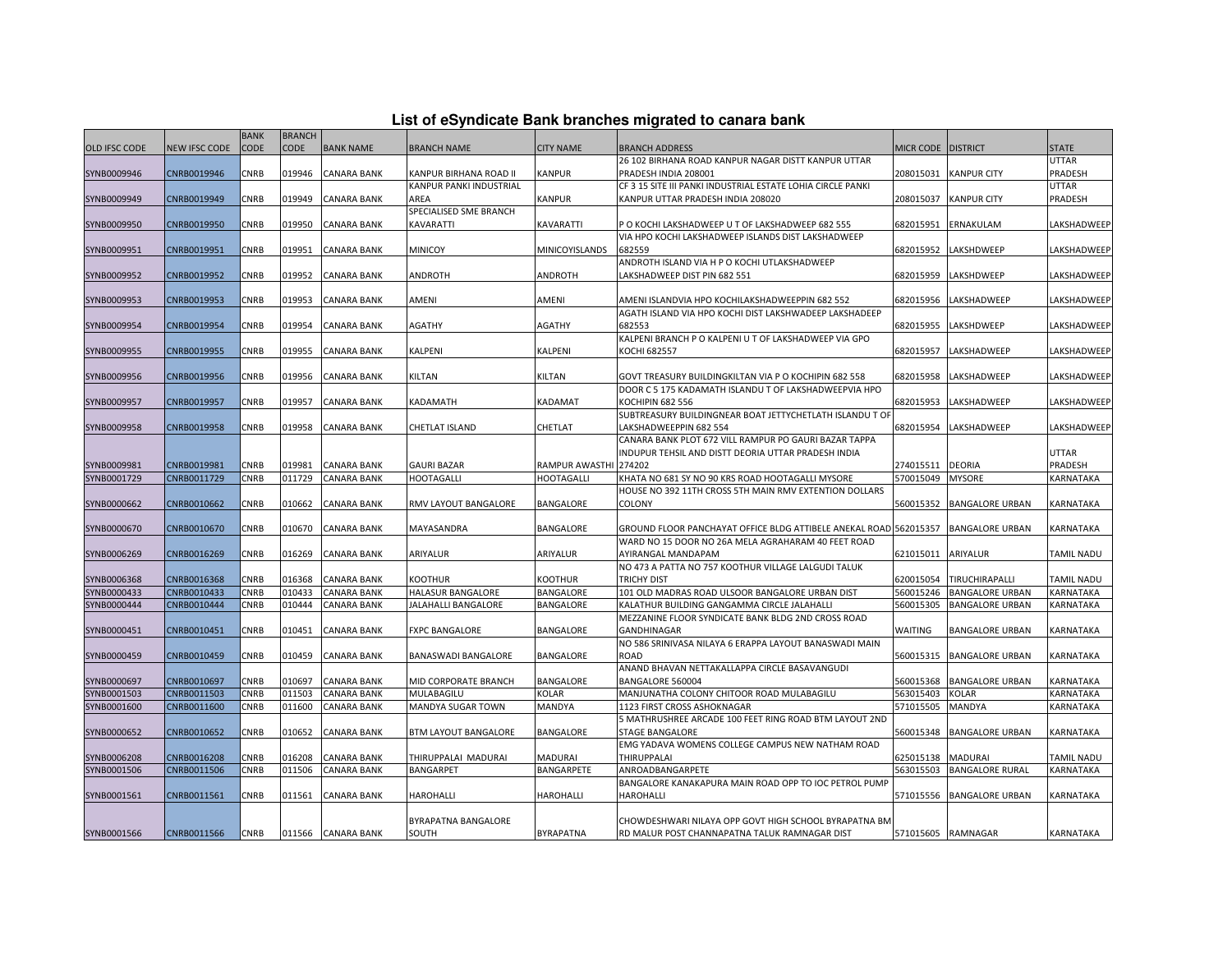| List of eSyndicate Bank branches migrated to canara bank |  |  |
|----------------------------------------------------------|--|--|
|                                                          |  |  |

|                      |               | <b>BANK</b> | <b>BRANCH</b> |                    |                                   |                       |                                                                  |                  |                        |              |
|----------------------|---------------|-------------|---------------|--------------------|-----------------------------------|-----------------------|------------------------------------------------------------------|------------------|------------------------|--------------|
| <b>OLD IFSC CODE</b> | NEW IFSC CODE | CODE        | <b>CODE</b>   | <b>BANK NAME</b>   | BRANCH NAME                       | CITY NAME             | <b>BRANCH ADDRESS</b>                                            | <b>MICR CODE</b> | <b>DISTRICT</b>        | <b>STATE</b> |
| SYNB0001605          | CNRB0011605   | CNRB        | 011605        | <b>CANARA BANK</b> | KRISHNARAJAPET                    | KRISHNARAJAPET        | NO 1253 3 1257 3 5 GR FLOOR C M ROAD MANDYA DIST                 | 571015509        | MANDYA                 | KARNATAKA    |
|                      |               |             |               |                    |                                   |                       |                                                                  |                  |                        |              |
| SYNB0001713          | CNRB0011713   | CNRB        | 011713        | <b>CANARA BANK</b> | BARGI                             | <b>BARGI</b>          | SOCIETY BLDG MAIN ROAD GUNDLUPET TQ CHAMARAJNAGAR DIST 571015654 |                  | CHAMARAJNAGAR          | KARNATAKA    |
|                      |               |             |               |                    |                                   | KRISHNARAJA           |                                                                  |                  |                        |              |
| SYNB0001734          | CNRB0011734   | CNRB        | 011734        | <b>CANARA BANK</b> | KRISHNARAJA NAGAR                 | NAGAR                 | S V S COMPLEX GR FLOOR C M ROAD MYSORE DIST                      | 571015003        | <b>MYSORE</b>          | KARNATAKA    |
|                      |               |             |               |                    |                                   |                       | 25 15 16 A SBM COMPLEX OPP BUS STAND BANDALLI MAIN ROAD          |                  |                        |              |
| SYNB0001740          | CNRB0011740   | CNRB        | 011740        | <b>CANARA BANK</b> | <b>HANUR</b>                      | HANUR                 | HANUR DIST CHAMARAJANAGAR                                        | 571015456        | CHAMARAJNAGAR          | KARNATAKA    |
| SYNB0002257          | CNRB0012257   | CNRB        | 012257        | CANARA BANK        | RETAIL ASSETS HUB KARUR           | KARUR                 | 037COVAIROADKARUR639002TAMILADU                                  | WAITING          | KARUR                  | TAMIL NADU   |
|                      |               |             |               |                    |                                   |                       | NO 62 OPP RAGHAVENDRA NURSING HOM NEAR TUMKUR TOLL               |                  |                        |              |
| SYNB0002011          | CNRB0012011   | CNRB        | 012011        | <b>CANARA BANK</b> | MADHUGIRI                         | <b>MADHUGIRI</b>      | GATE                                                             | 572015103        | <b>TUMKUR</b>          | KARNATAKA    |
|                      |               |             |               |                    |                                   |                       | NO 193 AROKKIYAPURAM JN LEEPURAM NORTH LEEPURAM POST             |                  |                        |              |
| SYNB0006188          | CNRB0016188   | CNRB        | 016188        | <b>CANARA BANK</b> | LEEPURAM                          | KANNIYAKUMARI         | LEEPURAM                                                         | 629015022        | KANYAKUMARI            | TAMIL NADU   |
| SYNB0006201          | CNRB0016201   | CNRB        | 016201        | <b>CANARA BANK</b> | DINDIGUL MAIN                     | <b>DINDIGUL</b>       | 2PALANIROADDINDIGULDIST                                          | 625015141        | <b>DINDIGUL</b>        | TAMIL NADU   |
| SYNB0006214          | CNRB0016214   | CNRB        | 016214        | CANARA BANK        | KODAIKANAL                        | KODAIKANAL            | 67ANAIDUPURAMDISTDINDIGUL                                        | 625015149        | <b>DINDIGUL</b>        | TAMIL NADU   |
|                      |               |             |               |                    |                                   |                       | NO 64 UTHAMAPALAYAM RD TRR COMPLEX OPP BUS STAND THEN            |                  |                        |              |
| SYNB0006511          | CNRB0016511   | CNRB        | 016511        | <b>CANARA BANK</b> | BODINAICKANOOR                    | <b>BODINAICKANOOF</b> | <b>DIST</b>                                                      | 625015303        | THENI                  | TAMIL NADU   |
|                      |               |             |               |                    | RAH BENGALURU                     |                       | ANANDA BHAVAN GROUND FLOOR NETKALAPPA CIRCLE                     |                  |                        |              |
| SYNB0009269          | CNRB0019269   | CNRB        | 019269        | CANARA BANK        | NATKALAPPA CIRCLE                 | BENGALURU             | BASAVANGUDI BENGALURU 560004                                     | WAITING          | <b>BANGALORE URBAN</b> | KARNATAKA    |
|                      |               |             |               |                    | BANNERGHATTA ROAD                 |                       | 183 DORESANI PALYA BANNERGHATTA ROAD NEAR BILEKHALLI             |                  |                        |              |
| SYNB0000664          | CNRB0010664   | CNRB        | 010664        | <b>CANARA BANK</b> | BANGALORE                         | <b>BANGALORE</b>      | SIGNAL                                                           | 560015353        | <b>BANGALORE URBAN</b> | KARNATAKA    |
| SYNB0006218          | CNRB0016218   | CNRB        | 016218        | <b>CANARA BANK</b> | BIBIKULAM MADURAI                 | BIBIKULAM             | NO 7 OLD NATHAM ROAD VALLUVAR COLONY MADURAI DIST                | 625015150        | <b>MADURAI</b>         | TAMIL NADU   |
| SYNB0000411          | CNRB0010411   | CNRB        | 010411        | CANARA BANK        | VIMANAPURA BANGALORE              | BANGALORE             | JESU KRIPA COMPLEX VIMANAPURA AIRPORT ROAD                       | 560015239        | <b>BANGALORE URBAN</b> | KARNATAKA    |
|                      |               |             |               |                    |                                   |                       | 4184GNDFLOORSADARATHNACOMPLEX4THCROSS6THMAINWILSO                |                  |                        |              |
| SYNB0000419          | CNRB0010419   | CNRB        | 010419        | <b>CANARA BANK</b> | WILSON GARDEN BANGALORE BANGALORE |                       | NGARDENBENGALURU560027                                           | 560015243        | <b>BANGALORE URBAN</b> | KARNATAKA    |
| SYNB0000437          | CNRB0010437   | CNRB        | 010437        | CANARA BANK        | ANEKAL                            | ANEKAL                | EEKSRCBUSSADBAGALOREDIS                                          | 562015353        | <b>BANGALORE URBAN</b> | KARNATAKA    |
| SYNB0000446          | CNRB0010446   | CNRB        | 010446        | CANARA BANK        | <b>BWSSB BANGALORE</b>            | BANGALORE             | RAJDOOTH COMPLEX 10 1ST FLOOR MYSORE BANK CIRCLE                 | 560015307        | <b>BANGALORE URBAN</b> | KARNATAKA    |
|                      |               |             |               |                    | SHAHAKAR NAGAR                    |                       | NO 4842 KODIGEHALLI MAIN ROAD NEAR KODIGEHALLI CIRCLE            |                  |                        |              |
| SYNB0000690          | CNRB0010690   | CNRB        | 010690        | CANARA BANK        | BANGALORE                         | BANGALORE             | SHAHAKAR NAGAR                                                   | 560015367        | <b>BANGALORE URBAN</b> | KARNATAKA    |
|                      |               |             |               |                    | SPECIALISED SME BRANCH            |                       |                                                                  |                  |                        |              |
| SYNB0000463          | CNRB0010463   | CNRB        | 010463        | <b>CANARA BANK</b> | WHITE FIELD                       | <b>BANGALORE</b>      | SME BRANCH 61 A HOPE FARM WHITEFILELD BANGALORE 560066           | 560015320        | <b>BANGALORE URBAN</b> | KARNATAKA    |
| SYNB0000469          | CNRB0010469   | CNRB        | 010469        | <b>CANARA BANK</b> | JALVAYUVIHAR BANGALORE            | <b>BANGALORE</b>      | AAAAIAIROAD                                                      | 560015319        | <b>BANGALORE URBAN</b> | KARNATAKA    |
|                      |               |             |               |                    | VIJAYA COLLEGE CAMPUS             |                       |                                                                  |                  |                        |              |
| SYNB0000475          | CNRB0010475   | CNRB        | 010475        | <b>CANARA BANK</b> | BANGALORE                         | BANGALORE             | NGUI                                                             | 560015326        | <b>BANGALORE URBAN</b> | KARNATAKA    |
|                      |               |             |               |                    |                                   |                       |                                                                  |                  |                        |              |
| SYNB0001585          | CNRB0011585   | CNRB        | 011585        | <b>CANARA BANK</b> | <b>BAGEPALLI BRANCH</b>           | CHIKKABALLAPUR        | SYNDICATE BANK 100FT ROAD BAGEPALLI DIST CHIKKABALLAPUR          | 562015006        | CHIKBALLAPUR           | KARNATAKA    |
|                      |               |             |               |                    |                                   |                       | ANEGOLA ANEGOLA POST KIKKERI HOBLI K R PET TALUK MANDYA          |                  |                        |              |
| SYNB0001612          | CNRB0011612   | CNRB        | 011612        | <b>CANARA BANK</b> | ANEGOLA                           | ANEGOLA               | <b>DISTRICT</b>                                                  | 571015516        | MANDYA                 | KARNATAKA    |
| SYNB0001728          | CNRB0011728   | CNRB        | 011728        | <b>CANARA BANK</b> | KANNEGALA                         | KANNEGALA             | VILL AND PO KANNEGALA GUNDLUPET TQ                               | 571015655        | CHAMARAJANAGAR         | KARNATAKA    |
|                      |               |             |               |                    | <b>ELECTRONICS CITY</b>           |                       | NO 19 12 35 1 KANNAPPANA AGRAHARA ELECTRONICS CITY HOSUR         |                  |                        |              |
| SYNB0000494          | CNRB0010494   | CNRB        | 010494        | CANARA BANK        | BANGALORE                         | BANGALORE             | MAIN RD                                                          | 560015344        | <b>BANGALORE URBAN</b> | KARNATAKA    |
|                      |               |             |               |                    | RAJARAJESWARI NAGAR               |                       | O1144DHRUVAPLAZAEHRUROADBEMLLAYOUTIIISTAGERAJARAJES              |                  |                        |              |
| SYNB0000655          | CNRB0010655   | CNRB        | 010655        | CANARA BANK        | BANGALORE                         | BANGALORE             | WARIAGAR                                                         | 560015345        | <b>BANGALORE URBAN</b> | KARNATAKA    |
|                      |               |             |               |                    |                                   |                       | SYNDICATE BANK DOOR NO 159 TO 162 KAMARAJAR SALAI NEAR           |                  |                        |              |
| SYNB0006216          | CNRB0016216   | CNRB        | 016216        | <b>CANARA BANK</b> | KAMARAJAR SALAI MADURAI           | <b>MADURAI</b>        | THEPPAKULAM DISTRICT MADURAI                                     | 625015152        | <b>MADURAI</b>         | TAMIL NADU   |
| SYNB0006341          | CNRB0016341   | CNRB        | 016341        | <b>CANARA BANK</b> | KUMBAKONAM                        | KUMBAKONAM            | O8HEADPOSTOFFICEROADKUMBAKOAM                                    | 612015007        | KUMBAKONAM             | TAMIL NADU   |
| SYNB0006364          | CNRB0016364   | CNRB        | 016364        | CANARA BANK        | GUNASEELAM                        | GUNASEELAM            | 3 97 TRICHY SALEM MAIN ROAD TRICHY DIST                          | 620015060        | TIRUCHIRAPALLI         | TAMIL NADU   |
| SYNB0006373          | CNRB0016373   | CNRB        | 016373        | CANARA BANK        | KULITHALAI                        | <b>KARUR DIST</b>     | DOOR NO 21 V K TOWER KADAMBAR KOIL BAZAR KULITHALAI              | 639015103        | KARUR                  | TAMIL NADU   |
|                      |               |             |               |                    | RAH BENGALURU RAJAJI              |                       | 1003BLOCK4M1STFLOORRAJAJINAGARENTRANCERAJAJINAGAR560             |                  |                        |              |
| SYNB0009270          | CNRB0019270   | CNRB        | 019270        | CANARA BANK        | NAGAR                             | BANGALORE             | 010KARNATAKA                                                     | WAITING          | BANGALORE URBAN        | KARNATAKA    |
|                      |               |             |               |                    | <b>BANGALORE YELAHANKA</b>        |                       | 31IAMAINROADNEWTOWNYELAHANKABANGALOREKARNATAKA56                 |                  |                        |              |
| SYNB0009389          | CNRB0019389   | CNRB        | 019389        | <b>CANARA BANK</b> | RETAIL ASSETS H                   | <b>BANGALORE</b>      | 0064                                                             | WAITING          | <b>BANGALORE URBAN</b> | KARNATAKA    |
|                      |               |             |               |                    |                                   |                       | KHATA NO 710 720 MARUTHI TOWERS B H ROAD KUVEMPUNAGAR            |                  |                        |              |
| SYNB0009393          | CNRB0019393   | <b>CNRB</b> |               | 019393 CANARA BANK | TUMKUR RETAIL ASSET HUB           | BANGALORE             | POST TUMKUR KARNATAKA 572103                                     | WAITING          | <b>BANGALORE URBAN</b> | KARNATAKA    |
|                      |               |             |               |                    |                                   |                       |                                                                  |                  |                        |              |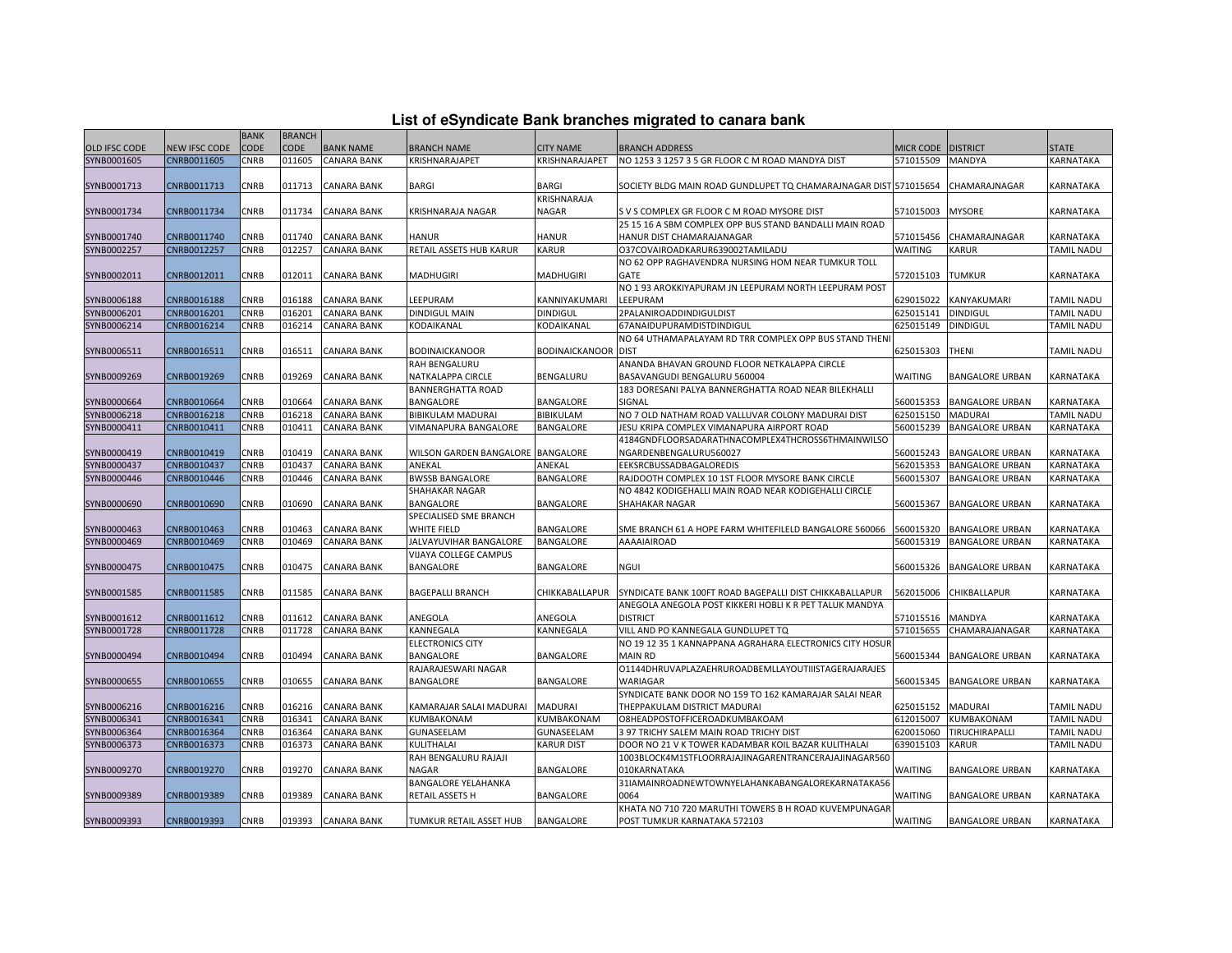|  |  |  |  |  | List of eSyndicate Bank branches migrated to canara bank |  |  |  |  |
|--|--|--|--|--|----------------------------------------------------------|--|--|--|--|
|--|--|--|--|--|----------------------------------------------------------|--|--|--|--|

|                            |                            | <b>BANK</b>  | <b>BRANCH</b>    |                                          |                                               |                                   | List of eSyndicate Bank branches migrated to canara bank                                                               |                        |                                                  |                                |
|----------------------------|----------------------------|--------------|------------------|------------------------------------------|-----------------------------------------------|-----------------------------------|------------------------------------------------------------------------------------------------------------------------|------------------------|--------------------------------------------------|--------------------------------|
| OLD IFSC CODE              | <b>VEW IFSC CODE</b>       | CODE         | CODE             | <b>BANK NAME</b>                         | <b>BRANCH NAME</b>                            | <b>CITY NAME</b>                  | <b>BRANCH ADDRESS</b>                                                                                                  | MICR CODE DISTRICT     |                                                  | <b>STATE</b>                   |
|                            |                            |              |                  |                                          |                                               |                                   |                                                                                                                        |                        |                                                  |                                |
| SYNB0009717                | CNRB0019717                | CNRB         | 019717           | <b>CANARA BANK</b>                       | SME HUB BENGALURU RURAL BANGALORE             |                                   | 86SPENCERSTOWERSMGROADBANGALOREKARNATAKA560001                                                                         | WAITING                | <b>BANGALORE URBAN</b>                           | KARNATAKA                      |
|                            |                            |              |                  |                                          |                                               |                                   |                                                                                                                        |                        |                                                  |                                |
| SYNB0000392                | CNRB0010392                | CNRB         | 010392           | CANARA BANK                              | DEVANAHALLI                                   | DEVANAHALLI                       | NO 117 BB ROAD DB CROSS JN NH 7 BANGALORE RURAL TOWN                                                                   | 562015152              | <b>BANGALORE RURAL</b>                           | KARNATAKA                      |
|                            |                            |              |                  |                                          | STATE OF ART BRANCH                           |                                   | GROUND FLOOR ANANDA BHAVAN NETTAKALLAPPA CIRCLE                                                                        |                        |                                                  |                                |
| SYNB0000768<br>SYNB0000769 | CNRB0010768<br>CNRB0010769 | CNRB<br>CNRB | 010768<br>010769 | <b>CANARA BANK</b><br>CANARA BANK        | BENGALURU<br>LAGGERE BRANCH                   | BENGALURU<br>BANGALORE            | MARKET ROAD BASANVANAGUDI<br>SYNDICATE BANK 16 PARVATHINAGAR LAGGERE BANGALORE                                         | 560015377<br>560015374 | <b>BANGALORE URBAN</b><br><b>BANGALORE URBAN</b> | KARNATAKA<br>KARNATAKA         |
| SYNB0006377                | CNRB0016377                | CNRB         | 016377           | CANARA BANK                              | MANNARGUDI                                    | THIRUVARUR                        | DOOR NO 49 PUTHU STREET MANNARGUDI THIRUVARUR                                                                          | 614015004              | THIRUVARUR                                       | TAMIL NADU                     |
|                            |                            |              |                  |                                          |                                               |                                   |                                                                                                                        |                        |                                                  |                                |
| SYNB0006184                | CNRB0016184                | CNRB         | 016184           | CANARA BANK                              | PARVATHIPURAM                                 | PARVATHIPURAM                     | 6 167A THIRUVANANTHAPURAM RD PARVATHIPURAM NAGERCOIL 629015016                                                         |                        | KANYAKUMARI                                      | <b>TAMIL NADU</b>              |
|                            |                            |              |                  |                                          |                                               |                                   | DOOR NO 18 G THARAPURAM ROAD NEAR SRISANTH PETROL                                                                      |                        |                                                  |                                |
| SYNB0006220                | CNRB0016220                | CNRB         | 016220           | CANARA BANK                              | THANGACHIAMMAPATTI                            | ODDANCHATRAM                      | BUNCK THANGACHIAMMAPATTI DNDIGUL DIST                                                                                  | 625015153              | <b>DINDIGUL</b>                                  | <b>TAMIL NADU</b>              |
|                            |                            |              |                  |                                          |                                               |                                   | 345 NORTH STREET VIA ARIMALAM THIRUMAYAM TALUK                                                                         |                        |                                                  |                                |
| SYNB0006267                | CNRB0016267                | <b>CNRB</b>  | 016267           | <b>CANARA BANK</b>                       | THANJUR                                       | THANJUR                           | PUDUKOTTAI DT                                                                                                          | 622015018              | PUDUKOTTAI                                       | <b>TAMIL NADU</b>              |
| SYNB0006276                | CNRB0016276                | CNRB         | 016276           | <b>CANARA BANK</b>                       | <b>VIRUDHUNAGAR</b>                           | VIRUDHUNAGAR                      | NO 103 1 MADURAI ROAD OPP FIRE STATION VIRUDHUNAGAR                                                                    | 626015304              | VIRUDHUNAGAR                                     | <b>TAMIL NADU</b>              |
|                            |                            |              |                  |                                          |                                               |                                   | SYNDICATE BANK DOOR NO 109 A1 1 KOONANKULAM                                                                            |                        |                                                  |                                |
| SYNB0006278                | CNRB0016278                | CNRB         | 016278           | CANARA BANK                              | SRIVILLIPUTHUR                                | SRIVILLIPUTHUR                    | KEELPAKKAM RAMKRISHNAPURAM DIST VIRUDHUNAGAR                                                                           | 626015505              | VIRUDHUNAGAR                                     | <b>TAMIL NADU</b>              |
| SYNB0006342                | CNRB0016342                | CNRB         | 016342           | <b>CANARA BANK</b>                       | PATTUKOTTAI                                   | PATTUKOTTAI                       | NO 41 KMS CHETTIAR COMPLEX ARANTHANGI ROAD                                                                             | 614015106              | PATTUKOTTAI                                      | <b>TAMIL NADU</b>              |
|                            |                            |              |                  |                                          |                                               |                                   | DINDIGUL PALANI MAIN ROAD KK PUDUR NEAR REDDIAR                                                                        |                        |                                                  |                                |
| SYNB0006212<br>SYNB0000405 | CNRB0016212<br>CNRB0010405 | CNRB<br>CNRB | 016212<br>010405 | <b>CANARA BANK</b><br><b>CANARA BANK</b> | <b>SILVARPATTI</b><br>CHICKPET BANGALORE      | <b>DINDIGUL DIST</b><br>BANGALORE | CHATRAM<br>SLRPAHIMANSINCHICKPEMAINRAD                                                                                 | 625015147<br>560015224 | <b>DINDIGUL</b><br><b>BANGALORE URBAN</b>        | <b>TAMIL NADU</b><br>KARNATAKA |
| SYNB0000438                | CNRB0010438                | CNRB         | 010438           | CANARA BANK                              | CITY MARKET BANGALORE                         | BANGALORE                         | 394 ABRAR TOWERS 1ST FLOOR AVENUE ROAD CITY MARKET                                                                     | 560015250              | <b>BANGALORE URBAN</b>                           | KARNATAKA                      |
|                            |                            |              |                  |                                          | <b>BANGALORE KUMARASWAMY</b>                  |                                   | NO 18 I FLOOR 50 FEET ROAD NEAR DAYANAND SAGAR                                                                         |                        |                                                  |                                |
| SYNB0000684                | CNRB0010684                | CNRB         | 010684           | CANARA BANK                              | LAYOUT                                        | BANGALORE                         | INSTITUTIONS KUMARASWAMY LAY OUT I STAGE                                                                               | 560015364              | <b>BANGALORE URBAN</b>                           | KARNATAKA                      |
|                            |                            |              |                  |                                          | SHANKARNAGAR APMC YARD                        |                                   |                                                                                                                        |                        |                                                  |                                |
| SYNB0000471                | CNRB0010471                | CNRB         | 010471           | CANARA BANK                              | BANGALORE                                     | BANGALORE                         | MAIN ROAD NEAR APMC YARD SHANKARNAGAR                                                                                  | 560015321              | <b>BANGALORE URBAN</b>                           | KARNATAKA                      |
|                            |                            |              |                  |                                          | <b>BANASHANKARI II STAGE</b>                  |                                   |                                                                                                                        |                        |                                                  |                                |
| SYNB0000478                | CNRB0010478                | <b>CNRB</b>  | 010478           | <b>CANARA BANK</b>                       | BANGALORE                                     | BANGALORE                         | NO 507 9TH MAIN NEAR POST OFFICE BANASHANKARI II ND STAGE 560015329                                                    |                        | <b>BANGALORE URBAN</b>                           | <b>KARNATAKA</b>               |
|                            |                            |              |                  |                                          | MARIYANAPALYA KEMPAPURA                       |                                   |                                                                                                                        |                        |                                                  |                                |
| SYNB0000482                | CNRB0010482                | CNRB         | 010482           | CANARA BANK                              | BANGALORE                                     | BANGALORE                         | O7MKO393KEMPAPUREMAIROAD                                                                                               | 560015331              | <b>BANGALORE URBAN</b>                           | KARNATAKA                      |
|                            |                            |              |                  |                                          |                                               | CHAMARAJANAGA                     |                                                                                                                        |                        |                                                  |                                |
| SYNB0001706                | CNRB0011706                | CNRB         | 011706           | CANARA BANK                              | CHAMARAJANAGAR                                |                                   | AGRAHARA STREET PB NO 3 CHAMARAJANAGAR DIST                                                                            | 571015353              | CHAMARAJNAGAR                                    | KARNATAKA                      |
| SYNB0000658                | CNRB0010658                | <b>CNRB</b>  | 010658           | CANARA BANK                              | <b>BIDADI</b>                                 | <b>BIDADI</b>                     | KENCHANKUPPE BANGALORE MYSORE ROAD                                                                                     | 571015555              | <b>BANGALORE URBAN</b>                           | KARNATAKA                      |
|                            |                            |              |                  |                                          |                                               |                                   |                                                                                                                        |                        |                                                  |                                |
| SYNB0009390                | CNRB0019390                | CNRB         | 019390           | CANARA BANK                              | <b>BANGALORE BASAVANAGUDI</b><br>RETAIL ASSET | BANGALORE                         | PB NO 493 180 1 GANDHI BAZAAR BASAVANAGUDI BANGALORE<br>KARNATAKA 560004                                               | WAITING                | <b>BANGALORE URBAN</b>                           | KARNATAKA                      |
|                            |                            |              |                  |                                          | BENGALURU MALLESWARAM                         |                                   | 3839IFLOOR5THCROSSMALLESWARAMBANGALOREKARNATAKA56                                                                      |                        |                                                  |                                |
| SYNB0009391                | CNRB0019391                | <b>CNRB</b>  | 019391           | <b>CANARA BANK</b>                       | RAH                                           | BANGALORE                         | 0003                                                                                                                   | <b>WAITING</b>         | <b>BANGALORE URBAN</b>                           | <b>KARNATAKA</b>               |
| SYNB0000660                | CNRB0010660                | CNRB         | 010660           | <b>CANARA BANK</b>                       | HOSAKOTE                                      | <b>HOSAKOTE</b>                   | WARD NO 6 CAUVERY COMPLEX COLLEGE RD M V EXTENSION                                                                     | 560015350              | <b>BANGALORE URBAN</b>                           | <b>KARNATAKA</b>               |
| SYNB0000672                | CNRB0010672                | CNRB         | 010672           | CANARA BANK                              | BIDARAGUPPE                                   | BIDARAGUPPE                       | 728A SREE LAXMI COMPLEX SARJAPURA ROAD ATTIBELE                                                                        | 562015358              | <b>BANGALORE URBAN</b>                           | KARNATAKA                      |
|                            |                            |              |                  |                                          |                                               |                                   |                                                                                                                        |                        |                                                  |                                |
| SYNB0001501                | CNRB0011501                | CNRB         | 011501           | <b>CANARA BANK</b>                       | KOLAR                                         | KOLAR                             | PB NO 26 D NO 319 WARD NO 11 COTTONPET M G ROAD CROSS                                                                  | 563015104              | <b>KOLAR</b>                                     | KARNATAKA                      |
| SYNB0006390                | CNRB0016390                | CNRB         | 016390           | CANARA BANK                              | TUTICORIN MAIN                                | <b>TUTICORIN</b>                  | 7WGCROADTUTICORIN                                                                                                      | 627015071              | <b>TOOTHUKUDI</b>                                | TAMIL NADU                     |
|                            |                            |              |                  |                                          |                                               |                                   |                                                                                                                        |                        |                                                  |                                |
| SYNB0002013                | CNRB0012013                | CNRB         | 012013           | CANARA BANK                              | KUNIGAL BANGALORE NORTH                       | <b>TUMKUR</b>                     | NO1809 A 1632 A B M ROAD KRS AGRAHARA KUNIGAL                                                                          | 572015018              | <b>TUMKUR</b>                                    | KARNATAKA                      |
|                            |                            |              |                  |                                          |                                               |                                   | SYNDICATE BANK NO 3083 A 2821 OPP TAPCMS B H ROAD GUBBI                                                                |                        |                                                  |                                |
| SYNB0002014                | CNRB0012014                | CNRB         | 012014           | CANARA BANK                              | <b>GUBBI</b>                                  | TUMKUR                            | <b>DIST TUMKUR</b>                                                                                                     | 572015019              | <b>TUMKUR</b>                                    | KARNATAKA                      |
|                            |                            |              |                  |                                          | RETAIL ASSETS HUB                             |                                   |                                                                                                                        |                        |                                                  |                                |
| SYNB0002261                | CNRB0012261                | CNRB         | 012261           | CANARA BANK                              | THOOTHUKKUDI                                  | THOOTHUKKUDI                      | NO 55 BEACH ROAD THOOTHUKKUDI 628001 TAMIL NADU                                                                        | WAITING                | <b>TOOTHUKUDI</b>                                | <b>TAMIL NADU</b>              |
| SYNB0006210                | CNRB0016210                | CNRB         | 016210           | CANARA BANK                              | THIRUMANGALAM                                 |                                   |                                                                                                                        | 625015140              | <b>MADURAI</b>                                   | <b>TAMIL NADU</b>              |
|                            |                            |              |                  |                                          |                                               |                                   | THIRUMANGALAM  NO 100 3A JAWAHAR NAGAR MADURAI ROAD MADURAI DIST<br>36 2 KOTTAIVASAL EAST STREET UDAYARPALYAM ARIYALUR |                        |                                                  |                                |
| SYNB0006264                | CNRB0016264                | <b>CNRB</b>  | 016264           | <b>CANARA BANK</b>                       | JDAYARPALYAM                                  | UDAYARPALYAM                      | <b>DISTRICT</b>                                                                                                        | 621015010              | ARIYALUR                                         | TAMIL NADU                     |
| SYNB0006271                | CNRB0016271                | <b>CNRB</b>  | 016271           | <b>CANARA BANK</b>                       | RAJAPALAYAM                                   | RAJAPALAYAM                       | 5TENKASIROADVIRUDHUNAGARDIST                                                                                           |                        | 626015105 RAMANAGAR                              | <b>TAMIL NADU</b>              |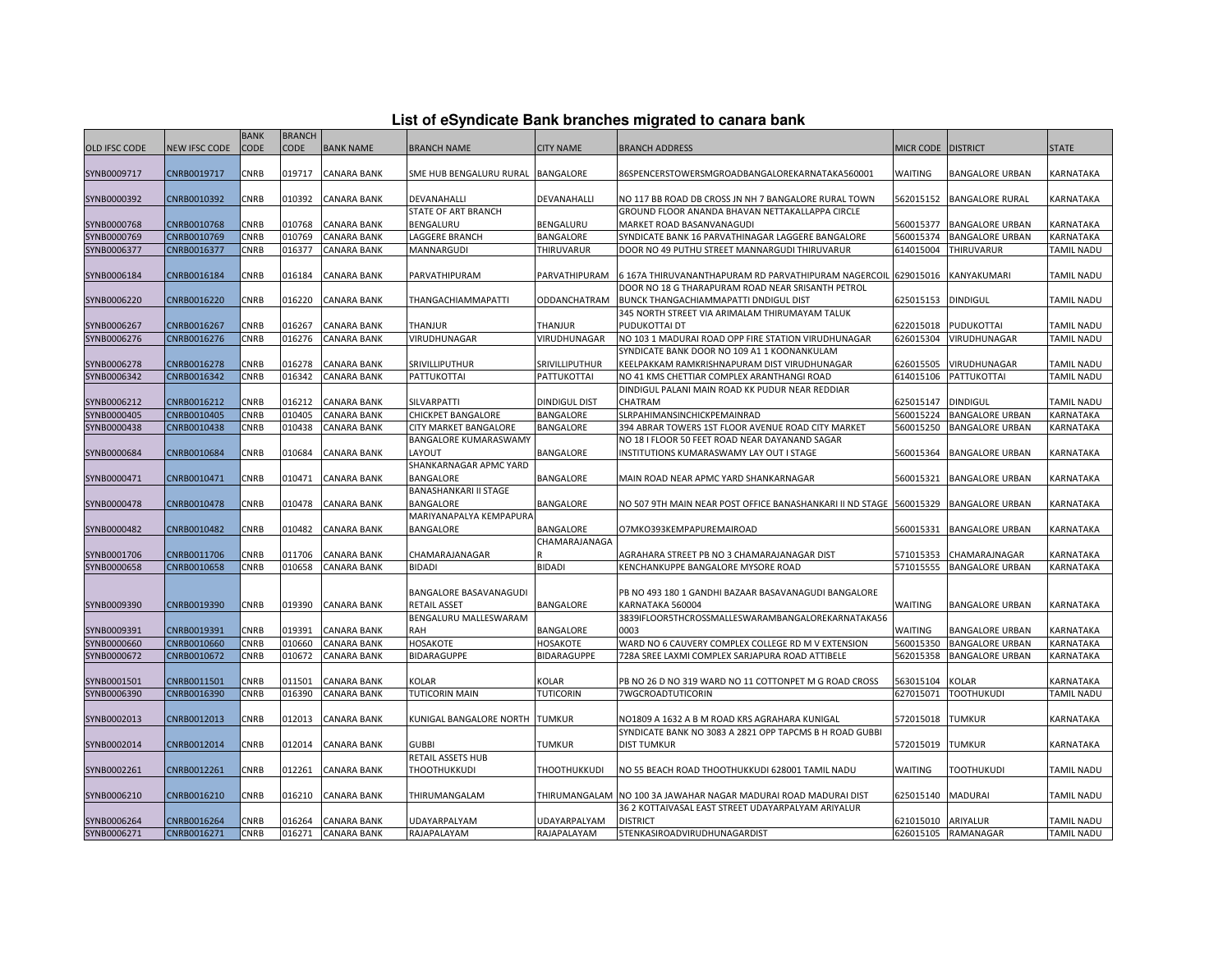| List of eSyndicate Bank branches migrated to canara bank |  |  |
|----------------------------------------------------------|--|--|
|----------------------------------------------------------|--|--|

|                      | List of eSyndicate Bank branches migrated to canara bank |             |               |                    |                                       |                     |                                                                                                                      |                    |                         |              |  |
|----------------------|----------------------------------------------------------|-------------|---------------|--------------------|---------------------------------------|---------------------|----------------------------------------------------------------------------------------------------------------------|--------------------|-------------------------|--------------|--|
|                      |                                                          | <b>BANK</b> | <b>BRANCH</b> |                    |                                       |                     |                                                                                                                      |                    |                         |              |  |
| <b>OLD IFSC CODE</b> | <b>NEW IFSC CODE</b>                                     | CODE        | <b>CODE</b>   | <b>BANK NAME</b>   | <b>BRANCH NAME</b>                    | <b>CITY NAME</b>    | <b>BRANCH ADDRESS</b>                                                                                                | MICR CODE DISTRICT |                         | <b>STATE</b> |  |
| SYNB0006273          | CNRB0016273                                              | CNRB        | 016273        | <b>CANARA BANK</b> | TAMARAKKI                             | TAMARAKKI           | TAMARAKKI SIVAGANGA DIST                                                                                             | 625015148          | SIVAGANGA               | TAMIL NADU   |  |
| SYNB0006360          | CNRB0016360                                              | CNRB        | 016360        | CANARA BANK        | TIRUCHIRAPALLI                        | TIRUCHIRAPALLI      | NO 146 WEST BOULEWARD ROAD                                                                                           | 620015051          | TIRUCHIRAPALLI          | TAMIL NADU   |  |
|                      |                                                          |             |               |                    |                                       |                     | 1115 NEHRU STREET COLLEGE ROAD THURAIYR TALUK                                                                        |                    |                         |              |  |
| SYNB0006363          | CNRB0016363                                              | CNRB        | 016363        | <b>CANARA BANK</b> | PUTHANAMPATTI                         | PUTHANAMPATTI       | TIRUCHIRAPALLY                                                                                                       | 620015059          | TIRUCHIRAPALLI          | TAMIL NADU   |  |
|                      |                                                          |             |               |                    |                                       |                     | SF NO 66 F3 THAMBI COMPLEX ST XAVIER COLONY NEAR NEW BUS                                                             |                    |                         |              |  |
| SYNB0006392          | CNRB0016392                                              | CNRB        | 016392        | <b>CANARA BANK</b> | PALAYAMKOTTAI TIRUNELVELI TIRUNELVELI |                     | STAN SOUTH BYE PASS RD PALAYAMKOTTAI                                                                                 | 627015073          | TIRUNELVELI             | TAMIL NADU   |  |
| SYNB0006394          | CNRB0016394                                              | CNRB        | 016394        | <b>CANARA BANK</b> | TENKASI                               | TIRUNELVELI DIST    | O1622ORTHMASISTREETTEKASI                                                                                            | 627015075          | TIRUNELVELI             | TAMIL NADU   |  |
|                      |                                                          |             |               |                    | TIRUNELVELI RETAIL ASSET              |                     | 16TIRUCHENDURROADPALAYANKOTTTIRUNELVELITIRUNELVELI627                                                                |                    |                         |              |  |
| SYNB0009513          | CNRB0019513                                              | CNRB        | 019513        | <b>CANARA BANK</b> | HUB                                   | TIRUNELVELI         | 002                                                                                                                  | WAITING            | TIRUNELVELI             | TAMIL NADU   |  |
| SYNB0009694          | CNRB0019694                                              | CNRB        | 019694        | <b>CANARA BANK</b> | SME HUB TRICHY                        | <b>TRICHY</b>       | 1MUTHIAHTOWERSROYALROADTRICHY620001                                                                                  | WAITING            | <b>TIRUCHIRAPALLI</b>   | TAMIL NADU   |  |
|                      |                                                          |             |               |                    | RETAIL ASSETS HUB                     |                     |                                                                                                                      |                    |                         |              |  |
| SYNB0009805          | CNRB0019805                                              | CNRB        | 019805        | CANARA BANK        | NAGARKOIL                             | TIRUNELVELI         | ELC CAMPUS K P ROAD NAGERCOIL 629001                                                                                 | WAITING            | TIRUNELVELI             | TAMIL NADU   |  |
|                      |                                                          |             |               |                    |                                       | YEDIYUR             | DAS COMMERCIAL COMPLEX KANAKPURA ROAD JAYANAGAR 7TH                                                                  |                    |                         |              |  |
| SYNB0000472          | CNRB0010472                                              | CNRB        | 010472        | <b>CANARA BANK</b> | YEDIYUR BANGALORE                     | BANGALORE           | <b>BLOCK YEDIYUR BANGALORE</b>                                                                                       | 560015323          | <b>BANGALORE URBAN</b>  | KARNATAKA    |  |
|                      |                                                          |             |               |                    |                                       |                     | OLD GRAM PANCHAYAT BLDG RAMOHALLI KENGERI HOBLI                                                                      |                    |                         |              |  |
| SYNB0000673          | CNRB0010673                                              | CNRB        | 010673        | CANARA BANK        | RAMOHALLI                             | RAMOHALLI           | <b>BANGALORE NORTH TALUK</b>                                                                                         | 560015357          | <b>BANGALORE RURAL</b>  | KARNATAKA    |  |
|                      |                                                          |             |               |                    |                                       | <b>ROBERTSONPET</b> |                                                                                                                      |                    |                         |              |  |
| SYNB0001500          | CNRB0011500                                              | CNRB        | 011500        | <b>CANARA BANK</b> | ROBERTSONPET KGF                      | KGF                 | AGAAIUAOADDISOA                                                                                                      | 563015204          | KOLAR                   | KARNATAKA    |  |
| SYNB0001601          | CNRB0011601                                              | CNRB        | 011601        | <b>CANARA BANK</b> | SOMANAHALLI                           | SOMANAHALLI         | GLOEMYSOEODMDYDIST                                                                                                   | 571015506          | MANDYA                  | KARNATAKA    |  |
|                      |                                                          |             |               |                    |                                       |                     |                                                                                                                      |                    |                         |              |  |
|                      |                                                          |             |               |                    |                                       |                     |                                                                                                                      |                    |                         |              |  |
| SYNB0001603          | CNRB0011603                                              | CNRB        | 011603        | <b>CANARA BANK</b> | YELIYUR                               | YELIYUR             | OPP TO RAILWAY STATION YELIYUR MANDYA ( TQ ) MANDYA DIST<br>BELGOLA INDUSTRIAL ESTATE MAHAJAN COLLEGE P G CENTRE KRS | 571015508          | MANDYA                  | KARNATAKA    |  |
|                      |                                                          |             |               |                    |                                       |                     |                                                                                                                      |                    |                         |              |  |
| SYNB0001711          | CNRB0011711                                              | CNRB        | 011711        | <b>CANARA BANK</b> | METAGALLI MYSORE                      | <b>MYSORE</b>       | FROAD METAGALLI                                                                                                      | 570015038          | <b>MYSORE</b>           | KARNATAKA    |  |
| SYNB0001716          | CNRB0011716                                              | CNRB        | 011716        | <b>CANARA BANK</b> | J P NAGAR MYSORE                      | <b>MYSORE</b>       | NO 8 MAHAVEER COMPLEX 10 IF MAIN J P NAGAR                                                                           | 570015042          | <b>MYSORE</b>           | KARNATAKA    |  |
|                      |                                                          |             |               |                    | RAJARAJESWARI NAGAR                   |                     |                                                                                                                      |                    |                         |              |  |
| SYNB0001736          | CNRB0011736                                              | CNRB        | 011736        | <b>CANARA BANK</b> | MYSORE                                | <b>MYSORE</b>       | NO 93 BEML II STAGE RAJARAJESWARI NAGAR MYSORE                                                                       | 570015050          | <b>MYSORE</b>           | KARNATAKA    |  |
|                      |                                                          |             |               |                    |                                       |                     |                                                                                                                      |                    |                         |              |  |
| SYNB0000669          | CNRB0010669                                              | CNRB        | 010669        | <b>CANARA BANK</b> | M G ROAD BANGALORE                    | BANGALORE           | 2ND FLOOR MANIPAL TOWER ( NORTH WING ) DICKENSON ROAD                                                                | 560015327          | <b>BANGALORE URBAN</b>  | KARNATAKA    |  |
|                      |                                                          |             |               |                    |                                       |                     | SYNDICATE BANK WARD NO 8 DOOR NO 69 AND 70 AMMAN                                                                     |                    |                         |              |  |
| SYNB0006224          | CNRB0016224                                              | CNRB        | 016224        | <b>CANARA BANK</b> | AMMAN SANNATHI                        | MADURAI             | SANNATHI STREET DIST MADURAI                                                                                         | 625015156          | <b>MADURAI</b>          | TAMIL NADU   |  |
|                      |                                                          |             |               |                    |                                       |                     | KANNADA SAHITHYA PARISHAD BLDG P M ROAD 3RD MAIN                                                                     |                    |                         |              |  |
| SYNB0000404          | CNRB0010404                                              | CNRB        | 010404        | <b>CANARA BANK</b> | CHAMRAJPET BANGALORE                  | BANGALORE           | CHAMRAJPET                                                                                                           | 560015223          | <b>BANGALORE URBAN</b>  | KARNATAKA    |  |
|                      |                                                          |             |               |                    | JAYANAGAR III BLOCK                   |                     |                                                                                                                      |                    |                         |              |  |
| SYNB0000409          | CNRB0010409                                              | CNRB        | 010409        | <b>CANARA BANK</b> | BANGALORE                             | BANGALORE           | NO 69 9TH MAIN III BLOCK JAYANAGAR                                                                                   | 560015229          | <b>BANGALORE URBAN</b>  | KARNATAKA    |  |
| SYNB0000415          | CNRB0010415                                              | CNRB        | 010415        | <b>CANARA BANK</b> | N R COLONY BANGALORE                  | BANGALORE           | O1FIRSTMAIROADRCOLOY                                                                                                 | 560015233          | <b>BANGALORE URBAN</b>  | KARNATAKA    |  |
|                      |                                                          |             |               |                    |                                       |                     |                                                                                                                      |                    |                         |              |  |
|                      |                                                          |             |               |                    |                                       |                     | BBMP NO 152 81 4 K A RESIDENCY BUILDING NEAR SUB REGISTRAR                                                           |                    |                         |              |  |
| SYNB0000423          | CNRB0010423                                              | CNRB        | 010423        | <b>CANARA BANK</b> | K G HALLI BANGALORE                   | BANGALORE           | OFFICE ST PHILOMENA HOSPITAL ROAD NAGAWARA                                                                           | 560015241          | <b>BANGALORE URBAN</b>  | KARNATAKA    |  |
| SYNB0000429          | CNRB0010429                                              | CNRB        | 010429        | <b>CANARA BANK</b> | <b>ATTIBELE</b>                       | ATTIBELE            | 728 A SREE LAXMI COMPLEX SARJAPURA ROAD                                                                              | 562015352          | <b>BANGALORE RURAL</b>  | KARNATAKA    |  |
|                      |                                                          |             |               |                    | PALACE GUTTAHALLY                     |                     | NO 55 P G HALLY MAIN ROAD PALACE GUTTAHALLY BANGALORE                                                                |                    |                         |              |  |
| SYNB0000442          | CNRB0010442                                              | CNRB        | 010442        | <b>CANARA BANK</b> | BANGALORE                             | BANGALORE           | 560003                                                                                                               | 560015304          | <b>BANGALORE URBAN</b>  | KARNATAKA    |  |
|                      |                                                          |             |               |                    | VISHWANEEDHAM                         |                     |                                                                                                                      |                    |                         |              |  |
| SYNB0000450          | CNRB0010450                                              | CNRB        | 010450        | <b>CANARA BANK</b> | BANGALORE                             | BANGALORE           | 12TH K M MAGADI ROAD SUNKADAKATTE BANGALORE 560 091                                                                  | 560015310          | <b>BANGALORE URBAN</b>  | KARNATAKA    |  |
|                      |                                                          |             |               |                    | BANGALORE                             |                     | NO 107 108 K V A PLAZA NEAR HULIMAVU LAKE SOS POST                                                                   |                    |                         |              |  |
| SYNB0000683          | CNRB0010683                                              | CNRB        | 010683        | <b>CANARA BANK</b> | DODDAKAMMANAHALLI                     | BANGALORE           | DODDAKAMMANAHALLI                                                                                                    | 560015362          | <b>BANGALORE URBAN</b>  | KARNATAKA    |  |
|                      |                                                          |             |               |                    | SONNAPPANAHALLI                       |                     |                                                                                                                      |                    |                         |              |  |
| SYNB0000694          | CNRB0010694                                              | CNRB        | 010694        | <b>CANARA BANK</b> | BANGALORE                             | BANGALORE           | SNO 47 JALA HOBLI SONNAPAHALLI DEVANAHALLI TQ BANGALORE                                                              | 560015371          | <b>BANGALORE URBAN</b>  | KARNATAKA    |  |
| SYNB0001564          | CNRB0011564                                              | CNRB        | 011564        | <b>CANARA BANK</b> | CHANNAPATNA                           | CHANNAPATNA         | RESHME NIVAS NO 2290 1 3RD CROSS BEHIND SBM                                                                          | 571015603          | <b>BANGALORE URBAN</b>  | KARNATAKA    |  |
|                      |                                                          |             |               |                    |                                       |                     | 1126 (OLD 2773) WARD NO 24 1ST FLOOR NEAR BALAJI THEATRE                                                             |                    |                         |              |  |
| SYNB0001581          | CNRB0011581                                              | CNRB        | 011581        | <b>CANARA BANK</b> | CHIKKABALLAPURA                       | CHIKKABALLAPUR      | <b>BB ROAD</b>                                                                                                       | 562015004          | CHIKBALLAPUR            | KARNATAKA    |  |
|                      |                                                          |             |               |                    | BANGALORE INSTITUTE OF                |                     |                                                                                                                      |                    |                         |              |  |
| SYNB0000487          | CNRB0010487                                              | CNRB        | 010487        | CANARA BANK        | <b>TECHNOLOGY</b>                     | BANGALORE           | K R ROAD VOKKALIYARA SANGHA VV PURAM                                                                                 | 560015335          | <b>BANGALORE URBAN</b>  | KARNATAKA    |  |
|                      |                                                          |             |               |                    |                                       | CHAMARAJANAGA       | PUNYA COMPLEX PROPERTY NO 779 VIL YERIYUR TALUK YELANDUR                                                             |                    |                         |              |  |
| SYNB0001741          | CNRB0011741                                              | CNRB        |               | 011741 CANARA BANK | YERIYUR                               |                     | DIST CHAMARAJANAGAR                                                                                                  |                    | 571015354 CHAMARAJNAGAR | KARNATAKA    |  |
|                      |                                                          |             |               |                    |                                       |                     |                                                                                                                      |                    |                         |              |  |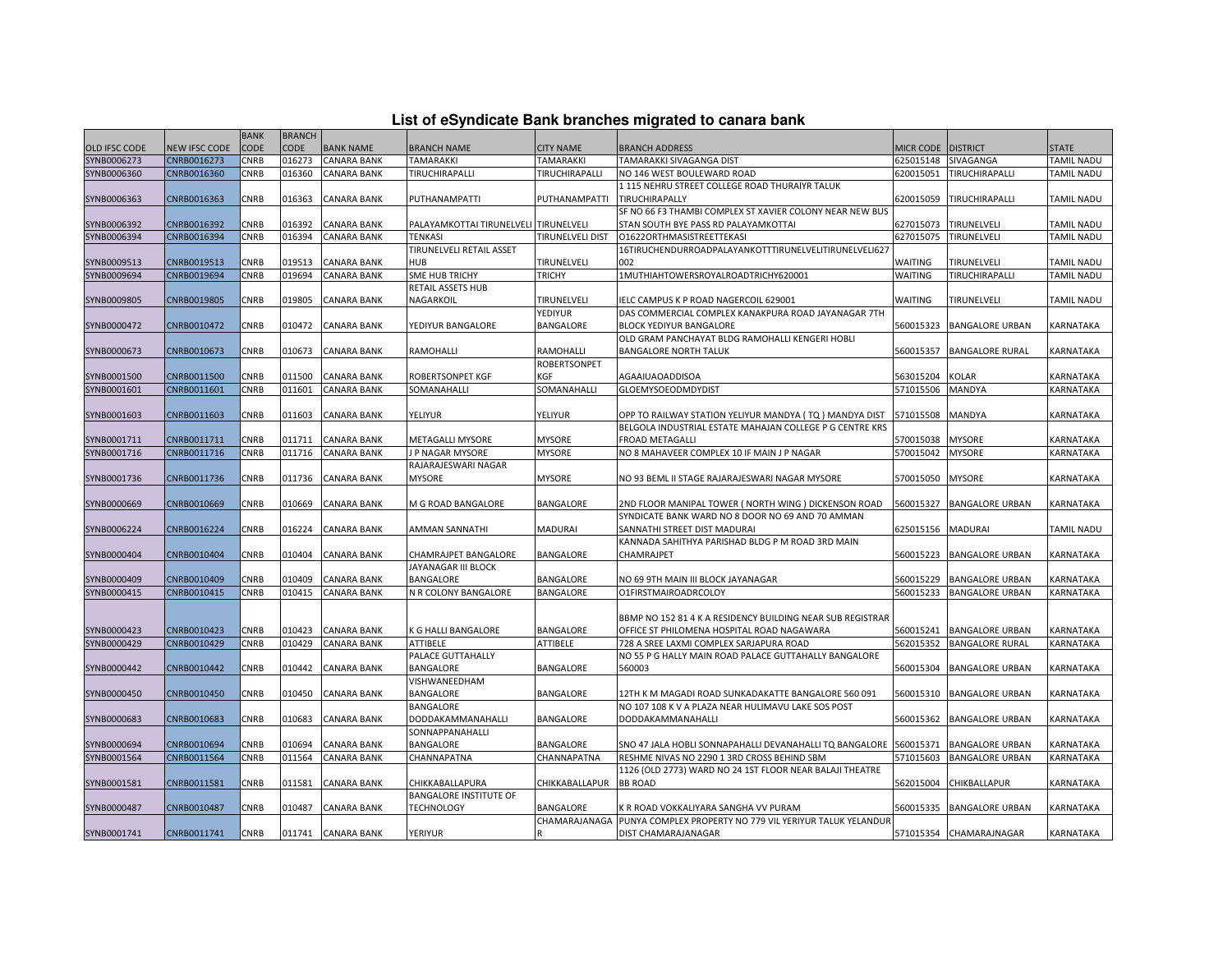|  |  | List of eSyndicate Bank branches migrated to canara bank |  |
|--|--|----------------------------------------------------------|--|
|--|--|----------------------------------------------------------|--|

|               |               | <b>BANK</b> | <b>BRANCH</b> |                    |                            |                  |                                                                                      |                |                           |                   |
|---------------|---------------|-------------|---------------|--------------------|----------------------------|------------------|--------------------------------------------------------------------------------------|----------------|---------------------------|-------------------|
| OLD IFSC CODE | NEW IFSC CODE | CODE        | <b>CODE</b>   | <b>BANK NAME</b>   | BRANCH NAME                | <b>CITY NAME</b> | <b>BRANCH ADDRESS</b>                                                                | MICR CODE      | <b>DISTRICT</b>           | <b>STATE</b>      |
| SYNB0000497   | CNRB0010497   | CNRB        | 010497        | <b>CANARA BANK</b> | MEG BANGALORE              | <b>BANGALORE</b> | SOCHISVBIII63)                                                                       | <b>WAITING</b> | <b>BANGALORE URBAN</b>    | KARNATAKA         |
|               |               |             |               |                    |                            | CHAMARAJANAGA    | NO 7 442 2ND CROSS 7TH WARD SRI RAMAKRISHNA                                          |                |                           |                   |
| SYNB0001771   | CNRB0011771   | CNRB        | 011771        | <b>CANARA BANK</b> | KOLLEGAL                   | r dist           | PARAMAHAMSA ROAD SOUTHERN EXTENSION KOLLEGAL                                         | 571015454      | <b>BANGALORE URBAN</b>    | KARNATAKA         |
| SYNB0006204   | CNRB0016204   | CNRB        | 016204        | CANARA BANK        | A VELLODU                  | A VELLODU        | 9SOUTHSTREETDINDIGULDIST                                                             | 625015143      | <b>DINDIGUL</b>           | <b>TAMIL NADU</b> |
|               |               |             |               |                    |                            |                  | CHANDRA BUILDING POST OFFICE JUNCTION MAIN ROAD                                      |                |                           |                   |
| SYNB0006186   | CNRB0016186   | CNRB        | 016186        | CANARA BANK        | THIRUVATTAR                | THIRUVATTAR      | KANYAKUMARI DIST                                                                     | 629015020      | KANYAKUMARI               | TAMIL NADU        |
|               |               |             |               |                    |                            |                  | DOOR NO 10 2 27 SAKKOTTAI MAIN ROAD KARAIKUDI TALUK                                  |                |                           |                   |
| SYNB0006279   | CNRB0016279   | CNRB        | 016279        | CANARA BANK        | PUDUVAYAL                  | PUDUVAYAL        | KARAIKUDI DISTRICT                                                                   | 630015009      | KARAIKUDI                 | TAMIL NADU        |
|               |               |             |               |                    |                            |                  |                                                                                      |                |                           |                   |
| SYNB0006365   | CNRB0016365   | CNRB        | 016365        | <b>CANARA BANK</b> | S R COLLEGE TIRUCHIRAPALLI | TIRUCHIRAPALLI   | S R COLLEGE CAMPUS SANKARAN PILLAI ROAD                                              | 620015053      | TIRUCHIRAPALLI            | TAMIL NADU        |
|               |               |             |               |                    |                            |                  | SYNDICATE BANK DOOR NO 5 MALAYAPPAN NAGAR KRISHNA                                    |                |                           |                   |
| SYNB0006375   | CNRB0016375   | CNRB        | 016375        | CANARA BANK        | THIRUVERUMBUR              | <b>TRICHY</b>    | COMPLEX THANJAVUR MAIN ROAD DIST TRICHY                                              | 620015057      | TIRUCHIRAPALLI            | TAMIL NADU        |
|               |               |             |               |                    |                            |                  | 10 929 A B ROAD VALLIYUR TALUK RADHAPURAM DIST                                       |                |                           |                   |
| SYNB0006393   | CNRB0016393   | CNRB        | 016393        | <b>CANARA BANK</b> | VALLIYUR                   | VALLIYUR         | <b>TIRUNELVELI</b>                                                                   | 627015074      | TIRUNELVELI               | TAMIL NADU        |
| SYNB0006396   | CNRB0016396   | CNRB        | 016396        | <b>CANARA BANK</b> | THURAIYUR                  | TIRUNELVELI      | O256ORTHSOUTHSTREETTHURAIYUR                                                         | 627015077      | TIRUNELVELI               | TAMIL NADU        |
|               |               |             |               |                    |                            |                  | SYNDICATE BANK DOOR NO 12 1 NORTH CAR STREET DHIVYA                                  |                |                           |                   |
| SYNB0006414   | CNRB0016414   | CNRB        | 016414        | <b>CANARA BANK</b> | SANKARANKOVIL              | TIRUNELVELI      | HOTEL UP STAIR DIST TIRUNELVELI                                                      | 627015080      | TIRUNELVELI               | TAMIL NADU        |
| SYNB0006513   | CNRB0016513   | CNRB        | 016513        | <b>CANARA BANK</b> | PERIAKULAM                 | PERIAKULAM       | NO 1 4 84A CUMBUM MAIN RD THENKARAI THENI DIST                                       | 625015203      | <b>THENI</b>              | TAMIL NADU        |
| SYNB0009517   | CNRB0019517   | CNRB        | 019517        | CANARA BANK        | TRICHY RETAIL ASSET HUB    | TRICHY           | 1CITYTOWERSROYALROADTRICHY620001                                                     | <b>WAITING</b> | TIRUCHIRAPALLI            | TAMIL NADU        |
|               |               |             |               |                    |                            |                  | CIRCLE OFFICE BUILDING NO 26 A GUEST HOUSE ROAD NAZARBAD                             |                |                           |                   |
| SYNB0009700   | CNRB0019700   | CNRB        | 019700        | <b>CANARA BANK</b> | SME HUB MYSORE             | MYSURU           | MYSORE KARNATAKA 570010                                                              | <b>WAITING</b> | <b>MYSORE</b>             | KARNATAKA         |
|               |               |             |               |                    |                            | SARJAPUR         | NO 932 1034 SARJAPUR BANGALORE ROAD OPP IOC PETROL BUNK                              |                |                           |                   |
| SYNB0000657   | CNRB0010657   | CNRB        | 010657        | <b>CANARA BANK</b> | SARJAPUR BANGALORE         | <b>BANGALORE</b> | SARJAPUR BANGALORE                                                                   | 562015355      | <b>BANGALORE URBAN</b>    | KARNATAKA         |
| SYNB0000675   | CNRB0010675   | <b>CNRB</b> | 010675        | <b>CANARA BANK</b> | SAMANDUR                   | SAMANDUR         | ANEKAL TALUK BANGALORE URBAN DIST SAMANDUR                                           | 562015359      | <b>BANGALORE URBAN</b>    | KARNATAKA         |
| SYNB0001502   | CNRB0011502   | CNRB        | 011502        | <b>CANARA BANK</b> | VEMGAL                     | VEMGAL           | SPUOD                                                                                | 563015105      | KOLAR                     | KARNATAKA         |
|               |               |             |               |                    |                            |                  | KABBAL MAIN ROAD HARALALUSANDRA POST VIRUPAKSHIPURA                                  |                |                           |                   |
| SYNB0001565   | CNRB0011565   | CNRB        | 011565        | CANARA BANK        | <b>B V HALLI</b>           | RAMANAGAR DIST   | HOBLI CHANNAPATNA TQ                                                                 | 571015604      | RAMANAGAR                 | KARNATAKA         |
| SYNB0001602   | CNRB0011602   | CNRB        | 011602        | CANARA BANK        | SHIVALLI                   | SHIVALLI         | MANDYA MELKOTE ROAD DUDDA HOBLI MANDYA TQ                                            | 571015507      | MANDYA                    | KARNATAKA         |
| SYNB0001714   | CNRB0011714   | CNRB        | 011714        | CANARA BANK        | NANJANGUD                  | NANJANGUD        | BROADWAY ROAD NANJANGUD MYSORE DIST                                                  | 570015040      | <b>MYSORE</b>             | KARNATAKA         |
|               |               |             |               |                    | NATIONAL INST OF ENGG      |                  |                                                                                      |                |                           |                   |
| SYNB0001718   | CNRB0011718   | CNRB        | 011718        | <b>CANARA BANK</b> | <b>CAMPUS MYSORE</b>       | <b>MYSORE</b>    | MANANTHAWADI ROAD NIE CAMPUS MYSORE                                                  | 570015044      | <b>MYSORE</b>             | KARNATAKA         |
|               |               |             |               |                    |                            |                  |                                                                                      |                |                           |                   |
|               |               |             |               |                    |                            |                  | 248 GROUND FLOOR 10TH MAIN I BLOCK 100 FEET ROAD KALYAN<br>NAGAR                     |                |                           |                   |
| SYNB0000667   | CNRB0010667   | CNRB        | 010667        | <b>CANARA BANK</b> | KALYAN NAGAR BANGALORE     | BANGALORE        |                                                                                      | 560015355      | <b>BANGALORE URBAN</b>    | KARNATAKA         |
| SYNB0006225   |               | CNRB        | 016225        | <b>CANARA BANK</b> | TALLAKULAM MADURAI         | <b>MADURAI</b>   | SYNDICATE BANK DOOR NO 9 5 ABDUL KHAFAR KHAN ROAD<br>CHINNA CHOKKIKULAM DIST MADUARI | 625015157      | <b>MADURAI</b>            | TAMIL NADU        |
|               | CNRB0016225   |             |               |                    |                            |                  |                                                                                      |                |                           |                   |
|               |               |             |               |                    |                            |                  |                                                                                      |                |                           |                   |
| SYNB0006281   | CNRB0016281   | CNRB        | 016281        | <b>CANARA BANK</b> | MUDUKULATHUR               | MUDUKULATHUR     | MUDUKULATHUR MUDUKULATHUR RAMANATHAPURAM 623704                                      | 623015104      | RAMANATHAPURAM            | TAMIL NADU        |
| SYNB0000410   | CNRB0010410   | CNRB        | 010410        | <b>CANARA BANK</b> | FRAZER TOWN BANGALORE      | BANGALORE        | 3SAUNDERSROADFRAZERTOWN                                                              | 560015225      | <b>BANGALORE URBAN</b>    | KARNATAKA         |
|               |               |             |               |                    |                            |                  |                                                                                      |                |                           |                   |
| SYNB0000416   | CNRB0010416   | CNRB        | 010416        | CANARA BANK        | VASANTHNAGAR BANGALORE     | <b>BANGALORE</b> | 33RDCROSSVASANTHNAGAR                                                                | 560015238      | <b>BANGALORE URBAN</b>    | KARNATAKA         |
|               |               |             |               |                    | MALLESHWARAM TH CROSS      |                  |                                                                                      |                |                           |                   |
| SYNB0000424   | CNRB0010424   | CNRB        | 010424        | CANARA BANK        | <b>BLR</b>                 | BANGALORE        | NO 64 AND 215 MARGOSA ROAD 18TH CROSS MALLESHWARAM                                   | 560015232      | <b>BANGALORE URBAN</b>    | KARNATAKA         |
|               |               |             |               |                    |                            |                  |                                                                                      |                |                           |                   |
| SYNB0000431   | CNRB0010431   | CNRB        | 010431        | <b>CANARA BANK</b> | RUSSEL MARKET BANGALORE    | <b>BANGALORE</b> | 127 1ST FLOOR OLD POOR HOUSE ROAD RUSSEL MARKET                                      | 560015245      | <b>BANGALORE URBAN</b>    | KARNATAKA         |
|               |               |             |               |                    |                            |                  | NO J 652 1ST FLOOR NEAR NAVRANG TALKIES DRRAJKUMAR RD                                |                |                           |                   |
| SYNB0000436   | CNRB0010436   | CNRB        | 010436        | CANARA BANK        | RAJAJINAGAR II STAGE       | BANGALORE        | RAJAJINAGAR II STAGE                                                                 | 560015249      | <b>BANGALORE URBAN</b>    | KARNATAKA         |
|               |               |             |               |                    | KORAMANGALA J BLOCK        |                  | NO 703 III BLOCK BEHIND BDA SHOPPING COMPLEX                                         |                |                           |                   |
| SYNB0000456   | CNRB0010456   | CNRB        | 010456        | <b>CANARA BANK</b> | BANGALORE                  | BANGALORE        | KORAMANGALA                                                                          | 560015314      | BANGALORE URBAN           | KARNATAKA         |
|               |               |             |               |                    | JAYANAGAR MARKET           |                  |                                                                                      |                |                           |                   |
| SYNB0000466   | CNRB0010466   | CNRB        | 010466        | <b>CANARA BANK</b> | COMPLEX BANGALORE          | BANGALORE        | NO 54 NEW MUDRA 12TH MAIN ROAD 3RD BLOCK JAYANAGAR                                   | 560015318      | <b>BANGALORE URBAN</b>    | KARNATAKA         |
|               |               |             |               |                    | KORAMANGALA INDUSTRIAL     |                  | O73AMITCHAMBERSOPPBHIMAJEWELLERSKORAMAGALAIDUSTRIA                                   |                |                           |                   |
| SYNB0000765   | CNRB0010765   | CNRB        | 010765        | <b>CANARA BANK</b> | LAYOUT                     | BANGALORE        | LLAYOUT                                                                              | 560015376      | <b>BANGALORE URBAN</b>    | KARNATAKA         |
| SYNB0000470   | CNRB0010470   | CNRB        | 010470        | <b>CANARA BANK</b> | TILAKNAGAR BANGALORE       | <b>BANGALORE</b> | NO 1293 32 F CROSS 28TH MAIN IV T BLOCK JAYANAGAR                                    |                | 560015322 BANGALORE URBAN | KARNATAKA         |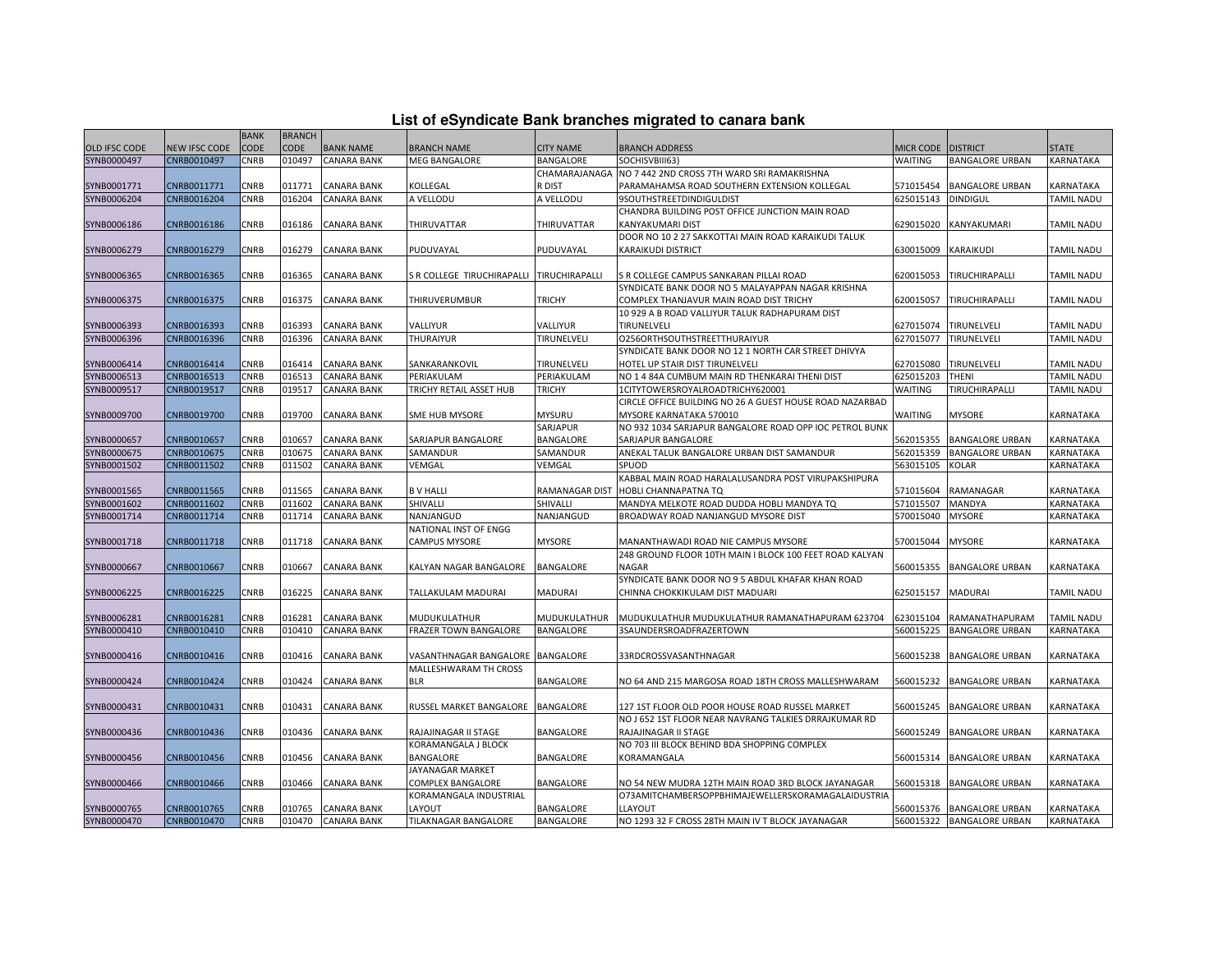| List of eSyndicate Bank branches migrated to canara bank |  |  |
|----------------------------------------------------------|--|--|
|                                                          |  |  |

|               |               | <b>BANK</b> | <b>BRANCH</b> |                    |                                   |                     |                                                        |           |                           |                   |
|---------------|---------------|-------------|---------------|--------------------|-----------------------------------|---------------------|--------------------------------------------------------|-----------|---------------------------|-------------------|
| OLD IFSC CODE | NEW IFSC CODE | CODE        | <b>CODE</b>   | <b>BANK NAME</b>   | <b>BRANCH NAME</b>                | <b>CITY NAME</b>    | <b>BRANCH ADDRESS</b>                                  | MICR CODE | <b>DISTRICT</b>           | <b>STATE</b>      |
|               |               |             |               |                    | NATIONAL GAMES VILLAGE            |                     | GROUND FLOOR SHOPPING COMPLEX NATIONAL GAMES VILLAGE   |           |                           |                   |
| SYNB0000476   | CNRB0010476   | CNRB        | 010476        | <b>CANARA BANK</b> | BANGALORE                         | BANGALORE           | KORAMANGALA                                            | 560015328 | <b>BANGALORE URBAN</b>    | KARNATAKA         |
|               |               |             |               |                    |                                   |                     | NO S 52 46 TALUK OFFICE ROAD SRIRANGAPATNA MANDYA      |           |                           |                   |
| SYNB0001611   | CNRB0011611   | CNRB        | 011611        | <b>CANARA BANK</b> | SRIRANGAPATNA                     | MANDYA              | <b>DISTRICT</b>                                        | 571015515 | MANDYA                    | KARNATAKA         |
|               |               |             |               |                    | MANIPAL HOSPITAL                  |                     | MANIPAL HOSPITAL BUILDING 96 RUSTUMBAGH OLD AIRPORT    |           |                           |                   |
| SYNB0000485   | CNRB0010485   | CNRB        | 010485        | <b>CANARA BANK</b> | BANGALORE                         | BANGALORE           | <b>ROAD</b>                                            | 560015334 | <b>BANGALORE URBAN</b>    | KARNATAKA         |
| SYNB0001701   | CNRB0011701   | CNRB        | 011701        | <b>CANARA BANK</b> | V V MOHALLA MYSORE                | <b>MYSORE</b>       | D NO 2774 5TH MAIN V V MOHALLA                         | 570015036 | <b>MYSORE</b>             | KARNATAKA         |
|               |               |             |               |                    | DODDAKALLASANDRA                  |                     |                                                        |           |                           |                   |
| SYNB0000492   | CNRB0010492   | CNRB        | 010492        | <b>CANARA BANK</b> | BANGALORE                         | BANGALORE           | PURMIRODDODDLLSDR                                      | 560015341 | <b>BANGALORE URBAN</b>    | KARNATAKA         |
| SYNB0006206   | CNRB0016206   | <b>CNRB</b> | 016206        | <b>CANARA BANK</b> | SELLUR MADURAI                    | MADURAI             | LIC DIV OFFICE COMPOUND PALAM STATION ROAD SELLUR      | 625015136 | <b>MADURAI</b>            | TAMIL NADU        |
|               |               |             |               |                    |                                   |                     | NO 36 DURGA COMPLEX 80FT MAIN ROAD KATHRIGUPPA         |           |                           |                   |
| SYNB0000654   | CNRB0010654   | CNRB        | 010654        | <b>CANARA BANK</b> | KATHRIGUPPA BANGALORE             | BANGALORE           | BANASHANKARI 3 STAGE BANGALORE                         | 560015346 | <b>BANGALORE URBAN</b>    | KARNATAKA         |
|               |               |             |               |                    |                                   |                     | NO 60 1 M M HILLS MAIN ROAD RAMAPURA KOLLEGAL TALUK    |           |                           |                   |
| SYNB0001772   | CNRB0011772   | CNRB        | 011772        | <b>CANARA BANK</b> | RAMAPURA                          | <b>MYSURU</b>       | CHAMARAJANAGAR DISTRICT                                | 571015457 | <b>MYSORE</b>             | KARNATAKA         |
| SYNB0002004   | CNRB0012004   | CNRB        | 012004        | <b>CANARA BANK</b> | NAGASANDRA                        | NAGASANDRA          | KRI                                                    | 572015013 | <b>TUMKUR</b>             | KARNATAKA         |
|               |               |             |               |                    | SIDDARTHA INST OF                 |                     |                                                        |           |                           |                   |
| SYNB0002007   | CNRB0012007   | CNRB        | 012007        | <b>CANARA BANK</b> | TECHNOLOGY TUMKUR                 | TUMKUR              | SSIT CAMPUS MARALUR                                    | 572015015 | TUMKUR                    | KARNATAKA         |
|               |               |             |               |                    | MARIMALLAPPA JR COLLEGE           |                     |                                                        |           |                           |                   |
| SYNB0001715   | CNRB0011715   | CNRB        | 011715        | <b>CANARA BANK</b> | <b>MYSR</b>                       | <b>MYSORE</b>       | <b>OAAYSOE</b>                                         | 570015041 | <b>MYSORE</b>             | KARNATAKA         |
|               |               |             |               |                    |                                   |                     | JSS POLYTECHNIC FOR PHYSICALLY HANDICAPPED GANGOTRI PO |           |                           |                   |
| SYNB0001721   | CNRB0011721   | CNRB        | 011721        | <b>CANARA BANK</b> | <b>JSS PPH MYSORE</b>             | MYSORE              | SPEECH AND HEARING CENTRE RD                           | 570015046 | <b>MYSORE</b>             | KARNATAKA         |
| SYNB0001733   | CNRB0011733   | <b>CNRB</b> | 011733        | <b>CANARA BANK</b> | T NARASIPURA                      | <b>T NARASIPURA</b> | NO 218 2 MAIN ROAD MYSORE DIST                         | 571015103 | <b>MYSORE</b>             | KARNATAKA         |
|               |               |             |               |                    |                                   |                     | 1017 YAJAMANA ARCADE PANCHMANTRA ROAD KUVEMPUNAGAR     |           |                           |                   |
| SYNB0001745   | CNRB0011745   | CNRB        | 011745        | <b>CANARA BANK</b> | RETAIL LOAN CENTRE MYSURU MYSORE  |                     | MYSORE KARNATAKA 570023                                | WAITING   | MYSORE                    | KARNATAKA         |
| SYNB0002001   | CNRB0012001   | CNRB        | 012001        | <b>CANARA BANK</b> | <b>TIPTUR</b>                     | <b>TIPTUR</b>       | B H ROAD PB NO 24                                      | 572015203 | <b>TUMKUR</b>             | KARNATAKA         |
|               |               |             |               |                    |                                   |                     | MAIN ROAD DODAMMA NILAYA YADAVANNE KUNIGAL TALUK       |           |                           |                   |
| SYNB0002003   | CNRB0012003   | CNRB        | 012003        | CANARA BANK        | YADAVANNE                         | YADAVANNE           | <b>TUMKUR DT</b>                                       | 572015012 | TUMKUR                    | KARNATAKA         |
|               |               |             |               |                    |                                   |                     | 120 FEET ROAD SWAMI VIVEKANANDA NAGAR SURVEYOR COLONY  |           |                           |                   |
| SYNB0006209   | CNRB0016209   | CNRB        | 016209        | <b>CANARA BANK</b> | MOONDRU MAVADI MADURAI MADURAI    |                     | MOONDRU MAVADI                                         | 625015139 | <b>MADURAI</b>            | <b>TAMIL NADU</b> |
|               |               |             |               |                    |                                   |                     |                                                        |           |                           |                   |
| SYNB0000428   | CNRB0010428   | CNRB        | 010428        | <b>CANARA BANK</b> | YESHWANTHPUR BANGALORE            | <b>BANGALORE</b>    | GOPAL COMPLEX NO 47 S C ROAD YESHWANTHPUR              | 560015240 | <b>BANGALORE URBAN</b>    | KARNATAKA         |
| SYNB0000435   | CNRB0010435   | CNRB        | 010435        | <b>CANARA BANK</b> | <b>BALEPET BANGALORE</b>          | BANGALORE           | KALYANBLDGBALEPET                                      | 560015247 | <b>BANGALORE URBAN</b>    | KARNATAKA         |
|               |               |             |               |                    | <b>MALLESWARAM TH CROSS</b>       |                     | NO 45 5TH CROSS MALLESWARAM CIRLCE NEAR K C GENERAL    |           |                           |                   |
| SYNB0000449   | CNRB0010449   | CNRB        | 010449        | CANARA BANK        | CIRCLE BANGALORE                  | BANGALORE           | <b>HOSPITAL BANGALORE</b>                              | 560015309 | <b>BANGALORE URBAN</b>    | KARNATAKA         |
|               |               |             |               |                    |                                   |                     | D NO 3 GRD FLR PUTTALINGAIA RD OPP D G HOSPITAL        |           |                           |                   |
| SYNB0000676   | CNRB0010676   | CNRB        | 010676        | CANARA BANK        | PADMANABHANAGAR BLR               | BANGALORE           | PADMANABHANAGAR BANGALORE                              | 560015359 | BANGALORE URBAN           | KARNATAKA         |
|               |               |             |               |                    |                                   |                     | SYNDICATE BANK D NO 1B IST FLOOR THENDRAL NAGAR THENI  |           |                           |                   |
| SYNB0006226   | CNRB0016226   | CNRB        | 016226        | <b>CANARA BANK</b> | NAGAMALAI PUDUKOTTAI              | MADURAI             | MAIN ROAD NAGAMALAI PUDUKOTTAI                         | 625015158 | <b>MADURAI</b>            | TAMIL NADU        |
|               |               |             |               |                    |                                   |                     |                                                        |           |                           |                   |
| SYNB0006272   | CNRB0016272   | CNRB        | 016272        | CANARA BANK        | KARAIKUDI                         | <b>KARAIKUDI</b>    | PLOT NO 33 100 FEET ROAD NEAR VADAMALAYAN HEALTH CARE  | 630015008 | KARAIKUDI                 | TAMIL NADU        |
| SYNB0006343   | CNRB0016343   | CNRB        | 016343        | <b>CANARA BANK</b> | AMMACHATIRAM                      | AMMACHATIRAM        | 4MAINROADTHANJAVUR                                     | 612015008 | THANJAVUR                 | TAMIL NADU        |
|               |               |             |               |                    |                                   |                     |                                                        |           |                           |                   |
| SYNB0000407   | CNRB0010407   | CNRB        | 010407        | CANARA BANK        | SESHADRIPURAM BANGALORE BANGALORE |                     | NO 34 1ST MAIN J LINGAIAH ROAD SESHADRIPURAM           | 560015235 | <b>BANGALORE URBAN</b>    | KARNATAKA         |
|               |               |             |               |                    |                                   |                     | NO 693 SRI RAGHAVENDRA KRIPA 3RD BLOCK RAMAMANDIR ROAD |           |                           |                   |
| SYNB0000408   | CNRB0010408   | CNRB        | 010408        | <b>CANARA BANK</b> | RAJAJINAGAR BANGALORE             | BANGALORE           | RAJAJINAGAR                                            | 560015234 | <b>BANGALORE URBAN</b>    | KARNATAKA         |
| SYNB0000412   | CNRB0010412   | CNRB        | 010412        | <b>CANARA BANK</b> | <b>C ROAD BANGALORE</b>           | BANGALORE           | ANANN1TFLRCRAD                                         | 560015220 | <b>BANGALORE URBAN</b>    | KARNATAKA         |
|               |               |             |               |                    | KRISHNARAJAPURAM                  |                     |                                                        |           |                           |                   |
| SYNB0000420   | CNRB0010420   | CNRB        | 010420        | <b>CANARA BANK</b> | BANGALORE                         | BANGALORE           | 01480LDCHEAIROADKRISHARAJAPURAM                        | 560015242 | <b>BANGALORE URBAN</b>    | KARNATAKA         |
| SYNB0000426   | CNRB0010426   | CNRB        | 010426        | <b>CANARA BANK</b> | MAGADI ROAD BANGALORE             | BANGALORE           | DOOR NO 46 PB NO 2308 MAGADI MAIN ROAD                 | 560015231 | <b>BANGALORE URBAN</b>    | KARNATAKA         |
|               |               |             |               |                    | SADASHIVANAGAR                    |                     |                                                        |           |                           |                   |
| SYNB0000434   | CNRB0010434   | CNRB        | 010434        | CANARA BANK        | BANGALORE                         | BANGALORE           | 393 13TH CROSS UPPER PALACE ORCHARDS SADASHIVA NAGAR   | 560015248 | <b>BANGALORE URBAN</b>    | KARNATAKA         |
|               |               |             |               |                    | LINGARAJAPURAM                    |                     |                                                        |           |                           |                   |
| SYNB0000445   | CNRB0010445   | <b>CNRB</b> | 010445        | <b>CANARA BANK</b> | BANGALORE                         | BANGALORE           | NO 19 YADAVA LAYOUT NEHRU ROAD ARAVINDANAGAR           | 560015306 | <b>BANGALORE URBAN</b>    | KARNATAKA         |
| SYNB0000677   | CNRB0010677   | <b>CNRB</b> | 010677        | <b>CANARA BANK</b> | <b>GIRI NAGAR BANGALORE</b>       | <b>BANGALORE</b>    | NO 600 A 7TH BLOCK BSK III STAGE II PHASE GIRINAGAR    |           | 560015360 BANGALORE URBAN | KARNATAKA         |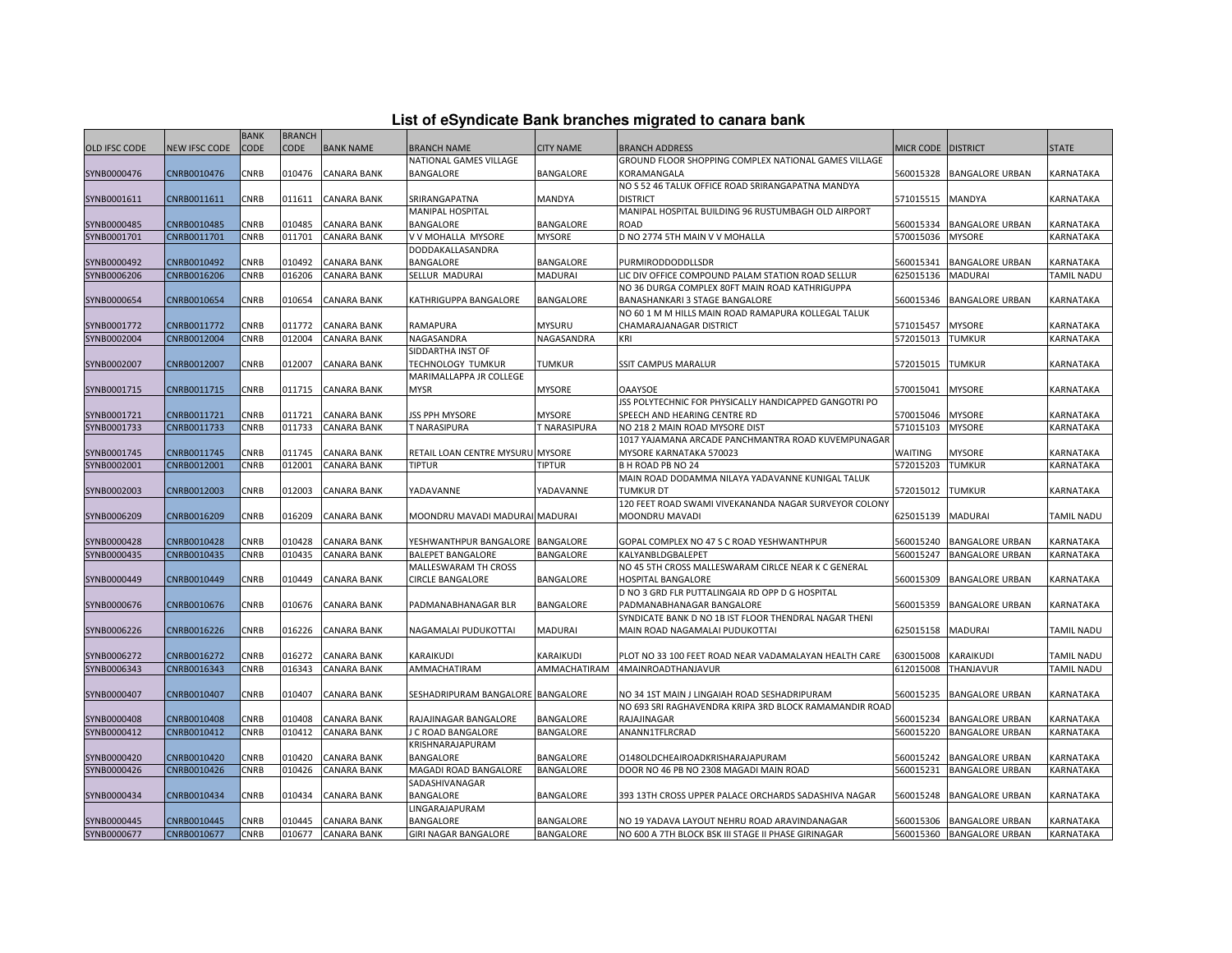| List of eSyndicate Bank branches migrated to canara bank |  |  |  |  |  |  |  |  |  |
|----------------------------------------------------------|--|--|--|--|--|--|--|--|--|
|----------------------------------------------------------|--|--|--|--|--|--|--|--|--|

|                      | List of eSyndicate Bank branches migrated to canara bank |             |               |                    |                               |                       |                                                                                           |                    |                        |                   |  |  |
|----------------------|----------------------------------------------------------|-------------|---------------|--------------------|-------------------------------|-----------------------|-------------------------------------------------------------------------------------------|--------------------|------------------------|-------------------|--|--|
|                      |                                                          | <b>BANK</b> | <b>BRANCH</b> |                    |                               |                       |                                                                                           |                    |                        |                   |  |  |
| <b>OLD IFSC CODE</b> | <b>NEW IFSC CODE</b>                                     | <b>CODE</b> | <b>CODE</b>   | <b>BANK NAME</b>   | <b>BRANCH NAME</b>            | <b>CITY NAME</b>      | <b>BRANCH ADDRESS</b>                                                                     | MICR CODE DISTRICT |                        | <b>STATE</b>      |  |  |
|                      |                                                          |             |               |                    |                               |                       | NO 115 B THANISANDRA ROAD OPP SBI NEAR BUS STAND                                          |                    |                        |                   |  |  |
| SYNB0000686          | CNRB0010686                                              | CNRB        | 010686        | <b>CANARA BANK</b> | THANISANDRA BANGALORE         | BANGALORE             | THANISANDRA                                                                               | 560015365          | <b>BANGALORE URBAN</b> | KARNATAKA         |  |  |
|                      |                                                          |             |               |                    | SPECIALISED SME BRANCH        |                       | NO 252 100 FEET ROAD SUREKA COMPLEX PEENYA T DASARAHALL                                   |                    |                        |                   |  |  |
| SYNB0000455          | CNRB0010455                                              | CNRB        | 010455        | <b>CANARA BANK</b> | PEENYA INDL                   | <b>BANGALORE</b>      | POST BANGALORE 560057                                                                     | 560015311          | <b>BANGALORE URBAN</b> | <b>KARNATAKA</b>  |  |  |
| SYNB0000460          | CNRB0010460                                              | CNRB        | 010460        | <b>CANARA BANK</b> | <b>MARSUR</b>                 | <b>MARSUR</b>         | CHANDAPUR ANEKAL ROAD ANEKAL TALUK                                                        | 562015354          | <b>BANGALORE URBAN</b> | KARNATAKA         |  |  |
| SYNB0000698          | CNRB0010698                                              | CNRB        | 010698        | <b>CANARA BANK</b> | SULTANPALYA BANGALORE         | BANGALORE             | NO 1 2ND MAIN ROAD WARD NO 95 SULTANPALYA                                                 | 560015372          | <b>BANGALORE URBAN</b> | KARNATAKA         |  |  |
|                      |                                                          |             |               |                    |                               |                       |                                                                                           |                    |                        |                   |  |  |
| SYNB0000473          | CNRB0010473                                              | CNRB        | 010473        | <b>CANARA BANK</b> | IAF HEBBAL BANGALORE          | BANGALORE             | HEAD QUARTERS TRAINING COMMAND INDIAN AIR FORCE HEBBAL 560015324                          |                    | <b>BANGALORE URBAN</b> | KARNATAKA         |  |  |
|                      |                                                          |             |               |                    | <b>GOOD SHEPHERD EDN</b>      |                       |                                                                                           |                    |                        |                   |  |  |
| SYNB0000474          | CNRB0010474                                              | CNRB        | 010474        | <b>CANARA BANK</b> | SOCEITY BANGALORE             | BANGALORE             | NO 81 6TH MAIN 36TH CROSS 5TH BLOCK JAYANAGAR                                             | 560015325          | <b>BANGALORE URBAN</b> | KARNATAKA         |  |  |
| SYNB0001604          | CNRB0011604                                              | <b>CNRB</b> | 011604        | CANARA BANK        | <b>MADDUR</b>                 | MADDUR                | SYNDICATE BANK MADDUR MANDYA DIST                                                         | 571015403          | <b>MANDYA</b>          | KARNATAKA         |  |  |
|                      |                                                          |             |               |                    |                               |                       | NO 1889 BHARATHI EDUCATION TRUST COMPLEX MALAVALLI                                        |                    |                        |                   |  |  |
| SYNB0001609          | CNRB0011609                                              | CNRB        | 011609        | <b>CANARA BANK</b> | BHARATHINAGAR                 | <b>MANDYA</b>         | MAIN ROAD DIST MANDYA                                                                     | 571015514          | MANDYA                 | KARNATAKA         |  |  |
|                      |                                                          |             |               |                    |                               |                       | D NO 158 AECS LAYOUT NEAR SANJAYNAGAR POLICE STATION                                      |                    |                        |                   |  |  |
| SYNB0000483          | CNRB0010483                                              | CNRB        | 010483        | <b>CANARA BANK</b> | SANJAYNAGAR BANGALORE         | <b>BANGALORE</b>      | SANJAYNAGAR MAIN ROAD                                                                     | 560015330          | <b>BANGALORE URBAN</b> | KARNATAKA         |  |  |
|                      |                                                          |             |               |                    |                               |                       | SITE 4 6 GROUND FLOOR 1ST MAIN RD GAURAV NAGAR 7TH PHASE                                  |                    |                        |                   |  |  |
| SYNB0000484          | CNRB0010484                                              | CNRB        | 010484        | CANARA BANK        | BANGALORE J P NAGAR           | BANGALORE             | J P NAGAR                                                                                 | 560015333          | <b>BANGALORE URBAN</b> | KARNATAKA         |  |  |
|                      |                                                          |             |               |                    |                               |                       | 1ST FLOOR 965 AND 966 LIG 16TH B CROSS 2ND PHASE YELAHANK                                 |                    |                        |                   |  |  |
| SYNB0000491          | CNRB0010491                                              | CNRB        | 010491        | <b>CANARA BANK</b> | YELAHANKA                     | BANGALORE             | <b>NEW TOWN</b>                                                                           | 560015340          | <b>BANGALORE URBAN</b> | KARNATAKA         |  |  |
|                      |                                                          |             |               |                    | C V RAMAN NAGAR               |                       | 186 187 1 SAMPOORNA AVENUE NAGAVARAPALYA MAIN ROAD C                                      |                    |                        |                   |  |  |
| SYNB0000665          | CNRB0010665                                              | CNRB        | 010665        | <b>CANARA BANK</b> | BANGALORE                     | <b>BANGALORE</b>      | V RAMAN NAGAR                                                                             | 560015354          | <b>BANGALORE URBAN</b> | KARNATAKA         |  |  |
| SYNB0000668          | CNRB0010668                                              | CNRB        | 010668        | <b>CANARA BANK</b> | KASTURINAGAR BANGLORE         | <b>BANGALORE</b>      | 4C 121 PUSHPAGIRI 4TH CROSS KASTURINAGAR                                                  | 560015356          | <b>BANGALORE URBAN</b> | KARNATAKA         |  |  |
| SYNB0000413          | CNRB0010413                                              | CNRB        | 010413        | <b>CANARA BANK</b> | JAYAMAHAL BANGALORE           | <b>BANGALORE</b>      | 26 1 FIRST FLOOR 5TH MAIN ROAD JAYAMAHAL EXTENSION                                        | 560015228          | <b>BANGALORE URBAN</b> | KARNATAKA         |  |  |
| SYNB0000427          | CNRB0010427                                              | CNRB        | 010427        | CANARA BANK        | VIJAYANAGAR BANGALORE         | BANGALORE             | <b>OCHBSLAYOUTVIJAYANAGAR</b>                                                             | 560015227          | <b>BANGALORE URBAN</b> | KARNATAKA         |  |  |
|                      |                                                          |             |               |                    |                               |                       | CHANDRA ANNEXE 1 FL 56 A 56 1B CHIKKALLASANDRA                                            |                    |                        |                   |  |  |
| SYNB0000681          | CNRB0010681                                              | CNRB        | 010681        | CANARA BANK        | BANGALORE UTTARAHALLI         | <b>BANGALORE</b>      | UTTARAHALLI MAIN RD SUBRAMANYAPURA<br>VIDHAN SOUDHA ANNEX ROOM NO 4 AND 5 GROUND FLR NEAR | 560015363          | <b>BANGALORE URBAN</b> | KARNATAKA         |  |  |
|                      | CNRB0010692                                              | <b>CNRB</b> | 010692        | <b>CANARA BANK</b> | M S BUILDING BRANCH           | BANGALORE             | <b>VIDHANA SOUDHA</b>                                                                     | 560015370          |                        | KARNATAKA         |  |  |
| SYNB0000692          |                                                          |             |               |                    |                               |                       |                                                                                           |                    | <b>BANGALORE URBAN</b> |                   |  |  |
| SYNB0000458          | CNRB0010458                                              | CNRB        | 010458        | <b>CANARA BANK</b> | GANGANAGAR BANGALORE          | <b>BANGALORE</b>      | KHMBLOCKGANGANAGAR<br>NO 15 10TH MAIN PATTEGARAPALYA MAIN ROAD SAMPIGE                    | 560015312          | <b>BANGALORE URBAN</b> | KARNATAKA         |  |  |
| SYNB0000695          | CNRB0010695                                              | CNRB        | 010695        | <b>CANARA BANK</b> | AMARA JYOTHI NAGAR            | <b>BANGALORE</b>      | LAYOUT AMARJYOTHINAGAR                                                                    | 560015369          | <b>BANGALORE URBAN</b> | KARNATAKA         |  |  |
|                      |                                                          |             |               |                    |                               |                       | PLOT NO CA 2 IST FLOOR JIGANI INDUSTRIAL LAYOUT ANEKAL                                    |                    |                        |                   |  |  |
| SYNB0000763          | CNRB0010763                                              | CNRB        | 010763        | <b>CANARA BANK</b> | JIGANI                        | <b>BENGALORE</b>      | TALUK DIST BENGALORE URBAN                                                                | 562015361          | <b>BANGALORE URBAN</b> | KARNATAKA         |  |  |
|                      |                                                          |             |               |                    |                               |                       | SYNDICATE BANK 657 608 A B AND C M G ROAD GAURIBIDANUR                                    |                    |                        |                   |  |  |
| SYNB0001586          | CNRB0011586                                              | CNRB        | 011586        | <b>CANARA BANK</b> | GAURIBIDANUR BRANCH           | CHIKKABALLAPUR        | <b>DIST CHIKKABALLAPUR</b>                                                                | 561015203          | CHIKBALLAPUR           | KARNATAKA         |  |  |
|                      |                                                          |             |               |                    | VIDYARANYAPURA                |                       | NO 844 OPP POST OFFICE 5TH BLOCK BEL LAYOUT                                               |                    |                        |                   |  |  |
| SYNB0000481          | CNRB0010481                                              | CNRB        | 010481        | <b>CANARA BANK</b> | BANGALORE                     | <b>BANGALORE</b>      | VIDYARANYAPURA                                                                            | 560015332          | <b>BANGALORE URBAN</b> | KARNATAKA         |  |  |
|                      |                                                          |             |               |                    | DR AMBEDKAR INST OF           |                       |                                                                                           |                    |                        |                   |  |  |
| SYNB0000486          | CNRB0010486                                              | CNRB        | 010486        | <b>CANARA BANK</b> | <b>TECHNOLOGY</b>             | <b>BANGALORE</b>      | YGBVIDSGE                                                                                 | 560015336          | <b>BANGALORE URBAN</b> | KARNATAKA         |  |  |
|                      |                                                          |             |               |                    |                               |                       |                                                                                           |                    |                        |                   |  |  |
| SYNB0001703          | CNRB0011703                                              | CNRB        | 011703        | <b>CANARA BANK</b> | LASHKAR MOHALLA MYSORE MYSORE |                       | 2938 BANGALORE NILAGIRI ROAD LASHKAR MOHALLA                                              | 570015033          | <b>MYSORE</b>          | KARNATAKA         |  |  |
| SYNB0001724          | CNRB0011724                                              | CNRB        | 011724        | <b>CANARA BANK</b> | <b>HUNSUR</b>                 | <b>HUNSUR</b>         | D NO 3739 1 B M BYE PASS ROAD HUNSUR                                                      | 571015054          | <b>BANGALORE URBAN</b> | KARNATAKA         |  |  |
|                      |                                                          |             |               |                    |                               |                       | 100B I FLOOR 4 M BLOCK RAJAJINAGAR ENTRANCE BANGALORE                                     |                    |                        |                   |  |  |
| SYNB0000499          | CNRB0010499                                              | CNRB        | 010499        | <b>CANARA BANK</b> | CPC BANGALORE                 | BANGALORE             | 560010                                                                                    | WAITING            | <b>BANGALORE URBAN</b> | KARNATAKA         |  |  |
| SYNB0002012          | CNRB0012012                                              | CNRB        | 012012        | CANARA BANK        | <b>ECHANUR</b>                | ECHANUR               | VIA TIPTUR TUMKUR DIST TUMKUR                                                             | 572015206          | <b>TUMKUR</b>          | KARNATAKA         |  |  |
| SYNB0006181          | CNRB0016181                                              | CNRB        | 016181        | <b>CANARA BANK</b> | KARINKAL                      | KARINKAL              | ASIRVATHAM NADAR BLDG MAIN ROAD                                                           | 629015017          | KANYAKUMARI            | TAMIL NADU        |  |  |
|                      |                                                          |             |               |                    |                               |                       | WARD NO 18 M G ROAD NEAR TALUK OFFICE SRINIVASPURA                                        |                    |                        |                   |  |  |
| SYNB0001504          | CNRB0011504                                              | CNRB        | 011504        | CANARA BANK        | SRINIVASPURA                  | <b>KOLAR</b>          | <b>KOLAR DISTRICT</b>                                                                     | 563015106          | <b>KOLAR</b>           | KARNATAKA         |  |  |
|                      |                                                          |             |               |                    |                               |                       | GRAM PANCHAYAT OFFICE HEMMANAHALLI ATAGOORU HOBLI                                         |                    |                        |                   |  |  |
| SYNB0001606          | CNRB0011606                                              | CNRB        | 011606        | <b>CANARA BANK</b> | HEMMANAHALLI                  | <b>MANDYA DISTICT</b> | <b>MADDUR TALUK</b>                                                                       | 571015510          | <b>MANDYA</b>          | KARNATAKA         |  |  |
|                      |                                                          |             |               |                    |                               |                       | NO 733 SRI SIDDAGANGA MUTT ROAD NEAR BUS STAND TUMKUR                                     |                    |                        |                   |  |  |
| SYNB0002002          | CNRB0012002                                              | CNRB        | 012002        | <b>CANARA BANK</b> | KYATHASANDRA                  | KYATHASANDRA          | <b>DIST</b>                                                                               | 572015011 TUMKUR   |                        | KARNATAKA         |  |  |
| SYNB0006202          | CNRB0016202                                              | CNRB        |               | 016202 CANARA BANK | NAGAL NAGAR DINDIGUL          | <b>DINDIGUL</b>       | 3RAILWAYSTATIONROADNAGALNAGAR                                                             | 625015144 DINDIGUL |                        | <b>TAMIL NADU</b> |  |  |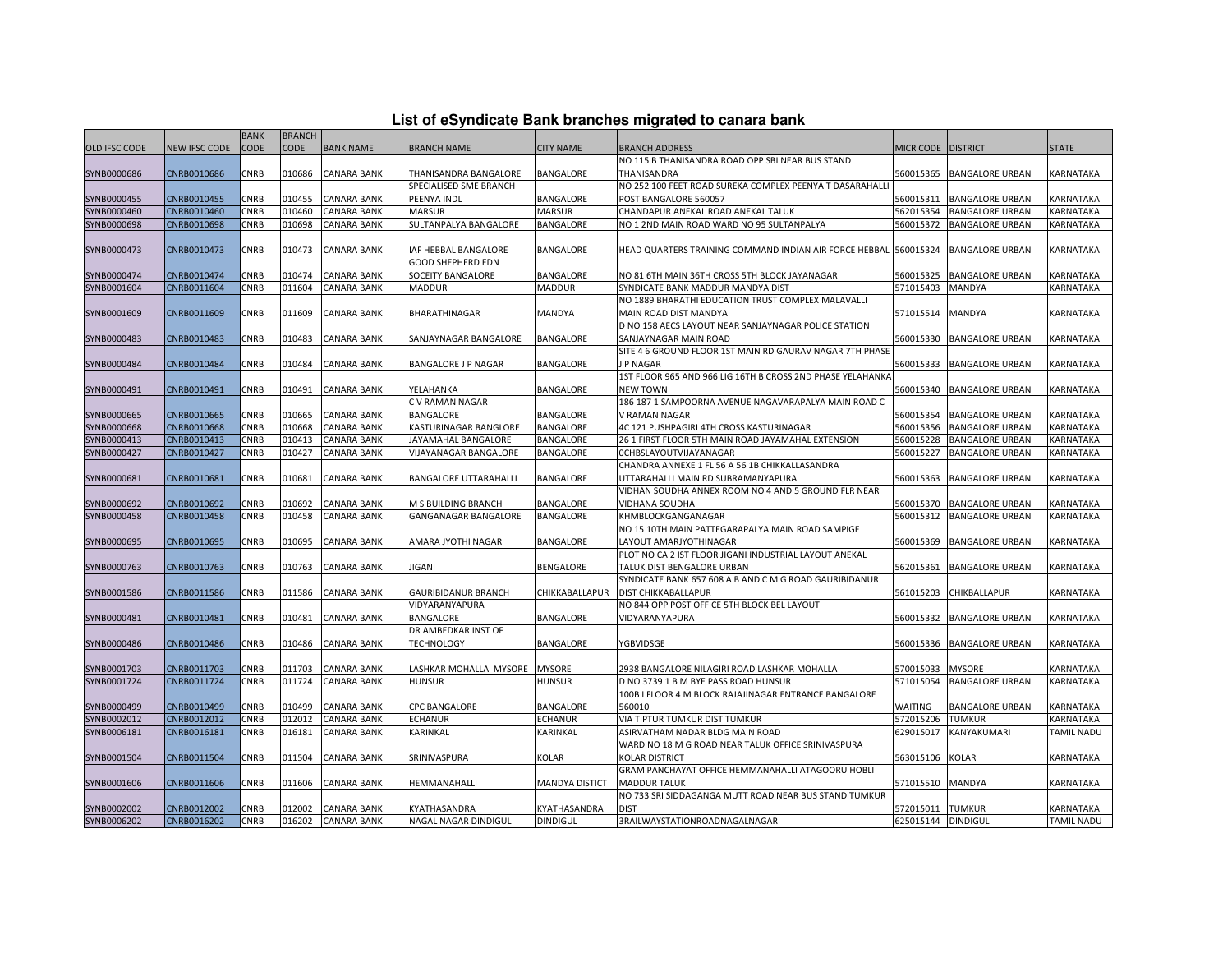| List of eSyndicate Bank branches migrated to canara bank |  |  |  |
|----------------------------------------------------------|--|--|--|
|----------------------------------------------------------|--|--|--|

|               |               | <b>BANK</b> | <b>BRANCH</b> |                    |                                  |                     |                                                        |                  |                           |                   |
|---------------|---------------|-------------|---------------|--------------------|----------------------------------|---------------------|--------------------------------------------------------|------------------|---------------------------|-------------------|
| OLD IFSC CODE | NEW IFSC CODE | CODE        | <b>CODE</b>   | <b>BANK NAME</b>   | BRANCH NAME                      | <b>CITY NAME</b>    | <b>BRANCH ADDRESS</b>                                  | <b>MICR CODE</b> | <b>DISTRICT</b>           | <b>STATE</b>      |
|               |               |             |               |                    | THIRUPARANKUNDRAM                |                     | NO 584 4 GST TPK RD OPP DRIVE AAARTHY HOTEL            |                  |                           |                   |
| SYNB0006219   | CNRB0016219   | CNRB        | 016219        | <b>CANARA BANK</b> | MADURAI                          | <b>MADURAI DIST</b> | THIRUPARANKUNDRAM                                      | 625015151        | <b>MADURAI</b>            | <b>TAMIL NADU</b> |
|               |               |             |               |                    |                                  |                     | O8MELABAZARROADDEVAKOTAIPOSIVAGAGAIDTDEVAKOTTAI6303    |                  |                           |                   |
| SYNB0006270   | CNRB0016270   | CNRB        | 016270        | <b>CANARA BANK</b> | DEVAKOTTAI                       | DEVAKKOTTAI         | 02T                                                    | 630015103        | <b>DEVAKOTTAI</b>         | <b>TAMIL NADU</b> |
|               |               |             |               |                    | SPECIALISED SME BRANCH           |                     |                                                        |                  |                           |                   |
| SYNB0006361   | CNRB0016361   | CNRB        | 016361        | <b>CANARA BANK</b> | <b>KARUR II</b>                  | <b>KARUR</b>        | DVIJAYATEXBUILDINGGROUNDFLOOR80FEETROADKARUR639002     | 639015010        | <b>KARUR</b>              | <b>TAMIL NADU</b> |
|               |               |             |               |                    | <b>BANGALORE M G ROAD</b>        |                     | NO 18 III FLOOR RAMANASHREE ARCADE M G ROAD BENGALURU  |                  |                           |                   |
| SYNB0009382   | CNRB0019382   | CNRB        | 019382        | <b>CANARA BANK</b> | RETAIL ASSET HUB                 | BANGALORE           | KARNATAKA 560001                                       | <b>WAITING</b>   | <b>BANGALORE URBAN</b>    | KARNATAKA         |
|               |               |             |               |                    |                                  |                     |                                                        |                  |                           |                   |
|               |               |             |               |                    | BANGALORE KORAMANGALA            |                     | VENKATADRI COMPLEX NO 83 RICHMOND ROAD BANGALORE       |                  |                           |                   |
| SYNB0009388   | CNRB0019388   | CNRB        | 019388        | <b>CANARA BANK</b> | LAYOUT RAH                       | BANGALORE           | KARNATAKA 560025                                       | <b>WAITING</b>   | BANGALORE URBAN           | KARNATAKA         |
|               |               |             |               |                    |                                  |                     | 118 B WEST PERUMAL MAISTRY STREET MADURAI 625001 TAMIL |                  |                           |                   |
| SYNB0009512   | CNRB0019512   | CNRB        | 019512        | <b>CANARA BANK</b> | MADURAI RETAIL ASSET HUB         | <b>MADURAI</b>      | <b>NADU</b>                                            | WAITING          | MADURAI                   | <b>TAMIL NADU</b> |
|               |               |             |               |                    |                                  |                     | NO 303 KANAKAPURA MAIN ROAD 7TH BLOCK JAYANAGAR WEST   |                  |                           |                   |
| SYNB0009747   | CNRB0019747   | CNRB        | 019747        | CANARA BANK        | SME HUB BENGALURU II             | BENGALURU           | BENGALURU 560082                                       | <b>WAITING</b>   | <b>BANGALORE URBAN</b>    | KARNATAKA         |
|               |               |             |               |                    | MAHARANIS COLLEGE                |                     |                                                        |                  |                           |                   |
| SYNB0000495   | CNRB0010495   | CNRB        | 010495        | <b>CANARA BANK</b> | BANGALORE                        | <b>BANGALORE</b>    | SESHADRI ROAD BANGALORE                                | 560015339        | <b>BANGALORE URBAN</b>    | KARNATAKA         |
|               |               |             |               |                    | RETAIL LOAN CENTRE               |                     | FIRST FLOOR ANANDA BHAVAN NETTAKALLAP PA CIRCLE MARKET |                  |                           |                   |
| SYNB0000773   | CNRB0010773   | CNRB        | 010773        | <b>CANARA BANK</b> | <b>BENGALURU II</b>              | BENGALURU           | ROAD BASANVANAGUDI BENGALURU KA 560004                 | <b>WAITING</b>   | <b>BANGALORE URBAN</b>    | KARNATAKA         |
|               |               |             |               |                    |                                  |                     | 585 PRIYANKA COMPLEX PERIYAKULAM ROAD THENI 625531     |                  |                           |                   |
| SYNB0002260   | CNRB0012260   | <b>CNRB</b> | 012260        | <b>CANARA BANK</b> | RETAIL ASSETS HUB THENI          | <b>THENI</b>        | <b>TAMIL NADU</b>                                      | WAITING          | THENI                     | <b>TAMIL NADU</b> |
| SYNB0006261   | CNRB0016261   | CNRB        | 016261        | <b>CANARA BANK</b> | PUDUKKOTTAI                      | PUDUKKOTTAI         | 20AND3SOUTHFORTHSTREET                                 | 622015017        | <b>PUDUKOTTAI</b>         | TAMIL NADU        |
|               |               |             |               |                    |                                  |                     | NO 1 3 WEST CAR STREET ST MARY S MATRICULATION HSS     |                  |                           |                   |
| SYNB0006274   | CNRB0016274   | CNRB        | 016274        | <b>CANARA BANK</b> | THIRUPPUVANAM                    | THIRUPPUVANAM       | SIVAGANGA DISTRICT                                     | 625015146        | SIVAGANGA                 | <b>TAMIL NADU</b> |
|               |               |             |               |                    |                                  |                     | SYNDICATE BANK DOOR NO 187 D MADURAI MAIN ROAD         |                  |                           |                   |
| SYNB0006277   | CNRB0016277   | CNRB        | 016277        | <b>CANARA BANK</b> | ARUPPUKOTTAI                     | VIRUDHUNAGAR        | MENAMBIKAI TRANSPORT BUILDING                          | 626015203        | VIRUDHUNAGAR              | <b>TAMIL NADU</b> |
| SYNB0006391   | CNRB0016391   | CNRB        | 016391        | <b>CANARA BANK</b> | TIRUNELVELI                      | TIRUNELVELI         | IAOLX184WSTARSTRT                                      | 627015070        | TIRUNELVELI               | <b>TAMIL NADU</b> |
|               |               |             |               |                    |                                  |                     | DOOR NO 19 80 SANTHAIPETTAI EAST VILL ANAIYAPPUR TK    |                  |                           |                   |
| SYNB0006409   | CNRB0016409   | CNRB        | 016409        | <b>CANARA BANK</b> | ANIYAPPUR                        | TRICHYRAPPALI       | MANAPARAI DIST TRICHYRAPPALI                           | 620015058        | TIRUCHIRAPALLI            | <b>TAMIL NADU</b> |
| SYNB0000671   | CNRB0010671   | CNRB        | 010671        | CANARA BANK        | YADAVANAHALLI                    | BANGALORE           | RAMA REDDY BLDG YADAVANAHALLI GATE HOSUR ROAD          | 562015356        | <b>BANGALORE URBAN</b>    | KARNATAKA         |
|               |               |             |               |                    |                                  |                     | NO 5 15 NEAR BHARAT PETROL BUNK UDAYARPALAYAM DISTRICT |                  |                           |                   |
| SYNB0006318   | CNRB0016318   | CNRB        | 016318        | <b>CANARA BANK</b> | PAPPAKUDI                        | ARIYALUR            | <b>ARIYALUR</b>                                        | 612015009        | ARIYALUR                  | <b>TAMIL NADU</b> |
| SYNB0000406   | CNRB0010406   | CNRB        | 010406        | <b>CANARA BANK</b> | CANTONMENT BANGALORE             | BANGALORE           | <b>OSTJOHNSROAD</b>                                    | 560015222        | <b>BANGALORE URBAN</b>    | KARNATAKA         |
|               |               |             |               |                    | PUTTANNA CHETTY ROAD             |                     | NO 72 5TH MAIN ROAD SIR PUTTANNA CHETTY ROAD           |                  |                           |                   |
| SYNB0000421   | CNRB0010421   | CNRB        | 010421        | <b>CANARA BANK</b> | BANGALORE                        | BANGALORE           | CHAMARAJPET                                            | 560015237        | <b>BANGALORE URBAN</b>    | KARNATAKA         |
| SYNB0000439   | CNRB0010439   | CNRB        | 010439        | CANARA BANK        | GAVIPURAM BANGALORE              | BANGALORE           | 910BASAPPALAYOUTGAVIPURAM                              | 560015301        | <b>BANGALORE URBAN</b>    | KARNATAKA         |
| SYNB0000679   | CNRB0010679   | CNRB        | 010679        | CANARA BANK        | CHIKKABANAVARA BLR               | BANGALORE           | KEREGUDDADAHALLI MAIN ROAD CHIKKABANAVARA              | 560015361        | <b>BANGALORE URBAN</b>    | KARNATAKA         |
|               |               |             |               |                    |                                  |                     |                                                        |                  |                           |                   |
| SYNB0000457   | CNRB0010457   | CNRB        | 010457        | CANARA BANK        | SHANTHINAGAR BANGALORE           | <b>BANGALORE</b>    | 14 3   FLOOR ANDROO ROAD SHANTHINAGAR                  | 560015313        | <b>BANGALORE URBAN</b>    | KARNATAKA         |
|               |               |             |               |                    | VIJAYA BANK COLONY               |                     | G 02 ARVINDS SHARAVATHI 80 FEET ROAD KODICHIKKANAHALLI |                  |                           |                   |
| SYNB0000754   | CNRB0010754   | CNRB        | 010754        | <b>CANARA BANK</b> | BANGALORE                        | BANGALORE           | VIJAYA BANK COLONY BANGALORE                           | 560015373        | <b>BANGALORE URBAN</b>    | KARNATAKA         |
|               |               |             |               |                    |                                  | CHIKBALLAPUR        |                                                        |                  |                           |                   |
|               |               |             |               |                    |                                  | <b>TALUK AND</b>    |                                                        |                  |                           |                   |
| SYNB0001582   | CNRB0011582   | CNRB        | 011582        | <b>CANARA BANK</b> | ARURU                            | <b>DISTRICT</b>     | DOOR NO 39 ARURU VILLAGE AND POST MANDIKAL HOBLI       | 562015005        | CHIKBALLAPUR              | <b>KARNATAKA</b>  |
|               |               |             |               |                    | RAMAMURTHYNAGAR                  |                     | NO 76 RAGHAVENDRA NAGAR NEAR KOSHYS HOSPITAL           |                  |                           |                   |
| SYNB0000489   | CNRB0010489   | CNRB        | 010489        | CANARA BANK        | BANGALORE                        | <b>BANGALORE</b>    | RAMAMURTHY NAGAR                                       | 560015338        | <b>BANGALORE URBAN</b>    | KARNATAKA         |
|               |               |             |               |                    |                                  |                     | NEAR SRI VENKATESHWARA TALKIES OLD HOSPITAL ROAD       |                  |                           |                   |
| SYNB0001707   | CNRB0011707   | CNRB        | 011707        | <b>CANARA BANK</b> | <b>GUNDLUPET</b>                 | <b>GUNDLUPET</b>    | CHAMARAJNAGAR DIST                                     | 571015653        | CHAMARAJNAGAR             | KARNATAKA         |
| SYNB0001708   | CNRB0011708   | CNRB        | 011708        | CANARA BANK        | BYLAKUPPE                        | BYLAKUPPE           | B M ROAD PERIAPATNA TALUK MYSORE DIST                  | 571015053        | <b>MYSORE</b>             | KARNATAKA         |
|               |               |             |               |                    |                                  |                     | JANJAR NO 401 A ASSESSMENT NO 432 1 NEXT TO NEW BUS    |                  |                           |                   |
| SYNB0001746   | CNRB0011746   | CNRB        | 011746        | <b>CANARA BANK</b> | HANAGODU                         | <b>HUNSUR</b>       | STAND HANAGODU HUNSUR TALUK                            | 571015057        | <b>BANGALORE URBAN</b>    | KARNATAKA         |
|               |               |             |               |                    |                                  |                     |                                                        |                  |                           |                   |
| SYNB0000493   | CNRB0010493   | CNRB        | 010493        | <b>CANARA BANK</b> | MARATHAHALLI BANGALORE BANGALORE |                     | KRISHNA GRAND BUILDING OUTER RING ROAD MARATHAHALLY    |                  | 560015343 BANGALORE URBAN | <b>KARNATAKA</b>  |
|               |               |             |               |                    |                                  |                     |                                                        |                  |                           |                   |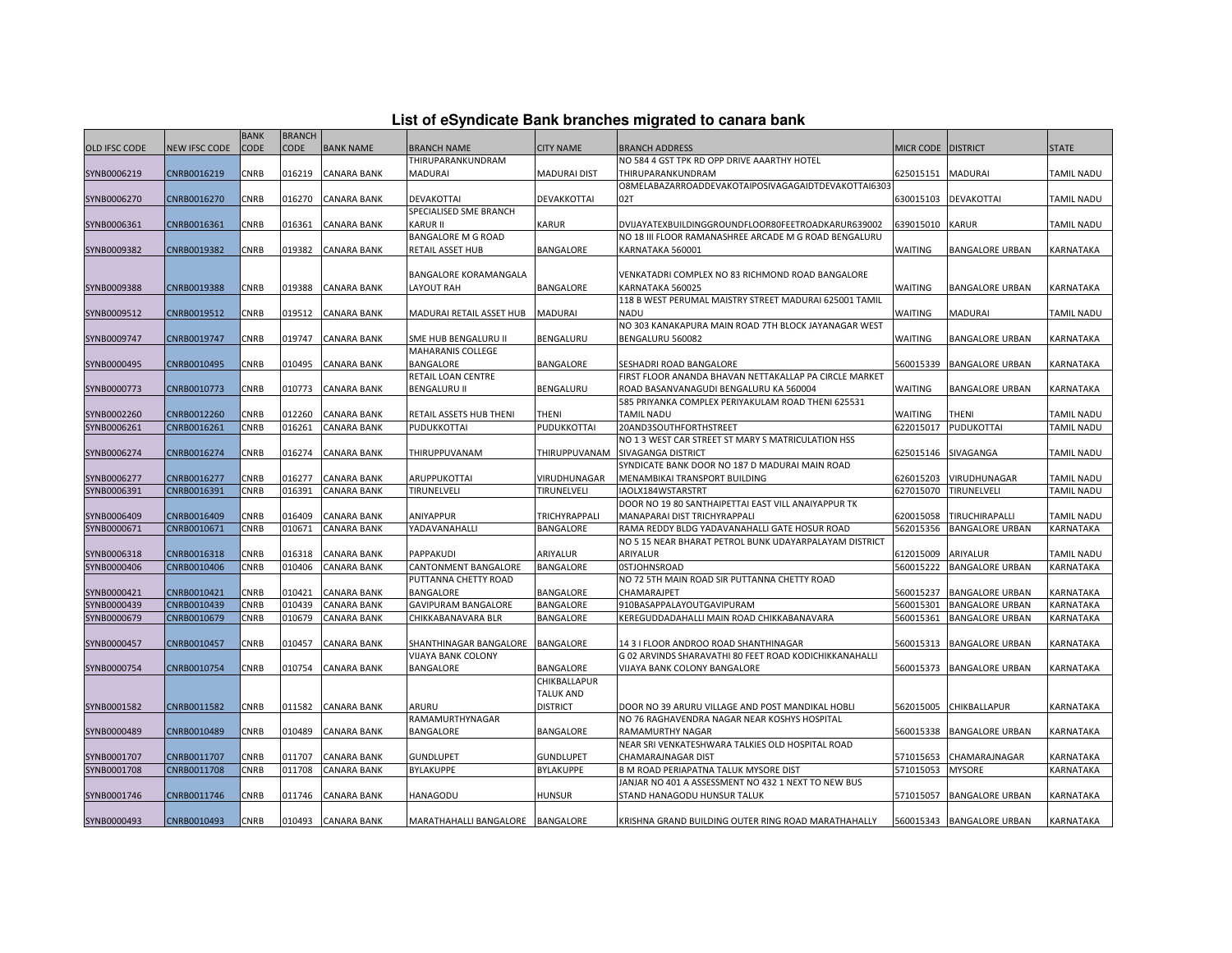| List of eSyndicate Bank branches migrated to canara bank |  |  |  |  |  |  |  |  |  |
|----------------------------------------------------------|--|--|--|--|--|--|--|--|--|
|----------------------------------------------------------|--|--|--|--|--|--|--|--|--|

|                      | List of eSyndicate Bank branches migrated to canara bank |             |               |                    |                               |                  |                                                         |                      |                        |                   |  |  |
|----------------------|----------------------------------------------------------|-------------|---------------|--------------------|-------------------------------|------------------|---------------------------------------------------------|----------------------|------------------------|-------------------|--|--|
|                      |                                                          | <b>BANK</b> | <b>BRANCH</b> |                    |                               |                  |                                                         |                      |                        |                   |  |  |
| <b>OLD IFSC CODE</b> | NEW IFSC CODE                                            | <b>CODE</b> | <b>CODE</b>   | <b>BANK NAME</b>   | <b>BRANCH NAME</b>            | <b>CITY NAME</b> | <b>BRANCH ADDRESS</b>                                   | MICR CODE   DISTRICT |                        | <b>STATE</b>      |  |  |
|                      |                                                          |             |               |                    | <b>GARDEN CITY COLLEGE</b>    |                  | VIRGO NAGAR PO GARDEN CITY COLLEGE CAMPUS OLD MADRAS    |                      |                        |                   |  |  |
| SYNB0000498          | CNRB0010498                                              | CNRB        | 010498        | <b>CANARA BANK</b> | BANGALORE                     | BANGALORE        | <b>ROAD</b>                                             | 560015342            | <b>BANGALORE URBAN</b> | KARNATAKA         |  |  |
|                      |                                                          |             |               |                    | BASAVESHWARA NAGAR            |                  | NO 93 M M PLAZA WOC ROAD LIC COLONY NEAR SHANKAR MUTT   |                      |                        |                   |  |  |
| SYNB0000651          | CNRB0010651                                              | CNRB        | 010651        | <b>CANARA BANK</b> | <b>BANGALORE</b>              | BANGALORE        | SIGNAL BASAVESHWAR NAGAR                                | 560015347            | <b>BANGALORE URBAN</b> | KARNATAKA         |  |  |
| SYNB0002005          | CNRB0012005                                              | <b>CNRB</b> | 012005        | <b>CANARA BANK</b> | GURUGADAHALLI                 | GURUGADAHALLI    | <b>GURGADAHALLI TIPTUR TALUK TUMKUR DIST</b>            | 572015204            | <b>TUMKUR</b>          | <b>KARNATAKA</b>  |  |  |
|                      |                                                          |             |               |                    |                               |                  | TS NO 3068 LAKSHMI NIVAS EAST MAIN STREET PUDUKOTTAI    |                      |                        |                   |  |  |
| SYNB0002258          | CNRB0012258                                              | CNRB        | 012258        | <b>CANARA BANK</b> | ASSETS HUB PUDUKOTTAI         | <b>MADURAI</b>   | TAMIL NADU 622001                                       | WAITING              | PUDUKOTTAI             | <b>TAMIL NADU</b> |  |  |
| SYNB0006185          | CNRB0016185                                              | CNRB        | 016185        | <b>CANARA BANK</b> | KUZHITHURAI                   | KUZHITHURAI      | GURU KRIPA MAIN ROAD KANYAKUMARI DIST                   | 629015110            | KANYAKUMARI            | TAMIL NADU        |  |  |
| SYNB0000653          | CNRB0010653                                              | CNRB        | 010653        | <b>CANARA BANK</b> | H S R LAYOUT BANGALORE        | BANGALORE        | 254 17 TH CROSS 5TH MAIN SECTOR VI HSR LAY OUT          | 560015349            | <b>BANGALORE URBAN</b> | KARNATAKA         |  |  |
| SYNB0000656          | CNRB0010656                                              | CNRB        | 010656        | CANARA BANK        | RPC LAYOUT BANGALORE          | BANGALORE        | <b>R9RPCLYUTCHRR</b>                                    | 560015351            | <b>BANGALORE URBAN</b> | KARNATAKA         |  |  |
| SYNB0001562          | CNRB0011562                                              | CNRB        | 011562        | <b>CANARA BANK</b> | KANAKAPURA                    | BANGALORE        | O101MGROADKAAKAPURA                                     | 562015202            | <b>BANGALORE URBAN</b> | KARNATAKA         |  |  |
|                      |                                                          |             |               |                    |                               |                  |                                                         |                      |                        |                   |  |  |
| SYNB0001584          | CNRB0011584                                              | CNRB        | 011584        | <b>CANARA BANK</b> | CHINTAMANI BRANCH             | CHINTAMANI       | NO 4369 WARD NO 9 MALAPPALLI ROAD CHIKKABALLAPUR DIST   | 563015303            | CHIKBALLAPUR           | KARNATAKA         |  |  |
|                      |                                                          |             |               |                    |                               |                  | 501 H 616 501 G SRI VENKATESHWARE COMPLEX MYSORE ROAD   |                      |                        |                   |  |  |
| SYNB0001608          | CNRB0011608                                              | CNRB        | 011608        | <b>CANARA BANK</b> | MALAVALLI MYSORE              | <b>MYSORE</b>    | <b>MALAVALLI</b>                                        | 571015511            | <b>MYSORE</b>          | KARNATAKA         |  |  |
|                      |                                                          |             |               |                    |                               |                  | NEAR BUS STAND BEERUVALLI MAIN ROAD AKKIHEBBALU HOBLI K |                      |                        |                   |  |  |
| SYNB0001610          | CNRB0011610                                              | CNRB        | 011610        | <b>CANARA BANK</b> | BEERUVALLI                    | K R PET          | R PET TALUK DISTT MANDYA                                | 571015513            | <b>MANDYA</b>          | KARNATAKA         |  |  |
| SYNB0001700          | CNRB0011700                                              | CNRB        | 011700        | <b>CANARA BANK</b> | K R CIRCLE MYSORE             | <b>MYSORE</b>    | <b>K R CIRCLE MYSORE</b>                                | 570015034            | <b>MYSORE</b>          | KARNATAKA         |  |  |
|                      |                                                          |             |               |                    |                               |                  |                                                         |                      |                        |                   |  |  |
| SYNB0001704          | CNRB0011704                                              | CNRB        | 011704        | <b>CANARA BANK</b> | SARASWATHIPURAM MYSORE MYSORE |                  | R296138A5THCRSS5THMAISARASWATHIPURAM                    | 570015035            | <b>MYSORE</b>          | KARNATAKA         |  |  |
|                      |                                                          |             |               |                    |                               |                  | BANGALORE PUNE HIGH ROAD GIRIYANAHALLI NELAHAL POST     |                      |                        |                   |  |  |
| SYNB0002006          | CNRB0012006                                              | CNRB        | 012006        | <b>CANARA BANK</b> | GIRIYANAHALLI                 | GIRIYANAHALLI    | TUMKUR DIST KARNATAKA                                   | 572015014            | <b>TUMKUR</b>          | KARNATAKA         |  |  |
| SYNB0006183          | CNRB0016183                                              | CNRB        | 016183        | <b>CANARA BANK</b> | <b>MULEGUMOODU</b>            | MULEGUMOODU      | ANITHA NIVAS 10 94 KALLUVILAI KANYAKUMARI DIST          | 629015019            | KANYAKUMARI            | TAMIL NADU        |  |  |
|                      |                                                          |             |               |                    |                               | KANYAKUMARI      |                                                         |                      |                        |                   |  |  |
| SYNB0006187          | CNRB0016187                                              | CNRB        | 016187        | <b>CANARA BANK</b> | SOUTH SOORANKUDY              | <b>DIST</b>      | O736AD737EATHAMOZHIROADSOUTHSOORAKUDY                   | 629015021            | KANYAKUMARI            | <b>TAMIL NADU</b> |  |  |
|                      |                                                          |             |               |                    | SPECIALISED SME BRANCH        |                  |                                                         |                      |                        |                   |  |  |
| SYNB0006200          | CNRB0016200                                              | CNRB        | 016200        | <b>CANARA BANK</b> | MADURAI II                    | MADURAI          | 3PLCERODESTVELISTREETMDURI62500TMILNDU                  | 625015135            | <b>MADURAI</b>         | <b>TAMIL NADU</b> |  |  |
| SYNB0006207          | CNRB0016207                                              | CNRB        | 016207        | <b>CANARA BANK</b> | PONMENI MADURAI               | <b>MADURAI</b>   | O30RAKESHTOWERSBYEPASSROAD                              | 625015137            | <b>MADURAI</b>         | TAMIL NADU        |  |  |
|                      |                                                          |             |               |                    |                               |                  | NO 868 A GOVINDAN COMPLEX MADURAI MAIN ROAD MELUR       |                      |                        |                   |  |  |
| SYNB0006211          | CNRB0016211                                              | CNRB        | 016211        | <b>CANARA BANK</b> | MELUR                         | <b>MELUR</b>     | <b>MADURAI DISTRICT</b>                                 | 625015145            | <b>MADURAI</b>         | <b>TAMIL NADU</b> |  |  |
|                      |                                                          |             |               |                    |                               |                  | R33MAIRAMPMIVASPERIYAMMAPATTIPERUMALPUURPSTPALAITK      |                      |                        |                   |  |  |
| SYNB0006221          | CNRB0016221                                              | CNRB        | 016221        | <b>CANARA BANK</b> | PERIYAMMAPATTI                | <b>DINDIGUL</b>  | <b>IGULISTRICT</b>                                      | 625015154            | <b>DINDIGUL</b>        | TAMIL NADU        |  |  |
|                      |                                                          |             |               |                    |                               |                  | WARD NO33 DOOR NO 199 DHARSHINI TOWER 80 FT ROAD ANNA   |                      |                        |                   |  |  |
| SYNB0006223          | CNRB0016223                                              | CNRB        | 016223        | <b>CANARA BANK</b> | ANNA NAGAR MADURAI            | <b>MADURAI</b>   | NAGAR MADURAI DISTT                                     | 625015155            | <b>MADURAI</b>         | <b>TAMIL NADU</b> |  |  |
| SYNB0006379          | CNRB0016379                                              | CNRB        | 016379        | <b>CANARA BANK</b> | AMMAIYAPPAN                   | CHENNAI          | 3KRISHNANKOPILSTREETTHIRUVARURDIST                      | 613015018            | THIRUVARUR             | TAMIL NADU        |  |  |
|                      |                                                          |             |               |                    |                               |                  | 26AGUESTHOUSEROADNAZARBADITTIGEGUDPOMYSOREKARNATA       |                      |                        |                   |  |  |
| SYNB0009392          | CNRB0019392                                              | CNRB        | 019392        | <b>CANARA BANK</b> | MYSORE RETAIL ASSET HUB       | <b>BANGALORE</b> | KA570010                                                | WAITING              | <b>BANGALORE URBAN</b> | KARNATAKA         |  |  |
|                      |                                                          |             |               |                    | SPECIALISED SME BRANCH        |                  | 8NPSNARUMUGAMROADSIVAKASI626123VIRUDHUNAGARDISTTA       |                      |                        |                   |  |  |
| SYNB0006431          | CNRB0016431                                              | CNRB        | 016431        | <b>CANARA BANK</b> | SIVAKASI                      | SIVAKASI         | <b>MILNADU</b>                                          | 626015003            | VIRUDHUNAGAR           | TAMIL NADU        |  |  |
|                      |                                                          |             |               |                    |                               |                  | NO 910 439 474 MULLAHALLI ROAD KANAKAPURA TALUK DIST    |                      |                        |                   |  |  |
| SYNB0001567          | CNRB0011567                                              | CNRB        | 011567        | <b>CANARA BANK</b> | KODIHALLY                     | RAMANAGAR        | RAMANAGAR                                               | 571015557            | RAMANAGAR              | KARNATAKA         |  |  |
| SYNB0001607          | CNRB0011607                                              | CNRB        | 011607        | <b>CANARA BANK</b> | NAGAMANGALA MYSORE            | NAGAMANGALA      | 3453 C 2603 C MYSORE TUMKUR ROAD NAGAMANGALA            | 571015512            | <b>MYSORE</b>          | KARNATAKA         |  |  |
| SYNB0001712          | CNRB0011712                                              | CNRB        | 011712        | <b>CANARA BANK</b> | <b>BANNIMANTAP MYSORE</b>     | <b>MYSORE</b>    | <b>ESERBITP</b>                                         | 570015039            | <b>MYSORE</b>          | KARNATAKA         |  |  |
|                      |                                                          |             |               |                    |                               |                  | NEW KANTHARAJ URS ROAD ABOVE BATA SHOW ROOM             |                      |                        |                   |  |  |
| SYNB0001717          | CNRB0011717                                              | CNRB        | 011717        | CANARA BANK        | KUVEMPUNAGAR MYSORE           | <b>MYSORE</b>    | KUVEMPUNAGAR                                            | 570015043            | <b>MYSORE</b>          | KARNATAKA         |  |  |
|                      |                                                          |             |               |                    | ST PHILOMINAS COLLEGE         |                  |                                                         |                      |                        |                   |  |  |
| SYNB0001719          | CNRB0011719                                              | CNRB        | 011719        | <b>CANARA BANK</b> | CAMPUS MYSORE                 | <b>MYSORE</b>    | <b>GLOEODMYSOEDIST</b>                                  | 570015045            | <b>MYSORE</b>          | KARNATAKA         |  |  |
|                      |                                                          |             |               |                    | SRI CHAMARAJENDRA             |                  |                                                         |                      |                        |                   |  |  |
|                      | CNRB0011720                                              | <b>CNRB</b> | 011720        | <b>CANARA BANK</b> | ZOOLOGICAL GARDEN MYS         | <b>MYSORE</b>    |                                                         | 570015047            | <b>MYSORE</b>          | KARNATAKA         |  |  |
| SYNB0001720          |                                                          |             |               |                    |                               |                  | MIDITTIGEGUDE                                           |                      |                        |                   |  |  |
| SYNB0001727          | CNRB0011727                                              | CNRB        | 011727        | <b>CANARA BANK</b> | TAGARAPURA                    | TAGARAPURA       | VILL AND PO TAGARAPURA KOLLEGALA TQ                     | 571015455            | <b>MYSORE</b>          | KARNATAKA         |  |  |
| SYNB0001735          | CNRB0011735                                              | CNRB        | 011735        | CANARA BANK        | PERIYAPATNA                   | PERIYAPATNA      | <b>B M ROAD SANTHEPET MYSORE DIST</b>                   | 571015055            | <b>MYSORE</b>          | KARNATAKA         |  |  |
|                      |                                                          |             |               |                    | VIJAYANAGAR II STAGE          |                  | NO 1353 MARUTHI COMPLEX 2ND MAIN ROAD DEVARAJA          |                      |                        |                   |  |  |
| SYNB0001737          | CNRB0011737                                              | CNRB        |               | 011737 CANARA BANK | <b>MYSURU</b>                 | <b>MYSURU</b>    | MOHALLA VIJAYANAGR II STAGE                             | 570015051 MYSORE     |                        | KARNATAKA         |  |  |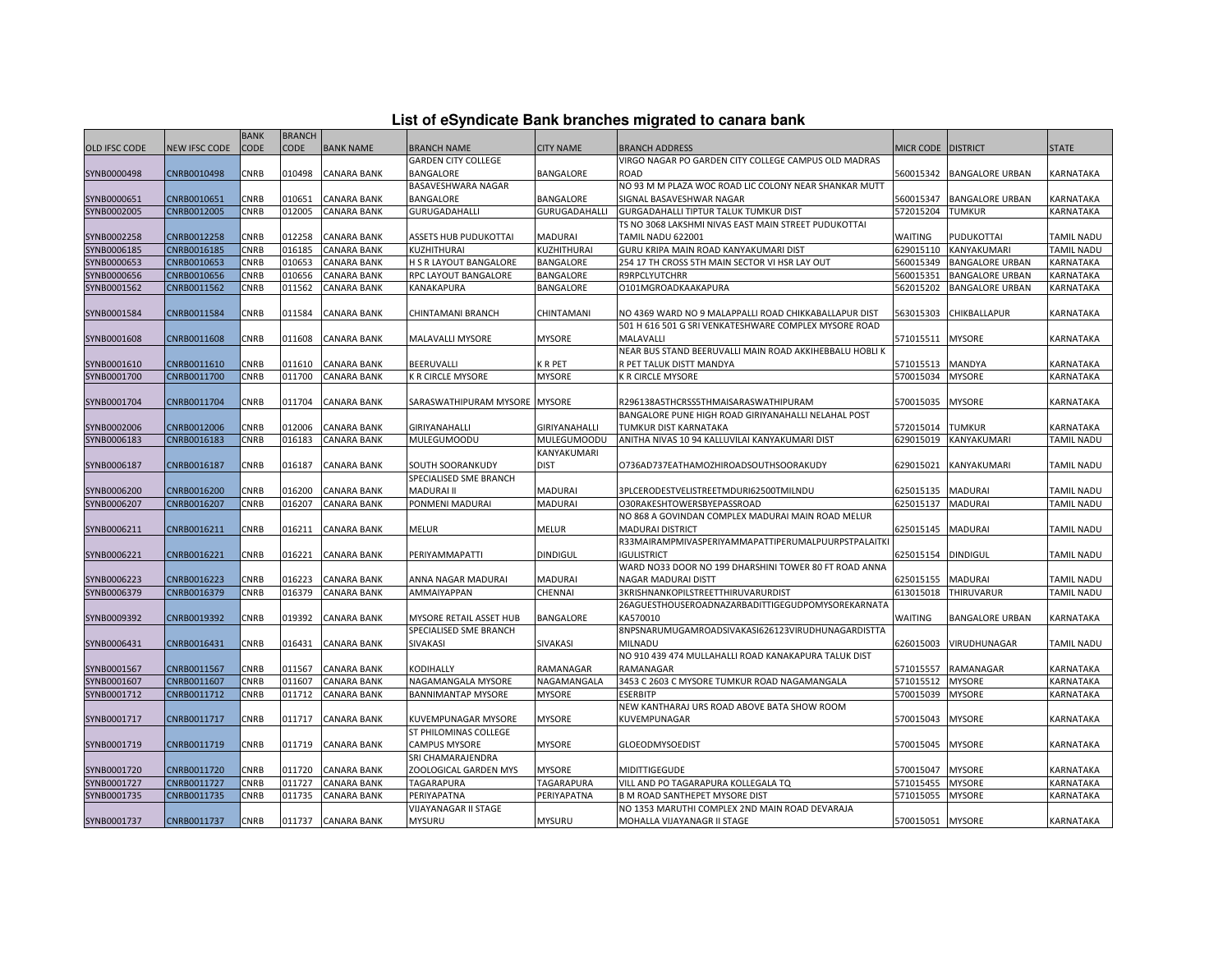|  |  | List of eSyndicate Bank branches migrated to canara bank |  |
|--|--|----------------------------------------------------------|--|
|--|--|----------------------------------------------------------|--|

|                      |               | <b>BANK</b> | <b>BRANCH</b> |                    |                                    |                       |                                                          |                  |                        |                   |
|----------------------|---------------|-------------|---------------|--------------------|------------------------------------|-----------------------|----------------------------------------------------------|------------------|------------------------|-------------------|
| <b>OLD IFSC CODE</b> | NEW IFSC CODE | <b>CODE</b> | <b>CODE</b>   | <b>BANK NAME</b>   | <b>BRANCH NAME</b>                 | CITY NAME             | <b>BRANCH ADDRESS</b>                                    | <b>MICR CODE</b> | <b>DISTRICT</b>        | <b>STATE</b>      |
|                      |               |             |               |                    |                                    |                       | 332 267 KALIDASA ROAD BESIDES STATE BANK OF MYSORE OPP   |                  |                        |                   |
| SYNB0001739          | CNRB0011739   | CNRB        | 011739        | <b>CANARA BANK</b> | HEGGADADEVANA KOTE                 | <b>MYSURU</b>         | COURT HEGGADADEVANA KOTE                                 | 571015056        | <b>MYSORE</b>          | KARNATAKA         |
| SYNB0002008          | CNRB0012008   | CNRB        | 012008        | <b>CANARA BANK</b> | ASHOK NAGAR TUMKUR                 | TUMKUR                | HOTEL NEW DELUX WOODLANDS COMPLEX OPP SIT B H ROAD       | 572015016        | <b>TUMKUR</b>          | KARNATAKA         |
|                      |               |             |               |                    | SIDDHARTH MEDICAL COLLEGE          |                       |                                                          |                  |                        |                   |
| SYNB0002009          | CNRB0012009   | CNRB        | 012009        | <b>CANARA BANK</b> | TUMKUR                             | <b>TUMKUR</b>         | SRI SIDDHARTH MEDICAL COLLEGE AGALKOTE PO BHIMASANDRA    | 572015017        | <b>TUMKUR</b>          | KARNATAKA         |
|                      |               |             |               |                    |                                    |                       | NO 37 39 5211 V WARD SHENIGARAPET OPP SOUNDARYA MAHAL    |                  |                        |                   |
| SYNB0000659          | CNRB0010659   | CNRB        | 010659        | CANARA BANK        | DODDABALLAPUR                      | DODDABALLAPUR         | <b>THEATRE</b>                                           | 561015302        | DODDABALLAPUR          | KARNATAKA         |
|                      |               |             |               |                    |                                    |                       | SYNDICATE BANK DOOR NO 43 PAZHAKADAI LINE OPP BUS STAND  |                  |                        |                   |
| SYNB0006378          | CNRB0016378   | CNRB        | 016378        | <b>CANARA BANK</b> | SIVAGANGA                          | SIVAGANGA             | SIVAGANGA DIST SIVAGANGA                                 | 630015204        | SIVAGANGA              | <b>TAMIL NADU</b> |
| SYNB0006380          | CNRB0016380   | CNRB        | 016380        | <b>CANARA BANK</b> | TIRUVARUR                          | TIRUVARUR             | LAVADAMPOISTRT                                           | 610015003        | TIRUVARUR              | TAMIL NADU        |
| SYNB0002010          | CNRB0012010   | CNRB        | 012010        | <b>CANARA BANK</b> | <b>KVS TIPTUR</b>                  | <b>TIPTUR</b>         | KALPATHARU VIDYA SAMSTHA B H ROAD TIPTUR                 | 572015205        | <b>TUMKUR</b>          | KARNATAKA         |
|                      |               |             |               |                    |                                    |                       | SYNDICATE BANK AMBEDKAR ROAD GANDHINAGAR DISTRICT        |                  |                        |                   |
| SYNB0002015          | CNRB0012015   | <b>CNRB</b> | 012015        | <b>CANARA BANK</b> | SIRA                               | <b>TUMKUR</b>         | <b>TUMKUR</b>                                            | 572015173        | <b>TUMKUR</b>          | KARNATAKA         |
|                      |               |             |               |                    |                                    |                       | 9A SOUTH MASI STREET TENKASI TIRUNELVELI DIST TAMIL NADU |                  |                        |                   |
| SYNB0002259          | CNRB0012259   | CNRB        | 012259        | <b>CANARA BANK</b> | RETAIL ASSETS HUB TENKASI          | TIRUNELVELI           | 627811                                                   | <b>WAITING</b>   | TIRUNELVELI            | <b>TAMIL NADU</b> |
| SYNB0006151          | CNRB0016151   | CNRB        | 016151        | <b>CANARA BANK</b> | NEW PORT TUTICORIN                 | <b>TUTICORIN</b>      | TUTICORIN PORT TRUST ADMIN OFFICE BUILDING NEW PORT      | 627015072        | <b>TOOTHUKUDI</b>      | <b>TAMIL NADU</b> |
|                      |               |             |               |                    |                                    |                       | OAEROADMONDAYMARKETNEYYOORKANYAKUMARIDT629802TA          |                  |                        |                   |
| SYNB0006180          | CNRB0016180   | CNRB        | 016180        | CANARA BANK        | <b>NEYYOOR</b>                     | <b>NEYYOOR</b>        | <b>MINADU</b>                                            | 629015018        | KANYAKUMARI            | <b>TAMIL NADU</b> |
| SYNB0006182          | CNRB0016182   | CNRB        | 016182        | CANARA BANK        | NAGERCOIL                          | <b>NAGERCOIL</b>      | <b>OMAYMALIGAICOLLEGEROAD</b>                            | 629015015        | KANYAKUMARI            | TAMIL NADU        |
| SYNB0006205          | CNRB0016205   | CNRB        | 016205        | <b>CANARA BANK</b> | THAMARAIPADI                       | <b>THAMARAIPADI</b>   | ARUL ILLAM TRICHY MAIN ROAD DINDIGUL                     | 625015142        | <b>DINDIGUL</b>        | TAMIL NADU        |
|                      |               |             |               |                    |                                    |                       | NO 38 MAIN ROAD NEXT TO LAXMI SHANKAR MESS SATTUR        |                  |                        |                   |
| SYNB0006229          | CNRB0016229   | CNRB        | 016229        | <b>CANARA BANK</b> | <b>SATTUR</b>                      | SATTUR                | 626203                                                   | 626015405        | <b>VIRUDHUNAGAR</b>    | TAMIL NADU        |
|                      |               |             |               |                    |                                    | RAMANATHPURA          | NO 37 TO 51 PART WARD C VANDIKKARA STREET                |                  |                        |                   |
| SYNB0006275          | CNRB0016275   | CNRB        | 016275        | <b>CANARA BANK</b> | RAMANATHPURAM                      | м                     | RAMANATHPURAM                                            | 623015006        | RAMANATHPURAM          | <b>TAMIL NADU</b> |
| SYNB0006340          | CNRB0016340   | CNRB        | 016340        | <b>CANARA BANK</b> | THANJAVUR                          | THANJAVUR             | 2783 1ST FLOOR PARK TOWER SOUTH RAMPART                  | 613015017        | <b>THANJAVUR</b>       | TAMIL NADU        |
|                      |               |             |               |                    | <b>GOLDEN ROCK</b>                 |                       | SOUTHERN RAILWAY WORKSHOP ACCOUNTS OFFICE COMPOUND       |                  |                        |                   |
| SYNB0006362          | CNRB0016362   | CNRB        | 016362        | <b>CANARA BANK</b> | TIRUCHIRAPALLI                     | TIRUCHIRAPALLI        | <b>GOLDEN ROCK</b>                                       | 620015052        | TIRUCHIRAPALLI         | TAMIL NADU        |
| SYNB0006367          | CNRB0016367   | CNRB        | 016367        | <b>CANARA BANK</b> | PULLAMBADI                         | PULLAMBADI            | NO 122 STATION ROAD LALGUDI TALUK TRICHY DISTRICT        | 620015055        | TIRUCHIRAPALLI         | <b>TAMIL NADU</b> |
| SYNB0006369          | CNRB0016369   | CNRB        | 016369        | CANARA BANK        | TIRUCHIRAPALLI KK NAGAR            | TIRUCHIRAPALLI        | SRI BALAJI TOWERS 24 AND 25 RAJARAM SALI KK NAGAR        | 620015056        | TIRUCHIRAPALLI         | TAMIL NADU        |
| SYNB0006395          | CNRB0016395   | CNRB        | 016395        | CANARA BANK        | KOVILPATTI                         | <b>TUTICORIN DIST</b> | R226SUTHBAZARKVILPATTI                                   | 627015076        | <b>TOOTHUKUDI</b>      | <b>TAMIL NADU</b> |
|                      |               |             |               |                    |                                    |                       | SYNDICATE BANK WARD NO17 PLOT NO2 GANESH APPRTMNTS       |                  |                        |                   |
| SYNB0006397          | CNRB0016397   | CNRB        | 016397        | CANARA BANK        | K TC NAGAR TIRUNELVELI             | TIRUNELVELI           | PEARL AVENUE K T C NAGAR DIST TIRUNELVELI                | 627015078        | TIRUNELVELI            | <b>TAMIL NADU</b> |
|                      |               |             |               |                    |                                    |                       | DOOR NO 8 157 MAIN ROAD POTTAL PUDHUR AMBASAMUDRAM       |                  |                        |                   |
| SYNB0006405          | CNRB0016405   | CNRB        | 016405        | <b>CANARA BANK</b> | POTTAL PUDHUR                      | THIRUNELVELI DIST TK  |                                                          | 627015079        | THIRUNELVELI           | TAMIL NADU        |
| SYNB0006510          | CNRB0016510   | CNRB        | 016510        | <b>CANARA BANK</b> | THENI                              | THENI                 | 1366 PERIYAKULAM MAIN ROAD THENI 625531                  | 625015403        | THENI                  | TAMIL NADU        |
| SYNB0006512          | CNRB0016512   | CNRB        | 016512        | <b>CANARA BANK</b> | CUMBUM                             | THENI                 | 56 C KAMBARAYA PERUMAL KOVIL ST CUMBUM                   | 625015404        | THENI                  | TAMIL NADU        |
|                      |               |             |               |                    |                                    |                       | 6994 6TH MAIN V V MOHALLA KUVEMPUNAGAR KUVEMPUNAGAR      |                  |                        |                   |
| SYNB0009271          | CNRB0019271   | CNRB        | 019271        | <b>CANARA BANK</b> | RAH MYSURU V V MOHALLA             | <b>MYSURU</b>         | <b>MYSORE 570002</b>                                     | WAITING          | <b>MYSORE</b>          | KARNATAKA         |
|                      |               |             |               |                    |                                    |                       |                                                          |                  |                        |                   |
| SYNB0009510          | CNRB0019510   | CNRB        | 019510        | CANARA BANK        | DINDIGUL RETAIL ASSETS HUB TIRUPUR |                       | 23NEWAGRAHARAMPALANIROADDINDIGULDINDIGUL624001           | <b>WAITING</b>   | <b>DINDIGUL</b>        | <b>TAMIL NADU</b> |
|                      |               |             |               |                    | RETAIL ASSETS HUB                  |                       | 42 1A BISHOP SUNDARAM COMPLEX PUDUKOTTAI ROAD            |                  |                        |                   |
| SYNB0009806          | CNRB0019806   | CNRB        | 019806        | <b>CANARA BANK</b> | THANJAVUR                          | THANJAVUR             | THANJAVUR 613007 TAMIL NADU                              | <b>WAITING</b>   | THANJAVUR              | TAMIL NADU        |
|                      |               |             |               |                    |                                    |                       | PARAMANNA LAY OUT NO 3385 3388 B H ROAD BANGALORE        |                  |                        |                   |
| SYNB0000490          | CNRB0010490   | CNRB        | 010490        | <b>CANARA BANK</b> | NELAMANGALA                        | NELAMANGALA           | <b>RURAL</b>                                             | 562015302        | <b>BANGALORE RURAL</b> | KARNATAKA         |
|                      |               |             |               |                    |                                    |                       | NO 35 1359A 28TH WARD RAMANAGARAM MUNICIPALITY NEAR      |                  |                        |                   |
| SYNB0000661          | CNRB0010661   | CNRB        | 010661        | CANARA BANK        | RAMANAGARA                         | RAMANAGARA            | MINI VIDHANASOUDH B M ROAD                               | 571015554        | RAMANAGAR              | KARNATAKA         |
|                      |               |             |               |                    |                                    |                       |                                                          |                  |                        |                   |
| SYNB0000674          | CNRB0010674   | CNRB        | 010674        | <b>CANARA BANK</b> | RAMASANDRA                         | RAMASANDRA            | S NO 4 1 RAMASANDRA SULIKERA POST KENGERI H BANGALORE    | 560015358        | <b>BANGALORE RURAL</b> | KARNATAKA         |
|                      |               |             |               |                    | SPECIALISED SME BRANCH             |                       | 91JHANSILAKSHMIBAIROADCHAMUNDIPURAMMYSORE70004KAR        |                  |                        |                   |
| SYNB0001705          | CNRB0011705   | CNRB        | 011705        | <b>CANARA BANK</b> | <b>MYSURU</b>                      | <b>MYSORE</b>         | <b>NATAKA</b>                                            | 570015037        | <b>MYSORE</b>          | KARNATAKA         |
| SYNB0001709          | CNRB0011709   | CNRB        | 011709        | CANARA BANK        | ODEYARAPALYA                       | ODEYARAPALYA          | TRR CAMP KOLLEGAL TALUK CHAMARAJNAGAR                    | 571015453        | CHAMARAJANAGAR         | <b>KARNATAKA</b>  |
|                      |               |             |               |                    |                                    |                       |                                                          |                  |                        |                   |
| SYNB0001725          | CNRB0011725   | <b>CNRB</b> |               | 011725 CANARA BANK | SIDHARTHNAGAR MYSORE               | <b>MYSORE</b>         | 147 13 SIDHESHWARA COMPLEX SIDHARTHNAGAR POST MYSORE     | 570015048        | <b>MYSORE</b>          | KARNATAKA         |
|                      |               |             |               |                    |                                    |                       |                                                          |                  |                        |                   |